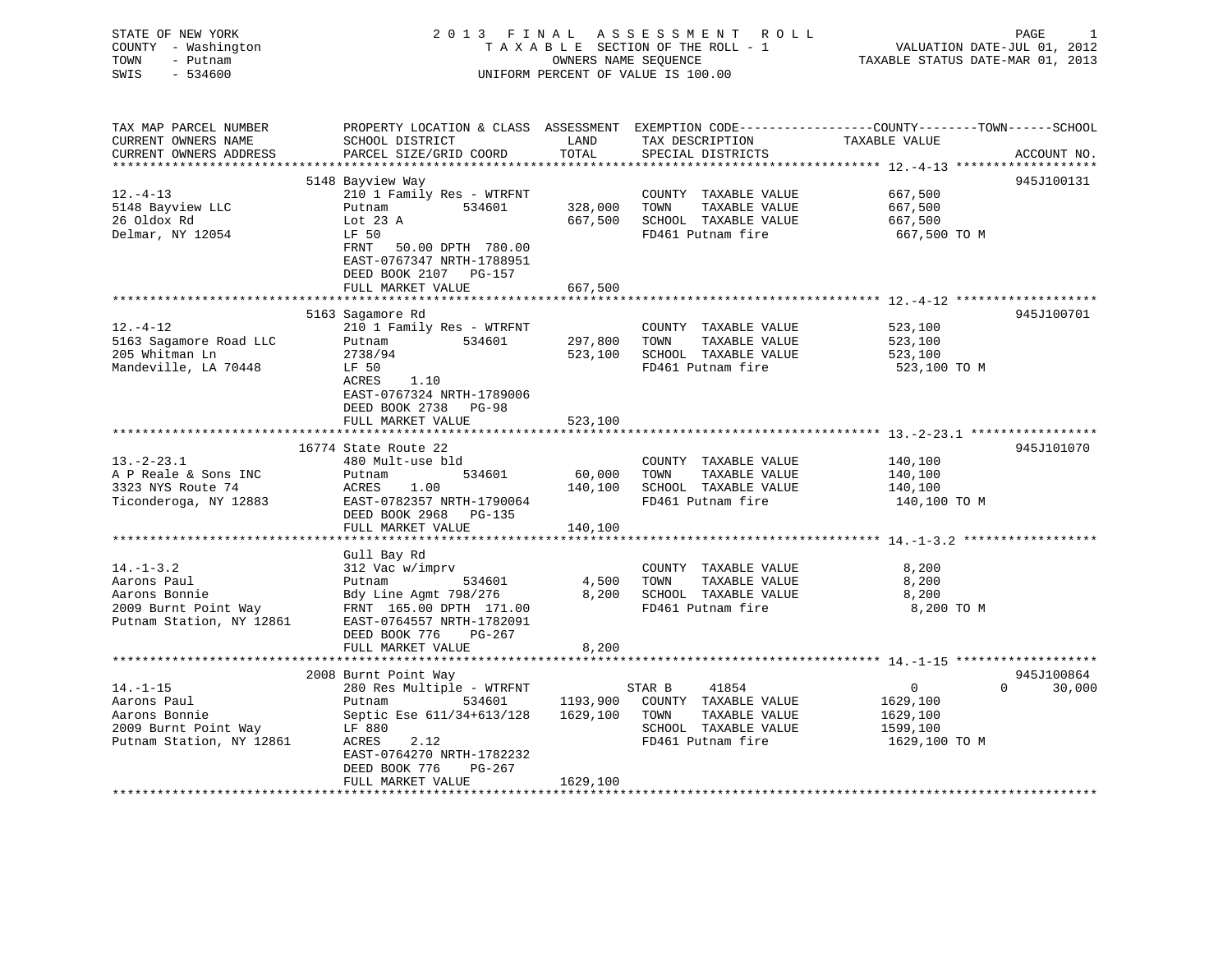# STATE OF NEW YORK 2 0 1 3 F I N A L A S S E S S M E N T R O L L PAGE 2 COUNTY - Washington T A X A B L E SECTION OF THE ROLL - 1 VALUATION DATE-JUL 01, 2012 TOWN - Putnam OWNERS NAME SEQUENCE TAXABLE STATUS DATE-MAR 01, 2013 SWIS - 534600 UNIFORM PERCENT OF VALUE IS 100.00

| TAX MAP PARCEL NUMBER<br>CURRENT OWNERS NAME<br>CURRENT OWNERS ADDRESS                                           | PROPERTY LOCATION & CLASS ASSESSMENT EXEMPTION CODE---------------COUNTY-------TOWN-----SCHOOL<br>SCHOOL DISTRICT<br>PARCEL SIZE/GRID COORD                                                     | LAND<br>TOTAL                 | TAX DESCRIPTION<br>SPECIAL DISTRICTS                                                              | TAXABLE VALUE                                 | ACCOUNT NO. |
|------------------------------------------------------------------------------------------------------------------|-------------------------------------------------------------------------------------------------------------------------------------------------------------------------------------------------|-------------------------------|---------------------------------------------------------------------------------------------------|-----------------------------------------------|-------------|
|                                                                                                                  |                                                                                                                                                                                                 |                               |                                                                                                   |                                               |             |
| $7.8 - 1 - 4$<br>Abell Revocable Trust<br>Attn: Peter Abell Trustee<br>321 Hillwinds Rd<br>Brattleboro, VT 05301 | Lake George Way<br>314 Rural vac<10<br>Putnam<br>534601<br>Deeded Lake Rights<br>FRNT 10.00 DPTH 205.00<br>EAST-0767288 NRTH-1799728<br>DEED BOOK 704<br>PG-246<br>FULL MARKET VALUE            | 70,000<br>70,000<br>70,000    | COUNTY TAXABLE VALUE<br>TOWN<br>TAXABLE VALUE<br>SCHOOL TAXABLE VALUE<br>FD461 Putnam fire        | 70,000<br>70,000<br>70,000<br>70,000 TO M     | 945J100698  |
|                                                                                                                  |                                                                                                                                                                                                 |                               |                                                                                                   |                                               |             |
| $7.8 - 1 - 5$<br>Abell Revocable Trust<br>Attn: Peter Abell Trustee<br>321 Hillwinds Rd<br>Brattleboro, VT 05301 | 3066 Lake George Way<br>210 1 Family Res - WTRFNT<br>534601<br>Putnam<br>LF 10<br>FRNT 100.00 DPTH 100.00<br>EAST-0767161 NRTH-1799687<br>DEED BOOK 704<br>$PG-246$<br>FULL MARKET VALUE        | 203,000<br>324,900<br>324,900 | COUNTY TAXABLE VALUE<br>TAXABLE VALUE<br>TOWN<br>SCHOOL TAXABLE VALUE<br>FD461 Putnam fire        | 324,900<br>324,900<br>324,900<br>324,900 TO M | 945J100649  |
|                                                                                                                  | Schwerdtfeger Rd                                                                                                                                                                                |                               |                                                                                                   |                                               | 945J100003  |
| $4. - 1 - 24$<br>Adler Arnold<br>Adler Carole<br>7041 N Cathedral Rock Pl<br>Tucson, AZ 85718                    | 322 Rural vac>10<br>Putnam<br>534601<br>Vacant Lot<br>559/108<br>ACRES 11.90<br>EAST-0770631 NRTH-1801554<br>DEED BOOK 419<br>PG-486<br>FULL MARKET VALUE                                       | 26,900<br>26,900              | COUNTY TAXABLE VALUE<br>TOWN<br>TAXABLE VALUE<br>26,900 SCHOOL TAXABLE VALUE<br>FD461 Putnam fire | 26,900<br>26,900<br>26,900<br>26,900 TO M     |             |
|                                                                                                                  | Peterson Rd                                                                                                                                                                                     |                               |                                                                                                   |                                               | 945J100522  |
| $8. - 2 - 12.1$<br>Aquayo Iris M<br>11909 Park Ave<br>Seffner, FL 33584-5229                                     | 322 Rural vac>10<br>534601<br>Putnam<br>Mt Lot<br>50.00<br>ACRES<br>EAST-0778220 NRTH-1793772<br>DEED BOOK 920<br>PG-327                                                                        | 55,000<br>55,000              | COUNTY TAXABLE VALUE<br>TAXABLE VALUE<br>TOWN<br>SCHOOL TAXABLE VALUE<br>FD461 Putnam fire        | 55,000<br>55,000<br>55,000<br>55,000 TO M     |             |
|                                                                                                                  | FULL MARKET VALUE                                                                                                                                                                               | 55,000                        |                                                                                                   |                                               |             |
|                                                                                                                  |                                                                                                                                                                                                 |                               |                                                                                                   |                                               |             |
| $2. - 1 - 10$<br>Aiken John F Jr<br>56 Ferry Blvd<br>So Glens Falls, NY 12803                                    | 1 Ferry Way South<br>260 Seasonal res - WTRFNT<br>Putnam<br>534601<br>Cottage<br>135' LF<br>FRNT 135.00 DPTH 64.00<br>EAST-0787955 NRTH-1811718<br>DEED BOOK 599<br>PG-175<br>FULL MARKET VALUE | 30,900<br>87,000<br>87,000    | COUNTY TAXABLE VALUE<br>TAXABLE VALUE<br>TOWN<br>SCHOOL TAXABLE VALUE<br>FD461 Putnam fire        | 87,000<br>87,000<br>87,000<br>87,000 TO M     | 945J100548  |
|                                                                                                                  |                                                                                                                                                                                                 |                               |                                                                                                   |                                               |             |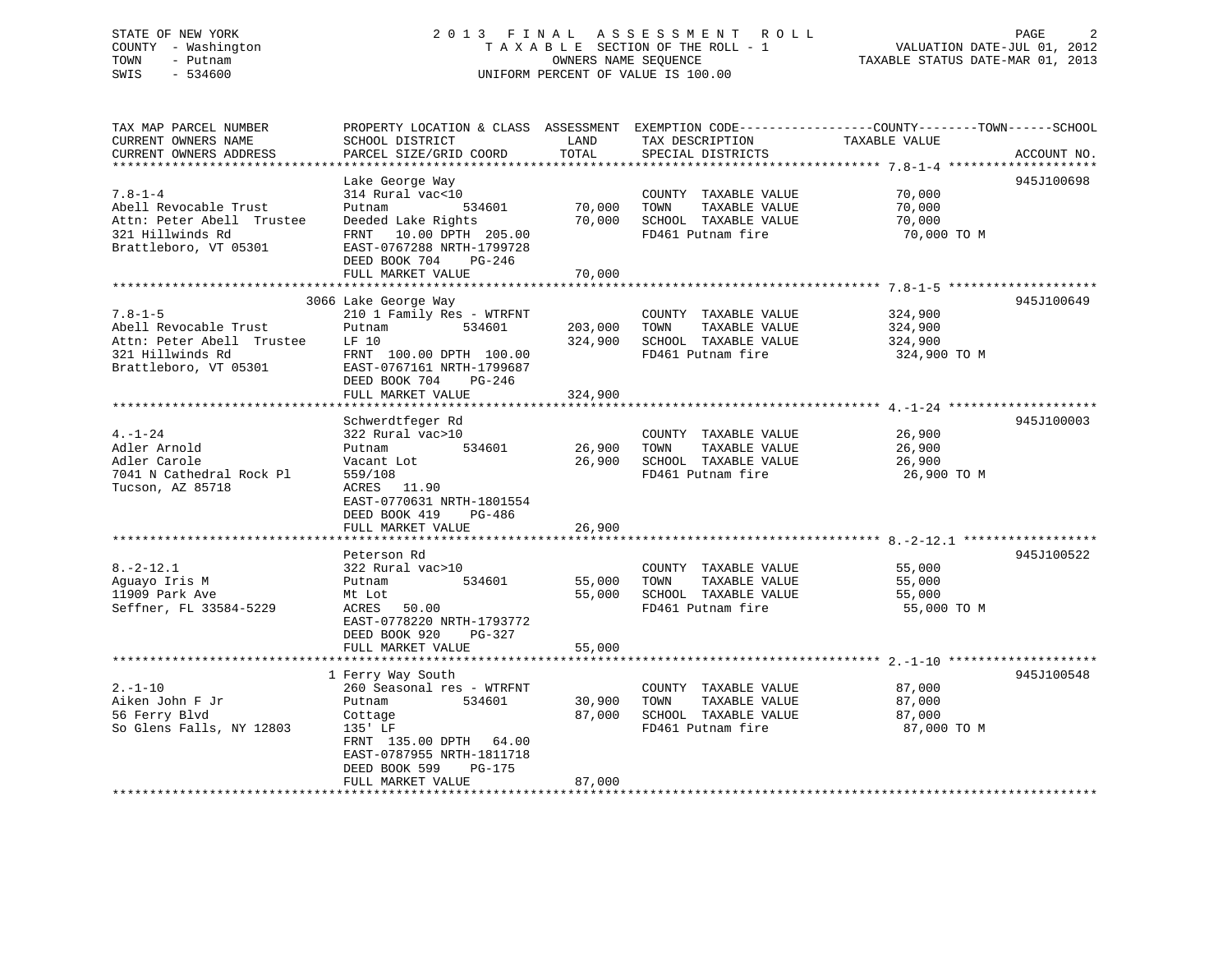# STATE OF NEW YORK 2 0 1 3 F I N A L A S S E S S M E N T R O L L PAGE 3 COUNTY - Washington T A X A B L E SECTION OF THE ROLL - 1 VALUATION DATE-JUL 01, 2012 TOWN - Putnam OWNERS NAME SEQUENCE TAXABLE STATUS DATE-MAR 01, 2013 SWIS - 534600 UNIFORM PERCENT OF VALUE IS 100.00

TAX MAP PARCEL NUMBER PROPERTY LOCATION & CLASS ASSESSMENT EXEMPTION CODE------------------COUNTY--------TOWN------SCHOOL CURRENT OWNERS NAME SCHOOL DISTRICT THE LAND TAX DESCRIPTION TAXABLE VALUE CURRENT OWNERS ADDRESS PARCEL SIZE/GRID COORD TOTAL SPECIAL DISTRICTS ACCOUNT NO. \*\*\*\*\*\*\*\*\*\*\*\*\*\*\*\*\*\*\*\*\*\*\*\*\*\*\*\*\*\*\*\*\*\*\*\*\*\*\*\*\*\*\*\*\*\*\*\*\*\*\*\*\*\*\*\*\*\*\*\*\*\*\*\*\*\*\*\*\*\*\*\*\*\*\*\*\*\*\*\*\*\*\*\*\*\*\*\*\*\*\*\*\*\*\*\*\*\*\*\*\*\*\* 8.-2-4.11 \*\*\*\*\*\*\*\*\*\*\*\*\*\*\*\*\*\* Liddle-Harris Rd 945J1010808.-2-4.11 322 Rural vac>10 COUNTY TAXABLE VALUE 25,900 Albers Lawrence J Putnam 534601 25,900 TOWN TAXABLE VALUE 25,900 Albers Silvia A Lot 7 25,900 SCHOOL TAXABLE VALUE 25,900 1242 Minerva ACRES 10.93 FD461 Putnam fire 25,900 TO M West Islip, NY 11795 EAST-0775502 NRTH-1796468 DEED BOOK 581 PG-96FULL MARKET VALUE 25,900 \*\*\*\*\*\*\*\*\*\*\*\*\*\*\*\*\*\*\*\*\*\*\*\*\*\*\*\*\*\*\*\*\*\*\*\*\*\*\*\*\*\*\*\*\*\*\*\*\*\*\*\*\*\*\*\*\*\*\*\*\*\*\*\*\*\*\*\*\*\*\*\*\*\*\*\*\*\*\*\*\*\*\*\*\*\*\*\*\*\*\*\*\*\*\*\*\*\*\*\*\*\*\* 4.5-1-18 \*\*\*\*\*\*\*\*\*\*\*\*\*\*\*\*\*\*\* 2286 Black Point Rd 945J1001334.5-1-18 260 Seasonal res - WTRFNT COUNTY TAXABLE VALUE 595,800 Alfano LE Claire E Putnam 534601 539,800 TOWN TAXABLE VALUE 595,800 O Brien Kevin P Esmt 2112/256 595,800 SCHOOL TAXABLE VALUE 595,800 183 Bay St LF 100 BP461 Black Pt Sewer Dist .00 UN C A FOR THE SERVICE SERVICE TO MANUSCRIPT THE SERVICE OF THE SERVICE SERVICE SERVICE SERVICE SERVICE SERVICE SERVICE SERVICE SERVICE SERVICE SERVICE SERVICE SERVICE SERVICE SERVICE SERVICE SERVICE SERVICE SERVICE SERVICE SER ACRES 0.70 EAST-0769626 NRTH-1808130 DEED BOOK 2054 PG-275FULL MARKET VALUE 595,800 \*\*\*\*\*\*\*\*\*\*\*\*\*\*\*\*\*\*\*\*\*\*\*\*\*\*\*\*\*\*\*\*\*\*\*\*\*\*\*\*\*\*\*\*\*\*\*\*\*\*\*\*\*\*\*\*\*\*\*\*\*\*\*\*\*\*\*\*\*\*\*\*\*\*\*\*\*\*\*\*\*\*\*\*\*\*\*\*\*\*\*\*\*\*\*\*\*\*\*\*\*\*\* 18.-2-10 \*\*\*\*\*\*\*\*\*\*\*\*\*\*\*\*\*\*\* 127 Backus Ln 945J10000918.-2-10 312 Vac w/imprv COUNTY TAXABLE VALUE 109,400 Andersen Martin B Putnam 534601 92,800 TOWN TAXABLE VALUE 109,400 Andersen Robin Lot B 109,400 SCHOOL TAXABLE VALUE 109,400 31 Andersen Robin<br>
54 Highland St 18.-1-10<br>
Ticonderoga, NY 12883 ACRES 67.75<br>
Ticonderoga, NY 12883 ACRES 67.75 Ticonderoga, NY 12883 EAST-0772401 NRTH-1774718 DEED BOOK 2723 PG-242FULL MARKET VALUE 109,400 \*\*\*\*\*\*\*\*\*\*\*\*\*\*\*\*\*\*\*\*\*\*\*\*\*\*\*\*\*\*\*\*\*\*\*\*\*\*\*\*\*\*\*\*\*\*\*\*\*\*\*\*\*\*\*\*\*\*\*\*\*\*\*\*\*\*\*\*\*\*\*\*\*\*\*\*\*\*\*\*\*\*\*\*\*\*\*\*\*\*\*\*\*\*\*\*\*\*\*\*\*\*\* 18.-2-10.1 \*\*\*\*\*\*\*\*\*\*\*\*\*\*\*\*\* 62 Backus Ln 18.-2-10.1 242 Rurl res&rec STAR B 41854 0 0 30,000 Andersen Michael A Putnam 534601 99,400 COUNTY TAXABLE VALUE 289,700 Andersen Carolyn Lot A 289,700 TOWN TAXABLE VALUE 289,700 16 Holcomb Ave ACRES 74.40 SCHOOL TAXABLE VALUE 259,700 Ticonderoga, NY 12883 EAST-0771485 NRTH-1773854 FD461 Putnam fire 289,700 TO M DEED BOOK 2715 PG-21FULL MARKET VALUE 289,700 \*\*\*\*\*\*\*\*\*\*\*\*\*\*\*\*\*\*\*\*\*\*\*\*\*\*\*\*\*\*\*\*\*\*\*\*\*\*\*\*\*\*\*\*\*\*\*\*\*\*\*\*\*\*\*\*\*\*\*\*\*\*\*\*\*\*\*\*\*\*\*\*\*\*\*\*\*\*\*\*\*\*\*\*\*\*\*\*\*\*\*\*\*\*\*\*\*\*\*\*\*\*\* 11.20-2-5 \*\*\*\*\*\*\*\*\*\*\*\*\*\*\*\*\*\* 4366 Link Way 945J100014 11.20-2-5 260 Seasonal res COUNTY TAXABLE VALUE 179,900 Applebee Paul W Jr Putnam 534601 109,600 TOWN TAXABLE VALUE 179,900 Applebee Robyn L Lots & Cot 179,900 SCHOOL TAXABLE VALUE 179,900 PO Box 13 476/871 & 873 FD461 Putnam fire 179,900 TO M So Bethlehem, NY 12161-0013 FRNT 213.00 DPTH 165.00 EAST-0766569 NRTH-1787276

\*\*\*\*\*\*\*\*\*\*\*\*\*\*\*\*\*\*\*\*\*\*\*\*\*\*\*\*\*\*\*\*\*\*\*\*\*\*\*\*\*\*\*\*\*\*\*\*\*\*\*\*\*\*\*\*\*\*\*\*\*\*\*\*\*\*\*\*\*\*\*\*\*\*\*\*\*\*\*\*\*\*\*\*\*\*\*\*\*\*\*\*\*\*\*\*\*\*\*\*\*\*\*\*\*\*\*\*\*\*\*\*\*\*\*\*\*\*\*\*\*\*\*\*\*\*\*\*\*\*\*\*

FULL MARKET VALUE 179,900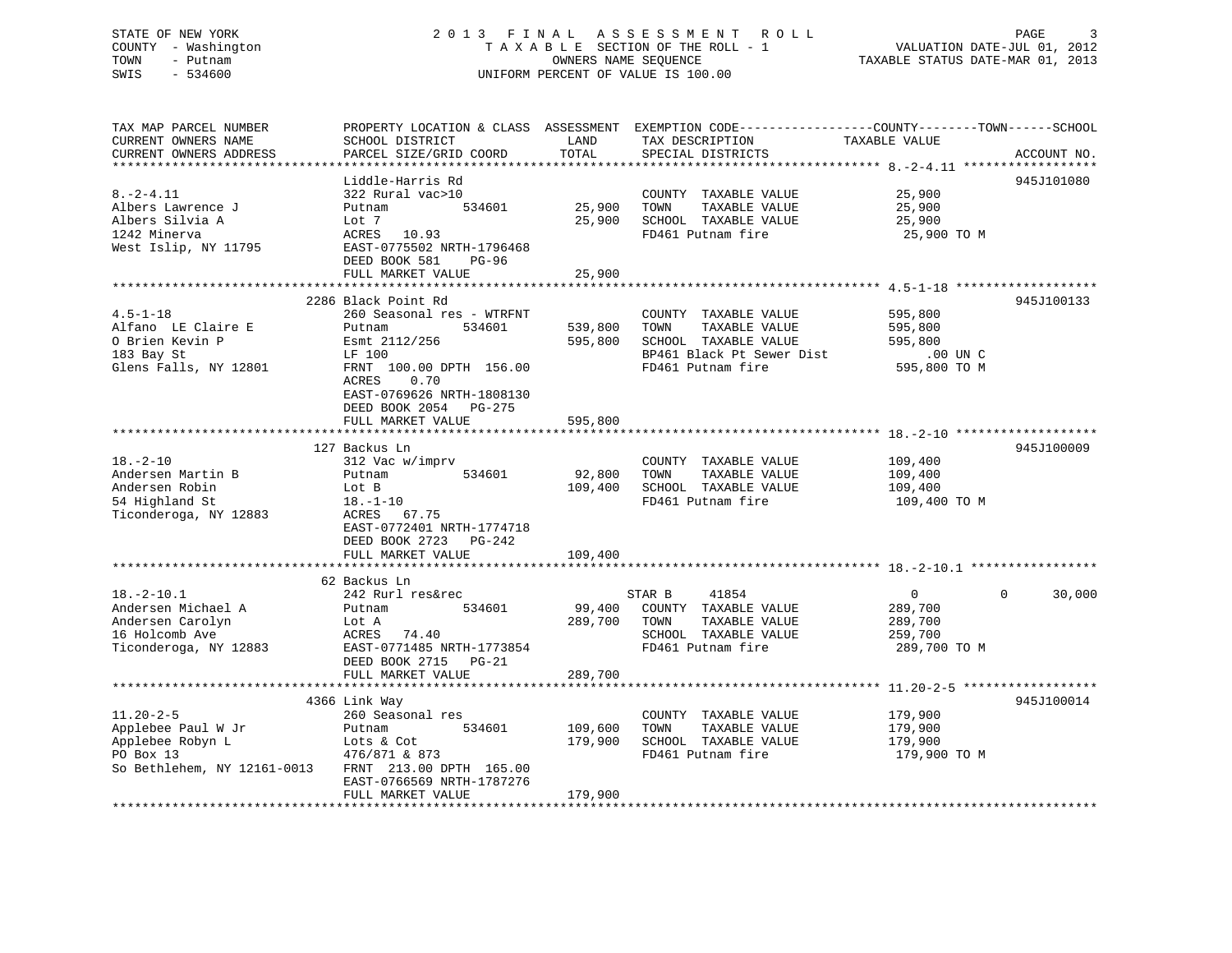STATE OF NEW YORK 2 0 1 3 F I N A L A S S E S S M E N T R O L L PAGE 4 COUNTY - Washington T A X A B L E SECTION OF THE ROLL - 1 VALUATION DATE-JUL 01, 2012 TOWN - Putnam OWNERS NAME SEQUENCE TAXABLE STATUS DATE-MAR 01, 2013 SWIS - 534600 UNIFORM PERCENT OF VALUE IS 100.00UNIFORM PERCENT OF VALUE IS 100.00 TAX MAP PARCEL NUMBER PROPERTY LOCATION & CLASS ASSESSMENT EXEMPTION CODE------------------COUNTY--------TOWN------SCHOOL CURRENT OWNERS NAME SCHOOL DISTRICT LAND TAX DESCRIPTION TAXABLE VALUE

| CURRENT OWNERS ADDRESS      | PARCEL SIZE/GRID COORD     | TOTAL   | SPECIAL DISTRICTS     |              | ACCOUNT NO. |
|-----------------------------|----------------------------|---------|-----------------------|--------------|-------------|
|                             |                            |         |                       |              |             |
|                             | Link Way                   |         |                       |              | 945J100013  |
| $11.20 - 4 - 9$             | $312$ Vac w/imprv - WTRFNT |         | COUNTY TAXABLE VALUE  | 171,000      |             |
| Applebee Paul W Jr          | 534601<br>Putnam           | 161,900 | TAXABLE VALUE<br>TOWN | 171,000      |             |
| PO Box 13                   | dock                       | 171,000 | SCHOOL TAXABLE VALUE  | 171,000      |             |
| So Bethlehem, NY 12161-0013 | LF 51                      |         | FD461 Putnam fire     | 171,000 TO M |             |
|                             | 15.00 DPTH 163.00<br>FRNT  |         |                       |              |             |
|                             | EAST-0766493 NRTH-1787070  |         |                       |              |             |
|                             | DEED BOOK 480<br>PG-142    |         |                       |              |             |
|                             | FULL MARKET VALUE          | 171,000 |                       |              |             |
|                             |                            |         |                       |              |             |
|                             | 144 Notch Hill Ln          |         |                       |              | 945J100016  |
| $9. - 1 - 29$               | 311 Res vac land           |         | COUNTY TAXABLE VALUE  | 15,500       |             |
| Archambeault Joseph         | 534601<br>Putnam           | 15,500  | TOWN<br>TAXABLE VALUE | 15,500       |             |
| Archambeault Dreama         | 3.80<br>ACRES              | 15,500  | SCHOOL TAXABLE VALUE  | 15,500       |             |
| 44 Devitt Rd                | EAST-0780759 NRTH-1797633  |         | FD461 Putnam fire     | 15,500 TO M  |             |
| Waterford, NY 12188         | DEED BOOK 417              |         |                       |              |             |
|                             | PG-894                     |         |                       |              |             |
|                             | FULL MARKET VALUE          | 15,500  |                       |              |             |
|                             |                            |         |                       |              |             |
|                             | 4502 Crow Point Way        |         |                       |              | 945J100021  |
| $11.20 - 1 - 7$             | 260 Seasonal res - WTRFNT  |         | COUNTY TAXABLE VALUE  | 492,000      |             |
| Armstrong John etal         | 534601<br>Putnam           | 425,700 | TOWN<br>TAXABLE VALUE | 492,000      |             |
| Armstrong Douglas           | 543/174                    | 492,000 | SCHOOL TAXABLE VALUE  | 492,000      |             |
| 642 Swaggertown Rd          | LF 70                      |         | FD461 Putnam fire     | 492,000 TO M |             |
| Scotia, NY 12302            | FRNT 100.00 DPTH 195.00    |         |                       |              |             |
|                             | EAST-0766219 NRTH-1787359  |         |                       |              |             |
|                             | DEED BOOK 1809 PG-336      |         |                       |              |             |
|                             | FULL MARKET VALUE          | 492,000 |                       |              |             |
|                             |                            |         |                       |              |             |
|                             | 122 Wrights Rd             |         |                       |              | 945J100520  |
| $2 - 1 - 22$                | 314 Rural vac<10           |         | COUNTY TAXABLE VALUE  | 24,000       |             |
| Arre Estate Rita M          | 534601<br>Putnam           | 24,000  | TAXABLE VALUE<br>TOWN | 24,000       |             |
| Attn: Arre Mary Elizabeth   | 4.80<br>ACRES              | 24,000  | SCHOOL TAXABLE VALUE  | 24,000       |             |
| 62 Griffen St               | EAST-0787473 NRTH-1811279  |         | FD461 Putnam fire     | 24,000 TO M  |             |
| Poughquag, NY 12570         | DEED BOOK 509<br>PG-192    |         |                       |              |             |
|                             | FULL MARKET VALUE          | 24,000  |                       |              |             |
|                             |                            |         |                       |              |             |
|                             | LOT 11 Williams North Tr   |         |                       |              | 945J100895  |
| $18. - 2 - 4.2$             | 910 Priv forest            |         | COUNTY TAXABLE VALUE  | 25,000       |             |
| Atwood Martha J             | 534601<br>Putnam           | 25,000  | TAXABLE VALUE<br>TOWN | 25,000       |             |
| 358 Pulpit Point Rd         | Mt Lot                     | 25,000  | SCHOOL TAXABLE VALUE  | 25,000       |             |
| Putnam Station, NY 12861    | $18. - 1 - 4.2$            |         | FD461 Putnam fire     | 25,000 TO M  |             |
|                             | ACRES<br>50.00             |         |                       |              |             |
|                             | EAST-0778218 NRTH-1776060  |         |                       |              |             |
|                             |                            |         |                       |              |             |
|                             | DEED BOOK 695<br>$PG-36$   |         |                       |              |             |
|                             | FULL MARKET VALUE          | 25,000  |                       |              |             |
|                             |                            |         |                       |              |             |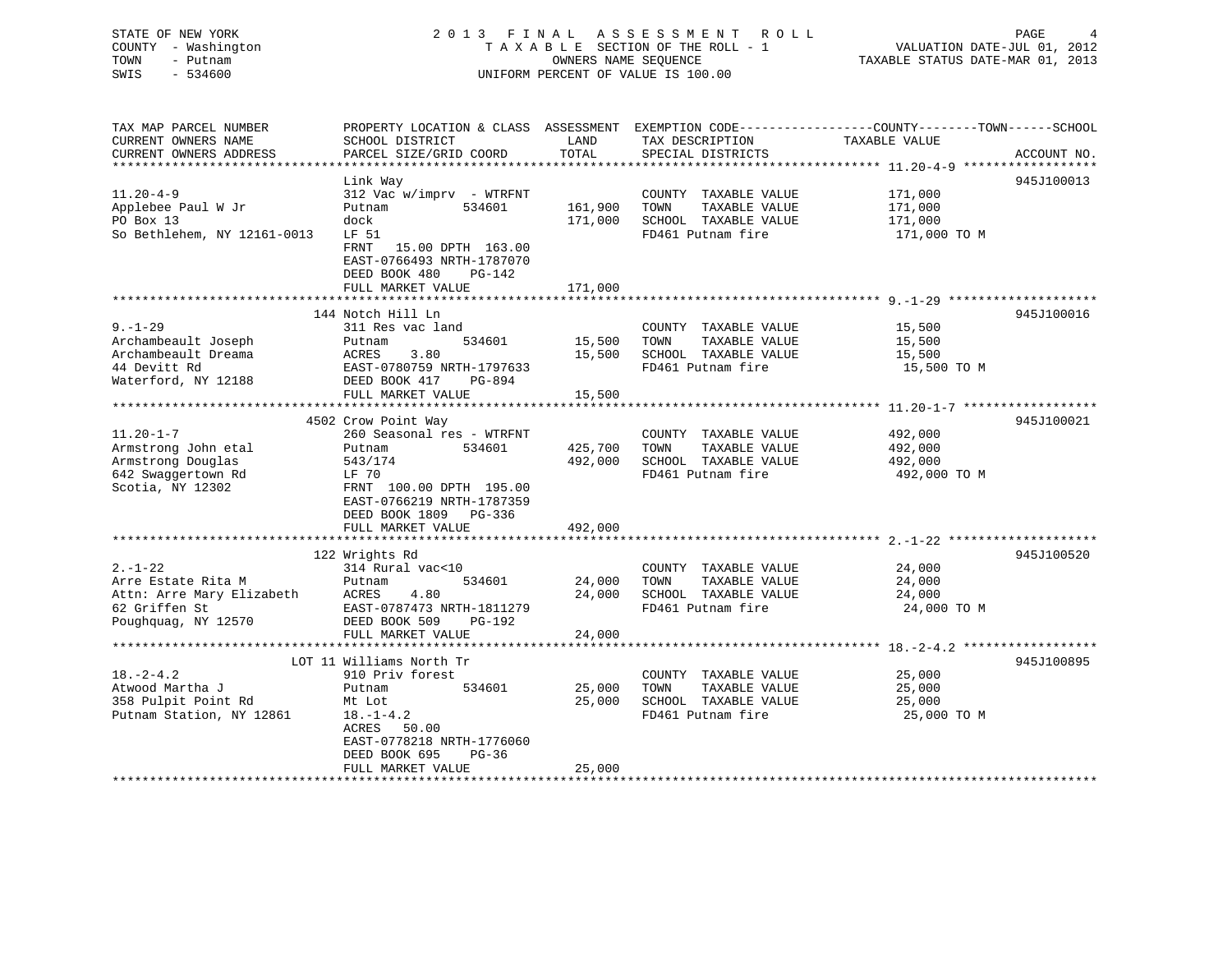# STATE OF NEW YORK 2 0 1 3 F I N A L A S S E S S M E N T R O L L PAGE 5 COUNTY - Washington T A X A B L E SECTION OF THE ROLL - 1 VALUATION DATE-JUL 01, 2012 TOWN - Putnam OWNERS NAME SEQUENCE TAXABLE STATUS DATE-MAR 01, 2013 SWIS - 534600 UNIFORM PERCENT OF VALUE IS 100.00

| 419 Pulpit Point Rd<br>945J100264<br>$19. - 1 - 2.1$<br>312 Vac w/imprv<br>COUNTY TAXABLE VALUE<br>$\frac{24,600}{24}$<br>16,900<br>Atwood Martha J<br>534601<br>TAXABLE VALUE<br>24,600<br>Putnam<br>TOWN<br>358 Pulpit Point Rd<br>24,600<br>ACRES<br>1.51<br>SCHOOL TAXABLE VALUE<br>24,600<br>Putnam, NY 12861<br>EAST-0782388 NRTH-1774760<br>FD461 Putnam fire<br>24,600 TO M<br>DEED BOOK 1765 PG-69<br>372 Pulpit Point Rd<br>945J100203<br>$19. - 1 - 3.1$<br>25,900<br>910 Priv forest<br>COUNTY TAXABLE VALUE<br>Atwood Martha J<br>534601<br>25,900<br>TAXABLE VALUE<br>25,900<br>Putnam<br>TOWN<br>358 Pulpit Point Rd<br>Vacant Woodlot<br>25,900<br>SCHOOL TAXABLE VALUE<br>25,900<br>Putnam Station, NY 12861<br>FD461 Putnam fire<br>ACRES 51.70<br>25,900 TO M<br>EAST-0780087 NRTH-1774925<br>DEED BOOK 695<br>$PG-36$<br>FULL MARKET VALUE<br>25,900<br>945J100202<br>357 Pulpit Point Rd<br>$19. - 1 - 3.2$<br>322 Rural vac>10<br>COUNTY TAXABLE VALUE 46,600<br>TAXABLE VALUE<br>Atwood Martha J<br>534601<br>46,600 TOWN<br>46,600<br>Putnam<br>2861<br>46,600 SCHOOL TAXABLE VALUE 46,600<br>358 Pulpit Point Rd<br>ACRES 31.60<br>Putnam Station, NY 12861<br>FD461 Putnam fire<br>46,600 TO M<br>EAST-0780426 NRTH-1775946<br>DEED BOOK 695<br>$PG-36$<br>46,600<br>FULL MARKET VALUE<br>945J100204<br>358 Pulpit Point Rd<br>30,000<br>$19. - 1 - 3.3$<br>240 Rural res - WTRFNT<br>STAR B 41854<br>$0 \qquad \qquad$<br>$\Omega$<br>Atwood Martha J<br>534601<br>182,400 COUNTY TAXABLE VALUE<br>264,500<br>Putnam<br>264,500 TOWN<br>358 Pulpit Point Rd<br>3122/92<br>TAXABLE VALUE<br>264,500<br>Putnam Station, NY 12861<br>ACRES 103.40<br>SCHOOL TAXABLE VALUE<br>234,500<br>EAST-0783011 NRTH-1777040<br>FD461 Putnam fire<br>264,500 TO M<br>DEED BOOK 695<br>$PG-36$<br>264,500<br>FULL MARKET VALUE<br>2074 Black Point Rd<br>945J100024<br>710,900<br>$1.14 - 1 - 15$<br>210 1 Family Res - WTRFNT<br>COUNTY TAXABLE VALUE<br>Austin Edward A etal<br>342,500<br>TAXABLE VALUE<br>534601<br>TOWN<br>710,900<br>Putnam<br>Austin Ruth E etal<br>710,900<br>SCHOOL TAXABLE VALUE<br>710,900<br>LF 45':871-48<br>FRNT - 70.00 DPTH - 238.00<br>EAST-0772980 NRTH-1811836<br>BP461 Black Pt Sewer Dist<br>189 Lincoln Blvd<br>$.00$ UN C<br>710,900 TO M<br>Emerson, NJ 07630<br>FD461 Putnam fire<br>EAST-0772980 NRTH-1811836<br>DEED BOOK 874<br>PG-251<br>710,900<br>FULL MARKET VALUE | TAX MAP PARCEL NUMBER<br>CURRENT OWNERS NAME<br>CURRENT OWNERS ADDRESS | PROPERTY LOCATION & CLASS ASSESSMENT EXEMPTION CODE---------------COUNTY-------TOWN-----SCHOOL<br>SCHOOL DISTRICT<br>PARCEL SIZE/GRID COORD | LAND<br>TOTAL | TAX DESCRIPTION<br>SPECIAL DISTRICTS | TAXABLE VALUE | ACCOUNT NO. |
|--------------------------------------------------------------------------------------------------------------------------------------------------------------------------------------------------------------------------------------------------------------------------------------------------------------------------------------------------------------------------------------------------------------------------------------------------------------------------------------------------------------------------------------------------------------------------------------------------------------------------------------------------------------------------------------------------------------------------------------------------------------------------------------------------------------------------------------------------------------------------------------------------------------------------------------------------------------------------------------------------------------------------------------------------------------------------------------------------------------------------------------------------------------------------------------------------------------------------------------------------------------------------------------------------------------------------------------------------------------------------------------------------------------------------------------------------------------------------------------------------------------------------------------------------------------------------------------------------------------------------------------------------------------------------------------------------------------------------------------------------------------------------------------------------------------------------------------------------------------------------------------------------------------------------------------------------------------------------------------------------------------------------------------------------------------------------------------------------------------------------------------------------------------------------------------------------------------------------------------------------------------------------------------------------------------------------------------------------------------------------------------------------------------------------------|------------------------------------------------------------------------|---------------------------------------------------------------------------------------------------------------------------------------------|---------------|--------------------------------------|---------------|-------------|
|                                                                                                                                                                                                                                                                                                                                                                                                                                                                                                                                                                                                                                                                                                                                                                                                                                                                                                                                                                                                                                                                                                                                                                                                                                                                                                                                                                                                                                                                                                                                                                                                                                                                                                                                                                                                                                                                                                                                                                                                                                                                                                                                                                                                                                                                                                                                                                                                                                |                                                                        |                                                                                                                                             |               |                                      |               |             |
|                                                                                                                                                                                                                                                                                                                                                                                                                                                                                                                                                                                                                                                                                                                                                                                                                                                                                                                                                                                                                                                                                                                                                                                                                                                                                                                                                                                                                                                                                                                                                                                                                                                                                                                                                                                                                                                                                                                                                                                                                                                                                                                                                                                                                                                                                                                                                                                                                                |                                                                        |                                                                                                                                             |               |                                      |               |             |
|                                                                                                                                                                                                                                                                                                                                                                                                                                                                                                                                                                                                                                                                                                                                                                                                                                                                                                                                                                                                                                                                                                                                                                                                                                                                                                                                                                                                                                                                                                                                                                                                                                                                                                                                                                                                                                                                                                                                                                                                                                                                                                                                                                                                                                                                                                                                                                                                                                |                                                                        |                                                                                                                                             |               |                                      |               |             |
|                                                                                                                                                                                                                                                                                                                                                                                                                                                                                                                                                                                                                                                                                                                                                                                                                                                                                                                                                                                                                                                                                                                                                                                                                                                                                                                                                                                                                                                                                                                                                                                                                                                                                                                                                                                                                                                                                                                                                                                                                                                                                                                                                                                                                                                                                                                                                                                                                                |                                                                        |                                                                                                                                             |               |                                      |               |             |
|                                                                                                                                                                                                                                                                                                                                                                                                                                                                                                                                                                                                                                                                                                                                                                                                                                                                                                                                                                                                                                                                                                                                                                                                                                                                                                                                                                                                                                                                                                                                                                                                                                                                                                                                                                                                                                                                                                                                                                                                                                                                                                                                                                                                                                                                                                                                                                                                                                |                                                                        |                                                                                                                                             |               |                                      |               |             |
|                                                                                                                                                                                                                                                                                                                                                                                                                                                                                                                                                                                                                                                                                                                                                                                                                                                                                                                                                                                                                                                                                                                                                                                                                                                                                                                                                                                                                                                                                                                                                                                                                                                                                                                                                                                                                                                                                                                                                                                                                                                                                                                                                                                                                                                                                                                                                                                                                                |                                                                        |                                                                                                                                             |               |                                      |               |             |
|                                                                                                                                                                                                                                                                                                                                                                                                                                                                                                                                                                                                                                                                                                                                                                                                                                                                                                                                                                                                                                                                                                                                                                                                                                                                                                                                                                                                                                                                                                                                                                                                                                                                                                                                                                                                                                                                                                                                                                                                                                                                                                                                                                                                                                                                                                                                                                                                                                |                                                                        |                                                                                                                                             |               |                                      |               |             |
|                                                                                                                                                                                                                                                                                                                                                                                                                                                                                                                                                                                                                                                                                                                                                                                                                                                                                                                                                                                                                                                                                                                                                                                                                                                                                                                                                                                                                                                                                                                                                                                                                                                                                                                                                                                                                                                                                                                                                                                                                                                                                                                                                                                                                                                                                                                                                                                                                                |                                                                        |                                                                                                                                             |               |                                      |               |             |
|                                                                                                                                                                                                                                                                                                                                                                                                                                                                                                                                                                                                                                                                                                                                                                                                                                                                                                                                                                                                                                                                                                                                                                                                                                                                                                                                                                                                                                                                                                                                                                                                                                                                                                                                                                                                                                                                                                                                                                                                                                                                                                                                                                                                                                                                                                                                                                                                                                |                                                                        |                                                                                                                                             |               |                                      |               |             |
|                                                                                                                                                                                                                                                                                                                                                                                                                                                                                                                                                                                                                                                                                                                                                                                                                                                                                                                                                                                                                                                                                                                                                                                                                                                                                                                                                                                                                                                                                                                                                                                                                                                                                                                                                                                                                                                                                                                                                                                                                                                                                                                                                                                                                                                                                                                                                                                                                                |                                                                        |                                                                                                                                             |               |                                      |               |             |
|                                                                                                                                                                                                                                                                                                                                                                                                                                                                                                                                                                                                                                                                                                                                                                                                                                                                                                                                                                                                                                                                                                                                                                                                                                                                                                                                                                                                                                                                                                                                                                                                                                                                                                                                                                                                                                                                                                                                                                                                                                                                                                                                                                                                                                                                                                                                                                                                                                |                                                                        |                                                                                                                                             |               |                                      |               |             |
|                                                                                                                                                                                                                                                                                                                                                                                                                                                                                                                                                                                                                                                                                                                                                                                                                                                                                                                                                                                                                                                                                                                                                                                                                                                                                                                                                                                                                                                                                                                                                                                                                                                                                                                                                                                                                                                                                                                                                                                                                                                                                                                                                                                                                                                                                                                                                                                                                                |                                                                        |                                                                                                                                             |               |                                      |               |             |
|                                                                                                                                                                                                                                                                                                                                                                                                                                                                                                                                                                                                                                                                                                                                                                                                                                                                                                                                                                                                                                                                                                                                                                                                                                                                                                                                                                                                                                                                                                                                                                                                                                                                                                                                                                                                                                                                                                                                                                                                                                                                                                                                                                                                                                                                                                                                                                                                                                |                                                                        |                                                                                                                                             |               |                                      |               |             |
|                                                                                                                                                                                                                                                                                                                                                                                                                                                                                                                                                                                                                                                                                                                                                                                                                                                                                                                                                                                                                                                                                                                                                                                                                                                                                                                                                                                                                                                                                                                                                                                                                                                                                                                                                                                                                                                                                                                                                                                                                                                                                                                                                                                                                                                                                                                                                                                                                                |                                                                        |                                                                                                                                             |               |                                      |               |             |
|                                                                                                                                                                                                                                                                                                                                                                                                                                                                                                                                                                                                                                                                                                                                                                                                                                                                                                                                                                                                                                                                                                                                                                                                                                                                                                                                                                                                                                                                                                                                                                                                                                                                                                                                                                                                                                                                                                                                                                                                                                                                                                                                                                                                                                                                                                                                                                                                                                |                                                                        |                                                                                                                                             |               |                                      |               |             |
|                                                                                                                                                                                                                                                                                                                                                                                                                                                                                                                                                                                                                                                                                                                                                                                                                                                                                                                                                                                                                                                                                                                                                                                                                                                                                                                                                                                                                                                                                                                                                                                                                                                                                                                                                                                                                                                                                                                                                                                                                                                                                                                                                                                                                                                                                                                                                                                                                                |                                                                        |                                                                                                                                             |               |                                      |               |             |
|                                                                                                                                                                                                                                                                                                                                                                                                                                                                                                                                                                                                                                                                                                                                                                                                                                                                                                                                                                                                                                                                                                                                                                                                                                                                                                                                                                                                                                                                                                                                                                                                                                                                                                                                                                                                                                                                                                                                                                                                                                                                                                                                                                                                                                                                                                                                                                                                                                |                                                                        |                                                                                                                                             |               |                                      |               |             |
|                                                                                                                                                                                                                                                                                                                                                                                                                                                                                                                                                                                                                                                                                                                                                                                                                                                                                                                                                                                                                                                                                                                                                                                                                                                                                                                                                                                                                                                                                                                                                                                                                                                                                                                                                                                                                                                                                                                                                                                                                                                                                                                                                                                                                                                                                                                                                                                                                                |                                                                        |                                                                                                                                             |               |                                      |               |             |
|                                                                                                                                                                                                                                                                                                                                                                                                                                                                                                                                                                                                                                                                                                                                                                                                                                                                                                                                                                                                                                                                                                                                                                                                                                                                                                                                                                                                                                                                                                                                                                                                                                                                                                                                                                                                                                                                                                                                                                                                                                                                                                                                                                                                                                                                                                                                                                                                                                |                                                                        |                                                                                                                                             |               |                                      |               |             |
|                                                                                                                                                                                                                                                                                                                                                                                                                                                                                                                                                                                                                                                                                                                                                                                                                                                                                                                                                                                                                                                                                                                                                                                                                                                                                                                                                                                                                                                                                                                                                                                                                                                                                                                                                                                                                                                                                                                                                                                                                                                                                                                                                                                                                                                                                                                                                                                                                                |                                                                        |                                                                                                                                             |               |                                      |               |             |
|                                                                                                                                                                                                                                                                                                                                                                                                                                                                                                                                                                                                                                                                                                                                                                                                                                                                                                                                                                                                                                                                                                                                                                                                                                                                                                                                                                                                                                                                                                                                                                                                                                                                                                                                                                                                                                                                                                                                                                                                                                                                                                                                                                                                                                                                                                                                                                                                                                |                                                                        |                                                                                                                                             |               |                                      |               |             |
|                                                                                                                                                                                                                                                                                                                                                                                                                                                                                                                                                                                                                                                                                                                                                                                                                                                                                                                                                                                                                                                                                                                                                                                                                                                                                                                                                                                                                                                                                                                                                                                                                                                                                                                                                                                                                                                                                                                                                                                                                                                                                                                                                                                                                                                                                                                                                                                                                                |                                                                        |                                                                                                                                             |               |                                      |               |             |
|                                                                                                                                                                                                                                                                                                                                                                                                                                                                                                                                                                                                                                                                                                                                                                                                                                                                                                                                                                                                                                                                                                                                                                                                                                                                                                                                                                                                                                                                                                                                                                                                                                                                                                                                                                                                                                                                                                                                                                                                                                                                                                                                                                                                                                                                                                                                                                                                                                |                                                                        |                                                                                                                                             |               |                                      |               |             |
|                                                                                                                                                                                                                                                                                                                                                                                                                                                                                                                                                                                                                                                                                                                                                                                                                                                                                                                                                                                                                                                                                                                                                                                                                                                                                                                                                                                                                                                                                                                                                                                                                                                                                                                                                                                                                                                                                                                                                                                                                                                                                                                                                                                                                                                                                                                                                                                                                                |                                                                        |                                                                                                                                             |               |                                      |               |             |
|                                                                                                                                                                                                                                                                                                                                                                                                                                                                                                                                                                                                                                                                                                                                                                                                                                                                                                                                                                                                                                                                                                                                                                                                                                                                                                                                                                                                                                                                                                                                                                                                                                                                                                                                                                                                                                                                                                                                                                                                                                                                                                                                                                                                                                                                                                                                                                                                                                |                                                                        |                                                                                                                                             |               |                                      |               |             |
|                                                                                                                                                                                                                                                                                                                                                                                                                                                                                                                                                                                                                                                                                                                                                                                                                                                                                                                                                                                                                                                                                                                                                                                                                                                                                                                                                                                                                                                                                                                                                                                                                                                                                                                                                                                                                                                                                                                                                                                                                                                                                                                                                                                                                                                                                                                                                                                                                                |                                                                        |                                                                                                                                             |               |                                      |               |             |
|                                                                                                                                                                                                                                                                                                                                                                                                                                                                                                                                                                                                                                                                                                                                                                                                                                                                                                                                                                                                                                                                                                                                                                                                                                                                                                                                                                                                                                                                                                                                                                                                                                                                                                                                                                                                                                                                                                                                                                                                                                                                                                                                                                                                                                                                                                                                                                                                                                |                                                                        |                                                                                                                                             |               |                                      |               |             |
|                                                                                                                                                                                                                                                                                                                                                                                                                                                                                                                                                                                                                                                                                                                                                                                                                                                                                                                                                                                                                                                                                                                                                                                                                                                                                                                                                                                                                                                                                                                                                                                                                                                                                                                                                                                                                                                                                                                                                                                                                                                                                                                                                                                                                                                                                                                                                                                                                                |                                                                        |                                                                                                                                             |               |                                      |               |             |
|                                                                                                                                                                                                                                                                                                                                                                                                                                                                                                                                                                                                                                                                                                                                                                                                                                                                                                                                                                                                                                                                                                                                                                                                                                                                                                                                                                                                                                                                                                                                                                                                                                                                                                                                                                                                                                                                                                                                                                                                                                                                                                                                                                                                                                                                                                                                                                                                                                |                                                                        |                                                                                                                                             |               |                                      |               |             |
|                                                                                                                                                                                                                                                                                                                                                                                                                                                                                                                                                                                                                                                                                                                                                                                                                                                                                                                                                                                                                                                                                                                                                                                                                                                                                                                                                                                                                                                                                                                                                                                                                                                                                                                                                                                                                                                                                                                                                                                                                                                                                                                                                                                                                                                                                                                                                                                                                                |                                                                        |                                                                                                                                             |               |                                      |               |             |
|                                                                                                                                                                                                                                                                                                                                                                                                                                                                                                                                                                                                                                                                                                                                                                                                                                                                                                                                                                                                                                                                                                                                                                                                                                                                                                                                                                                                                                                                                                                                                                                                                                                                                                                                                                                                                                                                                                                                                                                                                                                                                                                                                                                                                                                                                                                                                                                                                                |                                                                        |                                                                                                                                             |               |                                      |               |             |
|                                                                                                                                                                                                                                                                                                                                                                                                                                                                                                                                                                                                                                                                                                                                                                                                                                                                                                                                                                                                                                                                                                                                                                                                                                                                                                                                                                                                                                                                                                                                                                                                                                                                                                                                                                                                                                                                                                                                                                                                                                                                                                                                                                                                                                                                                                                                                                                                                                |                                                                        |                                                                                                                                             |               |                                      |               |             |
|                                                                                                                                                                                                                                                                                                                                                                                                                                                                                                                                                                                                                                                                                                                                                                                                                                                                                                                                                                                                                                                                                                                                                                                                                                                                                                                                                                                                                                                                                                                                                                                                                                                                                                                                                                                                                                                                                                                                                                                                                                                                                                                                                                                                                                                                                                                                                                                                                                |                                                                        |                                                                                                                                             |               |                                      |               |             |
|                                                                                                                                                                                                                                                                                                                                                                                                                                                                                                                                                                                                                                                                                                                                                                                                                                                                                                                                                                                                                                                                                                                                                                                                                                                                                                                                                                                                                                                                                                                                                                                                                                                                                                                                                                                                                                                                                                                                                                                                                                                                                                                                                                                                                                                                                                                                                                                                                                |                                                                        |                                                                                                                                             |               |                                      |               |             |
|                                                                                                                                                                                                                                                                                                                                                                                                                                                                                                                                                                                                                                                                                                                                                                                                                                                                                                                                                                                                                                                                                                                                                                                                                                                                                                                                                                                                                                                                                                                                                                                                                                                                                                                                                                                                                                                                                                                                                                                                                                                                                                                                                                                                                                                                                                                                                                                                                                |                                                                        |                                                                                                                                             |               |                                      |               |             |
|                                                                                                                                                                                                                                                                                                                                                                                                                                                                                                                                                                                                                                                                                                                                                                                                                                                                                                                                                                                                                                                                                                                                                                                                                                                                                                                                                                                                                                                                                                                                                                                                                                                                                                                                                                                                                                                                                                                                                                                                                                                                                                                                                                                                                                                                                                                                                                                                                                |                                                                        |                                                                                                                                             |               |                                      |               |             |
|                                                                                                                                                                                                                                                                                                                                                                                                                                                                                                                                                                                                                                                                                                                                                                                                                                                                                                                                                                                                                                                                                                                                                                                                                                                                                                                                                                                                                                                                                                                                                                                                                                                                                                                                                                                                                                                                                                                                                                                                                                                                                                                                                                                                                                                                                                                                                                                                                                |                                                                        |                                                                                                                                             |               |                                      |               |             |
|                                                                                                                                                                                                                                                                                                                                                                                                                                                                                                                                                                                                                                                                                                                                                                                                                                                                                                                                                                                                                                                                                                                                                                                                                                                                                                                                                                                                                                                                                                                                                                                                                                                                                                                                                                                                                                                                                                                                                                                                                                                                                                                                                                                                                                                                                                                                                                                                                                |                                                                        |                                                                                                                                             |               |                                      |               |             |
|                                                                                                                                                                                                                                                                                                                                                                                                                                                                                                                                                                                                                                                                                                                                                                                                                                                                                                                                                                                                                                                                                                                                                                                                                                                                                                                                                                                                                                                                                                                                                                                                                                                                                                                                                                                                                                                                                                                                                                                                                                                                                                                                                                                                                                                                                                                                                                                                                                |                                                                        |                                                                                                                                             |               |                                      |               |             |
|                                                                                                                                                                                                                                                                                                                                                                                                                                                                                                                                                                                                                                                                                                                                                                                                                                                                                                                                                                                                                                                                                                                                                                                                                                                                                                                                                                                                                                                                                                                                                                                                                                                                                                                                                                                                                                                                                                                                                                                                                                                                                                                                                                                                                                                                                                                                                                                                                                |                                                                        |                                                                                                                                             |               |                                      |               |             |
|                                                                                                                                                                                                                                                                                                                                                                                                                                                                                                                                                                                                                                                                                                                                                                                                                                                                                                                                                                                                                                                                                                                                                                                                                                                                                                                                                                                                                                                                                                                                                                                                                                                                                                                                                                                                                                                                                                                                                                                                                                                                                                                                                                                                                                                                                                                                                                                                                                |                                                                        |                                                                                                                                             |               |                                      |               |             |
|                                                                                                                                                                                                                                                                                                                                                                                                                                                                                                                                                                                                                                                                                                                                                                                                                                                                                                                                                                                                                                                                                                                                                                                                                                                                                                                                                                                                                                                                                                                                                                                                                                                                                                                                                                                                                                                                                                                                                                                                                                                                                                                                                                                                                                                                                                                                                                                                                                |                                                                        |                                                                                                                                             |               |                                      |               |             |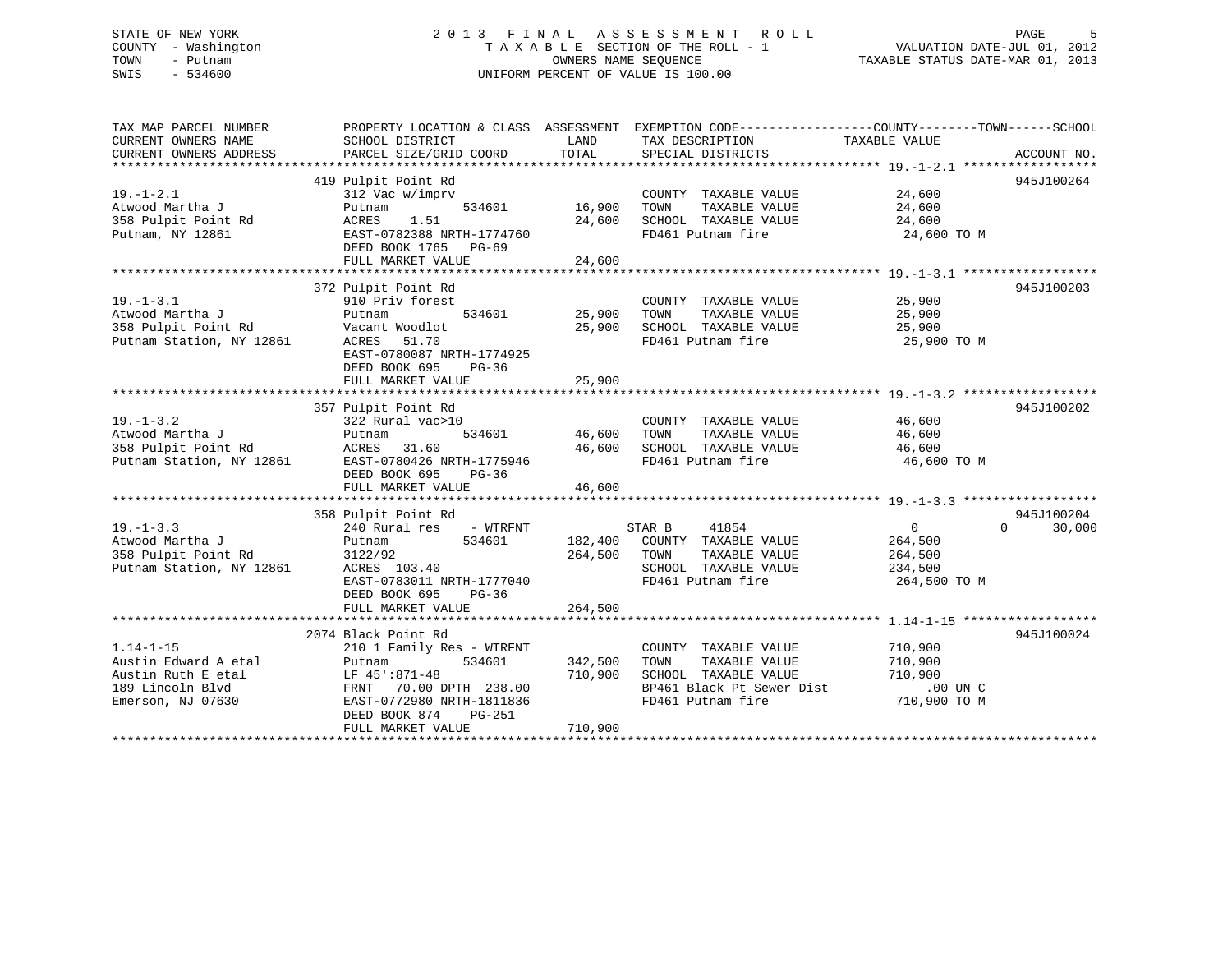# STATE OF NEW YORK 2 0 1 3 F I N A L A S S E S S M E N T R O L L PAGE 6 COUNTY - Washington T A X A B L E SECTION OF THE ROLL - 1 VALUATION DATE-JUL 01, 2012 TOWN - Putnam OWNERS NAME SEQUENCE TAXABLE STATUS DATE-MAR 01, 2013 SWIS - 534600 UNIFORM PERCENT OF VALUE IS 100.00

| TAX MAP PARCEL NUMBER<br>CURRENT OWNERS NAME<br>CURRENT OWNERS ADDRESS                                                 | PROPERTY LOCATION & CLASS ASSESSMENT<br>SCHOOL DISTRICT<br>PARCEL SIZE/GRID COORD                                                                                                          | LAND<br>TOTAL                 | TAX DESCRIPTION<br>SPECIAL DISTRICTS                                                                          | EXEMPTION CODE-----------------COUNTY-------TOWN------SCHOOL<br>TAXABLE VALUE | ACCOUNT NO.          |
|------------------------------------------------------------------------------------------------------------------------|--------------------------------------------------------------------------------------------------------------------------------------------------------------------------------------------|-------------------------------|---------------------------------------------------------------------------------------------------------------|-------------------------------------------------------------------------------|----------------------|
| $4. -1 - 14.1$<br>Austin Richard<br>Austin Joan<br>3011 Lake George Way<br>Putnam Station, NY 12861                    | 48 Mott Ln<br>242 Rurl res&rec<br>534601<br>Putnam<br>ACRES<br>96.78<br>EAST-0775635 NRTH-1802190<br>DEED BOOK 815<br>$PG-34$<br>FULL MARKET VALUE                                         | 131,000<br>244,800<br>244,800 | COUNTY TAXABLE VALUE<br>TAXABLE VALUE<br>TOWN<br>SCHOOL TAXABLE VALUE<br>FD461 Putnam fire                    | 244,800<br>244,800<br>244,800<br>244,800 TO M                                 |                      |
|                                                                                                                        |                                                                                                                                                                                            |                               |                                                                                                               |                                                                               |                      |
| $7.12 - 1 - 20$<br>Austin Richard<br>Austin Joan<br>3011 Lake George Way FRNT 195.00 DPTH 218.00<br>Putnam, NY 12861   | 3011 Lake George Way<br>210 1 Family Res - WTRFNT<br>Putnam<br>534601<br>LF 140<br>EAST-0767604 NRTH-1798407<br>DEED BOOK 464<br>PG-43                                                     | 657,600<br>876,300            | STAR B<br>41854<br>COUNTY TAXABLE VALUE<br>TOWN<br>TAXABLE VALUE<br>SCHOOL TAXABLE VALUE<br>FD461 Putnam fire | $\overline{0}$<br>$\Omega$<br>876,300<br>876,300<br>846,300<br>876,300 ТО М   | 945J100912<br>30,000 |
|                                                                                                                        | FULL MARKET VALUE                                                                                                                                                                          | 876,300                       |                                                                                                               |                                                                               |                      |
|                                                                                                                        |                                                                                                                                                                                            |                               |                                                                                                               |                                                                               |                      |
| $16. - 1 - 10$<br>Avarello Joseph C<br>PO Box 305<br>Waterford, NY 12188-9607                                          | 1907 Railroad Way South<br>260 Seasonal res - WTRFNT<br>534601<br>Putnam<br>LF 30<br>30.00 DPTH 40.00<br>FRNT<br>EAST-0788958 NRTH-1783310<br>DEED BOOK 814 PG-38<br>FULL MARKET VALUE     | 2,600<br>39,500<br>39,500     | COUNTY TAXABLE VALUE<br>TAXABLE VALUE<br>TOWN<br>SCHOOL TAXABLE VALUE<br>FD461 Putnam fire                    | 39,500<br>39,500<br>39,500<br>39,500 TO M                                     | 945J100533           |
|                                                                                                                        | 307 Pulpit Point Rd                                                                                                                                                                        |                               |                                                                                                               |                                                                               | 945J100309           |
| $16. - 1 - 14$<br>Azer Thomas<br>Bonitatibus Marjorie<br>11 Pinion Pine Rd<br>Queensbury, NY 12804                     | 260 Seasonal res - WTRFNT<br>Putnam<br>534601<br>Row 734/54: LF on Champla<br>518/221 518/223<br>ACRES 42.10<br>EAST-0784432 NRTH-1779221<br>DEED BOOK 566<br>$PG-60$                      | 53,300<br>55,000              | COUNTY TAXABLE VALUE<br>TAXABLE VALUE<br>TOWN<br>SCHOOL TAXABLE VALUE<br>FD461 Putnam fire                    | 55,000<br>55,000<br>55,000<br>55,000 TO M                                     |                      |
|                                                                                                                        | FULL MARKET VALUE                                                                                                                                                                          | 55,000                        |                                                                                                               |                                                                               |                      |
|                                                                                                                        |                                                                                                                                                                                            |                               |                                                                                                               |                                                                               |                      |
| $14.8 - 1 - 5$<br>Bacheldor Laura Janet Trustee Putnam<br>Irrevocable Trust<br>815 DeCamp Ave<br>Schenectady, NY 12309 | 2518 Indian Point Way<br>260 Seasonal res - WTRFNT<br>534601<br>2198/156<br>LF 159<br>FRNT 95.00 DPTH 216.00<br>EAST-0765006 NRTH-1783198<br>DEED BOOK 2198<br>PG-160<br>FULL MARKET VALUE | 623,000<br>689,900<br>689,900 | COUNTY TAXABLE VALUE<br>TAXABLE VALUE<br>TOWN<br>SCHOOL TAXABLE VALUE<br>FD461 Putnam fire                    | 689,900<br>689,900<br>689,900<br>689,900 TO M                                 | 945J100531           |
|                                                                                                                        |                                                                                                                                                                                            |                               |                                                                                                               |                                                                               |                      |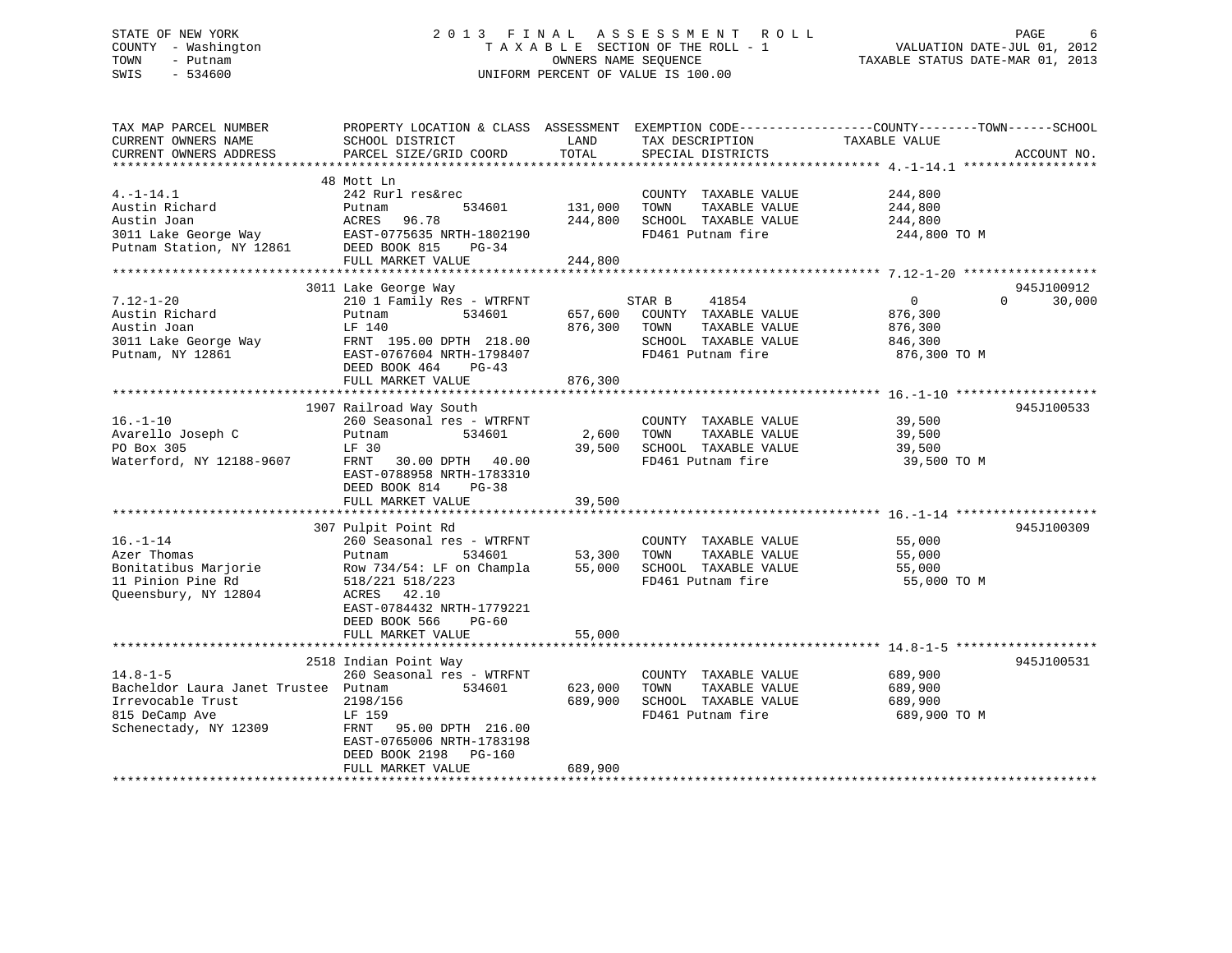# STATE OF NEW YORK 2 0 1 3 F I N A L A S S E S S M E N T R O L L PAGE 7 COUNTY - Washington T A X A B L E SECTION OF THE ROLL - 1 VALUATION DATE-JUL 01, 2012 TOWN - Putnam OWNERS NAME SEQUENCE TAXABLE STATUS DATE-MAR 01, 2013 SWIS - 534600 UNIFORM PERCENT OF VALUE IS 100.00

| TAX MAP PARCEL NUMBER<br>CURRENT OWNERS NAME<br>CURRENT OWNERS ADDRESS                                                                                                                                                                                      | PROPERTY LOCATION & CLASS ASSESSMENT EXEMPTION CODE----------------COUNTY-------TOWN------SCHOOL<br>SCHOOL DISTRICT                                                                                                               | LAND                    | TAX DESCRIPTION TAXABLE VALUE                                                                                                                           |                                               |                                  |
|-------------------------------------------------------------------------------------------------------------------------------------------------------------------------------------------------------------------------------------------------------------|-----------------------------------------------------------------------------------------------------------------------------------------------------------------------------------------------------------------------------------|-------------------------|---------------------------------------------------------------------------------------------------------------------------------------------------------|-----------------------------------------------|----------------------------------|
| $18. - 2 - 2.1$                                                                                                                                                                                                                                             | State Route 22<br>322 Rural vac>10<br>534601 46,700<br>DEED BOOK 704 PG-97<br>FULL MARKET VALUE                                                                                                                                   | 46,700<br>46,700        | COUNTY TAXABLE VALUE 46,700<br>TOWN<br>SCHOOL TAXABLE VALUE<br>FD461 Putnam fire                                                                        | TAXABLE VALUE 46,700<br>46,700<br>46,700 TO M | 945J100026                       |
| $8. - 2 - 15$<br>0.00 COUNTY TAXABLE VALUE 128,000<br>Bain Karen Maren 2011 - 128,000 COUNTY TAXABLE VALUE 128,000<br>344 Liddle-Harris Rd EAST-0774920 NRTH-1795041 SCHOOL TAXABLE VALUE 98,000<br>28,000 FOUL MARKET VALUE 128,000 FOULD MARKET VAL       | 434 Liddle-Harris Rd<br>Enddle-Harris Ku (1854)<br>2010 I Family Res (1854) STAR B (1854) (1864) STAR B (26,300 COUNTY TAXABLE VALUE (186,000 POUTAIN TAXABLE VALUE (186,000 POUTAIN TAXABLE VALUE (186,000 POUTAIN TAXABLE VALUE |                         |                                                                                                                                                         | $\overline{0}$                                | 945J100029<br>$\Omega$<br>30,000 |
| $12. -2 - 1$<br>$12.-2-1 \hspace{2.5cm} 210 \hspace{.1cm} 1 \hspace{.1cm} F$ Bain Charles $\hspace{1.5cm}$ Putnam<br>Bain Donna                                                                                                                             | 17 Bain Ln<br>ACRES 1.70<br>EAST-0773807 NRTH-1791899<br>FULL MARKET VALUE                                                                                                                                                        | 167,500 TOWN<br>167,500 |                                                                                                                                                         | TAXABLE VALUE 167,500                         | 945J100028<br>$\Omega$<br>30,000 |
| 12.-2-2<br>Bain Charles D Jr<br>Bain Robert J<br>22 Rural vac>10<br>23 Rural vac>10<br>23 Rural vac>10<br>534601<br>41<br>23 Bain Ln<br>23 Bain Ln<br>EAST-0774870 NRTH-1791224<br>Putnam Station, NY 12861<br>28 Bain Ln<br>28 Bain Ln<br>28 Bain Ln<br>28 | Liddle Harris Rd<br>534601 41,600 TOWN<br>FULL MARKET VALUE                                                                                                                                                                       | 41,600                  | COUNTY TAXABLE VALUE 41,600<br>41,600 TOWN TAXABLE VALUE 41,600<br>41,600 SCHOOL TAXABLE VALUE 41,600<br>FD461 Putnam fire                              | 41,600 TO M                                   | 945J100030                       |
|                                                                                                                                                                                                                                                             | 32 Bain Ln                                                                                                                                                                                                                        |                         |                                                                                                                                                         |                                               |                                  |
| $12. - 2 - 2.1$                                                                                                                                                                                                                                             | 242 Rurl res&rec<br>534601                                                                                                                                                                                                        |                         | STAR B<br>41854<br>49,700 COUNTY TAXABLE VALUE<br>22.200 COUNTY TAXABLE VALUE<br>TAXABLE VALUE<br>SCHOOL TAXABLE VALUE<br>FD461 Putnam fire 96,500 TO M | $\overline{0}$<br>96,500<br>96,500<br>66,500  | $\overline{0}$<br>30,000         |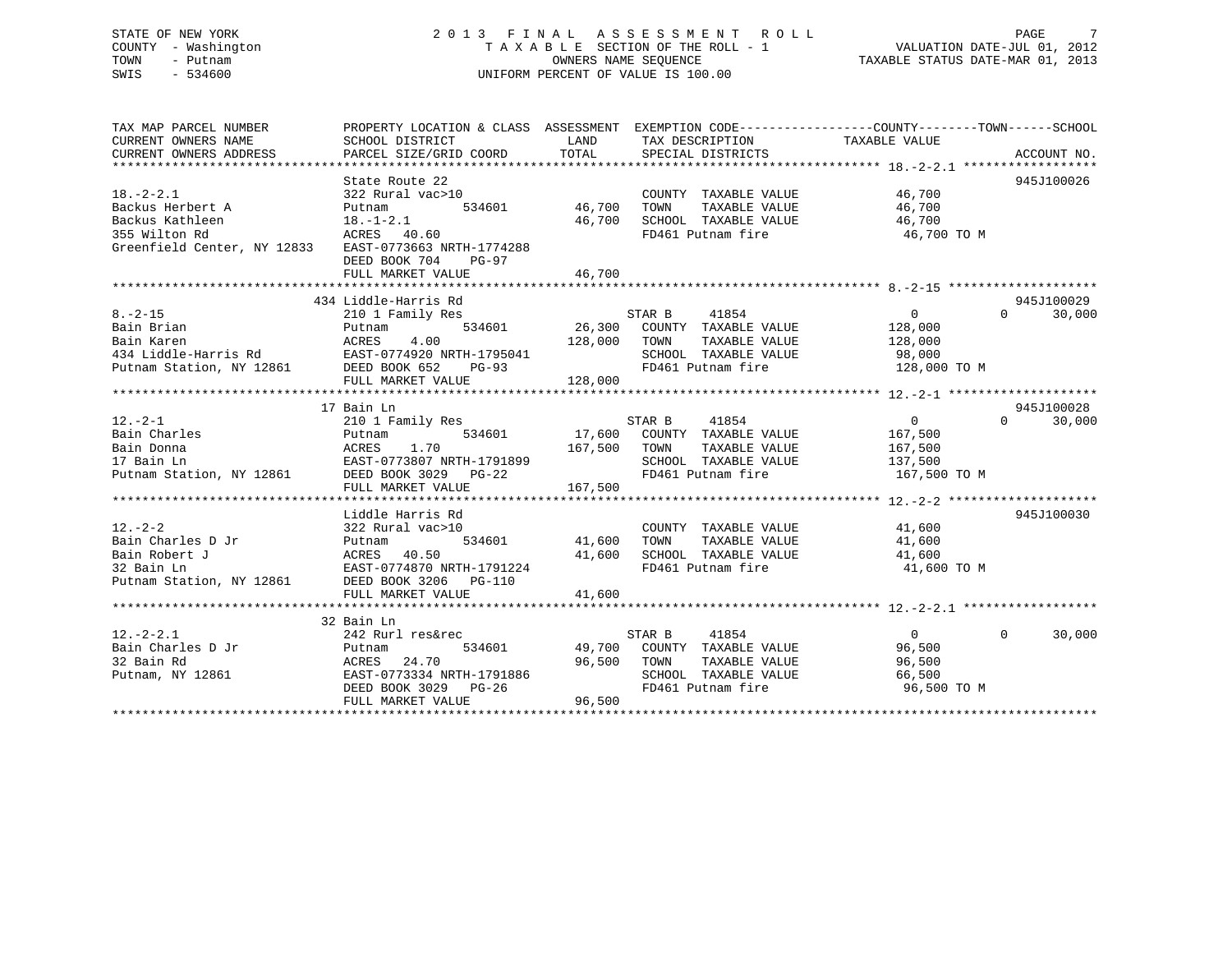# STATE OF NEW YORK 2 0 1 3 F I N A L A S S E S S M E N T R O L L PAGE 8 COUNTY - Washington T A X A B L E SECTION OF THE ROLL - 1 VALUATION DATE-JUL 01, 2012 TOWN - Putnam OWNERS NAME SEQUENCE TAXABLE STATUS DATE-MAR 01, 2013 SWIS - 534600 UNIFORM PERCENT OF VALUE IS 100.00

| TAX MAP PARCEL NUMBER                                                                      | PROPERTY LOCATION & CLASS ASSESSMENT EXEMPTION CODE---------------COUNTY-------TOWN------SCHOOL |                                                                           |                                                                                                                                             |                          |                                        |                                            |
|--------------------------------------------------------------------------------------------|-------------------------------------------------------------------------------------------------|---------------------------------------------------------------------------|---------------------------------------------------------------------------------------------------------------------------------------------|--------------------------|----------------------------------------|--------------------------------------------|
| CURRENT OWNERS NAME                                                                        | SCHOOL DISTRICT                                                                                 | LAND                                                                      | TAX DESCRIPTION                                                                                                                             | TAXABLE VALUE            |                                        |                                            |
| CURRENT OWNERS ADDRESS                                                                     | PARCEL SIZE/GRID COORD                                                                          | TOTAL                                                                     | SPECIAL DISTRICTS                                                                                                                           |                          |                                        | ACCOUNT NO.                                |
|                                                                                            |                                                                                                 |                                                                           |                                                                                                                                             |                          |                                        |                                            |
|                                                                                            | 29 Charter Brook Ln 76 PCT OF VALUE USED FOR EXEMPTION PURPOSES                                 |                                                                           |                                                                                                                                             |                          |                                        | 945J100031                                 |
| $8. -2 - 20.1$                                                                             | 242 Rurl res&rec                                                                                | $\begin{array}{ccccc} \texttt{CBT VET/TC} \\ \texttt{534601} \end{array}$ | CBT VET/TC 41131                                                                                                                            | 31,958                   | 20,000                                 | $\overline{\phantom{0}}$                   |
| Bain Gladys<br>29 Charter Brook Ln                                                         | Putnam<br>ACRES<br>51.96                                                                        |                                                                           | 41802<br>168,200 AGED-TOWN 41803                                                                                                            | 47,937<br>$\overline{0}$ | $\begin{array}{c}0\\21,566\end{array}$ | $\overline{0}$<br>$\overline{\phantom{0}}$ |
| Putnam Station, NY 12861                                                                   | EAST-0773032 NRTH-1794077                                                                       |                                                                           | AGED-SCH<br>41804                                                                                                                           | $\overline{0}$           | $\Omega$                               | 51,133                                     |
|                                                                                            | DEED BOOK 438 PG-417                                                                            |                                                                           | STAR EN<br>41834                                                                                                                            | $\overline{0}$           | $\Omega$                               | 63,300                                     |
|                                                                                            | FULL MARKET VALUE                                                                               |                                                                           | 168,200 COUNTY TAXABLE VALUE                                                                                                                | 88,305                   |                                        |                                            |
|                                                                                            |                                                                                                 |                                                                           | TOWN<br>TAXABLE VALUE                                                                                                                       |                          |                                        |                                            |
|                                                                                            |                                                                                                 |                                                                           | SCHOOL TAXABLE VALUE                                                                                                                        | 126,634<br>53,767        |                                        |                                            |
|                                                                                            |                                                                                                 |                                                                           | FD461 Putnam fire                                                                                                                           | 168,200 TO M             |                                        |                                            |
|                                                                                            |                                                                                                 |                                                                           |                                                                                                                                             |                          |                                        |                                            |
|                                                                                            | Charter Brook Ln                                                                                |                                                                           |                                                                                                                                             |                          |                                        | 945J100031                                 |
| $8. -2 - 20.8$                                                                             | 322 Rural vac>10                                                                                |                                                                           | COUNTY TAXABLE VALUE                                                                                                                        | 80,000                   |                                        |                                            |
| Bain Thomas                                                                                | Putnam                                                                                          | 534601 80,000                                                             | TOWN<br>TAXABLE VALUE                                                                                                                       | 80,000                   |                                        |                                            |
| Bain Christine M                                                                           | ACRES 160.00<br>EAST-0770849 NRTH-1793260                                                       | 80,000                                                                    | SCHOOL TAXABLE VALUE                                                                                                                        | 80,000                   |                                        |                                            |
| 7 E Sandy Point Rd                                                                         |                                                                                                 |                                                                           | FD461 Putnam fire                                                                                                                           | 80,000 TO M              |                                        |                                            |
| Poquoson, VA 23662                                                                         | DEED BOOK 1813 PG-306                                                                           |                                                                           |                                                                                                                                             |                          |                                        |                                            |
|                                                                                            | FULL MARKET VALUE                                                                               | 80,000                                                                    |                                                                                                                                             |                          |                                        |                                            |
|                                                                                            |                                                                                                 |                                                                           |                                                                                                                                             |                          |                                        |                                            |
|                                                                                            | Charter Brook Ln                                                                                |                                                                           |                                                                                                                                             |                          |                                        |                                            |
| $8. - 2 - 20.9$                                                                            | 322 Rural vac>10                                                                                |                                                                           | COUNTY TAXABLE VALUE 28,200                                                                                                                 |                          |                                        |                                            |
| Bain Thomas<br>Bain Christine                                                              | 534601<br>Putnam<br>ACRES 13.20                                                                 | 28,200                                                                    | $\begin{tabular}{lllllllllll} 28,200 & TOWN & TAXABLE VALUE & & & 28,200 \\ 28,200 & SCH OOL & TAXABLE VALUE & & & 28,200 \\ \end{tabular}$ |                          |                                        |                                            |
|                                                                                            |                                                                                                 |                                                                           | FD461 Putnam fire 28,200 TO M                                                                                                               |                          |                                        |                                            |
| 7 East Sandy Point Rd<br>Poquoson, VA 23662<br>DEED BOOK 2148 PG-257<br>Poquoson, VA 23662 | DEED BOOK 2148 PG-257                                                                           |                                                                           |                                                                                                                                             |                          |                                        |                                            |
|                                                                                            | FULL MARKET VALUE                                                                               | 28,200                                                                    |                                                                                                                                             |                          |                                        |                                            |
|                                                                                            |                                                                                                 |                                                                           |                                                                                                                                             |                          |                                        |                                            |
|                                                                                            | 20 Charter Brook Ln                                                                             |                                                                           |                                                                                                                                             |                          |                                        | 945J100886                                 |
| $8. - 2 - 20.3$                                                                            | 240 Rural res                                                                                   |                                                                           | COUNTY TAXABLE VALUE                                                                                                                        | 161,800                  |                                        |                                            |
| Bain William H III                                                                         | 534601<br>Putnam                                                                                | 39,500                                                                    | TOWN                                                                                                                                        | TAXABLE VALUE 161,800    |                                        |                                            |
| 815 McGarvey Ct                                                                            | Row 731/268                                                                                     |                                                                           | 161,800 SCHOOL TAXABLE VALUE 161,800                                                                                                        |                          |                                        |                                            |
| Myrtle Beach, SC 29579                                                                     | ACRES 14.50                                                                                     |                                                                           | FD461 Putnam fire                                                                                                                           | 161,800 TO M             |                                        |                                            |
|                                                                                            | EAST-0774199 NRTH-1793805                                                                       |                                                                           |                                                                                                                                             |                          |                                        |                                            |
|                                                                                            | DEED BOOK 1696 PG-139                                                                           |                                                                           |                                                                                                                                             |                          |                                        |                                            |
|                                                                                            | FULL MARKET VALUE                                                                               | 161,800                                                                   |                                                                                                                                             |                          |                                        |                                            |
|                                                                                            |                                                                                                 |                                                                           |                                                                                                                                             |                          |                                        |                                            |
|                                                                                            | Charter Brook Ln                                                                                |                                                                           |                                                                                                                                             |                          |                                        | 945J100031                                 |
| $8. - 2 - 20.7$                                                                            | 314 Rural vac<10                                                                                |                                                                           | COUNTY TAXABLE VALUE                                                                                                                        | 15,800<br>15,800         |                                        |                                            |
| Bain William H III                                                                         | Putnam                                                                                          | 534601 15,800                                                             | TAXABLE VALUE<br>TOWN                                                                                                                       |                          |                                        |                                            |
| 815 McGarvey Ct                                                                            | 3.88<br>ACRES                                                                                   | 15,800                                                                    | SCHOOL TAXABLE VALUE                                                                                                                        | 15,800                   |                                        |                                            |
| Myrtle Beach, SC 29579                                                                     | EAST-0774106 NRTH-1793165                                                                       |                                                                           | FD461 Putnam fire                                                                                                                           | 15,800 TO M              |                                        |                                            |
|                                                                                            | DEED BOOK 1696 PG-139<br>FULL MARKET VALUE                                                      | 15,800                                                                    |                                                                                                                                             |                          |                                        |                                            |
|                                                                                            |                                                                                                 |                                                                           |                                                                                                                                             |                          |                                        |                                            |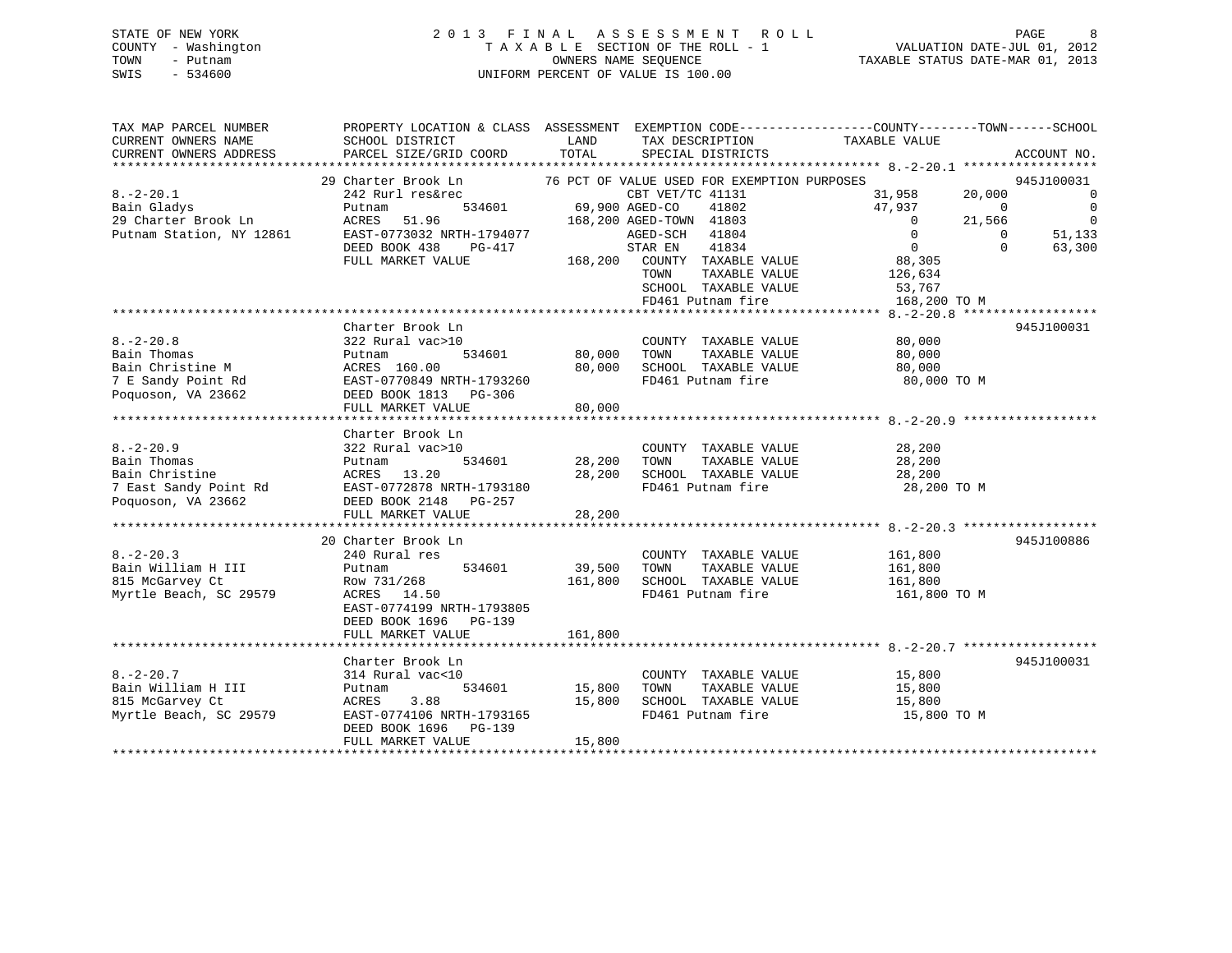# STATE OF NEW YORK GALL 2013 FINAL ASSESSMENT ROLL CHARGE 9 COUNTY - Washington  $T A X A B L E$  SECTION OF THE ROLL - 1<br>TOWN - Putnam data of the COUNTERS NAME SEQUENCE SWIS - 534600 UNIFORM PERCENT OF VALUE IS 100.00

TAXABLE STATUS DATE-MAR 01, 2013

| TAX MAP PARCEL NUMBER<br>CURRENT OWNERS NAME | PROPERTY LOCATION & CLASS ASSESSMENT EXEMPTION CODE---------------COUNTY-------TOWN-----SCHOOL<br>SCHOOL DISTRICT | LAND    | TAX DESCRIPTION       | TAXABLE VALUE |             |
|----------------------------------------------|-------------------------------------------------------------------------------------------------------------------|---------|-----------------------|---------------|-------------|
| CURRENT OWNERS ADDRESS                       | PARCEL SIZE/GRID COORD                                                                                            | TOTAL   | SPECIAL DISTRICTS     |               | ACCOUNT NO. |
|                                              | 4026 Beach Ln                                                                                                     |         |                       |               | 945J100211  |
| $11.20 - 2 - 15$                             | 260 Seasonal res                                                                                                  |         | COUNTY TAXABLE VALUE  | 122,900       |             |
| Bakes Joseph                                 | 534601<br>Putnam                                                                                                  | 59,400  | TOWN<br>TAXABLE VALUE | 122,900       |             |
| Bakes Kathleen                               | FRNT<br>90.00 DPTH 99.00                                                                                          | 122,900 | SCHOOL TAXABLE VALUE  | 122,900       |             |
| 506 Avalon Pl                                | EAST-0767455 NRTH-1786346                                                                                         |         | FD461 Putnam fire     | 122,900 TO M  |             |
| Cohoes, NY 12047                             | DEED BOOK 867<br>PG-328                                                                                           |         |                       |               |             |
|                                              | FULL MARKET VALUE                                                                                                 | 122,900 |                       |               |             |
|                                              | 4024 Beach Ln                                                                                                     |         |                       |               | 945J100210  |
| $11.20 - 2 - 16.2$                           | 260 Seasonal res                                                                                                  |         | COUNTY TAXABLE VALUE  | 129,000       |             |
| Bakes Joseph M                               | 534601<br>Putnam                                                                                                  | 38,800  | TOWN<br>TAXABLE VALUE | 129,000       |             |
| Bakes Kathleen M                             | Lot & Camp                                                                                                        | 129,000 | SCHOOL TAXABLE VALUE  | 129,000       |             |
| 506 Avalon Pl                                | FRNT<br>75.00 DPTH 66.00                                                                                          |         | FD461 Putnam fire     | 129,000 TO M  |             |
| Cohoes, NY 12047                             | EAST-0767448 NRTH-1786280                                                                                         |         |                       |               |             |
|                                              | DEED BOOK 444<br>$PG-482$                                                                                         |         |                       |               |             |
|                                              | FULL MARKET VALUE                                                                                                 | 129,000 |                       |               |             |
|                                              |                                                                                                                   |         |                       |               |             |
|                                              | 3014 Our Way                                                                                                      |         |                       |               | 945J100629  |
| $11.20 - 3 - 30$                             | 210 1 Family Res - WTRFNT                                                                                         |         | COUNTY TAXABLE VALUE  | 829,000       |             |
| Barber Linda                                 | 534601<br>Putnam                                                                                                  | 648,800 | TAXABLE VALUE<br>TOWN | 829,000       |             |
| 35 Steele Rd                                 | LF 300                                                                                                            | 829,000 | SCHOOL TAXABLE VALUE  | 829,000       |             |
| Clemons, NY 12819                            | FRNT 300.00 DPTH 100.00                                                                                           |         | FD461 Putnam fire     | 829,000 TO M  |             |
|                                              | EAST-0766769 NRTH-1785669                                                                                         |         |                       |               |             |
|                                              | DEED BOOK 866<br>PG-318                                                                                           |         |                       |               |             |
|                                              | FULL MARKET VALUE                                                                                                 | 829,000 |                       |               |             |
|                                              |                                                                                                                   |         |                       |               |             |
|                                              | 6614 Royal Anchorage Way                                                                                          |         |                       |               | 945J101009  |
| $11.8 - 5 - 2$                               | 314 Rural vac<10 - WTRFNT                                                                                         |         | COUNTY TAXABLE VALUE  | 566,100       |             |
| Barber Linda A                               | 534601<br>Putnam                                                                                                  | 566,100 | TOWN<br>TAXABLE VALUE | 566,100       |             |
| 35 Steele Rd                                 | Lot 9                                                                                                             | 566,100 | SCHOOL TAXABLE VALUE  | 566,100       |             |
| Clemens, NY 12819                            | 240' Lf                                                                                                           |         | FD461 Putnam fire     | 566,100 TO M  |             |
|                                              | $12.-5-2$                                                                                                         |         |                       |               |             |
|                                              | <b>ACRES</b><br>1.29                                                                                              |         |                       |               |             |
|                                              | EAST-0766648 NRTH-1792851                                                                                         |         |                       |               |             |
|                                              | DEED BOOK 893<br>PG-303                                                                                           |         |                       |               |             |
|                                              | FULL MARKET VALUE                                                                                                 | 566,100 |                       |               |             |
|                                              | State Route 22                                                                                                    |         |                       |               | 945J100042  |
| $18. - 2 - 6$                                | 322 Rural vac>10                                                                                                  |         | COUNTY TAXABLE VALUE  | 25,200        |             |
| Barrett Wayne G                              | 534601<br>Putnam                                                                                                  | 25,200  | TAXABLE VALUE<br>TOWN | 25,200        |             |
| Barrett Elizabeth A                          | Mt                                                                                                                | 25,200  | SCHOOL TAXABLE VALUE  | 25,200        |             |
| 14823 State Route 22                         | $18. - 1 - 6$                                                                                                     |         | FD461 Putnam fire     | 25,200 TO M   |             |
| Whitehall, NY 12887                          | ACRES 18.60                                                                                                       |         |                       |               |             |
|                                              | EAST-0775403 NRTH-1774070                                                                                         |         |                       |               |             |
|                                              | DEED BOOK 895<br>$PG-168$                                                                                         |         |                       |               |             |
|                                              | FULL MARKET VALUE                                                                                                 | 25,200  |                       |               |             |
|                                              |                                                                                                                   |         |                       |               |             |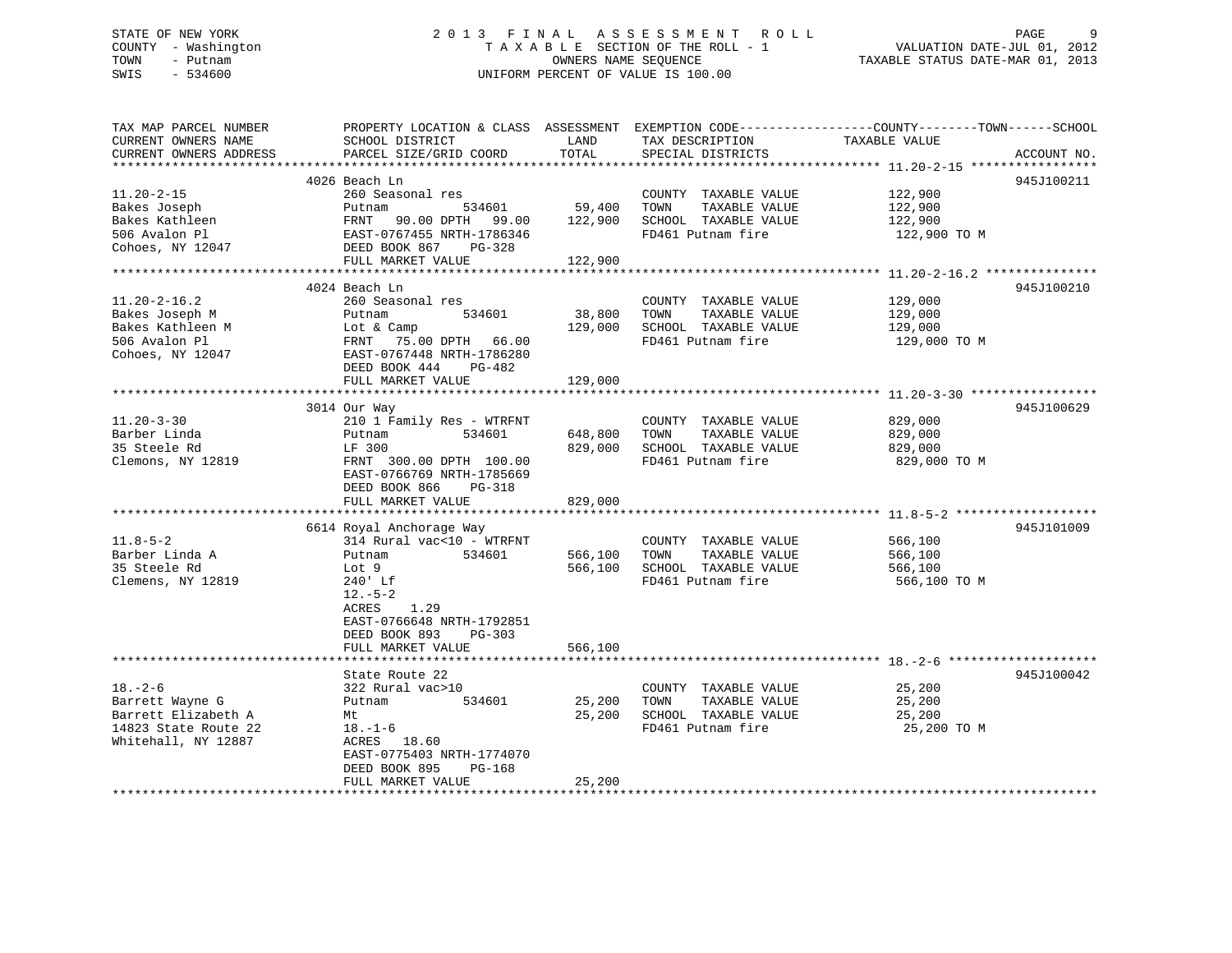# STATE OF NEW YORK 2 0 1 3 F I N A L A S S E S S M E N T R O L L PAGE 10 COUNTY - Washington T A X A B L E SECTION OF THE ROLL - 1 VALUATION DATE-JUL 01, 2012 TOWN - Putnam OWNERS NAME SEQUENCE TAXABLE STATUS DATE-MAR 01, 2013 SWIS - 534600 UNIFORM PERCENT OF VALUE IS 100.00

| TAX MAP PARCEL NUMBER    | PROPERTY LOCATION & CLASS ASSESSMENT EXEMPTION CODE---------------COUNTY-------TOWN-----SCHOOL |                |                              |                           |                                      |
|--------------------------|------------------------------------------------------------------------------------------------|----------------|------------------------------|---------------------------|--------------------------------------|
| CURRENT OWNERS NAME      | SCHOOL DISTRICT                                                                                | LAND           | TAX DESCRIPTION              | TAXABLE VALUE             |                                      |
| CURRENT OWNERS ADDRESS   | PARCEL SIZE/GRID COORD                                                                         | TOTAL          | SPECIAL DISTRICTS            |                           | ACCOUNT NO.                          |
|                          |                                                                                                |                |                              |                           |                                      |
|                          | 7 White Birch Way                                                                              |                |                              |                           | 945J100804                           |
| $12.-1-8$                | 210 1 Family Res                                                                               |                | COUNTY TAXABLE VALUE         | 416,700                   |                                      |
| Barshinger James         | 534601<br>Putnam                                                                               | 95,700         | TOWN<br>TAXABLE VALUE        | 416,700                   |                                      |
| Barshinger Jody          | FRNT<br>51.00 DPTH 221.00                                                                      | 416,700        | SCHOOL TAXABLE VALUE         | 416,700                   |                                      |
| 230 Oakwood Dr           | EAST-0767306 NRTH-1791408                                                                      |                | FD461 Putnam fire            | 416,700 TO M              |                                      |
| State College, PA 16801  | DEED BOOK 2334 PG-277                                                                          |                |                              |                           |                                      |
|                          | FULL MARKET VALUE                                                                              | 416,700        |                              |                           |                                      |
|                          |                                                                                                |                |                              |                           |                                      |
|                          | 35 B Ln                                                                                        |                |                              |                           | 945J100046                           |
| $18. - 2 - 7$            | 210 1 Family Res                                                                               |                | CBT VET/TC 41131             | 28,275<br>20,000          | 0                                    |
| Battease Alice           | 534601<br>Putnam                                                                               | 19,900 AGED-CO | 41802                        | 38,171                    | $\overline{\phantom{0}}$<br>$\Omega$ |
| 35 B Ln                  | $18. - 1 - 7$                                                                                  |                | 113,100 AGED-SCH 41804       | $\overline{0}$            | 28,275<br>$\Omega$                   |
| Whitehall, NY 12887-9605 | ACRES<br>2.30 BANK 150                                                                         |                | STAR EN<br>41834             | $\overline{0}$            | 63,300<br>$\Omega$                   |
|                          | EAST-0775300 NRTH-1773714                                                                      |                | COUNTY TAXABLE VALUE         | 46,654                    |                                      |
|                          | DEED BOOK 386<br>PG-998                                                                        |                | TOWN<br>TAXABLE VALUE        | 93,100                    |                                      |
|                          | FULL MARKET VALUE                                                                              |                | 113,100 SCHOOL TAXABLE VALUE | 21,525                    |                                      |
|                          |                                                                                                |                | FD461 Putnam fire            | 113,100 TO M              |                                      |
|                          |                                                                                                |                |                              | **************** 12.-4-34 | *******************                  |
|                          | 4401 Link Way                                                                                  |                |                              |                           | 945J100726                           |
| 12.-4-34                 | 210 1 Family Res - WTRFNT                                                                      |                | COUNTY TAXABLE VALUE         | 750,000                   |                                      |
| Bean Sarah               | Putnam<br>534601                                                                               | 545,300        | TAXABLE VALUE<br>TOWN        | 750,000                   |                                      |
| Bean Ronald              | 138/502;848/28 Hse undr c                                                                      | 750,000        | SCHOOL TAXABLE VALUE         | 750,000                   |                                      |
| 197 Edison Rd            | LF 312                                                                                         |                | FD461 Putnam fire            | 750,000 TO M              |                                      |
| Trumball, CT 06611       | 1.21<br>ACRES                                                                                  |                |                              |                           |                                      |
|                          | EAST-0766410 NRTH-1787999                                                                      |                |                              |                           |                                      |
|                          | DEED BOOK 835<br>$PG-301$                                                                      |                |                              |                           |                                      |
|                          | FULL MARKET VALUE                                                                              | 750,000        |                              |                           |                                      |
|                          |                                                                                                |                |                              |                           |                                      |
|                          | 997 County Route 2                                                                             |                |                              |                           | 945J101028                           |
| $2. - 1 - 27.1$          | 240 Rural res                                                                                  |                | 41854<br>STAR B              | $\overline{0}$            | $\Omega$<br>30,000                   |
| Beaudet Gregory A        | 534601<br>Putnam                                                                               | 35,000         | COUNTY TAXABLE VALUE         | 347,100                   |                                      |
| Beaudet Jada M           | ACRES 10.00                                                                                    | 347,100        | TAXABLE VALUE<br>TOWN        | 347,100                   |                                      |
| 997 County Route 2       | EAST-0786487 NRTH-1810128                                                                      |                | SCHOOL TAXABLE VALUE         | 317,100                   |                                      |
| Putnam, NY 12861         | DEED BOOK 3147 PG-34                                                                           |                | FD461 Putnam fire            | 347,100 TO M              |                                      |
|                          | FULL MARKET VALUE                                                                              | 347,100        |                              |                           |                                      |
|                          |                                                                                                |                |                              |                           |                                      |
|                          | 5559 Evergreen Shores Way                                                                      |                |                              |                           | 945J100906                           |
| $12. - 4 - 46$           | $312$ Vac w/imprv - WTRFNT                                                                     |                | COUNTY TAXABLE VALUE         | 434,783                   |                                      |
| Beauman Ronald           | 534601<br>Putnam                                                                               | 399,183        | TOWN<br>TAXABLE VALUE        | 434,783                   |                                      |
| Beauman Dawn             | Lot 7 544/146&147; esmt 17                                                                     | 434,783        | SCHOOL TAXABLE VALUE         | 434,783                   |                                      |
| 45 Cornell Ln            | LF 125                                                                                         |                | FD461 Putnam fire            | 434,783 TO M              |                                      |
| Hicksville, NY 11801     | 5.10<br>ACRES                                                                                  |                |                              |                           |                                      |
|                          | EAST-0767465 NRTH-1790323                                                                      |                |                              |                           |                                      |
|                          | DEED BOOK 544<br>PG-143                                                                        |                |                              |                           |                                      |
|                          | FULL MARKET VALUE                                                                              | 434,783        |                              |                           |                                      |
|                          |                                                                                                |                |                              |                           |                                      |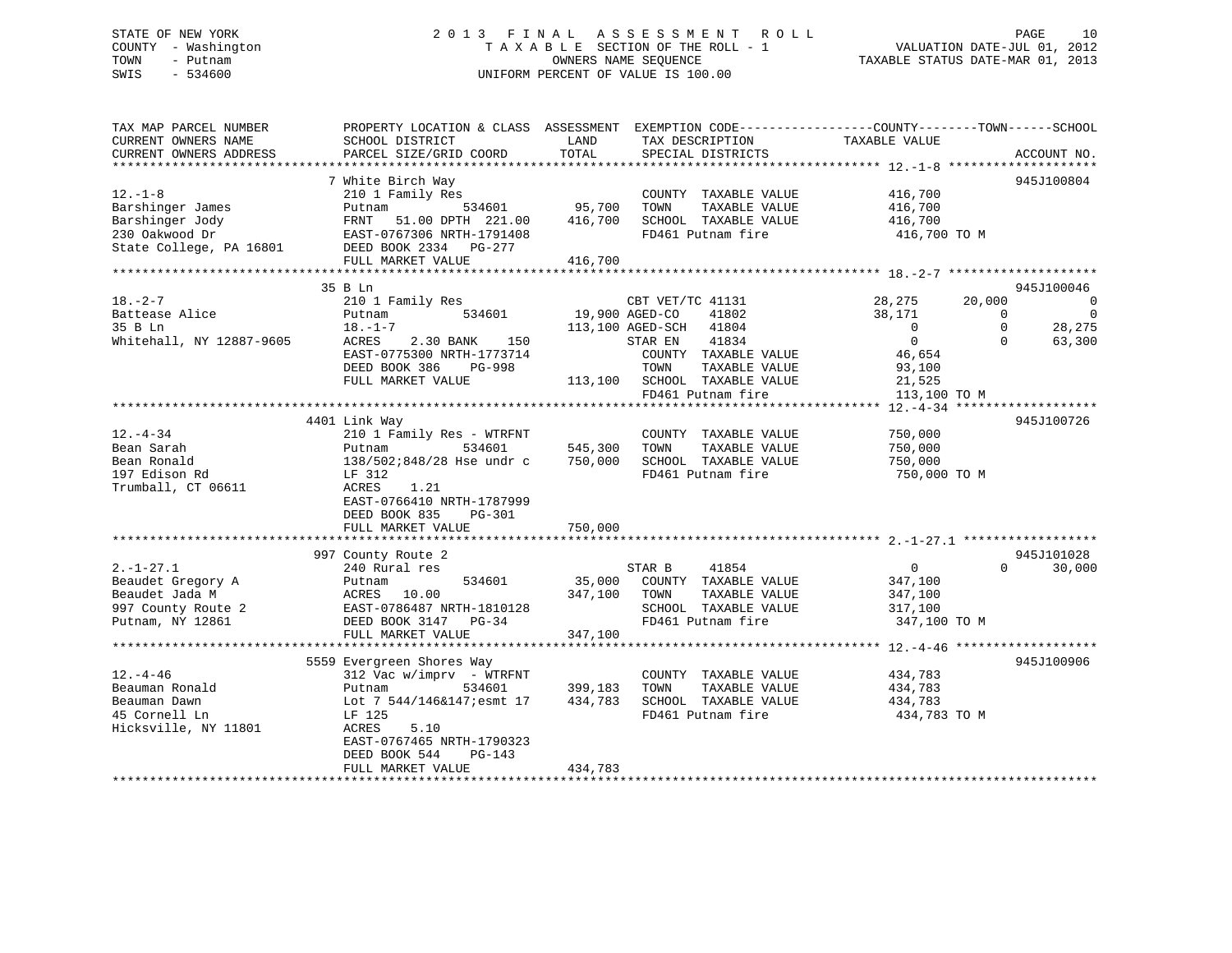# STATE OF NEW YORK 2 0 1 3 F I N A L A S S E S S M E N T R O L L PAGE 11 COUNTY - Washington T A X A B L E SECTION OF THE ROLL - 1 VALUATION DATE-JUL 01, 2012 TOWN - Putnam OWNERS NAME SEQUENCE TAXABLE STATUS DATE-MAR 01, 2013 SWIS - 534600 UNIFORM PERCENT OF VALUE IS 100.00

| TAX MAP PARCEL NUMBER<br>CURRENT OWNERS NAME<br>CURRENT OWNERS ADDRESS                                        | PROPERTY LOCATION & CLASS ASSESSMENT EXEMPTION CODE---------------COUNTY-------TOWN------SCHOOL<br>SCHOOL DISTRICT<br>PARCEL SIZE/GRID COORD                                                     | LAND<br>TOTAL                     | TAX DESCRIPTION TAXABLE VALUE<br>SPECIAL DISTRICTS                                                                          |                                                                 | ACCOUNT NO.                      |
|---------------------------------------------------------------------------------------------------------------|--------------------------------------------------------------------------------------------------------------------------------------------------------------------------------------------------|-----------------------------------|-----------------------------------------------------------------------------------------------------------------------------|-----------------------------------------------------------------|----------------------------------|
| $1.18 - 1 - 2.1$<br>Becker Chyhe E<br>Lay Jean<br>AKA Chyhe Kim<br>7109 Woodland Ave<br>Takoma Park, MD 20912 | 2106 Black Point Rd<br>260 Seasonal res - WTRFNT<br>Putnam<br>534601<br>708/268<br>70' Lf<br>FRNT 38.00 DPTH 258.00<br>EAST-0772561 NRTH-1811237<br>DEED BOOK 706<br>PG-150<br>FULL MARKET VALUE | 351,300<br>375,000<br>375,000     | COUNTY TAXABLE VALUE<br>TOWN<br>TAXABLE VALUE<br>SCHOOL TAXABLE VALUE<br>BP461 Black Pt Sewer Dist<br>FD461 Putnam fire     | 375,000<br>375,000<br>375,000<br>.00 UN C<br>375,000 TO M       | 945J100346                       |
| $8 - 2 - 8$<br>Beebe Florence<br>78 Lillie Ln<br>Putnam Station, NY 12861 EAST-0776774 NRTH-1798509           | 78 Lillie Ln<br>210 1 Family Res<br>Putnam<br>ACRES<br>1.40<br>DEED BOOK 395<br>PG-470<br>FULL MARKET VALUE                                                                                      | 534601 16,500<br>38,000<br>38,000 | COUNTY TAXABLE VALUE<br>TOWN<br>TAXABLE VALUE<br>SCHOOL TAXABLE VALUE<br>FD461 Putnam fire                                  | 38,000<br>38,000<br>38,000<br>38,000 TO M                       | 945J100047                       |
| $8. - 2 - 8.1$<br>Beebe Richard H<br>68 Lillie Ln<br>Putnam Station, NY 12861                                 | 68 Lillie Ln<br>314 Rural vac<10<br>534601<br>Putnam<br>FRNT 129.00 DPTH 205.00<br>EAST-0776743 NRTH-1798715<br>DEED BOOK 504<br>PG-795<br>FULL MARKET VALUE                                     | 3,100<br>3,100<br>3,100           | COUNTY TAXABLE VALUE<br>TOWN<br>TAXABLE VALUE<br>SCHOOL TAXABLE VALUE<br>FD461 Putnam fire                                  | 3,100<br>3,100<br>3,100<br>3,100 TO M                           | 945J101013                       |
|                                                                                                               |                                                                                                                                                                                                  |                                   |                                                                                                                             |                                                                 |                                  |
| $15. - 1 - 11$<br>Putnam<br>Beebe Richard H<br>148 Pulpit Point Rd<br>Putnam Station, NY 12861                | 148 Pulpit Point Rd<br>210 1 Family Res<br>3.70<br>ACRES<br>EAST-0778244 NRTH-1778646<br>DEED BOOK 681<br>PG-46<br>FULL MARKET VALUE                                                             | 149,300<br>149,300                | STAR B<br>41854<br>534601 24,800 COUNTY TAXABLE VALUE<br>TOWN<br>TAXABLE VALUE<br>SCHOOL TAXABLE VALUE<br>FD461 Putnam fire | $\overline{0}$<br>149,300<br>149,300<br>119,300<br>149,300 TO M | 945J100377<br>$\Omega$<br>30,000 |
|                                                                                                               |                                                                                                                                                                                                  |                                   |                                                                                                                             |                                                                 |                                  |
| $15. - 1 - 6$<br>Beeman Shirley A<br>16392 State Route 22<br>Putnam Station, NY 12861                         | 16392 State Route 22<br>210 1 Family Res<br>Putnam<br>FRNT 300.00 DPTH 140.00<br>EAST-0776665 NRTH-1782627<br>DEED BOOK 463<br>$PG-128$<br>FULL MARKET VALUE                                     | 115,000 TOWN<br>115,000           | 41834<br>STAR EN<br>534601 14,800 COUNTY TAXABLE VALUE<br>TAXABLE VALUE<br>SCHOOL TAXABLE VALUE<br>FD461 Putnam fire        | $\overline{0}$<br>115,000<br>115,000<br>51,700<br>115,000 TO M  | 945J100594<br>$\Omega$<br>63,300 |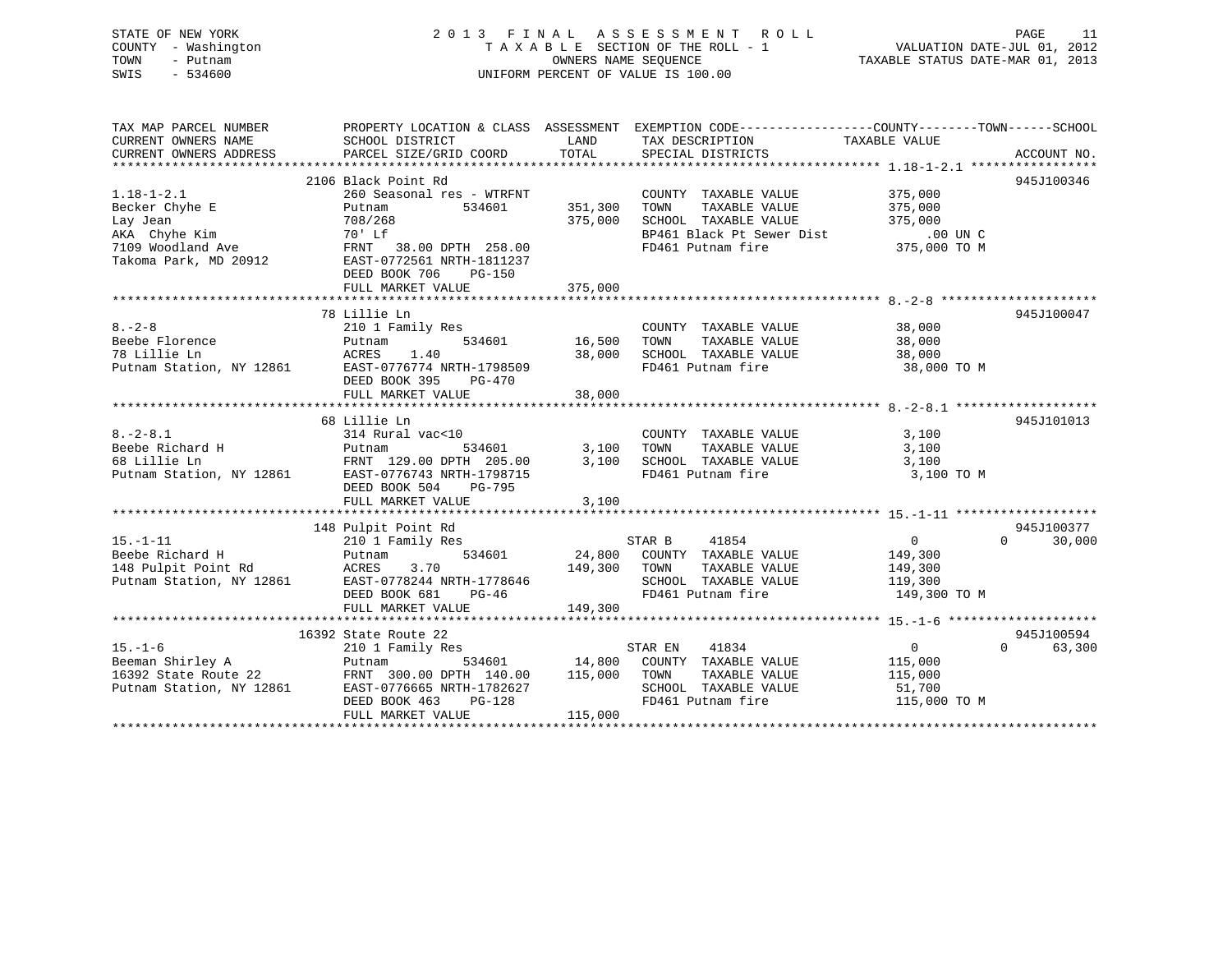# STATE OF NEW YORK 2 0 1 3 F I N A L A S S E S S M E N T R O L L PAGE 12 COUNTY - Washington T A X A B L E SECTION OF THE ROLL - 1 VALUATION DATE-JUL 01, 2012 TOWN - Putnam OWNERS NAME SEQUENCE TAXABLE STATUS DATE-MAR 01, 2013 SWIS - 534600 UNIFORM PERCENT OF VALUE IS 100.00

| TAX MAP PARCEL NUMBER<br>CURRENT OWNERS NAME<br>CURRENT OWNERS ADDRESS                                                                               | PROPERTY LOCATION & CLASS ASSESSMENT<br>SCHOOL DISTRICT<br>PARCEL SIZE/GRID COORD                                                                                         | LAND<br>TAX DESCRIPTION<br>TOTAL<br>SPECIAL DISTRICTS                                                                                                                                                 | EXEMPTION CODE-----------------COUNTY-------TOWN------SCHOOL<br>TAXABLE VALUE<br>ACCOUNT NO.                          |
|------------------------------------------------------------------------------------------------------------------------------------------------------|---------------------------------------------------------------------------------------------------------------------------------------------------------------------------|-------------------------------------------------------------------------------------------------------------------------------------------------------------------------------------------------------|-----------------------------------------------------------------------------------------------------------------------|
|                                                                                                                                                      | Shadyside Way                                                                                                                                                             |                                                                                                                                                                                                       | 945J100911                                                                                                            |
| $7.12 - 2 - 1$<br>Beigel Peter A<br>Beigel Leona A<br>3 Benjamen Ln<br>Albany, NY 12205                                                              | 314 Rural vac<10<br>Putnam<br>FRNT 163.00 DPTH 224.00<br>EAST-0768433 NRTH-1797235<br>DEED BOOK 463<br>PG-270<br>FULL MARKET VALUE                                        | COUNTY TAXABLE VALUE<br>534601 40,300<br>TAXABLE VALUE<br>TOWN<br>40,300<br>SCHOOL TAXABLE VALUE<br>FD461 Putnam fire<br>40,300                                                                       | 40,300<br>40,300<br>40,300<br>40,300 TO M                                                                             |
|                                                                                                                                                      | 2081 Black Point Rd                                                                                                                                                       |                                                                                                                                                                                                       | 945J100483                                                                                                            |
| $1.14 - 1 - 7$<br>Bence Paul<br>Bence Margaret D<br>2070 Black Point Pd<br>2070 Black Point Rd EAST-0773227 N<br>Ticonderoga, NY 12883 DEED BOOK 850 | 210 1 Family Res<br>534601<br>Putnam<br>2.42<br>ACRES<br>EAST-0773227 NRTH-1811480<br>PG-219<br>RTH-1811480<br>FULL MARKET VALUE                                          | COUNTY TAXABLE VALUE<br>TAXABLE VALUE<br>129,200<br>TOWN<br>SCHOOL TAXABLE VALUE<br>284,400<br>BP461 Black Pt Sewer Dist .00 UN C<br>FD461 Putnam fire 284,400 TO M<br>284,400                        | 284,400<br>284,400<br>284,400                                                                                         |
|                                                                                                                                                      |                                                                                                                                                                           |                                                                                                                                                                                                       |                                                                                                                       |
| $1.14 - 1 - 16$<br>Bence Paul<br>Bence Margaret D<br>2070 Black Point Rd<br>Ticonderoga, NY 12883                                                    | 2070 Black Point Rd<br>210 1 Family Res - WTRFNT<br>Putnam<br>LF 84'<br>FRNT 100.00 DPTH 238.00<br>EAST-0772990 NRTH-1811935<br>DEED BOOK 2550 PG-72<br>FULL MARKET VALUE | STAR B<br>41854<br>534601 425,400 COUNTY TAXABLE VALUE<br>712,000<br>TOWN<br>TAXABLE VALUE<br>SCHOOL TAXABLE VALUE<br>BP461 Black Pt Sewer Dist .00 UN C<br>FD461 Putnam fire 712,000 TO M<br>712,000 | 945J100054<br>0<br>$\Omega$<br>30,000<br>712,000<br>712,000<br>682,000                                                |
|                                                                                                                                                      | 526 Liddle-Harris Rd                                                                                                                                                      |                                                                                                                                                                                                       | 945J101081                                                                                                            |
| $8. -2 - 4.12$<br>Bennett Jeffrey<br>Bennett Karen<br>526 Liddle-Harris Rd<br>Putnam Station, NY 12861                                               | 210 1 Family Res<br>534601<br>Putnam<br>Lot 6<br>ACRES<br>7.32<br>EAST-0775633 NRTH-1796923<br>DEED BOOK 739 PG-257<br>FULL MARKET VALUE                                  | CBT VET/TC 41131<br>32,300 STAR B<br>41854<br>116,700 COUNTY TAXABLE VALUE<br>TOWN<br>TAXABLE VALUE<br>SCHOOL TAXABLE VALUE<br>FD461 Putnam fire<br>116,700                                           | 29,175<br>20,000<br>$\mathbf 0$<br>$\overline{0}$<br>$\Omega$<br>30,000<br>87,525<br>96,700<br>86,700<br>116,700 TO M |
|                                                                                                                                                      | 56 Lillie Ln                                                                                                                                                              |                                                                                                                                                                                                       | 945J100391                                                                                                            |
| $8. - 2 - 5.10$<br>Bennett Mitchell<br>Bennett Julie<br>56 Lillie Ln<br>Putnam, NY 12861                                                             | 210 1 Family Res<br>534601<br>Putnam<br>$639/158 + 164$<br>Sub Lot 10<br>ACRES<br>8.50<br>EAST-0776491 NRTH-1798689<br>DEED BOOK 800<br>PG-205                            | STAR B<br>41854<br>33,500 COUNTY TAXABLE VALUE<br>167,600<br>TOWN<br>TAXABLE VALUE<br>SCHOOL TAXABLE VALUE<br>FD461 Putnam fire                                                                       | $\overline{0}$<br>$\Omega$<br>30,000<br>167,600<br>167,600<br>137,600<br>167,600 TO M                                 |
|                                                                                                                                                      | FULL MARKET VALUE                                                                                                                                                         | 167,600                                                                                                                                                                                               |                                                                                                                       |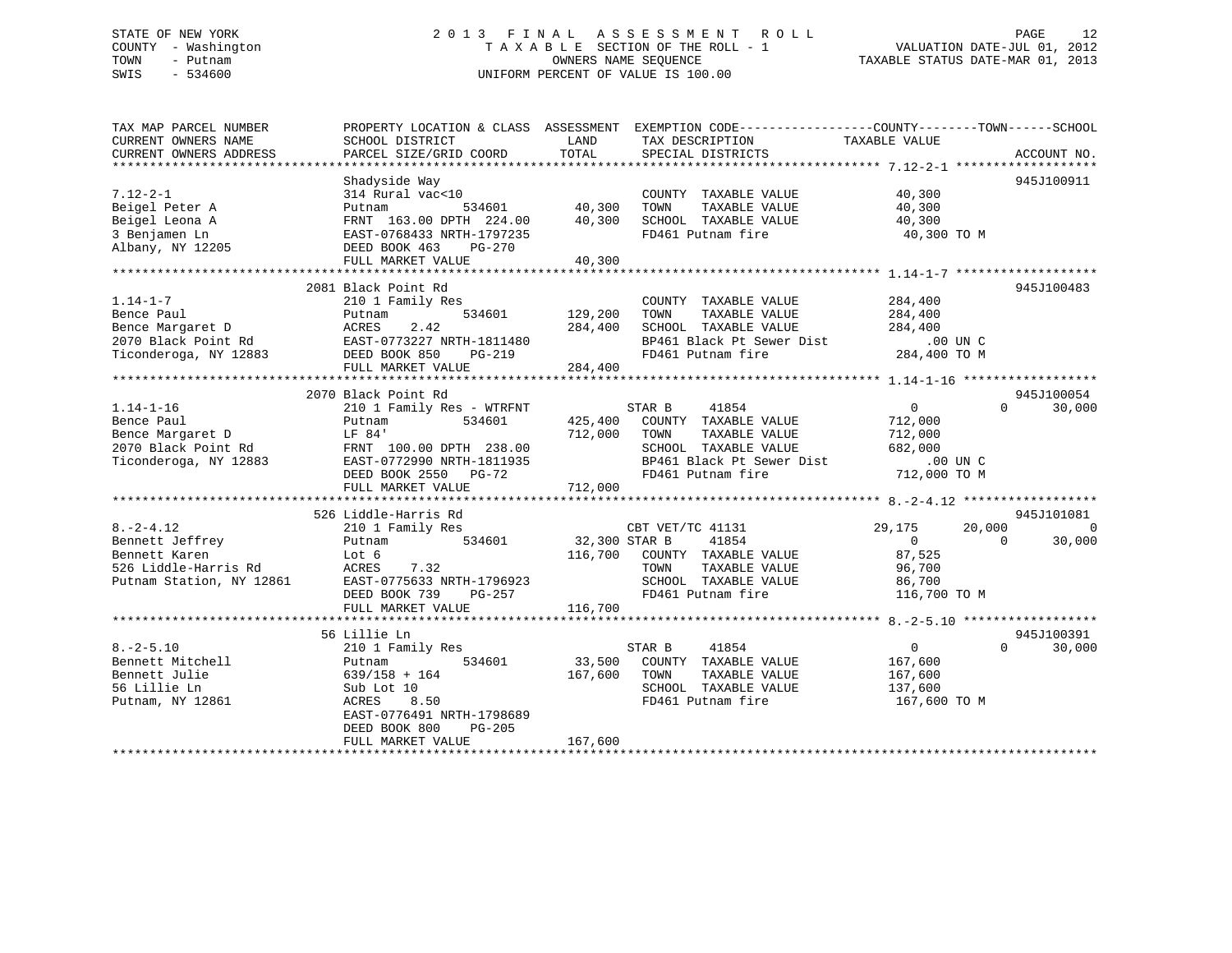| STATE OF NEW YORK<br>COUNTY - Washington<br>TOWN<br>- Putnam<br>SWIS<br>$-534600$ |                                              |                       | 2013 FINAL ASSESSMENT ROLL<br>TAXABLE SECTION OF THE ROLL - 1<br>OWNERS NAME SEQUENCE<br>UNIFORM PERCENT OF VALUE IS 100.00 | PAGE 13<br>VALUATION DATE-JUL 01, 2012<br>TAXABLE STATUE DATE 11-<br>TAXABLE STATUS DATE-MAR 01, 2013             |             |
|-----------------------------------------------------------------------------------|----------------------------------------------|-----------------------|-----------------------------------------------------------------------------------------------------------------------------|-------------------------------------------------------------------------------------------------------------------|-------------|
| TAX MAP PARCEL NUMBER<br>CURRENT OWNERS NAME                                      |                                              | LAND                  |                                                                                                                             | PROPERTY LOCATION & CLASS ASSESSMENT EXEMPTION CODE----------------COUNTY-------TOWN------SCHOOL<br>TAXABLE VALUE |             |
| CURRENT OWNERS ADDRESS                                                            | SCHOOL DISTRICT<br>PARCEL SIZE/GRID COORD    | TOTAL                 | TAX DESCRIPTION<br>SPECIAL DISTRICTS                                                                                        |                                                                                                                   | ACCOUNT NO. |
|                                                                                   |                                              |                       |                                                                                                                             | **************** 12. -2-4 ***************                                                                         |             |
|                                                                                   | 382 Peterson Rd                              |                       |                                                                                                                             |                                                                                                                   | 945J100708  |
| $12 - 2 - 4$                                                                      | 322 Rural vac>10                             |                       | COUNTY TAXABLE VALUE                                                                                                        | 70,000                                                                                                            |             |
| Bergeron James L                                                                  | Putnam<br>534601                             | 70,000                | TOWN<br>TAXABLE VALUE                                                                                                       | 70,000                                                                                                            |             |
| 382 Peterson Rd                                                                   | deeded ROW                                   | 70,000                | SCHOOL TAXABLE VALUE                                                                                                        | 70,000                                                                                                            |             |
| Putnam Station, NY 12861                                                          | stg bldg & 270<br>ACRES 65.00                |                       | FD461 Putnam fire                                                                                                           | 70,000 TO M                                                                                                       |             |
|                                                                                   | EAST-0779666 NRTH-1791179                    |                       |                                                                                                                             |                                                                                                                   |             |
|                                                                                   | DEED BOOK 865<br>PG-87                       |                       |                                                                                                                             |                                                                                                                   |             |
|                                                                                   | FULL MARKET VALUE                            | 70,000                |                                                                                                                             |                                                                                                                   |             |
|                                                                                   |                                              |                       |                                                                                                                             |                                                                                                                   |             |
|                                                                                   | 24 Lape Ln                                   |                       |                                                                                                                             |                                                                                                                   | 945J100374  |
| $9. - 1 - 14$                                                                     | 242 Rurl res&rec                             |                       | COUNTY TAXABLE VALUE                                                                                                        | 248,500                                                                                                           |             |
| Bertrand Frank L<br>Bertrand Jane L                                               | Putnam<br>534601                             | 141,800<br>248,500    | TOWN<br>TAXABLE VALUE<br>SCHOOL TAXABLE VALUE                                                                               | 248,500<br>248,500                                                                                                |             |
| Attn: Lape Jane M -Le-                                                            | House & Lot<br>ACRES 107.20                  |                       | CA002 Cons agri dst 2                                                                                                       | 248,500 TO                                                                                                        |             |
| 24 Lape Ln                                                                        | EAST-0787514 NRTH-1795515                    |                       | FD461 Putnam fire                                                                                                           | 248,500 TO M                                                                                                      |             |
| Putnam Sta, NY 12861                                                              | DEED BOOK 549<br>$PG-4$                      |                       |                                                                                                                             |                                                                                                                   |             |
|                                                                                   | FULL MARKET VALUE                            | 248,500               |                                                                                                                             |                                                                                                                   |             |
|                                                                                   |                                              |                       |                                                                                                                             |                                                                                                                   |             |
|                                                                                   | 224 County Route 2                           |                       |                                                                                                                             |                                                                                                                   | 945L100060  |
| $9. - 1 - 22$                                                                     | 242 Rurl res&rec                             |                       | 41834<br>STAR EN                                                                                                            | $\overline{0}$<br>$\Omega$                                                                                        | 63,300      |
| Bertrand Jane L                                                                   | Putnam<br>534601                             | 60,000                | COUNTY TAXABLE VALUE                                                                                                        | 161,800                                                                                                           |             |
| Bertrand Rolland LE<br>224 County Rt 2                                            | ACRES 35.00<br>EAST-0786219 NRTH-1794822     | 161,800               | TOWN<br>TAXABLE VALUE<br>SCHOOL TAXABLE VALUE                                                                               | 161,800<br>98,500                                                                                                 |             |
| Putnam Station, NY 12861                                                          | DEED BOOK 501 PG-15                          |                       | CA002 Cons agri dst 2                                                                                                       | 161,800 TO                                                                                                        |             |
|                                                                                   | FULL MARKET VALUE                            | 161,800               | FD461 Putnam fire                                                                                                           | 161,800 TO M                                                                                                      |             |
|                                                                                   | *******************                          | ********************* |                                                                                                                             | ***************** 2.-1-28.1 *******************                                                                   |             |
|                                                                                   | Craig Rd                                     |                       |                                                                                                                             |                                                                                                                   |             |
| $2. - 1 - 28.1$                                                                   | 322 Rural vac>10                             |                       | COUNTY TAXABLE VALUE                                                                                                        | 49,100                                                                                                            |             |
| Berube Jesse                                                                      | 534601<br>Putnam                             | 49,100                | TAXABLE VALUE<br>TOWN                                                                                                       | 49,100                                                                                                            |             |
| Berube Eleanor                                                                    | ACRES 34.10                                  | 49,100                | SCHOOL TAXABLE VALUE                                                                                                        | 49,100                                                                                                            |             |
| 17514 State Route 22                                                              | EAST-0781335 NRTH-1810893                    |                       | FD461 Putnam fire                                                                                                           | 49,100 TO M                                                                                                       |             |
| Putnam Station, NY 12861                                                          | DEED BOOK 732<br>PG-267<br>FULL MARKET VALUE | 49,100                |                                                                                                                             |                                                                                                                   |             |
|                                                                                   |                                              |                       |                                                                                                                             |                                                                                                                   |             |
|                                                                                   | 17514 State Route 22                         |                       |                                                                                                                             |                                                                                                                   | 945J101048  |
| $5. - 1 - 1.4$                                                                    | 242 Rurl res&rec                             |                       | STAR B<br>41854                                                                                                             | $\overline{0}$<br>$\Omega$                                                                                        | 30,000      |
| Berube Jesse J                                                                    | Putnam<br>534601                             | 41,100                | COUNTY TAXABLE VALUE                                                                                                        | 195,400                                                                                                           |             |
| Berube Eleanor                                                                    | ACRES 16.10                                  | 195,400               | TOWN<br>TAXABLE VALUE                                                                                                       | 195,400                                                                                                           |             |
| 17514 State Rt 22                                                                 | EAST-0779819 NRTH-1806996                    |                       | SCHOOL TAXABLE VALUE                                                                                                        | 165,400                                                                                                           |             |
| Putnam Station, NY 12861                                                          | DEED BOOK 521<br>PG-312                      |                       | FD461 Putnam fire                                                                                                           | 195,400 TO M                                                                                                      |             |
| * * * * * * * * * * * * * * * *                                                   | FULL MARKET VALUE                            | 195,400               |                                                                                                                             |                                                                                                                   |             |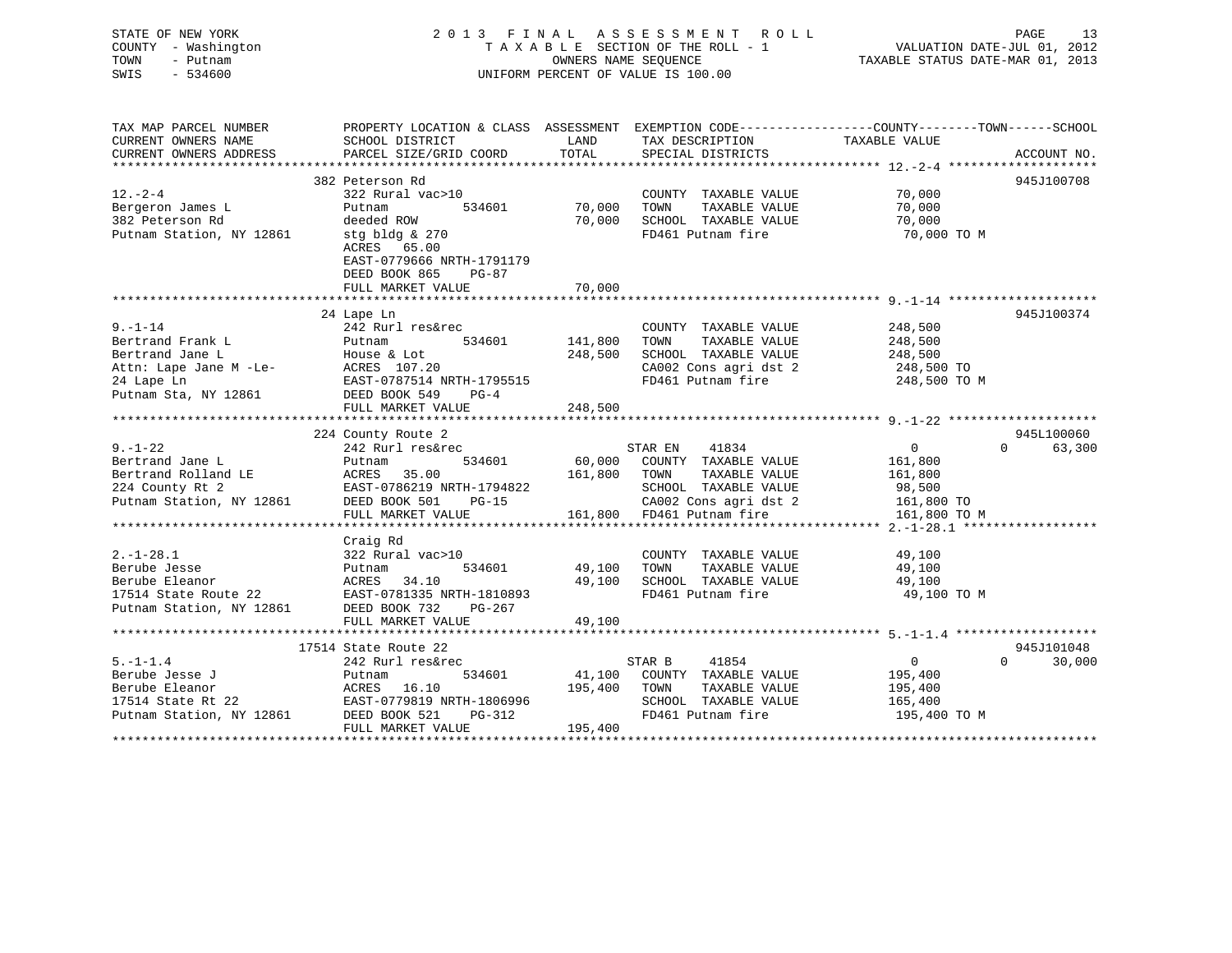# STATE OF NEW YORK 2 0 1 3 F I N A L A S S E S S M E N T R O L L PAGE 14 COUNTY - Washington T A X A B L E SECTION OF THE ROLL - 1 VALUATION DATE-JUL 01, 2012 TOWN - Putnam OWNERS NAME SEQUENCE TAXABLE STATUS DATE-MAR 01, 2013 SWIS - 534600 UNIFORM PERCENT OF VALUE IS 100.00

| TAX MAP PARCEL NUMBER<br>CURRENT OWNERS NAME<br>CURRENT OWNERS ADDRESS | SCHOOL DISTRICT<br>PARCEL SIZE/GRID COORD | LAND<br>TAX DESCRIPTION<br>TOTAL<br>SPECIAL DISTRICTS | PROPERTY LOCATION & CLASS ASSESSMENT EXEMPTION CODE---------------COUNTY-------TOWN-----SCHOOL<br>TAXABLE VALUE | ACCOUNT NO.                                    |
|------------------------------------------------------------------------|-------------------------------------------|-------------------------------------------------------|-----------------------------------------------------------------------------------------------------------------|------------------------------------------------|
|                                                                        |                                           |                                                       |                                                                                                                 |                                                |
|                                                                        | 17498 State Route 22                      | 36 PCT OF VALUE USED FOR EXEMPTION PURPOSES           |                                                                                                                 | 945J100061                                     |
| $5. - 1 - 1.1$                                                         | 241 Rural res&ag                          | AGED-CO<br>41802<br>287,800 AGED-TOWN 41803           | 73,278                                                                                                          | $\circ$<br>- 0                                 |
| Berube Patricia A<br>17498 State Rt 22                                 | 534601<br>Putnam<br>ACRES 323.70          | 407,100 AGED-SCH 41804                                | $\overline{0}$<br>$\Omega$                                                                                      | 29,311<br>$\overline{0}$<br>$\Omega$<br>58,622 |
| Putnam Station, NY 12861                                               | EAST-0780567 NRTH-1805006                 | 41834<br>STAR EN                                      | $\overline{0}$                                                                                                  | $\Omega$<br>63,300                             |
|                                                                        | DEED BOOK 487<br>PG-948                   | COUNTY TAXABLE VALUE                                  | 333,822                                                                                                         |                                                |
|                                                                        | FULL MARKET VALUE                         | 407,100 TOWN                                          | TAXABLE VALUE<br>377,789                                                                                        |                                                |
|                                                                        |                                           | SCHOOL TAXABLE VALUE                                  | 285,178                                                                                                         |                                                |
|                                                                        |                                           | FD461 Putnam fire                                     | 407,100 TO M                                                                                                    |                                                |
|                                                                        |                                           |                                                       |                                                                                                                 |                                                |
|                                                                        | 108 County Route 1                        |                                                       |                                                                                                                 | 945J100391                                     |
| $8. -2 - 5.1$                                                          | 242 Rurl res&rec                          | STAR B<br>41854                                       | $\Omega$                                                                                                        | $\Omega$<br>30,000                             |
| Bessette George                                                        | 534601<br>Putnam                          | 46,000<br>COUNTY TAXABLE VALUE                        | 120,700                                                                                                         |                                                |
| Bessette Debra                                                         | Sub Lot 1                                 | 120,700<br>TOWN                                       | TAXABLE VALUE<br>120,700                                                                                        |                                                |
| Besselle Deal<br>108 County Route 1<br>10861 November 19861            | ACRES 21.01                               | SCHOOL TAXABLE VALUE                                  | 90,700                                                                                                          |                                                |
| Putnam Station, NY 12861                                               | EAST-0775737 NRTH-1800572                 | FD461 Putnam fire                                     | 120,700 TO M                                                                                                    |                                                |
|                                                                        | DEED BOOK 726<br><b>PG-300</b>            |                                                       |                                                                                                                 |                                                |
|                                                                        | FULL MARKET VALUE                         | 120,700                                               |                                                                                                                 |                                                |
|                                                                        |                                           |                                                       |                                                                                                                 |                                                |
|                                                                        | 110 Lake Rd                               |                                                       |                                                                                                                 | 945J101069                                     |
| $16. - 1 - 16.3$                                                       | 210 1 Family Res                          | STAR B<br>41854                                       | $0 \qquad \qquad$                                                                                               | 30,000<br>$\Omega$                             |
| Bezio Ricky                                                            | 534601<br>Putnam                          | 34,000 COUNTY TAXABLE VALUE                           | 184,900                                                                                                         |                                                |
| Bezio Lori L                                                           | House Under Construction                  | 184,900 TOWN                                          | TAXABLE VALUE<br>184,900                                                                                        |                                                |
| 110 Lake Rd                                                            | ACRES<br>9.00                             | SCHOOL TAXABLE VALUE                                  | 154,900                                                                                                         |                                                |
| Putnam Station, NY 12861                                               | EAST-0779308 NRTH-1781908                 | FD461 Putnam fire                                     | 184,900 TO M                                                                                                    |                                                |
|                                                                        | DEED BOOK 643<br>$PG-15$                  |                                                       |                                                                                                                 |                                                |
|                                                                        | FULL MARKET VALUE                         | 184,900                                               |                                                                                                                 |                                                |
|                                                                        | 306 Hutton Square Rd                      |                                                       |                                                                                                                 | 945J100077                                     |
| $9. - 1 - 12$                                                          | 210 1 Family Res                          | STAR B<br>41854                                       | $\overline{0}$                                                                                                  | $\Omega$<br>30,000                             |
| Bisonette Wayne K                                                      | 534601<br>Putnam                          | 10,900 COUNTY TAXABLE VALUE                           | 62,200                                                                                                          |                                                |
| Bisonette Audrey M                                                     | House Garage & Lot                        | 62,200 TOWN                                           | TAXABLE VALUE<br>62,200                                                                                         |                                                |
| 306 Hutton Square Rd                                                   | FRNT 100.00 DPTH 190.00                   | SCHOOL TAXABLE VALUE                                  | 32,200                                                                                                          |                                                |
| Putnam Station, NY 12861                                               | EAST-0790301 NRTH-1794728                 | FD461 Putnam fire                                     | 62,200 TO M                                                                                                     |                                                |
|                                                                        | DEED BOOK 504<br>PG-521                   |                                                       |                                                                                                                 |                                                |
|                                                                        | FULL MARKET VALUE                         | 62,200                                                |                                                                                                                 |                                                |
|                                                                        |                                           |                                                       |                                                                                                                 |                                                |
|                                                                        | 2300 Black Point Rd                       |                                                       |                                                                                                                 | 945J100850                                     |
| $4.5 - 1 - 22$                                                         | 210 1 Family Res - WTRFNT                 | COUNTY TAXABLE VALUE                                  | 748,400                                                                                                         |                                                |
| Black Point LLC                                                        | 534601<br>Putnam                          | 470,100<br>TOWN                                       | TAXABLE VALUE<br>748,400                                                                                        |                                                |
| Attn: Donald R Oliver                                                  | LF 50                                     | 748,400<br>SCHOOL TAXABLE VALUE                       | 748,400                                                                                                         |                                                |
| 919 W Adams                                                            | 2.10<br>ACRES                             |                                                       | BP461 Black Pt Sewer Dist<br>$.00$ UN $C$                                                                       |                                                |
| Kirkwood, MO 63122-3801                                                | EAST-0769957 NRTH-1807599                 | FD461 Putnam fire                                     | 748,400 TO M                                                                                                    |                                                |
|                                                                        | DEED BOOK 891<br>PG-273                   |                                                       |                                                                                                                 |                                                |
|                                                                        | FULL MARKET VALUE                         | 748,400                                               |                                                                                                                 |                                                |
|                                                                        |                                           |                                                       |                                                                                                                 |                                                |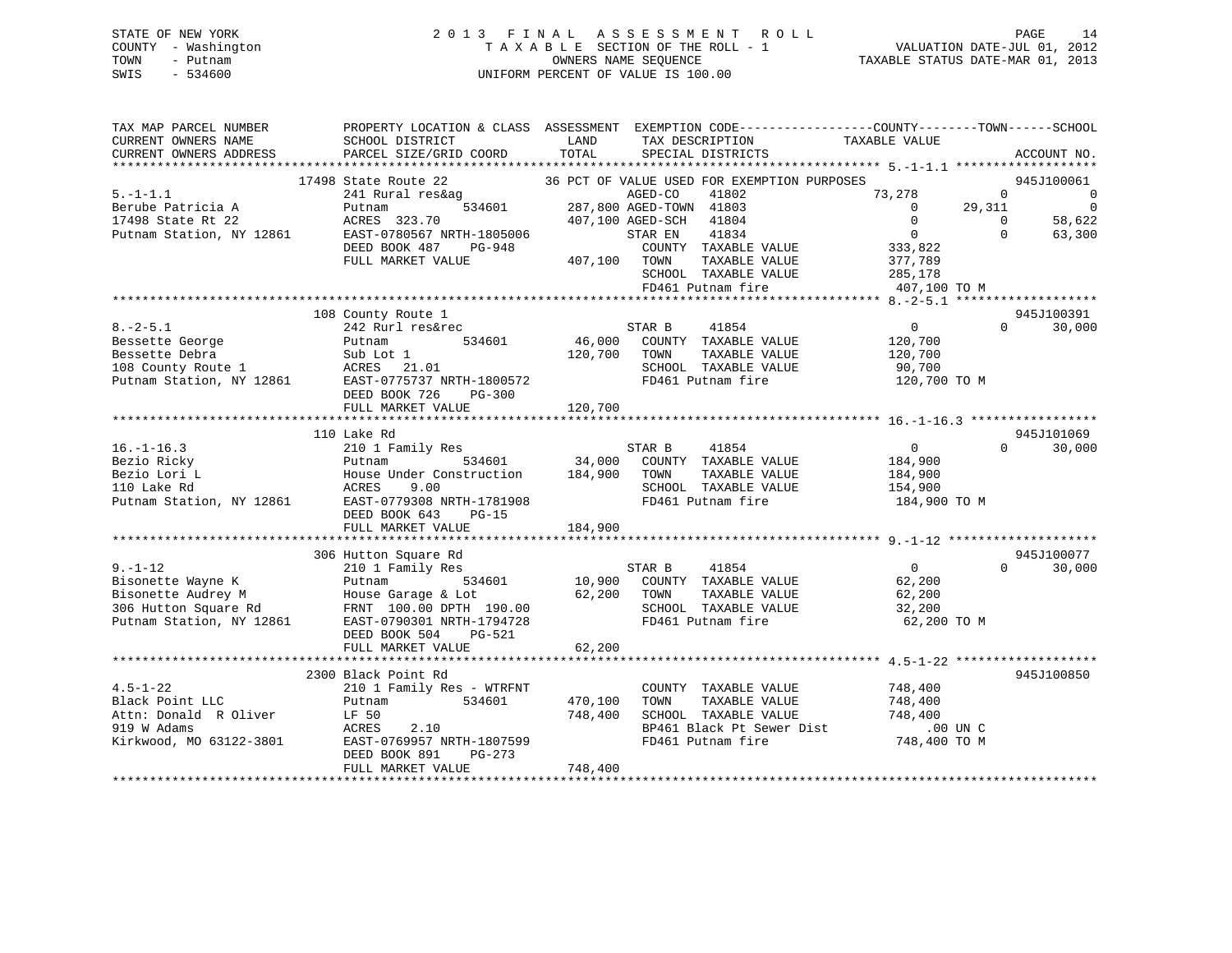# STATE OF NEW YORK 2 0 1 3 F I N A L A S S E S S M E N T R O L L PAGE 15 COUNTY - Washington T A X A B L E SECTION OF THE ROLL - 1 VALUATION DATE-JUL 01, 2012 TOWN - Putnam OWNERS NAME SEQUENCE TAXABLE STATUS DATE-MAR 01, 2013 SWIS - 534600 UNIFORM PERCENT OF VALUE IS 100.00

| TAX MAP PARCEL NUMBER<br>CURRENT OWNERS NAME<br>CURRENT OWNERS ADDRESS                                            | SCHOOL DISTRICT<br>PARCEL SIZE/GRID COORD                                                                                                                                     | LAND<br>TOTAL              | TAX DESCRIPTION<br>SPECIAL DISTRICTS                                                                                                                                                  | PROPERTY LOCATION & CLASS ASSESSMENT EXEMPTION CODE----------------COUNTY-------TOWN------SCHOOL<br>TAXABLE VALUE<br>ACCOUNT NO. |  |
|-------------------------------------------------------------------------------------------------------------------|-------------------------------------------------------------------------------------------------------------------------------------------------------------------------------|----------------------------|---------------------------------------------------------------------------------------------------------------------------------------------------------------------------------------|----------------------------------------------------------------------------------------------------------------------------------|--|
| $1.14 - 1 - 6.2$<br>Blackpoint Lake George Inc<br>PO Box 224<br>Walden, NY 12586                                  | Tiroga Beach Ln<br>310 Res Vac<br>534601<br>Putnam<br>$P/O$ Lot $1$<br>$\frac{1}{3}$ . 40<br>ACRES<br>EAST-0773032 NRTH-1812607<br>DEED BOOK 2723 PG-214<br>FULL MARKET VALUE | 1,700<br>1,700<br>1,700    | COUNTY TAXABLE VALUE<br>TOWN<br>TAXABLE VALUE<br>SCHOOL TAXABLE VALUE<br>BP461 Black Pt Sewer Dist .00 UN C<br>FD461 Putnam fire 1,700 TO M                                           | 1,700<br>1,700<br>1,700                                                                                                          |  |
| $1.14 - 1 - 6$<br>Blackpoint Lake Group Inc<br>PO Box 224<br>Walden, NY 12586                                     | Black Point Rd<br>322 Rural vac>10<br>Putnam<br>ACRES 12.20 264,000<br>EAST-0773702 NRTH-1811990 264,000<br>DEED BOOK 2723 PG-214<br>FULL MARKET VALUE                        | 534601 264,000<br>264,000  | COUNTY TAXABLE VALUE<br>TAXABLE VALUE 264,000<br>TOWN<br>SCHOOL TAXABLE VALUE<br>SCHOOL TAXABLE VALUE 264,000<br>BP461 Black Pt Sewer Dist .00 UN C<br>FD461 Putnam fire 264,000 TO M | 945J100034<br>264,000                                                                                                            |  |
| $1.14 - 1 - 6.1$<br>----------<br>Blackpoint Lake Group Inc<br>PO Box 224<br>Walden, NY 12586<br>Walden, NY 12586 | Tiroga Beach Ln<br>310 Res Vac<br>- WTRFNT<br>Putnam<br>534601<br>75 LF<br>FRNT 75.00 DPTH 176.00<br>EAST-0772738 NRTH-1812392<br>DEED BOOK 2723 PG-214<br>FULL MARKET VALUE  | 4,400 TOWN<br>4,400        | COUNTY TAXABLE VALUE<br>TAXABLE VALUE<br>4,400 SCHOOL TAXABLE VALUE<br>BP461 Black Pt Sewer Dist<br>FD461 Putnam fire                                                                 | 4,400<br>4,400<br>4,400<br>.00 UN C<br>4,400 TO M                                                                                |  |
| $1.14 - 1 - 6.3$<br>Blackpoint Lake Group Inc<br>PO Box 224<br>Walden, NY 12586                                   | Tiroga Beach Ln<br>310 Res Vac<br>534601<br>Putnam<br>Lot 8<br>FRNT 101.00 DPTH 378.00<br>EAST-0773124 NRTH-1812398<br>DEED BOOK 2723 PG-214<br>FULL MARKET VALUE             | 68,000<br>68,000<br>68,000 | COUNTY TAXABLE VALUE<br>TAXABLE VALUE<br>TOWN<br>SCHOOL TAXABLE VALUE<br>BP461 Black Pt Sewer Dist .00 UN C<br>FD461 Putnam fire 68,000 TO M                                          | 68,000<br>68,000<br>68,000                                                                                                       |  |
| $1.14 - 1 - 6.4$<br>Blackpoint Lake Group Inc<br>PO Box 224<br>Walden, NY 12586                                   | Tiroga Beach Ln<br>310 Res Vac<br>534601<br>Putnam<br>Lot 7<br>FRNT 103.00 DPTH 450.00<br>EAST-0773188 NRTH-1812390<br>DEED BOOK 2723 PG-214<br>FULL MARKET VALUE             | 77,300<br>77,300<br>77,300 | COUNTY TAXABLE VALUE<br>TAXABLE VALUE<br>TOWN<br>SCHOOL TAXABLE VALUE<br>BP461 Black Pt Sewer Dist<br>FD461 Putnam fire<br>FD461 Putnam fire                                          | 77,300<br>77,300<br>77,300<br>$.00$ UN C<br>77,300 TO M<br>*************************************                                 |  |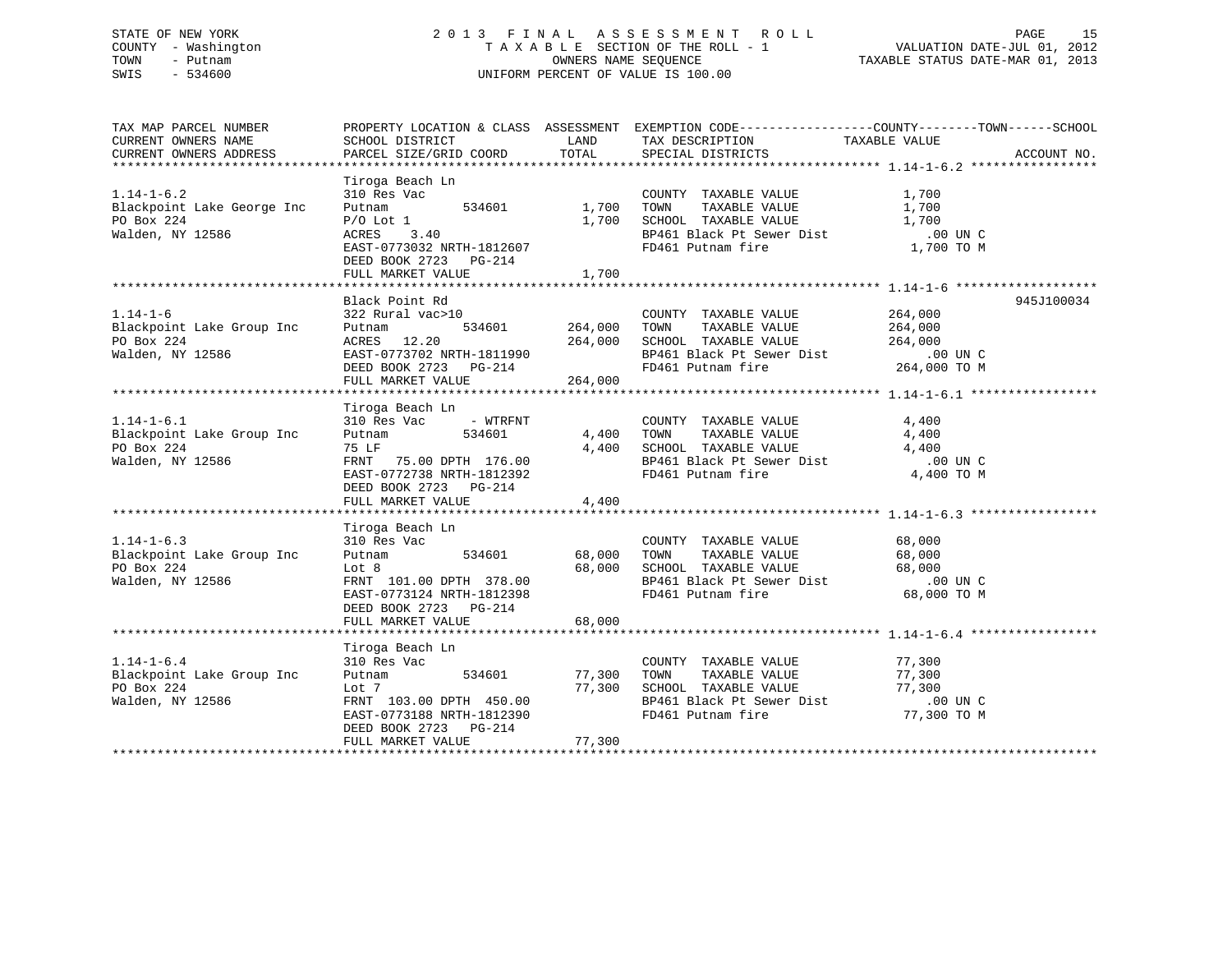# STATE OF NEW YORK 2 0 1 3 F I N A L A S S E S S M E N T R O L L PAGE 16 COUNTY - Washington T A X A B L E SECTION OF THE ROLL - 1 VALUATION DATE-JUL 01, 2012 TOWN - Putnam OWNERS NAME SEQUENCE TAXABLE STATUS DATE-MAR 01, 2013 SWIS - 534600 UNIFORM PERCENT OF VALUE IS 100.00

| TAX MAP PARCEL NUMBER<br>CURRENT OWNERS NAME<br>CURRENT OWNERS ADDRESS                              |                                                                                                                                                                                    |                |                                                                                                                                                                                                                                                                                                                                                                                     | PROPERTY LOCATION & CLASS ASSESSMENT EXEMPTION CODE----------------COUNTY-------TOWN------SCHOOL<br>ACCOUNT NO. |
|-----------------------------------------------------------------------------------------------------|------------------------------------------------------------------------------------------------------------------------------------------------------------------------------------|----------------|-------------------------------------------------------------------------------------------------------------------------------------------------------------------------------------------------------------------------------------------------------------------------------------------------------------------------------------------------------------------------------------|-----------------------------------------------------------------------------------------------------------------|
| $1.14 - 1 - 6.5$<br>Blackpoint Lake Group Inc<br>PO Box 224<br>Walden, NY 12586                     | Lot 6 82,000 SCHOOL TAXABLE VALUE<br>FRNT 81.00 DPTH 439.00 BP461 Black Pt Sewer Dist<br>EAST-0773252 NRTH-1812388 FD461 Putnam fire<br>DEED BOOK 2723 PG-214<br>FULL MARKET VALUE | 82,000         | COUNTY TAXABLE VALUE 82,000<br>CONNI TAXABLE VALUE<br>TOWN TAXABLE VALUE 82,000<br>SCHOOL TAXABLE VALUE 82,000<br>BP461 Black Pt Sewer Dist 00 UN C<br>FD461 Putnam fire 82,000 TO M<br>FD461 Putnam fire                                                                                                                                                                           |                                                                                                                 |
| $1.14 - 1 - 6.6$<br>Blackpoint Lake Group Inc<br>PO Box 224<br>PO Box 224<br>Walden, NY 12586       | Black Point Rd<br>311 Res vac land<br>DEED BOOK 2723 PG-214<br>FULL MARKET VALUE                                                                                                   | 110,000        | COUNTY TAXABLE VALUE 110,000<br>Putnam 534601 110,000 TOWN TAXABLE VALUE 110,000<br>Lot 5 110,000 SCHOOL TAXABLE VALUE 110,000<br>FRNT 101.00 DPTH 439.00 BP461 Black Pt Sewer Dist 00 UN C<br>EAST-0773305 NRTH-1812420 FD461 Putnam fire 110,000 TO M                                                                                                                             |                                                                                                                 |
|                                                                                                     | 2048 Black Point Rd<br>DEED BOOK 2723 PG-214<br>FULL MARKET VALUE                                                                                                                  | 156,700        |                                                                                                                                                                                                                                                                                                                                                                                     |                                                                                                                 |
| 1.14-1-6.8 310 Res<br>Blackpoint Lake Group Inc Putnam<br>PO Box 224 Lot 3<br>Walden, NY 12586 FRNT | Black Point Rd<br>Vac COUNTY<br>534601 98,000 TOWN<br>310 Res Vac<br>FULL MARKET VALUE                                                                                             | 98,000         | COUNTY TAXABLE VALUE 98,000                                                                                                                                                                                                                                                                                                                                                         |                                                                                                                 |
| $1.14 - 1 - 6.9$<br>Blackpoint Lake Group Inc Putnam<br>PO Box 224<br>Walden, NY 12586              | Black Point Rd<br>310 Res Vac<br>EAST-0773401 INCREASED BOOK 2723 PG-214<br>CONFIDER CONTRACT CONTRACT CONTRACT DESCRIPTION                                                        | 534601 105,000 | COUNTY TAXABLE VALUE 105,000<br>TAXABLE VALUE 105,000<br>TOWN<br>Lot 2<br>FRNT 111.00 DPTH 341.00<br>EAST-0773461 NRTH-1812533<br>DEED BOOK 2723<br>$\frac{105,000}{275}$<br>EAST-0773461 NRTH-1812533<br>DEED BOOK 2723<br>$\frac{105,000}{275}$<br>FD461 Putnam fire<br>TOWN INANABLE VALUE<br>SCHOOL TAXABLE VALUE 105,000<br>BP461 Black Pt Sewer Dist .00 UN C<br>105,000 TO M |                                                                                                                 |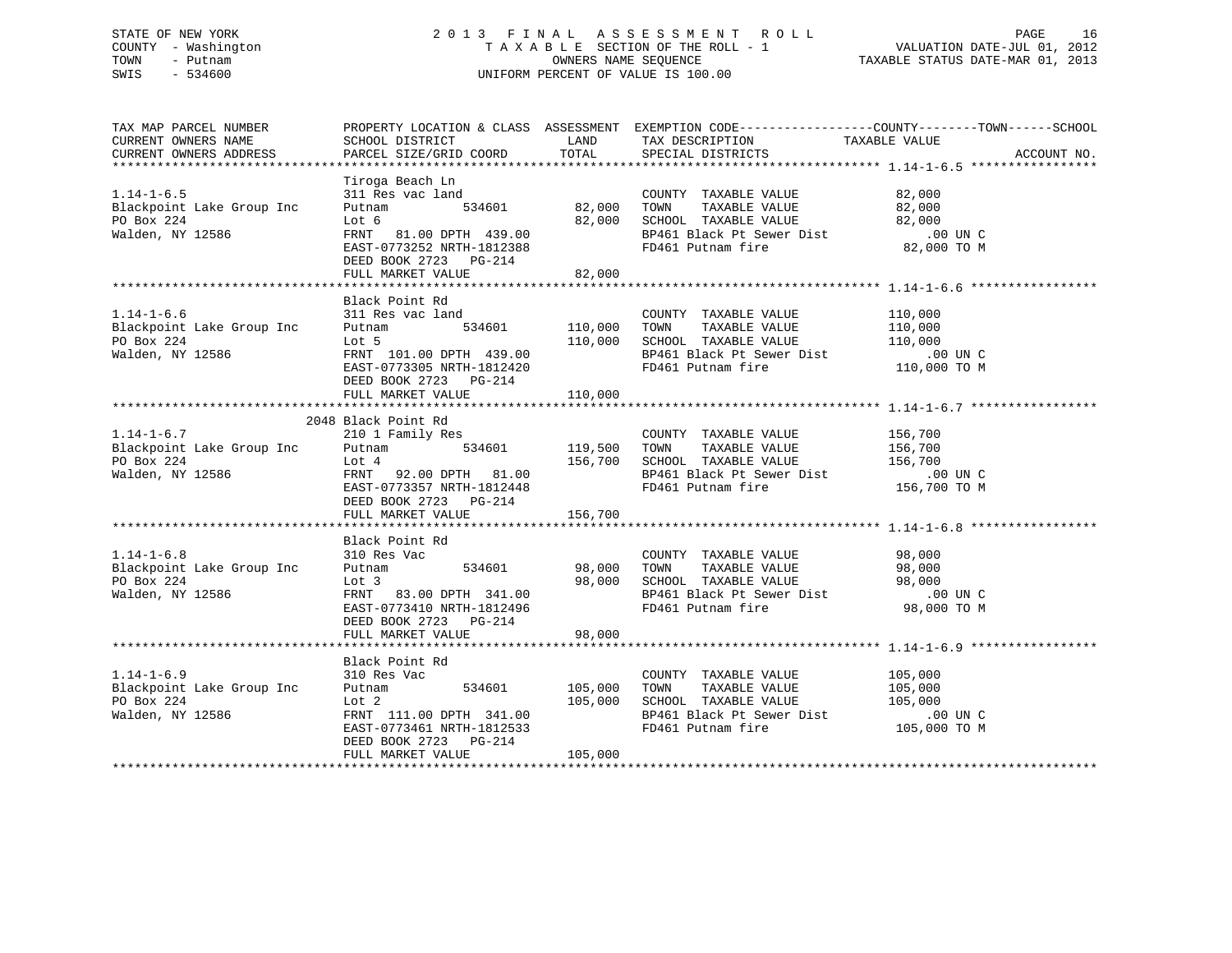# STATE OF NEW YORK 2 0 1 3 F I N A L A S S E S S M E N T R O L L PAGE 17COUNTY - Washington  $T A X A B L E$  SECTION OF THE ROLL - 1<br>TOWN - Putnam data of the COUNTERS NAME SEQUENCE SWIS - 534600 UNIFORM PERCENT OF VALUE IS 100.00

TAXABLE STATUS DATE-MAR 01, 2013

| TAX MAP PARCEL NUMBER                                                                                                                                     |                                                                                                                                                                                                                                                        |         | PROPERTY LOCATION & CLASS ASSESSMENT EXEMPTION CODE----------------COUNTY-------TOWN------SCHOOL                    |                                          |                    |
|-----------------------------------------------------------------------------------------------------------------------------------------------------------|--------------------------------------------------------------------------------------------------------------------------------------------------------------------------------------------------------------------------------------------------------|---------|---------------------------------------------------------------------------------------------------------------------|------------------------------------------|--------------------|
| CURRENT OWNERS NAME                                                                                                                                       | SCHOOL DISTRICT                                                                                                                                                                                                                                        | LAND    | TAX DESCRIPTION                                                                                                     | TAXABLE VALUE                            |                    |
| CURRENT OWNERS ADDRESS                                                                                                                                    | PARCEL SIZE/GRID COORD                                                                                                                                                                                                                                 | TOTAL   | SPECIAL DISTRICTS                                                                                                   |                                          | ACCOUNT NO.        |
|                                                                                                                                                           |                                                                                                                                                                                                                                                        |         |                                                                                                                     |                                          |                    |
|                                                                                                                                                           | Black Point Way                                                                                                                                                                                                                                        |         |                                                                                                                     |                                          | 945J100100         |
| $4. - 1 - 38$                                                                                                                                             | 314 Rural $\text{vac}$ <10 - WTRFNT COUNTY<br>Putnam 534601 272,100 TOWN                                                                                                                                                                               |         | COUNTY TAXABLE VALUE 272,100                                                                                        |                                          |                    |
| +.-1-38<br>Blackpoint LLC                                                                                                                                 |                                                                                                                                                                                                                                                        |         | TAXABLE VALUE                                                                                                       | 272,100                                  |                    |
| 18 Saddlebrook Dr                                                                                                                                         | $110'$ Lf                                                                                                                                                                                                                                              |         |                                                                                                                     |                                          |                    |
|                                                                                                                                                           | Saratoga Springs, NY 12866 FRNT 110.00 DPTH 350.00                                                                                                                                                                                                     |         | 272,100 SCHOOL TAXABLE VALUE 1.1.12 272,100<br>BP461 Black Pt Sewer Dist 100 UN C<br>FD461 Putnam fire 272,100 TO M |                                          |                    |
|                                                                                                                                                           | EAST-0767753 NRTH-1805521                                                                                                                                                                                                                              |         |                                                                                                                     |                                          |                    |
|                                                                                                                                                           | DEED BOOK 830 PG-264                                                                                                                                                                                                                                   |         |                                                                                                                     |                                          |                    |
|                                                                                                                                                           | FULL MARKET VALUE                                                                                                                                                                                                                                      | 272,100 |                                                                                                                     |                                          |                    |
|                                                                                                                                                           |                                                                                                                                                                                                                                                        |         |                                                                                                                     |                                          |                    |
| 1.18-1-16<br>Blake Dexter III Putnam<br>Plake Darren F 118' Lf<br>$\text{ACRES}$ 1.10<br>Plake Darren F ACRES 1.10<br>PAST-0771403 NRTH-1810105<br>DG-127 |                                                                                                                                                                                                                                                        |         |                                                                                                                     |                                          | 945J100835         |
|                                                                                                                                                           | 260 Seasonal res - WTRFNT                                                                                                                                                                                                                              |         | COUNTY TAXABLE VALUE 653,300                                                                                        |                                          |                    |
|                                                                                                                                                           | 534601 563,400 TOWN                                                                                                                                                                                                                                    |         | TAXABLE VALUE 653,300                                                                                               |                                          |                    |
|                                                                                                                                                           |                                                                                                                                                                                                                                                        | 653,300 |                                                                                                                     |                                          |                    |
|                                                                                                                                                           |                                                                                                                                                                                                                                                        |         | SCHOOL TAXABLE VALUE 653,300<br>BP461 Black Pt Sewer Dist .00 UN C                                                  |                                          |                    |
|                                                                                                                                                           |                                                                                                                                                                                                                                                        |         | FD461 Putnam fire                                                                                                   | 653,300 TO M                             |                    |
|                                                                                                                                                           | EAST-0771403 NRTH-1810109                                                                                                                                                                                                                              |         |                                                                                                                     |                                          |                    |
|                                                                                                                                                           | DEED BOOK 801 PG-127                                                                                                                                                                                                                                   |         |                                                                                                                     |                                          |                    |
|                                                                                                                                                           | FULL MARKET VALUE                                                                                                                                                                                                                                      | 653,300 |                                                                                                                     |                                          |                    |
|                                                                                                                                                           |                                                                                                                                                                                                                                                        |         |                                                                                                                     |                                          |                    |
|                                                                                                                                                           | 76 Liddle-Harris Rd                                                                                                                                                                                                                                    |         |                                                                                                                     |                                          | 945J100696         |
| $12. - 3 - 5$                                                                                                                                             | 210 1 Family Res                                                                                                                                                                                                                                       |         | s<br>534601 531,900 COUNTY TAXABLE VALUE 124,300<br>534601 31,900 COUNTY TAXABLE VALUE 124,300                      | $\overline{0}$                           | $\Omega$<br>30,000 |
|                                                                                                                                                           | 12.-3-5<br>Blood Kristie L<br>Blood Susan C<br>To Liddle-Harris Rd<br>Putnam, NY 12861<br>Putnam, NY 12861<br>Putnam, NY 12861<br>Putnam, NY 12861<br>Putnam, NY 12861<br>Putnam, NY 12861<br>Putnam, NY 12861<br>Putnam, NY 12861<br>Putnam, NY 12861 |         |                                                                                                                     |                                          |                    |
|                                                                                                                                                           |                                                                                                                                                                                                                                                        |         | 124,300 TOWN<br>TAXABLE VALUE                                                                                       | 124,300                                  |                    |
|                                                                                                                                                           |                                                                                                                                                                                                                                                        |         | SCHOOL TAXABLE VALUE 94,300                                                                                         |                                          |                    |
|                                                                                                                                                           |                                                                                                                                                                                                                                                        |         | FD461 Putnam fire                                                                                                   | 124,300 TO M                             |                    |
|                                                                                                                                                           |                                                                                                                                                                                                                                                        |         |                                                                                                                     |                                          |                    |
|                                                                                                                                                           |                                                                                                                                                                                                                                                        |         |                                                                                                                     |                                          |                    |
|                                                                                                                                                           | 106 County Route 2                                                                                                                                                                                                                                     |         |                                                                                                                     |                                          | 945J100079         |
| $13. - 2 - 26$                                                                                                                                            |                                                                                                                                                                                                                                                        |         |                                                                                                                     | $16,250$ $16,250$<br>$24,375$ $24,375$ 0 | $\sim$ 0           |
| Blood Rose M                                                                                                                                              | Putnam<br>FRNT 49.00 DPTH 225.00<br>EAST-0783843 NRTH-1791947<br>PRED BOOK 522 PG-1                                                                                                                                                                    |         |                                                                                                                     |                                          | 32,500             |
| County Route 2<br>PO Box 106                                                                                                                              | FRNT 49.00 DPTH 225.00                                                                                                                                                                                                                                 |         | 65,000 STAR EN 41834                                                                                                |                                          | 32,500             |
|                                                                                                                                                           |                                                                                                                                                                                                                                                        |         | COUNTY TAXABLE VALUE                                                                                                | 24,375                                   |                    |
| Putnam Sta, NY 12861                                                                                                                                      |                                                                                                                                                                                                                                                        |         |                                                                                                                     |                                          |                    |
|                                                                                                                                                           |                                                                                                                                                                                                                                                        |         |                                                                                                                     |                                          |                    |
|                                                                                                                                                           |                                                                                                                                                                                                                                                        |         | TOWN TAXABLE VALUE $24,375$<br>65,000 SCHOOL TAXABLE VALUE 0<br>FD461 Putnam fire 65,000 TO M                       |                                          |                    |
|                                                                                                                                                           |                                                                                                                                                                                                                                                        |         |                                                                                                                     |                                          |                    |
|                                                                                                                                                           | Ferry Ln                                                                                                                                                                                                                                               |         |                                                                                                                     |                                          | 945J101026         |
| $2. - 1 - 24.2$                                                                                                                                           | 314 Rural vac<10 - WTRFNT                                                                                                                                                                                                                              |         | COUNTY TAXABLE VALUE 10,300                                                                                         |                                          |                    |
| Blood Willard Joseph Putnam                                                                                                                               | 534601 10,300 TOWN                                                                                                                                                                                                                                     |         | TAXABLE VALUE 10,300                                                                                                |                                          |                    |
| 6 Pico Rd                                                                                                                                                 | LF 200                                                                                                                                                                                                                                                 |         | 10,300 SCHOOL TAXABLE VALUE                                                                                         | 10,300                                   |                    |
| Clifton Park, NY 12065                                                                                                                                    | FRNT 250.00 DPTH 90.00                                                                                                                                                                                                                                 |         | FD461 Putnam fire                                                                                                   | 10,300 TO M                              |                    |
|                                                                                                                                                           | ACRES 0.53                                                                                                                                                                                                                                             |         |                                                                                                                     |                                          |                    |
|                                                                                                                                                           | EAST-0787884 NRTH-1811894                                                                                                                                                                                                                              |         |                                                                                                                     |                                          |                    |
|                                                                                                                                                           | DEED BOOK 2070 PG-220                                                                                                                                                                                                                                  |         |                                                                                                                     |                                          |                    |
|                                                                                                                                                           | FULL MARKET VALUE                                                                                                                                                                                                                                      | 10,300  |                                                                                                                     |                                          |                    |
|                                                                                                                                                           |                                                                                                                                                                                                                                                        |         |                                                                                                                     |                                          |                    |
|                                                                                                                                                           |                                                                                                                                                                                                                                                        |         |                                                                                                                     |                                          |                    |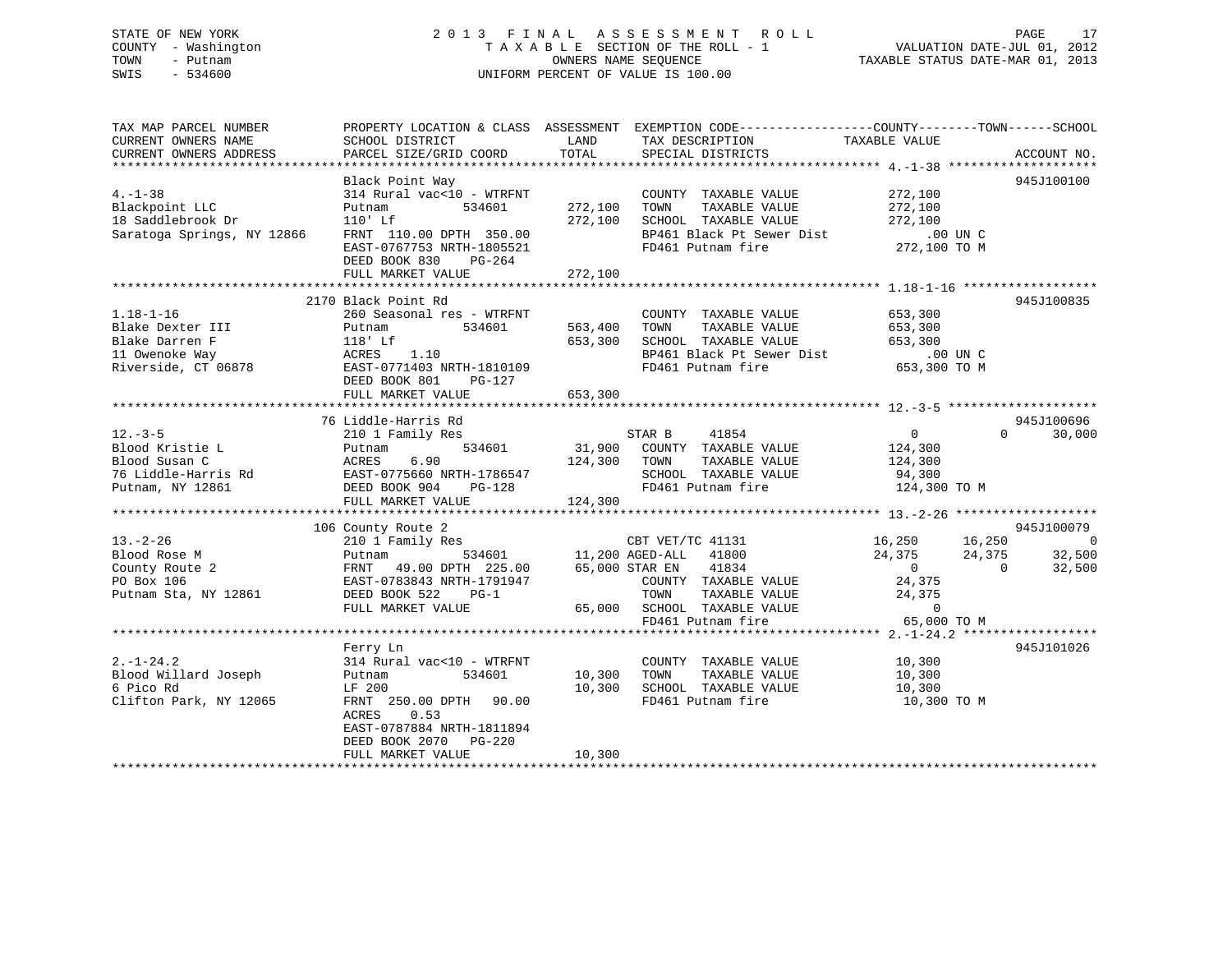# STATE OF NEW YORK 2 0 1 3 F I N A L A S S E S S M E N T R O L L PAGE 18 COUNTY - Washington T A X A B L E SECTION OF THE ROLL - 1 VALUATION DATE-JUL 01, 2012 TOWN - Putnam OWNERS NAME SEQUENCE TAXABLE STATUS DATE-MAR 01, 2013 SWIS - 534600 UNIFORM PERCENT OF VALUE IS 100.00

| TAX MAP PARCEL NUMBER<br>CURRENT OWNERS NAME<br>CURRENT OWNERS ADDRESS                                                      | PROPERTY LOCATION & CLASS ASSESSMENT EXEMPTION CODE---------------COUNTY-------TOWN-----SCHOOL<br>SCHOOL DISTRICT<br>PARCEL SIZE/GRID COORD                                       | LAND<br>TOTAL           | TAX DESCRIPTION<br>SPECIAL DISTRICTS                                                                                | TAXABLE VALUE                                                      | ACCOUNT NO.                      |
|-----------------------------------------------------------------------------------------------------------------------------|-----------------------------------------------------------------------------------------------------------------------------------------------------------------------------------|-------------------------|---------------------------------------------------------------------------------------------------------------------|--------------------------------------------------------------------|----------------------------------|
| $1. -1 - 3$<br>Blood William<br>Blood Susan<br>17771 State Rt 22<br>Putnam, NY 12861                                        | 17771 State Route 22<br>240 Rural res<br>Putnam<br>ACRES 71.80<br>EAST-0779686 NRTH-1812901<br>DEED BOOK 822<br>PG-145<br>FULL MARKET VALUE                                       | 178,500 TOWN<br>178,500 | 41854<br>STAR B<br>534601 96,800 COUNTY TAXABLE VALUE<br>TAXABLE VALUE<br>SCHOOL TAXABLE VALUE<br>FD461 Putnam fire | $0 \qquad \qquad$<br>178,500<br>178,500<br>148,500<br>178,500 TO M | 945J100080<br>$\Omega$<br>30,000 |
| $2. - 1 - 23$<br>Blood William E<br>Blood Susan C<br>17771 State Route 22<br>Putnam Station, NY 12861                       | Wrights Rd<br>314 Rural vac<10<br>Putnam<br>534601<br>Vacant Lot<br>ACRES<br>5.00<br>EAST-0787232 NRTH-1811239<br>DEED BOOK 515 PG-69<br>FULL MARKET VALUE                        | 25,000 TOWN<br>25,000   | COUNTY TAXABLE VALUE<br>TAXABLE VALUE<br>25,000 SCHOOL TAXABLE VALUE<br>FD461 Putnam fire                           | $\frac{25}{25}$ ,000<br>25,000<br>25,000 TO M                      | 945J100084                       |
| $2. - 1 - 24$<br>Blood William E<br>Blood Susan C<br>17771 State Rt 22<br>Putnam Sta, NY 12861                              | Wrights Rd<br>322 Rural vac>10 - WTRFNT<br>534601<br>Putnam<br>Vacant Land<br>506/619<br>ACRES 25.80<br>EAST-0787587 NRTH-1810406<br>DEED BOOK 506<br>PG-615<br>FULL MARKET VALUE | 74,800 TOWN<br>74,800   | COUNTY TAXABLE VALUE<br>TAXABLE VALUE<br>74,800 SCHOOL TAXABLE VALUE<br>FD461 Putnam fire                           | 74,800<br>74,800<br>74,800<br>74,800 TO M                          | 945J100081                       |
| $2. -1 - 24.1$<br>Blood William E<br>Blood Susan C<br>17771 State Rt 22<br>Putnam Station, NY 12861                         | 111 Wrights Rd<br>314 Rural vac<10 - WTRFNT<br>534601<br>Putnam<br>506/619<br>ELF 600<br>ACRES 12.40<br>EAST-0787171 NRTH-1812173<br>DEED BOOK 506<br>PG-615<br>FULL MARKET VALUE | 45,300                  | COUNTY TAXABLE VALUE<br>TAXABLE VALUE<br>45,300 TOWN<br>45,300 SCHOOL TAXABLE VALUE 45,300<br>FD461 Putnam fire     | 45,300<br>45,300<br>45,300 TO M                                    | 945J101017                       |
| $2. -1 - 24.3$<br>Blood William E<br>Blood Susan C<br>17771 State Route 22<br>Putnam Station. NY 12861 DEED BOOK 506 PG-624 | 101 Wrights Rd<br>314 Rural vac<10<br>534601<br>Putnam<br>ACRES<br>2.00<br>FULL MARKET VALUE                                                                                      | 7,500<br>7,500<br>7,500 | COUNTY TAXABLE VALUE<br>TOWN<br>TAXABLE VALUE<br>SCHOOL TAXABLE VALUE<br>FD461 Putnam fire                          | 7,500<br>7,500<br>7,500<br>7,500 TO M                              | 945J101027                       |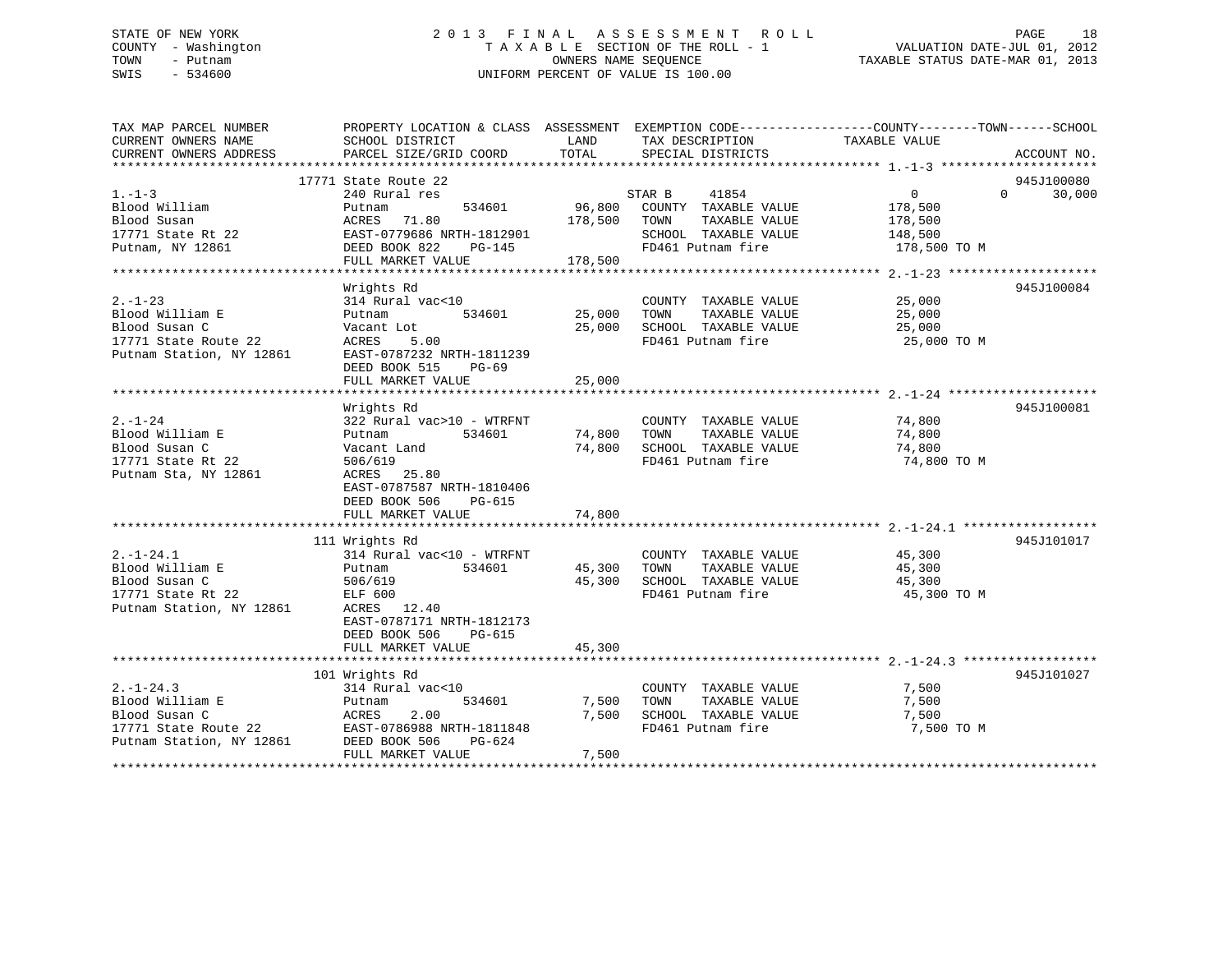# STATE OF NEW YORK 2 0 1 3 F I N A L A S S E S S M E N T R O L L PAGE 19 COUNTY - Washington T A X A B L E SECTION OF THE ROLL - 1 VALUATION DATE-JUL 01, 2012 TOWN - Putnam **CONNERS NAME SEQUENCE** TAXABLE STATUS DATE-MAR 01, 2013 SWIS - 534600 UNIFORM PERCENT OF VALUE IS 100.00

| TAX MAP PARCEL NUMBER   | PROPERTY LOCATION & CLASS ASSESSMENT EXEMPTION CODE----------------COUNTY-------TOWN------SCHOOL |                |                           |               |             |
|-------------------------|--------------------------------------------------------------------------------------------------|----------------|---------------------------|---------------|-------------|
| CURRENT OWNERS NAME     | SCHOOL DISTRICT                                                                                  | LAND           | TAX DESCRIPTION           | TAXABLE VALUE |             |
| CURRENT OWNERS ADDRESS  | PARCEL SIZE/GRID COORD                                                                           | TOTAL          | SPECIAL DISTRICTS         |               | ACCOUNT NO. |
|                         |                                                                                                  |                |                           |               |             |
|                         | State Route 22/E Off                                                                             |                |                           |               | 945J100083  |
| $5. - 1 - 2$            | 910 Priv forest                                                                                  |                | COUNTY TAXABLE VALUE      | 7,500         |             |
| Blood William E         | 534601<br>Putnam                                                                                 | 7,500          | TOWN<br>TAXABLE VALUE     | 7,500         |             |
| Blood Susan             | Wood Lot                                                                                         | 7,500          | SCHOOL TAXABLE VALUE      | 7,500         |             |
| 17771 State Route 22    | 506/619                                                                                          |                | FD461 Putnam fire         | 7,500 TO M    |             |
| Putnam Sta, NY 12861    | ACRES 15.00                                                                                      |                |                           |               |             |
|                         | EAST-0782225 NRTH-1806000                                                                        |                |                           |               |             |
|                         |                                                                                                  |                |                           |               |             |
|                         | DEED BOOK 506<br>PG-615                                                                          |                |                           |               |             |
|                         | FULL MARKET VALUE                                                                                | 7,500          |                           |               |             |
|                         |                                                                                                  |                |                           |               |             |
|                         | Link Way                                                                                         |                |                           |               | 945J100598  |
| $11.20 - 2 - 3$         | 314 Rural vac<10                                                                                 |                | COUNTY TAXABLE VALUE      | 60,000        |             |
| Bolon Brian             | Putnam                                                                                           | 534601 60,000  | TOWN<br>TAXABLE VALUE     | 60,000        |             |
| Bolon Margaret          | FRNT 190.00 DPTH 135.00 60,000                                                                   |                | SCHOOL TAXABLE VALUE      | 60,000        |             |
| 201 Highland Rd         | EAST-0766397 NRTH-1787392                                                                        |                | FD461 Putnam fire         | 60,000 TO M   |             |
| West Chester, PA 19382  | DEED BOOK 2874 PG-45                                                                             |                |                           |               |             |
|                         | FULL MARKET VALUE                                                                                | 60,000         |                           |               |             |
|                         |                                                                                                  |                |                           |               |             |
|                         | Link Way                                                                                         |                |                           |               |             |
| $11.20 - 2 - 8. - 8801$ | 312 Vac w/imprv                                                                                  |                | COUNTY TAXABLE VALUE      | 5,000         |             |
| Bolon Brian             | 534601<br>Putnam                                                                                 | $\overline{0}$ | TOWN<br>TAXABLE VALUE     | 5,000         |             |
| Bolon Margaret          | Developed Dock Area                                                                              | 5,000          | SCHOOL TAXABLE VALUE      | 5,000         |             |
| 201 Highland Rd         | Nature Consv land                                                                                |                | FD461 Putnam fire         | 5,000 TO M    |             |
| West Chester, PA 19382  | FULL MARKET VALUE                                                                                | 5,000          |                           |               |             |
|                         |                                                                                                  |                |                           |               |             |
|                         | 4382 Link Way                                                                                    |                |                           |               | 945J100348  |
| $11.20 - 2 - 2$         | 260 Seasonal res                                                                                 |                | COUNTY TAXABLE VALUE      | 111,700       |             |
| Bolon Margaret          | 534601<br>Putnam                                                                                 | 58,100         | TOWN<br>TAXABLE VALUE     | 111,700       |             |
| Bolon Brian             | 871/339                                                                                          | 111,700        | SCHOOL TAXABLE VALUE      | 111,700       |             |
| 201 Highland Rd         | 10' Row To Lake                                                                                  |                | FD461 Putnam fire         | 111,700 TO M  |             |
| West Chester, PA 19382  | FRNT 50.00 DPTH 100.00                                                                           |                |                           |               |             |
|                         |                                                                                                  |                |                           |               |             |
|                         | EAST-0766369 NRTH-1787461                                                                        |                |                           |               |             |
|                         | DEED BOOK 2843 PG-337                                                                            |                |                           |               |             |
|                         | FULL MARKET VALUE                                                                                | 111,700        |                           |               |             |
|                         |                                                                                                  |                |                           |               |             |
|                         | Black Point Rd                                                                                   |                |                           |               | 945J100600  |
| $4. -1 - 4$             | 910 Priv forest                                                                                  |                | COUNTY TAXABLE VALUE      | 4,800         |             |
| Borel Paula A           | 534601<br>Putnam                                                                                 | 4,800          | TOWN<br>TAXABLE VALUE     | 4,800         |             |
| Oliver William          | ACRES<br>9.50                                                                                    | 4,800          | SCHOOL TAXABLE VALUE      | 4,800         |             |
| 4B Gurry Cir            | EAST-0770123 NRTH-1807280                                                                        |                | BP461 Black Pt Sewer Dist | .00 UN C      |             |
| Watervliet, NY 12189    | DEED BOOK 465<br>PG-188                                                                          |                | FD461 Putnam fire         | 4,800 TO M    |             |
|                         | FULL MARKET VALUE                                                                                | 4,800          |                           |               |             |
|                         |                                                                                                  |                |                           |               |             |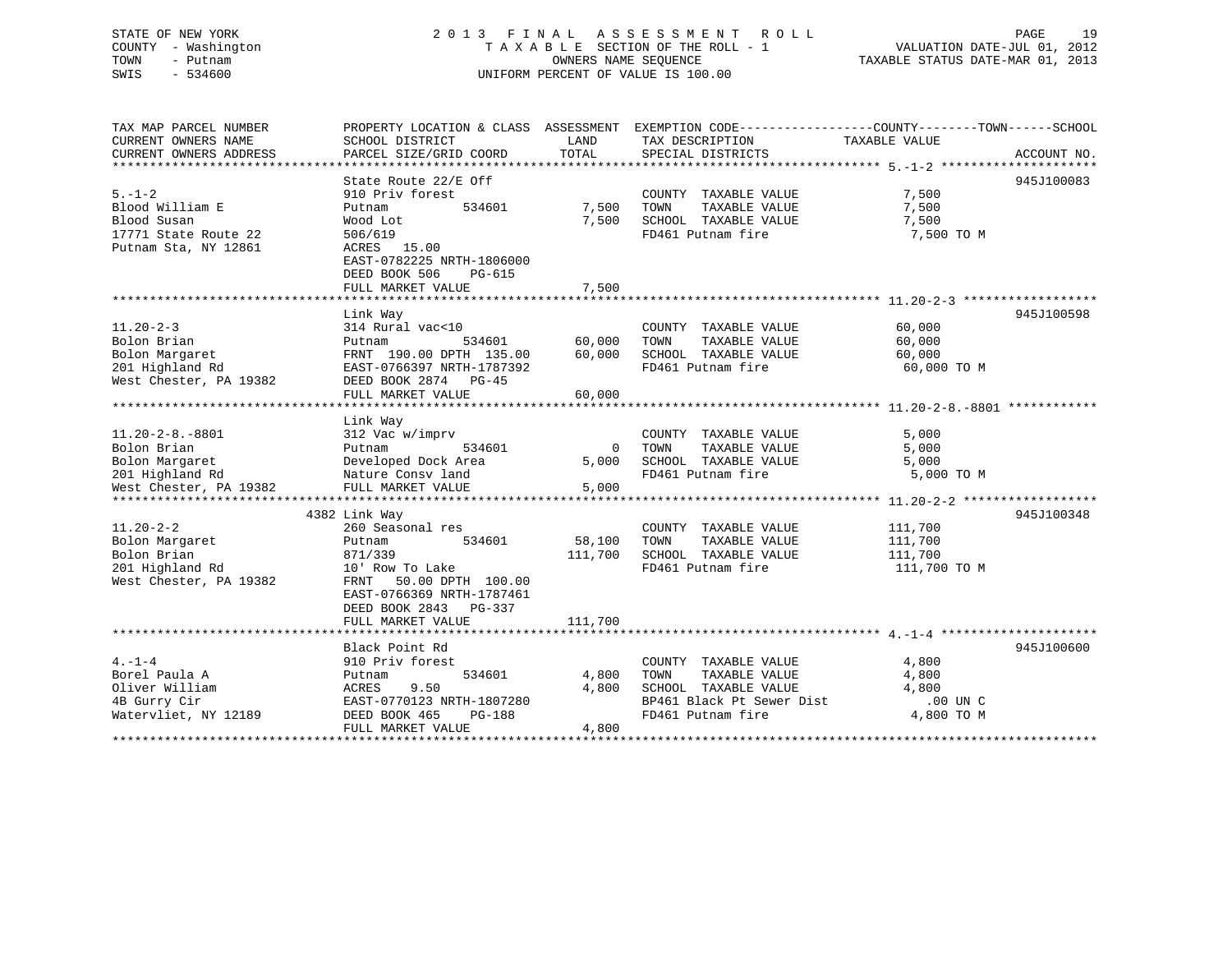# STATE OF NEW YORK 2 0 1 3 F I N A L A S S E S S M E N T R O L L PAGE 20 COUNTY - Washington T A X A B L E SECTION OF THE ROLL - 1 VALUATION DATE-JUL 01, 2012 TOWN - Putnam OWNERS NAME SEQUENCE TAXABLE STATUS DATE-MAR 01, 2013 SWIS - 534600 UNIFORM PERCENT OF VALUE IS 100.00

| TAX MAP PARCEL NUMBER<br>CURRENT OWNERS NAME<br>CURRENT OWNERS ADDRESS | SCHOOL DISTRICT<br>PARCEL SIZE/GRID COORD            | LAND<br>TOTAL | PROPERTY LOCATION & CLASS ASSESSMENT EXEMPTION CODE----------------COUNTY-------TOWN------SCHOOL<br>TAX DESCRIPTION TAXABLE VALUE<br>SPECIAL DISTRICTS |                | ACCOUNT NO.        |
|------------------------------------------------------------------------|------------------------------------------------------|---------------|--------------------------------------------------------------------------------------------------------------------------------------------------------|----------------|--------------------|
|                                                                        |                                                      |               |                                                                                                                                                        |                |                    |
|                                                                        | 2308 Black Point Rd                                  |               |                                                                                                                                                        |                |                    |
| $4.5 - 1 - 24.1$                                                       | 210 1 Family Res - WTRFNT                            |               | STAR EN<br>41834                                                                                                                                       | $\overline{0}$ | $\Omega$<br>63,300 |
| Borel Paula Trust                                                      | 534601<br>Putnam                                     | 344,500       | COUNTY TAXABLE VALUE                                                                                                                                   | 448,900        |                    |
| 4B Gurry Cir                                                           | 51' LF                                               | 448,900 TOWN  | TAXABLE VALUE                                                                                                                                          | 448,900        |                    |
| Watervliet, NY 12189                                                   | FRNT 45.00 DPTH 165.00                               |               | SCHOOL TAXABLE VALUE                                                                                                                                   | 385,600        |                    |
|                                                                        | $\texttt{EAST-0769424} \texttt{NRFH-1807723}$        |               | BP461 Black Pt Sewer Dist                                                                                                                              | .00 UN C       |                    |
|                                                                        | DEED BOOK 729 PG-25                                  |               | FD461 Putnam fire                                                                                                                                      | 448,900 TO M   |                    |
|                                                                        | FULL MARKET VALUE                                    | 448,900       |                                                                                                                                                        |                |                    |
|                                                                        |                                                      |               |                                                                                                                                                        |                |                    |
|                                                                        | 2340 Black Point Way                                 |               |                                                                                                                                                        |                | 945J100089         |
| $4.9 - 1 - 2$                                                          | 210 1 Family Res - WTRFNT                            |               | COUNTY TAXABLE VALUE                                                                                                                                   | 497,391        |                    |
| Borger John                                                            | 534601<br>Putnam                                     | 357,191       | TAXABLE VALUE<br>TOWN                                                                                                                                  | 497,391        |                    |
| Borger Muriel                                                          | LF 100                                               | 497,391       | SCHOOL TAXABLE VALUE                                                                                                                                   | 497,391        |                    |
| 118 Cumberland Ave                                                     |                                                      |               |                                                                                                                                                        | $.00$ UN C     |                    |
| Shippensburg, PA 17257                                                 | FRNT 100.00 DPTH 195.00<br>EAST-0768979 NRTH-1807092 |               | BP461 Black Pt Sewer Dist<br>FD461 Putnam fire                                                                                                         |                |                    |
|                                                                        | DEED BOOK 400<br>PG-462                              |               |                                                                                                                                                        | 497,391 TO M   |                    |
|                                                                        |                                                      | 497,391       |                                                                                                                                                        |                |                    |
|                                                                        | FULL MARKET VALUE                                    |               |                                                                                                                                                        |                |                    |
|                                                                        |                                                      |               |                                                                                                                                                        |                | 945J100611         |
|                                                                        | 7 Clemons Ln                                         |               |                                                                                                                                                        |                |                    |
| $9. - 1 - 37$                                                          | 312 Vac w/imprv<br>534601                            |               | COUNTY TAXABLE VALUE                                                                                                                                   | 5,400          |                    |
| Boule Paul O                                                           | Putnam                                               | 5,000         | TOWN<br>TAXABLE VALUE                                                                                                                                  | 5,400          |                    |
| Boule Leah J                                                           | Land & Foundation                                    | 5,400         | SCHOOL TAXABLE VALUE                                                                                                                                   | 5,400          |                    |
| 2784 County Route 12                                                   | ACRES 1.00                                           |               | FD461 Putnam fire                                                                                                                                      | 5,400 TO M     |                    |
| Whitehall, NY 12887                                                    | EAST-0779855 NRTH-1798293                            |               |                                                                                                                                                        |                |                    |
|                                                                        | DEED BOOK 616<br>PG-69                               |               |                                                                                                                                                        |                |                    |
|                                                                        | FULL MARKET VALUE                                    | 5,400         |                                                                                                                                                        |                |                    |
|                                                                        |                                                      |               |                                                                                                                                                        |                |                    |
|                                                                        | State Route 22                                       |               |                                                                                                                                                        |                | 945J100103         |
| $9 - 1 - 45$                                                           | 311 Res vac land                                     |               | COUNTY TAXABLE VALUE                                                                                                                                   | 600            |                    |
| Boule Paul O                                                           | 534601<br>Putnam                                     | 600           | TAXABLE VALUE<br>TOWN                                                                                                                                  | 600            |                    |
| Boule Leah J                                                           | Lot                                                  | 600           | SCHOOL TAXABLE VALUE                                                                                                                                   | 600            |                    |
| 2784 County Route 12                                                   | FRNT 63.00 DPTH 80.00                                |               | FD461 Putnam fire                                                                                                                                      | 600 TO M       |                    |
| Whitehall, NY 12887                                                    | EAST-0779723 NRTH-1798333                            |               |                                                                                                                                                        |                |                    |
|                                                                        | DEED BOOK 616<br>$PG-67$                             |               |                                                                                                                                                        |                |                    |
|                                                                        | FULL MARKET VALUE                                    | 600           |                                                                                                                                                        |                |                    |
|                                                                        |                                                      |               |                                                                                                                                                        |                |                    |
|                                                                        | 1110 County Route 2                                  |               |                                                                                                                                                        |                | 945J100546         |
| $2 - 1 - 3$                                                            | 210 1 Family Res                                     |               | COUNTY TAXABLE VALUE                                                                                                                                   | 87,900         |                    |
| Bowman Cindy L                                                         | 534601<br>Putnam                                     | 22,500        | TAXABLE VALUE<br>TOWN                                                                                                                                  | 87,900         |                    |
| 1110 County Route 2                                                    | ACRES<br>2.50                                        | 87,900        | SCHOOL TAXABLE VALUE                                                                                                                                   | 87,900         |                    |
| Putnam, NY 12861                                                       | EAST-0784277 NRTH-1812080                            |               | FD461 Putnam fire                                                                                                                                      | 87,900 TO M    |                    |
|                                                                        | DEED BOOK 2753 PG-112                                |               |                                                                                                                                                        |                |                    |
|                                                                        | FULL MARKET VALUE                                    | 87,900        |                                                                                                                                                        |                |                    |
|                                                                        |                                                      |               |                                                                                                                                                        |                |                    |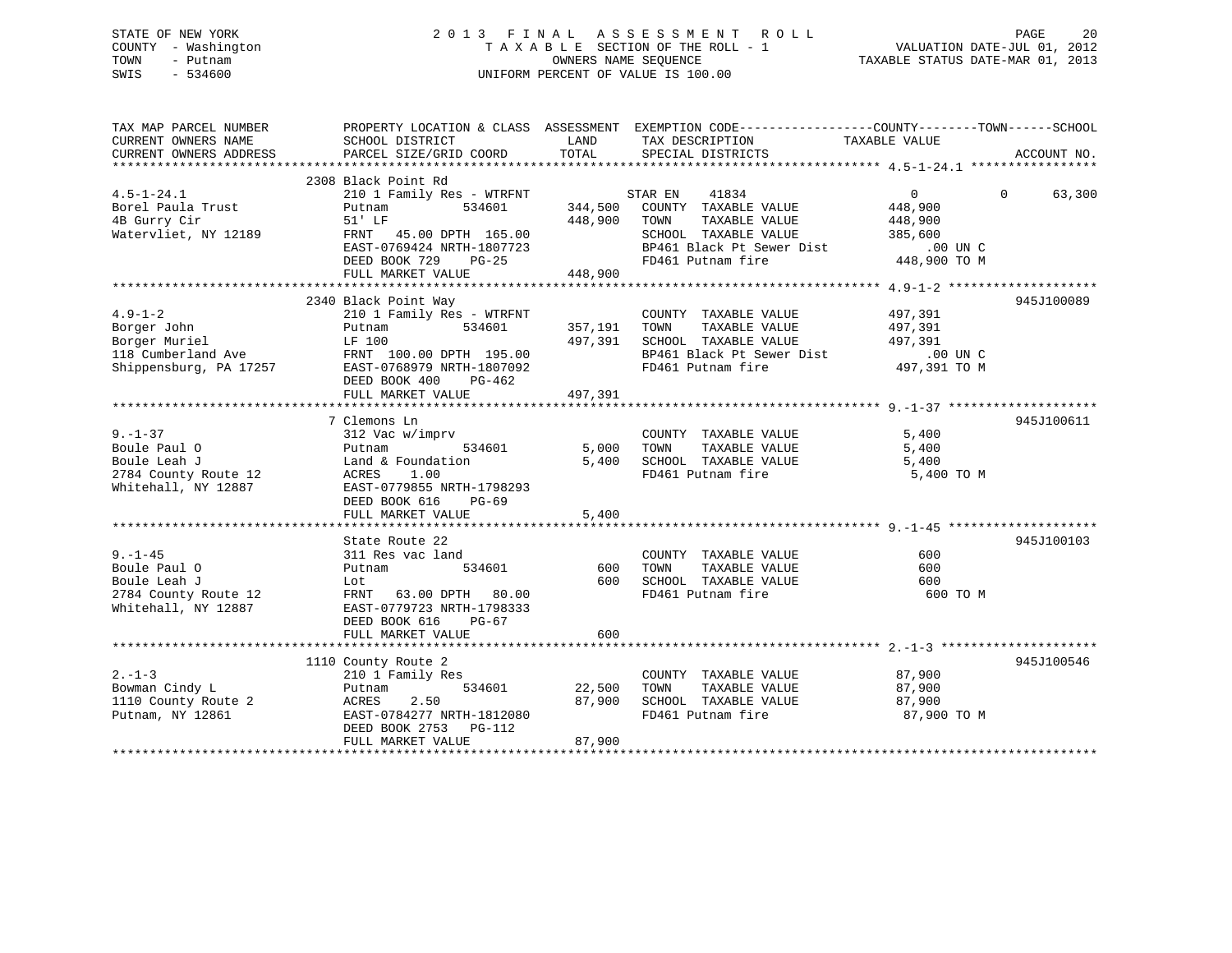# STATE OF NEW YORK 2 0 1 3 F I N A L A S S E S S M E N T R O L L PAGE 21 COUNTY - Washington T A X A B L E SECTION OF THE ROLL - 1 VALUATION DATE-JUL 01, 2012 TOWN - Putnam OWNERS NAME SEQUENCE TAXABLE STATUS DATE-MAR 01, 2013 SWIS - 534600 UNIFORM PERCENT OF VALUE IS 100.00

| TAX MAP PARCEL NUMBER<br>CURRENT OWNERS NAME<br>CURRENT OWNERS ADDRESS                             | SCHOOL DISTRICT<br>PARCEL SIZE/GRID COORD                                                                                                                                                | LAND<br>TOTAL                 | PROPERTY LOCATION & CLASS ASSESSMENT EXEMPTION CODE---------------COUNTY-------TOWN-----SCHOOL<br>TAX DESCRIPTION<br>SPECIAL DISTRICTS          | TAXABLE VALUE                                                      | ACCOUNT NO.                      |
|----------------------------------------------------------------------------------------------------|------------------------------------------------------------------------------------------------------------------------------------------------------------------------------------------|-------------------------------|-------------------------------------------------------------------------------------------------------------------------------------------------|--------------------------------------------------------------------|----------------------------------|
| $4. -1 - 16.2$<br>Bowman Samuel<br>Pagano Ralph<br>110 Schwerdfeger Rd<br>Putnam Station, NY 12861 | 110 Schwerdtfeger Rd<br>242 Rurl res&rec<br>534601<br>Putnam<br>$616/315 + 317$<br>ACRES 52.20<br>EAST-0772391 NRTH-1801792<br>DEED BOOK 470<br>PG-447<br>FULL MARKET VALUE              | 77,200<br>203,600<br>203,600  | STAR B<br>41854<br>COUNTY TAXABLE VALUE<br>TOWN<br>TAXABLE VALUE<br>SCHOOL TAXABLE VALUE<br>FD461 Putnam fire                                   | $0 \qquad \qquad$<br>203,600<br>203,600<br>173,600<br>203,600 TO M | 945J100935<br>30,000<br>$\Omega$ |
| $8. - 1 - 1.2$<br>Boyce Debra A<br>10 Schwerdtfeger Rd<br>Putnam Station, NY 12861                 | 10 Schwerdtfeger Rd<br>210 1 Family Res<br>534601<br>Putnam<br>LR's<br>ACRES<br>1.93<br>EAST-0770273 NRTH-1799335<br>DEED BOOK 2907 PG-19<br>FULL MARKET VALUE                           | 31,100<br>195,700<br>195,700  | COUNTY TAXABLE VALUE<br>TOWN<br>TAXABLE VALUE<br>SCHOOL TAXABLE VALUE<br>FD461 Putnam fire                                                      | 195,700<br>195,700<br>195,700<br>195,700 TO M                      | 945J100940                       |
| $1. - 1 - 12$<br>Boyce Sylvia<br>Hanchett D Neal<br>8 Temperance Pt<br>Ticonderoga, NY 12883       | Black Point Rd<br>322 Rural vac>10<br>534601<br>Putnam<br>ACRES<br>8.20<br>EAST-0772084 NRTH-1808964<br>DEED BOOK 2646 PG-163<br>FULL MARKET VALUE                                       | 4,100<br>4,100<br>4,100       | COUNTY TAXABLE VALUE<br>TAXABLE VALUE<br>TOWN<br>SCHOOL TAXABLE VALUE<br>SCHOOL TAXABLE VALUE<br>BP461 Black Pt Sewer Dist<br>FD461 Putnam fire | 4,100<br>4,100<br>4,100<br>.00 UN C<br>4,100 TO M                  | 945J100294                       |
| $1. - 1 - 11$<br>Boyce Sylvia E<br>Hanchett D Neal<br>8 Temperance Pt<br>Ticonderoga, NY 12883     | Black Point Rd<br>322 Rural vac>10<br>534601<br>Putnam<br>34.25<br>ACRES<br>EAST-0772464 NRTH-1809150<br>DEED BOOK 2646 PG-163<br>FULL MARKET VALUE                                      | 17,100<br>17,100<br>17,100    | COUNTY TAXABLE VALUE<br>TAXABLE VALUE<br>TOWN<br>SCHOOL TAXABLE VALUE<br>BP461 Black Pt Sewer Dist<br>FD461 Putnam fire                         | 17,100<br>17,100<br>17,100<br>$.00$ UN C<br>17,100 TO M            | 945J100295                       |
| $1.18 - 1 - 15$<br>Boyce Sylvia E<br>Hanchett D Neal<br>8 Temperance Pt<br>Ticonderoga, NY 12883   | 2164 Black Point Rd<br>280 Res Multiple - WTRFNT<br>534601<br>Putnam<br>2485/59<br>100 ELF<br>ACRES<br>1.00<br>EAST-0771489 NRTH-1810180<br>DEED BOOK 953<br>PG-162<br>FULL MARKET VALUE | 343,500<br>435,500<br>435,500 | COUNTY TAXABLE VALUE<br>TAXABLE VALUE<br>TOWN<br>SCHOOL TAXABLE VALUE<br>BP461 Black Pt Sewer Dist<br>FD461 Putnam fire                         | 435,500<br>435,500<br>435,500<br>$.00$ UN $C$<br>435,500 TO M      | 945J100836                       |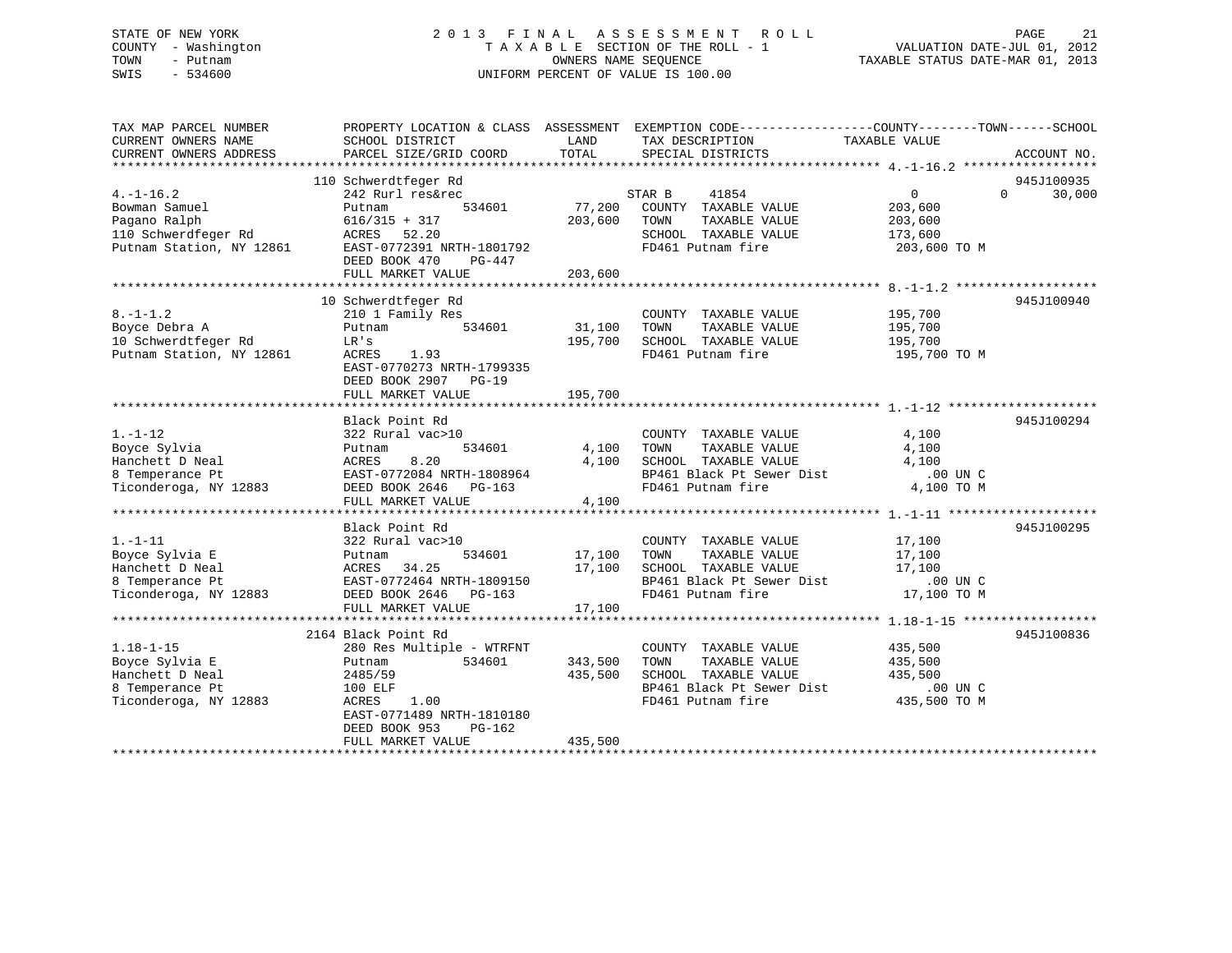# STATE OF NEW YORK 2 0 1 3 F I N A L A S S E S S M E N T R O L L PAGE 22 COUNTY - Washington T A X A B L E SECTION OF THE ROLL - 1 VALUATION DATE-JUL 01, 2012 TOWN - Putnam OWNERS NAME SEQUENCE TAXABLE STATUS DATE-MAR 01, 2013 SWIS - 534600 UNIFORM PERCENT OF VALUE IS 100.00

| TAX MAP PARCEL NUMBER<br>CURRENT OWNERS NAME<br>CURRENT OWNERS ADDRESS                                  | SCHOOL DISTRICT<br>PARCEL SIZE/GRID COORD                                                                                                                                               | LAND<br>TOTAL                      | PROPERTY LOCATION & CLASS ASSESSMENT EXEMPTION CODE----------------COUNTY-------TOWN------SCHOOL<br>TAX DESCRIPTION<br>SPECIAL DISTRICTS                           | TAXABLE VALUE                                   | ACCOUNT NO.                      |
|---------------------------------------------------------------------------------------------------------|-----------------------------------------------------------------------------------------------------------------------------------------------------------------------------------------|------------------------------------|--------------------------------------------------------------------------------------------------------------------------------------------------------------------|-------------------------------------------------|----------------------------------|
| $1.14 - 1 - 10$<br>Boyle Patricia<br>2094 Black Point Rd<br>Ticonderoga, NY 12883                       | 2094 Black Point Rd<br>210 1 Family Res - WTRFNT<br>534601<br>Putnam<br>LF155'<br>FRNT 127.00 DPTH 240.00<br>EAST-0772731 NRTH-1811398<br>DEED BOOK 853<br>$PG-68$<br>FULL MARKET VALUE | 596,400<br>860,000 TOWN<br>860,000 | STAR B<br>41854<br>COUNTY TAXABLE VALUE<br>TAXABLE VALUE<br>SCHOOL TAXABLE VALUE<br>DUN C<br>BP461 Black Pt Sewer Dist .00 UN C<br>PD461 Dutnam fire  860,000 TO M | $\overline{0}$<br>860,000<br>860,000<br>830,000 | 945J100268<br>$\Omega$<br>30,000 |
| $15. - 1 - 9$<br>Briere Dennis H<br>880 Bolger Rd<br>Fair Haven, VT 05743                               | Pulpit Point Rd<br>322 Rural vac>10<br>Putnam<br>Vacant Land<br>47.00<br>ACRES<br>EAST-0779996 NRTH-1778444<br>DEED BOOK 609<br>PG-196<br>FULL MARKET VALUE                             | 534601 56,000<br>56,000<br>56,000  | COUNTY TAXABLE VALUE<br>TAXABLE VALUE<br>TOWN<br>SCHOOL TAXABLE VALUE<br>FD461 Putnam fire                                                                         | 56,000<br>56,000<br>56,000<br>56,000 TO M       | 945J100312                       |
| $16. - 1 - 4.1$<br>Brill Louise L Trustee<br>Swan Laurel Trustee<br>29 Woods Rd<br>Bloomfield, CT 06002 | 234 Lake Rd<br>260 Seasonal res - WTRFNT<br>534601<br>Putnam<br>ACRES 241.30 256,200<br>EAST-0783325 NRTH-1780906<br>DEED BOOK 855<br>PG-92<br>FULL MARKET VALUE                        | 238,200<br>256,200                 | COUNTY TAXABLE VALUE<br>TOWN<br>TAXABLE VALUE<br>SCHOOL TAXABLE VALUE 256,200<br>FD461 Putnam fire                                                                 | 256,200<br>256,200<br>256,200 TO M              | 945J100257                       |
| $13. - 1 - 14$<br>Bronzo Robert J<br>Bronzo Phyllis<br>5 Spruce St<br>East Patchogue Li, NY 11772       | State Route 22<br>314 Rural vac<10<br>534601<br>Putnam<br>Lot<br>FRNT 584.00 DPTH 106.00<br>EAST-0779547 NRTH-1787901<br>DEED BOOK 470<br>PG-936<br>FULL MARKET VALUE                   | 800<br>800<br>800                  | COUNTY TAXABLE VALUE<br>TOWN<br>TAXABLE VALUE<br>SCHOOL TAXABLE VALUE<br>FD461 Putnam fire                                                                         | 800<br>800<br>800<br>800 TO M                   | 945J100866                       |
| $13. - 1 - 20$<br>Bronzo Robert J<br>Bronzo Phyllis<br>5 Spruce St<br>East Patchoque Li, NY 11772       | 3 Fire House Ln<br>242 Rurl res&rec<br>Putnam<br>534601<br>Hse & 3 Garages<br>ACRES 84.05<br>EAST-0779797 NRTH-1789476<br>DEED BOOK 470<br>PG-936<br>FULL MARKET VALUE                  | 109,100<br>270,300<br>270,300      | COUNTY TAXABLE VALUE<br>TAXABLE VALUE<br>TOWN<br>SCHOOL TAXABLE VALUE<br>FD461 Putnam fire                                                                         | 270,300<br>270,300<br>270,300<br>270,300 TO M   | 945J100658                       |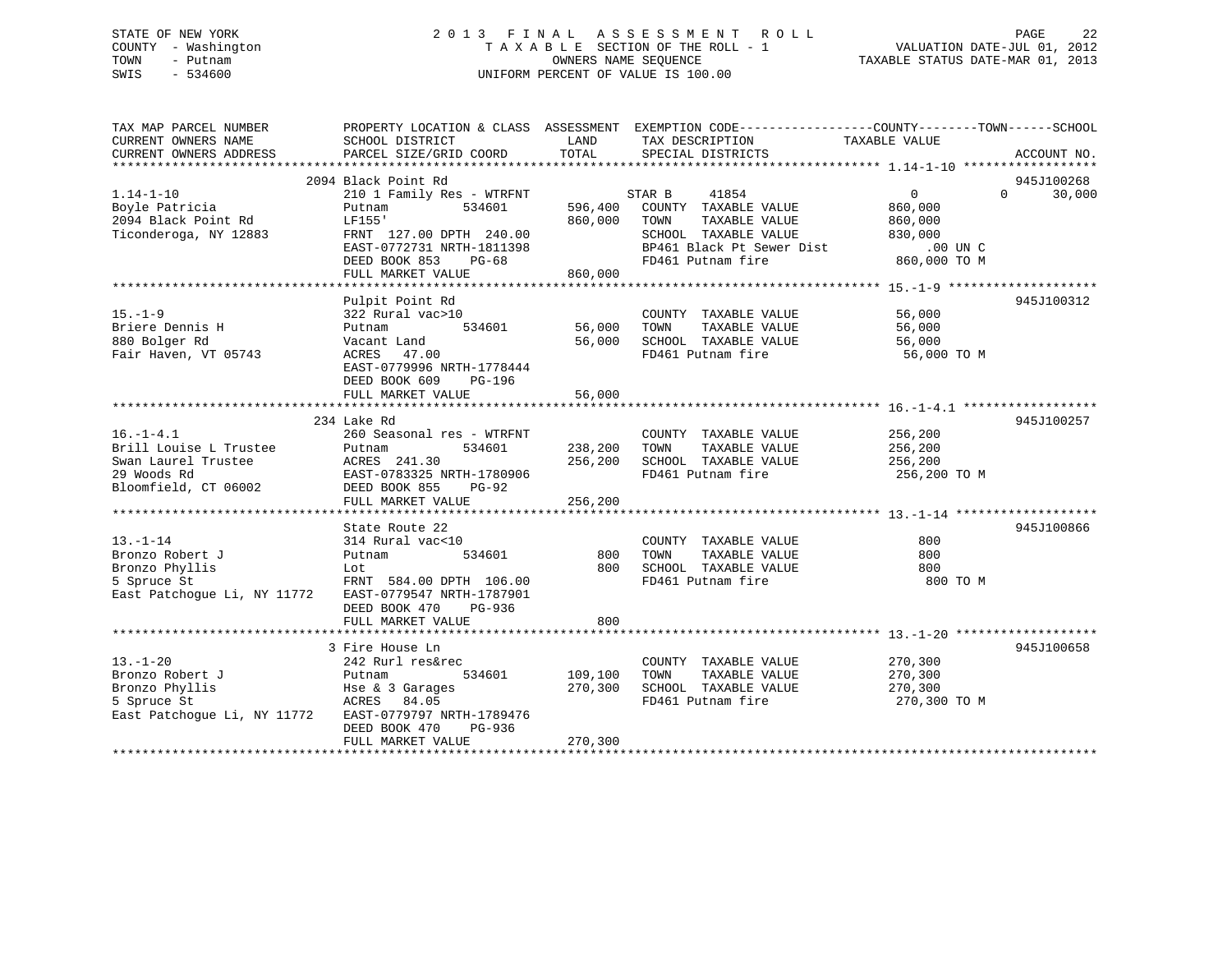# STATE OF NEW YORK 2 0 1 3 F I N A L A S S E S S M E N T R O L L PAGE 23 COUNTY - Washington T A X A B L E SECTION OF THE ROLL - 1 VALUATION DATE-JUL 01, 2012 TOWN - Putnam OWNERS NAME SEQUENCE TAXABLE STATUS DATE-MAR 01, 2013 SWIS - 534600 UNIFORM PERCENT OF VALUE IS 100.00

| TAX MAP PARCEL NUMBER       | PROPERTY LOCATION & CLASS ASSESSMENT      |                         |                                           | EXEMPTION CODE-----------------COUNTY-------TOWN------SCHOOL |             |
|-----------------------------|-------------------------------------------|-------------------------|-------------------------------------------|--------------------------------------------------------------|-------------|
| CURRENT OWNERS NAME         | SCHOOL DISTRICT                           | LAND                    | TAX DESCRIPTION                           | TAXABLE VALUE                                                |             |
| CURRENT OWNERS ADDRESS      | PARCEL SIZE/GRID COORD                    | TOTAL                   | SPECIAL DISTRICTS                         |                                                              | ACCOUNT NO. |
|                             |                                           |                         |                                           |                                                              |             |
|                             | 4528 Crow Point Way                       |                         |                                           |                                                              | 945J100090  |
| $11.20 - 4 - 1$             | 260 Seasonal res - WTRFNT                 |                         | COUNTY TAXABLE VALUE                      | 662,000                                                      |             |
| Brown Harold T LE           | 534601<br>Putnam                          | 545,000                 | TAXABLE VALUE<br>TOWN                     | 662,000                                                      |             |
| Brown Josephine J LE        | 536/29                                    | 662,000                 | SCHOOL TAXABLE VALUE                      | 662,000                                                      |             |
| 2070 Careleon Rd            | LF 373                                    |                         | FD461 Putnam fire                         | 662,000 TO M                                                 |             |
| Schenectady, NY 12303       | FRNT 345.00 DPTH 138.00                   |                         |                                           |                                                              |             |
|                             | EAST-0765871 NRTH-1787041                 |                         |                                           |                                                              |             |
|                             | DEED BOOK 2549 PG-46                      |                         |                                           |                                                              |             |
|                             | FULL MARKET VALUE                         | 662,000                 |                                           |                                                              |             |
|                             |                                           |                         |                                           |                                                              |             |
|                             | 17 Charter Brook Ln                       |                         |                                           |                                                              |             |
| $8. - 2 - 20.11$            | 240 Rural res                             |                         | WAR VET/TC 41121                          | 26,220<br>12,000                                             | 0           |
| Brown William J             | 534601<br>Putnam                          | 39,800 STAR B           | 41854                                     | $\mathbf{0}$<br>$\Omega$                                     | 30,000      |
| Brown Angela S              | 17.27<br>ACRES                            | 174,800                 | COUNTY TAXABLE VALUE                      | 148,580                                                      |             |
| 17 Charter Brook Ln         | EAST-0773045 NRTH-1792496                 |                         | TAXABLE VALUE<br>TOWN                     | 162,800                                                      |             |
| Putnam, NY 12861            | DEED BOOK 3045 PG-156                     |                         | SCHOOL TAXABLE VALUE                      | 144,800                                                      |             |
|                             | FULL MARKET VALUE                         | 174,800                 | FD461 Putnam fire                         | 174,800 TO M                                                 |             |
|                             |                                           |                         |                                           |                                                              |             |
|                             | Moore Ln                                  |                         |                                           |                                                              |             |
| $13. - 2 - 10.5$            | 310 Res Vac                               |                         | COUNTY TAXABLE VALUE                      | 16,500                                                       |             |
| Bruce Michael               | 534601<br>Putnam                          | 16,500                  | TAXABLE VALUE<br>TOWN                     | 16,500                                                       |             |
| Bruce Jodie                 | ACRES<br>6.50                             | 16,500                  | SCHOOL TAXABLE VALUE<br>FD461 Putnam fire | 16,500                                                       |             |
| 104 Putnam Center Rd        | EAST-0783320 NRTH-1794010                 |                         |                                           | 16,500 TO M                                                  |             |
| Putnam Station, NY 12861    | DEED BOOK 2595 PG-31<br>FULL MARKET VALUE | 16,500                  |                                           |                                                              |             |
|                             |                                           |                         |                                           |                                                              |             |
|                             | 640 Gull Bay Rd                           |                         |                                           |                                                              | 945J100094  |
| $14.11 - 2 - 4$             | 260 Seasonal res - WTRFNT                 |                         | COUNTY TAXABLE VALUE                      | 326,600                                                      |             |
| Buckland ETAL Bruce O -LE-  | 534601<br>Putnam                          | 244,900                 | TOWN<br>TAXABLE VALUE                     | 326,600                                                      |             |
| Attn: Katherine Merrow      | Elf 20                                    | 326,600                 | SCHOOL TAXABLE VALUE                      | 326,600                                                      |             |
| 519 Crowell Rd              | $14. - 2 - 4$                             |                         | FD461 Putnam fire                         | 326,600 TO M                                                 |             |
| Hopkinton, NH 03229         | FRNT 100.00 DPTH 110.00                   |                         |                                           |                                                              |             |
|                             | EAST-0765287 NRTH-1782637                 |                         |                                           |                                                              |             |
|                             | DEED BOOK 653<br>$PG-329$                 |                         |                                           |                                                              |             |
|                             | FULL MARKET VALUE                         | 326,600                 |                                           |                                                              |             |
|                             | *********************                     | * * * * * * * * * * * * |                                           |                                                              |             |
|                             | Gull Bay Rd                               |                         |                                           |                                                              | 945J101022  |
| $14.11 - 2 - 5$             | 314 Rural vac<10 - WTRFNT                 |                         | COUNTY TAXABLE VALUE                      | 33,600                                                       |             |
| Buckland ETAL Lawrence -LE- | 534601<br>Putnam                          | 33,600                  | TOWN<br>TAXABLE VALUE                     | 33,600                                                       |             |
| Attn: Katherine Merrow      | Elf 15                                    | 33,600                  | SCHOOL TAXABLE VALUE                      | 33,600                                                       |             |
| 519 Crowell Rd              | $14. - 2 - 5$                             |                         | FD461 Putnam fire                         | 33,600 TO M                                                  |             |
| Hopkinton, NH 03229         | FRNT<br>22.00 DPTH 56.00                  |                         |                                           |                                                              |             |
|                             | EAST-0765281 NRTH-1782580                 |                         |                                           |                                                              |             |
|                             | DEED BOOK 653<br>PG-174                   |                         |                                           |                                                              |             |
|                             | FULL MARKET VALUE                         | 33,600                  |                                           |                                                              |             |
|                             |                                           |                         |                                           |                                                              |             |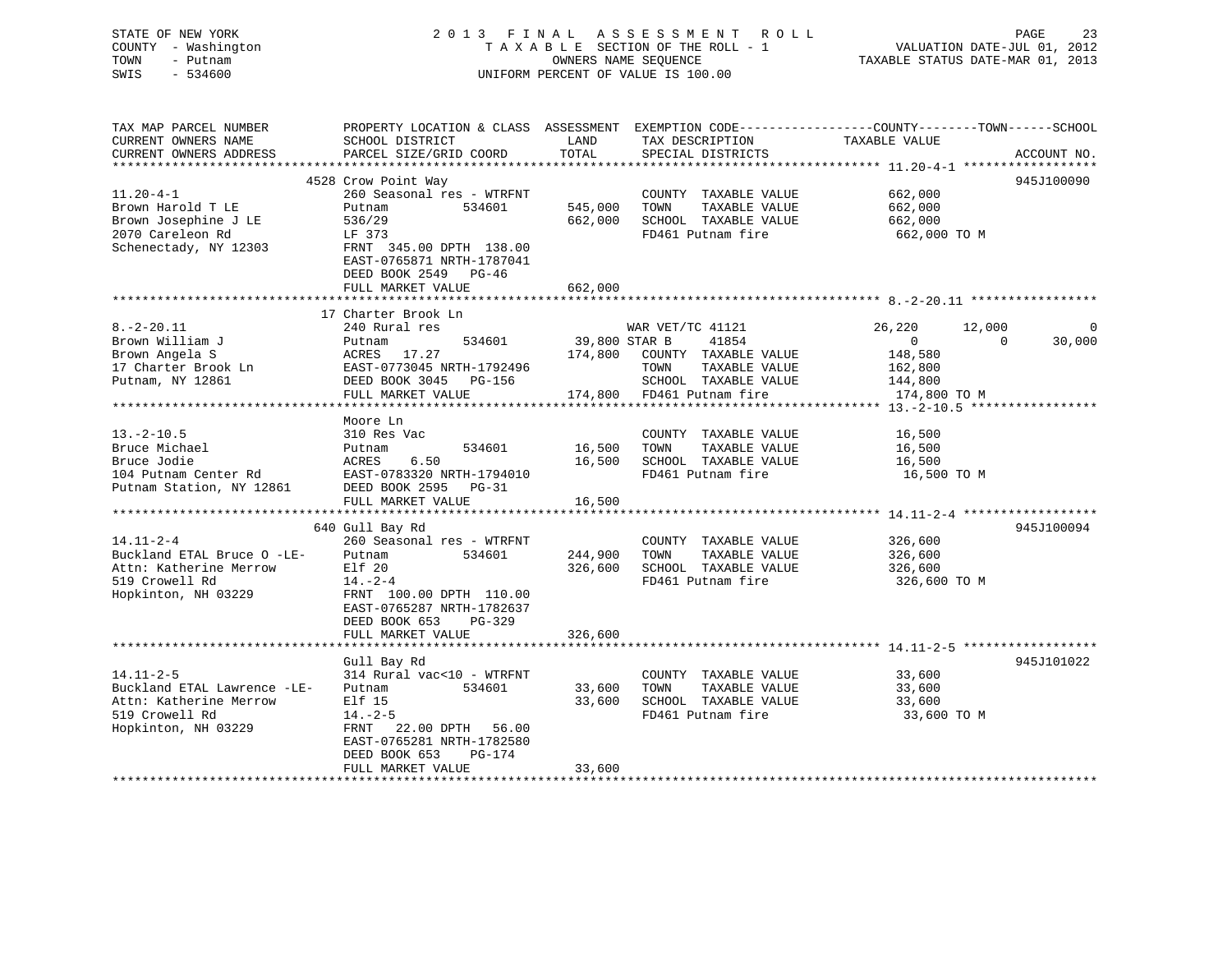# STATE OF NEW YORK 2 0 1 3 F I N A L A S S E S S M E N T R O L L PAGE 24 COUNTY - Washington T A X A B L E SECTION OF THE ROLL - 1 VALUATION DATE-JUL 01, 2012 TOWN - Putnam OWNERS NAME SEQUENCE TAXABLE STATUS DATE-MAR 01, 2013 SWIS - 534600 UNIFORM PERCENT OF VALUE IS 100.00

| TAX MAP PARCEL NUMBER<br>CURRENT OWNERS NAME<br>CURRENT OWNERS ADDRESS                                        | SCHOOL DISTRICT<br>PARCEL SIZE/GRID COORD                                                                                                                               | PROPERTY LOCATION & CLASS ASSESSMENT EXEMPTION CODE----------------COUNTY-------TOWN------SCHOOL<br>LAND<br>TAX DESCRIPTION<br>TOTAL<br>SPECIAL DISTRICTS    | TAXABLE VALUE<br>ACCOUNT NO.                                                                                                              |
|---------------------------------------------------------------------------------------------------------------|-------------------------------------------------------------------------------------------------------------------------------------------------------------------------|--------------------------------------------------------------------------------------------------------------------------------------------------------------|-------------------------------------------------------------------------------------------------------------------------------------------|
| $14. - 1 - 2$<br>Buckland ETAL Lawrence LE<br>Attn: Katherine Merrow<br>519 Crowell Rd<br>Hopkinton, NH 03229 | 635 Gull Bay Rd<br>280 Res Multiple<br>534601<br>Putnam<br>358/239<br>2.70<br>ACRES<br>EAST-0765963 NRTH-1782297<br>DEED BOOK 653<br>PG-174<br>FULL MARKET VALUE        | COUNTY TAXABLE VALUE<br>64,100<br>TAXABLE VALUE<br>TOWN<br>240,100<br>SCHOOL TAXABLE VALUE<br>FD461 Putnam fire<br>240,100                                   | 945J100095<br>240,100<br>240,100<br>240,100<br>240,100 TO M                                                                               |
| $12. - 4 - 42$<br>Buhac John<br>Buhac Jean C<br>6 Bear Brook Ct<br>Clifton Park, NY 12065                     | 5556 Evergreen Shores Way<br>210 1 Family Res - WTRFNT<br>534601<br>Putnam<br>3146/246<br>LF 125<br>6.61<br>ACRES<br>EAST-0767418 NRTH-1790814<br>DEED BOOK 2718 PG-240 | COUNTY TAXABLE VALUE<br>736,500<br>TAXABLE VALUE<br>TOWN<br>SCHOOL TAXABLE VALUE<br>951,300<br>FD461 Putnam fire                                             | 945J100902<br>951,300<br>951,300<br>951,300<br>951,300 TO M                                                                               |
|                                                                                                               | FULL MARKET VALUE                                                                                                                                                       | 951,300                                                                                                                                                      |                                                                                                                                           |
| $8. - 2 - 20.4$<br>Burke John J III<br>Burke Catherine<br>336 Liddle Harris Rd<br>Putnam Station, NY 12861    | 336 Liddle-Harris Rd<br>242 Rurl res&rec<br>534601<br>Putnam<br>House & Lot<br>ACRES 13.34<br>EAST-0774664 NRTH-1792834<br>DEED BOOK 535<br>$PG-3$<br>FULL MARKET VALUE | CBT VET/TC 41131<br>38,300 STAR EN<br>41834<br>196,500 COUNTY TAXABLE VALUE<br>TOWN<br>TAXABLE VALUE<br>SCHOOL TAXABLE VALUE<br>FD461 Putnam fire<br>196,500 | 945J101051<br>20,000<br>49,125<br>$\overline{0}$<br>$\Omega$<br>63,300<br>$\overline{0}$<br>147,375<br>176,500<br>133,200<br>196,500 TO M |
| $2. - 1 - 25$<br>Burnett Sharon<br>977 County Route 2<br>Putnam Station, NY 12861                             | 977 County Route 2<br>210 1 Family Res<br>534601<br>Putnam<br>FRNT 150.00 DPTH 170.00<br>EAST-0786782 NRTH-1810372<br>DEED BOOK 433<br>$PG-41$<br>FULL MARKET VALUE     | STAR B<br>41854<br>12,800 COUNTY TAXABLE VALUE<br>101,900<br>TAXABLE VALUE<br>TOWN<br>SCHOOL TAXABLE VALUE<br>FD461 Putnam fire<br>101,900                   | 945J100271<br>$0 \qquad \qquad$<br>$\Omega$<br>30,000<br>101,900<br>101,900<br>71,900<br>101,900 TO M                                     |
| $8. - 2 - 13.6$<br>Busby Wayne<br>11 Charter Cir<br>Putnam, NY 12861                                          | Peterson Rd<br>322 Rural vac>10<br>534601<br>Putnam<br>ACRES 70.00<br>EAST-0776870 NRTH-1794016<br>DEED BOOK 2778 PG-192<br>FULL MARKET VALUE                           | COUNTY TAXABLE VALUE<br>85,000<br>TOWN<br>TAXABLE VALUE<br>85,000<br>SCHOOL TAXABLE VALUE<br>FD461 Putnam fire<br>85,000                                     | 85,000<br>85,000<br>85,000<br>85,000 TO M                                                                                                 |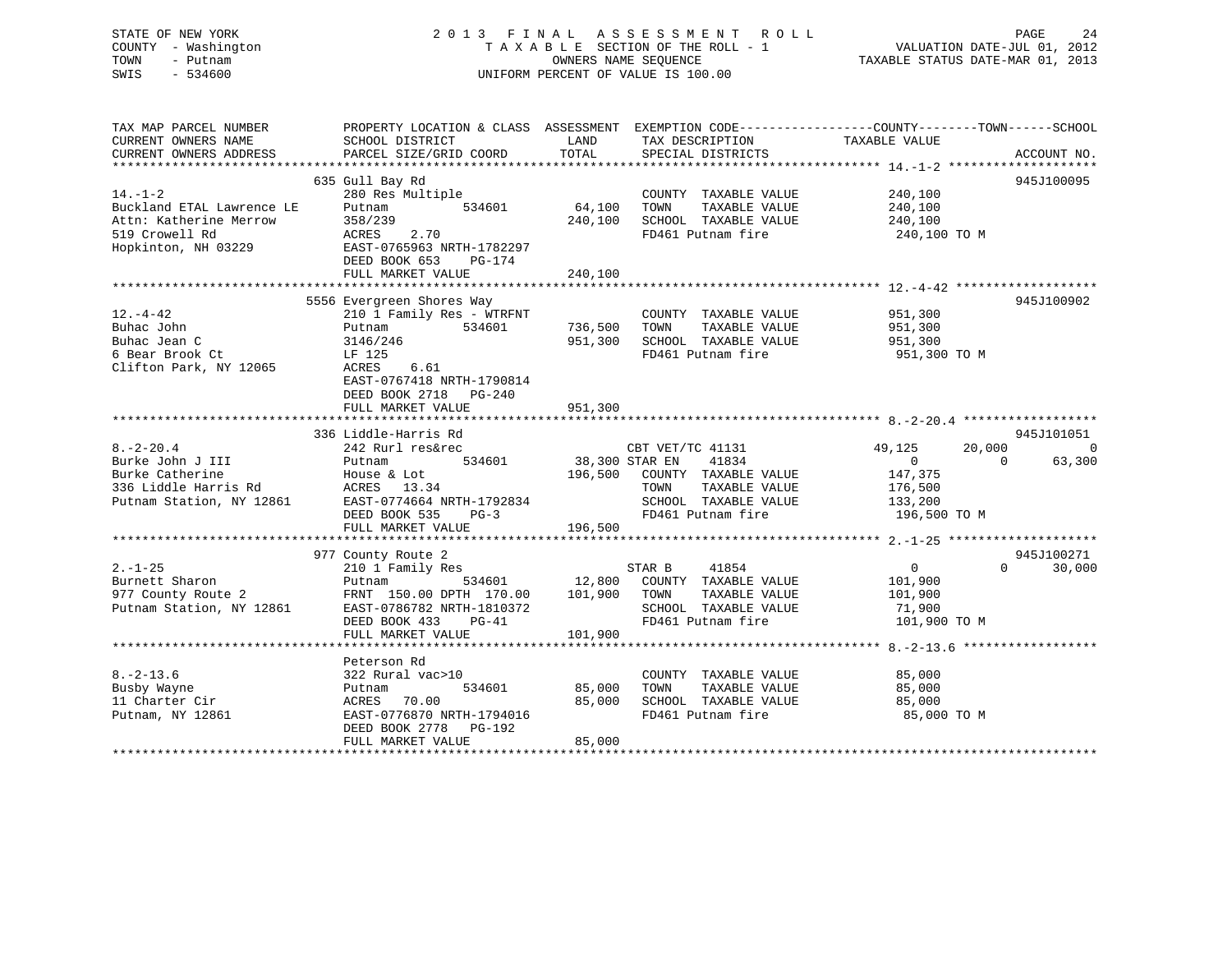# STATE OF NEW YORK 2 0 1 3 F I N A L A S S E S S M E N T R O L L PAGE 25 COUNTY - Washington T A X A B L E SECTION OF THE ROLL - 1 VALUATION DATE-JUL 01, 2012 TOWN - Putnam OWNERS NAME SEQUENCE TAXABLE STATUS DATE-MAR 01, 2013 SWIS - 534600 UNIFORM PERCENT OF VALUE IS 100.00

| TAX MAP PARCEL NUMBER                           | PROPERTY LOCATION & CLASS ASSESSMENT EXEMPTION CODE---------------COUNTY-------TOWN-----SCHOOL                                                                                        |               |                                                                                                                                                                                                                   |                |          |             |
|-------------------------------------------------|---------------------------------------------------------------------------------------------------------------------------------------------------------------------------------------|---------------|-------------------------------------------------------------------------------------------------------------------------------------------------------------------------------------------------------------------|----------------|----------|-------------|
| CURRENT OWNERS NAME                             | SCHOOL DISTRICT                                                                                                                                                                       | LAND          | TAX DESCRIPTION                                                                                                                                                                                                   | TAXABLE VALUE  |          |             |
| CURRENT OWNERS ADDRESS                          | PARCEL SIZE/GRID COORD                                                                                                                                                                | TOTAL         | SPECIAL DISTRICTS                                                                                                                                                                                                 |                |          | ACCOUNT NO. |
|                                                 |                                                                                                                                                                                       |               |                                                                                                                                                                                                                   |                |          |             |
|                                                 | 11 Charter Brook Ln                                                                                                                                                                   |               |                                                                                                                                                                                                                   |                |          | 945J100099  |
| $8. - 2 - 19$                                   | 280 Res Multiple                                                                                                                                                                      |               |                                                                                                                                                                                                                   | $\overline{0}$ | $\Omega$ | 30,000      |
| Busby Wayne                                     | Putnam                                                                                                                                                                                |               |                                                                                                                                                                                                                   | 328,400        |          |             |
| Busby Susan                                     | Solar Ex Last Yr 1999 328,400                                                                                                                                                         |               | TAXABLE VALUE<br>TOWN                                                                                                                                                                                             | 328,400        |          |             |
| 11 Charter Brook Ln                             | ACRES 5.00<br>EAST-0774102 NRTH-1792649                                                                                                                                               |               | SCHOOL TAXABLE VALUE                                                                                                                                                                                              | 298,400        |          |             |
| II CHATTET Brook Ln<br>Putnam Station, NY 12861 |                                                                                                                                                                                       |               | FD461 Putnam fire                                                                                                                                                                                                 | 328,400 TO M   |          |             |
|                                                 | DEED BOOK 432<br>PG-482                                                                                                                                                               |               |                                                                                                                                                                                                                   |                |          |             |
|                                                 | FULL MARKET VALUE                                                                                                                                                                     | 328,400       |                                                                                                                                                                                                                   |                |          |             |
|                                                 |                                                                                                                                                                                       |               |                                                                                                                                                                                                                   |                |          |             |
|                                                 | Charter Brook Ln                                                                                                                                                                      |               |                                                                                                                                                                                                                   |                |          |             |
| $8. - 2 - 20.10$                                | 314 Rural vac<10                                                                                                                                                                      |               | COUNTY TAXABLE VALUE                                                                                                                                                                                              | 20,500         |          |             |
| Busby Wayne                                     | Putnam                                                                                                                                                                                | 534601 20,500 | TAXABLE VALUE<br>TOWN                                                                                                                                                                                             | 20,500         |          |             |
| Busby Susan                                     | ACRES 5.37<br>EAST-0773730 NRTH-1792631                                                                                                                                               | 20,500        | SCHOOL TAXABLE VALUE                                                                                                                                                                                              | 20,500         |          |             |
| 11 Charter Brook Ln                             |                                                                                                                                                                                       |               | FD461 Putnam fire                                                                                                                                                                                                 | 20,500 TO M    |          |             |
| Putnam, NY 12861                                | DEED BOOK 2336 PG-302                                                                                                                                                                 |               |                                                                                                                                                                                                                   |                |          |             |
|                                                 | FULL MARKET VALUE                                                                                                                                                                     | 20,500        |                                                                                                                                                                                                                   |                |          |             |
|                                                 |                                                                                                                                                                                       |               |                                                                                                                                                                                                                   |                |          |             |
|                                                 | 337 Peterson Rd                                                                                                                                                                       |               |                                                                                                                                                                                                                   |                |          |             |
| $12. -2 - 4.4$                                  | 312 Vac w/imprv                                                                                                                                                                       |               | COUNTY TAXABLE VALUE                                                                                                                                                                                              | 48,200         |          |             |
|                                                 |                                                                                                                                                                                       |               | TAXABLE VALUE<br>TOWN                                                                                                                                                                                             | 48,200         |          |             |
|                                                 |                                                                                                                                                                                       |               |                                                                                                                                                                                                                   |                |          |             |
|                                                 |                                                                                                                                                                                       |               |                                                                                                                                                                                                                   |                |          |             |
|                                                 | Putnam 534601 46,700<br>Busby Wayne Putnam 534601 46,700<br>Busby Susan ACRES 31.70 48,200<br>11 Charter Brook Ln EAST-0779534 NRTH-1792681<br>Putnam, NY 12861 DEED BOOK 2174 PG-123 |               | SCHOOL TAXABLE VALUE $\begin{array}{ccc} 48,200\ \text{CA}002\ \text{Cons}\ \text{agri}\ \text{dst}\ 2 \end{array}$ $\begin{array}{ccc} 48,200\ \text{TO} & \text{TO} \ 48,200\ \text{TO} & \text{M} \end{array}$ |                |          |             |
|                                                 | FULL MARKET VALUE                                                                                                                                                                     | 48,200        |                                                                                                                                                                                                                   |                |          |             |
|                                                 |                                                                                                                                                                                       |               |                                                                                                                                                                                                                   |                |          |             |
|                                                 | 309 Peterson Rd                                                                                                                                                                       |               |                                                                                                                                                                                                                   |                |          |             |
| $12. - 2 - 4.6$                                 | 314 Rural vac<10                                                                                                                                                                      |               | COUNTY TAXABLE VALUE                                                                                                                                                                                              | 8,700          |          |             |
|                                                 |                                                                                                                                                                                       | 534601 8,700  | TAXABLE VALUE<br>TOWN                                                                                                                                                                                             | 8,700          |          |             |
|                                                 |                                                                                                                                                                                       | 8,700         |                                                                                                                                                                                                                   |                |          |             |
|                                                 |                                                                                                                                                                                       |               |                                                                                                                                                                                                                   |                |          |             |
|                                                 | Eusby Wayne<br>Busby Susan<br>Busby Susan<br>11 Charter Brook Ln<br>Putnam, NY 12861<br>Putnam, NY 12861<br>Putnam, NY 12861<br>Putnam, NY 12861<br>Putnam, NY 12861                  |               | CHOOL TAXABLE VALUE 8,700<br>CA002 Cons agri dst 2 8,700 TO<br>FD461 Putnam fire 8,700 TO                                                                                                                         | 8,700 TO M     |          |             |
|                                                 | FULL MARKET VALUE                                                                                                                                                                     | 8,700         |                                                                                                                                                                                                                   |                |          |             |
|                                                 |                                                                                                                                                                                       |               |                                                                                                                                                                                                                   |                |          |             |
|                                                 | 10 Fernwood Way                                                                                                                                                                       |               |                                                                                                                                                                                                                   |                |          | 945J101098  |
| $8. - 2 - 13.1$                                 | 312 Vac w/imprv                                                                                                                                                                       |               | COUNTY TAXABLE VALUE                                                                                                                                                                                              | 20,000         |          |             |
| Busby Wayne A                                   | Putnam<br>534601                                                                                                                                                                      | 17,500        | TAXABLE VALUE<br>TOWN                                                                                                                                                                                             | 20,000         |          |             |
| Busby Susan                                     | Lot 1<br>ACRES 4.32<br>2861 EAST-0776955 NRTH-1795331                                                                                                                                 | 20,000        | SCHOOL TAXABLE VALUE                                                                                                                                                                                              | 20,000         |          |             |
| 11 Charter Brook Ln                             |                                                                                                                                                                                       |               | FD461 Putnam fire                                                                                                                                                                                                 | 20,000 TO M    |          |             |
| Putnam Station, NY 12861                        |                                                                                                                                                                                       |               |                                                                                                                                                                                                                   |                |          |             |
|                                                 | DEED BOOK 1966<br>PG-175                                                                                                                                                              |               |                                                                                                                                                                                                                   |                |          |             |
|                                                 | FULL MARKET VALUE                                                                                                                                                                     | 20,000        |                                                                                                                                                                                                                   |                |          |             |
|                                                 |                                                                                                                                                                                       |               |                                                                                                                                                                                                                   |                |          |             |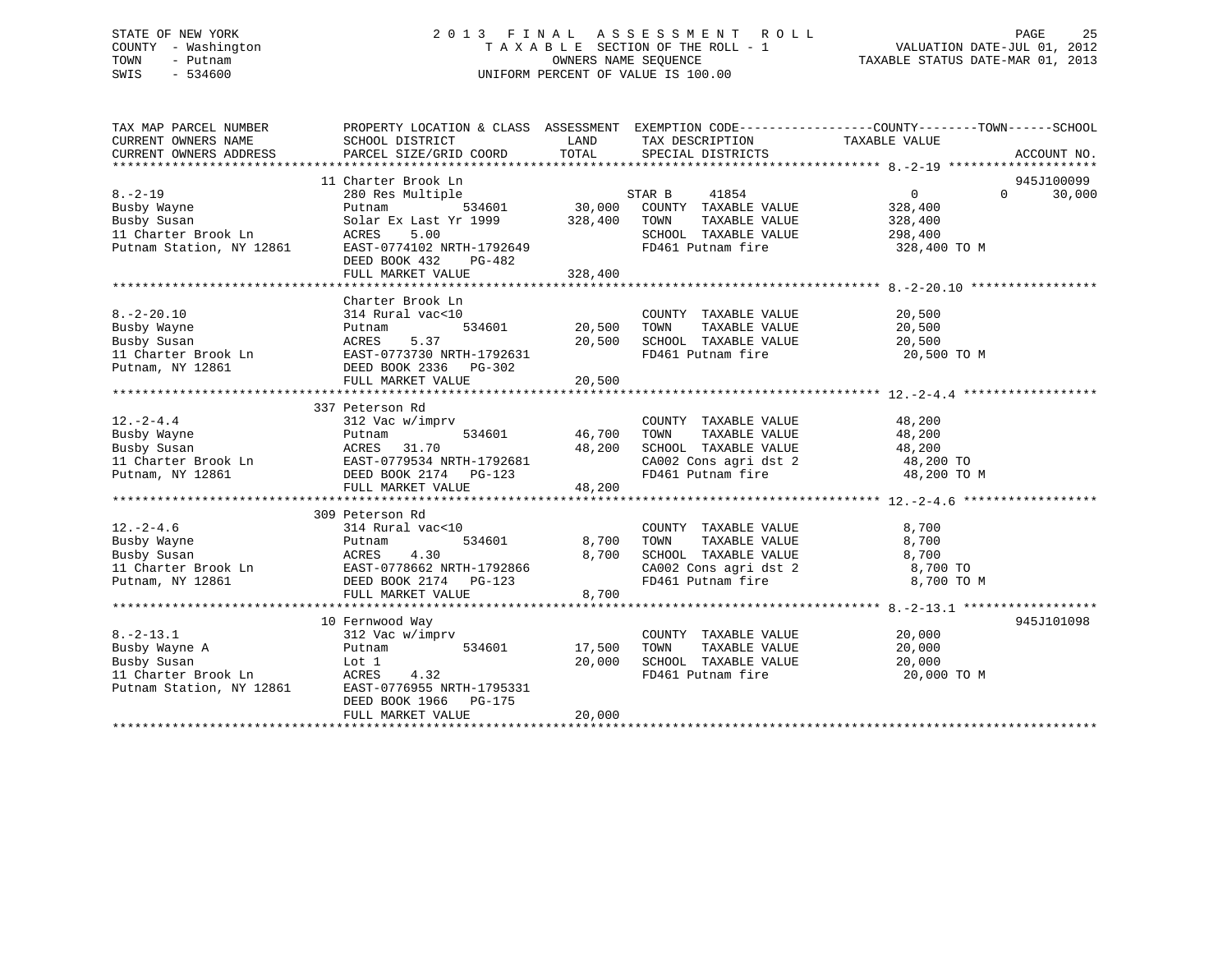# STATE OF NEW YORK 2 0 1 3 F I N A L A S S E S S M E N T R O L L PAGE 26 COUNTY - Washington T A X A B L E SECTION OF THE ROLL - 1 VALUATION DATE-JUL 01, 2012 TOWN - Putnam **CONNERS NAME SEQUENCE** TAXABLE STATUS DATE-MAR 01, 2013 SWIS - 534600 UNIFORM PERCENT OF VALUE IS 100.00

| TAX MAP PARCEL NUMBER<br>CURRENT OWNERS NAME<br>CURRENT OWNERS ADDRESS                             | PROPERTY LOCATION & CLASS ASSESSMENT<br>SCHOOL DISTRICT<br>PARCEL SIZE/GRID COORD                                                                                             | LAND<br>TOTAL                 | TAX DESCRIPTION<br>SPECIAL DISTRICTS                                                                                                       | EXEMPTION CODE-----------------COUNTY-------TOWN------SCHOOL<br>TAXABLE VALUE<br>ACCOUNT NO.      |
|----------------------------------------------------------------------------------------------------|-------------------------------------------------------------------------------------------------------------------------------------------------------------------------------|-------------------------------|--------------------------------------------------------------------------------------------------------------------------------------------|---------------------------------------------------------------------------------------------------|
| $8. -2 - 13.3$<br>Busby Wayne A<br>Busby Susan<br>11 Charter Brook Ln<br>Putnam Station, NY 12861  | 42 Fernwood Way<br>314 Rural vac<10<br>534601<br>Putnam<br>Lot 3<br><b>ACRES</b><br>3.38<br>EAST-0776053 NRTH-1795202<br>DEED BOOK 1966<br><b>PG-175</b><br>FULL MARKET VALUE | 13,900<br>13,900<br>13,900    | COUNTY TAXABLE VALUE<br>TOWN<br>TAXABLE VALUE<br>SCHOOL TAXABLE VALUE<br>FD461 Putnam fire                                                 | 945J101098<br>13,900<br>13,900<br>13,900<br>13,900 TO M                                           |
|                                                                                                    | 60 Fernwood Way                                                                                                                                                               |                               |                                                                                                                                            | 945J101098                                                                                        |
| $8. - 2 - 13.4$<br>Busby Wayne A<br>Busby Susan<br>11 Charter Brook Ln<br>Putnam Station, NY 12861 | 314 Rural vac<10<br>534601<br>Putnam<br>Lot 4<br>ACRES<br>5.00<br>EAST-0775486 NRTH-1795137<br>DEED BOOK 1966<br>PG-175                                                       | 20,000<br>20,000              | COUNTY TAXABLE VALUE<br>TOWN<br>TAXABLE VALUE<br>SCHOOL TAXABLE VALUE<br>FD461 Putnam fire                                                 | 20,000<br>20,000<br>20,000<br>20,000 TO M                                                         |
|                                                                                                    | FULL MARKET VALUE                                                                                                                                                             | 20,000                        |                                                                                                                                            |                                                                                                   |
|                                                                                                    | 32 Fernwood Way                                                                                                                                                               |                               |                                                                                                                                            |                                                                                                   |
| $8. - 2 - 13.5$<br>Busby Wayne A<br>Busby Susan<br>11 Charter Brook Ln<br>Putnam, NY               | 314 Rural vac<10<br>534601<br>Putnam<br>Lot 2<br>3.31<br>ACRES<br>EAST-0776465 NRTH-1795270<br>DEED BOOK 1966<br>PG-175                                                       | 13,700<br>13,700              | COUNTY TAXABLE VALUE<br>TOWN<br>TAXABLE VALUE<br>SCHOOL TAXABLE VALUE<br>FD461 Putnam fire                                                 | 13,700<br>13,700<br>13,700<br>13,700 TO M                                                         |
|                                                                                                    | FULL MARKET VALUE                                                                                                                                                             | 13,700                        |                                                                                                                                            |                                                                                                   |
|                                                                                                    | 2136 Black Point Rd                                                                                                                                                           |                               |                                                                                                                                            | 945J100036                                                                                        |
| $1.18 - 1 - 8$<br>Bush Richard J<br>Bush Mary W<br>2136 Black Point Rd<br>Ticonderoga, NY 12883    | 260 Seasonal res - WTRFNT<br>534601<br>Putnam<br>$105'$ Lf<br>FRNT 105.00 DPTH 305.00<br>EAST-0772096 NRTH-1810613<br>DEED BOOK 612<br>$PG-113$<br>FULL MARKET VALUE          | 421,600<br>520,000<br>520,000 | STAR B<br>41854<br>COUNTY TAXABLE VALUE<br>TAXABLE VALUE<br>TOWN<br>SCHOOL TAXABLE VALUE<br>BP461 Black Pt Sewer Dist<br>FD461 Putnam fire | $\Omega$<br>$\mathbf{0}$<br>30,000<br>520,000<br>520,000<br>490,000<br>$.00$ UN C<br>520,000 TO M |
|                                                                                                    | 5142 Bayview Way                                                                                                                                                              |                               |                                                                                                                                            | 945J100101                                                                                        |
| $12. - 4 - 16$<br>Calder Richard D<br>21 Harwood Dr<br>Scotia, NY 12302                            | 260 Seasonal res - WTRFNT<br>534601<br>Putnam<br>LF 50<br>FRNT<br>50.00 DPTH 315.00<br>EAST-0767108 NRTH-1788769<br>DEED BOOK 2102<br>PG-312<br>FULL MARKET VALUE             | 306,000<br>464,700<br>464,700 | COUNTY TAXABLE VALUE<br>TAXABLE VALUE<br>TOWN<br>SCHOOL TAXABLE VALUE<br>FD461 Putnam fire                                                 | 464,700<br>464,700<br>464,700<br>464,700 TO M                                                     |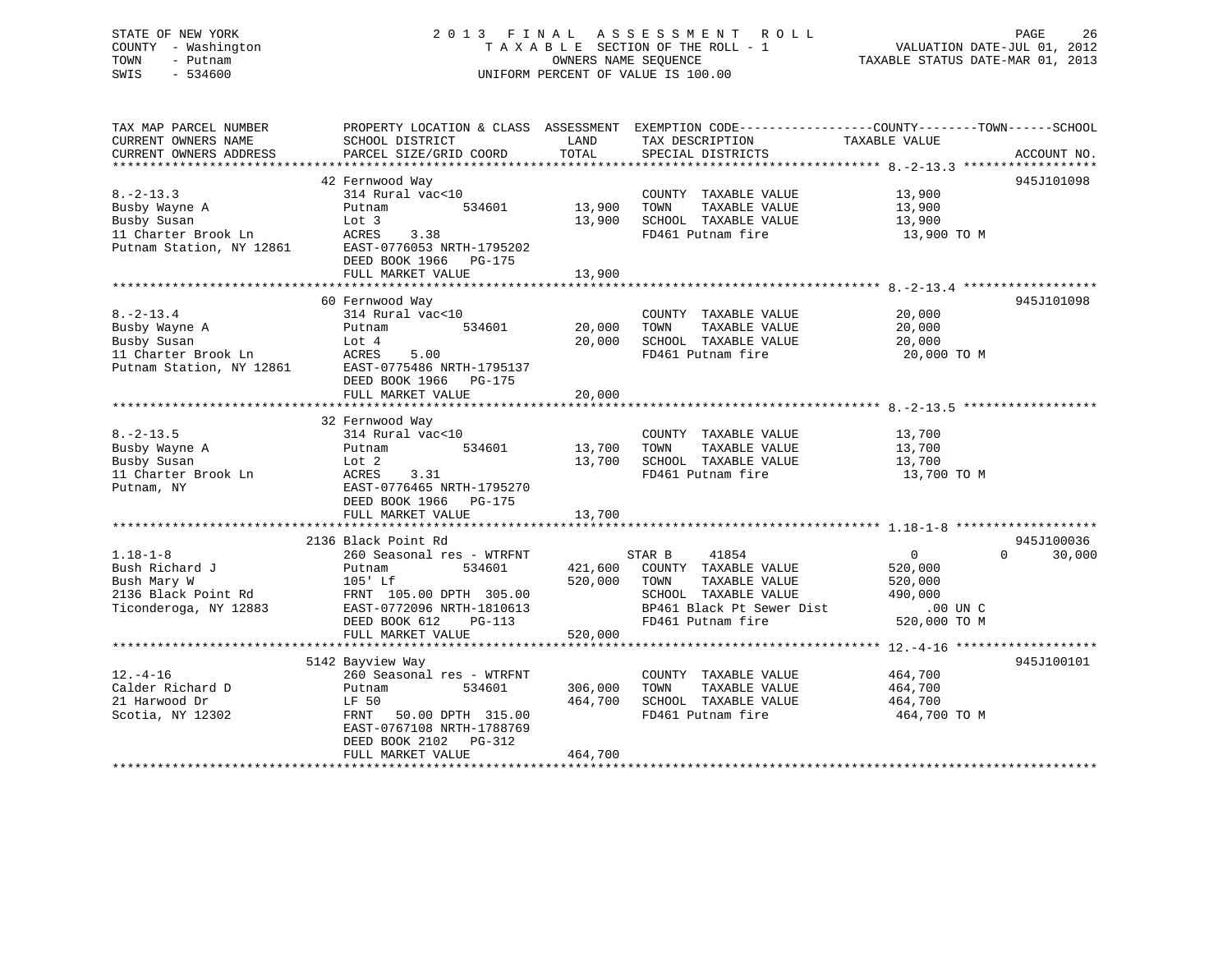# STATE OF NEW YORK 2 0 1 3 F I N A L A S S E S S M E N T R O L L PAGE 27 COUNTY - Washington T A X A B L E SECTION OF THE ROLL - 1 VALUATION DATE-JUL 01, 2012 TOWN - Putnam OWNERS NAME SEQUENCE TAXABLE STATUS DATE-MAR 01, 2013 SWIS - 534600 UNIFORM PERCENT OF VALUE IS 100.00

| TAX MAP PARCEL NUMBER<br>CURRENT OWNERS NAME<br>CURRENT OWNERS ADDRESS | PROPERTY LOCATION & CLASS ASSESSMENT<br>SCHOOL DISTRICT<br>PARCEL SIZE/GRID COORD | LAND<br>TOTAL | EXEMPTION CODE-----------------COUNTY-------TOWN------SCHOOL<br>TAX DESCRIPTION<br>SPECIAL DISTRICTS | TAXABLE VALUE  | ACCOUNT NO.        |
|------------------------------------------------------------------------|-----------------------------------------------------------------------------------|---------------|------------------------------------------------------------------------------------------------------|----------------|--------------------|
|                                                                        |                                                                                   |               |                                                                                                      |                |                    |
|                                                                        | 2409 Black Point Way                                                              |               |                                                                                                      |                | 945J100390         |
| $4. - 1 - 37$                                                          | 240 Rural res<br>- WTRFNT                                                         |               | COUNTY TAXABLE VALUE                                                                                 | 750,000        |                    |
| Camp Fischer @ Lake George                                             | Putnam<br>534601                                                                  | 517,800       | TAXABLE VALUE<br>TOWN                                                                                | 750,000        |                    |
| 46 Chuckanutt Dr                                                       | 34.68<br>ACRES                                                                    | 750,000       | SCHOOL TAXABLE VALUE                                                                                 | 750,000        |                    |
| Oakland, NJ 07436                                                      | EAST-0768695 NRTH-1805715                                                         |               | BP461 Black Pt Sewer Dist                                                                            | $.00$ UN $C$   |                    |
|                                                                        | DEED BOOK 2102 PG-147                                                             |               | FD461 Putnam fire                                                                                    | 750,000 TO M   |                    |
|                                                                        | FULL MARKET VALUE                                                                 | 750,000       |                                                                                                      |                |                    |
|                                                                        |                                                                                   |               |                                                                                                      |                |                    |
|                                                                        | 5269 Sagamore Rd                                                                  |               |                                                                                                      |                | 945J100378         |
| $12. -4 - 1$                                                           | 260 Seasonal res - WTRFNT                                                         |               | STAR B<br>41854                                                                                      | $\overline{0}$ | $\Omega$<br>30,000 |
| Campbell Trust Donna J                                                 | 534601<br>Putnam                                                                  | 434,800       | COUNTY TAXABLE VALUE                                                                                 | 542,000        |                    |
| 1760 Lakewood Dr                                                       | $LF$ 300 survey 263                                                               | 542,000       | TAXABLE VALUE<br>TOWN                                                                                | 542,000        |                    |
| The Villages, FL 32162                                                 | ACRES<br>2.00                                                                     |               | SCHOOL TAXABLE VALUE                                                                                 | 512,000        |                    |
|                                                                        | EAST-0766801 NRTH-1791150                                                         |               | FD461 Putnam fire                                                                                    | 542,000 TO M   |                    |
|                                                                        | DEED BOOK 2031 PG-117                                                             |               |                                                                                                      |                |                    |
|                                                                        | FULL MARKET VALUE                                                                 | 542,000       |                                                                                                      |                |                    |
|                                                                        |                                                                                   |               |                                                                                                      |                |                    |
|                                                                        | Sagamore Rd                                                                       |               |                                                                                                      |                | 945J101015         |
| $12. - 4 - 26.1$                                                       | 314 Rural vac<10                                                                  |               |                                                                                                      | 21,739         |                    |
|                                                                        |                                                                                   |               | COUNTY TAXABLE VALUE                                                                                 |                |                    |
| Campbell Trust Donna J                                                 | 534601<br>Putnam                                                                  | 21,739        | TOWN<br>TAXABLE VALUE                                                                                | 21,739         |                    |
| 5269 Sagamore Rd                                                       | 5.00<br>ACRES                                                                     | 21,739        | SCHOOL TAXABLE VALUE                                                                                 | 21,739         |                    |
| Putnam, NY 12861                                                       | EAST-0767458 NRTH-1791275                                                         |               | FD461 Putnam fire                                                                                    | 21,739 TO M    |                    |
|                                                                        | DEED BOOK 2031    PG-117                                                          |               |                                                                                                      |                |                    |
|                                                                        | FULL MARKET VALUE                                                                 | 21,739        |                                                                                                      |                |                    |
|                                                                        |                                                                                   |               |                                                                                                      |                |                    |
|                                                                        | 451 Gull Bay Rd                                                                   |               |                                                                                                      |                | 945J100132         |
| $11.20 - 3 - 4$                                                        | 210 1 Family Res                                                                  |               | COUNTY TAXABLE VALUE                                                                                 | 314,300        |                    |
| Canfield David                                                         | 534601<br>Putnam                                                                  | 58,100        | TAXABLE VALUE<br>TOWN                                                                                | 314,300        |                    |
| Rd                                                                     | FRNT<br>50.00 DPTH 100.00                                                         | 314,300       | SCHOOL TAXABLE VALUE                                                                                 | 314,300        |                    |
| PO Box 5107                                                            | EAST-0767436 NRTH-1785793                                                         |               | FD461 Putnam fire                                                                                    | 314,300 TO M   |                    |
| Clifton Park, NY 12065                                                 | DEED BOOK 2388<br>PG-322                                                          |               |                                                                                                      |                |                    |
|                                                                        | FULL MARKET VALUE                                                                 | 314,300       |                                                                                                      |                |                    |
|                                                                        |                                                                                   |               |                                                                                                      |                |                    |
|                                                                        | Gull Bay Rd                                                                       |               |                                                                                                      |                | 945J100107         |
| $11.20 - 3 - 5.1$                                                      | 312 Vac w/imprv                                                                   |               | COUNTY TAXABLE VALUE                                                                                 | 27,700         |                    |
| Canfield David                                                         | Putnam<br>534601                                                                  | 26,700        | TOWN<br>TAXABLE VALUE                                                                                | 27,700         |                    |
| PO Box 5107                                                            | Fence & Lot                                                                       | 27,700        | SCHOOL TAXABLE VALUE                                                                                 | 27,700         |                    |
| Clifton Park, NY 12065                                                 | FRNT 50.00 DPTH 100.00                                                            |               | FD461 Putnam fire                                                                                    | 27,700 TO M    |                    |
|                                                                        | EAST-0767441 NRTH-1785743                                                         |               |                                                                                                      |                |                    |
|                                                                        | DEED BOOK 2388 PG-319                                                             |               |                                                                                                      |                |                    |
|                                                                        | FULL MARKET VALUE                                                                 | 27,700        |                                                                                                      |                |                    |
|                                                                        |                                                                                   |               |                                                                                                      |                |                    |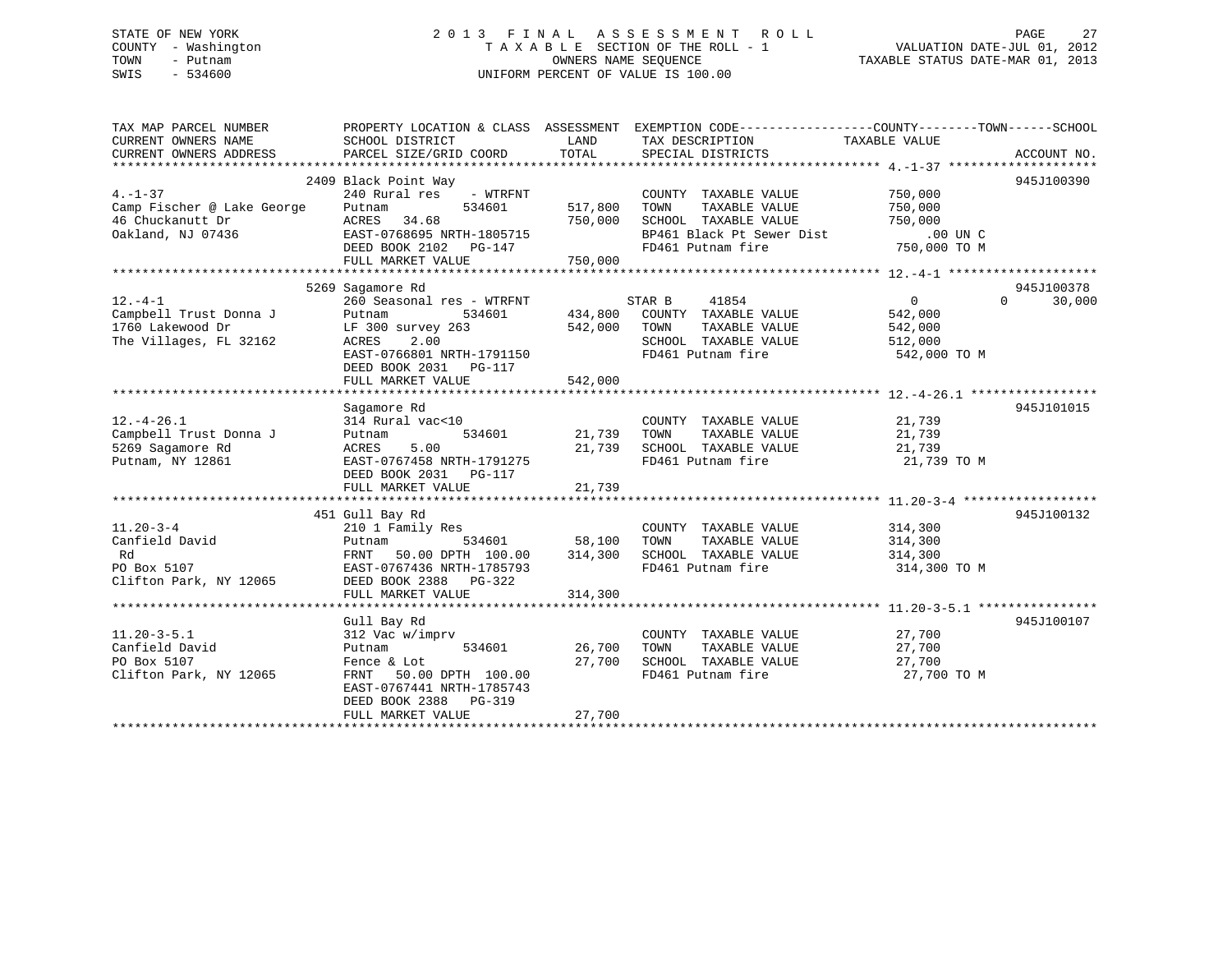# STATE OF NEW YORK 2 0 1 3 F I N A L A S S E S S M E N T R O L L PAGE 28 COUNTY - Washington T A X A B L E SECTION OF THE ROLL - 1 VALUATION DATE-JUL 01, 2012 TOWN - Putnam OWNERS NAME SEQUENCE TAXABLE STATUS DATE-MAR 01, 2013 SWIS - 534600 UNIFORM PERCENT OF VALUE IS 100.00

TAX MAP PARCEL NUMBER PROPERTY LOCATION & CLASS ASSESSMENT EXEMPTION CODE------------------COUNTY--------TOWN------SCHOOL CURRENT OWNERS NAME SCHOOL DISTRICT THE LAND TAX DESCRIPTION TAXABLE VALUE CURRENT OWNERS ADDRESS PARCEL SIZE/GRID COORD TOTAL SPECIAL DISTRICTS ACCOUNT NO. \*\*\*\*\*\*\*\*\*\*\*\*\*\*\*\*\*\*\*\*\*\*\*\*\*\*\*\*\*\*\*\*\*\*\*\*\*\*\*\*\*\*\*\*\*\*\*\*\*\*\*\*\*\*\*\*\*\*\*\*\*\*\*\*\*\*\*\*\*\*\*\*\*\*\*\*\*\*\*\*\*\*\*\*\*\*\*\*\*\*\*\*\*\*\*\*\*\*\*\*\*\*\* 11.20-3-5.2 \*\*\*\*\*\*\*\*\*\*\*\*\*\*\*\* 3528 Gull Bay Ridge Way 945J100108 11.20-3-5.2 270 Mfg housing COUNTY TAXABLE VALUE 62,400 Canfield David E Putnam 534601 60,900 TOWN TAXABLE VALUE 62,400 Rd Tra Lot 4 62,400 SCHOOL TAXABLE VALUE 62,400 PO Box 5107 FRNT 50.00 DPTH 100.00 CA, TOO SCROOL IMANDLE VALUE 100.00 CA, 400 TO M Clifton Park, NY 12065 EAST-0767446 NRTH-1785692 DEED BOOK 1786 PG-293 FULL MARKET VALUE 62,400 \*\*\*\*\*\*\*\*\*\*\*\*\*\*\*\*\*\*\*\*\*\*\*\*\*\*\*\*\*\*\*\*\*\*\*\*\*\*\*\*\*\*\*\*\*\*\*\*\*\*\*\*\*\*\*\*\*\*\*\*\*\*\*\*\*\*\*\*\*\*\*\*\*\*\*\*\*\*\*\*\*\*\*\*\*\*\*\*\*\*\*\*\*\*\*\*\*\*\*\*\*\*\* 12.-2-7.2 \*\*\*\*\*\*\*\*\*\*\*\*\*\*\*\*\*\*State Route 22 945J100037 12.-2-7.2 314 Rural vac<10 COUNTY TAXABLE VALUE 3,800 Carey Donald J Putnam 534601 3,800 TOWN TAXABLE VALUE 3,800 PO Box 89 ACRES 1.00 3,800 SCHOOL TAXABLE VALUE 3,800 Putnam Station, NY 12861 EAST-0779324 NRTH-1787794 FD461 Putnam fire 3,800 TO M DEED BOOK 889 PG-82DEED BOOK 887 - 100 - 200 - 3,800<br>FULL MARKET VALUE - 100 - 3,800 - 3,900 - 3,900 \*\*\*\*\*\*\*\*\*\*\*\*\*\*\*\*\*\*\*\*\*\*\*\*\*\*\*\*\*\*\*\*\*\*\*\*\*\*\*\*\*\*\*\*\*\*\*\*\*\*\*\*\*\*\*\*\*\*\*\*\*\*\*\*\*\*\*\*\*\*\*\*\*\*\*\*\*\*\*\*\*\*\*\*\*\*\*\*\*\*\*\*\*\*\*\*\*\*\*\*\*\*\* 12.-2-7.3 \*\*\*\*\*\*\*\*\*\*\*\*\*\*\*\*\*\*945J100823 16619 State Route 22 و16619 State Route 22<br>18,775 18,775 18,775 18,775 18,775 18,775 ما 210 Emily Res (28T VET/TC 41131 Carey Donald J Putnam 534601 27,400 STAR B 41854 0 0 30,000 PO Box 89 ACRES 4.30 75,100 COUNTY TAXABLE VALUE 56,325 PUTBUX 02<br>Putnam Station, NY 12861 EAST-0779166 NRTH-1787834 TOWN TAXABLE VALUE 56,325<br>45,100 SCHOOL TAXABLE VALUE 45,100 DEED BOOK 889 PG-87 SCHOOL TAXABLE VALUE 45,100 FULL MARKET VALUE 75,100 FD461 Putnam fire 75,100 TO M \*\*\*\*\*\*\*\*\*\*\*\*\*\*\*\*\*\*\*\*\*\*\*\*\*\*\*\*\*\*\*\*\*\*\*\*\*\*\*\*\*\*\*\*\*\*\*\*\*\*\*\*\*\*\*\*\*\*\*\*\*\*\*\*\*\*\*\*\*\*\*\*\*\*\*\*\*\*\*\*\*\*\*\*\*\*\*\*\*\*\*\*\*\*\*\*\*\*\*\*\*\*\* 11.20-4-30 \*\*\*\*\*\*\*\*\*\*\*\*\*\*\*\*\* 4305 Link Way 945J100470 11.20-4-30 210 1 Family Res - WTRFNT COUNTY TAXABLE VALUE 644,100 Carlton Heather L Putnam 534601 488,200 TOWN TAXABLE VALUE 644,100 285 Shields Rd LF 100 644,100 SCHOOL TAXABLE VALUE 644,100 Cambridge, NY 12816 FRNT 90.00 DPTH 175.00 FD461 Putnam fire 644,100 TO M EAST-0767172 NRTH-1786195 DEED BOOK 2782 PG-1FULL MARKET VALUE 644,100 \*\*\*\*\*\*\*\*\*\*\*\*\*\*\*\*\*\*\*\*\*\*\*\*\*\*\*\*\*\*\*\*\*\*\*\*\*\*\*\*\*\*\*\*\*\*\*\*\*\*\*\*\*\*\*\*\*\*\*\*\*\*\*\*\*\*\*\*\*\*\*\*\*\*\*\*\*\*\*\*\*\*\*\*\*\*\*\*\*\*\*\*\*\*\*\*\*\*\*\*\*\*\* 12.-4-32.3 \*\*\*\*\*\*\*\*\*\*\*\*\*\*\*\*\* 5092 Sagamore Rd 945J100959 12.-4-32.3 314 Rural vac<10 COUNTY TAXABLE VALUE 18,700 Caron Daniel J Putnam 534601 18,700 TOWN TAXABLE VALUE 18,700 Caron Mary M Bdy Line Agmt 644/59 18,700 SCHOOL TAXABLE VALUE 18,700 1226 Route 68 FRNT 50.00 DPTH 200.00 FD461 Putnam fire 18,700 TO M Eagle Bridge, NY 12057 EAST-0767310 NRTH-1787557 DEED BOOK 941 PG-21 FULL MARKET VALUE 18,700 \*\*\*\*\*\*\*\*\*\*\*\*\*\*\*\*\*\*\*\*\*\*\*\*\*\*\*\*\*\*\*\*\*\*\*\*\*\*\*\*\*\*\*\*\*\*\*\*\*\*\*\*\*\*\*\*\*\*\*\*\*\*\*\*\*\*\*\*\*\*\*\*\*\*\*\*\*\*\*\*\*\*\*\*\*\*\*\*\*\*\*\*\*\*\*\*\*\*\*\*\*\*\*\*\*\*\*\*\*\*\*\*\*\*\*\*\*\*\*\*\*\*\*\*\*\*\*\*\*\*\*\*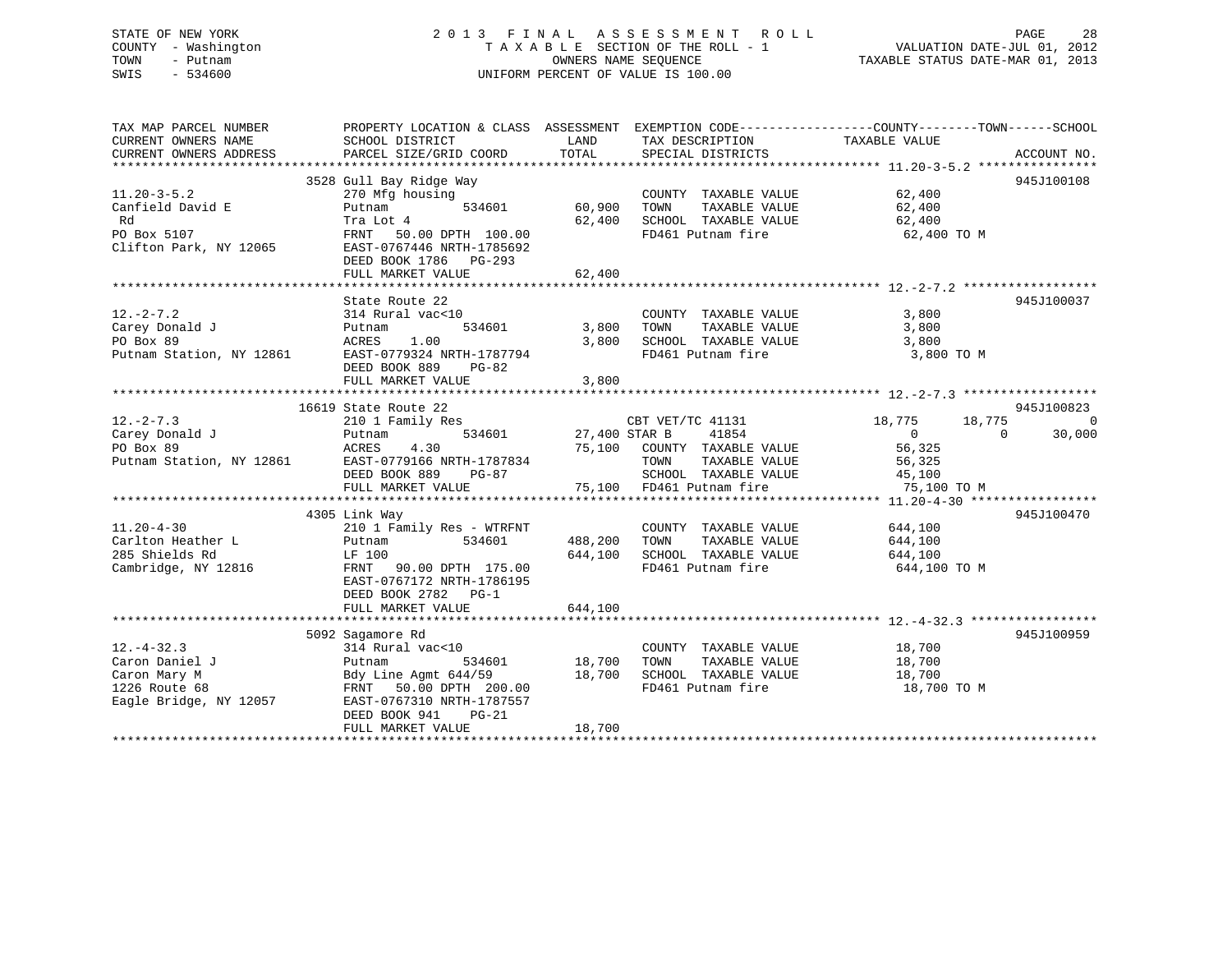# STATE OF NEW YORK 2 0 1 3 F I N A L A S S E S S M E N T R O L L PAGE 29 COUNTY - Washington T A X A B L E SECTION OF THE ROLL - 1 VALUATION DATE-JUL 01, 2012 TOWN - Putnam **CONNERS NAME SEQUENCE** TAXABLE STATUS DATE-MAR 01, 2013 SWIS - 534600 UNIFORM PERCENT OF VALUE IS 100.00

| Sagamore Rd<br>945J100958<br>314 Rural vac<10<br>COUNTY TAXABLE VALUE<br>18,700<br>Putnam<br>534601<br>18,700<br>TAXABLE VALUE<br>TOWN<br>18,700<br>18,700<br>SCHOOL TAXABLE VALUE<br>Bdy Line Agmt 644/59<br>18,700<br>FD461 Putnam fire<br>1226 Route 68<br>FRNT 50.00 DPTH 200.00<br>18,700 TO M<br>Eagle Bridge, NY 12057<br>EAST-0767281 NRTH-1787517<br>DEED BOOK 941<br>$PG-21$<br>18,700<br>FULL MARKET VALUE<br>Wrights Rd<br>945J100085<br>$2. -1 - 7$<br>314 Rural vac<10<br>COUNTY TAXABLE VALUE<br>400<br>534601<br>400<br>Carroll Katie A<br>TOWN<br>TAXABLE VALUE<br>400<br>Putnam<br>95 Wrights Rd<br>FRNT 30.00 DPTH 122.00 400<br>SCHOOL TAXABLE VALUE<br>400<br>FD461 Putnam fire<br>Putnam, NY 12861<br>EAST-0786963 NRTH-1811741<br>400 TO M<br>DEED BOOK 2835 PG-224<br>400<br>FULL MARKET VALUE<br>95 Wrights Rd<br>945J100675<br>$2. - 1 - 8$<br>210 1 Family Res<br>STAR B<br>41854<br>0<br>$\Omega$<br>30,000<br>Carroll Katie A<br>534601 11,400<br>COUNTY TAXABLE VALUE<br>66,100<br>Putnam<br>95 Wrights Rd<br>FRNT 100.00 DPTH 122.00 66,100<br>TOWN<br>TAXABLE VALUE<br>66,100<br>EAST-0787026 NRTH-1811747<br>SCHOOL TAXABLE VALUE<br>36,100<br>DEED BOOK 2835 PG-224<br>FD461 Putnam fire<br>66,100 TO M<br>66,100<br>FULL MARKET VALUE<br>945J101084<br>Gull Bay Rd<br>314 Rural vac<10<br>COUNTY TAXABLE VALUE<br>15,800<br>15,800<br>Cary Rodger D Jr<br>534601<br>TOWN<br>TAXABLE VALUE<br>15,800<br>Putnam<br>15,800<br>SCHOOL TAXABLE VALUE 15,800<br>68 Lorna Ln<br>Vacant Land<br>Suffern, NY 10901<br>FD461 Putnam fire<br>FRNT 25.00 DPTH 125.00<br>15,800 TO M<br>EAST-0767537 NRTH-1785956<br>DEED BOOK 651<br>PG-24<br>15,800<br>FULL MARKET VALUE<br>945J101086<br>Gull Bay Rd<br>314 Rural vac<10<br>$14. - 1 - 17.1$<br>COUNTY TAXABLE VALUE<br>8,800<br>Cary Rodger D Jr<br>534601<br>8,800<br>TAXABLE VALUE<br>8,800<br>TOWN<br>Putnam<br>8,800<br>SCHOOL TAXABLE VALUE<br>68 Lorna Ln<br>ACRES<br>2.00<br>8,800<br>Suffern, NY 10901<br>EAST-0767668 NRTH-1785856<br>8,800 TO M<br>FD461 Putnam fire<br>DEED BOOK 651<br>PG-27 | TAX MAP PARCEL NUMBER<br>CURRENT OWNERS NAME<br>CURRENT OWNERS ADDRESS | PROPERTY LOCATION & CLASS ASSESSMENT<br>SCHOOL DISTRICT<br>PARCEL SIZE/GRID COORD | LAND<br>TOTAL | TAX DESCRIPTION TAXABLE VALUE<br>SPECIAL DISTRICTS | EXEMPTION CODE-----------------COUNTY-------TOWN------SCHOOL<br>ACCOUNT NO. |  |
|------------------------------------------------------------------------------------------------------------------------------------------------------------------------------------------------------------------------------------------------------------------------------------------------------------------------------------------------------------------------------------------------------------------------------------------------------------------------------------------------------------------------------------------------------------------------------------------------------------------------------------------------------------------------------------------------------------------------------------------------------------------------------------------------------------------------------------------------------------------------------------------------------------------------------------------------------------------------------------------------------------------------------------------------------------------------------------------------------------------------------------------------------------------------------------------------------------------------------------------------------------------------------------------------------------------------------------------------------------------------------------------------------------------------------------------------------------------------------------------------------------------------------------------------------------------------------------------------------------------------------------------------------------------------------------------------------------------------------------------------------------------------------------------------------------------------------------------------------------------------------------------------------------------------------------------------------------------------------------------------------------------------------------------------------------------------------------|------------------------------------------------------------------------|-----------------------------------------------------------------------------------|---------------|----------------------------------------------------|-----------------------------------------------------------------------------|--|
|                                                                                                                                                                                                                                                                                                                                                                                                                                                                                                                                                                                                                                                                                                                                                                                                                                                                                                                                                                                                                                                                                                                                                                                                                                                                                                                                                                                                                                                                                                                                                                                                                                                                                                                                                                                                                                                                                                                                                                                                                                                                                    |                                                                        |                                                                                   |               |                                                    |                                                                             |  |
|                                                                                                                                                                                                                                                                                                                                                                                                                                                                                                                                                                                                                                                                                                                                                                                                                                                                                                                                                                                                                                                                                                                                                                                                                                                                                                                                                                                                                                                                                                                                                                                                                                                                                                                                                                                                                                                                                                                                                                                                                                                                                    |                                                                        |                                                                                   |               |                                                    |                                                                             |  |
|                                                                                                                                                                                                                                                                                                                                                                                                                                                                                                                                                                                                                                                                                                                                                                                                                                                                                                                                                                                                                                                                                                                                                                                                                                                                                                                                                                                                                                                                                                                                                                                                                                                                                                                                                                                                                                                                                                                                                                                                                                                                                    | $12. - 4 - 32.4$                                                       |                                                                                   |               |                                                    |                                                                             |  |
|                                                                                                                                                                                                                                                                                                                                                                                                                                                                                                                                                                                                                                                                                                                                                                                                                                                                                                                                                                                                                                                                                                                                                                                                                                                                                                                                                                                                                                                                                                                                                                                                                                                                                                                                                                                                                                                                                                                                                                                                                                                                                    | Caron Daniel J                                                         |                                                                                   |               |                                                    |                                                                             |  |
|                                                                                                                                                                                                                                                                                                                                                                                                                                                                                                                                                                                                                                                                                                                                                                                                                                                                                                                                                                                                                                                                                                                                                                                                                                                                                                                                                                                                                                                                                                                                                                                                                                                                                                                                                                                                                                                                                                                                                                                                                                                                                    | Caron Mary M                                                           |                                                                                   |               |                                                    |                                                                             |  |
|                                                                                                                                                                                                                                                                                                                                                                                                                                                                                                                                                                                                                                                                                                                                                                                                                                                                                                                                                                                                                                                                                                                                                                                                                                                                                                                                                                                                                                                                                                                                                                                                                                                                                                                                                                                                                                                                                                                                                                                                                                                                                    |                                                                        |                                                                                   |               |                                                    |                                                                             |  |
|                                                                                                                                                                                                                                                                                                                                                                                                                                                                                                                                                                                                                                                                                                                                                                                                                                                                                                                                                                                                                                                                                                                                                                                                                                                                                                                                                                                                                                                                                                                                                                                                                                                                                                                                                                                                                                                                                                                                                                                                                                                                                    |                                                                        |                                                                                   |               |                                                    |                                                                             |  |
|                                                                                                                                                                                                                                                                                                                                                                                                                                                                                                                                                                                                                                                                                                                                                                                                                                                                                                                                                                                                                                                                                                                                                                                                                                                                                                                                                                                                                                                                                                                                                                                                                                                                                                                                                                                                                                                                                                                                                                                                                                                                                    |                                                                        |                                                                                   |               |                                                    |                                                                             |  |
|                                                                                                                                                                                                                                                                                                                                                                                                                                                                                                                                                                                                                                                                                                                                                                                                                                                                                                                                                                                                                                                                                                                                                                                                                                                                                                                                                                                                                                                                                                                                                                                                                                                                                                                                                                                                                                                                                                                                                                                                                                                                                    |                                                                        |                                                                                   |               |                                                    |                                                                             |  |
|                                                                                                                                                                                                                                                                                                                                                                                                                                                                                                                                                                                                                                                                                                                                                                                                                                                                                                                                                                                                                                                                                                                                                                                                                                                                                                                                                                                                                                                                                                                                                                                                                                                                                                                                                                                                                                                                                                                                                                                                                                                                                    |                                                                        |                                                                                   |               |                                                    |                                                                             |  |
|                                                                                                                                                                                                                                                                                                                                                                                                                                                                                                                                                                                                                                                                                                                                                                                                                                                                                                                                                                                                                                                                                                                                                                                                                                                                                                                                                                                                                                                                                                                                                                                                                                                                                                                                                                                                                                                                                                                                                                                                                                                                                    |                                                                        |                                                                                   |               |                                                    |                                                                             |  |
|                                                                                                                                                                                                                                                                                                                                                                                                                                                                                                                                                                                                                                                                                                                                                                                                                                                                                                                                                                                                                                                                                                                                                                                                                                                                                                                                                                                                                                                                                                                                                                                                                                                                                                                                                                                                                                                                                                                                                                                                                                                                                    |                                                                        |                                                                                   |               |                                                    |                                                                             |  |
|                                                                                                                                                                                                                                                                                                                                                                                                                                                                                                                                                                                                                                                                                                                                                                                                                                                                                                                                                                                                                                                                                                                                                                                                                                                                                                                                                                                                                                                                                                                                                                                                                                                                                                                                                                                                                                                                                                                                                                                                                                                                                    |                                                                        |                                                                                   |               |                                                    |                                                                             |  |
|                                                                                                                                                                                                                                                                                                                                                                                                                                                                                                                                                                                                                                                                                                                                                                                                                                                                                                                                                                                                                                                                                                                                                                                                                                                                                                                                                                                                                                                                                                                                                                                                                                                                                                                                                                                                                                                                                                                                                                                                                                                                                    |                                                                        |                                                                                   |               |                                                    |                                                                             |  |
|                                                                                                                                                                                                                                                                                                                                                                                                                                                                                                                                                                                                                                                                                                                                                                                                                                                                                                                                                                                                                                                                                                                                                                                                                                                                                                                                                                                                                                                                                                                                                                                                                                                                                                                                                                                                                                                                                                                                                                                                                                                                                    |                                                                        |                                                                                   |               |                                                    |                                                                             |  |
|                                                                                                                                                                                                                                                                                                                                                                                                                                                                                                                                                                                                                                                                                                                                                                                                                                                                                                                                                                                                                                                                                                                                                                                                                                                                                                                                                                                                                                                                                                                                                                                                                                                                                                                                                                                                                                                                                                                                                                                                                                                                                    |                                                                        |                                                                                   |               |                                                    |                                                                             |  |
|                                                                                                                                                                                                                                                                                                                                                                                                                                                                                                                                                                                                                                                                                                                                                                                                                                                                                                                                                                                                                                                                                                                                                                                                                                                                                                                                                                                                                                                                                                                                                                                                                                                                                                                                                                                                                                                                                                                                                                                                                                                                                    |                                                                        |                                                                                   |               |                                                    |                                                                             |  |
|                                                                                                                                                                                                                                                                                                                                                                                                                                                                                                                                                                                                                                                                                                                                                                                                                                                                                                                                                                                                                                                                                                                                                                                                                                                                                                                                                                                                                                                                                                                                                                                                                                                                                                                                                                                                                                                                                                                                                                                                                                                                                    |                                                                        |                                                                                   |               |                                                    |                                                                             |  |
|                                                                                                                                                                                                                                                                                                                                                                                                                                                                                                                                                                                                                                                                                                                                                                                                                                                                                                                                                                                                                                                                                                                                                                                                                                                                                                                                                                                                                                                                                                                                                                                                                                                                                                                                                                                                                                                                                                                                                                                                                                                                                    |                                                                        |                                                                                   |               |                                                    |                                                                             |  |
|                                                                                                                                                                                                                                                                                                                                                                                                                                                                                                                                                                                                                                                                                                                                                                                                                                                                                                                                                                                                                                                                                                                                                                                                                                                                                                                                                                                                                                                                                                                                                                                                                                                                                                                                                                                                                                                                                                                                                                                                                                                                                    |                                                                        |                                                                                   |               |                                                    |                                                                             |  |
|                                                                                                                                                                                                                                                                                                                                                                                                                                                                                                                                                                                                                                                                                                                                                                                                                                                                                                                                                                                                                                                                                                                                                                                                                                                                                                                                                                                                                                                                                                                                                                                                                                                                                                                                                                                                                                                                                                                                                                                                                                                                                    |                                                                        |                                                                                   |               |                                                    |                                                                             |  |
|                                                                                                                                                                                                                                                                                                                                                                                                                                                                                                                                                                                                                                                                                                                                                                                                                                                                                                                                                                                                                                                                                                                                                                                                                                                                                                                                                                                                                                                                                                                                                                                                                                                                                                                                                                                                                                                                                                                                                                                                                                                                                    |                                                                        |                                                                                   |               |                                                    |                                                                             |  |
|                                                                                                                                                                                                                                                                                                                                                                                                                                                                                                                                                                                                                                                                                                                                                                                                                                                                                                                                                                                                                                                                                                                                                                                                                                                                                                                                                                                                                                                                                                                                                                                                                                                                                                                                                                                                                                                                                                                                                                                                                                                                                    |                                                                        |                                                                                   |               |                                                    |                                                                             |  |
|                                                                                                                                                                                                                                                                                                                                                                                                                                                                                                                                                                                                                                                                                                                                                                                                                                                                                                                                                                                                                                                                                                                                                                                                                                                                                                                                                                                                                                                                                                                                                                                                                                                                                                                                                                                                                                                                                                                                                                                                                                                                                    | Putnam, NY 12861                                                       |                                                                                   |               |                                                    |                                                                             |  |
|                                                                                                                                                                                                                                                                                                                                                                                                                                                                                                                                                                                                                                                                                                                                                                                                                                                                                                                                                                                                                                                                                                                                                                                                                                                                                                                                                                                                                                                                                                                                                                                                                                                                                                                                                                                                                                                                                                                                                                                                                                                                                    |                                                                        |                                                                                   |               |                                                    |                                                                             |  |
|                                                                                                                                                                                                                                                                                                                                                                                                                                                                                                                                                                                                                                                                                                                                                                                                                                                                                                                                                                                                                                                                                                                                                                                                                                                                                                                                                                                                                                                                                                                                                                                                                                                                                                                                                                                                                                                                                                                                                                                                                                                                                    |                                                                        |                                                                                   |               |                                                    |                                                                             |  |
|                                                                                                                                                                                                                                                                                                                                                                                                                                                                                                                                                                                                                                                                                                                                                                                                                                                                                                                                                                                                                                                                                                                                                                                                                                                                                                                                                                                                                                                                                                                                                                                                                                                                                                                                                                                                                                                                                                                                                                                                                                                                                    |                                                                        |                                                                                   |               |                                                    |                                                                             |  |
|                                                                                                                                                                                                                                                                                                                                                                                                                                                                                                                                                                                                                                                                                                                                                                                                                                                                                                                                                                                                                                                                                                                                                                                                                                                                                                                                                                                                                                                                                                                                                                                                                                                                                                                                                                                                                                                                                                                                                                                                                                                                                    |                                                                        |                                                                                   |               |                                                    |                                                                             |  |
|                                                                                                                                                                                                                                                                                                                                                                                                                                                                                                                                                                                                                                                                                                                                                                                                                                                                                                                                                                                                                                                                                                                                                                                                                                                                                                                                                                                                                                                                                                                                                                                                                                                                                                                                                                                                                                                                                                                                                                                                                                                                                    | $11.20 - 3 - 2$                                                        |                                                                                   |               |                                                    |                                                                             |  |
|                                                                                                                                                                                                                                                                                                                                                                                                                                                                                                                                                                                                                                                                                                                                                                                                                                                                                                                                                                                                                                                                                                                                                                                                                                                                                                                                                                                                                                                                                                                                                                                                                                                                                                                                                                                                                                                                                                                                                                                                                                                                                    |                                                                        |                                                                                   |               |                                                    |                                                                             |  |
|                                                                                                                                                                                                                                                                                                                                                                                                                                                                                                                                                                                                                                                                                                                                                                                                                                                                                                                                                                                                                                                                                                                                                                                                                                                                                                                                                                                                                                                                                                                                                                                                                                                                                                                                                                                                                                                                                                                                                                                                                                                                                    |                                                                        |                                                                                   |               |                                                    |                                                                             |  |
|                                                                                                                                                                                                                                                                                                                                                                                                                                                                                                                                                                                                                                                                                                                                                                                                                                                                                                                                                                                                                                                                                                                                                                                                                                                                                                                                                                                                                                                                                                                                                                                                                                                                                                                                                                                                                                                                                                                                                                                                                                                                                    |                                                                        |                                                                                   |               |                                                    |                                                                             |  |
|                                                                                                                                                                                                                                                                                                                                                                                                                                                                                                                                                                                                                                                                                                                                                                                                                                                                                                                                                                                                                                                                                                                                                                                                                                                                                                                                                                                                                                                                                                                                                                                                                                                                                                                                                                                                                                                                                                                                                                                                                                                                                    |                                                                        |                                                                                   |               |                                                    |                                                                             |  |
|                                                                                                                                                                                                                                                                                                                                                                                                                                                                                                                                                                                                                                                                                                                                                                                                                                                                                                                                                                                                                                                                                                                                                                                                                                                                                                                                                                                                                                                                                                                                                                                                                                                                                                                                                                                                                                                                                                                                                                                                                                                                                    |                                                                        |                                                                                   |               |                                                    |                                                                             |  |
|                                                                                                                                                                                                                                                                                                                                                                                                                                                                                                                                                                                                                                                                                                                                                                                                                                                                                                                                                                                                                                                                                                                                                                                                                                                                                                                                                                                                                                                                                                                                                                                                                                                                                                                                                                                                                                                                                                                                                                                                                                                                                    |                                                                        |                                                                                   |               |                                                    |                                                                             |  |
|                                                                                                                                                                                                                                                                                                                                                                                                                                                                                                                                                                                                                                                                                                                                                                                                                                                                                                                                                                                                                                                                                                                                                                                                                                                                                                                                                                                                                                                                                                                                                                                                                                                                                                                                                                                                                                                                                                                                                                                                                                                                                    |                                                                        |                                                                                   |               |                                                    |                                                                             |  |
|                                                                                                                                                                                                                                                                                                                                                                                                                                                                                                                                                                                                                                                                                                                                                                                                                                                                                                                                                                                                                                                                                                                                                                                                                                                                                                                                                                                                                                                                                                                                                                                                                                                                                                                                                                                                                                                                                                                                                                                                                                                                                    |                                                                        |                                                                                   |               |                                                    |                                                                             |  |
|                                                                                                                                                                                                                                                                                                                                                                                                                                                                                                                                                                                                                                                                                                                                                                                                                                                                                                                                                                                                                                                                                                                                                                                                                                                                                                                                                                                                                                                                                                                                                                                                                                                                                                                                                                                                                                                                                                                                                                                                                                                                                    |                                                                        |                                                                                   |               |                                                    |                                                                             |  |
|                                                                                                                                                                                                                                                                                                                                                                                                                                                                                                                                                                                                                                                                                                                                                                                                                                                                                                                                                                                                                                                                                                                                                                                                                                                                                                                                                                                                                                                                                                                                                                                                                                                                                                                                                                                                                                                                                                                                                                                                                                                                                    |                                                                        |                                                                                   |               |                                                    |                                                                             |  |
|                                                                                                                                                                                                                                                                                                                                                                                                                                                                                                                                                                                                                                                                                                                                                                                                                                                                                                                                                                                                                                                                                                                                                                                                                                                                                                                                                                                                                                                                                                                                                                                                                                                                                                                                                                                                                                                                                                                                                                                                                                                                                    |                                                                        |                                                                                   |               |                                                    |                                                                             |  |
|                                                                                                                                                                                                                                                                                                                                                                                                                                                                                                                                                                                                                                                                                                                                                                                                                                                                                                                                                                                                                                                                                                                                                                                                                                                                                                                                                                                                                                                                                                                                                                                                                                                                                                                                                                                                                                                                                                                                                                                                                                                                                    |                                                                        |                                                                                   |               |                                                    |                                                                             |  |
|                                                                                                                                                                                                                                                                                                                                                                                                                                                                                                                                                                                                                                                                                                                                                                                                                                                                                                                                                                                                                                                                                                                                                                                                                                                                                                                                                                                                                                                                                                                                                                                                                                                                                                                                                                                                                                                                                                                                                                                                                                                                                    |                                                                        |                                                                                   |               |                                                    |                                                                             |  |
|                                                                                                                                                                                                                                                                                                                                                                                                                                                                                                                                                                                                                                                                                                                                                                                                                                                                                                                                                                                                                                                                                                                                                                                                                                                                                                                                                                                                                                                                                                                                                                                                                                                                                                                                                                                                                                                                                                                                                                                                                                                                                    |                                                                        |                                                                                   |               |                                                    |                                                                             |  |
|                                                                                                                                                                                                                                                                                                                                                                                                                                                                                                                                                                                                                                                                                                                                                                                                                                                                                                                                                                                                                                                                                                                                                                                                                                                                                                                                                                                                                                                                                                                                                                                                                                                                                                                                                                                                                                                                                                                                                                                                                                                                                    |                                                                        | FULL MARKET VALUE                                                                 | 8,800         |                                                    |                                                                             |  |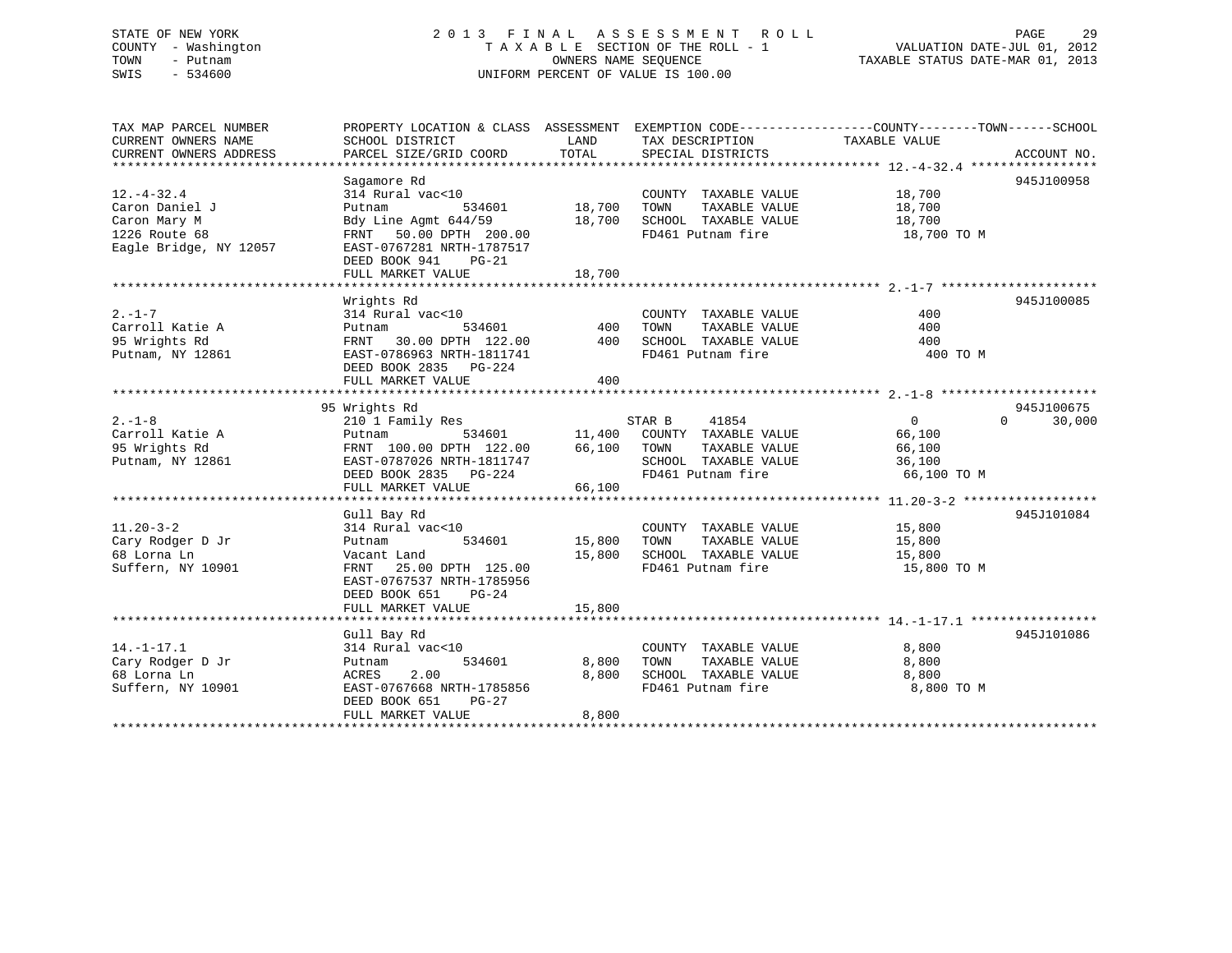# STATE OF NEW YORK 2 0 1 3 F I N A L A S S E S S M E N T R O L L PAGE 30 COUNTY - Washington T A X A B L E SECTION OF THE ROLL - 1 VALUATION DATE-JUL 01, 2012 TOWN - Putnam OWNERS NAME SEQUENCE TAXABLE STATUS DATE-MAR 01, 2013 SWIS - 534600 UNIFORM PERCENT OF VALUE IS 100.00

TAX MAP PARCEL NUMBER PROPERTY LOCATION & CLASS ASSESSMENT EXEMPTION CODE------------------COUNTY--------TOWN------SCHOOL

CURRENT OWNERS NAME SCHOOL DISTRICT LAND TAX DESCRIPTION TAXABLE VALUE

CURRENT OWNERS ADDRESS PARCEL SIZE/GRID COORD TOTAL SPECIAL DISTRICTS ACCOUNT NO. \*\*\*\*\*\*\*\*\*\*\*\*\*\*\*\*\*\*\*\*\*\*\*\*\*\*\*\*\*\*\*\*\*\*\*\*\*\*\*\*\*\*\*\*\*\*\*\*\*\*\*\*\*\*\*\*\*\*\*\*\*\*\*\*\*\*\*\*\*\*\*\*\*\*\*\*\*\*\*\*\*\*\*\*\*\*\*\*\*\*\*\*\*\*\*\*\*\*\*\*\*\*\* 1.-1-2 \*\*\*\*\*\*\*\*\*\*\*\*\*\*\*\*\*\*\*\*\*State Route 22/W Off 945J100330 1.-1-2 322 Rural vac>10 COUNTY TAXABLE VALUE 20,000 Catlin Dan E Putnam 534601 20,000 TOWN TAXABLE VALUE 20,000 Catlin Leon W Mt Lot 20,000 SCHOOL TAXABLE VALUE 20,000 Callin Leon W 20 - The Callin Leon Music Callin Leon W 20,000 Music Mineral Rights 574/15 20,000 CHOOL TAXABLE VALUE<br>Box 48 Wicker St 20,000 TO Muneral Rights 574/15 20,000 TO M 20,000 TO M Ticonderoga, NY 12883 ACRES 40.00 EAST-0778277 NRTH-1812326 DEED BOOK 591 PG-25 FULL MARKET VALUE 20,000 \*\*\*\*\*\*\*\*\*\*\*\*\*\*\*\*\*\*\*\*\*\*\*\*\*\*\*\*\*\*\*\*\*\*\*\*\*\*\*\*\*\*\*\*\*\*\*\*\*\*\*\*\*\*\*\*\*\*\*\*\*\*\*\*\*\*\*\*\*\*\*\*\*\*\*\*\*\*\*\*\*\*\*\*\*\*\*\*\*\*\*\*\*\*\*\*\*\*\*\*\*\*\* 1.-1-5 \*\*\*\*\*\*\*\*\*\*\*\*\*\*\*\*\*\*\*\*\* 17601 State Route 22 945J1001741.-1-5 241 Rural res&ag AG DIST 41720 119,527 119,527 119,527 Catlin Dan E Putnam 534601 210,200 COUNTY TAXABLE VALUE 163,073 Catlin Leon W 505/1124 282,600 TOWN TAXABLE VALUE 163,073 Wicker St ACRES 190.10 SCHOOL TAXABLE VALUE 163,073 So Town TAXABLE VALUE 163,073<br>
So Ticonderoga, NY 12883 EAST-0777750 NRTH-1808888 CA002 Cons agri dst 2 163,073<br>
So Ticonderoga, NY 12883 EAST-0777750 NRTH-1808888 CA002 Cons agri dst 2 163,073 TO<br>
DEED BOOK 477 PG-870 119 DEED BOOK 477 PG-870 119,527 EX MAY BE SUBJECT TO PAYMENT FULL MARKET VALUE 282,600 FD461 Putnam fire 282,600 TO M UNDER AGDIST LAW TIL 2017 \*\*\*\*\*\*\*\*\*\*\*\*\*\*\*\*\*\*\*\*\*\*\*\*\*\*\*\*\*\*\*\*\*\*\*\*\*\*\*\*\*\*\*\*\*\*\*\*\*\*\*\*\*\*\*\*\*\*\*\*\*\*\*\*\*\*\*\*\*\*\*\*\*\*\*\*\*\*\*\*\*\*\*\*\*\*\*\*\*\*\*\*\*\*\*\*\*\*\*\*\*\*\* 1.-1-6 \*\*\*\*\*\*\*\*\*\*\*\*\*\*\*\*\*\*\*\*\* State Route 22 945J1003981.-1-6 322 Rural vac>10 COUNTY TAXABLE VALUE 41,000 Catlin Leon Putnam 534601 41,000 TOWN TAXABLE VALUE 41,000 Catlin Dan ACRES 81.90 41,000 SCHOOL TAXABLE VALUE 41,000 Box 48 Wicker St EAST-0777328 NRTH-1810996 FD461 Putnam fire 41,000 TO M Ticonderoga, NY 12883 DEED BOOK 898 PG-126  $\begin{array}{lll} \text{EAST}-0777320 & \text{NINIM} & \text{---} \\ \text{DEED BOOK} & 898 & \text{PG}-126 & \\ & - & \text{---} \\ \end{array}$  41,000 \*\*\*\*\*\*\*\*\*\*\*\*\*\*\*\*\*\*\*\*\*\*\*\*\*\*\*\*\*\*\*\*\*\*\*\*\*\*\*\*\*\*\*\*\*\*\*\*\*\*\*\*\*\*\*\*\*\*\*\*\*\*\*\*\*\*\*\*\*\*\*\*\*\*\*\*\*\*\*\*\*\*\*\*\*\*\*\*\*\*\*\*\*\*\*\*\*\*\*\*\*\*\* 4.-1-3 \*\*\*\*\*\*\*\*\*\*\*\*\*\*\*\*\*\*\*\*\* Black Point Rd 945J1002064.-1-3 910 Priv forest COUNTY TAXABLE VALUE 5,600 Catlin Leon Putnam 534601 5,600 TOWN TAXABLE VALUE 5,600 Catlin Dan E ACRES 11.20 5,600 SCHOOL TAXABLE VALUE 5,600 PO Box 48 EAST-0770001 NRTH-1806992 BP461 Black Pt Sewer Dist .00 UN CTiconderoga, NY 12883 DEED BOOK 2665 PG-197 FD461 Putnam fire 5,600 TO M<br>FULL MARKET VALUE 5,600 5,600 FULL MARKET VALUE \*\*\*\*\*\*\*\*\*\*\*\*\*\*\*\*\*\*\*\*\*\*\*\*\*\*\*\*\*\*\*\*\*\*\*\*\*\*\*\*\*\*\*\*\*\*\*\*\*\*\*\*\*\*\*\*\*\*\*\*\*\*\*\*\*\*\*\*\*\*\*\*\*\*\*\*\*\*\*\*\*\*\*\*\*\*\*\*\*\*\*\*\*\*\*\*\*\*\*\*\*\*\* 4.5-1-28.3 \*\*\*\*\*\*\*\*\*\*\*\*\*\*\*\*\* Black Point Rd 945J1009494.5-1-28.3 314 Rural vac<10 - WTRFNT COUNTY TAXABLE VALUE 75,000 Catlin Leon Putnam 534601 75,000 TOWN TAXABLE VALUE 75,000 Catlin Dan E 35' Lf 75,000 SCHOOL TAXABLE VALUE 75,000 PO Box 48 ACRES 1.50 BP461 Black Pt Sewer Dist .00 UN C75,000 TO M Ticonderoga, NY 12883 EAST-0769278 NRTH-1807442 FD461 Putnam fire 75,000 TO M DEED BOOK 2665 PG-197 FULL MARKET VALUE 75,000 \*\*\*\*\*\*\*\*\*\*\*\*\*\*\*\*\*\*\*\*\*\*\*\*\*\*\*\*\*\*\*\*\*\*\*\*\*\*\*\*\*\*\*\*\*\*\*\*\*\*\*\*\*\*\*\*\*\*\*\*\*\*\*\*\*\*\*\*\*\*\*\*\*\*\*\*\*\*\*\*\*\*\*\*\*\*\*\*\*\*\*\*\*\*\*\*\*\*\*\*\*\*\*\*\*\*\*\*\*\*\*\*\*\*\*\*\*\*\*\*\*\*\*\*\*\*\*\*\*\*\*\*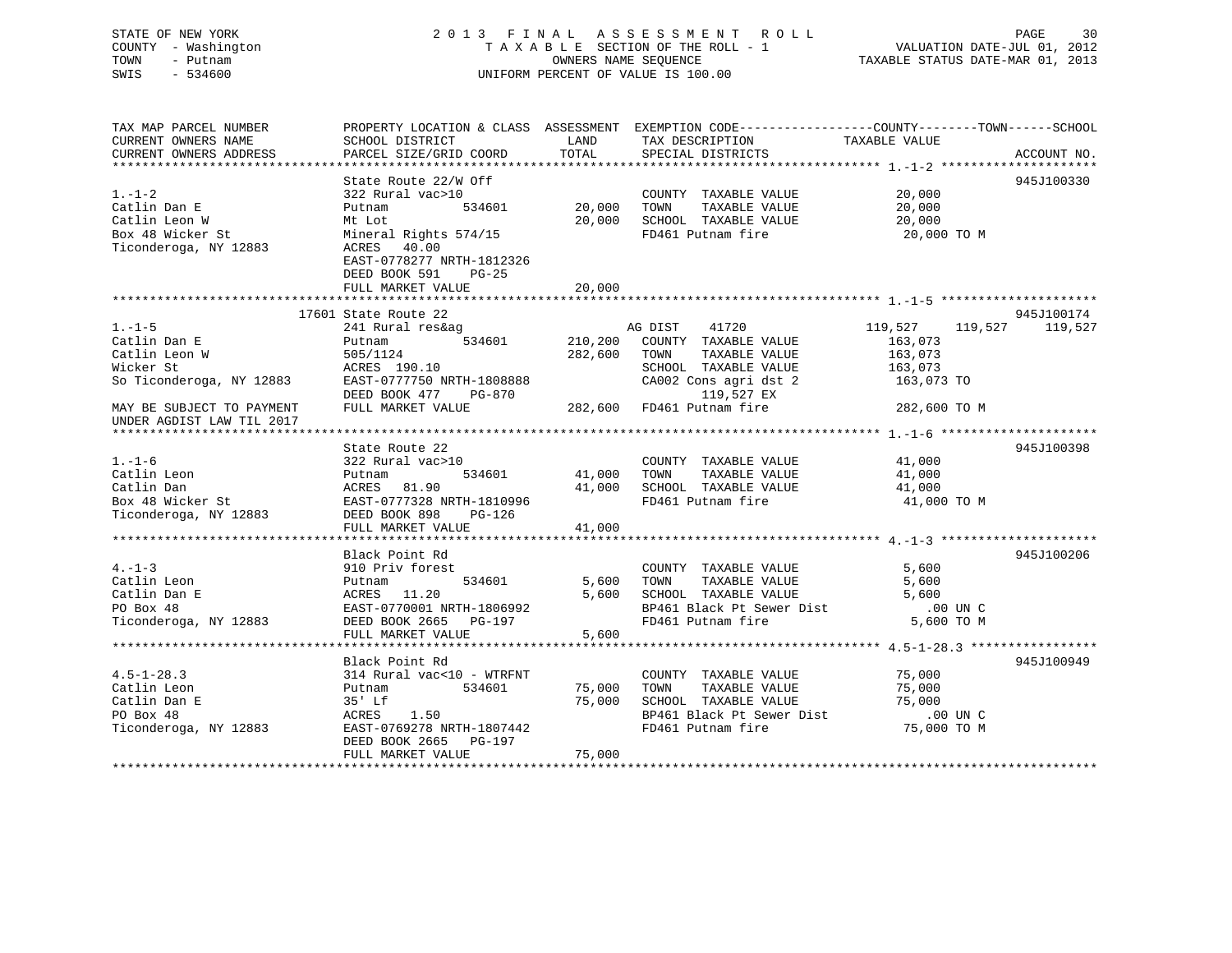# STATE OF NEW YORK 2 0 1 3 F I N A L A S S E S S M E N T R O L L PAGE 31 COUNTY - Washington T A X A B L E SECTION OF THE ROLL - 1 VALUATION DATE-JUL 01, 2012 TOWN - Putnam OWNERS NAME SEQUENCE TAXABLE STATUS DATE-MAR 01, 2013 SWIS - 534600 UNIFORM PERCENT OF VALUE IS 100.00

| TAX MAP PARCEL NUMBER<br>CURRENT OWNERS NAME<br>CURRENT OWNERS ADDRESS                              | PROPERTY LOCATION & CLASS ASSESSMENT EXEMPTION CODE----------------COUNTY-------TOWN-----SCHOOL<br>SCHOOL DISTRICT<br>PARCEL SIZE/GRID COORD                                            | LAND<br>TOTAL                   | TAX DESCRIPTION<br>SPECIAL DISTRICTS                                                                                             | TAXABLE VALUE                                                     | ACCOUNT NO.           |
|-----------------------------------------------------------------------------------------------------|-----------------------------------------------------------------------------------------------------------------------------------------------------------------------------------------|---------------------------------|----------------------------------------------------------------------------------------------------------------------------------|-------------------------------------------------------------------|-----------------------|
|                                                                                                     |                                                                                                                                                                                         |                                 |                                                                                                                                  |                                                                   |                       |
| $4. -1 - 8$<br>Catlin Leon W<br>Catlin Dan E<br>Wicker St<br>Ticonderoga, NY 12883                  | State Route 22/W Off<br>241 Rural res&ag<br>534601<br>Putnam<br>88.14 Ad<br>ACRES 163.10<br>EAST-0776012 NRTH-1807246<br>DEED BOOK 552<br>$PG-130$                                      | 187,900<br>212,600              | AG DIST<br>41720<br>COUNTY TAXABLE VALUE<br>TAXABLE VALUE<br>TOWN<br>SCHOOL TAXABLE VALUE<br>CA002 Cons agri dst 2<br>109,748 EX | 109,748<br>109,748<br>102,852<br>102,852<br>102,852<br>102,852 TO | 945J100646<br>109,748 |
| MAY BE SUBJECT TO PAYMENT<br>UNDER AGDIST LAW TIL 2017                                              | FULL MARKET VALUE                                                                                                                                                                       | 212,600                         | FD461 Putnam fire                                                                                                                | 212,600 TO M                                                      |                       |
| $9. - 1 - 55$<br>Chaplin David<br>Chaplin Suzanna<br>248 Broadway<br>Whitehall, NY 12887            | State Route 22<br>314 Rural vac<10<br>Putnam<br>534601<br>FRNT 100.00 DPTH 70.00<br>EAST-0779748 NRTH-1798255<br>DEED BOOK 3021<br><b>PG-98</b><br>FULL MARKET VALUE                    | 400<br>400<br>400               | COUNTY TAXABLE VALUE<br>TOWN<br>TAXABLE VALUE<br>SCHOOL TAXABLE VALUE<br>FD461 Putnam fire                                       | 400<br>400<br>400<br>400 TO M                                     | 945J101036            |
| $13. - 3 - 24.4$<br>Chaplin Leslie H<br>Chaplin Sheila M<br>96 Saunders St<br>Whitehall, NY 12887   | Lake Champlain<br>314 Rural vac<10 - WTRFNT<br>534601<br>Putnam<br>375' Lf<br>FRNT 375.00 DPTH 60.00<br>EAST-0790404 NRTH-1785423<br>DEED BOOK 579<br>PG-292                            | 1,500<br>1,500                  | COUNTY TAXABLE VALUE<br>TOWN<br>TAXABLE VALUE<br>SCHOOL TAXABLE VALUE<br>FD461 Putnam fire                                       | 1,500<br>1,500<br>1,500<br>1,500 TO M                             | 945J101086            |
|                                                                                                     | FULL MARKET VALUE                                                                                                                                                                       | 1,500                           |                                                                                                                                  |                                                                   |                       |
| $8. - 2 - 5.2$<br>Charter Brook Properties LLC<br>c/o Grueter<br>33 Cedar Dr<br>Allendale, NJ 07401 | County Route 1<br>322 Rural vac>10<br>534601<br>Putnam<br>Sub Lot 2<br>ACRES<br>99.02<br>EAST-0772956 NRTH-1799822<br>DEED BOOK 2187 PG-42<br>FULL MARKET VALUE                         | 114,000<br>114,000<br>114,000   | COUNTY TAXABLE VALUE<br>TAXABLE VALUE<br>TOWN<br>SCHOOL TAXABLE VALUE<br>FD461 Putnam fire                                       | 114,000<br>114,000<br>114,000<br>114,000 TO M                     | 945J100391            |
|                                                                                                     |                                                                                                                                                                                         |                                 |                                                                                                                                  |                                                                   |                       |
| $7.8 - 1 - 17$<br>Chase Douglas W<br>107 Fowler St<br>Haddenfield, NJ 08033                         | 3061 Lake George Way<br>280 Res Multiple - WTRFNT<br>Putnam<br>534601<br>LF 152<br>FRNT 190.00 DPTH 211.00<br>EAST-0767068 NRTH-1799516<br>DEED BOOK 841<br>$PG-1$<br>FULL MARKET VALUE | 724,200<br>1071,400<br>1071,400 | COUNTY TAXABLE VALUE<br>TAXABLE VALUE<br>TOWN<br>SCHOOL TAXABLE VALUE<br>FD461 Putnam fire                                       | 1071,400<br>1071,400<br>1071,400<br>1071,400 TO M                 | 945J100580            |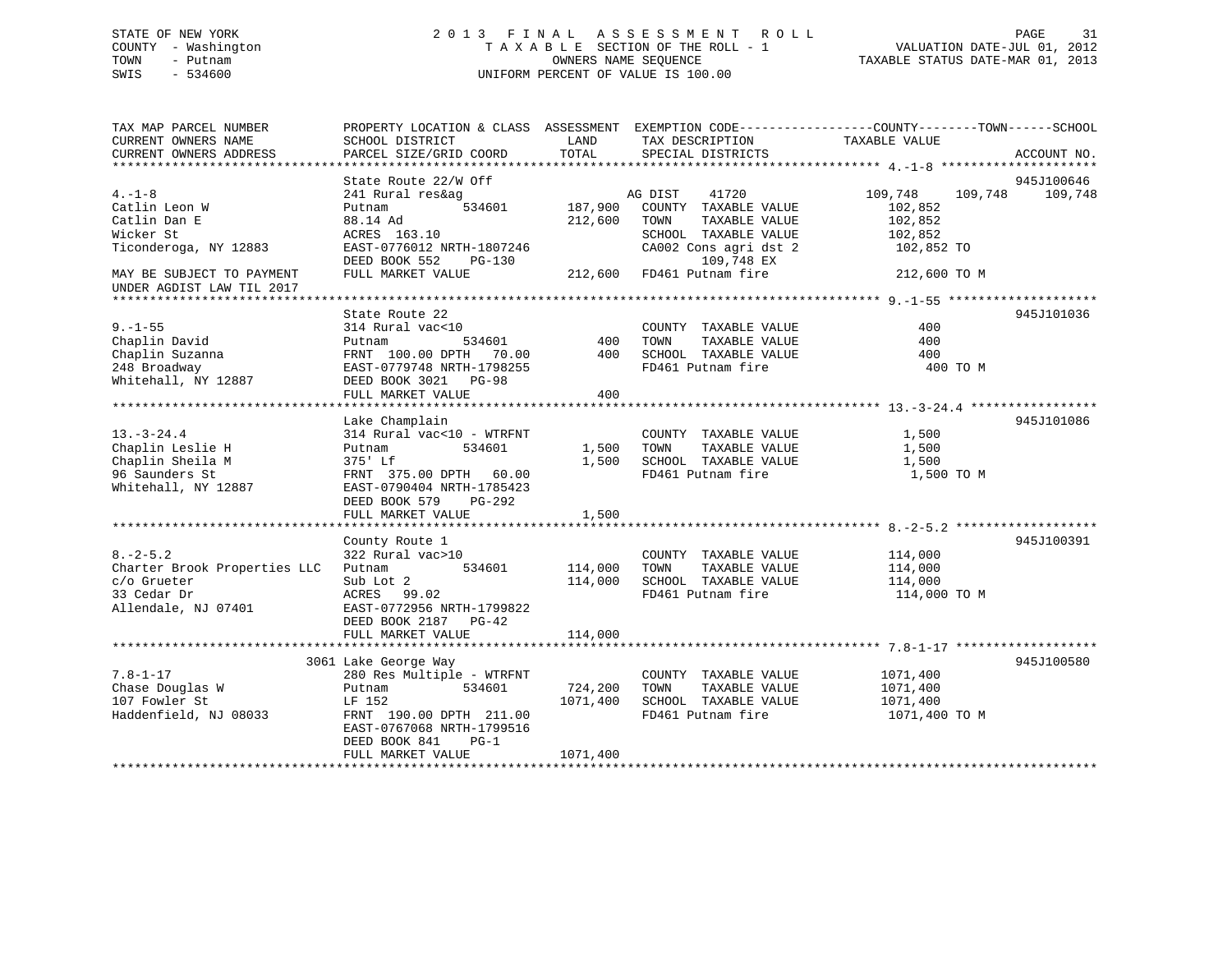| STATE OF NEW YORK<br>COUNTY - Washington<br>TOWN<br>- Putnam<br>$-534600$<br>SWIS |                                                                                |                  | 2013 FINAL ASSESSMENT ROLL<br>TAXABLE SECTION OF THE ROLL - 1<br>OWNERS NAME SEQUENCE<br>UNIFORM PERCENT OF VALUE IS 100.00 | PAGE<br>32<br>VALUATION DATE-JUL 01, 2012<br>TAXABLE STATUS DATE-MAR 01, 2013                                                    |
|-----------------------------------------------------------------------------------|--------------------------------------------------------------------------------|------------------|-----------------------------------------------------------------------------------------------------------------------------|----------------------------------------------------------------------------------------------------------------------------------|
| TAX MAP PARCEL NUMBER<br>CURRENT OWNERS NAME<br>CURRENT OWNERS ADDRESS            | SCHOOL DISTRICT<br>PARCEL SIZE/GRID COORD                                      | LAND<br>TOTAL    | TAX DESCRIPTION<br>SPECIAL DISTRICTS                                                                                        | PROPERTY LOCATION & CLASS ASSESSMENT EXEMPTION CODE----------------COUNTY-------TOWN------SCHOOL<br>TAXABLE VALUE<br>ACCOUNT NO. |
|                                                                                   |                                                                                |                  |                                                                                                                             |                                                                                                                                  |
|                                                                                   | 4503 Crow Point Way                                                            |                  |                                                                                                                             | 945J100112                                                                                                                       |
| $11.20 - 4 - 5$<br>Chilberg Charles                                               | 260 Seasonal res - WTRFNT<br>Putnam<br>534601                                  | 531,100          | COUNTY TAXABLE VALUE<br>TOWN<br>TAXABLE VALUE                                                                               | 614,800<br>614,800                                                                                                               |
| 234 B Old Niskayuna Rd                                                            | 827/156                                                                        | 614,800          | SCHOOL TAXABLE VALUE                                                                                                        | 614,800                                                                                                                          |
| Latham, NY 12110                                                                  | LF 100                                                                         |                  | FD461 Putnam fire                                                                                                           | 614,800 TO M                                                                                                                     |
|                                                                                   | FRNT 96.00 DPTH 166.00<br>EAST-0766176 NRTH-1787227<br>DEED BOOK 827<br>PG-159 |                  |                                                                                                                             |                                                                                                                                  |
|                                                                                   | FULL MARKET VALUE                                                              | 614,800          |                                                                                                                             |                                                                                                                                  |
|                                                                                   |                                                                                |                  |                                                                                                                             | 945J100399                                                                                                                       |
| $11.20 - 3 - 14$                                                                  | 488 Gull Bay Rd<br>260 Seasonal res - WTRFNT                                   |                  | COUNTY TAXABLE VALUE                                                                                                        | 725,000                                                                                                                          |
| Choate Peter J Trustee                                                            | Putnam<br>534601                                                               | 637,000          | TAXABLE VALUE<br>TOWN                                                                                                       | 725,000                                                                                                                          |
| 23878 Robert Ct                                                                   | 320' Lf                                                                        | 725,000          | SCHOOL TAXABLE VALUE                                                                                                        | 725,000                                                                                                                          |
| Murrieta, CA 92562                                                                | ACRES<br>1.75                                                                  |                  | FD461 Putnam fire                                                                                                           | 725,000 TO M                                                                                                                     |
|                                                                                   | EAST-0766905 NRTH-1785272                                                      |                  |                                                                                                                             |                                                                                                                                  |
|                                                                                   | DEED BOOK 907<br>PG-56                                                         |                  |                                                                                                                             |                                                                                                                                  |
|                                                                                   | FULL MARKET VALUE                                                              | 725,000          |                                                                                                                             |                                                                                                                                  |
|                                                                                   |                                                                                |                  |                                                                                                                             |                                                                                                                                  |
|                                                                                   | Warrick Rd                                                                     |                  |                                                                                                                             | 945J100002                                                                                                                       |
| $8. - 2 - 1$                                                                      | 581 Chd/adt camp - WTRFNT                                                      |                  | COUNTY TAXABLE VALUE                                                                                                        | 2624,783                                                                                                                         |
| Christine Shawn Assoc Inc                                                         | 534601<br>Putnam                                                               | 2613,183         | TOWN<br>TAXABLE VALUE                                                                                                       | 2624,783                                                                                                                         |
| Adirondack Camp                                                                   | Boys Camp                                                                      | 2624,783         | SCHOOL TAXABLE VALUE                                                                                                        | 2624,783                                                                                                                         |
| 302 Warrick Rd                                                                    | LF 3810                                                                        |                  | FD461 Putnam fire                                                                                                           | 2624,783 TO M                                                                                                                    |
| Putnam Station, NY 12861                                                          | ACRES 27.10                                                                    |                  |                                                                                                                             |                                                                                                                                  |
|                                                                                   | EAST-0766294 NRTH-1795995                                                      |                  |                                                                                                                             |                                                                                                                                  |
|                                                                                   | DEED BOOK 475<br>$PG-8$<br>FULL MARKET VALUE                                   |                  |                                                                                                                             |                                                                                                                                  |
|                                                                                   |                                                                                | 2624,783         |                                                                                                                             |                                                                                                                                  |
|                                                                                   | 302 Warrick Rd                                                                 |                  |                                                                                                                             |                                                                                                                                  |
| $8. -2 - 1.1$                                                                     | 210 1 Family Res - WTRFNT                                                      |                  | COUNTY TAXABLE VALUE                                                                                                        | 1000,000                                                                                                                         |
| Christine Shawn Assoc Inc                                                         | Putnam<br>534601                                                               | 484,300          | TAXABLE VALUE<br>TOWN                                                                                                       | 1000,000                                                                                                                         |
| 302 Warrick Rd                                                                    | 279' LF                                                                        | 1000,000         | SCHOOL TAXABLE VALUE                                                                                                        | 1000,000                                                                                                                         |
| Putnam, NY 12861                                                                  | ACRES<br>1.40                                                                  |                  | FD461 Putnam fire                                                                                                           | 1000,000 TO M                                                                                                                    |
|                                                                                   | EAST-0766140 NRTH-1796406                                                      |                  |                                                                                                                             |                                                                                                                                  |
|                                                                                   | DEED BOOK 3161 PG-95                                                           |                  |                                                                                                                             |                                                                                                                                  |
|                                                                                   | FULL MARKET VALUE                                                              | 1000,000         |                                                                                                                             |                                                                                                                                  |
|                                                                                   |                                                                                | **********       |                                                                                                                             |                                                                                                                                  |
|                                                                                   | 214 Schwerdtfeger Rd                                                           |                  |                                                                                                                             | 945J100811                                                                                                                       |
| $4. - 1 - 19$<br>Cisler Robert                                                    | 210 1 Family Res<br>534601                                                     |                  | COUNTY TAXABLE VALUE<br>TOWN<br>TAXABLE VALUE                                                                               | 60,800<br>60,800                                                                                                                 |
| Cisler Alice                                                                      | Putnam<br>ACRES<br>7.20                                                        | 32,200<br>60,800 | SCHOOL TAXABLE VALUE                                                                                                        | 60,800                                                                                                                           |
| 288 No Ontario St                                                                 | EAST-0771308 NRTH-1804325                                                      |                  | FD461 Putnam fire                                                                                                           | 60,800 TO M                                                                                                                      |
| Lake Ronkonkoma, NY 11779                                                         | DEED BOOK 437<br>PG-796                                                        |                  |                                                                                                                             |                                                                                                                                  |
|                                                                                   | סוו ואזו יחס שם גזו וחוס                                                       | GO QOO           |                                                                                                                             |                                                                                                                                  |

FULL MARKET VALUE 60,800 \*\*\*\*\*\*\*\*\*\*\*\*\*\*\*\*\*\*\*\*\*\*\*\*\*\*\*\*\*\*\*\*\*\*\*\*\*\*\*\*\*\*\*\*\*\*\*\*\*\*\*\*\*\*\*\*\*\*\*\*\*\*\*\*\*\*\*\*\*\*\*\*\*\*\*\*\*\*\*\*\*\*\*\*\*\*\*\*\*\*\*\*\*\*\*\*\*\*\*\*\*\*\*\*\*\*\*\*\*\*\*\*\*\*\*\*\*\*\*\*\*\*\*\*\*\*\*\*\*\*\*\*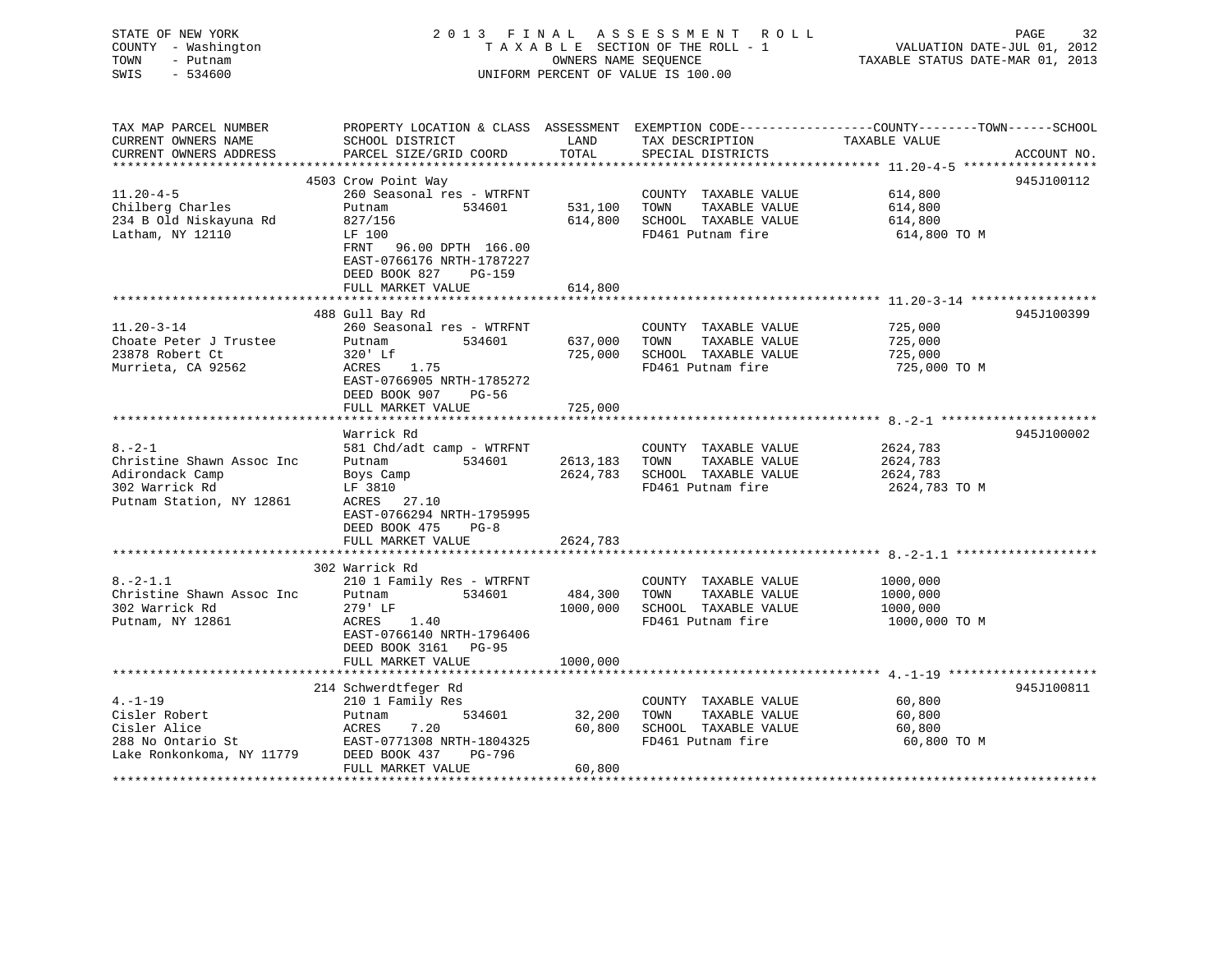# STATE OF NEW YORK 2 0 1 3 F I N A L A S S E S S M E N T R O L L PAGE 33 COUNTY - Washington T A X A B L E SECTION OF THE ROLL - 1 VALUATION DATE-JUL 01, 2012 TOWN - Putnam OWNERS NAME SEQUENCE TAXABLE STATUS DATE-MAR 01, 2013 SWIS - 534600 UNIFORM PERCENT OF VALUE IS 100.00

| TAX MAP PARCEL NUMBER<br>CURRENT OWNERS NAME                                                                                                          | PROPERTY LOCATION & CLASS ASSESSMENT EXEMPTION CODE----------------COUNTY-------TOWN------SCHOOL<br>SCHOOL DISTRICT | LAND    | TAX DESCRIPTION                                            | TAXABLE VALUE  |                    |
|-------------------------------------------------------------------------------------------------------------------------------------------------------|---------------------------------------------------------------------------------------------------------------------|---------|------------------------------------------------------------|----------------|--------------------|
| CURRENT OWNERS ADDRESS                                                                                                                                | PARCEL SIZE/GRID COORD                                                                                              | TOTAL   | SPECIAL DISTRICTS                                          |                | ACCOUNT NO.        |
|                                                                                                                                                       |                                                                                                                     |         |                                                            |                |                    |
|                                                                                                                                                       | 69 Gull Bay Rd                                                                                                      |         |                                                            |                | 945J100048         |
| $12. - 3 - 17$                                                                                                                                        | 210 1 Family Res 534601 534601 534601 13,500                                                                        |         | STAR B<br>41854                                            | $\overline{0}$ | 30,000<br>$\Omega$ |
| Clark Robert S                                                                                                                                        |                                                                                                                     |         | COUNTY TAXABLE VALUE                                       | 144,800        |                    |
|                                                                                                                                                       |                                                                                                                     |         | TOWN<br>TAXABLE VALUE                                      | 144,800        |                    |
| Clark Stephanie M<br>69 Gull Bay Rd<br>FRNT 100.00 DPTH 300.00 144,800<br>FAST-0775845 NRTH-1784716<br>Putnam Station, NY 12861 DEED BOOK 1710 PG-212 |                                                                                                                     |         | SCHOOL TAXABLE VALUE                                       | 114,800        |                    |
|                                                                                                                                                       |                                                                                                                     |         | FD461 Putnam fire                                          | 144,800 TO M   |                    |
|                                                                                                                                                       | FULL MARKET VALUE                                                                                                   | 144,800 |                                                            |                |                    |
|                                                                                                                                                       |                                                                                                                     |         |                                                            |                |                    |
|                                                                                                                                                       | 29 Clemons Ln                                                                                                       |         |                                                            |                | 945J100115         |
| $9. - 1 - 40$                                                                                                                                         | 270 Mfg housing                                                                                                     |         | STAR B<br>41854                                            | $\overline{0}$ | $\Omega$<br>25,100 |
| Clemons Earl Jr                                                                                                                                       | 534601 11,700<br>Jr Putnam 534601<br>FRNT 124.00 DPTH 124.00<br>EAST-0780334 NRTH-1798424                           |         | COUNTY TAXABLE VALUE                                       | 25,100         |                    |
| Clemons Joan                                                                                                                                          |                                                                                                                     | 25,100  | TOWN       TAXABLE  VALUE<br>SCHOOL    TAXABLE  VALUE      | 25,100         |                    |
| PO Box 33                                                                                                                                             |                                                                                                                     |         |                                                            | $\overline{0}$ |                    |
| Putnam Station, NY 12861 DEED BOOK 723                                                                                                                | PG-125                                                                                                              |         | FD461 Putnam fire                                          | 25,100 TO M    |                    |
|                                                                                                                                                       | FULL MARKET VALUE                                                                                                   | 25,100  |                                                            |                |                    |
|                                                                                                                                                       |                                                                                                                     |         |                                                            |                |                    |
|                                                                                                                                                       | 17275 State Route 22                                                                                                |         |                                                            |                | 945J101032         |
| $8. - 2 - 7.6$                                                                                                                                        | 312 Vac w/imprv                                                                                                     |         | COUNTY TAXABLE VALUE                                       | 5,600          |                    |
| Club View Properties LLC                                                                                                                              | 534601<br>Putnam                                                                                                    | 5,500   | TOWN<br>TAXABLE VALUE                                      | 5,600          |                    |
| c/o Grueter                                                                                                                                           | 1.12<br>ACRES 1.12<br>EAST-0778951 NRTH-1801210<br>DEED BOOK 2487 PG-86                                             | 5,600   | SCHOOL TAXABLE VALUE 5,600<br>FD461 Putnam fire 5,600 TO M |                |                    |
| 33 Cedar Dr                                                                                                                                           |                                                                                                                     |         |                                                            |                |                    |
| Allendale, NJ 07401                                                                                                                                   |                                                                                                                     |         |                                                            |                |                    |
|                                                                                                                                                       | FULL MARKET VALUE                                                                                                   | 5,600   |                                                            |                |                    |
|                                                                                                                                                       |                                                                                                                     |         |                                                            |                |                    |
|                                                                                                                                                       | 2062 Lake George Way South                                                                                          |         |                                                            |                | 945J100117         |
| $7.12 - 2 - 10$                                                                                                                                       | 260 Seasonal res - WTRFNT                                                                                           |         | COUNTY TAXABLE VALUE                                       | 750,000        |                    |
| Clutsam Henry O III                                                                                                                                   | Putnam<br>534601                                                                                                    | 554,500 | TAXABLE VALUE<br>TOWN                                      | 750,000        |                    |
| 41 Village Rd                                                                                                                                         | 2858/172                                                                                                            | 750,000 | SCHOOL TAXABLE VALUE                                       | 750,000        |                    |
| PO Box 121                                                                                                                                            | LF 93                                                                                                               |         | FD461 Putnam fire                                          | 750,000 TO M   |                    |
| New Vernon, NJ 07976                                                                                                                                  | FRNT 216.00 DPTH 90.00                                                                                              |         |                                                            |                |                    |
|                                                                                                                                                       | EAST-0766863 NRTH-1796925                                                                                           |         |                                                            |                |                    |
|                                                                                                                                                       | DEED BOOK 2858 PG-178                                                                                               |         |                                                            |                |                    |
|                                                                                                                                                       | FULL MARKET VALUE                                                                                                   | 750,000 |                                                            |                |                    |
|                                                                                                                                                       |                                                                                                                     |         |                                                            |                |                    |
|                                                                                                                                                       | 2256 Black Point Rd                                                                                                 |         |                                                            |                | 945J100809         |
| $4.5 - 1 - 9$                                                                                                                                         | 210 1 Family Res - WTRFNT                                                                                           |         | COUNTY TAXABLE VALUE                                       | 873,700        |                    |
| Coffey Jr Revocable Trust Alan Putnam                                                                                                                 | 534601                                                                                                              | 660,500 | TOWN<br>TAXABLE VALUE                                      | 873,700        |                    |
| Potts Revocable Trust Janet S 115'e Lf                                                                                                                |                                                                                                                     | 873,700 | SCHOOL TAXABLE VALUE                                       | 873,700        |                    |
| 6500 Stratton Pl                                                                                                                                      | ACRES 1.10                                                                                                          |         | BP461 Black Pt Sewer Dist                                  | $.00$ UN C     |                    |
| Falls Church, VA 22043 EAST-0769974 NRTH-1808809                                                                                                      |                                                                                                                     |         | FD461 Putnam fire                                          | 873,700 TO M   |                    |
|                                                                                                                                                       | DEED BOOK 917<br>PG-201                                                                                             |         |                                                            |                |                    |
|                                                                                                                                                       | FULL MARKET VALUE                                                                                                   | 873,700 |                                                            |                |                    |
|                                                                                                                                                       |                                                                                                                     |         |                                                            |                |                    |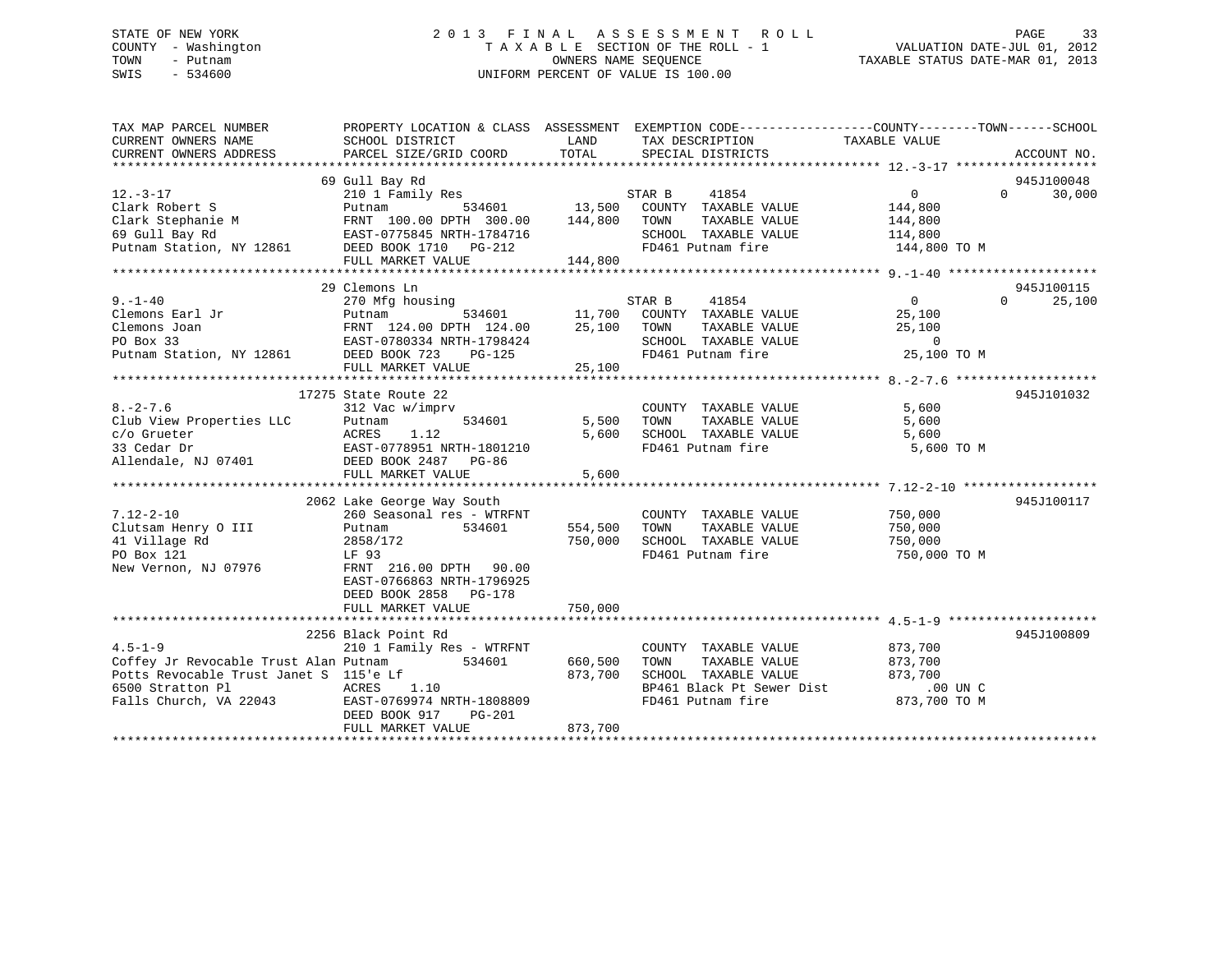# STATE OF NEW YORK 2 0 1 3 F I N A L A S S E S S M E N T R O L L PAGE 34 COUNTY - Washington T A X A B L E SECTION OF THE ROLL - 1 VALUATION DATE-JUL 01, 2012 TOWN - Putnam **CONNERS NAME SEQUENCE** TAXABLE STATUS DATE-MAR 01, 2013 SWIS - 534600 UNIFORM PERCENT OF VALUE IS 100.00

| TAX MAP PARCEL NUMBER<br>CURRENT OWNERS NAME<br>CURRENT OWNERS ADDRESS<br>***********************                            | SCHOOL DISTRICT<br>PARCEL SIZE/GRID COORD                                                                                                                                                       | LAND<br>TOTAL                         | TAX DESCRIPTION<br>SPECIAL DISTRICTS                                                                                    | PROPERTY LOCATION & CLASS ASSESSMENT EXEMPTION CODE---------------COUNTY-------TOWN-----SCHOOL<br>TAXABLE VALUE<br>ACCOUNT NO. |
|------------------------------------------------------------------------------------------------------------------------------|-------------------------------------------------------------------------------------------------------------------------------------------------------------------------------------------------|---------------------------------------|-------------------------------------------------------------------------------------------------------------------------|--------------------------------------------------------------------------------------------------------------------------------|
| $11.20 - 4 - 6$<br>Collier Brian T<br>Collier Laura<br>228 Adams St<br>Delmar, NY 12054                                      | 4501 Crow Point Way<br>210 1 Family Res - WTRFNT<br>534601<br>Putnam<br>LF 100<br>FRNT<br>76.00 DPTH 166.00<br>EAST-0766277 NRTH-1787244<br>DEED BOOK 763<br>PG-110<br>FULL MARKET VALUE        | 531,100<br>693,800<br>693,800         | COUNTY TAXABLE VALUE<br>TOWN<br>TAXABLE VALUE<br>SCHOOL TAXABLE VALUE<br>FD461 Putnam fire                              | 945J100215<br>693,800<br>693,800<br>693,800<br>693,800 TO M                                                                    |
|                                                                                                                              |                                                                                                                                                                                                 |                                       |                                                                                                                         |                                                                                                                                |
| $12. - 1 - 4$<br>Collins Robert<br>Collins Nora L<br>24 South Copeland Pond Way<br>Fort Ann, NY 12817                        | Donat Turnpike Way<br>314 Rural vac<10<br>534601<br>Putnam<br>Lot 18<br>FRNT 172.00 DPTH 150.00<br>EAST-0767864 NRTH-1791756<br>DEED BOOK 3014 PG-133                                           | 80,000<br>80,000                      | COUNTY TAXABLE VALUE<br>TOWN<br>TAXABLE VALUE<br>SCHOOL TAXABLE VALUE<br>FD461 Putnam fire                              | 945J100521<br>80,000<br>80,000<br>80,000<br>80,000 TO M                                                                        |
|                                                                                                                              | FULL MARKET VALUE                                                                                                                                                                               | 80,000                                |                                                                                                                         |                                                                                                                                |
|                                                                                                                              |                                                                                                                                                                                                 |                                       |                                                                                                                         |                                                                                                                                |
|                                                                                                                              | 467 Gull Bay Rd                                                                                                                                                                                 |                                       |                                                                                                                         | 945J100393                                                                                                                     |
| $11.20 - 3 - 18$<br>Colloton Jean LE<br>Colloton James E Jr<br>c/o Ken Colloton<br>130 Waters Rd<br>East Greenbush, NY 12061 | 260 Seasonal res - WTRFNT<br>Putnam<br>534601<br>$-LE-$<br>LF 30<br>FRNT 70.00 DPTH 83.00<br>EAST-0767199 NRTH-1785460<br>DEED BOOK 831<br>$PG-56$<br>FULL MARKET VALUE                         | 187,000 STAR EN<br>297,800<br>297,800 | CBT VET/TC 41131<br>41834<br>COUNTY TAXABLE VALUE<br>TAXABLE VALUE<br>TOWN<br>SCHOOL TAXABLE VALUE<br>FD461 Putnam fire | 50,000<br>20,000<br>$\Omega$<br>63,300<br>$\Omega$<br>$\Omega$<br>247,800<br>277,800<br>234,500<br>297,800 TO M                |
|                                                                                                                              | 3522 Gull Bay Ridge Way                                                                                                                                                                         |                                       |                                                                                                                         | 945J100192                                                                                                                     |
| $11.20 - 3 - 7$<br>Colloton Kenneth B<br>130 Waters Rd<br>East Greenbush, NY 12061                                           | 260 Seasonal res<br>534601<br>Putnam<br>801/275 Well Agrmt<br>Bdy Line Agmt 606/180<br>50.00 DPTH 150.00<br>FRNT<br>EAST-0767453 NRTH-1785519<br>DEED BOOK 471<br>PG-535                        | 62,500<br>139,000                     | COUNTY TAXABLE VALUE<br>TOWN<br>TAXABLE VALUE<br>SCHOOL TAXABLE VALUE<br>FD461 Putnam fire                              | 139,000<br>139,000<br>139,000<br>139,000 TO M                                                                                  |
|                                                                                                                              | FULL MARKET VALUE                                                                                                                                                                               | 139,000                               |                                                                                                                         |                                                                                                                                |
|                                                                                                                              |                                                                                                                                                                                                 |                                       |                                                                                                                         |                                                                                                                                |
| $14.18 - 4 - 4.1$<br>Commito Thomas F<br>Commito Jean L<br>269 Chestnut Hill Rd<br>Montpelier, VT 05602                      | 746 Gull Bay Rd<br>260 Seasonal res - WTRFNT<br>534601<br>Putnam<br>LF 185<br>$14.-4-4.1$<br><b>ACRES</b><br>7.76<br>EAST-0764844 NRTH-1780505<br>DEED BOOK 1972<br>PG-340<br>FULL MARKET VALUE | 706,600<br>951,100<br>951,100         | COUNTY TAXABLE VALUE<br>TOWN<br>TAXABLE VALUE<br>SCHOOL TAXABLE VALUE<br>FD461 Putnam fire                              | 945J100401<br>951,100<br>951,100<br>951,100<br>951,100 TO M                                                                    |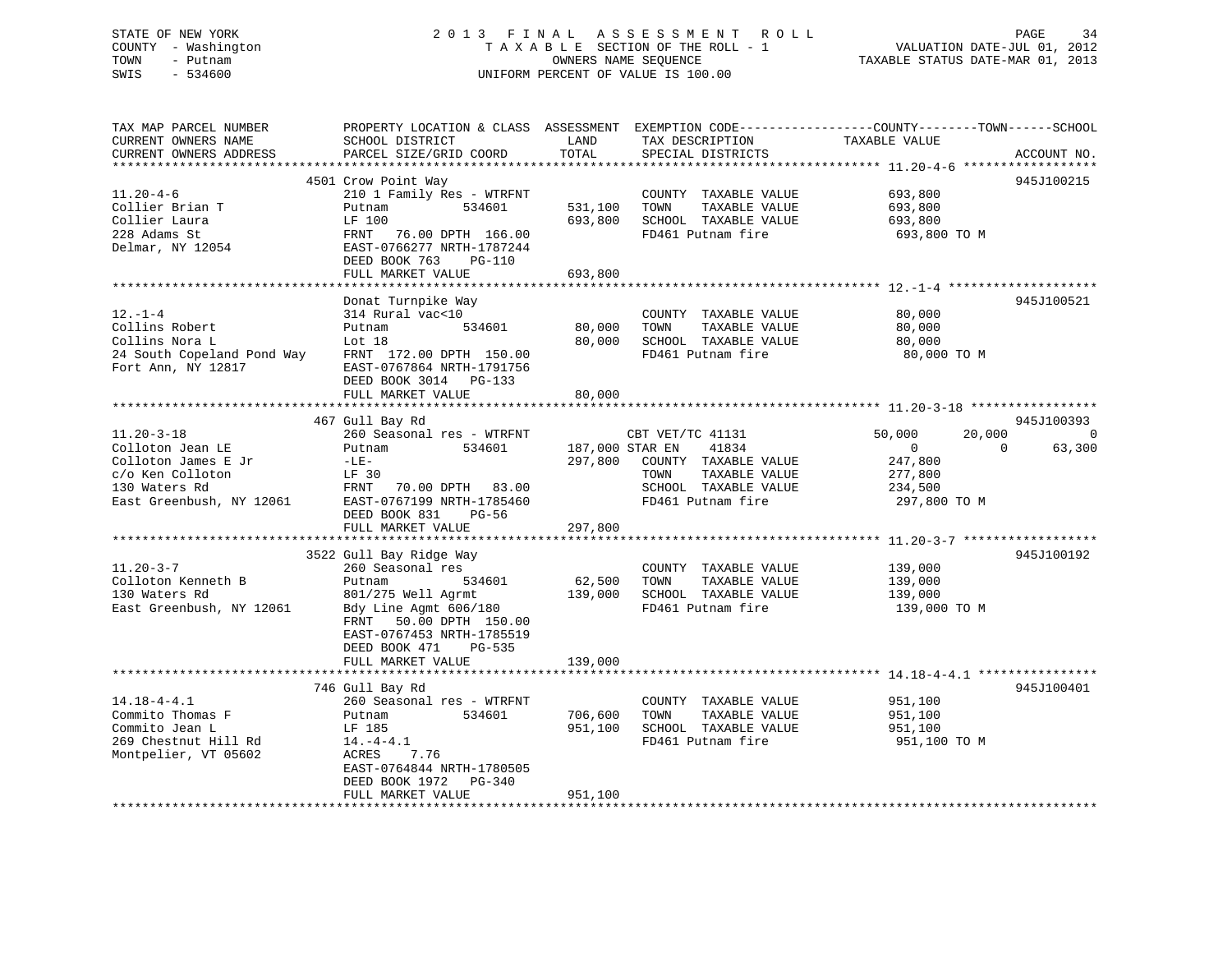# STATE OF NEW YORK 2 0 1 3 F I N A L A S S E S S M E N T R O L L PAGE 35 COUNTY - Washington T A X A B L E SECTION OF THE ROLL - 1 VALUATION DATE-JUL 01, 2012 TOWN - Putnam OWNERS NAME SEQUENCE TAXABLE STATUS DATE-MAR 01, 2013 SWIS - 534600 UNIFORM PERCENT OF VALUE IS 100.00

| TAX MAP PARCEL NUMBER<br>CURRENT OWNERS NAME<br>CURRENT OWNERS ADDRESS                            | PROPERTY LOCATION & CLASS ASSESSMENT EXEMPTION CODE---------------COUNTY-------TOWN-----SCHOOL<br>SCHOOL DISTRICT<br>PARCEL SIZE/GRID COORD                    | LAND<br>TOTAL              | TAX DESCRIPTION<br>SPECIAL DISTRICTS                                                                          | TAXABLE VALUE                                                   | ACCOUNT NO.                      |
|---------------------------------------------------------------------------------------------------|----------------------------------------------------------------------------------------------------------------------------------------------------------------|----------------------------|---------------------------------------------------------------------------------------------------------------|-----------------------------------------------------------------|----------------------------------|
|                                                                                                   |                                                                                                                                                                |                            |                                                                                                               |                                                                 |                                  |
| $7.12 - 1 - 1$<br>Condit R D Sargent<br>1542 Mosswood Way<br>Putnam Station, NY 12861             | Rochelle Way<br>312 Vac w/imprv<br>Putnam<br>534601<br>FRNT 100.00 DPTH 100.00<br>EAST-0768334 NRTH-1799113<br>DEED BOOK 886<br>$PG-210$                       | 14,000<br>18,200           | COUNTY TAXABLE VALUE<br>TOWN<br>TAXABLE VALUE<br>SCHOOL TAXABLE VALUE<br>FD461 Putnam fire                    | 18,200<br>18,200<br>18,200<br>18,200 TO M                       | 945J100915                       |
|                                                                                                   | FULL MARKET VALUE                                                                                                                                              | 18,200                     |                                                                                                               |                                                                 |                                  |
|                                                                                                   | *************************                                                                                                                                      | ************               |                                                                                                               |                                                                 |                                  |
|                                                                                                   | 1542 Mosswood Way                                                                                                                                              |                            |                                                                                                               |                                                                 | 945J100917                       |
| $7.12 - 1 - 3$<br>Condit R D Sargent<br>1542 Mosswood Way<br>Putnam Station, NY 12861             | 210 1 Family Res<br>Putnam<br>534601<br>Lake & Docking Rights<br>2537/194<br>FRNT 100.00 DPTH 200.00<br>EAST-0768197 NRTH-1799003<br>DEED BOOK 791<br>PG-145   | 98,800<br>386,600          | STAR B<br>41854<br>COUNTY TAXABLE VALUE<br>TOWN<br>TAXABLE VALUE<br>SCHOOL TAXABLE VALUE<br>FD461 Putnam fire | $\overline{0}$<br>386,600<br>386,600<br>356,600<br>386,600 TO M | $\Omega$<br>30,000               |
|                                                                                                   | FULL MARKET VALUE                                                                                                                                              | 386,600                    |                                                                                                               |                                                                 |                                  |
|                                                                                                   | Warrick Rd                                                                                                                                                     |                            |                                                                                                               |                                                                 | 945J100391                       |
| $8. - 2 - 5.3$<br>Condit R D Sargent<br>963 NY State Route 9N<br>Ticonderoga, NY 12883            | 314 Rural vac<10<br>534601<br>Putnam<br>Esmt 2751/108<br>Sub Lot 3<br>ACRES<br>5.08<br>EAST-0771735 NRTH-1797795<br>DEED BOOK 2751 PG-104<br>FULL MARKET VALUE | 20,300<br>20,300<br>20,300 | COUNTY TAXABLE VALUE<br>TOWN<br>TAXABLE VALUE<br>SCHOOL TAXABLE VALUE<br>FD461 Putnam fire                    | 20,300<br>20,300<br>20,300<br>20,300 TO M                       |                                  |
|                                                                                                   |                                                                                                                                                                |                            |                                                                                                               |                                                                 |                                  |
| $8. -2 - 7.4$<br>Condit Steven<br>51 Lillie Ln<br>Putnam Station, NY 12861                        | 51 Lillie Ln<br>210 1 Family Res<br>534601<br>Putnam<br>Lot & Stg Sheds<br>hse under construction<br>ACRES<br>8.50<br>EAST-0777274 NRTH-1799310                | 33,500<br>129,200          | STAR B<br>41854<br>COUNTY TAXABLE VALUE<br>TOWN<br>TAXABLE VALUE<br>SCHOOL TAXABLE VALUE<br>FD461 Putnam fire | $\overline{0}$<br>129,200<br>129,200<br>99,200<br>129,200 TO M  | 945J100976<br>30,000<br>$\Omega$ |
|                                                                                                   | DEED BOOK 643<br>PG-135<br>FULL MARKET VALUE                                                                                                                   | 129,200                    |                                                                                                               |                                                                 |                                  |
|                                                                                                   | 5146 Bayview Way                                                                                                                                               |                            |                                                                                                               |                                                                 | 945J100130                       |
| $12. - 4 - 14$<br>Connell Thomas J<br>Connell Maria<br>1412 Carrillo St<br>The Villages, FL 32162 | 260 Seasonal res - WTRFNT<br>534601<br>Putnam<br>LF 50<br>FRNT 50.00 DPTH 295.00<br>EAST-0767103 NRTH-1788864<br>DEED BOOK 775<br>PG-111                       | 293,800<br>389,500         | COUNTY TAXABLE VALUE<br>TAXABLE VALUE<br>TOWN<br>SCHOOL TAXABLE VALUE<br>FD461 Putnam fire                    | 389,500<br>389,500<br>389,500<br>389,500 TO M                   |                                  |
|                                                                                                   | FULL MARKET VALUE                                                                                                                                              | 389,500                    |                                                                                                               |                                                                 |                                  |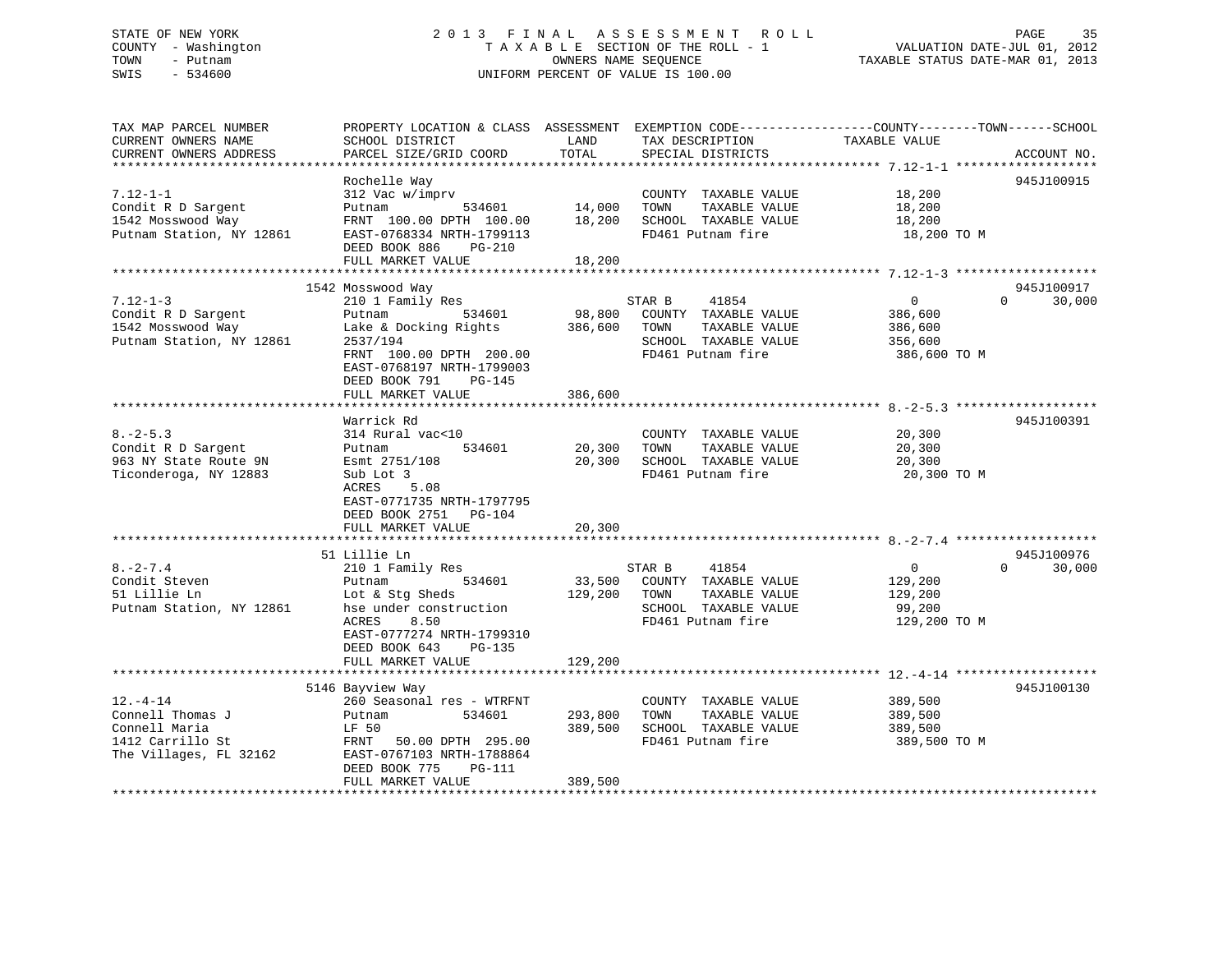# STATE OF NEW YORK 2 0 1 3 F I N A L A S S E S S M E N T R O L L PAGE 36 COUNTY - Washington T A X A B L E SECTION OF THE ROLL - 1 VALUATION DATE-JUL 01, 2012 TOWN - Putnam **CONNERS NAME SEQUENCE** TAXABLE STATUS DATE-MAR 01, 2013 SWIS - 534600 UNIFORM PERCENT OF VALUE IS 100.00

| TAX MAP PARCEL NUMBER<br>CURRENT OWNERS NAME                    | PROPERTY LOCATION & CLASS ASSESSMENT EXEMPTION CODE----------------COUNTY-------TOWN-----SCHOOL<br>SCHOOL DISTRICT | LAND          | TAX DESCRIPTION                                | TAXABLE VALUE            |                    |
|-----------------------------------------------------------------|--------------------------------------------------------------------------------------------------------------------|---------------|------------------------------------------------|--------------------------|--------------------|
| CURRENT OWNERS ADDRESS                                          | PARCEL SIZE/GRID COORD                                                                                             | TOTAL         | SPECIAL DISTRICTS                              |                          | ACCOUNT NO.        |
|                                                                 | 17421 State Route 22                                                                                               |               |                                                |                          | 945J100489         |
| $4. -1 - 11$                                                    | 242 Rurl res&rec                                                                                                   |               | 41854<br>STAR B                                | 0                        | $\Omega$<br>30,000 |
| Cook Daniel D                                                   | 534601<br>Putnam                                                                                                   | 101,200       | COUNTY TAXABLE VALUE                           | 230,400                  |                    |
|                                                                 | 76.20                                                                                                              | 230,400       | TOWN<br>TAXABLE VALUE                          | 230,400                  |                    |
|                                                                 |                                                                                                                    |               | SCHOOL TAXABLE VALUE                           | 200,400                  |                    |
|                                                                 | $PG-189$                                                                                                           |               | FD461 Putnam fire                              | 230,400 TO M             |                    |
|                                                                 | FULL MARKET VALUE                                                                                                  | 230,400       |                                                |                          |                    |
|                                                                 |                                                                                                                    |               |                                                |                          |                    |
|                                                                 | 16793 State Route 22                                                                                               |               |                                                |                          | 945J100375         |
| $13.-1-4.1$                                                     | 270 Mfg housing                                                                                                    |               | COUNTY TAXABLE VALUE                           | 62,800                   |                    |
| Cook Stephen                                                    | Putnam                                                                                                             | 534601 51,500 | TAXABLE VALUE<br>TOWN                          | 62,800                   |                    |
| PO Box 3                                                        | ACRES 31.90                                                                                                        | 62,800        | SCHOOL TAXABLE VALUE                           | 62,800                   |                    |
|                                                                 | Putnam Station, NY 12861 EAST-0782392 NRTH-1791585                                                                 |               | FD461 Putnam fire                              | 62,800 TO M              |                    |
|                                                                 | DEED BOOK 610<br>PG-201                                                                                            |               |                                                |                          |                    |
|                                                                 | FULL MARKET VALUE                                                                                                  | 62,800        |                                                |                          |                    |
|                                                                 | 17168 State Route 22                                                                                               |               |                                                |                          | 945J100010         |
| $9. - 1 - 46$                                                   | 210 1 Family Res                                                                                                   |               | COUNTY TAXABLE VALUE 74,100                    |                          |                    |
| Coombs James C                                                  | 534601<br>Putnam                                                                                                   | 20,600        | TOWN<br>TAXABLE VALUE                          | 74,100                   |                    |
| 537 County Route 18                                             | 2.50<br>ACRES                                                                                                      | 74,100        | SCHOOL TAXABLE VALUE                           | 74,100                   |                    |
| Whitehall, NY 12887                                             | EAST-0779648 NRTH-1798769                                                                                          |               | FD461 Putnam fire                              | 74,100 TO M              |                    |
|                                                                 | DEED BOOK 2716 PG-11                                                                                               |               |                                                |                          |                    |
|                                                                 | FULL MARKET VALUE                                                                                                  | 74,100        |                                                |                          |                    |
|                                                                 |                                                                                                                    |               |                                                |                          |                    |
|                                                                 | 2222 Black Point Rd                                                                                                |               |                                                |                          | 945J100342         |
| $4.5 - 1 - 2$                                                   | 281 Multiple res - WTRFNT                                                                                          |               | COUNTY TAXABLE VALUE                           | 794,000                  |                    |
| Cooper Mary Lou                                                 | Putnam<br>534601                                                                                                   | 296,000       | TAXABLE VALUE<br>TOWN                          | 794,000                  |                    |
| 4075 NW 100 th Ave                                              | 897/219                                                                                                            | 794,000       | SCHOOL TAXABLE VALUE                           | 794,000                  |                    |
| Coral Springs, FL 33065                                         | LF 62                                                                                                              |               | BP461 Black Pt Sewer Dist                      | 00 UN C.<br>794,000 TO M |                    |
|                                                                 | FRNT 62.00 DPTH 95.00                                                                                              |               | FD461 Putnam fire                              |                          |                    |
|                                                                 | EAST-0770452 NRTH-1809483                                                                                          |               |                                                |                          |                    |
|                                                                 | DEED BOOK 938<br>PG-278                                                                                            |               |                                                |                          |                    |
|                                                                 | FULL MARKET VALUE                                                                                                  | 794,000       |                                                |                          |                    |
|                                                                 |                                                                                                                    |               |                                                |                          |                    |
|                                                                 | 2510 Private Rd Off Black Pt                                                                                       |               |                                                |                          | 945J101046         |
| $1.14 - 1 - 20$                                                 | 314 Rural vac<10                                                                                                   |               | COUNTY TAXABLE VALUE                           | 1,700                    |                    |
| Cornell Joel Trustee                                            | 534601<br>Putnam                                                                                                   | 1,700         | TAXABLE VALUE<br>TOWN                          | 1,700                    |                    |
| Gnidica Albert J Trustee<br>6148 State Farm Rd<br>52. Part of J | Vacant Land                                                                                                        | 1,700         | SCHOOL TAXABLE VALUE                           | 1,700                    |                    |
|                                                                 | FRNT 100.00 DPTH 39.00                                                                                             |               | BP461 Black Pt Sewer Dist<br>FD461 Putnam fire | .00 UN C                 |                    |
| PO Box 361<br>Guilderland, NY 12084                             | EAST-0773506 NRTH-1812861<br>DEED BOOK 3090 PG-142                                                                 |               |                                                | 1,700 TO M               |                    |
|                                                                 | FULL MARKET VALUE                                                                                                  | 1,700         |                                                |                          |                    |
|                                                                 |                                                                                                                    |               |                                                |                          |                    |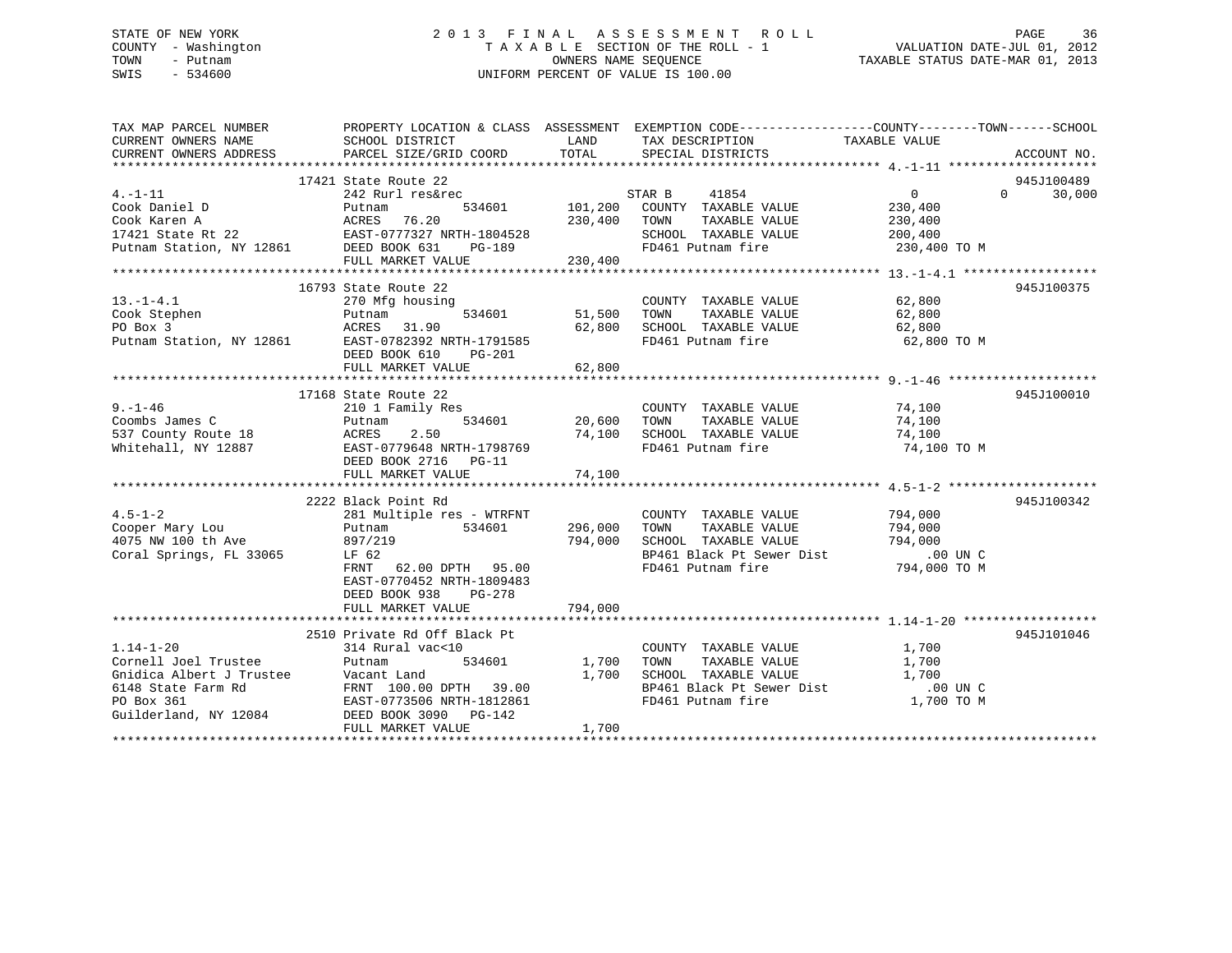## STATE OF NEW YORK 2 0 1 3 F I N A L A S S E S S M E N T R O L L PAGE 37 COUNTY - Washington T A X A B L E SECTION OF THE ROLL - 1 VALUATION DATE-JUL 01, 2012 TOWN - Putnam OWNERS NAME SEQUENCE TAXABLE STATUS DATE-MAR 01, 2013 SWIS - 534600 UNIFORM PERCENT OF VALUE IS 100.00

| TAX MAP PARCEL NUMBER<br>CURRENT OWNERS NAME<br>CURRENT OWNERS ADDRESS                 | PROPERTY LOCATION & CLASS ASSESSMENT EXEMPTION CODE---------------COUNTY-------TOWN-----SCHOOL<br>SCHOOL DISTRICT<br>PARCEL SIZE/GRID COORD                                                                                                                                                                                        | LAND<br>TOTAL                              | TAX DESCRIPTION<br>SPECIAL DISTRICTS                                                                                                    | TAXABLE VALUE                                                            | ACCOUNT NO.                                        |
|----------------------------------------------------------------------------------------|------------------------------------------------------------------------------------------------------------------------------------------------------------------------------------------------------------------------------------------------------------------------------------------------------------------------------------|--------------------------------------------|-----------------------------------------------------------------------------------------------------------------------------------------|--------------------------------------------------------------------------|----------------------------------------------------|
| $8. -2 - 7.7$<br>Cossey Ronald<br>Cossey Nancy<br>90 County Rt 1<br>Putnam, NY 12861   | County Route 1<br>322 Rural vac>10<br>534601<br>Putnam<br>ACRES 10.50<br>EAST-0777544 NRTH-1800775<br>DEED BOOK 744 PG-9<br>FULL MARKET VALUE                                                                                                                                                                                      | 25,500 TOWN<br>25,500<br>25,500            | COUNTY TAXABLE VALUE<br>TAXABLE VALUE<br>SCHOOL TAXABLE VALUE<br>FD461 Putnam fire                                                      | 25,500<br>25,500<br>25,500<br>25,500 TO M                                |                                                    |
|                                                                                        |                                                                                                                                                                                                                                                                                                                                    |                                            |                                                                                                                                         |                                                                          |                                                    |
| $8. -2 - 7.2$<br>Cossey Ronald L<br>Cossey Nancy<br>90 County Rt 1<br>Putnam, NY 12861 | 90 County Route 1<br>210 1 Family Res<br>Putnam<br>House Lot & Barn<br>8.20<br>ACRES<br>EAST-0776888 NRTH-1800731<br>DEED BOOK 488<br>PG-1038<br>FULL MARKET VALUE                                                                                                                                                                 | EXT VET<br>534601 33,200 STAR B<br>184,300 | CBT VET/TC 41131<br>41854<br>184,300 COUNTY TAXABLE VALUE<br>TAXABLE VALUE<br>TOWN<br>SCHOOL TAXABLE VALUE 154,300<br>FD461 Putnam fire | 46,075<br>20,000<br>$\overline{0}$<br>138,225<br>164,300<br>184,300 TO M | 945J100952<br>$\overline{0}$<br>$\Omega$<br>30,000 |
|                                                                                        |                                                                                                                                                                                                                                                                                                                                    |                                            |                                                                                                                                         |                                                                          |                                                    |
| $5. -2 - 15$<br>Costello Christine E<br>284 Mountain View<br>Shaftsbury, VT 05262      | County Route 2<br>314 Rural vac<10<br>Putnam<br>FRNT 171.00 DPTH 118.00<br>EAST-0787906 NRTH-1803866<br>DEED BOOK 784<br>$PG-33$<br>FULL MARKET VALUE                                                                                                                                                                              | 534601 2,300<br>2,300<br>2,300             | COUNTY TAXABLE VALUE<br>TOWN<br>TAXABLE VALUE<br>SCHOOL TAXABLE VALUE 2,300<br>FD461 Putnam fire                                        | 2,300<br>2,300<br>2,300 TO M                                             | 445L100615                                         |
| $5. -2 - 17$<br>Costello Christine E<br>284 Mountain View<br>Shaftsbury, VT 05262      | 657 County Route 2<br>260 Seasonal res<br>Putnam<br>89 Ad<br>Bdry Ln Adjsmt 1873-345<br>ACRES 74.90<br>EAST-0788221 NRTH-1804444<br>DEED BOOK 527<br>$PG-220$<br>FULL MARKET VALUE                                                                                                                                                 | 534601 99,900<br>137,400<br>137,400        | COUNTY TAXABLE VALUE<br>TOWN<br>TAXABLE VALUE<br>SCHOOL TAXABLE VALUE<br>FD461 Putnam fire                                              | 137,400<br>137,400<br>137,400<br>137,400 TO M                            | 945J100004                                         |
|                                                                                        |                                                                                                                                                                                                                                                                                                                                    |                                            |                                                                                                                                         |                                                                          |                                                    |
| $11.20 - 3 - 9$<br>Coulter Andrew                                                      | 3514 Gull Bay Ridge Way<br>260 Seasonal res<br>534601 63,800<br>Putnam<br>FRNT 50.00 DPTH 100.00 189,000<br>Coulter Mark<br>Coulter Mark<br>Alexander J Coulter<br>23 Middlesex Dr<br>EAST-0767372 NRTH-1785442<br>23 Middlesex Dr<br>EAST-0767372 NRTH-1785442<br>DEED BOOK 2781 PG-341<br>FILL MARKET VALUE<br>FILL MARKET VALUE | 189,000                                    | COUNTY TAXABLE VALUE<br>TAXABLE VALUE<br>TOWN<br>SCHOOL TAXABLE VALUE<br>FD461 Putnam fire                                              | 189,000<br>189,000<br>189,000<br>189,000 TO M                            | 945J100142                                         |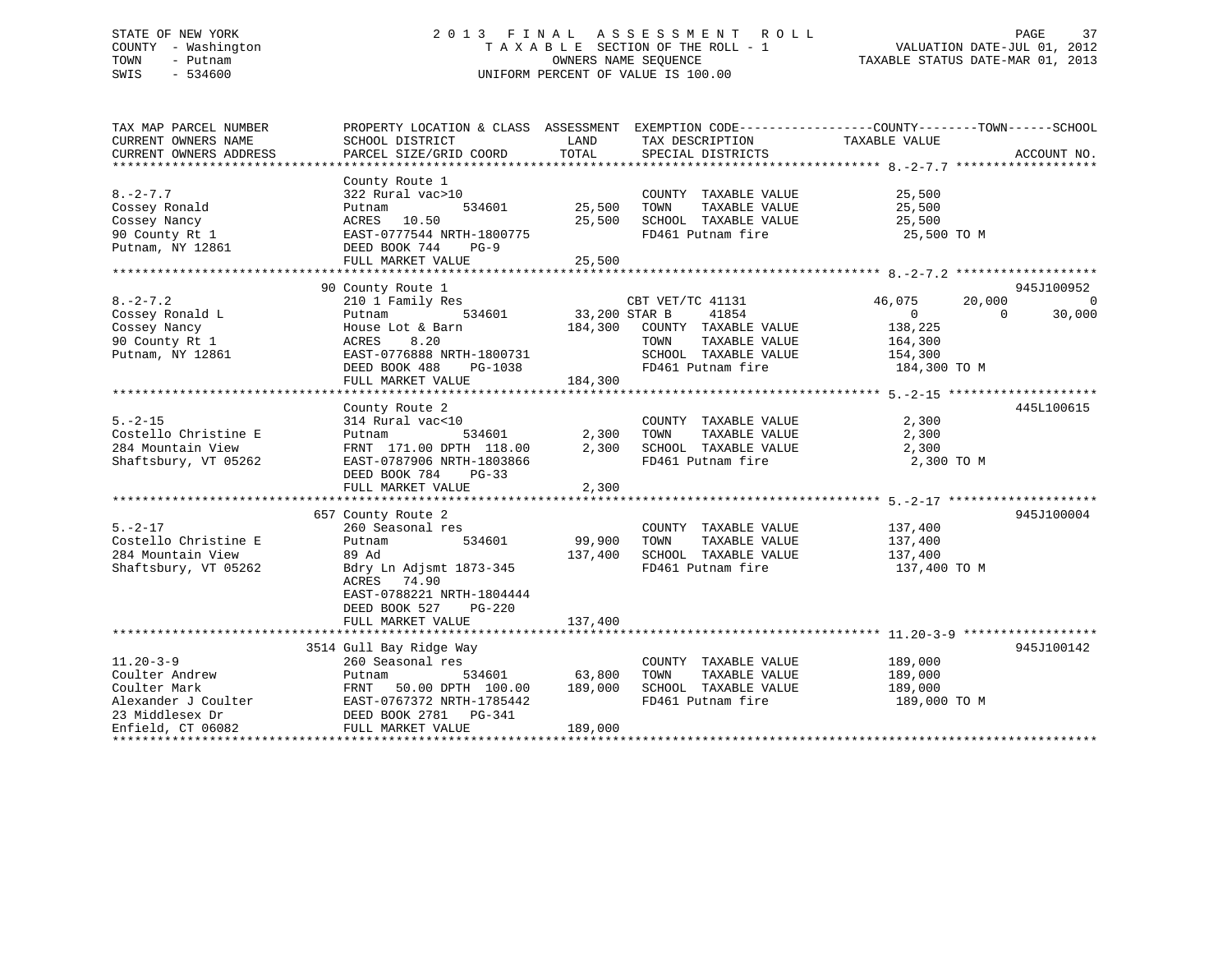## STATE OF NEW YORK 2 0 1 3 F I N A L A S S E S S M E N T R O L L PAGE 38 COUNTY - Washington T A X A B L E SECTION OF THE ROLL - 1 VALUATION DATE-JUL 01, 2012 TOWN - Putnam **CONNERS NAME SEQUENCE** TAXABLE STATUS DATE-MAR 01, 2013 SWIS - 534600 UNIFORM PERCENT OF VALUE IS 100.00

| TAX MAP PARCEL NUMBER<br>CURRENT OWNERS NAME | PROPERTY LOCATION & CLASS ASSESSMENT<br>SCHOOL DISTRICT | LAND                          | TAX DESCRIPTION       | EXEMPTION CODE-----------------COUNTY-------TOWN------SCHOOL<br>TAXABLE VALUE |             |
|----------------------------------------------|---------------------------------------------------------|-------------------------------|-----------------------|-------------------------------------------------------------------------------|-------------|
| CURRENT OWNERS ADDRESS                       | PARCEL SIZE/GRID COORD                                  | TOTAL                         | SPECIAL DISTRICTS     |                                                                               | ACCOUNT NO. |
|                                              | ***********************                                 | * * * * * * * * * * * * * * * |                       |                                                                               |             |
|                                              | 3512 Gull Bay Ridge Way                                 |                               |                       |                                                                               | 945J100662  |
| $11.20 - 3 - 10$                             | 260 Seasonal res                                        |                               | COUNTY TAXABLE VALUE  | 150,100                                                                       |             |
| Coulter Robert A                             | 534601<br>Putnam                                        | 66,600                        | TAXABLE VALUE<br>TOWN | 150,100                                                                       |             |
| Coulter Sandra                               | Lot 9 & Cot                                             | 150,100                       | SCHOOL TAXABLE VALUE  | 150,100                                                                       |             |
| 852 Beach Dr                                 | FRNT<br>50.00 DPTH 100.00                               |                               | FD461 Putnam fire     | 150,100 то м                                                                  |             |
| Niskayuna, NY 12309                          | EAST-0767334 NRTH-1785399<br>DEED BOOK 702<br>$PG-210$  |                               |                       |                                                                               |             |
|                                              | FULL MARKET VALUE                                       | 150,100                       |                       |                                                                               |             |
|                                              |                                                         |                               |                       |                                                                               |             |
|                                              | 514 Gull Bay Rd                                         |                               |                       |                                                                               | 945J100078  |
| $11.20 - 5 - 1.1$                            | 210 1 Family Res - WTRFNT                               |                               | COUNTY TAXABLE VALUE  | 3192,800                                                                      |             |
| Covino Ursula Trustee                        | 534601<br>Putnam                                        | 2403,100                      | TOWN<br>TAXABLE VALUE | 3192,800                                                                      |             |
| Covino Alex Trustee                          | Lot 1                                                   | 3192,800                      | SCHOOL TAXABLE VALUE  | 3192,800                                                                      |             |
| 85 Gage Rd                                   | 1978' lf                                                |                               | FD461 Putnam fire     | 3192,800 TO M                                                                 |             |
| Brewster, NY 10509                           | ACRES<br>2.00                                           |                               |                       |                                                                               |             |
|                                              | EAST-0765910 NRTH-1785930                               |                               |                       |                                                                               |             |
|                                              | DEED BOOK 3202 PG-104                                   |                               |                       |                                                                               |             |
|                                              | FULL MARKET VALUE                                       | 3192,800                      |                       |                                                                               |             |
|                                              |                                                         |                               |                       |                                                                               |             |
|                                              | Gull Bay Rd                                             |                               |                       |                                                                               | 945J100627  |
| $14.8 - 1 - 15$                              | 322 Rural vac>10 - WTRFNT                               |                               | COUNTY TAXABLE VALUE  | 300,000                                                                       |             |
| Cow Pasture Bay Inc                          | 534601<br>Putnam                                        | 300,000                       | TAXABLE VALUE<br>TOWN | 300,000                                                                       |             |
| 2980 Hillcrest Rd                            | Sub Lot 3                                               | 300,000                       | SCHOOL TAXABLE VALUE  | 300,000                                                                       |             |
| Niskayuna, NY 12309                          | LF 85                                                   |                               | FD461 Putnam fire     | 300,000 TO M                                                                  |             |
|                                              | ACRES 10.80                                             |                               |                       |                                                                               |             |
|                                              | EAST-0765679 NRTH-1783451                               |                               |                       |                                                                               |             |
|                                              | DEED BOOK 806<br>PG-133                                 |                               |                       |                                                                               |             |
|                                              | FULL MARKET VALUE                                       | 300,000                       |                       |                                                                               |             |
|                                              |                                                         |                               |                       |                                                                               | 945J100284  |
| $14.8 - 1 - 17$                              | Gull Bay Rd<br>314 Rural vac<10 - WTRFNT                |                               | COUNTY TAXABLE VALUE  | 100,000                                                                       |             |
| Cow Pasture Bay Inc                          | Putnam<br>534601                                        | 100,000                       | TOWN<br>TAXABLE VALUE | 100,000                                                                       |             |
| 2980 Hillcrest Rd                            | Lots 33/37: Easemnt 612/3                               | 100,000                       | SCHOOL TAXABLE VALUE  | 100,000                                                                       |             |
| Niskayuna, NY 12309                          | LF 230                                                  |                               | FD461 Putnam fire     | 100,000 TO M                                                                  |             |
|                                              | 1.00<br><b>ACRES</b>                                    |                               |                       |                                                                               |             |
|                                              | EAST-0766112 NRTH-1784191                               |                               |                       |                                                                               |             |
|                                              | DEED BOOK 806<br>PG-133                                 |                               |                       |                                                                               |             |
|                                              | FULL MARKET VALUE                                       | 100,000                       |                       |                                                                               |             |
|                                              |                                                         | ***********                   |                       |                                                                               |             |
|                                              | 542 Gull Bay Rd                                         |                               |                       |                                                                               | 945J100053  |
| $14.8 - 1 - 18$                              | 210 1 Family Res - WTRFNT                               |                               | STAR B<br>41854       | $\overline{0}$<br>$\Omega$                                                    | 30,000      |
| Craimer Seymour                              | 534601<br>Putnam                                        | 705,400                       | COUNTY TAXABLE VALUE  | 788,600                                                                       |             |
| PO Box 11                                    | LF 260                                                  | 788,600                       | TAXABLE VALUE<br>TOWN | 788,600                                                                       |             |
| Putnam Station, NY 12861                     | ACRES<br>1.00                                           |                               | SCHOOL TAXABLE VALUE  | 758,600                                                                       |             |
|                                              | EAST-0766020 NRTH-1784372                               |                               | FD461 Putnam fire     | 788,600 TO M                                                                  |             |
|                                              | DEED BOOK 440<br>PG-602                                 |                               |                       |                                                                               |             |
|                                              | FULL MARKET VALUE                                       | 788,600                       |                       |                                                                               |             |
|                                              |                                                         |                               |                       |                                                                               |             |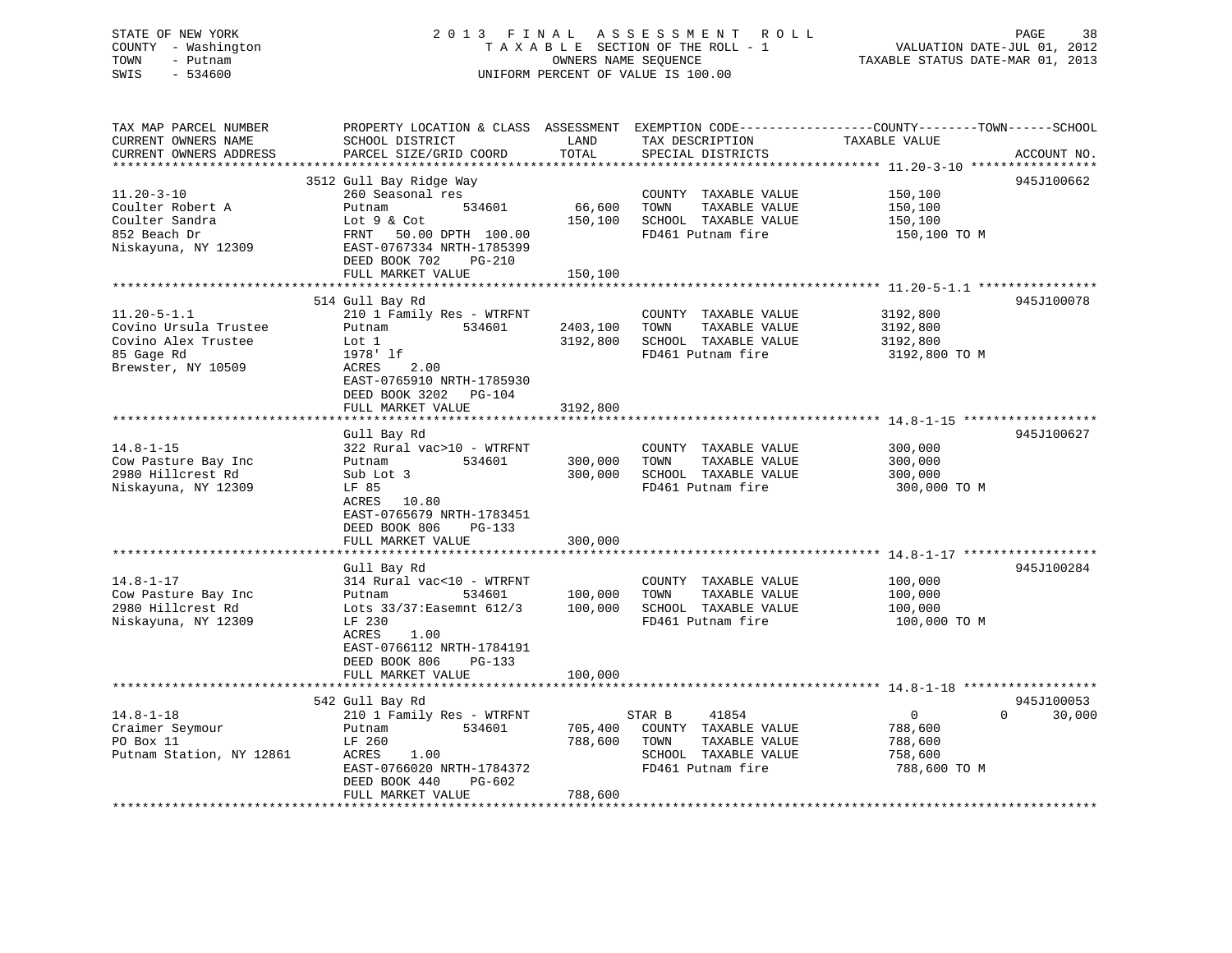| STATE OF NEW YORK                     | 2 0 1 3<br>FINAL                                     | PAGE<br>39                         |                                               |                                                                                                  |
|---------------------------------------|------------------------------------------------------|------------------------------------|-----------------------------------------------|--------------------------------------------------------------------------------------------------|
| COUNTY - Washington                   | TAXABLE SECTION OF THE ROLL - 1                      | VALUATION DATE-JUL 01, 2012        |                                               |                                                                                                  |
| - Putnam<br>TOWN<br>SWIS<br>$-534600$ |                                                      | TAXABLE STATUS DATE-MAR 01, 2013   |                                               |                                                                                                  |
|                                       |                                                      | UNIFORM PERCENT OF VALUE IS 100.00 |                                               |                                                                                                  |
| TAX MAP PARCEL NUMBER                 |                                                      |                                    |                                               | PROPERTY LOCATION & CLASS ASSESSMENT EXEMPTION CODE----------------COUNTY-------TOWN------SCHOOL |
| CURRENT OWNERS NAME                   | SCHOOL DISTRICT                                      | LAND                               | TAX DESCRIPTION                               | TAXABLE VALUE                                                                                    |
| CURRENT OWNERS ADDRESS                | PARCEL SIZE/GRID COORD                               | TOTAL                              | SPECIAL DISTRICTS                             | ACCOUNT NO.                                                                                      |
| ***********************               |                                                      |                                    |                                               |                                                                                                  |
|                                       | 761 Gull Bay Rd                                      |                                    |                                               | 945J100813                                                                                       |
| $14.18 - 4 - 5.1$                     | 210 1 Family Res - WTRFNT                            |                                    | COUNTY TAXABLE VALUE                          | 744,500                                                                                          |
| Craney Paul J                         | 534601<br>Putnam                                     | 452,600                            | TOWN<br>TAXABLE VALUE                         | 744,500                                                                                          |
| Craney Margery A                      | LF 188                                               | 744,500                            | SCHOOL TAXABLE VALUE                          | 744,500                                                                                          |
| 4911 Raven Bluff Ln                   | $14.-4-5.1$                                          |                                    | FD461 Putnam fire                             | 744,500 TO M                                                                                     |
| Katy, TX 77494                        | ACRES<br>2.45                                        |                                    |                                               |                                                                                                  |
|                                       | EAST-0764300 NRTH-1780212<br>DEED BOOK 811<br>PG-124 |                                    |                                               |                                                                                                  |
|                                       | FULL MARKET VALUE                                    | 744,500                            |                                               |                                                                                                  |
|                                       |                                                      |                                    |                                               |                                                                                                  |
|                                       | 2026 Lake George Way South                           |                                    |                                               | 945J100012                                                                                       |
| $7.12 - 2 - 19$                       | 260 Seasonal res - WTRFNT                            |                                    | COUNTY TAXABLE VALUE                          | 815,000                                                                                          |
| Crawford George B                     | Putnam<br>534601                                     | 375,200                            | TOWN<br>TAXABLE VALUE                         | 815,000                                                                                          |
| Crawford Mary L                       | LF 57                                                | 815,000                            | SCHOOL TAXABLE VALUE                          | 815,000                                                                                          |
| 2591 N Bitzer Ave                     | FRNT 118.00 DPTH 225.00                              |                                    | FD461 Putnam fire                             | 815,000 TO M                                                                                     |
| Hernando, FL 34442                    | EAST-0767630 NRTH-1797401                            |                                    |                                               |                                                                                                  |
|                                       | DEED BOOK 2366 PG-54                                 |                                    |                                               |                                                                                                  |
|                                       | FULL MARKET VALUE                                    | 815,000                            |                                               |                                                                                                  |
|                                       |                                                      |                                    |                                               |                                                                                                  |
|                                       | Lake George Way South                                |                                    |                                               | 945J100011                                                                                       |
| $7.12 - 2 - 21$                       | 314 Rural vac<10                                     |                                    | COUNTY TAXABLE VALUE                          | 15,000                                                                                           |
| Crawford George B                     | Putnam<br>534601                                     | 15,000                             | TOWN<br>TAXABLE VALUE                         | 15,000                                                                                           |
| Crawford Mary L                       | FRNT 118.00 DPTH 63.00                               | 15,000                             | SCHOOL TAXABLE VALUE                          | 15,000                                                                                           |
| 2591 N Bitzer Ave                     | EAST-0767776 NRTH-1797377                            |                                    | FD461 Putnam fire                             | 15,000 TO M                                                                                      |
| Hernando, FL 34442                    | DEED BOOK 2366 PG-50                                 |                                    |                                               |                                                                                                  |
|                                       | FULL MARKET VALUE                                    | 15,000                             |                                               |                                                                                                  |
|                                       |                                                      |                                    |                                               |                                                                                                  |
|                                       | 2007 Lake George Way South                           |                                    |                                               | 945J100923                                                                                       |
| $7.12 - 1 - 11$                       | 210 1 Family Res                                     |                                    | COUNTY TAXABLE VALUE                          | 392,700                                                                                          |
| Cseh Michael<br>Cseh Joanne           | 534601<br>Putnam<br>1.42<br>ACRES                    | 238,400<br>392,700                 | TAXABLE VALUE<br>TOWN<br>SCHOOL TAXABLE VALUE | 392,700<br>392,700                                                                               |
| 116 Church St                         | EAST-0767982 NRTH-1797675                            |                                    | FD461 Putnam fire                             | 392,700 TO M                                                                                     |
| Ramsey, NJ 07446                      | DEED BOOK 2776 PG-204                                |                                    |                                               |                                                                                                  |
|                                       | FULL MARKET VALUE                                    | 392,700                            |                                               |                                                                                                  |
|                                       |                                                      |                                    |                                               |                                                                                                  |
|                                       | Lake George Way South                                |                                    |                                               |                                                                                                  |
| $7.12 - 1 - 12.1$                     | $312$ Vac w/imprv - WTRFNT                           |                                    | COUNTY TAXABLE VALUE                          | 276,500                                                                                          |
|                                       | 534601<br>Putnam                                     | 267,500                            | TOWN<br>TAXABLE VALUE                         | 276,500                                                                                          |
|                                       | LF 97                                                | 276,500                            | SCHOOL TAXABLE VALUE                          | 276,500                                                                                          |
| Cseh Michael                          |                                                      |                                    |                                               |                                                                                                  |
| Cseh Joanne                           |                                                      |                                    | FD461 Putnam fire                             |                                                                                                  |
| 116 Church St                         | FRNT 97.00 DPTH 180.00<br>EAST-0767681 NRTH-1797636  |                                    |                                               | 276,500 TO M                                                                                     |
| Ramsey, NJ 07446                      | DEED BOOK 2776 PG-204                                |                                    |                                               |                                                                                                  |
|                                       | FULL MARKET VALUE                                    | 276,500                            |                                               |                                                                                                  |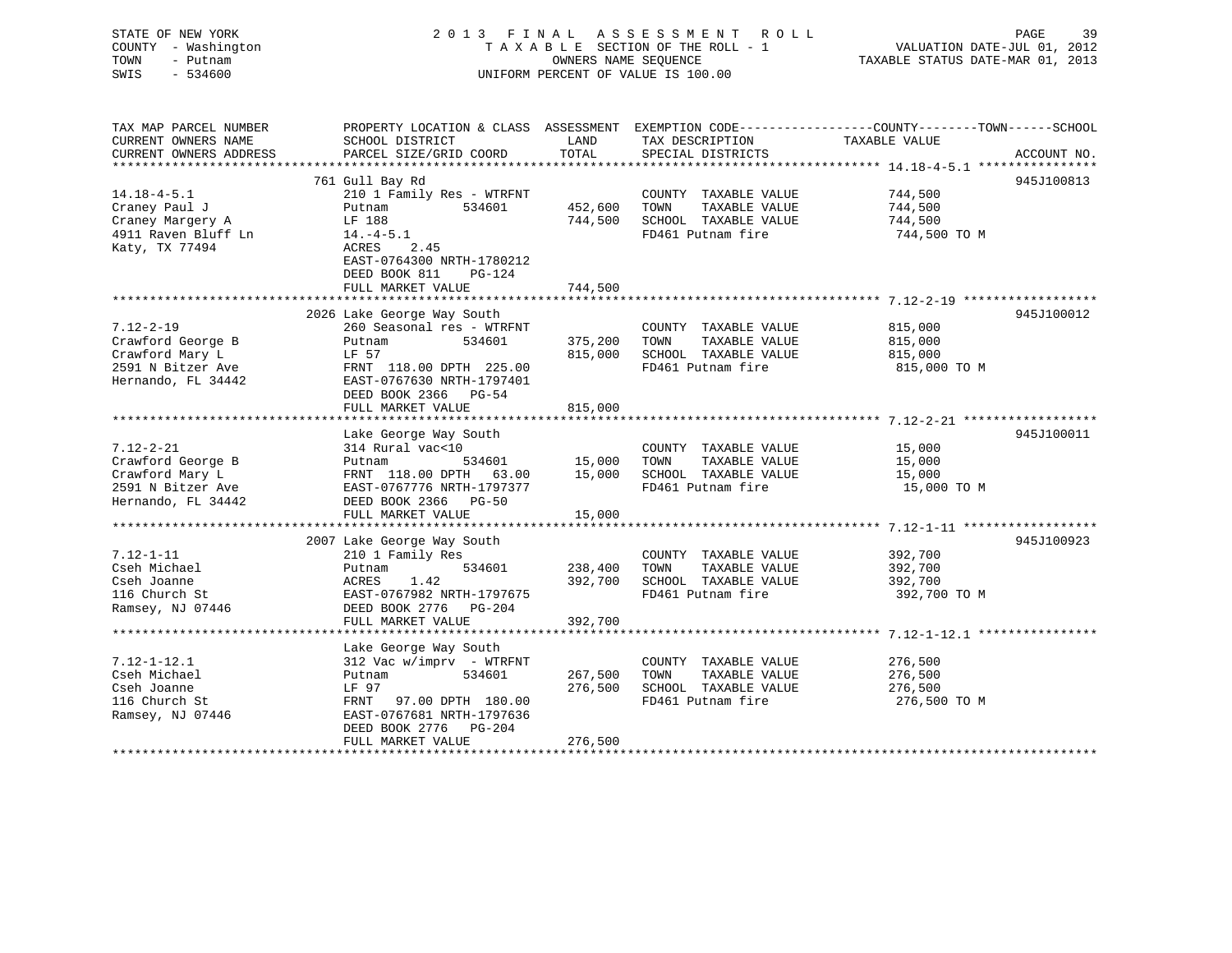## STATE OF NEW YORK 2 0 1 3 F I N A L A S S E S S M E N T R O L L PAGE 40 COUNTY - Washington T A X A B L E SECTION OF THE ROLL - 1 VALUATION DATE-JUL 01, 2012 TOWN - Putnam OWNERS NAME SEQUENCE TAXABLE STATUS DATE-MAR 01, 2013 SWIS - 534600 UNIFORM PERCENT OF VALUE IS 100.00

| TAX MAP PARCEL NUMBER                  |                               |               |                                            | PROPERTY LOCATION & CLASS ASSESSMENT EXEMPTION CODE----------------COUNTY-------TOWN------SCHOOL |
|----------------------------------------|-------------------------------|---------------|--------------------------------------------|--------------------------------------------------------------------------------------------------|
| CURRENT OWNERS NAME                    | SCHOOL DISTRICT               | LAND          | TAX DESCRIPTION TAXABLE VALUE              |                                                                                                  |
| CURRENT OWNERS ADDRESS                 | PARCEL SIZE/GRID COORD        | TOTAL         | SPECIAL DISTRICTS                          | ACCOUNT NO.                                                                                      |
|                                        |                               |               |                                            |                                                                                                  |
|                                        | 6208 Oliver Way               |               |                                            | 945J100871                                                                                       |
| $12. - 1 - 25$                         | 210 1 Family Res              |               | COUNTY TAXABLE VALUE                       | 390,555                                                                                          |
| Cueman M Kent                          | 534601<br>Putnam              | 180,555       | TOWN<br>TAXABLE VALUE                      | 390,555                                                                                          |
| Cueman Teri T                          | LR's                          | 390,555       | SCHOOL TAXABLE VALUE                       | 390,555                                                                                          |
| 115 Pintail Pl                         | 1.39<br>ACRES                 |               | FD461 Putnam fire                          | 390,555 TO M                                                                                     |
| Yorktown, VA 23692                     | EAST-0767221 NRTH-1792066     |               |                                            |                                                                                                  |
|                                        | DEED BOOK 908<br>PG-136       |               |                                            |                                                                                                  |
|                                        | FULL MARKET VALUE             | 390,555       |                                            |                                                                                                  |
|                                        |                               |               |                                            |                                                                                                  |
|                                        | 699 Gull Bay Rd               |               |                                            | 945J100436                                                                                       |
| $14.11 - 3 - 4$                        | 210 1 Family Res - WTRFNT     |               | COUNTY TAXABLE VALUE                       | 912,000                                                                                          |
| Culbertson Donald                      | 534601<br>Putnam              | 512,000       | TOWN<br>TAXABLE VALUE                      | 912,000                                                                                          |
| Culbertson Heidi                       | LF 274                        | 912,000       | SCHOOL TAXABLE VALUE                       | 912,000                                                                                          |
| 80 Laurel Hill Rd                      | $14. - 3 - 4$                 |               | FD461 Putnam fire                          | 912,000 TO M                                                                                     |
| Mountain Lakes, NJ 07046               | FRNT 180.00 DPTH 92.00        |               |                                            |                                                                                                  |
|                                        | EAST-0764418 NRTH-1781567     |               |                                            |                                                                                                  |
|                                        | DEED BOOK 865<br>$PG-9$       |               |                                            |                                                                                                  |
|                                        | FULL MARKET VALUE             | 912,000       |                                            |                                                                                                  |
|                                        |                               |               |                                            |                                                                                                  |
|                                        | 779 County Route 2            |               |                                            | 945J101073                                                                                       |
| $5. -2 - 4.2$                          | 210 1 Family Res              |               | COUNTY TAXABLE VALUE                       | 124,000                                                                                          |
| Cummings C Irving                      | 534601<br>Putnam              | 16,500        | TOWN<br>TAXABLE VALUE                      | 124,000                                                                                          |
| 779 County Route 2                     | ACRES<br>1.40                 | 124,000       | SCHOOL TAXABLE VALUE                       | 124,000                                                                                          |
| Putnam, NY 12861                       | EAST-0789434 NRTH-1806899     |               | CA002 Cons agri dst 2                      | 124,000 TO                                                                                       |
|                                        | DEED BOOK 569<br>PG-192       |               | FD461 Putnam fire                          | 124,000 TO M                                                                                     |
|                                        | FULL MARKET VALUE             | 124,000       |                                            |                                                                                                  |
|                                        |                               |               |                                            |                                                                                                  |
| $5. -2 - 4.4$                          | County Route 2                |               |                                            |                                                                                                  |
|                                        | 322 Rural vac>10              |               | COUNTY TAXABLE VALUE                       | 36,800                                                                                           |
| Cummings C Irving                      | Putnam                        | 534601 36,800 | TAXABLE VALUE<br>TOWN                      | 36,800                                                                                           |
| Forgette Judith K                      | Lot 2<br>ACRES 21.82          | 36,800        | SCHOOL TAXABLE VALUE                       | 36,800                                                                                           |
| 775 County Route 2<br>Putnam, NY 12861 | EAST-0789103 NRTH-1806461     |               | CA002 Cons agri dst 2<br>FD461 Putnam fire | 36,800 TO<br>36,800 TO M                                                                         |
|                                        | DEED BOOK 725<br>$PG-18$      |               |                                            |                                                                                                  |
|                                        | FULL MARKET VALUE             | 36,800        |                                            |                                                                                                  |
|                                        |                               |               |                                            |                                                                                                  |
|                                        | County Route 2                |               |                                            |                                                                                                  |
| $5. -2 - 4.5$                          | 322 Rural vac>10 - WTRFNT     |               | COUNTY TAXABLE VALUE                       | 164,700                                                                                          |
| Cummings Charles I                     | 534601<br>Putnam              | 164,700       | TOWN<br>TAXABLE VALUE                      | 164,700                                                                                          |
| Forgette Judith K                      | ACRES 104.31                  | 164,700       | SCHOOL TAXABLE VALUE                       | 164,700                                                                                          |
| 775 County Route 2                     | EAST-0790800 NRTH-1805257     |               | CA002 Cons agri dst 2                      | 164,700 TO                                                                                       |
| Putnam, NY 12861                       | DEED BOOK 598<br><b>PG-83</b> |               | FD461 Putnam fire                          | 164,700 TO M                                                                                     |
|                                        | FULL MARKET VALUE             | 164,700       |                                            |                                                                                                  |
|                                        |                               |               |                                            |                                                                                                  |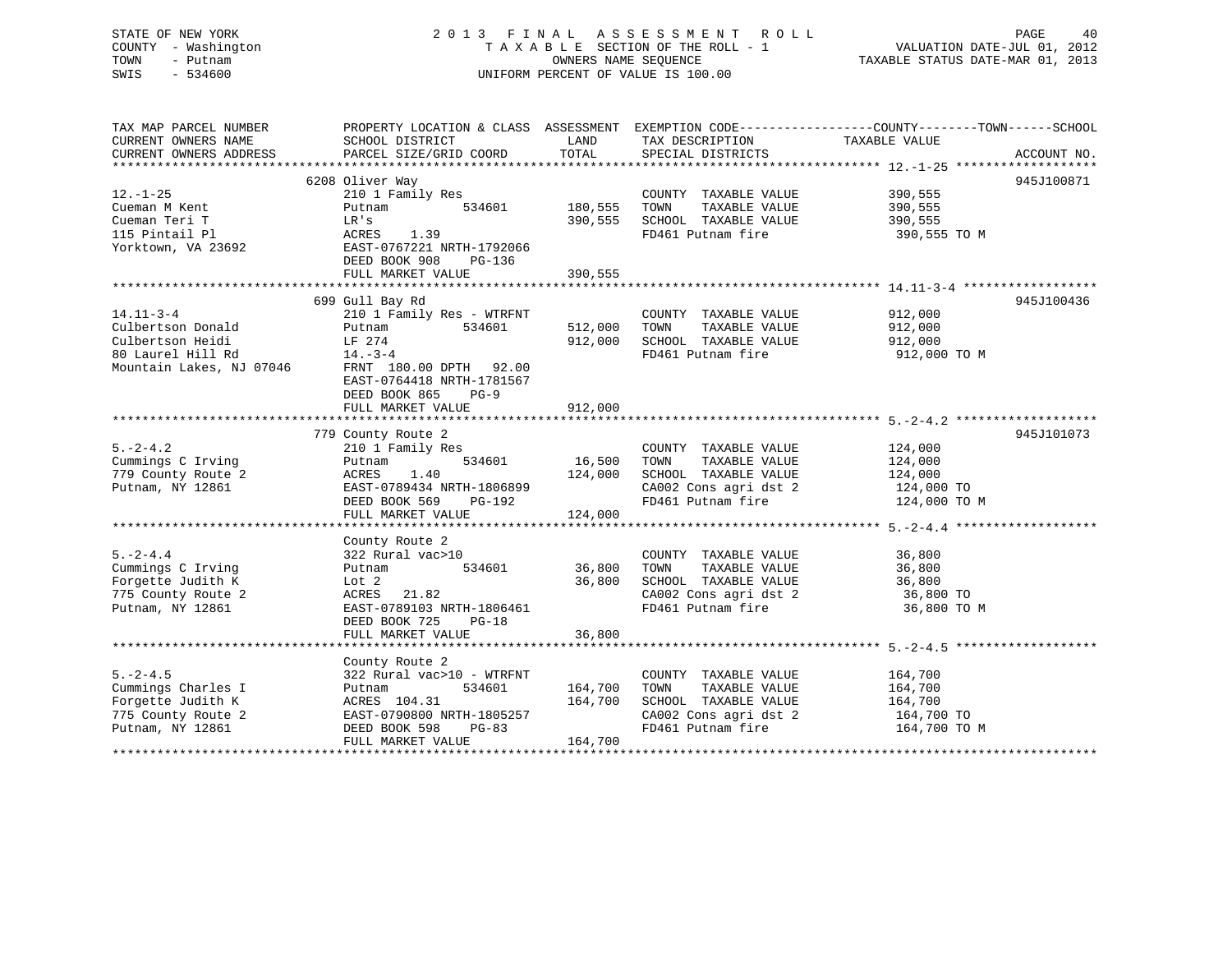## STATE OF NEW YORK 2 0 1 3 F I N A L A S S E S S M E N T R O L L PAGE 41 COUNTY - Washington T A X A B L E SECTION OF THE ROLL - 1 VALUATION DATE-JUL 01, 2012 TOWN - Putnam OWNERS NAME SEQUENCE TAXABLE STATUS DATE-MAR 01, 2013 SWIS - 534600 UNIFORM PERCENT OF VALUE IS 100.00

| TAX MAP PARCEL NUMBER<br>CURRENT OWNERS NAME | PROPERTY LOCATION & CLASS ASSESSMENT<br>SCHOOL DISTRICT | LAND    | EXEMPTION CODE-----------------COUNTY-------TOWN------SCHOOL<br>TAX DESCRIPTION | TAXABLE VALUE            |                    |
|----------------------------------------------|---------------------------------------------------------|---------|---------------------------------------------------------------------------------|--------------------------|--------------------|
| CURRENT OWNERS ADDRESS                       | PARCEL SIZE/GRID COORD                                  | TOTAL   | SPECIAL DISTRICTS                                                               |                          | ACCOUNT NO.        |
|                                              |                                                         |         |                                                                                 |                          |                    |
|                                              | County Route 2                                          |         |                                                                                 |                          | 945J101049         |
| $5. -2 - 4.1$                                | 314 Rural vac<10                                        |         | COUNTY TAXABLE VALUE                                                            | 23,800                   |                    |
| Cummings Charles Irving<br>Glendale Farms    | 534601<br>Putnam                                        | 23,800  | TOWN<br>TAXABLE VALUE                                                           | 23,800                   |                    |
| Putnam Station, NY 12861                     | ACRES<br>8.80                                           | 23,800  | SCHOOL TAXABLE VALUE<br>CA002 Cons agri dst 2                                   | 23,800                   |                    |
|                                              | EAST-0788950 NRTH-1805722<br>DEED BOOK 530              |         | FD461 Putnam fire                                                               | 23,800 TO<br>23,800 TO M |                    |
|                                              | PG-125<br>FULL MARKET VALUE                             | 23,800  |                                                                                 |                          |                    |
|                                              |                                                         |         |                                                                                 |                          |                    |
|                                              | County Route 2                                          |         |                                                                                 |                          | 945J101091         |
| $5. -2 - 4.3$                                | $312$ Vac w/imprv - WTRFNT                              |         | COUNTY TAXABLE VALUE                                                            | 119,900                  |                    |
| Cummings Charles Irving                      | 534601<br>Putnam                                        | 118,500 | TOWN<br>TAXABLE VALUE                                                           | 119,900                  |                    |
| Forgette Judith K                            | ACRES<br>61.43                                          | 119,900 | SCHOOL TAXABLE VALUE                                                            | 119,900                  |                    |
| 258 Cummings Rd                              | EAST-0790101 NRTH-1807270                               |         | CA002 Cons agri dst 2                                                           | 119,900 TO               |                    |
| Putnam Station, NY 12861                     | DEED BOOK 598<br>$PG-83$                                |         | FD461 Putnam fire                                                               | 119,900 TO M             |                    |
|                                              | FULL MARKET VALUE                                       | 119,900 |                                                                                 |                          |                    |
|                                              |                                                         |         |                                                                                 |                          |                    |
|                                              | County Route 2                                          |         |                                                                                 |                          | 945J101092         |
| $5. -2 - 11.1$                               | 322 Rural vac>10                                        |         | COUNTY TAXABLE VALUE                                                            | 46,500                   |                    |
| Cummings Charles Irving                      | 534601<br>Putnam                                        | 46,500  | TAXABLE VALUE<br>TOWN                                                           | 46,500                   |                    |
| Forgette Judith K                            | 35.00<br>ACRES                                          | 46,500  | SCHOOL TAXABLE VALUE                                                            | 46,500                   |                    |
| 258 Cummings Rd                              | EAST-0787532 NRTH-1801078                               |         | CA002 Cons agri dst 2                                                           | 46,500 TO                |                    |
| Putnam Station, NY 12861                     | DEED BOOK 598<br>PG-83                                  |         | FD461 Putnam fire                                                               | 46,500 TO M              |                    |
|                                              | FULL MARKET VALUE                                       | 46,500  |                                                                                 |                          |                    |
|                                              |                                                         |         |                                                                                 |                          |                    |
|                                              | 405 Hutton Square Rd                                    |         |                                                                                 |                          | 945J100534         |
| $9 - 1 - 8$                                  | 280 Res Multiple - WTRFNT                               |         | 41854<br>STAR B                                                                 | $\overline{0}$           | $\Omega$<br>30,000 |
| Cummings Charles Thomas Truste Putnam        | 534601                                                  | 328,100 | COUNTY TAXABLE VALUE                                                            | 704,600                  |                    |
| Tobey Herbert Trustee                        | hse & camp                                              | 704,600 | TAXABLE VALUE<br>TOWN                                                           | 704,600                  |                    |
| 405 Hutton Square Rd                         | 850/188                                                 |         | SCHOOL TAXABLE VALUE                                                            | 674,600                  |                    |
| Putnam, NY 12861                             | ACRES 245.10                                            |         | CA002 Cons agri dst 2                                                           | 704,600 TO               |                    |
|                                              | EAST-0789823 NRTH-1796774                               |         | FD461 Putnam fire                                                               | 704,600 TO M             |                    |
|                                              | DEED BOOK 3175<br>PG-253                                |         |                                                                                 |                          |                    |
|                                              | FULL MARKET VALUE                                       | 704,600 |                                                                                 |                          |                    |
|                                              |                                                         |         |                                                                                 |                          |                    |
|                                              | Cummings Rd                                             |         |                                                                                 |                          | 945J100161         |
| $9. - 1 - 5$                                 | 322 Rural vac>10                                        |         | COUNTY TAXABLE VALUE                                                            | 155,500                  |                    |
| Cummings Irrevocable Trust Cha Putnam        | 534601                                                  | 155,500 | TAXABLE VALUE<br>TOWN                                                           | 155,500                  |                    |
| 412 Hutton Square Rd                         | ACRES 155.60                                            | 155,500 | SCHOOL TAXABLE VALUE                                                            | 155,500                  |                    |
| Putnam Station, NY 12861                     | EAST-0783305 NRTH-1800797                               |         | FD461 Putnam fire                                                               | 155,500 TO M             |                    |
|                                              | DEED BOOK 3176<br>PG-1                                  |         |                                                                                 |                          |                    |
|                                              | FULL MARKET VALUE                                       | 155,500 |                                                                                 |                          |                    |
|                                              |                                                         |         |                                                                                 |                          |                    |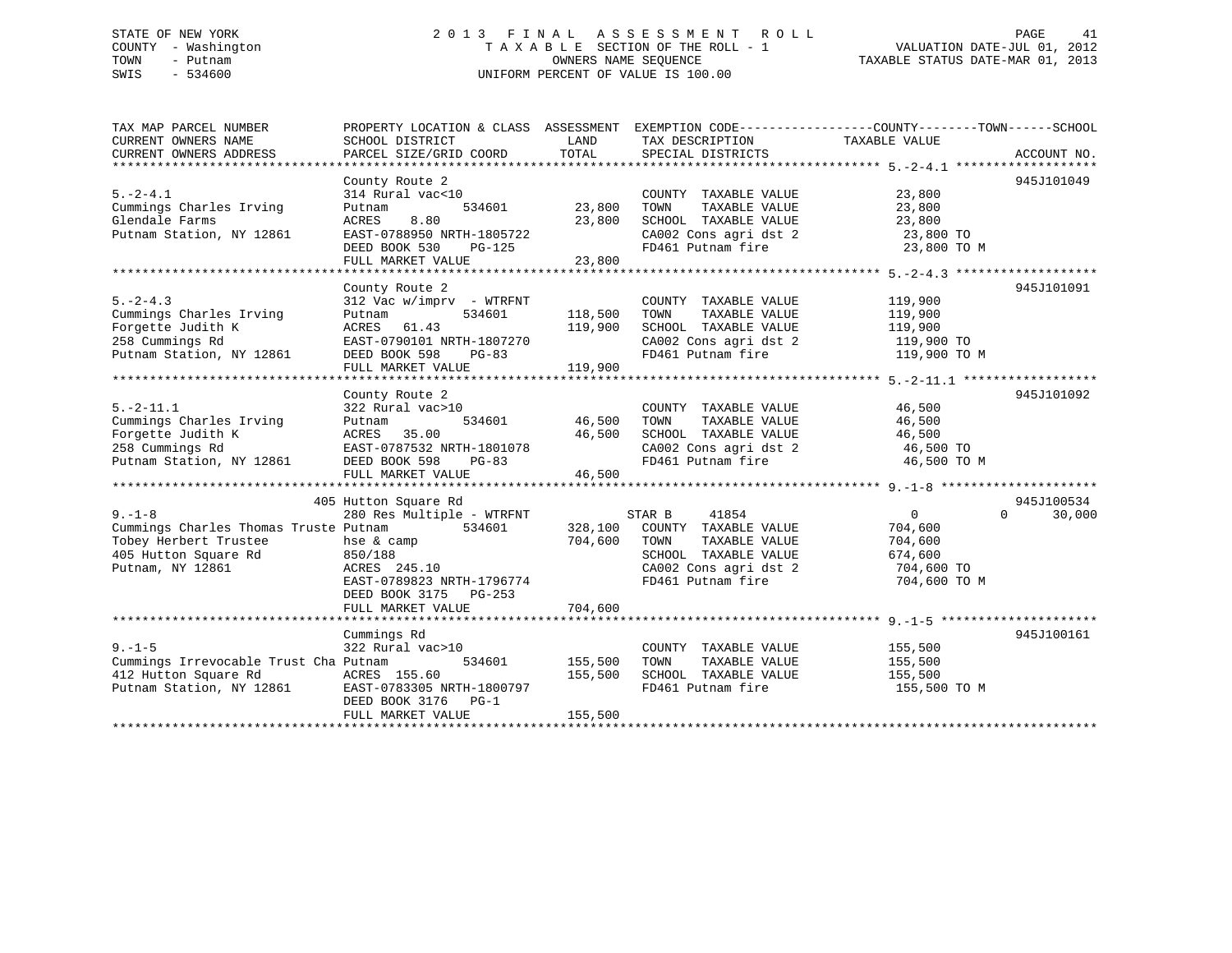## STATE OF NEW YORK 2 0 1 3 F I N A L A S S E S S M E N T R O L L PAGE 42 COUNTY - Washington T A X A B L E SECTION OF THE ROLL - 1 VALUATION DATE-JUL 01, 2012 TOWN - Putnam OWNERS NAME SEQUENCE TAXABLE STATUS DATE-MAR 01, 2013 SWIS - 534600 UNIFORM PERCENT OF VALUE IS 100.00

| TAX MAP PARCEL NUMBER<br>CURRENT OWNERS NAME<br>CURRENT OWNERS ADDRESS                                                    | PROPERTY LOCATION & CLASS ASSESSMENT<br>SCHOOL DISTRICT<br>PARCEL SIZE/GRID COORD                                                                                                                                  | LAND<br>TOTAL                 | EXEMPTION CODE-----------------COUNTY-------TOWN------SCHOOL<br>TAX DESCRIPTION<br>SPECIAL DISTRICTS                | TAXABLE VALUE                                               | ACCOUNT NO. |
|---------------------------------------------------------------------------------------------------------------------------|--------------------------------------------------------------------------------------------------------------------------------------------------------------------------------------------------------------------|-------------------------------|---------------------------------------------------------------------------------------------------------------------|-------------------------------------------------------------|-------------|
| $9 - 1 - 9$<br>Cummings Irrevocable Trust Cha Putnam<br>Tobey Herbert Trustee<br>412 Hutton Square Rd<br>Putnam, NY 12861 | 460 Hutton Square Rd<br>314 Rural vac<10 - WTRFNT<br>534601<br>825-314<br>ACRES 102.40<br>EAST-0790709 NRTH-1799801<br>DEED BOOK 3173 PG-136<br>FULL MARKET VALUE                                                  | 165,900<br>165,900<br>165,900 | COUNTY TAXABLE VALUE<br>TOWN<br>TAXABLE VALUE<br>SCHOOL TAXABLE VALUE<br>CA002 Cons agri dst 2<br>FD461 Putnam fire | 165,900<br>165,900<br>165,900<br>165,900 TO<br>165,900 TO M | 945J100139  |
| $5. - 2 - 4$<br>Cummings Irving C<br>Forgette Judith<br>Glendale Farms<br>Putnam Station, NY 12861                        | 775 County Route 2<br>242 Rurl res&rec<br>534601<br>Putnam<br>Lot 1<br>ACRES 10.08<br>EAST-0789058 NRTH-1806991<br>DEED BOOK 725<br>$PG-18$<br>FULL MARKET VALUE                                                   | 45,200<br>160,400<br>160,400  | COUNTY TAXABLE VALUE<br>TOWN<br>TAXABLE VALUE<br>SCHOOL TAXABLE VALUE<br>CA002 Cons agri dst 2<br>FD461 Putnam fire | 160,400<br>160,400<br>160,400<br>160,400 TO<br>160,400 TO M | 945J100160  |
| $2. -1 - 2.1$<br>Curcio Frank<br>1186 County Route 2<br>Putnam, NY 12861                                                  | 1186 County Route 2<br>242 Rurl res&rec - WTRFNT<br>534601<br>Putnam<br>52.30<br>ACRES<br>EAST-0784209 NRTH-1813027<br>DEED BOOK 3008 PG-282<br>FULL MARKET VALUE                                                  | 102,300<br>167,300<br>167,300 | COUNTY TAXABLE VALUE<br>TAXABLE VALUE<br>TOWN<br>SCHOOL TAXABLE VALUE<br>FD461 Putnam fire                          | 167,300<br>167,300<br>167,300<br>167,300 TO M               | 945J100172  |
| $11.8 - 5 - 12$<br>Cutler Lawrence J<br>Cutler Mitchell<br>53 Mt Pleasant Rd<br>Morristown, NJ 07960                      | Royal Anchorage Estates<br>314 Rural vac<10<br>534601<br>Putnam<br>LR's; Lot 14<br>2064/293<br>$12.-5-12$<br>FRNT 110.00 DPTH 125.00<br>EAST-0766883 NRTH-1792267<br>DEED BOOK 2823<br>PG-290<br>FULL MARKET VALUE | 80,000<br>80,000<br>80,000    | COUNTY TAXABLE VALUE<br>TAXABLE VALUE<br>TOWN<br>SCHOOL TAXABLE VALUE<br>FD461 Putnam fire                          | 80,000<br>80,000<br>80,000<br>80,000 TO M                   | 945J101038  |
| $13 - 3 - 1$<br>Danforth Nina<br>86 Wellsley St<br>Weston, MA 02493                                                       | Hutton Square Rd<br>$312$ Vac w/imprv - WTRFNT<br>534601<br>Putnam<br>Barn<br>80.80<br>ACRES<br>EAST-0789728 NRTH-1792960<br>DEED BOOK 912<br>$PG-36$<br>FULL MARKET VALUE<br>******************************       | 120,800<br>123,600<br>123,600 | COUNTY TAXABLE VALUE<br>TOWN<br>TAXABLE VALUE<br>SCHOOL TAXABLE VALUE<br>FD461 Putnam fire                          | 123,600<br>123,600<br>123,600<br>123,600 TO M               | 945J100403  |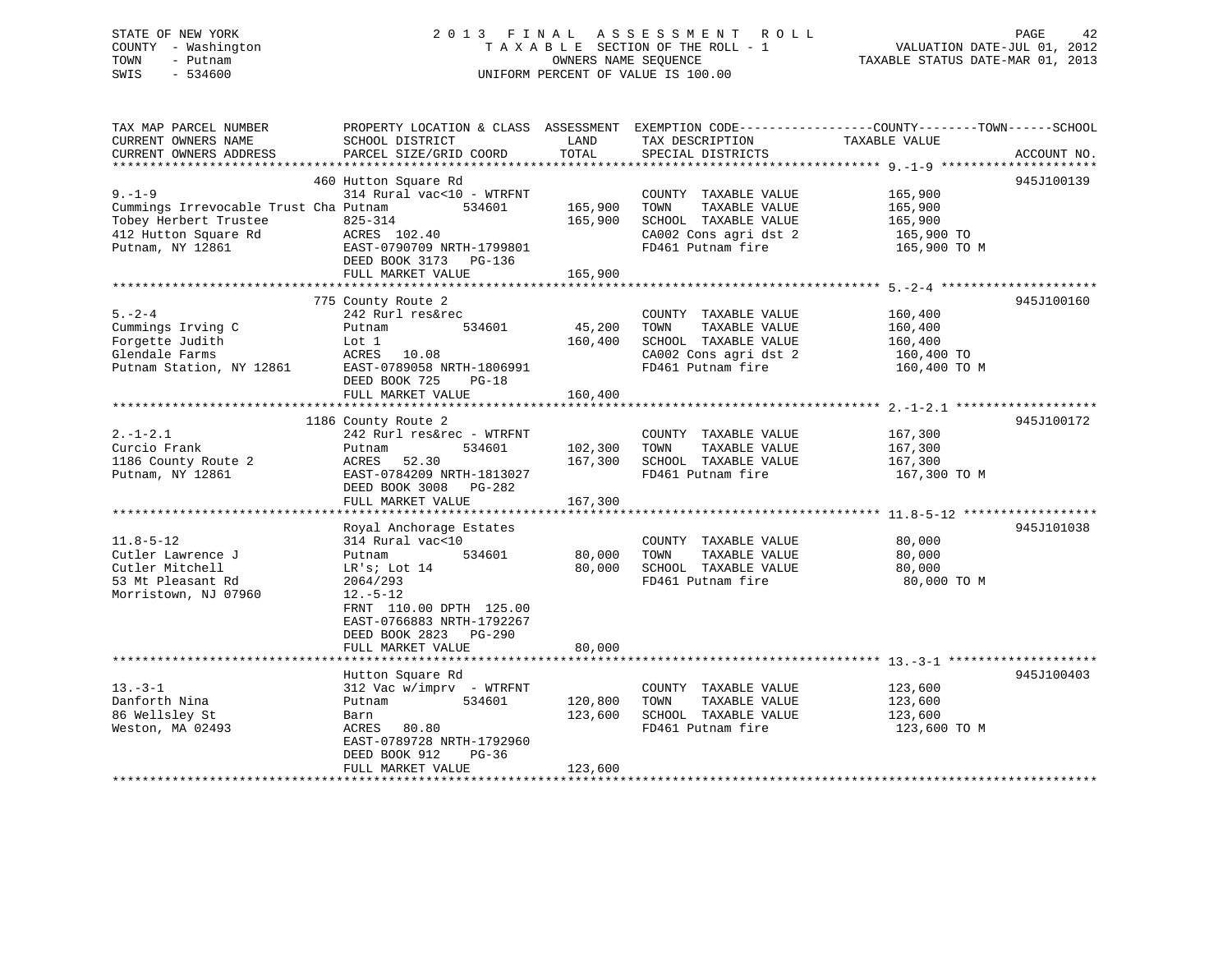| STATE OF NEW YORK<br>COUNTY - Washington<br>TOWN<br>- Putnam<br>$-534600$<br>SWIS                                                                                         | 2013 FINAL ASSESSMENT ROLL<br>TAXABLE SECTION OF THE ROLL - 1<br>OWNERS NAME SEQUENCE<br>TAXABLE STATUS DATE-MAR 01, 2013<br>UNIFORM PERCENT OF VALUE IS 100.00 |                                                                                         |                                                                                                    |                                                   | PAGE<br>43                    |
|---------------------------------------------------------------------------------------------------------------------------------------------------------------------------|-----------------------------------------------------------------------------------------------------------------------------------------------------------------|-----------------------------------------------------------------------------------------|----------------------------------------------------------------------------------------------------|---------------------------------------------------|-------------------------------|
| TAX MAP PARCEL NUMBER THE PROPERTY LOCATION & CLASS ASSESSMENT EXEMPTION CODE---------------COUNTY-------TOWN-----SCHOOL<br>CURRENT OWNERS NAME<br>CURRENT OWNERS ADDRESS | SCHOOL DISTRICT                                                                                                                                                 | <b>EXAMPLE THE STATE OF STATE OF STATE OF STATE OF STATE OF STATE OF STATE OF STATE</b> | TAX DESCRIPTION TAXABLE VALUE                                                                      |                                                   |                               |
| $12.-4-11$<br>Dark Bay LLC<br>9932 Woodrow St<br>Vienna, VA 22181-3136                                                                                                    | 5317 .8 Mile Way<br>260 Seasonal res - WTRFNT<br>Putnam<br>534601<br>LF 60<br>FRNT 75.00 DPTH 640.00                                                            | 352,600 TOWN                                                                            | COUNTY TAXABLE VALUE 443,200<br>TAXABLE VALUE<br>443,200 SCHOOL TAXABLE VALUE<br>FD461 Putnam fire | 443,200<br>443,200<br>443,200 TO M                | 945J100700                    |
|                                                                                                                                                                           | EAST-0767298 NRTH-1789075<br>DEED BOOK 2345 PG-14<br>FULL MARKET VALUE                                                                                          | 443,200                                                                                 |                                                                                                    |                                                   |                               |
| $13. - 1 - 17$<br>Davis Bonnie<br>13 Fire House Ln                       ACRES     1.34<br>Putnam Station, NY 12861           EAST-0779835 NRTH-1788485                   | 13 Fire House Ln<br>Fire House Ln<br>210 1 Family Res<br>Putnam<br>FULL MARKET VALUE                                                                            | $142,900$ TOWN<br>142,900                                                               | 41834<br>STAR EN<br>534601 16,300 COUNTY TAXABLE VALUE<br>TAXABLE VALUE<br>SCHOOL TAXABLE VALUE    | 0<br>142,900<br>142,900<br>79,600<br>142,900 TO M | 945J100056<br>$0 \t\t 63,300$ |
| $7.12 - 1 - 31$<br>Putnam Station, NY 12861-2805 EAST-0768211 NRTH-1798683                                                                                                | 1529 Mosswood Way<br>260 Seasonal res<br>DEED BOOK 708<br>PG-251<br>FULL MARKET VALUE                                                                           | 534601 147,300<br>264,100                                                               | COUNTY TAXABLE VALUE<br>TOWN<br>TAXABLE VALUE<br>264,100 SCHOOL TAXABLE VALUE<br>FD461 Putnam fire | 264,100<br>264,100<br>264,100<br>264,100 TO M     | 945J100695                    |
| 14.8-1-15.3<br>Deborah C Mars Trust<br>"Cro Deborah C<br>LF 34<br>116 Brush Hill Rd<br>Great Barrington, MA 01230                                                         | Gull Bay Rd<br>314 Rural vac<10 - WTRFNT<br>534601<br>Putnam<br>2822/224<br>FRNT 34.00 DPTH 187.00<br>EAST-0765114 NRTH-1783043<br>DEED BOOK 2822 PG-230        | 86,600                                                                                  | COUNTY TAXABLE VALUE<br>86,600 TOWN<br>TAXABLE VALUE<br>SCHOOL TAXABLE VALUE<br>FD461 Putnam fire  | 86,600<br>86,600<br>86,600<br>86,600 TO M         |                               |

|                            | DEED BOOK 2822 PG-230     |                   |        |        |                   |             |            |
|----------------------------|---------------------------|-------------------|--------|--------|-------------------|-------------|------------|
|                            | FULL MARKET VALUE         |                   | 86,600 |        |                   |             |            |
|                            |                           |                   |        |        |                   |             |            |
|                            | Gull Bay Rd               |                   |        |        |                   |             | 945J100044 |
| $14.11 - 2 - 1$            | 314 Rural vac<10          |                   |        | COUNTY | TAXABLE VALUE     | 60,700      |            |
| Deborah C Mars Trust       | Putnam                    | 534601            | 60,700 | TOWN   | TAXABLE VALUE     | 60,700      |            |
| Mars Deborah C             | $14. -2 - 1$              |                   | 60,700 | SCHOOL | TAXABLE VALUE     | 60,700      |            |
| 116 Brush Hill Rd          | FRNT                      | 78.00 DPTH 199.00 |        |        | FD461 Putnam fire | 60,700 TO M |            |
| Great Barrington, MA 01230 | EAST-0765244 NRTH-1783164 |                   |        |        |                   |             |            |
|                            | DEED BOOK 2822 PG-241     |                   |        |        |                   |             |            |
|                            | FULL MARKET VALUE         |                   | 60,700 |        |                   |             |            |
|                            |                           |                   |        |        |                   |             |            |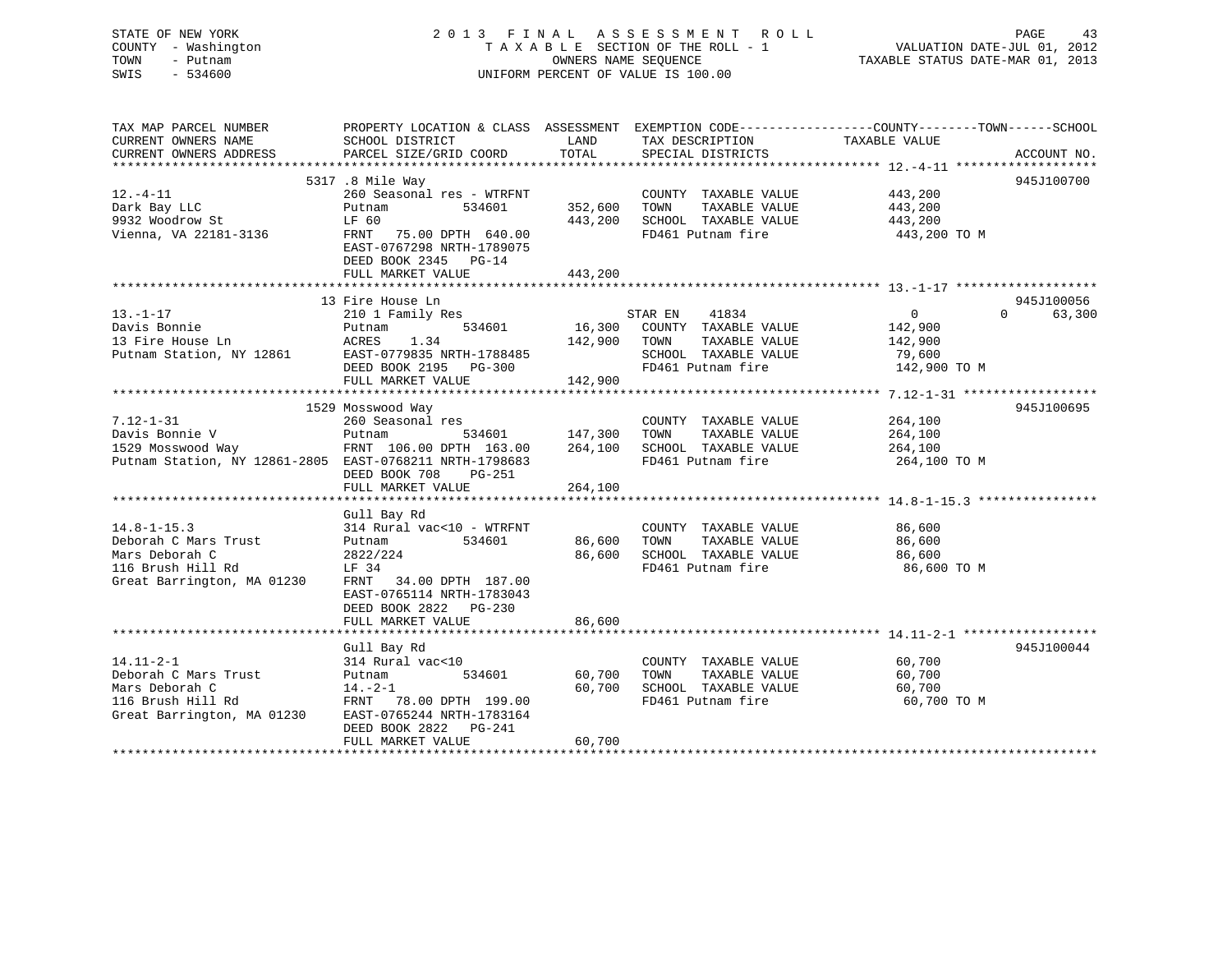| STATE OF NEW YORK<br>- Washington<br>COUNTY<br>TOWN<br>- Putnam<br>$-534600$<br>SWIS |                                                                        |                             | 2013 FINAL ASSESSMENT ROLL<br>TAXABLE SECTION OF THE ROLL - 1<br>OWNERS NAME SEOUENCE<br>UNIFORM PERCENT OF VALUE IS 100.00 | TAXABLE STATUS DATE-MAR 01, 2013                                               | PAGE<br>VALUATION DATE-JUL 01, 2012 | 44 |
|--------------------------------------------------------------------------------------|------------------------------------------------------------------------|-----------------------------|-----------------------------------------------------------------------------------------------------------------------------|--------------------------------------------------------------------------------|-------------------------------------|----|
| TAX MAP PARCEL NUMBER<br>CURRENT OWNERS NAME<br>CURRENT OWNERS ADDRESS               | PROPERTY LOCATION & CLASS<br>SCHOOL DISTRICT<br>PARCEL SIZE/GRID COORD | ASSESSMENT<br>LAND<br>TOTAL | TAX DESCRIPTION<br>SPECIAL DISTRICTS                                                                                        | EXEMPTION CODE-----------------COUNTY--------TOWN------SCHOOL<br>TAXABLE VALUE | ACCOUNT NO.                         |    |

|                            |                           |         |         |                      | ************ 14.11-2-1.1 ***************** |                    |
|----------------------------|---------------------------|---------|---------|----------------------|--------------------------------------------|--------------------|
|                            | 606 Gull Bay Rd           |         |         |                      |                                            |                    |
| $14.11 - 2 - 1.1$          | 210 1 Family Res - WTRFNT |         |         | COUNTY TAXABLE VALUE | 500,900                                    |                    |
| Deborah C Mars Trust       | 534601<br>Putnam          | 367,300 | TOWN    | TAXABLE VALUE        | 500,900                                    |                    |
| Mars Deborah C             | 64' Lf                    | 500,900 |         | SCHOOL TAXABLE VALUE | 500,900                                    |                    |
| 116 Brush Hill Rd          | 2822/224                  |         |         | FD461 Putnam fire    | 500,900 TO M                               |                    |
| Great Barrington, MA 01230 | $14.-2-1.1$               |         |         |                      |                                            |                    |
|                            | FRNT 195.00 DPTH 320.00   |         |         |                      |                                            |                    |
|                            | EAST-0765222 NRTH-1783011 |         |         |                      |                                            |                    |
|                            | DEED BOOK 2822 PG-230     |         |         |                      |                                            |                    |
|                            | FULL MARKET VALUE         | 500,900 |         |                      |                                            |                    |
|                            |                           |         |         |                      |                                            |                    |
|                            | 104 Putnam Center Rd      |         |         |                      |                                            | 945J101040         |
| $13. - 1 - 1.4$            | 210 1 Family Res          |         | STAR B  | 41854                | $\overline{0}$                             | $\Omega$<br>30,000 |
| Dedrick Jodie L            | 534601<br>Putnam          | 31,400  |         | COUNTY TAXABLE VALUE | 197,700                                    |                    |
| Bruce Jodie a/k/a          | 6.40<br>ACRES             | 197,700 | TOWN    | TAXABLE VALUE        | 197,700                                    |                    |
| 104 Putnam Center Rd       | EAST-0782913 NRTH-1794308 |         |         | SCHOOL TAXABLE VALUE | 167,700                                    |                    |
| Putnam, NY 12861           | DEED BOOK 597<br>PG-278   |         |         | FD461 Putnam fire    | 197,700 TO M                               |                    |
|                            | FULL MARKET VALUE         | 197,700 |         |                      |                                            |                    |
|                            |                           |         |         |                      |                                            |                    |
|                            | 157+161 Hutton Square Rd  |         |         |                      |                                            | 945J100183         |
| $13 - 2 - 12$              | 210 1 Family Res          |         | STAR EN | 41834                | $\overline{0}$                             | $\Omega$<br>63,300 |
| Dedrick Richard D          | 534601<br>Putnam          | 29,600  |         | COUNTY TAXABLE VALUE | 187,500                                    |                    |
| Dedrick Mary Jane          | 4.90<br>ACRES             | 187,500 | TOWN    | TAXABLE VALUE        | 187,500                                    |                    |
| 157 Hutton Square Rd       | EAST-0787694 NRTH-1792701 |         |         | SCHOOL TAXABLE VALUE | 124,200                                    |                    |
| Putnam Sta, NY 12861       | DEED BOOK 406<br>PG-151   |         |         | FD461 Putnam fire    | 187,500 TO M                               |                    |
|                            | FULL MARKET VALUE         | 187,500 |         |                      |                                            |                    |
|                            |                           |         |         |                      |                                            |                    |
|                            | Hutton Square Rd          |         |         |                      |                                            |                    |
| $13. - 3 - 1.1$            | 314 Rural vac<10          |         |         | COUNTY TAXABLE VALUE | 900                                        |                    |
| Dedrick Richard D          | Putnam<br>534601          | 900     | TOWN    | TAXABLE VALUE        | 900                                        |                    |
| Dedrick Mary Jane          | Vacant Lot                | 900     |         | SCHOOL TAXABLE VALUE | 900                                        |                    |
| 157 Hutton Square Rd       | FRNT 200.00 DPTH 220.00   |         |         | FD461 Putnam fire    | 900 TO M                                   |                    |
| Putnam Station, NY 12861   | EAST-0788069 NRTH-1792800 |         |         |                      |                                            |                    |
|                            | DEED BOOK 654<br>PG-156   |         |         |                      |                                            |                    |
|                            | FULL MARKET VALUE         | 900     |         |                      |                                            |                    |
|                            |                           |         |         |                      |                                            |                    |
|                            | 471 Gull Bay Rd           |         |         |                      |                                            | 945J100497         |
| $11.20 - 3 - 16$           | 260 Seasonal res - WTRFNT |         |         | COUNTY TAXABLE VALUE | 270,600                                    |                    |
| Deets Stephen M            | 534601<br>Putnam          | 115,600 | TOWN    | TAXABLE VALUE        | 270,600                                    |                    |
| Deets Diane M              | Lot $10 b$                | 270,600 |         | SCHOOL TAXABLE VALUE | 270,600                                    |                    |
| PO Box 9                   | LF 15                     |         |         | FD461 Putnam fire    | 270,600 TO M                               |                    |
| Waterford, NY 12188        | FRNT<br>35.00 DPTH 100.00 |         |         |                      |                                            |                    |
|                            | EAST-0767124 NRTH-1785425 |         |         |                      |                                            |                    |
|                            | DEED BOOK 856<br>$PG-236$ |         |         |                      |                                            |                    |
|                            | FULL MARKET VALUE         | 270,600 |         |                      |                                            |                    |
|                            | ***********************   |         |         |                      |                                            |                    |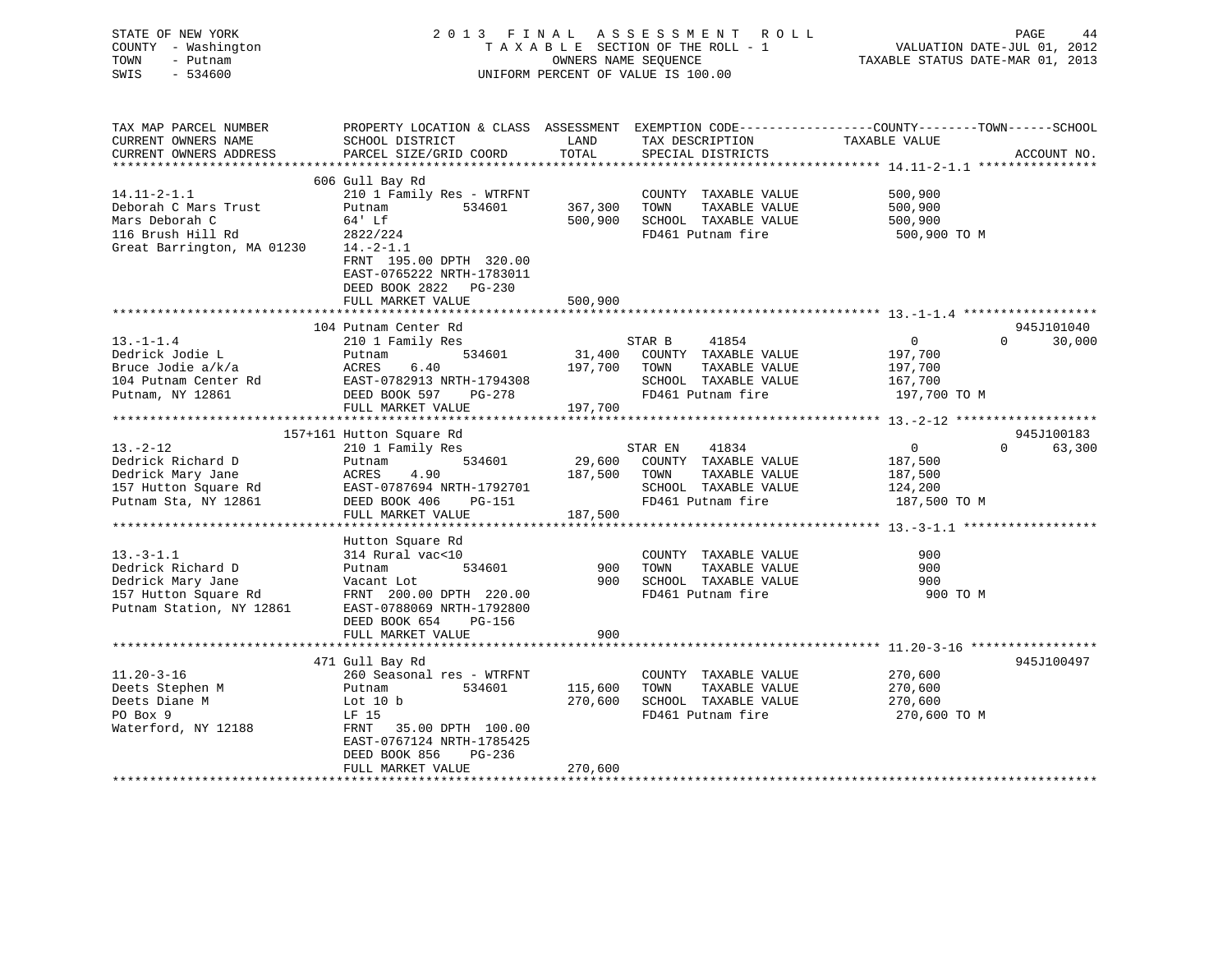# STATE OF NEW YORK 2 0 1 3 F I N A L A S S E S S M E N T R O L L PAGE 45COUNTY - Washington  $T A X A B L E$  SECTION OF THE ROLL - 1<br>TOWN - Putnam data of the COUNTERS NAME SEQUENCE SWIS - 534600 UNIFORM PERCENT OF VALUE IS 100.00

TAXABLE STATUS DATE-MAR 01, 2013

| TAX MAP PARCEL NUMBER<br>CURRENT OWNERS NAME<br>CURRENT OWNERS ADDRESS                                                                                                           | PROPERTY LOCATION & CLASS ASSESSMENT EXEMPTION CODE----------------COUNTY-------TOWN------SCHOOL<br>SCHOOL DISTRICT<br>PARCEL SIZE/GRID COORD                                                                                                                              | LAND<br>TOTAL                             | TAX DESCRIPTION<br>SPECIAL DISTRICTS                                                                                                                                | TAXABLE VALUE                                                    | ACCOUNT NO. |
|----------------------------------------------------------------------------------------------------------------------------------------------------------------------------------|----------------------------------------------------------------------------------------------------------------------------------------------------------------------------------------------------------------------------------------------------------------------------|-------------------------------------------|---------------------------------------------------------------------------------------------------------------------------------------------------------------------|------------------------------------------------------------------|-------------|
| ***********************                                                                                                                                                          |                                                                                                                                                                                                                                                                            |                                           |                                                                                                                                                                     |                                                                  |             |
| $13.-2-14.1$<br>Delango Anthony<br>841 Route 22<br>Pawling, NY 12564                                                                                                             | 197 County Route 3<br>322 Rural vac>10<br>Putnam<br>534601<br>ACRES 143.70<br>EAST-0785875 NRTH-1788753<br>DEED BOOK 804<br>$PG-17$                                                                                                                                        | 144,000<br>144,000                        | COUNTY TAXABLE VALUE<br>TOWN<br>TAXABLE VALUE<br>SCHOOL TAXABLE VALUE<br>FD461 Putnam fire                                                                          | 144,000<br>144,000<br>144,000<br>144,000 TO M                    | 945J100075  |
|                                                                                                                                                                                  | FULL MARKET VALUE                                                                                                                                                                                                                                                          | 144,000                                   |                                                                                                                                                                     |                                                                  |             |
| $13. - 2 - 17$<br>Delango Anthony<br>841 Route 22<br>Pawling, NY 12564                                                                                                           | County Route 3<br>322 Rural vac>10<br>534601<br>Putnam<br>ACRES<br>41.70<br>EAST-0785066 NRTH-1786518<br>DEED BOOK 804<br>$PG-15$<br>FULL MARKET VALUE                                                                                                                     | 49,200<br>49,200<br>49,200                | COUNTY TAXABLE VALUE<br>TAXABLE VALUE<br>TOWN<br>SCHOOL TAXABLE VALUE<br>FD461 Putnam fire                                                                          | 49,200<br>49,200<br>49,200<br>49,200 TO M                        | 945J100830  |
|                                                                                                                                                                                  | 35 Ferry Way South                                                                                                                                                                                                                                                         |                                           |                                                                                                                                                                     |                                                                  | 945J100055  |
| $2. - 1 - 17$<br>Delaware & Hudson Railway Co<br>Tax Dept<br>120 S 6th St Fl 7th<br>Minneapolis, MN 55402-1201<br>$13.-3-20.1$<br>Delaware & Hudson Railway Co<br>Tax Department | 314 Rural vac<10 - WTRFNT<br>534601<br>Putnam<br>129' Lf<br>FRNT 120.00 DPTH<br>35.00<br>ACRES<br>0.27<br>EAST-0788323 NRTH-1810264<br>DEED BOOK 839<br>$PG-1$<br>FULL MARKET VALUE<br>604 County Route 3<br>$312$ Vac w/imprv - WTRFNT<br>534601<br>Putnam<br>Ref 187/472 | 3,800<br>3,800<br>3,800<br>1,600<br>2,100 | COUNTY TAXABLE VALUE<br>TAXABLE VALUE<br>TOWN<br>SCHOOL TAXABLE VALUE<br>FD461 Putnam fire<br>COUNTY TAXABLE VALUE<br>TOWN<br>TAXABLE VALUE<br>SCHOOL TAXABLE VALUE | 3,800<br>3,800<br>3,800<br>3,800 TO M<br>2,100<br>2,100<br>2,100 | 945J101095  |
| 120 S 6th St Fl 7th<br>Minneapolis, MN 55402-1201                                                                                                                                | 310' Lf<br>FRNT 240.00 DPTH<br>50.00<br>ACRES<br>0.29<br>EAST-0789916 NRTH-1788825<br>DEED BOOK 639<br>PG-168<br>FULL MARKET VALUE                                                                                                                                         | 2,100                                     | FD461 Putnam fire                                                                                                                                                   | 2,100 TO M                                                       |             |
| $13. - 3 - 20$<br>Delaware & Hudson Railway Corp Putnam<br>Attn: Film Elizabeth M<br>31 Forest Dr<br>Colonie, NY 12205                                                           | 602 Railroad Way North<br>280 Res Multiple - WTRFNT<br>534601<br>Ref 187/472<br>Lf 440 (S)<br>FRNT 390.00 DPTH<br>50.00<br>EAST-0789924 NRTH-1788530<br>DEED BOOK 639<br>PG-168<br>FULL MARKET VALUE                                                                       | 19,100<br>87,300<br>87,300                | COUNTY TAXABLE VALUE<br>TOWN<br>TAXABLE VALUE<br>SCHOOL TAXABLE VALUE<br>FD461 Putnam fire                                                                          | 87,300<br>87,300<br>87,300<br>87,300 TO M                        | 945J100225  |
|                                                                                                                                                                                  |                                                                                                                                                                                                                                                                            |                                           | ****************************                                                                                                                                        |                                                                  |             |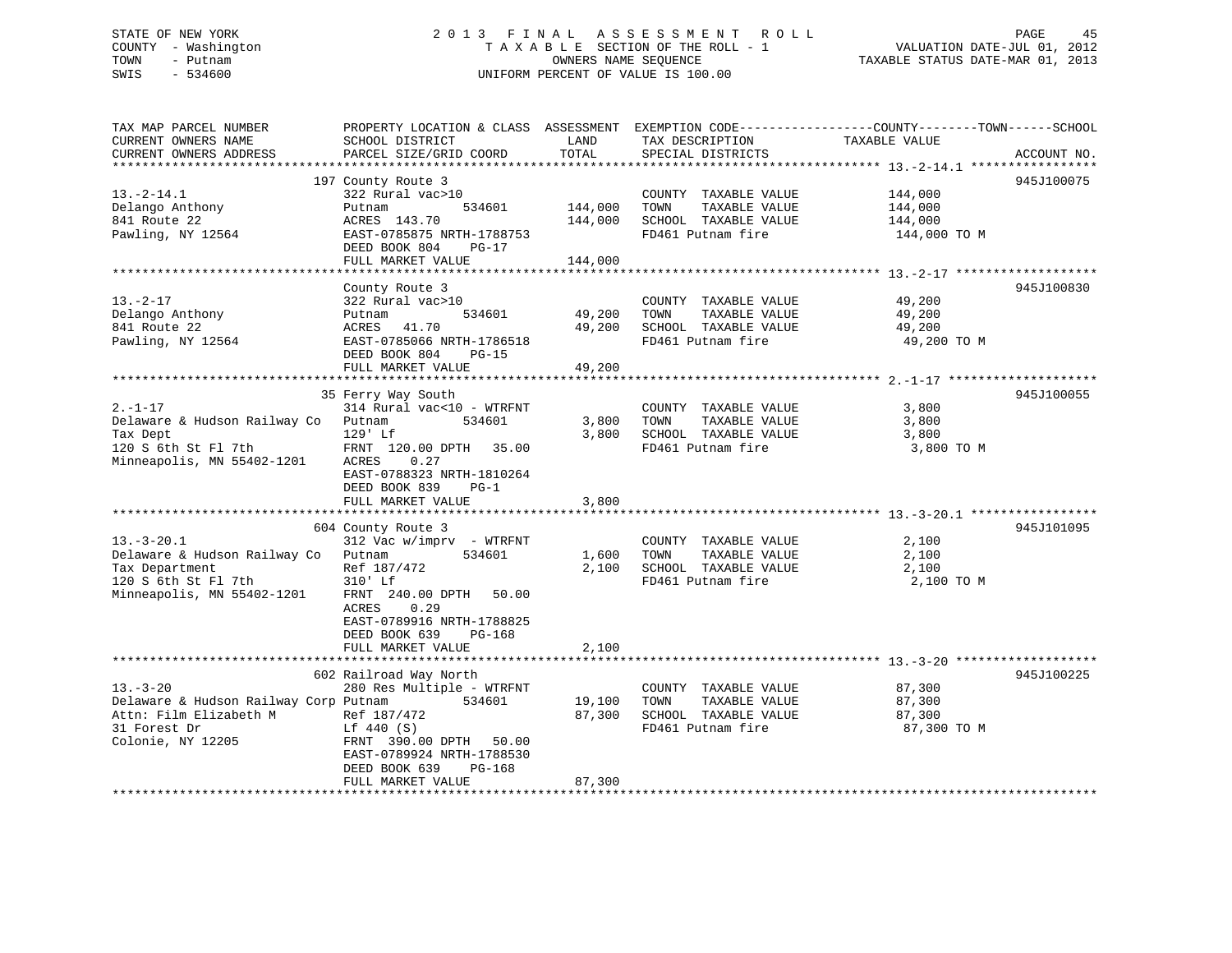| STATE OF NEW YORK<br>- Washington<br>COUNTY<br>TOWN<br>- Putnam<br>SWIS<br>$-534600$                                                   |                                                                                                 |                             | 2013 FINAL ASSESSMENT ROLL<br>TAXABLE SECTION OF THE ROLL - 1<br>OWNERS NAME SEQUENCE<br>UNIFORM PERCENT OF VALUE IS 100.00 | 46<br>PAGE<br>VALUATION DATE-JUL 01, 2012<br>TAXABLE STATUS DATE-MAR 01, 2013                 |
|----------------------------------------------------------------------------------------------------------------------------------------|-------------------------------------------------------------------------------------------------|-----------------------------|-----------------------------------------------------------------------------------------------------------------------------|-----------------------------------------------------------------------------------------------|
| TAX MAP PARCEL NUMBER<br>CURRENT OWNERS NAME<br>CURRENT OWNERS ADDRESS                                                                 | PROPERTY LOCATION & CLASS<br>SCHOOL DISTRICT<br>PARCEL SIZE/GRID COORD                          | ASSESSMENT<br>LAND<br>TOTAL | TAX DESCRIPTION<br>SPECIAL DISTRICTS                                                                                        | EXEMPTION CODE-----------------COUNTY--------TOWN------SCHOOL<br>TAXABLE VALUE<br>ACCOUNT NO. |
|                                                                                                                                        | 1716 Railroad Way South                                                                         |                             |                                                                                                                             | 945N200743                                                                                    |
| $13. - 3 - 24.5$<br>Delaware & Hudson Railway Corp Putnam 534601<br>Attn: Miles Wm & Mary Jo<br>207 Cty Rte 70<br>Stillwater, NY 12170 | 260 Seasonal res - WTRFNT<br>Ref 78/520<br>FRNT 161.00 DPTH 100.00<br>EAST-0789650 NRTH-1787185 | 23,600<br>115,000           | COUNTY<br>TAXABLE VALUE<br>TOWN<br>TAXABLE VALUE<br>TAXABLE VALUE<br>SCHOOL<br>FD461 Putnam fire                            | 115,000<br>115,000<br>115,000<br>115,000 TO M                                                 |

DEED BOOK 639 PG-168

FULL MARKET VALUE 115,000

| $13. - 3 - 1.2$<br>DeLongis Joseph<br>DeLongis Mary<br>86 Mountain View Dr<br>Holmes, NY 12531                                                      | 225 Hutton Square Rd<br>240 Rural res<br>534601<br>Putnam<br>ACRES<br>60.90<br>EAST-0788869 NRTH-1793721<br>DEED BOOK 3215 PG-236<br>FULL MARKET VALUE                                                             | 85,900<br>224,600<br>224,600    | COUNTY TAXABLE VALUE<br>TOWN<br>TAXABLE VALUE<br>SCHOOL TAXABLE VALUE<br>FD461 Putnam fire                              | 224,600<br>224,600<br>224,600<br>224,600 TO M               |            |
|-----------------------------------------------------------------------------------------------------------------------------------------------------|--------------------------------------------------------------------------------------------------------------------------------------------------------------------------------------------------------------------|---------------------------------|-------------------------------------------------------------------------------------------------------------------------|-------------------------------------------------------------|------------|
| $12. - 4 - 45$<br>DeMarco Trust Christopher<br>DeMarco Trust Alison<br>Christopher DeMarco<br>23 Offenbach St<br>Centereach, NY 11720               | 5566 Evergreen Shores Way<br>210 1 Family Res - WTRFNT<br>534601<br>Putnam<br>Lot 6<br>ACRES<br>3.80<br>EAST-0767316 NRTH-1790419<br>DEED BOOK 2234 PG-290<br>FULL MARKET VALUE                                    | 608,300<br>1245,200<br>1245,200 | COUNTY TAXABLE VALUE<br>TOWN<br>TAXABLE VALUE<br>SCHOOL TAXABLE VALUE<br>FD461 Putnam fire                              | 1245,200<br>1245,200<br>1245,200<br>1245,200 TO M           | 945J100905 |
|                                                                                                                                                     |                                                                                                                                                                                                                    |                                 |                                                                                                                         |                                                             |            |
| $1.18 - 1 - 5$<br>Dennis Christine Trustee<br>Dennis William Trustee<br>2600 Netherland Ave Apt 1120 FRNT 120.00 DPTH 204.00<br>Riverdale, NY 10463 | 2123 Black Point Rd<br>260 Seasonal res - WTRFNT<br>534601<br>Putnam<br>LF 97'<br>EAST-0772316 NRTH-1810846<br>DEED BOOK 2705 PG-330                                                                               | 444,500<br>540,400              | COUNTY TAXABLE VALUE<br>TOWN<br>TAXABLE VALUE<br>SCHOOL TAXABLE VALUE<br>BP461 Black Pt Sewer Dist<br>FD461 Putnam fire | 540,400<br>540,400<br>540,400<br>$.00$ UN C<br>540,400 TO M | 945J100670 |
|                                                                                                                                                     | FULL MARKET VALUE                                                                                                                                                                                                  | 540,400                         |                                                                                                                         |                                                             |            |
| $11.8 - 5 - 1$<br>Denno Bernard D<br>Denno Laura<br>1716 Good Hope Dr<br>Crafton, MD 21114                                                          | 6630 Royal Anchorage Way<br>210 1 Family Res - WTRFNT<br>534601<br>Putnam<br>Dock/stg Bldg/ROW576-38<br>LF 180<br>$12.-5-1$<br><b>ACRES</b><br>1.16<br>EAST-0766662 NRTH-1792936<br>DEED BOOK 884<br><b>PG-314</b> | 599,900<br>859,100              | COUNTY TAXABLE VALUE<br>TOWN<br>TAXABLE VALUE<br>SCHOOL TAXABLE VALUE<br>FD461 Putnam fire                              | 859,100<br>859,100<br>859,100<br>859,100 TO M               | 945J100998 |
|                                                                                                                                                     | FULL MARKET VALUE                                                                                                                                                                                                  | 859,100                         |                                                                                                                         |                                                             |            |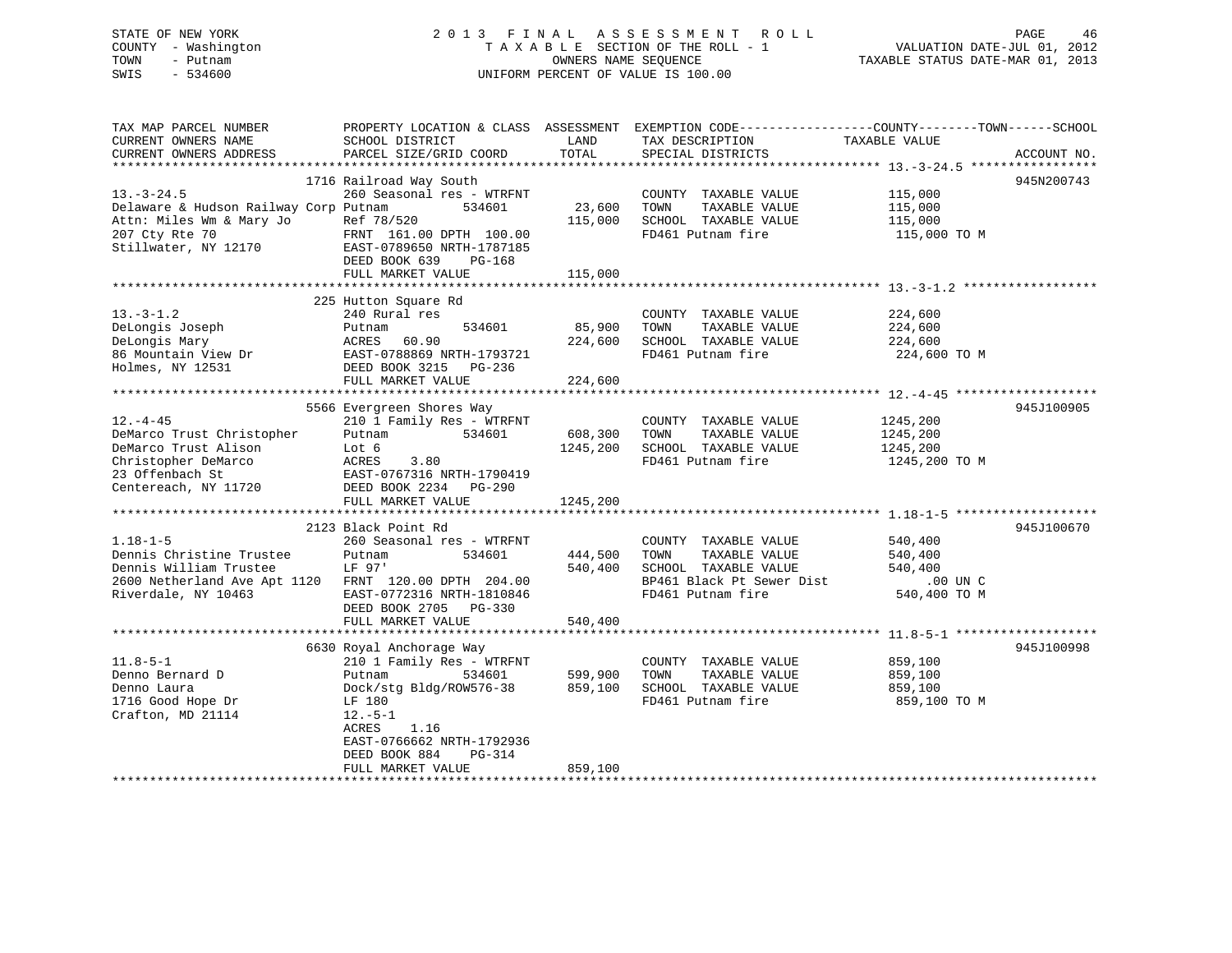## STATE OF NEW YORK 2 0 1 3 F I N A L A S S E S S M E N T R O L L PAGE 47 COUNTY - Washington T A X A B L E SECTION OF THE ROLL - 1 VALUATION DATE-JUL 01, 2012 TOWN - Putnam **CONNERS NAME SEQUENCE** TAXABLE STATUS DATE-MAR 01, 2013 SWIS - 534600 UNIFORM PERCENT OF VALUE IS 100.00

| TAX MAP PARCEL NUMBER<br>CURRENT OWNERS NAME                                                                | PROPERTY LOCATION & CLASS ASSESSMENT<br>SCHOOL DISTRICT                                                                                                          | LAND                          | EXEMPTION CODE-----------------COUNTY-------TOWN------SCHOOL<br>TAX DESCRIPTION                                         | TAXABLE VALUE                                                   |                    |
|-------------------------------------------------------------------------------------------------------------|------------------------------------------------------------------------------------------------------------------------------------------------------------------|-------------------------------|-------------------------------------------------------------------------------------------------------------------------|-----------------------------------------------------------------|--------------------|
| CURRENT OWNERS ADDRESS                                                                                      | PARCEL SIZE/GRID COORD                                                                                                                                           | TOTAL                         | SPECIAL DISTRICTS                                                                                                       |                                                                 | ACCOUNT NO.        |
|                                                                                                             | 2186 Black Point Rd                                                                                                                                              |                               |                                                                                                                         |                                                                 | 945J100735         |
| $1.18 - 1 - 18$<br>Deragon Barbara<br>Barry Katharine<br>193 Hardenburgh Ave<br>Demarest, NJ 07627          | 210 1 Family Res - WTRFNT<br>534601<br>Putnam<br>LF 100'<br>FRNT 75.00 DPTH 310.00<br>EAST-0771129 NRTH-1809901<br>DEED BOOK 783<br>$PG-68$<br>FULL MARKET VALUE | 511,600<br>717,900<br>717,900 | COUNTY TAXABLE VALUE<br>TOWN<br>TAXABLE VALUE<br>SCHOOL TAXABLE VALUE<br>BP461 Black Pt Sewer Dist<br>FD461 Putnam fire | 717,900<br>717,900<br>717,900<br>$.00$ UN $C$<br>717,900 TO M   |                    |
|                                                                                                             | 257 Schwerdtfeger Rd                                                                                                                                             |                               |                                                                                                                         |                                                                 | 945J100988         |
| $4. -1 - 7.2$<br>Desiderio Robert D<br>Desiderio Deborah S<br>257 Schwerdtfeger Rd<br>Putnam, NY 12861      | 242 Rurl res&rec<br>534601<br>Putnam<br>House & Land<br>ACRES<br>70.30<br>EAST-0770124 NRTH-1805395<br>DEED BOOK 1704 PG-254<br>FULL MARKET VALUE                | 185,300<br>297,000<br>297,000 | STAR B<br>41854<br>COUNTY TAXABLE VALUE<br>TOWN<br>TAXABLE VALUE<br>SCHOOL TAXABLE VALUE<br>FD461 Putnam fire           | $\overline{0}$<br>297,000<br>297,000<br>267,000<br>297,000 TO M | $\Omega$<br>30,000 |
|                                                                                                             |                                                                                                                                                                  |                               |                                                                                                                         |                                                                 |                    |
| $12. - 2 - 4.2$<br>DeStefano Deborah<br>PO Box 423<br>Ticondergoa, NY 12883                                 | 342 Peterson Rd<br>240 Rural res<br>534601<br>Putnam<br>ACRES 14.25<br>EAST-0779068 NRTH-1792614<br>DEED BOOK 2565 PG-215<br>FULL MARKET VALUE                   | 69,300<br>244,100<br>244,100  | COUNTY TAXABLE VALUE<br>TOWN<br>TAXABLE VALUE<br>SCHOOL TAXABLE VALUE<br>CA002 Cons agri dst 2<br>FD461 Putnam fire     | 244,100<br>244,100<br>244,100<br>244,100 TO<br>244,100 TO M     | 945J101054         |
|                                                                                                             | Gull Bay Rd                                                                                                                                                      |                               |                                                                                                                         |                                                                 | 945J101063         |
| $14.8 - 1 - 15.1$<br>Devlin Donald<br>Devlin Teresa<br>9975 Brentwood Creek Dr<br>Collierville, TN 38017    | 312 Vac w/imprv - WTRFNT<br>534601<br>Putnam<br>LF 86<br>FRNT 91.00 DPTH 199.00<br>EAST-0765189 NRTH-1783219<br>DEED BOOK 3227 PG-53<br>FULL MARKET VALUE        | 231,000<br>250,000<br>250,000 | COUNTY TAXABLE VALUE<br>TAXABLE VALUE<br>TOWN<br>SCHOOL TAXABLE VALUE<br>FD461 Putnam fire                              | 250,000<br>250,000<br>250,000<br>250,000 TO M                   |                    |
|                                                                                                             |                                                                                                                                                                  |                               |                                                                                                                         |                                                                 |                    |
| $12. - 2 - 9$<br>Dielensnyder Richard C<br>Dielensnyder Anne M<br>896 West Hill Rd<br>West Berlin, VT 05663 | Liddle-Harris Rd<br>322 Rural vac>10<br>534601<br>Putnam<br>70 Ad<br>ACRES 79.60<br>EAST-0774527 NRTH-1788396<br>DEED BOOK 946<br>PG-220<br>FULL MARKET VALUE    | 94,600<br>94,600<br>94,600    | COUNTY TAXABLE VALUE<br>TOWN<br>TAXABLE VALUE<br>SCHOOL TAXABLE VALUE<br>FD461 Putnam fire                              | 94,600<br>94,600<br>94,600<br>94,600 TO M                       | 945J100412         |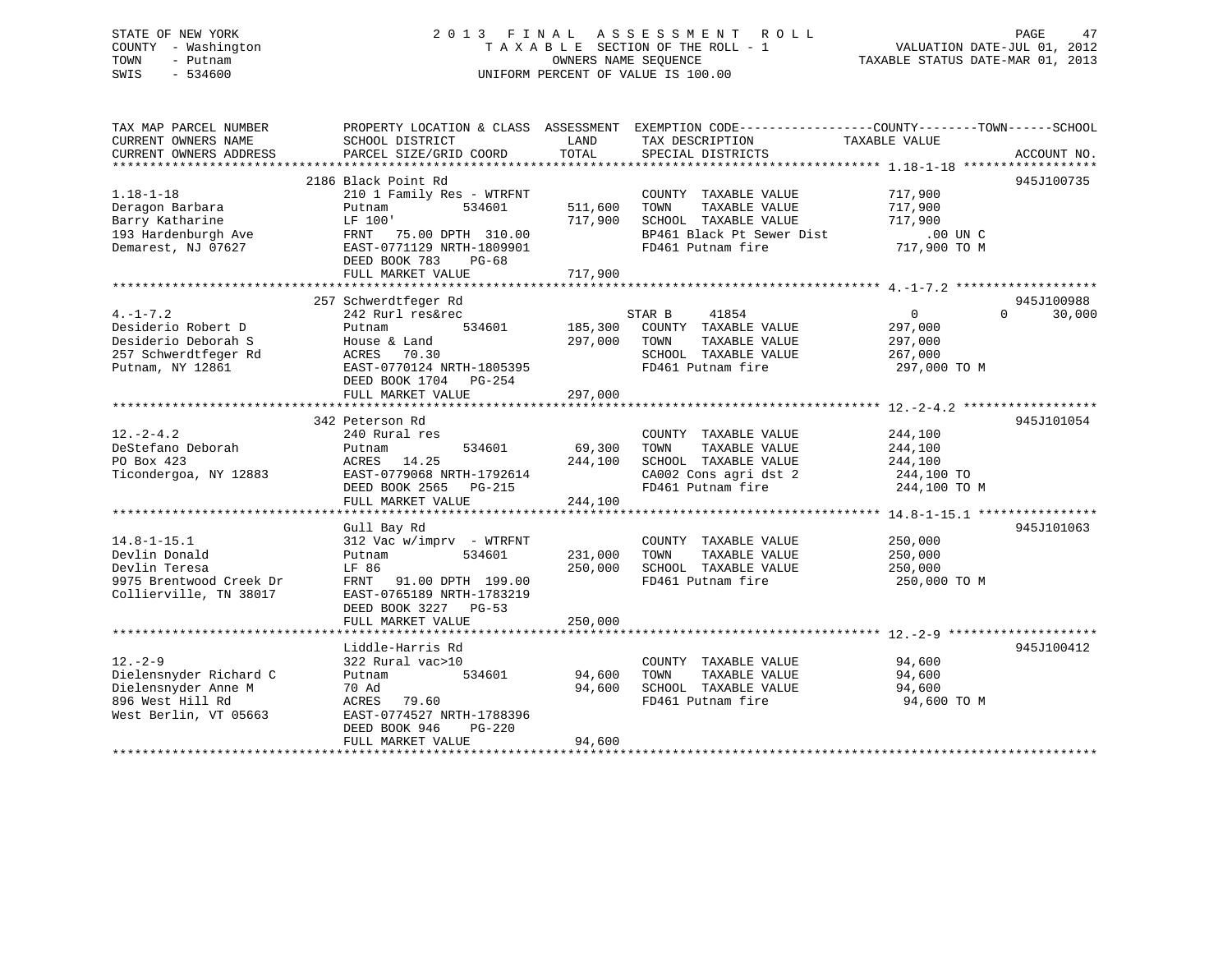## STATE OF NEW YORK 2 0 1 3 F I N A L A S S E S S M E N T R O L L PAGE 48 COUNTY - Washington T A X A B L E SECTION OF THE ROLL - 1 VALUATION DATE-JUL 01, 2012 TOWN - Putnam **CONNERS NAME SEQUENCE** TAXABLE STATUS DATE-MAR 01, 2013 SWIS - 534600 UNIFORM PERCENT OF VALUE IS 100.00

| TAX MAP PARCEL NUMBER<br>CURRENT OWNERS NAME | SCHOOL DISTRICT                                     | LAND             | TAX DESCRIPTION                               | PROPERTY LOCATION & CLASS ASSESSMENT EXEMPTION CODE----------------COUNTY-------TOWN------SCHOOL<br>TAXABLE VALUE |
|----------------------------------------------|-----------------------------------------------------|------------------|-----------------------------------------------|-------------------------------------------------------------------------------------------------------------------|
| CURRENT OWNERS ADDRESS                       | PARCEL SIZE/GRID COORD                              | TOTAL            | SPECIAL DISTRICTS                             | ACCOUNT NO.                                                                                                       |
|                                              |                                                     |                  |                                               |                                                                                                                   |
|                                              | 4346 Link Way                                       |                  |                                               | 945J100195                                                                                                        |
| $11.20 - 2 - 7$                              | 312 Vac w/imprv                                     |                  | COUNTY TAXABLE VALUE                          | 46,100                                                                                                            |
| Dietz Marcella J<br>1618 Bradley St          | Putnam<br>534601                                    | 44,400<br>46,100 | TOWN<br>TAXABLE VALUE<br>SCHOOL TAXABLE VALUE | 46,100                                                                                                            |
| Schenectady, NY 12305                        | Camp & Lot 71                                       |                  | FD461 Putnam fire                             | 46,100                                                                                                            |
|                                              | FRNT 50.00 DPTH 114.00<br>EAST-0766861 NRTH-1786974 |                  |                                               | 46,100 TO M                                                                                                       |
|                                              | DEED BOOK 520<br>$PG-17$                            |                  |                                               |                                                                                                                   |
|                                              | FULL MARKET VALUE                                   | 46,100           |                                               |                                                                                                                   |
|                                              |                                                     |                  |                                               |                                                                                                                   |
|                                              | 4351 Link Way                                       |                  |                                               | 945J100194                                                                                                        |
| $11.20 - 4 - 12$                             | 260 Seasonal res - WTRFNT                           |                  | COUNTY TAXABLE VALUE                          | 695,300                                                                                                           |
| Dietz Marcella J                             | Putnam<br>534601                                    | 579,800          | TOWN<br>TAXABLE VALUE                         | 695,300                                                                                                           |
| 1618 Bradley St                              | LF 113                                              | 695,300          | SCHOOL TAXABLE VALUE                          | 695,300                                                                                                           |
| Schenectady, NY 12304                        | FRNT 129.00 DPTH 175.00                             |                  | FD461 Putnam fire                             | 695,300 TO M                                                                                                      |
|                                              | EAST-0766713 NRTH-1786868                           |                  |                                               |                                                                                                                   |
|                                              | DEED BOOK 520<br>PG-17                              |                  |                                               |                                                                                                                   |
|                                              | FULL MARKET VALUE                                   | 695,300          |                                               |                                                                                                                   |
|                                              |                                                     |                  |                                               |                                                                                                                   |
|                                              | 874 County Route 2                                  |                  |                                               | 945J100196                                                                                                        |
| $5. - 2 - 3$                                 | 240 Rural res<br>- WTRFNT                           |                  | COUNTY TAXABLE VALUE                          | 188,400                                                                                                           |
| Dignam Rose Mary                             | 534601<br>Putnam                                    | 87,600           | TOWN<br>TAXABLE VALUE                         | 188,400                                                                                                           |
| D'Amico Kathleen                             | 750/192                                             | 188,400          | SCHOOL TAXABLE VALUE                          | 188,400                                                                                                           |
| 275 Monroe Ave                               | ACRES 33.40                                         |                  | FD461 Putnam fire                             | 188,400 TO M                                                                                                      |
| River Edge, NJ 07661                         | EAST-0789023 NRTH-1809406                           |                  |                                               |                                                                                                                   |
|                                              | DEED BOOK 650<br>PG-264                             |                  |                                               |                                                                                                                   |
|                                              | FULL MARKET VALUE                                   | 188,400          |                                               |                                                                                                                   |
|                                              |                                                     |                  |                                               |                                                                                                                   |
|                                              | 5131 Bayview Way                                    |                  |                                               | 945J100197                                                                                                        |
| $12. - 4 - 19$                               | 260 Seasonal res - WTRFNT                           |                  | WAR VET/TC 41121                              | 30,000<br>12,000<br>$\overline{0}$                                                                                |
| Dillon Irrev Trust Joseph Jr Putnam          | 534601                                              | 377,900 STAR EN  | 41834                                         | 63,300<br>$\overline{0}$<br>$\Omega$                                                                              |
| Dillon Irrev Trust Grace                     | Lot 26A                                             | 501,800          | COUNTY TAXABLE VALUE                          | 471,800                                                                                                           |
| Susan Lindsey/ Cara Pagendarm LF 67          |                                                     |                  | TOWN<br>TAXABLE VALUE                         | 489,800                                                                                                           |
| Trustees                                     | FRNT<br>67.00 DPTH 370.00                           |                  | SCHOOL TAXABLE VALUE                          | 438,500                                                                                                           |
| 5131 Bayview Way                             | EAST-0767107 NRTH-1788592                           |                  | FD461 Putnam fire                             | 501,800 TO M                                                                                                      |
| Putnam Station, NY 12861                     | DEED BOOK 3050 PG-92                                |                  |                                               |                                                                                                                   |
|                                              | FULL MARKET VALUE                                   | 501,800          |                                               |                                                                                                                   |
|                                              |                                                     |                  |                                               |                                                                                                                   |
| $4. -1 - 15.1$                               | Schwerdtfeger Rd<br>314 Rural vac<10                |                  | COUNTY TAXABLE VALUE                          | 5,200                                                                                                             |
| Dirado Camillo                               | 534601<br>Putnam                                    | 5,200            | TAXABLE VALUE<br>TOWN                         | 5,200                                                                                                             |
| Dirado Elena                                 | 5.20<br>ACRES                                       | 5,200            | SCHOOL TAXABLE VALUE                          | 5,200                                                                                                             |
| 401 Victoria St                              | EAST-0770961 NRTH-1800344                           |                  | FD461 Putnam fire                             | 5,200 TO M                                                                                                        |
| Raritan, NJ 08869                            | DEED BOOK 2272 PG-1                                 |                  |                                               |                                                                                                                   |
|                                              | FULL MARKET VALUE                                   | 5,200            |                                               |                                                                                                                   |
|                                              |                                                     |                  |                                               |                                                                                                                   |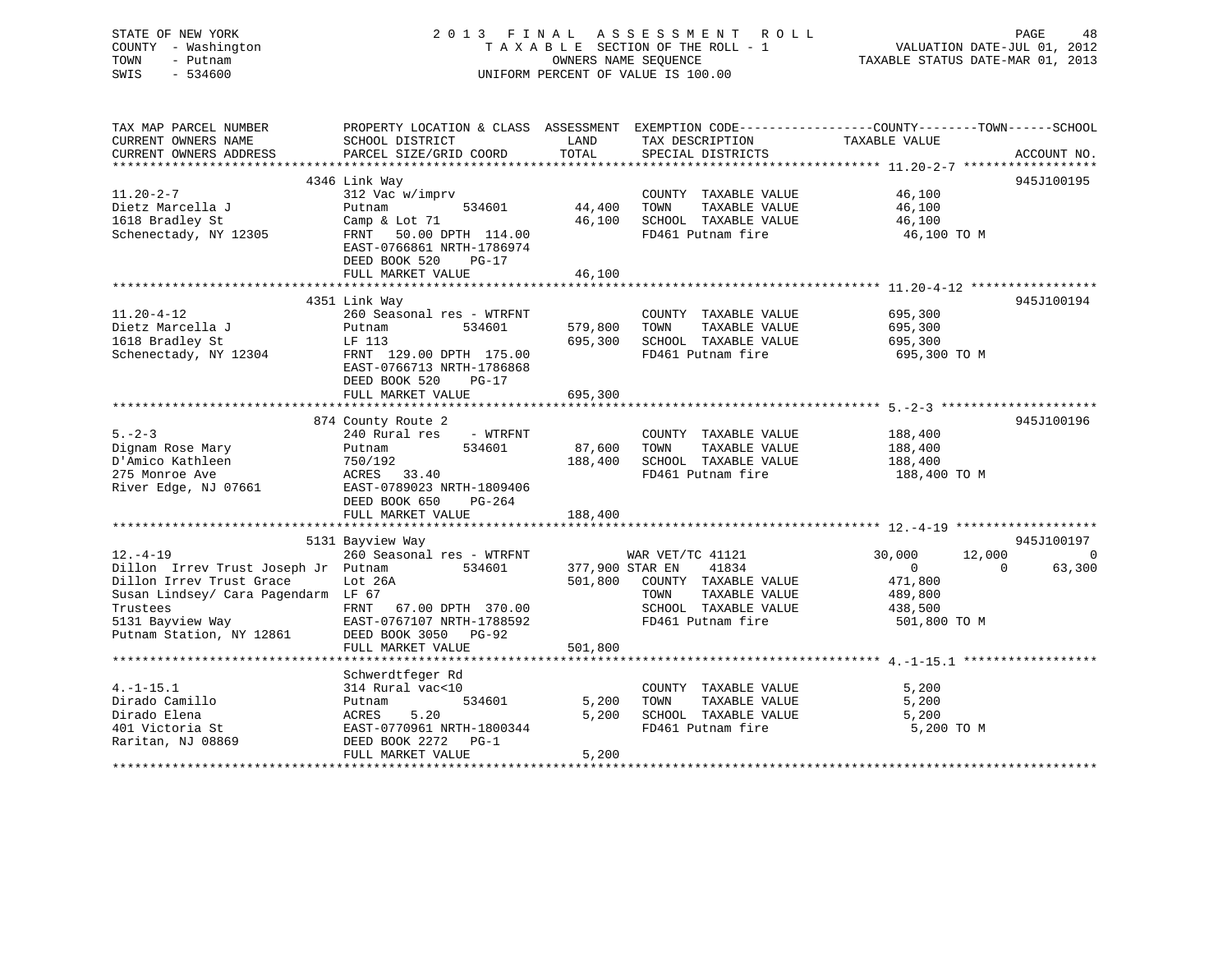## STATE OF NEW YORK 2 0 1 3 F I N A L A S S E S S M E N T R O L L PAGE 49 COUNTY - Washington T A X A B L E SECTION OF THE ROLL - 1 VALUATION DATE-JUL 01, 2012 TOWN - Putnam OWNERS NAME SEQUENCE TAXABLE STATUS DATE-MAR 01, 2013 SWIS - 534600 UNIFORM PERCENT OF VALUE IS 100.00

| TAX MAP PARCEL NUMBER       | PROPERTY LOCATION & CLASS ASSESSMENT EXEMPTION CODE----------------COUNTY-------TOWN------SCHOOL                                         |         |                                                                      |               |             |
|-----------------------------|------------------------------------------------------------------------------------------------------------------------------------------|---------|----------------------------------------------------------------------|---------------|-------------|
| CURRENT OWNERS NAME         | SCHOOL DISTRICT                                                                                                                          | LAND    | TAX DESCRIPTION                                                      | TAXABLE VALUE |             |
| CURRENT OWNERS ADDRESS      | PARCEL SIZE/GRID COORD                                                                                                                   | TOTAL   | SPECIAL DISTRICTS                                                    |               | ACCOUNT NO. |
|                             |                                                                                                                                          |         |                                                                      |               |             |
|                             | 40 Schwerdtfeger Rd                                                                                                                      |         |                                                                      |               | 945J100228  |
| $4. -1 - 27$                | 210 1 Family Res                                                                                                                         |         | COUNTY TAXABLE VALUE                                                 | 195,300       |             |
| Dirado Camillo              | $534601$ 32,200<br>Putnam                                                                                                                |         | TOWN<br>TAXABLE VALUE                                                | 195,300       |             |
| Dirado Elena                | Hse & stg bldg                                                                                                                           | 195,300 | SCHOOL TAXABLE VALUE                                                 | 195,300       |             |
| 401 Victoria St             | ACRES 7.23                                                                                                                               |         | FD461 Putnam fire                                                    | 195,300 TO M  |             |
| Raritan, NJ 08869           | EAST-0770458 NRTH-1800280                                                                                                                |         |                                                                      |               |             |
|                             | DEED BOOK 2272 PG-1                                                                                                                      |         |                                                                      |               |             |
|                             | FULL MARKET VALUE                                                                                                                        | 195,300 |                                                                      |               |             |
|                             |                                                                                                                                          |         |                                                                      |               |             |
|                             | Peterson Rd                                                                                                                              |         |                                                                      |               | 945J101077  |
| $8. -2 - 4.8$               |                                                                                                                                          |         |                                                                      |               |             |
|                             | 322 Rural vac>10<br>Putnam 534601 26,800                                                                                                 |         | COUNTY TAXABLE VALUE                                                 | 26,800        |             |
| Divenuto Alfred J           |                                                                                                                                          |         | TOWN<br>TAXABLE VALUE                                                | 26,800        |             |
| Divenuto Dana E             | Lot 5                                                                                                                                    | 26,800  | SCHOOL TAXABLE VALUE                                                 | 26,800        |             |
| PO Box 402                  | ACRES<br>21.77                                                                                                                           |         | FD461 Putnam fire                                                    | 26,800 TO M   |             |
| Selden, NY 11784            | EAST-0776459 NRTH-1795722                                                                                                                |         |                                                                      |               |             |
|                             | DEED BOOK 573 PG-101                                                                                                                     |         |                                                                      |               |             |
|                             | FULL MARKET VALUE                                                                                                                        | 26,800  |                                                                      |               |             |
|                             |                                                                                                                                          |         |                                                                      |               |             |
|                             | Sagamore Rd                                                                                                                              |         |                                                                      |               | 945J100199  |
| $12. - 4 - 30$              | 314 Rural vac<10                                                                                                                         |         | COUNTY TAXABLE VALUE 18,700                                          |               |             |
| Dodds Brian                 |                                                                                                                                          |         | TOWN TAXABLE VALUE                                                   | 18,700        |             |
| 1817 Woods Edge Dr          | Putnam 534601 18,700 TOWN TAXABLE VALUE<br>Bdy Line Agmt 638-140 18,700 SCHOOL TAXABLE VALUE<br>FRNT 50.00 DPTH 200.00 FD461 Putnam fire |         |                                                                      | 18,700        |             |
| Leesburg, VA 20176          |                                                                                                                                          |         | FD461 Putnam fire 18,700 TO M                                        |               |             |
|                             | EAST-0767225 NRTH-1787433                                                                                                                |         |                                                                      |               |             |
|                             | DEED BOOK 883 PG-237                                                                                                                     |         |                                                                      |               |             |
|                             | FULL MARKET VALUE                                                                                                                        | 18,700  |                                                                      |               |             |
|                             |                                                                                                                                          |         |                                                                      |               |             |
|                             | 2268 Black Point Rd                                                                                                                      |         |                                                                      |               | 945J100262  |
| $4.5 - 1 - 13$              |                                                                                                                                          |         | COUNTY TAXABLE VALUE 619,100                                         |               |             |
| Doering Kathleen M          | 280 Res Multiple - WTRFNT<br>Putnam 534601 437,300<br>Putnam                                                                             |         | TOWN TAXABLE VALUE                                                   | 619,100       |             |
| 156 Luna Ln                 | 2 Cottages & Lot 619,100                                                                                                                 |         | SCHOOL TAXABLE VALUE 619,100                                         |               |             |
| Johnstown, PA 15904         | LF 71                                                                                                                                    |         |                                                                      |               |             |
|                             | FRNT<br>71.00 DPTH 200.00                                                                                                                |         | BP461 Black Pt Sewer Dist .00 UN C<br>FD461 Putnam fire 619,100 TO M |               |             |
|                             | EAST-0769869 NRTH-1808531                                                                                                                |         |                                                                      |               |             |
|                             | DEED BOOK 638<br>PG-337                                                                                                                  |         |                                                                      |               |             |
|                             | FULL MARKET VALUE                                                                                                                        | 619,100 |                                                                      |               |             |
|                             |                                                                                                                                          |         |                                                                      |               |             |
|                             | 1903 Railroad Way South                                                                                                                  |         |                                                                      |               | 945J100496  |
| $16. - 1 - 8$               | 260 Seasonal res - WTRFNT                                                                                                                |         |                                                                      | 3,000         |             |
| Doin Alice                  | Putnam<br>534601                                                                                                                         | 2,700   | COUNTY TAXABLE VALUE<br>TAXABLE VALUE<br>TOWN                        | 3,000         |             |
| 221 Garner Rd               | LF 30                                                                                                                                    | 3,000   | SCHOOL TAXABLE VALUE                                                 | 3,000         |             |
|                             |                                                                                                                                          |         |                                                                      |               |             |
| Averill Park, NY 12018-3216 | FRNT 30.00 DPTH 40.00                                                                                                                    |         | FD461 Putnam fire                                                    | 3,000 TO M    |             |
|                             | EAST-0789000 NRTH-1783369                                                                                                                |         |                                                                      |               |             |
|                             | DEED BOOK 957 PG-140                                                                                                                     |         |                                                                      |               |             |
|                             | FULL MARKET VALUE                                                                                                                        | 3,000   |                                                                      |               |             |
|                             |                                                                                                                                          |         |                                                                      |               |             |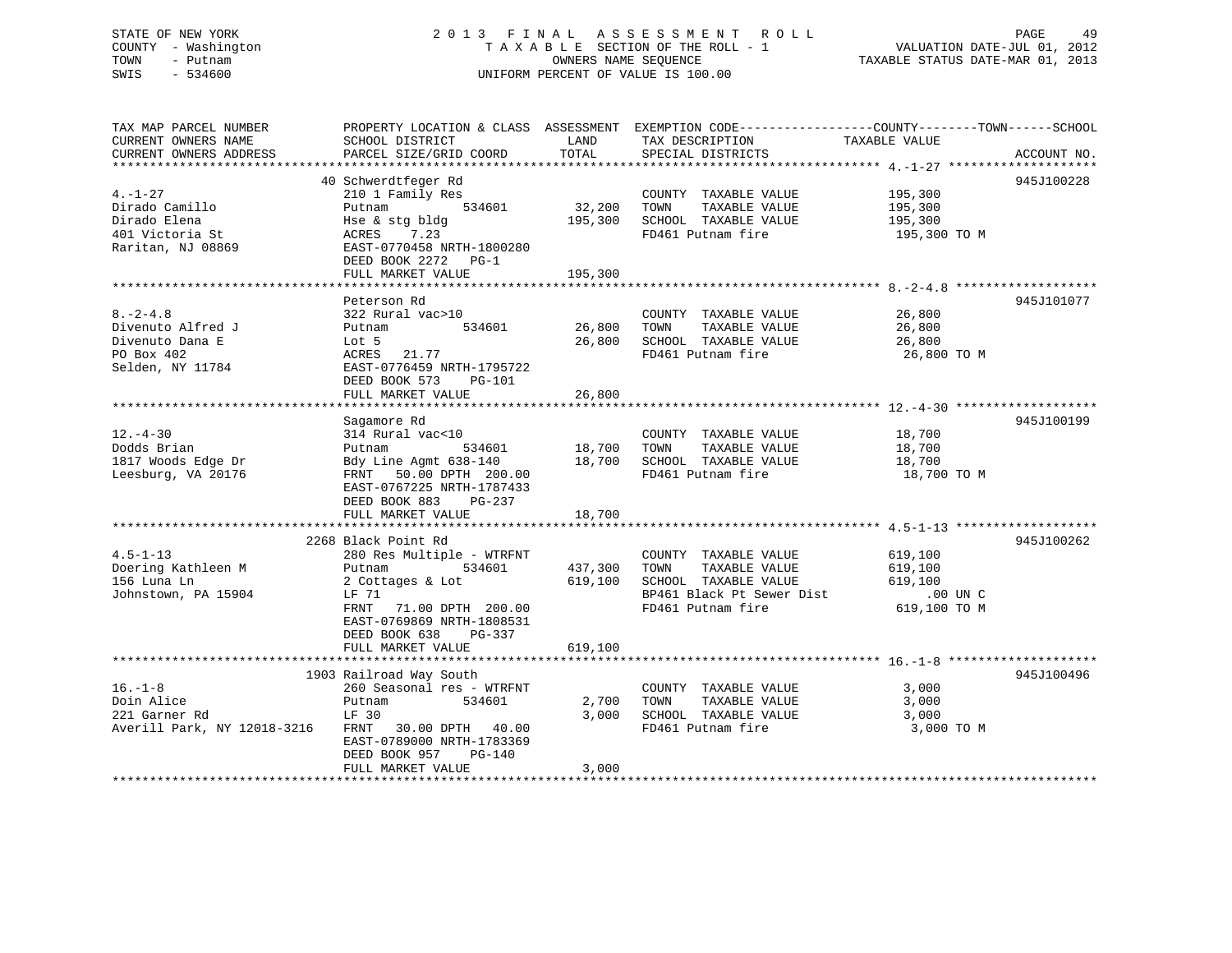## STATE OF NEW YORK 2 0 1 3 F I N A L A S S E S S M E N T R O L L PAGE 50 COUNTY - Washington T A X A B L E SECTION OF THE ROLL - 1 VALUATION DATE-JUL 01, 2012 TOWN - Putnam OWNERS NAME SEQUENCE TAXABLE STATUS DATE-MAR 01, 2013 SWIS - 534600 UNIFORM PERCENT OF VALUE IS 100.00

| TAX MAP PARCEL NUMBER<br>CURRENT OWNERS NAME<br>CURRENT OWNERS ADDRESS | SCHOOL DISTRICT<br>PARCEL SIZE/GRID COORD                               | LAND<br>TOTAL | PROPERTY LOCATION & CLASS ASSESSMENT EXEMPTION CODE---------------COUNTY-------TOWN-----SCHOOL<br>TAX DESCRIPTION<br>SPECIAL DISTRICTS | TAXABLE VALUE           | ACCOUNT NO.        |
|------------------------------------------------------------------------|-------------------------------------------------------------------------|---------------|----------------------------------------------------------------------------------------------------------------------------------------|-------------------------|--------------------|
|                                                                        |                                                                         |               |                                                                                                                                        |                         |                    |
|                                                                        | 2112 Shadyside Way                                                      |               |                                                                                                                                        |                         | 945J100697         |
| $7.12 - 2 - 3$<br>Dorian Timothy J Trustee                             | 260 Seasonal res<br>534601<br>Putnam                                    | 116,200       | COUNTY TAXABLE VALUE<br>TAXABLE VALUE<br>TOWN                                                                                          | 231,300<br>231,300      |                    |
| Dorian Ellen W Trustee<br>15 Thayer St                                 | 1.12<br>ACRES<br>EAST-0768141 NRTH-1797271                              | 231,300       | SCHOOL TAXABLE VALUE<br>FD461 Putnam fire                                                                                              | 231,300<br>231,300 TO M |                    |
| Northborough, MA 01532                                                 | DEED BOOK 2634 PG-20<br>FULL MARKET VALUE                               | 231,300       |                                                                                                                                        |                         |                    |
|                                                                        |                                                                         |               |                                                                                                                                        |                         |                    |
|                                                                        | Shadyside Way                                                           |               |                                                                                                                                        |                         | 945J100931         |
| $7.12 - 2 - 2$<br>Dorian Trustee Timothy J                             | 314 Rural vac<10<br>534601<br>Putnam                                    | 58,800        | COUNTY TAXABLE VALUE<br>TOWN<br>TAXABLE VALUE                                                                                          | 58,800<br>58,800        |                    |
| Dorian Trustee Ellen W<br>15 Thayer St                                 | LR's<br>FRNT 192.00 DPTH 345.00                                         | 58,800        | SCHOOL TAXABLE VALUE<br>FD461 Putnam fire                                                                                              | 58,800<br>58,800 TO M   |                    |
| Northborough, MA 01532                                                 | EAST-0768274 NRTH-1797253<br>DEED BOOK 2971 PG-102<br>FULL MARKET VALUE | 58,800        |                                                                                                                                        |                         |                    |
|                                                                        |                                                                         |               |                                                                                                                                        |                         |                    |
|                                                                        | Lake Rd                                                                 |               |                                                                                                                                        |                         |                    |
| $16. - 1 - 6.4$                                                        | 312 Vac w/imprv - WTRFNT                                                |               | COUNTY TAXABLE VALUE                                                                                                                   | 272,700                 |                    |
| Douglas James M                                                        | 534601<br>Putnam                                                        | 265,700       | TOWN<br>TAXABLE VALUE                                                                                                                  | 272,700                 |                    |
| Douglas Sharon                                                         | ACRES 296.39                                                            | 272,700       | SCHOOL TAXABLE VALUE                                                                                                                   | 272,700                 |                    |
| 312 Oueen Anne Club Dr                                                 | EAST-0786833 NRTH-1783286                                               |               | FD461 Putnam fire                                                                                                                      | 272,700 TO M            |                    |
| Stevensville, MD 21666                                                 | DEED BOOK 919<br>PG-334<br>FULL MARKET VALUE                            | 272,700       |                                                                                                                                        |                         |                    |
|                                                                        |                                                                         |               |                                                                                                                                        |                         |                    |
|                                                                        | 2102 Black Point Rd                                                     |               |                                                                                                                                        |                         | 945J100305         |
| $1.14 - 1 - 8$                                                         | 280 Res Multiple - WTRFNT                                               |               | COUNTY TAXABLE VALUE                                                                                                                   | 715,500                 |                    |
| Douros Bryan P                                                         | 534601<br>Putnam                                                        | 377,700       | TOWN<br>TAXABLE VALUE                                                                                                                  | 715,500                 |                    |
| Douros Holly J                                                         | LF 50'                                                                  | 715,500       | SCHOOL TAXABLE VALUE                                                                                                                   | 715,500                 |                    |
| 92 Lakeview Rd                                                         | 50.00 DPTH 192.00<br>FRNT                                               |               | BP461 Black Pt Sewer Dist                                                                                                              | $.00$ UN $C$            |                    |
| Framingham, MA 01701                                                   | EAST-0772652 NRTH-1811265<br>DEED BOOK 2569 PG-98                       |               | FD461 Putnam fire                                                                                                                      | 715,500 TO M            |                    |
|                                                                        | FULL MARKET VALUE                                                       | 715,500       |                                                                                                                                        |                         |                    |
|                                                                        | 439 County Route 3                                                      |               |                                                                                                                                        |                         | 945J101085         |
| $13. - 3 - 24.3$                                                       | 210 1 Family Res                                                        |               | STAR B<br>41854                                                                                                                        | $\Omega$                | $\Omega$<br>30,000 |
| Drinkwine May H                                                        | 534601<br>Putnam                                                        | 29,100        | COUNTY TAXABLE VALUE                                                                                                                   | 263,400                 |                    |
| Shiell Larry<br>439 County Route 3                                     | 1682-277<br>ACRES                                                       | 263,400       | TAXABLE VALUE<br>TOWN                                                                                                                  | 263,400                 |                    |
| Putnam Station, NY 12861                                               | 3.20<br>EAST-0788919 NRTH-1786860                                       |               | SCHOOL TAXABLE VALUE<br>FD461 Putnam fire                                                                                              | 233,400                 |                    |
|                                                                        | DEED BOOK 842<br>PG-180<br>FULL MARKET VALUE                            | 263,400       |                                                                                                                                        | 263,400 TO M            |                    |
|                                                                        |                                                                         |               |                                                                                                                                        |                         |                    |
|                                                                        |                                                                         |               |                                                                                                                                        |                         |                    |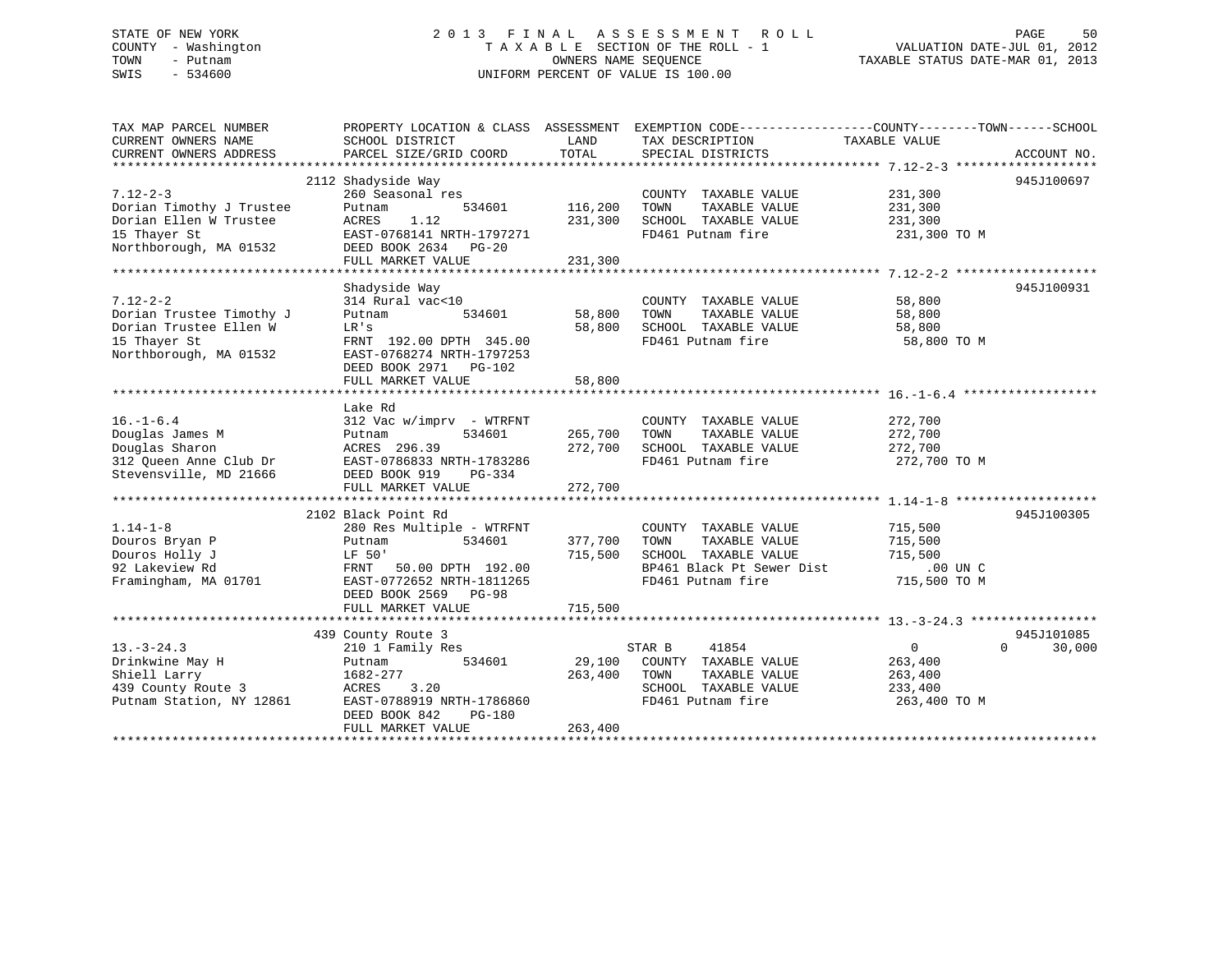## STATE OF NEW YORK 2 0 1 3 F I N A L A S S E S S M E N T R O L L PAGE 51 COUNTY - Washington T A X A B L E SECTION OF THE ROLL - 1 VALUATION DATE-JUL 01, 2012 TOWN - Putnam OWNERS NAME SEQUENCE TAXABLE STATUS DATE-MAR 01, 2013 SWIS - 534600 UNIFORM PERCENT OF VALUE IS 100.00

TAX MAP PARCEL NUMBER PROPERTY LOCATION & CLASS ASSESSMENT EXEMPTION CODE------------------COUNTY--------TOWN------SCHOOL CURRENT OWNERS NAME SCHOOL DISTRICT THE LAND TAX DESCRIPTION TAXABLE VALUE CURRENT OWNERS ADDRESS PARCEL SIZE/GRID COORD TOTAL SPECIAL DISTRICTS ACCOUNT NO. \*\*\*\*\*\*\*\*\*\*\*\*\*\*\*\*\*\*\*\*\*\*\*\*\*\*\*\*\*\*\*\*\*\*\*\*\*\*\*\*\*\*\*\*\*\*\*\*\*\*\*\*\*\*\*\*\*\*\*\*\*\*\*\*\*\*\*\*\*\*\*\*\*\*\*\*\*\*\*\*\*\*\*\*\*\*\*\*\*\*\*\*\*\*\*\*\*\*\*\*\*\*\* 12.-2-8 \*\*\*\*\*\*\*\*\*\*\*\*\*\*\*\*\*\*\*\* Liddle-Harris Rd 945J10007312.-2-8 322 Rural vac>10 COUNTY TAXABLE VALUE 135,000 Dumoine Farms Company Putnam 534601 135,000 TOWN TAXABLE VALUE 135,000 65 Madison Ave Ste 560 ACRES 125.00 135,000 SCHOOL TAXABLE VALUE 135,000 Morristown, NJ 07960 EAST-0776239 NRTH-1788599 FD461 Putnam fire 135,000 TO M DEED BOOK 452 PG-434 FULL MARKET VALUE 135,000 \*\*\*\*\*\*\*\*\*\*\*\*\*\*\*\*\*\*\*\*\*\*\*\*\*\*\*\*\*\*\*\*\*\*\*\*\*\*\*\*\*\*\*\*\*\*\*\*\*\*\*\*\*\*\*\*\*\*\*\*\*\*\*\*\*\*\*\*\*\*\*\*\*\*\*\*\*\*\*\*\*\*\*\*\*\*\*\*\*\*\*\*\*\*\*\*\*\*\*\*\*\*\* 17.-1-2 \*\*\*\*\*\*\*\*\*\*\*\*\*\*\*\*\*\*\*\* LOT 53/54/ Williams North Tr 945J100070 17.-1-2 910 Priv forest COUNTY TAXABLE VALUE 192,500 Dumoine Farms Co Putnam 534601 192,500 TOWN TAXABLE VALUE 192,500 65 Madison Ave Ste 560 Mt Lot 60 192,500 SCHOOL TAXABLE VALUE 192,500 Morristown, NJ 07960 452/431 FD461 Putnam fire 192,500 TO M ACRES 385.00 EAST-0767869 NRTH-1774307 DEED BOOK 452 PG-421FULL MARKET VALUE 192,500 \*\*\*\*\*\*\*\*\*\*\*\*\*\*\*\*\*\*\*\*\*\*\*\*\*\*\*\*\*\*\*\*\*\*\*\*\*\*\*\*\*\*\*\*\*\*\*\*\*\*\*\*\*\*\*\*\*\*\*\*\*\*\*\*\*\*\*\*\*\*\*\*\*\*\*\*\*\*\*\*\*\*\*\*\*\*\*\*\*\*\*\*\*\*\*\*\*\*\*\*\*\*\* 12.-2-10 \*\*\*\*\*\*\*\*\*\*\*\*\*\*\*\*\*\*\* Gull Bay Rd 945J100071 12.-2-10 910 Priv forest COUNTY TAXABLE VALUE 100,000 Dumoine Farms Company Putnam 534601 100,000 TOWN TAXABLE VALUE 100,000 65 Madison Ave Ste 560 Mt Lot 100,000 SCHOOL TAXABLE VALUE 100,000 Morristown, NJ 07960 452/434 & 1061 FD461 Putnam fire 100,000 TO M ACRES 200.00 EAST-0772247 NRTH-1788055 DEED BOOK 452 PG-425 FULL MARKET VALUE 100,000 \*\*\*\*\*\*\*\*\*\*\*\*\*\*\*\*\*\*\*\*\*\*\*\*\*\*\*\*\*\*\*\*\*\*\*\*\*\*\*\*\*\*\*\*\*\*\*\*\*\*\*\*\*\*\*\*\*\*\*\*\*\*\*\*\*\*\*\*\*\*\*\*\*\*\*\*\*\*\*\*\*\*\*\*\*\*\*\*\*\*\*\*\*\*\*\*\*\*\*\*\*\*\* 1.18-1-20 \*\*\*\*\*\*\*\*\*\*\*\*\*\*\*\*\*\* 2191 Black Point Rd 945J1004261.18-1-20 210 1 Family Res - WTRFNT COUNTY TAXABLE VALUE 570,500 Duprey William Putnam 534601 318,300 TOWN TAXABLE VALUE 570,500 Duprey Sylvia LF 68' 1/2 Lot 6 570,500 SCHOOL TAXABLE VALUE 570,500 2191 Black Point Rd FRNT 66.00 DPTH 282.00 BP461 Black Pt Sewer Dist .00 UN C  $570,500$  TO M Ticonderoga, NY 12883 EAST-0771027 NRTH-1809787 FD461 Putnam fire DEED BOOK 2127 PG-13FULL MARKET VALUE 570,500 \*\*\*\*\*\*\*\*\*\*\*\*\*\*\*\*\*\*\*\*\*\*\*\*\*\*\*\*\*\*\*\*\*\*\*\*\*\*\*\*\*\*\*\*\*\*\*\*\*\*\*\*\*\*\*\*\*\*\*\*\*\*\*\*\*\*\*\*\*\*\*\*\*\*\*\*\*\*\*\*\*\*\*\*\*\*\*\*\*\*\*\*\*\*\*\*\*\*\*\*\*\*\* 5.-1-4.2 \*\*\*\*\*\*\*\*\*\*\*\*\*\*\*\*\*\*\* 95 Cummings Rd 945J100939 5.-1-4.2 242 Rurl res&rec STAR B 41854 0 0 30,000 Durkota Donna S Putnam 534601 35,000 COUNTY TAXABLE VALUE 229,400 PO Box 151 ACRES 10.00 229,400 TOWN TAXABLE VALUE 229,400 Ticonderoga, NY 12883 EAST-0781204 NRTH-1802087 SCHOOL TAXABLE VALUE 199,400 DEED BOOK 2845 PG-211 FD461 Putnam fire 229,400 TO M DEED BOOK 2845 PG-211<br>FULL MARKET VALUE 229,400 \*\*\*\*\*\*\*\*\*\*\*\*\*\*\*\*\*\*\*\*\*\*\*\*\*\*\*\*\*\*\*\*\*\*\*\*\*\*\*\*\*\*\*\*\*\*\*\*\*\*\*\*\*\*\*\*\*\*\*\*\*\*\*\*\*\*\*\*\*\*\*\*\*\*\*\*\*\*\*\*\*\*\*\*\*\*\*\*\*\*\*\*\*\*\*\*\*\*\*\*\*\*\*\*\*\*\*\*\*\*\*\*\*\*\*\*\*\*\*\*\*\*\*\*\*\*\*\*\*\*\*\*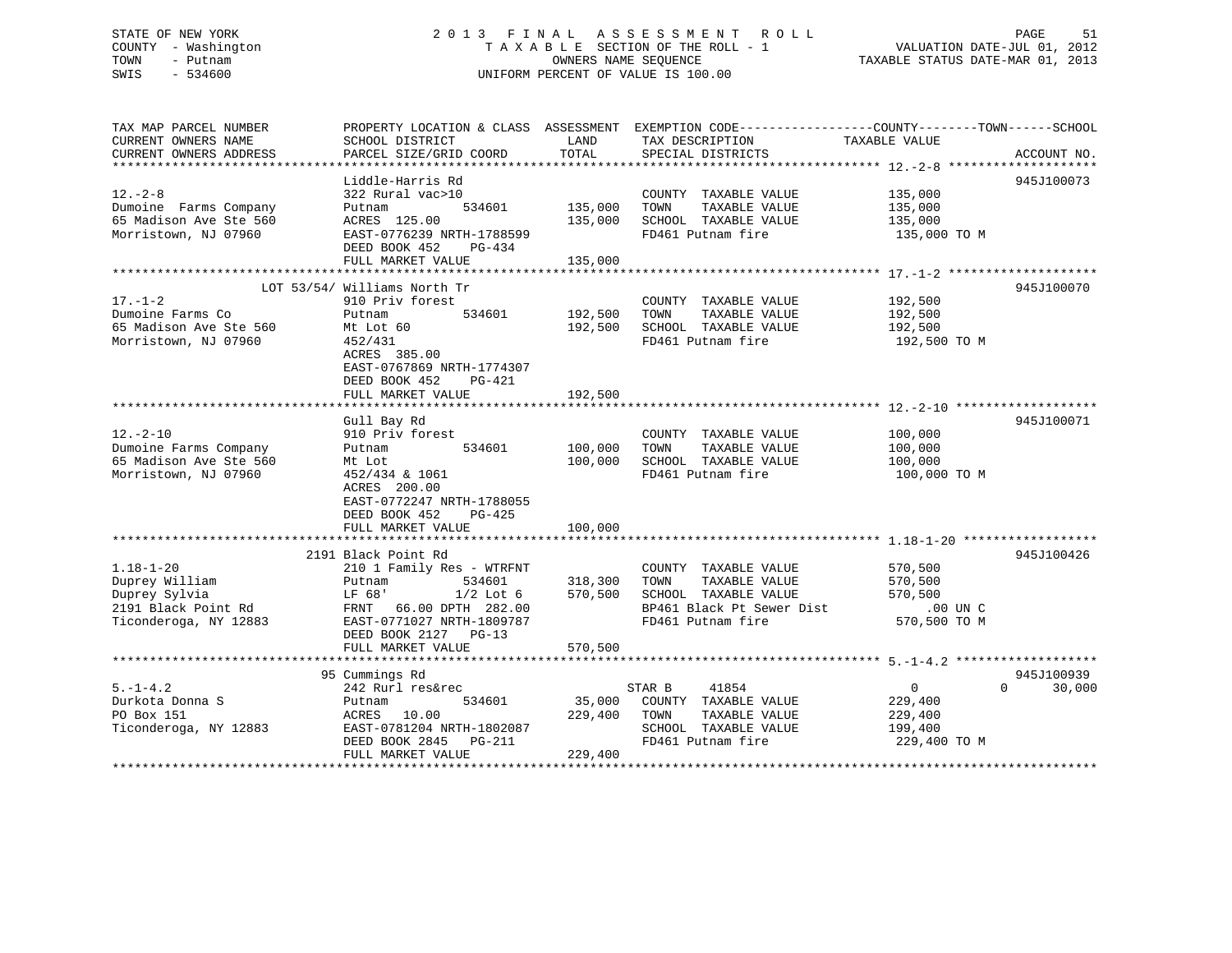STATE OF NEW YORK 2 0 1 3 F I N A L A S S E S S M E N T R O L L PAGE 52 COUNTY - Washington T A X A B L E SECTION OF THE ROLL - 1 VALUATION DATE-JUL 01, 2012 TOWN - Putnam **CONNERS NAME SEQUENCE** TAXABLE STATUS DATE-MAR 01, 2013 SWIS - 534600 UNIFORM PERCENT OF VALUE IS 100.00

| TAX MAP PARCEL NUMBER<br>CURRENT OWNERS NAME<br>CURRENT OWNERS ADDRESS | SCHOOL DISTRICT<br>PARCEL SIZE/GRID COORD | LAND<br>TOTAL | TAX DESCRIPTION<br>SPECIAL DISTRICTS | PROPERTY LOCATION & CLASS ASSESSMENT EXEMPTION CODE----------------COUNTY-------TOWN------SCHOOL<br>TAXABLE VALUE<br>ACCOUNT NO. |
|------------------------------------------------------------------------|-------------------------------------------|---------------|--------------------------------------|----------------------------------------------------------------------------------------------------------------------------------|
| **********************                                                 |                                           |               |                                      |                                                                                                                                  |
|                                                                        | 260 Warrick Rd                            |               |                                      | 945J100950                                                                                                                       |
| $8. - 2 - 2.2$                                                         | 210 1 Family Res - WTRFNT                 |               | COUNTY TAXABLE VALUE                 | 786,200                                                                                                                          |
| Eagle's Mare LP                                                        | 534601<br>Putnam                          | 431,700       | TOWN<br>TAXABLE VALUE                | 786,200                                                                                                                          |
| 22 Ludow Trl                                                           | Lot 1:781/314;781/320                     | 786,200       | SCHOOL TAXABLE VALUE                 | 786,200                                                                                                                          |
| Plymouth, MA 02360                                                     | LF 152                                    |               | FD461 Putnam fire                    | 786,200 ТО М                                                                                                                     |
|                                                                        | 2.28<br>ACRES                             |               |                                      |                                                                                                                                  |
|                                                                        | EAST-0766749 NRTH-1796491                 |               |                                      |                                                                                                                                  |
|                                                                        | DEED BOOK 934<br>$PG-3$                   |               |                                      |                                                                                                                                  |
|                                                                        | FULL MARKET VALUE                         | 786,200       |                                      |                                                                                                                                  |
|                                                                        |                                           |               |                                      |                                                                                                                                  |
|                                                                        | Warrick Rd                                |               |                                      |                                                                                                                                  |
| $8. - 2 - 2.3$                                                         | 314 Rural vac<10 - WTRFNT                 |               | COUNTY TAXABLE VALUE                 | 268,100                                                                                                                          |
| Eagle's Mare LP                                                        | Putnam<br>534601                          | 268,100       | TOWN<br>TAXABLE VALUE                | 268,100                                                                                                                          |
| 22 Ludow Trl                                                           | Lot 2:781/314;781/320                     | 268,100       | SCHOOL TAXABLE VALUE                 | 268,100                                                                                                                          |
| Plymouth, MA 02360                                                     | LF 123                                    |               | FD461 Putnam fire                    | 268,100 TO M                                                                                                                     |
|                                                                        | ACRES<br>2.01                             |               |                                      |                                                                                                                                  |
|                                                                        | EAST-0766869 NRTH-1796552                 |               |                                      |                                                                                                                                  |
|                                                                        | DEED BOOK 934<br>$PG-3$                   |               |                                      |                                                                                                                                  |
|                                                                        | FULL MARKET VALUE                         | 268,100       |                                      |                                                                                                                                  |
|                                                                        |                                           |               |                                      |                                                                                                                                  |
|                                                                        | Warrick Rd                                |               |                                      |                                                                                                                                  |
| $8. - 2 - 2.4$                                                         | 314 Rural vac<10 - WTRFNT                 |               | COUNTY TAXABLE VALUE                 | 278,000                                                                                                                          |
| Eagle's Mare LP                                                        | Putnam<br>534601                          | 278,000       | TOWN<br>TAXABLE VALUE                | 278,000                                                                                                                          |
| 22 Ludow Trl                                                           | Lot 3:781/314;781/320                     | 278,000       | SCHOOL TAXABLE VALUE                 | 278,000                                                                                                                          |
| Plymouth, MA 02360                                                     | LF 130                                    |               | FD461 Putnam fire                    | 278,000 TO M                                                                                                                     |
|                                                                        | ACRES<br>2.20                             |               |                                      |                                                                                                                                  |
|                                                                        | EAST-0767038 NRTH-1796579                 |               |                                      |                                                                                                                                  |
|                                                                        | DEED BOOK 934<br>$PG-3$                   |               |                                      |                                                                                                                                  |
|                                                                        | FULL MARKET VALUE                         | 278,000       |                                      |                                                                                                                                  |
|                                                                        |                                           |               |                                      |                                                                                                                                  |
|                                                                        | Warrick Rd                                |               |                                      |                                                                                                                                  |
| $8. - 2 - 2.5$                                                         | 314 Rural vac<10 - WTRFNT                 |               | COUNTY TAXABLE VALUE                 | 265,900                                                                                                                          |
| Eagle's Mare LP                                                        | Putnam<br>534601                          | 265,900       | TOWN<br>TAXABLE VALUE                | 265,900                                                                                                                          |
| 22 Ludow Trl                                                           | Lot 4:781/314;781/320                     | 265,900       | SCHOOL TAXABLE VALUE                 | 265,900                                                                                                                          |
| Plymouth, MA 02360                                                     | LF 105                                    |               | FD461 Putnam fire                    | 265,900 TO M                                                                                                                     |
|                                                                        | ACRES<br>3.87                             |               |                                      |                                                                                                                                  |
|                                                                        | EAST-0767163 NRTH-1796691                 |               |                                      |                                                                                                                                  |
|                                                                        | DEED BOOK 934<br>$PG-3$                   |               |                                      |                                                                                                                                  |
|                                                                        | FULL MARKET VALUE                         | 265,900       |                                      |                                                                                                                                  |
|                                                                        |                                           |               |                                      |                                                                                                                                  |
|                                                                        | 3041 Lake George Way                      |               |                                      | 945J100213                                                                                                                       |
| $7.8 - 1 - 15$                                                         | 260 Seasonal res - WTRFNT                 |               | COUNTY TAXABLE VALUE                 | 782,300                                                                                                                          |
| Earl Mary C                                                            | 534601<br>Putnam                          | 571,200       | TAXABLE VALUE<br>TOWN                | 782,300                                                                                                                          |
| Mary C Earl Revocable Trust                                            | 2960/90                                   | 782,300       | SCHOOL TAXABLE VALUE                 | 782,300                                                                                                                          |
| PO Box 1482                                                            | LF 110                                    |               | FD461 Putnam fire                    | 782,300 TO M                                                                                                                     |
| El Prado, NM 87529                                                     | FRNT 83.00 DPTH 205.00                    |               |                                      |                                                                                                                                  |
|                                                                        | EAST-0767198 NRTH-1799088                 |               |                                      |                                                                                                                                  |
|                                                                        | DEED BOOK 3134 PG-39                      |               |                                      |                                                                                                                                  |
|                                                                        | FULL MARKET VALUE                         | 782,300       |                                      |                                                                                                                                  |
| *******************                                                    |                                           |               |                                      |                                                                                                                                  |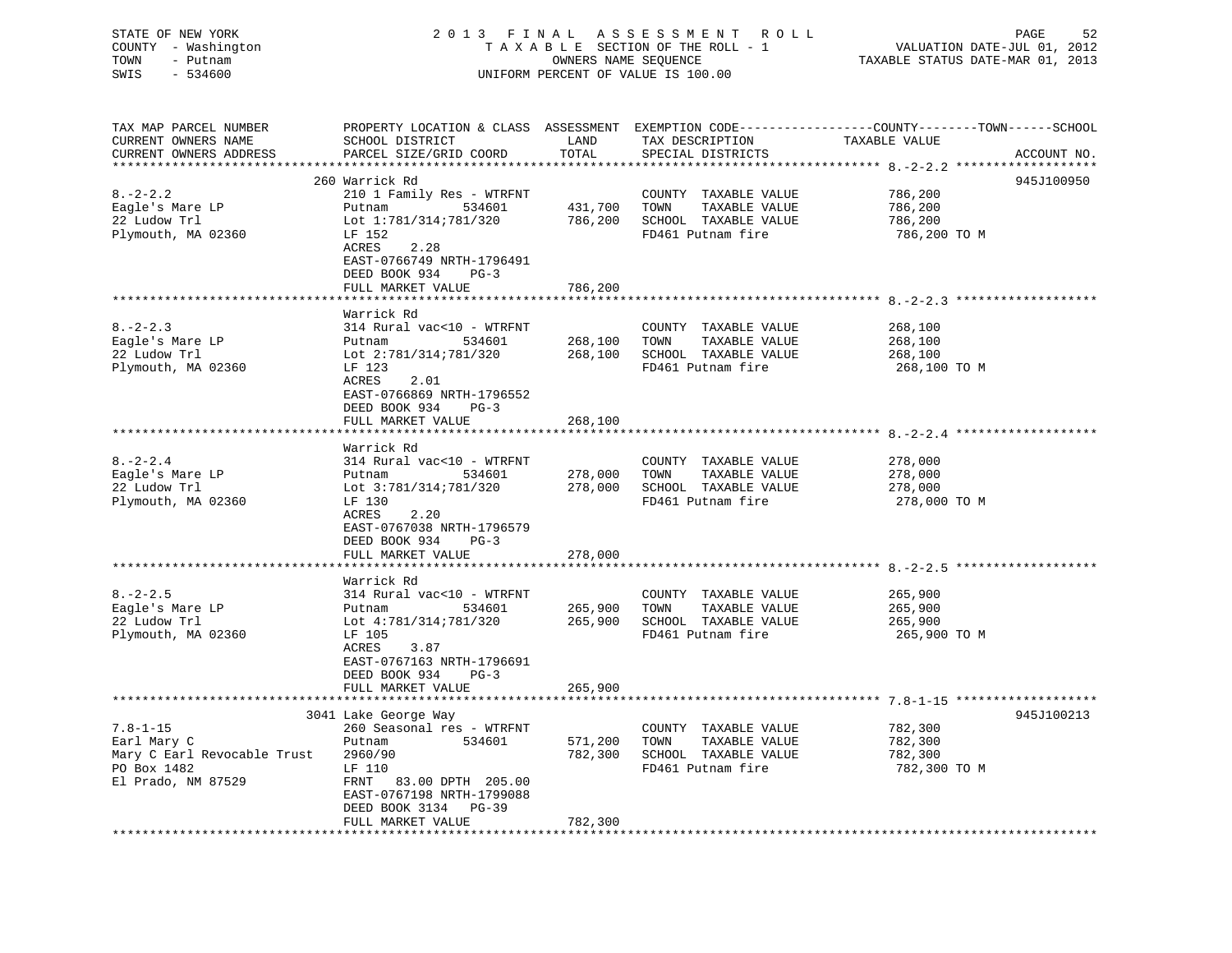| STATE OF NEW YORK<br>COUNTY - Washington<br>TOWN<br>- Putnam<br>SWIS<br>$-534600$                                         | 2013 FINAL                                                                                                                                                                                                    |                                          | A S S E S S M E N T<br><b>ROLL</b><br>TAXABLE SECTION OF THE ROLL - 1<br>OWNERS NAME SEQUENCE<br>UNIFORM PERCENT OF VALUE IS 100.00 | PAGE<br>53<br>VALUATION DATE-JUL 01, 2012<br>TAXABLE STATUS DATE-MAR 01, 2013                                                                                                  |
|---------------------------------------------------------------------------------------------------------------------------|---------------------------------------------------------------------------------------------------------------------------------------------------------------------------------------------------------------|------------------------------------------|-------------------------------------------------------------------------------------------------------------------------------------|--------------------------------------------------------------------------------------------------------------------------------------------------------------------------------|
| TAX MAP PARCEL NUMBER<br>CURRENT OWNERS NAME<br>CURRENT OWNERS ADDRESS<br>****************                                | SCHOOL DISTRICT<br>PARCEL SIZE/GRID COORD                                                                                                                                                                     | LAND<br>TOTAL<br>********                | TAX DESCRIPTION<br>SPECIAL DISTRICTS                                                                                                | PROPERTY LOCATION & CLASS ASSESSMENT EXEMPTION CODE----------------COUNTY-------TOWN------SCHOOL<br>TAXABLE VALUE<br>ACCOUNT NO.<br>********* 14.8-1-15.4 *****<br>*********** |
| $14.8 - 1 - 15.4$<br>Earle Georgina M<br>1053 Mercedes Ave<br>Los Altos, CA 94022                                         | 578 Gull Bay Rd<br>210 1 Family Res - WTRFNT<br>Putnam<br>534601<br>Sub Lot 1<br>LF 150<br>ACRES<br>1.92<br>EAST-0765546 NRTH-1783862<br>DEED BOOK 863<br>PG-75<br>FULL MARKET VALUE                          | 620,100<br>932,900<br>932,900            | COUNTY TAXABLE VALUE<br>TOWN<br>TAXABLE VALUE<br>SCHOOL TAXABLE VALUE<br>FD461 Putnam fire                                          | 945J100627<br>932,900<br>932,900<br>932,900<br>932,900 TO M                                                                                                                    |
| $14.8 - 1 - 15.2$<br>Earle Mary E<br>Mary Earle Living Trust<br>Richard Kobernuss<br>157 Maple Ave<br>Troy, NY 12180-4834 | Gull Bay Rd<br>314 Rural vac<10 - WTRFNT<br>534601<br>Putnam<br>LF 10<br>FRNT<br>96.00 DPTH 175.00<br>EAST-0765935 NRTH-1783921<br>DEED BOOK 3136 PG-145                                                      | 17,000<br>17,000                         | COUNTY TAXABLE VALUE<br>TOWN<br>TAXABLE VALUE<br>SCHOOL TAXABLE VALUE<br>FD461 Putnam fire                                          | 945J101105<br>17,000<br>17,000<br>17,000<br>17,000 TO M                                                                                                                        |
| $14.8 - 1 - 16$<br>Earle Mary E<br>Mary Earle Living Trust<br>Richard Kobernuss<br>157 Maple Ave<br>Troy, NY 12180-4834   | FULL MARKET VALUE<br>554 Gull Bay Rd<br>260 Seasonal res - WTRFNT<br>Putnam<br>534601<br>LF 150<br>FRNT 162.00 DPTH 118.00<br>ACRES<br>0.41<br>EAST-0765929 NRTH-1784024<br>DEED BOOK 3136 PG-148             | 17,000<br>327,400<br>425,000             | COUNTY TAXABLE VALUE<br>TOWN<br>TAXABLE VALUE<br>SCHOOL TAXABLE VALUE<br>FD461 Putnam fire                                          | 945J100198<br>425,000<br>425,000<br>425,000<br>425,000 TO M                                                                                                                    |
| $12. - 4 - 39$<br>Eaton Andrew<br>Eaton Charles III<br>3 Onondaga Ave<br>Essex Junction, VT 05452                         | FULL MARKET VALUE<br>Link Way<br>311 Res vac land - WTRFNT<br>534601<br>Putnam<br>731/98 707/251;713/284<br>LF 560<br>ACRES<br>1.60<br>EAST-0766338 NRTH-1788917<br>DEED BOOK 1823 PG-37<br>FULL MARKET VALUE | 425,000<br>562,500<br>562,500<br>562,500 | COUNTY TAXABLE VALUE<br>TOWN<br>TAXABLE VALUE<br>SCHOOL TAXABLE VALUE<br>FD461 Putnam fire                                          | 945J100214<br>562,500<br>562,500<br>562,500<br>562,500 TO M                                                                                                                    |
| $12. - 4 - 37$<br>Eaton Anne W<br>Freud Sally W<br>4 Cliff St<br>Stonington, CT 06378                                     | 4425 Link Way<br>260 Seasonal res - WTRFNT<br>534601<br>Putnam<br>Lot 1: ROW 848/28<br>LF 801<br>ACRES<br>2.24<br>EAST-0766404 NRTH-1788515<br>DEED BOOK 957<br>PG-261                                        | 793,900<br>986,700                       | COUNTY TAXABLE VALUE<br>TOWN<br>TAXABLE VALUE<br>SCHOOL TAXABLE VALUE<br>FD461 Putnam fire                                          | $12. -4 - 37$ ********<br>945J100727<br>986,700<br>986,700<br>986,700<br>986,700 TO M                                                                                          |
| ******************************                                                                                            | FULL MARKET VALUE<br>* * * * * * * * * * * * * * * * * * * *                                                                                                                                                  | 986,700<br>************                  |                                                                                                                                     |                                                                                                                                                                                |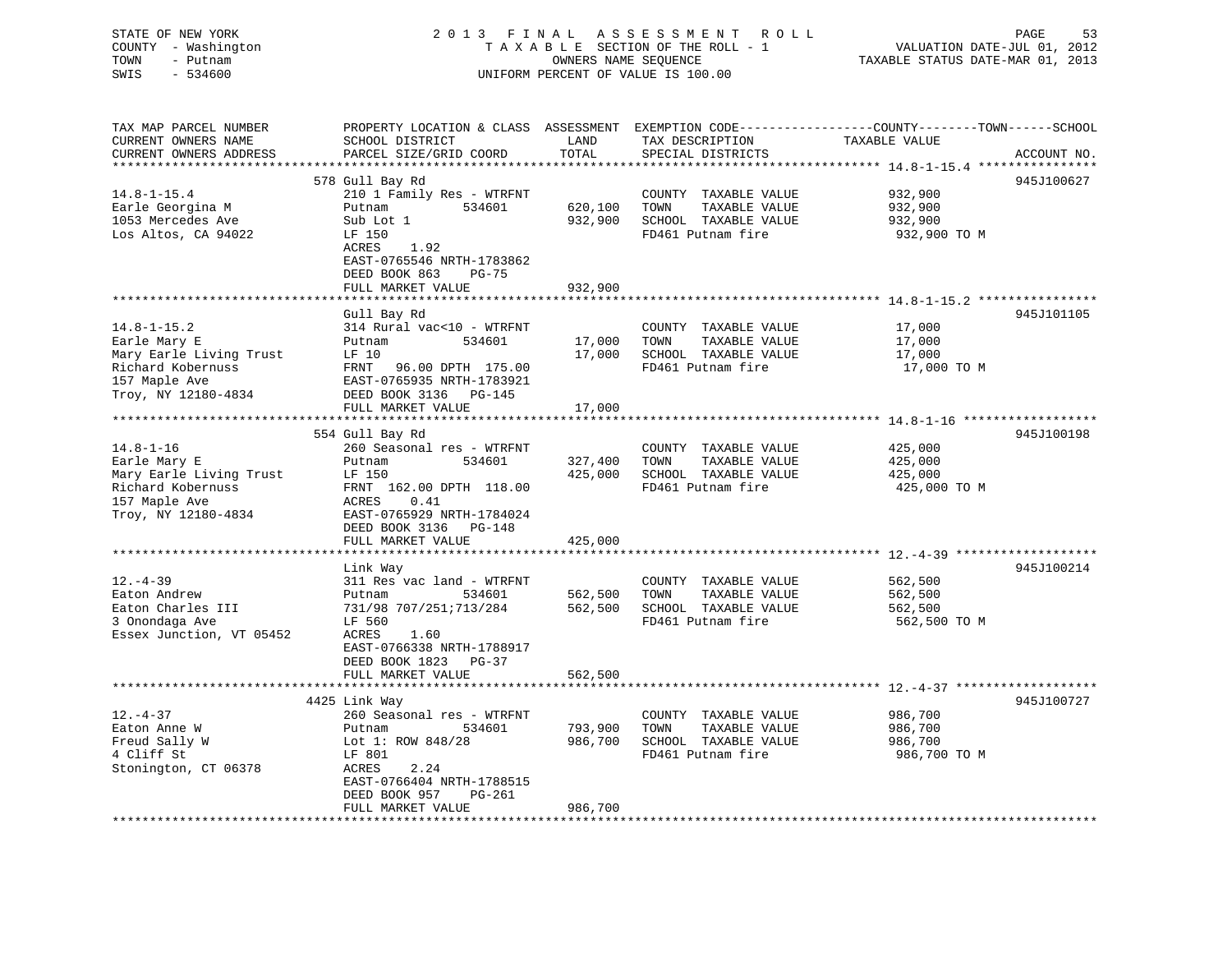| STATE OF NEW YORK<br>COUNTY - Washington<br>TOWN<br>- Putnam<br>$-534600$<br>SWIS                                                                 | 2013 FINAL                                                                                                                                                                                                                          |                                     | A S S E S S M E N T<br>R O L L<br>TAXABLE SECTION OF THE ROLL - 1<br>OWNERS NAME SEQUENCE<br>UNIFORM PERCENT OF VALUE IS 100.00          | VALUATION DATE-JUL 01, 2012<br>TAXABLE STATUS DATE-MAR 01, 2013                               | PAGE<br>54       |
|---------------------------------------------------------------------------------------------------------------------------------------------------|-------------------------------------------------------------------------------------------------------------------------------------------------------------------------------------------------------------------------------------|-------------------------------------|------------------------------------------------------------------------------------------------------------------------------------------|-----------------------------------------------------------------------------------------------|------------------|
| TAX MAP PARCEL NUMBER<br>CURRENT OWNERS NAME<br>CURRENT OWNERS ADDRESS<br>***********************                                                 | PROPERTY LOCATION & CLASS ASSESSMENT EXEMPTION CODE----------------COUNTY-------TOWN-----SCHOOL<br>SCHOOL DISTRICT<br>PARCEL SIZE/GRID COORD                                                                                        | LAND<br>TOTAL                       | TAX DESCRIPTION<br>SPECIAL DISTRICTS                                                                                                     | TAXABLE VALUE                                                                                 | ACCOUNT NO.      |
| $12.-4-37.1$<br>Eaton Anne W<br>Freud Sally W<br>4 Cliff St<br>Stonington, CT 06378                                                               | Link Way<br>311 Res vac land - WTRFNT<br>Putnam<br>534601<br>Lot 2<br>ROW 848/28<br>2.72<br>ACRES<br>EAST-0766573 NRTH-1788226<br>DEED BOOK 957<br>PG-261<br>FULL MARKET VALUE                                                      | 425,000<br>425,000<br>425,000       | COUNTY TAXABLE VALUE<br>TOWN<br>TAXABLE VALUE<br>SCHOOL TAXABLE VALUE<br>FD461 Putnam fire                                               | 425,000<br>425,000<br>425,000<br>425,000 TO M                                                 |                  |
|                                                                                                                                                   |                                                                                                                                                                                                                                     |                                     |                                                                                                                                          |                                                                                               |                  |
| $11.20 - 4 - 4$<br>Edwards Ellen Iwinski LE<br>Iwinski Christopher M Trustee 3079/110;3079/114/3079/11<br>5 Katherine Dr<br>Burnt Hills, NY 12027 | 4505 Crow Point Way<br>260 Seasonal res - WTRFNT<br>534601<br>Putnam<br><b>ELF 100</b><br>FRNT 112.00 DPTH 92.00<br>EAST-0766085 NRTH-1787265<br>DEED BOOK 3079 PG-118                                                              | 382,200<br>430,400                  | COUNTY TAXABLE VALUE<br>TOWN<br>TAXABLE VALUE<br>SCHOOL TAXABLE VALUE<br>FD461 Putnam fire                                               | 430,400<br>430,400<br>430,400<br>430,400 TO M                                                 | 945J100508       |
|                                                                                                                                                   | FULL MARKET VALUE                                                                                                                                                                                                                   | 430,400                             |                                                                                                                                          |                                                                                               |                  |
|                                                                                                                                                   | *************************                                                                                                                                                                                                           | ********************                |                                                                                                                                          |                                                                                               |                  |
| $13 - 2 - 20.3$<br>Eisenhauer Steven A<br>Eisenhauer Margaret R<br>126 County Rt 3<br>Putnam, NY 12861                                            | 227 Best Rd<br>312 Vac w/imprv<br>534601<br>Putnam<br>$948 - 92$<br>ACRES 23.00<br>EAST-0782634 NRTH-1788096<br>DEED BOOK 948<br><b>PG-88</b>                                                                                       | 16,400<br>25,000                    | COUNTY TAXABLE VALUE<br>TOWN<br>TAXABLE VALUE<br>SCHOOL TAXABLE VALUE<br>CA002 Cons agri dst 2<br>FD461 Putnam fire                      | 25,000<br>25,000<br>25,000<br>25,000 TO<br>25,000 TO M                                        |                  |
|                                                                                                                                                   | FULL MARKET VALUE                                                                                                                                                                                                                   | 25,000                              |                                                                                                                                          |                                                                                               |                  |
|                                                                                                                                                   | 126 County Route 3                                                                                                                                                                                                                  |                                     |                                                                                                                                          |                                                                                               | 945J100592       |
| $13. - 2 - 21$<br>Eisenhauer Steven A<br>Eisenhauer Margaret R<br>126 County Route 3<br>Putnam, NY 12861<br>MAY BE SUBJECT TO PAYMENT             | 242 Rurl res&rec<br>Putnam<br>534601<br>948/100<br>ACRES 22.93<br>EAST-0782570 NRTH-1788677<br>DEED BOOK 948<br>PG-96<br>FULL MARKET VALUE                                                                                          | 47,900 STAR B<br>199,000<br>199,000 | AG DIST<br>41720<br>41854<br>COUNTY TAXABLE VALUE<br>TOWN<br>TAXABLE VALUE<br>SCHOOL TAXABLE VALUE<br>CA002 Cons agri dst 2<br>34,007 EX | 34,007<br>34,007<br>$\mathbf 0$<br>$\mathbf 0$<br>164,993<br>164,993<br>134,993<br>164,993 TO | 34,007<br>30,000 |
| UNDER AGDIST LAW TIL 2017                                                                                                                         |                                                                                                                                                                                                                                     |                                     | FD461 Putnam fire                                                                                                                        | 199,000 TO M                                                                                  |                  |
|                                                                                                                                                   |                                                                                                                                                                                                                                     |                                     |                                                                                                                                          |                                                                                               |                  |
| $7.12 - 1 - 17$<br>Eley Susan Davis<br>172 W 79Th St #88<br>New York, NY 10024                                                                    | 2522 Northern Lights Way<br>280 Res Multiple - WTRFNT<br>534601<br>Putnam<br>2 Cottages & Lot<br>LF 550<br>1.00<br>ACRES<br>EAST-0767234 NRTH-1798251<br><b>PG-218</b><br>DEED BOOK 683<br>FULL MARKET VALUE<br>******************* | 809,500<br>1077,400<br>1077,400     | COUNTY TAXABLE VALUE<br>TOWN<br>TAXABLE VALUE<br>SCHOOL TAXABLE VALUE<br>FD461 Putnam fire                                               | 1077,400<br>1077,400<br>1077,400<br>1077,400 TO M                                             | 945J100175       |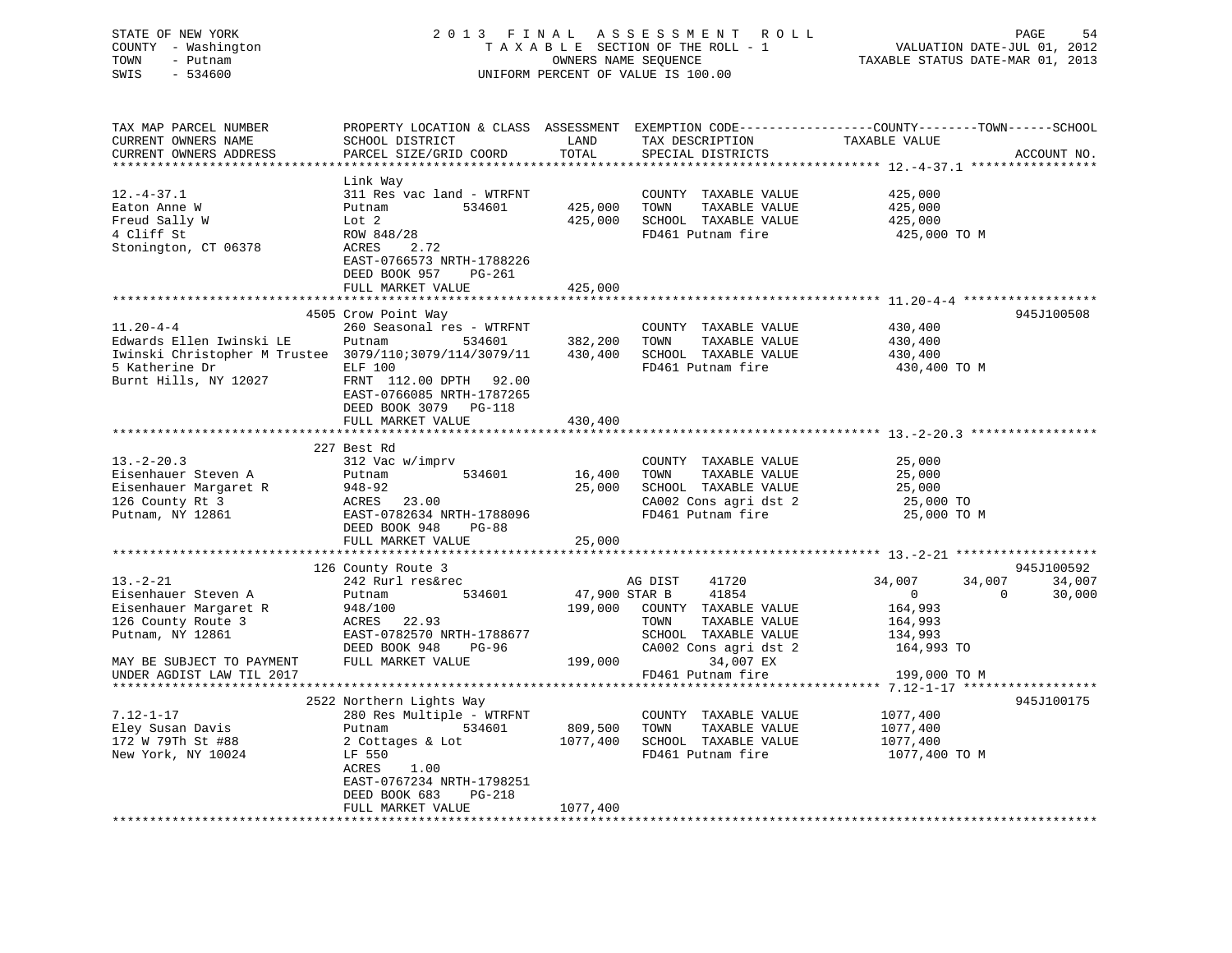## STATE OF NEW YORK 2 0 1 3 F I N A L A S S E S S M E N T R O L L PAGE 55 COUNTY - Washington T A X A B L E SECTION OF THE ROLL - 1 VALUATION DATE-JUL 01, 2012 TOWN - Putnam OWNERS NAME SEQUENCE TAXABLE STATUS DATE-MAR 01, 2013 SWIS - 534600 UNIFORM PERCENT OF VALUE IS 100.00

| TAX MAP PARCEL NUMBER<br>CURRENT OWNERS NAME<br>CURRENT OWNERS ADDRESS                                   | PROPERTY LOCATION & CLASS ASSESSMENT<br>SCHOOL DISTRICT<br>PARCEL SIZE/GRID COORD                                                                                                                | LAND<br>TOTAL                   | EXEMPTION CODE-----------------COUNTY-------TOWN------SCHOOL<br>TAX DESCRIPTION<br>SPECIAL DISTRICTS                    | TAXABLE VALUE                                         | ACCOUNT NO. |
|----------------------------------------------------------------------------------------------------------|--------------------------------------------------------------------------------------------------------------------------------------------------------------------------------------------------|---------------------------------|-------------------------------------------------------------------------------------------------------------------------|-------------------------------------------------------|-------------|
| $14.8 - 1 - 1$<br>Eliopoulos Mary Ellen<br>Eliopoulos Thomas<br>6 Heather Ridge Ln<br>Montvale, NJ 07645 | 504 Gull Bay Rd<br>260 Seasonal res - WTRFNT<br>Putnam<br>534601<br>Lot 2<br>LF 602<br>ACRES<br>9.81<br>EAST-0766450 NRTH-1785010<br>DEED BOOK 2738<br>$PG-8$<br>FULL MARKET VALUE               | 821,100<br>1090,600<br>1090,600 | COUNTY TAXABLE VALUE<br>TAXABLE VALUE<br>TOWN<br>SCHOOL TAXABLE VALUE<br>FD461 Putnam fire                              | 1090,600<br>1090,600<br>1090,600<br>1090,600 TO M     | 945J100078  |
| $4. -1 -1$<br>Eliopoulos Thomas<br>6 Heather Ridge Ln<br>Montvale, NJ 07645                              | Black Point Rd<br>910 Priv forest<br>534601<br>Putnam<br>5.30<br>ACRES<br>EAST-0769431 NRTH-1806641<br>DEED BOOK 492<br>$PG-280$<br>FULL MARKET VALUE                                            | 2,700<br>2,700<br>2,700         | COUNTY TAXABLE VALUE<br>TAXABLE VALUE<br>TOWN<br>SCHOOL TAXABLE VALUE<br>BP461 Black Pt Sewer Dist<br>FD461 Putnam fire | 2,700<br>2,700<br>2,700<br>$.00$ UN $C$<br>2,700 TO M | 945J100857  |
| $4. -1 - 16.1$<br>Eliopoulos Thomas<br>6 Heather Ridge Ln<br>Montvale, NJ 07645                          | Schwerdtfeger Rd<br>322 Rural vac>10<br>534601<br>Putnam<br>504/1033 559/108<br>48.83<br>ACRES<br>EAST-0772369 NRTH-1802596<br>DEED BOOK 499<br>PG-1108<br>FULL MARKET VALUE                     | 63,800<br>63,800<br>63,800      | COUNTY TAXABLE VALUE<br>TOWN<br>TAXABLE VALUE<br>SCHOOL TAXABLE VALUE<br>FD461 Putnam fire                              | 63,800<br>63,800<br>63,800<br>63,800 TO M             | 945J100584  |
| $4. - 1 - 26$<br>Eliopoulos Thomas<br>6 Heather Ridge Ln<br>Montvale, NJ 07645                           | Schwerdtfeger Rd<br>314 Rural vac<10<br>Putnam<br>534601<br>2.40<br>ACRES<br>EAST-0770673 NRTH-1800639<br>DEED BOOK 492<br>PG-266<br>FULL MARKET VALUE                                           | 10,300<br>10,300<br>10,300      | COUNTY TAXABLE VALUE<br>TAXABLE VALUE<br>TOWN<br>SCHOOL TAXABLE VALUE<br>FD461 Putnam fire                              | 10,300<br>10,300<br>10,300<br>10,300 TO M             | 945J100860  |
| $4. -1 - 30$<br>Eliopoulos Thomas<br>6 Heather Ridge Ln<br>Montvale, NJ 07645                            | Schwerdtfeger Rd/w Off<br>910 Priv forest<br>534601<br>Putnam<br>619/188<br>ACRES<br>12.50<br>EAST-0768671 NRTH-1800309<br>PG-266<br>DEED BOOK 492<br>FULL MARKET VALUE<br>********************* | 6,300<br>6,300<br>6,300         | COUNTY TAXABLE VALUE<br>TAXABLE VALUE<br>TOWN<br>SCHOOL TAXABLE VALUE<br>FD461 Putnam fire                              | 6,300<br>6,300<br>6,300<br>6,300 TO M                 | 945J100861  |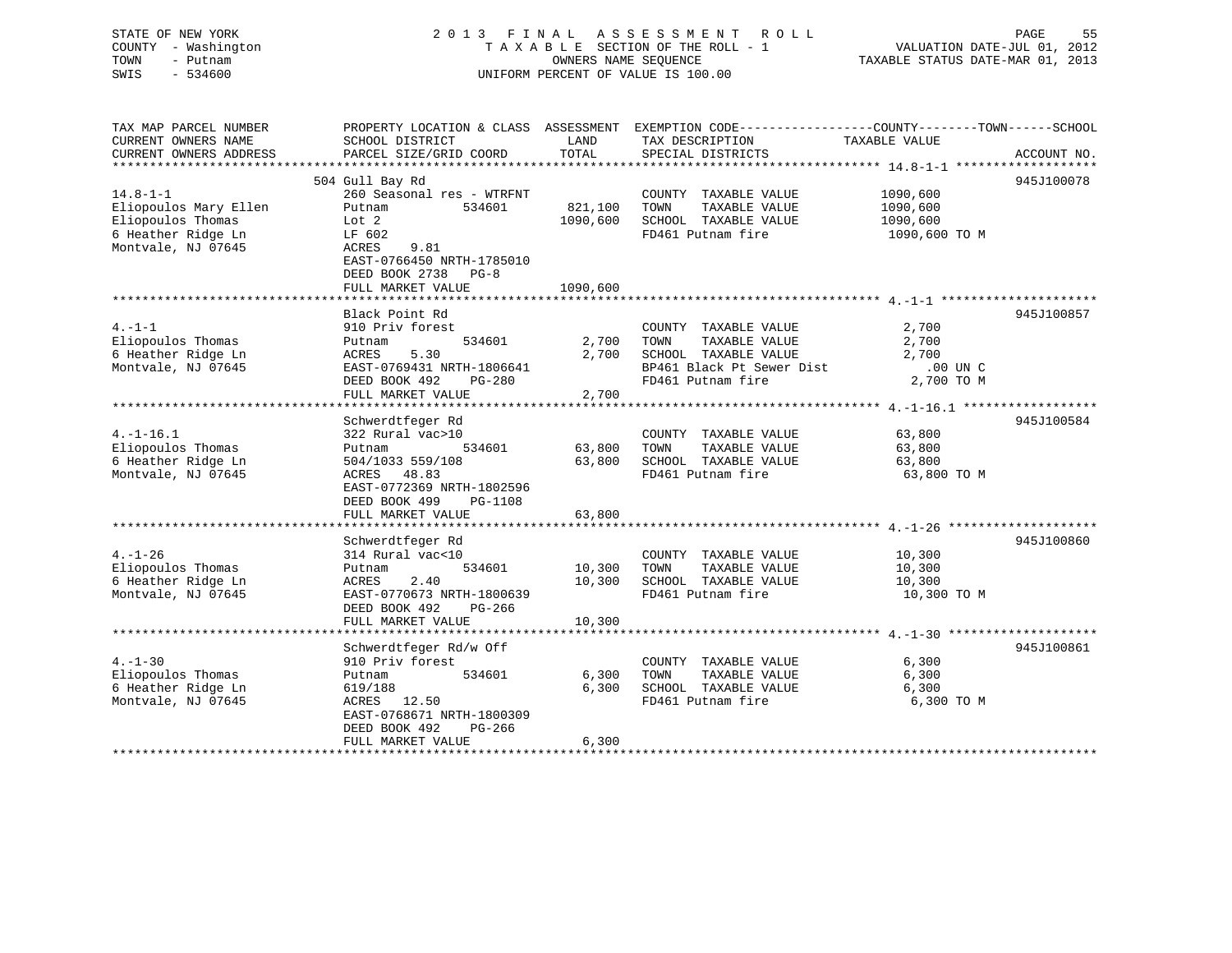## STATE OF NEW YORK 2 0 1 3 F I N A L A S S E S S M E N T R O L L PAGE 56 COUNTY - Washington T A X A B L E SECTION OF THE ROLL - 1 VALUATION DATE-JUL 01, 2012 TOWN - Putnam OWNERS NAME SEQUENCE TAXABLE STATUS DATE-MAR 01, 2013 SWIS - 534600 UNIFORM PERCENT OF VALUE IS 100.00

| TAX MAP PARCEL NUMBER<br>CURRENT OWNERS NAME | PROPERTY LOCATION & CLASS ASSESSMENT EXEMPTION CODE----------------COUNTY-------TOWN------SCHOOL<br>SCHOOL DISTRICT | LAND    | TAX DESCRIPTION                           | TAXABLE VALUE         |             |
|----------------------------------------------|---------------------------------------------------------------------------------------------------------------------|---------|-------------------------------------------|-----------------------|-------------|
| CURRENT OWNERS ADDRESS                       | PARCEL SIZE/GRID COORD                                                                                              | TOTAL   | SPECIAL DISTRICTS                         |                       | ACCOUNT NO. |
| *************************                    |                                                                                                                     |         |                                           |                       |             |
| $4. - 1 - 32$                                | Schwerdtfeger Rd/w Off<br>910 Priv forest                                                                           |         | COUNTY TAXABLE VALUE                      | 6,200                 | 945J100655  |
| Eliopoulos Thomas                            | 534601<br>Putnam                                                                                                    | 6,200   | TAXABLE VALUE<br>TOWN                     | 6,200                 |             |
| Eliopoulos Mary Ellen<br>6 Heather Ridge Ln  | Pri Wild & Forest Land<br>ACRES<br>12.40                                                                            | 6,200   | SCHOOL TAXABLE VALUE<br>FD461 Putnam fire | 6,200<br>6,200 TO M   |             |
| Montvale, NJ 07645                           | EAST-0769115 NRTH-1804525<br>DEED BOOK 565<br>PG-270                                                                |         |                                           |                       |             |
|                                              | FULL MARKET VALUE                                                                                                   | 6,200   |                                           |                       |             |
|                                              | Northern Lights Way                                                                                                 |         |                                           |                       | 945J100889  |
| $7.12 - 1 - 18$                              | 260 Seasonal res - WTRFNT                                                                                           |         | COUNTY TAXABLE VALUE                      | 285,400               |             |
| Eliopoulos Thomas                            | Putnam<br>534601                                                                                                    | 268,500 | TAXABLE VALUE<br>TOWN                     | 285,400               |             |
| 6 Heather Ridge Ln                           | Library & Lot                                                                                                       | 285,400 | SCHOOL TAXABLE VALUE                      | 285,400               |             |
| Montvale, NJ 07645                           | LF 423                                                                                                              |         | FD461 Putnam fire                         | 285,400 TO M          |             |
|                                              | FRNT 188.00 DPTH 202.00<br>EAST-0767415 NRTH-1798193<br>DEED BOOK 486<br>$PG-953$                                   |         |                                           |                       |             |
|                                              | FULL MARKET VALUE                                                                                                   | 285,400 |                                           |                       |             |
|                                              |                                                                                                                     |         |                                           |                       | 945J100890  |
| $7.12 - 1 - 21.1$                            | Lake George Way<br>314 Rural vac<10 - WTRFNT                                                                        |         | COUNTY TAXABLE VALUE                      | 162,700               |             |
| Eliopoulos Thomas                            | 534601<br>Putnam                                                                                                    | 162,700 | TAXABLE VALUE<br>TOWN                     | 162,700               |             |
| 6 Heather Ridge Ln                           | LF 150                                                                                                              | 162,700 | SCHOOL TAXABLE VALUE                      | 162,700               |             |
| Montvale, NJ 07645                           | FRNT 257.00 DPTH 134.00<br>EAST-0767590 NRTH-1798569<br>DEED BOOK 486<br>PG-953                                     |         | FD461 Putnam fire                         | 162,700 TO M          |             |
|                                              | FULL MARKET VALUE                                                                                                   | 162,700 |                                           |                       |             |
|                                              |                                                                                                                     |         |                                           |                       |             |
|                                              | Lake George Way                                                                                                     |         |                                           |                       | 945J100968  |
| $7.12 - 1 - 21.2$                            | 314 Rural vac<10 - WTRFNT                                                                                           |         | COUNTY TAXABLE VALUE                      | 13,200                |             |
| Eliopoulos Thomas<br>6 Heather Ridge Ln      | Putnam<br>534601                                                                                                    | 13,200  | TAXABLE VALUE<br>TOWN                     | 13,200                |             |
| Montvale, NJ 07645                           | 505/734<br>LF <sub>5</sub>                                                                                          | 13,200  | SCHOOL TAXABLE VALUE<br>FD461 Putnam fire | 13,200<br>13,200 TO M |             |
|                                              | FRNT<br>12.00 DPTH<br>35.00<br>EAST-0767521 NRTH-1798665<br>DEED BOOK 503<br>$PG-424$                               |         |                                           |                       |             |
|                                              | FULL MARKET VALUE                                                                                                   | 13,200  |                                           |                       |             |
|                                              | County Route 1                                                                                                      |         |                                           |                       | 945J100493  |
| $8. - 1 - 1.1$                               | 323 Vacant rural - WTRFNT                                                                                           |         | COUNTY TAXABLE VALUE                      | 662,500               |             |
| Eliopoulos Thomas                            | 534601<br>Putnam                                                                                                    | 662,500 | TOWN<br>TAXABLE VALUE                     | 662,500               |             |
| 6 Heather Ridge Ln                           | LF 115                                                                                                              | 662,500 | SCHOOL TAXABLE VALUE                      | 662,500               |             |
| Montvale, NJ 07645                           | ACRES 183.80                                                                                                        |         | FD461 Putnam fire                         | 662,500 TO M          |             |
|                                              | EAST-0769735 NRTH-1798686                                                                                           |         |                                           |                       |             |
|                                              | DEED BOOK 486<br>$PG-953$                                                                                           |         |                                           |                       |             |
|                                              | FULL MARKET VALUE                                                                                                   | 662,500 |                                           |                       |             |
|                                              |                                                                                                                     |         |                                           |                       |             |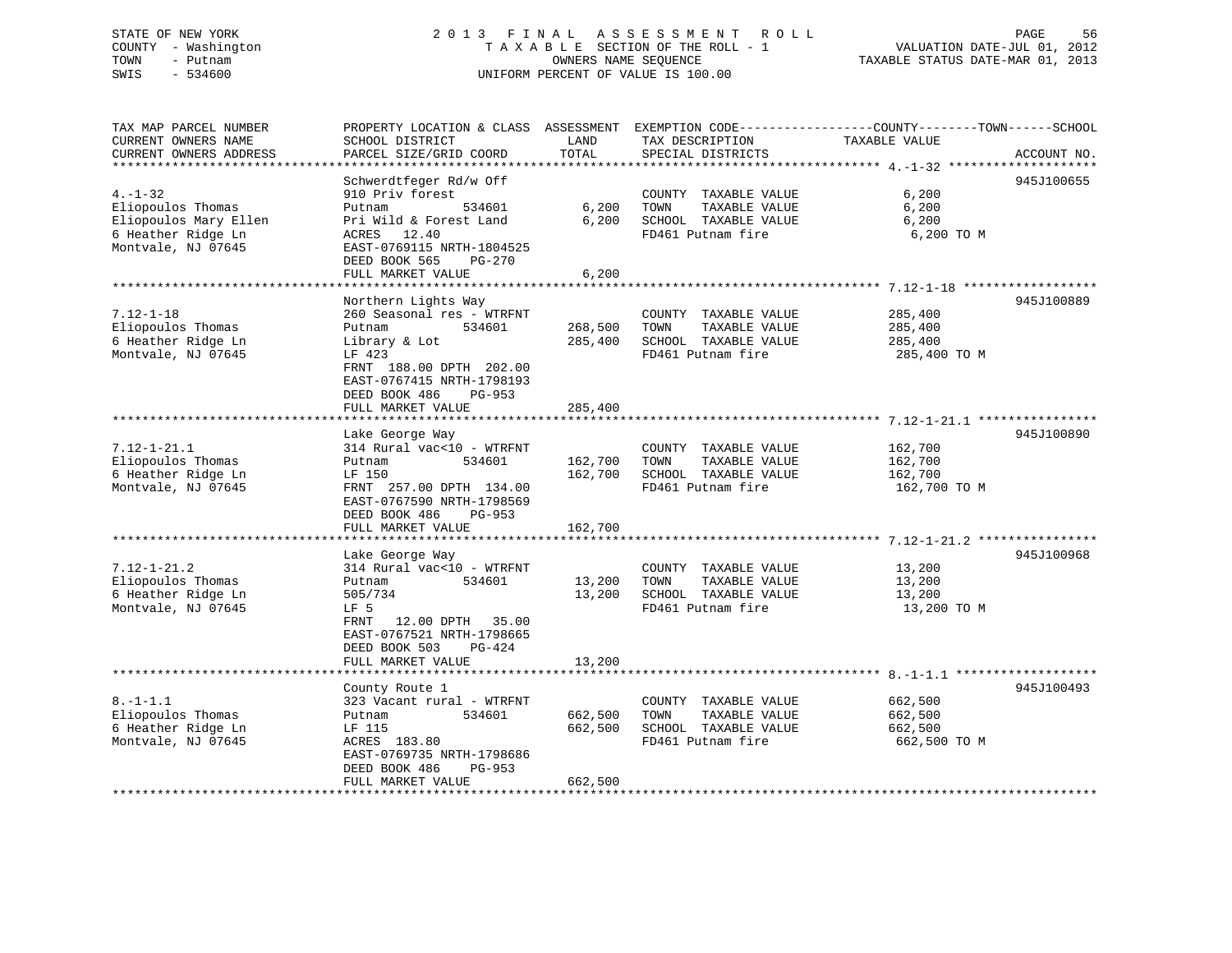## STATE OF NEW YORK 2 0 1 3 F I N A L A S S E S S M E N T R O L L PAGE 57 COUNTY - Washington T A X A B L E SECTION OF THE ROLL - 1 VALUATION DATE-JUL 01, 2012 TOWN - Putnam OWNERS NAME SEQUENCE TAXABLE STATUS DATE-MAR 01, 2013 SWIS - 534600 UNIFORM PERCENT OF VALUE IS 100.00

| TAX MAP PARCEL NUMBER<br>CURRENT OWNERS NAME<br>CURRENT OWNERS ADDRESS | PROPERTY LOCATION & CLASS ASSESSMENT<br>SCHOOL DISTRICT<br>PARCEL SIZE/GRID COORD | LAND<br>TOTAL | TAX DESCRIPTION<br>SPECIAL DISTRICTS | EXEMPTION CODE-----------------COUNTY-------TOWN------SCHOOL<br>TAXABLE VALUE | ACCOUNT NO.  |
|------------------------------------------------------------------------|-----------------------------------------------------------------------------------|---------------|--------------------------------------|-------------------------------------------------------------------------------|--------------|
| ***********************                                                |                                                                                   |               |                                      |                                                                               |              |
|                                                                        | County Route 1                                                                    |               |                                      |                                                                               | 945J100941   |
| $8. - 1 - 1.3$                                                         | 314 Rural vac<10                                                                  |               | COUNTY TAXABLE VALUE                 | 54,900                                                                        |              |
| Eliopoulos Thomas                                                      | 534601<br>Putnam                                                                  | 54,900        | TAXABLE VALUE<br>TOWN                | 54,900                                                                        |              |
| Eliopoulos Mary                                                        | LR's                                                                              | 54,900        | SCHOOL TAXABLE VALUE                 | 54,900                                                                        |              |
| 6 Heather Ridge Ln                                                     | ACRES<br>1.97                                                                     |               | FD461 Putnam fire                    | 54,900 TO M                                                                   |              |
| Montvale, NJ 07645                                                     | EAST-0770537 NRTH-1799379                                                         |               |                                      |                                                                               |              |
|                                                                        | DEED BOOK 760<br>PG-290                                                           |               |                                      |                                                                               |              |
|                                                                        | FULL MARKET VALUE                                                                 | 54,900        |                                      |                                                                               |              |
|                                                                        | County Route 1                                                                    |               |                                      |                                                                               | 945J100920   |
| $8. - 1 - 2$                                                           | 314 Rural vac<10                                                                  |               | COUNTY TAXABLE VALUE                 | 84,000                                                                        |              |
| Eliopoulos Thomas                                                      | 534601<br>Putnam                                                                  | 84,000        | TOWN<br>TAXABLE VALUE                | 84,000                                                                        |              |
| 6 Heather Ridge Ln                                                     | 2.20<br>ACRES                                                                     | 84,000        | SCHOOL TAXABLE VALUE                 | 84,000                                                                        |              |
| Montvale, NJ 07645                                                     | EAST-0769070 NRTH-1798606                                                         |               | FD461 Putnam fire                    | 84,000 TO M                                                                   |              |
|                                                                        | DEED BOOK 489<br>PG-413                                                           |               |                                      |                                                                               |              |
|                                                                        | FULL MARKET VALUE                                                                 | 84,000        |                                      |                                                                               |              |
|                                                                        |                                                                                   |               |                                      |                                                                               | ************ |
|                                                                        | County Route 1                                                                    |               |                                      |                                                                               | 945J101012   |
| $8. - 2 - 7.5$                                                         | 322 Rural vac>10                                                                  |               | COUNTY TAXABLE VALUE                 | 88,200                                                                        |              |
| Eliopoulos Thomas                                                      | 534601<br>Putnam                                                                  | 88,200        | TAXABLE VALUE<br>TOWN                | 88,200                                                                        |              |
| Eliopoulos Mary Ellen                                                  | ACRES<br>93.21                                                                    | 88,200        | SCHOOL TAXABLE VALUE                 | 88,200                                                                        |              |
| 6 Heather Ridge Ln                                                     | EAST-0778097 NRTH-1799484                                                         |               | FD461 Putnam fire                    | 88,200 TO M                                                                   |              |
| Montvale, NJ 07645                                                     | DEED BOOK 504<br><b>PG-724</b>                                                    |               |                                      |                                                                               |              |
|                                                                        | FULL MARKET VALUE                                                                 | 88,200        |                                      |                                                                               |              |
|                                                                        |                                                                                   |               |                                      | *********************** 11.20-4-33 *****                                      |              |
|                                                                        | Gull Bay Rd                                                                       |               |                                      |                                                                               | 945J100119   |
| $11.20 - 4 - 33$                                                       | 314 Rural vac<10                                                                  |               | COUNTY TAXABLE VALUE                 | 1,800                                                                         |              |
| Eliopoulos Thomas                                                      | Putnam<br>534601                                                                  | 1,800         | TOWN<br>TAXABLE VALUE                | 1,800                                                                         |              |
| Eliopoulos Mary Ellen                                                  | FRNT 139.00 DPTH 106.00                                                           | 1,800         | SCHOOL TAXABLE VALUE                 | 1,800                                                                         |              |
| 6 Heather Ridge Ln                                                     | EAST-0767443 NRTH-1785928                                                         |               | FD461 Putnam fire                    | 1,800 TO M                                                                    |              |
| Montvale, NJ 07645                                                     | DEED BOOK 592<br>PG-112                                                           |               |                                      |                                                                               |              |
|                                                                        | FULL MARKET VALUE                                                                 | 1,800         |                                      |                                                                               |              |
|                                                                        |                                                                                   |               |                                      |                                                                               |              |
|                                                                        | 448 Gull Bay Rd                                                                   |               |                                      |                                                                               | 945J100120   |
| $11.20 - 4 - 35$                                                       | 210 1 Family Res                                                                  |               | COUNTY TAXABLE VALUE                 | 590,700                                                                       |              |
| Eliopoulos Thomas                                                      | 534601<br>Putnam                                                                  | 297,300       | TAXABLE VALUE<br>TOWN                | 590,700                                                                       |              |
| Eliopoulos Mary Ellen                                                  | FRNT 202.00 DPTH 121.00                                                           | 590,700       | SCHOOL TAXABLE VALUE                 | 590,700                                                                       |              |
| 6 Heather Ridge Ln                                                     | EAST-0767309 NRTH-1785911                                                         |               | FD461 Putnam fire                    | 590,700 TO M                                                                  |              |
| Montvale, NJ 07645                                                     | DEED BOOK 1936 PG-215                                                             |               |                                      |                                                                               |              |
|                                                                        | FULL MARKET VALUE                                                                 | 590,700       |                                      |                                                                               |              |
|                                                                        | *************************                                                         |               |                                      | ************************************* 11.20-4-31 *******************          |              |
|                                                                        | 4019 Beach Ln                                                                     |               |                                      |                                                                               | 945J100217   |
| $11.20 - 4 - 31$                                                       | 260 Seasonal res                                                                  |               | COUNTY TAXABLE VALUE                 | 79,000                                                                        |              |
| Elliot Roy H                                                           | 534601<br>Putnam                                                                  | 57,800        | TOWN<br>TAXABLE VALUE                | 79,000                                                                        |              |
| Attn: Burt Frank                                                       | FRNT 110.00 DPTH<br>76.00                                                         | 79,000        | SCHOOL TAXABLE VALUE                 | 79,000                                                                        |              |
| 119 Brock Rd                                                           | 0.15<br>ACRES                                                                     |               | FD461 Putnam fire                    | 79,000 TO M                                                                   |              |
| Petersburg, NY 12138                                                   | EAST-0767283 NRTH-1786179                                                         |               |                                      |                                                                               |              |
|                                                                        | DEED BOOK 385<br>PG-456                                                           |               |                                      |                                                                               |              |
|                                                                        | FULL MARKET VALUE                                                                 | 79,000        |                                      |                                                                               |              |
|                                                                        |                                                                                   |               |                                      |                                                                               |              |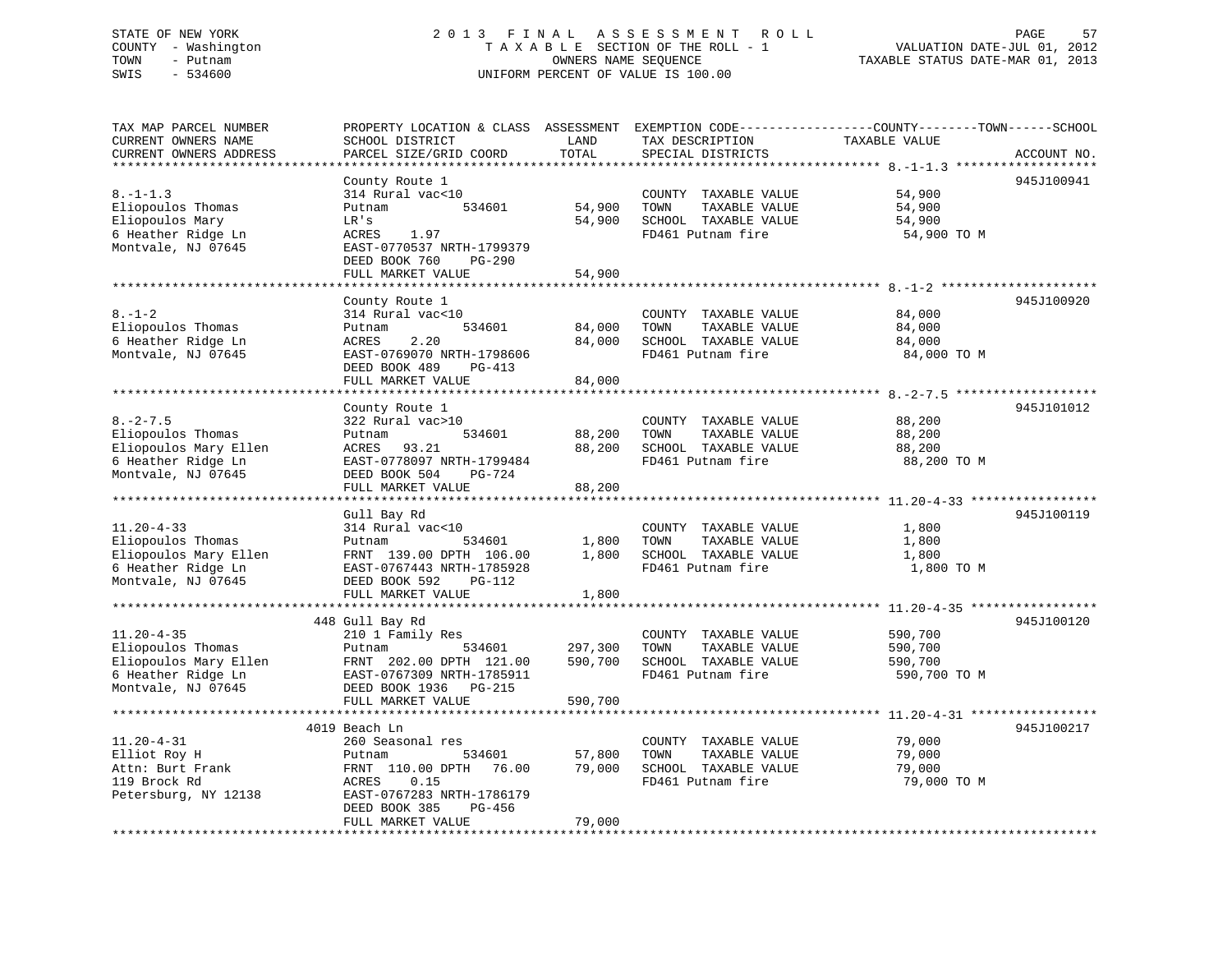## STATE OF NEW YORK 2 0 1 3 F I N A L A S S E S S M E N T R O L L PAGE 58 COUNTY - Washington T A X A B L E SECTION OF THE ROLL - 1 VALUATION DATE-JUL 01, 2012 TOWN - Putnam **CONNERS NAME SEQUENCE** TAXABLE STATUS DATE-MAR 01, 2013 SWIS - 534600 UNIFORM PERCENT OF VALUE IS 100.00

| TAX MAP PARCEL NUMBER<br>CURRENT OWNERS NAME<br>CURRENT OWNERS ADDRESS                                  | PROPERTY LOCATION & CLASS ASSESSMENT EXEMPTION CODE----------------COUNTY-------TOWN------SCHOOL<br>SCHOOL DISTRICT<br>PARCEL SIZE/GRID COORD                                        | LAND<br>TOTAL                 | TAX DESCRIPTION<br>SPECIAL DISTRICTS                                                                                                        | TAXABLE VALUE                                                               | ACCOUNT NO.                      |
|---------------------------------------------------------------------------------------------------------|--------------------------------------------------------------------------------------------------------------------------------------------------------------------------------------|-------------------------------|---------------------------------------------------------------------------------------------------------------------------------------------|-----------------------------------------------------------------------------|----------------------------------|
|                                                                                                         |                                                                                                                                                                                      |                               |                                                                                                                                             |                                                                             |                                  |
|                                                                                                         | 507 Cummings Rd                                                                                                                                                                      |                               |                                                                                                                                             |                                                                             | 945J100141                       |
| $5. - 2 - 14$<br>Ellithorpe John O<br>Ellithorpe Mary E<br>507 Cummings Rd<br>Putnam Station, NY 12861  | 242 Rurl res&rec<br>534601<br>Putnam<br>422/1108 527/307<br>ACRES 119.30<br>EAST-0786778 NRTH-1802318<br>DEED BOOK 2721<br>$PG-97$<br>FULL MARKET VALUE                              | 165,700<br>388,700<br>388,700 | 41854<br>STAR B<br>COUNTY TAXABLE VALUE<br>TOWN<br>TAXABLE VALUE<br>SCHOOL TAXABLE VALUE<br>FD461 Putnam fire                               | 0<br>388,700<br>388,700<br>358,700<br>388,700 TO M                          | $\Omega$<br>30,000               |
|                                                                                                         |                                                                                                                                                                                      |                               |                                                                                                                                             |                                                                             |                                  |
| $1.18 - 1 - 7$<br>Ellor Family Trust Agreement<br>2130 Black Pt Rd<br>Ticonderoga, NY 12883             | 2129 Black Point Rd<br>280 Res Multiple - WTRFNT<br>534601<br>Putnam<br>150' Lf<br>ACRES<br>1.00<br>EAST-0772162 NRTH-1810725<br>DEED BOOK 712<br>PG-304<br>FULL MARKET VALUE        | 439,200<br>650,000<br>650,000 | 41834<br>STAR EN<br>COUNTY TAXABLE VALUE<br>TOWN<br>TAXABLE VALUE<br>SCHOOL TAXABLE VALUE<br>BP461 Black Pt Sewer Dist<br>FD461 Putnam fire | $\overline{0}$<br>650,000<br>650,000<br>586,700<br>.00 UN C<br>650,000 TO M | 945J100218<br>63,300<br>$\Omega$ |
|                                                                                                         |                                                                                                                                                                                      |                               |                                                                                                                                             |                                                                             |                                  |
| $11.8 - 5 - 21$<br>Emmi Peter F LE<br>Emmi Elizabeth I LE<br>1380 Kingston Ave<br>Schenectady, NY 12308 | 6621 Royal Anchorage Way<br>210 1 Family Res - WTRFNT<br>534601<br>Putnam<br>LF 125<br>$12.-5-21$<br>66.00 DPTH 145.00<br>FRNT<br>EAST-0766572 NRTH-1792718<br>DEED BOOK 2084 PG-170 | 351,400<br>663,000            | COUNTY TAXABLE VALUE<br>TOWN<br>TAXABLE VALUE<br>SCHOOL TAXABLE VALUE<br>FD461 Putnam fire                                                  | 663,000<br>663,000<br>663,000<br>663,000 TO M                               | 945J101011                       |
|                                                                                                         | FULL MARKET VALUE                                                                                                                                                                    | 663,000                       |                                                                                                                                             |                                                                             |                                  |
| $12. - 1 - 5$<br>Engle James<br>Engle Laurie L<br>17 Silver Springs Dr<br>Ballston Spa, NY 12020        | Donat Turnpike Way<br>314 Rural vac<10<br>534601<br>Putnam<br>FRNT 197.00 DPTH 150.00<br>EAST-0767873 NRTH-1791546<br>DEED BOOK 857<br>$PG-1$                                        | 79,300<br>79,300              | COUNTY TAXABLE VALUE<br>TOWN<br>TAXABLE VALUE<br>SCHOOL TAXABLE VALUE<br>FD461 Putnam fire                                                  | 79,300<br>79,300<br>79,300<br>79,300 TO M                                   | 945J100883                       |
|                                                                                                         | FULL MARKET VALUE                                                                                                                                                                    | 79,300                        |                                                                                                                                             |                                                                             |                                  |
|                                                                                                         |                                                                                                                                                                                      |                               |                                                                                                                                             |                                                                             |                                  |
| $11.20 - 2 - 18$<br>Engle James H<br>Engle Laurie L<br>17 Silver Springs Dr<br>Ballston Spa, NY 12020   | 4302 Link Way<br>210 1 Family Res<br>534601<br>Putnam<br>760/213<br>FRNT 100.00 DPTH<br>80.00<br>EAST-0767281 NRTH-1786364<br>DEED BOOK 760<br>PG-211<br>FULL MARKET VALUE           | 77,800<br>260,100<br>260,100  | COUNTY TAXABLE VALUE<br>TAXABLE VALUE<br>TOWN<br>SCHOOL TAXABLE VALUE<br>FD461 Putnam fire                                                  | 260,100<br>260,100<br>260,100<br>260,100 TO M                               | 945J100209                       |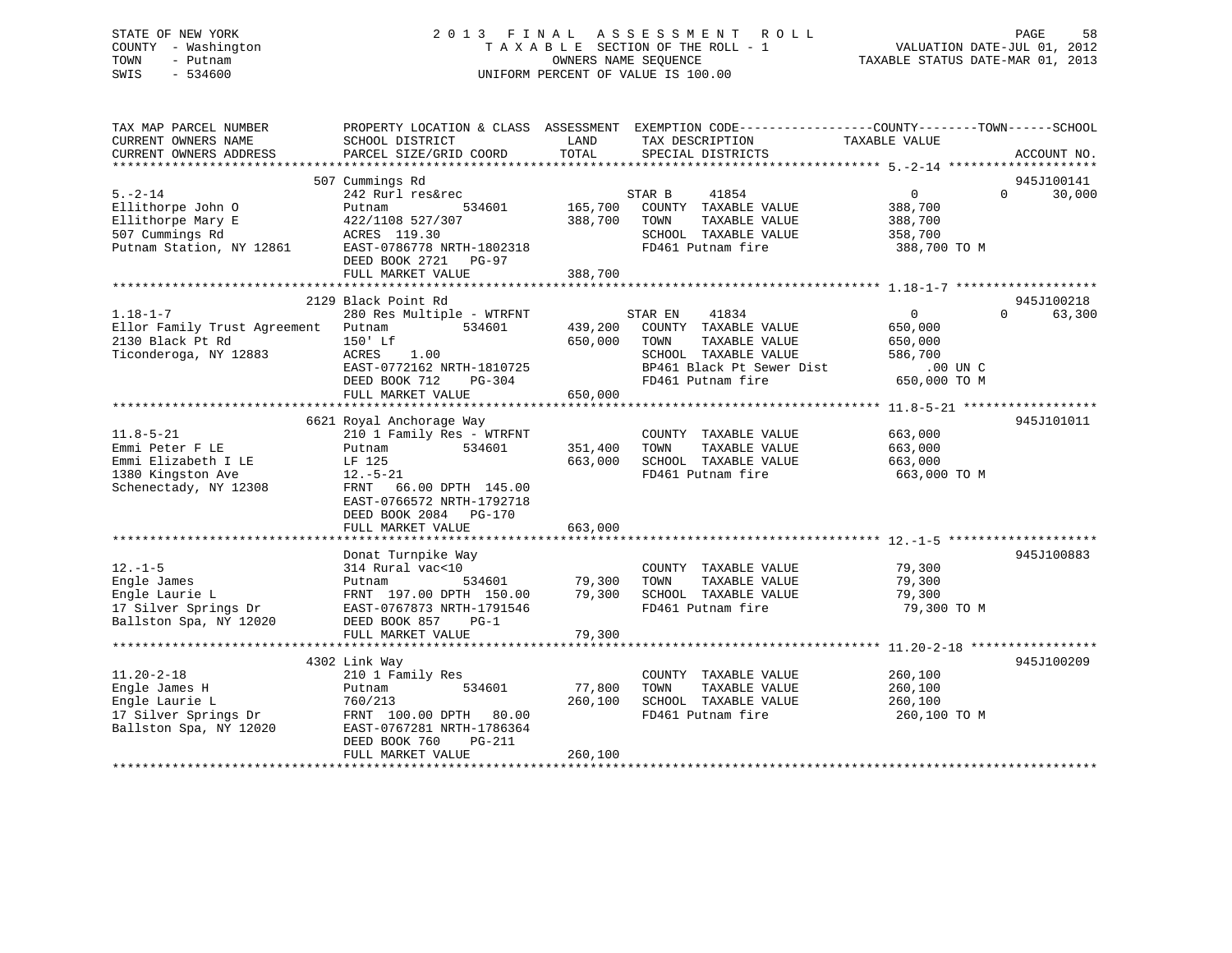## STATE OF NEW YORK 2 0 1 3 F I N A L A S S E S S M E N T R O L L PAGE 59 COUNTY - Washington T A X A B L E SECTION OF THE ROLL - 1 VALUATION DATE-JUL 01, 2012 TOWN - Putnam **CONNERS NAME SEQUENCE** TAXABLE STATUS DATE-MAR 01, 2013 SWIS - 534600 UNIFORM PERCENT OF VALUE IS 100.00

| TAX MAP PARCEL NUMBER                | PROPERTY LOCATION & CLASS ASSESSMENT EXEMPTION CODE---------------COUNTY-------TOWN-----SCHOOL |                |                              |                          |             |
|--------------------------------------|------------------------------------------------------------------------------------------------|----------------|------------------------------|--------------------------|-------------|
| CURRENT OWNERS NAME                  | SCHOOL DISTRICT                                                                                | LAND           | TAX DESCRIPTION              | TAXABLE VALUE            |             |
| CURRENT OWNERS ADDRESS               | PARCEL SIZE/GRID COORD                                                                         | TOTAL          | SPECIAL DISTRICTS            |                          | ACCOUNT NO. |
|                                      |                                                                                                |                |                              |                          |             |
|                                      | 2110 Black Point Rd                                                                            |                |                              |                          | 945J100431  |
| $1.18 - 1 - 3$                       | 260 Seasonal res - WTRFNT                                                                      |                | COUNTY TAXABLE VALUE         | 472,500                  |             |
| English Scott M                      | Putnam<br>534601                                                                               | 340,000        | TOWN<br>TAXABLE VALUE        | 472,500                  |             |
| English Revocable Trust Scott LF 50' |                                                                                                | 472,500        | SCHOOL TAXABLE VALUE         | 472,500                  |             |
| 10 Water Beech Pl                    | FRNT 45.00 DPTH 206.00                                                                         |                | BP461 Black Pt Sewer Dist    | $.00$ UN C               |             |
| New Hartford, NY 13413               | EAST-0772489 NRTH-1811151                                                                      |                | FD461 Putnam fire            | $472,500$ TO M           |             |
|                                      | DEED BOOK 3163 PG-17                                                                           |                |                              |                          |             |
|                                      | FULL MARKET VALUE                                                                              | 472,500        |                              |                          |             |
|                                      |                                                                                                |                |                              |                          |             |
|                                      | 1901 Railroad Way South                                                                        |                |                              |                          | 945J100219  |
| $16. - 1 - 7$                        | 310 Res Vac<br>- WTRFNT                                                                        |                | COUNTY TAXABLE VALUE         | 1,100                    |             |
| Enides Fred                          | Putnam<br>534601                                                                               | 1,100          | TAXABLE VALUE<br>TOWN        | 1,100                    |             |
| 2501 Edgewood Ave                    | LF 50                                                                                          | 1,100          | SCHOOL TAXABLE VALUE         | 1,100                    |             |
| Schenectady, NY 12306                | FRNT 50.00 DPTH 30.00                                                                          |                | FD461 Putnam fire            | 1,100 TO M               |             |
|                                      | ACRES 609.00                                                                                   |                |                              |                          |             |
|                                      | EAST-0789018 NRTH-1783408                                                                      |                |                              |                          |             |
|                                      | FULL MARKET VALUE                                                                              | 1,100          |                              |                          |             |
|                                      |                                                                                                |                |                              |                          |             |
|                                      | Royal Anchorage Estates                                                                        |                |                              |                          | 945J100999  |
| $11.8 - 5 - 4$                       | 314 Rural vac<10                                                                               |                | COUNTY TAXABLE VALUE         | 125,300                  |             |
| Ertl Frank                           | 534601<br>Putnam                                                                               | 125,300        | TOWN<br>TAXABLE VALUE        | 125,300                  |             |
| 2 Sasqua Rd                          | $LR's: Lot$ 20                                                                                 | 125,300        | SCHOOL TAXABLE VALUE         | 125,300                  |             |
| Norwalk, CT 06855                    | $12.-5-4$                                                                                      |                | FD461 Putnam fire            | 125,300 TO M             |             |
|                                      | 1.02<br>ACRES                                                                                  |                |                              |                          |             |
|                                      | EAST-0766875 NRTH-1792774                                                                      |                |                              |                          |             |
|                                      | DEED BOOK 501<br>PG-157                                                                        |                |                              |                          |             |
|                                      | FULL MARKET VALUE                                                                              | 125,300        |                              |                          |             |
|                                      |                                                                                                |                |                              |                          |             |
|                                      | 380 County Route 2                                                                             |                |                              |                          | 945J100953  |
| $9. - 1 - 15.2$                      | 210 1 Family Res                                                                               |                | CLERGY<br>41400              | 1,500<br>1,500           | 1,500       |
| Espenshade Gerald L                  | 534601<br>Putnam                                                                               | 15,800 STAR EN | 41834                        | $\mathbf{0}$<br>$\Omega$ | 63,300      |
| Espenshade Joanne R                  | 1.20<br>ACRES                                                                                  |                | 167,900 COUNTY TAXABLE VALUE | 166,400                  |             |
| 380 County Route 2                   | EAST-0786659 NRTH-1798161                                                                      |                | TOWN<br>TAXABLE VALUE        | 166,400                  |             |
| Putnam Station, NY 12861             | DEED BOOK 784<br>PG-280                                                                        |                | SCHOOL TAXABLE VALUE         | 103,100                  |             |
|                                      | FULL MARKET VALUE                                                                              |                | 167,900 FD461 Putnam fire    | 167,900 TO M             |             |
|                                      |                                                                                                |                |                              |                          |             |
|                                      | 866 Gull Bay Rd                                                                                |                |                              |                          | 945J100565  |
| $14. - 1 - 8$                        | 210 1 Family Res - WTRFNT                                                                      |                | COUNTY TAXABLE VALUE         | 1302,000                 |             |
| Faeth Mark                           | 534601<br>Putnam                                                                               | 812,400        | TOWN<br>TAXABLE VALUE        | 1302,000                 |             |
| Faeth Karen                          | LF 242                                                                                         | 1302,000       | SCHOOL TAXABLE VALUE         | 1302,000                 |             |
| 2 Wittmann Dr                        | ACRES<br>1.60                                                                                  |                | FD461 Putnam fire            | 1302,000 TO M            |             |
| Katonah, NY 10536                    | EAST-0763822 NRTH-1778149                                                                      |                |                              |                          |             |
|                                      | DEED BOOK 2884 PG-43                                                                           |                |                              |                          |             |
|                                      | FULL MARKET VALUE                                                                              | 1302,000       |                              |                          |             |
|                                      |                                                                                                |                |                              |                          |             |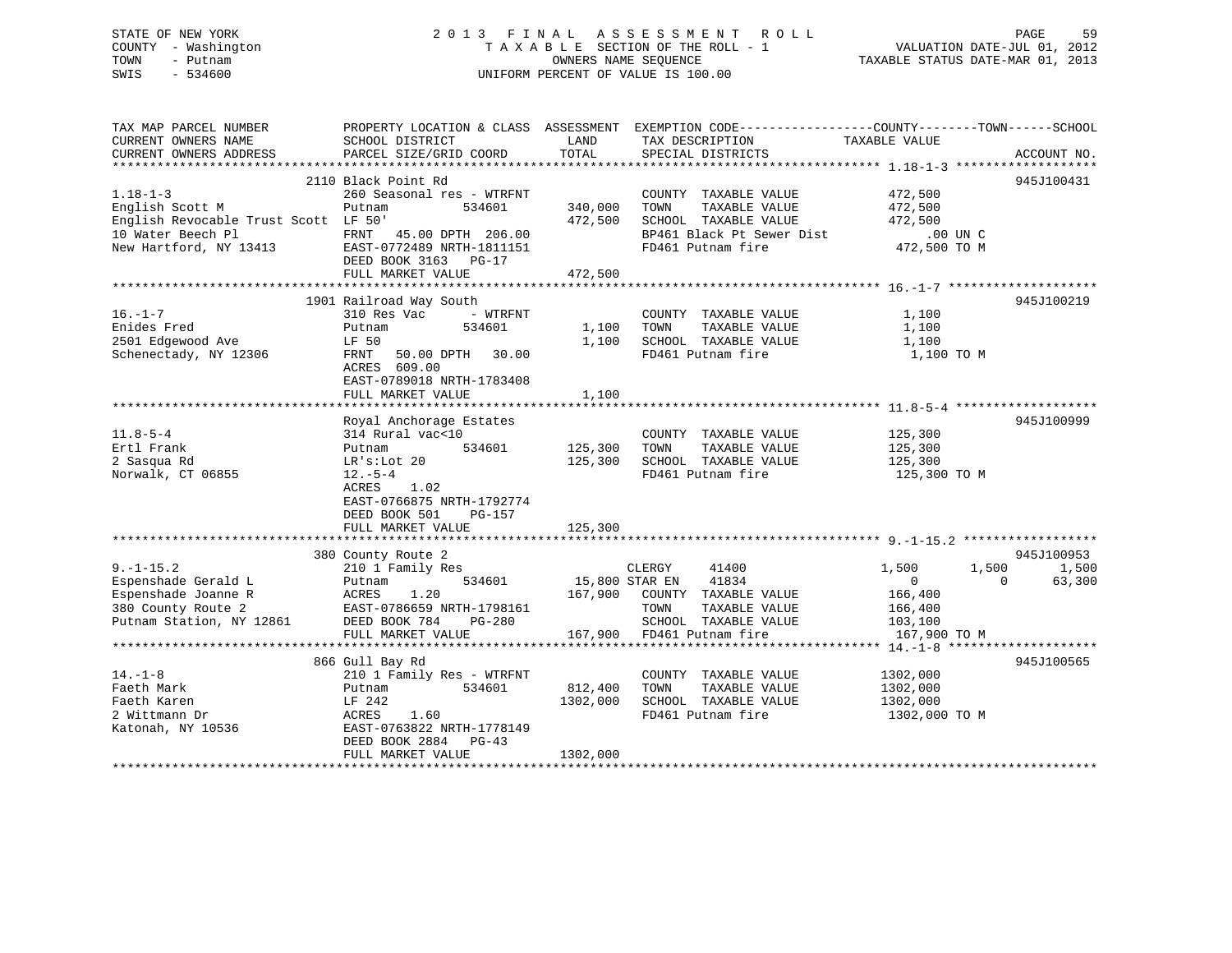## STATE OF NEW YORK 2 0 1 3 F I N A L A S S E S S M E N T R O L L PAGE 60 COUNTY - Washington T A X A B L E SECTION OF THE ROLL - 1 VALUATION DATE-JUL 01, 2012 TOWN - Putnam OWNERS NAME SEQUENCE TAXABLE STATUS DATE-MAR 01, 2013 SWIS - 534600 UNIFORM PERCENT OF VALUE IS 100.00

TAX MAP PARCEL NUMBER PROPERTY LOCATION & CLASS ASSESSMENT EXEMPTION CODE------------------COUNTY--------TOWN------SCHOOL CURRENT OWNERS NAME SCHOOL DISTRICT THE LAND TAX DESCRIPTION TAXABLE VALUE CURRENT OWNERS ADDRESS PARCEL SIZE/GRID COORD TOTAL SPECIAL DISTRICTS ACCOUNT NO. \*\*\*\*\*\*\*\*\*\*\*\*\*\*\*\*\*\*\*\*\*\*\*\*\*\*\*\*\*\*\*\*\*\*\*\*\*\*\*\*\*\*\*\*\*\*\*\*\*\*\*\*\*\*\*\*\*\*\*\*\*\*\*\*\*\*\*\*\*\*\*\*\*\*\*\*\*\*\*\*\*\*\*\*\*\*\*\*\*\*\*\*\*\*\*\*\*\*\*\*\*\*\* 1.18-1-6 \*\*\*\*\*\*\*\*\*\*\*\*\*\*\*\*\*\*\* 2126 Black Point Rd 945J1006361.18-1-6 280 Res Multiple - WTRFNT COUNTY TAXABLE VALUE 703,300 Fairclough William Putnam 534601 373,300 TOWN TAXABLE VALUE 703,300 Fairclough Sylvie LF 57' 703,300 SCHOOL TAXABLE VALUE 703,300 22 Helmstown Ct FRNT 60.00 DPTH 214.00 BP461 Black Pt Sewer Dist .00 UN CTuxedo, NY 10987 EAST-0772249 NRTH-1810784 FD461 Putnam fire 703,300 TO M DEED BOOK 654 PG-62FULL MARKET VALUE 703,300 \*\*\*\*\*\*\*\*\*\*\*\*\*\*\*\*\*\*\*\*\*\*\*\*\*\*\*\*\*\*\*\*\*\*\*\*\*\*\*\*\*\*\*\*\*\*\*\*\*\*\*\*\*\*\*\*\*\*\*\*\*\*\*\*\*\*\*\*\*\*\*\*\*\*\*\*\*\*\*\*\*\*\*\*\*\*\*\*\*\*\*\*\*\*\*\*\*\*\*\*\*\*\* 13.-2-19 \*\*\*\*\*\*\*\*\*\*\*\*\*\*\*\*\*\*\* 169 County Route 3 945J100630 13.-2-19 210 1 Family Res COUNTY TAXABLE VALUE 55,400 Farm Credit East ACA Putnam 534601 13,200 TOWN TAXABLE VALUE 55,400 394 Route 29 FRNT 140.00 DPTH 200.00 55,400 SCHOOL TAXABLE VALUE 55,400 Greenwich, NY 12834-0269 EAST-0784147 NRTH-1788082 FD461 Putnam fire 55,400 TO M DEED BOOK 2842 PG-106 FULL MARKET VALUE 55,400 \*\*\*\*\*\*\*\*\*\*\*\*\*\*\*\*\*\*\*\*\*\*\*\*\*\*\*\*\*\*\*\*\*\*\*\*\*\*\*\*\*\*\*\*\*\*\*\*\*\*\*\*\*\*\*\*\*\*\*\*\*\*\*\*\*\*\*\*\*\*\*\*\*\*\*\*\*\*\*\*\*\*\*\*\*\*\*\*\*\*\*\*\*\*\*\*\*\*\*\*\*\*\* 12.-1-1 \*\*\*\*\*\*\*\*\*\*\*\*\*\*\*\*\*\*\*\* Donat Turnpike Way 945J100868 12.-1-1 314 Rural vac<10 COUNTY TAXABLE VALUE 106,000 Field Robert C III Putnam 534601 106,000 TOWN TAXABLE VALUE 106,000 Field Kimberly C ACRES 1.60 106,000 SCHOOL TAXABLE VALUE 106,000 308 Grove Ave EAST-0767615 NRTH-1791964 FD461 Putnam fire 106,000 TO M Falls Church, VA 22046 DEED BOOK 2424 PG-122 FULL MARKET VALUE 106,000 \*\*\*\*\*\*\*\*\*\*\*\*\*\*\*\*\*\*\*\*\*\*\*\*\*\*\*\*\*\*\*\*\*\*\*\*\*\*\*\*\*\*\*\*\*\*\*\*\*\*\*\*\*\*\*\*\*\*\*\*\*\*\*\*\*\*\*\*\*\*\*\*\*\*\*\*\*\*\*\*\*\*\*\*\*\*\*\*\*\*\*\*\*\*\*\*\*\*\*\*\*\*\* 7.12-1-10.1 \*\*\*\*\*\*\*\*\*\*\*\*\*\*\*\* Mosswood Way 945J101030 7.12-1-10.1 314 Rural vac<10 COUNTY TAXABLE VALUE 142,700 Fierro Douglas J Putnam 534601 142,700 TOWN TAXABLE VALUE 142,700 Fierro Douglas January (12,700 142,700 1000 142,700 1000 142,700 1000 142,700 142,700 142,700 142,700 142,700<br>Schorer-Fierro Lisa 142,700 DPTH 208.00 142,700 SCHOOL TAXABLE VALUE 142,700 8 Brookside Dr EAST-0768420 NRTH-1798200 FD461 Putnam fire 142,700 TO M Westport, CT 06880 DEED BOOK 2257 PG-147 FULL MARKET VALUE 142,700 \*\*\*\*\*\*\*\*\*\*\*\*\*\*\*\*\*\*\*\*\*\*\*\*\*\*\*\*\*\*\*\*\*\*\*\*\*\*\*\*\*\*\*\*\*\*\*\*\*\*\*\*\*\*\*\*\*\*\*\*\*\*\*\*\*\*\*\*\*\*\*\*\*\*\*\*\*\*\*\*\*\*\*\*\*\*\*\*\*\*\*\*\*\*\*\*\*\*\*\*\*\*\* 7.12-1-16.1 \*\*\*\*\*\*\*\*\*\*\*\*\*\*\*\*County Route 1 945J100801<br>312 Vac w/imprv - WTRFNT 634601 98,000 TOWN TAXABLE VALUE 101,600<br>- 101.600 101.600 101.600 - 101.600 101.600 7.12-1-16.1 312 Vac w/imprv - WTRFNT COUNTY TAXABLE VALUE 101,600 Fierro Douglas J Putnam 534601 98,000 TOWN TAXABLE VALUE 101,600 Schorer-Fierro Lisa LF 27 101,600 SCHOOL TAXABLE VALUE 101,600 8 Brookside Dr FRNT 29.00 DPTH 181.00 FD461 Putnam fire 101,600 TO M Westport, CT 06880 EAST-0767634 NRTH-1797981 DEED BOOK 2257 PG-159 FULL MARKET VALUE 101,600 \*\*\*\*\*\*\*\*\*\*\*\*\*\*\*\*\*\*\*\*\*\*\*\*\*\*\*\*\*\*\*\*\*\*\*\*\*\*\*\*\*\*\*\*\*\*\*\*\*\*\*\*\*\*\*\*\*\*\*\*\*\*\*\*\*\*\*\*\*\*\*\*\*\*\*\*\*\*\*\*\*\*\*\*\*\*\*\*\*\*\*\*\*\*\*\*\*\*\*\*\*\*\*\*\*\*\*\*\*\*\*\*\*\*\*\*\*\*\*\*\*\*\*\*\*\*\*\*\*\*\*\*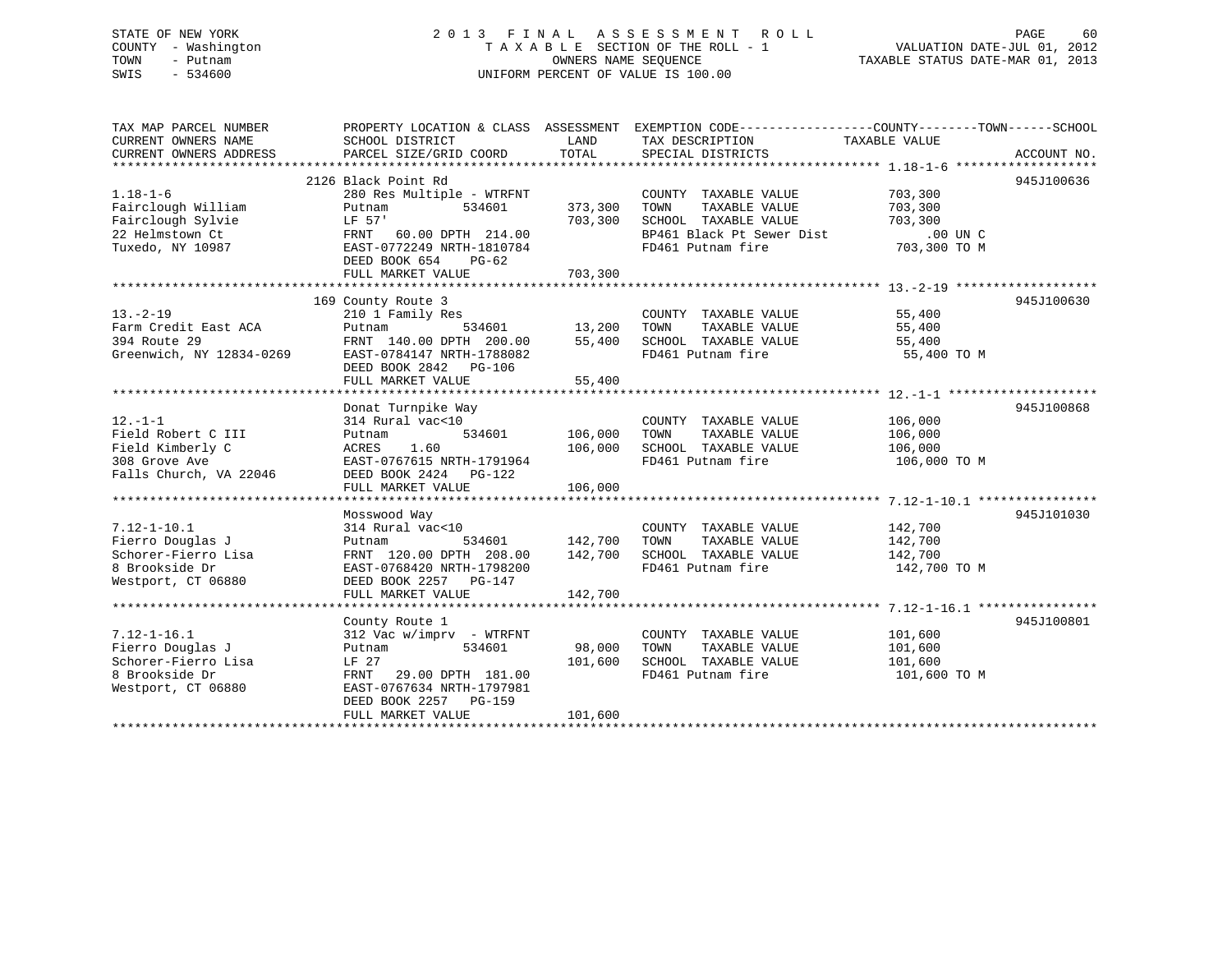## STATE OF NEW YORK 2 0 1 3 F I N A L A S S E S S M E N T R O L L PAGE 61 COUNTY - Washington T A X A B L E SECTION OF THE ROLL - 1 VALUATION DATE-JUL 01, 2012 TOWN - Putnam **CONNERS NAME SEQUENCE** TAXABLE STATUS DATE-MAR 01, 2013 SWIS - 534600 UNIFORM PERCENT OF VALUE IS 100.00

| TAX MAP PARCEL NUMBER                |                                            |            |                                           | PROPERTY LOCATION & CLASS ASSESSMENT EXEMPTION CODE----------------COUNTY-------TOWN------SCHOOL |             |
|--------------------------------------|--------------------------------------------|------------|-------------------------------------------|--------------------------------------------------------------------------------------------------|-------------|
| CURRENT OWNERS NAME                  | SCHOOL DISTRICT                            | LAND       | TAX DESCRIPTION                           | TAXABLE VALUE                                                                                    |             |
| CURRENT OWNERS ADDRESS               | PARCEL SIZE/GRID COORD                     | TOTAL      | SPECIAL DISTRICTS                         |                                                                                                  | ACCOUNT NO. |
|                                      |                                            |            |                                           |                                                                                                  |             |
|                                      | 1511 Mosswood Way                          |            |                                           |                                                                                                  | 945J100408  |
| $7.12 - 1 - 28$                      | 210 1 Family Res                           |            | COUNTY TAXABLE VALUE                      | 325,100                                                                                          |             |
| Fierro Douglas J                     | 534601<br>Putnam                           | 140,700    | TOWN<br>TAXABLE VALUE                     | 325,100                                                                                          |             |
| Schorer-Fierro Lisa                  | FRNT 100.00 DPTH 152.00                    | 325,100    | SCHOOL TAXABLE VALUE                      | 325,100                                                                                          |             |
| 8 Brookside Dr                       | EAST-0768423 NRTH-1798315                  |            | FD461 Putnam fire                         | 325,100 TO M                                                                                     |             |
| Westport, CT 06880                   | DEED BOOK 2257 PG-154                      |            |                                           |                                                                                                  |             |
|                                      | FULL MARKET VALUE                          | 325,100    |                                           |                                                                                                  |             |
|                                      |                                            |            |                                           |                                                                                                  |             |
|                                      | Lake George Way South                      |            |                                           |                                                                                                  | 945J100926  |
| $7.12 - 1 - 12$                      | 692 Road/str/hwy                           |            | COUNTY TAXABLE VALUE                      | 700                                                                                              |             |
| Filippini Kathleen                   | 534601<br>Putnam                           | 700<br>700 | TOWN<br>TAXABLE VALUE                     | 700                                                                                              |             |
| 316 Spencer Ln                       | FRNT 62.00 DPTH 356.00                     |            | SCHOOL TAXABLE VALUE<br>FD461 Putnam fire | 700<br>700 TO M                                                                                  |             |
| Galloway, NJ 08205                   | EAST-0767781 NRTH-1797735<br>DEED BOOK 485 |            |                                           |                                                                                                  |             |
|                                      | $PG-400$<br>FULL MARKET VALUE              | 700        |                                           |                                                                                                  |             |
|                                      |                                            |            |                                           |                                                                                                  |             |
|                                      | 4396 Link Way                              |            |                                           |                                                                                                  | 945J100725  |
| $12. - 4 - 35$                       | $312$ Vac w/imprv - WTRFNT                 |            | COUNTY TAXABLE VALUE                      | 489,800                                                                                          |             |
| Finster James S Trustee              | 534601<br>Putnam                           | 454,300    | TOWN<br>TAXABLE VALUE                     | 489,800                                                                                          |             |
| Finster Priscilla E Trustee          | LF 125                                     | 489,800    | SCHOOL TAXABLE VALUE                      | 489,800                                                                                          |             |
| 44 Harmony Hill Rd                   | ACRES<br>1.59                              |            | FD461 Putnam fire                         | 489,800 TO M                                                                                     |             |
| Granby, CT 06035                     | EAST-0766747 NRTH-1788107                  |            |                                           |                                                                                                  |             |
|                                      | DEED BOOK 2315 PG-125                      |            |                                           |                                                                                                  |             |
|                                      | FULL MARKET VALUE                          | 489,800    |                                           |                                                                                                  |             |
|                                      |                                            |            |                                           |                                                                                                  |             |
|                                      | 74 Lake Rd                                 |            |                                           |                                                                                                  | 945J101087  |
| $15. - 1 - 8.1$                      | 312 Vac w/imprv                            |            | COUNTY TAXABLE VALUE                      | 89,000                                                                                           |             |
| Fish & Game Club Inc Northern Putnam | 534601                                     | 75,000     | TOWN<br>TAXABLE VALUE                     | 89,000                                                                                           |             |
| PO Box 34                            | ACRES<br>60.00                             | 89,000     | SCHOOL TAXABLE VALUE                      | 89,000                                                                                           |             |
| Putnam Station, NY 12861             | EAST-0778759 NRTH-1781082                  |            | FD461 Putnam fire                         | 89,000 TO M                                                                                      |             |
|                                      | DEED BOOK 756<br>PG-139                    |            |                                           |                                                                                                  |             |
|                                      | FULL MARKET VALUE                          | 89,000     |                                           |                                                                                                  |             |
|                                      |                                            |            |                                           |                                                                                                  |             |
|                                      | 5183 Sagamore Rd                           |            |                                           |                                                                                                  | 945J100430  |
| $12. - 4 - 6$                        | 210 1 Family Res - WTRFNT                  |            | COUNTY TAXABLE VALUE                      | 688,913                                                                                          |             |
| Fisher Joseph                        | 534601<br>Putnam                           | 511,613    | TAXABLE VALUE<br>TOWN                     | 688,913                                                                                          |             |
| Wolf-Fisher Nancy                    | LF 150                                     | 688,913    | SCHOOL TAXABLE VALUE                      | 688,913                                                                                          |             |
| 8970 Limerick Ln                     | 2.40<br>ACRES                              |            | FD461 Putnam fire                         | 688,913 TO M                                                                                     |             |
| Owings, MD 20736                     | EAST-0767253 NRTH-1789567                  |            |                                           |                                                                                                  |             |
|                                      | DEED BOOK 762<br>PG-176                    |            |                                           |                                                                                                  |             |
|                                      | FULL MARKET VALUE                          | 688,913    |                                           |                                                                                                  |             |
|                                      |                                            |            |                                           |                                                                                                  |             |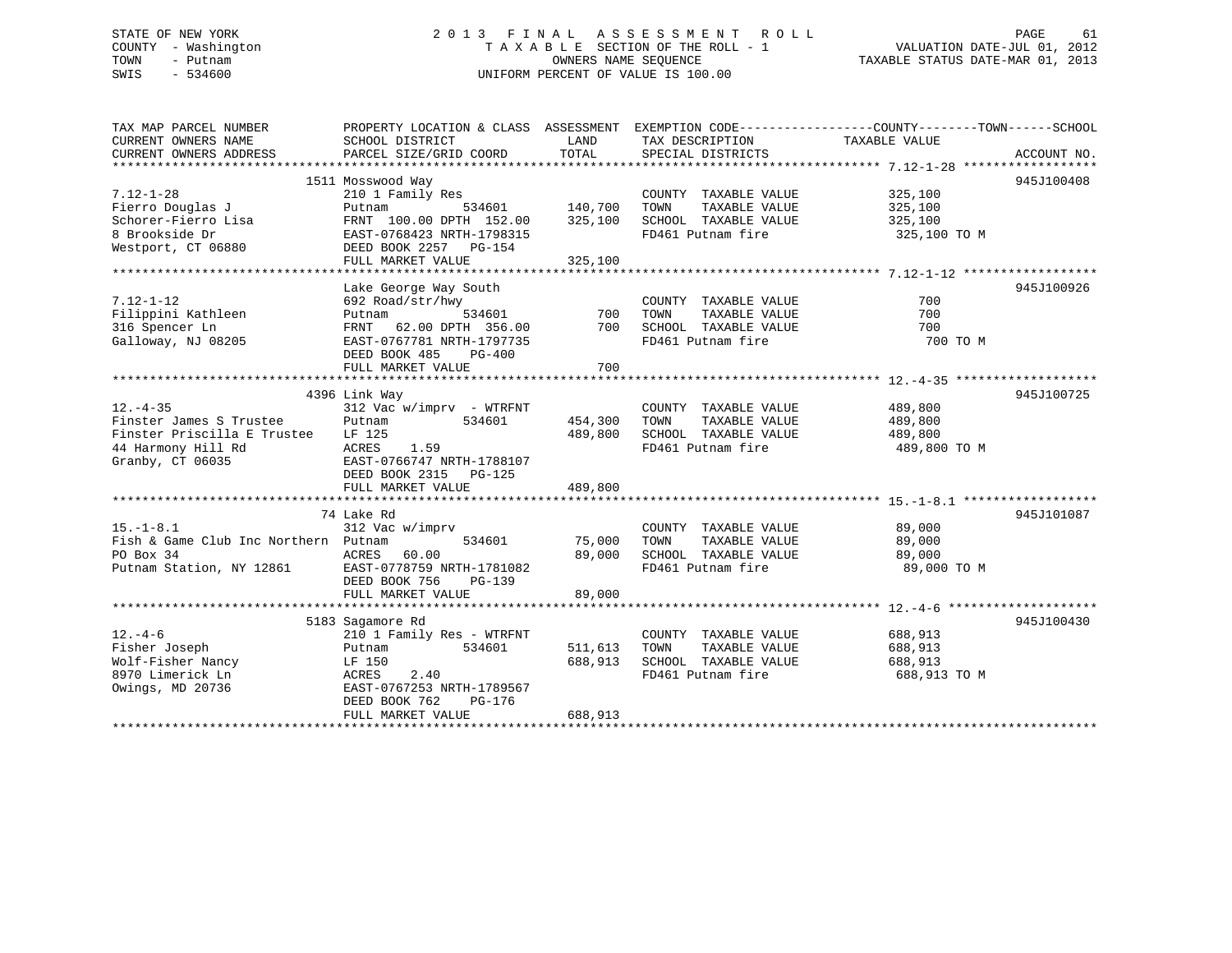## STATE OF NEW YORK 2 0 1 3 F I N A L A S S E S S M E N T R O L L PAGE 62 COUNTY - Washington T A X A B L E SECTION OF THE ROLL - 1 VALUATION DATE-JUL 01, 2012 TOWN - Putnam OWNERS NAME SEQUENCE TAXABLE STATUS DATE-MAR 01, 2013 SWIS - 534600 UNIFORM PERCENT OF VALUE IS 100.00

| TAX MAP PARCEL NUMBER                                                                                                                                                                                                                                                             |                                   |         | PROPERTY LOCATION & CLASS ASSESSMENT EXEMPTION CODE-----------------COUNTY-------TOWN------SCHOOL             |                |                    |
|-----------------------------------------------------------------------------------------------------------------------------------------------------------------------------------------------------------------------------------------------------------------------------------|-----------------------------------|---------|---------------------------------------------------------------------------------------------------------------|----------------|--------------------|
|                                                                                                                                                                                                                                                                                   |                                   |         |                                                                                                               |                |                    |
|                                                                                                                                                                                                                                                                                   | 16523 State Route 22              |         |                                                                                                               |                |                    |
| 12.-3-6.4 16523 State Route 22<br>Pitzgerald Michael 210 1 Family Res<br>Fitzgerald Dawn ACRES 2.10 16523 State Route 22<br>16523 State Route 22 EAST-0777909 NRTH-1785522 5000 SCHOOL TAXABLE VALUE 73,400<br>Putnam, NY 12861 DEED B                                            |                                   |         |                                                                                                               | $\overline{0}$ | $\Omega$<br>30,000 |
|                                                                                                                                                                                                                                                                                   |                                   |         |                                                                                                               |                |                    |
|                                                                                                                                                                                                                                                                                   |                                   |         |                                                                                                               |                |                    |
|                                                                                                                                                                                                                                                                                   |                                   |         |                                                                                                               |                |                    |
|                                                                                                                                                                                                                                                                                   |                                   |         |                                                                                                               |                |                    |
|                                                                                                                                                                                                                                                                                   | FULL MARKET VALUE 73,400          |         |                                                                                                               |                |                    |
|                                                                                                                                                                                                                                                                                   |                                   |         |                                                                                                               |                |                    |
|                                                                                                                                                                                                                                                                                   | Black Point Rd                    |         |                                                                                                               |                | 945J100230         |
| $4. - 1 - 6$                                                                                                                                                                                                                                                                      | 910 Priv forest                   |         | COUNTY TAXABLE VALUE 13,500<br>Fitnest<br>534601 13,500 TOWN TAXABLE VALUE 13,500 TOWN TAXABLE VALUE 13,500   |                |                    |
|                                                                                                                                                                                                                                                                                   |                                   |         |                                                                                                               |                |                    |
|                                                                                                                                                                                                                                                                                   |                                   |         |                                                                                                               |                |                    |
| 4.-1-6<br>Fleitz Mary Grace<br>Fleitz Frederick L<br>59 Griffith Creek Dr<br>2677/232<br>59 Griffith Creek Dr<br>27.06                                                                                                                                                            |                                   |         |                                                                                                               |                |                    |
| Greer, SC 29651                                                                                                                                                                                                                                                                   | EAST-0770394 NRTH-1807908         |         | 13,500 SCHOOL TAXABLE VALUE 13,500<br>BP461 Black Pt Sewer Dist 13,500 DP461 Putnam fire 1807908 PRTH-1807908 |                |                    |
|                                                                                                                                                                                                                                                                                   | DEED BOOK 523 PG-65               |         |                                                                                                               |                |                    |
|                                                                                                                                                                                                                                                                                   | FULL MARKET VALUE                 | 13,500  |                                                                                                               |                |                    |
|                                                                                                                                                                                                                                                                                   |                                   |         |                                                                                                               |                |                    |
|                                                                                                                                                                                                                                                                                   | Black Point Rd                    |         |                                                                                                               |                | 945J100568         |
|                                                                                                                                                                                                                                                                                   |                                   |         |                                                                                                               |                |                    |
|                                                                                                                                                                                                                                                                                   |                                   |         |                                                                                                               |                |                    |
|                                                                                                                                                                                                                                                                                   |                                   |         |                                                                                                               |                |                    |
|                                                                                                                                                                                                                                                                                   |                                   |         |                                                                                                               |                |                    |
| $\begin{tabular}{lccccccc} 4.-1-34 & 210 Priv forest & 534601 & 534601 & 534601 & 534601 & 534601 & 534601 & 534601 & 534601 & 534601 & 534601 & 534601 & 534601 & 534601 & 534601 & 534601 & 534601 & 534601 & 534601 & 534601 & 534601 & 534601 & 534601 & 534601 & 534601 & 5$ |                                   |         |                                                                                                               |                |                    |
|                                                                                                                                                                                                                                                                                   | FULL MARKET VALUE                 | 1,800   |                                                                                                               |                |                    |
|                                                                                                                                                                                                                                                                                   |                                   |         |                                                                                                               |                |                    |
|                                                                                                                                                                                                                                                                                   | Black Point Rd<br>910 Priv forest |         |                                                                                                               |                | 945J100233         |
|                                                                                                                                                                                                                                                                                   |                                   |         |                                                                                                               |                |                    |
|                                                                                                                                                                                                                                                                                   |                                   |         |                                                                                                               |                |                    |
|                                                                                                                                                                                                                                                                                   |                                   |         |                                                                                                               |                |                    |
|                                                                                                                                                                                                                                                                                   |                                   |         |                                                                                                               |                |                    |
|                                                                                                                                                                                                                                                                                   |                                   |         |                                                                                                               |                |                    |
|                                                                                                                                                                                                                                                                                   |                                   |         |                                                                                                               |                |                    |
|                                                                                                                                                                                                                                                                                   |                                   |         |                                                                                                               |                |                    |
|                                                                                                                                                                                                                                                                                   | 2360 Black Point Way              |         |                                                                                                               |                | 945J100567         |
| $4.9 - 1 - 6.2$                                                                                                                                                                                                                                                                   | 210 1 Family Res - WTRFNT         |         | COUNTY TAXABLE VALUE 545,800                                                                                  |                |                    |
| $4.9-1-6.2$ 210 1 F<br>Fleming W Nicholas Putnam                                                                                                                                                                                                                                  | 534601 344,400 TOWN               |         | TAXABLE VALUE 545,800                                                                                         |                |                    |
|                                                                                                                                                                                                                                                                                   |                                   |         |                                                                                                               |                |                    |
|                                                                                                                                                                                                                                                                                   | 895/281<br>LF 286<br>ACRES 2.10   |         | 545,800 SCHOOL TAXABLE VALUE 545,800<br>BP461 Black Pt Sewer Dist .00 UN C                                    |                |                    |
| Fleming Anna Mae $895/281$<br>PO Box 98 LF 286<br>Socorro, NM 87801 ACRES                                                                                                                                                                                                         |                                   |         | FD461 Putnam fire 545,800 TO M                                                                                |                |                    |
|                                                                                                                                                                                                                                                                                   | EAST-0768745 NRTH-1806711         |         |                                                                                                               |                |                    |
|                                                                                                                                                                                                                                                                                   | DEED BOOK 936<br>$PG-243$         |         |                                                                                                               |                |                    |
|                                                                                                                                                                                                                                                                                   | FULL MARKET VALUE                 | 545,800 |                                                                                                               |                |                    |
|                                                                                                                                                                                                                                                                                   |                                   |         |                                                                                                               |                |                    |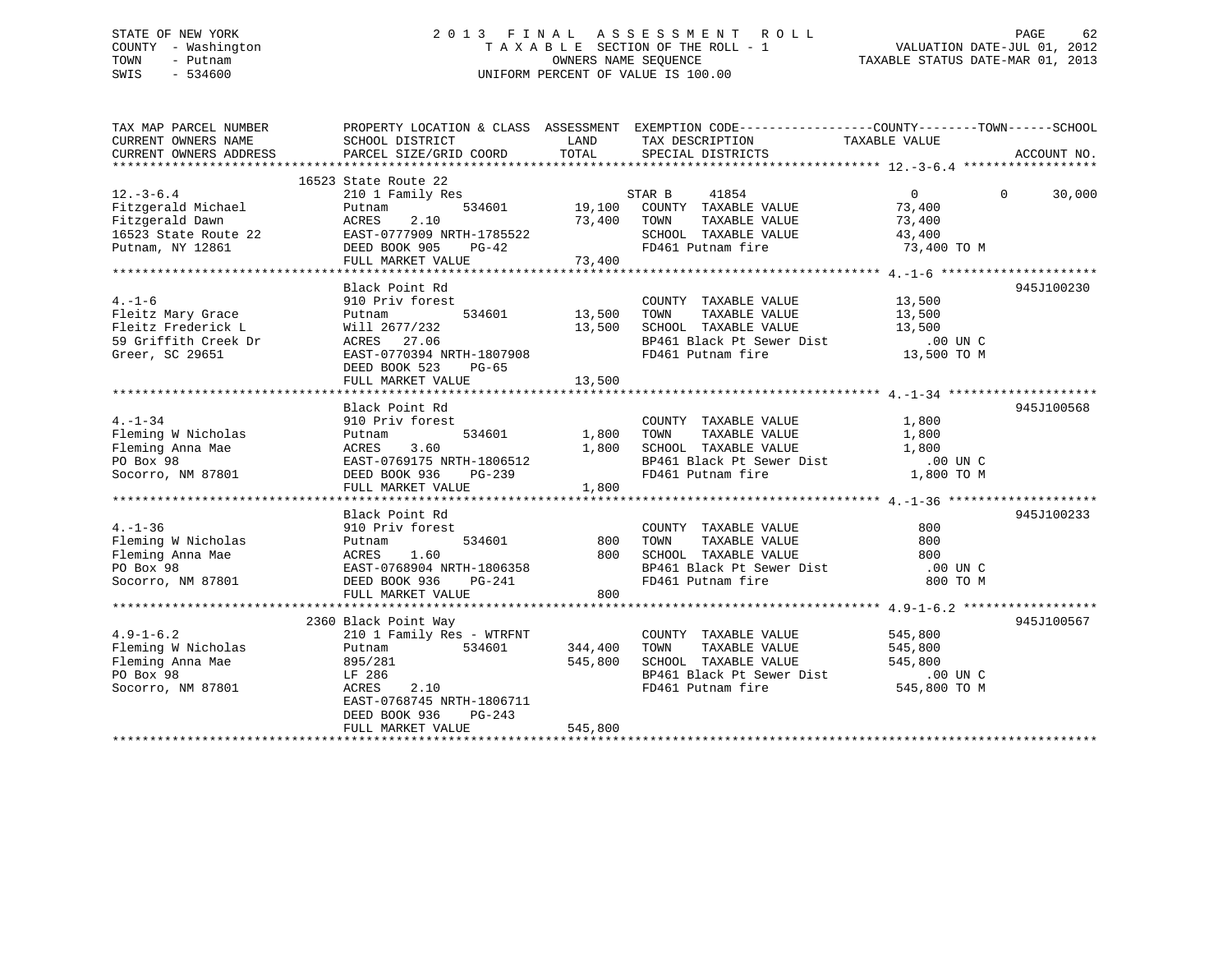| STATE OF NEW YORK<br>COUNTY - Washington<br>TOWN<br>- Putnam<br>SWIS<br>$-534600$             |                                                                                                                                                                        |                            | 2013 FINAL ASSESSMENT<br><b>ROLL</b><br>TAXABLE SECTION OF THE ROLL - 1<br>OWNERS NAME SEQUENCE<br>UNIFORM PERCENT OF VALUE IS 100.00                                      | PAGE<br>63<br>VALUATION DATE-JUL 01, 2012<br>TAXABLE STATUS DATE-MAR 01, 2013                                                                   |
|-----------------------------------------------------------------------------------------------|------------------------------------------------------------------------------------------------------------------------------------------------------------------------|----------------------------|----------------------------------------------------------------------------------------------------------------------------------------------------------------------------|-------------------------------------------------------------------------------------------------------------------------------------------------|
| TAX MAP PARCEL NUMBER<br>CURRENT OWNERS NAME<br>CURRENT OWNERS ADDRESS                        | SCHOOL DISTRICT<br>PARCEL SIZE/GRID COORD                                                                                                                              | LAND<br>TOTAL              | TAX DESCRIPTION<br>SPECIAL DISTRICTS                                                                                                                                       | PROPERTY LOCATION & CLASS ASSESSMENT EXEMPTION CODE-----------------COUNTY-------TOWN-----SCHOOL<br>TAXABLE VALUE<br>ACCOUNT NO.                |
|                                                                                               | 2366 Black Point Way                                                                                                                                                   |                            |                                                                                                                                                                            | 945J100234                                                                                                                                      |
| $4.9 - 1 - 7.1$<br>Fleming W Nicholas<br>Fleming Anna Mae<br>PO Box 98<br>Socorro, NM 87801   | 260 Seasonal res - WTRFNT<br>Putnam<br>534601<br>936/251;936/249;936/246<br>176' LF<br>ACRES<br>1.40<br>EAST-0768595 NRTH-1806553<br>DEED BOOK 936<br>PG-249           | 376,900<br>398,800         | COUNTY TAXABLE VALUE<br>TOWN<br>TAXABLE VALUE<br>SCHOOL TAXABLE VALUE<br>BP461 Black Pt Sewer Dist<br>FD461 Putnam fire                                                    | 398,800<br>398,800<br>398,800<br>.00 UN C<br>398,800 TO M                                                                                       |
|                                                                                               | FULL MARKET VALUE                                                                                                                                                      | 398,800                    |                                                                                                                                                                            |                                                                                                                                                 |
|                                                                                               |                                                                                                                                                                        |                            |                                                                                                                                                                            |                                                                                                                                                 |
| $11.20 - 3 - 13$<br>Florez James<br>Florez Carolanne<br>39 Briarcliff Dr<br>Merrick, NY 11566 | 3506 Gull Bay Ridge Way<br>260 Seasonal res<br>Putnam<br>534601<br>Camp & Lot 12<br>FRNT 50.00 DPTH 150.00<br>EAST-0767223 NRTH-1785296<br>DEED BOOK 2753 PG-243       | 75,000<br>182,000          | COUNTY TAXABLE VALUE<br>TOWN<br>TAXABLE VALUE<br>SCHOOL TAXABLE VALUE<br>FD461 Putnam fire                                                                                 | 945J100550<br>182,000<br>182,000<br>182,000<br>182,000 TO M                                                                                     |
|                                                                                               | FULL MARKET VALUE                                                                                                                                                      | 182,000                    |                                                                                                                                                                            |                                                                                                                                                 |
|                                                                                               |                                                                                                                                                                        |                            |                                                                                                                                                                            |                                                                                                                                                 |
| $11.20 - 3 - 26$<br>Florez James<br>Florez Carolanne<br>39 Briarcliff Dr<br>Merrick, NY 11566 | Gull Bay Rd<br>$312$ Vac w/imprv - WTRFNT<br>534601<br>Putnam<br>Lot 10A<br>LF 20<br>FRNT<br>20.00 DPTH<br>30.00<br>EAST-0767052 NRTH-1785495<br>DEED BOOK 2753 PG-243 | 31,000<br>35,000           | COUNTY TAXABLE VALUE<br>TOWN<br>TAXABLE VALUE<br>SCHOOL TAXABLE VALUE<br>FD461 Putnam fire                                                                                 | 945J100552<br>35,000<br>35,000<br>35,000<br>35,000 TO M                                                                                         |
|                                                                                               | FULL MARKET VALUE                                                                                                                                                      | 35,000                     |                                                                                                                                                                            |                                                                                                                                                 |
| $11.20 - 3 - 3$<br>Florez James F<br>Florez Carolanne<br>39 Briarcliff Dr                     | 449 Gull Bay Rd<br>260 Seasonal res<br>Putnam<br>534601<br>Lot/camp<br>FRNT 61.00 DPTH 205.00                                                                          | 97,900<br>180,000          | COUNTY TAXABLE VALUE<br>TAXABLE VALUE<br>TOWN<br>SCHOOL TAXABLE VALUE<br>FD461 Putnam fire                                                                                 | 945J100657<br>180,000<br>180,000<br>180,000<br>180,000 TO M                                                                                     |
| Merrick, NY 11566                                                                             | EAST-0767502 NRTH-1785876<br>DEED BOOK 870<br>$PG-20$<br>FULL MARKET VALUE                                                                                             | 180,000                    |                                                                                                                                                                            |                                                                                                                                                 |
|                                                                                               |                                                                                                                                                                        |                            |                                                                                                                                                                            |                                                                                                                                                 |
| $15. - 1 - 5$<br>Forbes James P<br>Forbes Alice<br>16375 State Route 22<br>Putnam, NY 12861   | 16375 State Route 22<br>242 Rurl res&rec<br>534601<br>Putnam<br>House & Lot<br>ACRES 102.60<br>EAST-0775481 NRTH-1783144<br>DEED BOOK 914<br>PG-337                    | 137,400 STAR EN<br>288,300 | 76 PCT OF VALUE USED FOR EXEMPTION PURPOSES<br>WAR VET/TC 41121<br>41834<br>COUNTY TAXABLE VALUE<br>TOWN<br>TAXABLE VALUE<br>SCHOOL TAXABLE VALUE<br>CA002 Cons agri dst 2 | 945J100599<br>30,000<br>12,000<br>$\overline{\phantom{0}}$<br>$\Omega$<br>63,300<br>$\mathbf{0}$<br>258,300<br>276,300<br>225,000<br>288,300 TO |

FULL MARKET VALUE 288,300 FD461 Putnam fire 288,300 TO M

\*\*\*\*\*\*\*\*\*\*\*\*\*\*\*\*\*\*\*\*\*\*\*\*\*\*\*\*\*\*\*\*\*\*\*\*\*\*\*\*\*\*\*\*\*\*\*\*\*\*\*\*\*\*\*\*\*\*\*\*\*\*\*\*\*\*\*\*\*\*\*\*\*\*\*\*\*\*\*\*\*\*\*\*\*\*\*\*\*\*\*\*\*\*\*\*\*\*\*\*\*\*\*\*\*\*\*\*\*\*\*\*\*\*\*\*\*\*\*\*\*\*\*\*\*\*\*\*\*\*\*\*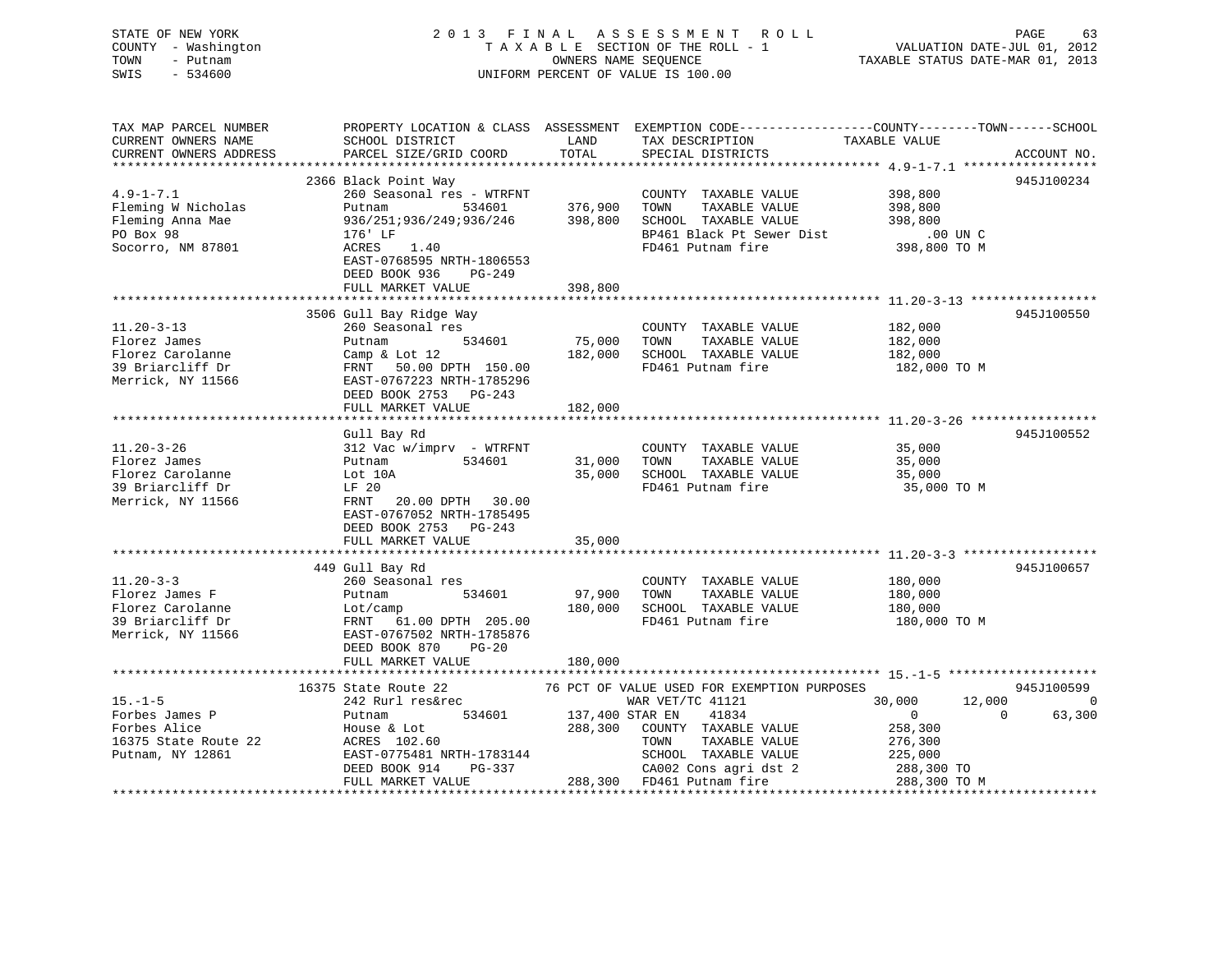| STATE OF NEW YORK<br>COUNTY - Washington<br>TOWN<br>- Putnam<br>SWIS - 534600                                                                                                                                                                                                                                                                                                                                                                                |                                                                                                                                           |         | OWNERS NAME SEQUENCE TAXABLE STATUS DATE-MAR 01, 2013<br>UNIFORM PERCENT OF VALUE IS 100.00         |                                      |                                  |
|--------------------------------------------------------------------------------------------------------------------------------------------------------------------------------------------------------------------------------------------------------------------------------------------------------------------------------------------------------------------------------------------------------------------------------------------------------------|-------------------------------------------------------------------------------------------------------------------------------------------|---------|-----------------------------------------------------------------------------------------------------|--------------------------------------|----------------------------------|
| TAX MAP PARCEL NUMBER THE PROPERTY LOCATION & CLASS ASSESSMENT EXEMPTION CODE---------------COUNTY--------TOWN------SCHOOL<br>CURRENT OWNERS NAME SCHOOL DISTRICT                                                                                                                                                                                                                                                                                            |                                                                                                                                           |         | LAND TAX DESCRIPTION TAXABLE VALUE                                                                  |                                      |                                  |
| $\begin{minipage}{0.5cm} \begin{minipage}{0.5cm} \begin{minipage}{0.5cm} \begin{minipage}{0.5cm} \begin{minipage}{0.5cm} \begin{minipage}{0.5cm} \begin{minipage}{0.5cm} \begin{minipage}{0.5cm} \begin{minipage}{0.5cm} \begin{minipage}{0.5cm} \begin{minipage}{0.5cm} \begin{minipage}{0.5cm} \begin{minipage}{0.5cm} \begin{minipage}{0.5cm} \begin{minipage}{0.5cm} \begin{minipage}{0.5cm} \begin{minipage}{0.5cm} \begin{minipage}{0.5cm} \begin{min$ |                                                                                                                                           |         |                                                                                                     |                                      |                                  |
|                                                                                                                                                                                                                                                                                                                                                                                                                                                              |                                                                                                                                           |         |                                                                                                     |                                      |                                  |
|                                                                                                                                                                                                                                                                                                                                                                                                                                                              | 2226 Black Point Rd<br>210 1 Family Res - WTRFNT<br>EAST-0770487 NRTH-1809396<br>DEED BOOK 793<br>PG-319<br>FULL MARKET VALUE 600,000     |         |                                                                                                     |                                      | 945J100059                       |
|                                                                                                                                                                                                                                                                                                                                                                                                                                                              |                                                                                                                                           |         |                                                                                                     |                                      |                                  |
| $5. -2 - 12$<br>Putnam, NY 12861                                                                                                                                                                                                                                                                                                                                                                                                                             | 258 Cummings Rd<br>240 Rural res<br>EAST-0784699 NRTH-1801582 FD461 Putnam fire 201,400 TO M<br>DEED BOOK 704 PG-322<br>FULL MARKET VALUE | 201,400 | STAR B 41854<br>534601 40,000 COUNTY TAXABLE VALUE 201,400<br>TAXABLE VALUE<br>SCHOOL TAXABLE VALUE | $\overline{0}$<br>201,400<br>171,400 | 945J100159<br>$\Omega$<br>30,000 |
|                                                                                                                                                                                                                                                                                                                                                                                                                                                              |                                                                                                                                           |         |                                                                                                     |                                      |                                  |
|                                                                                                                                                                                                                                                                                                                                                                                                                                                              | 110 Cumminas Rd                                                                                                                           |         |                                                                                                     |                                      |                                  |

|                                        | 110 Cummings Rd           |         |                         |              |            |
|----------------------------------------|---------------------------|---------|-------------------------|--------------|------------|
| $9 - 1 - 4.1$                          | 210 1 Family Res          |         | COUNTY<br>TAXABLE VALUE | 87,100       |            |
| Forgette Alan C                        | 534601 26,300<br>Putnam   |         | TOWN<br>TAXABLE VALUE   | 87,100       |            |
| Forgette Judith K                      | ACRES 4.00                | 87,100  | SCHOOL TAXABLE VALUE    | 87,100       |            |
|                                        |                           |         | FD461 Putnam fire       | 87,100 TO M  |            |
|                                        |                           |         |                         |              |            |
|                                        |                           |         |                         |              |            |
|                                        |                           |         |                         |              |            |
|                                        | County Route 2            |         |                         |              | 945J100158 |
| $5. - 2 - 11$                          | 314 Rural vac<10          |         | COUNTY<br>TAXABLE VALUE | 11,800       |            |
| Forgette Judith K                      | 534601 11,800<br>Putnam   |         | TAXABLE VALUE<br>TOWN   | 11,800       |            |
| Forgette Alan C                        | ACRES 2.80                | 11,800  | SCHOOL TAXABLE VALUE    | 11,800       |            |
| 258 Cummings Rd                        | EAST-0786378 NRTH-1801167 |         | FD461 Putnam fire       | 11,800 TO M  |            |
| Putnam Station, NY 12861 DEED BOOK 743 | PG-37                     |         |                         |              |            |
|                                        | FULL MARKET VALUE         | 11,800  |                         |              |            |
|                                        |                           |         |                         |              |            |
|                                        | 4524 Crow Point Way       |         |                         |              | 945J100665 |
| $11.20 - 4 - 2$                        | 260 Seasonal res - WTRFNT |         | COUNTY TAXABLE VALUE    | 480,900      |            |
| Foster Richard                         | 534601<br>Putnam          | 202,400 | TOWN<br>TAXABLE VALUE   | 480,900      |            |
| LF 30<br>Foster Nancy                  |                           | 480,900 | SCHOOL TAXABLE VALUE    | 480,900      |            |
| 6 Stacey Ln                            | FRNT 101.00 DPTH 120.00   |         | FD461 Putnam fire       | 480,900 TO M |            |
| Woodcliff Lake, NJ 07675               | EAST-0765931 NRTH-1787123 |         |                         |              |            |
|                                        | DEED BOOK 819<br>PG-267   |         |                         |              |            |
|                                        | FULL MARKET VALUE         | 480,900 |                         |              |            |
|                                        |                           |         |                         |              |            |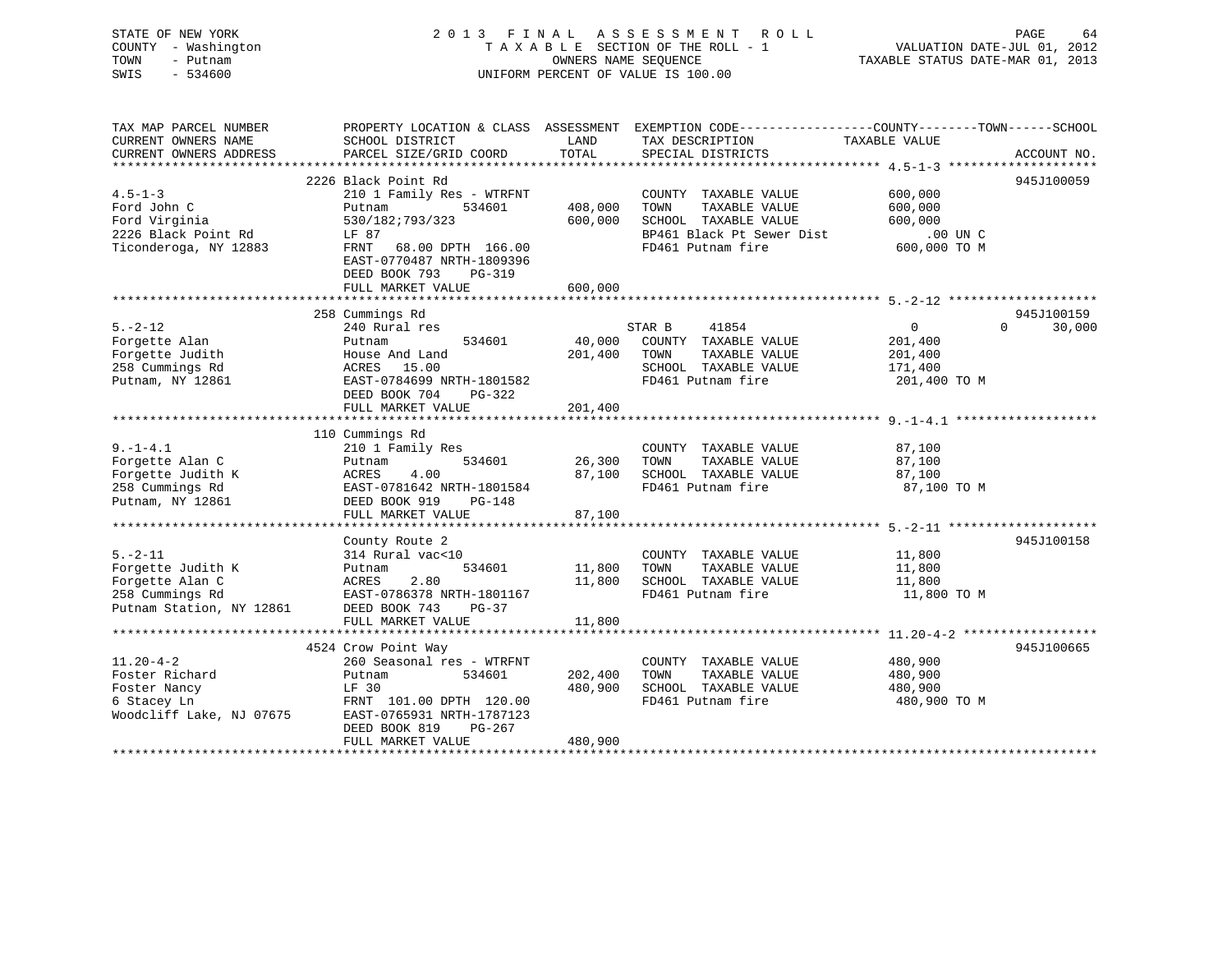## STATE OF NEW YORK 2 0 1 3 F I N A L A S S E S S M E N T R O L L PAGE 65 COUNTY - Washington T A X A B L E SECTION OF THE ROLL - 1 VALUATION DATE-JUL 01, 2012 TOWN - Putnam OWNERS NAME SEQUENCE TAXABLE STATUS DATE-MAR 01, 2013 SWIS - 534600 UNIFORM PERCENT OF VALUE IS 100.00

| TAX MAP PARCEL NUMBER<br>CURRENT OWNERS NAME | PROPERTY LOCATION & CLASS ASSESSMENT EXEMPTION CODE----------------COUNTY-------TOWN------SCHOOL<br>SCHOOL DISTRICT | LAND          | TAX DESCRIPTION                       | TAXABLE VALUE |             |
|----------------------------------------------|---------------------------------------------------------------------------------------------------------------------|---------------|---------------------------------------|---------------|-------------|
| CURRENT OWNERS ADDRESS                       | PARCEL SIZE/GRID COORD                                                                                              | TOTAL         | SPECIAL DISTRICTS                     |               | ACCOUNT NO. |
|                                              | Schwerdtfeger Rd/n Off                                                                                              |               |                                       |               | 945J100987  |
| $4. -1 - 7.1$                                | 910 Priv forest                                                                                                     |               | COUNTY TAXABLE VALUE                  | 46,400        |             |
| Foster Walter D                              | 534601<br>Putnam                                                                                                    | 46,400        | TOWN<br>TAXABLE VALUE                 | 46,400        |             |
| 7664 State Route 22                          | Vac Land-Forrested                                                                                                  |               | 46,400 SCHOOL TAXABLE VALUE           | 46,400        |             |
| Granville, NY 12832                          | ACRES 92.80<br>EAST-0772295 NRTH-1807476<br>DEED BOOK 944 PG-64                                                     |               | FD461 Putnam fire                     | 46,400 TO M   |             |
|                                              | FULL MARKET VALUE                                                                                                   | 46,400        |                                       |               |             |
|                                              |                                                                                                                     |               |                                       |               |             |
|                                              | 2017 Mill Bay                                                                                                       |               |                                       |               | 945J100729  |
| $13. - 3 - 12$                               | 260 Seasonal res - WTRFNT                                                                                           |               | COUNTY TAXABLE VALUE                  | 20,500        |             |
| Frankovic Thomas J Jr                        | Putnam<br>534601                                                                                                    | 5,400         | TOWN<br>TAXABLE VALUE                 | 20,500        |             |
| Frankovic Marlene C                          | FRNT 100.00 DPTH 60.00                                                                                              | 20,500        | SCHOOL TAXABLE VALUE                  | 20,500        |             |
| 125 Beacon Rd                                | ACRES<br>0.15                                                                                                       |               | FD461 Putnam fire                     | 20,500 TO M   |             |
| Glenmont, NY 12077                           | EAST-0789581 NRTH-1790629                                                                                           |               |                                       |               |             |
|                                              | DEED BOOK 2575 PG-107                                                                                               |               |                                       |               |             |
|                                              | FULL MARKET VALUE                                                                                                   | 20,500        |                                       |               |             |
|                                              |                                                                                                                     |               |                                       |               |             |
|                                              | 2015 Mill Bay                                                                                                       |               |                                       |               | 945J100239  |
| $13 - 3 - 13$                                | 260 Seasonal res - WTRFNT                                                                                           |               | COUNTY TAXABLE VALUE                  | 45,600        |             |
| Frankovic Thomas Jr                          | 534601<br>Putnam                                                                                                    | 5,600         | TOWN<br>TAXABLE VALUE                 | 45,600        |             |
| 125 Beacon Rd                                | FRNT 65.00 DPTH 147.00                                                                                              | 45,600        | SCHOOL TAXABLE VALUE                  | 45,600        |             |
| Glenmont, NY 12077                           | EAST-0789547 NRTH-1790552                                                                                           |               | FD461 Putnam fire                     | 45,600 TO M   |             |
|                                              | DEED BOOK 897<br>PG-181                                                                                             |               |                                       |               |             |
|                                              | FULL MARKET VALUE                                                                                                   | 45,600        |                                       |               |             |
|                                              |                                                                                                                     |               |                                       |               | 945J101072  |
| $2. -1 - 2.3$                                | 1135 County Route 2<br>210 1 Family Res                                                                             |               |                                       | 142,900       |             |
| Frary Cynthia                                | 534601<br>Putnam                                                                                                    | 15,700 TOWN   | COUNTY TAXABLE VALUE<br>TAXABLE VALUE | 142,900       |             |
| a/k/a Cynthia Forrest                        | Schoolhouse & Lot                                                                                                   |               | 142,900 SCHOOL TAXABLE VALUE          | 142,900       |             |
| 1135 Lower Rd                                | FRNT 200.00 DPTH 260.00                                                                                             |               | FD461 Putnam fire                     | 142,900 TO M  |             |
| Putnam Station, NY 12861                     | EAST-0783718 NRTH-1812575                                                                                           |               |                                       |               |             |
|                                              | DEED BOOK 1689 PG-120                                                                                               |               |                                       |               |             |
|                                              | FULL MARKET VALUE                                                                                                   | 142,900       |                                       |               |             |
|                                              |                                                                                                                     |               |                                       |               |             |
|                                              | 41 Cummings Rd                                                                                                      |               |                                       |               | 945J100427  |
| $5 - 1 - 5$                                  | 210 1 Family Res                                                                                                    |               | COUNTY TAXABLE VALUE                  | 180,700       |             |
| Frasier Christopher L                        | Putnam                                                                                                              | 534601 11,400 | TAXABLE VALUE<br>TOWN                 | 180,700       |             |
| 41 Cummings Rd                               | FRNT 125.00 DPTH 100.00 180,700                                                                                     |               | SCHOOL TAXABLE VALUE                  | 180,700       |             |
| Putnam, NY 12861                             | EAST-0779934 NRTH-1801125                                                                                           |               | FD461 Putnam fire                     | 180,700 TO M  |             |
|                                              | DEED BOOK 2887 PG-94                                                                                                |               |                                       |               |             |
|                                              | FULL MARKET VALUE                                                                                                   | 180,700       |                                       |               |             |
|                                              |                                                                                                                     |               |                                       |               |             |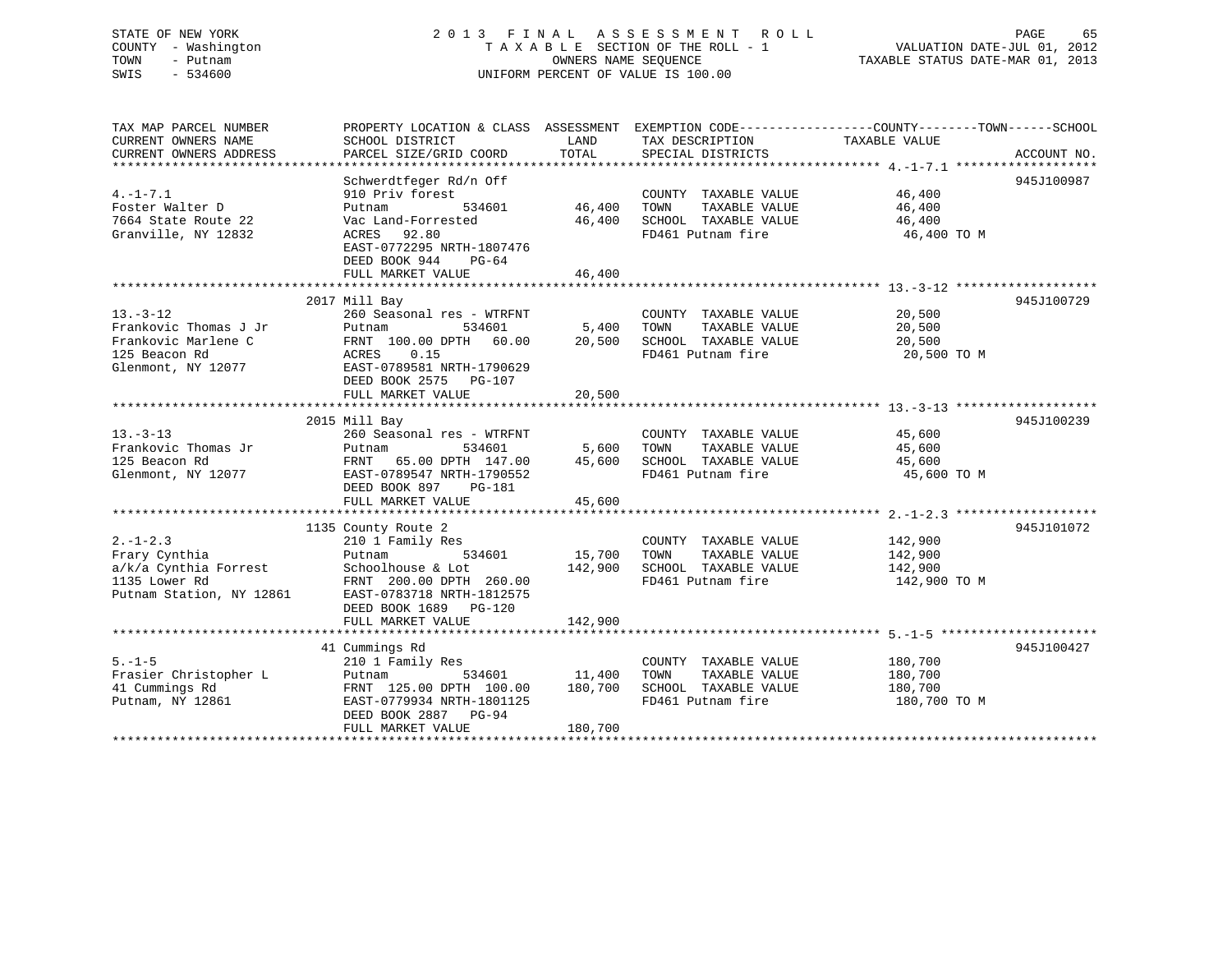## STATE OF NEW YORK 2 0 1 3 F I N A L A S S E S S M E N T R O L L PAGE 66 COUNTY - Washington T A X A B L E SECTION OF THE ROLL - 1 VALUATION DATE-JUL 01, 2012 TOWN - Putnam OWNERS NAME SEQUENCE TAXABLE STATUS DATE-MAR 01, 2013 SWIS - 534600 UNIFORM PERCENT OF VALUE IS 100.00

| TAX MAP PARCEL NUMBER<br>CURRENT OWNERS NAME<br>CURRENT OWNERS ADDRESS                                                         | PROPERTY LOCATION & CLASS ASSESSMENT<br>SCHOOL DISTRICT<br>PARCEL SIZE/GRID COORD                                                                                                                     | LAND<br>TOTAL                 | TAX DESCRIPTION<br>SPECIAL DISTRICTS                                                                          | EXEMPTION CODE-----------------COUNTY-------TOWN------SCHOOL<br>TAXABLE VALUE | ACCOUNT NO.        |
|--------------------------------------------------------------------------------------------------------------------------------|-------------------------------------------------------------------------------------------------------------------------------------------------------------------------------------------------------|-------------------------------|---------------------------------------------------------------------------------------------------------------|-------------------------------------------------------------------------------|--------------------|
|                                                                                                                                |                                                                                                                                                                                                       |                               |                                                                                                               |                                                                               |                    |
| $13.-1-1.9$<br>Frasier John A<br>Frasier Nancy A<br>111 Putnam Center Rd<br>Putnam, NY 12861                                   | 111 Putnam Center Rd<br>210 1 Family Res<br>534601<br>Putnam<br>ACRES<br>8.13<br>EAST-0782738 NRTH-1793870<br>DEED BOOK 3084 PG-234<br>FULL MARKET VALUE                                              | 33,100<br>177,500<br>177,500  | STAR B<br>41854<br>COUNTY TAXABLE VALUE<br>TOWN<br>TAXABLE VALUE<br>SCHOOL TAXABLE VALUE<br>FD461 Putnam fire | $\overline{0}$<br>177,500<br>177,500<br>147,500<br>177,500 TO M               | 30,000<br>$\Omega$ |
|                                                                                                                                |                                                                                                                                                                                                       |                               |                                                                                                               |                                                                               |                    |
| $11.20 - 3 - 6.2$<br>Freeman John F LE<br>Krieger Susan E<br>42 DuRocher Ter<br>Poughkeepsie, NY 12603                         | 3524 Gull Bay Ridge Way<br>260 Seasonal res<br>Putnam<br>534601<br>Dock Rights 473/108;536/1<br>Bdy Line Agmt 606/180<br>FRNT 100.00 DPTH 100.00<br>EAST-0767447 NRTH-1785612<br>DEED BOOK 2951 PG-33 | 91,900<br>174,500             | COUNTY TAXABLE VALUE<br>TOWN<br>TAXABLE VALUE<br>SCHOOL TAXABLE VALUE<br>FD461 Putnam fire                    | 174,500<br>174,500<br>174,500<br>174,500 TO M                                 | 945J100945         |
|                                                                                                                                | FULL MARKET VALUE                                                                                                                                                                                     | 174,500                       |                                                                                                               |                                                                               |                    |
| $8. -2 - 7.1$                                                                                                                  | 44 County Route 1<br>240 Rural res                                                                                                                                                                    |                               | COUNTY TAXABLE VALUE                                                                                          | 142,800                                                                       | 945J100632         |
| French Robert L<br>French Deborah B<br>157 Maple Ave<br>Meridan, CT 06450                                                      | 534601<br>Putnam<br>Hse under construction<br>ACRES 11.50<br>EAST-0778420 NRTH-1800865<br>DEED BOOK 1666 PG-161                                                                                       | 36,500<br>142,800             | TAXABLE VALUE<br>TOWN<br>SCHOOL TAXABLE VALUE<br>FD461 Putnam fire                                            | 142,800<br>142,800<br>142,800 TO M                                            |                    |
|                                                                                                                                | FULL MARKET VALUE                                                                                                                                                                                     | 142,800                       |                                                                                                               |                                                                               |                    |
|                                                                                                                                | 4435 Link Way                                                                                                                                                                                         |                               |                                                                                                               |                                                                               | 945J100241         |
| $12. - 4 - 38$<br>Freud Sally<br>739 Kings Croft<br>Cherry Hill, NJ 08034                                                      | 260 Seasonal res - WTRFNT<br>Putnam<br>534601<br>429/721<br>LF 275 & 175<br>ACRES<br>1.60<br>EAST-0766320 NRTH-1788740<br>DEED BOOK 426<br>PG-622                                                     | 645,100<br>900,100            | COUNTY TAXABLE VALUE<br>TAXABLE VALUE<br>TOWN<br>SCHOOL TAXABLE VALUE<br>FD461 Putnam fire                    | 900,100<br>900,100<br>900,100<br>900,100 TO M                                 |                    |
|                                                                                                                                | FULL MARKET VALUE                                                                                                                                                                                     | 900,100                       |                                                                                                               |                                                                               |                    |
|                                                                                                                                |                                                                                                                                                                                                       |                               |                                                                                                               |                                                                               |                    |
| $7.12 - 1 - 26$<br>Frier Audrey H Trustee<br>Frier Irrvocable Trust Joan<br>3029 Lake George Way N<br>Putnam Station, NY 12861 | 3029 Lake George Way<br>260 Seasonal res - WTRFNT<br>Putnam<br>534601<br>LF 200<br>FRNT<br>96.00 DPTH 202.00<br>EAST-0767378 NRTH-1798745<br>DEED BOOK 1817 PG-311<br>FULL MARKET VALUE               | 551,300<br>762,600<br>762,600 | COUNTY TAXABLE VALUE<br>TOWN<br>TAXABLE VALUE<br>SCHOOL TAXABLE VALUE<br>FD461 Putnam fire                    | 762,600<br>762,600<br>762,600<br>762,600 TO M                                 | 945J100243         |
|                                                                                                                                |                                                                                                                                                                                                       |                               |                                                                                                               |                                                                               |                    |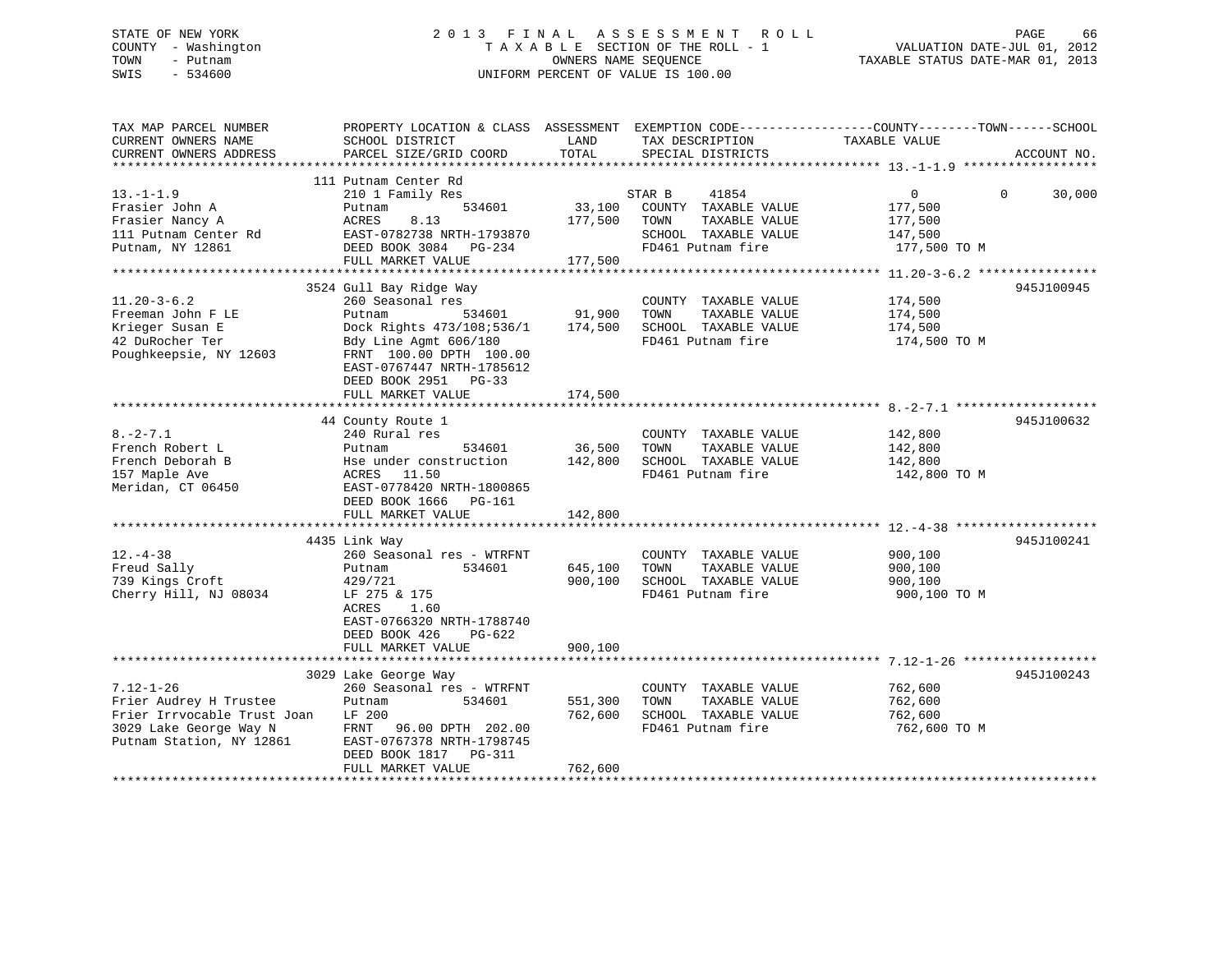## STATE OF NEW YORK 2 0 1 3 F I N A L A S S E S S M E N T R O L L PAGE 67 COUNTY - Washington T A X A B L E SECTION OF THE ROLL - 1 VALUATION DATE-JUL 01, 2012 TOWN - Putnam OWNERS NAME SEQUENCE TAXABLE STATUS DATE-MAR 01, 2013 SWIS - 534600 UNIFORM PERCENT OF VALUE IS 100.00

| TAX MAP PARCEL NUMBER<br>CURRENT OWNERS NAME<br>CURRENT OWNERS ADDRESS                                             | SCHOOL DISTRICT<br>PARCEL SIZE/GRID COORD                                                                            | LAND<br>TOTAL      | PROPERTY LOCATION & CLASS ASSESSMENT EXEMPTION CODE----------------COUNTY-------TOWN-----SCHOOL<br>TAX DESCRIPTION<br>SPECIAL DISTRICTS | TAXABLE VALUE                                 | ACCOUNT NO.        |
|--------------------------------------------------------------------------------------------------------------------|----------------------------------------------------------------------------------------------------------------------|--------------------|-----------------------------------------------------------------------------------------------------------------------------------------|-----------------------------------------------|--------------------|
|                                                                                                                    |                                                                                                                      |                    |                                                                                                                                         |                                               |                    |
|                                                                                                                    | 2112 Black Point Rd                                                                                                  |                    |                                                                                                                                         |                                               | 945J100383         |
| $1.18 - 1 - 4$<br>Frost Eugene<br>Frost Patricia                                                                   | 210 1 Family Res - WTRFNT<br>534601<br>Putnam<br>106' Lf                                                             | 361,300<br>535,000 | 41854<br>STAR B<br>COUNTY TAXABLE VALUE<br>TOWN<br>TAXABLE VALUE                                                                        | $\overline{0}$<br>535,000<br>535,000          | 30,000<br>$\Omega$ |
| 2112 Black Point Rd<br>Ticonderoga, NY 12883                                                                       | FRNT 106.00 DPTH 294.00<br>EAST-0772476 NRTH-1811049                                                                 |                    | SCHOOL TAXABLE VALUE<br>BP461 Black Pt Sewer Dist<br>FD461 Putnam fire                                                                  | 505,000<br>$.00$ UN C<br>535,000 TO M         |                    |
|                                                                                                                    | DEED BOOK 748<br>PG-162<br>FULL MARKET VALUE                                                                         | 535,000            |                                                                                                                                         |                                               |                    |
|                                                                                                                    |                                                                                                                      |                    |                                                                                                                                         |                                               | 945J100092         |
| $14.18 - 4 - 10$<br>Fuchs Revoc Living Trust Donal Putnam<br>Fuchs Revoc Living Trust Seemo Lot 9<br>677 Laurel Ln | 1512 Five Camps Way<br>260 Seasonal res - WTRFNT<br>534601<br>LF 100                                                 | 510,000<br>617,800 | COUNTY TAXABLE VALUE<br>TOWN<br>TAXABLE VALUE<br>SCHOOL TAXABLE VALUE<br>FD461 Putnam fire                                              | 617,800<br>617,800<br>617,800<br>617,800 TO M |                    |
| Wyckoff, NJ 07481                                                                                                  | $14. - 4 - 10$<br>FRNT 100.00 DPTH 231.00<br>EAST-0763803 NRTH-1779826<br>DEED BOOK 2873 PG-170<br>FULL MARKET VALUE | 617,800            |                                                                                                                                         |                                               |                    |
|                                                                                                                    |                                                                                                                      |                    |                                                                                                                                         |                                               |                    |
|                                                                                                                    | 17128 State Route 22                                                                                                 |                    |                                                                                                                                         |                                               | 945J100586         |
| $9. - 1 - 31$                                                                                                      | 210 1 Family Res                                                                                                     |                    | STAR B<br>41854                                                                                                                         | $\Omega$                                      | $\Omega$<br>30,000 |
| Fuller Carolyn<br>17128 State Route 22                                                                             | 534601<br>Putnam<br>ACRES<br>1.90                                                                                    | 18,400<br>55,100   | COUNTY TAXABLE VALUE<br>TOWN<br>TAXABLE VALUE                                                                                           | 55,100<br>55,100                              |                    |
| PO Box 13                                                                                                          | EAST-0780222 NRTH-1797747                                                                                            |                    | SCHOOL TAXABLE VALUE                                                                                                                    | 25,100                                        |                    |
| Putnam Station, NY 12861                                                                                           | DEED BOOK 946<br>PG-186                                                                                              |                    | FD461 Putnam fire                                                                                                                       | 55,100 TO M                                   |                    |
|                                                                                                                    | FULL MARKET VALUE                                                                                                    | 55,100             |                                                                                                                                         |                                               |                    |
|                                                                                                                    |                                                                                                                      |                    |                                                                                                                                         |                                               |                    |
| $9. - 1 - 31.1$                                                                                                    | 17134 State Route 22<br>270 Mfg housing                                                                              |                    | STAR B<br>41854                                                                                                                         | $\overline{0}$                                | 21,800<br>$\Omega$ |
| Fuller Victor                                                                                                      | 534601<br>Putnam                                                                                                     | 14,800             | COUNTY TAXABLE VALUE                                                                                                                    | 21,800                                        |                    |
| Fuller Carolyn                                                                                                     | FRNT 140.00 DPTH 300.00                                                                                              | 21,800             | TOWN<br>TAXABLE VALUE                                                                                                                   | 21,800                                        |                    |
| PO Box 13                                                                                                          | EAST-0780057 NRTH-1797876                                                                                            |                    | SCHOOL TAXABLE VALUE                                                                                                                    | $\sim$ 0                                      |                    |
| Putnam Station, NY 12861                                                                                           | DEED BOOK 789<br>$PG-108$                                                                                            |                    | FD461 Putnam fire                                                                                                                       | 21,800 TO M                                   |                    |
|                                                                                                                    | FULL MARKET VALUE                                                                                                    | 21,800             |                                                                                                                                         |                                               |                    |
|                                                                                                                    | 3510 Gull Bay Ridge Way                                                                                              |                    |                                                                                                                                         |                                               | 945J100682         |
| $11.20 - 3 - 11$                                                                                                   | 260 Seasonal res                                                                                                     |                    | COUNTY TAXABLE VALUE                                                                                                                    | 194,000                                       |                    |
| Furdyna Theodore J -LE-                                                                                            | 534601<br>Putnam                                                                                                     | 75,000             | TAXABLE VALUE<br>TOWN                                                                                                                   | 194,000                                       |                    |
| Furdyna Sophie T LE                                                                                                | Easement 815-145                                                                                                     | 194,000            | SCHOOL TAXABLE VALUE                                                                                                                    | 194,000                                       |                    |
| 143 Albany Shaker Rd<br>Albany, NY 12211                                                                           | FRNT<br>50.00 DPTH 150.00<br>EAST-0767309 NRTH-1785346<br>PG-294<br>DEED BOOK 898                                    |                    | FD461 Putnam fire                                                                                                                       | 194,000 TO M                                  |                    |
|                                                                                                                    | FULL MARKET VALUE                                                                                                    | 194,000            |                                                                                                                                         |                                               |                    |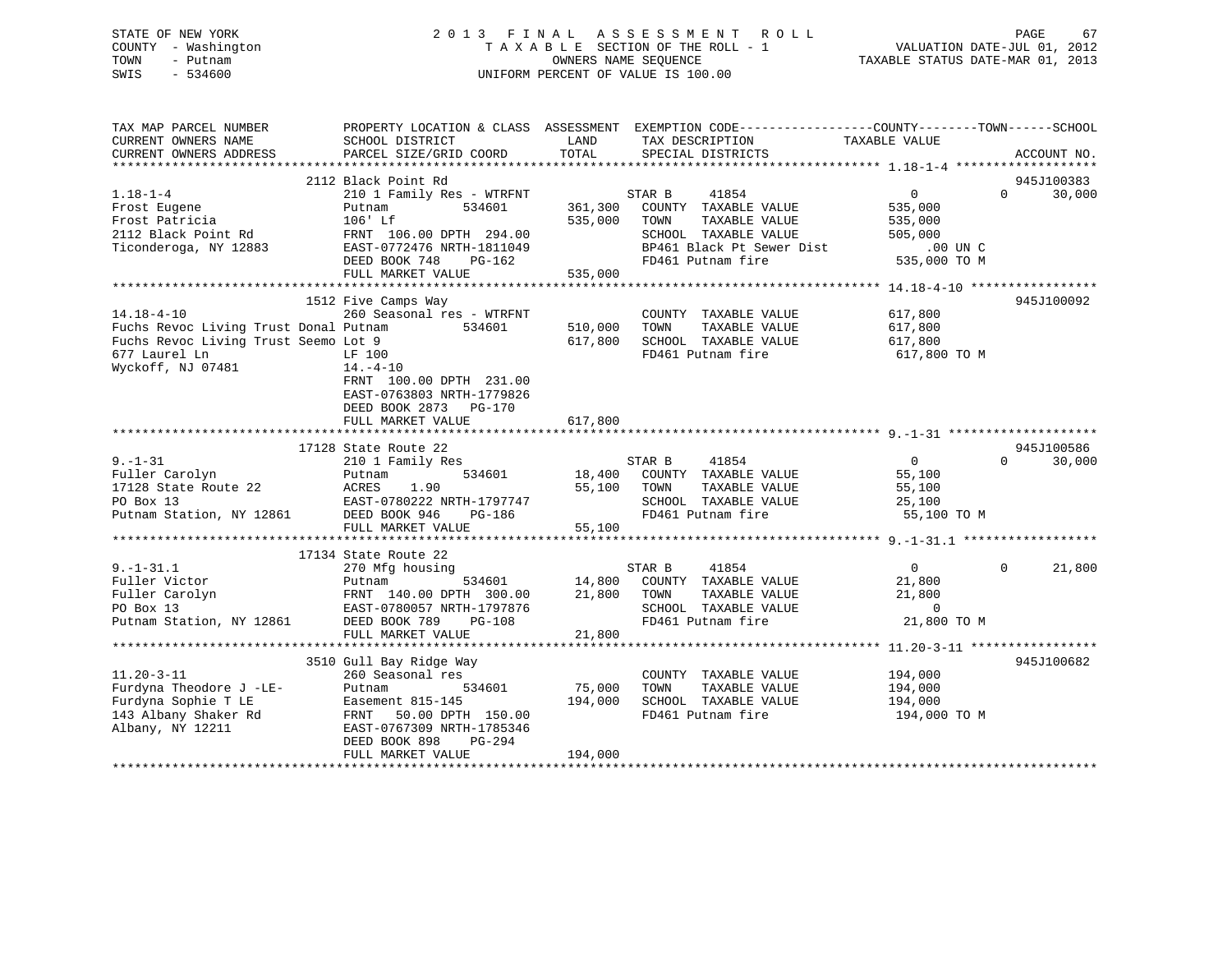# STATE OF NEW YORK GO A LOCK CONTROLL A S S E S S M E N T R O L LOCK CONTROLL CONTROLL CONTROLL CONTROLL CONTROLL COUNTY - Washington  $T A X A B L E$  SECTION OF THE ROLL - 1<br>TOWN - Putnam data of the COUNTERS NAME SEQUENCE SWIS - 534600 UNIFORM PERCENT OF VALUE IS 100.00

VALUATION DATE-JUL 01, 2012

TAXABLE STATUS DATE-MAR 01, 2013

| TAX MAP PARCEL NUMBER<br>CURRENT OWNERS NAME<br>CURRENT OWNERS ADDRESS                                       | PROPERTY LOCATION & CLASS ASSESSMENT<br>SCHOOL DISTRICT<br>PARCEL SIZE/GRID COORD                                                                                          | LAND<br>TOTAL                 | TAX DESCRIPTION<br>SPECIAL DISTRICTS                                                                                | EXEMPTION CODE-----------------COUNTY-------TOWN------SCHOOL<br>TAXABLE VALUE | ACCOUNT NO. |
|--------------------------------------------------------------------------------------------------------------|----------------------------------------------------------------------------------------------------------------------------------------------------------------------------|-------------------------------|---------------------------------------------------------------------------------------------------------------------|-------------------------------------------------------------------------------|-------------|
| *********************                                                                                        |                                                                                                                                                                            |                               |                                                                                                                     |                                                                               |             |
| $11.20 - 3 - 25$<br>Furdyna Theodore J LE<br>Furdyna Sophie T LE<br>143 Albany Shaker Rd<br>Albany, NY 12211 | Gull Bay Rd<br>312 Vac w/imprv - WTRFNT<br>Putnam<br>534601<br>Lot<br>LF 40<br>FRNT<br>40.00 DPTH 20.00                                                                    | 47,600<br>49,200              | COUNTY TAXABLE VALUE<br>TOWN<br>TAXABLE VALUE<br>SCHOOL TAXABLE VALUE<br>FD461 Putnam fire                          | 49,200<br>49,200<br>49,200<br>49,200 TO M                                     | 945J100684  |
|                                                                                                              | EAST-0767142 NRTH-1785525<br>DEED BOOK 898<br>PG-294<br>FULL MARKET VALUE                                                                                                  | 49,200                        |                                                                                                                     |                                                                               |             |
|                                                                                                              |                                                                                                                                                                            |                               |                                                                                                                     |                                                                               |             |
| $7.12 - 2 - 20$<br>Gallagher Joseph<br>Gallagher Joanne C<br>PO Box 199<br>Putnam Station, NY 12861          | 2022 Lake George Way South<br>260 Seasonal res - WTRFNT<br>534601<br>Putnam<br>LF 50<br>FRNT<br>58.00 DPTH 225.00<br>EAST-0767658 NRTH-1797467<br>DEED BOOK 409<br>PG-1198 | 344,600<br>582,600            | COUNTY TAXABLE VALUE<br>TAXABLE VALUE<br>TOWN<br>SCHOOL TAXABLE VALUE<br>FD461 Putnam fire                          | 582,600<br>582,600<br>582,600<br>582,600 TO M                                 | 945J100250  |
|                                                                                                              | FULL MARKET VALUE                                                                                                                                                          | 582,600                       |                                                                                                                     |                                                                               |             |
|                                                                                                              | **********************                                                                                                                                                     |                               |                                                                                                                     | ********************* 14.8-1-13 *******************                           |             |
| $14.8 - 1 - 13$<br>Garbauskas Bernard J<br>Garbauskas Mary F<br>2179 Fox Hill Dr<br>Niskayuna, NY 12309      | 582 Gull Bay Rd<br>260 Seasonal res - WTRFNT<br>Putnam<br>534601<br>Lot 7<br>LF 92<br>FRNT<br>80.00 DPTH 137.00<br>EAST-0765446 NRTH-1783966<br>DEED BOOK 1981<br>PG-291   | 395,700<br>499,000            | COUNTY TAXABLE VALUE<br>TOWN<br>TAXABLE VALUE<br>SCHOOL TAXABLE VALUE<br>FD461 Putnam fire                          | 499,000<br>499,000<br>499,000<br>499,000 TO M                                 | 945J100093  |
|                                                                                                              | FULL MARKET VALUE                                                                                                                                                          | 499,000                       |                                                                                                                     |                                                                               |             |
|                                                                                                              | 24 Holmes Ln                                                                                                                                                               |                               |                                                                                                                     |                                                                               | 945J101052  |
| $9. - 1 - 8.1$<br>Garbis Andrew N Trustee<br>Garbis Dana F Trustee<br>6713 Rotan Dr<br>Austin, TX 78749-4009 | 240 Rural res<br>- WTRFNT<br>534601<br>Putnam<br>ACRES<br>39.60<br>EAST-0790871 NRTH-1795540<br>DEED BOOK 2915<br>PG-157<br>FULL MARKET VALUE                              | 124,600<br>333,500<br>333,500 | COUNTY TAXABLE VALUE<br>TAXABLE VALUE<br>TOWN<br>SCHOOL TAXABLE VALUE<br>CA002 Cons agri dst 2<br>FD461 Putnam fire | 333,500<br>333,500<br>333,500<br>333,500 TO<br>333,500 TO M                   |             |
|                                                                                                              | 110 Old Garbis Way                                                                                                                                                         |                               |                                                                                                                     |                                                                               | 945J100252  |
| $13. - 3 - 7$<br>Garbis Paul A<br>Garbis Margot<br>605 Chatfield Dr<br>Pompton Plains, NJ 07444              | 260 Seasonal res - WTRFNT<br>534601<br>Putnam<br>$Cot/5$ Lots<br>940/29<br>ACRES<br>2.70<br>EAST-0790403 NRTH-1793013                                                      | 28,500<br>95,000              | COUNTY TAXABLE VALUE<br>TOWN<br>TAXABLE VALUE<br>SCHOOL TAXABLE VALUE<br>FD461 Putnam fire                          | 95,000<br>95,000<br>95,000<br>95,000 TO M                                     |             |
|                                                                                                              | DEED BOOK 2416<br>PG-136<br>FULL MARKET VALUE                                                                                                                              | 95,000                        |                                                                                                                     |                                                                               |             |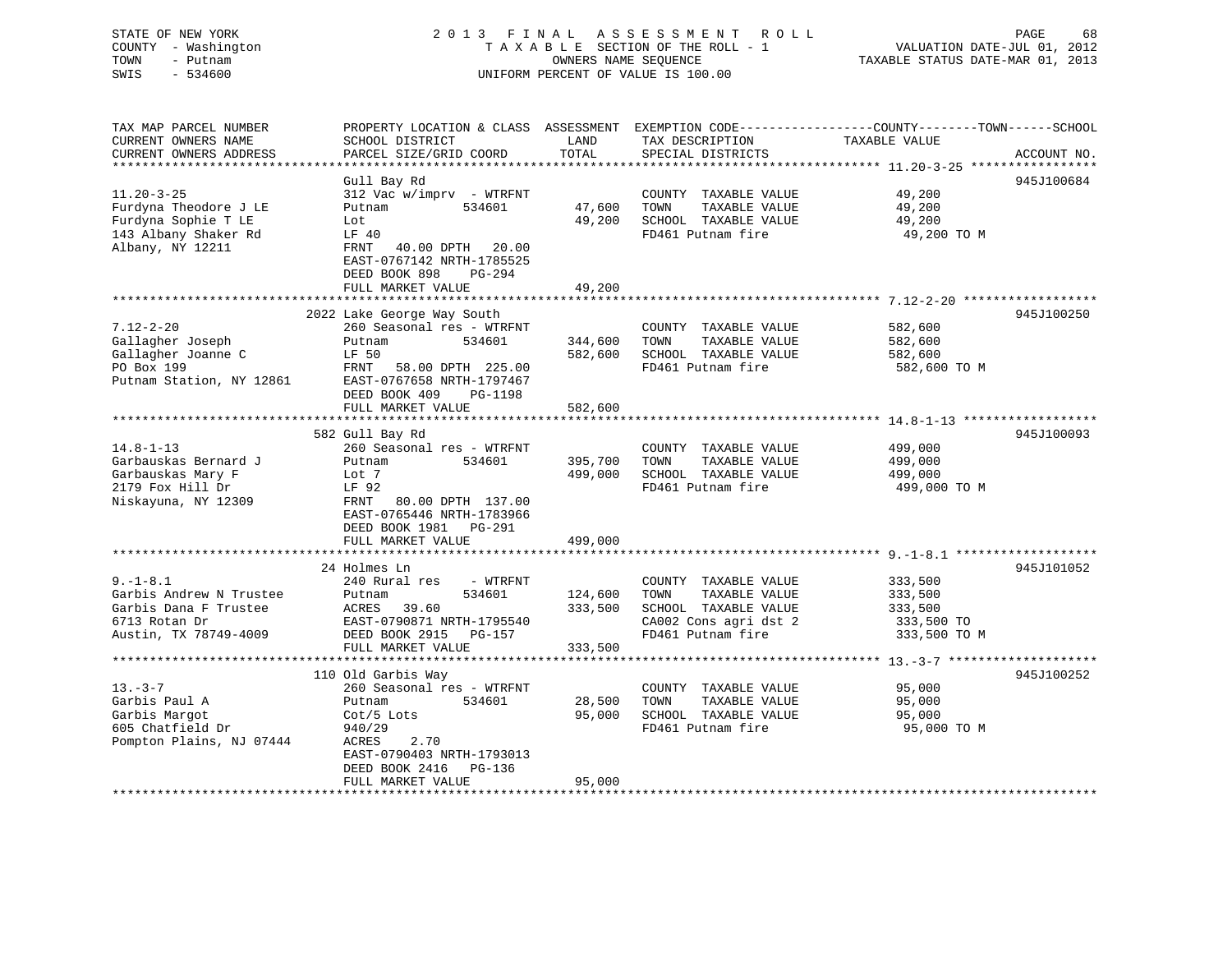## STATE OF NEW YORK 2 0 1 3 F I N A L A S S E S S M E N T R O L L PAGE 69 COUNTY - Washington T A X A B L E SECTION OF THE ROLL - 1 VALUATION DATE-JUL 01, 2012 TOWN - Putnam OWNERS NAME SEQUENCE TAXABLE STATUS DATE-MAR 01, 2013 SWIS - 534600 UNIFORM PERCENT OF VALUE IS 100.00

| TAX MAP PARCEL NUMBER                  |                                            |                    | PROPERTY LOCATION & CLASS ASSESSMENT EXEMPTION CODE---------------COUNTY-------TOWN------SCHOOL                                                                        |                  |                    |
|----------------------------------------|--------------------------------------------|--------------------|------------------------------------------------------------------------------------------------------------------------------------------------------------------------|------------------|--------------------|
| CURRENT OWNERS NAME                    | SCHOOL DISTRICT                            | LAND               | TAX DESCRIPTION TAXABLE VALUE                                                                                                                                          |                  |                    |
|                                        |                                            |                    |                                                                                                                                                                        |                  |                    |
|                                        |                                            |                    |                                                                                                                                                                        |                  |                    |
|                                        | 2429 Black Point Way                       |                    |                                                                                                                                                                        |                  | 945J100560         |
| $4. -1 - 40$                           |                                            |                    | COUNTY TAXABLE VALUE 384,400                                                                                                                                           |                  |                    |
| Gargiulo Frank                         |                                            |                    |                                                                                                                                                                        | 384,400          |                    |
|                                        |                                            |                    |                                                                                                                                                                        |                  |                    |
|                                        |                                            |                    |                                                                                                                                                                        |                  |                    |
|                                        |                                            |                    | BP461 Black Pt Sewer Dist .00 UN C<br>FD461 Putnam fire 384,400 TO M<br>FD461 Putnam fire                                                                              |                  |                    |
|                                        | DEED BOOK 2903 PG-323                      |                    |                                                                                                                                                                        |                  |                    |
|                                        | FULL MARKET VALUE                          | 384,400            |                                                                                                                                                                        |                  |                    |
|                                        |                                            |                    |                                                                                                                                                                        |                  |                    |
|                                        | 2080 Black Point Rd                        |                    |                                                                                                                                                                        |                  | 945J100894         |
| $1.14 - 1 - 13$                        |                                            |                    | COUNTY TAXABLE VALUE 600,000                                                                                                                                           |                  |                    |
| Gasser Richard T                       | 280 Res Multiple - WTRFNT<br>Putnam 534601 |                    |                                                                                                                                                                        |                  |                    |
|                                        | Putnam<br>868/338                          |                    | 468,600 TOWN TAXABLE VALUE 600,000<br>600,000 SCHOOL TAXABLE VALUE 600,000                                                                                             |                  |                    |
| Gasser Deborah A                       |                                            |                    |                                                                                                                                                                        |                  |                    |
|                                        |                                            |                    | BP461 Black Pt Sewer Dist 00 UN C<br>FD461 Putnam fire 600,000 TO M                                                                                                    |                  |                    |
|                                        |                                            |                    |                                                                                                                                                                        |                  |                    |
|                                        | EAST-0772912 NRTH-1811686                  |                    |                                                                                                                                                                        |                  |                    |
|                                        | DEED BOOK 868<br>PG-338                    |                    |                                                                                                                                                                        |                  |                    |
|                                        | FULL MARKET VALUE                          | 600,000            |                                                                                                                                                                        |                  |                    |
|                                        |                                            |                    |                                                                                                                                                                        |                  |                    |
|                                        | Hutton Square Rd                           |                    |                                                                                                                                                                        |                  |                    |
| $13.-2-10.3$                           | 314 Rural vac<10                           |                    | 0 COUNTY TAXABLE VALUE<br>534601 20,200 TOWN TAXABLE VALUE<br>COUNTY TAXABLE VALUE 20,200                                                                              |                  |                    |
|                                        | Putnam                                     |                    |                                                                                                                                                                        | 20,200           |                    |
| 146 County Route 2<br>Putnam, NY 12861 | 5.07<br>ACRES                              |                    | 20,200 SCHOOL TAXABLE VALUE 20,200                                                                                                                                     |                  |                    |
|                                        | EAST-0786099 NRTH-1792684                  |                    | FD461 Putnam fire 20,200 TO M                                                                                                                                          |                  |                    |
|                                        | DEED BOOK 956 PG-76                        |                    |                                                                                                                                                                        |                  |                    |
|                                        |                                            |                    |                                                                                                                                                                        |                  |                    |
|                                        |                                            |                    |                                                                                                                                                                        |                  |                    |
|                                        | 146 County Route 2                         |                    |                                                                                                                                                                        |                  | 945J100822         |
| $13.-2-10.2$                           |                                            |                    |                                                                                                                                                                        | $\overline{a}$   | $\Omega$<br>63,300 |
| Geh Robert                             | Putnam                                     |                    | 534601 40,200 COUNTY TAXABLE VALUE 328,500                                                                                                                             |                  |                    |
|                                        |                                            |                    | $328,500 \qquad \qquad \text{TONN} \qquad \qquad \text{TAXABLE VALUE} \qquad \qquad 328,500 \\ \text{SCHOOL} \qquad \qquad \text{TAXABLE VALUE} \qquad \qquad 265,200$ |                  |                    |
|                                        |                                            |                    |                                                                                                                                                                        |                  |                    |
| Putnam, NY 12861                       | EAST-0784448 NRTH-1793354                  |                    | FD461 Putnam fire 328,500 TO M                                                                                                                                         |                  |                    |
|                                        | DEED BOOK 738<br>PG-281                    |                    |                                                                                                                                                                        |                  |                    |
|                                        | FULL MARKET VALUE                          | 328,500            |                                                                                                                                                                        |                  |                    |
|                                        |                                            |                    |                                                                                                                                                                        |                  |                    |
|                                        | Putnam Center Rd                           |                    |                                                                                                                                                                        |                  |                    |
| $13.-2-10.4$                           | 322 Rural vac>10                           |                    | COUNTY TAXABLE VALUE                                                                                                                                                   |                  |                    |
| Geh Robert                             | Putnam                                     | 534601 12,300 TOWN | TAXABLE VALUE                                                                                                                                                          | 12,300<br>12,300 |                    |
|                                        |                                            |                    |                                                                                                                                                                        |                  |                    |
|                                        |                                            |                    | 12,300 SCHOOL TAXABLE VALUE 12,300<br>RTH-1792920 FD461 Putnam fire 12,300                                                                                             | 12,300 TO M      |                    |
|                                        |                                            |                    |                                                                                                                                                                        |                  |                    |
|                                        |                                            |                    |                                                                                                                                                                        |                  |                    |
|                                        | FULL MARKET VALUE                          | 12,300             |                                                                                                                                                                        |                  |                    |
|                                        |                                            |                    |                                                                                                                                                                        |                  |                    |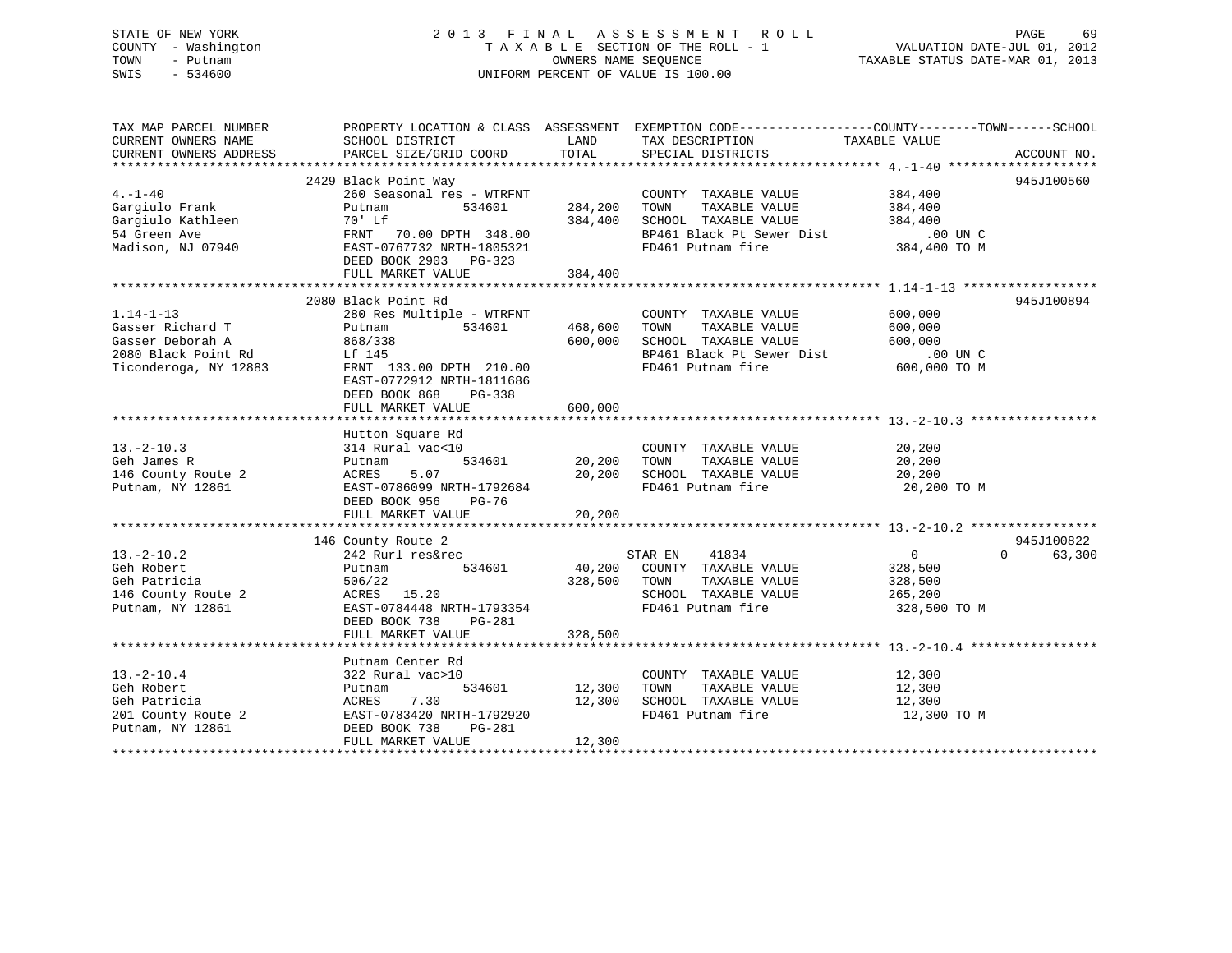## STATE OF NEW YORK 2 0 1 3 F I N A L A S S E S S M E N T R O L L PAGE 70 COUNTY - Washington T A X A B L E SECTION OF THE ROLL - 1 VALUATION DATE-JUL 01, 2012 TOWN - Putnam OWNERS NAME SEQUENCE TAXABLE STATUS DATE-MAR 01, 2013 SWIS - 534600 UNIFORM PERCENT OF VALUE IS 100.00

| TAX MAP PARCEL NUMBER<br>CURRENT OWNERS NAME | PROPERTY LOCATION & CLASS ASSESSMENT<br>SCHOOL DISTRICT | LAND               | TAX DESCRIPTION                               | EXEMPTION CODE-----------------COUNTY-------TOWN------SCHOOL<br>TAXABLE VALUE |             |
|----------------------------------------------|---------------------------------------------------------|--------------------|-----------------------------------------------|-------------------------------------------------------------------------------|-------------|
| CURRENT OWNERS ADDRESS                       | PARCEL SIZE/GRID COORD                                  | TOTAL              | SPECIAL DISTRICTS                             |                                                                               | ACCOUNT NO. |
|                                              |                                                         |                    |                                               |                                                                               |             |
|                                              | 201 County Route 2                                      |                    |                                               |                                                                               | 945J100254  |
| $13.-2-10.1$                                 | 270 Mfg housing                                         |                    | AG DIST<br>41720                              | 83,307<br>83,307                                                              | 83,307      |
| Geh Robert E                                 | 534601<br>Putnam                                        | 108,700            | COUNTY TAXABLE VALUE                          | 27,493                                                                        |             |
| Geh Patricia A                               | Bdy Ln Agmt 2038-106                                    | 110,800            | TAXABLE VALUE<br>TOWN                         | 27,493                                                                        |             |
| 146 County Route 2                           | ACRES 85.66                                             |                    | SCHOOL TAXABLE VALUE                          | 27,493                                                                        |             |
| Putnam, NY 12861                             | EAST-0786418 NRTH-1793385                               |                    | CA002 Cons agri dst 2                         | 27,493 TO                                                                     |             |
| MAY BE SUBJECT TO PAYMENT                    | DEED BOOK 437<br>PG-690<br>FULL MARKET VALUE            | 110,800            | 83,307 EX<br>FD461 Putnam fire                | 110,800 TO M                                                                  |             |
| UNDER AGDIST LAW TIL 2017                    |                                                         |                    |                                               |                                                                               |             |
|                                              |                                                         |                    |                                               |                                                                               |             |
|                                              | Donat Turnpike Way                                      |                    |                                               |                                                                               | 945J100882  |
| $12. - 1 - 6$                                | 314 Rural vac<10                                        |                    | COUNTY TAXABLE VALUE                          | 76,700                                                                        |             |
| Geiger Howard Jr                             | 534601<br>Putnam                                        | 76,700             | TOWN<br>TAXABLE VALUE                         | 76,700                                                                        |             |
| 440 Riverside Dr #83<br>New York, NY 10027   | Vac/lot 20<br>FRNT 299.00 DPTH 206.00                   | 76,700             | SCHOOL TAXABLE VALUE<br>FD461 Putnam fire     | 76,700                                                                        |             |
|                                              | EAST-0767730 NRTH-1791498                               |                    |                                               | 76,700 TO M                                                                   |             |
|                                              | DEED BOOK 494<br>PG-544                                 |                    |                                               |                                                                               |             |
|                                              | FULL MARKET VALUE                                       | 76,700             |                                               |                                                                               |             |
|                                              | **********************                                  |                    |                                               |                                                                               |             |
|                                              | White Birch Way                                         |                    |                                               |                                                                               | 945J100879  |
| $12. - 1 - 10$                               | 314 Rural vac<10                                        |                    | COUNTY TAXABLE VALUE                          | 65,300                                                                        |             |
| Geiger Howard Jr                             | Putnam<br>534601                                        | 65,300             | TAXABLE VALUE<br>TOWN                         | 65,300                                                                        |             |
| 440 Riverside Dr #83                         | Vac/lot 24                                              | 65,300             | SCHOOL TAXABLE VALUE                          | 65,300                                                                        |             |
| New York, NY 10027                           | FRNT 155.00 DPTH 160.00                                 |                    | FD461 Putnam fire                             | 65,300 TO M                                                                   |             |
|                                              | EAST-0767548 NRTH-1791583                               |                    |                                               |                                                                               |             |
|                                              | DEED BOOK 494<br>PG-544                                 |                    |                                               |                                                                               |             |
|                                              | FULL MARKET VALUE                                       | 65,300             |                                               |                                                                               |             |
|                                              |                                                         |                    |                                               |                                                                               |             |
|                                              | Oliver Way                                              |                    |                                               |                                                                               | 945J100256  |
| $12. - 1 - 22$                               | 314 Rural vac<10 - WTRFNT<br>534601                     |                    | COUNTY TAXABLE VALUE                          | 400,000                                                                       |             |
| Geiger Howard W<br>Geiger Melissa            | Putnam                                                  | 400,000<br>400,000 | TOWN<br>TAXABLE VALUE<br>SCHOOL TAXABLE VALUE | 400,000<br>400,000                                                            |             |
| 440 Riverside Dr #83                         | Lots $3 \& 4$<br>281' Lf                                |                    | FD461 Putnam fire                             | 400,000 TO M                                                                  |             |
| New York, NY 10027                           | 1.80<br>ACRES                                           |                    |                                               |                                                                               |             |
|                                              | EAST-0766798 NRTH-1791644                               |                    |                                               |                                                                               |             |
|                                              | DEED BOOK 437<br>$PG-398$                               |                    |                                               |                                                                               |             |
|                                              | FULL MARKET VALUE                                       | 400,000            |                                               |                                                                               |             |
|                                              |                                                         |                    |                                               |                                                                               |             |
|                                              | 5261 Sagamore Rd                                        |                    |                                               |                                                                               | 945J100618  |
| $12. - 4 - 40$                               | 260 Seasonal res - WTRFNT                               |                    | COUNTY TAXABLE VALUE                          | 853,000                                                                       |             |
| Geiger Melissa W                             | 534601<br>Putnam                                        | 776,300            | TOWN<br>TAXABLE VALUE                         | 853,000                                                                       |             |
| Geiger Howard W Jr                           | 772-76 & 900-65                                         | 853,000            | SCHOOL TAXABLE VALUE                          | 853,000                                                                       |             |
| 440 Riverside Dr #83                         | LF 335                                                  |                    | FD461 Putnam fire                             | 853,000 TO M                                                                  |             |
| New York, NY 10027                           | ACRES<br>7.17                                           |                    |                                               |                                                                               |             |
|                                              | EAST-0767171 NRTH-1790976                               |                    |                                               |                                                                               |             |
|                                              | DEED BOOK 772<br>$PG-73$                                |                    |                                               |                                                                               |             |
|                                              | FULL MARKET VALUE                                       | 853,000            |                                               |                                                                               |             |
|                                              |                                                         |                    |                                               |                                                                               |             |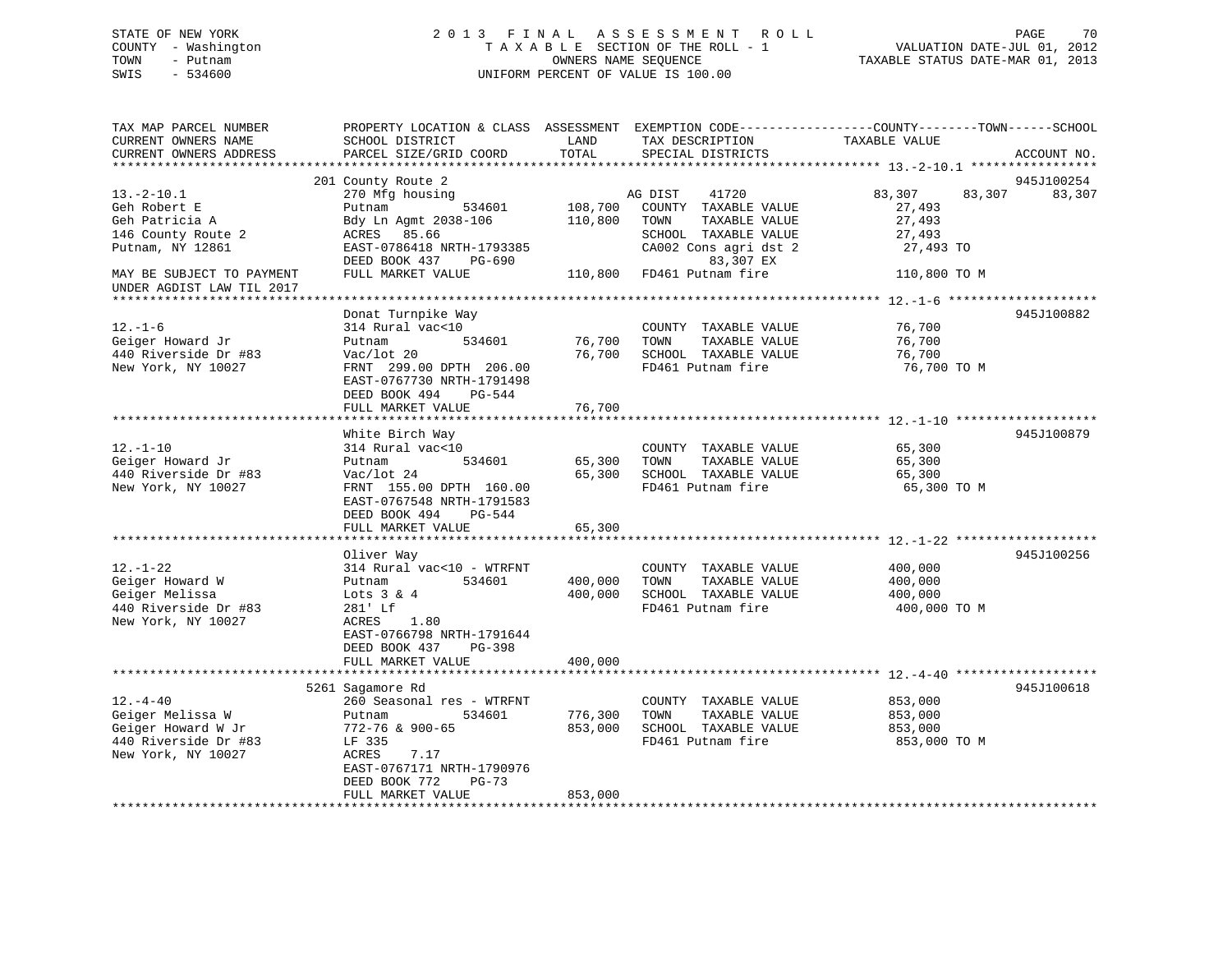## STATE OF NEW YORK 2 0 1 3 F I N A L A S S E S S M E N T R O L L PAGE 71 COUNTY - Washington T A X A B L E SECTION OF THE ROLL - 1 VALUATION DATE-JUL 01, 2012 TOWN - Putnam OWNERS NAME SEQUENCE TAXABLE STATUS DATE-MAR 01, 2013 SWIS - 534600 UNIFORM PERCENT OF VALUE IS 100.00

| TAX MAP PARCEL NUMBER  | PROPERTY LOCATION & CLASS ASSESSMENT EXEMPTION CODE----------------COUNTY-------TOWN------SCHOOL |         |                       |                |             |
|------------------------|--------------------------------------------------------------------------------------------------|---------|-----------------------|----------------|-------------|
| CURRENT OWNERS NAME    | SCHOOL DISTRICT                                                                                  | LAND    | TAX DESCRIPTION       | TAXABLE VALUE  |             |
| CURRENT OWNERS ADDRESS | PARCEL SIZE/GRID COORD                                                                           | TOTAL   | SPECIAL DISTRICTS     |                | ACCOUNT NO. |
|                        |                                                                                                  |         |                       |                |             |
|                        | 55 Rupp Ln                                                                                       |         |                       |                | 945J100821  |
| $12. - 2 - 7.1$        | 312 Vac w/imprv                                                                                  |         | COUNTY TAXABLE VALUE  | 73,000         |             |
| Geiser Sandra J        | 534601<br>Putnam                                                                                 | 71,000  | TAXABLE VALUE<br>TOWN | 73,000         |             |
| Geiser Joseph          | ACRES<br>66.00                                                                                   | 73,000  | SCHOOL TAXABLE VALUE  | 73,000         |             |
| Attn: Geiser Joseph    | EAST-0778011 NRTH-1789293                                                                        |         | FD461 Putnam fire     | 73,000 TO M    |             |
| 27 Wayne Ave           | DEED BOOK 585<br><b>PG-92</b>                                                                    |         |                       |                |             |
| Ticonderoga, NY 12883  | FULL MARKET VALUE                                                                                | 73,000  |                       |                |             |
|                        |                                                                                                  |         |                       |                |             |
|                        | 4520 Crow Point Way                                                                              |         |                       |                | 945J100259  |
| $11.20 - 1 - 2$        | 260 Seasonal res - WTRFNT                                                                        |         | COUNTY TAXABLE VALUE  | 620,500        |             |
| Gendron Gardner        | 534601<br>Putnam                                                                                 | 463,300 | TOWN<br>TAXABLE VALUE | 620,500        |             |
| Gendron Tracey         | LF 100                                                                                           | 620,500 | SCHOOL TAXABLE VALUE  | 620,500        |             |
| 8 Powder Hill Rd       | FRNT 100.00 DPTH 115.00                                                                          |         | FD461 Putnam fire     | 620,500 TO M   |             |
| Bedford, NH 03110      | EAST-0765869 NRTH-1787228                                                                        |         |                       |                |             |
|                        | DEED BOOK 876<br>$PG-228$                                                                        |         |                       |                |             |
|                        |                                                                                                  |         |                       |                |             |
|                        | FULL MARKET VALUE                                                                                | 620,500 |                       |                |             |
|                        | 16761 State Route 22                                                                             |         |                       |                | 945J100063  |
|                        |                                                                                                  |         |                       |                | $\Omega$    |
| $13.-1-8.2$            | 240 Rural res                                                                                    |         | STAR B<br>41854       | $\overline{0}$ | 30,000      |
| Gendron Gerald M       | 534601<br>Putnam                                                                                 | 37,600  | COUNTY TAXABLE VALUE  | 125,800        |             |
| Gendron Jennifer L     | ACRES<br>12.57                                                                                   | 125,800 | TAXABLE VALUE<br>TOWN | 125,800        |             |
| PO Box 72              | EAST-0781845 NRTH-1790218                                                                        |         | SCHOOL TAXABLE VALUE  | 95,800         |             |
| Putnam, NY 12861       | DEED BOOK 2903<br>PG-229                                                                         |         | FD461 Putnam fire     | 125,800 TO M   |             |
|                        | FULL MARKET VALUE                                                                                | 125,800 |                       |                |             |
|                        |                                                                                                  |         |                       |                |             |
|                        | State Route 22                                                                                   |         |                       |                | 945J100063  |
| $13. - 1 - 8$          | 322 Rural vac>10                                                                                 |         | COUNTY TAXABLE VALUE  | 26,700         |             |
| Gerken Anne            | Putnam<br>534601                                                                                 | 26,700  | TAXABLE VALUE<br>TOWN | 26,700         |             |
| 260 Windsor Ave        | Lot No 1                                                                                         | 26,700  | SCHOOL TAXABLE VALUE  | 26,700         |             |
| Brightwaters, NY 11718 | 20.64<br>ACRES                                                                                   |         | FD461 Putnam fire     | 26,700 TO M    |             |
|                        | EAST-0781157 NRTH-1789845                                                                        |         |                       |                |             |
|                        | DEED BOOK 3095<br>$PG-202$                                                                       |         |                       |                |             |
|                        | FULL MARKET VALUE                                                                                | 26,700  |                       |                |             |
|                        |                                                                                                  |         |                       |                |             |
|                        | State Route 22                                                                                   |         |                       |                | 945J100063  |
| $13. - 1 - 8.3$        | 314 Rural vac<10                                                                                 |         | COUNTY TAXABLE VALUE  | 6,800          |             |
| Gerken Anne            | 534601<br>Putnam                                                                                 | 6,800   | TAXABLE VALUE<br>TOWN | 6,800          |             |
| 260 Windsor Ave        | Lot No 3                                                                                         | 6,800   | SCHOOL TAXABLE VALUE  | 6,800          |             |
| Brightwaters, NY 11718 | FRNT 331.00 DPTH 150.00                                                                          |         | FD461 Putnam fire     | 6,800 TO M     |             |
|                        | EAST-0782584 NRTH-1790552                                                                        |         |                       |                |             |
|                        | DEED BOOK 3095<br>PG-199                                                                         |         |                       |                |             |
|                        | FULL MARKET VALUE                                                                                | 6,800   |                       |                |             |
|                        |                                                                                                  |         |                       |                |             |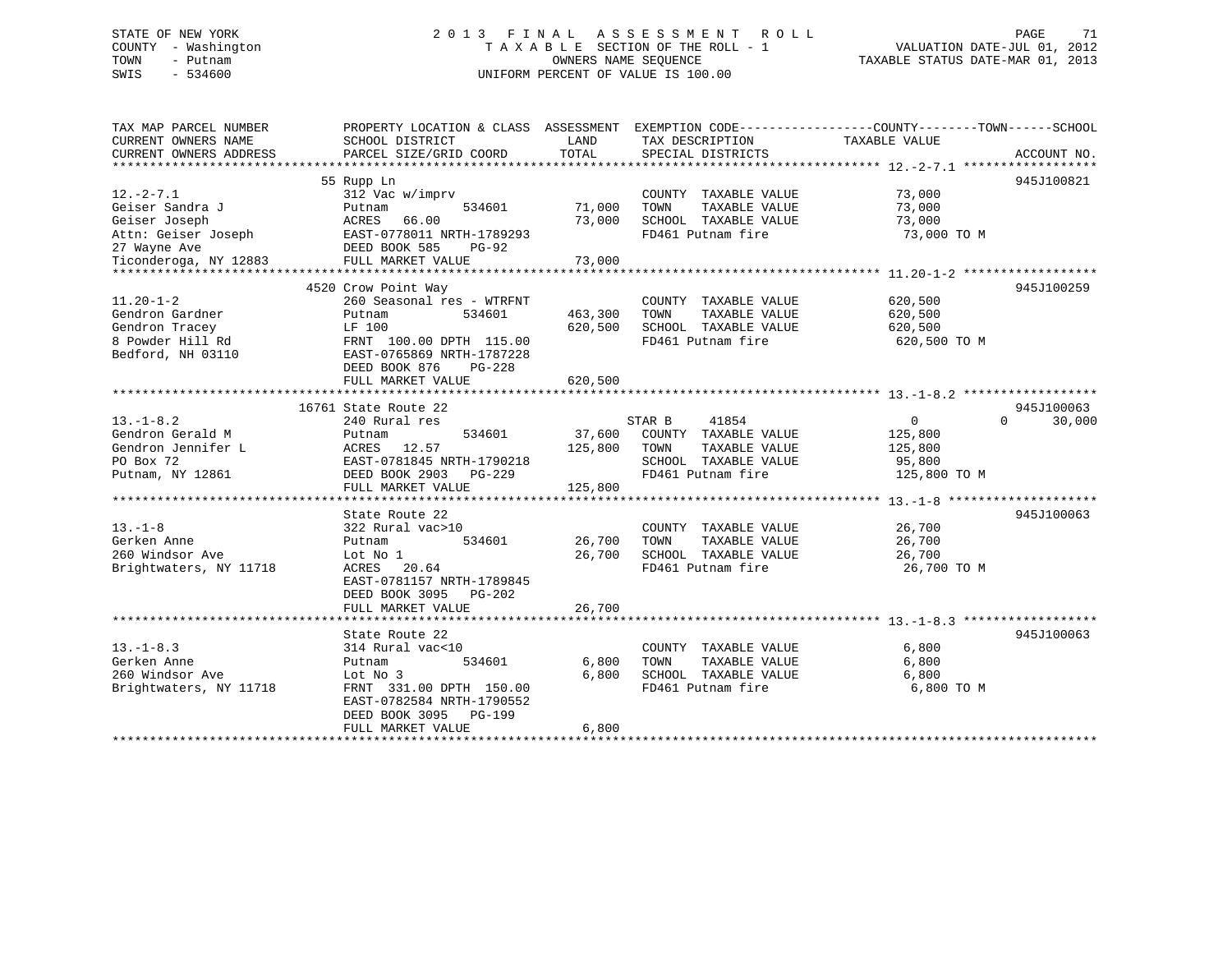## STATE OF NEW YORK 2 0 1 3 F I N A L A S S E S S M E N T R O L L PAGE 72 COUNTY - Washington T A X A B L E SECTION OF THE ROLL - 1 VALUATION DATE-JUL 01, 2012 TOWN - Putnam **CONNERS NAME SEQUENCE** TAXABLE STATUS DATE-MAR 01, 2013 SWIS - 534600 UNIFORM PERCENT OF VALUE IS 100.00

| TAX MAP PARCEL NUMBER<br>CURRENT OWNERS NAME<br>CURRENT OWNERS ADDRESS                                 | PROPERTY LOCATION & CLASS ASSESSMENT<br>SCHOOL DISTRICT<br>PARCEL SIZE/GRID COORD                                                                                                                    | LAND<br>TOTAL                                          | TAX DESCRIPTION<br>SPECIAL DISTRICTS                                                                | EXEMPTION CODE-----------------COUNTY-------TOWN------SCHOOL<br>TAXABLE VALUE           | ACCOUNT NO.                              |  |
|--------------------------------------------------------------------------------------------------------|------------------------------------------------------------------------------------------------------------------------------------------------------------------------------------------------------|--------------------------------------------------------|-----------------------------------------------------------------------------------------------------|-----------------------------------------------------------------------------------------|------------------------------------------|--|
| $13 - 1 - 9$<br>Gerken Anne<br>260 Windsor Ave<br>Brightwaters, NY 11718                               | 16723 State Route 22<br>210 1 Family Res<br>534601<br>Putnam<br>House<br>FRNT 264.00 DPTH<br>50.00<br>EAST-0781235 NRTH-1789215<br>DEED BOOK 3095 PG-202<br>FULL MARKET VALUE                        | 11,500<br>TOWN<br>83,700<br>83,700                     | COUNTY TAXABLE VALUE<br>TAXABLE VALUE<br>SCHOOL TAXABLE VALUE<br>FD461 Putnam fire                  | 83,700<br>83,700<br>83,700<br>83,700 TO M                                               | 945J100064                               |  |
| $8. - 1 - 3.3$<br>Giglio Albert R<br>Giglio Margaret V<br>10 E Crescent Ave<br>Ramsey, NJ 07446        | Glenburnie Rd/off<br>314 Rural vac<10<br>534601<br>Putnam<br>Lot 7<br>1.06<br>ACRES<br>EAST-0768655 NRTH-1797720<br>DEED BOOK 631<br>$PG-59$<br>FULL MARKET VALUE                                    | 100,600<br>TOWN<br>100,600<br>100,600                  | COUNTY TAXABLE VALUE<br>TAXABLE VALUE<br>SCHOOL TAXABLE VALUE<br>FD461 Putnam fire                  | 100,600<br>100,600<br>100,600<br>100,600 TO M                                           | 945J101097                               |  |
|                                                                                                        | 2318 Black Point Rd                                                                                                                                                                                  |                                                        |                                                                                                     |                                                                                         | 945J100261                               |  |
| $4.5 - 1 - 27$<br>Gijanto Carmine M LE<br>Kingsley Isabelle<br>79 Montcalm St<br>Ticonderoga, NY 12883 | 270 Mfg housing - WTRFNT<br>534601<br>Putnam<br>LF 100<br>FRNT 100.00 DPTH 107.00<br>EAST-0769168 NRTH-1807598<br>DEED BOOK 2186 PG-280<br>FULL MARKET VALUE                                         | WAR VET/TC 41121<br>381,400 STAR EN<br>386,600<br>TOWN | 41834<br>COUNTY TAXABLE VALUE<br>TAXABLE VALUE<br>SCHOOL TAXABLE VALUE<br>BP461 Black Pt Sewer Dist | 30,000<br>$\mathbf{0}$<br>356,600<br>374,600<br>323,300<br>$.00$ UN $C$<br>386,600 TO M | 12,000<br>$\Omega$<br>63,300<br>$\Omega$ |  |
| 386,600 FD461 Putnam fire                                                                              |                                                                                                                                                                                                      |                                                        |                                                                                                     |                                                                                         |                                          |  |
| $12. - 1 - 23$<br>Gilkes Ronald<br>Gilkes Laura<br>6212 Oliver Way<br>Putnam Station, NY 12861         | 6212 Oliver Way<br>210 1 Family Res<br>534601<br>Putnam<br>506-379<br>FRNT 135.00 DPTH 255.00<br>EAST-0766953 NRTH-1791779<br>DEED BOOK 923<br>$PG-209$<br>FULL MARKET VALUE                         | 249,200<br>TOWN<br>375,800<br>375,800                  | COUNTY TAXABLE VALUE<br>TAXABLE VALUE<br>SCHOOL TAXABLE VALUE<br>FD461 Putnam fire                  | 375,800<br>375,800<br>375,800<br>375,800 TO M                                           | 945J100826                               |  |
|                                                                                                        |                                                                                                                                                                                                      |                                                        |                                                                                                     |                                                                                         |                                          |  |
| $11.20 - 3 - 12$<br>Gillie Carol J Trustee<br>979 Riverview Rd<br>Schenectady, NY 12309-1722           | 3508 Gull Bay Ridge Way<br>260 Seasonal res<br>534601<br>Putnam<br>$\cot/\mathrm{lot}$ 100<br>50.00 DPTH 150.00<br>FRNT<br>EAST-0767265 NRTH-1785320<br>DEED BOOK 911<br>PG-251<br>FULL MARKET VALUE | 75,000<br>TOWN<br>182,100<br>182,100                   | COUNTY TAXABLE VALUE<br>TAXABLE VALUE<br>SCHOOL TAXABLE VALUE<br>FD461 Putnam fire                  | 182,100<br>182,100<br>182,100<br>182,100 TO M                                           | 945J100624                               |  |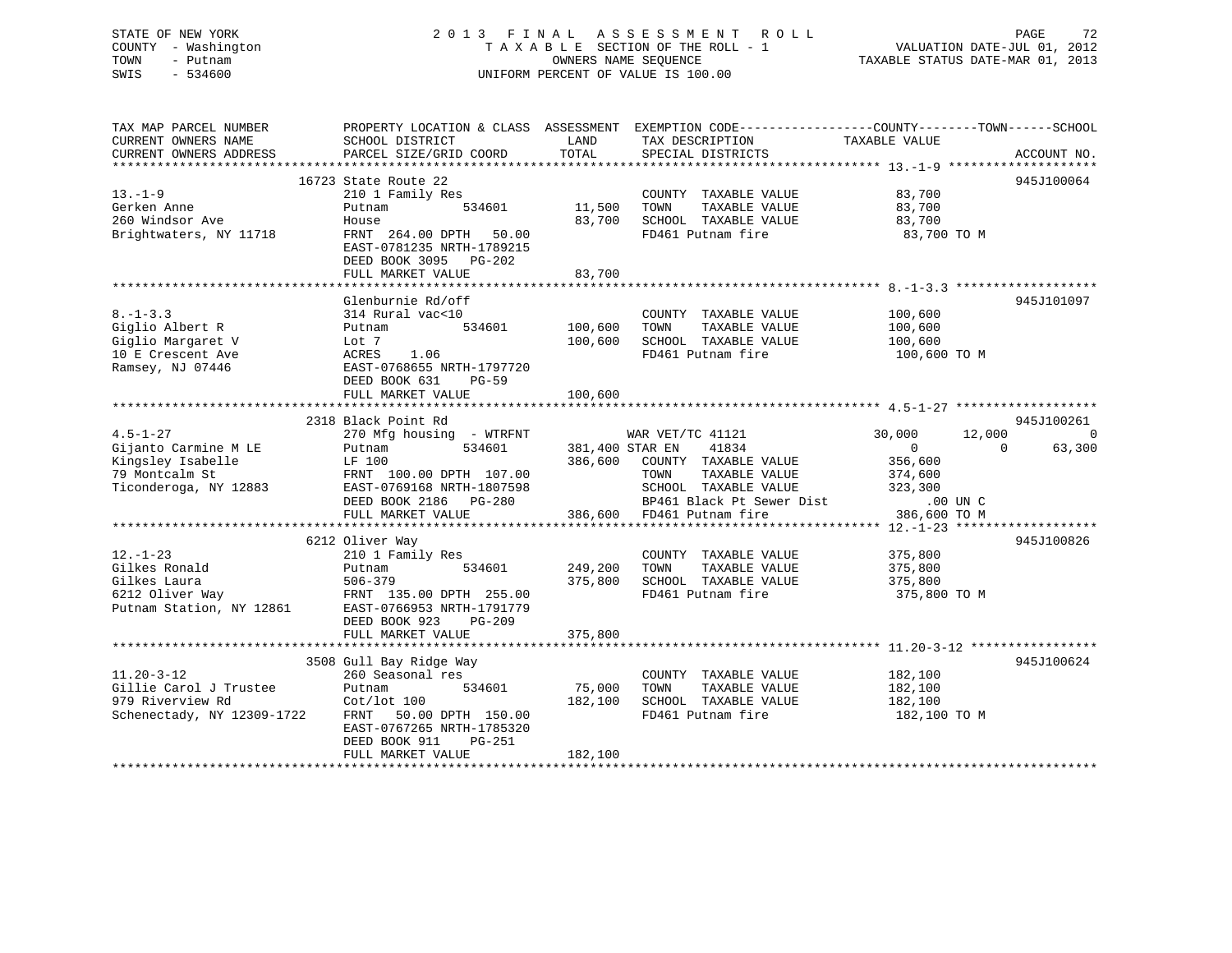## STATE OF NEW YORK 2 0 1 3 F I N A L A S S E S S M E N T R O L L PAGE 73 COUNTY - Washington T A X A B L E SECTION OF THE ROLL - 1 VALUATION DATE-JUL 01, 2012 TOWN - Putnam **CONNERS NAME SEQUENCE** TAXABLE STATUS DATE-MAR 01, 2013 SWIS - 534600 UNIFORM PERCENT OF VALUE IS 100.00

| TAX MAP PARCEL NUMBER<br>PROPERTY LOCATION & CLASS ASSESSMENT<br>EXEMPTION CODE-----------------COUNTY-------TOWN------SCHOOL<br>CURRENT OWNERS NAME<br>SCHOOL DISTRICT<br>LAND<br>TAX DESCRIPTION<br>TAXABLE VALUE<br>CURRENT OWNERS ADDRESS<br>PARCEL SIZE/GRID COORD<br>TOTAL<br>SPECIAL DISTRICTS | ACCOUNT NO.        |
|-------------------------------------------------------------------------------------------------------------------------------------------------------------------------------------------------------------------------------------------------------------------------------------------------------|--------------------|
|                                                                                                                                                                                                                                                                                                       |                    |
| Gull Bay Rd                                                                                                                                                                                                                                                                                           | 945J100623         |
| $11.20 - 3 - 27$<br>312 Vac w/imprv - WTRFNT<br>COUNTY TAXABLE VALUE<br>56,400                                                                                                                                                                                                                        |                    |
| Gillie Carol J Trustee<br>534601<br>31,200<br>TOWN<br>TAXABLE VALUE<br>56,400<br>Putnam                                                                                                                                                                                                               |                    |
| 979 Riverview Rd<br>SCHOOL TAXABLE VALUE<br>Lot Bth<br>56,400<br>56,400                                                                                                                                                                                                                               |                    |
| Schenectady, NY 12309-1722<br>FD461 Putnam fire<br>LF 20<br>56,400 TO M<br>20.00 DPTH 26.00<br>FRNT<br>EAST-0767032 NRTH-1785489<br>$PG-251$<br>DEED BOOK 911<br>FULL MARKET VALUE<br>56,400                                                                                                          |                    |
|                                                                                                                                                                                                                                                                                                       |                    |
| 16506 State Route 22                                                                                                                                                                                                                                                                                  | 945J100038         |
| $15. - 1 - 8$<br>210 1 Family Res<br>STAR B<br>41854<br>0                                                                                                                                                                                                                                             | $\Omega$<br>30,000 |
| 17,800<br>Girard Gary J<br>534601<br>COUNTY TAXABLE VALUE<br>Putnam<br>107,100                                                                                                                                                                                                                        |                    |
| 16506 State Route 22<br>107,100<br>TOWN<br>Hse & Lot<br>TAXABLE VALUE<br>107,100                                                                                                                                                                                                                      |                    |
| Putnam, NY 12861<br>1.75<br>SCHOOL TAXABLE VALUE<br>ACRES<br>77,100                                                                                                                                                                                                                                   |                    |
| EAST-0777924 NRTH-1784773<br>FD461 Putnam fire<br>107,100 TO M<br>DEED BOOK 2102 PG-90                                                                                                                                                                                                                |                    |
| 107,100<br>FULL MARKET VALUE                                                                                                                                                                                                                                                                          |                    |
|                                                                                                                                                                                                                                                                                                       |                    |
| Crow Point Way                                                                                                                                                                                                                                                                                        | 945J100154         |
| $11.20 - 1 - 5$<br>$312$ Vac w/imprv - WTRFNT<br>COUNTY TAXABLE VALUE<br>114,900                                                                                                                                                                                                                      |                    |
| Gleason Kenneth C<br>534601<br>114,400<br>TOWN<br>TAXABLE VALUE<br>114,900<br>Putnam                                                                                                                                                                                                                  |                    |
| 114,900<br>SCHOOL TAXABLE VALUE<br>Gleason Gretchen<br>LF 41<br>114,900                                                                                                                                                                                                                               |                    |
| FD461 Putnam fire<br>52 Innsbruck Blvd<br>FRNT<br>31.00 DPTH 113.00<br>114,900 TO M                                                                                                                                                                                                                   |                    |
| Hopewell Junction, NY 12533<br>EAST-0766051 NRTH-1787372                                                                                                                                                                                                                                              |                    |
| DEED BOOK 588<br><b>PG-301</b>                                                                                                                                                                                                                                                                        |                    |
| 114,900<br>FULL MARKET VALUE                                                                                                                                                                                                                                                                          |                    |
| 4508 Crow Point Way                                                                                                                                                                                                                                                                                   | 945J101061         |
| $11.20 - 1 - 5.1$<br>260 Seasonal res - WTRFNT<br>COUNTY TAXABLE VALUE<br>405,000                                                                                                                                                                                                                     |                    |
| Gleason Kenneth C<br>534601<br>337,100<br>TOWN<br>TAXABLE VALUE<br>405,000<br>Putnam                                                                                                                                                                                                                  |                    |
| Gleason Gretchen S<br>405,000<br>SCHOOL TAXABLE VALUE<br>LF 73<br>405,000                                                                                                                                                                                                                             |                    |
| 52 Innsbruck Blvd<br>FD461 Putnam fire<br>FRNT<br>96.00 DPTH 104.00<br>405,000 TO M                                                                                                                                                                                                                   |                    |
| Hopewell Junction, NY 12533<br>EAST-0766101 NRTH-1787354                                                                                                                                                                                                                                              |                    |
| DEED BOOK 543<br>$PG-69$                                                                                                                                                                                                                                                                              |                    |
| FULL MARKET VALUE<br>405,000                                                                                                                                                                                                                                                                          |                    |
|                                                                                                                                                                                                                                                                                                       |                    |
| Crow Point Way                                                                                                                                                                                                                                                                                        | 945J100855         |
| $11.20 - 1 - 6$<br>314 Rural vac<10<br>COUNTY TAXABLE VALUE<br>1,800                                                                                                                                                                                                                                  |                    |
| TOWN<br>TAXABLE VALUE<br>Gleason Kenneth C<br>534601<br>1,800<br>1,800<br>Putnam                                                                                                                                                                                                                      |                    |
| 52 Innsbruck Blvd<br>1,800<br>SCHOOL TAXABLE VALUE<br>70.00 DPTH 123.00<br>1,800<br>FRNT                                                                                                                                                                                                              |                    |
| 0.10<br>FD461 Putnam fire<br>Hopewell Junction, NY 12533<br>1,800 TO M<br>ACRES                                                                                                                                                                                                                       |                    |
| EAST-0766172 NRTH-1787326                                                                                                                                                                                                                                                                             |                    |
| DEED BOOK 547<br>$PG-45$<br>FULL MARKET VALUE                                                                                                                                                                                                                                                         |                    |
| 1,800                                                                                                                                                                                                                                                                                                 |                    |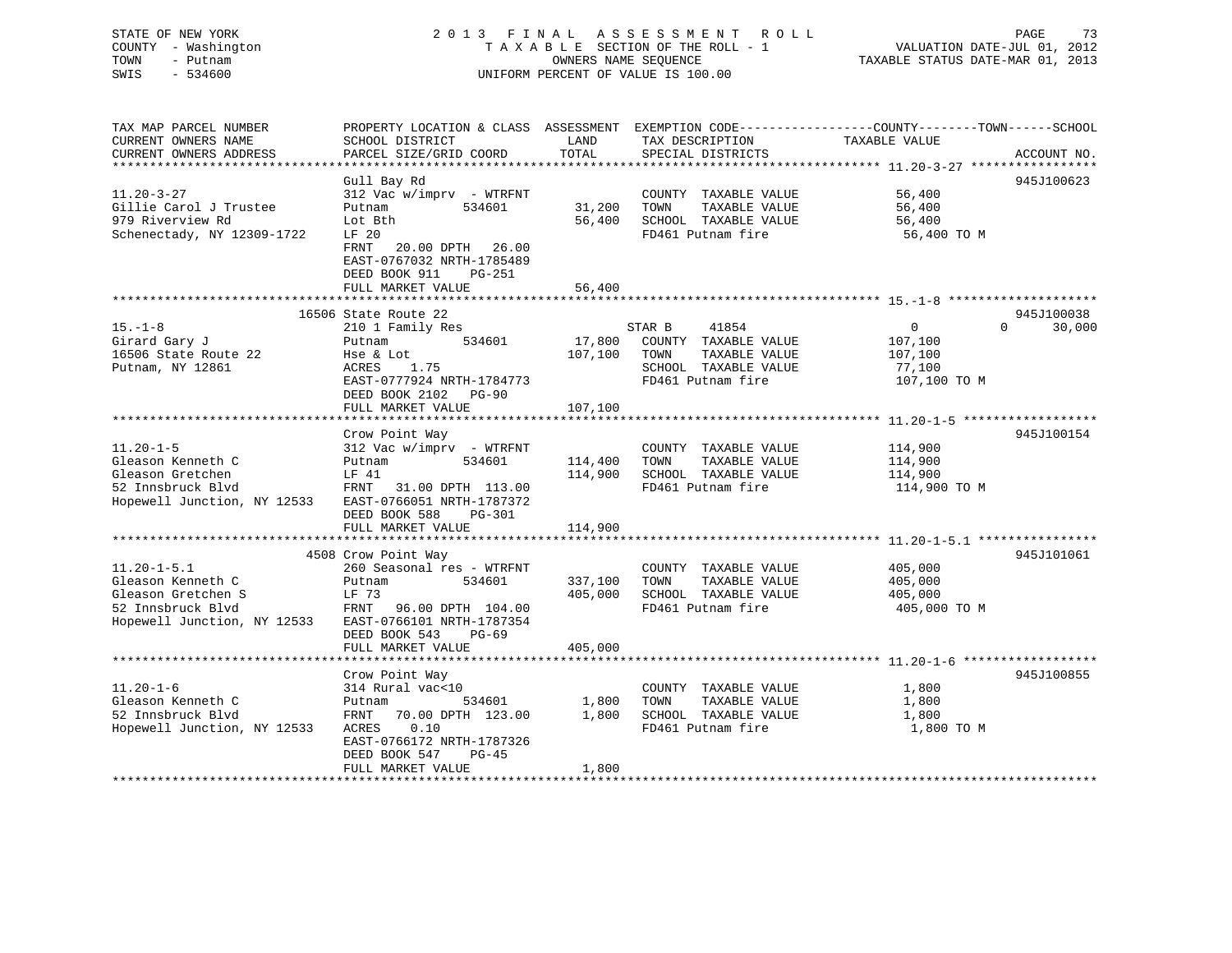# STATE OF NEW YORK 2013 FINAL ASSESSMENT ROLL PAGE 74 COUNTY - Washington  $T A X A B L E$  SECTION OF THE ROLL - 1<br>TOWN - Putnam data of the COUNTERS NAME SEQUENCE SWIS - 534600 UNIFORM PERCENT OF VALUE IS 100.00

TAXABLE STATUS DATE-MAR 01, 2013

| TAX MAP PARCEL NUMBER     | PROPERTY LOCATION & CLASS ASSESSMENT EXEMPTION CODE----------------COUNTY-------TOWN------SCHOOL |         |                       |               |             |
|---------------------------|--------------------------------------------------------------------------------------------------|---------|-----------------------|---------------|-------------|
| CURRENT OWNERS NAME       | SCHOOL DISTRICT                                                                                  | LAND    | TAX DESCRIPTION       | TAXABLE VALUE |             |
| CURRENT OWNERS ADDRESS    | PARCEL SIZE/GRID COORD                                                                           | TOTAL   | SPECIAL DISTRICTS     |               | ACCOUNT NO. |
|                           |                                                                                                  |         |                       |               |             |
|                           | 467 County Route 1                                                                               |         |                       |               | 945J100936  |
| $7.12 - 1 - 10$           | 314 Rural vac<10                                                                                 |         | COUNTY TAXABLE VALUE  | 195,000       |             |
| Glenburnie Club Inc       | 534601<br>Putnam                                                                                 | 195,000 | TAXABLE VALUE<br>TOWN | 195,000       |             |
| Attn: Peter J Abell treas | 742-166                                                                                          | 195,000 | SCHOOL TAXABLE VALUE  | 195,000       |             |
| 321 Hillwinds Rd          | ACRES 4.00                                                                                       |         | FD461 Putnam fire     | 195,000 TO M  |             |
| Brattleboro, VT 05301     | EAST-0768346 NRTH-1797809                                                                        |         |                       |               |             |
|                           | DEED BOOK 688<br>$PG-62$                                                                         |         |                       |               |             |
|                           | FULL MARKET VALUE                                                                                | 195,000 |                       |               |             |
|                           |                                                                                                  |         |                       |               |             |
|                           | County Route 1                                                                                   |         |                       |               | 945J100831  |
| $7.12 - 1 - 15$           | 314 Rural vac<10                                                                                 |         | COUNTY TAXABLE VALUE  | 200           |             |
| Glenburnie Club Inc       | 534601<br>Putnam                                                                                 | 200     | TOWN<br>TAXABLE VALUE | 200           |             |
| Attn: Peter J Abell Treas | FRNT 121.00 DPTH 34.00                                                                           | 200     | SCHOOL TAXABLE VALUE  | 200           |             |
| 321 Hillwinds Rd          | EAST-0767773 NRTH-1798042                                                                        |         | FD461 Putnam fire     | 200 TO M      |             |
| Brattleboro, VT 05301     |                                                                                                  |         |                       |               |             |
|                           | DEED BOOK 690<br>PG-157                                                                          |         |                       |               |             |
|                           | FULL MARKET VALUE                                                                                | 200     |                       |               |             |
|                           |                                                                                                  |         |                       |               |             |
|                           | Northern Lights Way                                                                              |         |                       |               | 945J100893  |
| $7.12 - 1 - 19$           | $312$ Vac w/imprv - WTRFNT                                                                       |         | COUNTY TAXABLE VALUE  | 54,400        |             |
| Glenburnie Club Inc       | 534601<br>Putnam                                                                                 | 45,800  | TAXABLE VALUE<br>TOWN | 54,400        |             |
| Peter Abell Treas         | Dock                                                                                             | 54,400  | SCHOOL TAXABLE VALUE  | 54,400        |             |
| 321 Hillwinds Rd          | LF 60                                                                                            |         | FD461 Putnam fire     | 54,400 TO M   |             |
| Brattleboro, VT 05301     | FRNT 130.00 DPTH 235.00                                                                          |         |                       |               |             |
|                           | EAST-0767563 NRTH-1798249                                                                        |         |                       |               |             |
|                           | DEED BOOK 2465 PG-117                                                                            |         |                       |               |             |
|                           | FULL MARKET VALUE                                                                                | 54,400  |                       |               |             |
|                           |                                                                                                  |         |                       |               |             |
|                           | 3028 Lake George Way                                                                             |         |                       |               | 945J100503  |
| $7.12 - 1 - 27$           | 553 Country club                                                                                 |         | COUNTY TAXABLE VALUE  | 16,400        |             |
| Glenburnie Club Inc       | Putnam<br>534601                                                                                 | 5,200   | TOWN<br>TAXABLE VALUE | 16,400        |             |
| Peter Abell treas         | 757/169;784/341;818/302                                                                          | 16,400  | SCHOOL TAXABLE VALUE  | 16,400        |             |
| 321 Hillwinds Rd          | 724/277;735/30;834/320                                                                           |         | FD461 Putnam fire     | 16,400 TO M   |             |
| Brattleboro, VT 05301     | ACRES 10.60                                                                                      |         |                       |               |             |
|                           | EAST-0767942 NRTH-1798390                                                                        |         |                       |               |             |
|                           | DEED BOOK 2363 PG-317                                                                            |         |                       |               |             |
|                           | FULL MARKET VALUE                                                                                | 16,400  |                       |               |             |
|                           |                                                                                                  |         |                       |               |             |
|                           | County Route 1                                                                                   |         |                       |               | 945J100688  |
| $8. - 1 - 3$              | 312 Vac w/imprv                                                                                  |         | COUNTY TAXABLE VALUE  | 80,200        |             |
| Glenburnie Club Inc       | 534601<br>Putnam                                                                                 | 71,000  | TAXABLE VALUE<br>TOWN | 80,200        |             |
| Attn: Pter Abell Treas    | ACRES<br>7.10                                                                                    | 80,200  | SCHOOL TAXABLE VALUE  | 80,200        |             |
| 321 Hillwinds Rd          | EAST-0769013 NRTH-1798039                                                                        |         | FD461 Putnam fire     | 80,200 TO M   |             |
| Brattleboro, VT 05301     | DEED BOOK 742<br>PG-166                                                                          |         |                       |               |             |
|                           | FULL MARKET VALUE                                                                                | 80,200  |                       |               |             |
|                           |                                                                                                  |         |                       |               |             |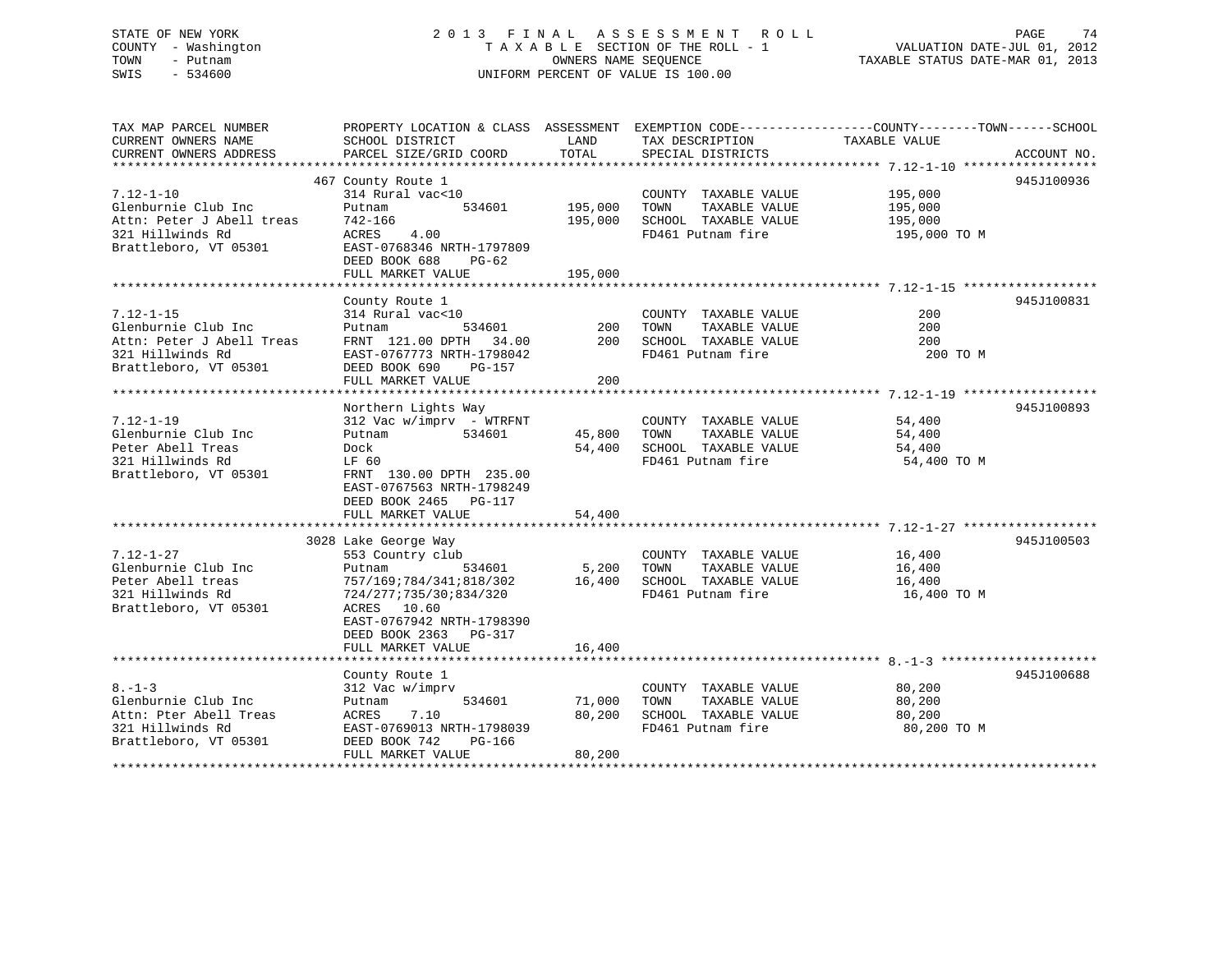## STATE OF NEW YORK 2 0 1 3 F I N A L A S S E S S M E N T R O L L PAGE 75 COUNTY - Washington T A X A B L E SECTION OF THE ROLL - 1 VALUATION DATE-JUL 01, 2012 TOWN - Putnam **CONNERS NAME SEQUENCE** TAXABLE STATUS DATE-MAR 01, 2013 SWIS - 534600 UNIFORM PERCENT OF VALUE IS 100.00

| TAX MAP PARCEL NUMBER  |                           |         |                       | PROPERTY LOCATION & CLASS ASSESSMENT EXEMPTION CODE----------------COUNTY-------TOWN------SCHOOL |  |
|------------------------|---------------------------|---------|-----------------------|--------------------------------------------------------------------------------------------------|--|
| CURRENT OWNERS NAME    | SCHOOL DISTRICT           | LAND    | TAX DESCRIPTION       | TAXABLE VALUE                                                                                    |  |
| CURRENT OWNERS ADDRESS | PARCEL SIZE/GRID COORD    | TOTAL   | SPECIAL DISTRICTS     | ACCOUNT NO.                                                                                      |  |
|                        |                           |         |                       |                                                                                                  |  |
|                        | Mosswood Way              |         |                       | 945J100807                                                                                       |  |
| $7.12 - 1 - 30$        | 314 Rural vac<10          |         | COUNTY TAXABLE VALUE  | 124,000                                                                                          |  |
| Golodik James          | 534601<br>Putnam          | 124,000 | TOWN<br>TAXABLE VALUE | 124,000                                                                                          |  |
| Miller Sharon          | Lot Sec H                 | 124,000 | SCHOOL TAXABLE VALUE  | 124,000                                                                                          |  |
| 40 Grove St            | FRNT 128.00 DPTH 190.00   |         | FD461 Putnam fire     | 124,000 TO M                                                                                     |  |
| Tenafly, NJ 07670      | EAST-0769807 NRTH-1798177 |         |                       |                                                                                                  |  |
|                        | DEED BOOK 2349 PG-32      |         |                       |                                                                                                  |  |
|                        | FULL MARKET VALUE         | 124,000 |                       |                                                                                                  |  |
|                        |                           |         |                       |                                                                                                  |  |
|                        | 389 County Route 2        |         |                       | 945L100208                                                                                       |  |
| $9. - 1 - 16$          | 210 1 Family Res          |         | STAR B<br>41854       | $\mathbf{0}$<br>$\Omega$<br>30,000                                                               |  |
| Goodwin Harry J        | 534601<br>Putnam          | 20,600  | COUNTY TAXABLE VALUE  | 69,400                                                                                           |  |
| Goodwin Louise         | 2.50<br>ACRES             | 69,400  | TOWN<br>TAXABLE VALUE | 69,400                                                                                           |  |
| 389 County Rt 2        | EAST-0786534 NRTH-1798462 |         | SCHOOL TAXABLE VALUE  | 39,400                                                                                           |  |
| Putnam Sta, NY 12861   | DEED BOOK 675<br>$PG-39$  |         | FD461 Putnam fire     | 69,400 TO M                                                                                      |  |
|                        | FULL MARKET VALUE         | 69,400  |                       |                                                                                                  |  |
|                        |                           |         |                       |                                                                                                  |  |
|                        | 3031 Lake George Way      |         |                       | 945J100178                                                                                       |  |
| $7.8 - 1 - 13$         | 260 Seasonal res - WTRFNT |         | COUNTY TAXABLE VALUE  | 812,100                                                                                          |  |
| Gordon Christine B     | Putnam<br>534601          | 577,200 | TOWN<br>TAXABLE VALUE | 812,100                                                                                          |  |
| 35 Culloden Park       | LF 110                    | 812,100 | SCHOOL TAXABLE VALUE  | 812,100                                                                                          |  |
| San Rafael, CA 94901   | 76.00 DPTH 216.00<br>FRNT |         | FD461 Putnam fire     | 812,100 TO M                                                                                     |  |
|                        | EAST-0767315 NRTH-1798820 |         |                       |                                                                                                  |  |
|                        | DEED BOOK 1788 PG-334     |         |                       |                                                                                                  |  |
|                        | FULL MARKET VALUE         | 812,100 |                       |                                                                                                  |  |
|                        |                           |         |                       |                                                                                                  |  |
|                        | 435 Gull Bay Rd           |         |                       | 945J100022                                                                                       |  |
| $11.20 - 3 - 1$        | 210 1 Family Res          |         | COUNTY TAXABLE VALUE  | 186,500                                                                                          |  |
| Gordon Matthew         | 534601<br>Putnam          | 65,700  | TOWN<br>TAXABLE VALUE | 186,500                                                                                          |  |
| Gordon Melissa         | FRNT 115.00 DPTH 100.00   | 186,500 | SCHOOL TAXABLE VALUE  | 186,500                                                                                          |  |
| 41 Ferriss Dr          | EAST-0767607 NRTH-1785999 |         | FD461 Putnam fire     | 186,500 TO M                                                                                     |  |
| Oueensbury, NY 12804   | DEED BOOK 3067 PG-117     |         |                       |                                                                                                  |  |
|                        | FULL MARKET VALUE         | 186,500 |                       |                                                                                                  |  |
|                        |                           |         |                       |                                                                                                  |  |
|                        | County Route 3            |         |                       | 945J101089                                                                                       |  |
| $13. -2 - 15.1$        | 314 Rural vac<10          |         | COUNTY TAXABLE VALUE  | 800                                                                                              |  |
| Gosselink Robert W     | 534601<br>Putnam          | 800     | TOWN<br>TAXABLE VALUE | 800                                                                                              |  |
| Gosselink Stefani P    | 1.50<br>ACRES             | 800     | SCHOOL TAXABLE VALUE  | 800                                                                                              |  |
| 143 Old Milltown Rd    | EAST-0786169 NRTH-1787279 |         | FD461 Putnam fire     | 800 TO M                                                                                         |  |
| Brewster, NY 10509     | DEED BOOK 1959 PG-215     |         |                       |                                                                                                  |  |
|                        | FULL MARKET VALUE         | 800     |                       |                                                                                                  |  |
|                        |                           |         |                       |                                                                                                  |  |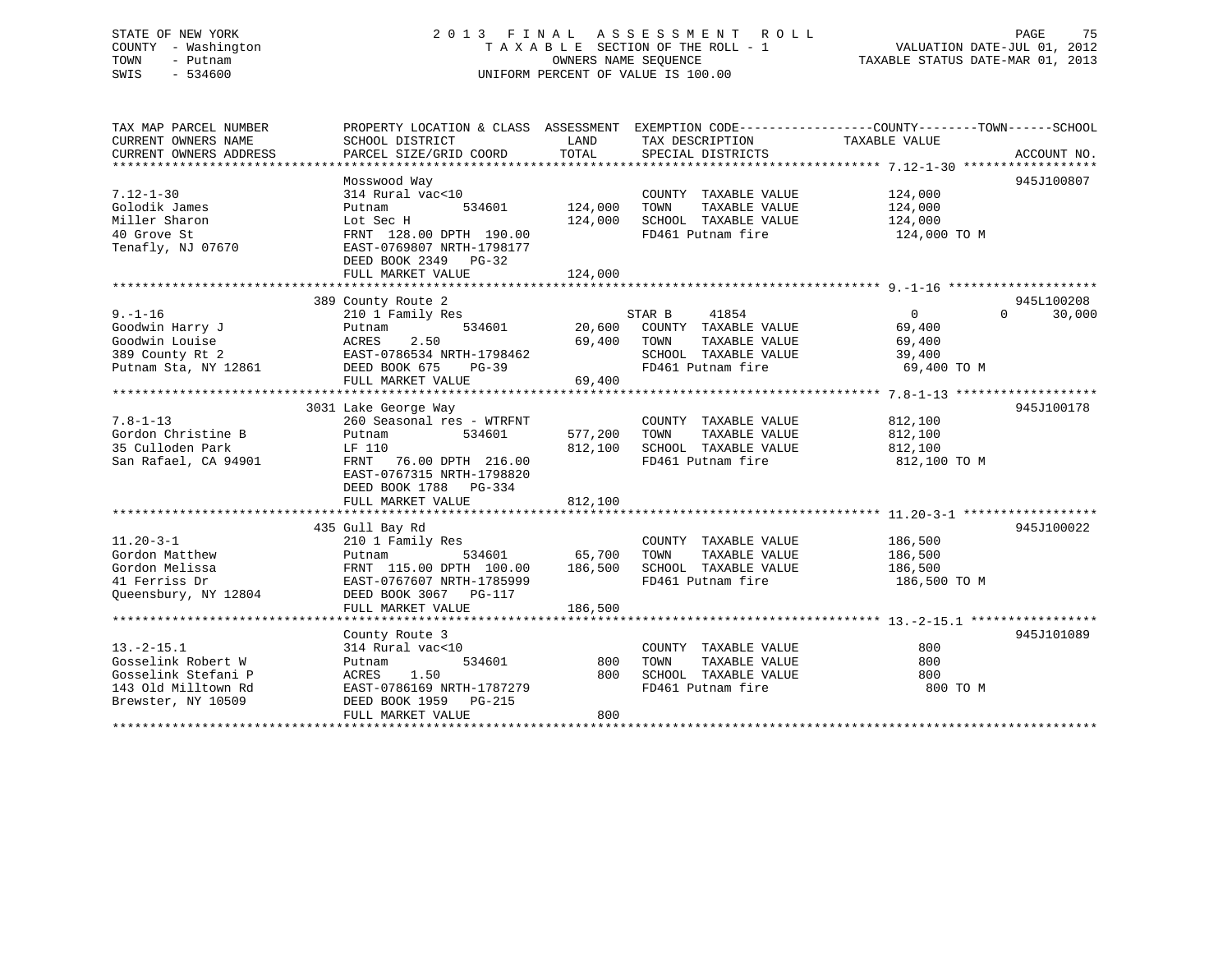## STATE OF NEW YORK 2 0 1 3 F I N A L A S S E S S M E N T R O L L PAGE 76 COUNTY - Washington T A X A B L E SECTION OF THE ROLL - 1 VALUATION DATE-JUL 01, 2012 TOWN - Putnam **CONNERS NAME SEQUENCE** TAXABLE STATUS DATE-MAR 01, 2013 SWIS - 534600 UNIFORM PERCENT OF VALUE IS 100.00

| TOTAL<br>CURRENT OWNERS ADDRESS<br>PARCEL SIZE/GRID COORD<br>SPECIAL DISTRICTS<br>ACCOUNT NO.<br>249 County Route 3<br>945J100265<br>$13. - 2 - 16$<br>240 Rural res<br>350,000<br>COUNTY TAXABLE VALUE<br>75,000<br>Gosselink Robert W<br>534601<br>TOWN<br>TAXABLE VALUE<br>350,000<br>Putnam<br>Gosselink Stefani P<br>ACRES<br>10.00<br>350,000<br>SCHOOL TAXABLE VALUE<br>350,000<br>143 Old Milltown Rd<br>EAST-0785449 NRTH-1787253<br>FD461 Putnam fire<br>350,000 TO M<br>Brewster, NY 10509<br>DEED BOOK 1959 PG-215<br>350,000<br>FULL MARKET VALUE |  |
|----------------------------------------------------------------------------------------------------------------------------------------------------------------------------------------------------------------------------------------------------------------------------------------------------------------------------------------------------------------------------------------------------------------------------------------------------------------------------------------------------------------------------------------------------------------|--|
|                                                                                                                                                                                                                                                                                                                                                                                                                                                                                                                                                                |  |
|                                                                                                                                                                                                                                                                                                                                                                                                                                                                                                                                                                |  |
|                                                                                                                                                                                                                                                                                                                                                                                                                                                                                                                                                                |  |
|                                                                                                                                                                                                                                                                                                                                                                                                                                                                                                                                                                |  |
|                                                                                                                                                                                                                                                                                                                                                                                                                                                                                                                                                                |  |
|                                                                                                                                                                                                                                                                                                                                                                                                                                                                                                                                                                |  |
|                                                                                                                                                                                                                                                                                                                                                                                                                                                                                                                                                                |  |
|                                                                                                                                                                                                                                                                                                                                                                                                                                                                                                                                                                |  |
|                                                                                                                                                                                                                                                                                                                                                                                                                                                                                                                                                                |  |
|                                                                                                                                                                                                                                                                                                                                                                                                                                                                                                                                                                |  |
| 2292 Black Point Rd<br>945J100266                                                                                                                                                                                                                                                                                                                                                                                                                                                                                                                              |  |
| $4.5 - 1 - 19$<br>260 Seasonal res - WTRFNT<br>570,000<br>COUNTY TAXABLE VALUE                                                                                                                                                                                                                                                                                                                                                                                                                                                                                 |  |
| Gower Donald<br>534601<br>518,200<br>TOWN<br>TAXABLE VALUE<br>570,000<br>Putnam                                                                                                                                                                                                                                                                                                                                                                                                                                                                                |  |
| Gower Leonard<br>LF 89<br>570,000<br>SCHOOL TAXABLE VALUE<br>570,000                                                                                                                                                                                                                                                                                                                                                                                                                                                                                           |  |
| BP461 Black Pt Sewer Dist<br>$.00$ UN $C$<br>Attn: Leonard Gower<br>FRNT<br>89.00 DPTH 146.00                                                                                                                                                                                                                                                                                                                                                                                                                                                                  |  |
| EAST-0769577 NRTH-1808049<br>FD461 Putnam fire<br>570,000 TO M<br>20 Bruce Dr                                                                                                                                                                                                                                                                                                                                                                                                                                                                                  |  |
| Alplaus, NY 12008<br>DEED BOOK 826<br>$PG-5$                                                                                                                                                                                                                                                                                                                                                                                                                                                                                                                   |  |
| FULL MARKET VALUE<br>570,000                                                                                                                                                                                                                                                                                                                                                                                                                                                                                                                                   |  |
|                                                                                                                                                                                                                                                                                                                                                                                                                                                                                                                                                                |  |
| 175 Lake Rd                                                                                                                                                                                                                                                                                                                                                                                                                                                                                                                                                    |  |
| $16. - 1 - 16.4$<br>210 1 Family Res<br>STAR B<br>41854<br>$\overline{0}$<br>$\Omega$<br>30,000                                                                                                                                                                                                                                                                                                                                                                                                                                                                |  |
| Granger Bernard R<br>30,900<br>Putnam<br>534601<br>COUNTY TAXABLE VALUE<br>245,000                                                                                                                                                                                                                                                                                                                                                                                                                                                                             |  |
| 175 Lake Rd<br>ACRES<br>5.90<br>245,000<br>TAXABLE VALUE<br>TOWN<br>245,000                                                                                                                                                                                                                                                                                                                                                                                                                                                                                    |  |
| Putnam Station, NY 12861<br>EAST-0780879 NRTH-1783143<br>SCHOOL TAXABLE VALUE                                                                                                                                                                                                                                                                                                                                                                                                                                                                                  |  |
| 215,000                                                                                                                                                                                                                                                                                                                                                                                                                                                                                                                                                        |  |
| FD461 Putnam fire<br>245,000 TO M<br>DEED BOOK 783<br>PG-159                                                                                                                                                                                                                                                                                                                                                                                                                                                                                                   |  |
| 245,000<br>FULL MARKET VALUE                                                                                                                                                                                                                                                                                                                                                                                                                                                                                                                                   |  |
|                                                                                                                                                                                                                                                                                                                                                                                                                                                                                                                                                                |  |
| 945J100220<br>LOT 27 Williams North Tr                                                                                                                                                                                                                                                                                                                                                                                                                                                                                                                         |  |
| $15. - 1 - 4$<br>910 Priv forest<br>COUNTY TAXABLE VALUE<br>50,000                                                                                                                                                                                                                                                                                                                                                                                                                                                                                             |  |
| Granger Bernard R etal<br>534601<br>50,000<br>TOWN<br>TAXABLE VALUE<br>Putnam<br>50,000                                                                                                                                                                                                                                                                                                                                                                                                                                                                        |  |
| 175 Lake Rd<br>50,000<br>SCHOOL TAXABLE VALUE<br>817/309<br>50,000                                                                                                                                                                                                                                                                                                                                                                                                                                                                                             |  |
| Putnam Station, NY 12861<br>FD461 Putnam fire<br>ACRES 100.00<br>50,000 TO M                                                                                                                                                                                                                                                                                                                                                                                                                                                                                   |  |
| EAST-0773831 NRTH-1782873                                                                                                                                                                                                                                                                                                                                                                                                                                                                                                                                      |  |
| DEED BOOK 815<br>PG-287                                                                                                                                                                                                                                                                                                                                                                                                                                                                                                                                        |  |
| 50,000<br>FULL MARKET VALUE                                                                                                                                                                                                                                                                                                                                                                                                                                                                                                                                    |  |
|                                                                                                                                                                                                                                                                                                                                                                                                                                                                                                                                                                |  |
| 945J100270<br>125 Wrights Rd                                                                                                                                                                                                                                                                                                                                                                                                                                                                                                                                   |  |
| $2. - 1 - 20$<br>41834<br>$\Omega$<br>$\Omega$<br>63,300<br>210 1 Family Res - WTRFNT<br>STAR EN                                                                                                                                                                                                                                                                                                                                                                                                                                                               |  |
| Granger Charles<br>534601<br>23,700<br>COUNTY TAXABLE VALUE<br>102,500<br>Putnam                                                                                                                                                                                                                                                                                                                                                                                                                                                                               |  |
| Granger Christa<br>102,500<br>TOWN<br>TAXABLE VALUE<br>102,500<br>H & Lot                                                                                                                                                                                                                                                                                                                                                                                                                                                                                      |  |
| 125 Wrights Rd<br>FRNT 98.00 DPTH 160.00<br>SCHOOL TAXABLE VALUE<br>39,200                                                                                                                                                                                                                                                                                                                                                                                                                                                                                     |  |
| Putnam Station, NY 12861<br>EAST-0787705 NRTH-1811508<br>FD461 Putnam fire<br>102,500 TO M                                                                                                                                                                                                                                                                                                                                                                                                                                                                     |  |
| DEED BOOK 396<br>PG-725                                                                                                                                                                                                                                                                                                                                                                                                                                                                                                                                        |  |
| 102,500<br>FULL MARKET VALUE                                                                                                                                                                                                                                                                                                                                                                                                                                                                                                                                   |  |
|                                                                                                                                                                                                                                                                                                                                                                                                                                                                                                                                                                |  |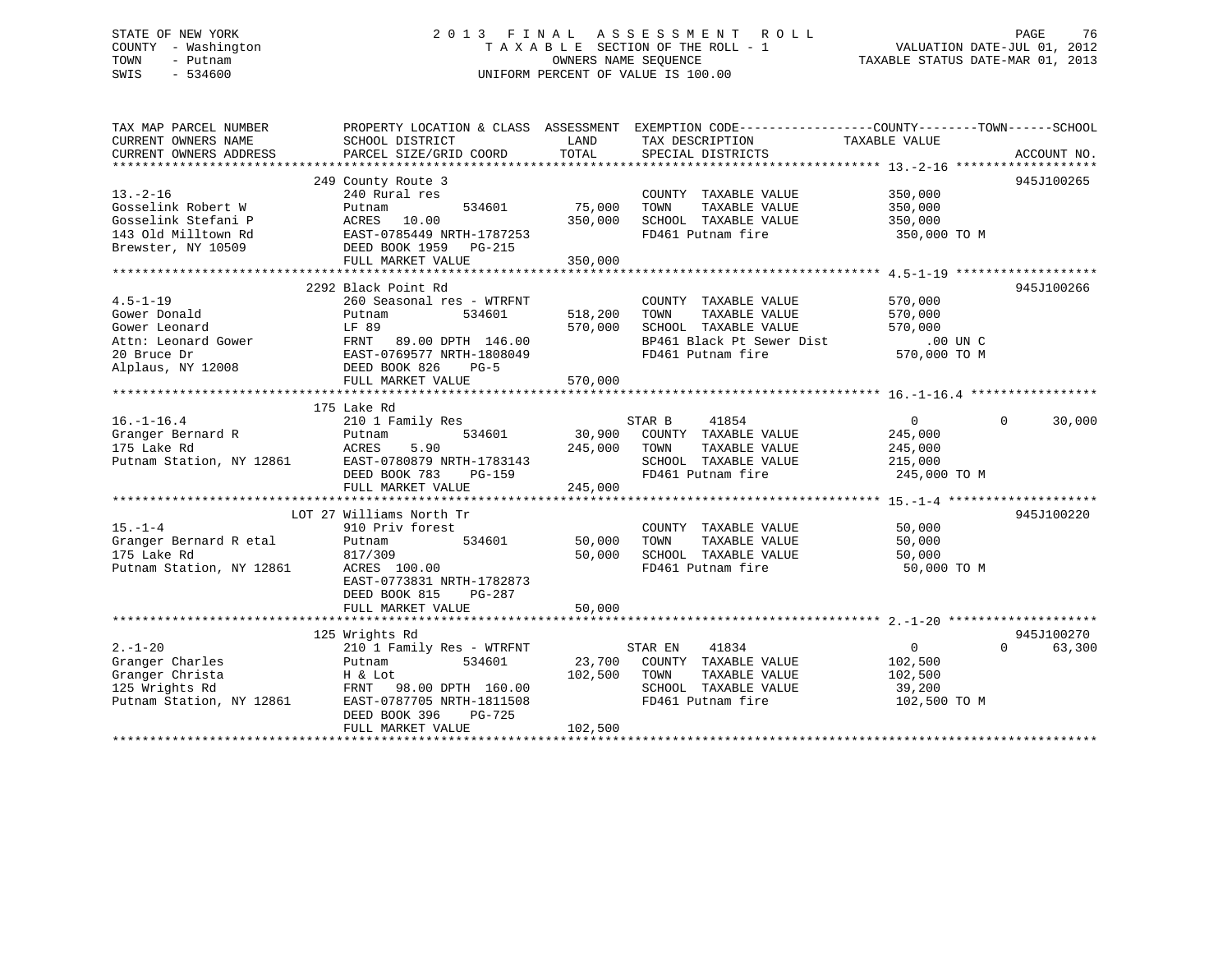## STATE OF NEW YORK 2 0 1 3 F I N A L A S S E S S M E N T R O L L PAGE 77 COUNTY - Washington T A X A B L E SECTION OF THE ROLL - 1 VALUATION DATE-JUL 01, 2012 TOWN - Putnam OWNERS NAME SEQUENCE TAXABLE STATUS DATE-MAR 01, 2013 SWIS - 534600 UNIFORM PERCENT OF VALUE IS 100.00

| TAX MAP PARCEL NUMBER<br>CURRENT OWNERS NAME<br>CURRENT OWNERS ADDRESS                               | PROPERTY LOCATION & CLASS ASSESSMENT<br>SCHOOL DISTRICT<br>PARCEL SIZE/GRID COORD                                                                            | LAND<br>TOTAL                | TAX DESCRIPTION<br>SPECIAL DISTRICTS                                                                          | EXEMPTION CODE-----------------COUNTY-------TOWN------SCHOOL<br>TAXABLE VALUE | ACCOUNT NO.                      |
|------------------------------------------------------------------------------------------------------|--------------------------------------------------------------------------------------------------------------------------------------------------------------|------------------------------|---------------------------------------------------------------------------------------------------------------|-------------------------------------------------------------------------------|----------------------------------|
| ****************                                                                                     |                                                                                                                                                              |                              |                                                                                                               |                                                                               |                                  |
| $2. -1 - 24.4$<br>Granger Charles<br>Granger Bonnie<br>91 Wrights Rd<br>Putnam Station, NY 12861     | 91 Wrights Rd<br>210 1 Family Res<br>Putnam<br>534601<br>FRNT 136.00 DPTH 97.00<br>EAST-0786841 NRTH-1811720<br>DEED BOOK 750<br>$PG-93$                     | 11,500<br>45,700             | COUNTY TAXABLE VALUE<br>TAXABLE VALUE<br>TOWN<br>SCHOOL TAXABLE VALUE<br>FD461 Putnam fire                    | 45,700<br>45,700<br>45,700<br>45,700 TO M                                     | 945J101024                       |
|                                                                                                      | FULL MARKET VALUE                                                                                                                                            | 45,700                       |                                                                                                               |                                                                               |                                  |
|                                                                                                      |                                                                                                                                                              |                              |                                                                                                               |                                                                               |                                  |
| $2. -1 - 28.2$<br>Granger Corey S<br>Trudeau Diane<br>PO Box 161A<br>Putnam Station, NY 12861        | 139 Craig Rd<br>242 Rurl res&rec<br>534601<br>Putnam<br>ACRES<br>30.00 BANK<br>185<br>EAST-0782373 NRTH-1811803<br>DEED BOOK 738<br>PG-308                   | 55,000<br>319,700            | 41854<br>STAR B<br>COUNTY TAXABLE VALUE<br>TAXABLE VALUE<br>TOWN<br>SCHOOL TAXABLE VALUE<br>FD461 Putnam fire | $\Omega$<br>319,700<br>319,700<br>289,700<br>319,700 TO M                     | $\Omega$<br>30,000               |
|                                                                                                      | FULL MARKET VALUE                                                                                                                                            | 319,700                      |                                                                                                               |                                                                               |                                  |
| $19. - 1 - 4.2$<br>Granger Corey S<br>139 Craig Rd<br>Putnam Station, NY 12861                       | Pulpit Point Rd/w Off<br>322 Rural vac>10<br>534601<br>Putnam<br>ACRES<br>10.00<br>EAST-0779322 NRTH-1776576<br>DEED BOOK 707<br>PG-339<br>FULL MARKET VALUE | 5,000<br>5,000<br>5,000      | COUNTY TAXABLE VALUE<br>TOWN<br>TAXABLE VALUE<br>SCHOOL TAXABLE VALUE<br>FD461 Putnam fire                    | 5,000<br>5,000<br>5,000<br>5,000 TO M                                         | 945J100896                       |
|                                                                                                      |                                                                                                                                                              |                              |                                                                                                               |                                                                               |                                  |
| $13.-2-11$<br>Granger Cory<br>Locke Melanie<br>123 Hutton Square Rd<br>Putnam, NY 12861              | 123 Hutton Square Rd<br>210 1 Family Res<br>534601<br>Putnam<br>2.70<br>ACRES<br>EAST-0787132 NRTH-1792660<br>DEED BOOK 2981<br><b>PG-138</b>                | 21,400<br>79,800             | STAR B<br>41854<br>COUNTY TAXABLE VALUE<br>TOWN<br>TAXABLE VALUE<br>SCHOOL TAXABLE VALUE<br>FD461 Putnam fire | $\overline{0}$<br>79,800<br>79,800<br>49,800<br>79,800 TO M                   | 945J100177<br>$\Omega$<br>30,000 |
|                                                                                                      | FULL MARKET VALUE                                                                                                                                            | 79,800                       |                                                                                                               |                                                                               |                                  |
|                                                                                                      |                                                                                                                                                              |                              |                                                                                                               |                                                                               |                                  |
| $15. - 1 - 9.1$<br>Granger Craig<br>Granger Terri<br>268 Pulpit Point Rd<br>Putnam Station, NY 12861 | 268 Pulpit Point Rd<br>210 1 Family Res<br>534601<br>Putnam<br>ACRES<br>3.00<br>EAST-0779933 NRTH-1777097<br>DEED BOOK 522<br>$PG-98$<br>FULL MARKET VALUE   | 22,500<br>275,000<br>275,000 | 41854<br>STAR B<br>COUNTY TAXABLE VALUE<br>TOWN<br>TAXABLE VALUE<br>SCHOOL TAXABLE VALUE<br>FD461 Putnam fire | $\overline{0}$<br>275,000<br>275,000<br>245,000<br>275,000 TO M               | 945J100897<br>$\Omega$<br>30,000 |
|                                                                                                      | ********************************                                                                                                                             |                              |                                                                                                               |                                                                               |                                  |
| $18. - 2 - 5$<br>Granger Eugene<br>Granger Susan<br>Pulpit Point Rd<br>Putnam Station, NY 12861      | LOT 11 Williams North Tr<br>910 Priv forest<br>534601<br>Putnam<br>Mt<br>$18. - 1 - 5$<br>ACRES 25.00<br>EAST-0778464 NRTH-1774309                           | 12,500<br>12,500             | COUNTY TAXABLE VALUE<br>TOWN<br>TAXABLE VALUE<br>SCHOOL TAXABLE VALUE<br>FD461 Putnam fire                    | 12,500<br>12,500<br>12,500<br>12,500 TO M                                     | 945J100277                       |
|                                                                                                      | DEED BOOK 648<br>$PG-111$<br>FULL MARKET VALUE                                                                                                               | 12,500                       |                                                                                                               |                                                                               |                                  |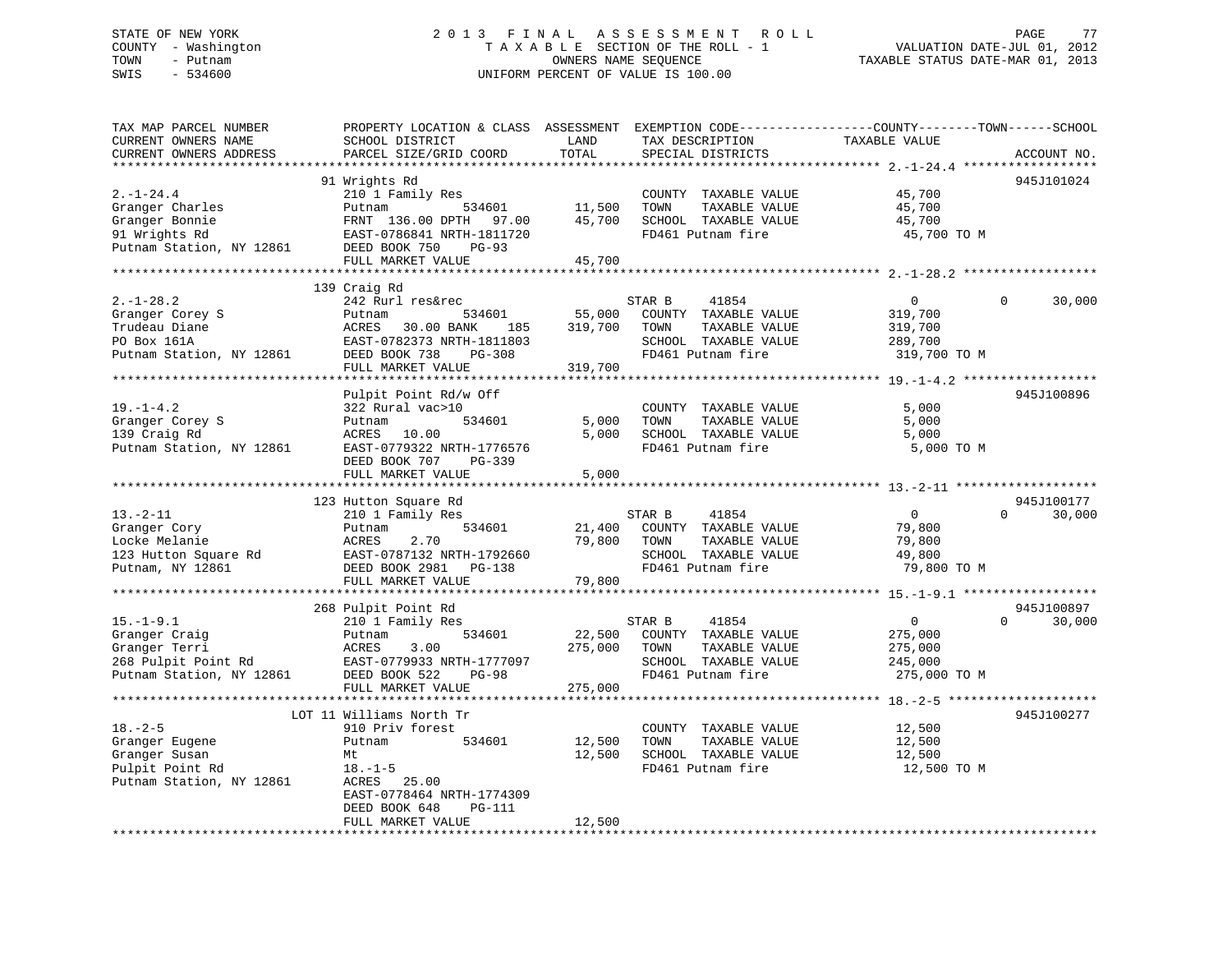## STATE OF NEW YORK 2 0 1 3 F I N A L A S S E S S M E N T R O L L PAGE 78 COUNTY - Washington T A X A B L E SECTION OF THE ROLL - 1 VALUATION DATE-JUL 01, 2012 TOWN - Putnam OWNERS NAME SEQUENCE TAXABLE STATUS DATE-MAR 01, 2013 SWIS - 534600 UNIFORM PERCENT OF VALUE IS 100.00

| TAX MAP PARCEL NUMBER                           | PROPERTY LOCATION & CLASS ASSESSMENT EXEMPTION CODE---------------COUNTY-------TOWN-----SCHOOL |                       |                             |                |          |             |
|-------------------------------------------------|------------------------------------------------------------------------------------------------|-----------------------|-----------------------------|----------------|----------|-------------|
| CURRENT OWNERS NAME                             | SCHOOL DISTRICT                                                                                | LAND                  | TAX DESCRIPTION             | TAXABLE VALUE  |          |             |
| CURRENT OWNERS ADDRESS                          | PARCEL SIZE/GRID COORD                                                                         | TOTAL                 | SPECIAL DISTRICTS           |                |          | ACCOUNT NO. |
|                                                 | 270 Pulpit Point Rd                                                                            |                       |                             |                |          | 945J100278  |
| $19. - 1 - 4.1$                                 | 240 Rural res                                                                                  |                       | STAR B<br>41854             | $\overline{0}$ | $\Omega$ | 30,000      |
| Granger Eugene                                  | Putnam<br>534601                                                                               | 32,500                | COUNTY TAXABLE VALUE        | 117,800        |          |             |
| Granger Susan                                   | 15.3 cal ac/7 ac deed                                                                          | 117,800               | TOWN<br>TAXABLE VALUE       | 117,800        |          |             |
|                                                 | ACRES<br>7.50                                                                                  |                       | SCHOOL TAXABLE VALUE        | 87,800         |          |             |
| 270 Pulpit Point Rd<br>Putnam Station, NY 12861 | EAST-0779839 NRTH-1776532                                                                      |                       | FD461 Putnam fire           | 117,800 TO M   |          |             |
|                                                 | DEED BOOK 648<br>PG-113                                                                        |                       |                             |                |          |             |
|                                                 | FULL MARKET VALUE                                                                              | 117,800               |                             |                |          |             |
|                                                 |                                                                                                |                       |                             |                |          |             |
|                                                 | Pulpit Point Rd                                                                                |                       |                             |                |          |             |
| $19. - 1 - 4.6$                                 | 314 Rural vac<10                                                                               |                       | COUNTY TAXABLE VALUE        | 3,700          |          |             |
| Granger Eugene                                  | 534601<br>Putnam                                                                               | 3,700                 | TOWN<br>TAXABLE VALUE       | 3,700          |          |             |
| Granger Susan                                   | ACRES<br>4.90                                                                                  | 3,700                 | SCHOOL TAXABLE VALUE        | 3,700          |          |             |
|                                                 | 270 Pulpit Point Rd EAST-0779388 NRTH-1775929                                                  |                       | FD461 Putnam fire           | 3,700 TO M     |          |             |
| Putnam, NY 12861                                | DEED BOOK 648<br>PG-113                                                                        |                       |                             |                |          |             |
|                                                 | FULL MARKET VALUE                                                                              | 3,700                 |                             |                |          |             |
|                                                 | 9 Fire House Ln                                                                                |                       |                             |                |          | 945J100274  |
| $13. - 1 - 16$                                  | 210 1 Family Res                                                                               |                       | WAR VET/TC 41121            | 14,145         | 12,000   | $\Omega$    |
| Granger Francene C LE                           | Putnam                                                                                         | 534601 12,400 STAR EN | 41834                       | $\overline{0}$ | $\Omega$ | 63,300      |
| Granger Harold J Jr                             | FRNT 125.00 DPTH 170.00                                                                        |                       | 94,300 COUNTY TAXABLE VALUE | 80,155         |          |             |
| 9 Fire House Ln                                 | FRNT 125.00 21.11<br>EAST-0779696 NRTH-1788309<br>CASO DG-249                                  |                       | TOWN<br>TAXABLE VALUE       | 82,300         |          |             |
| Putnam Sta, NY 12861                            | DEED BOOK 2488 PG-249                                                                          |                       | SCHOOL TAXABLE VALUE 31,000 |                |          |             |
|                                                 | FULL MARKET VALUE                                                                              |                       | 94,300 FD461 Putnam fire    | 94,300 TO M    |          |             |
|                                                 |                                                                                                |                       |                             |                |          |             |
|                                                 | State Route 22                                                                                 |                       |                             |                |          | 945J101029  |
| $5. - 1 - 6$                                    | 314 Rural vac<10                                                                               |                       | COUNTY TAXABLE VALUE        | 1,800          |          |             |
| Granger Frederick E                             | 534601<br>Putnam                                                                               | 1,800                 | TOWN<br>TAXABLE VALUE       | 1,800          |          |             |
| $RD$ #1 Lake Road Box 98                        | FRNT 350.00 DPTH 83.00                                                                         | 1,800                 | SCHOOL TAXABLE VALUE 1,800  |                |          |             |
| Putnam Station, NY 12861                        | EAST-0779214 NRTH-1800968                                                                      |                       | FD461 Putnam fire           | 1,800 TO M     |          |             |
|                                                 | DEED BOOK 698<br>PG-223                                                                        |                       |                             |                |          |             |
|                                                 | FULL MARKET VALUE                                                                              | 1,800                 |                             |                |          |             |
|                                                 | 16976 State Route 22                                                                           |                       |                             |                |          |             |
| $13. - 1 - 1.5$                                 | 240 Rural res                                                                                  |                       | 41854<br>STAR B             | $\overline{0}$ | $\Omega$ | 30,000      |
| Granger Harlan E                                | 534601<br>Putnam                                                                               |                       | 46,900 COUNTY TAXABLE VALUE | 146,700        |          |             |
| Granger Vanessa A                               | 6.88<br>ACRES                                                                                  | 146,700               | TOWN<br>TAXABLE VALUE       | 146,700        |          |             |
| 16976 State Route 22                            | EAST-0782055 NRTH-1794592                                                                      |                       | SCHOOL TAXABLE VALUE        | 116,700        |          |             |
| Putnam Station, NY 12861                        | DEED BOOK 2110 PG-29                                                                           |                       | FD461 Putnam fire           | 146,700 TO M   |          |             |
|                                                 | FULL MARKET VALUE                                                                              | 146,700               |                             |                |          |             |
|                                                 |                                                                                                |                       |                             |                |          |             |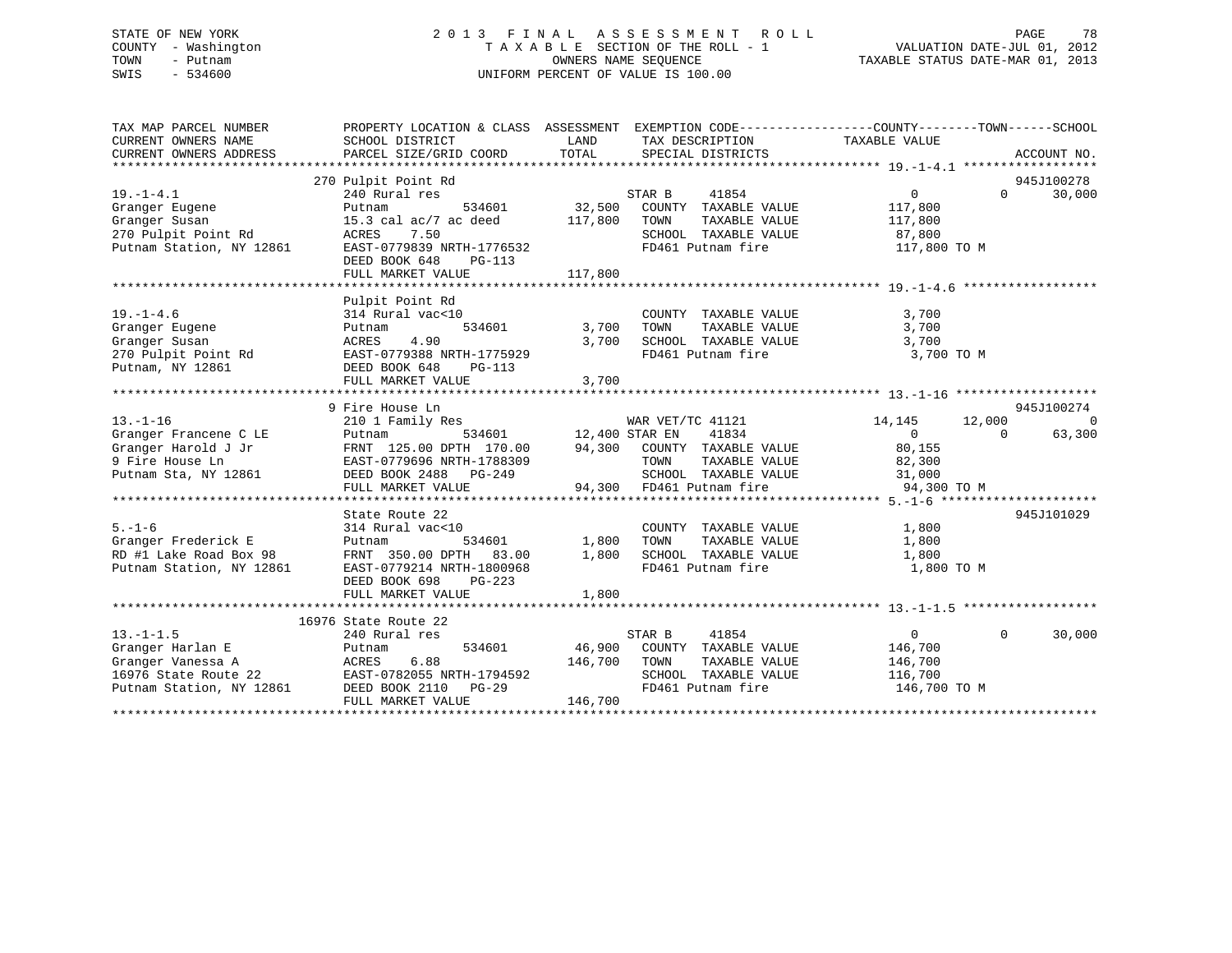## STATE OF NEW YORK 2 0 1 3 F I N A L A S S E S S M E N T R O L L PAGE 79 COUNTY - Washington T A X A B L E SECTION OF THE ROLL - 1 VALUATION DATE-JUL 01, 2012 TOWN - Putnam OWNERS NAME SEQUENCE TAXABLE STATUS DATE-MAR 01, 2013 SWIS - 534600 UNIFORM PERCENT OF VALUE IS 100.00

| TAX MAP PARCEL NUMBER<br>CURRENT OWNERS NAME<br>CURRENT OWNERS ADDRESS                                                                                                                                                                                                                                                                                                                                   | PROPERTY LOCATION & CLASS ASSESSMENT EXEMPTION CODE---------------COUNTY-------TOWN-----SCHOOL<br>SCHOOL DISTRICT<br>PARCEL SIZE/GRID COORD                                     | LAND<br>TOTAL                     | TAX DESCRIPTION TAXABLE VALUE<br>SPECIAL DISTRICTS                                                                                     |                                                  | ACCOUNT NO.        |
|----------------------------------------------------------------------------------------------------------------------------------------------------------------------------------------------------------------------------------------------------------------------------------------------------------------------------------------------------------------------------------------------------------|---------------------------------------------------------------------------------------------------------------------------------------------------------------------------------|-----------------------------------|----------------------------------------------------------------------------------------------------------------------------------------|--------------------------------------------------|--------------------|
| $13.-1-1.6$<br>Granger Harold J Jr Putnam<br>16985 State Route 22 ACRES<br>Putnam Station, NY 12861 EAST-0781396 NRTH-1794267                                                                                                                                                                                                                                                                            | 16985 State Route 22<br>210 1 Family Res<br>5.00 BANK<br>26<br>DEED BOOK 853<br>PG-347<br>FULL MARKET VALUE                                                                     | 132,200<br>132,200                | STAR B<br>41854<br>TAXABLE VALUE<br>TOWN<br>SCHOOL TAXABLE VALUE 102,200<br>FD461 Putnam fire                                          | $\Omega$<br>132,200<br>132,200<br>132,200 TO M   | $\Omega$<br>30,000 |
| $\begin{tabular}{lllllllllllll} \hline 9,-1-1 && 17242 \, \, \text{State Route Z2} && 2101 \, \, \text{Family Res} && 534601 && 14,200 & \, \text{COUNTY} && 1834 && 0 && 63,300 \\ & 2101 & \, \text{Family Res} && 534601 && 14,200 & \, \text{COUNTY} && \text{TXABLE VALUE} && 95,800 \\ \hline \text{I7242 State Route 22} && \text{FRNT} && 280.00 \, \, \text{DPTH} && 130.00 && 95,800 && \text$ | 17242 State Route 22                                                                                                                                                            |                                   |                                                                                                                                        |                                                  | 945J100502         |
| $9. - 1 - 41.1$<br>Granger Richard L<br>17242 State Route 22<br>Putnam Station, NY 12861                                                                                                                                                                                                                                                                                                                 | 79 Notch Hill Ln<br>210 1 Family Res<br>Putnam<br>Add under construction<br>FRNT 104.00 DPTH 312.00<br>EAST-0780025 NRTH-1799691<br>DEED BOOK 895<br>PG-86<br>FULL MARKET VALUE | 534601 13,800<br>72,400<br>72,400 | COUNTY TAXABLE VALUE<br>TOWN<br>TAXABLE VALUE<br>SCHOOL TAXABLE VALUE<br>FD461 Putnam fire                                             | 72,400<br>72,400<br>72,400<br>72,400 TO M        | 945J100276         |
| $16. - 1 - 4.2$<br>Granger Ruth A<br>155 Lake Rd<br>155 Lake Rd<br>Putnam Station, NY 12861                                                                                                                                                                                                                                                                                                              | Lake Rd<br>322 Rural vac>10<br>Putnam<br>534601<br>100 Ad<br>ACRES 89.70<br>EAST-0784163 NRTH-1781903<br>DEED BOOK 711<br>$PG-1$<br>FULL MARKET VALUE                           | 44,900                            | COUNTY TAXABLE VALUE 44,900<br>44,900 TOWN TAXABLE VALUE 44,900<br>44,900 SCHOOL TAXABLE VALUE 44,900<br>FD461 Putnam fire 44,900 TO M |                                                  | 945J100451         |
| $16. - 1 - 16.1$<br>16.-1-16.1 322 Rur<br>Granger Ruth A Putnam<br>155 Lake Rd ACRES<br>Putnam Station, NY 12861 EAST-07                                                                                                                                                                                                                                                                                 | Lake Rd<br>322 Rural vac>10<br>534601<br>ACRES 109.70<br>EAST-0779972 NRTH-1782333<br>DEED BOOK 711<br>$PG-1$<br>FULL MARKET VALUE                                              | 123,500<br>123,500<br>123,500     | COUNTY TAXABLE VALUE<br>TAXABLE VALUE<br>TOWN<br>SCHOOL TAXABLE VALUE 123,500<br>CA002 Cons agri dst 2<br>FD461 Putnam fire            | 123,500<br>123,500<br>123,500 TO<br>123,500 TO M | 945J100452         |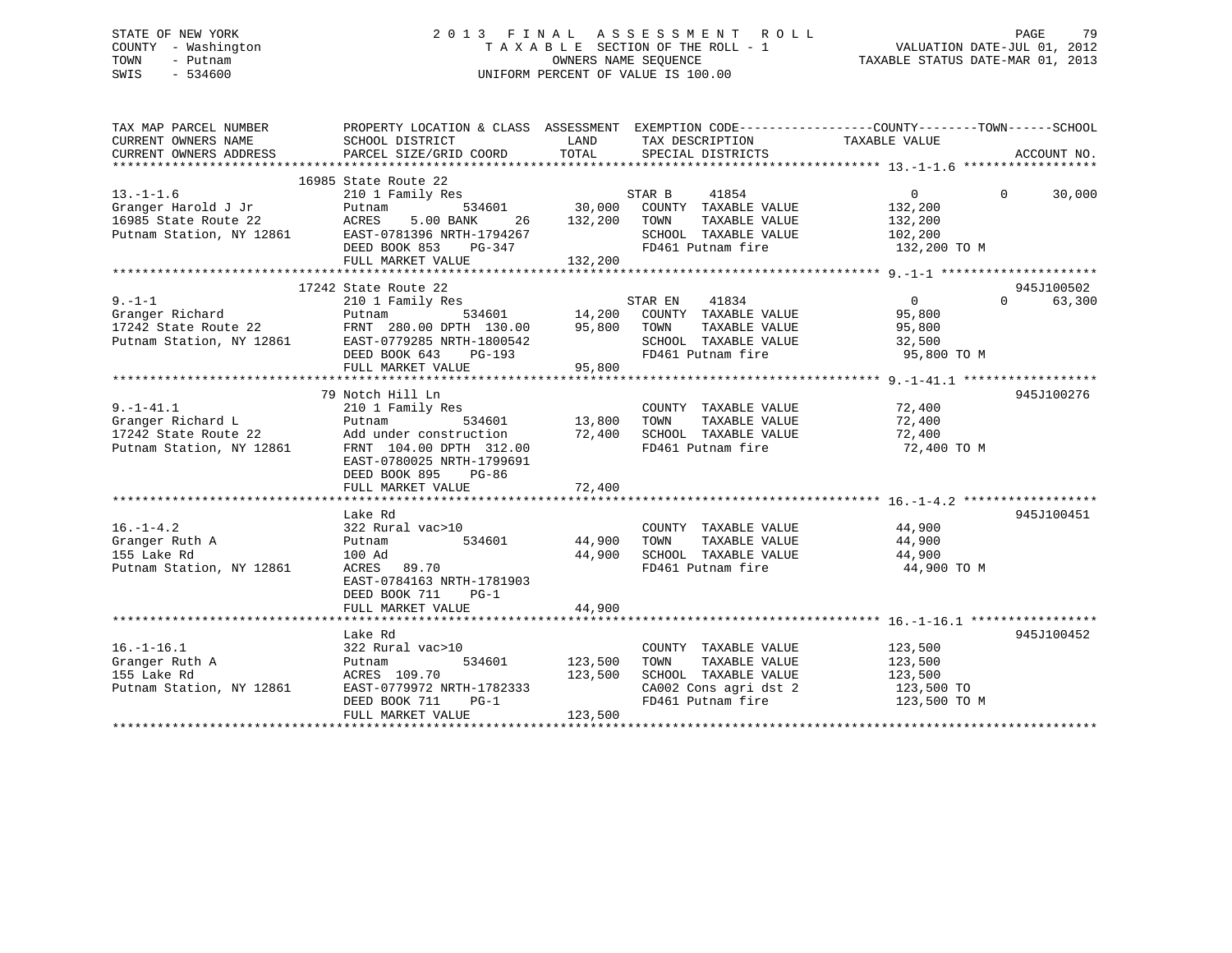# STATE OF NEW YORK 2 0 1 3 F I N A L A S S E S S M E N T R O L L PAGE 80COUNTY - Washington  $T A X A B L E$  SECTION OF THE ROLL - 1<br>TOWN - Putnam data of the COUNTERS NAME SEQUENCE SWIS - 534600 UNIFORM PERCENT OF VALUE IS 100.00

VALUATION DATE-JUL 01, 2012

TAXABLE STATUS DATE-MAR 01, 2013

| TAX MAP PARCEL NUMBER<br>CURRENT OWNERS NAME<br>CURRENT OWNERS ADDRESS | PROPERTY LOCATION & CLASS ASSESSMENT<br>SCHOOL DISTRICT<br>PARCEL SIZE/GRID COORD | LAND<br>TOTAL | TAX DESCRIPTION<br>SPECIAL DISTRICTS | EXEMPTION CODE-----------------COUNTY-------TOWN------SCHOOL<br>TAXABLE VALUE | ACCOUNT NO.        |
|------------------------------------------------------------------------|-----------------------------------------------------------------------------------|---------------|--------------------------------------|-------------------------------------------------------------------------------|--------------------|
|                                                                        |                                                                                   |               |                                      |                                                                               |                    |
|                                                                        | 155 Lake Rd                                                                       |               |                                      |                                                                               | 945J100680         |
| $16. - 1 - 2$                                                          | 210 1 Family Res                                                                  |               | 41854<br>STAR B                      | $\overline{0}$                                                                | 30,000<br>$\Omega$ |
| Granger Ruth Ann                                                       | 534601<br>Putnam                                                                  | 16,900        | COUNTY TAXABLE VALUE                 | 197,600                                                                       |                    |
| 155 Lake Rd                                                            | 467/749                                                                           | 197,600       | TAXABLE VALUE<br>TOWN                | 197,600                                                                       |                    |
| Putnam Sta, NY 12861                                                   | ACRES<br>1.50                                                                     |               | SCHOOL TAXABLE VALUE                 | 167,600                                                                       |                    |
|                                                                        | EAST-0780331 NRTH-1782966                                                         |               | FD461 Putnam fire                    | 197,600 TO M                                                                  |                    |
|                                                                        | DEED BOOK 454<br>$PG-30$                                                          |               |                                      |                                                                               |                    |
|                                                                        | FULL MARKET VALUE                                                                 | 197,600       |                                      |                                                                               |                    |
|                                                                        |                                                                                   |               |                                      |                                                                               |                    |
|                                                                        | 344 Peterson Rd                                                                   |               |                                      |                                                                               | 945J100527         |
| $12. - 2 - 3$                                                          | 260 Seasonal res                                                                  |               | COUNTY TAXABLE VALUE                 | 164,100                                                                       |                    |
| Grant Beverly W                                                        | 534601<br>Putnam                                                                  | 108,600       | TOWN<br>TAXABLE VALUE                | 164,100                                                                       |                    |
| Grant Larry L                                                          | Row 765-24                                                                        | 164,100       | SCHOOL TAXABLE VALUE                 | 164,100                                                                       |                    |
| 105 Weybossett St                                                      | ACRES 151.36                                                                      |               | FD461 Putnam fire                    | 164,100 TO M                                                                  |                    |
| New Haven, CT 06513                                                    | EAST-0776445 NRTH-1791339                                                         |               |                                      |                                                                               |                    |
|                                                                        | DEED BOOK 944<br>$PG-101$                                                         |               |                                      |                                                                               |                    |
|                                                                        | FULL MARKET VALUE                                                                 | 164,100       |                                      |                                                                               |                    |
|                                                                        |                                                                                   |               |                                      |                                                                               |                    |
|                                                                        | 762 Gull Bay Rd                                                                   |               |                                      |                                                                               | 945J100814         |
| $14.18 - 4 - 6$                                                        | 210 1 Family Res - WTRFNT                                                         |               | COUNTY TAXABLE VALUE                 | 749,100                                                                       |                    |
| Grant Stephen                                                          | 534601<br>Putnam                                                                  | 363,600       | TAXABLE VALUE<br>TOWN                | 749,100                                                                       |                    |
| Grant Gretchen                                                         | LF 200                                                                            | 749,100       | SCHOOL TAXABLE VALUE                 | 749,100                                                                       |                    |
| 8 Friar Tuck Ct                                                        | $14. -4-6$                                                                        |               | FD461 Putnam fire                    | 749,100 TO M                                                                  |                    |
| Clifton Park, NY 12065                                                 | FRNT 200.00 DPTH 170.00                                                           |               |                                      |                                                                               |                    |
|                                                                        | EAST-0764126 NRTH-1780239                                                         |               |                                      |                                                                               |                    |
|                                                                        | DEED BOOK 664<br>$PG-72$                                                          |               |                                      |                                                                               |                    |
|                                                                        | FULL MARKET VALUE                                                                 | 749,100       |                                      |                                                                               |                    |
|                                                                        |                                                                                   |               |                                      |                                                                               |                    |
|                                                                        | 2514 Indian Point Way                                                             |               |                                      |                                                                               | 945J100308         |
| $14.8 - 1 - 6$                                                         | 260 Seasonal res - WTRFNT                                                         |               | COUNTY TAXABLE VALUE                 | 592,000                                                                       |                    |
| Gray Peter                                                             | Putnam<br>534601                                                                  | 465,600       | TOWN<br>TAXABLE VALUE                | 592,000                                                                       |                    |
| 15 Northwest Rd                                                        | LF 88                                                                             | 592,000       | SCHOOL TAXABLE VALUE                 | 592,000                                                                       |                    |
| Queensbury, NY 12804                                                   | FRNT<br>54.00 DPTH 208.00                                                         |               | FD461 Putnam fire                    | 592,000 TO M                                                                  |                    |
|                                                                        | EAST-0765058 NRTH-1783287                                                         |               |                                      |                                                                               |                    |
|                                                                        | DEED BOOK 2081 PG-72                                                              |               |                                      |                                                                               |                    |
|                                                                        | FULL MARKET VALUE                                                                 | 592,000       |                                      |                                                                               |                    |
|                                                                        |                                                                                   |               |                                      |                                                                               |                    |
|                                                                        | 100 Gull Bay Rd                                                                   |               |                                      |                                                                               | 945J100325         |
| $12. - 3 - 13$                                                         | 210 1 Family Res                                                                  |               | STAR B<br>41854                      | 0                                                                             | $\Omega$<br>30,000 |
| Greeley Eileen                                                         | Putnam<br>534601                                                                  | 12,300        | COUNTY TAXABLE VALUE                 | 129,000                                                                       |                    |
| 100 Gull Bay Rd                                                        | FRNT 100.00 DPTH 200.00                                                           | 129,000       | TOWN<br>TAXABLE VALUE                | 129,000                                                                       |                    |
| Putnam Station, NY 12861-9704 EAST-0775564 NRTH-1785531                |                                                                                   |               | SCHOOL TAXABLE VALUE                 | 99,000                                                                        |                    |
|                                                                        | DEED BOOK 462<br>$PG-470$                                                         |               | FD461 Putnam fire                    | 129,000 TO M                                                                  |                    |
|                                                                        | FULL MARKET VALUE                                                                 | 129,000       |                                      |                                                                               |                    |
|                                                                        |                                                                                   |               |                                      |                                                                               |                    |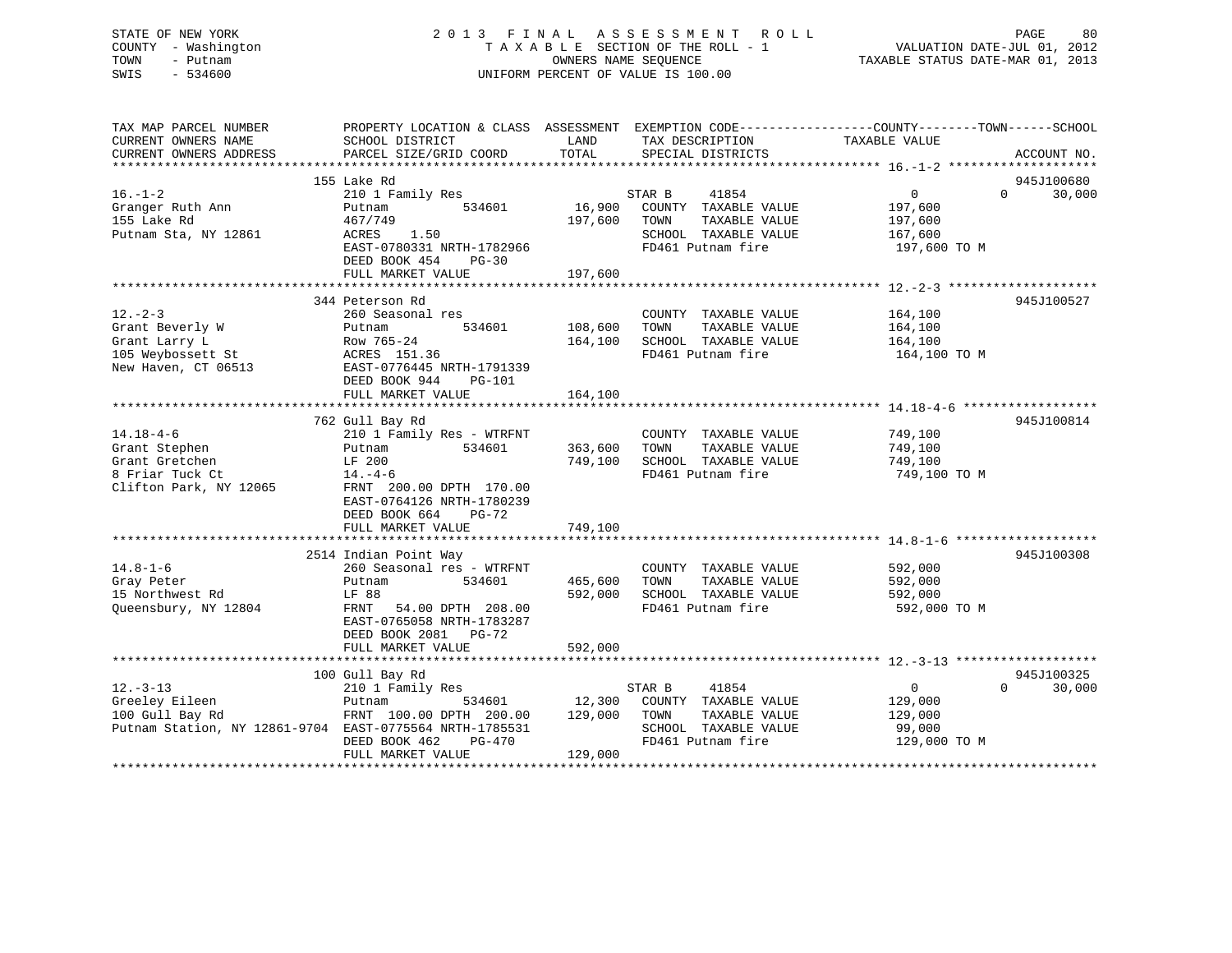## STATE OF NEW YORK 2 0 1 3 F I N A L A S S E S S M E N T R O L L PAGE 81 COUNTY - Washington T A X A B L E SECTION OF THE ROLL - 1 VALUATION DATE-JUL 01, 2012 TOWN - Putnam OWNERS NAME SEQUENCE TAXABLE STATUS DATE-MAR 01, 2013 SWIS - 534600 UNIFORM PERCENT OF VALUE IS 100.00

| TAX MAP PARCEL NUMBER<br>CURRENT OWNERS NAME<br>CURRENT OWNERS ADDRESS                                           | PROPERTY LOCATION & CLASS ASSESSMENT EXEMPTION CODE---------------COUNTY-------TOWN-----SCHOOL<br>SCHOOL DISTRICT<br>PARCEL SIZE/GRID COORD                                             | LAND<br>TOTAL                 | TAX DESCRIPTION<br>SPECIAL DISTRICTS                                                       | TAXABLE VALUE                                 | ACCOUNT NO. |
|------------------------------------------------------------------------------------------------------------------|-----------------------------------------------------------------------------------------------------------------------------------------------------------------------------------------|-------------------------------|--------------------------------------------------------------------------------------------|-----------------------------------------------|-------------|
|                                                                                                                  |                                                                                                                                                                                         |                               |                                                                                            |                                               |             |
| $12.-3-14.1$<br>Greeley Graham<br>Greeley Eileen M<br>100 Gull Bay Rd<br>Putnam Station, NY 12861                | Gull Bay Rd<br>314 Rural vac<10<br>534601<br>Putnam<br>Lot<br>ACRES<br>1.00<br>EAST-0775460 NRTH-1785633<br>DEED BOOK 518<br>$PG-93$<br>FULL MARKET VALUE                               | 5,000<br>5,000<br>5,000       | COUNTY TAXABLE VALUE<br>TOWN<br>TAXABLE VALUE<br>SCHOOL TAXABLE VALUE<br>FD461 Putnam fire | 5,000<br>5,000<br>5,000<br>5,000 TO M         | 945J100125  |
| $12. - 3 - 12$<br>Greeley Graham F<br>Greeley Eileen M<br>100 Gull Bay Rd<br>Putnam Station, NY 12861            | Gull Bay Rd<br>314 Rural vac<10<br>534601<br>Putnam<br>ACRES<br>3.60<br>EAST-0775806 NRTH-1785415<br>DEED BOOK 595<br>PG-73<br>FULL MARKET VALUE                                        | 14,800<br>14,800<br>14,800    | COUNTY TAXABLE VALUE<br>TAXABLE VALUE<br>TOWN<br>SCHOOL TAXABLE VALUE<br>FD461 Putnam fire | 14,800<br>14,800<br>14,800<br>14,800 TO M     | 945J100049  |
| $11.20 - 2 - 11$<br>Grennon Edward<br>6 Mountain Way<br>Clifton Park, NY 12065                                   | 4042 Beach Ln<br>312 Vac w/imprv<br>534601<br>Putnam<br>Cot & Lot<br>FRNT 75.00 DPTH 100.00<br>EAST-0767394 NRTH-1786682<br>DEED BOOK 2630 PG-175<br>FULL MARKET VALUE                  | 36,700<br>54,700<br>54,700    | COUNTY TAXABLE VALUE<br>TAXABLE VALUE<br>TOWN<br>SCHOOL TAXABLE VALUE<br>FD461 Putnam fire | 54,700<br>54,700<br>54,700<br>54,700 TO M     | 945J100549  |
| $11.20 - 2 - 12$<br>Grennon Edward<br>6 Mountain Way<br>Clifton Park, NY 12065                                   | Beach Ln<br>312 Vac w/imprv<br>534601<br>Putnam<br>Lot 2<br>FRNT 50.00 DPTH 100.00<br>EAST-0767409 NRTH-1786621<br>DEED BOOK 2630 PG-175<br>FULL MARKET VALUE                           | 26,700<br>27,700<br>27,700    | COUNTY TAXABLE VALUE<br>TOWN<br>TAXABLE VALUE<br>SCHOOL TAXABLE VALUE<br>FD461 Putnam fire | 27,700<br>27,700<br>27,700<br>27,700 TO M     | 945J100306  |
| $11.20 - 4 - 10$<br>Griffin Holly S Estate<br>Attn: Gary Griffin<br>27 Red Oak HIll<br>West Willington, CT 06279 | 4361 Link Way<br>260 Seasonal res - WTRFNT<br>Putnam<br>534601<br>LF 100<br>FRNT 100.00 DPTH 175.00<br>EAST-0766547 NRTH-1787027<br>DEED BOOK 430<br><b>PG-179</b><br>FULL MARKET VALUE | 542,400<br>669,000<br>669,000 | COUNTY TAXABLE VALUE<br>TAXABLE VALUE<br>TOWN<br>SCHOOL TAXABLE VALUE<br>FD461 Putnam fire | 669,000<br>669,000<br>669,000<br>669,000 TO M | 945J100280  |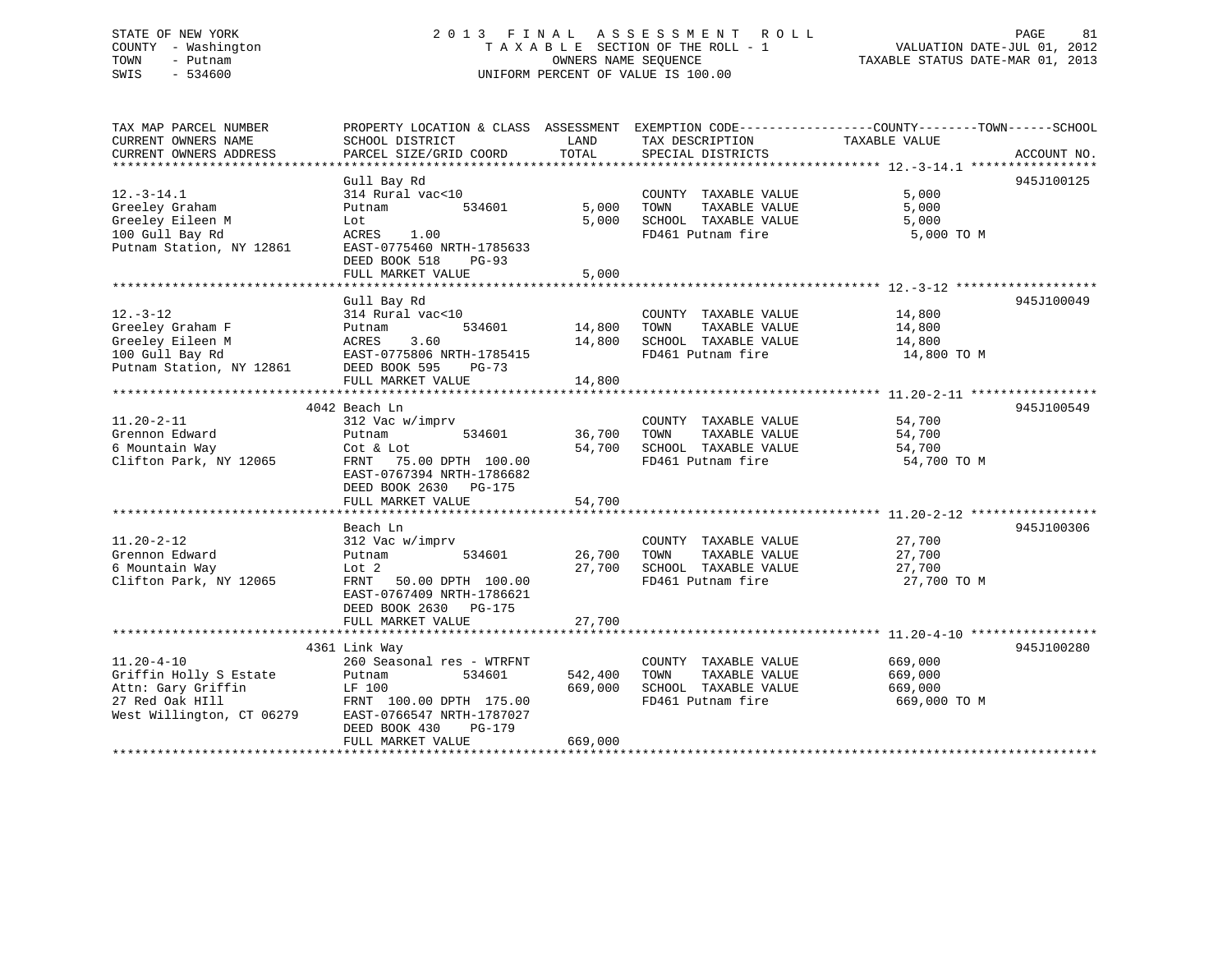## STATE OF NEW YORK 2 0 1 3 F I N A L A S S E S S M E N T R O L L PAGE 82 COUNTY - Washington T A X A B L E SECTION OF THE ROLL - 1 VALUATION DATE-JUL 01, 2012 TOWN - Putnam **CONNERS NAME SEQUENCE** TAXABLE STATUS DATE-MAR 01, 2013 SWIS - 534600 UNIFORM PERCENT OF VALUE IS 100.00

| TAX MAP PARCEL NUMBER<br>CURRENT OWNERS NAME<br>CURRENT OWNERS ADDRESS                    | PROPERTY LOCATION & CLASS ASSESSMENT EXEMPTION CODE---------------COUNTY-------TOWN-----SCHOOL<br>SCHOOL DISTRICT<br>PARCEL SIZE/GRID COORD                                                 | LAND<br><b>TOTAL</b>             | TAX DESCRIPTION<br>SPECIAL DISTRICTS                                                       | TAXABLE VALUE                                     | ACCOUNT NO. |
|-------------------------------------------------------------------------------------------|---------------------------------------------------------------------------------------------------------------------------------------------------------------------------------------------|----------------------------------|--------------------------------------------------------------------------------------------|---------------------------------------------------|-------------|
| $4. -1 - 17$<br>Grill Christopher<br>7195 Dell Rd<br>Mosier, OR 07040                     | 202 Schwerdtfeger Rd<br>260 Seasonal res<br>534601<br>Putnam<br>38.34<br>ACRES<br>EAST-0771449 NRTH-1803568<br>DEED BOOK 883<br>$PG-15$<br>FULL MARKET VALUE                                | 48,300<br>83,800<br>83,800       | COUNTY TAXABLE VALUE<br>TOWN<br>TAXABLE VALUE<br>SCHOOL TAXABLE VALUE<br>FD461 Putnam fire | 83,800<br>83,800<br>83,800<br>83,800 TO M         | 945J100583  |
| $12. - 1 - 11$<br>Grima Angelo J<br>23 Hudson Rd<br>East Brunswick, NJ 08816              | 1 White Birch Way<br>311 Res vac land<br>Putnam<br>534601<br>FRNT 281.00 DPTH 214.00<br>EAST-0767697 NRTH-1791700<br>DEED BOOK 2916 PG-48<br>FULL MARKET VALUE                              | 94,000<br>94,000<br>94,000       | COUNTY TAXABLE VALUE<br>TAXABLE VALUE<br>TOWN<br>SCHOOL TAXABLE VALUE<br>FD461 Putnam fire | 94,000<br>94,000<br>94,000<br>94,000 TO M         | 945J100878  |
| $7.8 - 1 - 18$<br>Grueter Joseph<br>Grueter Theresa<br>33 Cedar Dr<br>Allendale, NJ 07401 | 3065 Lake George Way<br>280 Res Multiple - WTRFNT<br>534601<br>Putnam<br>LF 126<br>90.00 DPTH 208.00<br>FRNT<br>EAST-0767007 NRTH-1799640<br>DEED BOOK 715<br>$PG-270$<br>FULL MARKET VALUE | 610,900<br>879,000<br>879,000    | COUNTY TAXABLE VALUE<br>TAXABLE VALUE<br>TOWN<br>SCHOOL TAXABLE VALUE<br>FD461 Putnam fire | 879,000<br>879,000<br>879,000<br>879,000 TO M     | 945J100249  |
| $8. - 2 - 2.1$<br>Guerin Julie<br>19 Timber Mill Ln<br>Weston, CT 06888                   | 123 Warrick Rd<br>242 Rurl res&rec<br>534601<br>Putnam<br>Lot 4<br>ACRES<br>10.00<br>EAST-0770009 NRTH-1796624<br>DEED BOOK 2659<br>$PG-126$<br>FULL MARKET VALUE                           | 35,000<br>100,600<br>100,600     | COUNTY TAXABLE VALUE<br>TAXABLE VALUE<br>TOWN<br>SCHOOL TAXABLE VALUE<br>FD461 Putnam fire | 100,600<br>100,600<br>100,600<br>100,600 TO M     | 945J100709  |
| $8. - 2 - 2.7$<br>Guerin Julie<br>19 Timber Mill Ln<br>Weston, CT 06888                   | 237 Warrick Rd<br>240 Rural res<br>- WTRFNT<br>534601<br>Putnam<br>Lot 2<br>ELF 1470<br>ACRES<br>60.00<br>EAST-0767152 NRTH-1794933<br>DEED BOOK 2659<br>PG-121<br>FULL MARKET VALUE        | 1429,600<br>2113,900<br>2113,900 | COUNTY TAXABLE VALUE<br>TAXABLE VALUE<br>TOWN<br>SCHOOL TAXABLE VALUE<br>FD461 Putnam fire | 2113,900<br>2113,900<br>2113,900<br>2113,900 TO M | 945J100709  |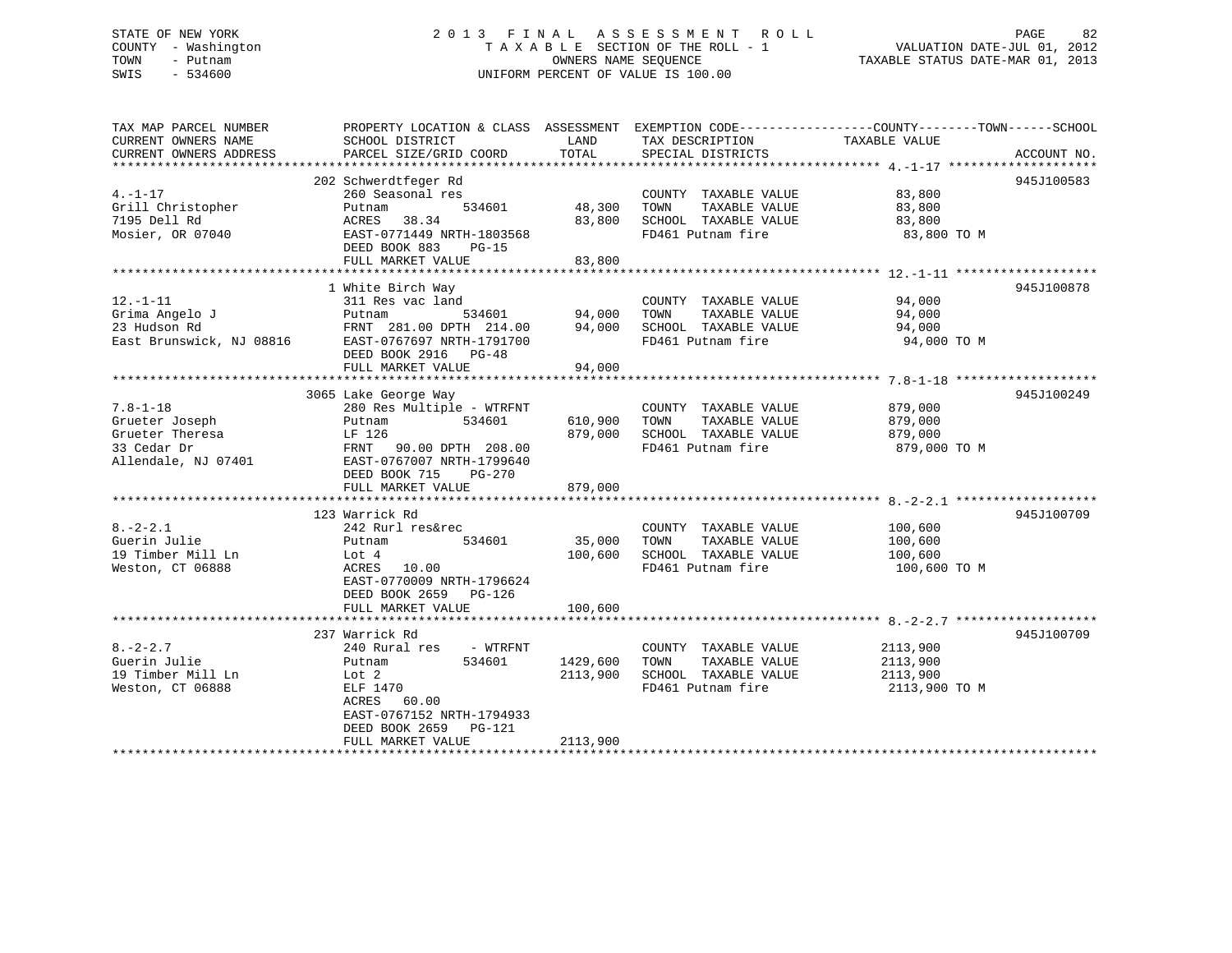## STATE OF NEW YORK 2 0 1 3 F I N A L A S S E S S M E N T R O L L PAGE 83 COUNTY - Washington T A X A B L E SECTION OF THE ROLL - 1 VALUATION DATE-JUL 01, 2012 TOWN - Putnam **CONNERS NAME SEQUENCE** TAXABLE STATUS DATE-MAR 01, 2013 SWIS - 534600 UNIFORM PERCENT OF VALUE IS 100.00

| TAX MAP PARCEL NUMBER                                                                                         | PROPERTY LOCATION & CLASS ASSESSMENT EXEMPTION CODE----------------COUNTY-------TOWN------SCHOOL |         |                                                                                                                            |                    |             |
|---------------------------------------------------------------------------------------------------------------|--------------------------------------------------------------------------------------------------|---------|----------------------------------------------------------------------------------------------------------------------------|--------------------|-------------|
| CURRENT OWNERS NAME                                                                                           | SCHOOL DISTRICT                                                                                  | LAND    | TAX DESCRIPTION TAXABLE VALUE                                                                                              |                    |             |
| CURRENT OWNERS ADDRESS                                                                                        | PARCEL SIZE/GRID COORD                                                                           | TOTAL   | SPECIAL DISTRICTS                                                                                                          |                    | ACCOUNT NO. |
|                                                                                                               |                                                                                                  |         |                                                                                                                            |                    |             |
|                                                                                                               | Schwerdtfeger Rd/e Off                                                                           |         |                                                                                                                            |                    | 945J100229  |
| $4. - 1 - 15$                                                                                                 | 910 Priv forest                                                                                  |         | COUNTY TAXABLE VALUE 19,900<br>TOWN TAXABLE VALUE 19,900                                                                   |                    |             |
| Guerra Stephen                                                                                                | 534601 29,900<br>Putnam                                                                          |         |                                                                                                                            |                    |             |
| Pichi Michael A                                                                                               | 59.80<br>ACRES                                                                                   | 29,900  | SCHOOL TAXABLE VALUE 29,900                                                                                                |                    |             |
| 137 Mile St                                                                                                   | EAST-0772525 NRTH-1800861                                                                        |         | FD461 Putnam fire                                                                                                          | 29,900 TO M        |             |
|                                                                                                               |                                                                                                  |         |                                                                                                                            |                    |             |
|                                                                                                               | FULL MARKET VALUE                                                                                | 29,900  |                                                                                                                            |                    |             |
|                                                                                                               |                                                                                                  |         |                                                                                                                            |                    |             |
|                                                                                                               | 70 Schwerdtfeger Rd                                                                              |         |                                                                                                                            |                    | 945J100812  |
| $4. -1 - 25$                                                                                                  | 210 1 Family Res                                                                                 |         |                                                                                                                            | 45,900             |             |
| Guerra Stephen                                                                                                | Putnam                                                                                           |         | COUNTY TAXABLE VALUE<br>TOWN      TAXABLE VALUE                                                                            | 45,900             |             |
|                                                                                                               |                                                                                                  | 45,900  | SCHOOL TAXABLE VALUE 45,900                                                                                                |                    |             |
|                                                                                                               | EAST-0770643 NRTH-1800921                                                                        |         | FD461 Putnam fire                                                                                                          | 45,900 TO M        |             |
| Pichi Michael A (ACRES 9.40<br>137 Mile St (BAST-0770643 NRTH-18009<br>Alpine, NJ 07620 (DEED BOOK 2383 PG-20 |                                                                                                  |         |                                                                                                                            |                    |             |
|                                                                                                               | FULL MARKET VALUE                                                                                | 45,900  |                                                                                                                            |                    |             |
|                                                                                                               |                                                                                                  |         |                                                                                                                            |                    |             |
|                                                                                                               | Black Point Rd                                                                                   |         |                                                                                                                            |                    | 945J100859  |
| $1. - 1 - 13$                                                                                                 | 322 Rural vac>10                                                                                 |         | COUNTY TAXABLE VALUE 27,100                                                                                                |                    |             |
| Gunther Philip Jr                                                                                             | Putnam<br>534601 27,100                                                                          |         |                                                                                                                            |                    |             |
|                                                                                                               |                                                                                                  | 27,100  | SCHOOL TAXABLE VALUE                                                                                                       | 27,100             |             |
| 1881 Newbridge Rd<br>Bellmore, NY 11710<br>EAST-0771252 N<br>EAST-0771252 N                                   |                                                                                                  |         |                                                                                                                            |                    |             |
|                                                                                                               | EAST-0771252 NRTH-1808789<br>DEED BOOK 547 PG-287                                                |         | BP461 Black Pt Sewer Dist 00 UN C<br>FD461 Putnam fire 27,100 TO M                                                         |                    |             |
|                                                                                                               |                                                                                                  |         |                                                                                                                            |                    |             |
|                                                                                                               |                                                                                                  |         |                                                                                                                            |                    |             |
|                                                                                                               | 2264 Black Point Rd                                                                              |         |                                                                                                                            |                    | 945J100251  |
| $4.5 - 1 - 12$                                                                                                |                                                                                                  |         |                                                                                                                            |                    |             |
|                                                                                                               | 210 1 Family Res - WTRFNT<br>Putnam 534601 433,20                                                | 433,200 | COUNTY TAXABLE VALUE                                                                                                       | 795,100<br>795,100 |             |
|                                                                                                               |                                                                                                  |         | TAXABLE VALUE<br>TOWN                                                                                                      |                    |             |
|                                                                                                               |                                                                                                  | 795,100 |                                                                                                                            |                    |             |
|                                                                                                               |                                                                                                  |         | CONN TAAABLE VALUE<br>SCHOOL TAXABLE VALUE 795,100<br>BP461 Black Pt Sewer Dist .00 UN C<br>FD461 Putnam fire 795,100 TO M |                    |             |
|                                                                                                               |                                                                                                  |         |                                                                                                                            |                    |             |
|                                                                                                               | DEED BOOK 518<br>PG-301                                                                          |         |                                                                                                                            |                    |             |
|                                                                                                               | FULL MARKET VALUE                                                                                | 795,100 |                                                                                                                            |                    |             |
|                                                                                                               |                                                                                                  |         |                                                                                                                            |                    |             |
|                                                                                                               | 890 Gull Bay Rd                                                                                  |         |                                                                                                                            |                    | 945J100679  |
| $14. - 1 - 5$                                                                                                 | 260 Seasonal res - WTRFNT                                                                        |         | COUNTY TAXABLE VALUE 743,700                                                                                               |                    |             |
| Haanen Donna H Trustee                                                                                        | Putnam<br>534601                                                                                 | 597,800 | TOWN<br>TAXABLE VALUE                                                                                                      | 743,700            |             |
| Haanen John L Trustee                                                                                         | LF 220<br>ACRES 1.90                                                                             | 743,700 | SCHOOL TAXABLE VALUE                                                                                                       | 743,700            |             |
| 48 Wincrest Dr                                                                                                |                                                                                                  |         | FD461 Putnam fire                                                                                                          | 743,700 TO M       |             |
| Queensbury, NY 12804 EAST-0764047 NRTH-1777458                                                                |                                                                                                  |         |                                                                                                                            |                    |             |
|                                                                                                               | DEED BOOK 3198 PG-260                                                                            |         |                                                                                                                            |                    |             |
|                                                                                                               | FULL MARKET VALUE                                                                                | 743,700 |                                                                                                                            |                    |             |
|                                                                                                               |                                                                                                  |         |                                                                                                                            |                    |             |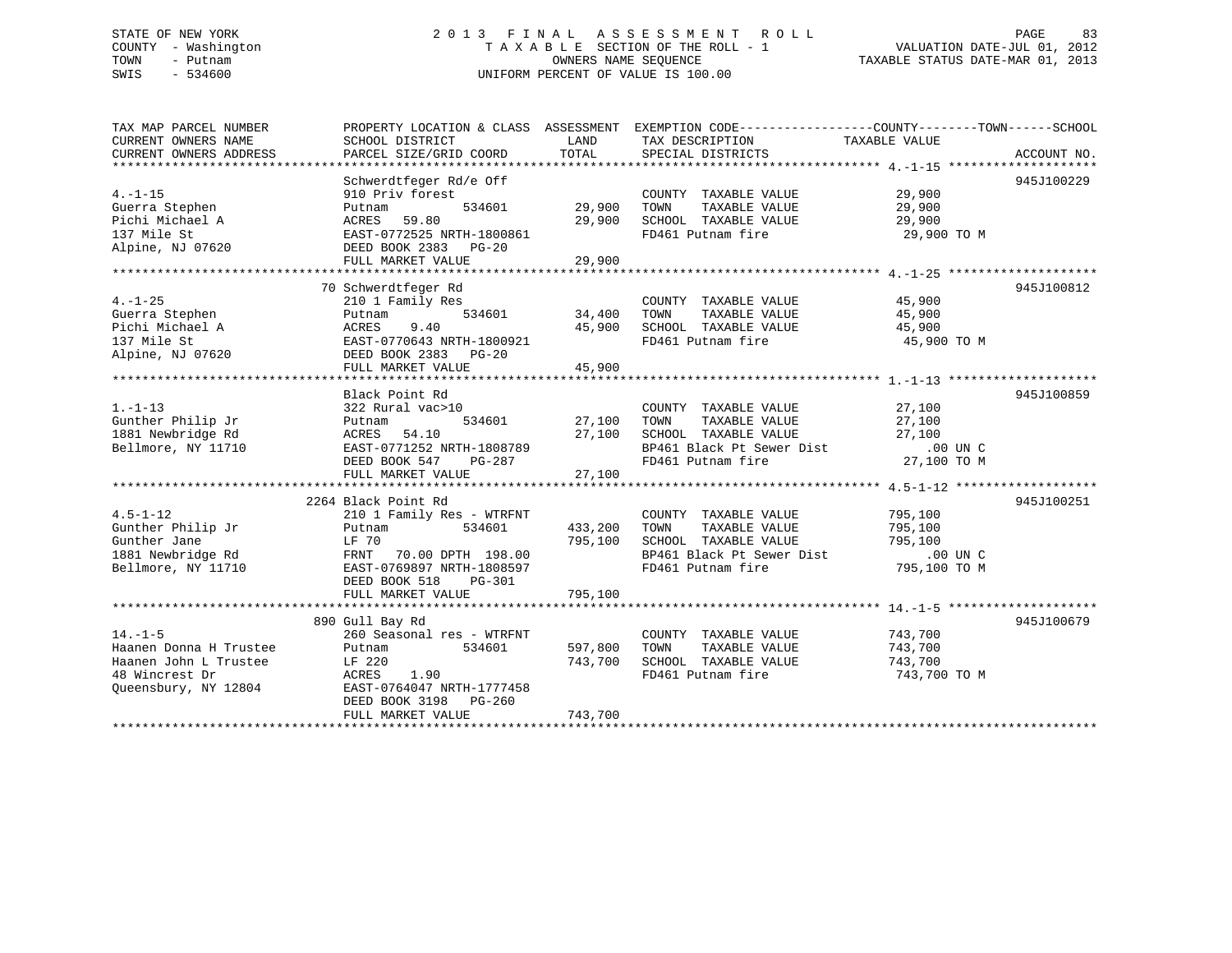## STATE OF NEW YORK 2 0 1 3 F I N A L A S S E S S M E N T R O L L PAGE 84 COUNTY - Washington T A X A B L E SECTION OF THE ROLL - 1 VALUATION DATE-JUL 01, 2012 TOWN - Putnam OWNERS NAME SEQUENCE TAXABLE STATUS DATE-MAR 01, 2013 SWIS - 534600 UNIFORM PERCENT OF VALUE IS 100.00

| TAX MAP PARCEL NUMBER<br>CURRENT OWNERS NAME                          | PROPERTY LOCATION & CLASS ASSESSMENT EXEMPTION CODE---------------COUNTY-------TOWN------SCHOOL<br>SCHOOL DISTRICT | LAND               | TAX DESCRIPTION                                       | TAXABLE VALUE |                    |
|-----------------------------------------------------------------------|--------------------------------------------------------------------------------------------------------------------|--------------------|-------------------------------------------------------|---------------|--------------------|
| CURRENT OWNERS ADDRESS                                                | PARCEL SIZE/GRID COORD                                                                                             | TOTAL              | SPECIAL DISTRICTS                                     |               | ACCOUNT NO.        |
|                                                                       | 17212 State Route 22                                                                                               |                    |                                                       |               | 945J100448         |
| $9. - 1 - 49$                                                         | 314 Rural vac<10                                                                                                   |                    | COUNTY TAXABLE VALUE                                  | 7,300         |                    |
| Hagar Darlene M                                                       | 534601<br>Putnam                                                                                                   | 7,300              | TAXABLE VALUE<br>TOWN                                 | 7,300         |                    |
| 72 Moore Ln                                                           | 1.60<br>ACRES                                                                                                      | 7,300              | SCHOOL TAXABLE VALUE                                  | 7,300         |                    |
| Putnam, NY 12861                                                      | EAST-0779346 NRTH-1799851                                                                                          |                    | FD461 Putnam fire                                     | 7,300 TO M    |                    |
|                                                                       | DEED BOOK 3041 PG-168                                                                                              |                    |                                                       |               |                    |
|                                                                       | FULL MARKET VALUE                                                                                                  | 7,300              |                                                       |               |                    |
|                                                                       |                                                                                                                    |                    |                                                       |               |                    |
|                                                                       | 72 Moore Ln                                                                                                        |                    |                                                       |               | 945J101082         |
| $9. - 1 - 24.1$                                                       | 210 1 Family Res                                                                                                   |                    | STAR B<br>41854                                       | 0             | $\Omega$<br>30,000 |
| Hagar William                                                         | 534601<br>Putnam                                                                                                   | 21,400             | COUNTY TAXABLE VALUE                                  | 127,100       |                    |
| 72 Moore Ln                                                           | 860/25                                                                                                             | 127,100            | TOWN<br>TAXABLE VALUE                                 | 127,100       |                    |
| Putnam, NY 12861                                                      | 2.70<br>ACRES                                                                                                      |                    | SCHOOL TAXABLE VALUE                                  | 97,100        |                    |
|                                                                       | EAST-0783545 NRTH-1794431                                                                                          |                    | CA002 Cons agri dst 2 127,100 TO                      |               |                    |
|                                                                       | DEED BOOK 872<br>PG-229                                                                                            |                    | FD461 Putnam fire                                     | 127,100 TO M  |                    |
|                                                                       | FULL MARKET VALUE                                                                                                  | 127,100            |                                                       |               |                    |
|                                                                       |                                                                                                                    |                    |                                                       |               |                    |
|                                                                       | 5126 Bayview Way                                                                                                   |                    |                                                       |               | 945J100287         |
| $12. - 4 - 24$                                                        | 312 Vac w/imprv                                                                                                    |                    | COUNTY TAXABLE VALUE                                  | 222,000       |                    |
| Hahn John E<br>Patricia Insogna                                       | 534601<br>Putnam<br>Lot And Trailer                                                                                | 220,000<br>222,000 | TAXABLE VALUE<br>TOWN<br>SCHOOL TAXABLE VALUE 222,000 | 222,000       |                    |
| 5800 Annapolis Rd                                                     | 2.00<br>ACRES                                                                                                      |                    | FD461 Putnam fire                                     | 222,000 TO M  |                    |
| Bladensburg, MD 20710                                                 | EAST-0767293 NRTH-1788198                                                                                          |                    |                                                       |               |                    |
|                                                                       | DEED BOOK 383<br>$PG-48$                                                                                           |                    |                                                       |               |                    |
|                                                                       | FULL MARKET VALUE                                                                                                  | 222,000            |                                                       |               |                    |
|                                                                       |                                                                                                                    |                    |                                                       |               |                    |
|                                                                       | Dark Bay/lake George                                                                                               |                    |                                                       |               | 945J100288         |
| $12. - 4 - 36.1$                                                      | 310 Res Vac<br>- WTRFNT                                                                                            |                    | COUNTY TAXABLE VALUE 32,800                           |               |                    |
| Hahn John E                                                           | 534601<br>Putnam                                                                                                   | 32,800             | TOWN<br>TAXABLE VALUE                                 | 32,800        |                    |
|                                                                       | LF 20                                                                                                              | 32,800             | SCHOOL TAXABLE VALUE<br>FD461 Putnam fire             | 32,800        |                    |
| Hahn Roslyn<br>Patricia Insogna<br>5800 Annapolis Rd Apt 107<br>10710 | FRNT 20.00 DPTH 30.00                                                                                              |                    |                                                       | 32,800 TO M   |                    |
|                                                                       | EAST-0766906 NRTH-1788383                                                                                          |                    |                                                       |               |                    |
|                                                                       | DEED BOOK 399<br><b>PG-415</b>                                                                                     |                    |                                                       |               |                    |
|                                                                       | FULL MARKET VALUE                                                                                                  | 32,800             |                                                       |               |                    |
|                                                                       |                                                                                                                    |                    |                                                       |               |                    |
|                                                                       | Lake Rd/s Off/lake Champl                                                                                          |                    |                                                       |               | 945J100290         |
| $16. - 1 - 13$                                                        | 910 Priv forest - WTRFNT                                                                                           |                    | COUNTY TAXABLE VALUE                                  | 15,200        |                    |
| Hale Thomas J                                                         | 534601<br>Putnam                                                                                                   | 15,200             | TOWN<br>TAXABLE VALUE                                 | 15,200        |                    |
| Hale Shirley A                                                        | 20.20<br>ACRES                                                                                                     | 15,200             | SCHOOL TAXABLE VALUE                                  | 15,200        |                    |
| 3557 N Y 43<br>West Sand Lake, NY 12196                               | EAST-0786872 NRTH-1781149<br>DEED BOOK 1782    PG-347                                                              |                    | FD461 Putnam fire                                     | 15,200 TO M   |                    |
|                                                                       | FULL MARKET VALUE                                                                                                  | 15,200             |                                                       |               |                    |
|                                                                       |                                                                                                                    |                    |                                                       |               |                    |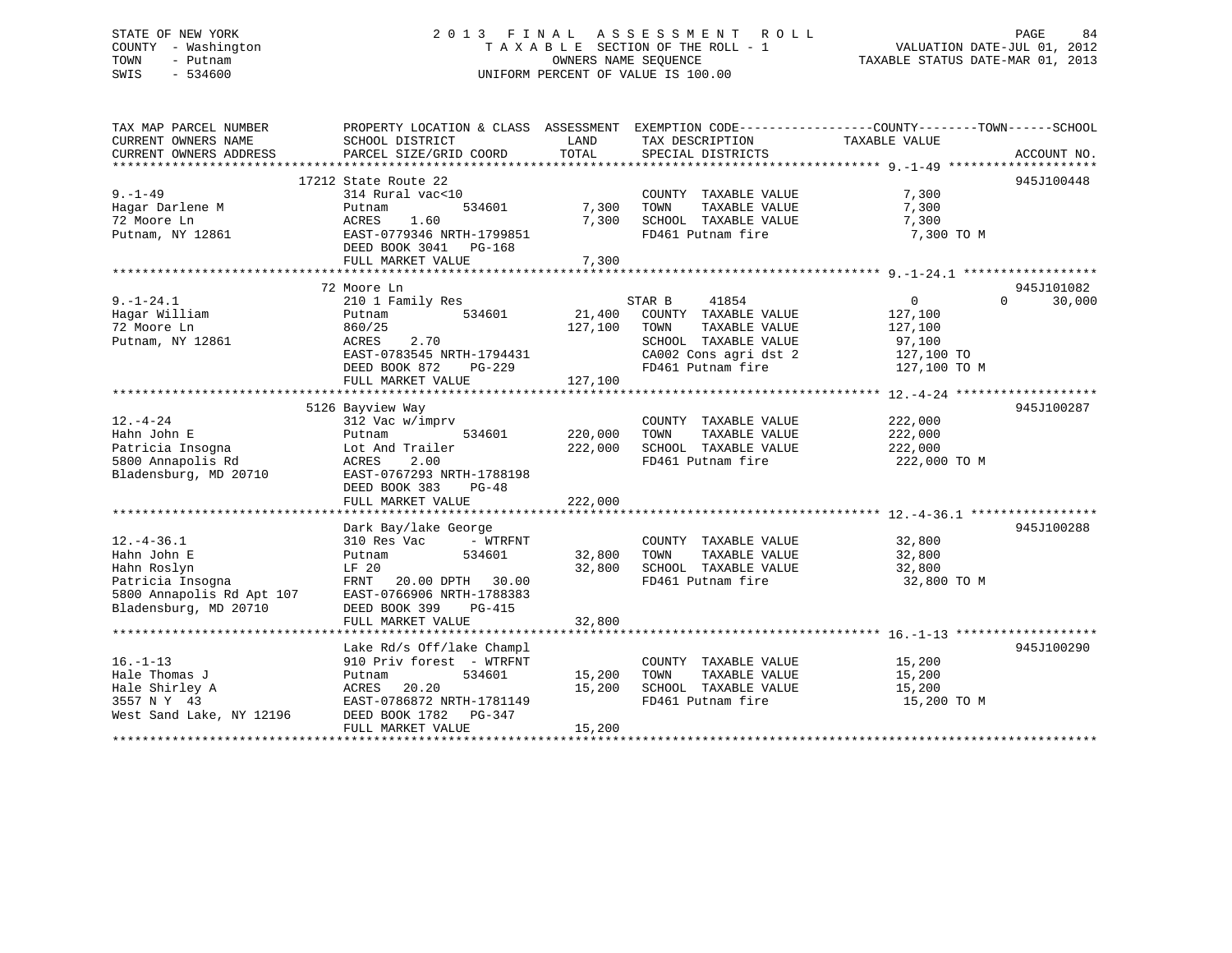## STATE OF NEW YORK 2 0 1 3 F I N A L A S S E S S M E N T R O L L PAGE 85 COUNTY - Washington T A X A B L E SECTION OF THE ROLL - 1 VALUATION DATE-JUL 01, 2012 TOWN - Putnam **CONNERS NAME SEQUENCE** TAXABLE STATUS DATE-MAR 01, 2013 SWIS - 534600 UNIFORM PERCENT OF VALUE IS 100.00

| TAX MAP PARCEL NUMBER        |                                               |         |                       | PROPERTY LOCATION & CLASS ASSESSMENT EXEMPTION CODE----------------COUNTY-------TOWN------SCHOOL |
|------------------------------|-----------------------------------------------|---------|-----------------------|--------------------------------------------------------------------------------------------------|
| CURRENT OWNERS NAME          | SCHOOL DISTRICT                               | LAND    | TAX DESCRIPTION       | TAXABLE VALUE                                                                                    |
| CURRENT OWNERS ADDRESS       | PARCEL SIZE/GRID COORD                        | TOTAL   | SPECIAL DISTRICTS     | ACCOUNT NO.                                                                                      |
|                              |                                               |         |                       |                                                                                                  |
|                              | Moore Ln                                      |         |                       | 945J100455                                                                                       |
| $9. - 1 - 26$                | 314 Rural vac<10                              |         | COUNTY TAXABLE VALUE  | 18,000                                                                                           |
| Haley Alfred P               | 534601<br>Putnam                              | 18,000  | TOWN<br>TAXABLE VALUE | 18,000                                                                                           |
| 100 North St                 | ACRES<br>8.00                                 | 18,000  | SCHOOL TAXABLE VALUE  | 18,000                                                                                           |
| Middletown Springs, VT 05757 | EAST-0783045 NRTH-1795889                     |         | FD461 Putnam fire     | 18,000 TO M                                                                                      |
|                              |                                               |         |                       |                                                                                                  |
|                              | DEED BOOK 877<br>PG-214                       |         |                       |                                                                                                  |
|                              | FULL MARKET VALUE                             | 18,000  |                       |                                                                                                  |
|                              |                                               |         |                       |                                                                                                  |
|                              | Cummings Rd                                   |         |                       | 945J100358                                                                                       |
| $5. - 1 - 4.1$               | 322 Rural vac>10                              |         | COUNTY TAXABLE VALUE  | 52,400                                                                                           |
| Hamel Rene Jr                | Putnam<br>534601                              | 52,400  | TOWN<br>TAXABLE VALUE | 52,400                                                                                           |
| Hamel Patricia               | ACRES<br>37.40                                | 52,400  | SCHOOL TAXABLE VALUE  | 52,400                                                                                           |
| 30 Hamel Ln                  | EAST-0780001 NRTH-1801755                     |         | FD461 Putnam fire     | 52,400 TO M                                                                                      |
| Putnam Station, NY 12860     | DEED BOOK 857<br>PG-105                       |         |                       |                                                                                                  |
|                              | FULL MARKET VALUE                             | 52,400  |                       |                                                                                                  |
|                              |                                               |         |                       |                                                                                                  |
|                              | 30 Hamel Ln                                   |         |                       | 945J100293                                                                                       |
| $5. - 1 - 7$                 | 210 1 Family Res                              |         | 41854<br>STAR B       | $\Omega$<br>$\overline{0}$<br>30,000                                                             |
| Hamel Rene O Jr              | 534601<br>Putnam                              | 15,800  | COUNTY TAXABLE VALUE  | 134,400                                                                                          |
| Hamel Patricia M             | ACRES<br>1.20                                 | 134,400 | TOWN<br>TAXABLE VALUE | 134,400                                                                                          |
|                              |                                               |         |                       |                                                                                                  |
| 30 Hamel Ln                  | EAST-0779317 NRTH-1801491                     |         | SCHOOL TAXABLE VALUE  | 104,400                                                                                          |
| Putnam Sta, NY 12861         | DEED BOOK 637<br>PG-330                       |         | FD461 Putnam fire     | 134,400 TO M                                                                                     |
|                              | FULL MARKET VALUE                             | 134,400 |                       |                                                                                                  |
|                              |                                               |         |                       |                                                                                                  |
|                              | 26 Hamel Ln                                   |         |                       |                                                                                                  |
| $5. - 1 - 4.3$               | 210 1 Family Res                              |         | STAR B<br>41854       | 30,000<br>$\overline{0}$<br>$\mathbf{0}$                                                         |
|                              |                                               |         |                       |                                                                                                  |
| Hamel Scott W Sr             | Putnam<br>534601                              | 22,500  | COUNTY TAXABLE VALUE  | 236,200                                                                                          |
| 26 Hamel Ln                  | ACRES<br>3.00                                 | 236,200 | TOWN<br>TAXABLE VALUE | 236,200                                                                                          |
| Putnam Station, NY 12861     | EAST-0779431 NRTH-1801186                     |         | SCHOOL TAXABLE VALUE  | 206,200                                                                                          |
|                              | DEED BOOK 912<br>PG-157                       |         | FD461 Putnam fire     | 236,200 TO M                                                                                     |
|                              | FULL MARKET VALUE                             | 236,200 |                       |                                                                                                  |
|                              |                                               |         |                       |                                                                                                  |
|                              | 2610 Wabasso Trail Way                        |         |                       | 945J100445                                                                                       |
|                              |                                               |         |                       |                                                                                                  |
| $14.8 - 1 - 8$               | 260 Seasonal res - WTRFNT                     |         | COUNTY TAXABLE VALUE  | 725,000                                                                                          |
| Hansen Elizabeth             | Putnam<br>534601                              | 631,200 | TAXABLE VALUE<br>TOWN | 725,000                                                                                          |
| 104 Columbia Ave             | LF 158                                        | 725,000 | SCHOOL TAXABLE VALUE  | 725,000                                                                                          |
| Ballston Spa, NY 12020       | FRNT 180.00 DPTH 196.00                       |         | FD461 Putnam fire     | 725,000 TO M                                                                                     |
|                              | EAST-0765209 NRTH-1783606                     |         |                       |                                                                                                  |
|                              | DEED BOOK 829<br>$PG-95$                      |         |                       |                                                                                                  |
|                              | FULL MARKET VALUE                             | 725,000 |                       |                                                                                                  |
|                              |                                               |         |                       |                                                                                                  |
|                              | Lake George Way                               |         |                       | 945J100913                                                                                       |
| $7.12 - 1 - 22$              | 312 Vac w/imprv - WTRFNT                      |         | COUNTY TAXABLE VALUE  | 66,600                                                                                           |
| Harding Charles R            | Putnam<br>534601                              | 59,300  | TOWN<br>TAXABLE VALUE | 66,600                                                                                           |
| 1343 Balltown Rd             | Boat Slip                                     | 66,600  | SCHOOL TAXABLE VALUE  | 66,600                                                                                           |
| Niskayuna, NY 12309          | LF 19                                         |         | FD461 Putnam fire     | 66,600 TO M                                                                                      |
|                              | FRNT 19.00 DPTH 50.00                         |         |                       |                                                                                                  |
|                              |                                               |         |                       |                                                                                                  |
|                              | EAST-0767509 NRTH-1798675                     |         |                       |                                                                                                  |
|                              | DEED BOOK 2756<br>PG-280<br>FULL MARKET VALUE | 66,600  |                       |                                                                                                  |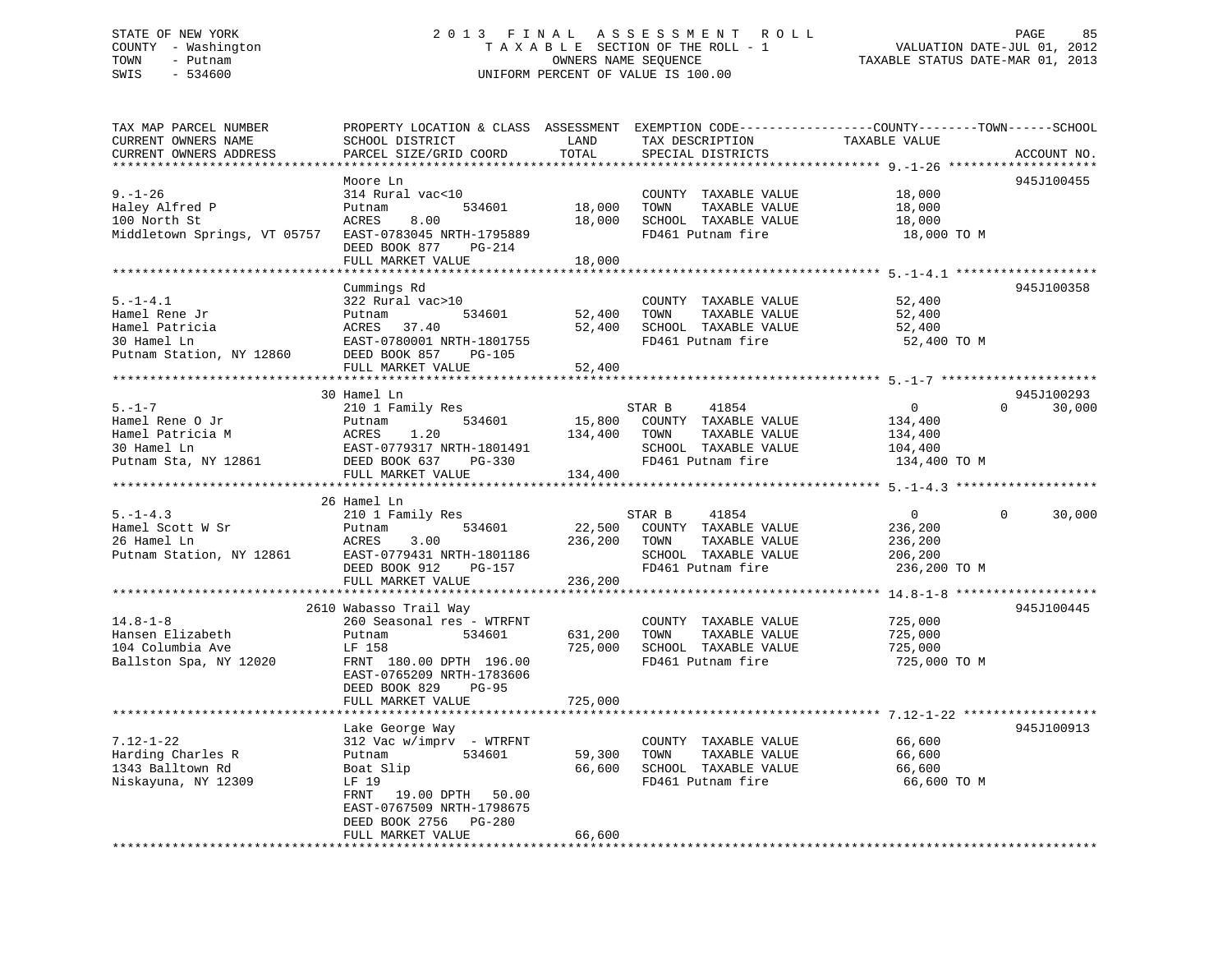## STATE OF NEW YORK 2 0 1 3 F I N A L A S S E S S M E N T R O L L PAGE 86 COUNTY - Washington T A X A B L E SECTION OF THE ROLL - 1 VALUATION DATE-JUL 01, 2012 TOWN - Putnam **CONNERS NAME SEQUENCE** TAXABLE STATUS DATE-MAR 01, 2013 SWIS - 534600 UNIFORM PERCENT OF VALUE IS 100.00

| TAX MAP PARCEL NUMBER<br>CURRENT OWNERS NAME<br>CURRENT OWNERS ADDRESS                                                                         | SCHOOL DISTRICT<br>PARCEL SIZE/GRID COORD                                                                                                                         | LAND<br>TOTAL                 | TAX DESCRIPTION TAXABLE VALUE<br>SPECIAL DISTRICTS                                                                                             | PROPERTY LOCATION & CLASS ASSESSMENT EXEMPTION CODE----------------COUNTY-------TOWN-----SCHOOL<br>ACCOUNT NO.                     |
|------------------------------------------------------------------------------------------------------------------------------------------------|-------------------------------------------------------------------------------------------------------------------------------------------------------------------|-------------------------------|------------------------------------------------------------------------------------------------------------------------------------------------|------------------------------------------------------------------------------------------------------------------------------------|
| $7.12 - 1 - 29$<br>Harding Charles R<br>1343 Balltown Rd<br>Niskayuna, NY 12309                                                                | 1515 Mosswood Way<br>280 Res Multiple<br>Putnam<br>534601<br>2 Cottages & Lot<br>FRNT 90.00 DPTH 211.00<br>EAST-0768362 NRTH-1798403<br>DEED BOOK 2756 PG-280     | 154,000<br>333,100            | COUNTY TAXABLE VALUE<br>TOWN<br>TAXABLE VALUE<br>SCHOOL TAXABLE VALUE<br>FD461 Putnam fire                                                     | 945J100339<br>333,100<br>333,100<br>333,100<br>333,100 TO M                                                                        |
|                                                                                                                                                | FULL MARKET VALUE                                                                                                                                                 | 333,100                       |                                                                                                                                                |                                                                                                                                    |
|                                                                                                                                                |                                                                                                                                                                   |                               |                                                                                                                                                |                                                                                                                                    |
| $13. - 1 - 18$<br>Harrington Earl<br>Harrington Sally<br>31 Fire House Ln<br>Putnam Station, NY 12861                                          | 31 Fire House Ln<br>210 1 Family Res<br>534601<br>Putnam<br>ACRES<br>1.10<br>EAST-0780067 NRTH-1788640<br>DEED BOOK 421<br>PG-946<br>FULL MARKET VALUE            | 15,400 STAR EN<br>152,200     | WAR VET/TC 41121<br>41834<br>COUNTY TAXABLE VALUE<br>TOWN<br>TAXABLE VALUE<br>SCHOOL TAXABLE VALUE<br>152,200 FD461 Putnam fire                | 945J100299<br>22,830<br>12,000<br>$\bigcirc$<br>63,300<br>$\mathbf{0}$<br>$\Omega$<br>129,370<br>140,200<br>88,900<br>152,200 TO M |
|                                                                                                                                                |                                                                                                                                                                   |                               |                                                                                                                                                |                                                                                                                                    |
|                                                                                                                                                | 360 Liddle-Harris Rd                                                                                                                                              |                               |                                                                                                                                                | 945J100667                                                                                                                         |
| $8. - 2 - 18$<br>Harris Daniel J<br>Harris Mary S<br>238 Liddle Harris Rd<br>Putnam Sta, NY 12861<br>PRIOR OWNER ON 3/01/2013<br>Harris Mary S | 210 1 Family Res<br>534601<br>Putnam<br>2.26<br>ACRES<br>EAST-0774704 NRTH-1793468<br>DEED BOOK 542<br><b>PG-109</b><br>FULL MARKET VALUE                         | 19,700<br>73,200<br>73,200    | 41854<br>STAR B<br>COUNTY TAXABLE VALUE<br>TOWN<br>TAXABLE VALUE<br>SCHOOL TAXABLE VALUE<br>FD461 Putnam fire                                  | $\overline{0}$<br>$\Omega$<br>30,000<br>73,200<br>73,200<br>43,200<br>73,200 TO M                                                  |
|                                                                                                                                                |                                                                                                                                                                   |                               |                                                                                                                                                |                                                                                                                                    |
| $8. - 2 - 11.1$<br>Harris Gregory R<br>Harris Todd B<br>693 Liddle Harris Rd<br>Putnam Sta, NY 12861                                           | 693 Liddle-Harris Rd<br>242 Rurl res&rec<br>534601<br>Putnam<br>ACRES 192.00<br>EAST-0778376 NRTH-1796730<br>DEED BOOK 949<br>$PG-123$<br>FULL MARKET VALUE       | 211,800<br>332,000<br>332,000 | COUNTY TAXABLE VALUE<br>TOWN<br>TAXABLE VALUE<br>SCHOOL TAXABLE VALUE<br>CA002 Cons agri dst 2<br>FD461 Putnam fire                            | 945J100301<br>332,000<br>332,000<br>332,000<br>332,000 TO<br>332,000 TO M                                                          |
|                                                                                                                                                |                                                                                                                                                                   |                               |                                                                                                                                                |                                                                                                                                    |
| $8. - 2 - 4.3$<br>Harris Gregory Roy<br>Harris Roxanne<br>521 Liddle-Harris Rd<br>Putnam Station, NY 12861                                     | 521 Liddle-Harris Rd<br>210 1 Family Res<br>534601<br>Putnam<br>ACRES<br>9.20<br>EAST-0774600 NRTH-1796658<br>DEED BOOK 667<br><b>PG-108</b><br>FULL MARKET VALUE | 41,700<br>200,200             | STAR B<br>41854<br>COUNTY TAXABLE VALUE<br>TOWN<br>TAXABLE VALUE<br>SCHOOL TAXABLE VALUE<br>CA002 Cons agri dst 2<br>200,200 FD461 Putnam fire | 945J101031<br>$\overline{0}$<br>$\Omega$<br>30,000<br>200,200<br>200,200<br>170,200<br>200,200 TO<br>200,200 TO M                  |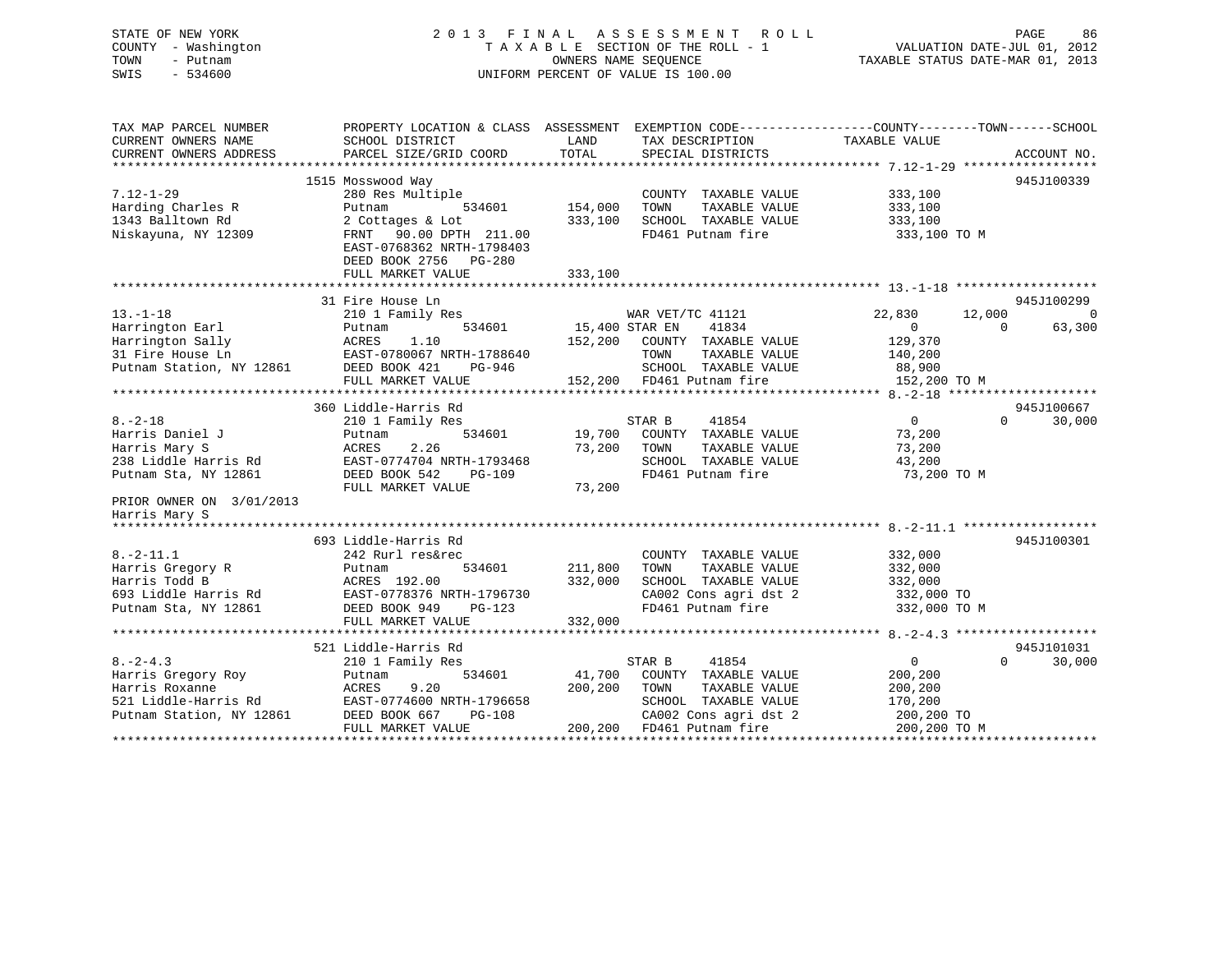## STATE OF NEW YORK 2 0 1 3 F I N A L A S S E S S M E N T R O L L PAGE 87 COUNTY - Washington T A X A B L E SECTION OF THE ROLL - 1 VALUATION DATE-JUL 01, 2012 TOWN - Putnam OWNERS NAME SEQUENCE TAXABLE STATUS DATE-MAR 01, 2013 SWIS - 534600 UNIFORM PERCENT OF VALUE IS 100.00

| TAX MAP PARCEL NUMBER                                                                                                                                                                                   | PROPERTY LOCATION & CLASS ASSESSMENT EXEMPTION CODE---------------COUNTY-------TOWN-----SCHOOL |         |                                                                                                                                                                |                       |                    |
|---------------------------------------------------------------------------------------------------------------------------------------------------------------------------------------------------------|------------------------------------------------------------------------------------------------|---------|----------------------------------------------------------------------------------------------------------------------------------------------------------------|-----------------------|--------------------|
| CURRENT OWNERS NAME                                                                                                                                                                                     | SCHOOL DISTRICT                                                                                |         | LAND TAX DESCRIPTION                                                                                                                                           | TAXABLE VALUE         |                    |
|                                                                                                                                                                                                         |                                                                                                |         |                                                                                                                                                                |                       |                    |
|                                                                                                                                                                                                         |                                                                                                |         |                                                                                                                                                                |                       |                    |
|                                                                                                                                                                                                         | Liddle-Harris Rd                                                                               |         |                                                                                                                                                                |                       | 945J101060         |
| $8. -2 - 4.4$                                                                                                                                                                                           | 314 Rural vac<10                                                                               |         | COUNTY TAXABLE VALUE $22,500$<br>TOWN TAXABLE VALUE $22,500$                                                                                                   |                       |                    |
|                                                                                                                                                                                                         |                                                                                                |         | TAXABLE VALUE                                                                                                                                                  | 22,500                |                    |
|                                                                                                                                                                                                         |                                                                                                |         | 22,500 SCHOOL TAXABLE VALUE 22,500                                                                                                                             |                       |                    |
|                                                                                                                                                                                                         |                                                                                                |         |                                                                                                                                                                |                       |                    |
| Harris Gregory Roy Futnam 534601 22,500<br>Harris Roxanne ACRES 7.50 22,500<br>521 Liddle-Harris Rd EAST-0774414 NRTH-1796296<br>Putnam Station, NY 12861 DEED BOOK 667 PG-104                          |                                                                                                |         | CA002 Cons agri dst 2 22,500 TO<br>FD461 Putnam fire 22,500 TO M                                                                                               |                       |                    |
|                                                                                                                                                                                                         | FULL MARKET VALUE                                                                              | 22,500  |                                                                                                                                                                |                       |                    |
|                                                                                                                                                                                                         |                                                                                                |         |                                                                                                                                                                |                       |                    |
|                                                                                                                                                                                                         | Liddle-Harris Rd                                                                               |         |                                                                                                                                                                |                       | 945J100944         |
|                                                                                                                                                                                                         |                                                                                                |         | COUNTY TAXABLE VALUE 9,900                                                                                                                                     |                       |                    |
|                                                                                                                                                                                                         |                                                                                                |         | $\begin{tabular}{lllllllllll} 9,900& {\tt TOWN} & {\tt TAXABLE VALUE} & & & & 9,900 \\ 9,900 & {\tt SCHOOL} & {\tt TAXABLE VALUE} & & & & 9,900 \end{tabular}$ |                       |                    |
|                                                                                                                                                                                                         |                                                                                                |         |                                                                                                                                                                |                       |                    |
|                                                                                                                                                                                                         |                                                                                                |         | CA002 Cons agri dst 2 $9,900$ TO                                                                                                                               |                       |                    |
|                                                                                                                                                                                                         |                                                                                                |         | FD461 Putnam fire                                                                                                                                              | 9,900 TO M            |                    |
| 8.-2-11.4<br>Harris Gregory Roy Putnam 534601 9,900<br>521 Liddle Harris Rd ACRES 2.30 9,900<br>Putnam Station, NY 12861 EAST-0777783 NRTH-1797641<br>DEED BOOK 475 PG-501<br>PUTNE VALUE 9,900         |                                                                                                |         |                                                                                                                                                                |                       |                    |
|                                                                                                                                                                                                         | 629 Liddle-Harris Rd                                                                           |         |                                                                                                                                                                |                       |                    |
| $8. -2 - 11.5$                                                                                                                                                                                          | 270 Mfg housing                                                                                |         | STAR B<br>41854                                                                                                                                                | $\overline{0}$        | $\Omega$<br>30,000 |
|                                                                                                                                                                                                         |                                                                                                |         |                                                                                                                                                                |                       |                    |
|                                                                                                                                                                                                         |                                                                                                |         | 534601 22,200 COUNTY TAXABLE VALUE<br>2.93 152,900 TOWN TAXABLE VALUE                                                                                          | 152,900<br>152,900    |                    |
|                                                                                                                                                                                                         |                                                                                                |         | SCHOOL TAXABLE VALUE 122,900                                                                                                                                   |                       |                    |
|                                                                                                                                                                                                         |                                                                                                |         | FD461 Putnam fire                                                                                                                                              | 152,900 TO M          |                    |
|                                                                                                                                                                                                         |                                                                                                |         |                                                                                                                                                                |                       |                    |
|                                                                                                                                                                                                         |                                                                                                |         |                                                                                                                                                                |                       |                    |
|                                                                                                                                                                                                         | State Route 22                                                                                 |         |                                                                                                                                                                |                       | 945J100300         |
| $9. - 1 - 47$                                                                                                                                                                                           | 311 Res vac land                                                                               |         | COUNTY TAXABLE VALUE 4,800                                                                                                                                     |                       |                    |
|                                                                                                                                                                                                         | 534601                                                                                         |         |                                                                                                                                                                |                       |                    |
|                                                                                                                                                                                                         |                                                                                                |         |                                                                                                                                                                |                       |                    |
|                                                                                                                                                                                                         |                                                                                                |         | 4,800 TOWN TAXABLE VALUE 4,800<br>4,800 SCHOOL TAXABLE VALUE 4,800<br>FD461 Putnam fire 4,800                                                                  | 4,800 TO M            |                    |
| Harris William J<br>Harris James Mykel<br>685 S Lincoln Ave Apt Q<br>El Cajon, CA 92020<br>El Cajon, CA 92020<br>EL Cajon, CA 92020<br>EL Cajon, CA 92020<br>CEED BOOK 2453<br>DEED BOOK 2453<br>PG-326 |                                                                                                |         |                                                                                                                                                                |                       |                    |
|                                                                                                                                                                                                         |                                                                                                |         |                                                                                                                                                                |                       |                    |
|                                                                                                                                                                                                         | FULL MARKET VALUE                                                                              | 4,800   |                                                                                                                                                                |                       |                    |
|                                                                                                                                                                                                         |                                                                                                |         |                                                                                                                                                                |                       |                    |
|                                                                                                                                                                                                         | 719 Liddle-Harris Rd                                                                           |         |                                                                                                                                                                |                       | 945J100943         |
| $8. -2 - 11.3$                                                                                                                                                                                          | 210 1 Family Res                                                                               |         | STAR B 41854                                                                                                                                                   | $\overline{0}$        | 30,000<br>$\Omega$ |
| Hart Kevin                                                                                                                                                                                              | 210 1 F<br>Putnam<br>534601                                                                    |         |                                                                                                                                                                | 198,000               |                    |
|                                                                                                                                                                                                         |                                                                                                |         | 23,300 COUNTY TAXABLE VALUE<br>198,000 TOWN TAXABLE VALUE                                                                                                      | TAXABLE VALUE 198,000 |                    |
|                                                                                                                                                                                                         |                                                                                                |         | SCHOOL TAXABLE VALUE                                                                                                                                           | 168,000               |                    |
| Hart Diane 198,000<br>Hart Diane 198,000<br>719 Liddle Harrris Rd 198,000<br>Putnam Station, NY 12861 EAST-0778902 NRTH-1798075                                                                         |                                                                                                |         | FD461 Putnam fire                                                                                                                                              | 198,000 TO M          |                    |
|                                                                                                                                                                                                         | PG-503<br>DEED BOOK 475                                                                        |         |                                                                                                                                                                |                       |                    |
|                                                                                                                                                                                                         | FULL MARKET VALUE                                                                              | 198,000 |                                                                                                                                                                |                       |                    |
|                                                                                                                                                                                                         |                                                                                                |         |                                                                                                                                                                |                       |                    |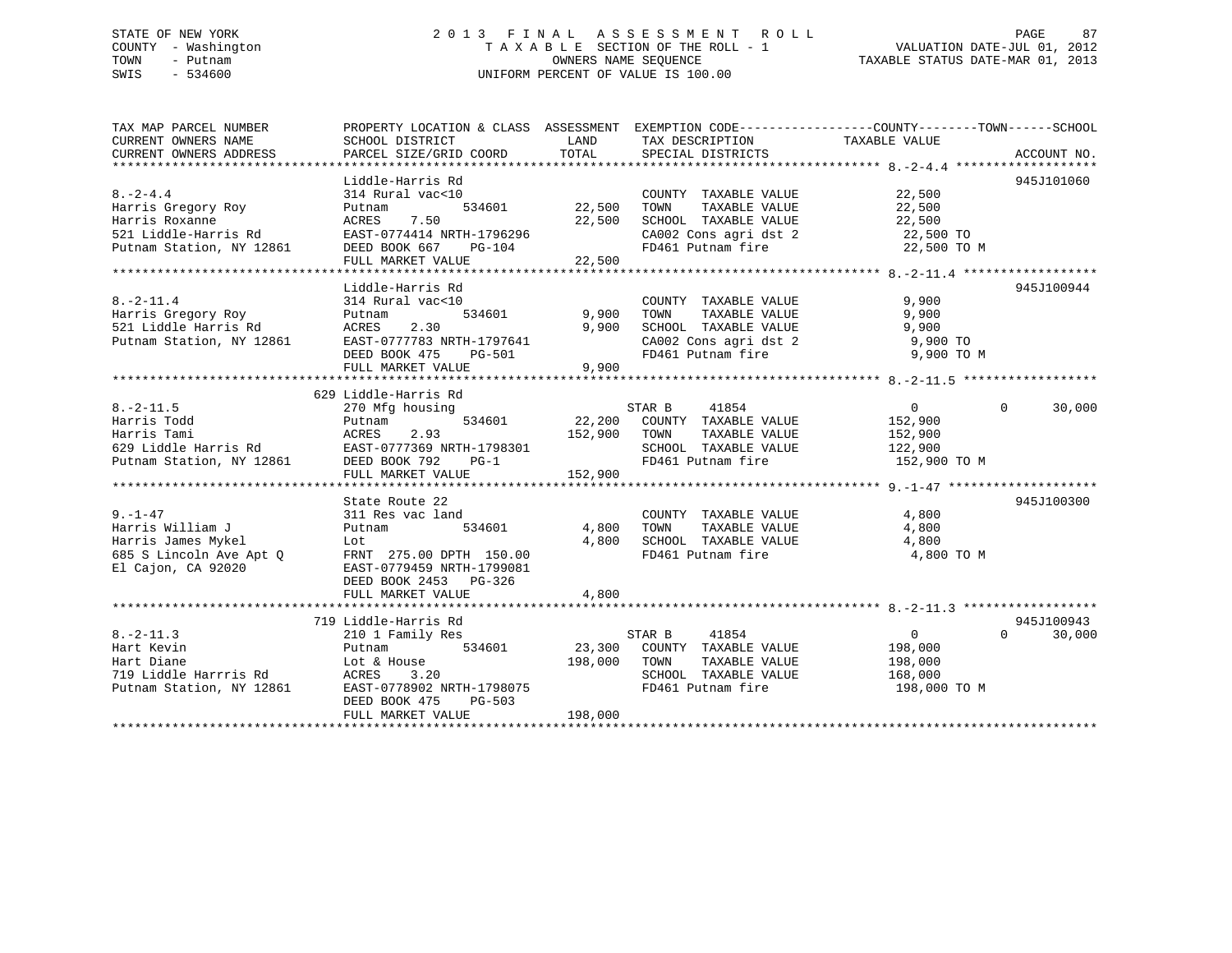## STATE OF NEW YORK 2 0 1 3 F I N A L A S S E S S M E N T R O L L PAGE 88 COUNTY - Washington T A X A B L E SECTION OF THE ROLL - 1 VALUATION DATE-JUL 01, 2012 TOWN - Putnam **CONNERS NAME SEQUENCE** TAXABLE STATUS DATE-MAR 01, 2013 SWIS - 534600 UNIFORM PERCENT OF VALUE IS 100.00

| TAX MAP PARCEL NUMBER<br>CURRENT OWNERS NAME<br>CURRENT OWNERS ADDRESS                                     | SCHOOL DISTRICT<br>PARCEL SIZE/GRID COORD                                                                                 | LAND<br>TOTAL      | TAX DESCRIPTION<br>SPECIAL DISTRICTS                                                       | PROPERTY LOCATION & CLASS ASSESSMENT EXEMPTION CODE----------------COUNTY-------TOWN-----SCHOOL<br>TAXABLE VALUE | ACCOUNT NO.          |
|------------------------------------------------------------------------------------------------------------|---------------------------------------------------------------------------------------------------------------------------|--------------------|--------------------------------------------------------------------------------------------|------------------------------------------------------------------------------------------------------------------|----------------------|
| **********************                                                                                     |                                                                                                                           |                    |                                                                                            |                                                                                                                  |                      |
| $8. - 2 - 4.9$                                                                                             | 468 Liddle-Harris Rd<br>242 Rurl res&rec<br>534601<br>Putnam                                                              | 39,400             | 41854<br>STAR B<br>COUNTY TAXABLE VALUE                                                    | 0<br>$\Omega$<br>270,000                                                                                         | 945J101078<br>30,000 |
| Hauke Craig A<br>468 Liddle-Harris Rd<br>Putnam, NY 12861                                                  | LOT 9:270 & RG4<br>ACRES 14.37<br>EAST-0775172 NRTH-1795518<br>DEED BOOK 2874<br>PG-204<br>FULL MARKET VALUE              | 270,000<br>270,000 | TAXABLE VALUE<br>TOWN<br>SCHOOL TAXABLE VALUE<br>FD461 Putnam fire                         | 270,000<br>240,000<br>270,000 TO M                                                                               |                      |
|                                                                                                            |                                                                                                                           |                    |                                                                                            |                                                                                                                  |                      |
|                                                                                                            | 3044 Lake George Way                                                                                                      |                    |                                                                                            |                                                                                                                  | 945J100736           |
| $7.8 - 1 - 7$<br>Hay Allan S Trustee<br>Hay Family Trust Janet<br>5015 Glenairn<br>Montreal, Ouebec Canada | 280 Res Multiple - WTRFNT<br>Putnam<br>534601<br>2 Cottages & Lot: $2058/193$<br>LF 110<br>ACRES<br>1.30                  | 603,100<br>988,400 | COUNTY TAXABLE VALUE<br>TOWN<br>TAXABLE VALUE<br>SCHOOL TAXABLE VALUE<br>FD461 Putnam fire | 988,400<br>988,400<br>988,400<br>988,400 TO M                                                                    |                      |
| 113W2B3                                                                                                    | EAST-0767342 NRTH-1799175<br>DEED BOOK 2105<br>PG-310<br>FULL MARKET VALUE                                                | 988,400            |                                                                                            |                                                                                                                  |                      |
|                                                                                                            | 560 Gull Bay Rd                                                                                                           |                    |                                                                                            |                                                                                                                  | 945J100627           |
| $14.8 - 1 - 15.5$<br>Hayes David M                                                                         | 210 1 Family Res - WTRFNT<br>534601<br>Putnam                                                                             | 523,400            | COUNTY TAXABLE VALUE<br>TOWN<br>TAXABLE VALUE                                              | 750,000<br>750,000                                                                                               |                      |
| Hayes Susan E<br>2980 Hillcrest Rd<br>Niskayuna, NY 12309                                                  | Sub Lot 2<br>LF 150<br>ACRES<br>2.11<br>EAST-0765721 NRTH-1783783<br>DEED BOOK 863<br>$PG-73$                             | 750,000            | SCHOOL TAXABLE VALUE<br>FD461 Putnam fire                                                  | 750,000<br>750,000 TO M                                                                                          |                      |
|                                                                                                            | FULL MARKET VALUE                                                                                                         | 750,000            |                                                                                            |                                                                                                                  |                      |
|                                                                                                            | 3037 Lake George Way                                                                                                      |                    |                                                                                            |                                                                                                                  | 945J100316           |
| $7.8 - 1 - 14$<br>HC & FRH LLC<br>c/o Alan Hood                                                            | 260 Seasonal res - WTRFNT<br>Putnam<br>534601<br>Lot $4 \& 5$                                                             | 779,100<br>969,000 | COUNTY TAXABLE VALUE<br>TAXABLE VALUE<br>TOWN<br>SCHOOL TAXABLE VALUE                      | 969,000<br>969,000<br>969,000                                                                                    |                      |
| 102 Woodland Way<br>Chambersburg, PA 17202                                                                 | 230 ' LF<br>FRNT 176.00 DPTH 216.00<br>EAST-0767247 NRTH-1798947<br>DEED BOOK 2300<br>PG-162<br>FULL MARKET VALUE         | 969,000            | FD461 Putnam fire                                                                          | 969,000 TO M                                                                                                     |                      |
|                                                                                                            |                                                                                                                           |                    |                                                                                            |                                                                                                                  |                      |
|                                                                                                            | Lake George Way                                                                                                           |                    |                                                                                            |                                                                                                                  | 945J100805           |
| $7.8 - 1 - 1$<br>Herttua Jonathan A<br>4 Sunnywood Dr<br>Westfield, NJ 07090                               | 314 Rural vac<10<br>534601<br>Putnam<br>FRNT 220.00 DPTH 100.00<br>EAST-0766901 NRTH-1800186<br>DEED BOOK 2722<br>$PG-23$ | 67,300<br>67,300   | COUNTY TAXABLE VALUE<br>TAXABLE VALUE<br>TOWN<br>SCHOOL TAXABLE VALUE<br>FD461 Putnam fire | 67,300<br>67,300<br>67,300<br>67,300 TO M                                                                        |                      |
|                                                                                                            | FULL MARKET VALUE                                                                                                         | 67,300             |                                                                                            |                                                                                                                  |                      |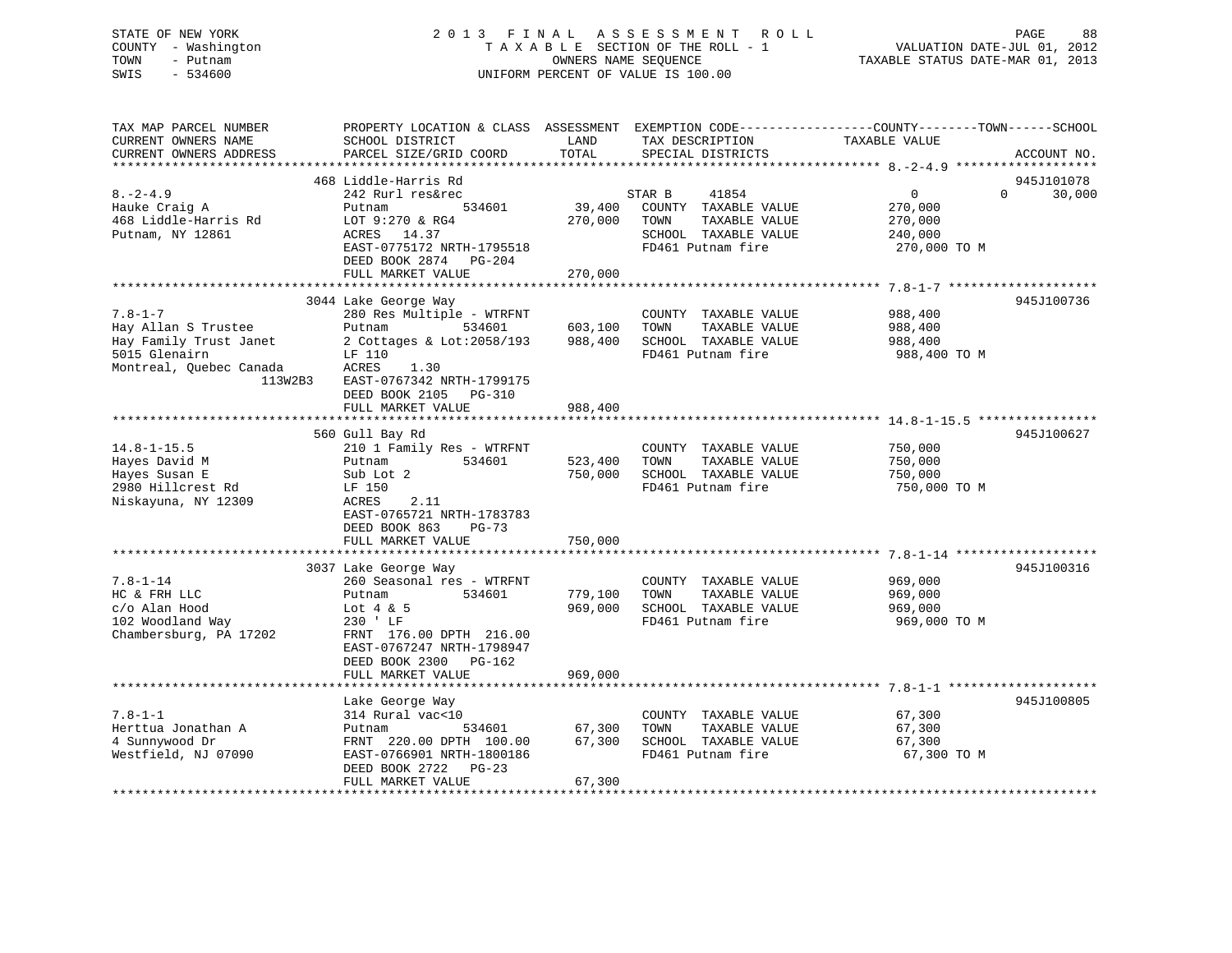# STATE OF NEW YORK 2 0 1 3 F I N A L A S S E S S M E N T R O L L PAGE 89COUNTY - Washington  $T A X A B L E$  SECTION OF THE ROLL - 1<br>TOWN - Putnam data of the COUNTERS NAME SEQUENCE SWIS - 534600 UNIFORM PERCENT OF VALUE IS 100.00

| TAX MAP PARCEL NUMBER  |                           |          | PROPERTY LOCATION & CLASS ASSESSMENT EXEMPTION CODE---------------COUNTY-------TOWN-----SCHOOL |               |             |
|------------------------|---------------------------|----------|------------------------------------------------------------------------------------------------|---------------|-------------|
| CURRENT OWNERS NAME    | SCHOOL DISTRICT           | LAND     | TAX DESCRIPTION                                                                                | TAXABLE VALUE |             |
| CURRENT OWNERS ADDRESS | PARCEL SIZE/GRID COORD    | TOTAL    | SPECIAL DISTRICTS                                                                              |               | ACCOUNT NO. |
|                        |                           |          |                                                                                                |               |             |
|                        | Lake George Way           |          |                                                                                                |               | 945J100842  |
| $7.8 - 1 - 20$         | 314 Rural vac<10 - WTRFNT |          | COUNTY TAXABLE VALUE                                                                           | 20,400        |             |
| Herttua Jonathan A     | 534601<br>Putnam          | 20,400   | TAXABLE VALUE<br>TOWN                                                                          | 20,400        |             |
| 4 Sunnywood Dr         | R O W                     | 20,400   | SCHOOL TAXABLE VALUE                                                                           | 20,400        |             |
| Westfield, NJ 07090    | LF 10                     |          | FD461 Putnam fire                                                                              | 20,400 TO M   |             |
|                        | FRNT<br>10.00 DPTH 244.00 |          |                                                                                                |               |             |
|                        | EAST-0766883 NRTH-1799956 |          |                                                                                                |               |             |
|                        | DEED BOOK 2722 PG-23      |          |                                                                                                |               |             |
|                        | FULL MARKET VALUE         | 20,400   |                                                                                                |               |             |
|                        |                           |          |                                                                                                |               |             |
|                        | 3087 Lake George Way      |          |                                                                                                |               | 945J100429  |
| $7.8 - 1 - 21$         | 260 Seasonal res - WTRFNT |          | COUNTY TAXABLE VALUE                                                                           | 1060,100      |             |
| Herttua Jonathan A     | Putnam<br>534601          | 627,800  | TAXABLE VALUE<br>TOWN                                                                          | 1060,100      |             |
| 4 Sunnywood Dr         | LF 110                    | 1060,100 | SCHOOL TAXABLE VALUE                                                                           | 1060,100      |             |
| Westfield, NJ 07090    | FRNT 174.00 DPTH 244.00   |          | FD461 Putnam fire                                                                              | 1060,100 TO M |             |
|                        | EAST-0766821 NRTH-1800004 |          |                                                                                                |               |             |
|                        | DEED BOOK 2722 PG-23      |          |                                                                                                |               |             |
|                        | FULL MARKET VALUE         | 1060,100 |                                                                                                |               |             |
|                        |                           |          |                                                                                                |               |             |
|                        | 2090 Black Point Rd       |          |                                                                                                |               | 945J100193  |
| $1.14 - 1 - 11$        | 210 1 Family Res - WTRFNT |          | COUNTY TAXABLE VALUE                                                                           | 816,000       |             |
| Hild Gregory           | 534601<br>Putnam          | 435,500  | TAXABLE VALUE<br>TOWN                                                                          | 816,000       |             |
| Hild Kathleen          | LF 109'                   | 816,000  | SCHOOL TAXABLE VALUE                                                                           | 816,000       |             |
| 250 Kohr Rd            | FRNT 113.00 DPTH 182.00   |          | BP461 Black Pt Sewer Dist                                                                      | .00 UN C      |             |
| Kings Park, NY 11754   | EAST-0772819 NRTH-1811481 |          | FD461 Putnam fire                                                                              | 816,000 TO M  |             |
|                        | DEED BOOK 797<br>PG-135   |          |                                                                                                |               |             |
|                        | FULL MARKET VALUE         | 816,000  |                                                                                                |               |             |
|                        |                           |          |                                                                                                |               |             |
|                        | 16981 State Route 22      |          |                                                                                                |               | 945J100978  |
| $13.-1-1.3$            | 260 Seasonal res          |          | COUNTY TAXABLE VALUE                                                                           | 86,000        |             |
| Hilliard H Conway      | 534601<br>Putnam          | 26,300   | TOWN<br>TAXABLE VALUE                                                                          | 86,000        |             |
| 95 G East Pleasant St  | Camp                      | 86,000   | SCHOOL TAXABLE VALUE                                                                           | 86,000        |             |
| Amherst, MA 01002      | ACRES 10.00               |          | FD461 Putnam fire                                                                              | 86,000 TO M   |             |
|                        | EAST-0781492 NRTH-1793665 |          |                                                                                                |               |             |
|                        |                           |          |                                                                                                |               |             |
|                        | DEED BOOK 866<br>PG-234   | 86,000   |                                                                                                |               |             |
|                        | FULL MARKET VALUE         |          |                                                                                                |               |             |
|                        |                           |          |                                                                                                |               | 945J100162  |
|                        | 470 County Route 3        |          |                                                                                                |               |             |
| $13. - 3 - 23$         | 210 1 Family Res - WTRFNT |          | COUNTY TAXABLE VALUE                                                                           | 123,200       |             |
| Hirst Carol C          | 534601<br>Putnam          | 32,000   | TAXABLE VALUE<br>TOWN                                                                          | 123,200       |             |
| Cummings Thomas C      | ACRES<br>1.20             | 123,200  | SCHOOL TAXABLE VALUE                                                                           | 123,200       |             |
| 4183 State Rt 4        | EAST-0789442 NRTH-1787309 |          | FD461 Putnam fire                                                                              | 123,200 TO M  |             |
| Hudson Falls, NY 12939 | DEED BOOK 586<br>PG-72    |          |                                                                                                |               |             |
|                        | FULL MARKET VALUE         | 123,200  |                                                                                                |               |             |
|                        |                           |          |                                                                                                |               |             |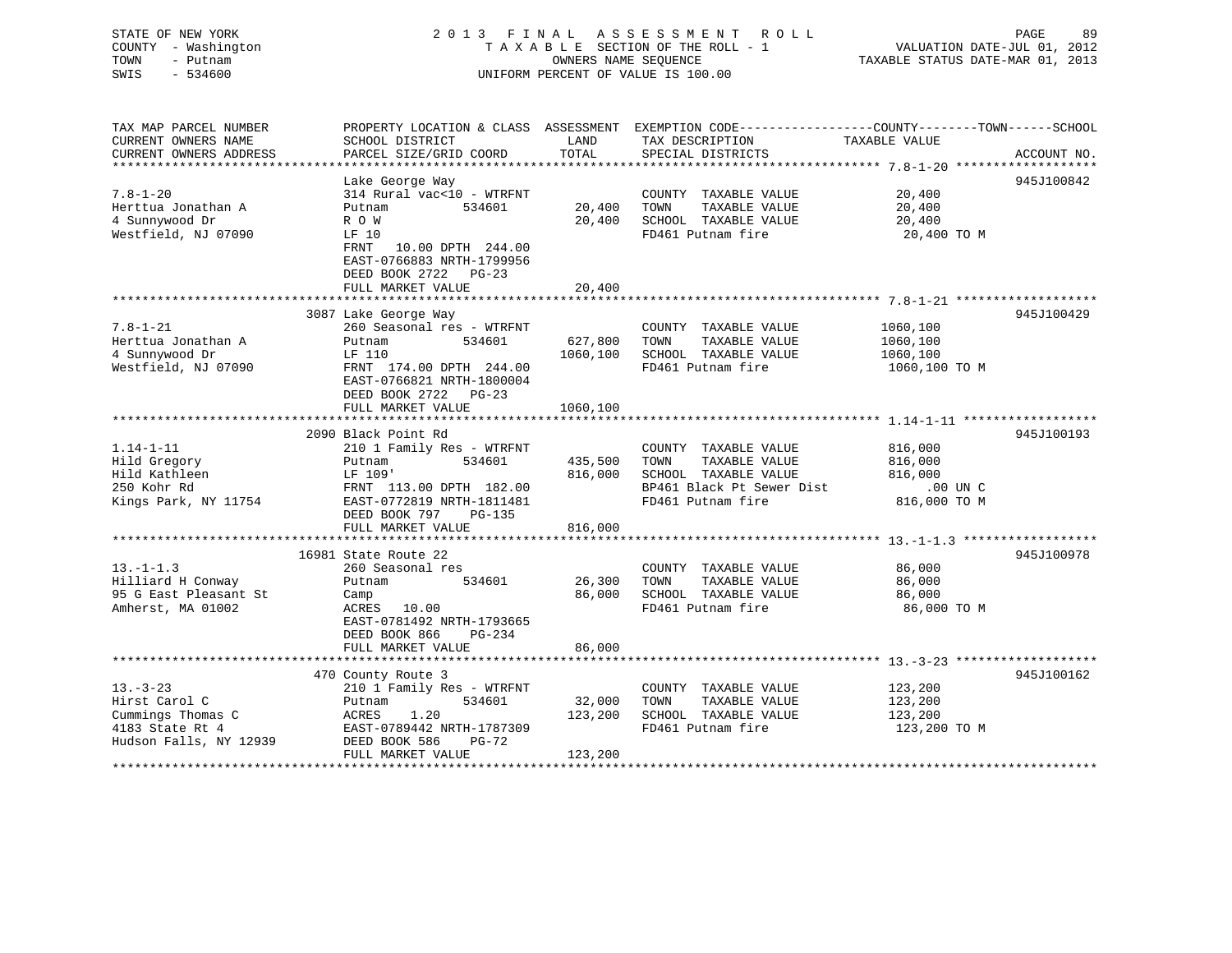## STATE OF NEW YORK 2 0 1 3 F I N A L A S S E S S M E N T R O L L PAGE 90 COUNTY - Washington T A X A B L E SECTION OF THE ROLL - 1 VALUATION DATE-JUL 01, 2012 TOWN - Putnam **CONNERS NAME SEQUENCE** TAXABLE STATUS DATE-MAR 01, 2013 SWIS - 534600 UNIFORM PERCENT OF VALUE IS 100.00

| TAX MAP PARCEL NUMBER<br>CURRENT OWNERS NAME<br>CURRENT OWNERS ADDRESS                                                                                                                                              | PROPERTY LOCATION & CLASS ASSESSMENT EXEMPTION CODE---------------COUNTY-------TOWN------SCHOOL<br>SCHOOL DISTRICT<br><b>EXAMPLE THE STATE OF STATE OF STATE</b><br>PARCEL SIZE/GRID COORD              | TOTAL                   | TAX DESCRIPTION TAXABLE VALUE SPECIAL DISTRICTS<br>SPECIAL DISTRICTS                                                                                                                                                                                  |                                                                               | ACCOUNT NO.                                   |
|---------------------------------------------------------------------------------------------------------------------------------------------------------------------------------------------------------------------|---------------------------------------------------------------------------------------------------------------------------------------------------------------------------------------------------------|-------------------------|-------------------------------------------------------------------------------------------------------------------------------------------------------------------------------------------------------------------------------------------------------|-------------------------------------------------------------------------------|-----------------------------------------------|
| $5. -2 - 13$<br>Hock James<br>170,000<br>213 Cummings Rd<br>213 Cummings Rd<br>213 Cummings Rd<br>213 Cummings Rd<br>213 Cummings Rd<br>212861<br>2285T-0784198 NRTH-1802287<br>27 DEED BOOK 467<br>27 Pd           | 213 Cummings Rd<br>242 Rurl res&rec<br>Putnam                                                                                                                                                           |                         | STAR EN<br>41834<br>$534601 \qquad 37,900 \qquad \text{COUNTY} \quad \text{TXABLE VALUE} \\ 170,000 \qquad \text{TOWN} \qquad \text{TAXABLE VALUE}$<br>SCHOOL TAXABLE VALUE 106,700<br>FD461 Putnam fire                                              | $\overline{0}$<br>170,000<br>170,000<br>170,000 TO M                          | 945J100596<br>$\Omega$ and $\Omega$<br>63,300 |
|                                                                                                                                                                                                                     |                                                                                                                                                                                                         |                         |                                                                                                                                                                                                                                                       |                                                                               |                                               |
|                                                                                                                                                                                                                     |                                                                                                                                                                                                         |                         |                                                                                                                                                                                                                                                       |                                                                               |                                               |
| $13. - 3 - 24.1$<br>Hoell Joseph A<br>Hoell Nancy L<br>Hoell Nancy L<br>433,900<br>428 County Route 3<br>EAST-0788868 NRTH-1785650<br>Putnam Station, NY 12861<br>DEED BOOK 603 PG-273                              | 428 County Route 3<br>283 Res w/Comuse - WTRFNT STAR EN 41834<br>Putnam 534601 212,100 COUNTY TAXABLE VALUE<br>Putnam<br>FULL MARKET VALUE                                                              | 433,900 TOWN<br>433,900 | SCHOOL TAXABLE VALUE<br>FD461 Putnam fire<br>FD461 Putnam fire                                                                                                                                                                                        | $\overline{0}$<br>433,900<br>TAXABLE VALUE 433,900<br>370,600<br>433,900 TO M | 945J100237<br>$\Omega$<br>63,300              |
|                                                                                                                                                                                                                     |                                                                                                                                                                                                         |                         |                                                                                                                                                                                                                                                       |                                                                               |                                               |
| $13. - 3 - 24.6$<br>13.-3-24.6 210 1 Family Res<br>Hoell Nancy L Putnam 534601 34,700<br>Hoell Joseph A ACRES 1.63 143,800<br>428 County Route 3 EAST-0788819 NRTH-1786533<br>Putnam, NY 12861 DEED BOOK 881 PG-253 | 427 County Route 3<br>210 1 Family Res<br>$534601$ $34,700$<br>1.63 $143,800$                                                                                                                           |                         | COUNTY TAXABLE VALUE<br>TOWN<br>TAXABLE VALUE<br>SCHOOL TAXABLE VALUE 143,800<br>FD461 Putnam fire                                                                                                                                                    | 143,800<br>143,800<br>143,800 TO M                                            |                                               |
|                                                                                                                                                                                                                     |                                                                                                                                                                                                         |                         |                                                                                                                                                                                                                                                       |                                                                               |                                               |
| $11.20 - 2 - 26$<br>Houlihan John<br>Houllhan John<br>McLaughlin Maureen P<br>1100011<br>1180 2nd NH Tpke North<br>Francestown, NH 03043                                                                            | 4111 Meadow Way<br>210 1 Family Res<br>Putnam 534601 57,800<br>Putnam 534001 57,000<br>hse under construction 317,300<br>FRNT 110.00 DPTH 92.00<br>EAST-0767102 NRTH-1786490<br>DEED BOOK 904<br>PG-329 |                         | COUNTY TAXABLE VALUE 317,300<br>$\begin{tabular}{lllllllllll} \textsc{TOWN} & \textsc{TXABLE} & \textsc{VALUE} & & 317\,,300 \\ \textsc{SCHOOL} & \textsc{TAXABLE} & \textsc{VALUE} & & 317\,,300 \\ \end{tabular}$<br>FD461 Putnam fire 317,300 TO M |                                                                               | 945J100563                                    |
|                                                                                                                                                                                                                     |                                                                                                                                                                                                         |                         |                                                                                                                                                                                                                                                       |                                                                               |                                               |
| $11.20 - 2 - 27$                                                                                                                                                                                                    | meadow Way<br>314 Rural vac<10                                                                                                                                                                          |                         |                                                                                                                                                                                                                                                       |                                                                               | 945J100606                                    |
| Houlihan John<br>Houlihan Jonn<br>McLaughlin Maureen P<br>1180 2nd NH Tpke North<br>NH 03043                                                                                                                        | 534601 33,300<br>Putnam<br>FRNT 100.00 DPTH 50.00 33,300<br>EAST-0767177 NRTH-1786482<br>DEED BOOK 904<br>PG-331<br>FULL MARKET VALUE                                                                   | 33,300                  | COUNTY TAXABLE VALUE 33,300<br>TOWN TAXABLE VALUE 33,300<br>TOWN<br>SCHOOL TAXABLE VALUE 33,300<br>FD461 Putnam fire                                                                                                                                  | 33,300 TO M                                                                   |                                               |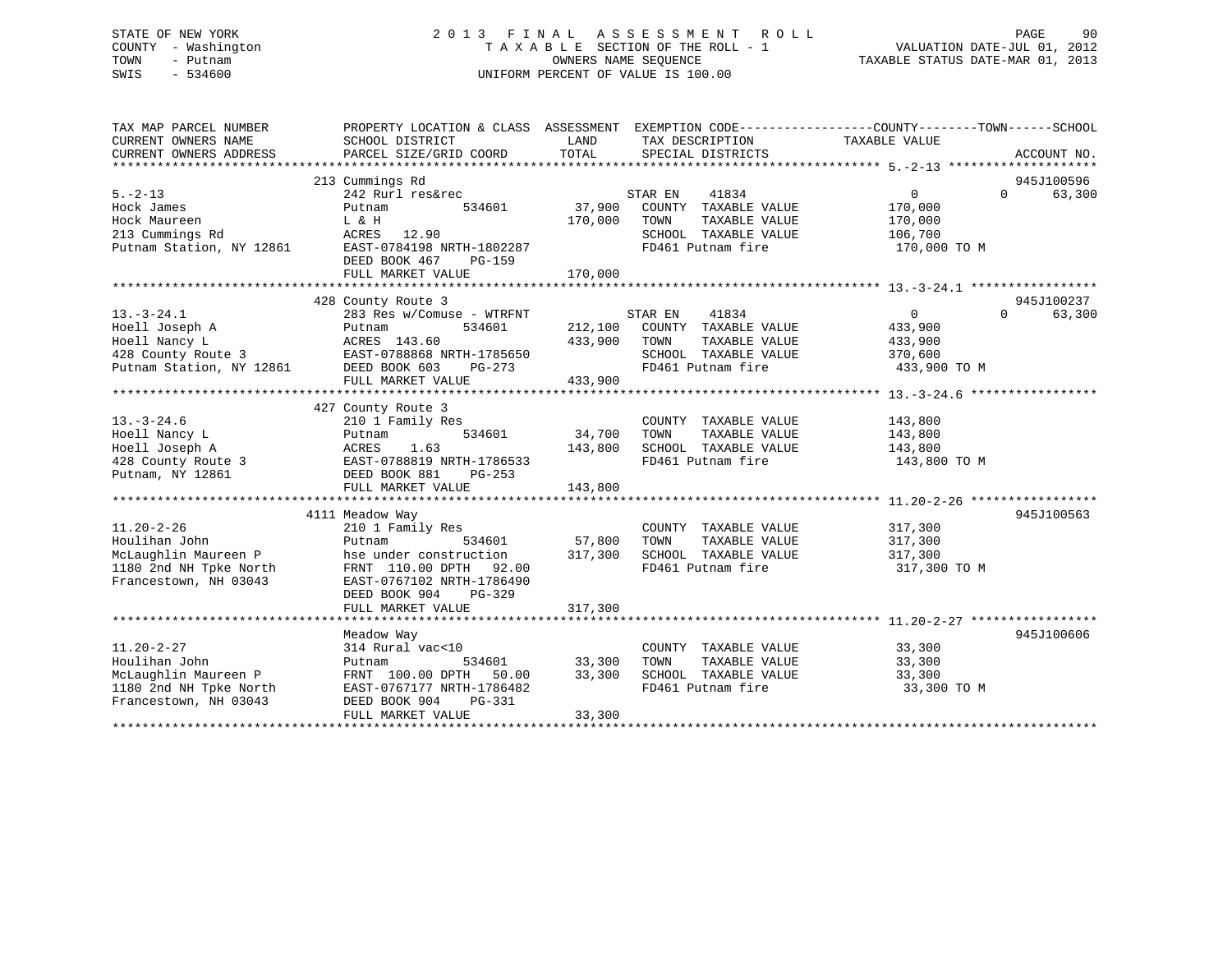## STATE OF NEW YORK 2 0 1 3 F I N A L A S S E S S M E N T R O L L PAGE 91 COUNTY - Washington T A X A B L E SECTION OF THE ROLL - 1 VALUATION DATE-JUL 01, 2012 TOWN - Putnam **CONNERS NAME SEQUENCE** TAXABLE STATUS DATE-MAR 01, 2013 SWIS - 534600 UNIFORM PERCENT OF VALUE IS 100.00

| TAX MAP PARCEL NUMBER<br>CURRENT OWNERS NAME<br>CURRENT OWNERS ADDRESS | PROPERTY LOCATION & CLASS ASSESSMENT<br>SCHOOL DISTRICT<br>PARCEL SIZE/GRID COORD | LAND<br>TOTAL | EXEMPTION CODE-----------------COUNTY-------TOWN------SCHOOL<br>TAX DESCRIPTION<br>SPECIAL DISTRICTS | TAXABLE VALUE           | ACCOUNT NO. |
|------------------------------------------------------------------------|-----------------------------------------------------------------------------------|---------------|------------------------------------------------------------------------------------------------------|-------------------------|-------------|
|                                                                        |                                                                                   |               |                                                                                                      |                         |             |
| $11.20 - 2 - 30$                                                       | Meadow Way<br>314 Rural vac<10                                                    |               | COUNTY TAXABLE VALUE                                                                                 | 31,700                  | 945J100631  |
| Houlihan John                                                          | Putnam<br>534601                                                                  | 31,700        | TOWN<br>TAXABLE VALUE                                                                                | 31,700                  |             |
| McLaughlin Maureen P etal                                              | FRNT<br>50.00 DPTH 128.00                                                         | 31,700        | SCHOOL TAXABLE VALUE                                                                                 | 31,700                  |             |
| 1180 2nd NH Tpke North                                                 | EAST-0767122 NRTH-1786548                                                         |               | FD461 Putnam fire                                                                                    | 31,700 TO M             |             |
| Francestown, NH 03043                                                  | DEED BOOK 904<br><b>PG-331</b>                                                    |               |                                                                                                      |                         |             |
|                                                                        | FULL MARKET VALUE                                                                 | 31,700        |                                                                                                      |                         |             |
|                                                                        |                                                                                   |               |                                                                                                      |                         |             |
|                                                                        | 2149 Black Point Rd                                                               |               |                                                                                                      |                         | 945J100318  |
| $1.18 - 1 - 11$                                                        | 280 Res Multiple - WTRFNT                                                         |               | COUNTY TAXABLE VALUE                                                                                 | 581,800                 |             |
| Houskamp Marilyn                                                       | 534601<br>Putnam                                                                  | 441,600       | TOWN<br>TAXABLE VALUE                                                                                | 581,800                 |             |
| Houskamp John                                                          | LF 72'<br>785/241                                                                 | 581,800       | SCHOOL TAXABLE VALUE                                                                                 | 581,800                 |             |
| 6050 Horse Point Shr                                                   | 785/253;2992/7;2992/12                                                            |               | BP461 Black Pt Sewer Dist                                                                            | $.00$ UN C              |             |
| Stuart, FL 34997                                                       | 70.00 DPTH 305.00<br>FRNT                                                         |               | FD461 Putnam fire                                                                                    | 581,800 TO M            |             |
|                                                                        | EAST-0771807 NRTH-1810391                                                         |               |                                                                                                      |                         |             |
|                                                                        | DEED BOOK 785<br>$PG-241$                                                         |               |                                                                                                      |                         |             |
|                                                                        | FULL MARKET VALUE                                                                 | 581,800       |                                                                                                      |                         |             |
|                                                                        | Royal Anchorage Estates                                                           |               |                                                                                                      |                         | 945J100993  |
| $11.8 - 5 - 8$                                                         | 314 Rural vac<10                                                                  |               | COUNTY TAXABLE VALUE                                                                                 | 84,000                  |             |
| Huber Peter F                                                          | 534601<br>Putnam                                                                  | 84,000        | TOWN<br>TAXABLE VALUE                                                                                | 84,000                  |             |
| Huber Lynn M                                                           | LR's: Lot 15                                                                      | 84,000        | SCHOOL TAXABLE VALUE                                                                                 | 84,000                  |             |
| 63 Cobb Hill Rd                                                        | $12.-5-8$                                                                         |               | FD461 Putnam fire                                                                                    | 84,000 TO M             |             |
| West Sand Lake, NY 12196                                               | FRNT 229.00 DPTH<br>68.00                                                         |               |                                                                                                      |                         |             |
|                                                                        | EAST-0766986 NRTH-1792323                                                         |               |                                                                                                      |                         |             |
|                                                                        | DEED BOOK 508<br>$PG-96$                                                          |               |                                                                                                      |                         |             |
|                                                                        | FULL MARKET VALUE                                                                 | 84,000        |                                                                                                      |                         |             |
|                                                                        |                                                                                   |               |                                                                                                      |                         |             |
|                                                                        | 5129 Bayview Way                                                                  |               |                                                                                                      |                         | 945J100102  |
| $12. - 4 - 20.1$                                                       | 260 Seasonal res - WTRFNT                                                         |               | 41834<br>STAR EN                                                                                     | $\mathbf 0$<br>$\Omega$ | 63,300      |
| Huenerberg Richard                                                     | 534601<br>Putnam                                                                  | 279,000       | COUNTY TAXABLE VALUE                                                                                 | 388,200                 |             |
| 5129 Bayview Way                                                       | LF 45                                                                             | 388,200       | TOWN<br>TAXABLE VALUE                                                                                | 388,200                 |             |
| Putnam Station, NY 12861                                               | 45.00 DPTH 390.00<br>FRNT                                                         |               | SCHOOL TAXABLE VALUE                                                                                 | 324,900                 |             |
|                                                                        | EAST-0767117 NRTH-1788538                                                         |               | FD461 Putnam fire                                                                                    | 388,200 TO M            |             |
|                                                                        | DEED BOOK 601<br>$PG-23$<br>FULL MARKET VALUE                                     | 388,200       |                                                                                                      |                         |             |
|                                                                        |                                                                                   |               |                                                                                                      |                         |             |
|                                                                        | 5569 Evergreen Shores Way                                                         |               |                                                                                                      |                         | 945J100904  |
| $12. - 4 - 44$                                                         | 210 1 Family Res - WTRFNT                                                         |               | COUNTY TAXABLE VALUE                                                                                 | 742,000                 |             |
| Hughes Stephen A                                                       | 534601<br>Putnam                                                                  | 419,600       | TOWN<br>TAXABLE VALUE                                                                                | 742,000                 |             |
| Hughes Cindy                                                           | Lot 5                                                                             | 742,000       | SCHOOL TAXABLE VALUE                                                                                 | 742,000                 |             |
| 2 Frost Commons Ct                                                     | 4.30<br>ACRES                                                                     |               | FD461 Putnam fire                                                                                    | 742,000 TO M            |             |
| Slingerlands, NY 12159                                                 | EAST-0767427 NRTH-1790561                                                         |               |                                                                                                      |                         |             |
|                                                                        | DEED BOOK 857<br>$PG-80$                                                          |               |                                                                                                      |                         |             |
|                                                                        | FULL MARKET VALUE                                                                 | 742,000       |                                                                                                      |                         |             |
|                                                                        |                                                                                   |               |                                                                                                      |                         |             |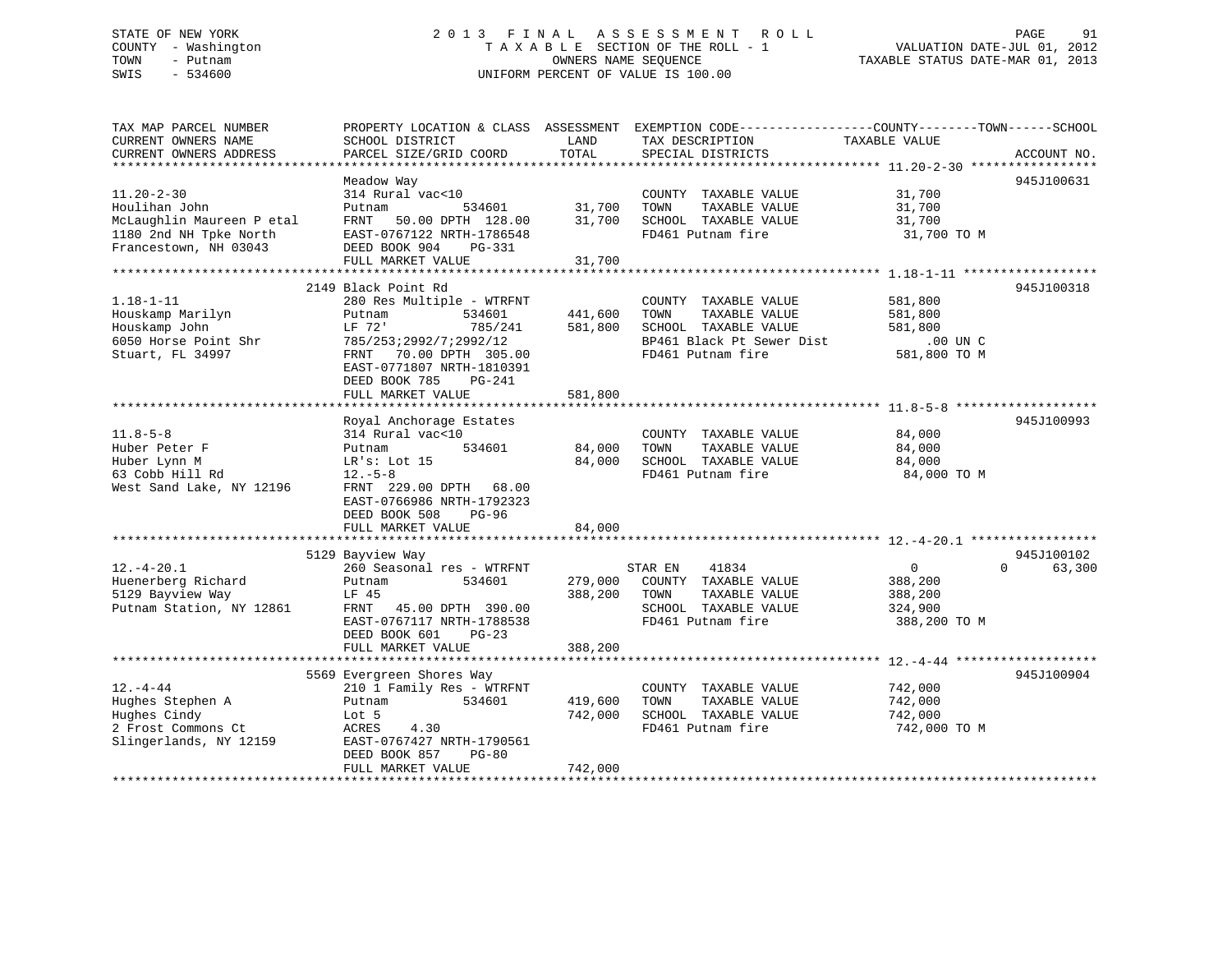## STATE OF NEW YORK 2 0 1 3 F I N A L A S S E S S M E N T R O L L PAGE 92 COUNTY - Washington T A X A B L E SECTION OF THE ROLL - 1 VALUATION DATE-JUL 01, 2012 TOWN - Putnam OWNERS NAME SEQUENCE TAXABLE STATUS DATE-MAR 01, 2013 SWIS - 534600 UNIFORM PERCENT OF VALUE IS 100.00

| TAX MAP PARCEL NUMBER<br>CURRENT OWNERS NAME | PROPERTY LOCATION & CLASS ASSESSMENT EXEMPTION CODE----------------COUNTY-------TOWN------SCHOOL<br>SCHOOL DISTRICT | LAND         | TAX DESCRIPTION                                       | TAXABLE VALUE           |             |
|----------------------------------------------|---------------------------------------------------------------------------------------------------------------------|--------------|-------------------------------------------------------|-------------------------|-------------|
| CURRENT OWNERS ADDRESS                       | PARCEL SIZE/GRID COORD                                                                                              | TOTAL        | SPECIAL DISTRICTS                                     |                         | ACCOUNT NO. |
|                                              |                                                                                                                     |              |                                                       |                         |             |
|                                              | 712 Liddle-Harris Rd                                                                                                |              |                                                       |                         | 945J100942  |
| $8. -2 - 11.2$                               | 314 Rural vac<10                                                                                                    |              | COUNTY TAXABLE VALUE                                  | 7,600                   |             |
| Hunsdon Ada                                  | ,<br>534601<br>Putnam                                                                                               |              | 7,600 TOWN<br>TAXABLE VALUE                           | 7,600                   |             |
| 301 Russell St                               | ACRES<br>1.70                                                                                                       | 7,600        | SCHOOL TAXABLE VALUE                                  | 7,600                   |             |
| Crown Point, NY 12928                        | EAST-0778885 NRTH-1797725                                                                                           |              | FD461 Putnam fire                                     | 7,600 TO M              |             |
|                                              | DEED BOOK 475<br>PG-499                                                                                             |              |                                                       |                         |             |
|                                              | FULL MARKET VALUE                                                                                                   | 7,600        |                                                       |                         |             |
|                                              |                                                                                                                     |              |                                                       |                         |             |
| $11.20 - 4 - 14$                             | 4339 Link Way<br>210 1 Family Res - WTRFNT                                                                          |              | COUNTY TAXABLE VALUE                                  | 982,600                 | 945J100323  |
| Hunt Mark                                    | 534601<br>Putnam                                                                                                    | 746,800 TOWN | TAXABLE VALUE                                         | 982,600                 |             |
| Hunt Dean                                    | 1801/23;1801/28;2992/297                                                                                            | 982,600      | SCHOOL TAXABLE VALUE                                  | 982,600                 |             |
|                                              | LF 180<br>2992/301                                                                                                  |              | FD461 Putnam fire                                     | 982,600 TO M            |             |
| 14 Stutz Ave<br>Latham, NY 12110             | ACRES<br>1.10                                                                                                       |              |                                                       |                         |             |
|                                              | EAST-0766888 NRTH-1786605                                                                                           |              |                                                       |                         |             |
|                                              | DEED BOOK 2992 PG-301                                                                                               |              |                                                       |                         |             |
|                                              | FULL MARKET VALUE                                                                                                   | 982,600      |                                                       |                         |             |
|                                              |                                                                                                                     |              |                                                       |                         |             |
|                                              | 29 Ferry Way South                                                                                                  |              |                                                       |                         | 945J100368  |
| $2. -1 - 14$                                 | 260 Seasonal res - WTRFNT                                                                                           |              | COUNTY TAXABLE VALUE                                  | 39,300                  |             |
| Hunter Daniel                                | 534601<br>Putnam                                                                                                    | 6,100 TOWN   | TAXABLE VALUE                                         | 39,300                  |             |
| Bobelak George                               | 67' Lf                                                                                                              | 39,300       | SCHOOL TAXABLE VALUE                                  | 39,300                  |             |
| 63 4th St                                    |                                                                                                                     |              | FD461 Putnam fire                                     | 39,300 TO M             |             |
| Waterford, NY 12188                          | EAST-0788259 NRTH-1810541                                                                                           |              |                                                       |                         |             |
|                                              | DEED BOOK 815<br><b>PG-199</b>                                                                                      |              |                                                       |                         |             |
|                                              | FULL MARKET VALUE                                                                                                   | 39,300       |                                                       |                         |             |
|                                              |                                                                                                                     |              |                                                       |                         |             |
| $14. - 1 - 13$                               | 739 Gull Bay Rd                                                                                                     |              |                                                       |                         | 945J100642  |
| Hunter Edward M                              | $312$ Vac w/imprv - WTRFNT<br>Putnam 534601                                                                         |              | COUNTY TAXABLE VALUE<br>322,000 TOWN<br>TAXABLE VALUE | 332,000<br>332,000      |             |
|                                              |                                                                                                                     |              | 332,000 SCHOOL TAXABLE VALUE                          |                         |             |
| Hunter Mary T<br>168 Oak Brook Commons       | garage<br>LF 125                                                                                                    |              | FD461 Putnam fire                                     | 332,000<br>332,000 TO M |             |
| Clifton Park, NY 12065                       | ACRES 15.23                                                                                                         |              |                                                       |                         |             |
|                                              | EAST-0764895 NRTH-1781206                                                                                           |              |                                                       |                         |             |
|                                              | DEED BOOK 483 PG-1038                                                                                               |              |                                                       |                         |             |
|                                              | FULL MARKET VALUE                                                                                                   | 332,000      |                                                       |                         |             |
|                                              |                                                                                                                     |              |                                                       |                         |             |
|                                              | 744 Gull Bay Rd                                                                                                     |              |                                                       |                         | 945J100956  |
| $14.18 - 4 - 4.2$                            | 210 1 Family Res - WTRFNT                                                                                           |              | COUNTY TAXABLE VALUE                                  | 761,200                 |             |
| Hunter House LG Inc                          | Putnam<br>534601                                                                                                    | 539,600      | TAXABLE VALUE<br>TOWN                                 | 761,200                 |             |
| 744 Gull Bay Rd                              | Hse under construction 761,200                                                                                      |              | SCHOOL TAXABLE VALUE                                  | 761,200                 |             |
| Putnam Station, NY 12861                     | LF 131                                                                                                              |              | FD461 Putnam fire                                     | 761,200 TO M            |             |
|                                              | $14. -4 - 4.2$                                                                                                      |              |                                                       |                         |             |
|                                              | FRNT 131.00 DPTH 136.00                                                                                             |              |                                                       |                         |             |
|                                              | EAST-0764464 NRTH-1780626                                                                                           |              |                                                       |                         |             |
|                                              | DEED BOOK 3217 PG-340                                                                                               |              |                                                       |                         |             |
|                                              | FULL MARKET VALUE                                                                                                   | 761,200      |                                                       |                         |             |
|                                              |                                                                                                                     |              |                                                       |                         |             |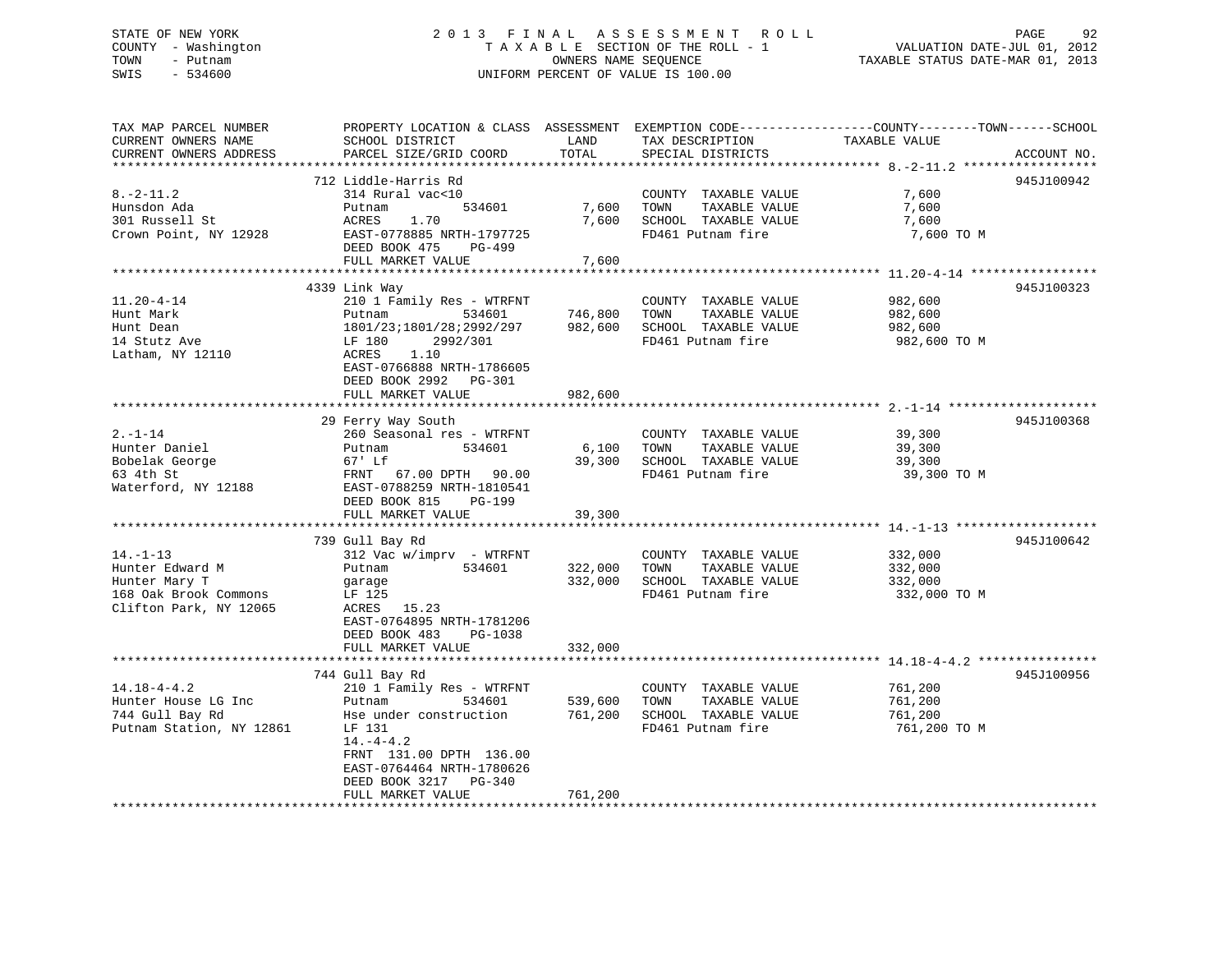## STATE OF NEW YORK 2 0 1 3 F I N A L A S S E S S M E N T R O L L PAGE 93 COUNTY - Washington T A X A B L E SECTION OF THE ROLL - 1 VALUATION DATE-JUL 01, 2012 TOWN - Putnam OWNERS NAME SEQUENCE TAXABLE STATUS DATE-MAR 01, 2013 SWIS - 534600 UNIFORM PERCENT OF VALUE IS 100.00

| TAX MAP PARCEL NUMBER<br>CURRENT OWNERS NAME<br>CURRENT OWNERS ADDRESS | PROPERTY LOCATION & CLASS ASSESSMENT EXEMPTION CODE---------------COUNTY-------TOWN-----SCHOOL<br>SCHOOL DISTRICT<br>PARCEL SIZE/GRID COORD | LAND<br>TOTAL   | TAX DESCRIPTION<br>SPECIAL DISTRICTS | TAXABLE VALUE    | ACCOUNT NO.        |
|------------------------------------------------------------------------|---------------------------------------------------------------------------------------------------------------------------------------------|-----------------|--------------------------------------|------------------|--------------------|
|                                                                        |                                                                                                                                             |                 |                                      |                  |                    |
|                                                                        | 239 County Route 3                                                                                                                          |                 |                                      |                  | 945J100240         |
| $13 - 2 - 15$                                                          | 210 1 Family Res                                                                                                                            |                 | STAR B<br>41854                      | $\overline{0}$   | 30,000<br>$\Omega$ |
| Huntington Ernest                                                      | 534601<br>Putnam                                                                                                                            | 15,000          | COUNTY TAXABLE VALUE                 | 154,400          |                    |
| Huntington Susan                                                       | Bdy Ln Adjst 1955/283                                                                                                                       | 154,400         | TAXABLE VALUE<br>TOWN                | 154,400          |                    |
| 239 County Route 3                                                     | 1.00<br>ACRES                                                                                                                               |                 | SCHOOL TAXABLE VALUE                 | 124,400          |                    |
| Putnam Station, NY 12861                                               | EAST-0785683 NRTH-1787344<br>DEED BOOK 1985 PG-281                                                                                          |                 | FD461 Putnam fire                    | 154,400 TO M     |                    |
|                                                                        | FULL MARKET VALUE                                                                                                                           | 154,400         |                                      |                  |                    |
|                                                                        |                                                                                                                                             |                 |                                      |                  |                    |
|                                                                        | Lake Rd                                                                                                                                     |                 |                                      |                  | 945J101043         |
| $16. - 1 - 6.2$                                                        | 322 Rural vac>10                                                                                                                            |                 | COUNTY TAXABLE VALUE                 | 56,800           |                    |
| Huntington Ernest L                                                    | 534601<br>Putnam                                                                                                                            | 56,800          | TOWN<br>TAXABLE VALUE                | 56,800           |                    |
| Huntington Susan L                                                     | ACRES 41.84                                                                                                                                 | 56,800          | SCHOOL TAXABLE VALUE                 | 56,800           |                    |
| 239 County Route 3                                                     | EAST-0785195 NRTH-1785432                                                                                                                   |                 | FD461 Putnam fire                    | 56,800 TO M      |                    |
| Putnam Station, NY 12861                                               | DEED BOOK 1871 PG-66                                                                                                                        |                 |                                      |                  |                    |
|                                                                        | FULL MARKET VALUE                                                                                                                           | 56,800          |                                      |                  |                    |
|                                                                        |                                                                                                                                             |                 |                                      |                  |                    |
|                                                                        | 423 Lake Rd                                                                                                                                 |                 |                                      |                  | 945J101014         |
| $16. - 1 - 6.1$                                                        | 210 1 Family Res                                                                                                                            |                 | COUNTY TAXABLE VALUE                 | 164,100          |                    |
| Huntington Jeffrey                                                     | 534601<br>Putnam                                                                                                                            | 33,500          | TAXABLE VALUE<br>TOWN                | 164,100          |                    |
| Huntington Silke                                                       | H & L                                                                                                                                       | 164,100         | SCHOOL TAXABLE VALUE                 | 164,100          |                    |
| 148 Honeytown Rd                                                       | ACRES<br>8.46                                                                                                                               |                 | FD461 Putnam fire                    | 164,100 TO M     |                    |
| Whitehall, NY 12887                                                    | EAST-0786426 NRTH-1785315                                                                                                                   |                 |                                      |                  |                    |
|                                                                        | DEED BOOK 504<br>PG-393                                                                                                                     |                 |                                      |                  |                    |
|                                                                        | FULL MARKET VALUE                                                                                                                           | 164,100         |                                      |                  |                    |
|                                                                        |                                                                                                                                             |                 |                                      |                  |                    |
|                                                                        | 53 Wrights Rd                                                                                                                               |                 |                                      |                  | 945J100123         |
| $2. - 1 - 5$                                                           | 240 Rural res<br>- WTRFNT                                                                                                                   |                 | STAR B<br>41854                      | $\overline{0}$   | $\Omega$<br>30,000 |
| Huntington Susan A LE                                                  | 534601<br>Putnam                                                                                                                            | 119,000         | COUNTY TAXABLE VALUE                 | 132,300          |                    |
| Scupien Joshua A                                                       | ACRES 34.00                                                                                                                                 | 132,300         | TAXABLE VALUE<br>TOWN                | 132,300          |                    |
| 148 Honeytown Rd                                                       | EAST-0785989 NRTH-1812581                                                                                                                   |                 | SCHOOL TAXABLE VALUE                 | 102,300          |                    |
| Whitehall, NY 12887                                                    | DEED BOOK 2957 PG-246                                                                                                                       |                 | FD461 Putnam fire                    | 132,300 TO M     |                    |
|                                                                        | FULL MARKET VALUE                                                                                                                           | 132,300         |                                      |                  |                    |
|                                                                        |                                                                                                                                             |                 |                                      |                  |                    |
|                                                                        | 216 Lake Rd                                                                                                                                 |                 |                                      |                  | 945J100528         |
| $16. - 1 - 3$                                                          | 270 Mfg housing                                                                                                                             |                 | WAR VET/TC 41121                     | 4,440<br>4,440   | $\Omega$           |
| Husfelt Albert L                                                       | 534601<br>Putnam                                                                                                                            | 11,100 AGED-ALL | 41800                                | 12,580<br>12,580 | 14,800             |
| Husfelt Shirley A                                                      | FRNT 100.00 DPTH 100.00                                                                                                                     | 29,600 STAR EN  | 41834                                | $\overline{0}$   | 14,800<br>$\Omega$ |
| 216 Lake Rd                                                            | EAST-0781691 NRTH-1783270                                                                                                                   |                 | COUNTY TAXABLE VALUE                 | 12,580           |                    |
| Putnam Station, NY 12861                                               | DEED BOOK 476<br>PG-477                                                                                                                     |                 | TOWN<br>TAXABLE VALUE                | 12,580           |                    |
|                                                                        | FULL MARKET VALUE                                                                                                                           | 29,600          | SCHOOL TAXABLE VALUE                 | $\Omega$         |                    |
|                                                                        |                                                                                                                                             |                 | FD461 Putnam fire                    | 29,600 TO M      |                    |
|                                                                        |                                                                                                                                             |                 |                                      |                  |                    |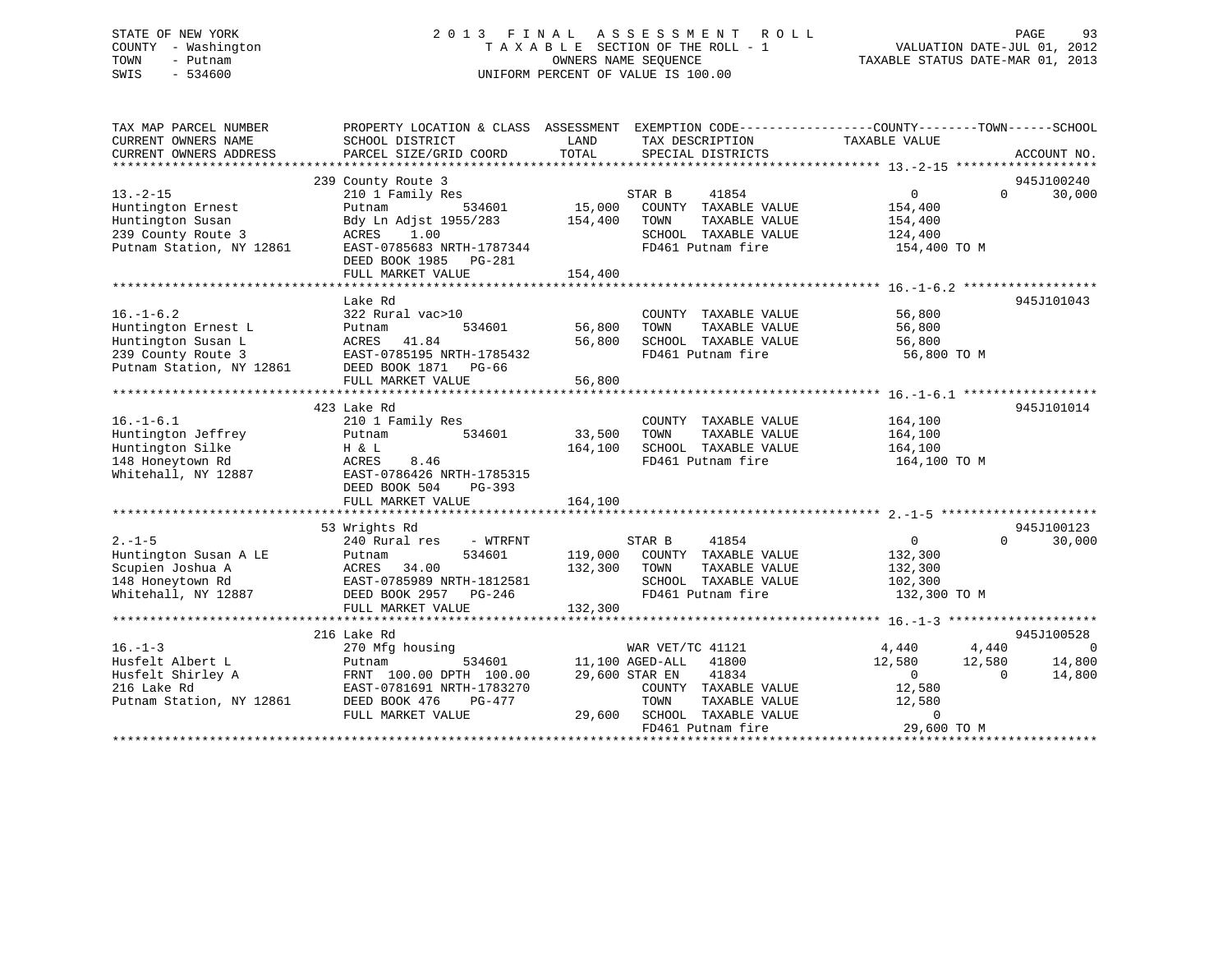| TAX MAP PARCEL NUMBER<br>PROPERTY LOCATION & CLASS ASSESSMENT EXEMPTION CODE----------------COUNTY-------TOWN------SCHOOL<br>CURRENT OWNERS NAME<br>LAND<br>TAX DESCRIPTION<br>SCHOOL DISTRICT<br>TAXABLE VALUE<br>CURRENT OWNERS ADDRESS<br>PARCEL SIZE/GRID COORD<br>TOTAL<br>SPECIAL DISTRICTS<br>ACCOUNT NO.<br>**********************<br>***************************<br>************<br>945J100326<br>4393 Link Way<br>$12. - 4 - 33$<br>260 Seasonal res - WTRFNT<br>805,200<br>COUNTY TAXABLE VALUE<br>TAXABLE VALUE<br>Hyatt Candace<br>Putnam<br>534601<br>702,700<br>TOWN<br>805,200<br>62 Chapman Rd<br>485/1085 721/243<br>805,200<br>SCHOOL TAXABLE VALUE<br>805,200<br>Boulder, CO 80302<br>LF 152<br>FD461 Putnam fire<br>805,200 TO M<br>FRNT 152.00 DPTH 184.00<br>EAST-0766404 NRTH-1787782<br>DEED BOOK 721<br>PG-241<br>FULL MARKET VALUE<br>805,200<br>********<br>******************** 1.14-1-2 ********************<br>45 Tiroga Beach Ln<br>945J100023<br>$1.14 - 1 - 2$<br>314 Rural vac<10 - WTRFNT<br>331,500<br>COUNTY TAXABLE VALUE<br>TAXABLE VALUE<br>Iannuzzi Joseph P<br>Putnam<br>534601<br>331,500<br>TOWN<br>331,500<br>331,500<br>Iannuzzi Maureen R<br>852/238<br>SCHOOL TAXABLE VALUE<br>331,500<br>48 John Singer Sargent Way<br>BP461 Black Pt Sewer Dist<br>Lf 150<br>$.00$ UN C<br>Marlton, NJ 08053<br>FD461 Putnam fire<br>FRNT 100.00 DPTH 176.00<br>331,500 TO M<br>EAST-0772520 NRTH-1812698<br>DEED BOOK 3053 PG-1<br>FULL MARKET VALUE<br>331,500<br>*************** 14.18-4-13 ******************<br>1524 Five Camps Way<br>945J100327<br>$14.18 - 4 - 13$<br>210 1 Family Res - WTRFNT<br>599,000<br>COUNTY TAXABLE VALUE<br>Ilaria Richard<br>TAXABLE VALUE<br>Putnam<br>534601<br>503,400<br>TOWN<br>599,000<br>SCHOOL TAXABLE VALUE<br>Ilaria Irene<br>Lot $12$<br>599,000<br>599,000<br>25 Woodbrook Cir<br>FD461 Putnam fire<br>599,000 TO M<br>LF 100<br>Westfield, NJ 07090<br>$14. - 4 - 13$<br>FRNT 85.00 DPTH 193.00<br>EAST-0763723 NRTH-1779555<br>DEED BOOK 419<br>PG-180<br>FULL MARKET VALUE<br>599,000<br>945J100604<br>Gull Bay Rd<br>$14.18 - 4 - 14$<br>314 Rural vac<10 - WTRFNT<br>COUNTY TAXABLE VALUE<br>318,700<br>TAXABLE VALUE<br>Ilaria Richard<br>Putnam<br>534601<br>318,700<br>TOWN<br>318,700<br>Ilaria Irene<br>Lot $13$<br>318,700<br>SCHOOL TAXABLE VALUE<br>318,700<br>25 Wood Brook Cir<br>LF 100<br>FD461 Putnam fire<br>318,700 TO M<br>Westfield, NJ 07090<br>$14. - 4 - 14$<br>85.00 DPTH 166.00<br>FRNT<br>EAST-0763693 NRTH-1779468<br>DEED BOOK 480<br>PG-1024<br>318,700<br>FULL MARKET VALUE | STATE OF NEW YORK<br>COUNTY - Washington<br>- Putnam<br>TOWN<br>$-534600$<br>SWIS | 2013 FINAL ASSESSMENT | OWNERS NAME SEQUENCE | R O L L<br>TAXABLE SECTION OF THE ROLL - 1<br>UNIFORM PERCENT OF VALUE IS 100.00 | VALUATION DATE-JUL 01, 2012<br>TAXABLE STATUS DATE-MAR 01, 2013 | PAGE<br>94 |
|-----------------------------------------------------------------------------------------------------------------------------------------------------------------------------------------------------------------------------------------------------------------------------------------------------------------------------------------------------------------------------------------------------------------------------------------------------------------------------------------------------------------------------------------------------------------------------------------------------------------------------------------------------------------------------------------------------------------------------------------------------------------------------------------------------------------------------------------------------------------------------------------------------------------------------------------------------------------------------------------------------------------------------------------------------------------------------------------------------------------------------------------------------------------------------------------------------------------------------------------------------------------------------------------------------------------------------------------------------------------------------------------------------------------------------------------------------------------------------------------------------------------------------------------------------------------------------------------------------------------------------------------------------------------------------------------------------------------------------------------------------------------------------------------------------------------------------------------------------------------------------------------------------------------------------------------------------------------------------------------------------------------------------------------------------------------------------------------------------------------------------------------------------------------------------------------------------------------------------------------------------------------------------------------------------------------------------------------------------------------------------------------------------------------------------------------------------------------------------------------------------------------------------------------------------------------------------------------------|-----------------------------------------------------------------------------------|-----------------------|----------------------|----------------------------------------------------------------------------------|-----------------------------------------------------------------|------------|
|                                                                                                                                                                                                                                                                                                                                                                                                                                                                                                                                                                                                                                                                                                                                                                                                                                                                                                                                                                                                                                                                                                                                                                                                                                                                                                                                                                                                                                                                                                                                                                                                                                                                                                                                                                                                                                                                                                                                                                                                                                                                                                                                                                                                                                                                                                                                                                                                                                                                                                                                                                                               |                                                                                   |                       |                      |                                                                                  |                                                                 |            |
|                                                                                                                                                                                                                                                                                                                                                                                                                                                                                                                                                                                                                                                                                                                                                                                                                                                                                                                                                                                                                                                                                                                                                                                                                                                                                                                                                                                                                                                                                                                                                                                                                                                                                                                                                                                                                                                                                                                                                                                                                                                                                                                                                                                                                                                                                                                                                                                                                                                                                                                                                                                               |                                                                                   |                       |                      |                                                                                  |                                                                 |            |
|                                                                                                                                                                                                                                                                                                                                                                                                                                                                                                                                                                                                                                                                                                                                                                                                                                                                                                                                                                                                                                                                                                                                                                                                                                                                                                                                                                                                                                                                                                                                                                                                                                                                                                                                                                                                                                                                                                                                                                                                                                                                                                                                                                                                                                                                                                                                                                                                                                                                                                                                                                                               |                                                                                   |                       |                      |                                                                                  |                                                                 |            |
|                                                                                                                                                                                                                                                                                                                                                                                                                                                                                                                                                                                                                                                                                                                                                                                                                                                                                                                                                                                                                                                                                                                                                                                                                                                                                                                                                                                                                                                                                                                                                                                                                                                                                                                                                                                                                                                                                                                                                                                                                                                                                                                                                                                                                                                                                                                                                                                                                                                                                                                                                                                               |                                                                                   |                       |                      |                                                                                  |                                                                 |            |
|                                                                                                                                                                                                                                                                                                                                                                                                                                                                                                                                                                                                                                                                                                                                                                                                                                                                                                                                                                                                                                                                                                                                                                                                                                                                                                                                                                                                                                                                                                                                                                                                                                                                                                                                                                                                                                                                                                                                                                                                                                                                                                                                                                                                                                                                                                                                                                                                                                                                                                                                                                                               |                                                                                   |                       |                      |                                                                                  |                                                                 |            |
|                                                                                                                                                                                                                                                                                                                                                                                                                                                                                                                                                                                                                                                                                                                                                                                                                                                                                                                                                                                                                                                                                                                                                                                                                                                                                                                                                                                                                                                                                                                                                                                                                                                                                                                                                                                                                                                                                                                                                                                                                                                                                                                                                                                                                                                                                                                                                                                                                                                                                                                                                                                               |                                                                                   |                       |                      |                                                                                  |                                                                 |            |
|                                                                                                                                                                                                                                                                                                                                                                                                                                                                                                                                                                                                                                                                                                                                                                                                                                                                                                                                                                                                                                                                                                                                                                                                                                                                                                                                                                                                                                                                                                                                                                                                                                                                                                                                                                                                                                                                                                                                                                                                                                                                                                                                                                                                                                                                                                                                                                                                                                                                                                                                                                                               |                                                                                   |                       |                      |                                                                                  |                                                                 |            |
|                                                                                                                                                                                                                                                                                                                                                                                                                                                                                                                                                                                                                                                                                                                                                                                                                                                                                                                                                                                                                                                                                                                                                                                                                                                                                                                                                                                                                                                                                                                                                                                                                                                                                                                                                                                                                                                                                                                                                                                                                                                                                                                                                                                                                                                                                                                                                                                                                                                                                                                                                                                               |                                                                                   |                       |                      |                                                                                  |                                                                 |            |
|                                                                                                                                                                                                                                                                                                                                                                                                                                                                                                                                                                                                                                                                                                                                                                                                                                                                                                                                                                                                                                                                                                                                                                                                                                                                                                                                                                                                                                                                                                                                                                                                                                                                                                                                                                                                                                                                                                                                                                                                                                                                                                                                                                                                                                                                                                                                                                                                                                                                                                                                                                                               |                                                                                   |                       |                      |                                                                                  |                                                                 |            |
|                                                                                                                                                                                                                                                                                                                                                                                                                                                                                                                                                                                                                                                                                                                                                                                                                                                                                                                                                                                                                                                                                                                                                                                                                                                                                                                                                                                                                                                                                                                                                                                                                                                                                                                                                                                                                                                                                                                                                                                                                                                                                                                                                                                                                                                                                                                                                                                                                                                                                                                                                                                               |                                                                                   |                       |                      |                                                                                  |                                                                 |            |
|                                                                                                                                                                                                                                                                                                                                                                                                                                                                                                                                                                                                                                                                                                                                                                                                                                                                                                                                                                                                                                                                                                                                                                                                                                                                                                                                                                                                                                                                                                                                                                                                                                                                                                                                                                                                                                                                                                                                                                                                                                                                                                                                                                                                                                                                                                                                                                                                                                                                                                                                                                                               |                                                                                   |                       |                      |                                                                                  |                                                                 |            |
|                                                                                                                                                                                                                                                                                                                                                                                                                                                                                                                                                                                                                                                                                                                                                                                                                                                                                                                                                                                                                                                                                                                                                                                                                                                                                                                                                                                                                                                                                                                                                                                                                                                                                                                                                                                                                                                                                                                                                                                                                                                                                                                                                                                                                                                                                                                                                                                                                                                                                                                                                                                               |                                                                                   |                       |                      |                                                                                  |                                                                 |            |
|                                                                                                                                                                                                                                                                                                                                                                                                                                                                                                                                                                                                                                                                                                                                                                                                                                                                                                                                                                                                                                                                                                                                                                                                                                                                                                                                                                                                                                                                                                                                                                                                                                                                                                                                                                                                                                                                                                                                                                                                                                                                                                                                                                                                                                                                                                                                                                                                                                                                                                                                                                                               |                                                                                   |                       |                      |                                                                                  |                                                                 |            |
|                                                                                                                                                                                                                                                                                                                                                                                                                                                                                                                                                                                                                                                                                                                                                                                                                                                                                                                                                                                                                                                                                                                                                                                                                                                                                                                                                                                                                                                                                                                                                                                                                                                                                                                                                                                                                                                                                                                                                                                                                                                                                                                                                                                                                                                                                                                                                                                                                                                                                                                                                                                               |                                                                                   |                       |                      |                                                                                  |                                                                 |            |
|                                                                                                                                                                                                                                                                                                                                                                                                                                                                                                                                                                                                                                                                                                                                                                                                                                                                                                                                                                                                                                                                                                                                                                                                                                                                                                                                                                                                                                                                                                                                                                                                                                                                                                                                                                                                                                                                                                                                                                                                                                                                                                                                                                                                                                                                                                                                                                                                                                                                                                                                                                                               |                                                                                   |                       |                      |                                                                                  |                                                                 |            |
|                                                                                                                                                                                                                                                                                                                                                                                                                                                                                                                                                                                                                                                                                                                                                                                                                                                                                                                                                                                                                                                                                                                                                                                                                                                                                                                                                                                                                                                                                                                                                                                                                                                                                                                                                                                                                                                                                                                                                                                                                                                                                                                                                                                                                                                                                                                                                                                                                                                                                                                                                                                               |                                                                                   |                       |                      |                                                                                  |                                                                 |            |
|                                                                                                                                                                                                                                                                                                                                                                                                                                                                                                                                                                                                                                                                                                                                                                                                                                                                                                                                                                                                                                                                                                                                                                                                                                                                                                                                                                                                                                                                                                                                                                                                                                                                                                                                                                                                                                                                                                                                                                                                                                                                                                                                                                                                                                                                                                                                                                                                                                                                                                                                                                                               |                                                                                   |                       |                      |                                                                                  |                                                                 |            |
|                                                                                                                                                                                                                                                                                                                                                                                                                                                                                                                                                                                                                                                                                                                                                                                                                                                                                                                                                                                                                                                                                                                                                                                                                                                                                                                                                                                                                                                                                                                                                                                                                                                                                                                                                                                                                                                                                                                                                                                                                                                                                                                                                                                                                                                                                                                                                                                                                                                                                                                                                                                               |                                                                                   |                       |                      |                                                                                  |                                                                 |            |
|                                                                                                                                                                                                                                                                                                                                                                                                                                                                                                                                                                                                                                                                                                                                                                                                                                                                                                                                                                                                                                                                                                                                                                                                                                                                                                                                                                                                                                                                                                                                                                                                                                                                                                                                                                                                                                                                                                                                                                                                                                                                                                                                                                                                                                                                                                                                                                                                                                                                                                                                                                                               |                                                                                   |                       |                      |                                                                                  |                                                                 |            |
|                                                                                                                                                                                                                                                                                                                                                                                                                                                                                                                                                                                                                                                                                                                                                                                                                                                                                                                                                                                                                                                                                                                                                                                                                                                                                                                                                                                                                                                                                                                                                                                                                                                                                                                                                                                                                                                                                                                                                                                                                                                                                                                                                                                                                                                                                                                                                                                                                                                                                                                                                                                               |                                                                                   |                       |                      |                                                                                  |                                                                 |            |
|                                                                                                                                                                                                                                                                                                                                                                                                                                                                                                                                                                                                                                                                                                                                                                                                                                                                                                                                                                                                                                                                                                                                                                                                                                                                                                                                                                                                                                                                                                                                                                                                                                                                                                                                                                                                                                                                                                                                                                                                                                                                                                                                                                                                                                                                                                                                                                                                                                                                                                                                                                                               |                                                                                   |                       |                      |                                                                                  |                                                                 |            |
|                                                                                                                                                                                                                                                                                                                                                                                                                                                                                                                                                                                                                                                                                                                                                                                                                                                                                                                                                                                                                                                                                                                                                                                                                                                                                                                                                                                                                                                                                                                                                                                                                                                                                                                                                                                                                                                                                                                                                                                                                                                                                                                                                                                                                                                                                                                                                                                                                                                                                                                                                                                               |                                                                                   |                       |                      |                                                                                  |                                                                 |            |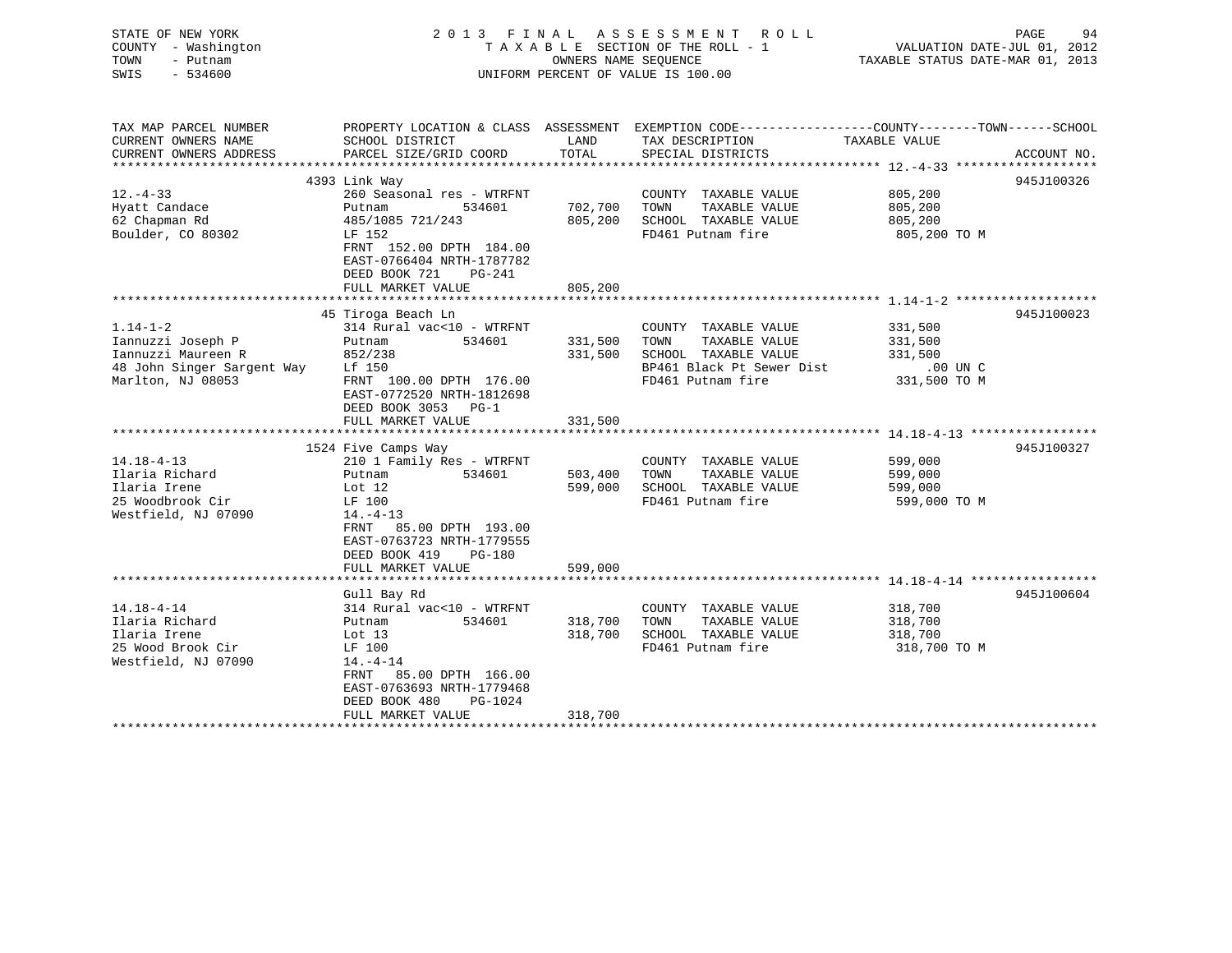## STATE OF NEW YORK 2 0 1 3 F I N A L A S S E S S M E N T R O L L PAGE 95 COUNTY - Washington T A X A B L E SECTION OF THE ROLL - 1 VALUATION DATE-JUL 01, 2012 TOWN - Putnam OWNERS NAME SEQUENCE TAXABLE STATUS DATE-MAR 01, 2013 SWIS - 534600 UNIFORM PERCENT OF VALUE IS 100.00

| TAX MAP PARCEL NUMBER<br>CURRENT OWNERS NAME<br>CURRENT OWNERS ADDRESS                               | PROPERTY LOCATION & CLASS ASSESSMENT<br>SCHOOL DISTRICT<br>PARCEL SIZE/GRID COORD                                                                            | LAND<br>TOTAL                 | EXEMPTION CODE-----------------COUNTY-------TOWN------SCHOOL<br>TAX DESCRIPTION<br>SPECIAL DISTRICTS                | TAXABLE VALUE                                                                                          | ACCOUNT NO.                      |
|------------------------------------------------------------------------------------------------------|--------------------------------------------------------------------------------------------------------------------------------------------------------------|-------------------------------|---------------------------------------------------------------------------------------------------------------------|--------------------------------------------------------------------------------------------------------|----------------------------------|
|                                                                                                      |                                                                                                                                                              |                               |                                                                                                                     |                                                                                                        |                                  |
| $2. - 1 - 29$<br>Irish Fields Farm LLC<br>20 Veterans Way<br>Ticonderoga, NY 12883                   | 18 Paige Ln<br>242 Rurl res&rec<br>534601<br>Putnam<br>ACRES 135.10<br>EAST-0780961 NRTH-1808394<br>DEED BOOK 1852 PG-99<br>FULL MARKET VALUE                | 164,800<br>353,800<br>353,800 | COUNTY TAXABLE VALUE<br>TOWN<br>TAXABLE VALUE<br>SCHOOL TAXABLE VALUE<br>CA002 Cons agri dst 2<br>FD461 Putnam fire | 353,800<br>353,800<br>353,800<br>353,800 TO<br>353,800 TO M                                            | 945J100066                       |
|                                                                                                      |                                                                                                                                                              |                               |                                                                                                                     |                                                                                                        |                                  |
| $2. - 1 - 30$<br>Irish Fields Farm LLC<br>20 Veterans Way<br>Ticonderoga, NY 12883                   | State Route 22<br>322 Rural vac>10<br>534601<br>Putnam<br>ACRES<br>68.30<br>EAST-0780707 NRTH-1811516<br>DEED BOOK 1852<br><b>PG-99</b><br>FULL MARKET VALUE | 83,300<br>83,300<br>83,300    | COUNTY TAXABLE VALUE<br>TAXABLE VALUE<br>TOWN<br>SCHOOL TAXABLE VALUE<br>CA002 Cons agri dst 2<br>FD461 Putnam fire | 83,300<br>83,300<br>83,300<br>83,300 TO<br>83,300 TO M                                                 | 945J100067                       |
|                                                                                                      |                                                                                                                                                              |                               |                                                                                                                     |                                                                                                        |                                  |
| $9. - 1 - 2$<br>Ives Peggy J LE<br>Bock Dannae Jean<br>13 Notch Hill Ln<br>Putnam Station, NY 12861  | 13 Notch Hill Ln<br>210 1 Family Res<br>534601<br>Putnam<br>Trailer Lot & Garage<br>FRNT 115.00 DPTH 150.00<br>EAST-0779499 NRTH-1800559                     | 12,000<br>78,000              | STAR EN<br>41834<br>COUNTY TAXABLE VALUE<br>TOWN<br>TAXABLE VALUE<br>SCHOOL TAXABLE VALUE<br>FD461 Putnam fire      | $\overline{0}$<br>78,000<br>78,000<br>14,700<br>78,000 TO M                                            | 945J100334<br>63,300<br>$\Omega$ |
|                                                                                                      | DEED BOOK 2168 PG-159<br>FULL MARKET VALUE                                                                                                                   | 78,000                        |                                                                                                                     |                                                                                                        |                                  |
|                                                                                                      | ***********************                                                                                                                                      |                               |                                                                                                                     |                                                                                                        |                                  |
| $9. - 1 - 41$<br>Ives Peggy J LE<br>Bock Dannae Jean<br>13 Notch Hill Ln<br>Putnam Station, NY 12861 | 21 Notch Hill Ln<br>242 Rurl res&rec<br>534601<br>Putnam<br>ACRES 171.30<br>EAST-0781114 NRTH-1799295<br>DEED BOOK 2168 PG-159<br>FULL MARKET VALUE          | 177,200<br>277,400<br>277,400 | COUNTY TAXABLE VALUE<br>TOWN<br>TAXABLE VALUE<br>SCHOOL TAXABLE VALUE<br>FD461 Putnam fire                          | 277,400<br>277,400<br>277,400<br>277,400 TO M<br>************************ 12.-4-32.1 ***************** | 945J100276                       |
|                                                                                                      | 5091 Sagamore Rd                                                                                                                                             |                               |                                                                                                                     |                                                                                                        | 945J100267                       |
| $12.-4-32.1$<br>Jablonski Keith D<br>Jablonski Kathleen J<br>16 Clements Rd<br>Queensbury, NY 12804  | 210 1 Family Res<br>534601<br>Putnam<br>FRNT 153.00 DPTH 194.00<br>EAST-0767125 NRTH-1787620<br>DEED BOOK 3162 PG-300                                        | 93,700<br>170,200             | COUNTY TAXABLE VALUE<br>TOWN<br>TAXABLE VALUE<br>SCHOOL TAXABLE VALUE<br>FD461 Putnam fire                          | 170,200<br>170,200<br>170,200<br>170,200 TO M                                                          |                                  |
|                                                                                                      | FULL MARKET VALUE                                                                                                                                            | 170,200                       |                                                                                                                     |                                                                                                        |                                  |
| $12. - 3 - 1$<br>Jackson Gary P<br>Maruffi-Jackson Laura<br>79 87th St<br>Brooklyn, NY 11209         | 174 Gull Bay Rd<br>312 Vac w/imprv<br>534601<br>Putnam<br>ACRES 100.00<br>EAST-0773453 NRTH-1785496<br>DEED BOOK 3122 PG-108<br>FULL MARKET VALUE            | 115,000<br>125,000<br>125,000 | COUNTY TAXABLE VALUE<br>TOWN<br>TAXABLE VALUE<br>SCHOOL TAXABLE VALUE<br>FD461 Putnam fire                          | 125,000<br>125,000<br>125,000<br>125,000 TO M                                                          | 945J100337                       |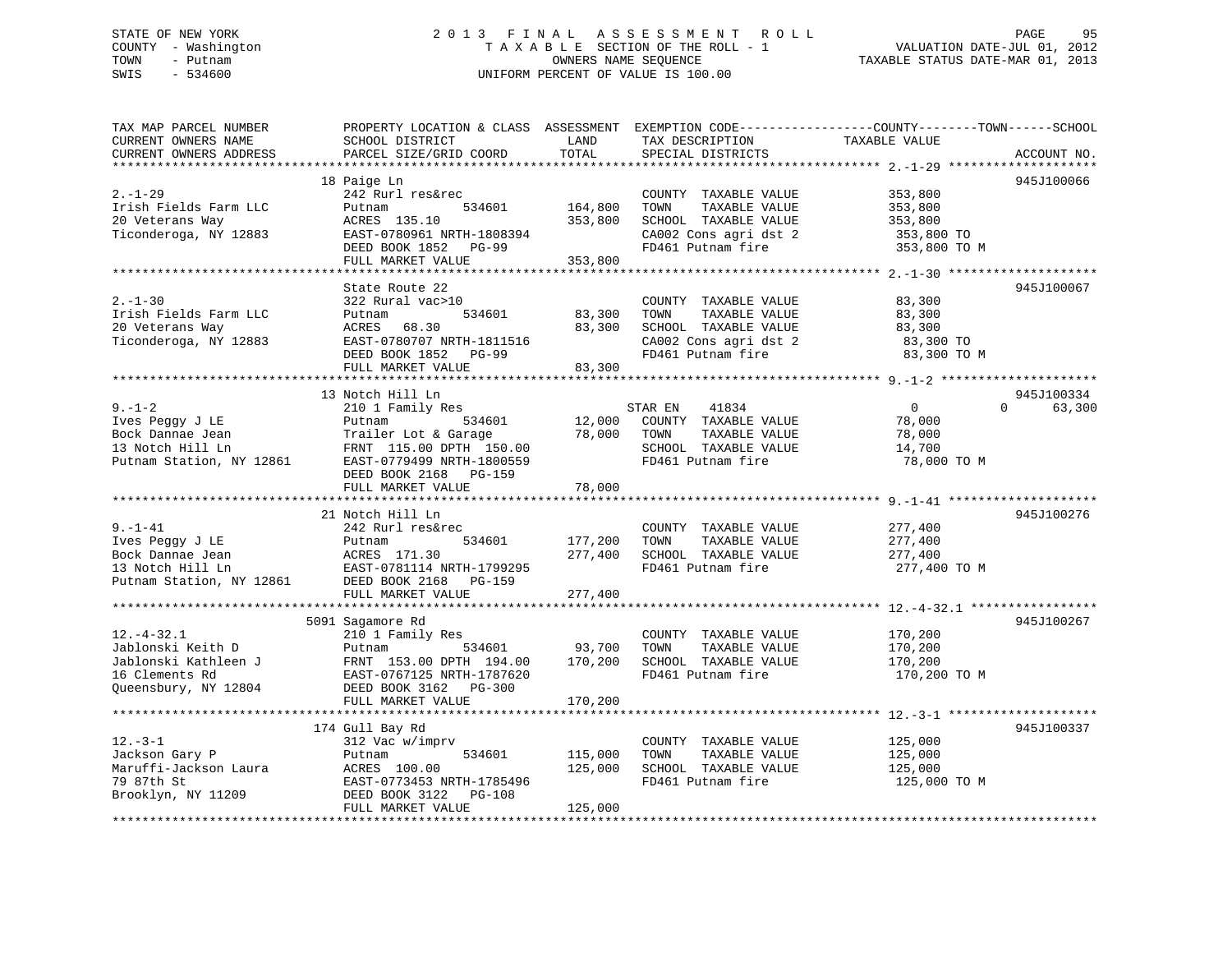## STATE OF NEW YORK 2 0 1 3 F I N A L A S S E S S M E N T R O L L PAGE 96 COUNTY - Washington T A X A B L E SECTION OF THE ROLL - 1 VALUATION DATE-JUL 01, 2012 TOWN - Putnam **CONNERS NAME SEQUENCE** TAXABLE STATUS DATE-MAR 01, 2013 SWIS - 534600 UNIFORM PERCENT OF VALUE IS 100.00

| TAX MAP PARCEL NUMBER<br>CURRENT OWNERS NAME<br>CURRENT OWNERS ADDRESS                                       | PROPERTY LOCATION & CLASS ASSESSMENT<br>SCHOOL DISTRICT<br>PARCEL SIZE/GRID COORD                                                                                | LAND<br>TOTAL                 | TAX DESCRIPTION<br>SPECIAL DISTRICTS                                                                                    | EXEMPTION CODE-----------------COUNTY-------TOWN------SCHOOL<br>TAXABLE VALUE | ACCOUNT NO. |
|--------------------------------------------------------------------------------------------------------------|------------------------------------------------------------------------------------------------------------------------------------------------------------------|-------------------------------|-------------------------------------------------------------------------------------------------------------------------|-------------------------------------------------------------------------------|-------------|
| *************************                                                                                    |                                                                                                                                                                  |                               |                                                                                                                         |                                                                               |             |
| $12 - 3 - 3$<br>Jackson Kenneth A<br>Jackson Alton<br>13 Limestone Rd<br>Armonk, NY 10504                    | Gull Bay Rd<br>322 Rural vac>10<br>534601<br>Putnam<br>Lot<br>ACRES 65.10<br>EAST-0774832 NRTH-1785803<br>DEED BOOK 413<br>PG-1103                               | 80,100<br>80,100              | COUNTY TAXABLE VALUE<br>TOWN<br>TAXABLE VALUE<br>SCHOOL TAXABLE VALUE<br>FD461 Putnam fire                              | 80,100<br>80,100<br>80,100<br>80,100 TO M                                     | 945J100336  |
|                                                                                                              | FULL MARKET VALUE                                                                                                                                                | 80,100                        |                                                                                                                         |                                                                               |             |
|                                                                                                              |                                                                                                                                                                  |                               |                                                                                                                         |                                                                               |             |
| $4.9 - 1 - 1.1$<br>Jackson Sandra H<br>431 Fulton St<br>Philadelphia, PA 19147-3110 FRNT 104.00 DPTH 185.00  | 2330 Black Point Rd<br>210 1 Family Res - WTRFNT<br>Putnam<br>534601<br>LF 104<br>EAST-0769101 NRTH-1807287<br>DEED BOOK 901<br>PG-157<br>FULL MARKET VALUE      | 522,500<br>765,300<br>765,300 | COUNTY TAXABLE VALUE<br>TAXABLE VALUE<br>TOWN<br>SCHOOL TAXABLE VALUE<br>BP461 Black Pt Sewer Dist<br>FD461 Putnam fire | 765,300<br>765,300<br>765,300<br>$.00$ UN $C$<br>765,300 TO M                 | 945J100446  |
|                                                                                                              |                                                                                                                                                                  |                               |                                                                                                                         |                                                                               |             |
| $12. - 1 - 29$<br>Jannicelli Gerald<br>Jannicelli Jeri<br>268 Broadway 508<br>Saratoga Springs, NY 12866     | 6014 Donat Turnpike Way<br>210 1 Family Res<br>Putnam<br>534601<br>ACRES<br>1.50<br>EAST-0767560 NRTH-1792308<br>DEED BOOK 502<br>PG-761                         | 180,000<br>357,800            | COUNTY TAXABLE VALUE<br>TOWN<br>TAXABLE VALUE<br>SCHOOL TAXABLE VALUE<br>FD461 Putnam fire                              | 357,800<br>357,800<br>357,800<br>357,800 TO M                                 | 945J101008  |
|                                                                                                              | FULL MARKET VALUE                                                                                                                                                | 357,800                       |                                                                                                                         |                                                                               |             |
|                                                                                                              |                                                                                                                                                                  |                               |                                                                                                                         |                                                                               |             |
|                                                                                                              | 6220 Oliver Way                                                                                                                                                  |                               |                                                                                                                         |                                                                               | 945J100255  |
| $12. - 1 - 21$<br>Jannicelli Gerald F<br>Jannicelli Jeri E<br>268 Broadway 508<br>Saratoga Springs, NY 12866 | 260 Seasonal res - WTRFNT<br>534601<br>Putnam<br>Lot 2/Easmt 1973/231<br>LF 375<br>FRNT 375.00 DPTH 175.00<br>EAST-0766648 NRTH-1791498<br>DEED BOOK 2682 PG-268 | 902,400<br>1032,300           | COUNTY TAXABLE VALUE<br>TOWN<br>TAXABLE VALUE<br>SCHOOL TAXABLE VALUE<br>FD461 Putnam fire                              | 1032,300<br>1032,300<br>1032,300<br>1032,300 TO M                             |             |
|                                                                                                              | FULL MARKET VALUE                                                                                                                                                | 1032,300                      |                                                                                                                         |                                                                               |             |
|                                                                                                              |                                                                                                                                                                  |                               |                                                                                                                         |                                                                               |             |
|                                                                                                              | 625+627 Gull Bay Rd                                                                                                                                              |                               |                                                                                                                         |                                                                               | 945J100344  |
| $14. - 1 - 1$<br>Jenkin Thomas<br>Joan Mary<br>269 Chestnut Ridge Rd<br>Queensbury, NY 12804                 | 280 Res Multiple<br>534601<br>Putnam<br>Cell tower: 629 Gull Bay<br>ACRES 11.05<br>EAST-0766210 NRTH-1782824<br>DEED BOOK 447<br>PG-713<br>FULL MARKET VALUE     | 66,100<br>325,000<br>325,000  | COUNTY TAXABLE VALUE<br>TAXABLE VALUE<br>TOWN<br>SCHOOL TAXABLE VALUE<br>FD461 Putnam fire                              | 325,000<br>325,000<br>325,000<br>325,000 TO M                                 |             |
|                                                                                                              |                                                                                                                                                                  |                               |                                                                                                                         |                                                                               |             |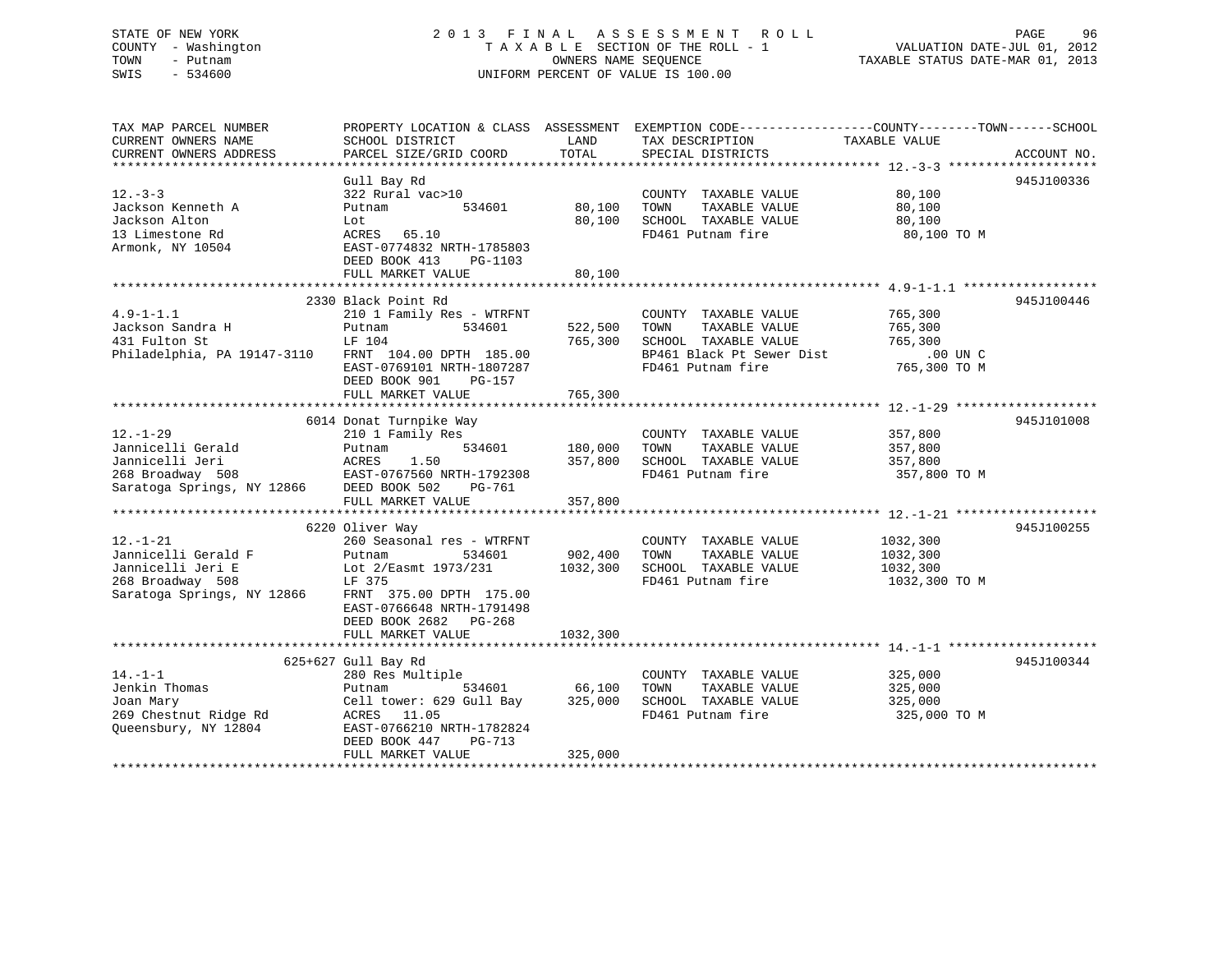| STATE OF NEW YORK   | 2013 FINAL ASSESSMENT ROLL         | -97<br>PAGE                      |
|---------------------|------------------------------------|----------------------------------|
| COUNTY - Washington | TAXABLE SECTION OF THE ROLL - 1    | VALUATION DATE-JUL 01, 2012      |
| TOWN<br>– Putnam    | OWNERS NAME SEOUENCE               | TAXABLE STATUS DATE-MAR 01, 2013 |
| SWIS<br>- 534600    | UNIFORM PERCENT OF VALUE IS 100.00 |                                  |
|                     |                                    |                                  |

| TAX MAP PARCEL NUMBER                | PROPERTY LOCATION & CLASS ASSESSMENT |               | EXEMPTION CODE-----------------COUNTY-------TOWN------SCHOOL |                |                    |
|--------------------------------------|--------------------------------------|---------------|--------------------------------------------------------------|----------------|--------------------|
| CURRENT OWNERS NAME                  | SCHOOL DISTRICT                      | LAND          | TAX DESCRIPTION                                              | TAXABLE VALUE  |                    |
| CURRENT OWNERS ADDRESS               | PARCEL SIZE/GRID COORD               | TOTAL         | SPECIAL DISTRICTS                                            |                | ACCOUNT NO.        |
|                                      |                                      |               |                                                              |                |                    |
|                                      | Smith Bay/lake George                |               |                                                              |                | 945J100838         |
| $14.11 - 2 - 3$                      | 312 Vac w/imprv - WTRFNT             |               | COUNTY TAXABLE VALUE                                         | 63,500         |                    |
| Jenkin Thomas E                      | 534601<br>Putnam                     | 59,900        | TAXABLE VALUE<br>TOWN                                        | 63,500         |                    |
| Jenkin Joan Mary                     | Dock/pump House                      | 63,500        | SCHOOL TAXABLE VALUE                                         | 63,500         |                    |
| 269 Chestnut Ridge Rd                | LF 31                                |               | FD461 Putnam fire                                            | 63,500 TO M    |                    |
| Oueensbury, NY 12804                 | $14. - 2 - 3$                        |               |                                                              |                |                    |
|                                      | FRNT<br>31.00 DPTH 51.00             |               |                                                              |                |                    |
|                                      | EAST-0765225 NRTH-1782637            |               |                                                              |                |                    |
|                                      | DEED BOOK 447<br>PG-713              |               |                                                              |                |                    |
|                                      | FULL MARKET VALUE                    | 63,500        |                                                              |                |                    |
|                                      | *****************************        | ************* |                                                              |                |                    |
|                                      | 705 Gull Bay Rd                      |               |                                                              |                | 945J100581         |
| $14.11 - 3 - 5$                      | 210 1 Family Res - WTRFNT            |               | COUNTY TAXABLE VALUE                                         | 760,869        |                    |
| Jockel Russell                       | 534601<br>Putnam                     | 378,869       | TOWN<br>TAXABLE VALUE                                        | 760,869        |                    |
| Jockel Carol                         | LF 101                               | 760,869       | SCHOOL TAXABLE VALUE                                         | 760,869        |                    |
| 705 Gull Bay Rd                      | $14.-3-5$                            |               | FD461 Putnam fire                                            | 760,869 ТО М   |                    |
| Putnam Station, NY 12861             | FRNT 100.00 DPTH 92.00               |               |                                                              |                |                    |
|                                      | EAST-0764452 NRTH-1781434            |               |                                                              |                |                    |
|                                      | DEED BOOK 2467 PG-279                |               |                                                              |                |                    |
|                                      | FULL MARKET VALUE                    | 760,869       |                                                              |                |                    |
|                                      |                                      |               |                                                              |                |                    |
| $14. - 1 - 9$                        | 842 Gull Bay Rd                      |               |                                                              |                | 945J100602         |
|                                      | 210 1 Family Res - WTRFNT<br>534601  |               | COUNTY TAXABLE VALUE<br>TOWN                                 | 794,565        |                    |
| Joerger Herman A Jr                  | Putnam                               | 634,965       | TAXABLE VALUE                                                | 794,565        |                    |
| Joerger Ellen R<br>1809 Chandelle Ct | LF 240<br>ACRES                      | 794,565       | SCHOOL TAXABLE VALUE<br>FD461 Putnam fire                    | 794,565        |                    |
|                                      | 2.10<br>EAST-0763704 NRTH-1778336    |               |                                                              | 794,565 TO M   |                    |
| Port Orange, FL 32128-6736           | DEED BOOK 2738<br>$PG-43$            |               |                                                              |                |                    |
|                                      | FULL MARKET VALUE                    | 794,565       |                                                              |                |                    |
|                                      |                                      |               |                                                              |                |                    |
|                                      | 3004 Our Way                         |               |                                                              |                | 945J100114         |
| $11.20 - 3 - 28$                     | 260 Seasonal res - WTRFNT            |               | COUNTY TAXABLE VALUE                                         | 484,500        |                    |
| Johannesen Steven                    | Putnam<br>534601                     | 320,600       | TOWN<br>TAXABLE VALUE                                        | 484,500        |                    |
| Johannesen Robert                    | LF 120                               | 484,500       | SCHOOL TAXABLE VALUE                                         | 484,500        |                    |
| 463 West Rd                          | FRNT 60.00 DPTH 120.00               |               | FD461 Putnam fire                                            | 484,500 TO M   |                    |
| Surprise, NY 12176                   | EAST-0766886 NRTH-1785476            |               |                                                              |                |                    |
|                                      | DEED BOOK 623<br>PG-117              |               |                                                              |                |                    |
|                                      | FULL MARKET VALUE                    | 484,500       |                                                              |                |                    |
|                                      |                                      |               |                                                              |                |                    |
|                                      | 108 County Route 2                   |               |                                                              |                | 945J100182         |
| $13. - 2 - 27$                       | 210 1 Family Res                     |               | STAR B<br>41854                                              | $\overline{0}$ | 30,000<br>$\Omega$ |
| Johns Allan E Jr                     | 534601<br>Putnam                     | 11,800        | COUNTY TAXABLE VALUE                                         | 135,900        |                    |
| 108 County Route 2                   | FRNT 110.00 DPTH 148.00              | 135,900       | TAXABLE VALUE<br>TOWN                                        | 135,900        |                    |
| Putnam, NY 12861                     | EAST-0783892 NRTH-1792009            |               | SCHOOL TAXABLE VALUE                                         | 105,900        |                    |
|                                      | DEED BOOK 696<br>$PG-68$             |               | FD461 Putnam fire                                            | 135,900 TO M   |                    |
|                                      | FULL MARKET VALUE                    | 135,900       |                                                              |                |                    |
|                                      |                                      |               |                                                              |                |                    |

PAGE 97<br>JUL 01, 2012<br>MAR 01, 2013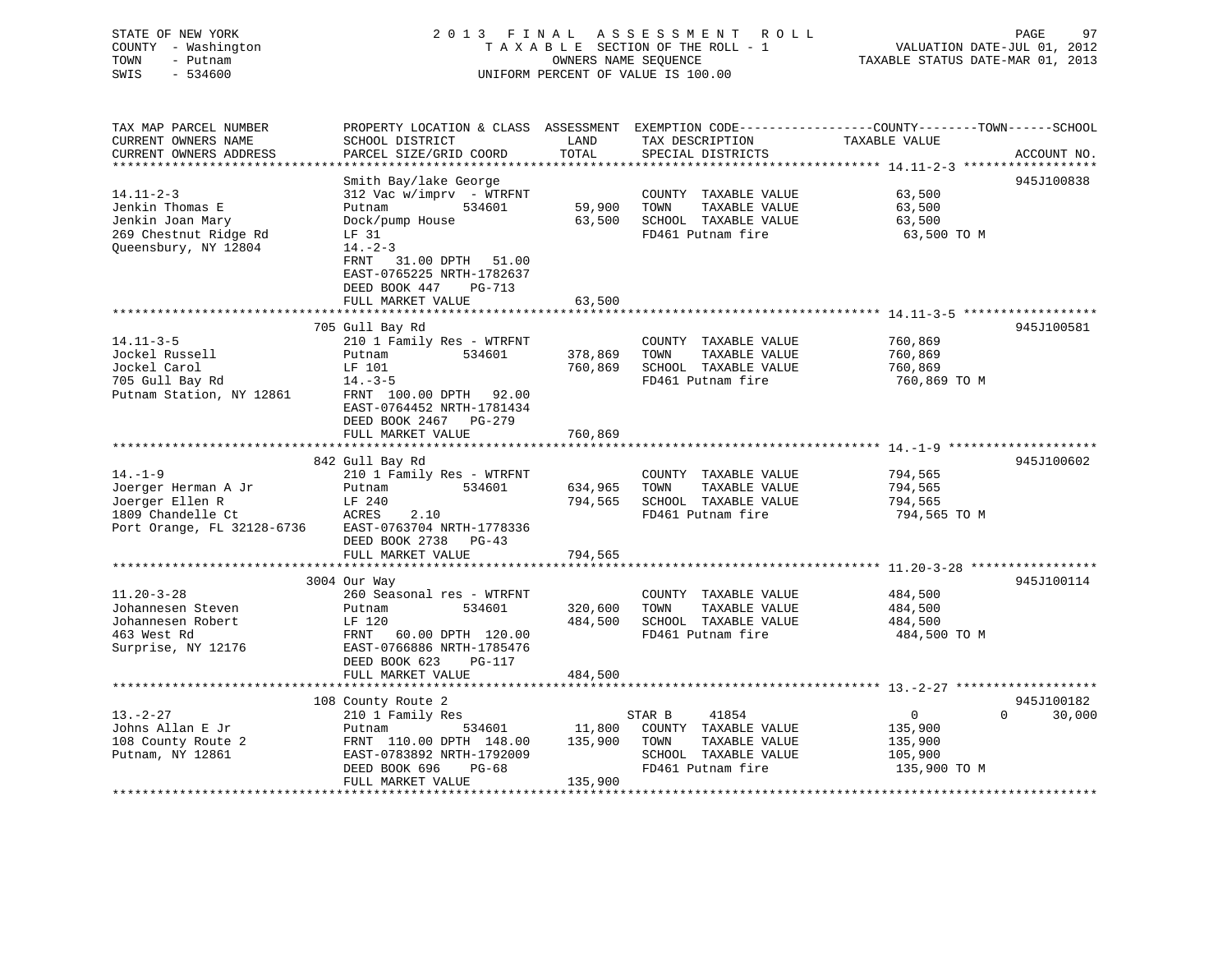## STATE OF NEW YORK 2 0 1 3 F I N A L A S S E S S M E N T R O L L PAGE 98 COUNTY - Washington T A X A B L E SECTION OF THE ROLL - 1 VALUATION DATE-JUL 01, 2012 TOWN - Putnam **CONNERS NAME SEQUENCE** TAXABLE STATUS DATE-MAR 01, 2013 SWIS - 534600 UNIFORM PERCENT OF VALUE IS 100.00

| TAX MAP PARCEL NUMBER                                | PROPERTY LOCATION & CLASS ASSESSMENT    |               |                              | EXEMPTION CODE-----------------COUNTY-------TOWN------SCHOOL |             |
|------------------------------------------------------|-----------------------------------------|---------------|------------------------------|--------------------------------------------------------------|-------------|
| CURRENT OWNERS NAME                                  | SCHOOL DISTRICT                         | LAND          | TAX DESCRIPTION              | TAXABLE VALUE                                                |             |
| CURRENT OWNERS ADDRESS                               | PARCEL SIZE/GRID COORD                  | TOTAL         | SPECIAL DISTRICTS            |                                                              | ACCOUNT NO. |
|                                                      |                                         |               |                              |                                                              |             |
|                                                      | 4213 Link Way                           |               |                              | 945J100338                                                   |             |
| $11.20 - 4 - 18$                                     | 260 Seasonal res - WTRFNT               |               | COUNTY TAXABLE VALUE         | 394,783                                                      |             |
| Johnson Antoinette LE                                | Putnam<br>534601                        | 322,383       | TOWN<br>TAXABLE VALUE        | 394,783                                                      |             |
| Johnson Alan                                         | LF 60                                   | 394,783       | SCHOOL TAXABLE VALUE         | 394,783                                                      |             |
| Alan Johnson                                         | FRNT<br>50.00 DPTH 189.00               |               | FD461 Putnam fire            | 394,783 TO M                                                 |             |
| 60 Fairlawn Dr                                       | EAST-0766700 NRTH-1786447               |               |                              |                                                              |             |
| Latham, NY 12110                                     | DEED BOOK 713<br>PG-198                 |               |                              |                                                              |             |
|                                                      | FULL MARKET VALUE                       | 394,783       |                              |                                                              |             |
|                                                      |                                         |               |                              |                                                              |             |
|                                                      | 6215 Oliver Way                         |               |                              | 945J100819                                                   |             |
| $12. - 1 - 18$                                       | 260 Seasonal res                        |               | COUNTY TAXABLE VALUE         | 350,000                                                      |             |
| Johnson Christopher D                                | 534601<br>Putnam                        | 246,000       | TOWN<br>TAXABLE VALUE        | 350,000                                                      |             |
| Johnson Denise E                                     |                                         | 350,000       | SCHOOL TAXABLE VALUE         | 350,000                                                      |             |
| 17 Berkshire Dr                                      | ACRES 1.80<br>EAST-0766998 NRTH-1791441 |               | FD461 Putnam fire            | 350,000 TO M                                                 |             |
| Clifton Park, NY 12065                               | DEED BOOK 899<br>PG-137                 |               |                              |                                                              |             |
|                                                      | FULL MARKET VALUE                       | 350,000       |                              |                                                              |             |
|                                                      |                                         |               |                              |                                                              |             |
|                                                      | 17144 State Route 22                    |               |                              | 945J100458                                                   |             |
| $9. - 1 - 36$                                        | 210 1 Family Res                        |               | COUNTY TAXABLE VALUE         | 76,300                                                       |             |
| Johnson Danielle M                                   |                                         | 534601 11,100 | TOWN<br>TAXABLE VALUE        | 76,300                                                       |             |
| 25 Wayne Ave                                         | Putnam 534601<br>FRNT 83.00 DPTH 120.00 | 76,300        | SCHOOL TAXABLE VALUE         | 76,300                                                       |             |
| Ticonderoga, NY 12883-1037 EAST-0779843 NRTH-1798069 |                                         |               | FD461 Putnam fire            | 76,300 TO M                                                  |             |
|                                                      | DEED BOOK 1691 PG-116                   |               |                              |                                                              |             |
|                                                      | FULL MARKET VALUE                       | 76,300        |                              |                                                              |             |
|                                                      |                                         |               |                              |                                                              |             |
|                                                      | 6510 Royal Anchorage Way                |               |                              | 945J101039                                                   |             |
| $11.8 - 5 - 13$                                      | 210 1 Family Res                        |               | COUNTY TAXABLE VALUE 490,300 |                                                              |             |
| Johnson Timothy B                                    | 534601<br>Putnam                        | 223,000       | TOWN<br>TAXABLE VALUE        | 490,300                                                      |             |
| Kolman Marta B                                       | LR's: Lot 13                            | 490,300       | SCHOOL TAXABLE VALUE         | 490,300                                                      |             |
| 445 Coffeetown Rd                                    | $12.-5-13$                              |               | FD461 Putnam fire            | 490,300 TO M                                                 |             |
| Easton, PA 18042                                     | FRNT 112.00 DPTH 165.00                 |               |                              |                                                              |             |
|                                                      | EAST-0766777 NRTH-1792212               |               |                              |                                                              |             |
|                                                      | DEED BOOK 2301<br>PG-73                 |               |                              |                                                              |             |
|                                                      | FULL MARKET VALUE                       | 490,300       |                              |                                                              |             |
|                                                      |                                         |               |                              |                                                              |             |
|                                                      | 103 County Route 2                      |               |                              |                                                              | 945J100165  |
| $13 - 2 - 3$                                         | 210 1 Family Res                        |               | 41854<br>STAR B              | $\Omega$<br>$\overline{0}$                                   | 30,000      |
| Jordan Charles Jr                                    | Putnam<br>534601                        | 11,600        | COUNTY TAXABLE VALUE         | 104,100                                                      |             |
| Jordan Catherine C                                   | FRNT 80.00 DPTH 180.00                  | 104,100       | TOWN<br>TAXABLE VALUE        | 104,100                                                      |             |
| PO Box 6                                             | EAST-0783729 NRTH-1792171               |               | SCHOOL TAXABLE VALUE         | 74,100                                                       |             |
| Putnam Station, NY 12861                             | DEED BOOK 826<br>$PG-193$               |               | FD461 Putnam fire            | 104,100 TO M                                                 |             |
|                                                      | FULL MARKET VALUE                       | 104,100       |                              |                                                              |             |
|                                                      |                                         |               |                              |                                                              |             |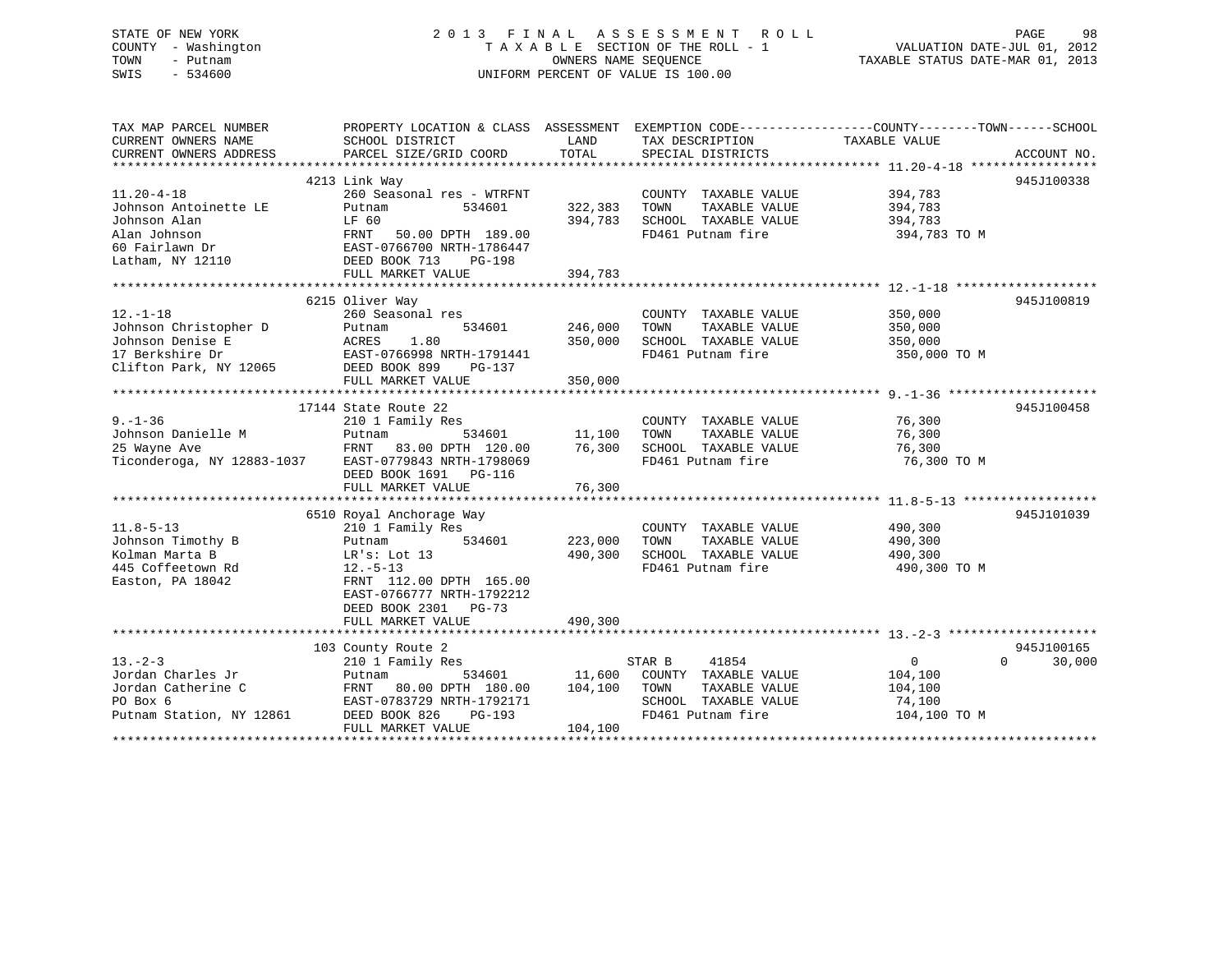## STATE OF NEW YORK 2 0 1 3 F I N A L A S S E S S M E N T R O L L PAGE 99 COUNTY - Washington T A X A B L E SECTION OF THE ROLL - 1 VALUATION DATE-JUL 01, 2012 TOWN - Putnam **CONNERS NAME SEQUENCE** TAXABLE STATUS DATE-MAR 01, 2013 SWIS - 534600 UNIFORM PERCENT OF VALUE IS 100.00

| TAX MAP PARCEL NUMBER<br>CURRENT OWNERS NAME<br>CURRENT OWNERS ADDRESS                                              | SCHOOL DISTRICT<br>PARCEL SIZE/GRID COORD                                                                                                                                                                | LAND<br>TOTAL                | TAX DESCRIPTION<br>SPECIAL DISTRICTS                                                                                    | PROPERTY LOCATION & CLASS ASSESSMENT EXEMPTION CODE----------------COUNTY-------TOWN------SCHOOL<br>TAXABLE VALUE<br>ACCOUNT NO. |
|---------------------------------------------------------------------------------------------------------------------|----------------------------------------------------------------------------------------------------------------------------------------------------------------------------------------------------------|------------------------------|-------------------------------------------------------------------------------------------------------------------------|----------------------------------------------------------------------------------------------------------------------------------|
|                                                                                                                     |                                                                                                                                                                                                          |                              |                                                                                                                         |                                                                                                                                  |
| $14.11 - 3 - 3$<br>Jorgensen Craig P Trustee<br>Casell Linda G Trustee<br>206 E Station St<br>Mount Olive, NC 28365 | 693 Gull Bay Rd<br>260 Seasonal res - WTRFNT<br>Putnam<br>534601<br>LF 135<br>$14. - 3 - 3$<br>FRNT 122.00 DPTH 62.00<br>EAST-0764449 NRTH-1781719<br>DEED BOOK 696<br>PG-255                            | 331,800<br>511,600           | COUNTY TAXABLE VALUE<br>TOWN<br>TAXABLE VALUE<br>SCHOOL TAXABLE VALUE<br>FD461 Putnam fire                              | 945J100340<br>511,600<br>511,600<br>511,600<br>511,600 TO M                                                                      |
|                                                                                                                     | FULL MARKET VALUE                                                                                                                                                                                        | 511,600                      |                                                                                                                         |                                                                                                                                  |
|                                                                                                                     |                                                                                                                                                                                                          |                              |                                                                                                                         |                                                                                                                                  |
| $16. - 1 - 6$<br>Joss Robert L<br>Joss Betty B<br>84 Euclid Ave<br>Atherton, CA 94027-5403                          | Lake Rd<br>314 Rural vac<10<br>534601<br>Putnam<br>ACRES<br>9.18<br>EAST-0785725 NRTH-1784183<br>DEED BOOK 610<br>PG-251<br>FULL MARKET VALUE                                                            | 24,200<br>24,200<br>24,200   | COUNTY TAXABLE VALUE<br>TAXABLE VALUE<br>TOWN<br>SCHOOL TAXABLE VALUE<br>FD461 Putnam fire                              | 945J100605<br>24,200<br>24,200<br>24,200<br>24,200 TO M                                                                          |
|                                                                                                                     | 26 Tiroga Beach Ln                                                                                                                                                                                       |                              |                                                                                                                         | 945J100321                                                                                                                       |
| $1.14 - 1 - 3$<br>K & C Ventures LLC<br>PO Box 47<br>Ticonderoga, NY 12883                                          | 312 Vac w/imprv - WTRFNT<br>534601<br>Putnam<br>Lot No. C<br>Hse under construction<br>FRNT 48.00 DPTH 171.00<br>ACRES<br>0.77<br>EAST-0772843 NRTH-1812715<br>DEED BOOK 2640 PG-63<br>FULL MARKET VALUE | 99,700<br>199,700<br>199,700 | COUNTY TAXABLE VALUE<br>TOWN<br>TAXABLE VALUE<br>SCHOOL TAXABLE VALUE<br>BP461 Black Pt Sewer Dist<br>FD461 Putnam fire | 199,700<br>199,700<br>199,700<br>$.00$ UN $C$<br>ں מט ∪0.<br>199,700 TO M                                                        |
|                                                                                                                     |                                                                                                                                                                                                          |                              |                                                                                                                         |                                                                                                                                  |
| $1.14 - 1 - 4$<br>K & C Ventures LLC<br>PO Box 47<br>Ticonderoga, NY 12883                                          | Tiroga Beach Ln<br>311 Res vac land<br>534601<br>Putnam<br>Vacant Lot<br>FRNT 144.00 DPTH 227.00<br>EAST-0772845 NRTH-1812577<br>DEED BOOK 2640 PG-63<br>FULL MARKET VALUE                               | 39,000<br>39,000<br>39,000   | COUNTY TAXABLE VALUE<br>TAXABLE VALUE<br>TOWN<br>SCHOOL TAXABLE VALUE<br>BP461 Black Pt Sewer Dist<br>FD461 Putnam fire | 945J100322<br>39,000<br>39,000<br>39,000<br>.00 UN C<br>39,000 TO M                                                              |
|                                                                                                                     |                                                                                                                                                                                                          |                              |                                                                                                                         |                                                                                                                                  |
| $1. - 1 - 15$<br>Kallenbach George<br>Kallenbach Constance E<br>PO Box 77<br>Erwinna, PA 18920                      | Black Point Rd<br>314 Rural vac<10<br>534601<br>Putnam<br>new parcel pick up 11/04<br>3.30<br>ACRES<br>EAST-0771770 NRTH-1808845<br>DEED BOOK 1797 PG-230<br>FULL MARKET VALUE                           | 1,700<br>1,700<br>1,700      | COUNTY TAXABLE VALUE<br>TAXABLE VALUE<br>TOWN<br>SCHOOL TAXABLE VALUE<br>BP461 Black Pt Sewer Dist<br>FD461 Putnam fire | 1,700<br>1,700<br>1,700<br>.00 UN C<br>1,700 TO M                                                                                |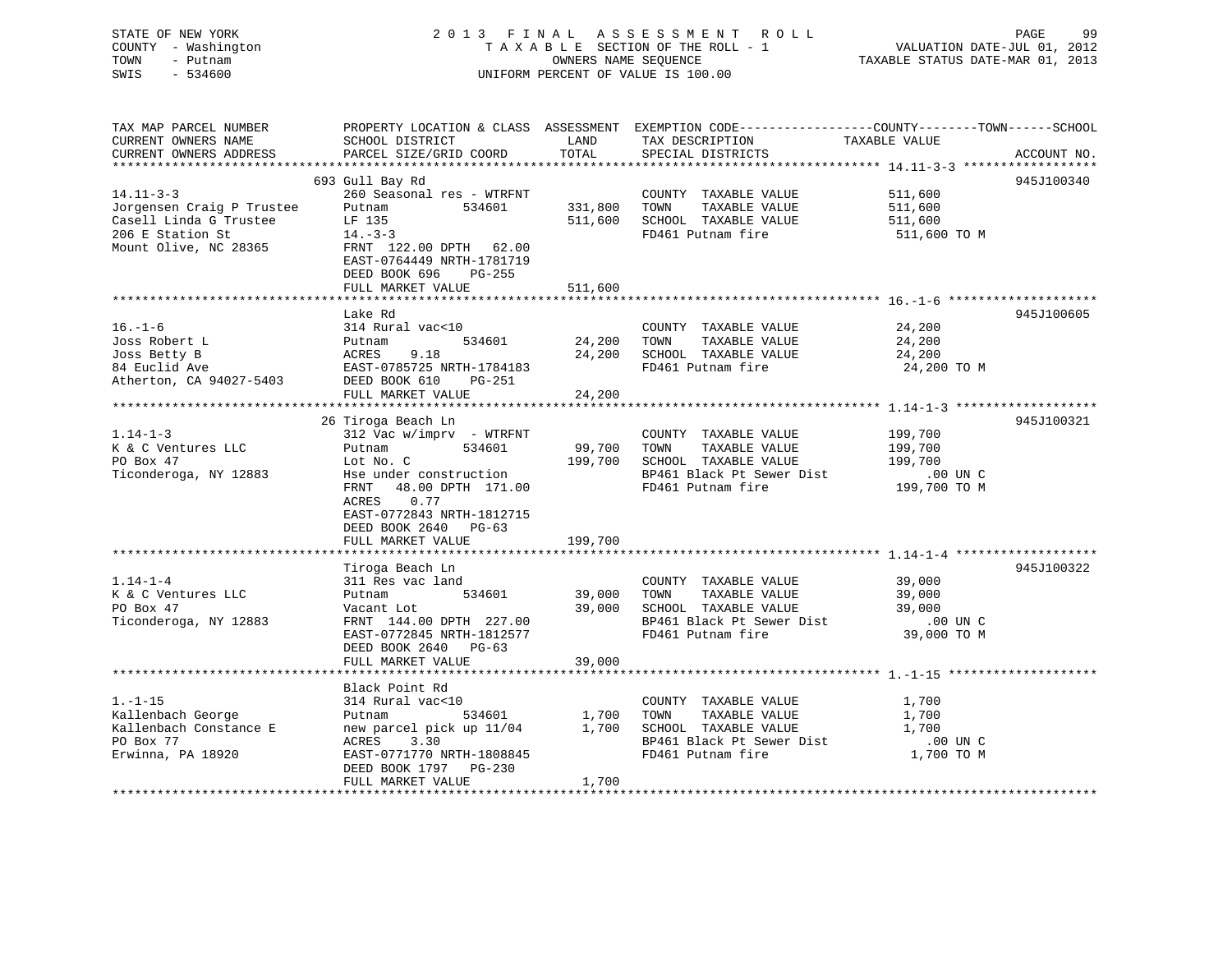## STATE OF NEW YORK 2 0 1 3 F I N A L A S S E S S M E N T R O L L PAGE 100 COUNTY - Washington T A X A B L E SECTION OF THE ROLL - 1 VALUATION DATE-JUL 01, 2012 TOWN - Putnam OWNERS NAME SEQUENCE TAXABLE STATUS DATE-MAR 01, 2013 SWIS - 534600 UNIFORM PERCENT OF VALUE IS 100.00

| TAX MAP PARCEL NUMBER                              |                                                      |             | PROPERTY LOCATION & CLASS ASSESSMENT EXEMPTION CODE---------------COUNTY-------TOWN------SCHOOL |                                 |                    |
|----------------------------------------------------|------------------------------------------------------|-------------|-------------------------------------------------------------------------------------------------|---------------------------------|--------------------|
| CURRENT OWNERS NAME                                | SCHOOL DISTRICT                                      | LAND        | TAX DESCRIPTION                                                                                 | TAXABLE VALUE                   |                    |
|                                                    |                                                      |             |                                                                                                 |                                 |                    |
|                                                    |                                                      |             |                                                                                                 |                                 |                    |
|                                                    | 2188 Black Point Rd                                  |             |                                                                                                 |                                 | 945J100285         |
|                                                    |                                                      |             |                                                                                                 | 621,600                         |                    |
|                                                    |                                                      |             |                                                                                                 | 621,600                         |                    |
|                                                    |                                                      |             |                                                                                                 | 621,600                         |                    |
|                                                    |                                                      |             |                                                                                                 |                                 |                    |
|                                                    |                                                      |             | BP461 Black Pt Sewer Dist .00 UN C<br>FD461 Putnam fire 621,600 TO M                            |                                 |                    |
|                                                    | DEED BOOK 1797 PG-230                                |             |                                                                                                 |                                 |                    |
|                                                    | FULL MARKET VALUE                                    | 621,600     |                                                                                                 |                                 |                    |
|                                                    |                                                      |             |                                                                                                 |                                 |                    |
|                                                    | 16041 State Route 22                                 |             |                                                                                                 |                                 | 945J100947         |
| $18. -2 - 2.2$                                     |                                                      |             |                                                                                                 | $\overline{0}$                  | $\Omega$<br>30,000 |
| Kane Dennis                                        | 210 1 Family Res                                     |             |                                                                                                 |                                 |                    |
|                                                    | Putnam                                               |             |                                                                                                 |                                 |                    |
| Kane Lisa                                          | $18. - 1 - 2.2$<br>⊥o.<br>ACRES<br>™AST-<br>1.70     | 77,500 TOWN | TAXABLE VALUE                                                                                   | 77,500<br>$\frac{77}{17}$ , 500 |                    |
| 16041 State Rt 22                                  |                                                      |             | SCHOOL TAXABLE VALUE                                                                            |                                 |                    |
| Putnam, NY 12861                                   | EAST-0774108 NRTH-1774244                            |             | FD461 Putnam fire                                                                               | 77,500 TO M                     |                    |
|                                                    | DEED BOOK 828 PG-274                                 |             |                                                                                                 |                                 |                    |
|                                                    | FULL MARKET VALUE                                    | 77,500      |                                                                                                 |                                 |                    |
|                                                    |                                                      |             |                                                                                                 |                                 |                    |
|                                                    | 122 Lake Rd                                          |             |                                                                                                 |                                 | 945J101059         |
| $16. - 1 - 18$                                     | 210 1 Family Res                                     |             | COUNTY TAXABLE VALUE                                                                            | 91,300                          |                    |
|                                                    |                                                      |             | TAXABLE VALUE 91,300                                                                            |                                 |                    |
| 16.-1-18<br>Karkoski Mark T<br>معامر 1920 RACRES   | 1.00                                                 |             | 91,300 SCHOOL TAXABLE VALUE                                                                     | 91,300                          |                    |
| Putnam Station, NY 12861 EAST-0779599 NRTH-1782254 |                                                      |             | FD461 Putnam fire                                                                               | 91,300 TO M                     |                    |
|                                                    | DEED BOOK 2973 PG-220                                |             |                                                                                                 |                                 |                    |
|                                                    | FULL MARKET VALUE                                    | 91,300      |                                                                                                 |                                 |                    |
|                                                    |                                                      |             |                                                                                                 |                                 |                    |
|                                                    | 520 Gull Bay Rd                                      |             |                                                                                                 |                                 | 945J100373         |
| $14.8 - 1 - 22$                                    | 260 Seasonal res - WTRFNT                            |             | COUNTY TAXABLE VALUE                                                                            |                                 |                    |
| Kelly Ellen S                                      | 534601 565,000 TOWN<br>Putnam                        |             | TAXABLE VALUE                                                                                   | 667,000<br>667,000              |                    |
| 11 Willow Rd                                       | LF 137                                               | 667,000     | SCHOOL TAXABLE VALUE                                                                            |                                 |                    |
|                                                    |                                                      |             | FD461 Putnam fire                                                                               | 667,000<br>667,000 TO M         |                    |
| Queensbury, NY 12804                               | FRNT 137.00 DPTH 161.00                              |             |                                                                                                 |                                 |                    |
|                                                    | EAST-0766000 NRTH-1784908                            |             |                                                                                                 |                                 |                    |
|                                                    | DEED BOOK 877 PG-252                                 |             |                                                                                                 |                                 |                    |
|                                                    | FULL MARKET VALUE                                    | 667,000     |                                                                                                 |                                 |                    |
|                                                    |                                                      |             |                                                                                                 |                                 |                    |
|                                                    | 2066 Black Point Rd                                  |             |                                                                                                 |                                 | 945J100343         |
| $1.14 - 1 - 17$                                    | 260 Seasonal res - WTRFNT                            |             | COUNTY TAXABLE VALUE                                                                            | 810,000                         |                    |
| Kent Family Trust                                  | 534601 608,000<br>Putnam                             |             | TOWN<br>TAXABLE VALUE                                                                           | 810,000                         |                    |
| Kent Oualified Persnl Trust Ma LF 185'             |                                                      | 810,000     | SCHOOL TAXABLE VALUE                                                                            | 810,000                         |                    |
| Mary Kent Trustee                                  | 417/99                                               |             | SCHOOL TAXABLE VALUE 010,000<br>BP461 Black Pt Sewer Dist 00 UN C                               |                                 |                    |
| 30 Laurel Ct                                       | FRNT 205.00 DPTH 178.00<br>EAST-0772867 NRTH-1812056 |             | FD461 Putnam fire                                                                               | 810,000 TO M                    |                    |
| Paramus, NJ 07652                                  |                                                      |             |                                                                                                 |                                 |                    |
|                                                    | DEED BOOK 2820 PG-232                                |             |                                                                                                 |                                 |                    |
|                                                    | FULL MARKET VALUE                                    | 810,000     |                                                                                                 |                                 |                    |
|                                                    |                                                      |             |                                                                                                 |                                 |                    |
|                                                    |                                                      |             |                                                                                                 |                                 |                    |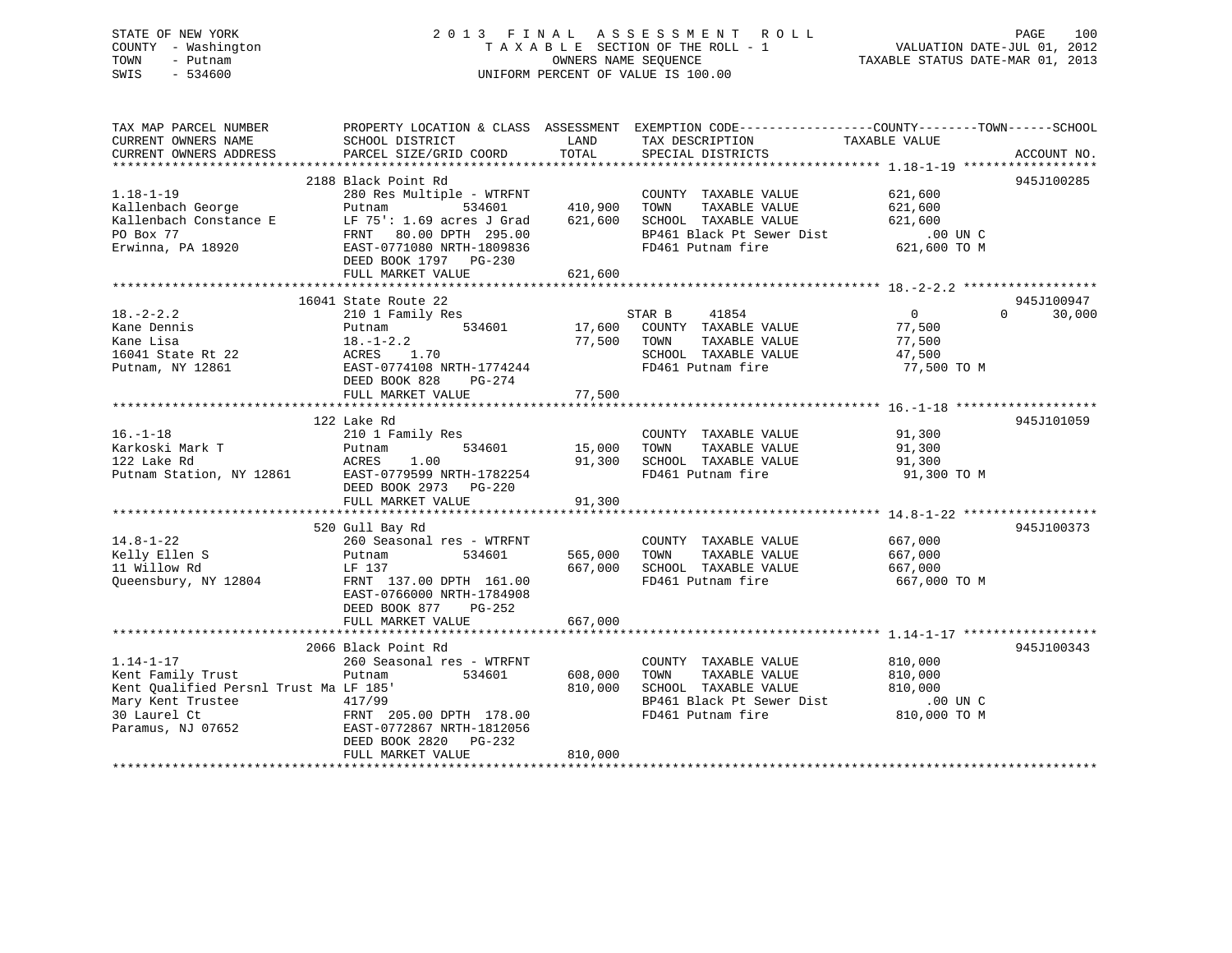## STATE OF NEW YORK 2 0 1 3 F I N A L A S S E S S M E N T R O L L PAGE 101 COUNTY - Washington T A X A B L E SECTION OF THE ROLL - 1 VALUATION DATE-JUL 01, 2012 TOWN - Putnam OWNERS NAME SEQUENCE TAXABLE STATUS DATE-MAR 01, 2013 SWIS - 534600 UNIFORM PERCENT OF VALUE IS 100.00

| TAX MAP PARCEL NUMBER<br>CURRENT OWNERS NAME<br>CURRENT OWNERS ADDRESS<br>*************************  | PROPERTY LOCATION & CLASS ASSESSMENT<br>SCHOOL DISTRICT<br>PARCEL SIZE/GRID COORD                                                                                                                     | LAND<br>TOTAL                 | EXEMPTION CODE-----------------COUNTY-------TOWN------SCHOOL<br>TAX DESCRIPTION<br>SPECIAL DISTRICTS                                   | TAXABLE VALUE                                                    | ACCOUNT NO.                           |
|------------------------------------------------------------------------------------------------------|-------------------------------------------------------------------------------------------------------------------------------------------------------------------------------------------------------|-------------------------------|----------------------------------------------------------------------------------------------------------------------------------------|------------------------------------------------------------------|---------------------------------------|
| $12.-3-21$<br>Kerr Thomas<br>Kerr Darlene<br>16573 State Route 22<br>Putnam Station, NY 12861        | 16573 State Route 22<br>242 Rurl res&rec<br>534601<br>Putnam<br>Sub Lot A<br>ACRES 42.45<br>EAST-0778120 NRTH-1786737<br>DEED BOOK 730<br>$PG-340$                                                    | 71,200<br>229,200             | STAR B<br>41854<br>COUNTY TAXABLE VALUE<br>TOWN<br>TAXABLE VALUE<br>SCHOOL TAXABLE VALUE<br>FD461 Putnam fire                          | $\overline{0}$<br>229,200<br>229,200<br>199,200<br>229,200 TO M  | 30,000<br>$\Omega$                    |
|                                                                                                      | FULL MARKET VALUE                                                                                                                                                                                     | 229,200                       |                                                                                                                                        |                                                                  |                                       |
| $1.18 - 1 - 2$<br>Kim Hae Ahm<br>Kim Hazel Goodwin<br>169 Beach 123 rd St<br>Rockaway Park, NY 11694 | 2107 Black Point Rd<br>260 Seasonal res - WTRFNT<br>Putnam<br>534601<br>Camp And Waterfront<br>97' Lf<br>1.20<br>ACRES<br>EAST-0772717 NRTH-1811017<br>DEED BOOK 890<br>PG-148<br>FULL MARKET VALUE   | 391,400<br>506,400<br>506,400 | COUNTY TAXABLE VALUE<br>TOWN<br>TAXABLE VALUE<br>SCHOOL TAXABLE VALUE<br>BP461 Black Pt Sewer Dist<br>FD461 Putnam fire                | 506,400<br>506,400<br>506,400<br>$.00$ UN $C$<br>506,400 TO M    | * * * * * * * * * * * *<br>945J100346 |
|                                                                                                      | *****************************                                                                                                                                                                         |                               |                                                                                                                                        |                                                                  |                                       |
| $2. - 1 - 27.2$<br>King Casey L<br>1071 County Route 2<br>Putnam, NY 12861                           | 1071 County Route 2<br>240 Rural res<br>534601<br>Putnam<br>ACRES<br>10.14<br>EAST-0784258 NRTH-1811270<br>DEED BOOK 3055<br>PG-204<br>FULL MARKET VALUE                                              | 35,100<br>239,000<br>239,000  | STAR B<br>41854<br>COUNTY TAXABLE VALUE<br>TOWN<br>TAXABLE VALUE<br>SCHOOL TAXABLE VALUE<br>CA002 Cons agri dst 2<br>FD461 Putnam fire | 0<br>239,000<br>239,000<br>209,000<br>239,000 TO<br>239,000 TO M | 945J101096<br>$\Omega$<br>30,000      |
|                                                                                                      |                                                                                                                                                                                                       |                               |                                                                                                                                        |                                                                  | 945J100349                            |
| $2. - 1 - 11$<br>Kingsley Edward<br>Kingsley Kathryn<br>PO Box 1146<br>Latham, NY 12110              | 3 Ferry Way South<br>260 Seasonal res - WTRFNT<br>534601<br>Putnam<br>Cottage<br>330' Lf<br>FRNT 330.00 DPTH<br>64.00<br>EAST-0787983 NRTH-1811500<br>DEED BOOK 495<br>PG-1091                        | 29,700<br>79,500              | COUNTY TAXABLE VALUE<br>TOWN<br>TAXABLE VALUE<br>SCHOOL TAXABLE VALUE<br>FD461 Putnam fire                                             | 79,500<br>79,500<br>79,500<br>79,500 TO M                        |                                       |
|                                                                                                      | FULL MARKET VALUE                                                                                                                                                                                     | 79,500                        |                                                                                                                                        |                                                                  |                                       |
|                                                                                                      |                                                                                                                                                                                                       |                               |                                                                                                                                        |                                                                  |                                       |
| $2. - 1 - 21$<br>Kingsley Edward<br>Kingsley Kathryn<br>PO Box 1146<br>Latham, NY 12110              | Wrights Rd<br>314 Rural vac<10 - WTRFNT<br>534601<br>Putnam<br>Lot And Well<br>FRNT 209.00 DPTH 130.00<br>0.42<br>ACRES<br>EAST-0787723 NRTH-1811634<br>DEED BOOK 495<br>PG-1091<br>FULL MARKET VALUE | 2,100<br>2,100<br>2,100       | COUNTY TAXABLE VALUE<br>TOWN<br>TAXABLE VALUE<br>SCHOOL TAXABLE VALUE<br>FD461 Putnam fire                                             | 2,100<br>2,100<br>2,100<br>2,100 TO M                            | 945J100350                            |
|                                                                                                      |                                                                                                                                                                                                       |                               |                                                                                                                                        |                                                                  |                                       |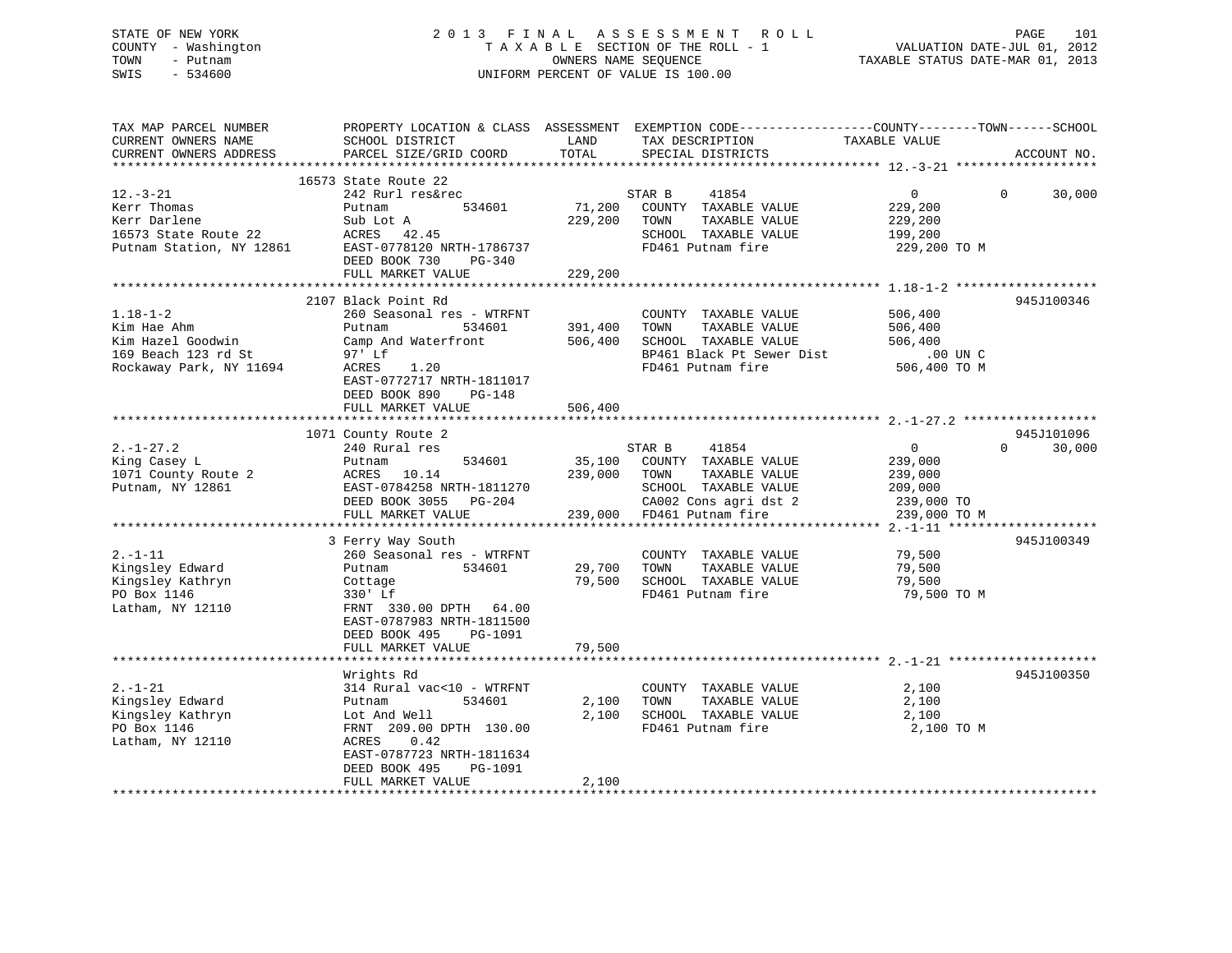## STATE OF NEW YORK 2 0 1 3 F I N A L A S S E S S M E N T R O L L PAGE 102 COUNTY - Washington T A X A B L E SECTION OF THE ROLL - 1 VALUATION DATE-JUL 01, 2012 TOWN - Putnam OWNERS NAME SEQUENCE TAXABLE STATUS DATE-MAR 01, 2013 SWIS - 534600 UNIFORM PERCENT OF VALUE IS 100.00

| TAX MAP PARCEL NUMBER<br>CURRENT OWNERS NAME | PROPERTY LOCATION & CLASS ASSESSMENT<br>SCHOOL DISTRICT | LAND    | EXEMPTION CODE-----------------COUNTY-------TOWN------SCHOOL<br>TAX DESCRIPTION | TAXABLE VALUE  |                    |
|----------------------------------------------|---------------------------------------------------------|---------|---------------------------------------------------------------------------------|----------------|--------------------|
| CURRENT OWNERS ADDRESS                       | PARCEL SIZE/GRID COORD                                  | TOTAL   | SPECIAL DISTRICTS                                                               |                | ACCOUNT NO.        |
|                                              |                                                         |         |                                                                                 |                |                    |
| $14.8 - 1 - 19$                              | 538 Gull Bay Rd<br>210 1 Family Res - WTRFNT            |         | COUNTY TAXABLE VALUE                                                            | 978,261        | 945J100166         |
| Kirkpatrick Trustee Thomas F                 | 534601<br>Putnam                                        | 479,161 | TOWN<br>TAXABLE VALUE                                                           | 978,261        |                    |
| Kirkpatrick Trustee Darlene B                | ELF 270                                                 | 978,261 | SCHOOL TAXABLE VALUE                                                            | 978,261        |                    |
| PO Box 438                                   | ACRES<br>1.18                                           |         | FD461 Putnam fire                                                               | 978,261 TO M   |                    |
| New Hartford, NY 13413                       | EAST-0766045 NRTH-1784549<br>DEED BOOK 2970 PG-223      |         |                                                                                 |                |                    |
|                                              | FULL MARKET VALUE                                       | 978,261 |                                                                                 |                |                    |
|                                              |                                                         |         |                                                                                 |                |                    |
|                                              | County Route 2                                          |         |                                                                                 |                | 945J100536         |
| $9. - 1 - 6$                                 | 322 Rural vac>10                                        |         | COUNTY TAXABLE VALUE                                                            | 85,000         |                    |
| Kissko Lawrence T                            | 534601<br>Putnam                                        | 85,000  | TOWN<br>TAXABLE VALUE                                                           | 85,000         |                    |
| Kissko Mary E                                | 70.00<br>ACRES                                          | 85,000  | SCHOOL TAXABLE VALUE                                                            | 85,000         |                    |
| 435 County Route 2                           | EAST-0785668 NRTH-1800392                               |         | CA002 Cons agri dst 2                                                           | 85,000 TO      |                    |
| Putnam, NY 12861                             | DEED BOOK 870<br>PG-173                                 |         | FD461 Putnam fire                                                               | 85,000 TO M    |                    |
|                                              | FULL MARKET VALUE                                       | 85,000  |                                                                                 |                |                    |
|                                              |                                                         |         |                                                                                 |                |                    |
|                                              | 435 County Route 2                                      |         |                                                                                 |                | 945J100151         |
| $9. - 1 - 7$                                 | 242 Rurl res&rec                                        |         | STAR EN<br>41834                                                                | $\overline{0}$ | $\Omega$<br>63,300 |
| Kissko Lawrence T                            | 534601<br>Putnam                                        | 224,400 | COUNTY TAXABLE VALUE                                                            | 397,400        |                    |
| Kissko Mary E                                | ACRES 208.40                                            | 397,400 | TOWN<br>TAXABLE VALUE                                                           | 397,400        |                    |
| 435 County Route 2                           | EAST-0786948 NRTH-1799231                               |         | SCHOOL TAXABLE VALUE                                                            | 334,100        |                    |
| Putnam, NY 12861                             | DEED BOOK 870<br>$PG-173$                               |         | CA002 Cons agri dst 2                                                           | 397,400 TO     |                    |
|                                              | FULL MARKET VALUE                                       | 397,400 | FD461 Putnam fire                                                               | 397,400 TO M   |                    |
|                                              |                                                         |         |                                                                                 |                |                    |
|                                              | County Route 2                                          |         |                                                                                 |                | 945J100025         |
| $9. - 1 - 15.1$                              | 314 Rural vac<10                                        |         | COUNTY TAXABLE VALUE                                                            | 19,600         |                    |
| Kissko Lawrence T                            | 534601<br>Putnam                                        | 19,600  | TAXABLE VALUE<br>TOWN                                                           | 19,600         |                    |
| Kissko Mary E                                | 4.90<br>ACRES                                           | 19,600  | SCHOOL TAXABLE VALUE                                                            | 19,600         |                    |
| 435 County Route 2                           | EAST-0786201 NRTH-1797968                               |         | FD461 Putnam fire                                                               | 19,600 TO M    |                    |
| Putnam, NY 12861                             | DEED BOOK 870<br>PG-173                                 |         |                                                                                 |                |                    |
|                                              | FULL MARKET VALUE                                       | 19,600  |                                                                                 |                |                    |
|                                              |                                                         |         |                                                                                 |                |                    |
|                                              | 2158 Black Point Rd                                     |         |                                                                                 |                | 945J100722         |
| $1.18 - 1 - 13.1$                            | 210 1 Family Res - WTRFNT                               |         | COUNTY TAXABLE VALUE                                                            | 604,011        |                    |
| Kneller Susan M                              | 534601<br>Putnam                                        | 382,411 | TAXABLE VALUE<br>TOWN                                                           | 604,011        |                    |
| 174 George Rd                                | 737/163;746/214<br>LF 134'                              | 604,011 | SCHOOL TAXABLE VALUE                                                            | 604,011        |                    |
| Ghent, NY 12075                              | 248;794/169;837/200;871/1                               |         | BP461 Black Pt Sewer Dist                                                       | .00 UN C       |                    |
|                                              | ACRES<br>1.44<br>EAST-0771621 NRTH-1810292              |         | FD461 Putnam fire                                                               | 604,011 TO M   |                    |
|                                              | DEED BOOK 2879 PG-75                                    | 604,011 |                                                                                 |                |                    |
|                                              | FULL MARKET VALUE                                       |         |                                                                                 |                |                    |
|                                              |                                                         |         |                                                                                 |                |                    |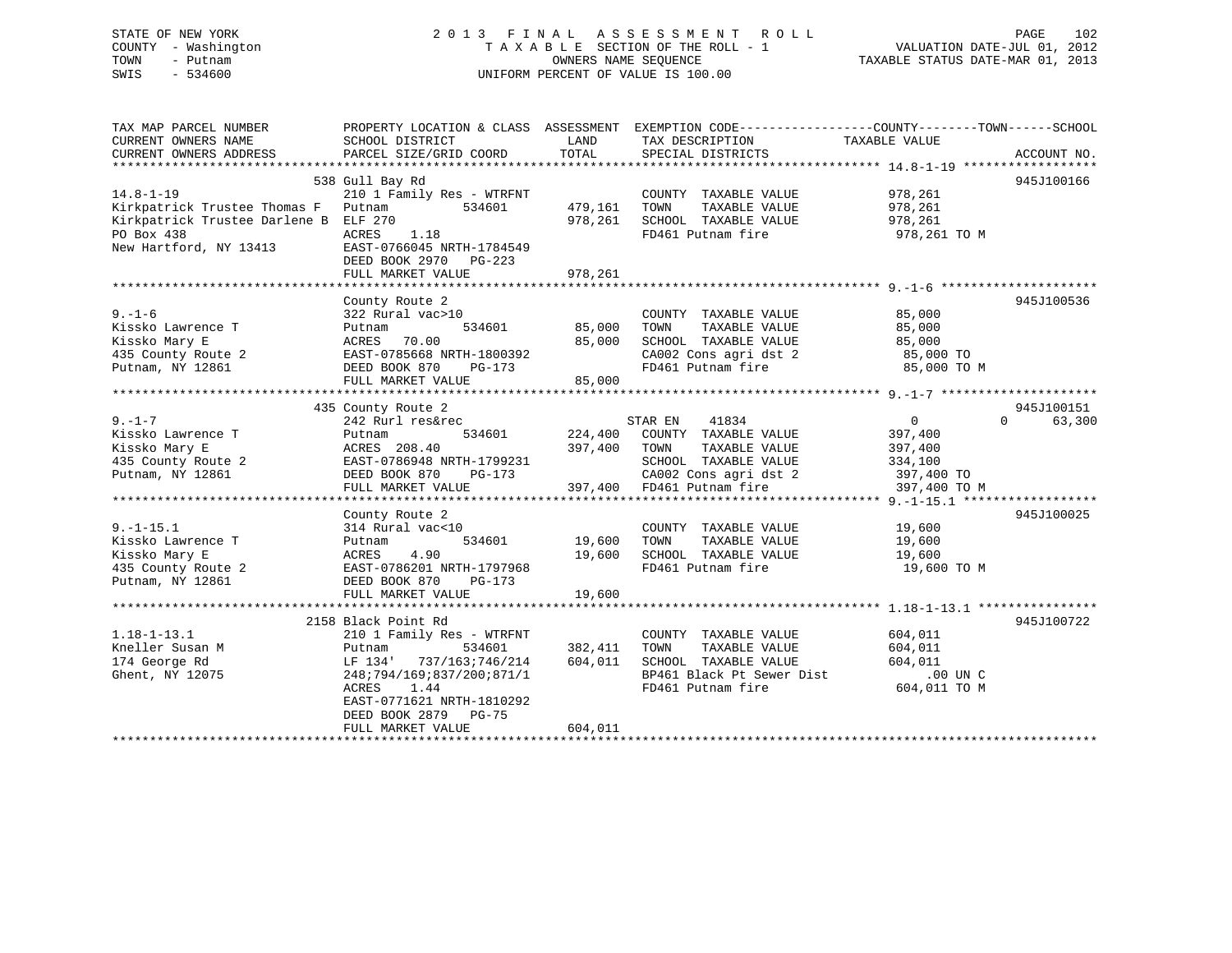## STATE OF NEW YORK 2 0 1 3 F I N A L A S S E S S M E N T R O L L PAGE 103 COUNTY - Washington T A X A B L E SECTION OF THE ROLL - 1 VALUATION DATE-JUL 01, 2012 TOWN - Putnam **CONNERS NAME SEQUENCE** TAXABLE STATUS DATE-MAR 01, 2013 SWIS - 534600 UNIFORM PERCENT OF VALUE IS 100.00

| TOTAL<br>CURRENT OWNERS ADDRESS<br>PARCEL SIZE/GRID COORD<br>SPECIAL DISTRICTS<br>ACCOUNT NO.<br>1715 Railroad Way South<br>945J100279<br>260 Seasonal res - WTRFNT<br>COUNTY TAXABLE VALUE<br>161,200<br>40,200<br>161,200<br>Knickerbocker Scott<br>Putnam<br>534601<br>TOWN<br>TAXABLE VALUE<br>161,200<br>161,200<br>PO Box 448<br>FRNT 150.00 DPTH 290.00<br>SCHOOL TAXABLE VALUE<br>Brattleboro, VT 05302<br>FD461 Putnam fire<br>EAST-0789797 NRTH-1787347<br>161,200 TO M<br>DEED BOOK 2492 PG-344<br>FULL MARKET VALUE<br>161,200<br>497 Gull Bay Rd<br>945J100357<br>COUNTY TAXABLE VALUE<br>112,900<br>260 Seasonal res<br>534601 73,700<br>TOWN<br>TAXABLE VALUE<br>112,900<br>Putnam<br>FRNT 110.00 DPTH 150.00 112,900<br>112,900<br>Koch-Gonzalez Jerry<br>SCHOOL TAXABLE VALUE<br>FD461 Putnam fire<br>EAST-0766829 NRTH-1784994<br>DEED BOOK 2168 PG-1<br>112,900 TO M<br>San Francisco, CA 94131<br>112,900<br>FULL MARKET VALUE<br>Beach Ln<br>945J100511<br>314 Rural vac<10<br>COUNTY TAXABLE VALUE<br>46,700<br>46,700<br>TAXABLE VALUE<br>Putnam<br>534601<br>TOWN<br>46,700<br>46,700<br>SCHOOL TAXABLE VALUE<br>46,700<br>Lot<br>FD461 Putnam fire<br>FRNT 100.00 DPTH 100.00<br>46,700 TO M<br>EAST-0767424 NRTH-1786487<br>DEED BOOK 2519 PG-159<br>46,700<br>FULL MARKET VALUE<br>945J100539<br>4036 Beach Ln<br>$11.20 - 2 - 13$<br>260 Seasonal res<br>COUNTY TAXABLE VALUE<br>120,800<br>38,800<br>Kochan John A Jr<br>534601<br>TOWN<br>TAXABLE VALUE<br>120,800<br>Putnam<br>Kochan Dorothy J<br>120,800<br>SCHOOL TAXABLE VALUE<br>120,800<br>Camp & Lot<br>2 Bick Ln<br>FD461 Putnam fire<br>120,800 TO M<br>FRNT 50.00 DPTH 100.00<br>Albany, NY 12205<br>EAST-0767427 NRTH-1786568<br>DEED BOOK 554<br>PG-160<br>120,800<br>FULL MARKET VALUE<br>945J100659<br>4033 Beach Ln<br>142,000<br>$11.20 - 2 - 28$<br>260 Seasonal res<br>COUNTY TAXABLE VALUE<br>Kochan John A Jr<br>534601<br>65,700<br>TOWN<br>TAXABLE VALUE<br>142,000<br>Putnam<br>2 Bick Ln<br>FRNT 100.00 DPTH 96.00 142,000<br>SCHOOL TAXABLE VALUE<br>142,000<br>Albany, NY 12205<br>FD461 Putnam fire<br>EAST-0767279 NRTH-1786485<br>142,000 TO M<br>DEED BOOK 937<br>PG-273<br>FULL MARKET VALUE<br>142,000 | TAX MAP PARCEL NUMBER<br>CURRENT OWNERS NAME | SCHOOL DISTRICT | LAND | TAX DESCRIPTION | PROPERTY LOCATION & CLASS ASSESSMENT EXEMPTION CODE----------------COUNTY-------TOWN------SCHOOL<br>TAXABLE VALUE |  |
|-----------------------------------------------------------------------------------------------------------------------------------------------------------------------------------------------------------------------------------------------------------------------------------------------------------------------------------------------------------------------------------------------------------------------------------------------------------------------------------------------------------------------------------------------------------------------------------------------------------------------------------------------------------------------------------------------------------------------------------------------------------------------------------------------------------------------------------------------------------------------------------------------------------------------------------------------------------------------------------------------------------------------------------------------------------------------------------------------------------------------------------------------------------------------------------------------------------------------------------------------------------------------------------------------------------------------------------------------------------------------------------------------------------------------------------------------------------------------------------------------------------------------------------------------------------------------------------------------------------------------------------------------------------------------------------------------------------------------------------------------------------------------------------------------------------------------------------------------------------------------------------------------------------------------------------------------------------------------------------------------------------------------------------------------------------------------------------------------------------------------------------------------------------------------------------------------------------------------|----------------------------------------------|-----------------|------|-----------------|-------------------------------------------------------------------------------------------------------------------|--|
|                                                                                                                                                                                                                                                                                                                                                                                                                                                                                                                                                                                                                                                                                                                                                                                                                                                                                                                                                                                                                                                                                                                                                                                                                                                                                                                                                                                                                                                                                                                                                                                                                                                                                                                                                                                                                                                                                                                                                                                                                                                                                                                                                                                                                       |                                              |                 |      |                 |                                                                                                                   |  |
|                                                                                                                                                                                                                                                                                                                                                                                                                                                                                                                                                                                                                                                                                                                                                                                                                                                                                                                                                                                                                                                                                                                                                                                                                                                                                                                                                                                                                                                                                                                                                                                                                                                                                                                                                                                                                                                                                                                                                                                                                                                                                                                                                                                                                       |                                              |                 |      |                 |                                                                                                                   |  |
|                                                                                                                                                                                                                                                                                                                                                                                                                                                                                                                                                                                                                                                                                                                                                                                                                                                                                                                                                                                                                                                                                                                                                                                                                                                                                                                                                                                                                                                                                                                                                                                                                                                                                                                                                                                                                                                                                                                                                                                                                                                                                                                                                                                                                       |                                              |                 |      |                 |                                                                                                                   |  |
|                                                                                                                                                                                                                                                                                                                                                                                                                                                                                                                                                                                                                                                                                                                                                                                                                                                                                                                                                                                                                                                                                                                                                                                                                                                                                                                                                                                                                                                                                                                                                                                                                                                                                                                                                                                                                                                                                                                                                                                                                                                                                                                                                                                                                       | $13. - 3 - 22$                               |                 |      |                 |                                                                                                                   |  |
|                                                                                                                                                                                                                                                                                                                                                                                                                                                                                                                                                                                                                                                                                                                                                                                                                                                                                                                                                                                                                                                                                                                                                                                                                                                                                                                                                                                                                                                                                                                                                                                                                                                                                                                                                                                                                                                                                                                                                                                                                                                                                                                                                                                                                       |                                              |                 |      |                 |                                                                                                                   |  |
|                                                                                                                                                                                                                                                                                                                                                                                                                                                                                                                                                                                                                                                                                                                                                                                                                                                                                                                                                                                                                                                                                                                                                                                                                                                                                                                                                                                                                                                                                                                                                                                                                                                                                                                                                                                                                                                                                                                                                                                                                                                                                                                                                                                                                       |                                              |                 |      |                 |                                                                                                                   |  |
|                                                                                                                                                                                                                                                                                                                                                                                                                                                                                                                                                                                                                                                                                                                                                                                                                                                                                                                                                                                                                                                                                                                                                                                                                                                                                                                                                                                                                                                                                                                                                                                                                                                                                                                                                                                                                                                                                                                                                                                                                                                                                                                                                                                                                       |                                              |                 |      |                 |                                                                                                                   |  |
|                                                                                                                                                                                                                                                                                                                                                                                                                                                                                                                                                                                                                                                                                                                                                                                                                                                                                                                                                                                                                                                                                                                                                                                                                                                                                                                                                                                                                                                                                                                                                                                                                                                                                                                                                                                                                                                                                                                                                                                                                                                                                                                                                                                                                       |                                              |                 |      |                 |                                                                                                                   |  |
|                                                                                                                                                                                                                                                                                                                                                                                                                                                                                                                                                                                                                                                                                                                                                                                                                                                                                                                                                                                                                                                                                                                                                                                                                                                                                                                                                                                                                                                                                                                                                                                                                                                                                                                                                                                                                                                                                                                                                                                                                                                                                                                                                                                                                       |                                              |                 |      |                 |                                                                                                                   |  |
|                                                                                                                                                                                                                                                                                                                                                                                                                                                                                                                                                                                                                                                                                                                                                                                                                                                                                                                                                                                                                                                                                                                                                                                                                                                                                                                                                                                                                                                                                                                                                                                                                                                                                                                                                                                                                                                                                                                                                                                                                                                                                                                                                                                                                       |                                              |                 |      |                 |                                                                                                                   |  |
|                                                                                                                                                                                                                                                                                                                                                                                                                                                                                                                                                                                                                                                                                                                                                                                                                                                                                                                                                                                                                                                                                                                                                                                                                                                                                                                                                                                                                                                                                                                                                                                                                                                                                                                                                                                                                                                                                                                                                                                                                                                                                                                                                                                                                       |                                              |                 |      |                 |                                                                                                                   |  |
|                                                                                                                                                                                                                                                                                                                                                                                                                                                                                                                                                                                                                                                                                                                                                                                                                                                                                                                                                                                                                                                                                                                                                                                                                                                                                                                                                                                                                                                                                                                                                                                                                                                                                                                                                                                                                                                                                                                                                                                                                                                                                                                                                                                                                       | $14.8 - 1 - 3$                               |                 |      |                 |                                                                                                                   |  |
|                                                                                                                                                                                                                                                                                                                                                                                                                                                                                                                                                                                                                                                                                                                                                                                                                                                                                                                                                                                                                                                                                                                                                                                                                                                                                                                                                                                                                                                                                                                                                                                                                                                                                                                                                                                                                                                                                                                                                                                                                                                                                                                                                                                                                       | Koch Gloria                                  |                 |      |                 |                                                                                                                   |  |
|                                                                                                                                                                                                                                                                                                                                                                                                                                                                                                                                                                                                                                                                                                                                                                                                                                                                                                                                                                                                                                                                                                                                                                                                                                                                                                                                                                                                                                                                                                                                                                                                                                                                                                                                                                                                                                                                                                                                                                                                                                                                                                                                                                                                                       |                                              |                 |      |                 |                                                                                                                   |  |
|                                                                                                                                                                                                                                                                                                                                                                                                                                                                                                                                                                                                                                                                                                                                                                                                                                                                                                                                                                                                                                                                                                                                                                                                                                                                                                                                                                                                                                                                                                                                                                                                                                                                                                                                                                                                                                                                                                                                                                                                                                                                                                                                                                                                                       | 1533 Diamond St                              |                 |      |                 |                                                                                                                   |  |
|                                                                                                                                                                                                                                                                                                                                                                                                                                                                                                                                                                                                                                                                                                                                                                                                                                                                                                                                                                                                                                                                                                                                                                                                                                                                                                                                                                                                                                                                                                                                                                                                                                                                                                                                                                                                                                                                                                                                                                                                                                                                                                                                                                                                                       |                                              |                 |      |                 |                                                                                                                   |  |
|                                                                                                                                                                                                                                                                                                                                                                                                                                                                                                                                                                                                                                                                                                                                                                                                                                                                                                                                                                                                                                                                                                                                                                                                                                                                                                                                                                                                                                                                                                                                                                                                                                                                                                                                                                                                                                                                                                                                                                                                                                                                                                                                                                                                                       |                                              |                 |      |                 |                                                                                                                   |  |
|                                                                                                                                                                                                                                                                                                                                                                                                                                                                                                                                                                                                                                                                                                                                                                                                                                                                                                                                                                                                                                                                                                                                                                                                                                                                                                                                                                                                                                                                                                                                                                                                                                                                                                                                                                                                                                                                                                                                                                                                                                                                                                                                                                                                                       |                                              |                 |      |                 |                                                                                                                   |  |
|                                                                                                                                                                                                                                                                                                                                                                                                                                                                                                                                                                                                                                                                                                                                                                                                                                                                                                                                                                                                                                                                                                                                                                                                                                                                                                                                                                                                                                                                                                                                                                                                                                                                                                                                                                                                                                                                                                                                                                                                                                                                                                                                                                                                                       |                                              |                 |      |                 |                                                                                                                   |  |
|                                                                                                                                                                                                                                                                                                                                                                                                                                                                                                                                                                                                                                                                                                                                                                                                                                                                                                                                                                                                                                                                                                                                                                                                                                                                                                                                                                                                                                                                                                                                                                                                                                                                                                                                                                                                                                                                                                                                                                                                                                                                                                                                                                                                                       | $11.20 - 2 - 14$                             |                 |      |                 |                                                                                                                   |  |
|                                                                                                                                                                                                                                                                                                                                                                                                                                                                                                                                                                                                                                                                                                                                                                                                                                                                                                                                                                                                                                                                                                                                                                                                                                                                                                                                                                                                                                                                                                                                                                                                                                                                                                                                                                                                                                                                                                                                                                                                                                                                                                                                                                                                                       | Kochan John A                                |                 |      |                 |                                                                                                                   |  |
|                                                                                                                                                                                                                                                                                                                                                                                                                                                                                                                                                                                                                                                                                                                                                                                                                                                                                                                                                                                                                                                                                                                                                                                                                                                                                                                                                                                                                                                                                                                                                                                                                                                                                                                                                                                                                                                                                                                                                                                                                                                                                                                                                                                                                       | 2 Bick Ln                                    |                 |      |                 |                                                                                                                   |  |
|                                                                                                                                                                                                                                                                                                                                                                                                                                                                                                                                                                                                                                                                                                                                                                                                                                                                                                                                                                                                                                                                                                                                                                                                                                                                                                                                                                                                                                                                                                                                                                                                                                                                                                                                                                                                                                                                                                                                                                                                                                                                                                                                                                                                                       | Albany, NY 12205                             |                 |      |                 |                                                                                                                   |  |
|                                                                                                                                                                                                                                                                                                                                                                                                                                                                                                                                                                                                                                                                                                                                                                                                                                                                                                                                                                                                                                                                                                                                                                                                                                                                                                                                                                                                                                                                                                                                                                                                                                                                                                                                                                                                                                                                                                                                                                                                                                                                                                                                                                                                                       |                                              |                 |      |                 |                                                                                                                   |  |
|                                                                                                                                                                                                                                                                                                                                                                                                                                                                                                                                                                                                                                                                                                                                                                                                                                                                                                                                                                                                                                                                                                                                                                                                                                                                                                                                                                                                                                                                                                                                                                                                                                                                                                                                                                                                                                                                                                                                                                                                                                                                                                                                                                                                                       |                                              |                 |      |                 |                                                                                                                   |  |
|                                                                                                                                                                                                                                                                                                                                                                                                                                                                                                                                                                                                                                                                                                                                                                                                                                                                                                                                                                                                                                                                                                                                                                                                                                                                                                                                                                                                                                                                                                                                                                                                                                                                                                                                                                                                                                                                                                                                                                                                                                                                                                                                                                                                                       |                                              |                 |      |                 |                                                                                                                   |  |
|                                                                                                                                                                                                                                                                                                                                                                                                                                                                                                                                                                                                                                                                                                                                                                                                                                                                                                                                                                                                                                                                                                                                                                                                                                                                                                                                                                                                                                                                                                                                                                                                                                                                                                                                                                                                                                                                                                                                                                                                                                                                                                                                                                                                                       |                                              |                 |      |                 |                                                                                                                   |  |
|                                                                                                                                                                                                                                                                                                                                                                                                                                                                                                                                                                                                                                                                                                                                                                                                                                                                                                                                                                                                                                                                                                                                                                                                                                                                                                                                                                                                                                                                                                                                                                                                                                                                                                                                                                                                                                                                                                                                                                                                                                                                                                                                                                                                                       |                                              |                 |      |                 |                                                                                                                   |  |
|                                                                                                                                                                                                                                                                                                                                                                                                                                                                                                                                                                                                                                                                                                                                                                                                                                                                                                                                                                                                                                                                                                                                                                                                                                                                                                                                                                                                                                                                                                                                                                                                                                                                                                                                                                                                                                                                                                                                                                                                                                                                                                                                                                                                                       |                                              |                 |      |                 |                                                                                                                   |  |
|                                                                                                                                                                                                                                                                                                                                                                                                                                                                                                                                                                                                                                                                                                                                                                                                                                                                                                                                                                                                                                                                                                                                                                                                                                                                                                                                                                                                                                                                                                                                                                                                                                                                                                                                                                                                                                                                                                                                                                                                                                                                                                                                                                                                                       |                                              |                 |      |                 |                                                                                                                   |  |
|                                                                                                                                                                                                                                                                                                                                                                                                                                                                                                                                                                                                                                                                                                                                                                                                                                                                                                                                                                                                                                                                                                                                                                                                                                                                                                                                                                                                                                                                                                                                                                                                                                                                                                                                                                                                                                                                                                                                                                                                                                                                                                                                                                                                                       |                                              |                 |      |                 |                                                                                                                   |  |
|                                                                                                                                                                                                                                                                                                                                                                                                                                                                                                                                                                                                                                                                                                                                                                                                                                                                                                                                                                                                                                                                                                                                                                                                                                                                                                                                                                                                                                                                                                                                                                                                                                                                                                                                                                                                                                                                                                                                                                                                                                                                                                                                                                                                                       |                                              |                 |      |                 |                                                                                                                   |  |
|                                                                                                                                                                                                                                                                                                                                                                                                                                                                                                                                                                                                                                                                                                                                                                                                                                                                                                                                                                                                                                                                                                                                                                                                                                                                                                                                                                                                                                                                                                                                                                                                                                                                                                                                                                                                                                                                                                                                                                                                                                                                                                                                                                                                                       |                                              |                 |      |                 |                                                                                                                   |  |
|                                                                                                                                                                                                                                                                                                                                                                                                                                                                                                                                                                                                                                                                                                                                                                                                                                                                                                                                                                                                                                                                                                                                                                                                                                                                                                                                                                                                                                                                                                                                                                                                                                                                                                                                                                                                                                                                                                                                                                                                                                                                                                                                                                                                                       |                                              |                 |      |                 |                                                                                                                   |  |
|                                                                                                                                                                                                                                                                                                                                                                                                                                                                                                                                                                                                                                                                                                                                                                                                                                                                                                                                                                                                                                                                                                                                                                                                                                                                                                                                                                                                                                                                                                                                                                                                                                                                                                                                                                                                                                                                                                                                                                                                                                                                                                                                                                                                                       |                                              |                 |      |                 |                                                                                                                   |  |
|                                                                                                                                                                                                                                                                                                                                                                                                                                                                                                                                                                                                                                                                                                                                                                                                                                                                                                                                                                                                                                                                                                                                                                                                                                                                                                                                                                                                                                                                                                                                                                                                                                                                                                                                                                                                                                                                                                                                                                                                                                                                                                                                                                                                                       |                                              |                 |      |                 |                                                                                                                   |  |
|                                                                                                                                                                                                                                                                                                                                                                                                                                                                                                                                                                                                                                                                                                                                                                                                                                                                                                                                                                                                                                                                                                                                                                                                                                                                                                                                                                                                                                                                                                                                                                                                                                                                                                                                                                                                                                                                                                                                                                                                                                                                                                                                                                                                                       |                                              |                 |      |                 |                                                                                                                   |  |
|                                                                                                                                                                                                                                                                                                                                                                                                                                                                                                                                                                                                                                                                                                                                                                                                                                                                                                                                                                                                                                                                                                                                                                                                                                                                                                                                                                                                                                                                                                                                                                                                                                                                                                                                                                                                                                                                                                                                                                                                                                                                                                                                                                                                                       |                                              |                 |      |                 |                                                                                                                   |  |
|                                                                                                                                                                                                                                                                                                                                                                                                                                                                                                                                                                                                                                                                                                                                                                                                                                                                                                                                                                                                                                                                                                                                                                                                                                                                                                                                                                                                                                                                                                                                                                                                                                                                                                                                                                                                                                                                                                                                                                                                                                                                                                                                                                                                                       |                                              |                 |      |                 |                                                                                                                   |  |
|                                                                                                                                                                                                                                                                                                                                                                                                                                                                                                                                                                                                                                                                                                                                                                                                                                                                                                                                                                                                                                                                                                                                                                                                                                                                                                                                                                                                                                                                                                                                                                                                                                                                                                                                                                                                                                                                                                                                                                                                                                                                                                                                                                                                                       |                                              |                 |      |                 |                                                                                                                   |  |
|                                                                                                                                                                                                                                                                                                                                                                                                                                                                                                                                                                                                                                                                                                                                                                                                                                                                                                                                                                                                                                                                                                                                                                                                                                                                                                                                                                                                                                                                                                                                                                                                                                                                                                                                                                                                                                                                                                                                                                                                                                                                                                                                                                                                                       |                                              |                 |      |                 |                                                                                                                   |  |
|                                                                                                                                                                                                                                                                                                                                                                                                                                                                                                                                                                                                                                                                                                                                                                                                                                                                                                                                                                                                                                                                                                                                                                                                                                                                                                                                                                                                                                                                                                                                                                                                                                                                                                                                                                                                                                                                                                                                                                                                                                                                                                                                                                                                                       |                                              |                 |      |                 |                                                                                                                   |  |
|                                                                                                                                                                                                                                                                                                                                                                                                                                                                                                                                                                                                                                                                                                                                                                                                                                                                                                                                                                                                                                                                                                                                                                                                                                                                                                                                                                                                                                                                                                                                                                                                                                                                                                                                                                                                                                                                                                                                                                                                                                                                                                                                                                                                                       |                                              |                 |      |                 |                                                                                                                   |  |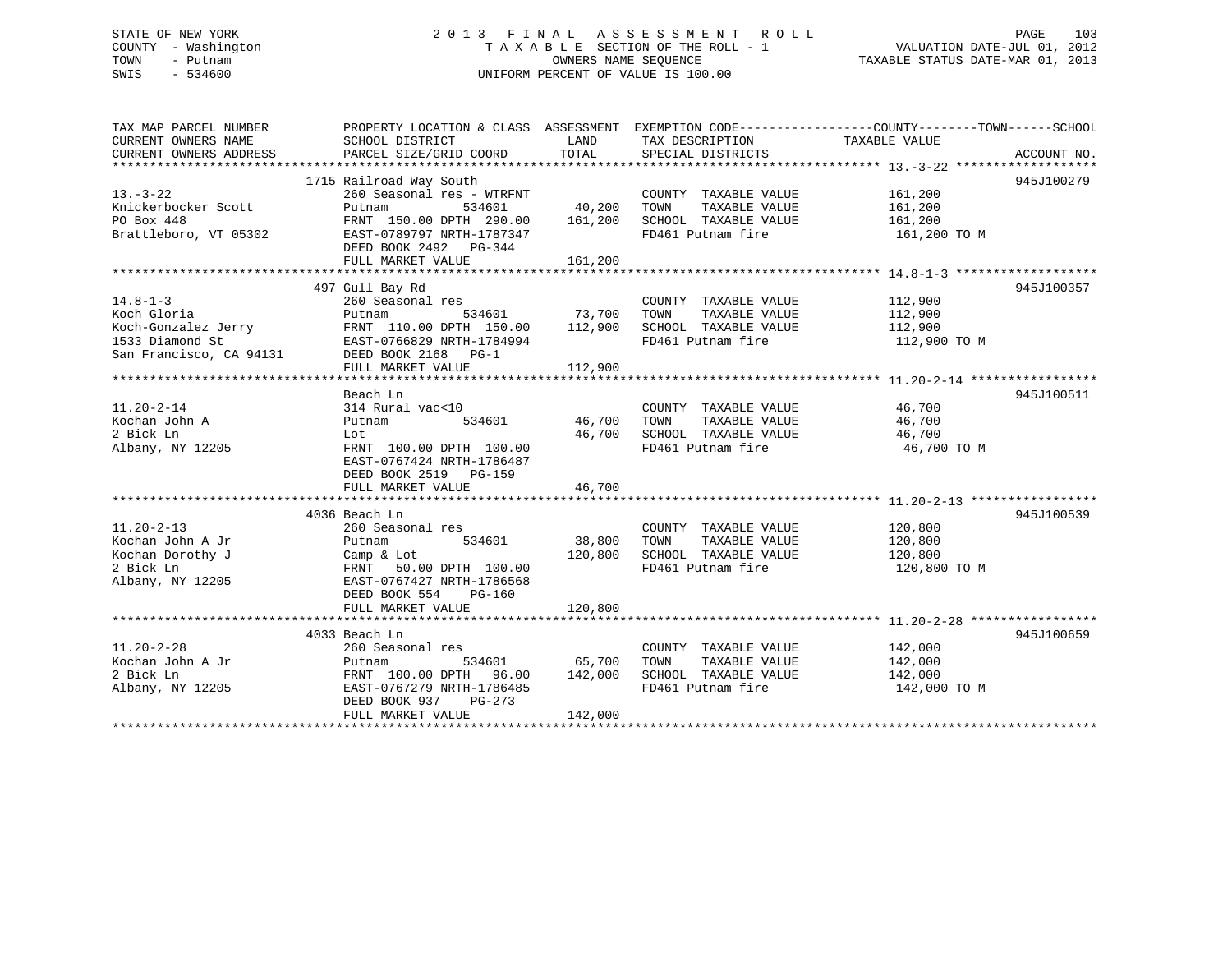## STATE OF NEW YORK 2 0 1 3 F I N A L A S S E S S M E N T R O L L PAGE 104 COUNTY - Washington T A X A B L E SECTION OF THE ROLL - 1 VALUATION DATE-JUL 01, 2012 TOWN - Putnam OWNERS NAME SEQUENCE TAXABLE STATUS DATE-MAR 01, 2013 SWIS - 534600 UNIFORM PERCENT OF VALUE IS 100.00

TAX MAP PARCEL NUMBER PROPERTY LOCATION & CLASS ASSESSMENT EXEMPTION CODE------------------COUNTY--------TOWN------SCHOOL

CURRENT OWNERS NAME SCHOOL DISTRICT LAND TAX DESCRIPTION TAXABLE VALUE CURRENT OWNERS ADDRESS PARCEL SIZE/GRID COORD TOTAL SPECIAL DISTRICTS ACCOUNT NO. \*\*\*\*\*\*\*\*\*\*\*\*\*\*\*\*\*\*\*\*\*\*\*\*\*\*\*\*\*\*\*\*\*\*\*\*\*\*\*\*\*\*\*\*\*\*\*\*\*\*\*\*\*\*\*\*\*\*\*\*\*\*\*\*\*\*\*\*\*\*\*\*\*\*\*\*\*\*\*\*\*\*\*\*\*\*\*\*\*\*\*\*\*\*\*\*\*\*\*\*\*\*\* 11.20-2-33 \*\*\*\*\*\*\*\*\*\*\*\*\*\*\*\*\* Beach Ln 945J10034111.20-2-33 323 Vacant rural COUNTY TAXABLE VALUE 2,300 Kochan John A Jr Putnam 534601 2,300 TOWN TAXABLE VALUE 2,300 2 Bick Ln Lot 2 2,300 SCHOOL TAXABLE VALUE 2,300 Albany, NY 12205 FRNT 50.00 DPTH 127.00 FD461 Putnam fire 2,300 TO M EAST-0767267 NRTH-1786608 DEED BOOK 937 PG-273FULL MARKET VALUE 2,300 \*\*\*\*\*\*\*\*\*\*\*\*\*\*\*\*\*\*\*\*\*\*\*\*\*\*\*\*\*\*\*\*\*\*\*\*\*\*\*\*\*\*\*\*\*\*\*\*\*\*\*\*\*\*\*\*\*\*\*\*\*\*\*\*\*\*\*\*\*\*\*\*\*\*\*\*\*\*\*\*\*\*\*\*\*\*\*\*\*\*\*\*\*\*\*\*\*\*\*\*\*\*\* 11.20-4-26 \*\*\*\*\*\*\*\*\*\*\*\*\*\*\*\*\* Link Way 945J100661 11.20-4-26 312 Vac w/imprv - WTRFNT COUNTY TAXABLE VALUE 49,800 Kochan John A Jr Putnam 534601 46,200 TOWN TAXABLE VALUE 49,800 2 Bick Ln LF 10 49,800 SCHOOL TAXABLE VALUE 49,800 Albany, NY 12205 FRNT 10.00 DPTH 106.00 FD461 Putnam fire 49,800 TO M EAST-0766980 NRTH-1786282EAST-0766980 NRTH-1786282 DEED BOOK 937 PG-273 FULL MARKET VALUE 49,800 \*\*\*\*\*\*\*\*\*\*\*\*\*\*\*\*\*\*\*\*\*\*\*\*\*\*\*\*\*\*\*\*\*\*\*\*\*\*\*\*\*\*\*\*\*\*\*\*\*\*\*\*\*\*\*\*\*\*\*\*\*\*\*\*\*\*\*\*\*\*\*\*\*\*\*\*\*\*\*\*\*\*\*\*\*\*\*\*\*\*\*\*\*\*\*\*\*\*\*\*\*\*\* 1.18-1-25 \*\*\*\*\*\*\*\*\*\*\*\*\*\*\*\*\*\* 2214 Black Point Rd 945J1007041.18-1-25 210 1 Family Res - WTRFNT COUNTY TAXABLE VALUE 749,400 Koehler Charles T Putnam 534601 429,700 TOWN TAXABLE VALUE 749,400 Koehler Carol S LF 80 749,400 SCHOOL TAXABLE VALUE 749,400 1164 Maple Hill Rd FRNT 75.00 DPTH 230.00 BP461 Black Pt Sewer Dist .00 UN C Scotch Plains, NJ 07076 EAST-0770643 NRTH-1809515 FD461 Putnam fire 749,400 TO M DEED BOOK 3014 PG-103 FULL MARKET VALUE 749,400 \*\*\*\*\*\*\*\*\*\*\*\*\*\*\*\*\*\*\*\*\*\*\*\*\*\*\*\*\*\*\*\*\*\*\*\*\*\*\*\*\*\*\*\*\*\*\*\*\*\*\*\*\*\*\*\*\*\*\*\*\*\*\*\*\*\*\*\*\*\*\*\*\*\*\*\*\*\*\*\*\*\*\*\*\*\*\*\*\*\*\*\*\*\*\*\*\*\*\*\*\*\*\* 11.20-2-32 \*\*\*\*\*\*\*\*\*\*\*\*\*\*\*\*\* 4113 Meadow Way 945J100144 11.20-2-32 260 Seasonal res COUNTY TAXABLE VALUE 100,400 Kopzynski Karen Putnam 534601 67,000 TOWN TAXABLE VALUE 100,400 Vink Sharon FRNT 125.00 DPTH 100.00 100,400 SCHOOL TAXABLE VALUE 100,400 907 Stanley St EAST-0767114 NRTH-1786631 FD461 Putnam fire 100,400 TO M Schenectady, NY 12307 DEED BOOK 739 PG-213 FULL MARKET VALUE 100,400 \*\*\*\*\*\*\*\*\*\*\*\*\*\*\*\*\*\*\*\*\*\*\*\*\*\*\*\*\*\*\*\*\*\*\*\*\*\*\*\*\*\*\*\*\*\*\*\*\*\*\*\*\*\*\*\*\*\*\*\*\*\*\*\*\*\*\*\*\*\*\*\*\*\*\*\*\*\*\*\*\*\*\*\*\*\*\*\*\*\*\*\*\*\*\*\*\*\*\*\*\*\*\* 5.-2-5 \*\*\*\*\*\*\*\*\*\*\*\*\*\*\*\*\*\*\*\*\* 754 County Route 2 945J100359 5.-2-5 210 1 Family Res COUNTY TAXABLE VALUE 135,300 Kraemer Jane M Putnam 534601 22,100 TOWN TAXABLE VALUE 135,300 316 Colony Point Pl FRNT 350.00 DPTH 118.00 135,300 SCHOOL TAXABLE VALUE 135,300 Edgewater, MD 21037 EAST-0789735 NRTH-1806143 FD461 Putnam fire 135,300 TO M DEED BOOK 790 PG-59FULL MARKET VALUE 135,300 \*\*\*\*\*\*\*\*\*\*\*\*\*\*\*\*\*\*\*\*\*\*\*\*\*\*\*\*\*\*\*\*\*\*\*\*\*\*\*\*\*\*\*\*\*\*\*\*\*\*\*\*\*\*\*\*\*\*\*\*\*\*\*\*\*\*\*\*\*\*\*\*\*\*\*\*\*\*\*\*\*\*\*\*\*\*\*\*\*\*\*\*\*\*\*\*\*\*\*\*\*\*\*\*\*\*\*\*\*\*\*\*\*\*\*\*\*\*\*\*\*\*\*\*\*\*\*\*\*\*\*\*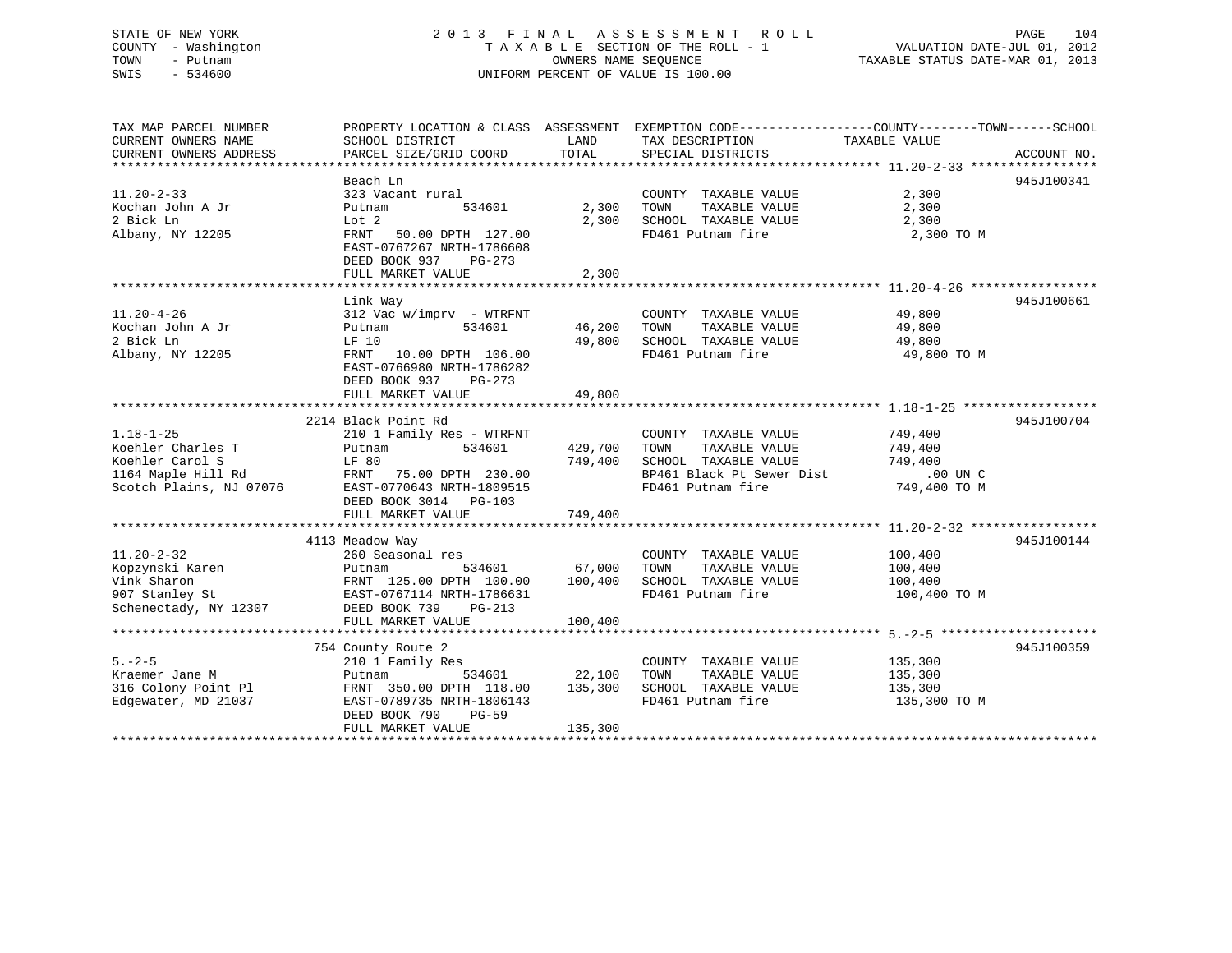## STATE OF NEW YORK 2 0 1 3 F I N A L A S S E S S M E N T R O L L PAGE 105 COUNTY - Washington T A X A B L E SECTION OF THE ROLL - 1 VALUATION DATE-JUL 01, 2012 TOWN - Putnam OWNERS NAME SEQUENCE TAXABLE STATUS DATE-MAR 01, 2013 SWIS - 534600 UNIFORM PERCENT OF VALUE IS 100.00

| TAX MAP PARCEL NUMBER                         |                                           | PROPERTY LOCATION & CLASS ASSESSMENT EXEMPTION CODE---------------COUNTY-------TOWN-----SCHOOL |                                      |
|-----------------------------------------------|-------------------------------------------|------------------------------------------------------------------------------------------------|--------------------------------------|
| CURRENT OWNERS NAME<br>CURRENT OWNERS ADDRESS | SCHOOL DISTRICT<br>PARCEL SIZE/GRID COORD | TAX DESCRIPTION<br>LAND<br>TOTAL<br>SPECIAL DISTRICTS                                          | TAXABLE VALUE<br>ACCOUNT NO.         |
|                                               |                                           |                                                                                                |                                      |
|                                               | 2027 Mill Bay                             |                                                                                                | 945J100360                           |
| $13 - 3 - 11$                                 | 314 Rural vac<10 - WTRFNT                 | COUNTY TAXABLE VALUE                                                                           | 500                                  |
| Kress Katrina R                               | Putnam<br>534601                          | 500<br>TOWN<br>TAXABLE VALUE                                                                   | 500                                  |
| 112 Fisher Rd                                 | FRNT 175.00 DPTH 100.00                   | 500<br>SCHOOL TAXABLE VALUE                                                                    | 500                                  |
| Schenectady, NY 12306                         | EAST-0790017 NRTH-1791298                 | FD461 Putnam fire                                                                              | 500 TO M                             |
|                                               | DEED BOOK 2382 PG-1                       |                                                                                                |                                      |
|                                               | FULL MARKET VALUE                         | 500                                                                                            |                                      |
|                                               |                                           |                                                                                                |                                      |
|                                               | 1520 Five Camps Way                       |                                                                                                | 945J100361                           |
| $14.18 - 4 - 12$                              | 260 Seasonal res - WTRFNT                 | CBT VET/TC 41131                                                                               | 50,000<br>20,000<br>$\overline{0}$   |
| Krueger Robert A                              | 534601<br>Putnam                          | 514,900 STAR EN<br>41834                                                                       | $\overline{0}$<br>$\Omega$<br>63,300 |
| 162 US Oval                                   | Lot 11                                    | 682,800 COUNTY TAXABLE VALUE                                                                   | 632,800                              |
| Plattsburgh, NY 12903                         | LF 100                                    | TOWN<br>TAXABLE VALUE                                                                          | 662,800                              |
|                                               | $14. - 4 - 12$                            | SCHOOL TAXABLE VALUE                                                                           | 619,500                              |
|                                               | 89.00 DPTH 219.00<br>FRNT                 | FD461 Putnam fire                                                                              | 682,800 TO M                         |
|                                               | EAST-0763751 NRTH-1779644                 |                                                                                                |                                      |
|                                               | DEED BOOK 2339 PG-226                     |                                                                                                |                                      |
|                                               | FULL MARKET VALUE                         | 682,800                                                                                        |                                      |
|                                               |                                           |                                                                                                |                                      |
|                                               | 17158 State Route 22                      |                                                                                                | 945J100362                           |
| $9. - 1 - 44$                                 | 210 1 Family Res                          | STAR EN<br>41834                                                                               | $\overline{0}$<br>$\Omega$<br>63,300 |
| Krystowiak Donald                             | 534601<br>Putnam                          | 24,400<br>COUNTY TAXABLE VALUE                                                                 | 82,800                               |
| 17158 State Route 22                          | House & Lot                               | 82,800<br>TOWN<br>TAXABLE VALUE                                                                | 82,800                               |
| Putnam Station, NY 12861                      | ACRES<br>3.50                             | SCHOOL TAXABLE VALUE                                                                           | 19,500                               |
|                                               | EAST-0779893 NRTH-1798567                 | FD461 Putnam fire                                                                              | 82,800 TO M                          |
|                                               | DEED BOOK 431<br>PG-838                   |                                                                                                |                                      |
|                                               | FULL MARKET VALUE                         | 82,800                                                                                         |                                      |
|                                               |                                           |                                                                                                |                                      |
|                                               | 4507 Crow Point Way                       |                                                                                                | 945J100510                           |
| $11.20 - 4 - 3$                               | 260 Seasonal res - WTRFNT                 | COUNTY TAXABLE VALUE                                                                           | 532,200                              |
| Kuderka Frank                                 | 534601<br>Putnam                          | 363,000<br>TAXABLE VALUE<br>TOWN                                                               | 532,200                              |
| Kuderka Barbara Ann                           | LF 82                                     | 532,200<br>SCHOOL TAXABLE VALUE                                                                | 532,200                              |
| 880 Gates Ave                                 | FRNT 225.00 DPTH 107.00                   | FD461 Putnam fire                                                                              | 532,200 TO M                         |
| Piscataway, NJ 08854                          | EAST-0765968 NRTH-1787222                 |                                                                                                |                                      |
|                                               | DEED BOOK 577<br>PG-126                   |                                                                                                |                                      |
|                                               | FULL MARKET VALUE                         | 532,200                                                                                        |                                      |
|                                               |                                           |                                                                                                |                                      |
|                                               | 7 Darling Hill Ln                         |                                                                                                | 945J100457                           |
| $13 - 1 - 11$                                 | 242 Rurl res&rec                          | STAR B<br>41854                                                                                | $\overline{0}$<br>$\Omega$<br>30,000 |
| Kuhl Kenneth W Jr                             | 534601                                    | 93,000<br>COUNTY TAXABLE VALUE                                                                 | 209,000                              |
| Kuhl Sherry J                                 | Putnam<br>68.00<br>ACRES                  | 209,000<br>TOWN<br>TAXABLE VALUE                                                               |                                      |
| 7 Darling Hill Ln                             |                                           |                                                                                                | 209,000                              |
|                                               | EAST-0781209 NRTH-1787854                 | SCHOOL TAXABLE VALUE                                                                           | 179,000                              |
| Putnam Station, NY 12861                      | DEED BOOK 661<br>PG-274                   | FD461 Putnam fire                                                                              | 209,000 TO M                         |
|                                               | FULL MARKET VALUE                         | 209,000                                                                                        |                                      |
|                                               |                                           |                                                                                                |                                      |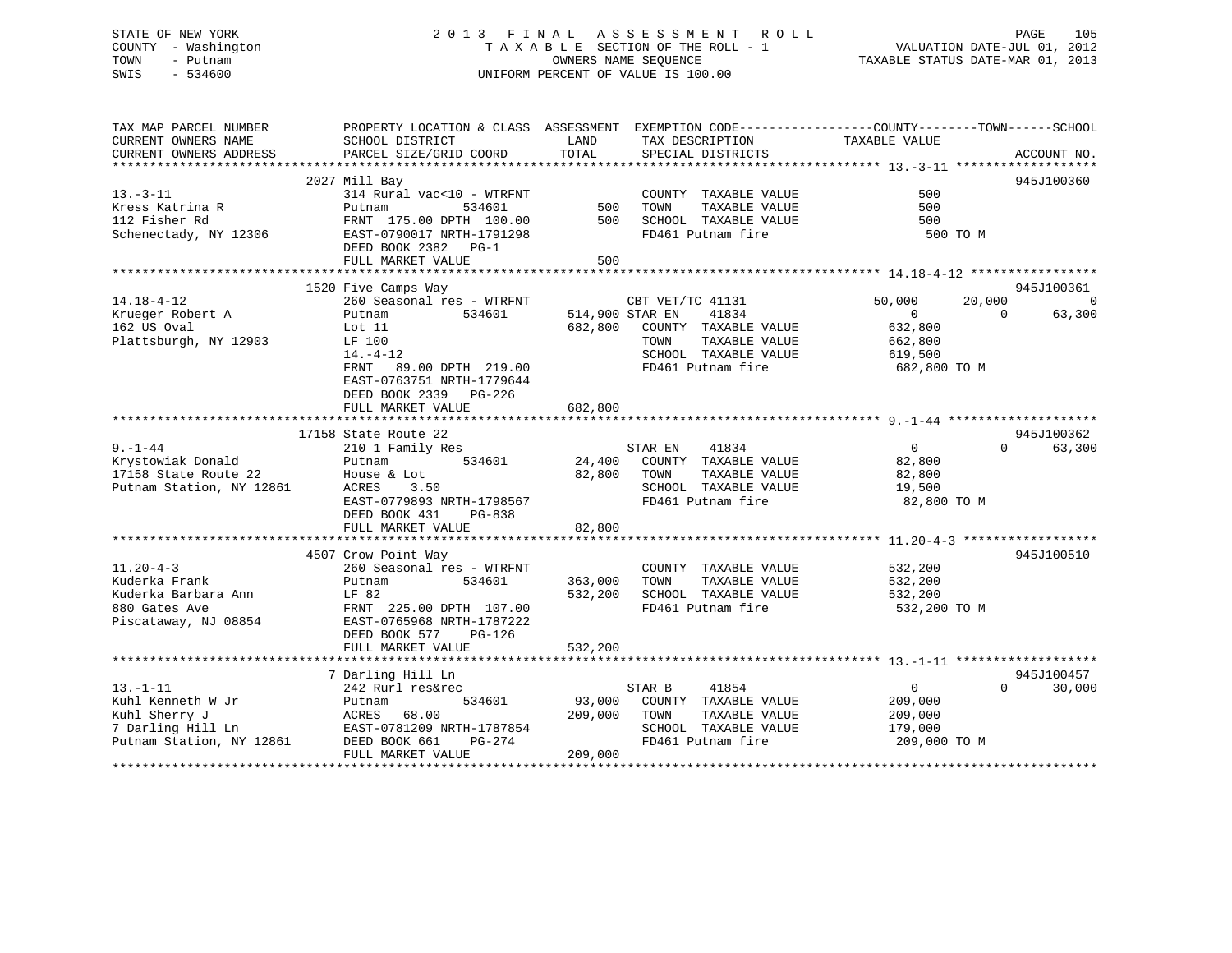## STATE OF NEW YORK 2 0 1 3 F I N A L A S S E S S M E N T R O L L PAGE 106 COUNTY - Washington T A X A B L E SECTION OF THE ROLL - 1 VALUATION DATE-JUL 01, 2012 TOWN - Putnam OWNERS NAME SEQUENCE TAXABLE STATUS DATE-MAR 01, 2013 SWIS - 534600 UNIFORM PERCENT OF VALUE IS 100.00

| TAX MAP PARCEL NUMBER<br>CURRENT OWNERS NAME                                                                 | <b>Example 12</b> LAND<br>SCHOOL DISTRICT<br>PARCEL SIZE/GRID COORD                                                                                                                                                                                               | TOTAL               | PROPERTY LOCATION & CLASS ASSESSMENT EXEMPTION CODE---------------COUNTY-------TOWN-----SCHOOL<br>TAX DESCRIPTION                                                                                                                                                                                                                                                                                                                                                                                                                                                     | TAXABLE VALUE                                                                         |                          |
|--------------------------------------------------------------------------------------------------------------|-------------------------------------------------------------------------------------------------------------------------------------------------------------------------------------------------------------------------------------------------------------------|---------------------|-----------------------------------------------------------------------------------------------------------------------------------------------------------------------------------------------------------------------------------------------------------------------------------------------------------------------------------------------------------------------------------------------------------------------------------------------------------------------------------------------------------------------------------------------------------------------|---------------------------------------------------------------------------------------|--------------------------|
| CURRENT OWNERS ADDRESS                                                                                       |                                                                                                                                                                                                                                                                   |                     | SPECIAL DISTRICTS                                                                                                                                                                                                                                                                                                                                                                                                                                                                                                                                                     |                                                                                       | ACCOUNT NO.              |
|                                                                                                              | 2140 Black Point Rd                                                                                                                                                                                                                                               |                     |                                                                                                                                                                                                                                                                                                                                                                                                                                                                                                                                                                       |                                                                                       | 945J100366               |
| $1.18 - 1 - 9$<br>Kuhn Eybers Judith V<br>2140 Black Point Rd<br>Ticonderoga, NY 12883                       | $\begin{tabular}{lllllllllll} 210&1 & Family & Res & - \textit{WTRFNT} & \textit{STAR EN} & 41834 \\ \textit{Putnam} & 534601 & 456,400 & \textit{COUNTY} & \textit{TAXABLE VALUE} \end{tabular}$<br>Lf 75<br>FRNT 75.00 DPTH 305.00<br>EAST-0772034 NRTH-1810548 | 548,200 TOWN        | STAR EN 41834<br>TAXABLE VALUE<br>SCHOOL TAXABLE VALUE 484,900<br>BP461 Black Pt Sewer Dist .00 UN C                                                                                                                                                                                                                                                                                                                                                                                                                                                                  | $\overline{0}$<br>548,200<br>548,200                                                  | 63,300<br>$\Omega$       |
|                                                                                                              | DEED BOOK 578<br>PG-185                                                                                                                                                                                                                                           |                     | FD461 Putnam fire                                                                                                                                                                                                                                                                                                                                                                                                                                                                                                                                                     | 548,200 TO M                                                                          |                          |
|                                                                                                              | FULL MARKET VALUE                                                                                                                                                                                                                                                 | 548,200             |                                                                                                                                                                                                                                                                                                                                                                                                                                                                                                                                                                       |                                                                                       |                          |
|                                                                                                              |                                                                                                                                                                                                                                                                   |                     |                                                                                                                                                                                                                                                                                                                                                                                                                                                                                                                                                                       |                                                                                       |                          |
|                                                                                                              | 2202 Black Point Rd                                                                                                                                                                                                                                               |                     |                                                                                                                                                                                                                                                                                                                                                                                                                                                                                                                                                                       |                                                                                       | 945J100364               |
| $1.18 - 1 - 22$<br>Kuhn Jerry<br>--<br>Kuhn Margaret<br>11 So Summit St<br>Pearl River, NY 10965             | 280 Res Multiple - WTRFNT<br>534601<br>Putnam<br>595/289<br>LF150<br>FRNT 150.00 DPTH 220.00<br>EAST-0770856 NRTH-1809640<br>DEED BOOK 595<br>PG-285                                                                                                              | 647,000<br>876,000  | COUNTY TAXABLE VALUE<br>TOWN<br>TAXABLE VALUE<br>SCHOOL TAXABLE VALUE<br>FD461 Putnam fire                                                                                                                                                                                                                                                                                                                                                                                                                                                                            | 876,000<br>876,000<br>876,000<br>876,000 TO M                                         |                          |
|                                                                                                              | FULL MARKET VALUE                                                                                                                                                                                                                                                 | 876,000             |                                                                                                                                                                                                                                                                                                                                                                                                                                                                                                                                                                       |                                                                                       |                          |
|                                                                                                              |                                                                                                                                                                                                                                                                   |                     |                                                                                                                                                                                                                                                                                                                                                                                                                                                                                                                                                                       |                                                                                       |                          |
| $4.5 - 1 - 8$<br>4.5-1-0<br>Kunz Virginia<br>Pichard<br>3013 Stowe Ln                                        | 2252 Black Point Rd<br>210 1 Family Res - WTRFNT<br>534601<br>Putnam<br>Putnam 534601<br>99' Lf<br>ACRES 1.00<br>EAST-0770023_NRTH-1808898                                                                                                                        | 622,500 TOWN        | COUNTY TAXABLE VALUE 757,100<br>TAXABLE VALUE<br>757,100 SCHOOL TAXABLE VALUE 757,100<br>BP461 Black Pt Sewer Dist                                                                                                                                                                                                                                                                                                                                                                                                                                                    | 757,100<br>$.00$ UN C                                                                 | 945J100810               |
| Mahwah, NJ 07430                                                                                             | DEED BOOK 874 PG-70<br>FULL MARKET VALUE                                                                                                                                                                                                                          | 757,100             | FD461 Putnam fire                                                                                                                                                                                                                                                                                                                                                                                                                                                                                                                                                     | 757,100 TO M                                                                          |                          |
|                                                                                                              |                                                                                                                                                                                                                                                                   |                     |                                                                                                                                                                                                                                                                                                                                                                                                                                                                                                                                                                       |                                                                                       |                          |
| $2. - 1 - 19$<br>Laden James Lewis<br>Attn: Daniel Hunter / George B Lot<br>63 4th St<br>Waterford, NY 12188 | Wrights Rd<br>314 Rural vac<10 - WTRFNT<br>Putnam<br>534601<br>FRNT<br>90.00 DPTH 125.00<br>0.27<br>ACRES<br>EAST-0787686 NRTH-1811411                                                                                                                            | 1,400 TOWN<br>1,400 | COUNTY TAXABLE VALUE<br>TAXABLE VALUE<br>SCHOOL TAXABLE VALUE<br>FD461 Putnam fire                                                                                                                                                                                                                                                                                                                                                                                                                                                                                    | 1,400<br>1,400<br>1,400<br>1,400 TO M                                                 | 945J100369               |
|                                                                                                              | DEED BOOK 360<br>$PG-50$<br>FULL MARKET VALUE                                                                                                                                                                                                                     | 1,400               |                                                                                                                                                                                                                                                                                                                                                                                                                                                                                                                                                                       |                                                                                       |                          |
|                                                                                                              |                                                                                                                                                                                                                                                                   |                     |                                                                                                                                                                                                                                                                                                                                                                                                                                                                                                                                                                       |                                                                                       | 945J100595               |
| $4. -1 - 13$                                                                                                 | EAST-0777849 NRTH-1802254<br>FULL MARKET VALUE                                                                                                                                                                                                                    |                     | $\begin{tabular}{lllllllllllll} \textbf{17303 State Route 22} & \textbf{60 PCT OF VALUE USB FOR EXEMPITION PURPOSES} \\ \textbf{242 Rurl res\&2} & \textbf{60 PCT OF VALUE USB FOR EXEMPITION PURPOSES} \\ \textbf{Putnam} & \textbf{534601} & \textbf{133,200 STR EN} & \textbf{41834} & \textbf{0} \\ \textbf{ACRES} & \textbf{109.30} & \textbf{277,300} & \textbf{COUNTY} & \textbf{TAXABLE VALUE} & \textbf{235,7} \end{tabular}$<br>TAXABLE VALUE<br>TOWN<br>SCHOOL TAXABLE VALUE<br>277,300 CA002 Cons agri dst 2 277,300 TO<br>FD461 Putnam fire 277,300 TO M | 20,000<br>41,595<br>$\overline{0}$<br>$\overline{0}$<br>235,705<br>257,300<br>214,000 | $\overline{0}$<br>63,300 |
|                                                                                                              |                                                                                                                                                                                                                                                                   |                     |                                                                                                                                                                                                                                                                                                                                                                                                                                                                                                                                                                       |                                                                                       |                          |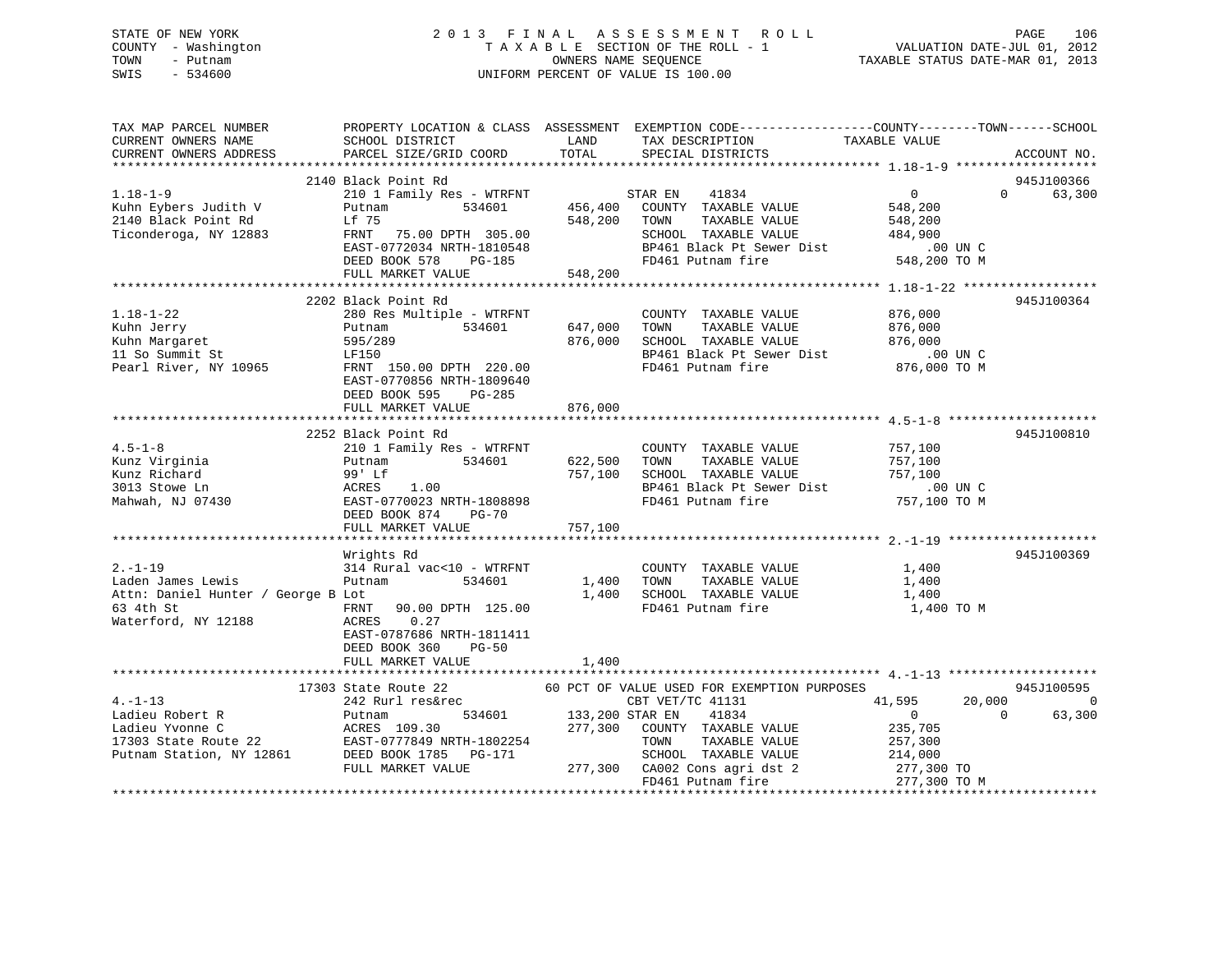## STATE OF NEW YORK 2 0 1 3 F I N A L A S S E S S M E N T R O L L PAGE 107 COUNTY - Washington T A X A B L E SECTION OF THE ROLL - 1 VALUATION DATE-JUL 01, 2012 TOWN - Putnam OWNERS NAME SEQUENCE TAXABLE STATUS DATE-MAR 01, 2013 SWIS - 534600 UNIFORM PERCENT OF VALUE IS 100.00

| TAX MAP PARCEL NUMBER    | PROPERTY LOCATION & CLASS ASSESSMENT EXEMPTION CODE---------------COUNTY-------TOWN-----SCHOOL |         |                                              |                |                        |
|--------------------------|------------------------------------------------------------------------------------------------|---------|----------------------------------------------|----------------|------------------------|
| CURRENT OWNERS NAME      | SCHOOL DISTRICT                                                                                | LAND    | TAX DESCRIPTION                              | TAXABLE VALUE  |                        |
| CURRENT OWNERS ADDRESS   | PARCEL SIZE/GRID COORD                                                                         | TOTAL   | SPECIAL DISTRICTS                            |                | ACCOUNT NO.            |
|                          |                                                                                                |         |                                              |                |                        |
|                          | 3 Smith Way                                                                                    |         |                                              |                | 945J100607             |
| $9. - 1 - 30$            | 210 1 Family Res                                                                               |         | STAR B<br>41854                              | $\overline{0}$ | 30,000<br>$\Omega$     |
| Lafountain Dennis        | 534601<br>Putnam                                                                               | 29,300  | COUNTY TAXABLE VALUE                         | 83,300         |                        |
| Smith Eleanor A          | 4.80<br>ACRES                                                                                  | 83,300  | TOWN<br>TAXABLE VALUE                        | 83,300         |                        |
| 3 Smith Way              | EAST-0780507 NRTH-1797477                                                                      |         | SCHOOL TAXABLE VALUE                         | 53,300         |                        |
| Putnam Station, NY 12861 | DEED BOOK 837 PG-147                                                                           |         | FD461 Putnam fire                            | 83,300 TO M    |                        |
|                          | FULL MARKET VALUE                                                                              | 83,300  |                                              |                |                        |
|                          |                                                                                                |         |                                              |                |                        |
|                          | State Route 22                                                                                 |         |                                              |                | 945J101033             |
| $9. - 1 - 52$            | 314 Rural vac<10                                                                               |         | COUNTY TAXABLE VALUE                         | 2,900          |                        |
| LaFountain Keith         | 534601<br>Putnam                                                                               | 2,900   | TOWN<br>TAXABLE VALUE                        | 2,900          |                        |
| 25 Delaware Ave          | Vacant Land                                                                                    | 2,900   | SCHOOL TAXABLE VALUE                         | 2,900          |                        |
| Hudson Falls, NY 12839   | FRNT 359.00 DPTH 450.00                                                                        |         | FD461 Putnam fire                            | 2,900 TO M     |                        |
|                          | EAST-0779776 NRTH-1797699                                                                      |         |                                              |                |                        |
|                          | DEED BOOK 3029 PG-198                                                                          |         |                                              |                |                        |
|                          | FULL MARKET VALUE                                                                              | 2,900   |                                              |                |                        |
|                          |                                                                                                |         |                                              |                |                        |
|                          | State Route 22                                                                                 |         |                                              |                | 945J101034             |
| $9. - 1 - 53$            | 314 Rural vac<10                                                                               |         | COUNTY TAXABLE VALUE                         | 800            |                        |
| LaFountain Keith         | 534601<br>Putnam                                                                               | 800     | TOWN<br>TAXABLE VALUE                        | 800            |                        |
| 25 Delaware Ave          | Vacant Land                                                                                    | 800     | SCHOOL TAXABLE VALUE                         | 800            |                        |
| Hudson Falls, NY 12839   | FRNT 130.00 DPTH 41.00                                                                         |         | FD461 Putnam fire                            | 800 TO M       |                        |
|                          | EAST-0779868 NRTH-1797631                                                                      |         |                                              |                |                        |
|                          | DEED BOOK 3029 PG-198                                                                          |         |                                              |                |                        |
|                          | FULL MARKET VALUE                                                                              | 800     |                                              |                |                        |
|                          |                                                                                                |         |                                              |                |                        |
| $2. - 1 - 27$            | 1016+1037 County Route 2                                                                       |         |                                              |                | 945J100432             |
|                          | 280 Res Multiple                                                                               |         | STAR EN<br>41834                             | $\Omega$       | 63,300<br>$\Omega$     |
| Lakeview Farm            | 534601<br>Putnam                                                                               |         | 91,500 COUNTY TAXABLE VALUE                  | 266,400        |                        |
| Myrtle McIntyre          | ACRES 66.50<br>EAST-0785771 NRTH-1810845                                                       | 266,400 | TOWN<br>TAXABLE VALUE                        | 266,400        |                        |
| 1037 County Route 2      |                                                                                                |         | SCHOOL TAXABLE VALUE                         | 203,100        |                        |
| Putnam Station, NY 12861 | DEED BOOK 494<br>PG-1018                                                                       |         | CA002 Cons agri dst 2                        | 266,400 TO     |                        |
|                          | FULL MARKET VALUE                                                                              |         | 266,400 FD461 Putnam fire                    | 266,400 TO M   |                        |
|                          |                                                                                                |         |                                              |                |                        |
| $4. - 1 - 29$            | 91 Schwerdtfeger Rd                                                                            |         | 41834                                        | $\overline{0}$ | 945J100699<br>$\Omega$ |
|                          | 242 Rurl res&rec                                                                               |         | STAR EN                                      |                | 63,300                 |
| Lamb Robert              | 534601<br>Putnam<br>47.90                                                                      | 366,400 | 72,900 COUNTY TAXABLE VALUE<br>TAXABLE VALUE | 366,400        |                        |
| Lamb Virginia            | ACRES                                                                                          |         | TOWN<br>SCHOOL TAXABLE VALUE                 | 366,400        |                        |
| PO Box 112               | EAST-0769666 NRTH-1800940<br>DEED BOOK 2000 PG-226                                             |         | FD461 Putnam fire                            | 303,100        |                        |
| Putnam Station, NY 12861 |                                                                                                | 366,400 |                                              | 366,400 TO M   |                        |
|                          | FULL MARKET VALUE                                                                              |         |                                              |                |                        |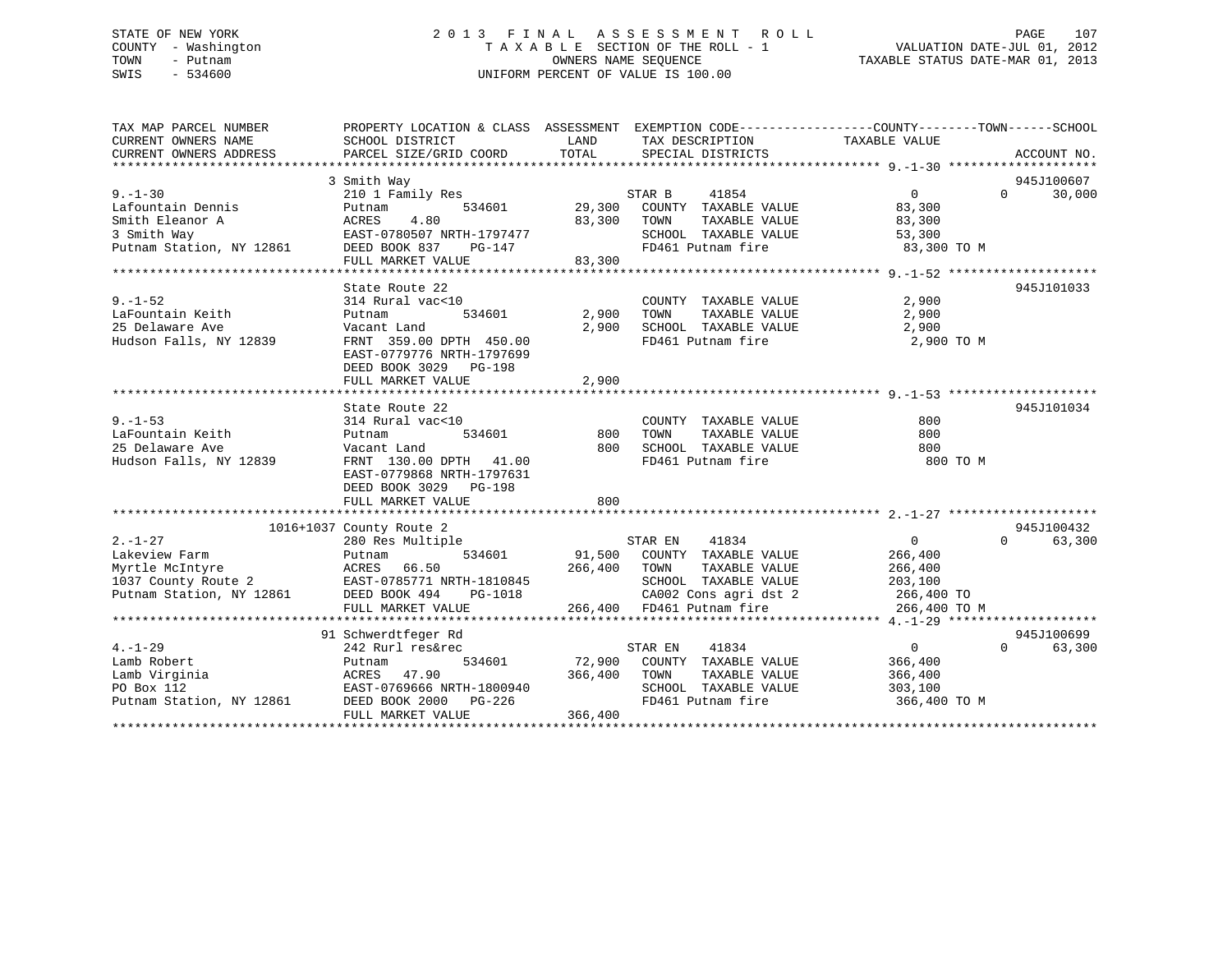## STATE OF NEW YORK 2 0 1 3 F I N A L A S S E S S M E N T R O L L PAGE 108 COUNTY - Washington T A X A B L E SECTION OF THE ROLL - 1 VALUATION DATE-JUL 01, 2012 TOWN - Putnam OWNERS NAME SEQUENCE TAXABLE STATUS DATE-MAR 01, 2013 SWIS - 534600 UNIFORM PERCENT OF VALUE IS 100.00

| TAX MAP PARCEL NUMBER<br>CURRENT OWNERS NAME<br>CURRENT OWNERS ADDRESS                                    | PROPERTY LOCATION & CLASS ASSESSMENT EXEMPTION CODE---------------COUNTY-------TOWN-----SCHOOL<br>SCHOOL DISTRICT<br>PARCEL SIZE/GRID COORD                                             | LAND<br>TOTAL                 | TAX DESCRIPTION<br>SPECIAL DISTRICTS                                                                                           | TAXABLE VALUE                                                             | ACCOUNT NO.                      |
|-----------------------------------------------------------------------------------------------------------|-----------------------------------------------------------------------------------------------------------------------------------------------------------------------------------------|-------------------------------|--------------------------------------------------------------------------------------------------------------------------------|---------------------------------------------------------------------------|----------------------------------|
|                                                                                                           | 461 Gull Bay Rd                                                                                                                                                                         |                               |                                                                                                                                |                                                                           | 945J100372                       |
| $11.20 - 3 - 21$<br>Lamby Edward J<br>38 Witbeck Dr<br>Scotia, NY 12302                                   | 260 Seasonal res - WTRFNT<br>534601<br>Putnam<br>Lot 7<br>LF 50<br>FRNT 60.00 DPTH 75.00<br>EAST-0767305 NRTH-1785574<br>DEED BOOK 541<br>$PG-339$<br>FULL MARKET VALUE                 | 187,900<br>260,700<br>260,700 | COUNTY TAXABLE VALUE<br>TOWN<br>TAXABLE VALUE<br>SCHOOL TAXABLE VALUE<br>FD461 Putnam fire                                     | 260,700<br>260,700<br>260,700<br>260,700 TO M                             |                                  |
|                                                                                                           |                                                                                                                                                                                         |                               |                                                                                                                                |                                                                           |                                  |
| $11.20 - 2 - 23$<br>Lamphere Howard H<br>Lamphere Marion M<br>4316 Link Way<br>Putnam Station, NY 12861   | 4316 Link Way<br>270 Mfg housing<br>534601<br>Putnam<br>Mobile Home/carport/shed<br>FRNT 50.00 DPTH 100.00<br>EAST-0766969 NRTH-1786410<br>DEED BOOK 458<br>PG-180<br>FULL MARKET VALUE | 94,200<br>94,200              | STAR EN<br>41834<br>58,100 COUNTY TAXABLE VALUE<br>TAXABLE VALUE<br>TOWN<br>SCHOOL TAXABLE VALUE<br>FD461 Putnam fire          | 0<br>94,200<br>94,200<br>30,900<br>94,200 TO M                            | 945J100222<br>$\Omega$<br>63,300 |
| $13. - 2 - 13$<br>Landriscina Benny<br>258 Corbin Pl<br>Brooklyn, NY 11235                                | Hutton Square Rd<br>322 Rural vac>10<br>534601<br>Putnam<br>ACRES 111.60<br>EAST-0786491 NRTH-1791350<br>DEED BOOK 515<br>PG-286<br>FULL MARKET VALUE                                   | 125,000<br>125,000<br>125,000 | COUNTY TAXABLE VALUE 125,000<br>TOWN<br>TAXABLE VALUE<br>SCHOOL TAXABLE VALUE<br>FD461 Putnam fire                             | 125,000<br>125,000<br>125,000 TO M                                        | 945J100170                       |
|                                                                                                           | 109 County Route 2                                                                                                                                                                      |                               |                                                                                                                                |                                                                           | 945J101043                       |
| $13. - 2 - 8.5$<br>LaPointe John R<br>LaPointe Jeanette<br>109 County Route 2<br>Putnam Station, NY 12861 | 210 1 Family Res<br>534601<br>Putnam<br>605-348<br>FRNT 165.00 DPTH 310.00<br>EAST-0783789 NRTH-1792275<br>DEED BOOK 552<br>PG-260<br>FULL MARKET VALUE                                 | 118,100 TOWN<br>118,100       | 41834<br>STAR EN<br>14,900 COUNTY TAXABLE VALUE<br>TAXABLE VALUE<br>SCHOOL TAXABLE VALUE<br>FD461 Putnam fire                  | $0 \qquad \qquad$<br>118,100<br>118,100<br>54,800<br>118,100 TO M         | 63,300<br>$\Omega$               |
|                                                                                                           | 88 Cummings Rd                                                                                                                                                                          |                               | 80 PCT OF VALUE USED FOR EXEMPTION PURPOSES                                                                                    |                                                                           | 945J100444                       |
| $9 - 1 - 4$<br>Lapointe Marjorie J<br>88 Cummings Rd<br>Putnam Station, NY 12861                          | 271 Mfg housings<br>534601<br>Putnam<br>ACRES 19.60<br>EAST-0780927 NRTH-1801140<br>DEED BOOK 680<br>PG-345<br>FULL MARKET VALUE                                                        | 41,100 STAR B<br>61,900       | CBT VET/TC 41131<br>41854<br>COUNTY TAXABLE VALUE<br>TAXABLE VALUE<br>TOWN<br>SCHOOL TAXABLE VALUE<br>61,900 FD461 Putnam fire | 12,380<br>12,380<br>$\Omega$<br>49,520<br>49,520<br>31,900<br>61,900 TO M | $\Omega$<br>30,000<br>$\Omega$   |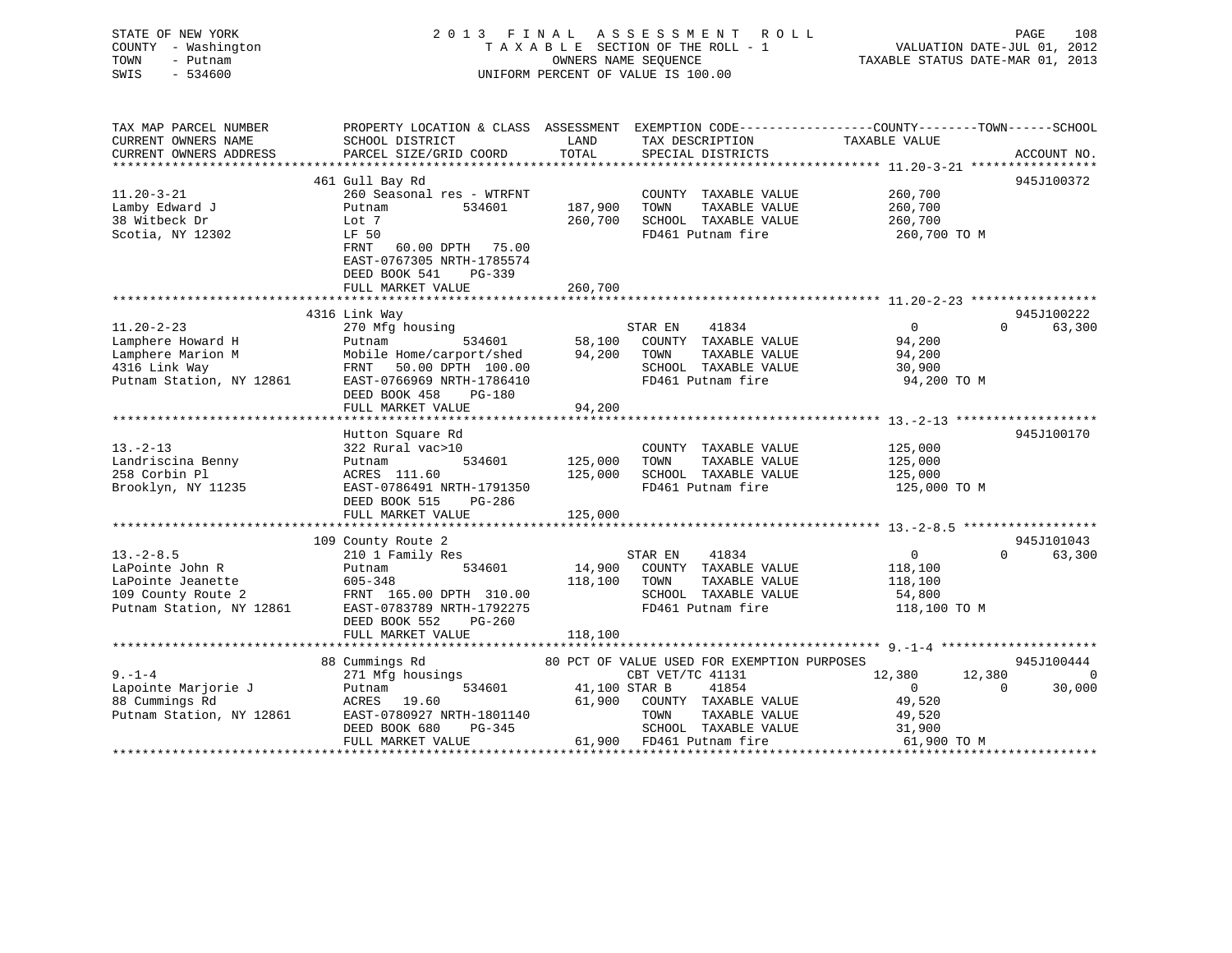## STATE OF NEW YORK 2 0 1 3 F I N A L A S S E S S M E N T R O L L PAGE 109 COUNTY - Washington T A X A B L E SECTION OF THE ROLL - 1 VALUATION DATE-JUL 01, 2012 TOWN - Putnam OWNERS NAME SEQUENCE TAXABLE STATUS DATE-MAR 01, 2013 SWIS - 534600 UNIFORM PERCENT OF VALUE IS 100.00

| SCHOOL DISTRICT<br>PARCEL SIZE/GRID COORD                                                                                                                            | LAND<br>TAX DESCRIPTION<br>TOTAL<br>SPECIAL DISTRICTS                                                                                         | TAXABLE VALUE<br>ACCOUNT NO.                                                                                                  |
|----------------------------------------------------------------------------------------------------------------------------------------------------------------------|-----------------------------------------------------------------------------------------------------------------------------------------------|-------------------------------------------------------------------------------------------------------------------------------|
| 51 County Route 2<br>270 Mfg housing<br>Putnam<br>534601<br>Lot & Tra<br>ACRES<br>7.60<br>EAST-0783175 NRTH-1791611<br>DEED BOOK 909<br>$PG-69$<br>FULL MARKET VALUE | STAR EN<br>41834<br>32,600<br>COUNTY TAXABLE VALUE<br>62,800<br>TOWN<br>TAXABLE VALUE<br>SCHOOL TAXABLE VALUE<br>FD461 Putnam fire<br>62,800  | 945J100820<br>0<br>$\Omega$<br>62,800<br>62,800<br>62,800<br>$\overline{0}$<br>62,800 TO M                                    |
|                                                                                                                                                                      |                                                                                                                                               | 945J100376                                                                                                                    |
| 240 Rural res<br>534601<br>Putnam<br>ACRES 198.11<br>EAST-0774757 NRTH-1804954<br>DEED BOOK 790<br><b>PG-218</b><br>Putnam Station, NY 12861-0106 FULL MARKET VALUE  | STAR B<br>41854<br>216,800<br>COUNTY TAXABLE VALUE<br>404,000<br>TOWN<br>TAXABLE VALUE<br>SCHOOL TAXABLE VALUE<br>CA002 Cons agri dst 2       | $\overline{0}$<br>$\Omega$<br>30,000<br>404,000<br>404,000<br>374,000<br>404,000 TO<br>404,000 TO M                           |
|                                                                                                                                                                      |                                                                                                                                               |                                                                                                                               |
| 242 Rurl res&rec<br>Putnam<br>534601<br>APA aprvd J2001-669<br>ACRES 34.60<br>EAST-0776462 NRTH-1786709<br>DEED BOOK 1830 PG-177<br>FULL MARKET VALUE                | STAR B<br>41854<br>59,600<br>COUNTY TAXABLE VALUE<br>282,900<br>TOWN<br>TAXABLE VALUE<br>SCHOOL TAXABLE VALUE<br>FD461 Putnam fire<br>282,900 | $\overline{0}$<br>$\Omega$<br>30,000<br>282,900<br>282,900<br>252,900<br>282,900 TO M                                         |
|                                                                                                                                                                      |                                                                                                                                               |                                                                                                                               |
| 240 Rural res<br>- WTRFNT<br>534601<br>Putnam<br>House & Lot<br>ACRES 13.50<br>EAST-0786441 NRTH-1812170<br>DEED BOOK 2784 PG-74<br>FULL MARKET VALUE                | 41854<br>STAR B<br>55,000<br>COUNTY TAXABLE VALUE<br>123,700<br>TOWN<br>TAXABLE VALUE<br>SCHOOL TAXABLE VALUE<br>FD461 Putnam fire<br>123,700 | 945J100579<br>$\overline{0}$<br>$\Omega$<br>30,000<br>123,700<br>123,700<br>93,700<br>123,700 TO M                            |
|                                                                                                                                                                      |                                                                                                                                               | 945J100969                                                                                                                    |
| 312 Vac w/imprv - WTRFNT<br>534601<br>Putnam<br>LF 28<br>FRNT<br>28.00 DPTH 165.00<br>EAST-0767612 NRTH-1798056<br>DEED BOOK 856<br>PG-118<br>FULL MARKET VALUE      | COUNTY TAXABLE VALUE<br>97,800<br>TAXABLE VALUE<br>TOWN<br>100,600<br>SCHOOL TAXABLE VALUE<br>FD461 Putnam fire<br>100,600                    | 100,600<br>100,600<br>100,600<br>100,600 ТО М                                                                                 |
|                                                                                                                                                                      | 175 Mott Ln<br>44 Liddle-Harris Rd<br>67 Wrights Rd<br>County Route 1                                                                         | PROPERTY LOCATION & CLASS ASSESSMENT EXEMPTION CODE----------------COUNTY-------TOWN------SCHOOL<br>404,000 FD461 Putnam fire |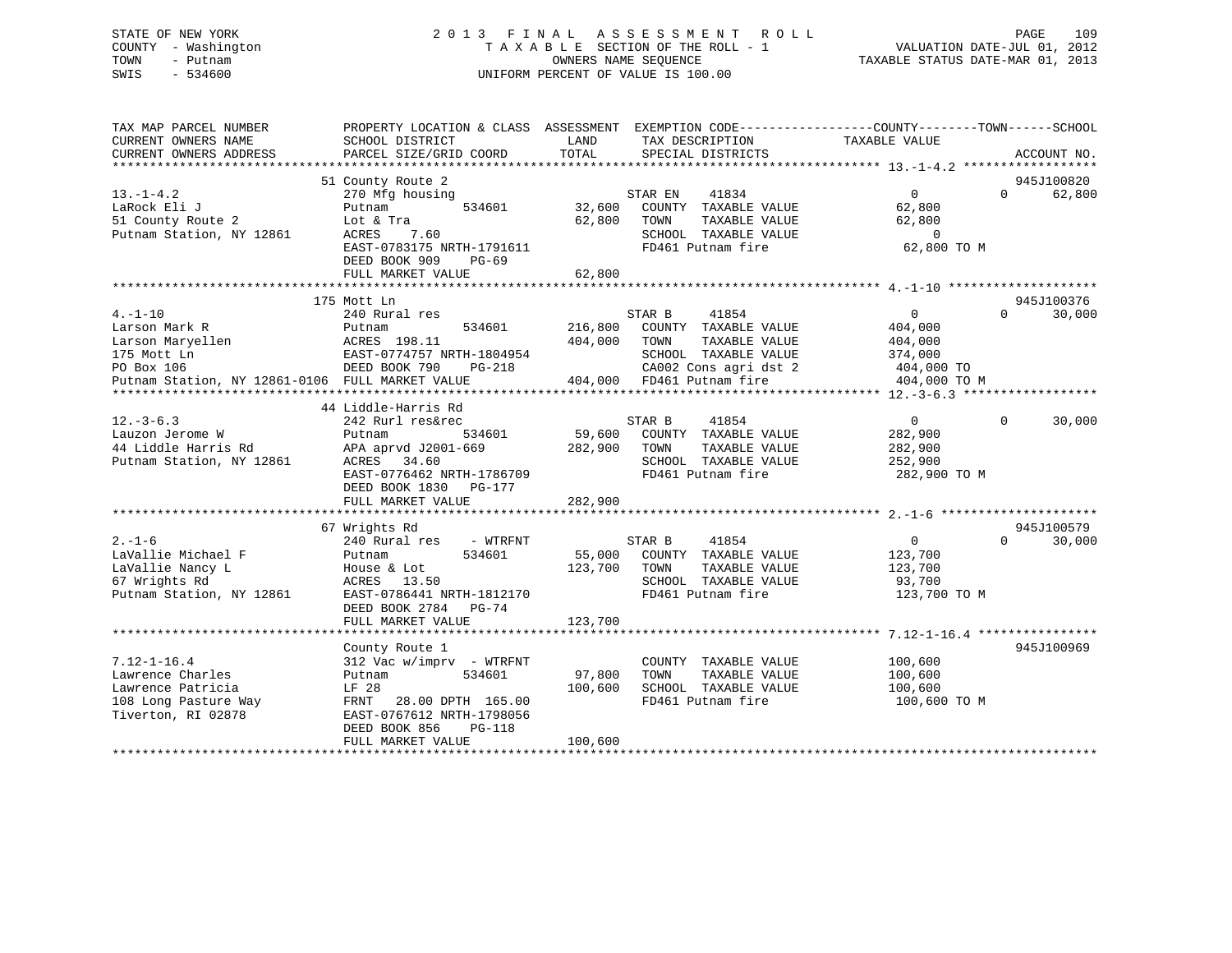## STATE OF NEW YORK 2 0 1 3 F I N A L A S S E S S M E N T R O L L PAGE 110 COUNTY - Washington T A X A B L E SECTION OF THE ROLL - 1 VALUATION DATE-JUL 01, 2012 TOWN - Putnam OWNERS NAME SEQUENCE TAXABLE STATUS DATE-MAR 01, 2013 SWIS - 534600 UNIFORM PERCENT OF VALUE IS 100.00

| CURRENT OWNERS NAME                                                                   | SCHOOL DISTRICT                              | LAND<br>TOTAL                                                                      | TAX DESCRIPTION             | PROPERTY LOCATION & CLASS ASSESSMENT EXEMPTION CODE---------------COUNTY-------TOWN-----SCHOOL<br>TAXABLE VALUE |             |
|---------------------------------------------------------------------------------------|----------------------------------------------|------------------------------------------------------------------------------------|-----------------------------|-----------------------------------------------------------------------------------------------------------------|-------------|
| CURRENT OWNERS ADDRESS                                                                | PARCEL SIZE/GRID COORD                       |                                                                                    | SPECIAL DISTRICTS           |                                                                                                                 | ACCOUNT NO. |
|                                                                                       | 457 County Route 1                           |                                                                                    |                             |                                                                                                                 | 945J100966  |
| $7.12 - 1 - 35$                                                                       | 260 Seasonal res                             |                                                                                    | COUNTY TAXABLE VALUE        | 327,000                                                                                                         |             |
| Lawrence Charles                                                                      | Putnam                                       | ;<br>534601                 160,700<br>"''    150.00            327,000<br>160,700 | TAXABLE VALUE<br>TOWN       | 327,000                                                                                                         |             |
| Lawrence Patricia                                                                     | FRNT 139.00 DPTH 150.00                      |                                                                                    | SCHOOL TAXABLE VALUE        | 327,000                                                                                                         |             |
|                                                                                       |                                              |                                                                                    | FD461 Putnam fire           |                                                                                                                 |             |
| 108 Long Passture Way<br>Tiverton, RI 02878                                           | EAST-0768658 NRTH-1798042                    |                                                                                    |                             | 327,000 TO M                                                                                                    |             |
|                                                                                       | DEED BOOK 856<br>PG-118                      |                                                                                    |                             |                                                                                                                 |             |
|                                                                                       | FULL MARKET VALUE                            | 327,000                                                                            |                             |                                                                                                                 |             |
|                                                                                       |                                              |                                                                                    |                             |                                                                                                                 |             |
| $13. - 3 - 9$                                                                         | 2035 Mill Bay                                |                                                                                    |                             |                                                                                                                 | 945J100386  |
|                                                                                       | 260 Seasonal res - WTRFNT                    |                                                                                    | COUNTY TAXABLE VALUE        | 35,000                                                                                                          |             |
| Leisenfelder Nancy A<br>100 Starks Knob Rd                                            | Putnam 534601                                |                                                                                    | TOWN<br>TAXABLE VALUE       | 35,000                                                                                                          |             |
|                                                                                       | FRNT 100.00 DPTH 83.00                       | $5,500$<br>35.000                                                                  | 35,000 SCHOOL TAXABLE VALUE | 35,000                                                                                                          |             |
| Schuylerville, NY 12871                                                               | EAST-0790135 NRTH-1791525                    |                                                                                    | FD461 Putnam fire           | 35,000 TO M                                                                                                     |             |
|                                                                                       | DEED BOOK 2195 PG-257                        |                                                                                    |                             |                                                                                                                 |             |
|                                                                                       | FULL MARKET VALUE                            | 35,000                                                                             |                             |                                                                                                                 |             |
|                                                                                       |                                              |                                                                                    |                             |                                                                                                                 |             |
|                                                                                       | 426 Liddle-Harris Rd                         |                                                                                    |                             |                                                                                                                 | 945J100557  |
| $8. - 2 - 13$                                                                         | 322 Rural vac>10                             |                                                                                    | COUNTY TAXABLE VALUE        | 83,800                                                                                                          |             |
| Leonforte Ellen C Trustee                                                             | 534601<br>Putnam                             | 83,800                                                                             | TAXABLE VALUE<br>TOWN       | 83,800                                                                                                          |             |
| Ellen C Leonforte Trust                                                               | ACRES<br>68.80                               | 83,800                                                                             | SCHOOL TAXABLE VALUE        | 83,800                                                                                                          |             |
| 9231 SE 124th Pl                                                                      | EAST-0775591 NRTH-1793784                    |                                                                                    | FD461 Putnam fire           | 83,800 TO M                                                                                                     |             |
| Summerfield, FL 34491                                                                 | DEED BOOK 3075 PG-345                        |                                                                                    |                             |                                                                                                                 |             |
|                                                                                       | FULL MARKET VALUE                            | 83,800                                                                             |                             |                                                                                                                 |             |
|                                                                                       |                                              |                                                                                    |                             |                                                                                                                 |             |
|                                                                                       | Liddle-Harris Rd                             |                                                                                    |                             |                                                                                                                 |             |
|                                                                                       |                                              |                                                                                    |                             |                                                                                                                 |             |
| $8. - 2 - 20.6$                                                                       | 314 Rural vac<10                             |                                                                                    | COUNTY TAXABLE VALUE        | 300                                                                                                             |             |
|                                                                                       | 534601<br>Putnam                             | 300                                                                                | TOWN<br>TAXABLE VALUE       | 300                                                                                                             |             |
|                                                                                       | FRNT 195.00 DPTH 45.00                       |                                                                                    | 300 SCHOOL TAXABLE VALUE    | 300                                                                                                             |             |
| 8.-2-20.0<br>Leonforte Ellen C Trustee<br>Ellen C Leonforte Trust<br>9231 SE 124th Pl | EAST-0774690 NRTH-1794668                    |                                                                                    | FD461 Putnam fire           | 300 TO M                                                                                                        |             |
| Summerfield, FL 34491                                                                 | DEED BOOK 3075 PG-345                        |                                                                                    |                             |                                                                                                                 |             |
|                                                                                       | FULL MARKET VALUE                            | 300                                                                                |                             |                                                                                                                 |             |
|                                                                                       |                                              |                                                                                    |                             |                                                                                                                 |             |
|                                                                                       | Pulpit Point Rd                              |                                                                                    |                             |                                                                                                                 | 945J100122  |
| $16. - 1 - 15$                                                                        | 322 Rural vac>10 - WTRFNT                    |                                                                                    |                             |                                                                                                                 |             |
|                                                                                       |                                              |                                                                                    | COUNTY TAXABLE VALUE        | 167,100                                                                                                         |             |
| Letendre Richard P                                                                    | Putnam<br>534601                             | 167,100                                                                            | TAXABLE VALUE<br>TOWN       | 167,100                                                                                                         |             |
| Letendre Gladys                                                                       | Row 734/54;3122/92;479/98                    | 167,100                                                                            | SCHOOL TAXABLE VALUE        | 167,100                                                                                                         |             |
| 20 Bear Hill Rd                                                                       | ACRES 134.40                                 |                                                                                    | FD461 Putnam fire           | 167,100 TO M                                                                                                    |             |
| Cumberland, RI 02864                                                                  | EAST-0781691 NRTH-1778542                    |                                                                                    |                             |                                                                                                                 |             |
|                                                                                       | DEED BOOK 479<br>PG-986                      |                                                                                    |                             |                                                                                                                 |             |
|                                                                                       | FULL MARKET VALUE                            | 167,100                                                                            |                             |                                                                                                                 |             |
|                                                                                       |                                              |                                                                                    |                             |                                                                                                                 |             |
|                                                                                       | 6207 Oliver Way                              |                                                                                    |                             |                                                                                                                 | 945J100876  |
| $12. - 1 - 14$                                                                        | 260 Seasonal res                             |                                                                                    | COUNTY TAXABLE VALUE        | 251,300                                                                                                         |             |
| Levin Lawrence                                                                        | 534601<br>Putnam                             | 135,100                                                                            | TOWN<br>TAXABLE VALUE       | 251,300                                                                                                         |             |
| Levin Ronnie Schlesinger B 454/402                                                    |                                              | 251,300                                                                            | SCHOOL TAXABLE VALUE        | 251,300                                                                                                         |             |
| PO Box 18                                                                             | $614/236$ +240;882-335+337                   |                                                                                    | FD461 Putnam fire           | 251,300 TO M                                                                                                    |             |
| Pownal, VT 05261                                                                      | ACRES<br>3.01                                |                                                                                    |                             |                                                                                                                 |             |
|                                                                                       | EAST-0767289 NRTH-1791718                    |                                                                                    |                             |                                                                                                                 |             |
|                                                                                       | DEED BOOK 799<br>PG-177<br>FULL MARKET VALUE | 251,300                                                                            |                             |                                                                                                                 |             |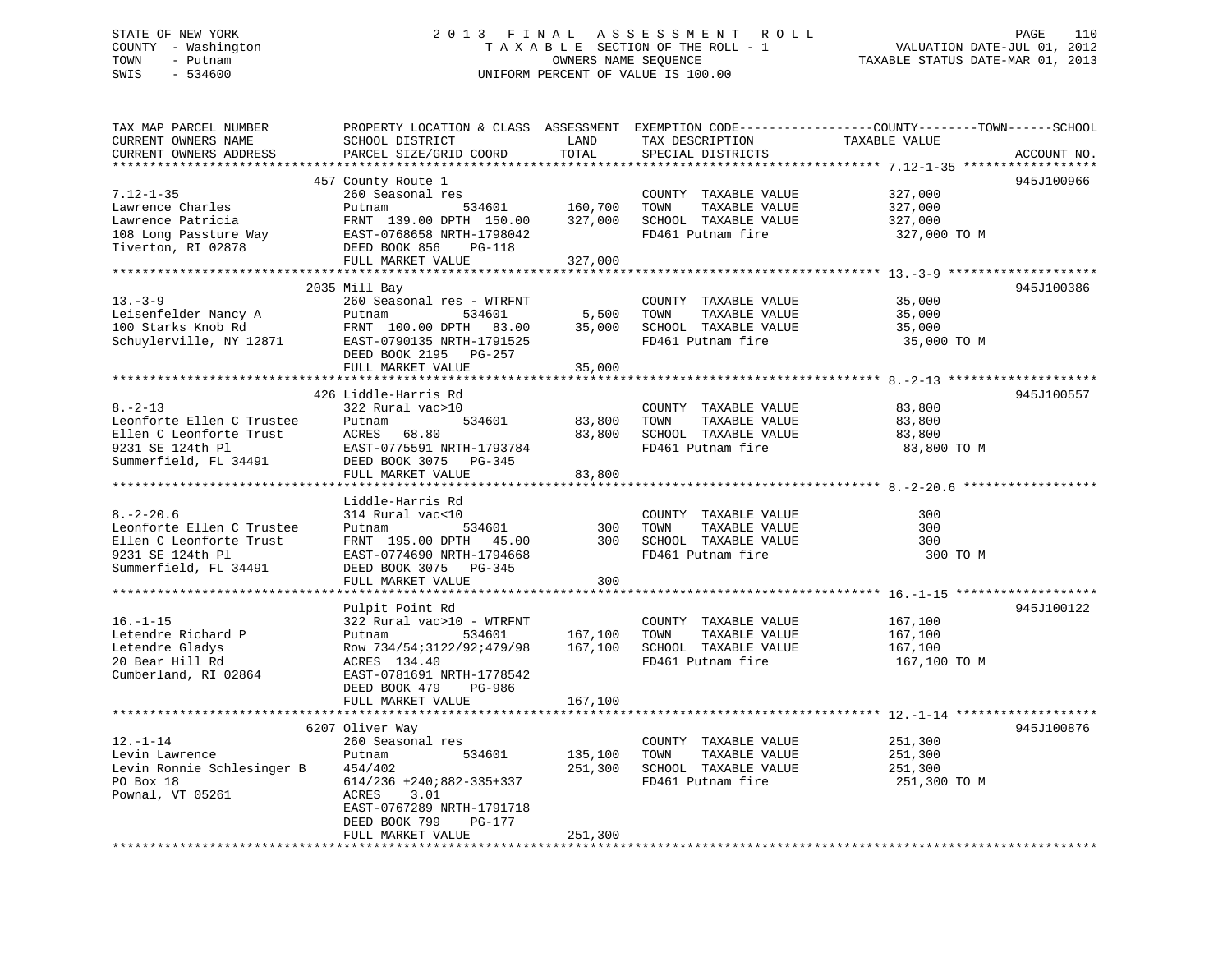## STATE OF NEW YORK 2 0 1 3 F I N A L A S S E S S M E N T R O L L PAGE 111 COUNTY - Washington T A X A B L E SECTION OF THE ROLL - 1 VALUATION DATE-JUL 01, 2012 TOWN - Putnam OWNERS NAME SEQUENCE TAXABLE STATUS DATE-MAR 01, 2013 SWIS - 534600 UNIFORM PERCENT OF VALUE IS 100.00

| TAX MAP PARCEL NUMBER<br>CURRENT OWNERS NAME<br>CURRENT OWNERS ADDRESS<br>*************************        | PROPERTY LOCATION & CLASS ASSESSMENT<br>SCHOOL DISTRICT<br>PARCEL SIZE/GRID COORD<br>*************************                                                                                   | LAND<br>TOTAL              | TAX DESCRIPTION<br>SPECIAL DISTRICTS                                                                                                                        | EXEMPTION CODE-----------------COUNTY-------TOWN------SCHOOL<br>TAXABLE VALUE                         | ACCOUNT NO.                                                          |
|------------------------------------------------------------------------------------------------------------|--------------------------------------------------------------------------------------------------------------------------------------------------------------------------------------------------|----------------------------|-------------------------------------------------------------------------------------------------------------------------------------------------------------|-------------------------------------------------------------------------------------------------------|----------------------------------------------------------------------|
| $12. - 4 - 42.1$<br>Leyh Peter A<br>5560 Evergreen Shores Way<br>Putnam Station, NY 12861                  | Evergreen Shores Way<br>314 Rural vac<10<br>534601<br>Putnam<br>FRNT<br>63.00 DPTH 64.00<br>EAST-0767083 NRTH-1790615<br>DEED BOOK 3146 PG-246<br>FULL MARKET VALUE                              | 1,000<br>1,000<br>1,000    | COUNTY TAXABLE VALUE<br>TOWN<br>TAXABLE VALUE<br>SCHOOL TAXABLE VALUE<br>FD461 Putnam fire                                                                  | 1,000<br>1,000<br>1,000<br>1,000 TO M                                                                 |                                                                      |
|                                                                                                            |                                                                                                                                                                                                  |                            |                                                                                                                                                             |                                                                                                       |                                                                      |
| $12. - 4 - 43$<br>Leyh Peter A<br>5560 Evergreen Shores Way<br>Putnam Station, NY 12861                    | 5560 Evergreen Shores Way<br>210 1 Family Res - WTRFNT<br>534601<br>Putnam<br>Lot 4: Esmt 3150/71<br>LF 125<br>3.46 BANK<br>ACRES<br>185<br>EAST-0767374 NRTH-1790655<br>DEED BOOK 816<br>PG-222 | 462,478<br>693,478         | STAR B<br>41854<br>COUNTY TAXABLE VALUE<br>TOWN<br>TAXABLE VALUE<br>SCHOOL TAXABLE VALUE<br>FD461 Putnam fire                                               | $\overline{0}$<br>693,478<br>693,478<br>663,478<br>693,478 TO M                                       | 945J100903<br>$\Omega$<br>30,000                                     |
|                                                                                                            | FULL MARKET VALUE                                                                                                                                                                                | 693,478                    |                                                                                                                                                             |                                                                                                       |                                                                      |
| $14. - 1 - 11$<br>Lichtenstein Family LLC<br>12 Beresford Rd<br>Allendale, NJ 07401                        | 824 Gull Bay Rd<br>210 1 Family Res - WTRFNT<br>534601<br>Putnam<br>LF 250<br>ACRES<br>1.70<br>EAST-0763582 NRTH-1779006                                                                         | 740,800<br>1442,700        | COUNTY TAXABLE VALUE<br>TAXABLE VALUE<br>TOWN<br>SCHOOL TAXABLE VALUE<br>FD461 Putnam fire                                                                  | 1442,700<br>1442,700<br>1442,700<br>1442,700 TO M                                                     | 945J100388                                                           |
|                                                                                                            | DEED BOOK 918<br>PG-271<br>FULL MARKET VALUE                                                                                                                                                     | 1442,700                   |                                                                                                                                                             |                                                                                                       |                                                                      |
|                                                                                                            |                                                                                                                                                                                                  |                            |                                                                                                                                                             |                                                                                                       |                                                                      |
| $12. - 4 - 17$<br>Lill Joseph<br>Lill Christine<br>21 Beech St<br>Oakland, NJ 07436                        | 5135 Bayview Way<br>260 Seasonal res - WTRFNT<br>534601<br>Putnam<br>ELF 60<br>FRNT 62.00 DPTH 323.00<br>EAST-0767115 NRTH-1788717<br>DEED BOOK 722<br>$PG-341$                                  | 357,000<br>428,600         | COUNTY TAXABLE VALUE<br>TAXABLE VALUE<br>TOWN<br>SCHOOL TAXABLE VALUE<br>FD461 Putnam fire                                                                  | 428,600<br>428,600<br>428,600<br>428,600 TO M                                                         | 945J100263                                                           |
|                                                                                                            | FULL MARKET VALUE                                                                                                                                                                                | 428,600                    |                                                                                                                                                             |                                                                                                       |                                                                      |
|                                                                                                            |                                                                                                                                                                                                  |                            |                                                                                                                                                             |                                                                                                       |                                                                      |
| $4.5 - 1 - 25$<br>Lindstrom Donald H<br>Lindstrom Cecile J<br>2310 Black Point Rd<br>Ticonderoga, NY 12883 | 2310 Black Point Rd<br>260 Seasonal res - WTRFNT<br>534601<br>Putnam<br>LF 86<br>FRNT<br>86.00 DPTH 169.00<br>EAST-0769368 NRTH-1807673<br>DEED BOOK 3183 PG-63<br>FULL MARKET VALUE             | 816,300 STAR EN<br>816,300 | WAR VET/TC 41121<br>504,000 DIS VET/TC 41141<br>41834<br>COUNTY TAXABLE VALUE<br>TOWN<br>TAXABLE VALUE<br>SCHOOL TAXABLE VALUE<br>BP461 Black Pt Sewer Dist | 12,000<br>30,000<br>40,815<br>40,000<br>$\overline{0}$<br>745,485<br>764,300<br>753,000<br>$.00$ UN C | 945J100207<br>$\overline{0}$<br>$\overline{0}$<br>63,300<br>$\Omega$ |
|                                                                                                            |                                                                                                                                                                                                  |                            | FD461 Putnam fire                                                                                                                                           | 816,300 TO M                                                                                          |                                                                      |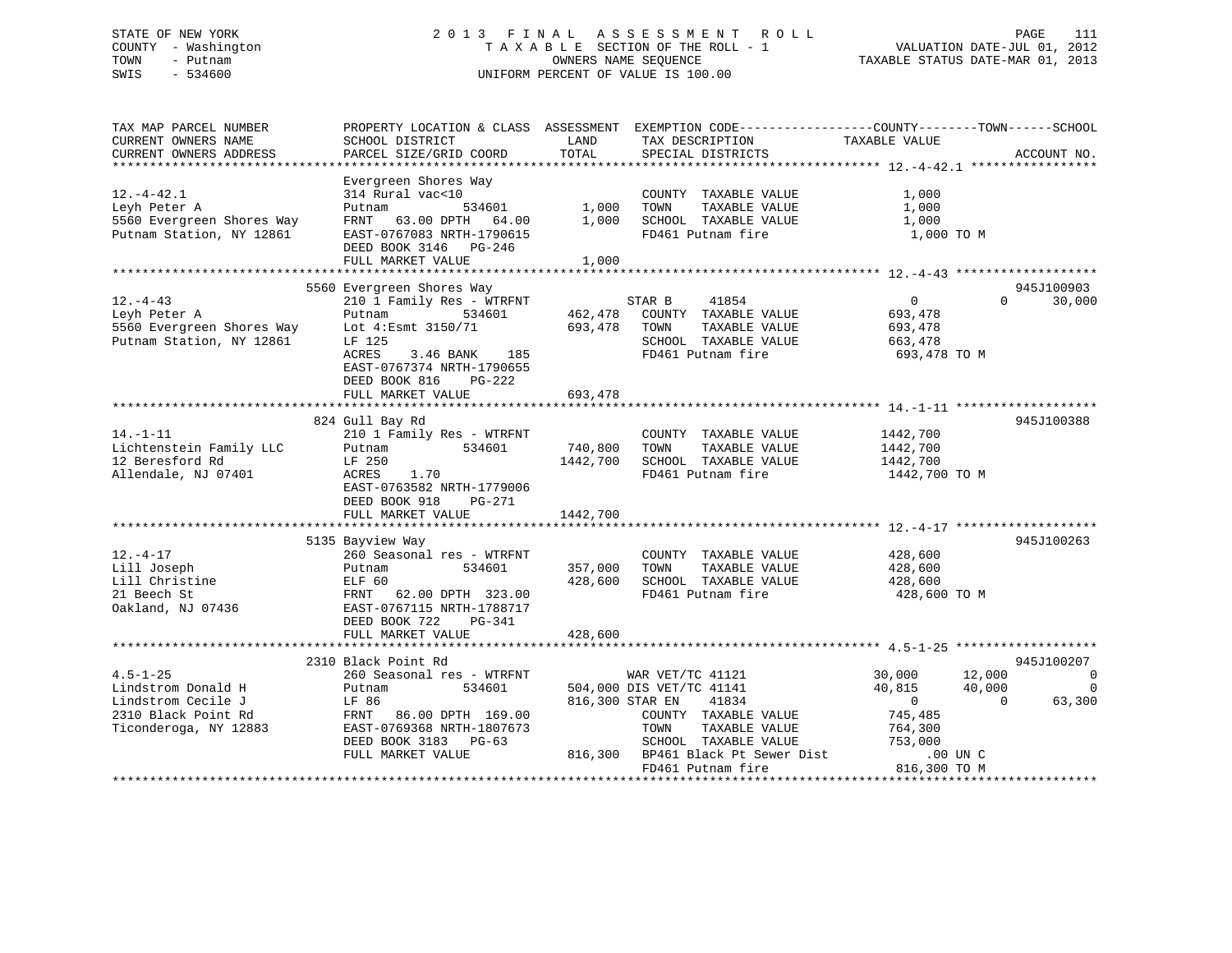## STATE OF NEW YORK 2 0 1 3 F I N A L A S S E S S M E N T R O L L PAGE 112 COUNTY - Washington T A X A B L E SECTION OF THE ROLL - 1 VALUATION DATE-JUL 01, 2012 TOWN - Putnam OWNERS NAME SEQUENCE TAXABLE STATUS DATE-MAR 01, 2013 SWIS - 534600 UNIFORM PERCENT OF VALUE IS 100.00

| TAX MAP PARCEL NUMBER<br>CURRENT OWNERS NAME<br>CURRENT OWNERS ADDRESS | PROPERTY LOCATION & CLASS ASSESSMENT EXEMPTION CODE---------------COUNTY-------TOWN------SCHOOL<br>SCHOOL DISTRICT<br>PARCEL SIZE/GRID COORD | LAND<br>TOTAL | TAX DESCRIPTION<br>SPECIAL DISTRICTS | TAXABLE VALUE | ACCOUNT NO. |
|------------------------------------------------------------------------|----------------------------------------------------------------------------------------------------------------------------------------------|---------------|--------------------------------------|---------------|-------------|
|                                                                        |                                                                                                                                              |               |                                      |               |             |
|                                                                        | 495 County Route 1                                                                                                                           |               |                                      |               | 945J100925  |
| $7.12 - 1 - 14$                                                        | 210 1 Family Res - WTRFNT                                                                                                                    |               | COUNTY TAXABLE VALUE                 | 1173,800      |             |
| Livornese Gen Partnership                                              | 534601<br>Putnam                                                                                                                             | 726,600       | TAXABLE VALUE<br>TOWN                | 1173,800      |             |
| Attn: L & J Livornese                                                  | LF 130                                                                                                                                       | 1173,800      | SCHOOL TAXABLE VALUE                 | 1173,800      |             |
| 39 Loft Dr                                                             | ACRES<br>1.17                                                                                                                                |               | FD461 Putnam fire                    | 1173,800 TO M |             |
| Martinsville, NJ 08836                                                 | EAST-0767669 NRTH-1797897                                                                                                                    |               |                                      |               |             |
|                                                                        | DEED BOOK 748<br>$PG-219$                                                                                                                    |               |                                      |               |             |
|                                                                        | FULL MARKET VALUE                                                                                                                            | 1173,800      |                                      |               |             |
|                                                                        |                                                                                                                                              |               |                                      |               |             |
|                                                                        |                                                                                                                                              |               |                                      |               | 945J100387  |
|                                                                        | 2007 Mill Bay                                                                                                                                |               |                                      |               |             |
| $13. - 3 - 17$                                                         | 260 Seasonal res - WTRFNT                                                                                                                    |               | COUNTY TAXABLE VALUE                 | 39,800        |             |
| Lochner Keith                                                          | 534601<br>Putnam                                                                                                                             | 5,800         | TOWN<br>TAXABLE VALUE                | 39,800        |             |
| Lochner Christine                                                      | FRNT 133.00 DPTH 130.00                                                                                                                      | 39,800        | SCHOOL TAXABLE VALUE                 | 39,800        |             |
| RD 1 Box 234M                                                          | EAST-0789260 NRTH-1790354                                                                                                                    |               | FD461 Putnam fire                    | 39,800 TO M   |             |
| Westerlo, NY 12193                                                     | DEED BOOK 495<br>PG-515                                                                                                                      |               |                                      |               |             |
|                                                                        | FULL MARKET VALUE                                                                                                                            | 39,800        |                                      |               |             |
|                                                                        |                                                                                                                                              |               |                                      |               |             |
|                                                                        | Liddle-Harris Rd                                                                                                                             |               |                                      |               | 945J101101  |
| $8. -2 - 4.14$                                                         | 314 Rural vac<10                                                                                                                             |               | COUNTY TAXABLE VALUE                 | 24,300        |             |
| Lovell Christopher A                                                   | 534601<br>Putnam                                                                                                                             | 24,300        | TOWN<br>TAXABLE VALUE                | 24,300        |             |
| Lovell Kelly A                                                         | 9.30<br>ACRES                                                                                                                                | 24,300        | SCHOOL TAXABLE VALUE                 | 24,300        |             |
| 467 Liddle-Harris Rd                                                   | EAST-0774175 NRTH-1795926                                                                                                                    |               | FD461 Putnam fire                    | 24,300 TO M   |             |
| Putnam Station, NY 12861                                               | DEED BOOK 1972 PG-122                                                                                                                        |               |                                      |               |             |
|                                                                        | FULL MARKET VALUE                                                                                                                            | 24,300        |                                      |               |             |
|                                                                        |                                                                                                                                              |               |                                      |               |             |
|                                                                        | 467 Liddle-Harris Rd                                                                                                                         |               |                                      |               | 945J100098  |
| $8. - 2 - 14$                                                          | 280 Res Multiple                                                                                                                             |               | COUNTY TAXABLE VALUE                 | 216,900       |             |
| Lovell Christopher A                                                   | 534601<br>Putnam                                                                                                                             | 17,300        | TOWN<br>TAXABLE VALUE                | 216,900       |             |
| Lovell Kelly A                                                         | 1.60<br>ACRES                                                                                                                                | 216,900       | SCHOOL TAXABLE VALUE                 | 216,900       |             |
| 467 Liddle-Harris Rd                                                   | EAST-0774341 NRTH-1795634                                                                                                                    |               | FD461 Putnam fire                    | 216,900 TO M  |             |
| Putnam Station, NY 12861                                               | DEED BOOK 1972 PG-122                                                                                                                        |               |                                      |               |             |
|                                                                        | FULL MARKET VALUE                                                                                                                            | 216,900       |                                      |               |             |
|                                                                        |                                                                                                                                              |               |                                      |               |             |
|                                                                        | 4513 Crow Point Way                                                                                                                          |               |                                      |               | 945J100097  |
| $11.20 - 1 - 4$                                                        | 260 Seasonal res - WTRFNT                                                                                                                    |               | COUNTY TAXABLE VALUE                 | 273,300       |             |
| Lovell Edith W -LE-                                                    | 534601<br>Putnam                                                                                                                             | 244,800       | TOWN<br>TAXABLE VALUE                | 273,300       |             |
| Gontier Bonnie J                                                       | LF 50                                                                                                                                        | 273,300       | SCHOOL TAXABLE VALUE                 | 273,300       |             |
| 263 Radley Rd                                                          | FRNT 30.00 DPTH 113.00                                                                                                                       |               | FD461 Putnam fire                    | 273,300 TO M  |             |
| Averill Park, NY 12018                                                 | EAST-0766018 NRTH-1787375                                                                                                                    |               |                                      |               |             |
|                                                                        | DEED BOOK 2261 PG-310                                                                                                                        |               |                                      |               |             |
|                                                                        | FULL MARKET VALUE                                                                                                                            | 273,300       |                                      |               |             |
|                                                                        |                                                                                                                                              |               |                                      |               |             |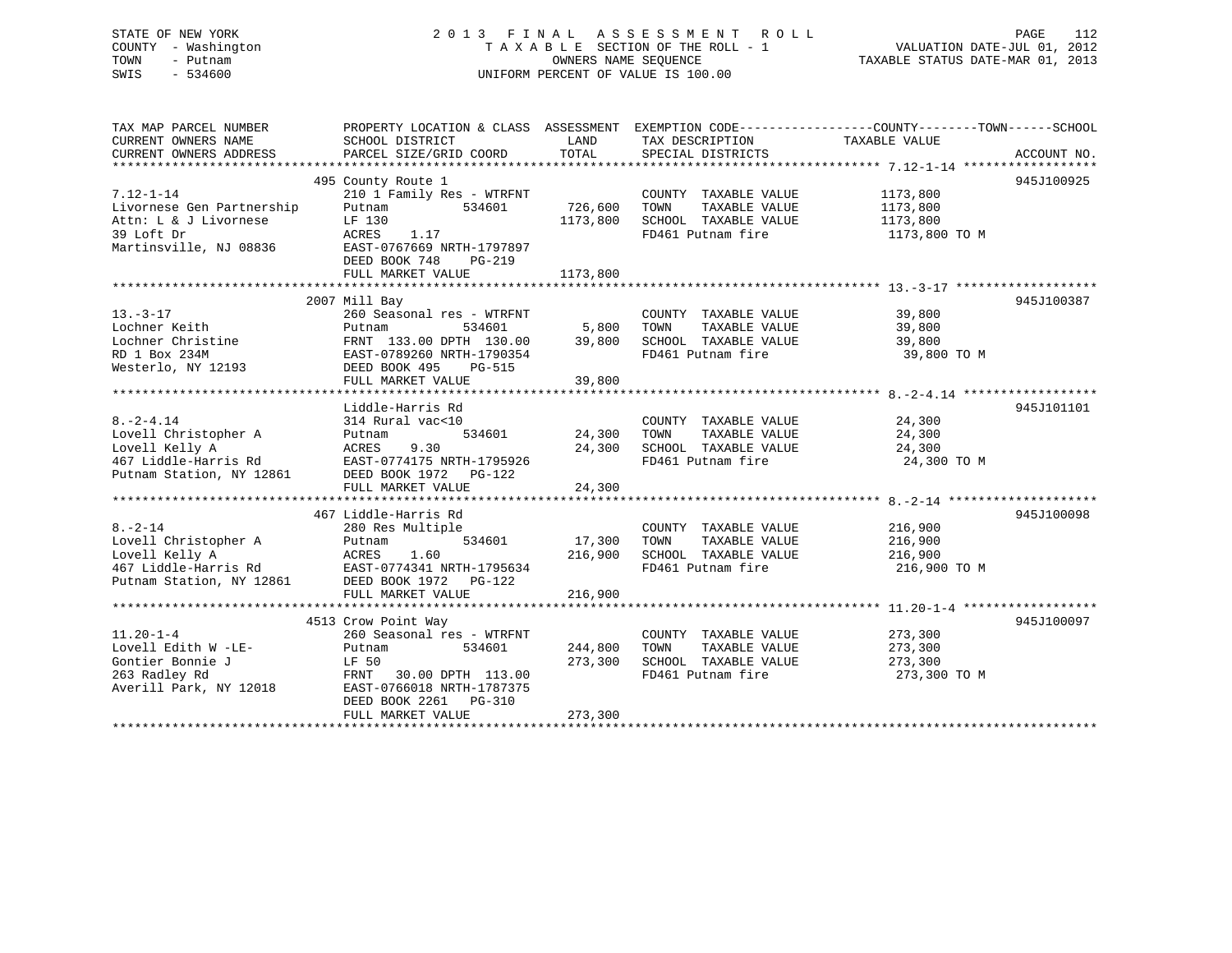STATE OF NEW YORK 2 0 1 3 F I N A L A S S E S S M E N T R O L L PAGE 113 COUNTY - Washington T A X A B L E SECTION OF THE ROLL - 1 VALUATION DATE-JUL 01, 2012 TOWN - Putnam OWNERS NAME SEQUENCE TAXABLE STATUS DATE-MAR 01, 2013 SWIS - 534600 UNIFORM PERCENT OF VALUE IS 100.00 TAX MAP PARCEL NUMBER PROPERTY LOCATION & CLASS ASSESSMENT EXEMPTION CODE------------------COUNTY--------TOWN------SCHOOL CURRENT OWNERS NAME SCHOOL DISTRICT LAND TAX DESCRIPTION TAXABLE VALUE CURRENT OWNERS ADDRESS PARCEL SIZE/GRID COORD TOTAL SPECIAL DISTRICTS ACCOUNT NO.

|                                              | 469 Gull Bay Rd                                                                      |         |                                |              | 945J100303 |
|----------------------------------------------|--------------------------------------------------------------------------------------|---------|--------------------------------|--------------|------------|
| $11.20 - 3 - 17$                             | 260 Seasonal res - WTRFNT                                                            |         | COUNTY TAXABLE VALUE           | 267,700      |            |
| Lubbe Steven J                               | 534601<br>Putnam                                                                     | 109,400 | TAXABLE VALUE<br>TOWN          | 267,700      |            |
| PO Box 5314                                  | Lot 10A & C                                                                          | 267,700 | SCHOOL TAXABLE VALUE 267,700   |              |            |
| Clifton Park, NY 12065                       | LF 15<br>FRNT 25.00 DPTH 83.00<br>EAST-0767156 NRTH-1785437<br>DEED BOOK 2788 PG-326 |         | FD461 Putnam fire              | 267,700 TO M |            |
|                                              |                                                                                      |         |                                |              |            |
|                                              |                                                                                      |         |                                |              |            |
|                                              | 452 County Route 1                                                                   |         |                                |              | 945J100033 |
| $7.12 - 1 - 8$                               | 280 Res Multiple                                                                     |         | COUNTY TAXABLE VALUE           | 431,400      |            |
| Luberto Alfred                               | 534601 242,000 TOWN<br>Putnam                                                        |         | TAXABLE VALUE                  | 431,400      |            |
| Luberto Mary                                 | ACRES<br>1.60                                                                        |         | 431,400 SCHOOL TAXABLE VALUE   | 431,400      |            |
| 27 Woodfern Rd                               | EAST-0768700 NRTH-1798292                                                            |         | FD461 Putnam fire 431,400 TO M |              |            |
| Summit, NJ 07901 DEED BOOK 824 PG-332        |                                                                                      |         |                                |              |            |
|                                              | FULL MARKET VALUE $431,400$                                                          |         |                                |              |            |
|                                              |                                                                                      |         |                                |              |            |
|                                              | 80 Gull Bay Rd                                                                       |         |                                |              | 945J100672 |
| $12. - 3 - 11$                               | 312 Vac w/imprv                                                                      |         | COUNTY TAXABLE VALUE           | 8,800        |            |
| Lundeen John Marion                          | 534601 2,300 TOWN<br>Putnam                                                          |         | TAXABLE VALUE                  | 8,800        |            |
| Lundeen Douglas                              | FRNT 100.00 DPTH 200.00                                                              |         | 8,800 SCHOOL TAXABLE VALUE     | 8,800        |            |
| 2316 Aqua Bluff Pl EAST-0775875 NRTH-1785149 |                                                                                      |         | FD461 Putnam fire 3,800 TO M   |              |            |
| Sarasota Fla, 34231                          | DEED BOOK 812<br>PG-337                                                              |         |                                |              |            |
|                                              | FULL MARKET VALUE                                                                    | 8,800   |                                |              |            |
|                                              |                                                                                      |         |                                |              |            |
|                                              | Liddle-Harris Rd                                                                     |         |                                |              | 945J100577 |
| $12. - 3 - 8$                                | 314 Rural vac<10<br>534601 500                                                       |         | COUNTY TAXABLE VALUE           | 500          |            |
| Lundeen Marion J                             | Putnam                                                                               |         | TAXABLE VALUE<br>TOWN          | 500          |            |
| 2316 Aqua Bluff Pl                           | FRNT 261.00 DPTH 122.00                                                              |         | 500 SCHOOL TAXABLE VALUE       | 500          |            |
| Sarasota, FL 34231                           | EAST-0776060 NRTH-1785148                                                            |         | FD461 Putnam fire              | 500 TO M     |            |
|                                              | DEED BOOK 905 PG-209                                                                 |         |                                |              |            |
|                                              | FULL MARKET VALUE                                                                    | 500     |                                |              |            |
|                                              |                                                                                      |         |                                |              |            |
|                                              | Gull Bay Rd                                                                          |         |                                |              | 945J100576 |
| $12. - 3 - 9$                                | 314 Rural vac<10                                                                     |         | COUNTY TAXABLE VALUE           | 600          |            |
| Lundeen Marion J                             | 534601<br>Putnam                                                                     | 600     | TAXABLE VALUE<br>TOWN          | 600          |            |
| 2316 Aqua Bluff Pl                           | FRNT 100.00 DPTH 200.00                                                              | 600     | SCHOOL TAXABLE VALUE           | 600          |            |
| Sarasota, FL 34231                           | EAST-0776007 NRTH-1784990                                                            |         | FD461 Putnam fire              | 600 TO M     |            |
|                                              | DEED BOOK 905<br><b>PG-209</b>                                                       |         |                                |              |            |
|                                              | FULL MARKET VALUE                                                                    | 600     |                                |              |            |
|                                              |                                                                                      |         |                                |              |            |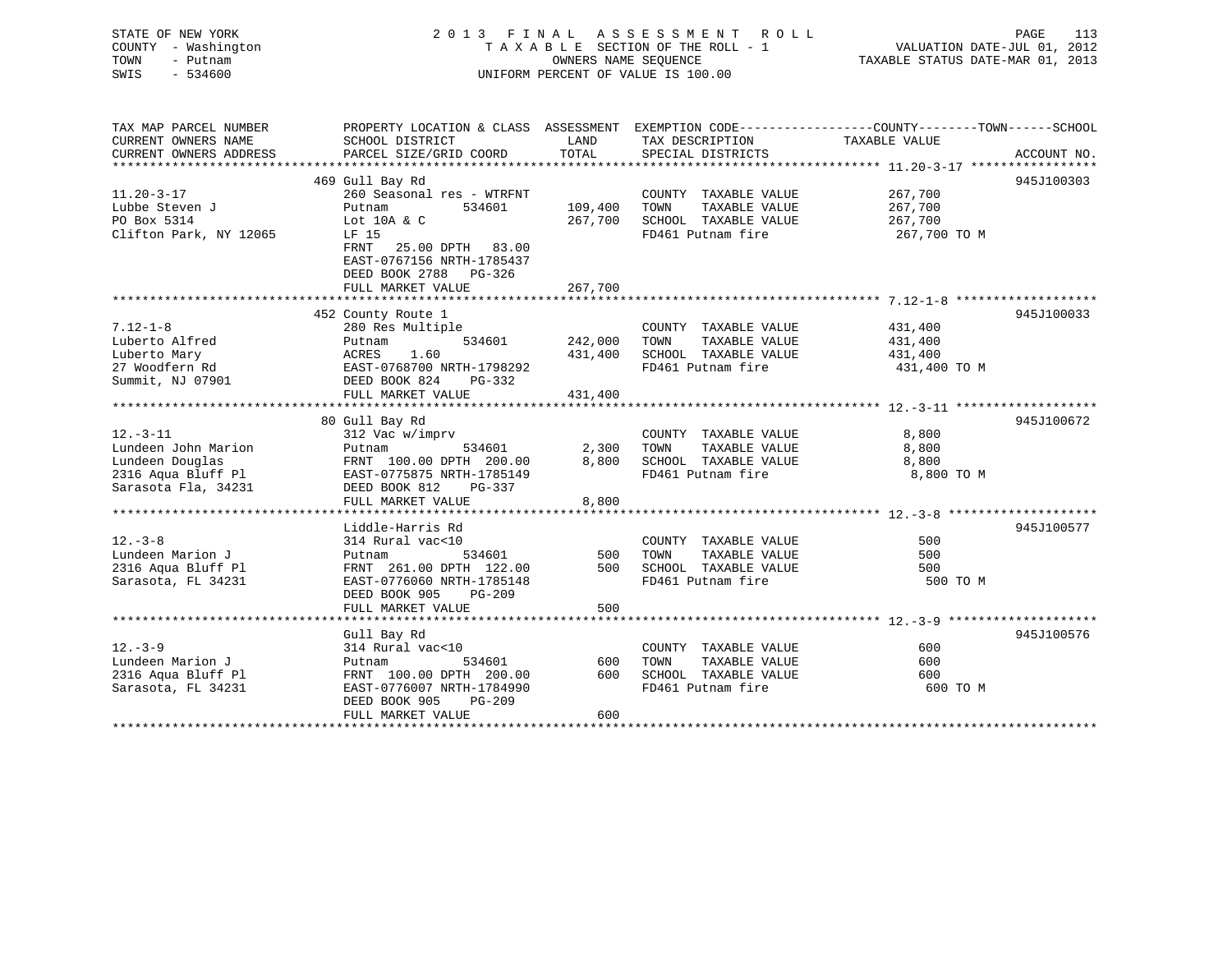## STATE OF NEW YORK 2 0 1 3 F I N A L A S S E S S M E N T R O L L PAGE 114 COUNTY - Washington T A X A B L E SECTION OF THE ROLL - 1 VALUATION DATE-JUL 01, 2012 TOWN - Putnam OWNERS NAME SEQUENCE TAXABLE STATUS DATE-MAR 01, 2013 SWIS - 534600 UNIFORM PERCENT OF VALUE IS 100.00

| TAX MAP PARCEL NUMBER<br>CURRENT OWNERS NAME<br>CURRENT OWNERS ADDRESS                               | PROPERTY LOCATION & CLASS ASSESSMENT<br>SCHOOL DISTRICT<br>PARCEL SIZE/GRID COORD                                                                                                                                   | LAND<br>TOTAL                 | TAX DESCRIPTION<br>SPECIAL DISTRICTS                                                       | EXEMPTION CODE-----------------COUNTY-------TOWN------SCHOOL<br>TAXABLE VALUE<br>ACCOUNT NO. |
|------------------------------------------------------------------------------------------------------|---------------------------------------------------------------------------------------------------------------------------------------------------------------------------------------------------------------------|-------------------------------|--------------------------------------------------------------------------------------------|----------------------------------------------------------------------------------------------|
|                                                                                                      |                                                                                                                                                                                                                     |                               |                                                                                            |                                                                                              |
| $12. - 3 - 10$<br>Lundeen Marion J<br>2316 Aqua Bluff Pl<br>Sarasota, FL 34231                       | 76 Gull Bay Rd<br>260 Seasonal res<br>534601<br>Putnam<br>FRNT 100.00 DPTH 200.00<br>EAST-0775942 NRTH-1785070<br>DEED BOOK 905<br><b>PG-215</b>                                                                    | 12,300<br>85,100              | COUNTY TAXABLE VALUE<br>TOWN<br>TAXABLE VALUE<br>SCHOOL TAXABLE VALUE<br>FD461 Putnam fire | 945J100678<br>85,100<br>85,100<br>85,100<br>85,100 TO M                                      |
|                                                                                                      | FULL MARKET VALUE                                                                                                                                                                                                   | 85,100                        |                                                                                            |                                                                                              |
|                                                                                                      | *****************                                                                                                                                                                                                   | * * * * * * * *               |                                                                                            | ***************** 5. -1-3 *********************                                              |
| $5. - 1 - 3$<br>Lyme Adirondack Timberlands<br>I LLC<br>10270 State Route 149<br>Fort Anne, NY 12827 | State Route 22/E Off<br>910 Priv forest<br>534601<br>Putnam<br>Mt Lot 14<br>2214/105<br>ACRES 15.00<br>EAST-0782191 NRTH-1805471<br>DEED BOOK 2214 PG-61                                                            | 7,500<br>7,500                | COUNTY TAXABLE VALUE<br>TOWN<br>TAXABLE VALUE<br>SCHOOL TAXABLE VALUE<br>FD461 Putnam fire | 945J100329<br>7,500<br>7,500<br>7,500<br>7,500 TO M                                          |
|                                                                                                      | FULL MARKET VALUE                                                                                                                                                                                                   | 7,500                         |                                                                                            |                                                                                              |
|                                                                                                      |                                                                                                                                                                                                                     |                               |                                                                                            |                                                                                              |
| $5. - 2 - 1$<br>Lyme Adirondack Timberlands<br>I LLC<br>10270 State Route 149<br>Fort Anne, NY 12827 | County Route 2<br>910 Priv forest<br>534601<br>Putnam<br>Lot 16 And Hunting Camp<br>2214/105<br>ACRES 599.70<br>EAST-0785993 NRTH-1806773<br>DEED BOOK 2214 PG-61<br>CONSERVATION ESMT % 26.00<br>FULL MARKET VALUE | 221,926<br>233,926<br>233,926 | COUNTY TAXABLE VALUE<br>TOWN<br>TAXABLE VALUE<br>SCHOOL TAXABLE VALUE<br>FD461 Putnam fire | 945J100328<br>233,926<br>233,926<br>233,926<br>233,926 TO M                                  |
|                                                                                                      |                                                                                                                                                                                                                     |                               |                                                                                            |                                                                                              |
| $12. - 2 - 11$<br>Lyme Adirondack Timberlands<br>10270 State Route 149<br>Fort Anne, NY 12827        | Liddle-Harris Rd<br>910 Priv forest<br>534601<br>Putnam<br>2214/105<br>ACRES 100.00<br>EAST-0773621 NRTH-1790570<br>DEED BOOK 2214 PG-61<br>CONSERVATION ESMT % 26.00                                               | 44,400<br>44,400              | COUNTY TAXABLE VALUE<br>TAXABLE VALUE<br>TOWN<br>SCHOOL TAXABLE VALUE<br>FD461 Putnam fire | 945J100333<br>44,400<br>44,400<br>44,400<br>44,400 TO M                                      |
|                                                                                                      | FULL MARKET VALUE                                                                                                                                                                                                   | 44,400                        |                                                                                            |                                                                                              |
| $13.-1-12$                                                                                           | 84 Best Rd<br>240 Rural res                                                                                                                                                                                         |                               | 41854<br>STAR B                                                                            | 945J100068<br>$\overline{0}$<br>$\Omega$<br>30,000                                           |
| Lynch April M<br>84 Best Rd<br>Putnam Station, NY 12861                                              | 534601<br>Putnam<br>57.30<br>ACRES<br>EAST-0780328 NRTH-1785899<br>DEED BOOK 3096<br>PG-257<br>FULL MARKET VALUE                                                                                                    | 82,300<br>205,900<br>205,900  | COUNTY TAXABLE VALUE<br>TAXABLE VALUE<br>TOWN<br>SCHOOL TAXABLE VALUE<br>FD461 Putnam fire | 205,900<br>205,900<br>175,900<br>205,900 TO M                                                |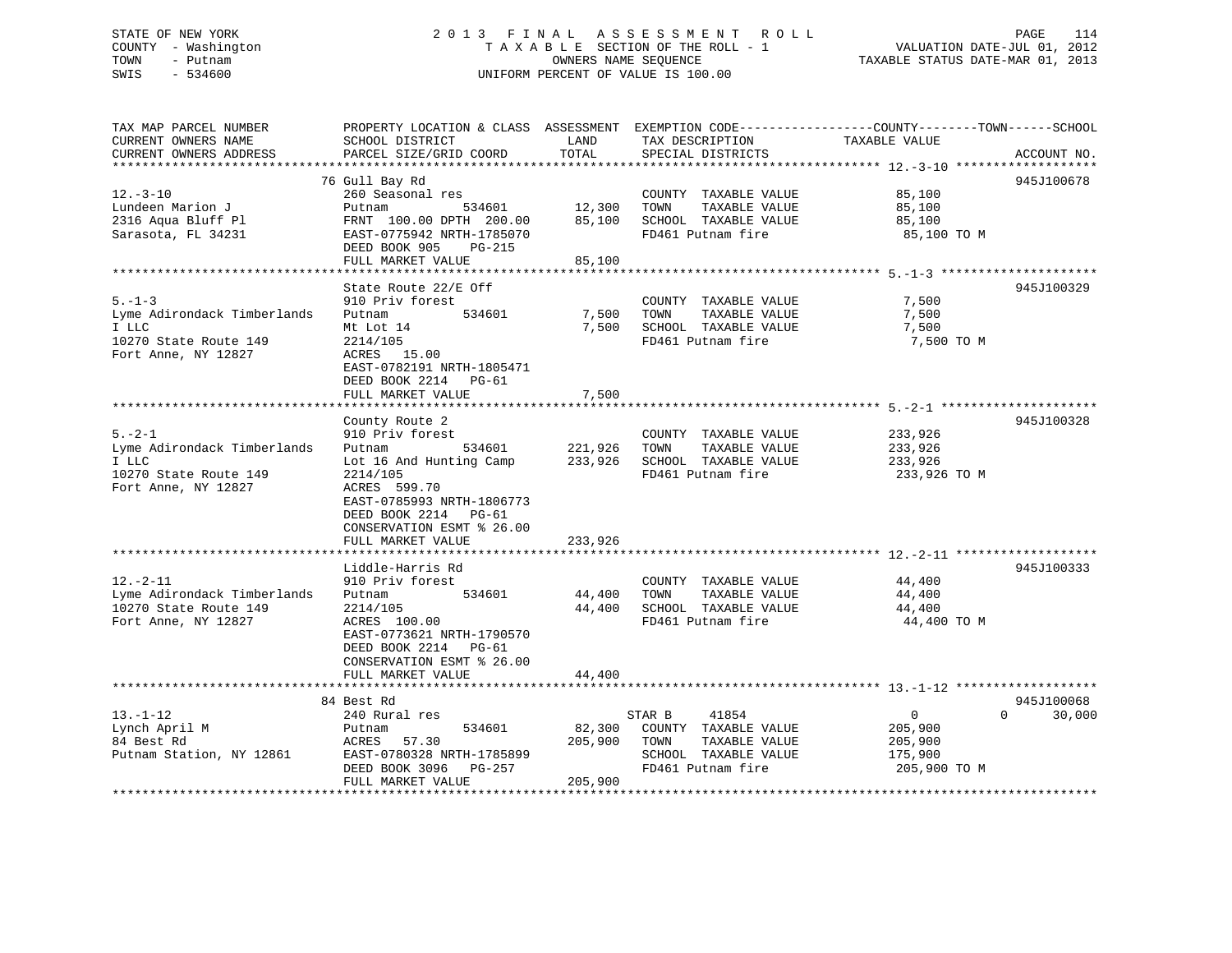| STATE OF NEW YORK<br>COUNTY - Washington<br>TOWN<br>- Putnam<br>SWIS<br>$-534600$ |                                                                                                                    |         | 2013 FINAL ASSESSMENT ROLL<br>TAXABLE SECTION OF THE ROLL - 1<br>OWNERS NAME SEQUENCE<br>UNIFORM PERCENT OF VALUE IS 100.00 | VALUATION DATE-JUL 01, 2012<br>TAXABLE STATUS DATE-MAR 01, 2013 | <b>PAGE</b>    | 115         |
|-----------------------------------------------------------------------------------|--------------------------------------------------------------------------------------------------------------------|---------|-----------------------------------------------------------------------------------------------------------------------------|-----------------------------------------------------------------|----------------|-------------|
| TAX MAP PARCEL NUMBER<br>CURRENT OWNERS NAME                                      | PROPERTY LOCATION & CLASS ASSESSMENT EXEMPTION CODE---------------COUNTY-------TOWN------SCHOOL<br>SCHOOL DISTRICT | LAND    | TAX DESCRIPTION                                                                                                             | TAXABLE VALUE                                                   |                |             |
| CURRENT OWNERS ADDRESS                                                            | PARCEL SIZE/GRID COORD                                                                                             | TOTAL   | SPECIAL DISTRICTS                                                                                                           |                                                                 |                | ACCOUNT NO. |
|                                                                                   |                                                                                                                    |         |                                                                                                                             |                                                                 |                |             |
|                                                                                   | 5319 .8 Mile Way                                                                                                   |         |                                                                                                                             |                                                                 |                | 945J100407  |
| $12. - 4 - 10$                                                                    | 280 Res Multiple - WTRFNT<br>Putnam<br>534601                                                                      |         | COUNTY TAXABLE VALUE<br>TAXABLE VALUE                                                                                       | 496,500<br>496,500                                              |                |             |
| Lynch Marjorie<br>Attn: Alpheus Lynch Jr                                          | 2 Camps                                                                                                            |         | 352,300 TOWN<br>496,500 SCHOOL TAXABLE VALUE                                                                                | 496,500                                                         |                |             |
| 15 Grove Ave                                                                      | LF 60                                                                                                              |         | FD461 Putnam fire                                                                                                           | 496,500 TO M                                                    |                |             |
| Latham, NY 12110-3844                                                             | FRNT 75.00 DPTH 585.00<br>EAST-0767295 NRTH-1789154<br>DEED BOOK 327 PG-521                                        |         |                                                                                                                             |                                                                 |                |             |
|                                                                                   | FULL MARKET VALUE                                                                                                  | 496,500 |                                                                                                                             |                                                                 |                |             |
|                                                                                   |                                                                                                                    |         |                                                                                                                             |                                                                 |                |             |
| $8. -2 - 4.2$                                                                     | 310 Peterson Rd                                                                                                    |         |                                                                                                                             | 95,000                                                          |                | 945J100951  |
| MacAlpine Jane                                                                    | 210 1 Family Res<br>Putnam<br>534601                                                                               | 34,900  | COUNTY TAXABLE VALUE<br>TOWN<br>TAXABLE VALUE                                                                               | 95,000                                                          |                |             |
| 10 Gaikis Rd                                                                      | Lot 1                                                                                                              | 95,000  | SCHOOL TAXABLE VALUE                                                                                                        | 95,000                                                          |                |             |
| Whitehall, NY 12887                                                               | ACRES<br>9.87                                                                                                      |         | FD461 Putnam fire                                                                                                           | 95,000 TO M                                                     |                |             |
|                                                                                   | EAST-0776371 NRTH-1797901<br>DEED BOOK 1827 PG-306<br>FULL MARKET VALUE                                            | 95,000  |                                                                                                                             |                                                                 |                |             |
|                                                                                   |                                                                                                                    |         |                                                                                                                             |                                                                 |                |             |
|                                                                                   | 256 Schwerdtfeger Rd                                                                                               |         |                                                                                                                             |                                                                 |                | 945J100585  |
| $4. -1 - 7$                                                                       | 242 Rurl res&rec                                                                                                   |         | COUNTY TAXABLE VALUE                                                                                                        | 238,600                                                         |                |             |
| Mack James A                                                                      | Putnam<br>534601                                                                                                   | 167,500 | TOWN<br>TAXABLE VALUE                                                                                                       | 238,600                                                         |                |             |
| Mack Noel S                                                                       | ACRES 155.00                                                                                                       | 238,600 | SCHOOL TAXABLE VALUE                                                                                                        | 238,600                                                         |                |             |
| 9966 Lake Shore Dr<br>Hague, NY 12836                                             | EAST-0772267 NRTH-1805234<br>DEED BOOK 2589 PG-276                                                                 |         | CA002 Cons agri dst 2<br>FD461 Putnam fire                                                                                  | 238,600 TO<br>238,600 TO M                                      |                |             |
|                                                                                   | FULL MARKET VALUE                                                                                                  | 238,600 |                                                                                                                             |                                                                 |                |             |
|                                                                                   |                                                                                                                    |         |                                                                                                                             |                                                                 |                |             |
|                                                                                   | 128 Craig Rd                                                                                                       |         |                                                                                                                             |                                                                 |                | 945J100145  |
| $2. - 1 - 28$                                                                     | 242 Rurl res&rec                                                                                                   |         | STAR B<br>41854                                                                                                             | 0                                                               | $\overline{0}$ | 30,000      |
| Mack Noel S Trustee                                                               | 534601<br>Putnam                                                                                                   |         | 269,700 FOR 480A 47460                                                                                                      | 162,500                                                         | 162,500        | 162,500     |
| Smith Family Irrevocable Trust ACRES 334.30                                       |                                                                                                                    |         | 442,100 COUNTY TAXABLE VALUE<br>TOWN                                                                                        | 279,600                                                         |                |             |
| 128 Craig Rd<br>Putnam Station, NY 12861                                          | EAST-0783013 NRTH-1805992<br>DEED BOOK 923 PG-235                                                                  |         | TAXABLE VALUE<br>SCHOOL TAXABLE VALUE                                                                                       | 279,600<br>249,600                                              |                |             |
|                                                                                   | FULL MARKET VALUE                                                                                                  |         | 442,100 FD461 Putnam fire                                                                                                   | 442,100 TO M                                                    |                |             |
| MAY BE SUBJECT TO PAYMENT<br>UNDER RPTL480A UNTIL 2022                            |                                                                                                                    |         |                                                                                                                             |                                                                 |                |             |
|                                                                                   | 334 Lake Rd                                                                                                        |         |                                                                                                                             |                                                                 |                | 945J100839  |
| $16. - 1 - 5.2$                                                                   | 242 Rurl res&rec                                                                                                   |         | 41854<br>STAR B                                                                                                             | $\overline{0}$                                                  | $\Omega$       | 30,000      |
| Macmakin Jeffrey                                                                  | Putnam<br>534601                                                                                                   |         | 66,800 COUNTY TAXABLE VALUE                                                                                                 | 151,100                                                         |                |             |
| 334 Lake Rd                                                                       | 505/745                                                                                                            | 151,100 | TOWN<br>TAXABLE VALUE                                                                                                       | 151,100                                                         |                |             |
| Putnam Station, NY 12861                                                          | ACRES 41.80                                                                                                        |         | SCHOOL TAXABLE VALUE                                                                                                        | 121,100                                                         |                |             |
|                                                                                   | EAST-0784102 NRTH-1783711<br>PG-341<br>DEED BOOK 449<br>FULL MARKET VALUE                                          | 151,100 | FD461 Putnam fire                                                                                                           | 151,100 TO M                                                    |                |             |
|                                                                                   |                                                                                                                    |         |                                                                                                                             |                                                                 |                |             |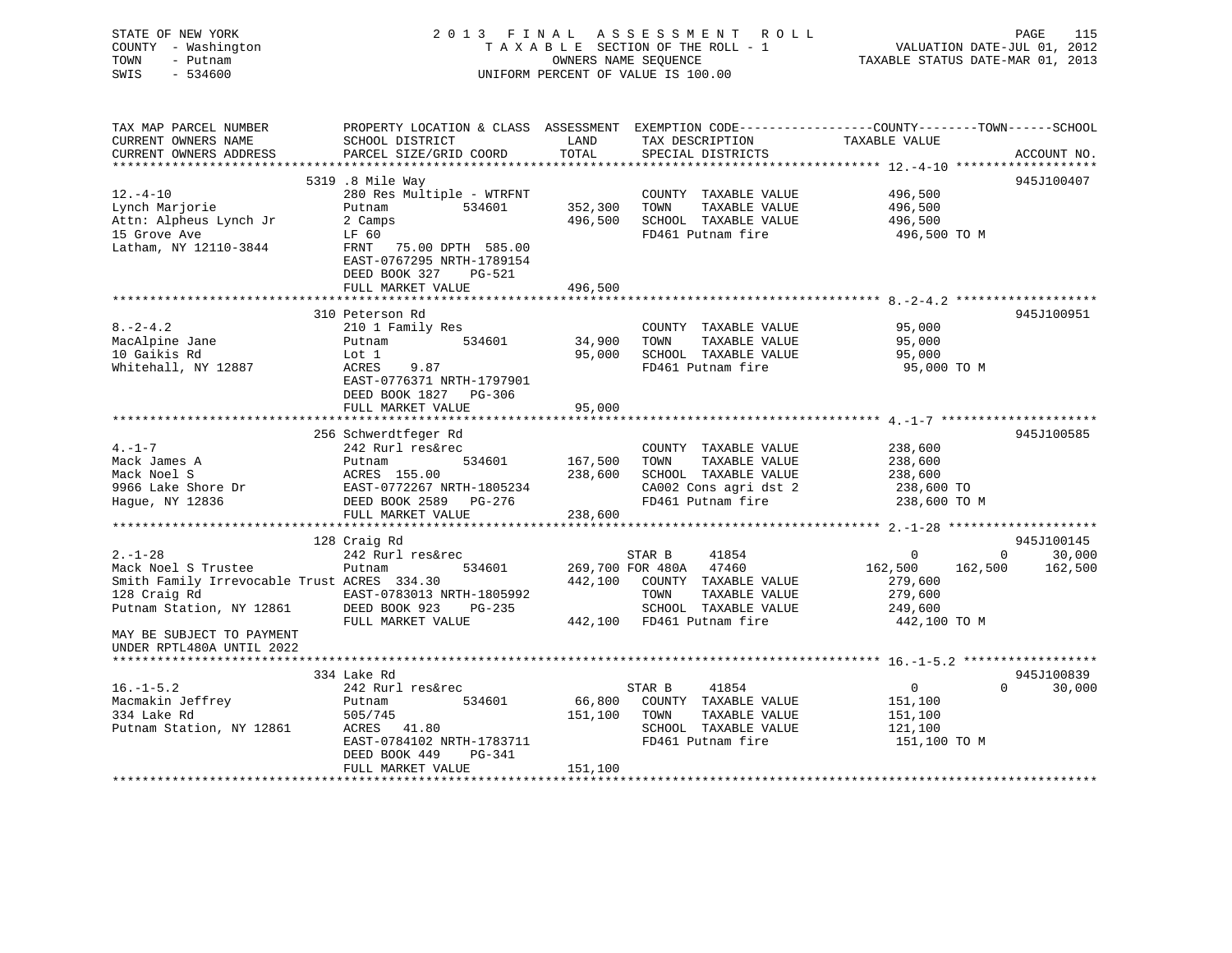## STATE OF NEW YORK 2 0 1 3 F I N A L A S S E S S M E N T R O L L PAGE 116 COUNTY - Washington T A X A B L E SECTION OF THE ROLL - 1 VALUATION DATE-JUL 01, 2012 TOWN - Putnam OWNERS NAME SEQUENCE TAXABLE STATUS DATE-MAR 01, 2013 SWIS - 534600 UNIFORM PERCENT OF VALUE IS 100.00

| CURRENT OWNERS NAME<br>SCHOOL DISTRICT<br>LAND<br>TAX DESCRIPTION<br>TAXABLE VALUE<br>TOTAL<br>CURRENT OWNERS ADDRESS<br>PARCEL SIZE/GRID COORD<br>SPECIAL DISTRICTS<br>ACCOUNT NO.<br>229 County Route 1<br>945J100391<br>30,000<br>$8. - 2 - 5.7$<br>242 Rurl res&rec<br>STAR B<br>41854<br>$\overline{0}$<br>$\Omega$<br>59,600<br>Macquesten Reginald<br>534601<br>COUNTY TAXABLE VALUE<br>194,000<br>Putnam<br>Macquesten Jeanette<br>194,000<br>TAXABLE VALUE<br>194,000<br>Sub Lot 7<br>TOWN<br>229 Glenburnie Rd<br>SCHOOL TAXABLE VALUE<br>ACRES 19.58<br>164,000<br>Putnam Station, NY 12861<br>EAST-0773352 NRTH-1798408<br>FD461 Putnam fire<br>194,000 TO M<br>DEED BOOK 742<br>PG-124 |  |
|-----------------------------------------------------------------------------------------------------------------------------------------------------------------------------------------------------------------------------------------------------------------------------------------------------------------------------------------------------------------------------------------------------------------------------------------------------------------------------------------------------------------------------------------------------------------------------------------------------------------------------------------------------------------------------------------------------|--|
|                                                                                                                                                                                                                                                                                                                                                                                                                                                                                                                                                                                                                                                                                                     |  |
|                                                                                                                                                                                                                                                                                                                                                                                                                                                                                                                                                                                                                                                                                                     |  |
|                                                                                                                                                                                                                                                                                                                                                                                                                                                                                                                                                                                                                                                                                                     |  |
|                                                                                                                                                                                                                                                                                                                                                                                                                                                                                                                                                                                                                                                                                                     |  |
|                                                                                                                                                                                                                                                                                                                                                                                                                                                                                                                                                                                                                                                                                                     |  |
|                                                                                                                                                                                                                                                                                                                                                                                                                                                                                                                                                                                                                                                                                                     |  |
|                                                                                                                                                                                                                                                                                                                                                                                                                                                                                                                                                                                                                                                                                                     |  |
|                                                                                                                                                                                                                                                                                                                                                                                                                                                                                                                                                                                                                                                                                                     |  |
|                                                                                                                                                                                                                                                                                                                                                                                                                                                                                                                                                                                                                                                                                                     |  |
|                                                                                                                                                                                                                                                                                                                                                                                                                                                                                                                                                                                                                                                                                                     |  |
| 194,000<br>FULL MARKET VALUE                                                                                                                                                                                                                                                                                                                                                                                                                                                                                                                                                                                                                                                                        |  |
|                                                                                                                                                                                                                                                                                                                                                                                                                                                                                                                                                                                                                                                                                                     |  |
| 945J100391<br>221 County Route 1                                                                                                                                                                                                                                                                                                                                                                                                                                                                                                                                                                                                                                                                    |  |
| $8. - 2 - 5.8$<br>242 Rurl res&rec<br>212,200<br>COUNTY TAXABLE VALUE                                                                                                                                                                                                                                                                                                                                                                                                                                                                                                                                                                                                                               |  |
| Macquesten Reginald<br>534601<br>77,900<br>TOWN<br>TAXABLE VALUE<br>212,200<br>Putnam                                                                                                                                                                                                                                                                                                                                                                                                                                                                                                                                                                                                               |  |
| Macquesten Jeanette<br>212,200<br>SCHOOL TAXABLE VALUE<br>212,200<br>Sub Lot 8                                                                                                                                                                                                                                                                                                                                                                                                                                                                                                                                                                                                                      |  |
| 229 County Route 1<br>ACRES<br>37.85<br>FD461 Putnam fire<br>212,200 TO M                                                                                                                                                                                                                                                                                                                                                                                                                                                                                                                                                                                                                           |  |
| PO Box 94<br>EAST-0774210 NRTH-1798668                                                                                                                                                                                                                                                                                                                                                                                                                                                                                                                                                                                                                                                              |  |
| Putnam Station, NJ 12861<br>DEED BOOK 834<br>PG-134                                                                                                                                                                                                                                                                                                                                                                                                                                                                                                                                                                                                                                                 |  |
| FULL MARKET VALUE<br>212,200                                                                                                                                                                                                                                                                                                                                                                                                                                                                                                                                                                                                                                                                        |  |
|                                                                                                                                                                                                                                                                                                                                                                                                                                                                                                                                                                                                                                                                                                     |  |
| 945J100409<br>3051 Lake George Way                                                                                                                                                                                                                                                                                                                                                                                                                                                                                                                                                                                                                                                                  |  |
| $7.8 - 1 - 6$<br>280 Res Multiple - WTRFNT<br>COUNTY TAXABLE VALUE<br>905,400                                                                                                                                                                                                                                                                                                                                                                                                                                                                                                                                                                                                                       |  |
| Macwithey Associates<br>582,400<br>534601<br>TOWN<br>TAXABLE VALUE<br>905,400<br>Putnam                                                                                                                                                                                                                                                                                                                                                                                                                                                                                                                                                                                                             |  |
| Kathy Macwithey<br>905,400<br>SCHOOL TAXABLE VALUE<br>LF 100<br>905,400                                                                                                                                                                                                                                                                                                                                                                                                                                                                                                                                                                                                                             |  |
| PO Box 38<br>2.20<br>FD461 Putnam fire<br>ACRES<br>905,400 TO M                                                                                                                                                                                                                                                                                                                                                                                                                                                                                                                                                                                                                                     |  |
| Merry Point, VA 22513<br>EAST-0767302 NRTH-1799436                                                                                                                                                                                                                                                                                                                                                                                                                                                                                                                                                                                                                                                  |  |
| DEED BOOK 607<br>$PG-61$                                                                                                                                                                                                                                                                                                                                                                                                                                                                                                                                                                                                                                                                            |  |
| FULL MARKET VALUE<br>905,400                                                                                                                                                                                                                                                                                                                                                                                                                                                                                                                                                                                                                                                                        |  |
|                                                                                                                                                                                                                                                                                                                                                                                                                                                                                                                                                                                                                                                                                                     |  |
| 945J100954<br>211 County Route 3                                                                                                                                                                                                                                                                                                                                                                                                                                                                                                                                                                                                                                                                    |  |
| $13.-2-14.2$<br>210 1 Family Res<br>STAR B<br>41854<br>$\overline{0}$<br>$\Omega$<br>30,000                                                                                                                                                                                                                                                                                                                                                                                                                                                                                                                                                                                                         |  |
| 534601<br>30,000<br>Maiolo Larry S<br>COUNTY TAXABLE VALUE<br>151,800<br>Putnam                                                                                                                                                                                                                                                                                                                                                                                                                                                                                                                                                                                                                     |  |
| Maiolo Bonnie S<br>5.00<br>151,800<br>ACRES<br>TOWN<br>TAXABLE VALUE<br>151,800                                                                                                                                                                                                                                                                                                                                                                                                                                                                                                                                                                                                                     |  |
| 211 County Route 3<br>EAST-0785238 NRTH-1787846<br>SCHOOL TAXABLE VALUE<br>121,800                                                                                                                                                                                                                                                                                                                                                                                                                                                                                                                                                                                                                  |  |
| FD461 Putnam fire<br>Putnam Station, NY 12861<br>DEED BOOK 643<br>$PG-81$<br>151,800 TO M                                                                                                                                                                                                                                                                                                                                                                                                                                                                                                                                                                                                           |  |
| 151,800<br>FULL MARKET VALUE                                                                                                                                                                                                                                                                                                                                                                                                                                                                                                                                                                                                                                                                        |  |
|                                                                                                                                                                                                                                                                                                                                                                                                                                                                                                                                                                                                                                                                                                     |  |
| 945J100957<br>51 Hutton Square Rd                                                                                                                                                                                                                                                                                                                                                                                                                                                                                                                                                                                                                                                                   |  |
| $\overline{0}$<br>$13.-2-8.2$<br>41834<br>$\Omega$<br>63,300<br>210 1 Family Res<br>STAR EN                                                                                                                                                                                                                                                                                                                                                                                                                                                                                                                                                                                                         |  |
| Malaney Richard T<br>534601<br>28,500<br>COUNTY TAXABLE VALUE<br>211,200<br>Putnam                                                                                                                                                                                                                                                                                                                                                                                                                                                                                                                                                                                                                  |  |
| Malaney Ruth<br>4.60<br>211,200<br>TOWN<br>TAXABLE VALUE<br>211,200<br>ACRES                                                                                                                                                                                                                                                                                                                                                                                                                                                                                                                                                                                                                        |  |
| 51 Hutton Square Rd<br>SCHOOL TAXABLE VALUE<br>EAST-0785197 NRTH-1792482<br>147,900                                                                                                                                                                                                                                                                                                                                                                                                                                                                                                                                                                                                                 |  |
| Putnam Station, NY 12861<br>FD461 Putnam fire<br>211,200 TO M<br>DEED BOOK 483<br>PG-1030                                                                                                                                                                                                                                                                                                                                                                                                                                                                                                                                                                                                           |  |
| FULL MARKET VALUE<br>211,200<br>* * * * * * * * * * * * * * * * *                                                                                                                                                                                                                                                                                                                                                                                                                                                                                                                                                                                                                                   |  |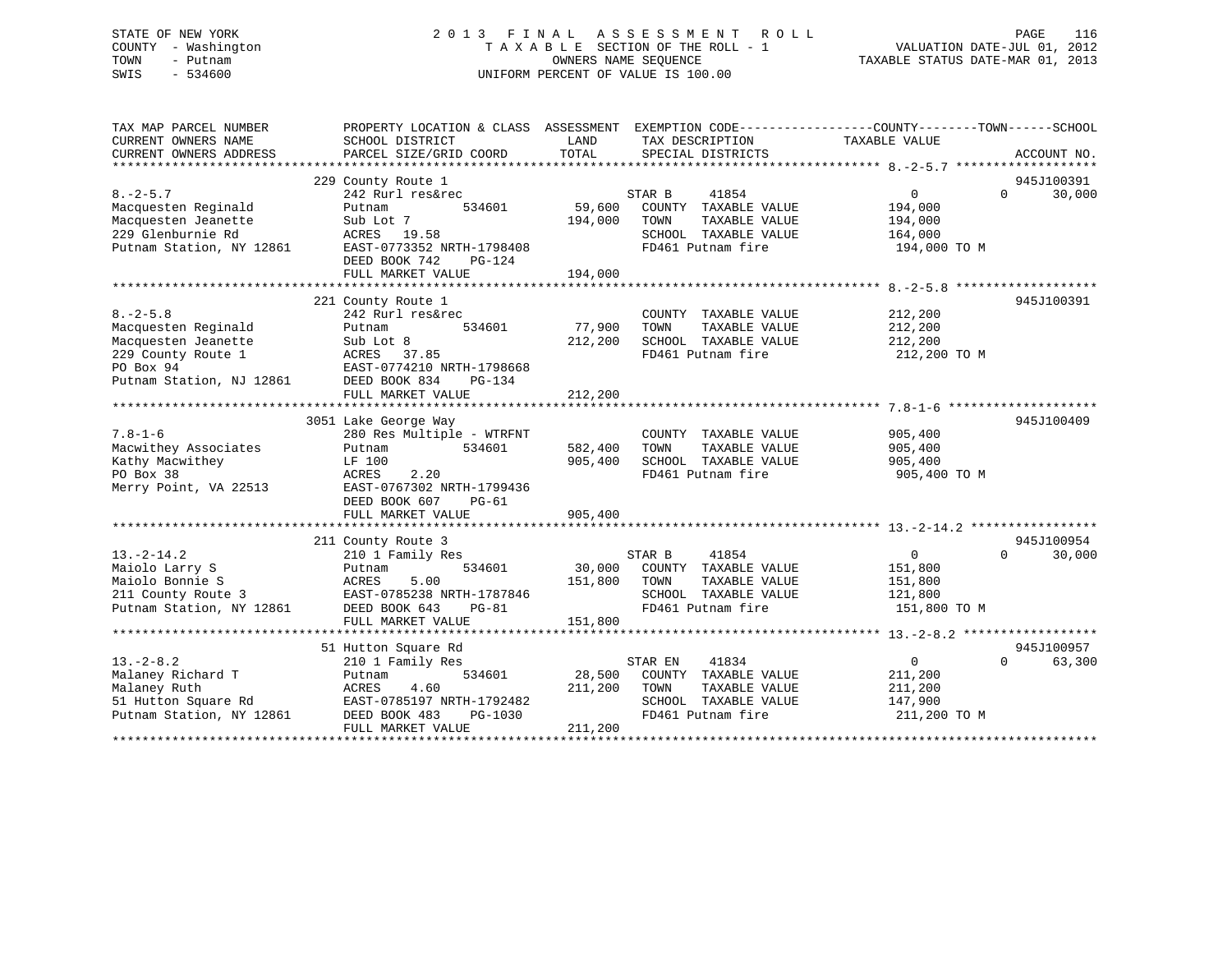# STATE OF NEW YORK 2 0 1 3 F I N A L A S S E S S M E N T R O L L PAGE 117COUNTY - Washington  $T A X A B L E$  SECTION OF THE ROLL - 1<br>TOWN - Putnam data of the COUNTERS NAME SEQUENCE SWIS - 534600 UNIFORM PERCENT OF VALUE IS 100.00

TAXABLE STATUS DATE-MAR 01, 2013

| TAX MAP PARCEL NUMBER<br>CURRENT OWNERS NAME<br>CURRENT OWNERS ADDRESS                                 | PROPERTY LOCATION & CLASS ASSESSMENT<br>SCHOOL DISTRICT<br>PARCEL SIZE/GRID COORD                                                                                                                     | LAND<br>TOTAL                 | EXEMPTION CODE----------------COUNTY-------TOWN------SCHOOL<br>TAX DESCRIPTION<br>SPECIAL DISTRICTS                     | TAXABLE VALUE                                                 | ACCOUNT NO. |
|--------------------------------------------------------------------------------------------------------|-------------------------------------------------------------------------------------------------------------------------------------------------------------------------------------------------------|-------------------------------|-------------------------------------------------------------------------------------------------------------------------|---------------------------------------------------------------|-------------|
| $13. - 2 - 8.3$<br>Malaney Richard T<br>Malaney Ruth E<br>Hutton Square Rd<br>Putnam Station, NY 12861 | Hutton Square Rd<br>314 Rural vac<10<br>534601<br>Putnam<br>4.5 Acc<br>ACRES<br>5.50 BANK<br>150<br>EAST-0784643 NRTH-1792587<br>DEED BOOK 506<br>PG-588<br>FULL MARKET VALUE                         | 20,600<br>20,600<br>20,600    | COUNTY TAXABLE VALUE<br>TAXABLE VALUE<br>TOWN<br>SCHOOL TAXABLE VALUE<br>FD461 Putnam fire                              | 20,600<br>20,600<br>20,600<br>20,600 TO M                     | 945J101041  |
| $7.12 - 2 - 7$<br>Maletta Patricia<br>41 Wendover Rd<br>Forest Hills, NY 11375                         | Lake George Way South<br>314 Rural vac<10 - WTRFNT<br>534601<br>Putnam<br>LF 10<br>FRNT 136.00 DPTH 207.00<br>EAST-0767501 NRTH-1797088<br>DEED BOOK 701<br>PG-143<br>FULL MARKET VALUE               | 68,400<br>68,400<br>68,400    | COUNTY TAXABLE VALUE<br>TOWN<br>TAXABLE VALUE<br>SCHOOL TAXABLE VALUE<br>FD461 Putnam fire                              | 68,400<br>68,400<br>68,400<br>68,400 TO M                     | 945J100414  |
| $7.12 - 2 - 8$<br>Maletta Patricia<br>41 Wendover Rd<br>Forest Hills, NY 11375                         | 2045 Lake George Way<br>314 Rural vac<10<br>534601<br>Putnam<br>FRNT 165.00 DPTH 344.00<br>EAST-0767411 NRTH-1796996<br>DEED BOOK 817<br>PG-176<br>FULL MARKET VALUE                                  | 60,700<br>60,700<br>60,700    | COUNTY TAXABLE VALUE<br>TOWN<br>TAXABLE VALUE<br>SCHOOL TAXABLE VALUE<br>FD461 Putnam fire                              | 60,700<br>60,700<br>60,700<br>60,700 TO M                     | 945J100450  |
| $7.12 - 2 - 14$<br>Maletta Patricia A<br>41 Wendover Rd<br>Forest Hills, NY 11375                      | 2044 Lake George Way South<br>260 Seasonal res - WTRFNT<br>534601<br>Putnam<br>Lot 7<br>LF 90<br>FRNT 90.00 DPTH 122.00<br>EAST-0767293 NRTH-1797092<br>DEED BOOK 613<br>PG-217<br>FULL MARKET VALUE  | 416,000<br>570,900<br>570,900 | COUNTY TAXABLE VALUE<br>TOWN<br>TAXABLE VALUE<br>SCHOOL TAXABLE VALUE<br>FD461 Putnam fire                              | 570,900<br>570,900<br>570,900<br>570,900 TO M                 | 945J100216  |
| $1.18 - 1 - 12$<br>Malle Garry<br>Malle Ann<br>34 Fairview Dr<br>Essex Junction, VT 05452              | 2152 Black Point Rd<br>260 Seasonal res - WTRFNT<br>Putnam<br>534601<br>2223/211 esmt<br>LF 52':<br>FRNT 50.00 DPTH 310.00<br>EAST-0771756 NRTH-1810361<br>DEED BOOK 2300 PG-312<br>FULL MARKET VALUE | 351,900<br>497,900<br>497,900 | COUNTY TAXABLE VALUE<br>TAXABLE VALUE<br>TOWN<br>SCHOOL TAXABLE VALUE<br>BP461 Black Pt Sewer Dist<br>FD461 Putnam fire | 497,900<br>497,900<br>497,900<br>$.00$ UN $C$<br>497,900 TO M | 945J100415  |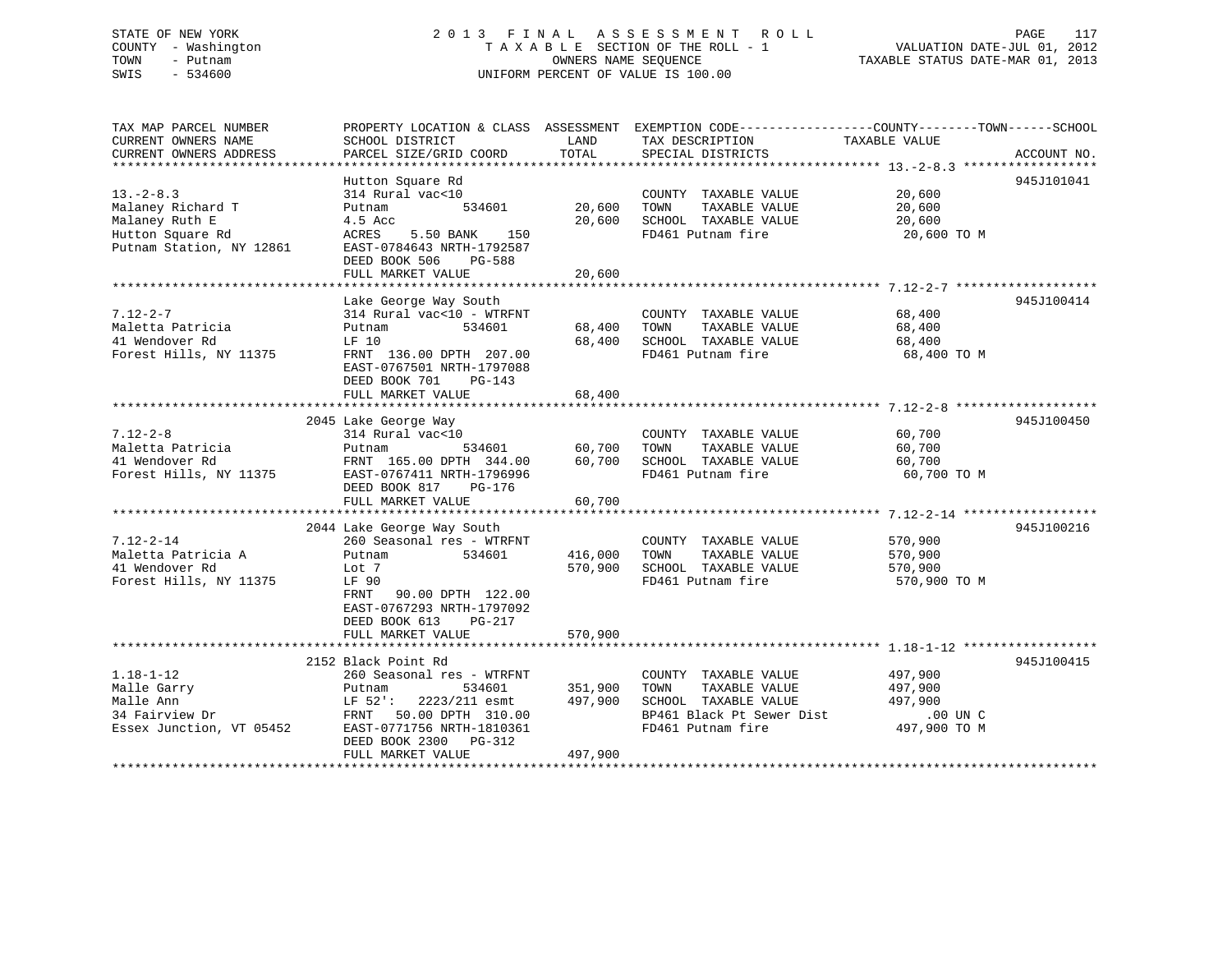## STATE OF NEW YORK 2 0 1 3 F I N A L A S S E S S M E N T R O L L PAGE 118 COUNTY - Washington T A X A B L E SECTION OF THE ROLL - 1 VALUATION DATE-JUL 01, 2012 TOWN - Putnam OWNERS NAME SEQUENCE TAXABLE STATUS DATE-MAR 01, 2013 SWIS - 534600 UNIFORM PERCENT OF VALUE IS 100.00

| TAX MAP PARCEL NUMBER<br>CURRENT OWNERS NAME | PROPERTY LOCATION & CLASS ASSESSMENT EXEMPTION CODE----------------COUNTY-------TOWN------SCHOOL<br>SCHOOL DISTRICT | LAND              | TAX DESCRIPTION                           | TAXABLE VALUE           |                    |
|----------------------------------------------|---------------------------------------------------------------------------------------------------------------------|-------------------|-------------------------------------------|-------------------------|--------------------|
| CURRENT OWNERS ADDRESS                       | PARCEL SIZE/GRID COORD                                                                                              | TOTAL             | SPECIAL DISTRICTS                         |                         | ACCOUNT NO.        |
|                                              |                                                                                                                     |                   |                                           |                         |                    |
|                                              | 575 Liddle-Harris Rd                                                                                                |                   |                                           |                         | 945J101093         |
| $8. -2 - 4.13$                               | 242 Rurl res&rec                                                                                                    |                   | STAR B<br>41854                           | $\overline{0}$          | 30,000<br>$\Omega$ |
| Mallon Christopher<br>Mallon Janet           | 534601<br>Putnam<br>ACRES<br>46.50                                                                                  | 79,000<br>337,400 | COUNTY TAXABLE VALUE<br>TAXABLE VALUE     | 337,400                 |                    |
| 575 Liddle-Harris Rd                         | EAST-0774854 NRTH-1797529                                                                                           |                   | TOWN<br>SCHOOL TAXABLE VALUE              | 337,400                 |                    |
|                                              |                                                                                                                     |                   | FD461 Putnam fire                         | 307,400                 |                    |
| Putnam Station, NY 12861                     | DEED BOOK 934<br>PG-288                                                                                             |                   |                                           | 337,400 TO M            |                    |
|                                              | FULL MARKET VALUE                                                                                                   | 337,400           |                                           |                         |                    |
|                                              |                                                                                                                     |                   |                                           |                         | 945J100134         |
|                                              | 5173 Sagamore Rd<br>260 Seasonal res - WTRFNT                                                                       |                   |                                           |                         |                    |
| $12. -4 - 9$                                 |                                                                                                                     |                   | COUNTY TAXABLE VALUE<br>TAXABLE VALUE     | 729,130<br>729,130      |                    |
| Manchester Camp LLC                          | Putnam<br>534601                                                                                                    | 600,530           | TOWN                                      |                         |                    |
| 18 Harlech Dr                                | ELF 238<br>2.30                                                                                                     | 729,130           | SCHOOL TAXABLE VALUE<br>FD461 Putnam fire | 729,130<br>729,130 TO M |                    |
| Wilmington, DE 19807                         | ACRES                                                                                                               |                   |                                           |                         |                    |
|                                              | EAST-0767213 NRTH-1789263                                                                                           |                   |                                           |                         |                    |
|                                              | DEED BOOK 920<br>PG-324                                                                                             |                   |                                           |                         |                    |
|                                              | FULL MARKET VALUE                                                                                                   | 729,130           |                                           |                         |                    |
|                                              |                                                                                                                     |                   |                                           |                         |                    |
|                                              | 5177 Sagamore Rd                                                                                                    |                   |                                           |                         | 945J100434         |
| $12. - 4 - 8$                                | 314 Rural vac<10 - WTRFNT                                                                                           |                   | COUNTY TAXABLE VALUE                      | 360,870                 |                    |
| Manchester David                             | 534601<br>Putnam                                                                                                    | 360,870           | TOWN<br>TAXABLE VALUE                     | 360,870                 |                    |
| Manchester Anne                              | 820/237                                                                                                             | 360,870           | SCHOOL TAXABLE VALUE                      | 360,870                 |                    |
| 10 Silo Ridge Rd                             | LF 100                                                                                                              |                   | FD461 Putnam fire                         | 360,870 TO M            |                    |
| Orland Park, IL 60467                        | <b>ACRES</b><br>1.09                                                                                                |                   |                                           |                         |                    |
|                                              | EAST-0767206 NRTH-1789411                                                                                           |                   |                                           |                         |                    |
|                                              | DEED BOOK 2991 PG-91                                                                                                |                   |                                           |                         |                    |
|                                              | FULL MARKET VALUE                                                                                                   | 360,870           |                                           |                         |                    |
|                                              |                                                                                                                     |                   |                                           |                         |                    |
|                                              | Lake George Way South                                                                                               |                   |                                           |                         | 945J100413         |
| $7.12 - 2 - 4$                               | 314 Rural vac<10                                                                                                    |                   | COUNTY TAXABLE VALUE                      | 64,800                  |                    |
| Manchester II LLC                            | 534601<br>Putnam                                                                                                    | 64,800            | TOWN<br>TAXABLE VALUE                     | 64,800                  |                    |
| 28 Harvey Dr                                 | 1.80<br>ACRES                                                                                                       | 64,800            | SCHOOL TAXABLE VALUE                      | 64,800                  |                    |
| Summit, NJ 07901                             | EAST-0767861 NRTH-1797273                                                                                           |                   | FD461 Putnam fire                         | 64,800 TO M             |                    |
|                                              | DEED BOOK 2498 PG-159                                                                                               |                   |                                           |                         |                    |
|                                              | FULL MARKET VALUE                                                                                                   | 64,800            |                                           |                         |                    |
|                                              |                                                                                                                     |                   |                                           |                         |                    |
|                                              | Lake George Way South                                                                                               |                   |                                           |                         | 945J100840         |
| $7.12 - 2 - 5$                               | 314 Rural vac<10                                                                                                    |                   | COUNTY TAXABLE VALUE                      | 1,200                   |                    |
| Manchester II LLC                            | Putnam<br>534601                                                                                                    | 1,200             | TAXABLE VALUE<br>TOWN                     | 1,200                   |                    |
| 28 Harvey Dr                                 | FRNT 58.00 DPTH 20.00                                                                                               | 1,200             | SCHOOL TAXABLE VALUE                      | 1,200                   |                    |
| Summit, NJ 07901                             | EAST-0767606 NRTH-1797231                                                                                           |                   | FD461 Putnam fire                         | 1,200 TO M              |                    |
|                                              | DEED BOOK 2498 PG-159                                                                                               |                   |                                           |                         |                    |
|                                              | FULL MARKET VALUE                                                                                                   | 1,200             |                                           |                         |                    |
|                                              |                                                                                                                     |                   |                                           |                         |                    |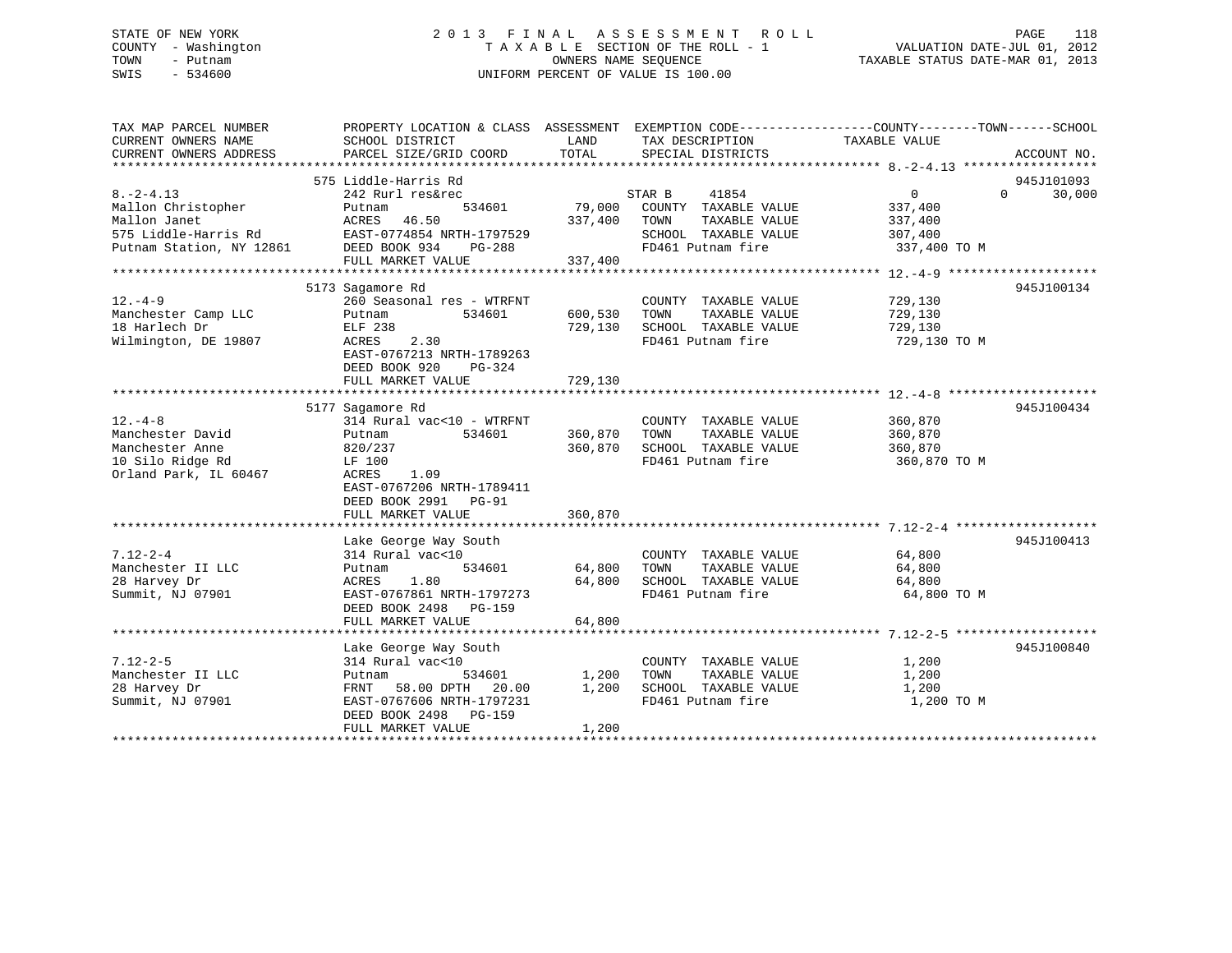## STATE OF NEW YORK 2 0 1 3 F I N A L A S S E S S M E N T R O L L PAGE 119 COUNTY - Washington T A X A B L E SECTION OF THE ROLL - 1 VALUATION DATE-JUL 01, 2012 TOWN - Putnam **CONNERS NAME SEQUENCE** TAXABLE STATUS DATE-MAR 01, 2013 SWIS - 534600 UNIFORM PERCENT OF VALUE IS 100.00

| TAX MAP PARCEL NUMBER       | PROPERTY LOCATION & CLASS ASSESSMENT EXEMPTION CODE---------------COUNTY-------TOWN------SCHOOL |         |                       |               |             |
|-----------------------------|-------------------------------------------------------------------------------------------------|---------|-----------------------|---------------|-------------|
| CURRENT OWNERS NAME         | SCHOOL DISTRICT                                                                                 | LAND    | TAX DESCRIPTION       | TAXABLE VALUE |             |
| CURRENT OWNERS ADDRESS      | PARCEL SIZE/GRID COORD                                                                          | TOTAL   | SPECIAL DISTRICTS     |               | ACCOUNT NO. |
|                             |                                                                                                 |         |                       |               |             |
|                             | 2032 Lake George Way South                                                                      |         |                       |               | 945J100040  |
| 7.12-2-17                   | 260 Seasonal res - WTRFNT                                                                       |         | COUNTY TAXABLE VALUE  | 826,300       |             |
| Manchester II LLC           | Putnam<br>534601                                                                                | 654,200 | TOWN<br>TAXABLE VALUE | 826,300       |             |
| 28 Harvey Dr                | Lot 9:437/1170-1175-1179                                                                        | 826,300 | SCHOOL TAXABLE VALUE  | 826,300       |             |
| Summit, NJ 07901            | LF 170<br>FRNT 170.00 DPTH 142.00                                                               |         | FD461 Putnam fire     | 826,300 TO M  |             |
|                             | EAST-0767468 NRTH-1797246                                                                       |         |                       |               |             |
|                             | DEED BOOK 2498<br>PG-159                                                                        |         |                       |               |             |
|                             |                                                                                                 |         |                       |               |             |
|                             | FULL MARKET VALUE                                                                               | 826,300 |                       |               |             |
|                             | 2040 Lake George Way South                                                                      |         |                       |               | 945J100619  |
| $7.12 - 2 - 16$             | 280 Res Multiple - WTRFNT                                                                       |         | COUNTY TAXABLE VALUE  | 743,700       |             |
| Mandolare Philip            | 534601<br>Putnam                                                                                | 474,800 | TOWN<br>TAXABLE VALUE | 743,700       |             |
| Mandolare Rebecca S         | LF 93                                                                                           | 743,700 | SCHOOL TAXABLE VALUE  | 743,700       |             |
| 226 Ouarterline Rd          | FRNT<br>90.00 DPTH 138.00                                                                       |         | FD461 Putnam fire     | 743,700 TO M  |             |
| West Rutland, VT 05777-9862 | EAST-0767368 NRTH-1797154                                                                       |         |                       |               |             |
|                             | DEED BOOK 701<br>$PG-146$                                                                       |         |                       |               |             |
|                             | FULL MARKET VALUE                                                                               | 743,700 |                       |               |             |
|                             |                                                                                                 |         |                       |               |             |
|                             | Mosswood Way                                                                                    |         |                       |               |             |
| $7.12 - 1 - 6.2$            | 311 Res vac land                                                                                |         | COUNTY TAXABLE VALUE  | 168,500       |             |
| Mandolare Philip L          | Putnam<br>534601                                                                                | 168,500 | TAXABLE VALUE<br>TOWN | 168,500       |             |
| Mandolare Rebecca           | ACRES<br>2.23                                                                                   | 168,500 | SCHOOL TAXABLE VALUE  | 168,500       |             |
| 226 Ouarterline Rd          | EAST-0768621 NRTH-1798810                                                                       |         | FD461 Putnam fire     | 168,500 TO M  |             |
| West Rutland, VT 05777      | DEED BOOK 891<br>PG-97                                                                          |         |                       |               |             |
|                             | FULL MARKET VALUE                                                                               | 168,500 |                       |               |             |
|                             |                                                                                                 |         |                       |               |             |
|                             | 4381 Link Way                                                                                   |         |                       |               | 945J100491  |
| $11.20 - 1 - 8$             | 260 Seasonal res - WTRFNT                                                                       |         | COUNTY TAXABLE VALUE  | 385,000       |             |
| Maneys on the Lake Fishing  | Putnam<br>534601                                                                                | 327,700 | TOWN<br>TAXABLE VALUE | 385,000       |             |
| 16 Helen Dr                 | LF 79                                                                                           | 385,000 | SCHOOL TAXABLE VALUE  | 385,000       |             |
| Queensbury, NY 12804        | FRNT 163.00 DPTH 195.00                                                                         |         | FD461 Putnam fire     | 385,000 TO M  |             |
|                             | EAST-0766263 NRTH-1787438                                                                       |         |                       |               |             |
|                             | DEED BOOK 2061 PG-236                                                                           |         |                       |               |             |
|                             | FULL MARKET VALUE                                                                               | 385,000 |                       |               |             |
|                             |                                                                                                 |         |                       |               |             |
|                             | 121 Mott Ln                                                                                     |         |                       |               | 945J100482  |
| $4. -1 - 14$                | 270 Mfg housing                                                                                 |         | COUNTY TAXABLE VALUE  | 33,100        |             |
| Mann Vicki                  | 534601<br>Putnam                                                                                | 30,100  | TOWN<br>TAXABLE VALUE | 33,100        |             |
| aka Vicki Olsen             | Sub Lot 2                                                                                       | 33,100  | SCHOOL TAXABLE VALUE  | 33,100        |             |
| 1336 Stonesthrow Rd         | ACRES<br>15.09                                                                                  |         | CA002 Cons agri dst 2 | 33,100 TO     |             |
| Bethlehem, PA 18015         | EAST-0774175 NRTH-1803024                                                                       |         | FD461 Putnam fire     | 33,100 TO M   |             |
|                             | DEED BOOK 869<br>PG-214                                                                         |         |                       |               |             |
|                             | FULL MARKET VALUE                                                                               | 33,100  |                       |               |             |
|                             |                                                                                                 |         |                       |               |             |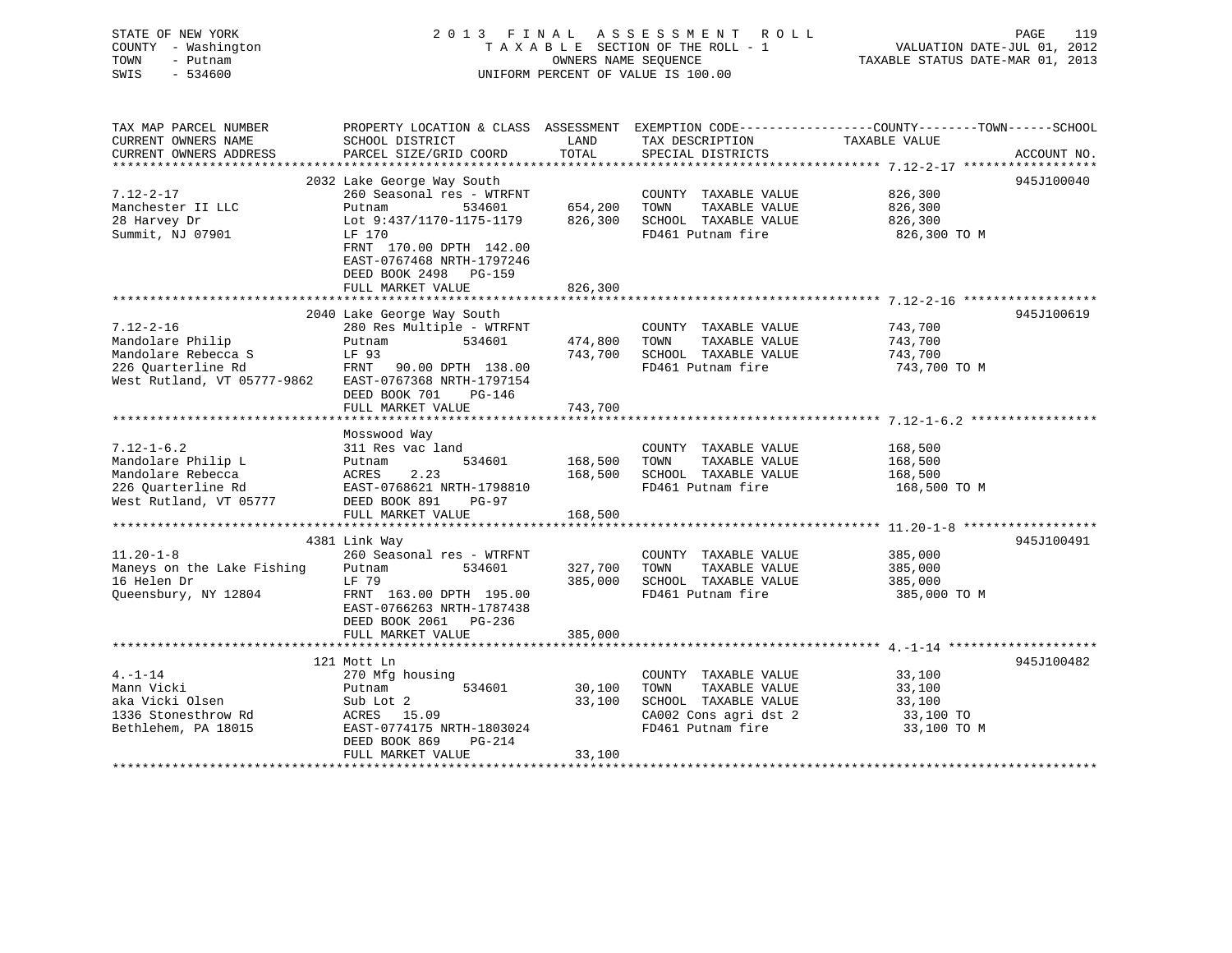## STATE OF NEW YORK 2 0 1 3 F I N A L A S S E S S M E N T R O L L PAGE 120 COUNTY - Washington T A X A B L E SECTION OF THE ROLL - 1 VALUATION DATE-JUL 01, 2012 TOWN - Putnam OWNERS NAME SEQUENCE TAXABLE STATUS DATE-MAR 01, 2013 SWIS - 534600 UNIFORM PERCENT OF VALUE IS 100.00

| TAX MAP PARCEL NUMBER<br>CURRENT OWNERS NAME<br>CURRENT OWNERS ADDRESS                                       | PROPERTY LOCATION & CLASS ASSESSMENT<br>SCHOOL DISTRICT<br>PARCEL SIZE/GRID COORD                                                                          | LAND<br>TOTAL                | EXEMPTION CODE-----------------COUNTY-------TOWN------SCHOOL<br>TAX DESCRIPTION<br>SPECIAL DISTRICTS                 | TAXABLE VALUE                                                           |                                                                                  |
|--------------------------------------------------------------------------------------------------------------|------------------------------------------------------------------------------------------------------------------------------------------------------------|------------------------------|----------------------------------------------------------------------------------------------------------------------|-------------------------------------------------------------------------|----------------------------------------------------------------------------------|
|                                                                                                              |                                                                                                                                                            |                              |                                                                                                                      |                                                                         | ACCOUNT NO.                                                                      |
| $8. - 2 - 4.6$<br>Manning Michael P<br>1222 Hillside Dr<br>Watervliet, NY 12189                              | Peterson Rd<br>322 Rural vac>10<br>534601<br>Putnam<br>Lot 3<br>ACRES 16.23                                                                                | 21,200<br>21,200             | COUNTY TAXABLE VALUE<br>TAXABLE VALUE<br>TOWN<br>SCHOOL TAXABLE VALUE<br>FD461 Putnam fire                           | 21,200<br>21,200<br>21,200<br>21,200 TO M                               | 945J101075                                                                       |
|                                                                                                              | EAST-0776511 NRTH-1796992<br>DEED BOOK 573<br>$PG-99$<br>FULL MARKET VALUE                                                                                 | 21,200                       |                                                                                                                      |                                                                         |                                                                                  |
|                                                                                                              | 1516 Five Camps Way                                                                                                                                        |                              |                                                                                                                      |                                                                         | 945J100433                                                                       |
| $14.18 - 4 - 11$<br>Marcher Joan A<br>Marcher Jorgen V LE<br>1516 Five Camps Way<br>Putnam Station, NY 12861 | 210 1 Family Res - WTRFNT<br>534601<br>Putnam<br>682/32<br>LF 100<br>$14.-4-11$                                                                            |                              | AGED-CO<br>41802<br>510,000 AGED-TOWN 41803<br>694,700 AGED-SCH<br>41804<br>41834<br>STAR EN<br>COUNTY TAXABLE VALUE | 347,350<br>69,470<br>$\Omega$<br>$\mathbf 0$<br>$\mathbf{0}$<br>347,350 | $\Omega$<br>$\Omega$<br>$\mathbf 0$<br>243,145<br>$\Omega$<br>$\Omega$<br>63,300 |
|                                                                                                              | FRNT 90.00 DPTH 231.00<br>EAST-0763779 NRTH-1779733<br>DEED BOOK 871<br>$PG-92$<br>FULL MARKET VALUE                                                       | 694,700                      | TOWN<br>TAXABLE VALUE<br>SCHOOL TAXABLE VALUE<br>FD461 Putnam fire                                                   | 625,230<br>388,255<br>694,700 TO M                                      |                                                                                  |
|                                                                                                              | 2007 Burnt Point Way                                                                                                                                       |                              |                                                                                                                      |                                                                         | 945J100354                                                                       |
| $14. - 1 - 14$<br>Marra Edward<br>2007 Burnt Point Way<br>Putnam, NY 12861                                   | 210 1 Family Res - WTRFNT<br>534601<br>Putnam<br>676/94<br>LF 100<br>FRNT 105.00 DPTH 167.00<br>EAST-0764446 NRTH-1782071<br>DEED BOOK 800<br><b>PG-59</b> | 502,900<br>681,000           | 41854<br>STAR B<br>COUNTY TAXABLE VALUE<br>TOWN<br>TAXABLE VALUE<br>SCHOOL TAXABLE VALUE<br>FD461 Putnam fire        | $\overline{0}$<br>681,000<br>681,000<br>651,000<br>681,000 TO M         | $\Omega$<br>30,000                                                               |
|                                                                                                              | FULL MARKET VALUE                                                                                                                                          | 681,000                      |                                                                                                                      |                                                                         |                                                                                  |
|                                                                                                              |                                                                                                                                                            |                              |                                                                                                                      |                                                                         |                                                                                  |
| $9 - 1 - 25$<br>Mars Andreas<br>Mars Linda<br>91 Moore Ln<br>Putnam Station, NY 12861                        | 91 Moore Ln<br>210 1 Family Res<br>534601<br>Putnam<br>ACRES<br>6.10<br>EAST-0783020 NRTH-1795226<br>DEED BOOK 2680 PG-126<br>FULL MARKET VALUE            | 31,100<br>135,100<br>135,100 | STAR B<br>41854<br>COUNTY TAXABLE VALUE<br>TOWN<br>TAXABLE VALUE<br>SCHOOL TAXABLE VALUE<br>FD461 Putnam fire        | $\overline{0}$<br>135,100<br>135,100<br>105,100<br>135,100 TO M         | 945J100456<br>30,000<br>$\Omega$                                                 |
|                                                                                                              |                                                                                                                                                            |                              |                                                                                                                      |                                                                         |                                                                                  |
| $13. - 1 - 2$<br>Mars Brunhilde<br>13 Putnam Center Rd<br>Putnam Station, NY 12861                           | 13 Putnam Center Rd<br>210 1 Family Res<br>534601<br>Putnam<br>FRNT 271.00 DPTH 215.00<br>EAST-0783456 NRTH-1792251<br>DEED BOOK 486<br>PG-329             | 16,300<br>92,100             | 41834<br>STAR EN<br>COUNTY TAXABLE VALUE<br>TOWN<br>TAXABLE VALUE<br>SCHOOL TAXABLE VALUE<br>FD461 Putnam fire       | $\overline{0}$<br>92,100<br>92,100<br>28,800<br>92,100 TO M             | 945J100686<br>63,300<br>$\Omega$                                                 |
|                                                                                                              | FULL MARKET VALUE                                                                                                                                          | 92,100                       |                                                                                                                      |                                                                         |                                                                                  |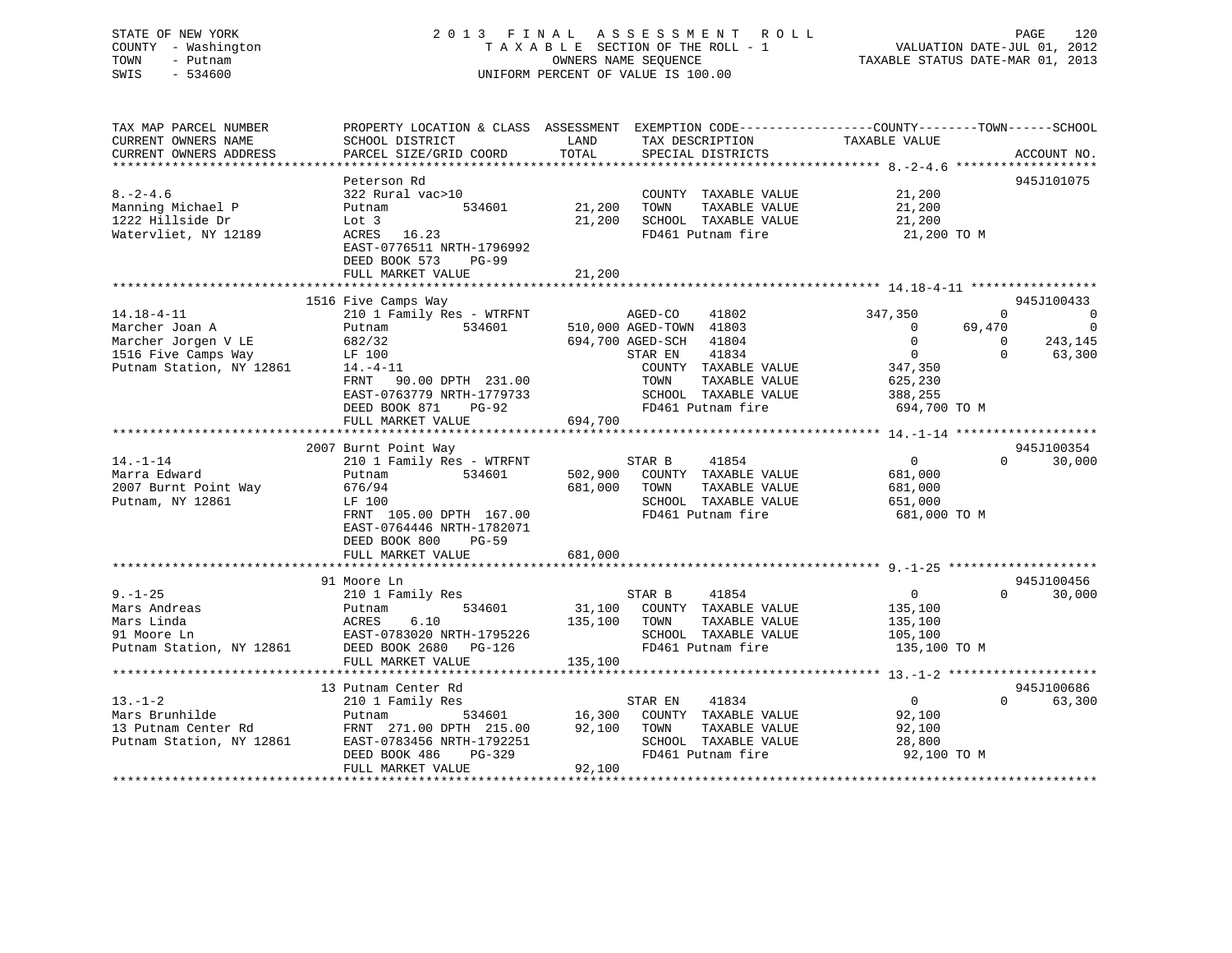## STATE OF NEW YORK 2 0 1 3 F I N A L A S S E S S M E N T R O L L PAGE 121 COUNTY - Washington T A X A B L E SECTION OF THE ROLL - 1 VALUATION DATE-JUL 01, 2012 TOWN - Putnam OWNERS NAME SEQUENCE TAXABLE STATUS DATE-MAR 01, 2013 SWIS - 534600 UNIFORM PERCENT OF VALUE IS 100.00

| TAX MAP PARCEL NUMBER<br>CURRENT OWNERS NAME                                  | PROPERTY LOCATION & CLASS ASSESSMENT EXEMPTION CODE----------------COUNTY-------TOWN------SCHOOL<br>SCHOOL DISTRICT | LAND               | TAX DESCRIPTION                               | TAXABLE VALUE           |          |                      |
|-------------------------------------------------------------------------------|---------------------------------------------------------------------------------------------------------------------|--------------------|-----------------------------------------------|-------------------------|----------|----------------------|
| CURRENT OWNERS ADDRESS                                                        | PARCEL SIZE/GRID COORD                                                                                              | TOTAL              | SPECIAL DISTRICTS                             |                         |          | ACCOUNT NO.          |
|                                                                               |                                                                                                                     |                    |                                               |                         |          |                      |
| $5. - 2 - 6$                                                                  | 739 County Route 2<br>210 1 Family Res                                                                              |                    | STAR B<br>41854                               | $\overline{0}$          | $\Omega$ | 945J100185<br>30,000 |
| Mars Lisa E                                                                   | 534601<br>Putnam                                                                                                    |                    | 15,300 COUNTY TAXABLE VALUE                   | 123,800                 |          |                      |
| 739 County Route 2                                                            | H L Gar                                                                                                             | 123,800            | TOWN<br>TAXABLE VALUE                         | 123,800                 |          |                      |
| Putnam Station, NY 12861                                                      | 1.09<br>ACRES                                                                                                       |                    | SCHOOL TAXABLE VALUE                          | 93,800                  |          |                      |
|                                                                               | EAST-0789385 NRTH-1805711                                                                                           |                    | FD461 Putnam fire                             | 123,800 TO M            |          |                      |
|                                                                               | DEED BOOK 3014 PG-56                                                                                                |                    |                                               |                         |          |                      |
|                                                                               | FULL MARKET VALUE                                                                                                   | 123,800            |                                               |                         |          |                      |
|                                                                               | 250 Hutton Square Rd                                                                                                |                    |                                               |                         |          | 945J100180           |
| $13. - 3 - 2$                                                                 | 210 1 Family Res                                                                                                    |                    | STAR B<br>41854                               | $\overline{0}$          | $\Omega$ | 30,000               |
| Mars Mark C                                                                   | Putnam                                                                                                              |                    | 534601 12,100 COUNTY TAXABLE VALUE            | 136,400                 |          |                      |
| Mars Stacey L                                                                 | FRNT 250.00 DPTH 75.00                                                                                              | 136,400            | TOWN<br>TAXABLE VALUE                         | 136,400                 |          |                      |
|                                                                               | EAST-0789852 NRTH-1793405                                                                                           |                    | SCHOOL TAXABLE VALUE                          | 106,400                 |          |                      |
| 250 Hutton Square Rd BAST-0789852 N<br>Putnam Station, NY 12861 DEED BOOK 891 | PG-264                                                                                                              |                    | FD461 Putnam fire                             | 136,400 TO M            |          |                      |
|                                                                               | FULL MARKET VALUE                                                                                                   | 136,400            |                                               |                         |          |                      |
|                                                                               |                                                                                                                     |                    |                                               |                         |          |                      |
|                                                                               | 4387 Link Way                                                                                                       |                    |                                               |                         |          | 945J100681           |
| $11.20 - 2 - 1$                                                               | 260 Seasonal res - WTRFNT                                                                                           |                    | COUNTY TAXABLE VALUE                          | 577,496                 |          |                      |
| Martin Holly etal                                                             | Putnam<br>534601                                                                                                    | 478,696            | TAXABLE VALUE<br>TOWN                         | 577,496                 |          |                      |
| 3225 Brentwood Ln                                                             | 843/315-872/263-848/223                                                                                             |                    | 577,496 SCHOOL TAXABLE VALUE                  | 577,496                 |          |                      |
| Melbourne, FL 32934                                                           | LF 238                                                                                                              |                    | FD461 Putnam fire                             | 577,496 TO M            |          |                      |
|                                                                               | ACRES<br>1.06                                                                                                       |                    |                                               |                         |          |                      |
|                                                                               | EAST-0766359 NRTH-1787610                                                                                           |                    |                                               |                         |          |                      |
|                                                                               | DEED BOOK 902<br>PG-136                                                                                             |                    |                                               |                         |          |                      |
|                                                                               | FULL MARKET VALUE                                                                                                   | 577,496            |                                               |                         |          |                      |
|                                                                               |                                                                                                                     |                    |                                               |                         |          |                      |
|                                                                               | 5133 Bayview Way                                                                                                    |                    |                                               |                         |          | 945J100074           |
| $12. - 4 - 18$<br>Mason Donald A                                              | 260 Seasonal res - WTRFNT<br>534601                                                                                 |                    | COUNTY TAXABLE VALUE<br>TOWN<br>TAXABLE VALUE | 400,000                 |          |                      |
| Mason Kathleen                                                                | Putnam<br>LF 60                                                                                                     | 349,000<br>400,000 | SCHOOL TAXABLE VALUE                          | 400,000                 |          |                      |
| 5373 Snake Mountain Rd                                                        | FRNT 60.00 DPTH 350.00                                                                                              |                    | FD461 Putnam fire                             | 400,000<br>400,000 TO M |          |                      |
| Weybridge, VT 05753                                                           | EAST-0767119 NRTH-1788656                                                                                           |                    |                                               |                         |          |                      |
|                                                                               | DEED BOOK 863<br>PG-326                                                                                             |                    |                                               |                         |          |                      |
|                                                                               | FULL MARKET VALUE                                                                                                   | 400,000            |                                               |                         |          |                      |
|                                                                               |                                                                                                                     |                    |                                               |                         |          |                      |
|                                                                               | State Route 22                                                                                                      |                    |                                               |                         |          | 945J100587           |
| $15. - 1 - 7$                                                                 | 312 Vac w/imprv                                                                                                     |                    | COUNTY TAXABLE VALUE                          | 130,900                 |          |                      |
| Mata Cristian                                                                 | 534601<br>Putnam                                                                                                    | 122,700            | TAXABLE VALUE<br>TOWN                         | 130,900                 |          |                      |
| 73 Rhododendron Rd                                                            | Farm & Barns                                                                                                        | 130,900            | SCHOOL TAXABLE VALUE                          | 130,900                 |          |                      |
| Stony Brook, NY 11790                                                         | ACRES<br>90.60                                                                                                      |                    | CA002 Cons agri dst 2                         | 130,900 TO              |          |                      |
|                                                                               | EAST-0777240 NRTH-1782536                                                                                           |                    | FD461 Putnam fire                             | 130,900 TO M            |          |                      |
| MAY BE SUBJECT TO PAYMENT                                                     | DEED BOOK 2882<br>PG-264                                                                                            |                    |                                               |                         |          |                      |
| UNDER AGDIST LAW TIL 2014                                                     | FULL MARKET VALUE                                                                                                   | 130,900            |                                               |                         |          |                      |
|                                                                               |                                                                                                                     |                    |                                               |                         |          |                      |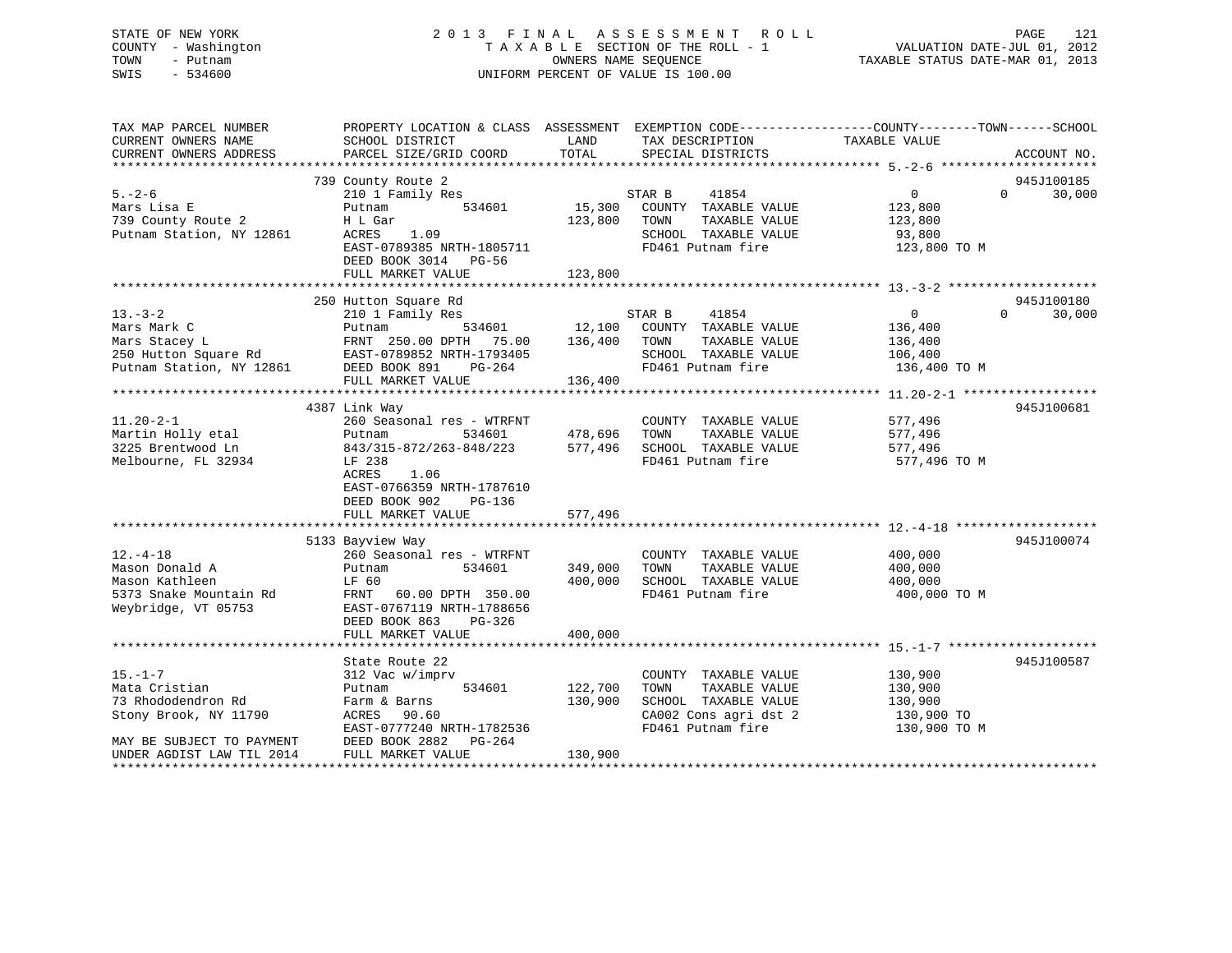## STATE OF NEW YORK 2 0 1 3 F I N A L A S S E S S M E N T R O L L PAGE 122 COUNTY - Washington T A X A B L E SECTION OF THE ROLL - 1 VALUATION DATE-JUL 01, 2012 TOWN - Putnam OWNERS NAME SEQUENCE TAXABLE STATUS DATE-MAR 01, 2013 SWIS - 534600 UNIFORM PERCENT OF VALUE IS 100.00

| TAX MAP PARCEL NUMBER<br>CURRENT OWNERS NAME                                                                                 | PROPERTY LOCATION & CLASS ASSESSMENT<br>SCHOOL DISTRICT                                                                                                                                            | LAND                         | EXEMPTION CODE-----------------COUNTY-------TOWN------SCHOOL<br>TAX DESCRIPTION                                         | TAXABLE VALUE                                                                       |                                  |
|------------------------------------------------------------------------------------------------------------------------------|----------------------------------------------------------------------------------------------------------------------------------------------------------------------------------------------------|------------------------------|-------------------------------------------------------------------------------------------------------------------------|-------------------------------------------------------------------------------------|----------------------------------|
| CURRENT OWNERS ADDRESS                                                                                                       | PARCEL SIZE/GRID COORD                                                                                                                                                                             | TOTAL                        | SPECIAL DISTRICTS                                                                                                       |                                                                                     | ACCOUNT NO.                      |
|                                                                                                                              | 10 Clemons Ln                                                                                                                                                                                      |                              |                                                                                                                         |                                                                                     | 945J100418                       |
| $9. - 1 - 35$<br>Mattison Alfred<br>Mattison Michael Alfred L<br>Sally Mattison LE<br>Clemons Ln<br>Putnam Station, NY 12861 | 210 1 Family Res<br>Putnam<br>534601<br>Life Estates<br>FRNT 114.00 DPTH 80.00<br>EAST-0779962 NRTH-1798114<br>DEED BOOK 745<br>$PG-28$<br>FULL MARKET VALUE                                       | 11,000<br>88,900<br>88,900   | 41854<br>STAR B<br>COUNTY TAXABLE VALUE<br>TOWN<br>TAXABLE VALUE<br>SCHOOL TAXABLE VALUE<br>FD461 Putnam fire           | $\overline{0}$<br>88,900<br>88,900<br>58,900<br>88,900 TO M                         | $\Omega$<br>30,000               |
|                                                                                                                              |                                                                                                                                                                                                    |                              |                                                                                                                         |                                                                                     |                                  |
| $13 - 2 - 24$<br>Mayes Gregory S<br>86 County Route 2<br>Putnam Station, NY 12861                                            | 86 County Route 2<br>210 1 Family Res<br>534601<br>Putnam<br>ACRES<br>3.60<br>EAST-0783599 NRTH-1791649<br>DEED BOOK 3117<br>PG-259<br>FULL MARKET VALUE                                           | 24,800<br>139,700<br>139,700 | STAR B<br>41854<br>COUNTY TAXABLE VALUE<br>TOWN<br>TAXABLE VALUE<br>SCHOOL TAXABLE VALUE<br>FD461 Putnam fire           | $\overline{0}$<br>139,700<br>139,700<br>109,700<br>139,700 TO M                     | 945J100476<br>$\Omega$<br>30,000 |
|                                                                                                                              | 2029 Mill Bay                                                                                                                                                                                      |                              |                                                                                                                         |                                                                                     | 945J100190                       |
| $13 - 3 - 10$<br>Maynard Paul H<br>Maynard Scharene A<br>7 Old Foundry Rd<br>Orwell, VT 05760                                | 260 Seasonal res - WTRFNT<br>534601<br>Putnam<br>FRNT 120.00 DPTH 100.00<br>EAST-0790083 NRTH-1791427<br>DEED BOOK 2559 PG-121                                                                     | 5,700<br>26,400              | COUNTY TAXABLE VALUE<br>TOWN<br>TAXABLE VALUE<br>SCHOOL TAXABLE VALUE<br>FD461 Putnam fire                              | 26,400<br>26,400<br>26,400<br>26,400 TO M                                           |                                  |
|                                                                                                                              | FULL MARKET VALUE                                                                                                                                                                                  | 26,400                       |                                                                                                                         |                                                                                     |                                  |
|                                                                                                                              |                                                                                                                                                                                                    |                              |                                                                                                                         |                                                                                     |                                  |
|                                                                                                                              | 490 Gull Bay Rd                                                                                                                                                                                    |                              |                                                                                                                         |                                                                                     | 945J100421                       |
| $14.8 - 1 - 2$<br>Mazzer Helen<br>Mazzer Armand<br>490 Gull Bay Rd<br>Putnam Station, NY 12861                               | 210 1 Family Res - WTRFNT<br>534601<br>Putnam<br>ELF 125<br>FRNT 198.00 DPTH 165.00<br>EAST-0766656 NRTH-1785183<br>DEED BOOK 502<br>$PG-702$                                                      | 454,400 STAR EN<br>560,000   | CBT VET/TC 41131<br>41834<br>COUNTY TAXABLE VALUE<br>TOWN<br>TAXABLE VALUE<br>SCHOOL TAXABLE VALUE<br>FD461 Putnam fire | 20,000<br>50,000<br>$\overline{0}$<br>510,000<br>540,000<br>496,700<br>560,000 TO M | $\Omega$<br>$\Omega$<br>63,300   |
|                                                                                                                              | FULL MARKET VALUE                                                                                                                                                                                  | 560,000                      |                                                                                                                         |                                                                                     |                                  |
| $11.8 - 5 - 18$<br>McClave Damien<br>McClave Sandra A<br>9 Forest Dr<br>Westport, CT 06880                                   | Royal Anchorage Estates<br>314 Rural vac<10 - WTRFNT<br>Putnam<br>534601<br>Lot 5<br>Lf 120<br>$12. - 5 - 18$<br>FRNT 125.00 DPTH 131.00<br>EAST-0766700 NRTH-1792427<br>DEED BOOK 2850<br>$PG-43$ | 430,000<br>430,000           | COUNTY TAXABLE VALUE<br>TOWN<br>TAXABLE VALUE<br>SCHOOL TAXABLE VALUE<br>FD461 Putnam fire                              | 430,000<br>430,000<br>430,000<br>430,000 TO M                                       | 945J100995                       |
|                                                                                                                              | FULL MARKET VALUE                                                                                                                                                                                  | 430,000                      |                                                                                                                         |                                                                                     |                                  |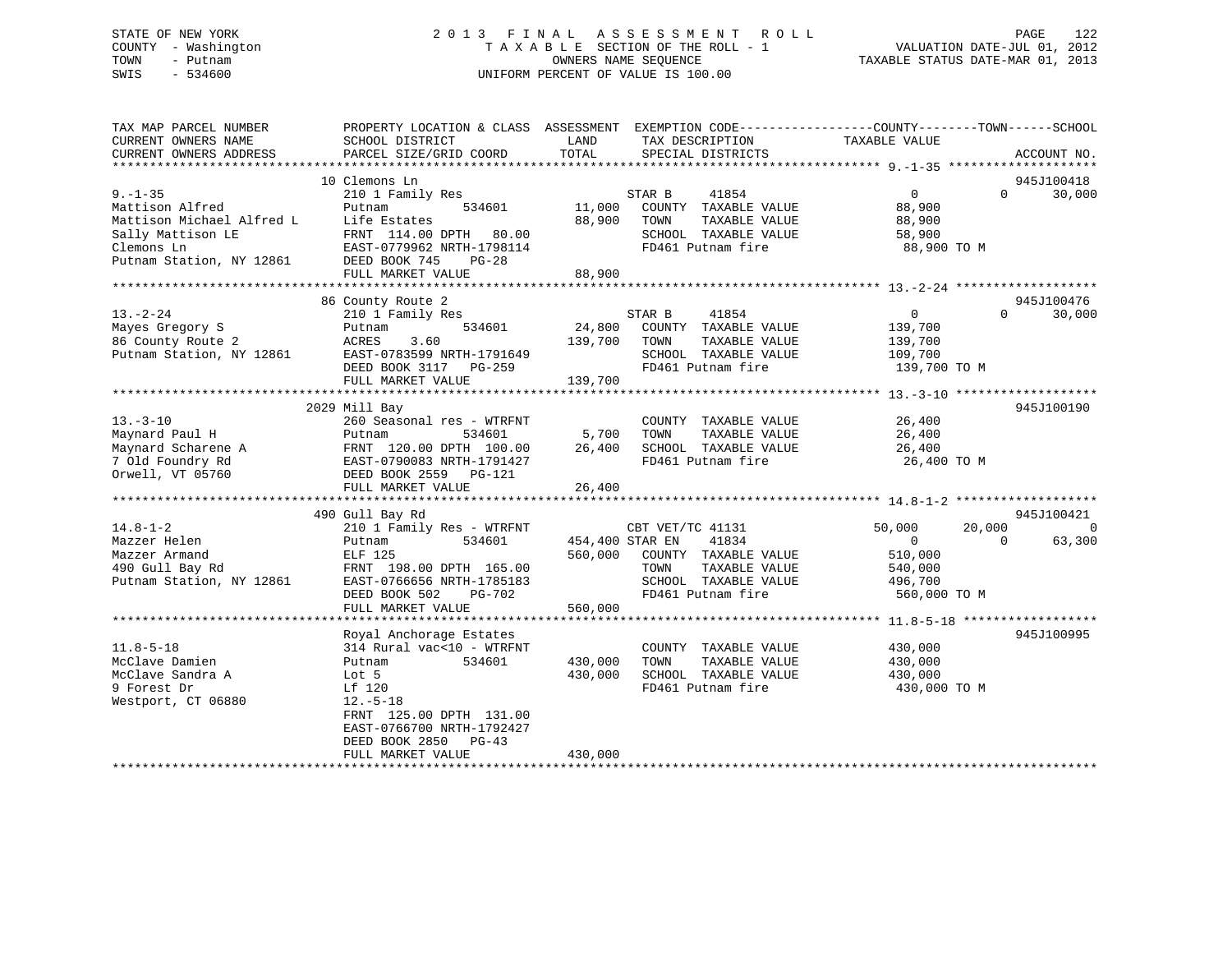| STATE OF NEW YORK<br>COUNTY - Washington<br>TOWN<br>- Putnam<br>SWIS<br>$-534600$ |                                           | OWNERS NAME SEOUENCE | 2013 FINAL ASSESSMENT<br>ROLL<br>TAXABLE SECTION OF THE ROLL - 1<br>UNIFORM PERCENT OF VALUE IS 100.00 | PAGE<br>123<br>VALUATION DATE-JUL 01, 2012<br>TAXABLE STATUS DATE-MAR 01, 2013                                                  |
|-----------------------------------------------------------------------------------|-------------------------------------------|----------------------|--------------------------------------------------------------------------------------------------------|---------------------------------------------------------------------------------------------------------------------------------|
| TAX MAP PARCEL NUMBER<br>CURRENT OWNERS NAME<br>CURRENT OWNERS ADDRESS            | SCHOOL DISTRICT<br>PARCEL SIZE/GRID COORD | LAND<br>TOTAL        | TAX DESCRIPTION<br>SPECIAL DISTRICTS                                                                   | PROPERTY LOCATION & CLASS ASSESSMENT EXEMPTION CODE----------------COUNTY-------TOWN-----SCHOOL<br>TAXABLE VALUE<br>ACCOUNT NO. |
|                                                                                   |                                           |                      |                                                                                                        |                                                                                                                                 |
|                                                                                   | 2272 Black Point Rd                       |                      |                                                                                                        | 945J101047                                                                                                                      |
| $4.5 - 1 - 14.1$                                                                  | 260 Seasonal res - WTRFNT                 |                      | COUNTY TAXABLE VALUE                                                                                   | 550,000                                                                                                                         |
| McCoy William                                                                     | Putnam<br>534601                          | 449,600              | TOWN<br>TAXABLE VALUE                                                                                  | 550,000                                                                                                                         |
| McGraw Rosanne                                                                    | Bdy Line Agmt 930-233                     | 550,000              | SCHOOL TAXABLE VALUE                                                                                   | 550,000                                                                                                                         |
| 118 Candlewood Dr                                                                 | Lf 79; W2677/233                          |                      | BP461 Black Pt Sewer Dist                                                                              | .00 UN C                                                                                                                        |
| New Providence, NJ 07974                                                          | FRNT 80.00 DPTH 200.00                    |                      | FD461 Putnam fire                                                                                      | 550,000 TO M                                                                                                                    |
|                                                                                   | EAST-0769831 NRTH-1808465                 |                      |                                                                                                        |                                                                                                                                 |
|                                                                                   | DEED BOOK 3194 PG-13                      |                      |                                                                                                        |                                                                                                                                 |
|                                                                                   | FULL MARKET VALUE                         | 550,000              |                                                                                                        |                                                                                                                                 |
|                                                                                   | 2274 Black Point Rd                       |                      |                                                                                                        | 945J100231                                                                                                                      |
| $4.5 - 1 - 14$                                                                    | 260 Seasonal res - WTRFNT                 |                      | COUNTY TAXABLE VALUE                                                                                   | 470,600                                                                                                                         |
| McDonald John S Jr                                                                | 534601<br>Putnam                          | 396,700              | TAXABLE VALUE<br>TOWN                                                                                  | 470,600                                                                                                                         |
| McDonald Jeannine S                                                               | LF 62                                     | 470,600              | SCHOOL TAXABLE VALUE                                                                                   | 470,600                                                                                                                         |
| 9221 W Bent Tree Dr                                                               | FRNT<br>61.00 DPTH 200.00                 |                      | BP461 Black Pt Sewer Dist                                                                              | .00 UN C                                                                                                                        |
| Peoria, AZ 85383                                                                  | 185<br>BANK                               |                      | FD461 Putnam fire                                                                                      | 470,600 TO M                                                                                                                    |
|                                                                                   | EAST-0769794 NRTH-1808404                 |                      |                                                                                                        |                                                                                                                                 |
|                                                                                   | DEED BOOK 930<br>PG-238                   |                      |                                                                                                        |                                                                                                                                 |
|                                                                                   | FULL MARKET VALUE                         | 470,600              |                                                                                                        |                                                                                                                                 |
|                                                                                   |                                           |                      |                                                                                                        | ************************************ 4.5-1-15 *******************                                                               |
|                                                                                   | 2276 Black Point Rd                       |                      |                                                                                                        | 945J100005                                                                                                                      |
| $4.5 - 1 - 15$                                                                    | 260 Seasonal res - WTRFNT                 |                      | COUNTY TAXABLE VALUE                                                                                   | 394,500                                                                                                                         |
| Mcdonald John S Jr                                                                | 534601<br>Putnam                          | 342,100              | TOWN<br>TAXABLE VALUE                                                                                  | 394,500                                                                                                                         |
| Mcdonald Jeannie                                                                  | LF 50                                     | 394,500              | SCHOOL TAXABLE VALUE                                                                                   | 394,500                                                                                                                         |
| 9221 W Bent Tree Dr                                                               | FRNT 50.00 DPTH 184.00                    |                      | BP461 Black Pt Sewer Dist                                                                              | .00 UN C                                                                                                                        |
| Peoria, AZ 85383                                                                  | EAST-0769766 NRTH-1808355                 |                      | FD461 Putnam fire                                                                                      | 394,500 TO M                                                                                                                    |
|                                                                                   | DEED BOOK 693<br>PG-296                   |                      |                                                                                                        |                                                                                                                                 |
|                                                                                   | FULL MARKET VALUE                         | 394,500              |                                                                                                        |                                                                                                                                 |
|                                                                                   |                                           |                      |                                                                                                        |                                                                                                                                 |
|                                                                                   | 655 County Route 2                        |                      |                                                                                                        | 945J100637                                                                                                                      |
| $5. - 2 - 16$                                                                     | 210 1 Family Res                          |                      | COUNTY TAXABLE VALUE                                                                                   | 202,900                                                                                                                         |
| Mcgill Bernard R                                                                  | 534601<br>Putnam                          | 15,400               | TOWN<br>TAXABLE VALUE                                                                                  | 202,900                                                                                                                         |
| Mcgill Mary E                                                                     | ACRES<br>1.25                             | 202,900              | SCHOOL TAXABLE VALUE                                                                                   | 202,900                                                                                                                         |
| 5 Mt Huron Ct                                                                     | EAST-0788256 NRTH-1804310                 |                      | FD461 Putnam fire                                                                                      | 202,900 TO M                                                                                                                    |
| Farmingville, NY 11738                                                            | DEED BOOK 850<br>PG-61                    |                      |                                                                                                        |                                                                                                                                 |
|                                                                                   | FULL MARKET VALUE                         | 202,900              |                                                                                                        |                                                                                                                                 |
|                                                                                   |                                           |                      |                                                                                                        |                                                                                                                                 |
|                                                                                   | 453 County Route 1                        |                      |                                                                                                        | 945J100118                                                                                                                      |
| $7.12 - 1 - 9$                                                                    | 260 Seasonal res                          |                      | COUNTY TAXABLE VALUE                                                                                   | 339,000                                                                                                                         |
| Mcgrath Michael B                                                                 | Putnam<br>534601                          | 134,500              | TAXABLE VALUE<br>TOWN                                                                                  | 339,000                                                                                                                         |
| Mcgrath Beverly A                                                                 | LR's 701/8 :93                            | 339,000              | SCHOOL TAXABLE VALUE                                                                                   | 339,000                                                                                                                         |
| 4 Salem Rd                                                                        | FRNT 210.00 DPTH 177.00                   |                      | FD461 Putnam fire                                                                                      | 339,000 TO M                                                                                                                    |
| Delmar, NY 12054                                                                  | EAST-0768809 NRTH-1798109<br>$PG-83$      |                      |                                                                                                        |                                                                                                                                 |
|                                                                                   | DEED BOOK 525<br>FULL MARKET VALUE        | 339,000              |                                                                                                        |                                                                                                                                 |
|                                                                                   |                                           |                      |                                                                                                        |                                                                                                                                 |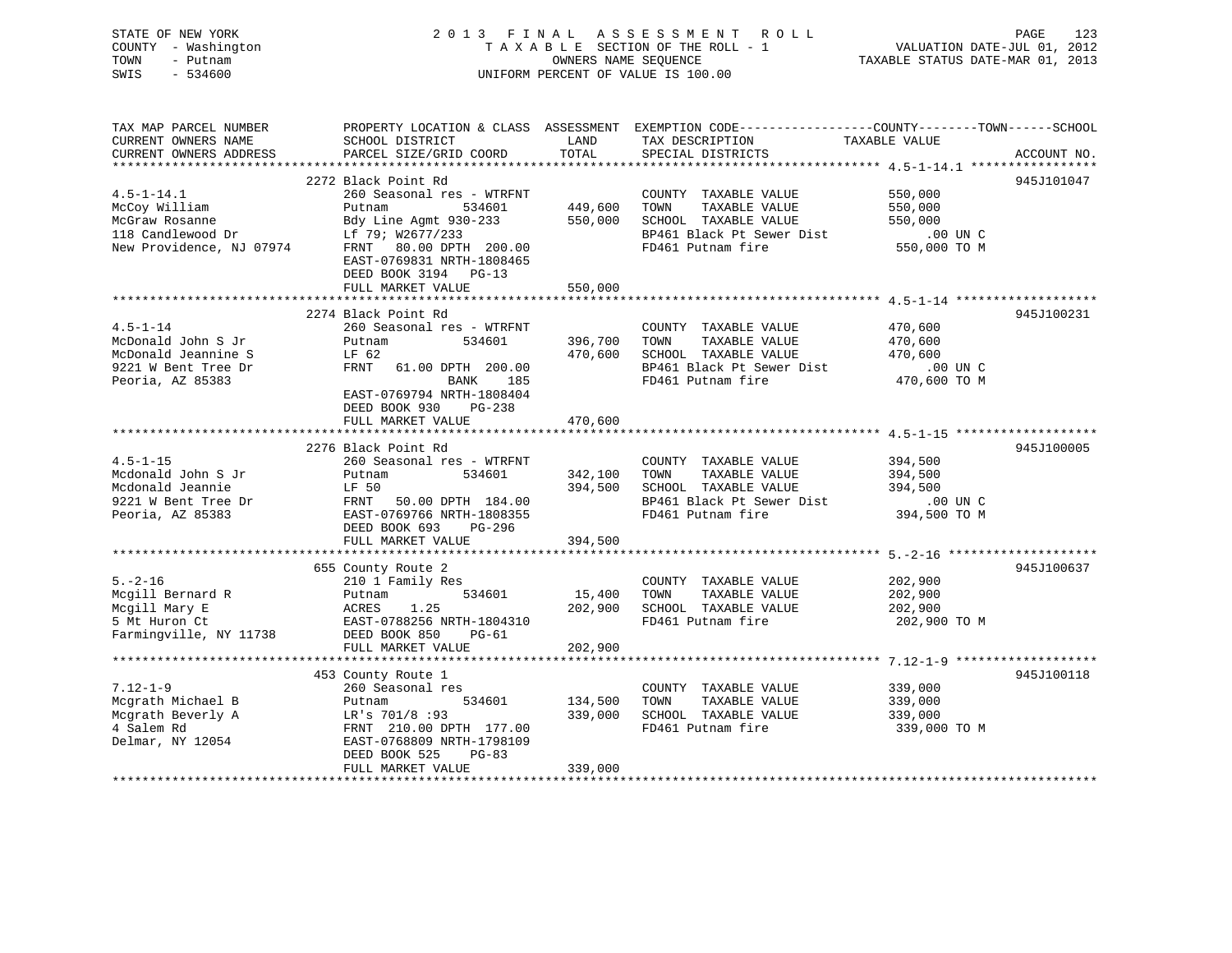## STATE OF NEW YORK 2 0 1 3 F I N A L A S S E S S M E N T R O L L PAGE 124 COUNTY - Washington T A X A B L E SECTION OF THE ROLL - 1 VALUATION DATE-JUL 01, 2012 TOWN - Putnam OWNERS NAME SEQUENCE TAXABLE STATUS DATE-MAR 01, 2013 SWIS - 534600 UNIFORM PERCENT OF VALUE IS 100.00

| TAX MAP PARCEL NUMBER<br>CURRENT OWNERS NAME                                                                                                                                                        | PROPERTY LOCATION & CLASS ASSESSMENT EXEMPTION CODE----------------COUNTY-------TOWN-----SCHOOL<br>SCHOOL DISTRICT                                                                                                                                                                                                 | LAND                                              | TAX DESCRIPTION                                                                                                                                                                                                                | TAXABLE VALUE                                                                                                                      |                      |                                              |
|-----------------------------------------------------------------------------------------------------------------------------------------------------------------------------------------------------|--------------------------------------------------------------------------------------------------------------------------------------------------------------------------------------------------------------------------------------------------------------------------------------------------------------------|---------------------------------------------------|--------------------------------------------------------------------------------------------------------------------------------------------------------------------------------------------------------------------------------|------------------------------------------------------------------------------------------------------------------------------------|----------------------|----------------------------------------------|
| CURRENT OWNERS ADDRESS                                                                                                                                                                              | PARCEL SIZE/GRID COORD                                                                                                                                                                                                                                                                                             | TOTAL                                             | SPECIAL DISTRICTS                                                                                                                                                                                                              |                                                                                                                                    |                      | ACCOUNT NO.                                  |
|                                                                                                                                                                                                     | 154 Lake Rd                                                                                                                                                                                                                                                                                                        |                                                   |                                                                                                                                                                                                                                |                                                                                                                                    |                      |                                              |
| $16. - 1 - 16.5$<br>McGrath Robin Renee<br>154 Lake Rd<br>Putnam Station, NY 12861                                                                                                                  | 210 1 Family Res<br>534601<br>Putnam<br>8.78<br>ACRES<br>EAST-0780075 NRTH-1782156<br>DEED BOOK 792<br>$PG-94$<br>FULL MARKET VALUE                                                                                                                                                                                | 33,800<br>335,500<br>335,500                      | STAR B<br>41854<br>COUNTY TAXABLE VALUE<br>TOWN<br>TAXABLE VALUE<br>SCHOOL TAXABLE VALUE<br>FD461 Putnam fire                                                                                                                  | $\overline{0}$<br>335,500<br>335,500<br>305,500<br>335,500 TO M                                                                    | $\Omega$             | 30,000                                       |
|                                                                                                                                                                                                     |                                                                                                                                                                                                                                                                                                                    |                                                   |                                                                                                                                                                                                                                |                                                                                                                                    |                      |                                              |
| $1. - 1 - 4$<br>Mcintyre Edward J<br>McIntyre Richard<br>dba Lakeview Farm<br>1037 County Route 2<br>Putnam Station, NY 12861                                                                       | State Route 22<br>322 Rural vac>10<br>534601<br>Putnam<br>Vacant Lot<br>ACRES<br>50.00<br>EAST-0779152 NRTH-1811367<br>DEED BOOK 500<br>$PG-55$<br>FULL MARKET VALUE                                                                                                                                               | 69,500<br>69,500<br>69,500                        | COUNTY TAXABLE VALUE<br>TOWN<br>TAXABLE VALUE<br>SCHOOL TAXABLE VALUE<br>FD461 Putnam fire                                                                                                                                     | 69,500<br>69,500<br>69,500<br>69,500 TO M                                                                                          |                      | 945J100514                                   |
|                                                                                                                                                                                                     |                                                                                                                                                                                                                                                                                                                    |                                                   |                                                                                                                                                                                                                                |                                                                                                                                    |                      |                                              |
| $13 - 2 - 23$<br>Mcintyre Jean P<br>16770 State Route 22<br>Putnam Station, NY 12861-9702 ACRES<br>$18. - 2 - 11$<br>Mckeever Richard<br>Mckeever Carol<br>87 Backus Ln<br>Putnam Station, NY 12861 | 16770 State Route 22<br>210 1 Family Res<br>534601<br>Putnam<br>814-209<br>1.00<br>EAST-0782186 NRTH-1789871<br>DEED BOOK 814<br>$PG-209$<br>FULL MARKET VALUE<br>87 Backus Ln<br>210 1 Family Res<br>534601<br>Putnam<br>$18. - 1 - 11$<br>ACRES<br>6.90<br>EAST-0772839 NRTH-1775074<br>DEED BOOK 649<br>$PG-24$ | 15,000<br>154,300<br>154,300<br>31,900<br>173,300 | STAR B<br>41854<br>COUNTY TAXABLE VALUE<br>TOWN<br>TAXABLE VALUE<br>SCHOOL TAXABLE VALUE<br>FD461 Putnam fire<br>STAR B<br>41854<br>COUNTY TAXABLE VALUE<br>TOWN<br>TAXABLE VALUE<br>SCHOOL TAXABLE VALUE<br>FD461 Putnam fire | $\overline{0}$<br>154,300<br>154,300<br>124,300<br>154,300 TO M<br>$\overline{0}$<br>173,300<br>173,300<br>143,300<br>173,300 TO M | $\Omega$<br>$\Omega$ | 945J100181<br>30,000<br>945J100157<br>30,000 |
|                                                                                                                                                                                                     | FULL MARKET VALUE                                                                                                                                                                                                                                                                                                  | 173,300                                           |                                                                                                                                                                                                                                |                                                                                                                                    |                      |                                              |
| $2. - 1 - 12$<br>Mckinney David<br>Mckinney Alicia<br>224 Melrose Valley Fls<br>Melrose, NY 12121                                                                                                   | 25 Ferry Way South<br>260 Seasonal res - WTRFNT<br>534601<br>Putnam<br>675/174<br>LF 110<br>FRNT 110.00 DPTH 63.00<br>EAST-0788216 NRTH-1810640<br>PG-175<br>DEED BOOK 675                                                                                                                                         | 5,700<br>66,200                                   | COUNTY TAXABLE VALUE<br>TOWN<br>TAXABLE VALUE<br>SCHOOL TAXABLE VALUE<br>FD461 Putnam fire                                                                                                                                     | 66,200<br>66,200<br>66,200<br>66,200 TO M                                                                                          |                      | 945J100556                                   |
|                                                                                                                                                                                                     | FULL MARKET VALUE                                                                                                                                                                                                                                                                                                  | 66,200                                            |                                                                                                                                                                                                                                |                                                                                                                                    |                      |                                              |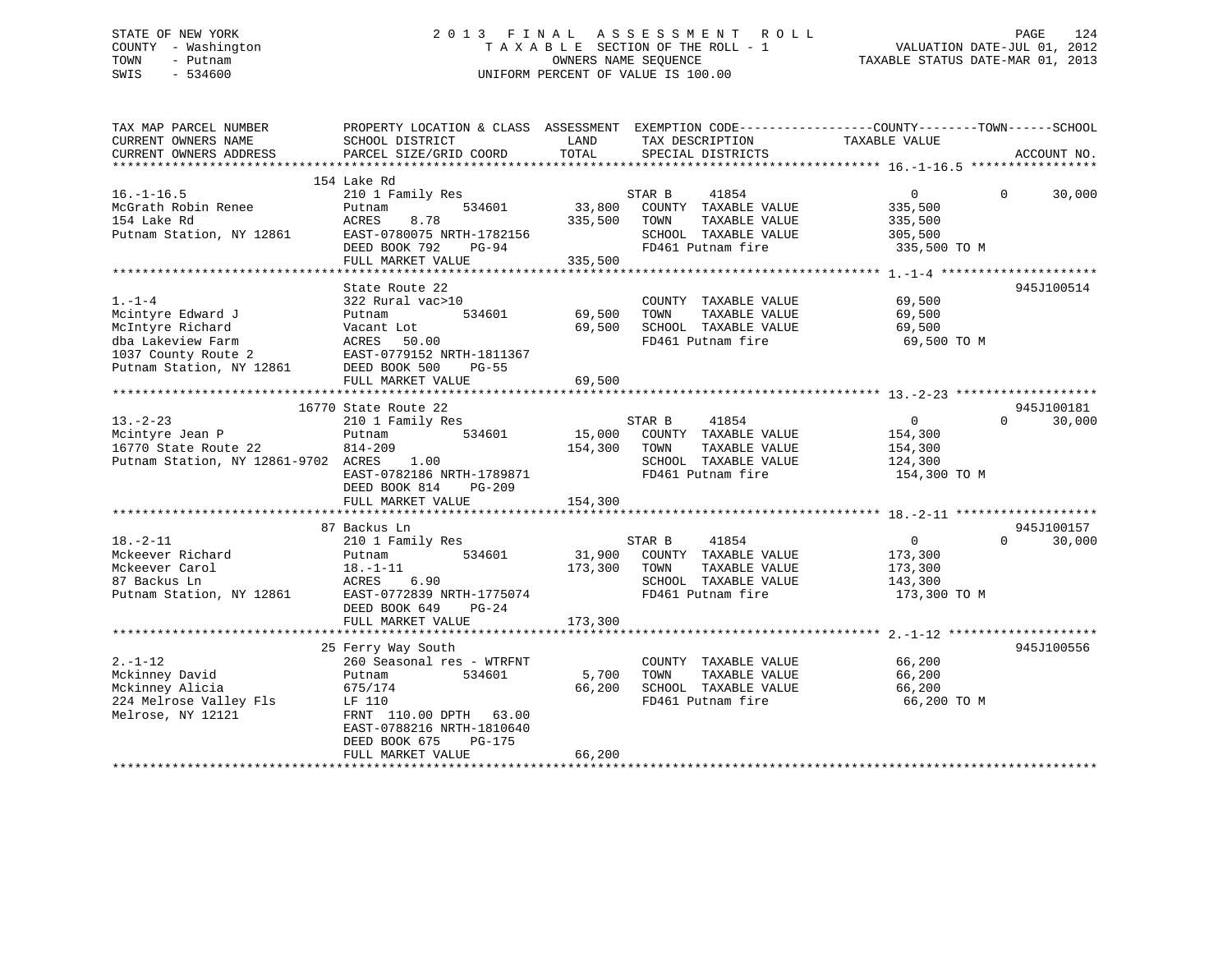| STATE OF NEW YORK<br>COUNTY - Washington<br>- Putnam<br>TOWN<br>SWIS<br>$-534600$ |                                                                                                                         |               | 2013 FINAL ASSESSMENT ROLL<br>TAXABLE SECTION OF THE ROLL - 1<br>OWNERS NAME SEQUENCE<br>UNIFORM PERCENT OF VALUE IS 100.00             | TAXABLE STATUS DATE-MAR 01, 2013 | PAGE<br>125<br>VALUATION DATE-JUL 01, 2012 |
|-----------------------------------------------------------------------------------|-------------------------------------------------------------------------------------------------------------------------|---------------|-----------------------------------------------------------------------------------------------------------------------------------------|----------------------------------|--------------------------------------------|
| TAX MAP PARCEL NUMBER<br>CURRENT OWNERS NAME<br>CURRENT OWNERS ADDRESS            | SCHOOL DISTRICT<br>PARCEL SIZE/GRID COORD                                                                               | LAND<br>TOTAL | PROPERTY LOCATION & CLASS ASSESSMENT EXEMPTION CODE---------------COUNTY-------TOWN------SCHOOL<br>TAX DESCRIPTION<br>SPECIAL DISTRICTS | TAXABLE VALUE                    | ACCOUNT NO.                                |
|                                                                                   | Ferry Way South                                                                                                         |               |                                                                                                                                         |                                  | 945J100153                                 |
| $2. -1 - 13$                                                                      | 314 Rural vac<10 - WTRFNT                                                                                               |               | COUNTY TAXABLE VALUE                                                                                                                    | 2,800                            |                                            |
| McKinney David                                                                    | Putnam<br>534601                                                                                                        | 2,800         | TOWN<br>TAXABLE VALUE                                                                                                                   | 2,800                            |                                            |
| Hunter Daniel                                                                     | 15 Ft Vista                                                                                                             | 2,800         | SCHOOL TAXABLE VALUE                                                                                                                    | 2,800                            |                                            |
| 224 Melrose Valley Falls Rd                                                       | $40'$ Lf                                                                                                                |               | FD461 Putnam fire                                                                                                                       | 2,800 TO M                       |                                            |
| Melrose, NY 12121                                                                 | 40.00 DPTH 69.00<br>FRNT<br>ACRES<br>0.07<br>EAST-0788237 NRTH-1810590<br>DEED BOOK 880<br>$PG-31$<br>FULL MARKET VALUE | 2,800         |                                                                                                                                         |                                  |                                            |
|                                                                                   |                                                                                                                         |               |                                                                                                                                         |                                  |                                            |
|                                                                                   | 2098 Black Point Rd                                                                                                     |               |                                                                                                                                         |                                  | 945J100298                                 |
| $1.14 - 1 - 9$                                                                    | 210 1 Family Res - WTRFNT                                                                                               |               | COUNTY TAXABLE VALUE                                                                                                                    | 554,100                          |                                            |
| McKinney Susan P                                                                  | 534601<br>Putnam                                                                                                        | 423,500       | TAXABLE VALUE<br>TOWN                                                                                                                   | 554,100                          |                                            |
| 1320 Lower Ferry Rd                                                               | $671/40:$ LF $60'$                                                                                                      | 554,100       | SCHOOL TAXABLE VALUE                                                                                                                    | 554,100                          |                                            |
| Trenton, NJ 08618                                                                 | 614/282 624/224 432/1003<br>FRNT 50.00 DPTH 203.00<br>EAST-0772679 NRTH-1811337<br>DEED BOOK 1747 PG-221                |               | BP461 Black Pt Sewer Dist<br>FD461 Putnam fire                                                                                          | .00 UN C<br>554,100 TO M         |                                            |
|                                                                                   | FULL MARKET VALUE                                                                                                       | 554,100       |                                                                                                                                         |                                  |                                            |
|                                                                                   |                                                                                                                         |               |                                                                                                                                         |                                  |                                            |
|                                                                                   | 2218 Black Point Rd                                                                                                     |               |                                                                                                                                         |                                  | 945J100143                                 |
| $4.5 - 1 - 1$                                                                     | 210 1 Family Res - WTRFNT                                                                                               |               | 41854<br>STAR B                                                                                                                         | $\overline{0}$                   | 30,000<br>$\Omega$                         |
| McLaughlin Barbara Ann                                                            | 534601<br>Putnam                                                                                                        | 429,400       | COUNTY TAXABLE VALUE                                                                                                                    | 603,500                          |                                            |
| 2218 Black Point Rd                                                               | LF 80                                                                                                                   | 603,500       | TOWN<br>TAXABLE VALUE                                                                                                                   | 603,500                          |                                            |
| Ticonderoga, NY 12883                                                             | FRNT 71.00 DPTH 220.00                                                                                                  |               | SCHOOL TAXABLE VALUE                                                                                                                    | 573,500                          |                                            |
|                                                                                   | EAST-0770590 NRTH-1809473                                                                                               |               | BP461 Black Pt Sewer Dist                                                                                                               | .00 UN C                         |                                            |
|                                                                                   | DEED BOOK 2492 PG-233                                                                                                   |               | FD461 Putnam fire                                                                                                                       | 603,500 TO M                     |                                            |
|                                                                                   | FULL MARKET VALUE                                                                                                       | 603,500       |                                                                                                                                         |                                  |                                            |
|                                                                                   | 146 Backus Ln                                                                                                           |               |                                                                                                                                         |                                  |                                            |
| $18. - 2 - 10.2$                                                                  | 210 1 Family Res                                                                                                        |               | STAR B<br>41854                                                                                                                         | $\Omega$                         | $\Omega$<br>30,000                         |
| McLoughlin David Thomas                                                           | 534601<br>Putnam                                                                                                        | 18,800        | COUNTY TAXABLE VALUE                                                                                                                    | 101,700                          |                                            |
| McLoughlin Jayna Lynn                                                             | ACRES<br>2.00                                                                                                           | 101,700       | TOWN<br>TAXABLE VALUE                                                                                                                   | 101,700                          |                                            |
| 146 Backus Ln                                                                     | EAST-0771578 NRTH-1774309                                                                                               |               | SCHOOL TAXABLE VALUE                                                                                                                    | 71,700                           |                                            |
| Putnam, NY 12861                                                                  | DEED BOOK 2810 PG-269                                                                                                   |               | FD461 Putnam fire                                                                                                                       | 101,700 TO M                     |                                            |
|                                                                                   | FULL MARKET VALUE                                                                                                       | 101,700       |                                                                                                                                         |                                  |                                            |
|                                                                                   |                                                                                                                         |               |                                                                                                                                         |                                  |                                            |
|                                                                                   | 6221 Oliver Way                                                                                                         |               |                                                                                                                                         |                                  | 945J100007                                 |
| $12. - 1 - 20$                                                                    | 260 Seasonal res - WTRFNT                                                                                               |               | COUNTY TAXABLE VALUE                                                                                                                    | 866,400                          |                                            |
| McNally Hugh N                                                                    | Putnam<br>534601                                                                                                        | 656,100       | TAXABLE VALUE<br>TOWN                                                                                                                   | 866,400                          |                                            |
| McNally Katherine A                                                               | LF 164                                                                                                                  | 866,400       | SCHOOL TAXABLE VALUE                                                                                                                    | 866,400                          |                                            |
| 166 Tesiny Cir<br>Bridgeport, CT 06606                                            | FRNT 164.00 DPTH 200.00<br>EAST-0766722 NRTH-1791334<br>DEED BOOK 3166<br>$PG-203$                                      |               | FD461 Putnam fire                                                                                                                       | 866,400 ТО М                     |                                            |
|                                                                                   | FULL MARKET VALUE                                                                                                       | 866,400       |                                                                                                                                         |                                  |                                            |
|                                                                                   |                                                                                                                         |               |                                                                                                                                         |                                  |                                            |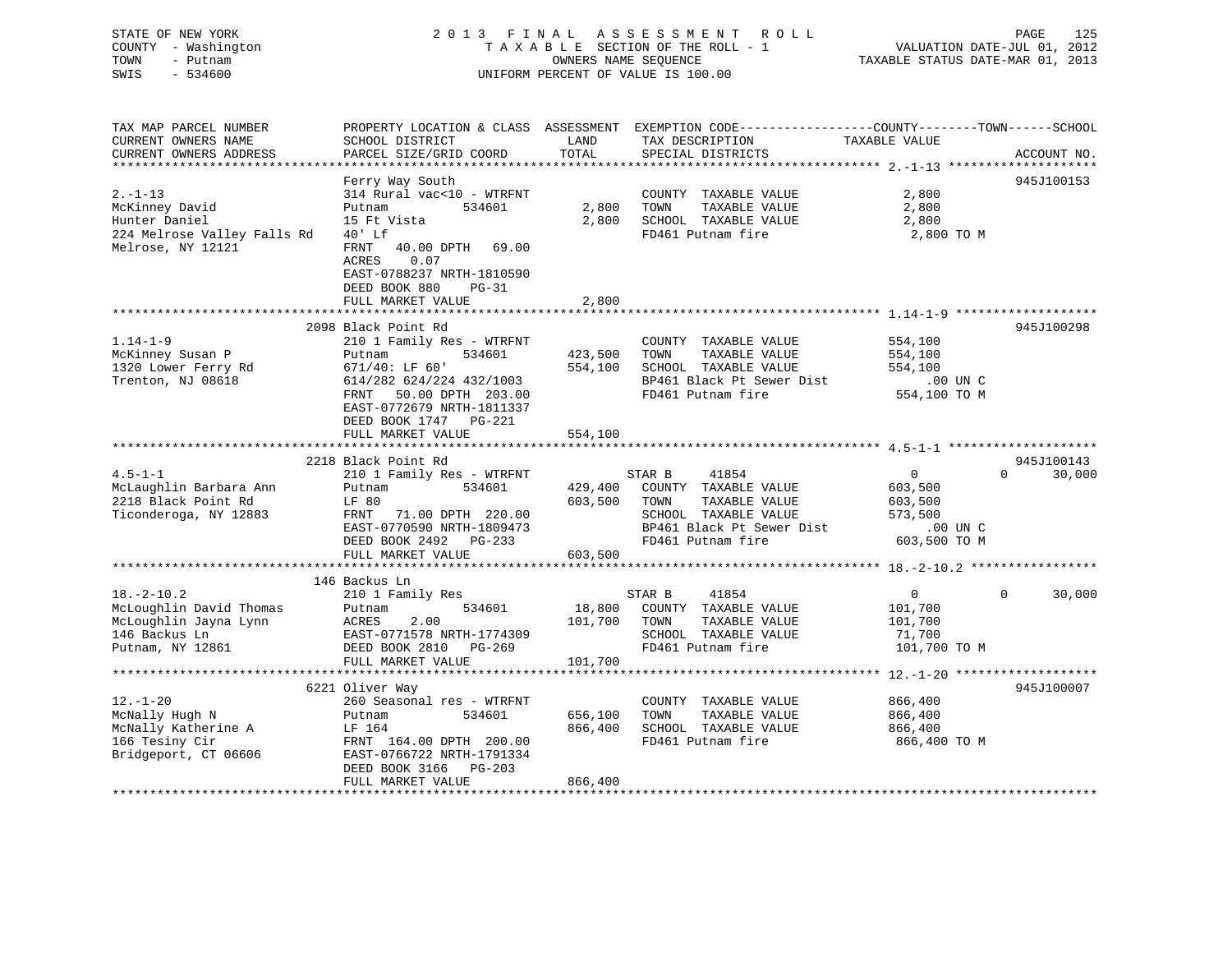## STATE OF NEW YORK 2 0 1 3 F I N A L A S S E S S M E N T R O L L PAGE 126 COUNTY - Washington T A X A B L E SECTION OF THE ROLL - 1 VALUATION DATE-JUL 01, 2012 TOWN - Putnam OWNERS NAME SEQUENCE TAXABLE STATUS DATE-MAR 01, 2013 SWIS - 534600 UNIFORM PERCENT OF VALUE IS 100.00

| TAX MAP PARCEL NUMBER                                                   |                                                                                             |                    | PROPERTY LOCATION & CLASS ASSESSMENT EXEMPTION CODE---------------COUNTY-------TOWN-----SCHOOL |                  |             |
|-------------------------------------------------------------------------|---------------------------------------------------------------------------------------------|--------------------|------------------------------------------------------------------------------------------------|------------------|-------------|
| CURRENT OWNERS NAME<br>CURRENT OWNERS ADDRESS                           | SCHOOL DISTRICT<br>PARCEL SIZE/GRID COORD                                                   | LAND<br>TOTAL      | TAX DESCRIPTION<br>SPECIAL DISTRICTS                                                           | TAXABLE VALUE    | ACCOUNT NO. |
|                                                                         |                                                                                             |                    |                                                                                                |                  |             |
|                                                                         | State Route 22                                                                              |                    |                                                                                                |                  | 945J100777  |
| $12. - 2 - 5$                                                           | 314 Rural vac<10                                                                            |                    | COUNTY TAXABLE VALUE                                                                           | 300              |             |
| Mcwhorter Carleton                                                      | Putnam                                                                                      | 534601 300         | TOWN<br>TAXABLE VALUE                                                                          | 300              |             |
| Attn: Eugenia A Thielke                                                 |                                                                                             |                    |                                                                                                | 300              |             |
| 106 Pineway Cir                                                         | FRNT 63.00 DPTH 70.00<br>EAST-0779096 NRTH-1786999                                          |                    | 300 SCHOOL TAXABLE VALUE<br>FD461 Putnam fire                                                  | 300 TO M         |             |
| Jonesborough, TN 37659                                                  | DEED BOOK 460<br>PG-636                                                                     |                    |                                                                                                |                  |             |
|                                                                         | FULL MARKET VALUE                                                                           | 300                |                                                                                                |                  |             |
|                                                                         |                                                                                             |                    |                                                                                                |                  |             |
|                                                                         | Gull Bay Rd                                                                                 |                    |                                                                                                |                  | 945J100946  |
| $14. - 1 - 4.2$                                                         | 314 Rural vac<10                                                                            |                    | COUNTY TAXABLE VALUE                                                                           | 10,000           |             |
| Meadow at Clark Hollow Bay LLC Putnam                                   |                                                                                             | 534601 10,000      | TOWN<br>TAXABLE VALUE                                                                          | 10,000           |             |
| 23 LaGrange Rd                                                          | 2.00<br>ACRES                                                                               | 10,000             | SCHOOL TAXABLE VALUE                                                                           | 10,000           |             |
| Delmar, NY 12054 CAST-0764293 NRTH-1777735                              |                                                                                             |                    | FD461 Putnam fire                                                                              | 10,000 TO M      |             |
|                                                                         | DEED BOOK 3025 PG-104                                                                       |                    |                                                                                                |                  |             |
|                                                                         | FULL MARKET VALUE                                                                           | 10,000             |                                                                                                |                  |             |
|                                                                         |                                                                                             |                    |                                                                                                |                  |             |
| $14. - 1 - 6$                                                           | 884 Gull Bay Rd<br>210 1 Family Res - WTRFNT                                                |                    | COUNTY TAXABLE VALUE                                                                           | 1072,400         | 945J100307  |
| Meadow at Clark Hollow Bay LLC Putnam 534601 863,800 TOWN TAXABLE VALUE |                                                                                             |                    |                                                                                                | 1072,400         |             |
| 23 LaGrange Rd                                                          | LF 290                                                                                      |                    | 1072,400 SCHOOL TAXABLE VALUE                                                                  | 1072,400         |             |
| Delmar, NY 12054                                                        | 2.20<br>ACRES                                                                               |                    | FD461 Putnam fire                                                                              | 1072,400 TO M    |             |
|                                                                         | EAST-0763988 NRTH-1777696                                                                   |                    |                                                                                                |                  |             |
|                                                                         | DEED BOOK 3025<br>PG-101                                                                    |                    |                                                                                                |                  |             |
|                                                                         | FULL MARKET VALUE                                                                           | 1072,400           |                                                                                                |                  |             |
|                                                                         |                                                                                             |                    |                                                                                                |                  |             |
|                                                                         | 2282 Black Point Rd                                                                         |                    |                                                                                                |                  | 945J100392  |
| $4.5 - 1 - 17$                                                          | 260 Seasonal res - WTRFNT                                                                   |                    | COUNTY TAXABLE VALUE 762,000                                                                   |                  |             |
| Meath David F                                                           | 534601<br>Putnam                                                                            | 568,300 TOWN       | TAXABLE VALUE                                                                                  | 762,000          |             |
| Allen Deborah H                                                         |                                                                                             |                    |                                                                                                | 762,000          |             |
| PO Box 400                                                              | LF 100<br>FRNT 100.00 DPTH 170.00 762,000 SCHOOL TAXABLE VALUE<br>BP461 Black Pt Sewer Dist |                    | BP461 Black Pt Sewer Dist .00 UN C                                                             |                  |             |
| Plattsburgh, NY 12901                                                   | EAST-0769675 NRTH-1808217                                                                   |                    | FD461 Putnam fire                                                                              | 762,000 TO M     |             |
|                                                                         | DEED BOOK 2112 PG-263                                                                       |                    |                                                                                                |                  |             |
|                                                                         | FULL MARKET VALUE                                                                           | 762,000            |                                                                                                |                  |             |
|                                                                         |                                                                                             |                    |                                                                                                |                  |             |
|                                                                         | County Route 2                                                                              |                    |                                                                                                |                  |             |
| $2. - 1 - 27.5$                                                         | 322 Rural vac>10                                                                            |                    | COUNTY TAXABLE VALUE                                                                           | 14,300<br>14,300 |             |
| Meissner John                                                           | Putnam                                                                                      | 534601 14,300 TOWN | TAXABLE VALUE                                                                                  |                  |             |
| Goll-Meissner Anita L                                                   | Lot 3                                                                                       | 14,300             | SCHOOL TAXABLE VALUE                                                                           | 14,300           |             |
| 43 Arbor Rd                                                             | ACRES 14.28                                                                                 |                    | FD461 Putnam fire                                                                              | 14,300 TO M      |             |
| Campbell Hall, NY 10916                                                 | EAST-0783421 NRTH-1810050                                                                   |                    |                                                                                                |                  |             |
|                                                                         | DEED BOOK 2930 PG-333                                                                       | 14,300             |                                                                                                |                  |             |
|                                                                         | FULL MARKET VALUE                                                                           |                    |                                                                                                |                  |             |
|                                                                         |                                                                                             |                    |                                                                                                |                  |             |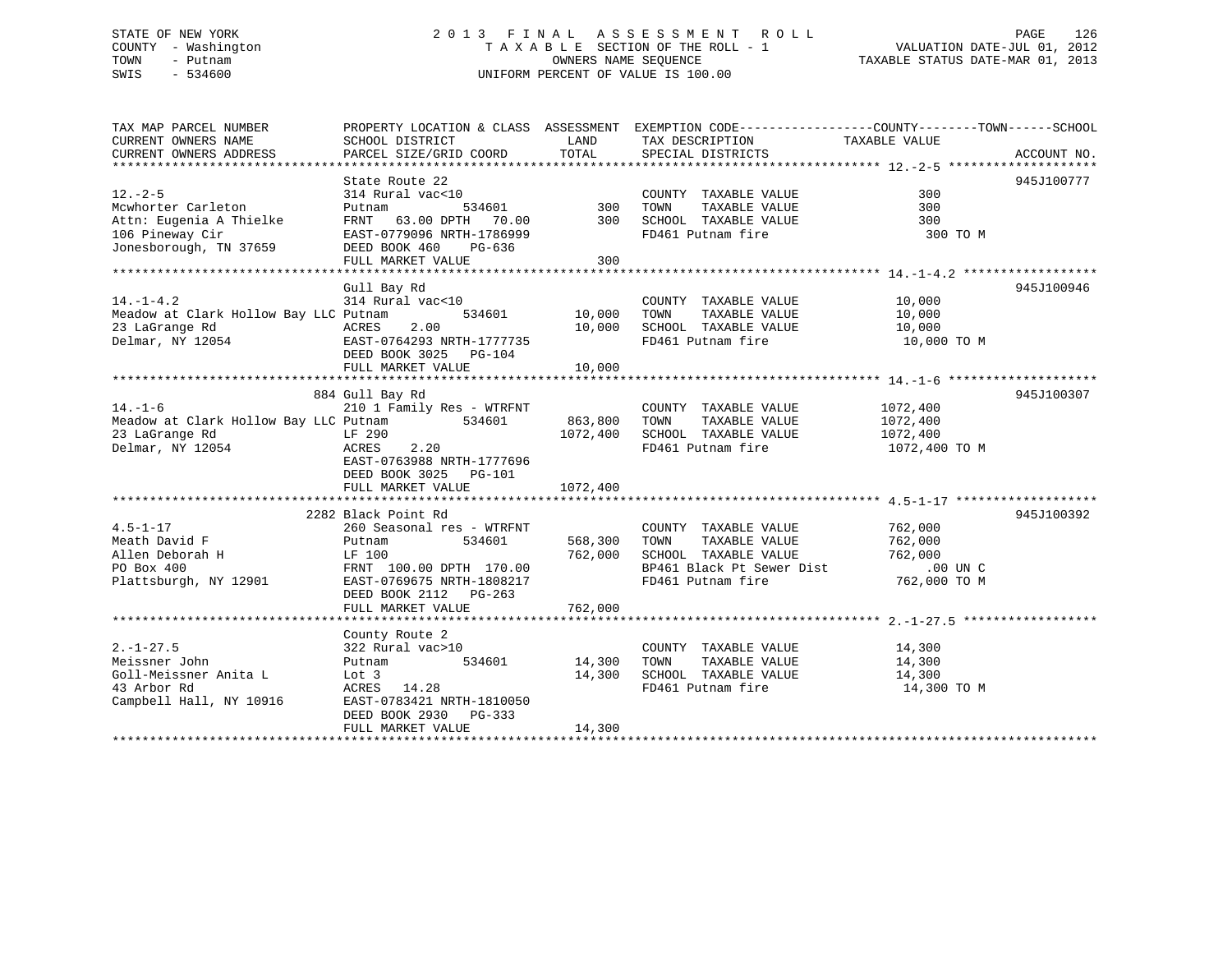## STATE OF NEW YORK 2 0 1 3 F I N A L A S S E S S M E N T R O L L PAGE 127 COUNTY - Washington T A X A B L E SECTION OF THE ROLL - 1 VALUATION DATE-JUL 01, 2012 TOWN - Putnam **CONNERS NAME SEQUENCE** TAXABLE STATUS DATE-MAR 01, 2013 SWIS - 534600 UNIFORM PERCENT OF VALUE IS 100.00

| TAX MAP PARCEL NUMBER<br>CURRENT OWNERS NAME<br>CURRENT OWNERS ADDRESS                                          | PROPERTY LOCATION & CLASS ASSESSMENT EXEMPTION CODE----------------COUNTY-------TOWN------SCHOOL<br>SCHOOL DISTRICT<br>PARCEL SIZE/GRID COORD                        | LAND<br>TOTAL                 | TAX DESCRIPTION<br>SPECIAL DISTRICTS                                                                          | TAXABLE VALUE                                      | ACCOUNT NO.        |
|-----------------------------------------------------------------------------------------------------------------|----------------------------------------------------------------------------------------------------------------------------------------------------------------------|-------------------------------|---------------------------------------------------------------------------------------------------------------|----------------------------------------------------|--------------------|
| $2. - 1 - 27.6$<br>Meissner John<br>Meissner Anita<br>43 Arbor Rd<br>Campbell Hall, NY 10916                    | 1099 County Route 2<br>322 Rural vac>10<br>534601<br>Putnam<br>Lot 2<br>ACRES<br>24.26<br>EAST-0783630 NRTH-1811279<br>DEED BOOK 2930<br>PG-337<br>FULL MARKET VALUE | 39,300<br>39,300<br>39,300    | COUNTY TAXABLE VALUE<br>TOWN<br>TAXABLE VALUE<br>SCHOOL TAXABLE VALUE<br>FD461 Putnam fire                    | 39,300<br>39,300<br>39,300<br>39,300 TO M          |                    |
|                                                                                                                 | 4522 Crow Point Way                                                                                                                                                  |                               |                                                                                                               |                                                    | 945J100437         |
| $11.20 - 1 - 1$<br>Mentiply Alexander -Le-<br>Attn: Mentiply A Donald<br>1090 Kings Rd<br>Schenectady, NY 12303 | 260 Seasonal res - WTRFNT<br>Putnam<br>534601<br>536/29<br>LF 100<br>FRNT 101.00 DPTH 75.00<br>EAST-0765869 NRTH-1787135<br>DEED BOOK 623<br>$PG-324$                | 270,926<br>347,826            | COUNTY TAXABLE VALUE<br>TOWN<br>TAXABLE VALUE<br>SCHOOL TAXABLE VALUE<br>FD461 Putnam fire                    | 347,826<br>347,826<br>347,826<br>347,826 TO M      |                    |
|                                                                                                                 | FULL MARKET VALUE                                                                                                                                                    | 347,826                       |                                                                                                               |                                                    |                    |
|                                                                                                                 |                                                                                                                                                                      |                               |                                                                                                               |                                                    |                    |
| $15. - 1 - 17$<br>Merfeld Bryan<br>Merfeld Scarlette A<br>63 Backus Rd<br>Putnam, NY 12861                      | State Route 22<br>314 Rural vac<10<br>534601<br>Putnam<br>468/654;2005/126<br>4.60<br>ACRES<br>EAST-0773402 NRTH-1776198<br>DEED BOOK 2950 PG-287                    | 18,500<br>18,500              | COUNTY TAXABLE VALUE<br>TAXABLE VALUE<br>TOWN<br>SCHOOL TAXABLE VALUE<br>FD461 Putnam fire                    | 18,500<br>18,500<br>18,500<br>18,500 TO M          | 945J100027         |
|                                                                                                                 | FULL MARKET VALUE                                                                                                                                                    | 18,500                        |                                                                                                               |                                                    |                    |
|                                                                                                                 | 63 Backus Ln                                                                                                                                                         |                               |                                                                                                               |                                                    |                    |
| $18. - 2 - 2.4$<br>Merfeld Bryan Jr<br>Merfeld Scarlette A<br>63 Backus Rd<br>Putnam, NY 12861                  | 242 Rurl res&rec<br>534601<br>Putnam<br>$18. - 1 - 2.4$<br>ACRES 10.00<br>EAST-0773373 NRTH-1775535<br>DEED BOOK 916<br>$PG-148$<br>FULL MARKET VALUE                | 35,000<br>365,200<br>365,200  | 41854<br>STAR B<br>COUNTY TAXABLE VALUE<br>TOWN<br>TAXABLE VALUE<br>SCHOOL TAXABLE VALUE<br>FD461 Putnam fire | 0<br>365,200<br>365,200<br>335,200<br>365,200 TO M | $\Omega$<br>30,000 |
|                                                                                                                 |                                                                                                                                                                      |                               |                                                                                                               |                                                    |                    |
| $12. - 1 - 24$<br>Merone-Walsh Laura<br>65 Ormsbee Ave<br>Proctor, VT 05765                                     | 6210 Oliver Way<br>210 1 Family Res<br>534601<br>Putnam<br>1.20<br>ACRES<br>EAST-0767048 NRTH-1791903<br>DEED BOOK 2806<br>PG-121<br>FULL MARKET VALUE               | 141,230<br>426,130<br>426,130 | COUNTY TAXABLE VALUE<br>TOWN<br>TAXABLE VALUE<br>SCHOOL TAXABLE VALUE<br>FD461 Putnam fire                    | 426,130<br>426,130<br>426,130<br>426,130 TO M      | 945J100872         |
|                                                                                                                 |                                                                                                                                                                      |                               |                                                                                                               |                                                    |                    |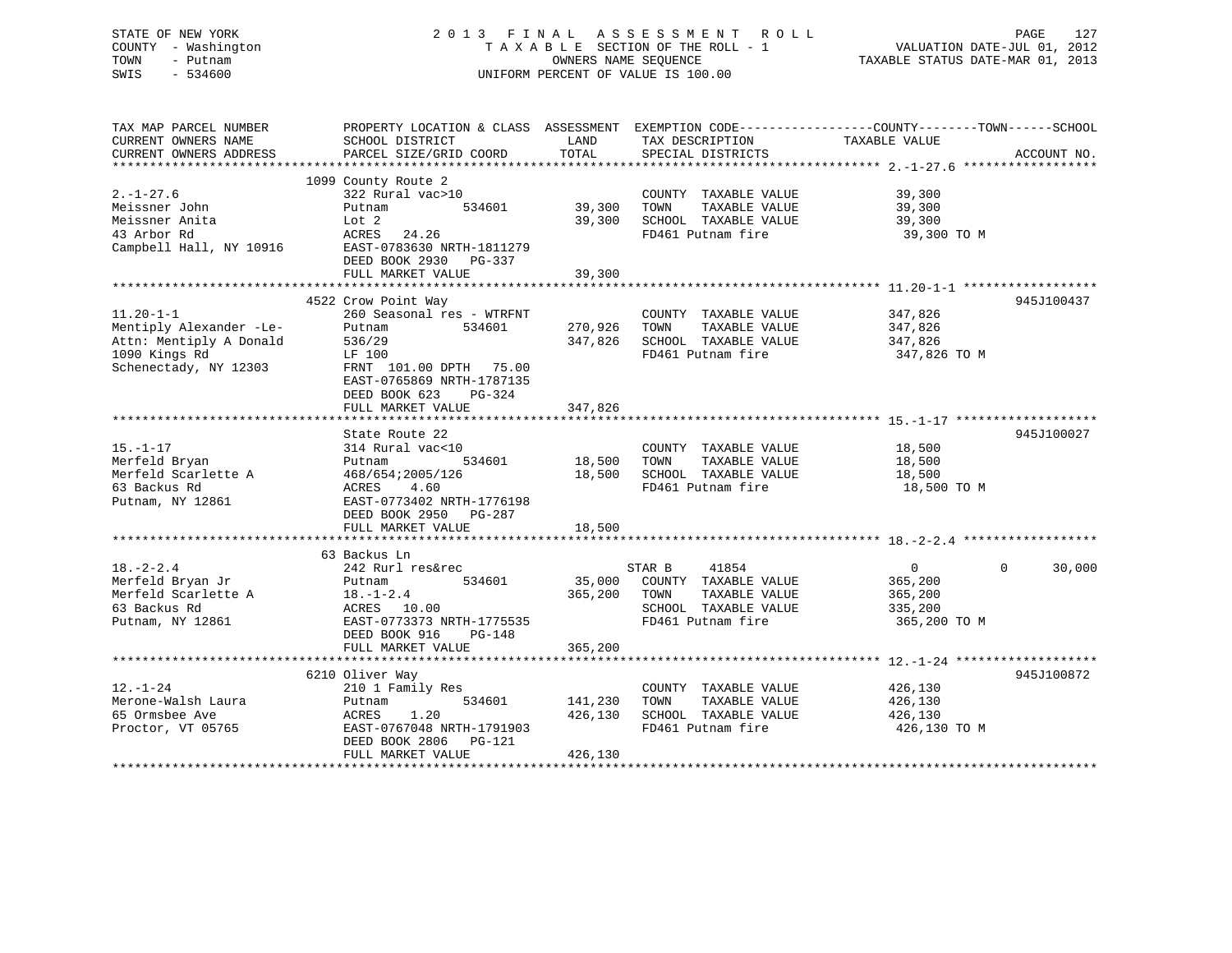## STATE OF NEW YORK 2 0 1 3 F I N A L A S S E S S M E N T R O L L PAGE 128 COUNTY - Washington T A X A B L E SECTION OF THE ROLL - 1 VALUATION DATE-JUL 01, 2012 TOWN - Putnam **CONNERS NAME SEQUENCE** TAXABLE STATUS DATE-MAR 01, 2013 SWIS - 534600 UNIFORM PERCENT OF VALUE IS 100.00

| TAX MAP PARCEL NUMBER   |                           |         |                           | PROPERTY LOCATION & CLASS ASSESSMENT EXEMPTION CODE---------------COUNTY-------TOWN------SCHOOL |
|-------------------------|---------------------------|---------|---------------------------|-------------------------------------------------------------------------------------------------|
| CURRENT OWNERS NAME     | SCHOOL DISTRICT           | LAND    | TAX DESCRIPTION           | TAXABLE VALUE                                                                                   |
| CURRENT OWNERS ADDRESS  | PARCEL SIZE/GRID COORD    | TOTAL   | SPECIAL DISTRICTS         | ACCOUNT NO.                                                                                     |
|                         |                           |         |                           |                                                                                                 |
|                         | LOT 31 Williams North Tr  |         |                           | 945J100827                                                                                      |
| $15. - 1 - 2$           | 910 Priv forest           |         | COUNTY TAXABLE VALUE      | 51,200                                                                                          |
| Merrow George           | 534601<br>Putnam          | 51,200  | TOWN<br>TAXABLE VALUE     | 51,200                                                                                          |
| Merrow Katherine        | ACRES 102.30              | 51,200  | SCHOOL TAXABLE VALUE      | 51,200                                                                                          |
| 519 Crowell Rd          | EAST-0772567 NRTH-1779995 |         | FD461 Putnam fire         | 51,200 TO M                                                                                     |
| Hopkinton, NH 03229     | DEED BOOK 833<br>PG-86    |         |                           |                                                                                                 |
|                         | FULL MARKET VALUE         | 51,200  |                           |                                                                                                 |
|                         |                           |         |                           |                                                                                                 |
|                         | Gull Bay Rd               |         |                           | 945J101005                                                                                      |
| $14. - 1 - 17.2$        | 314 Rural vac<10          |         | COUNTY TAXABLE VALUE      | 104,300                                                                                         |
| Merrow George S         | 534601<br>Putnam          | 104,300 | TOWN<br>TAXABLE VALUE     | 104,300                                                                                         |
| Merrow Katherine B      | Subdysn 32A-78            | 104,300 | SCHOOL TAXABLE VALUE      | 104,300                                                                                         |
| 519 Crowell Rd          | ACRES<br>8.43             |         | FD461 Putnam fire         | 104,300 TO M                                                                                    |
| Hopkinton, NH 03229     | EAST-0767220 NRTH-1784870 |         |                           |                                                                                                 |
|                         | DEED BOOK 2595 PG-37      |         |                           |                                                                                                 |
|                         | FULL MARKET VALUE         | 104,300 |                           |                                                                                                 |
|                         |                           |         |                           |                                                                                                 |
|                         | Gull Bay Rd               |         |                           | 945J101005                                                                                      |
| $14. - 1 - 17.3$        | 322 Rural vac>10          |         | COUNTY TAXABLE VALUE      | 136,100                                                                                         |
| Merrow George S         | 534601<br>Putnam          | 136,100 | TOWN<br>TAXABLE VALUE     | 136,100                                                                                         |
| Merrow Katherine B      | Subdysn 32A-79            | 136,100 | SCHOOL TAXABLE VALUE      | 136,100                                                                                         |
| 519 Crowell Rd          | ACRES 21.45               |         | FD461 Putnam fire         | 136,100 TO M                                                                                    |
| Hopkinton, NH 10968     | EAST-0766300 NRTH-1783460 |         |                           |                                                                                                 |
|                         | DEED BOOK 2595 PG-33      |         |                           |                                                                                                 |
|                         | FULL MARKET VALUE         | 136,100 |                           |                                                                                                 |
|                         |                           |         |                           |                                                                                                 |
|                         | 27 Tiroga Beach Ln        |         |                           | 945J100460                                                                                      |
| $1.14 - 1 - 19$         | 210 1 Family Res - WTRFNT |         | COUNTY TAXABLE VALUE      | 510,000                                                                                         |
| Mersereau Stephen       | 534601<br>Putnam          | 337,000 | TOWN<br>TAXABLE VALUE     | 510,000                                                                                         |
| Tyler Lauren            | LF 111'                   | 510,000 | SCHOOL TAXABLE VALUE      | 510,000                                                                                         |
| 914 Rockrimmon Rd       | FRNT 111.00 DPTH 172.00   |         | BP461 Black Pt Sewer Dist | $.00$ UN $C$                                                                                    |
| Stamford, CT 06903      | EAST-0772686 NRTH-1812471 |         | FD461 Putnam fire         | 510,000 TO M                                                                                    |
|                         | DEED BOOK 868<br>PG-93    |         |                           |                                                                                                 |
|                         | FULL MARKET VALUE         | 510,000 |                           |                                                                                                 |
|                         | Gull Bay Ridge Way        |         |                           | 945J100922                                                                                      |
| $11.20 - 3 - 20$        | 692 Road/str/hwy - WTRFNT |         | COUNTY TAXABLE VALUE      | 1,800                                                                                           |
| Michalowski Alan        | 534601<br>Putnam          | 1,800   | TOWN<br>TAXABLE VALUE     | 1,800                                                                                           |
| Michalowski Karen       | Road                      | 1,800   | SCHOOL TAXABLE VALUE      | 1,800                                                                                           |
| 521 Gair St             | LF 3                      |         | FD461 Putnam fire         | 1,800 TO M                                                                                      |
| Piermont, NY 10968-1081 | FRNT<br>40.00 DPTH 120.00 |         |                           |                                                                                                 |
|                         | EAST-0767282 NRTH-1785510 |         |                           |                                                                                                 |
|                         | DEED BOOK 536<br>$PG-290$ |         |                           |                                                                                                 |
|                         | FULL MARKET VALUE         | 1,800   |                           |                                                                                                 |
|                         |                           |         |                           |                                                                                                 |
|                         |                           |         |                           |                                                                                                 |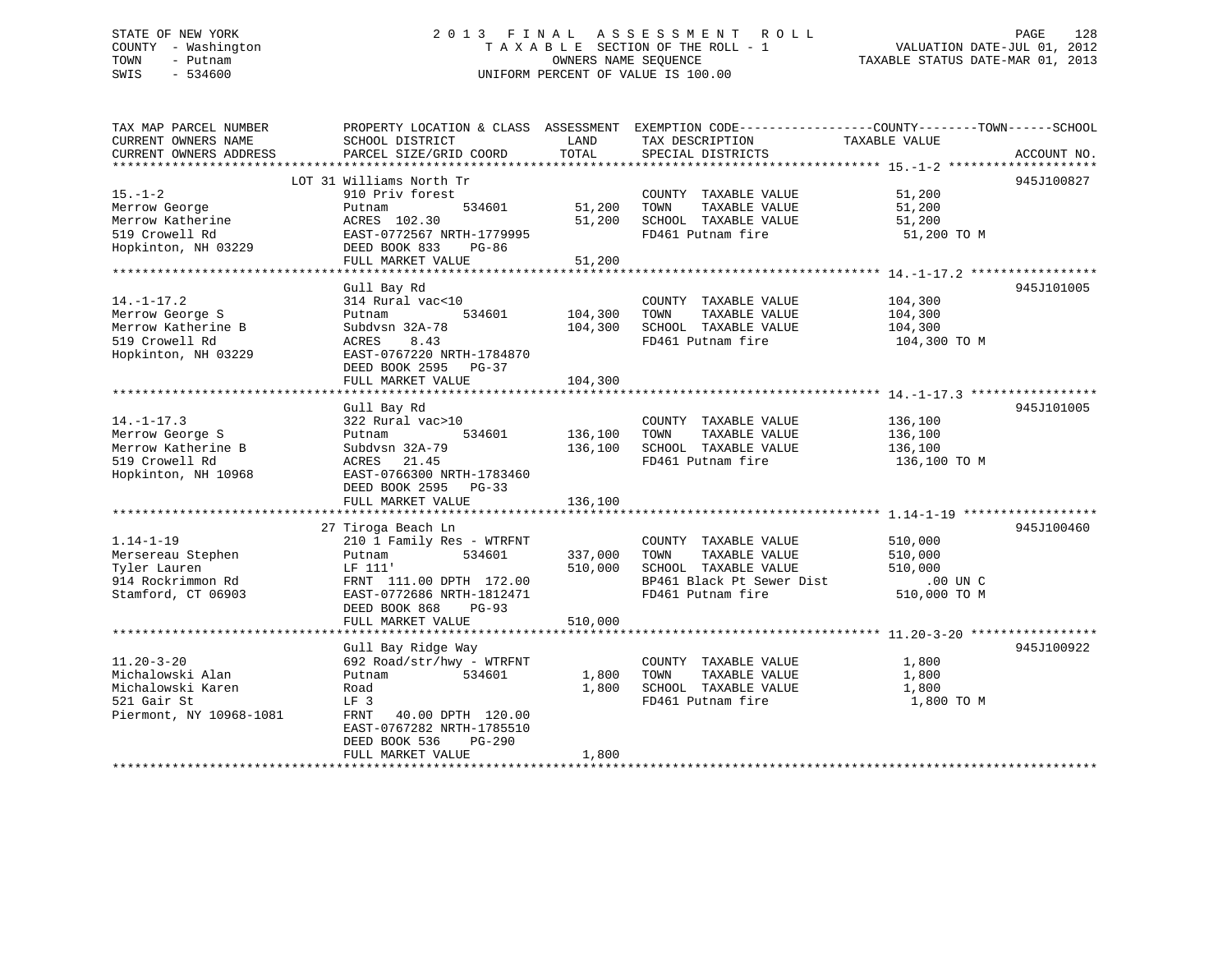# STATE OF NEW YORK 2013 FINAL ASSESSMENT ROLL PAGE 129 COUNTY - Washington  $T A X A B L E$  SECTION OF THE ROLL - 1<br>TOWN - Putnam data of the COUNTERS NAME SEQUENCE SWIS - 534600 UNIFORM PERCENT OF VALUE IS 100.00

TAXABLE STATUS DATE-MAR 01, 2013

| TAX MAP PARCEL NUMBER<br>CURRENT OWNERS NAME | SCHOOL DISTRICT                                       | LAND    | TAX DESCRIPTION                           | PROPERTY LOCATION & CLASS ASSESSMENT EXEMPTION CODE--------------COUNTY-------TOWN-----SCHOOL<br>TAXABLE VALUE |             |
|----------------------------------------------|-------------------------------------------------------|---------|-------------------------------------------|----------------------------------------------------------------------------------------------------------------|-------------|
| CURRENT OWNERS ADDRESS                       | PARCEL SIZE/GRID COORD                                | TOTAL   | SPECIAL DISTRICTS                         |                                                                                                                | ACCOUNT NO. |
|                                              |                                                       |         |                                           |                                                                                                                |             |
|                                              | Gull Bay Rd                                           |         |                                           |                                                                                                                | 945J101005  |
| $14. - 1 - 17$                               | 322 Rural vac>10                                      |         | COUNTY TAXABLE VALUE                      | 145,400                                                                                                        |             |
| Michalowski Alan                             | Putnam<br>534601                                      | 145,400 | TOWN<br>TAXABLE VALUE                     | 145,400                                                                                                        |             |
| Michalowski Karen                            | ACRES 138.80                                          | 145,400 | SCHOOL TAXABLE VALUE                      | 145,400                                                                                                        |             |
| 521 Gair St                                  | EAST-0768220 NRTH-1784580                             |         | FD461 Putnam fire                         | 145,400 TO M                                                                                                   |             |
| Piermont, NY 10968-1081                      | DEED BOOK 536<br>PG-290                               |         |                                           |                                                                                                                |             |
|                                              | FULL MARKET VALUE                                     | 145,400 |                                           |                                                                                                                |             |
|                                              | Mud Pond                                              |         |                                           |                                                                                                                | 945J100086  |
| $15. - 1 - 1$                                | 910 Priv forest                                       |         | COUNTY TAXABLE VALUE                      | 50,600                                                                                                         |             |
| Michalowski Alan                             | 534601<br>Putnam                                      | 50,600  | TOWN<br>TAXABLE VALUE                     | 50,600                                                                                                         |             |
| Michalowski Karen S                          | 464/95                                                | 50,600  | SCHOOL TAXABLE VALUE                      | 50,600                                                                                                         |             |
| 521 Gair St                                  | ACRES 101.20                                          |         | FD461 Putnam fire                         | 50,600 TO M                                                                                                    |             |
| Piermont, NY 10968-1081                      | EAST-0770538 NRTH-1782382                             |         |                                           |                                                                                                                |             |
|                                              | DEED BOOK 919<br>$PG-225$                             |         |                                           |                                                                                                                |             |
|                                              | FULL MARKET VALUE                                     | 50,600  |                                           |                                                                                                                |             |
|                                              |                                                       |         |                                           |                                                                                                                |             |
|                                              | Gull Bay Rd                                           |         |                                           |                                                                                                                | 945J101057  |
| $15. - 1 - 19$                               | 910 Priv forest                                       |         | COUNTY TAXABLE VALUE                      | 250,800                                                                                                        |             |
| Michalowski Alan                             | 534601<br>Putnam                                      | 250,800 | TAXABLE VALUE<br>TOWN                     | 250,800                                                                                                        |             |
| Michalowski Karen                            | Vl                                                    | 250,800 | SCHOOL TAXABLE VALUE                      | 250,800                                                                                                        |             |
| 521 Gair St                                  | ACRES 470.50                                          |         | FD461 Putnam fire                         | 250,800 TO M                                                                                                   |             |
| Piermont, NY 10968-1081                      | EAST-0770240 NRTH-1784780                             |         |                                           |                                                                                                                |             |
|                                              | DEED BOOK 536<br>$PG-290$                             | 250,800 |                                           |                                                                                                                |             |
|                                              | FULL MARKET VALUE                                     |         |                                           |                                                                                                                |             |
|                                              | 465 Gull Bay Rd                                       |         |                                           |                                                                                                                | 945J100419  |
| $11.20 - 3 - 19$                             | 210 1 Family Res - WTRFNT                             |         | COUNTY TAXABLE VALUE                      | 697,800                                                                                                        |             |
| Michalowski Alan S                           | 534601<br>Putnam                                      | 375,400 | TOWN<br>TAXABLE VALUE                     | 697,800                                                                                                        |             |
| Michalowski Karen S                          | Lot 8                                                 | 697,800 | SCHOOL TAXABLE VALUE                      | 697,800                                                                                                        |             |
| 521 Gair St                                  | LF 60                                                 |         | FD461 Putnam fire                         | 697,800 TO M                                                                                                   |             |
| Piermont, NY 10968                           | FRNT 80.00 DPTH 77.00                                 |         |                                           |                                                                                                                |             |
|                                              | EAST-0767257 NRTH-1785515                             |         |                                           |                                                                                                                |             |
|                                              | DEED BOOK 1790 PG-4                                   |         |                                           |                                                                                                                |             |
|                                              | FULL MARKET VALUE                                     | 697,800 |                                           |                                                                                                                |             |
|                                              |                                                       |         |                                           |                                                                                                                |             |
|                                              | 309 Pulpit Point Rd                                   |         |                                           |                                                                                                                | 945J100275  |
| $19. - 1 - 1.1$                              | 210 1 Family Res                                      |         | 41854<br>STAR B                           | $\overline{0}$<br>$\Omega$                                                                                     | 30,000      |
| Mikolay John                                 | 534601<br>Putnam                                      | 32,000  | COUNTY TAXABLE VALUE                      | 166,100                                                                                                        |             |
| Mikolay Virginia<br>309 Pulpit Point Rd      | 7.00<br>ACRES                                         | 166,100 | TOWN<br>TAXABLE VALUE                     | 166,100                                                                                                        |             |
| Putnam Station, NY 12861                     | EAST-0781627 NRTH-1777059<br>DEED BOOK 777<br>$PG-49$ |         | SCHOOL TAXABLE VALUE<br>FD461 Putnam fire | 136,100<br>166,100 TO M                                                                                        |             |
|                                              | FULL MARKET VALUE                                     | 166,100 |                                           |                                                                                                                |             |
| *******************                          |                                                       |         |                                           |                                                                                                                |             |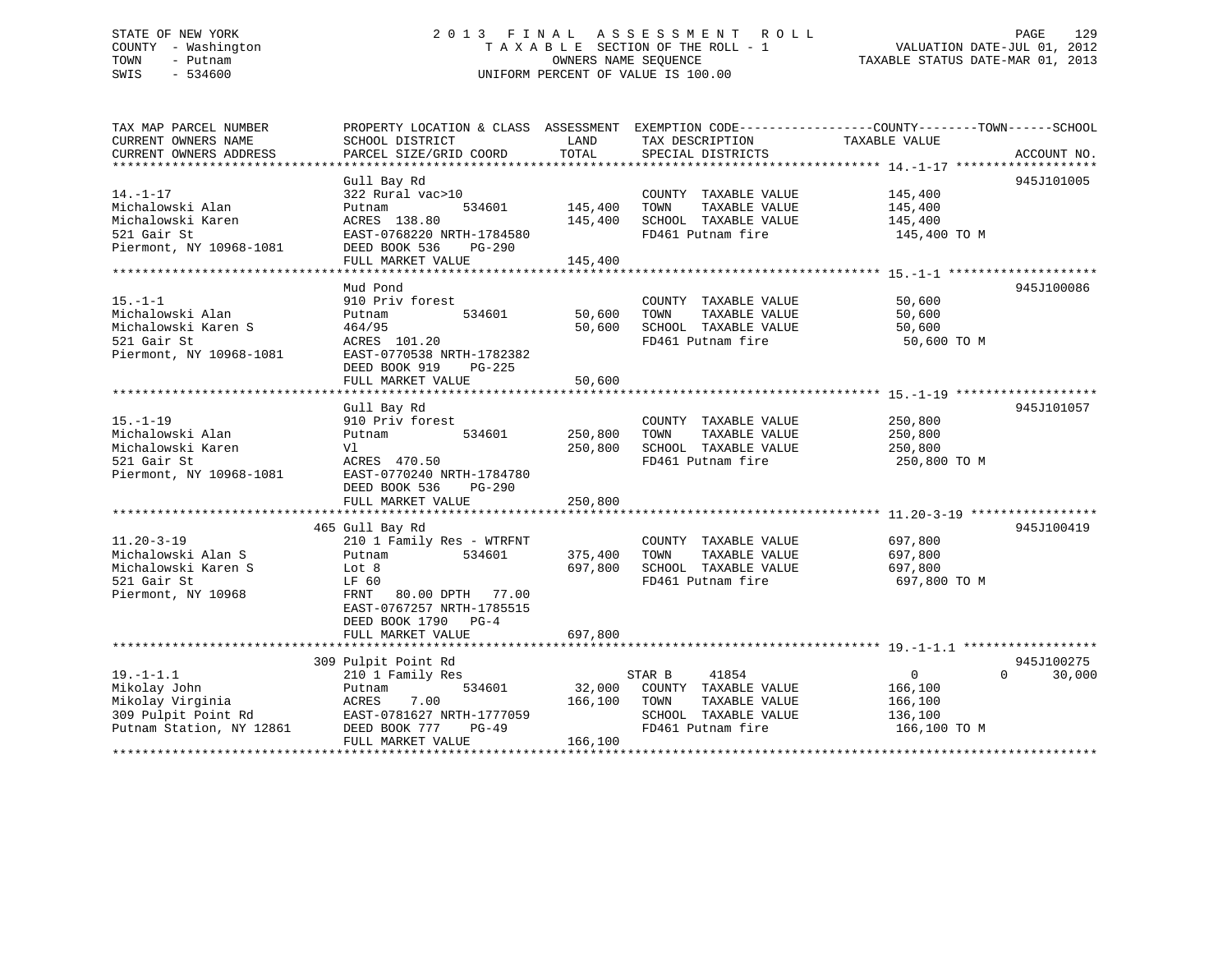## STATE OF NEW YORK 2 0 1 3 F I N A L A S S E S S M E N T R O L L PAGE 130 COUNTY - Washington T A X A B L E SECTION OF THE ROLL - 1 VALUATION DATE-JUL 01, 2012 TOWN - Putnam OWNERS NAME SEQUENCE TAXABLE STATUS DATE-MAR 01, 2013 SWIS - 534600 UNIFORM PERCENT OF VALUE IS 100.00

| TAX MAP PARCEL NUMBER<br>CURRENT OWNERS NAME<br>CURRENT OWNERS ADDRESS                                   | SCHOOL DISTRICT<br>PARCEL SIZE/GRID COORD                                                                                                                                                                               | LAND<br>TOTAL                        | PROPERTY LOCATION & CLASS ASSESSMENT EXEMPTION CODE----------------COUNTY-------TOWN------SCHOOL<br>TAX DESCRIPTION TAXABLE VALUE<br>SPECIAL DISTRICTS |                                                                                                             | ACCOUNT NO.        |
|----------------------------------------------------------------------------------------------------------|-------------------------------------------------------------------------------------------------------------------------------------------------------------------------------------------------------------------------|--------------------------------------|--------------------------------------------------------------------------------------------------------------------------------------------------------|-------------------------------------------------------------------------------------------------------------|--------------------|
| $19. - 1 - 4.4$<br>Mikolay Virginia<br>Granger Dorothy LE<br>Pulpit Point Rd<br>Putnam Station, NY 12861 | 300 Pulpit Point Rd<br>270 Mfg housing<br>Putnam<br>534601<br>Lot & Mobile Home<br>7.80<br>ACRES<br>EAST-0780856 NRTH-1776742<br>DEED BOOK 648<br>PG-110<br>FULL MARKET VALUE                                           | 32,800<br>43,300<br>43,300           | COUNTY TAXABLE VALUE<br>TOWN<br>TAXABLE VALUE<br>SCHOOL TAXABLE VALUE<br>FD461 Putnam fire                                                             | 43,300<br>43,300<br>43,300<br>43,300 TO M                                                                   |                    |
|                                                                                                          |                                                                                                                                                                                                                         |                                      |                                                                                                                                                        |                                                                                                             |                    |
| $8. - 1 - 3.2$<br>Miller Cynthia Lois<br>Pontier John Laurence<br>17317 Solie Rd<br>Odessa, FL 33556     | 445 County Route 1<br>210 1 Family Res<br>Putnam<br>Dock Space 7.12-1-12<br>1.02<br>ACRES<br>EAST-0768539 NRTH-1797692<br>DEED BOOK 801<br>PG-162<br>FULL MARKET VALUE                                                  | 534601 173,600<br>304,900<br>304,900 | COUNTY TAXABLE VALUE<br>TOWN<br>TAXABLE VALUE<br>SCHOOL TAXABLE VALUE<br>FD461 Putnam fire                                                             | 304,900<br>304,900<br>304,900<br>304,900 TO M                                                               | 945J101066         |
|                                                                                                          |                                                                                                                                                                                                                         |                                      |                                                                                                                                                        |                                                                                                             |                    |
| $12. - 4 - 31$<br>Miller Thomas J<br>Miller Veronica<br>1 Arthur Ave<br>Centereach, NY 11720             | 5088 Sagamore Rd<br>314 Rural vac<10<br>534601<br>Putnam<br>FRNT 50.00 DPTH 200.00<br>EAST-0767251 NRTH-1787477<br>DEED BOOK 920<br>$PG-292$<br>FULL MARKET VALUE                                                       | 18,700<br>18.700<br>18,700           | COUNTY TAXABLE VALUE<br>TAXABLE VALUE<br>TOWN<br>18,700 SCHOOL TAXABLE VALUE<br>FD461 Putnam fire                                                      | 18,700<br>18,700<br>18,700<br>18,700 TO M                                                                   | 945J100106         |
|                                                                                                          | 2518 Private Rd Off Black Pt                                                                                                                                                                                            |                                      |                                                                                                                                                        |                                                                                                             | 945J100553         |
| $1.14 - 1 - 5.1$<br>Mitchell Robert F<br>Mitchell Kathleen D<br>90 Cannon Rd<br>Wilton, CT 06897         | 314 Rural vac<10<br>534601<br>Putnam<br>Vacant Lot<br>FRNT 230.00 DPTH 191.50<br>EAST-0773317 NRTH-1812771<br>DEED BOOK 923<br>PG-142                                                                                   | 4,000<br>4,000                       | COUNTY TAXABLE VALUE<br>TOWN<br>TAXABLE VALUE<br>SCHOOL TAXABLE VALUE<br>BP461 Black Pt Sewer Dist .00 UN C<br>FD461 Putnam fire                       | 4,000<br>4,000<br>4,000<br>4,000 TO M                                                                       |                    |
|                                                                                                          | FULL MARKET VALUE                                                                                                                                                                                                       | 4,000                                |                                                                                                                                                        |                                                                                                             |                    |
|                                                                                                          | 2212 Black Point Rd                                                                                                                                                                                                     |                                      |                                                                                                                                                        |                                                                                                             | 945J100146         |
| $1.18 - 1 - 24$<br>Mitko Edward<br>Mitko Wanda<br>2212 Black Point Rd<br>Ticonderoga, NY 12883           | 280 Res Multiple - WTRFNT<br>534601<br>Putnam<br>2209 & 2212 Black Pt Rd 675,500 COUNTY TAXABLE VALUE<br>LF79<br>FRNT<br>75.00 DPTH 225.00<br>EAST-0770686 NRTH-1809565<br>PG-961<br>DEED BOOK 468<br>FULL MARKET VALUE | 430,500 STAR B<br>675,500            | WAR VET/TC 41121<br>41854<br>TAXABLE VALUE<br>TOWN<br>SCHOOL TAXABLE VALUE<br>BP461 Black Pt Sewer Dist<br>FD461 Putnam fire                           | 30,000<br>12,000<br>$\overline{0}$<br>$\Omega$<br>645,500<br>663,500<br>645,500<br>.00 UN C<br>675,500 TO M | $\Omega$<br>30,000 |
|                                                                                                          |                                                                                                                                                                                                                         |                                      |                                                                                                                                                        |                                                                                                             |                    |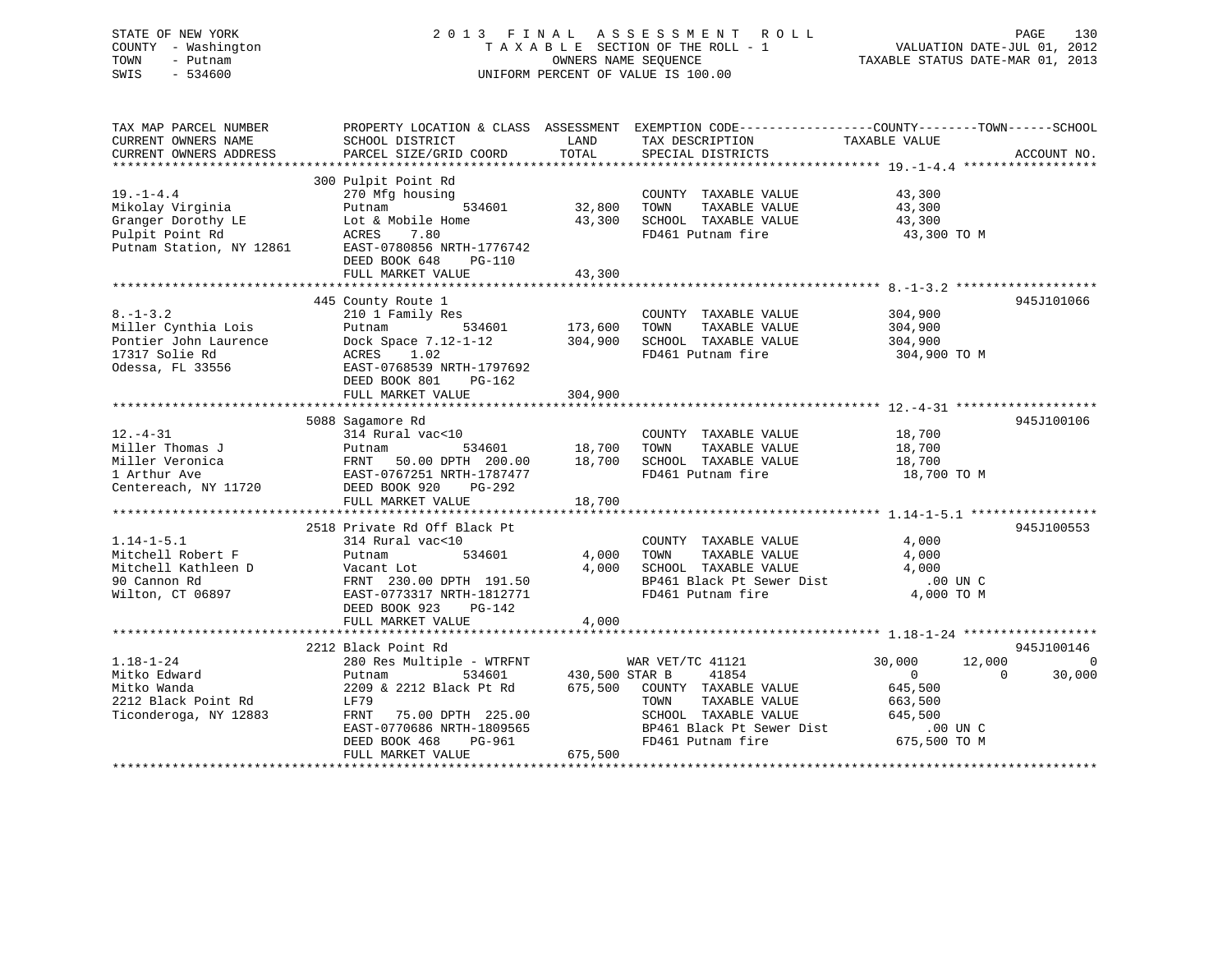## STATE OF NEW YORK 2 0 1 3 F I N A L A S S E S S M E N T R O L L PAGE 131 COUNTY - Washington T A X A B L E SECTION OF THE ROLL - 1 VALUATION DATE-JUL 01, 2012 TOWN - Putnam OWNERS NAME SEQUENCE TAXABLE STATUS DATE-MAR 01, 2013 SWIS - 534600 UNIFORM PERCENT OF VALUE IS 100.00

| TAX MAP PARCEL NUMBER<br>CURRENT OWNERS NAME<br>CURRENT OWNERS ADDRESS                                                                                                                                                                                     | SCHOOL DISTRICT<br>PARCEL SIZE/GRID COORD                                                                                                                             | TOTAL   | PROPERTY LOCATION & CLASS ASSESSMENT EXEMPTION CODE---------------COUNTY-------TOWN------SCHOOL<br>LAND TAX DESCRIPTION<br>SPECIAL DISTRICTS                                                                                                                                                 | TAXABLE VALUE           | ACCOUNT NO. |
|------------------------------------------------------------------------------------------------------------------------------------------------------------------------------------------------------------------------------------------------------------|-----------------------------------------------------------------------------------------------------------------------------------------------------------------------|---------|----------------------------------------------------------------------------------------------------------------------------------------------------------------------------------------------------------------------------------------------------------------------------------------------|-------------------------|-------------|
| $14. -1 - 4.1$                                                                                                                                                                                                                                             | Gull Bay Rd<br>$322$ Rural vac > 10<br>FULL MARKET VALUE                                                                                                              | 371,700 | COUNTY TAXABLE VALUE 371,700<br>534601 371,700 TOWN TAXABLE VALUE 371,700<br>178.40 371,700 SCHOOL TAXABLE VALUE 371,700<br>FD461 Putnam fire 371,700 TO M                                                                                                                                   |                         | 945J100644  |
| $13 - 3 - 4$<br>Mohr Robert F MD<br>Mohr Richard D<br>5 Powder Horn Ter<br>Randolph, NJ 07869                                                                                                                                                              | Old Garbis Way<br>Lot<br>471/251<br>FRNT 150.00 DPTH 150.00<br>EAST-0790723 NRTH-1793720<br>DEED BOOK 2445 PG-103<br>FULL MARKET VALUE                                | 5,200   | $\begin{tabular}{lllllllll} \multicolumn{2}{c}{\textbf{COUNTY}} & \textbf{TAXABLE VALUE} & & & & 5,200 \\ \multicolumn{2}{c}{\textbf{TAYABLE VALUE}} & & & 5,200 \\ \multicolumn{2}{c}{\textbf{TAYABLE VALUE}} & & & \end{tabular}$<br>5,200 SCHOOL TAXABLE VALUE 5,200<br>FD461 Putnam fire | 5,200 TO M              | 945J100356  |
| $13. - 3 - 5$<br>Mohr Robert F MD<br>Mohr Richard D<br>5 Powder Horn Ter FRNT 158.00 DPTH 150.00 145,000 SCHOOL TAXABLE VALUE<br>Randolph, NJ 07869 EAST-0790670 NRTH-1793588<br>FRNT 158.00 DPTH 150.00 145,000 SCHOOL TAXABLE VALUE<br>FD461 Putnam fire | 104 Old Garbis Way<br>260 Seasonal res - WTRFNT<br>Putnam<br>DEED BOOK 2445 PG-103<br>FULL MARKET VALUE                                                               | 145,000 | COUNTY TAXABLE VALUE 145,000<br>534601 35,500 TOWN TAXABLE VALUE 145,000                                                                                                                                                                                                                     | 145,000<br>145,000 TO M | 945J100685  |
| $13. -3 - 6$<br>Mohr Robert F MD<br>Mohr Richard D<br>5 Powder Horn Ter<br>Randolph, NJ 07869                                                                                                                                                              | Old Garbis Way<br>$314$ Rural vac< $10$ - WTRFNT<br>Putnam<br>V1<br>FRNT 150.00 DPTH 83.00<br>EAST-0790615 NRTH-1793437<br>DEED BOOK 2445 PG-103<br>FULL MARKET VALUE | 3,400   | COUNTY TAXABLE VALUE<br>534601 3,400 TOWN TAXABLE VALUE 3,400<br>$3,400$ SCHOOL TAXABLE VALUE $3,400$<br>FD461 Putnam fire $3,400$                                                                                                                                                           | 3,400<br>3,400 TO M     | 945J100355  |
| $4. - 1 - 2$<br>Monda Family Trust<br>Palm City, FL 34990 DEED BOOK 2377 PG-42                                                                                                                                                                             | Black Point Rd<br>910 Priv forest<br>Putnam 534601<br>FULL MARKET VALUE                                                                                               | 4,600   | COUNTY TAXABLE VALUE 4,600<br>TOWN TAXABLE VALUE 4,600<br>4,600 TOWN<br>$4,600$ SCHOOL TAXABLE VALUE $4,600$<br>BP461 Black Pt Sewer Dist 00 UN C<br>FD461 Putnam fire 4,600 TO M                                                                                                            |                         | 945J100844  |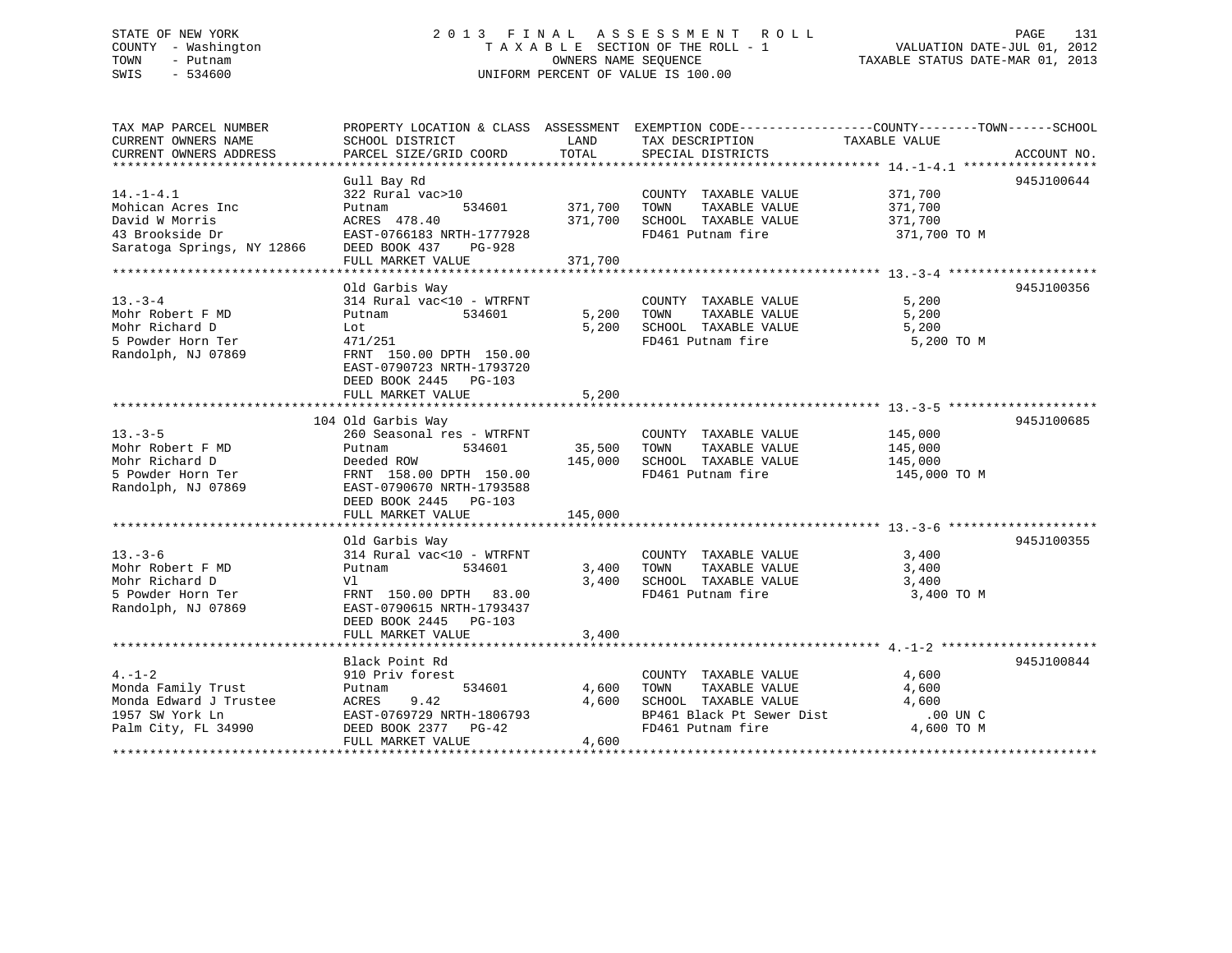| STATE OF NEW YORK<br>COUNTY - Washington<br>TOWN<br>- Putnam<br>SWIS - 534600                             |                                                                                                                                                                                                                      |                              | 2013 FINAL ASSESSMENT ROLL PAGE 132<br>TAXABLE SECTION OF THE ROLL - 1 VALUATION DATE-JUL 01, 2012<br>OWNERS NAME SEQUENCE TAXABLE STATUS DATE-MAR 01, 2013<br>UNIFORM PERCENT OF VALUE IS 100.00 |                                 |             |
|-----------------------------------------------------------------------------------------------------------|----------------------------------------------------------------------------------------------------------------------------------------------------------------------------------------------------------------------|------------------------------|---------------------------------------------------------------------------------------------------------------------------------------------------------------------------------------------------|---------------------------------|-------------|
| CURRENT OWNERS NAME                                                                                       | TAX MAP PARCEL NUMBER THE PROPERTY LOCATION & CLASS ASSESSMENT EXEMPTION CODE--------------COUNTY-------TOWN------SCHOOL<br>SCHOOL DISTRICT<br>CURRENT OWNERS ADDRESS FARCEL SIZE/GRID COORD TOTAL SPECIAL DISTRICTS |                              | LAND TAX DESCRIPTION TAXABLE VALUE                                                                                                                                                                |                                 | ACCOUNT NO. |
| $4.9 - 1 - 1.2$<br>Monda Family Trust<br>Monda Edward J Trustee<br>1957 SW York Ln<br>Palm City, FL 34990 | 2334 Black Point Rd<br>Putnam<br>897/145<br>LF 126<br>FRNT 125.00 DPTH 195.00<br>EAST-0769041 NRTH-1807187<br>DEED BOOK 2377 PG-37<br>FULL MARKET VALUE                                                              | 625,000                      | COUNTY TAXABLE VALUE<br>TAXABLE VALUE<br>433,000 IOWN IAAABLE VALUE 625,000<br>625,000 SCHOOL TAXABLE VALUE 625,000<br>BP461 Black Pt Sewer Dist 625,000 UN C<br>FD461 Putnam fire 625,000 TO M   | 625,000<br>625,000              | 945J100824  |
|                                                                                                           |                                                                                                                                                                                                                      |                              |                                                                                                                                                                                                   |                                 |             |
| 2.-1-6.1<br>Moore Allen D<br>974 County Rt 2<br>Putnam Station, NY 12861                                  | 974 County Route 2<br>210 1 Family Res<br>Putnam<br>ACRES 7.10<br>EAST-0786971 NRTH-1811071<br>DEED BOOK 2304 PG-222<br>FULL MARKET VALUE                                                                            | 515,800                      | COUNTY TAXABLE VALUE<br>TAXABLE VALUE 515,800<br>515,800 SCHOOL TAXABLE VALUE 515,800<br>FD461 Putnam fire 515,800 TO M                                                                           | 515,800                         |             |
|                                                                                                           |                                                                                                                                                                                                                      |                              |                                                                                                                                                                                                   |                                 |             |
| $4. - 1 - 12$<br>Moore Allen D<br>974 County Rte 2<br>Putnam, NY 12861                                    | State Route 22/W Off<br>322 Rural vac>10<br>Putnam<br>ACRES 41.87 33,500 SCHOOL TAXABLE VALUE<br>EAST-0776969 NRTH-1803097<br>DEED BOOK 2793 PG-186<br>FULL MARKET VALUE                                             | 534601 33,500 TOWN<br>33,500 | COUNTY TAXABLE VALUE<br>TAXABLE VALUE 33,500<br>FD461 Putnam fire                                                                                                                                 | 33,500<br>33,500<br>33,500 TO M | 945J100867  |

|                          | 6 Rupp Ln                 |                                   |                  | 945J101068               |
|--------------------------|---------------------------|-----------------------------------|------------------|--------------------------|
| $12. - 2 - 7.8$          | 270 Mfg housing           | 41834<br>STAR EN                  | $\mathbf{0}$     | 48,600                   |
| Moore Charles H          | 534601<br>Putnam          | 22,200<br>COUNTY<br>TAXABLE VALUE | 48,600           |                          |
| Moore Rosemary L         | 2.91<br>ACRES             | 48,600<br>TOWN<br>TAXABLE VALUE   | 48,600           |                          |
| 6 Rupp Ln                | EAST-0778963 NRTH-1787419 | SCHOOL<br>TAXABLE VALUE           |                  |                          |
| Putnam, NY 12861         | DEED BOOK 889<br>PG-159   | FD461 Putnam fire                 | 48,600 TO M      |                          |
|                          | FULL MARKET VALUE         | 48,600                            |                  |                          |
|                          |                           |                                   |                  |                          |
|                          | 95 Lake Rd                |                                   |                  | 945J100449               |
| $16. - 1 - 1$            | 210 1 Family Res          | WAR VET/TC 41121                  | 12,000<br>14,580 | $\overline{\phantom{0}}$ |
| Moore Edward             | 534601<br>Putnam          | 15,000 STAR EN<br>41834           | $\Omega$         | 63,300                   |
| Moore Hazel              | 567/66                    | 97,200<br>COUNTY<br>TAXABLE VALUE | 82,620           |                          |
| 95 Lake Rd               | 1.00<br>ACRES             | TAXABLE VALUE<br>TOWN             | 85,200           |                          |
| Putnam Station, NY 12861 | EAST-0779001 NRTH-1782438 | SCHOOL<br>TAXABLE VALUE           | 33,900           |                          |
|                          | DEED BOOK 378<br>PG-722   | FD461 Putnam fire                 | 97,200 TO M      |                          |
|                          | FULL MARKET VALUE         | 97,200                            |                  |                          |

\*\*\*\*\*\*\*\*\*\*\*\*\*\*\*\*\*\*\*\*\*\*\*\*\*\*\*\*\*\*\*\*\*\*\*\*\*\*\*\*\*\*\*\*\*\*\*\*\*\*\*\*\*\*\*\*\*\*\*\*\*\*\*\*\*\*\*\*\*\*\*\*\*\*\*\*\*\*\*\*\*\*\*\*\*\*\*\*\*\*\*\*\*\*\*\*\*\*\*\*\*\*\*\*\*\*\*\*\*\*\*\*\*\*\*\*\*\*\*\*\*\*\*\*\*\*\*\*\*\*\*\*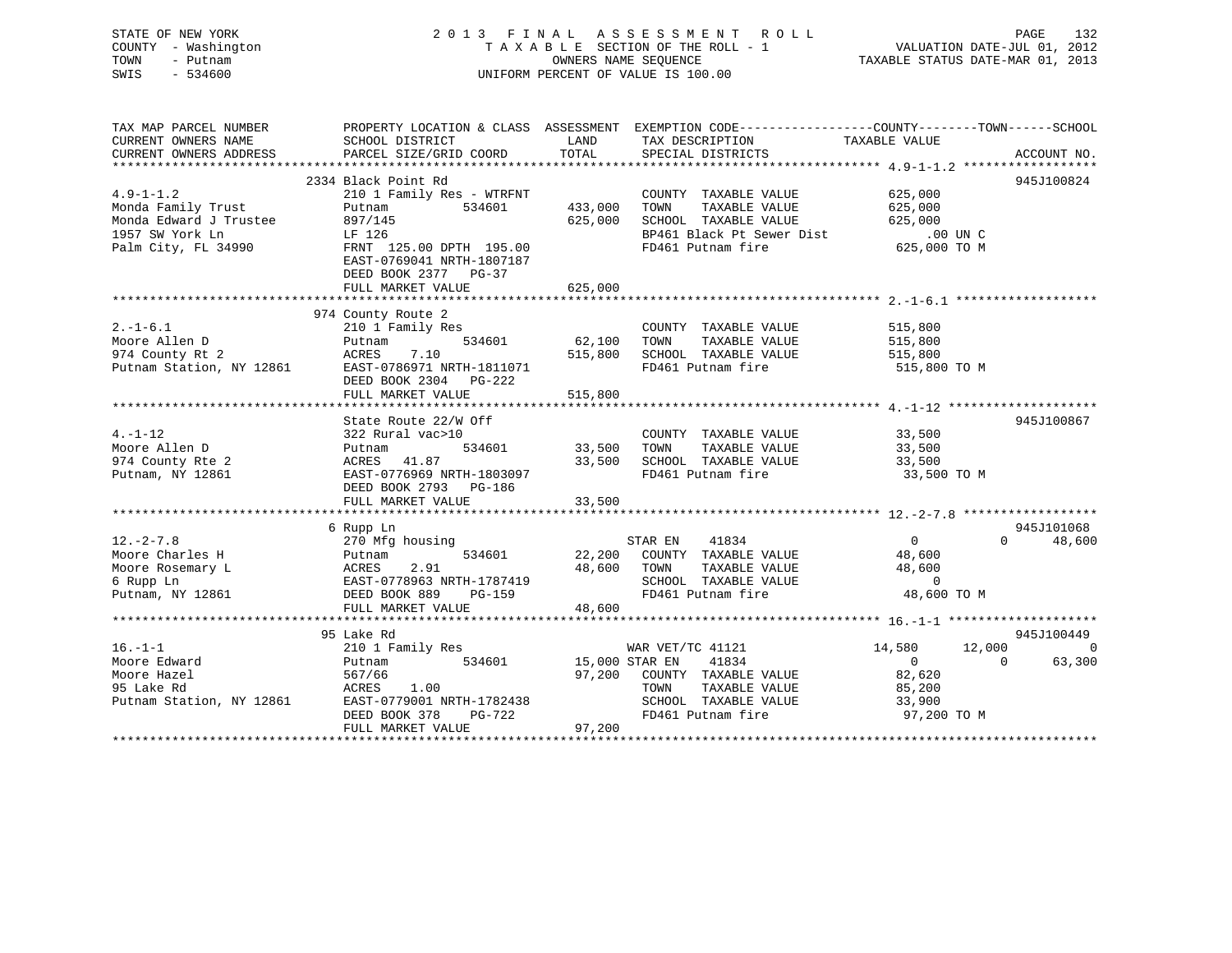## STATE OF NEW YORK 2 0 1 3 F I N A L A S S E S S M E N T R O L L PAGE 133 COUNTY - Washington T A X A B L E SECTION OF THE ROLL - 1 VALUATION DATE-JUL 01, 2012 TOWN - Putnam OWNERS NAME SEQUENCE TAXABLE STATUS DATE-MAR 01, 2013 SWIS - 534600 UNIFORM PERCENT OF VALUE IS 100.00

| TAX MAP PARCEL NUMBER<br>CURRENT OWNERS NAME<br>CURRENT OWNERS ADDRESS                                                                            | SCHOOL DISTRICT<br>PARCEL SIZE/GRID COORD                                                                                                                     | LAND<br>TOTAL                                    | TAX DESCRIPTION TAXABLE VALUE<br>SPECIAL DISTRICTS                                                                   | PROPERTY LOCATION & CLASS ASSESSMENT EXEMPTION CODE----------------COUNTY-------TOWN-----SCHOOL<br>ACCOUNT NO. |
|---------------------------------------------------------------------------------------------------------------------------------------------------|---------------------------------------------------------------------------------------------------------------------------------------------------------------|--------------------------------------------------|----------------------------------------------------------------------------------------------------------------------|----------------------------------------------------------------------------------------------------------------|
| $19. - 1 - 4.3$<br>Moore Marie<br>Granger Dorothy -Le-<br>100 Lake Rd<br>Putnam, NY 12861                                                         | Pulpit Point Rd<br>314 Rural vac<10<br>Putnam<br>Vacant Lot<br>8.10<br>ACRES<br>EAST-0780332 NRTH-1776493<br>DEED BOOK 648<br>PG-115<br>FULL MARKET VALUE     | 534601 23,100<br>23,100<br>23,100                | COUNTY TAXABLE VALUE<br>TAXABLE VALUE<br>TOWN<br>SCHOOL TAXABLE VALUE<br>FD461 Putnam fire                           | 23,100<br>23,100<br>23,100<br>23,100 TO M                                                                      |
| $19. - 1 - 4.5$<br>Moore Marie<br>100 Lake Rd<br>Putnam Station, NY 12861                                                                         | Pulpit Point Rd<br>314 Rural vac<10<br>534601<br>Putnam<br>2.40<br>ACRES<br>EAST-0780141 NRTH-1776524<br>DEED BOOK 648<br>PG-115                              | 10,300<br>10,300<br>$\perp \cup$ , $\cup \sim$ . | COUNTY TAXABLE VALUE<br>TOWN<br>TAXABLE VALUE<br>SCHOOL TAXABLE VALUE<br>FD461 Putnam fire                           | 10,300<br>10,300<br>10,300<br>10,300 TO M                                                                      |
| $7.8 - 1 - 22$<br>Moore Milo<br>Moore Judith<br>2 Deer Creek Ln<br>Savannah, GA 31411                                                             | 3095 Lake George Way<br>260 Seasonal res - WTRFNT<br>Putnam 534601<br>ACRES 1.10<br>EAST-0766691 NRTH-1800124<br>DEED BOOK 496<br>PG-539<br>FULL MARKET VALUE | 601,300<br>825,900<br>825,900                    | COUNTY TAXABLE VALUE<br>TOWN<br>TAXABLE VALUE<br>SCHOOL TAXABLE VALUE<br>FD461 Putnam fire                           | 945J100706<br>825,900<br>825,900<br>825,900<br>825,900 TO M                                                    |
| $13.-1-11.1$<br>Moore Randy<br>Noore Margaret M<br>16662 State Route 22 EAST-0779977 NRTH-1787160<br>Putnam Station, NY 12861 DEED BOOK 778 PG-74 | 16662 State Route 22<br>240 Rural res<br>534601<br>Putnam<br>FULL MARKET VALUE                                                                                | 169,700 TOWN<br>169,700                          | STAR B<br>41854<br>65,000 COUNTY TAXABLE VALUE<br>TAXABLE VALUE<br>SCHOOL TAXABLE VALUE<br>FD461 Putnam fire         | 945J100985<br>30,000<br>$\Omega$<br>$\Omega$<br>169,700<br>169,700<br>139,700<br>169,700 TO M                  |
| $16. - 1 - 16.2$<br>Moore Russell P<br>207 Lake Rd<br>Putnam Station, NY 12861                                                                    | 207 Lake Rd<br>210 1 Family Res<br>534601<br>Putnam<br>5.20<br>ACRES<br>EAST-0781457 NRTH-1783439<br>DEED BOOK 462<br>PG-1009<br>FULL MARKET VALUE            | 163,200<br>163,200                               | STAR B<br>41854<br>30,400 COUNTY TAXABLE VALUE<br>TOWN<br>TAXABLE VALUE<br>SCHOOL TAXABLE VALUE<br>FD461 Putnam fire | 945J100916<br>$\overline{0}$<br>$\Omega$<br>30,000<br>163,200<br>163,200<br>133,200<br>163,200 TO M            |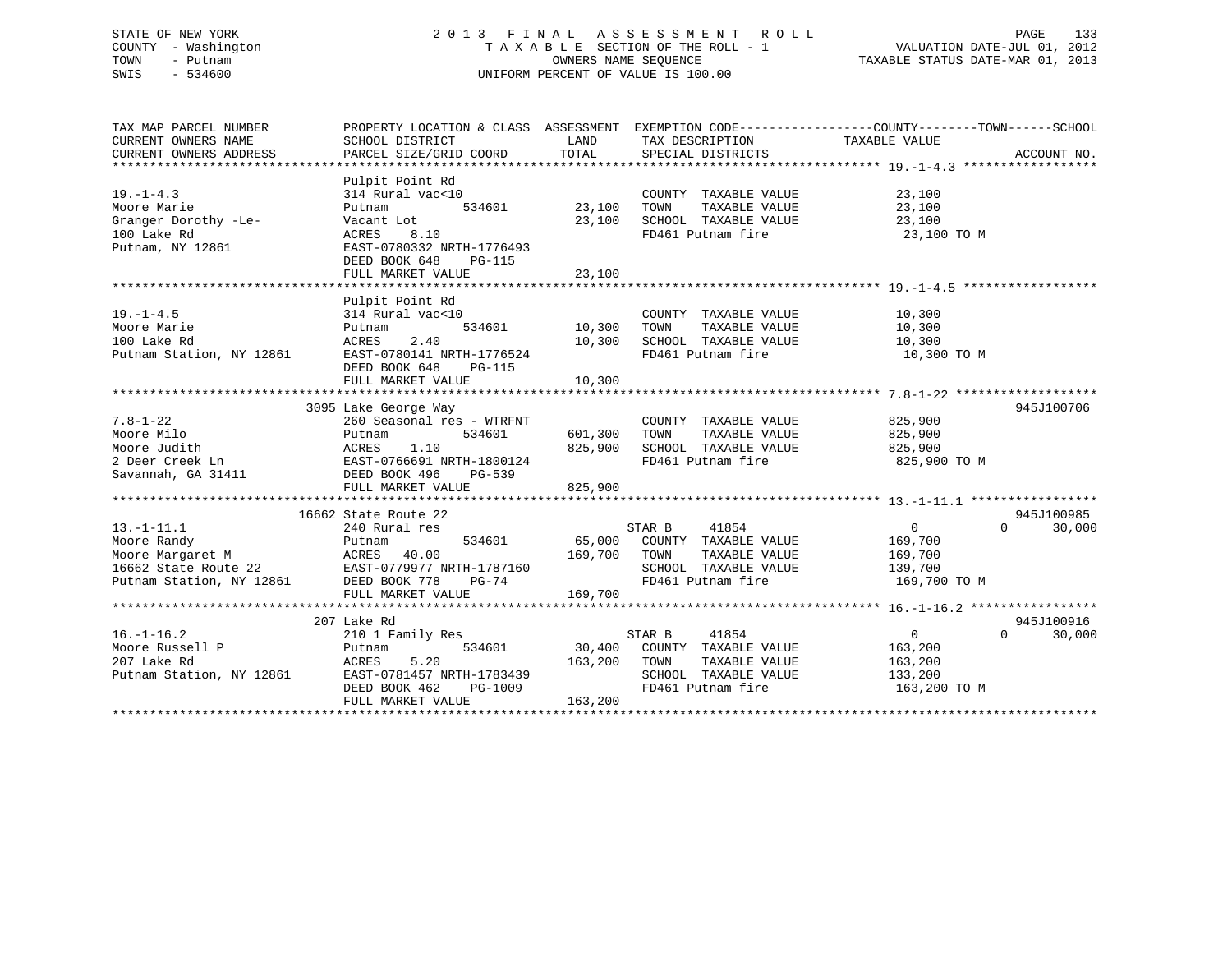## STATE OF NEW YORK 2 0 1 3 F I N A L A S S E S S M E N T R O L L PAGE 134 COUNTY - Washington T A X A B L E SECTION OF THE ROLL - 1 VALUATION DATE-JUL 01, 2012 TOWN - Putnam OWNERS NAME SEQUENCE TAXABLE STATUS DATE-MAR 01, 2013 SWIS - 534600 UNIFORM PERCENT OF VALUE IS 100.00

| TAX MAP PARCEL NUMBER                                              |                              |          | PROPERTY LOCATION & CLASS ASSESSMENT EXEMPTION CODE--------------COUNTY-------TOWN-----SCHOOL |                          |                    |
|--------------------------------------------------------------------|------------------------------|----------|-----------------------------------------------------------------------------------------------|--------------------------|--------------------|
| CURRENT OWNERS NAME                                                | SCHOOL DISTRICT              | LAND     | TAX DESCRIPTION                                                                               | TAXABLE VALUE            |                    |
| CURRENT OWNERS ADDRESS                                             | PARCEL SIZE/GRID COORD       | TOTAL    | SPECIAL DISTRICTS                                                                             |                          | ACCOUNT NO.        |
|                                                                    |                              |          |                                                                                               |                          |                    |
|                                                                    | 1007 County Route 2          |          |                                                                                               |                          |                    |
| $2. - 1 - 27.3$                                                    | 210 1 Family Res             |          | STAR B<br>41854                                                                               | $\overline{0}$           | $\Omega$<br>30,000 |
|                                                                    | 534601                       | 25,300   | COUNTY TAXABLE VALUE                                                                          | 124,500                  |                    |
| Moore Scott A                                                      | Putnam<br>3.75               | 124,500  | TAXABLE VALUE                                                                                 |                          |                    |
| Moore Rebecca A<br>1007 County Route 2<br>Putnam Station, NY 12861 | ACRES                        |          | TOWN                                                                                          | 124,500                  |                    |
|                                                                    | EAST-0786057 NRTH-1810200    |          | SCHOOL TAXABLE VALUE                                                                          | 94,500<br>124,500 TO M   |                    |
|                                                                    | DEED BOOK 2795 PG-337        |          | FD461 Putnam fire                                                                             |                          |                    |
|                                                                    | FULL MARKET VALUE            | 124,500  |                                                                                               |                          |                    |
|                                                                    |                              |          |                                                                                               |                          |                    |
|                                                                    | 836 Gull Bay Rd              |          |                                                                                               |                          | 945J100986         |
| $14. - 1 - 10.1$                                                   | 260 Seasonal res - WTRFNT    |          | COUNTY TAXABLE VALUE                                                                          | 1564,400                 |                    |
| Morgan Estate William                                              | 534601<br>Putnam             | 1083,100 | TOWN<br>TAXABLE VALUE                                                                         | 1564,400                 |                    |
| David W Morris                                                     | LF 1150                      | 1564,400 | SCHOOL TAXABLE VALUE                                                                          | 1564,400                 |                    |
| LF 115<br>ACRES<br>43 Brookside Dr                                 | 4.00                         |          | FD461 Putnam fire                                                                             | 1564,400 TO M            |                    |
| Saratoga Springs, NY 12866 EAST-0763531 NRTH-1778642               |                              |          |                                                                                               |                          |                    |
|                                                                    | DEED BOOK 1983 PG-45         |          |                                                                                               |                          |                    |
|                                                                    | FULL MARKET VALUE            | 1564,400 |                                                                                               |                          |                    |
|                                                                    |                              |          |                                                                                               |                          |                    |
|                                                                    | Black Point Rd               |          |                                                                                               |                          | 945J100461         |
|                                                                    |                              |          |                                                                                               |                          |                    |
| $1. - 1 - 1$                                                       | 322 Rural vac>10             |          | COUNTY TAXABLE VALUE                                                                          | 239,000                  |                    |
| Morhouse Marquerite                                                | 534601<br>Putnam             | 239,000  | TOWN<br>TAXABLE VALUE                                                                         | 239,000                  |                    |
| 428 Black Point Rd                                                 | Vacant Lot                   | 239,000  | SCHOOL TAXABLE VALUE                                                                          | 239,000                  |                    |
| Ticonderoga, NY 12883                                              | ACRES 240.80                 |          | BP461 Black Pt Sewer Dist<br>ED461 Dutnam fire                                                | .00 UN C<br>239,000 TO M |                    |
|                                                                    | EAST-0775707 NRTH-1811748    |          | FD461 Putnam fire                                                                             |                          |                    |
|                                                                    | DEED BOOK 436<br>PG-558      |          |                                                                                               |                          |                    |
|                                                                    | FULL MARKET VALUE            | 239,000  |                                                                                               |                          |                    |
|                                                                    |                              |          |                                                                                               |                          |                    |
|                                                                    | Schwerdtfeger Rd/n Off       |          |                                                                                               |                          | 945J100463         |
| $4. -1 - 33$                                                       | 910 Priv forest              |          | COUNTY TAXABLE VALUE                                                                          | 1,000                    |                    |
| Morhouse Marquerite                                                | 534601<br>Putnam             | 1,000    | TAXABLE VALUE<br>TOWN                                                                         | 1,000                    |                    |
| 428 Black Point Rd                                                 | Woodlot                      | 1,000    | SCHOOL TAXABLE VALUE                                                                          | 1,000                    |                    |
| Ticonderoga, NY 12883                                              | Ex & Res 285/8               |          | FD461 Putnam fire                                                                             | 1,000 TO M               |                    |
|                                                                    | ACRES<br>2.00                |          |                                                                                               |                          |                    |
|                                                                    | EAST-0769433 NRTH-1805506    |          |                                                                                               |                          |                    |
|                                                                    |                              |          |                                                                                               |                          |                    |
|                                                                    | DEED BOOK 497<br>PG-571      |          |                                                                                               |                          |                    |
|                                                                    | FULL MARKET VALUE            | 1,000    |                                                                                               |                          |                    |
|                                                                    |                              |          |                                                                                               |                          |                    |
|                                                                    | 2502 Private Rd Off Black Pt |          |                                                                                               |                          | 945J101071         |
| $1.14 - 1 - 21$                                                    | 314 Rural vac<10             |          | COUNTY TAXABLE VALUE                                                                          | 6,000                    |                    |
| Morhouse Thomas J                                                  | Putnam<br>534601             | 6,000    | TAXABLE VALUE<br>TOWN                                                                         | 6,000                    |                    |
| Morhouse Susan L                                                   | FRNT 190.00 DPTH 145.00      | 6,000    | SCHOOL TAXABLE VALUE                                                                          | 6,000                    |                    |
| 440 Black Point Rd                                                 | EAST-0773631 NRTH-1812817    |          | BP461 Black Pt Sewer Dist                                                                     | $.00$ UN C               |                    |
| Ticonderoga, NY 12883                                              | DEED BOOK 586<br>PG-233      |          | FD461 Putnam fire                                                                             | 6,000 TO M               |                    |
|                                                                    | FULL MARKET VALUE            | 6.000    |                                                                                               |                          |                    |
|                                                                    |                              |          |                                                                                               |                          |                    |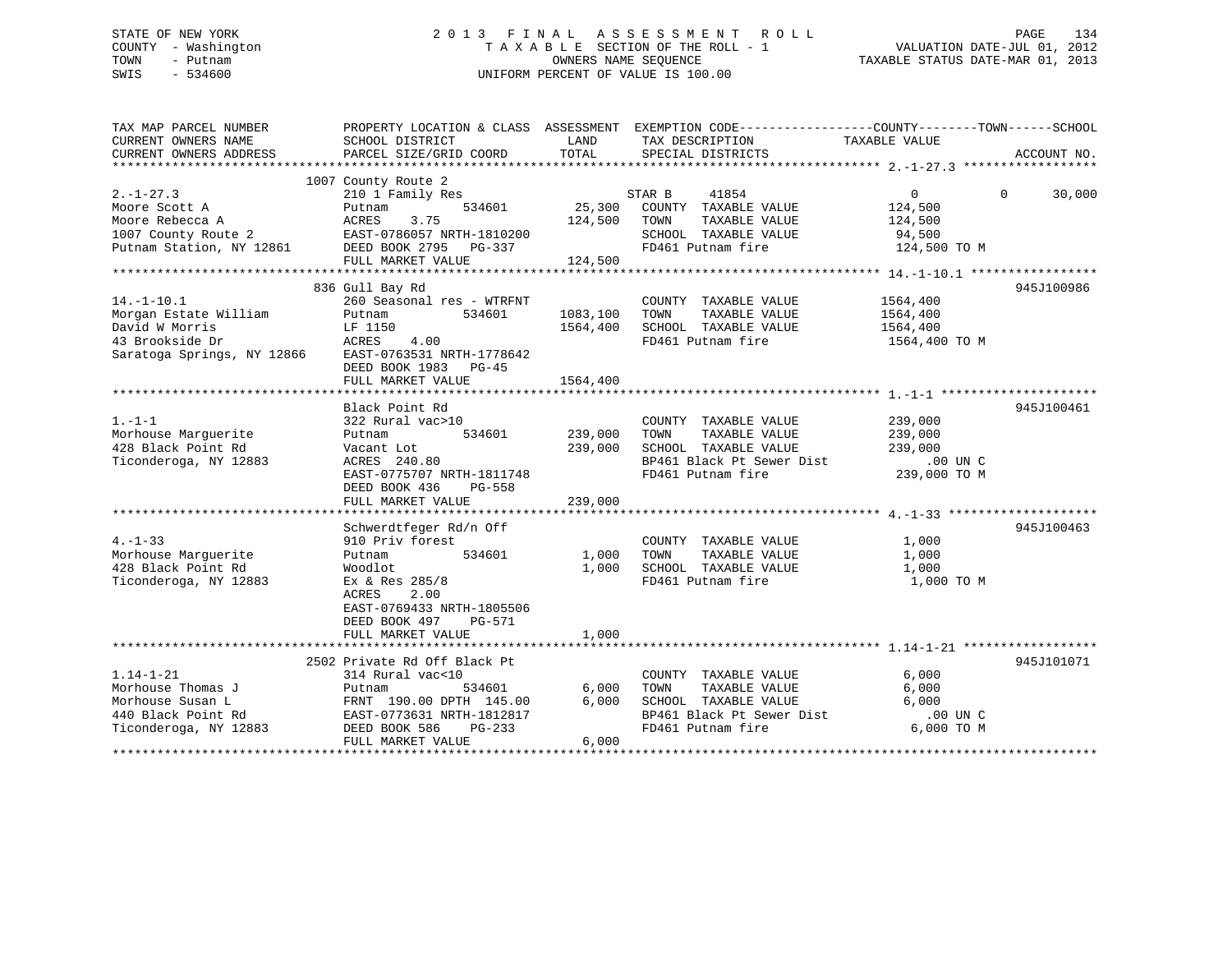## STATE OF NEW YORK 2 0 1 3 F I N A L A S S E S S M E N T R O L L PAGE 135 COUNTY - Washington T A X A B L E SECTION OF THE ROLL - 1 VALUATION DATE-JUL 01, 2012 TOWN - Putnam **CONNERS NAME SEQUENCE** TAXABLE STATUS DATE-MAR 01, 2013 SWIS - 534600 UNIFORM PERCENT OF VALUE IS 100.00

| TAX MAP PARCEL NUMBER<br>CURRENT OWNERS NAME<br>CURRENT OWNERS ADDRESS                      | PROPERTY LOCATION & CLASS ASSESSMENT EXEMPTION CODE---------------COUNTY-------TOWN-----SCHOOL<br>SCHOOL DISTRICT<br>PARCEL SIZE/GRID COORD                                                                                                                                        | LAND<br>TOTAL                | TAX DESCRIPTION<br>SPECIAL DISTRICTS                                                                                    | TAXABLE VALUE                                             | ACCOUNT NO. |
|---------------------------------------------------------------------------------------------|------------------------------------------------------------------------------------------------------------------------------------------------------------------------------------------------------------------------------------------------------------------------------------|------------------------------|-------------------------------------------------------------------------------------------------------------------------|-----------------------------------------------------------|-------------|
| $13. - 2 - 5$<br>Morris John H<br>Dover Plains, NY 12522 DEED BOOK 955                      | 117 County Route 2<br>210 1 Family Res<br>Putnam<br>FRNT 155.00 DPTH 235.00 80,500<br>PG-148<br>FULL MARKET VALUE                                                                                                                                                                  | 534601 14,200<br>80,500      | COUNTY TAXABLE VALUE<br>TAXABLE VALUE 80,500<br>TOWN<br>SCHOOL TAXABLE VALUE<br>FD461 Putnam fire                       | 80,500<br>80,500<br>80,500 TO M                           | 945J100137  |
| $1.18 - 1 - 17$<br>Morse Richard<br>Morse Janet<br>25 Humphrey's Rd<br>Barrington, RI 02806 | 2178 Black Point Rd<br>260 Seasonal res - WTRFNT<br>Putnam<br>534601<br>330' Lf<br>ACRES 2.60<br>EAST-0771227 NRTH-1810032<br>DEED BOOK 738<br>PG-193                                                                                                                              | 604,187<br>801,087           | COUNTY TAXABLE VALUE<br>TAXABLE VALUE<br>TOWN<br>SCHOOL TAXABLE VALUE<br>BP461 Black Pt Sewer Dist<br>FD461 Putnam fire | 801,087<br>801,087<br>801,087<br>00 UN C.<br>801,087 TO M | 945J100544  |
| $11.20 - 4 - 15$<br>Waterford, NY 12188                                                     | 4323 Link Way<br>260 Seasonal res<br>534601 48,100<br>EAST-0766856 NRTH-1786514<br>DEED BOOK 824<br>PG-318<br>FULL MARKET VALUE                                                                                                                                                    | 136,600                      | COUNTY TAXABLE VALUE 136,600<br>TOWN<br>TAXABLE VALUE<br>SCHOOL TAXABLE VALUE<br>FD461 Putnam fire                      | 136,600<br>136,600<br>136,600 TO M                        | 945J100472  |
| $11.20 - 4 - 30.1$<br>Mossey Charles Jr<br>27 Domenica Dr<br>Waterford, NY 12188            | Beach Ln/off<br>312 Vac w/imprv - WTRFNT<br>534601 31,700<br>Putnam<br>Elf 15<br>FRNT 28.00 DPTH 82.00<br>EAST-0767143 NRTH-1786109<br>DEED BOOK 824<br>PG-320<br>FULL MARKET VALUE                                                                                                | 33,900<br>33,900             | COUNTY TAXABLE VALUE 33,900<br>TAXABLE VALUE 33,900<br>TOWN<br>SCHOOL TAXABLE VALUE<br>FD461 Putnam fire                | 33,900<br>33,900 TO M                                     | 945J100977  |
| $11.20 - 2 - 24.1$<br>Mossey Drobneck<br>Mossey Felock<br>Clifton Park, NY 12065            | 4322 Link Way<br>260 Seasonal res<br>534601<br>Putnam<br>643/6<br>Attn: Janice Drobneck 452/366 506/896<br>137 Dunsback Rd FRNT 70.00 DPTH 100.00<br>Clifton Park, NY 12065 EAST-0766921 NRTH-1786425<br>EAST-0766921 NRTH-1786425<br>DEED BOOK 402<br>PG-805<br>FULL MARKET VALUE | 35,000<br>104,200<br>104,200 | COUNTY TAXABLE VALUE<br>TOWN<br>TAXABLE VALUE<br>SCHOOL TAXABLE VALUE<br>FD461 Putnam fire                              | 104,200<br>104,200<br>104,200<br>104,200 TO M             | 945J100471  |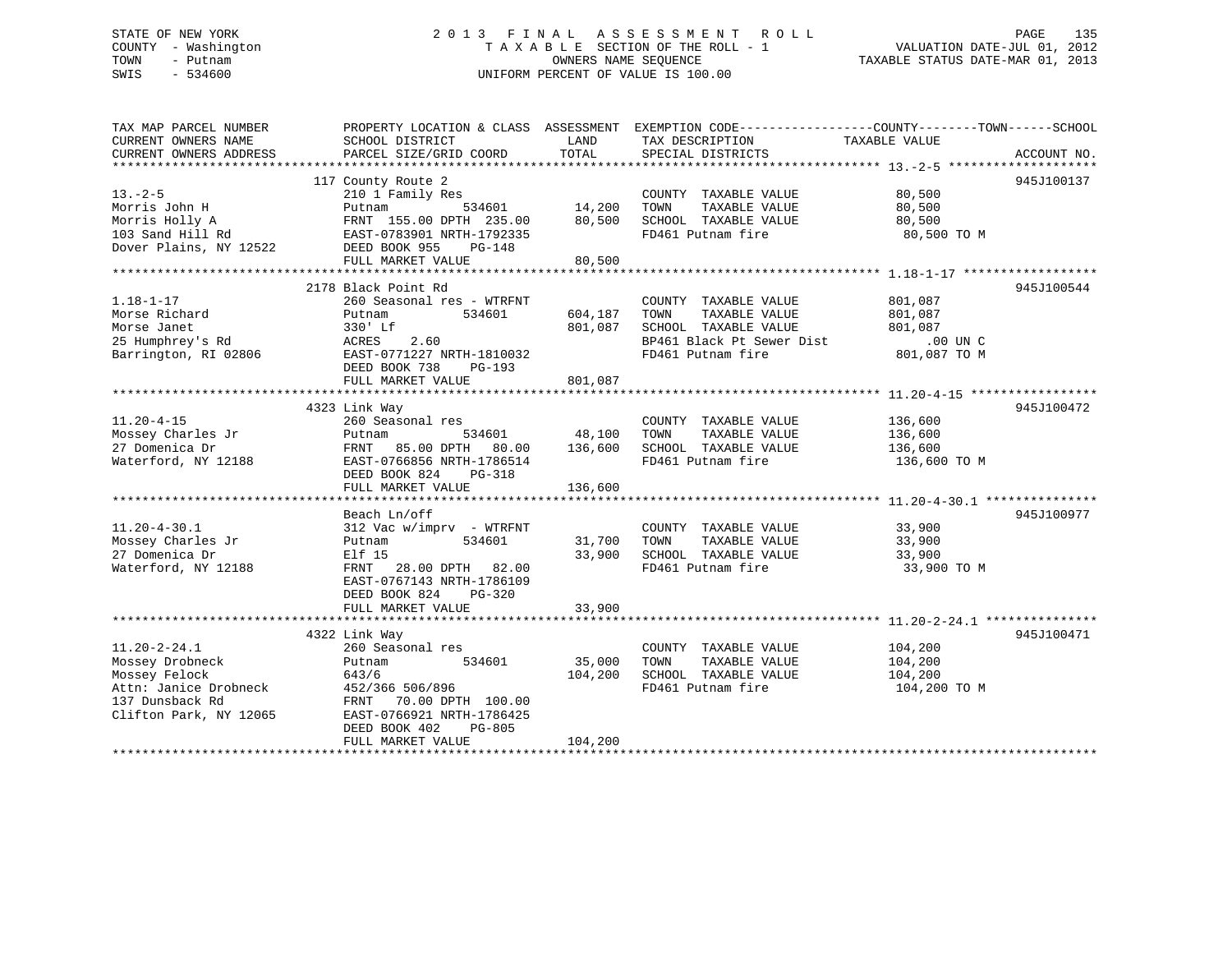| STATE OF NEW YORK<br>COUNTY - Washington<br>TOWN<br>- Putnam<br>SWIS<br>$-534600$ |                                                        | OWNERS NAME SEQUENCE | 2013 FINAL ASSESSMENT<br>ROLL<br>TAXABLE SECTION OF THE ROLL - 1<br>UNIFORM PERCENT OF VALUE IS 100.00 | VALUATION DATE-JUL 01, 2012<br>TAXABLE STATUS DATE-MAR 01, 2013 | PAGE<br>136 |
|-----------------------------------------------------------------------------------|--------------------------------------------------------|----------------------|--------------------------------------------------------------------------------------------------------|-----------------------------------------------------------------|-------------|
| TAX MAP PARCEL NUMBER                                                             |                                                        |                      | PROPERTY LOCATION & CLASS ASSESSMENT EXEMPTION CODE----------------COUNTY-------TOWN-----SCHOOL        |                                                                 |             |
| CURRENT OWNERS NAME<br>CURRENT OWNERS ADDRESS                                     | SCHOOL DISTRICT<br>PARCEL SIZE/GRID COORD              | LAND<br>TOTAL        | TAX DESCRIPTION<br>SPECIAL DISTRICTS                                                                   | TAXABLE VALUE                                                   |             |
|                                                                                   |                                                        |                      |                                                                                                        |                                                                 | ACCOUNT NO. |
|                                                                                   | 4326 Link Way                                          |                      |                                                                                                        |                                                                 | 945J101019  |
| $11.20 - 2 - 24.3$                                                                | 314 Rural vac<10                                       |                      | COUNTY TAXABLE VALUE                                                                                   | 5,000                                                           |             |
| Mossey Drobneck                                                                   | Putnam<br>534601                                       | 5,000                | TAXABLE VALUE<br>TOWN                                                                                  | 5,000                                                           |             |
| Mossey Felock                                                                     | Lot 2                                                  | 5,000                | SCHOOL TAXABLE VALUE                                                                                   | 5,000                                                           |             |
| Attn: Donna Mossey Fiffe                                                          | 505/1029<br>643/6                                      |                      | FD461 Putnam fire                                                                                      | 5,000 TO M                                                      |             |
| 81 Melville Ave                                                                   | FRNT 50.00 DPTH 100.00                                 |                      |                                                                                                        |                                                                 |             |
| Cohoes, NY 12047                                                                  | EAST-0766950 NRTH-1786483<br>DEED BOOK 402<br>PG-797   |                      |                                                                                                        |                                                                 |             |
|                                                                                   | FULL MARKET VALUE                                      | 5,000                |                                                                                                        |                                                                 |             |
|                                                                                   | **************************************                 |                      |                                                                                                        |                                                                 |             |
|                                                                                   | 4328 Link Way                                          |                      |                                                                                                        |                                                                 | 945J100933  |
| $11.20 - 2 - 24.2$                                                                | 260 Seasonal res                                       |                      | COUNTY TAXABLE VALUE                                                                                   | 139,000                                                         |             |
| Mossey Fiffe Donna M                                                              | Putnam<br>534601                                       | 38,800               | TOWN<br>TAXABLE VALUE                                                                                  | 139,000                                                         |             |
| 81 Melville Ave                                                                   | FRNT 50.00 DPTH 100.00                                 | 139,000              | SCHOOL TAXABLE VALUE                                                                                   | 139,000                                                         |             |
| Cohoes, NY 12047                                                                  | EAST-0766968 NRTH-1786531                              |                      | FD461 Putnam fire                                                                                      | 139,000 TO M                                                    |             |
|                                                                                   | DEED BOOK 643<br>$PG-3$                                |                      |                                                                                                        |                                                                 |             |
|                                                                                   | FULL MARKET VALUE                                      | 139,000              |                                                                                                        |                                                                 |             |
|                                                                                   | 4048 Beach Ln                                          |                      |                                                                                                        |                                                                 | 945J100466  |
| $11.20 - 2 - 10.1$                                                                | 314 Rural vac<10                                       |                      | COUNTY TAXABLE VALUE                                                                                   | 36,700                                                          |             |
| Mossey Osmer F Jr                                                                 | 534601<br>Putnam                                       | 36,700               | TOWN<br>TAXABLE VALUE                                                                                  | 36,700                                                          |             |
| Mossey Donna                                                                      | 643/6                                                  | 36,700               | SCHOOL TAXABLE VALUE                                                                                   | 36,700                                                          |             |
| 69 Thompsom St                                                                    | FRNT 100.00 DPTH 100.00                                |                      | FD461 Putnam fire                                                                                      | 36,700 TO M                                                     |             |
| Troy, NY 12180                                                                    | EAST-0767344 NRTH-1786840                              |                      |                                                                                                        |                                                                 |             |
|                                                                                   | DEED BOOK 452<br>PG-366                                |                      |                                                                                                        |                                                                 |             |
|                                                                                   | FULL MARKET VALUE                                      | 36,700               |                                                                                                        |                                                                 |             |
|                                                                                   |                                                        |                      |                                                                                                        |                                                                 |             |
| $12.-4-20.2$                                                                      | Dark Bay Pkwy<br>$312$ Vac w/imprv - WTRFNT            |                      | COUNTY TAXABLE VALUE                                                                                   | 77,500                                                          | 945J100846  |
| Mossey Osmer F Jr                                                                 | 534601<br>Putnam                                       | 73,500               | TAXABLE VALUE<br>TOWN                                                                                  | 77,500                                                          |             |
| 69 Thompsom St                                                                    | LF 40                                                  | 77,500               | SCHOOL TAXABLE VALUE                                                                                   | 77,500                                                          |             |
| Troy, NY 12180                                                                    | FRNT<br>40.00 DPTH 390.00                              |                      | FD461 Putnam fire                                                                                      | 77,500 TO M                                                     |             |
|                                                                                   | EAST-0767114 NRTH-1788495                              |                      |                                                                                                        |                                                                 |             |
|                                                                                   | FULL MARKET VALUE                                      | 77,500               |                                                                                                        |                                                                 |             |
|                                                                                   |                                                        |                      |                                                                                                        |                                                                 |             |
|                                                                                   | 4046 Beach Ln                                          |                      |                                                                                                        |                                                                 | 945J100468  |
| $11.20 - 2 - 10.2$                                                                | 260 Seasonal res                                       |                      | COUNTY TAXABLE VALUE                                                                                   | 104,200                                                         |             |
| Mossey William R                                                                  | 534601<br>Putnam                                       | 50,000               | TOWN<br>TAXABLE VALUE                                                                                  | 104,200                                                         |             |
| 69 Thompson St<br>Troy, NY 12180                                                  | FRNT<br>75.00 DPTH 100.00<br>EAST-0767371 NRTH-1786754 | 104,200              | SCHOOL TAXABLE VALUE<br>FD461 Putnam fire                                                              | 104,200<br>104,200 TO M                                         |             |
|                                                                                   | DEED BOOK 922<br>$PG-76$                               |                      |                                                                                                        |                                                                 |             |
|                                                                                   | FULL MARKET VALUE                                      | 104,200              |                                                                                                        |                                                                 |             |
|                                                                                   |                                                        |                      |                                                                                                        |                                                                 |             |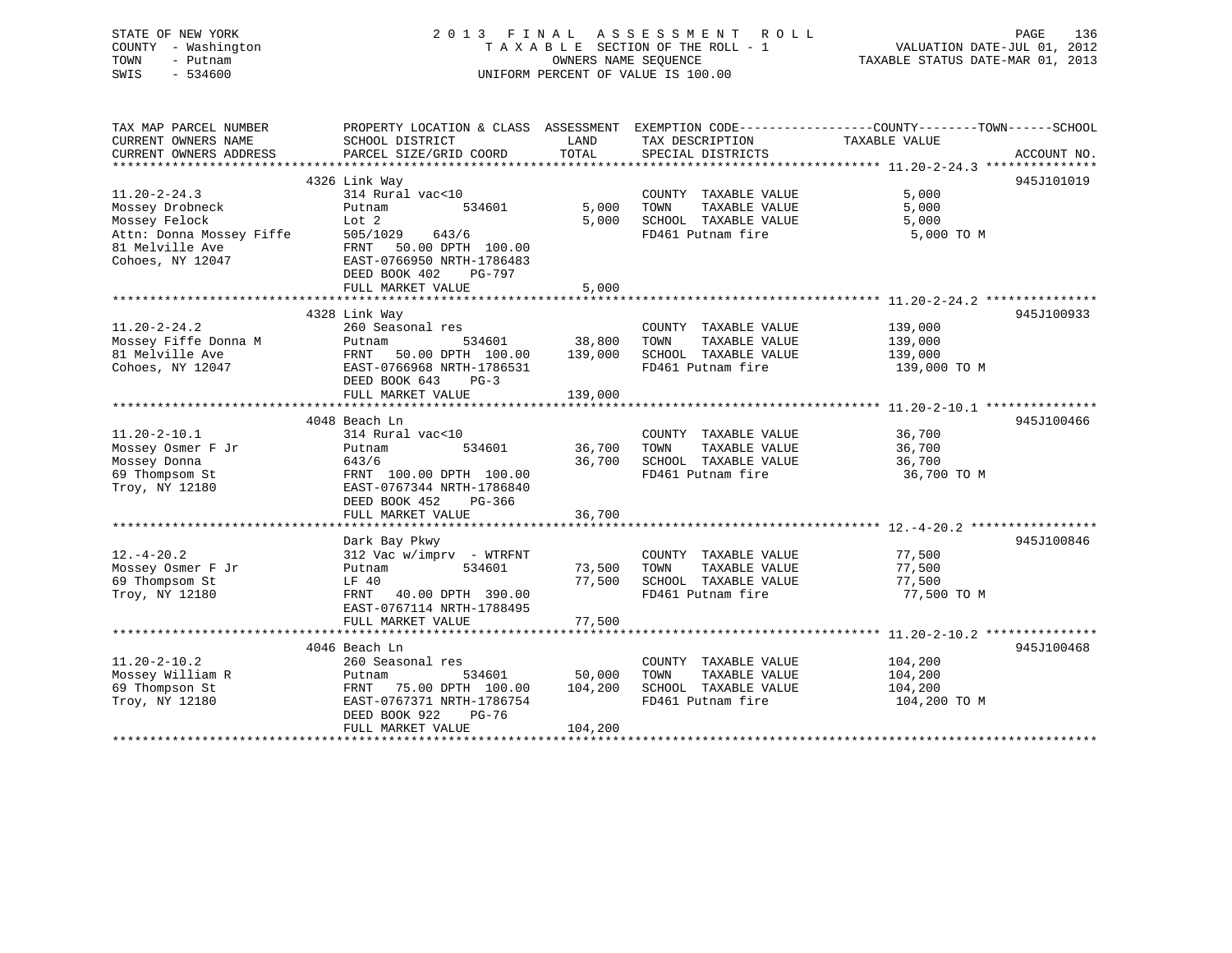## STATE OF NEW YORK 2 0 1 3 F I N A L A S S E S S M E N T R O L L PAGE 137 COUNTY - Washington T A X A B L E SECTION OF THE ROLL - 1 VALUATION DATE-JUL 01, 2012 TOWN - Putnam OWNERS NAME SEQUENCE TAXABLE STATUS DATE-MAR 01, 2013 SWIS - 534600 UNIFORM PERCENT OF VALUE IS 100.00

| TAX MAP PARCEL NUMBER<br>CURRENT OWNERS NAME                                                         | PROPERTY LOCATION & CLASS ASSESSMENT<br>SCHOOL DISTRICT                                                                                                                      | LAND               | TAX DESCRIPTION                                                                            | EXEMPTION CODE-----------------COUNTY-------TOWN------SCHOOL<br>TAXABLE VALUE |             |
|------------------------------------------------------------------------------------------------------|------------------------------------------------------------------------------------------------------------------------------------------------------------------------------|--------------------|--------------------------------------------------------------------------------------------|-------------------------------------------------------------------------------|-------------|
| CURRENT OWNERS ADDRESS<br>******************                                                         | PARCEL SIZE/GRID COORD<br>*******************************                                                                                                                    | TOTAL              | SPECIAL DISTRICTS                                                                          |                                                                               | ACCOUNT NO. |
| $14.8 - 1 - 21$<br>Mullen Ann<br>Mullen Thomas K<br>15 Nott Rd<br>Rexford, NY 12148                  | 524 Gull Bay Rd<br>260 Seasonal res - WTRFNT<br>Putnam<br>534601<br>484/57 518/129<br>LF 74<br>FRNT<br>87.00 DPTH 190.00                                                     | 439,000<br>538,400 | COUNTY TAXABLE VALUE<br>TOWN<br>TAXABLE VALUE<br>SCHOOL TAXABLE VALUE<br>FD461 Putnam fire | 538,400<br>538,400<br>538,400<br>538,400 TO M                                 | 945J100507  |
| PRIOR OWNER ON 3/01/2013<br>Mullen Thomas K                                                          | EAST-0766078 NRTH-1784833<br>DEED BOOK 894<br>PG-349<br>FULL MARKET VALUE<br>*********************                                                                           | 538,400            |                                                                                            |                                                                               |             |
| $11.8 - 5 - 6.1$<br>Muller Robert J<br>33 Ellsworth Ln<br>Lake George, NY 12845                      | Royal Anchorage Estates<br>314 Rural vac<10<br>534601<br>Putnam<br>Lot 11 Rsvd<br>LR's<br>$12.-5-6.1$<br>ACRES<br>1.02                                                       | 125,300<br>125,300 | COUNTY TAXABLE VALUE<br>TOWN<br>TAXABLE VALUE<br>SCHOOL TAXABLE VALUE<br>FD461 Putnam fire | 125,300<br>125,300<br>125,300<br>125,300 TO M                                 | 945J101000  |
|                                                                                                      | EAST-0767008 NRTH-1792573<br>DEED BOOK 759<br>$PG-277$<br>FULL MARKET VALUE                                                                                                  | 125,300            |                                                                                            | **************************** 11.20-4-8 ****                                   |             |
| $11.20 - 4 - 8$<br>Murdock Betty Ann LE<br>Murdock Bruce<br>9 Phillips St<br>Ballston Lake, NY 12019 | 4365 Link Way<br>260 Seasonal res - WTRFNT<br>534601<br>Putnam<br>LF 115<br>FRNT 115.00 DPTH 161.00<br>EAST-0766459 NRTH-1787137                                             | 567,300<br>629,000 | COUNTY TAXABLE VALUE<br>TAXABLE VALUE<br>TOWN<br>SCHOOL TAXABLE VALUE<br>FD461 Putnam fire | 629,000<br>629,000<br>629,000<br>629,000 TO M                                 | 945J100477  |
|                                                                                                      | DEED BOOK 837<br>$PG-95$<br>FULL MARKET VALUE<br>************************                                                                                                    | 629,000            |                                                                                            |                                                                               |             |
| $11.20 - 4 - 28$<br>Murphy Albina L<br>Burger Andrea<br>15 Campagna Dr<br>Albany, NY 12205           | 4311 Link Way<br>260 Seasonal res - WTRFNT<br>Putnam<br>534601<br>Lot $18$<br>LF 35<br>FRNT<br>68.00 DPTH<br>79.00<br>EAST-0767060 NRTH-1786274<br>DEED BOOK 460<br>$PG-613$ | 148,500<br>254,300 | COUNTY TAXABLE VALUE<br>TOWN<br>TAXABLE VALUE<br>SCHOOL TAXABLE VALUE<br>FD461 Putnam fire | 254,300<br>254,300<br>254,300<br>254,300 TO M                                 | 945J100224  |
|                                                                                                      | FULL MARKET VALUE<br>4357 Link Way                                                                                                                                           | 254,300            |                                                                                            |                                                                               | 945J100480  |
| $11.20 - 4 - 11$<br>Murray Neil V<br>1125 Glenmeadow Ct<br>Niskayuna, NY 12309-2511                  | 210 1 Family Res - WTRFNT<br>534601<br>Putnam<br>LF 125<br>FRNT 125.00 DPTH 175.00<br>EAST-0766621 NRTH-1786948<br>DEED BOOK 773<br>PG-87                                    | 402,500<br>640,000 | COUNTY TAXABLE VALUE<br>TOWN<br>TAXABLE VALUE<br>SCHOOL TAXABLE VALUE<br>FD461 Putnam fire | 640,000<br>640,000<br>640,000<br>640,000 TO M                                 |             |
| ********************                                                                                 | FULL MARKET VALUE                                                                                                                                                            | 640,000            |                                                                                            |                                                                               |             |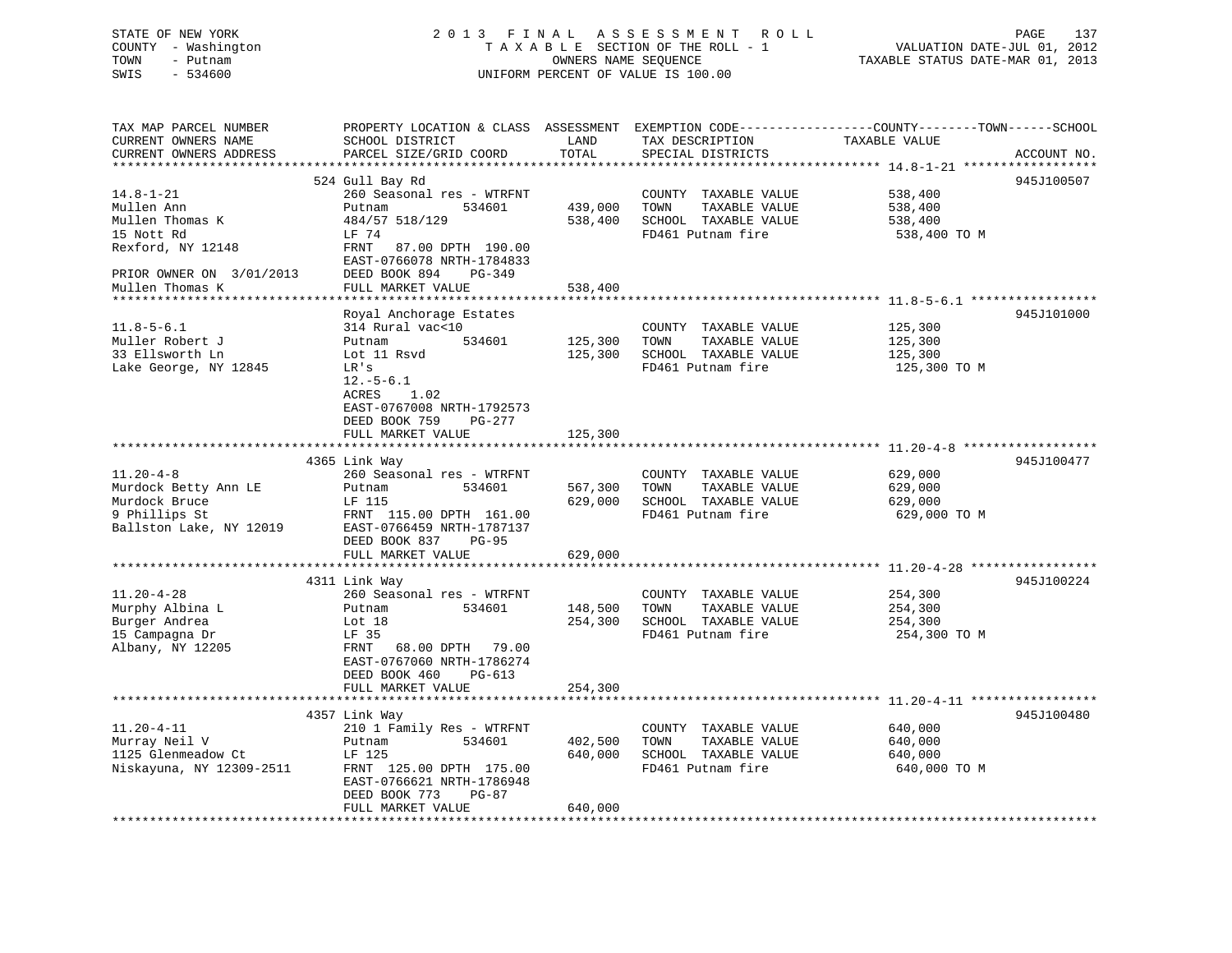| STATE OF NEW YORK<br>COUNTY - Washington<br>TOWN<br>- Putnam<br>SWIS<br>$-534600$ | 2013 FINAL                                    | OWNERS NAME SEQUENCE           | ASSESSMENT ROLL<br>TAXABLE SECTION OF THE ROLL - 1<br>UNIFORM PERCENT OF VALUE IS 100.00 | 138<br>PAGE<br>VALUATION DATE-JUL 01, 2012<br>TAXABLE STATUS DATE-MAR 01, 2013                   |
|-----------------------------------------------------------------------------------|-----------------------------------------------|--------------------------------|------------------------------------------------------------------------------------------|--------------------------------------------------------------------------------------------------|
| TAX MAP PARCEL NUMBER                                                             |                                               |                                |                                                                                          | PROPERTY LOCATION & CLASS ASSESSMENT EXEMPTION CODE----------------COUNTY-------TOWN------SCHOOL |
| CURRENT OWNERS NAME<br>CURRENT OWNERS ADDRESS                                     | SCHOOL DISTRICT<br>PARCEL SIZE/GRID COORD     | LAND<br>TOTAL                  | TAX DESCRIPTION<br>SPECIAL DISTRICTS                                                     | TAXABLE VALUE<br>ACCOUNT NO.                                                                     |
|                                                                                   |                                               |                                |                                                                                          |                                                                                                  |
|                                                                                   | 4341 Link Way                                 |                                |                                                                                          | 945J100478                                                                                       |
| $11.20 - 4 - 13.1$                                                                | 260 Seasonal res - WTRFNT                     |                                | COUNTY TAXABLE VALUE                                                                     | 611,700                                                                                          |
| Murray Neil V                                                                     | Putnam<br>534601                              | 501,100                        | TOWN<br>TAXABLE VALUE                                                                    | 611,700                                                                                          |
| Attn: Robert Murray                                                               | LF 82                                         | 611,700                        | SCHOOL TAXABLE VALUE                                                                     | 611,700                                                                                          |
| 201 E Sanford St                                                                  | 82.00 DPTH 298.00<br>FRNT                     |                                | FD461 Putnam fire                                                                        | 611,700 TO M                                                                                     |
| Glens Falls, NY 12801                                                             | EAST-0766925 NRTH-1786737                     |                                |                                                                                          |                                                                                                  |
|                                                                                   | DEED BOOK 507 PG-237                          |                                |                                                                                          |                                                                                                  |
|                                                                                   | FULL MARKET VALUE<br>************************ | 611,700<br>******************* |                                                                                          |                                                                                                  |
|                                                                                   |                                               |                                |                                                                                          |                                                                                                  |
| $12. - 4 - 22.1$                                                                  | 5111 .4 Mile Way                              |                                |                                                                                          |                                                                                                  |
|                                                                                   | 322 Rural vac>10<br>534601                    | 27,700                         | COUNTY TAXABLE VALUE<br>TAXABLE VALUE                                                    | 27,700<br>27,700                                                                                 |
| Murray Robert E Jr<br>Murray Neil V                                               | Putnam<br>ACRES 12.66                         | 27,700                         | TOWN<br>SCHOOL TAXABLE VALUE                                                             | 27,700                                                                                           |
| 201 E Sanford St                                                                  | EAST-0766771 NRTH-1787539                     |                                | FD461 Putnam fire                                                                        | 27,700 TO M                                                                                      |
| Glens Falls, NY 12801                                                             | DEED BOOK 773<br><b>PG-89</b>                 |                                |                                                                                          |                                                                                                  |
|                                                                                   | FULL MARKET VALUE                             | 27,700                         |                                                                                          |                                                                                                  |
|                                                                                   |                                               |                                |                                                                                          |                                                                                                  |
|                                                                                   | 4343 Link Way                                 |                                |                                                                                          | 945J100479                                                                                       |
| $11.20 - 4 - 13.2$                                                                | 260 Seasonal res - WTRFNT                     |                                | COUNTY TAXABLE VALUE                                                                     | 548,900                                                                                          |
| Murray Robert Jr                                                                  | Putnam<br>534601                              | 469,900                        | TAXABLE VALUE<br>TOWN                                                                    | 548,900                                                                                          |
| Murray Robert III                                                                 | See Notes                                     | 548,900                        | SCHOOL TAXABLE VALUE                                                                     | 548,900                                                                                          |
| 201 Sanford St                                                                    | 81' LF                                        |                                | FD461 Putnam fire                                                                        | 548,900 TO M                                                                                     |
| Glens Falls, NY 12804                                                             | FRNT 167.00 DPTH 185.00                       |                                |                                                                                          |                                                                                                  |
|                                                                                   | EAST-0766820 NRTH-1786805                     |                                |                                                                                          |                                                                                                  |
|                                                                                   | DEED BOOK 3053 PG-45                          |                                |                                                                                          |                                                                                                  |
|                                                                                   | FULL MARKET VALUE                             | 548,900                        |                                                                                          |                                                                                                  |
|                                                                                   |                                               |                                |                                                                                          |                                                                                                  |
|                                                                                   | 1532 Mosswood Way                             |                                |                                                                                          | 945J100930                                                                                       |
| $7.12 - 1 - 5$                                                                    | 260 Seasonal res                              |                                | COUNTY TAXABLE VALUE                                                                     | 271,200                                                                                          |
| Mygatt Laurie Gene                                                                | Putnam<br>534601                              | 120,500                        | TOWN<br>TAXABLE VALUE                                                                    | 271,200                                                                                          |
| 1532 Mosswood Way                                                                 | Lot & C                                       | 271,200                        | SCHOOL TAXABLE VALUE                                                                     | 271,200                                                                                          |
| Putnam Station, NY 12861                                                          | FRNT 110.00 DPTH 192.00                       |                                | FD461 Putnam fire                                                                        | 271,200 TO M                                                                                     |
|                                                                                   | EAST-0768367 NRTH-1798817                     |                                |                                                                                          |                                                                                                  |
|                                                                                   | DEED BOOK 510<br>$PG-41$                      |                                |                                                                                          |                                                                                                  |
|                                                                                   | FULL MARKET VALUE                             | 271,200                        |                                                                                          |                                                                                                  |
|                                                                                   |                                               |                                |                                                                                          |                                                                                                  |
|                                                                                   | County Route 1                                |                                |                                                                                          | 945J100971                                                                                       |
| $7.12 - 1 - 16.2$                                                                 | 312 Vac w/imprv - WTRFNT                      |                                | COUNTY TAXABLE VALUE                                                                     | 98,800                                                                                           |
| Mygatt Laurie Gene                                                                | Putnam<br>534601                              | 96,000                         | TOWN<br>TAXABLE VALUE                                                                    | 98,800                                                                                           |
| 1532 Mosswood Way                                                                 | LF 27                                         | 98,800                         | SCHOOL TAXABLE VALUE                                                                     | 98,800                                                                                           |
| Putnam Station, NY 12861                                                          | FRNT<br>25.00 DPTH 171.00                     |                                | FD461 Putnam fire                                                                        | 98,800 TO M                                                                                      |
|                                                                                   | EAST-0767626 NRTH-1798006                     |                                |                                                                                          |                                                                                                  |
|                                                                                   | DEED BOOK 510<br>$PG-41$                      |                                |                                                                                          |                                                                                                  |
| ***********************                                                           | FULL MARKET VALUE                             | 98,800                         |                                                                                          |                                                                                                  |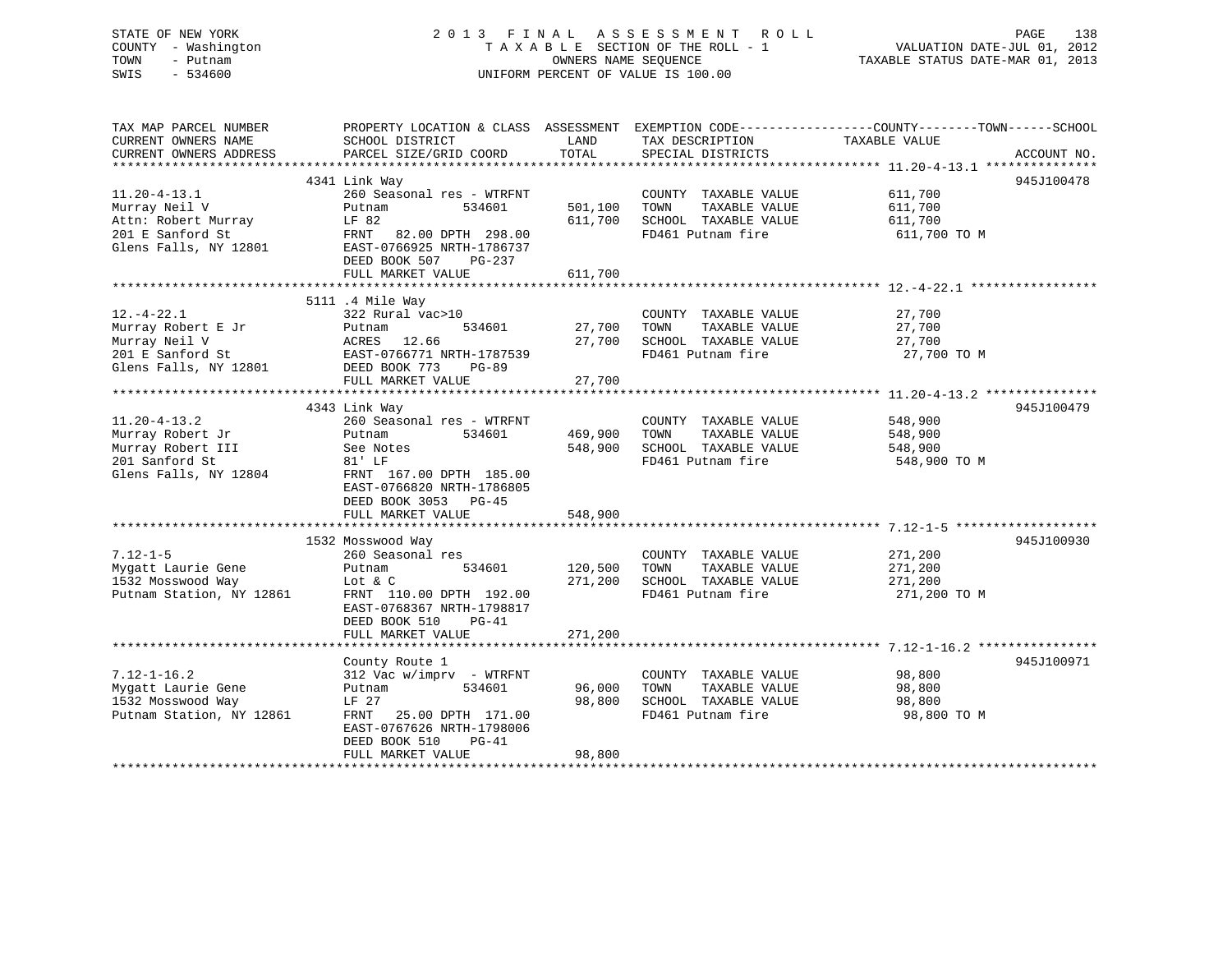# STATE OF NEW YORK 2013 FINAL ASSESSMENT ROLL PAGE 139 COUNTY - Washington  $T A X A B L E$  SECTION OF THE ROLL - 1<br>TOWN - Putnam data of the counters NAME SEQUENCE SWIS - 534600 UNIFORM PERCENT OF VALUE IS 100.00

TAXABLE STATUS DATE-MAR 01, 2013

| TAX MAP PARCEL NUMBER    | PROPERTY LOCATION & CLASS ASSESSMENT |           | EXEMPTION CODE-----------------COUNTY-------TOWN------SCHOOL |                          |             |
|--------------------------|--------------------------------------|-----------|--------------------------------------------------------------|--------------------------|-------------|
| CURRENT OWNERS NAME      | SCHOOL DISTRICT                      | LAND      | TAX DESCRIPTION                                              | TAXABLE VALUE            |             |
| CURRENT OWNERS ADDRESS   | PARCEL SIZE/GRID COORD               | TOTAL     | SPECIAL DISTRICTS                                            |                          | ACCOUNT NO. |
| *********************    | ***********************              |           |                                                              |                          |             |
|                          | Rochelle Way                         |           |                                                              |                          | 945J100967  |
| $7.12 - 1 - 34$          | 314 Rural vac<10                     |           | COUNTY TAXABLE VALUE                                         | 101,000                  |             |
| Mygatt Laurie Gene       | 534601<br>Putnam                     | 101,000   | TOWN<br>TAXABLE VALUE                                        | 101,000                  |             |
| 1532 Mosswood Way        | FRNT 110.00 DPTH 200.00              | 101,000   | SCHOOL TAXABLE VALUE                                         | 101,000                  |             |
| Putnam Station, NY 12861 | EAST-0768505 NRTH-1798967            |           | FD461 Putnam fire                                            | 101,000 TO M             |             |
|                          | DEED BOOK 510<br>$PG-41$             |           |                                                              |                          |             |
|                          | FULL MARKET VALUE                    | 101,000   |                                                              |                          |             |
|                          | ******************                   | ********* |                                                              | ***************** 8.-2-5 |             |
|                          | County Route 1                       |           |                                                              |                          | 945J100391  |
| $8. - 2 - 5$             | 323 Vacant rural                     |           | COUNTY TAXABLE VALUE                                         | 39,348                   |             |
| Nadeau Douglas A         | 534601<br>Putnam                     | 39,348    | TOWN<br>TAXABLE VALUE                                        | 39,348                   |             |
| 729 Route 9N             | Lot $13$                             | 39,348    | SCHOOL TAXABLE VALUE                                         | 39,348                   |             |
| Ticonderoga, NY 12883    | ACRES 60.74                          |           | FD461 Putnam fire                                            | 39,348 TO M              |             |
|                          | EAST-0775550 NRTH-1799157            |           |                                                              |                          |             |
|                          | DEED BOOK 942<br>PG-97               |           |                                                              |                          |             |
|                          | FULL MARKET VALUE                    | 39,348    |                                                              |                          |             |
|                          |                                      |           |                                                              |                          |             |
|                          | 20 Lillie Ln                         |           |                                                              |                          | 945J100391  |
| $8. - 2 - 5.12$          | 314 Rural vac<10                     |           |                                                              |                          |             |
|                          |                                      |           | COUNTY TAXABLE VALUE                                         | 24,100                   |             |
| Nadeau Douglas A         | 534601<br>Putnam                     | 24,100    | TAXABLE VALUE<br>TOWN                                        | 24,100                   |             |
| 729 Hague Rd             | Sub Lot 12                           | 24,100    | SCHOOL TAXABLE VALUE                                         | 24,100                   |             |
| Ticonderoga, NY 12883    | ACRES<br>9.07                        |           | FD461 Putnam fire                                            | 24,100 TO M              |             |
|                          | EAST-0776220 NRTH-1799815            |           |                                                              |                          |             |
|                          | DEED BOOK 875<br>PG-311              |           |                                                              |                          |             |
|                          | FULL MARKET VALUE                    | 24,100    |                                                              |                          |             |
|                          | **********************               |           |                                                              |                          |             |
|                          | 2376 Black Point Way                 |           |                                                              |                          | 945J100235  |
| $4.9 - 1 - 7.3$          | $312$ Vac w/imprv - WTRFNT           |           | COUNTY TAXABLE VALUE                                         | 294,200                  |             |
| Nakao Michael A MD       | 534601<br>Putnam                     | 291,000   | TOWN<br>TAXABLE VALUE                                        | 294,200                  |             |
| 2 New Hampshire Ave      | 936/251;936/249                      | 294,200   | SCHOOL TAXABLE VALUE                                         | 294,200                  |             |
| Troy, NY 12180           | $100'$ LF                            |           | BP461 Black Pt Sewer Dist                                    | .00 UN C                 |             |
|                          | 1.30<br>ACRES                        |           | FD461 Putnam fire                                            | 294,200 TO M             |             |
|                          | EAST-0768558 NRTH-1806408            |           |                                                              |                          |             |
|                          | DEED BOOK 3054 PG-120                |           |                                                              |                          |             |
|                          | FULL MARKET VALUE                    | 294,200   |                                                              |                          |             |
|                          |                                      |           |                                                              |                          |             |
|                          | Lake George Way South                |           |                                                              |                          | 945J100052  |
| $7.12 - 2 - 12$          | 314 Rural vac<10 - WTRFNT            |           | COUNTY TAXABLE VALUE                                         | 271,900                  |             |
| Naso Mary Ann            | 534601<br>Putnam                     | 271,900   | TOWN<br>TAXABLE VALUE                                        | 271,900                  |             |
| c/o Christine Amspacher  | Lots $4 & 5$                         | 271,900   | SCHOOL TAXABLE VALUE                                         | 271,900                  |             |
| 2733 Fleetwood St        | LF 160                               |           | FD461 Putnam fire                                            | 271,900 TO M             |             |
| Easton, PA 18045         | FRNT 184.00 DPTH 100.00              |           |                                                              |                          |             |
|                          | EAST-0767084 NRTH-1796960            |           |                                                              |                          |             |
|                          | DEED BOOK 615<br>PG-167              |           |                                                              |                          |             |
|                          | FULL MARKET VALUE                    | 271,900   |                                                              |                          |             |
|                          |                                      |           |                                                              |                          |             |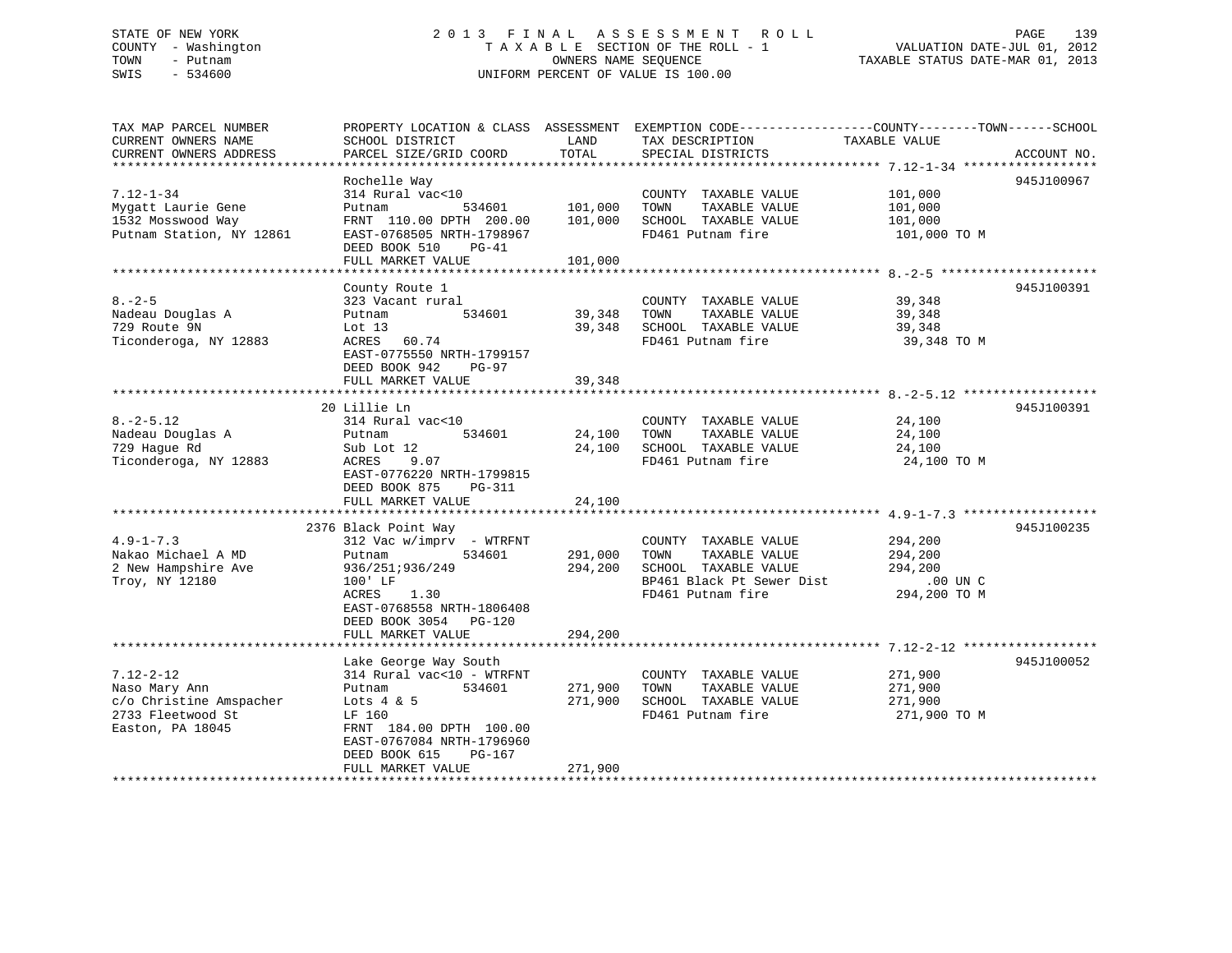## STATE OF NEW YORK 2 0 1 3 F I N A L A S S E S S M E N T R O L L PAGE 140 COUNTY - Washington T A X A B L E SECTION OF THE ROLL - 1 VALUATION DATE-JUL 01, 2012 TOWN - Putnam **CONNERS NAME SEQUENCE** TAXABLE STATUS DATE-MAR 01, 2013 SWIS - 534600 UNIFORM PERCENT OF VALUE IS 100.00

| TAX MAP PARCEL NUMBER<br>CURRENT OWNERS NAME<br>CURRENT OWNERS ADDRESS                               | PROPERTY LOCATION & CLASS ASSESSMENT<br>SCHOOL DISTRICT<br>PARCEL SIZE/GRID COORD                                                                                                                        | LAND<br>TOTAL                 | TAX DESCRIPTION<br>SPECIAL DISTRICTS                                                       | EXEMPTION CODE----------------COUNTY-------TOWN------SCHOOL<br>TAXABLE VALUE | ACCOUNT NO.        |
|------------------------------------------------------------------------------------------------------|----------------------------------------------------------------------------------------------------------------------------------------------------------------------------------------------------------|-------------------------------|--------------------------------------------------------------------------------------------|------------------------------------------------------------------------------|--------------------|
| $7.12 - 2 - 13$<br>Naso Mary Ann<br>c/o Christine Amspacher<br>2733 Fleetwood St<br>Easton, PA 18045 | 2048 Lake George Way South<br>280 Res Multiple - WTRFNT<br>534601<br>Putnam<br>728/149<br>LF 125<br>FRNT 125.00 DPTH 122.00<br>EAST-0767209 NRTH-1797028<br>DEED BOOK 728<br>PG-152<br>FULL MARKET VALUE | 531,200<br>735,600<br>735,600 | COUNTY TAXABLE VALUE<br>TAXABLE VALUE<br>TOWN<br>SCHOOL TAXABLE VALUE<br>FD461 Putnam fire | 735,600<br>735,600<br>735,600<br>735,600 TO M                                | 945J100310         |
| $14.11 - 2 - 2$                                                                                      | 620 Gull Bay Rd<br>280 Res Multiple - WTRFNT                                                                                                                                                             |                               | COUNTY TAXABLE VALUE                                                                       | 1716,300                                                                     | 945J100351         |
| Neilson Kenneth T Trustee<br>Neilson Residence Trust<br>7163 SE Greenview Pl<br>Hobe Sound, NY 33455 | 534601<br>Putnam<br>LF 320<br>$14. - 2 - 2$<br>ACRES<br>2.50<br>EAST-0765306 NRTH-1782825                                                                                                                | 939,700<br>1716,300           | TOWN<br>TAXABLE VALUE<br>SCHOOL TAXABLE VALUE<br>FD461 Putnam fire                         | 1716,300<br>1716,300<br>1716,300 TO M                                        |                    |
|                                                                                                      | DEED BOOK 3198 PG-284<br>FULL MARKET VALUE                                                                                                                                                               | 1716,300                      |                                                                                            |                                                                              |                    |
|                                                                                                      | 2345 Black Point Way                                                                                                                                                                                     |                               |                                                                                            |                                                                              | 945J100291         |
| $4.9 - 1 - 4$                                                                                        | 210 1 Family Res - WTRFNT                                                                                                                                                                                |                               | COUNTY TAXABLE VALUE                                                                       | 765,100                                                                      |                    |
| Neilson Linda                                                                                        | 534601<br>Putnam                                                                                                                                                                                         | 491,100                       | TOWN<br>TAXABLE VALUE                                                                      | 765,100                                                                      |                    |
| 253 Everett Ave                                                                                      | LF 128                                                                                                                                                                                                   | 765,100                       | SCHOOL TAXABLE VALUE                                                                       | 765,100                                                                      |                    |
| Wyckoff, NJ 07481                                                                                    | FRNT 125.00 DPTH 348.00<br>EAST-0768890 NRTH-1806940<br>DEED BOOK 2017 PG-83                                                                                                                             |                               | BP461 Black Pt Sewer Dist<br>FD461 Putnam fire                                             | .00 UN C<br>765,100 TO M                                                     |                    |
|                                                                                                      | FULL MARKET VALUE                                                                                                                                                                                        | 765,100                       |                                                                                            |                                                                              |                    |
|                                                                                                      | 16257 State Route 22                                                                                                                                                                                     |                               |                                                                                            |                                                                              | 945J100043         |
| $15. - 1 - 3$                                                                                        | 270 Mfg housing                                                                                                                                                                                          |                               | STAR B<br>41854                                                                            | $\mathbf{0}$                                                                 | 30,000<br>$\Omega$ |
| Neve Pearl H                                                                                         | 534601<br>Putnam                                                                                                                                                                                         | 117,700                       | COUNTY TAXABLE VALUE                                                                       | 137,000                                                                      |                    |
| Neve Karen S<br>16257 State Route 22                                                                 | 92.70<br>ACRES<br>EAST-0774147 NRTH-1780316                                                                                                                                                              | 137,000                       | TOWN<br>TAXABLE VALUE<br>SCHOOL TAXABLE VALUE                                              | 137,000                                                                      |                    |
| Putnam, NY 12861                                                                                     | DEED BOOK 901<br>PG-239                                                                                                                                                                                  |                               | FD461 Putnam fire                                                                          | 107,000<br>137,000 TO M                                                      |                    |
|                                                                                                      | FULL MARKET VALUE                                                                                                                                                                                        | 137,000                       |                                                                                            |                                                                              |                    |
|                                                                                                      |                                                                                                                                                                                                          |                               |                                                                                            |                                                                              |                    |
|                                                                                                      | 7 Old Garbis Way                                                                                                                                                                                         |                               |                                                                                            |                                                                              | 945J100487         |
| $9. - 1 - 11$                                                                                        | 260 Seasonal res - WTRFNT                                                                                                                                                                                |                               | COUNTY TAXABLE VALUE                                                                       | 94,400                                                                       |                    |
| Newcomb Donald L -LE-                                                                                | Putnam<br>534601                                                                                                                                                                                         | 24,900                        | TAXABLE VALUE<br>TOWN                                                                      | 94,400                                                                       |                    |
| Newcomb Jean -LE-                                                                                    | FRNT 210.00 DPTH 100.00                                                                                                                                                                                  | 94,400                        | SCHOOL TAXABLE VALUE                                                                       | 94,400                                                                       |                    |
| 4 Anthony Ln                                                                                         | EAST-0791197 NRTH-1794729                                                                                                                                                                                |                               | FD461 Putnam fire                                                                          | 94,400 TO M                                                                  |                    |
| Albany, NY 12205                                                                                     | DEED BOOK 1881<br>$PG-90$                                                                                                                                                                                |                               |                                                                                            |                                                                              |                    |
|                                                                                                      | FULL MARKET VALUE                                                                                                                                                                                        | 94,400                        |                                                                                            |                                                                              |                    |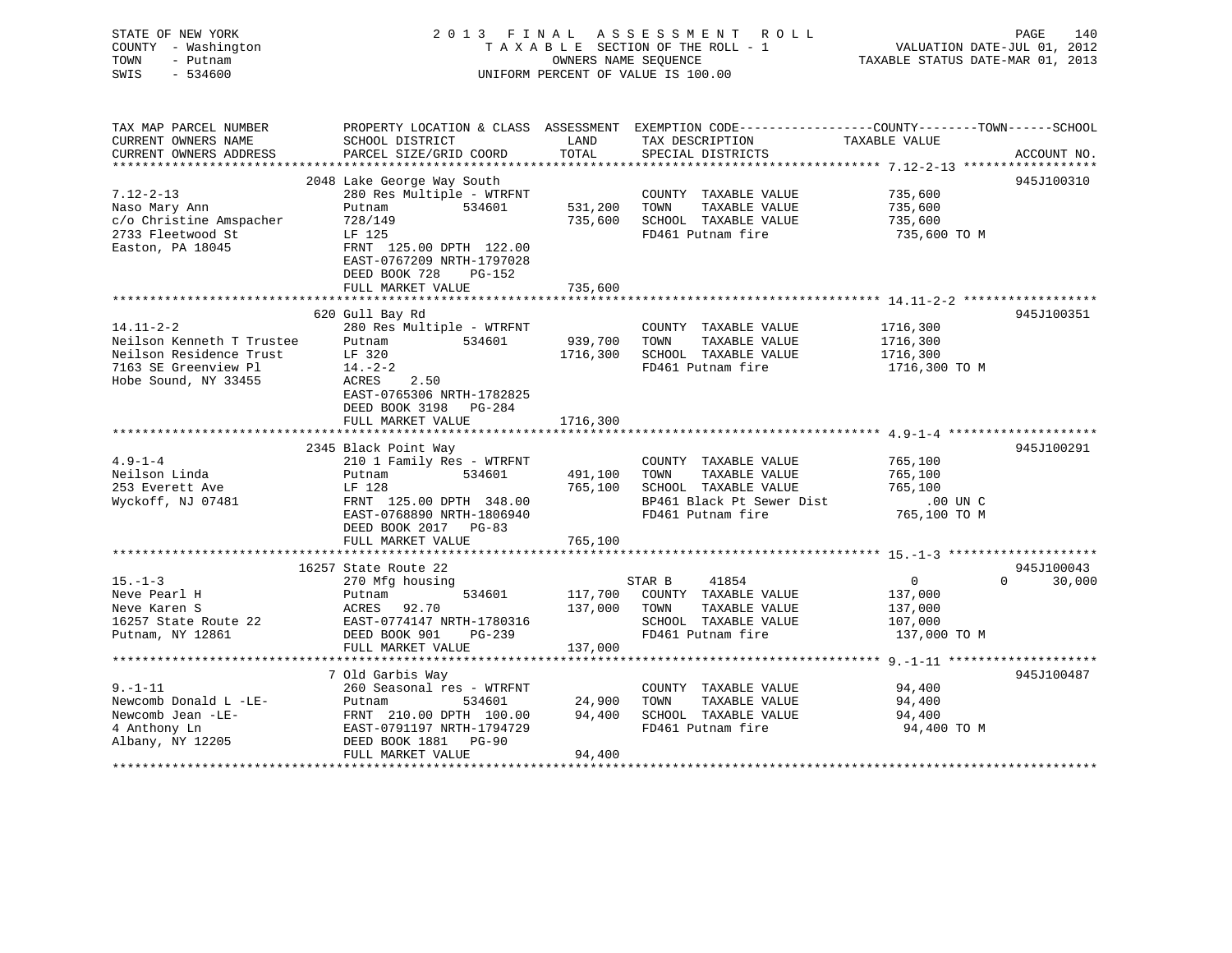## STATE OF NEW YORK 2 0 1 3 F I N A L A S S E S S M E N T R O L L PAGE 141 COUNTY - Washington T A X A B L E SECTION OF THE ROLL - 1 VALUATION DATE-JUL 01, 2012 TOWN - Putnam OWNERS NAME SEQUENCE TAXABLE STATUS DATE-MAR 01, 2013 SWIS - 534600 UNIFORM PERCENT OF VALUE IS 100.00

| TAX MAP PARCEL NUMBER<br>CURRENT OWNERS NAME              | PROPERTY LOCATION & CLASS ASSESSMENT EXEMPTION CODE---------------COUNTY-------TOWN-----SCHOOL<br>SCHOOL DISTRICT                                                                                                                                                                                                                                                                                                                                           |         | LAND TAX DESCRIPTION TAXABLE VALUE<br>COORD TOTAL SPECIAL DISTRICTS                                                               |             |                          |
|-----------------------------------------------------------|-------------------------------------------------------------------------------------------------------------------------------------------------------------------------------------------------------------------------------------------------------------------------------------------------------------------------------------------------------------------------------------------------------------------------------------------------------------|---------|-----------------------------------------------------------------------------------------------------------------------------------|-------------|--------------------------|
| CURRENT OWNERS ADDRESS                                    | PARCEL SIZE/GRID COORD                                                                                                                                                                                                                                                                                                                                                                                                                                      |         | TOTAL SPECIAL DISTRICTS                                                                                                           |             | ACCOUNT NO.              |
|                                                           |                                                                                                                                                                                                                                                                                                                                                                                                                                                             |         |                                                                                                                                   |             |                          |
| $15. - 1 - 18$                                            | LOT 46 Williams North Tr                                                                                                                                                                                                                                                                                                                                                                                                                                    |         |                                                                                                                                   |             | 945J100116               |
| Newell Walter J Jr                                        | 910 Priv forest<br>534601 41,700 TOWN<br>Putnam                                                                                                                                                                                                                                                                                                                                                                                                             |         |                                                                                                                                   |             |                          |
| 9 Cliff St                                                |                                                                                                                                                                                                                                                                                                                                                                                                                                                             |         |                                                                                                                                   |             |                          |
| Whitehall, NY 12887                                       | Mt<br>ACRES 83.40                                                                                                                                                                                                                                                                                                                                                                                                                                           |         | COUNTY TAXABLE VALUE 41,700<br>41,700 TOWN TAXABLE VALUE 41,700<br>41,700 SCHOOL TAXABLE VALUE 41,700<br>FD461 Putnam fire 41,700 | 41,700 TO M |                          |
|                                                           | EAST-0769545 NRTH-1777119                                                                                                                                                                                                                                                                                                                                                                                                                                   |         | FD461 Putnam fire                                                                                                                 |             |                          |
|                                                           | DEED BOOK 577 PG-185<br>FULL MARKET VALUE                                                                                                                                                                                                                                                                                                                                                                                                                   | 41,700  |                                                                                                                                   |             |                          |
|                                                           |                                                                                                                                                                                                                                                                                                                                                                                                                                                             |         |                                                                                                                                   |             |                          |
|                                                           |                                                                                                                                                                                                                                                                                                                                                                                                                                                             |         |                                                                                                                                   |             |                          |
|                                                           | County Route 2<br>322 Rural vac>10                                                                                                                                                                                                                                                                                                                                                                                                                          |         |                                                                                                                                   |             |                          |
|                                                           | 2 2001/11<br>al vac>10 34601 90,700 TOWN                                                                                                                                                                                                                                                                                                                                                                                                                    |         |                                                                                                                                   |             |                          |
|                                                           |                                                                                                                                                                                                                                                                                                                                                                                                                                                             |         |                                                                                                                                   |             |                          |
|                                                           |                                                                                                                                                                                                                                                                                                                                                                                                                                                             |         |                                                                                                                                   |             |                          |
|                                                           |                                                                                                                                                                                                                                                                                                                                                                                                                                                             |         |                                                                                                                                   |             |                          |
|                                                           |                                                                                                                                                                                                                                                                                                                                                                                                                                                             |         |                                                                                                                                   |             |                          |
|                                                           |                                                                                                                                                                                                                                                                                                                                                                                                                                                             |         |                                                                                                                                   |             |                          |
|                                                           | $\begin{tabular}{lllllllllllll} \textbf{13.-1--3} & & \textbf{1} & \textbf{Putnam Center Rd} & & \textbf{210 1 Family Res} \\ & & \textbf{210 1 Family Res} & & \textbf{CBT VET/TC 41131} & & \textbf{12,125} & \textbf{12,1} \\ \textbf{Nichols Kent} & & \textbf{Putnam 534601} & & \textbf{11,000 STAR EN 41834} & & \textbf{0} \\ \textbf{Nichols Dorothy} & & \textbf{FRNT 200.00 DPTH 44.00} & & \textbf{48,500 COUNTY TAX$                           |         |                                                                                                                                   |             | 945J100246               |
|                                                           |                                                                                                                                                                                                                                                                                                                                                                                                                                                             |         |                                                                                                                                   |             | $\overline{0}$           |
|                                                           |                                                                                                                                                                                                                                                                                                                                                                                                                                                             |         | CBT VET/TC 41131 12,125 12,125<br>STAR EN 41834 0 0 48                                                                            |             | 48,500<br>$\overline{0}$ |
|                                                           |                                                                                                                                                                                                                                                                                                                                                                                                                                                             |         |                                                                                                                                   |             |                          |
|                                                           |                                                                                                                                                                                                                                                                                                                                                                                                                                                             |         |                                                                                                                                   |             |                          |
|                                                           |                                                                                                                                                                                                                                                                                                                                                                                                                                                             |         |                                                                                                                                   |             |                          |
|                                                           |                                                                                                                                                                                                                                                                                                                                                                                                                                                             |         |                                                                                                                                   |             |                          |
|                                                           |                                                                                                                                                                                                                                                                                                                                                                                                                                                             |         |                                                                                                                                   |             |                          |
|                                                           | County Route 2                                                                                                                                                                                                                                                                                                                                                                                                                                              |         |                                                                                                                                   |             | 945J101018               |
|                                                           |                                                                                                                                                                                                                                                                                                                                                                                                                                                             |         |                                                                                                                                   |             |                          |
| 13.-1-3.1<br>Nichols Kent W                               | $\begin{tabular}{llll} 314~\text{Rural} & \text{vac} & 10 & & & \text{COUNI} \\ \text{Putnam} & 534601 & & 300 & \text{TOWN} \\ \end{tabular}$<br>314 Rur<br>Putnam                                                                                                                                                                                                                                                                                         |         |                                                                                                                                   |             |                          |
|                                                           |                                                                                                                                                                                                                                                                                                                                                                                                                                                             |         |                                                                                                                                   |             |                          |
| Nichols Dorothy A Vacant Land<br>Route 1 Box 2 Ref 171/74 |                                                                                                                                                                                                                                                                                                                                                                                                                                                             |         | 300 SCHOOL TAXABLE VALUE 300<br>FD461 Putnam fire 300                                                                             | 300 TO M    |                          |
| Putnam Station, NY 12861                                  | FRNT 133.00 DPTH 320.00                                                                                                                                                                                                                                                                                                                                                                                                                                     |         |                                                                                                                                   |             |                          |
|                                                           | EAST-0783440 NRTH-1791988                                                                                                                                                                                                                                                                                                                                                                                                                                   |         |                                                                                                                                   |             |                          |
|                                                           | DEED BOOK 620 PG-310                                                                                                                                                                                                                                                                                                                                                                                                                                        |         |                                                                                                                                   |             |                          |
|                                                           | FULL MARKET VALUE                                                                                                                                                                                                                                                                                                                                                                                                                                           | 300     |                                                                                                                                   |             |                          |
|                                                           |                                                                                                                                                                                                                                                                                                                                                                                                                                                             |         |                                                                                                                                   |             |                          |
|                                                           | 2304 Black Point Rd                                                                                                                                                                                                                                                                                                                                                                                                                                         |         |                                                                                                                                   |             | 945J100087               |
|                                                           |                                                                                                                                                                                                                                                                                                                                                                                                                                                             |         | COUNTY TAXABLE VALUE 727,800                                                                                                      |             |                          |
|                                                           |                                                                                                                                                                                                                                                                                                                                                                                                                                                             |         | TAXABLE VALUE 727,800                                                                                                             |             |                          |
|                                                           | $\begin{tabular}{lcccccc} \textbf{4.5--1-24} & \textbf{2304 Black Point R} & \textbf{2101 Family Res - WTRFNT} & \textbf{COUNTY TAXABLE VALUE} \\ \textbf{Noble Henry S} & \textbf{Putnam} & \textbf{534601} & \textbf{452,500 TOWN TAXABLE VALUE} \\ \textbf{Tracy Julie} & \textbf{LF 50} & \textbf{FENT} & \textbf{75.00 DPTH} & \textbf{163.00} & \textbf{534601} & \textbf{B24500 L} & \textbf{TAXABLE VALUE} \\ \textbf{33 Tanglewood Dr} & \textbf{$ |         | TOWN IRANELLE VALUE 727,800<br>SCHOOL TAXABLE VALUE 727,800 UN C<br>BP461 Black Pt Sewer Dist 727,800 TO M                        |             |                          |
|                                                           |                                                                                                                                                                                                                                                                                                                                                                                                                                                             |         |                                                                                                                                   |             |                          |
|                                                           |                                                                                                                                                                                                                                                                                                                                                                                                                                                             |         | FD461 Putnam fire                                                                                                                 |             |                          |
|                                                           |                                                                                                                                                                                                                                                                                                                                                                                                                                                             |         |                                                                                                                                   |             |                          |
|                                                           | FULL MARKET VALUE                                                                                                                                                                                                                                                                                                                                                                                                                                           | 727,800 |                                                                                                                                   |             |                          |
|                                                           |                                                                                                                                                                                                                                                                                                                                                                                                                                                             |         |                                                                                                                                   |             |                          |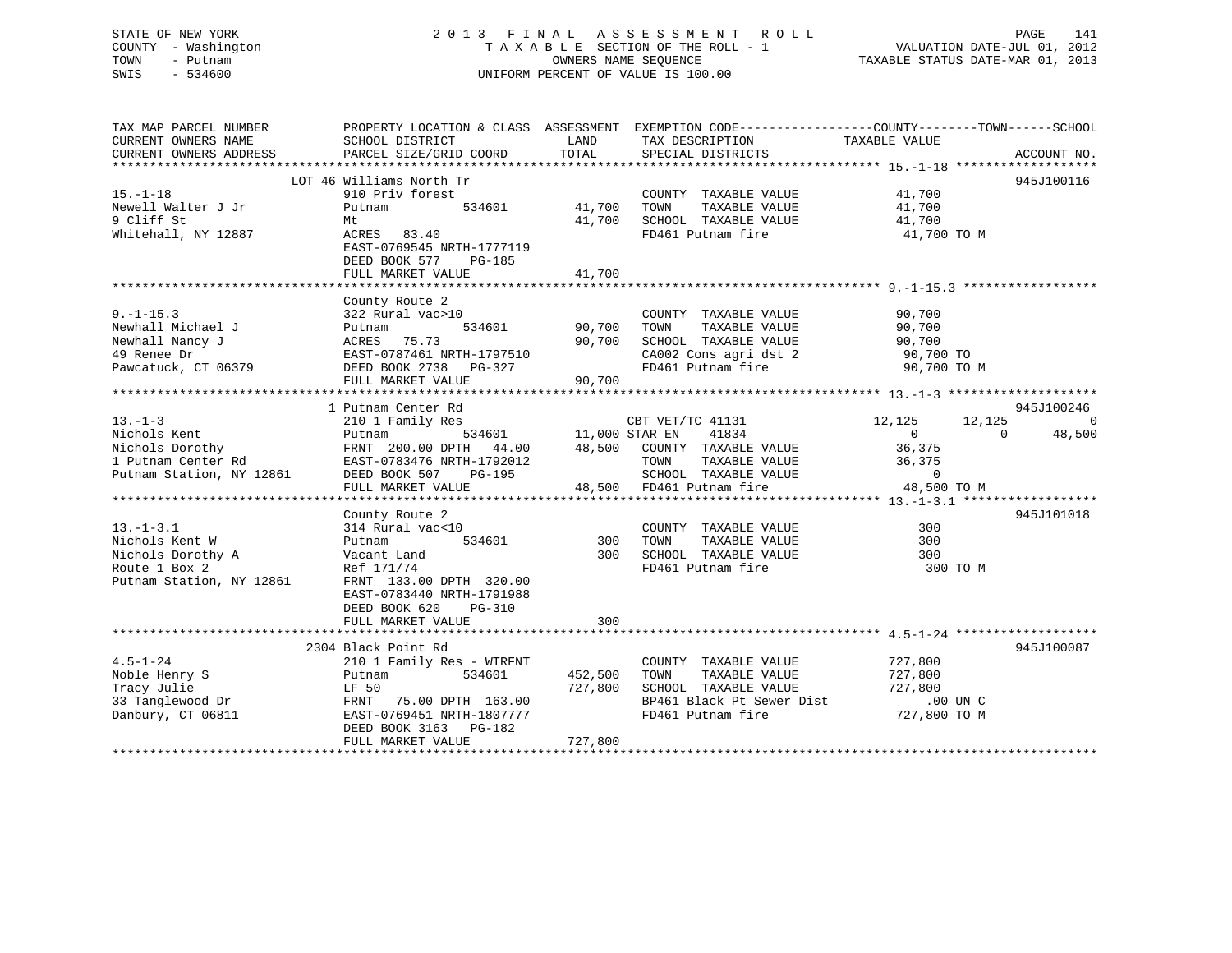## STATE OF NEW YORK 2 0 1 3 F I N A L A S S E S S M E N T R O L L PAGE 142 COUNTY - Washington T A X A B L E SECTION OF THE ROLL - 1 VALUATION DATE-JUL 01, 2012 TOWN - Putnam OWNERS NAME SEQUENCE TAXABLE STATUS DATE-MAR 01, 2013 SWIS - 534600 UNIFORM PERCENT OF VALUE IS 100.00

| TAX MAP PARCEL NUMBER    |                           |                                | PROPERTY LOCATION & CLASS ASSESSMENT EXEMPTION CODE---------------COUNTY-------TOWN-----SCHOOL |                  |                    |
|--------------------------|---------------------------|--------------------------------|------------------------------------------------------------------------------------------------|------------------|--------------------|
| CURRENT OWNERS NAME      | SCHOOL DISTRICT           | LAND                           | TAX DESCRIPTION                                                                                | TAXABLE VALUE    |                    |
|                          |                           |                                |                                                                                                |                  |                    |
|                          |                           |                                |                                                                                                |                  |                    |
|                          | Black Point Rd            |                                |                                                                                                |                  |                    |
| $4.5 - 1 - 24.2$         | 311 Res vac land          |                                | COUNTY TAXABLE VALUE                                                                           | 1,000            |                    |
| Noble Henry S            | Putnam                    | 534601 1,000<br>TH 83.00 1,000 | TOWN<br>TAXABLE VALUE                                                                          | 1,000            |                    |
| Tracy Julie              | 8.00 DPTH 83.00<br>FRNT   |                                | SCHOOL TAXABLE VALUE                                                                           | 1,000            |                    |
| 33 Tanglewood Dr         | EAST-0769352 NRTH-1807790 |                                | BP461 Black Pt Sewer Dist .00 UN C                                                             |                  |                    |
| Danbury, CT 06811        | DEED BOOK 3163 PG-182     |                                | FD461 Putnam fire                                                                              | 1,000 TO M       |                    |
|                          | FULL MARKET VALUE         | 1,000                          |                                                                                                |                  |                    |
|                          |                           |                                |                                                                                                |                  |                    |
|                          | 414 Liddle-Harris Rd      |                                |                                                                                                |                  | 945J100032         |
| $8. - 2 - 16$            | 210 1 Family Res          |                                | WAR VET/TC 41121                                                                               | 29,250<br>12,000 | $\Omega$           |
| 0' Connor Timothy        | 534601<br>Putnam          | 28,900 STAR B                  | 41854                                                                                          | $\overline{0}$   | 30,000<br>$\Omega$ |
| 0' Connor Sally          | 845-42                    |                                | 195,000 COUNTY TAXABLE VALUE                                                                   | 165,750          |                    |
| 414 Liddle-Harris Rd     | ACRES<br>4.70             |                                | TOWN<br>TAXABLE VALUE                                                                          | 183,000          |                    |
| Putnam Station, NY 12861 | EAST-0774800 NRTH-1794222 |                                | SCHOOL TAXABLE VALUE 165,000                                                                   |                  |                    |
|                          | DEED BOOK 441<br>PG-197   |                                | FD461 Putnam fire                                                                              | 195,000 TO M     |                    |
|                          | FULL MARKET VALUE         | 195,000                        |                                                                                                |                  |                    |
|                          |                           |                                |                                                                                                |                  |                    |
|                          | 56 Charter Brook Ln       |                                |                                                                                                |                  |                    |
| $8. - 2 - 20.5$          |                           |                                |                                                                                                |                  |                    |
|                          | 210 1 Family Res          |                                | COUNTY TAXABLE VALUE                                                                           | 108,900          |                    |
| O'Connor Timothy R       | Putnam<br>534601          | 34,600                         | TAXABLE VALUE<br>TOWN                                                                          | 108,900          |                    |
| O'Connor Sally I         | House & Lot               | 108,900                        | SCHOOL TAXABLE VALUE                                                                           | 108,900          |                    |
| 414 Liddle Harris Rd     | ACRES<br>9.62             |                                | FD461 Putnam fire                                                                              | 108,900 TO M     |                    |
| Putnam, NY 12861         | EAST-0773718 NRTH-1794205 |                                |                                                                                                |                  |                    |
|                          | DEED BOOK 3015 PG-79      |                                |                                                                                                |                  |                    |
|                          | FULL MARKET VALUE         | 108,900                        |                                                                                                |                  |                    |
|                          |                           |                                |                                                                                                |                  |                    |
|                          | LOT 11 Williams North Tr  |                                |                                                                                                |                  | 945J100829         |
| $18. - 2 - 4.1$          | 910 Priv forest           |                                | COUNTY TAXABLE VALUE                                                                           | 13,100           |                    |
| Oconnor Diane Barber     | 534601<br>Putnam          | 13,100                         | TAXABLE VALUE<br>TOWN                                                                          | 13,100           |                    |
| Barber Donald C          | Vac Land                  | 13,100                         | SCHOOL TAXABLE VALUE                                                                           | 13,100           |                    |
| 16 Maplewood Ln          | $18. - 1 - 4.1$           |                                | FD461 Putnam fire                                                                              | 13,100 TO M      |                    |
| Ticonderoga, NY 12883    | ACRES<br>26.10            |                                |                                                                                                |                  |                    |
|                          | EAST-0778362 NRTH-1775013 |                                |                                                                                                |                  |                    |
|                          | DEED BOOK 514<br>PG-66    |                                |                                                                                                |                  |                    |
|                          | FULL MARKET VALUE         | 13,100                         |                                                                                                |                  |                    |
|                          |                           |                                |                                                                                                |                  |                    |
|                          | 417 Pulpit Point Rd       |                                |                                                                                                |                  | 945J100264         |
| $19. - 1 - 2$            | 322 Rural vac>10 - WTRFNT |                                | COUNTY TAXABLE VALUE                                                                           | 163,100          |                    |
| Oconnor Diane Barber     | 534601<br>Putnam          | 163,100                        | TAXABLE VALUE<br>TOWN                                                                          | 163,100          |                    |
| Barber Donald C          | ACRES 120.10              | 163,100                        | SCHOOL TAXABLE VALUE                                                                           | 163,100          |                    |
| 16 Maplewood Ln          | EAST-0782911 NRTH-1775584 |                                | FD461 Putnam fire                                                                              | 163,100 TO M     |                    |
| Ticonderoga, NY 12883    | DEED BOOK 514<br>PG-66    |                                |                                                                                                |                  |                    |
|                          | FULL MARKET VALUE         | 163,100                        |                                                                                                |                  |                    |
|                          |                           |                                |                                                                                                |                  |                    |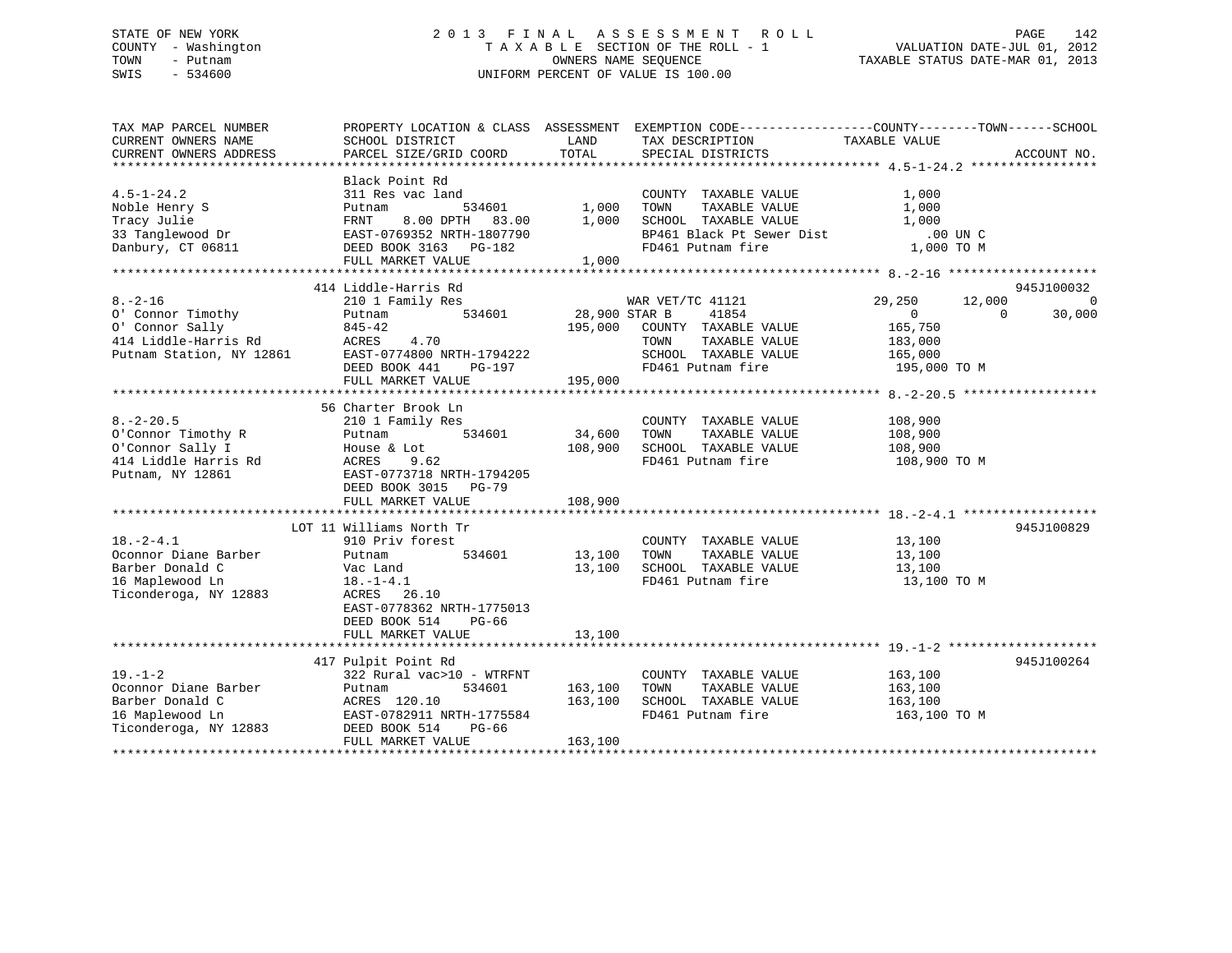## STATE OF NEW YORK 2 0 1 3 F I N A L A S S E S S M E N T R O L L PAGE 143 COUNTY - Washington T A X A B L E SECTION OF THE ROLL - 1 VALUATION DATE-JUL 01, 2012 TOWN - Putnam OWNERS NAME SEQUENCE TAXABLE STATUS DATE-MAR 01, 2013 SWIS - 534600 UNIFORM PERCENT OF VALUE IS 100.00

| TAX MAP PARCEL NUMBER            |                                         |                    |                                               | PROPERTY LOCATION & CLASS ASSESSMENT EXEMPTION CODE----------------COUNTY-------TOWN------SCHOOL |             |
|----------------------------------|-----------------------------------------|--------------------|-----------------------------------------------|--------------------------------------------------------------------------------------------------|-------------|
| CURRENT OWNERS NAME              | SCHOOL DISTRICT                         | LAND               | TAX DESCRIPTION                               | TAXABLE VALUE                                                                                    |             |
| CURRENT OWNERS ADDRESS           | PARCEL SIZE/GRID COORD                  | TOTAL              | SPECIAL DISTRICTS                             |                                                                                                  | ACCOUNT NO. |
|                                  |                                         |                    |                                               |                                                                                                  |             |
| $8. - 2 - 17$                    | Liddle-Harris Rd<br>314 Rural vac<10    |                    |                                               | 9,100                                                                                            | 945J100244  |
| Oconnor Timothy                  | 534601<br>Putnam                        | 9,100              | COUNTY TAXABLE VALUE<br>TOWN<br>TAXABLE VALUE | 9,100                                                                                            |             |
| Oconnor Sally                    | 2.09<br>ACRES                           | 9,100              | SCHOOL TAXABLE VALUE                          | 9,100                                                                                            |             |
| 414 Liddle-Harris Rd             | EAST-0774715 NRTH-1793770               |                    | FD461 Putnam fire                             | 9,100 TO M                                                                                       |             |
| Putnam Station, NY 12861         | DEED BOOK 550<br><b>PG-118</b>          |                    |                                               |                                                                                                  |             |
|                                  | FULL MARKET VALUE                       | 9,100              |                                               |                                                                                                  |             |
|                                  | ****************************            |                    |                                               |                                                                                                  |             |
|                                  | 67 Hutton Square Rd                     |                    |                                               |                                                                                                  | 945J100501  |
| $13 - 2 - 9$                     | 312 Vac w/imprv                         |                    | COUNTY TAXABLE VALUE                          | 4,200                                                                                            |             |
| Odell Richard                    | 534601<br>Putnam                        | 4,100              | TAXABLE VALUE<br>TOWN                         | 4,200                                                                                            |             |
| Attn: Shirley Beeman             | FRNT 139.00 DPTH 255.00                 | 4,200              | SCHOOL TAXABLE VALUE                          | 4,200                                                                                            |             |
| 67 Hutton Square Rd              | EAST-0785607 NRTH-1792486               |                    | FD461 Putnam fire                             | 4,200 TO M                                                                                       |             |
| Putnam Station, NY 12861         | DEED BOOK 413<br>PG-394                 |                    |                                               |                                                                                                  |             |
|                                  | FULL MARKET VALUE                       | 4,200              |                                               |                                                                                                  |             |
|                                  |                                         |                    |                                               |                                                                                                  |             |
|                                  | 1510 Five Camps Way                     |                    |                                               |                                                                                                  | 945J100643  |
| $14.18 - 4 - 9$                  | 210 1 Family Res - WTRFNT               |                    | COUNTY TAXABLE VALUE                          | 759,000                                                                                          |             |
| Oehler Judith                    | 534601<br>Putnam                        | 659,800            | TOWN<br>TAXABLE VALUE                         | 759,000                                                                                          |             |
| Oehler John W                    | Lots $7 & 8$                            | 759,000            | SCHOOL TAXABLE VALUE                          | 759,000                                                                                          |             |
| 113 Everdale Dr                  | LF 210                                  |                    | FD461 Putnam fire                             | 759,000 TO M                                                                                     |             |
| Randolph, NJ 07869               | $14. -4 - 9$<br>FRNT 203.00 DPTH 219.00 |                    |                                               |                                                                                                  |             |
|                                  | EAST-0763869 NRTH-1779939               |                    |                                               |                                                                                                  |             |
|                                  | DEED BOOK 438<br>$PG-237$               |                    |                                               |                                                                                                  |             |
|                                  | FULL MARKET VALUE                       | 759,000            |                                               |                                                                                                  |             |
|                                  |                                         |                    |                                               |                                                                                                  |             |
|                                  | Royal Anchorage Estates                 |                    |                                               |                                                                                                  | 945J100983  |
| $11.8 - 5 - 19$                  | 314 Rural vac<10 - WTRFNT               |                    | COUNTY TAXABLE VALUE                          | 358,400                                                                                          |             |
| Ohali Abdulaziz Dr               | Putnam<br>534601                        | 358,400            | TAXABLE VALUE<br>TOWN                         | 358,400                                                                                          |             |
| PO Box 397                       | Lot 6                                   | 358,400            | SCHOOL TAXABLE VALUE                          | 358,400                                                                                          |             |
| Riyadh, Saudi Arabia 11411       | Lf 125                                  |                    | FD461 Putnam fire                             | 358,400 TO M                                                                                     |             |
|                                  | $12.-5-19$                              |                    |                                               |                                                                                                  |             |
|                                  | FRNT<br>86.00 DPTH 131.00               |                    |                                               |                                                                                                  |             |
|                                  | EAST-0766726 NRTH-1792530               |                    |                                               |                                                                                                  |             |
|                                  | DEED BOOK 496<br>$PG-131$               |                    |                                               |                                                                                                  |             |
|                                  | FULL MARKET VALUE                       | 358,400            |                                               |                                                                                                  |             |
|                                  |                                         |                    |                                               |                                                                                                  |             |
|                                  | Royal Anchorage Estates                 |                    |                                               |                                                                                                  | 945J100984  |
| $11.8 - 5 - 20$                  | 314 Rural vac<10 - WTRFNT               |                    | COUNTY TAXABLE VALUE                          | 419,800                                                                                          |             |
| Ohali Abdulaziz Dr<br>PO Box 397 | Putnam<br>534601<br>Lot 7               | 419,800<br>419,800 | TOWN<br>TAXABLE VALUE<br>SCHOOL TAXABLE VALUE | 419,800<br>419,800                                                                               |             |
| Riyadh, Saudi Arabia 11411       | Lf 106                                  |                    | FD461 Putnam fire                             | 419,800 TO M                                                                                     |             |
|                                  | $12. - 5 - 20$                          |                    |                                               |                                                                                                  |             |
|                                  | FRNT 175.00 DPTH 145.00                 |                    |                                               |                                                                                                  |             |
|                                  | EAST-0766662 NRTH-1792651               |                    |                                               |                                                                                                  |             |
|                                  | DEED BOOK 496<br>PG-139                 |                    |                                               |                                                                                                  |             |
|                                  | FULL MARKET VALUE                       | 419,800            |                                               |                                                                                                  |             |
|                                  | **************************              |                    |                                               |                                                                                                  |             |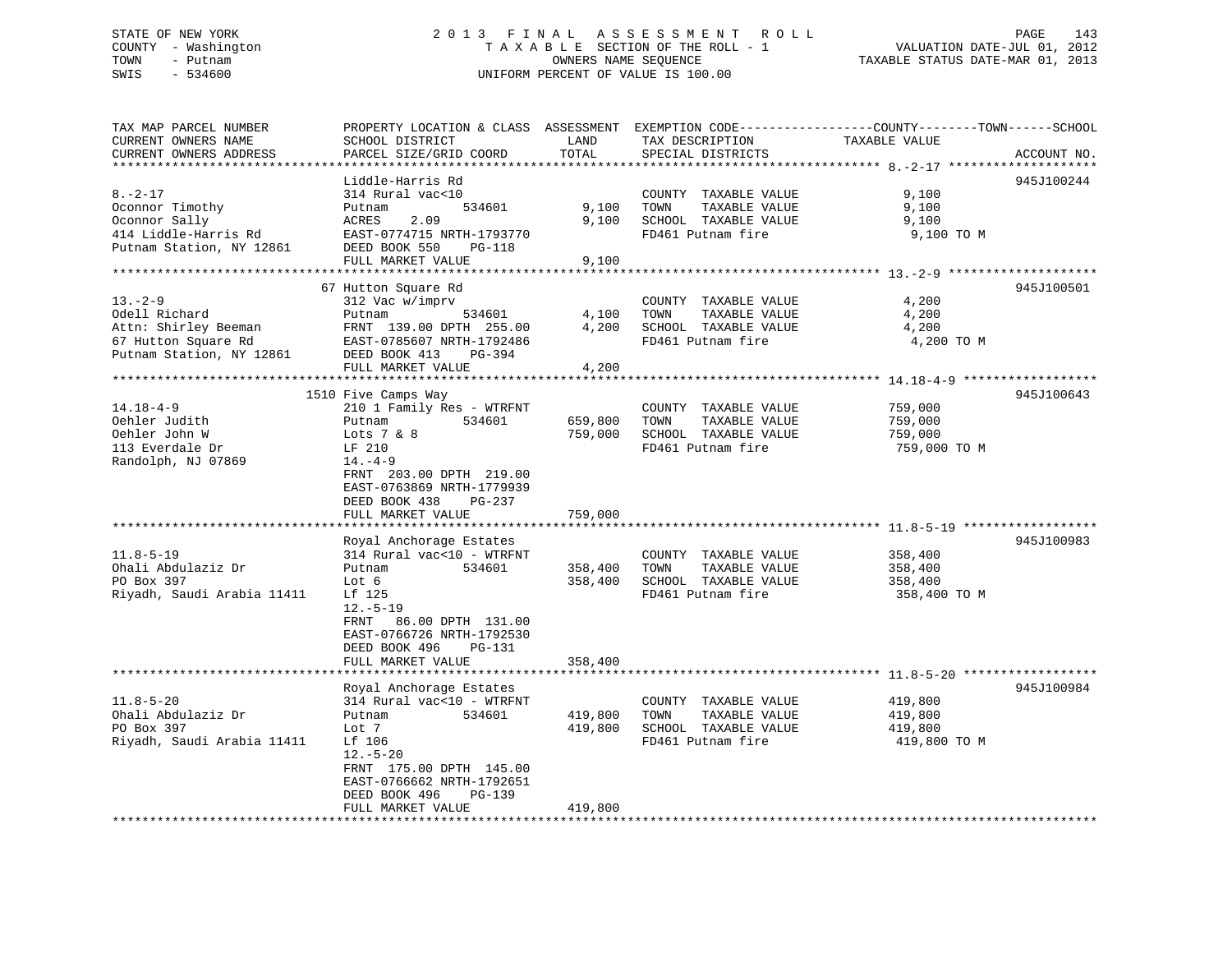| STATE OF NEW YORK                    | 2 0 1 3<br>FINAL                                  |                                 | A S S E S S M E N T<br>R O L L                                                                   |                                  | PAGE<br>144                 |
|--------------------------------------|---------------------------------------------------|---------------------------------|--------------------------------------------------------------------------------------------------|----------------------------------|-----------------------------|
| COUNTY - Washington                  |                                                   | TAXABLE SECTION OF THE ROLL - 1 |                                                                                                  |                                  | VALUATION DATE-JUL 01, 2012 |
| TOWN<br>- Putnam                     | OWNERS NAME SEQUENCE                              |                                 |                                                                                                  | TAXABLE STATUS DATE-MAR 01, 2013 |                             |
| $-534600$<br>SWIS                    | UNIFORM PERCENT OF VALUE IS 100.00                |                                 |                                                                                                  |                                  |                             |
|                                      |                                                   |                                 |                                                                                                  |                                  |                             |
| TAX MAP PARCEL NUMBER                |                                                   |                                 | PROPERTY LOCATION & CLASS ASSESSMENT EXEMPTION CODE----------------COUNTY-------TOWN------SCHOOL |                                  |                             |
| CURRENT OWNERS NAME                  | SCHOOL DISTRICT                                   | LAND                            | TAX DESCRIPTION                                                                                  | TAXABLE VALUE                    |                             |
| CURRENT OWNERS ADDRESS               | PARCEL SIZE/GRID COORD                            | TOTAL                           | SPECIAL DISTRICTS                                                                                |                                  | ACCOUNT NO.                 |
| ***********************              |                                                   |                                 |                                                                                                  |                                  |                             |
|                                      | 1557 Mosswood Way                                 |                                 |                                                                                                  |                                  | 945J100997                  |
| $7.12 - 1 - 27.1$                    | 260 Seasonal res                                  |                                 | COUNTY TAXABLE VALUE                                                                             | 491,200                          |                             |
| Oldham Seth A                        | 534601<br>Putnam                                  | 231,000                         | TOWN<br>TAXABLE VALUE                                                                            | 491,200                          |                             |
| 1090 Old Lynchburg Rd                | 702/150;784/337;834/152;7                         | 491,200                         | SCHOOL TAXABLE VALUE                                                                             | 491,200                          |                             |
| Charlottesville, VA 22903            | 173;707/122;818/103;2306/                         |                                 | FD461 Putnam fire                                                                                | 491,200 TO M                     |                             |
|                                      | ACRES<br>1.05                                     |                                 |                                                                                                  |                                  |                             |
|                                      | EAST-0767745 NRTH-1798975                         |                                 |                                                                                                  |                                  |                             |
|                                      | DEED BOOK 2197 PG-94                              |                                 |                                                                                                  |                                  |                             |
|                                      | FULL MARKET VALUE                                 | 491,200                         |                                                                                                  |                                  |                             |
|                                      |                                                   |                                 |                                                                                                  |                                  | 945J100561                  |
| $7.8 - 1 - 24$                       | 3109 Lake George Way<br>210 1 Family Res - WTRFNT |                                 | COUNTY TAXABLE VALUE                                                                             | 665,900                          |                             |
| Olsen Margaret R                     | 534601<br>Putnam                                  | 563,600                         | TOWN<br>TAXABLE VALUE                                                                            | 665,900                          |                             |
| Olsen Nancy                          | LF 270                                            | 665,900                         | SCHOOL TAXABLE VALUE                                                                             | 665,900                          |                             |
| 194 Woodlawn Ave                     | FRNT 318.00 DPTH 125.00                           |                                 | FD461 Putnam fire                                                                                | 665,900 TO M                     |                             |
| Saratoga Springs, NY 12866           | EAST-0766249 NRTH-1800053                         |                                 |                                                                                                  |                                  |                             |
|                                      | DEED BOOK 628<br>$PG-17$                          |                                 |                                                                                                  |                                  |                             |
|                                      | FULL MARKET VALUE                                 | 665,900                         |                                                                                                  |                                  |                             |
|                                      |                                                   |                                 |                                                                                                  |                                  |                             |
|                                      | Black Point Rd                                    |                                 |                                                                                                  |                                  | 945J100111                  |
| $4.5 - 1 - 10$                       | 314 Rural vac<10 - WTRFNT                         |                                 | COUNTY TAXABLE VALUE                                                                             | 264,400                          |                             |
| Otter Marjorie Trustee               | Putnam<br>534601                                  | 264,400                         | TOWN<br>TAXABLE VALUE                                                                            | 264,400                          |                             |
| Zager Qualified Personal Trust LF 71 |                                                   | 264,400                         | SCHOOL TAXABLE VALUE                                                                             | 264,400                          |                             |
| Attn: Justin Properties              | FRNT 71.00 DPTH 195.00                            |                                 | BP461 Black Pt Sewer Dist                                                                        | .00 UN C                         |                             |
| 18 E 12th St Ste 1C                  | EAST-0769954 NRTH-1808722                         |                                 | FD461 Putnam fire                                                                                | 264,400 TO M                     |                             |
| New York, NY 10003                   | DEED BOOK 878<br>PG-330                           |                                 |                                                                                                  |                                  |                             |
|                                      | FULL MARKET VALUE                                 | 264,400                         |                                                                                                  |                                  |                             |
|                                      |                                                   |                                 |                                                                                                  |                                  |                             |
|                                      | 610 Liddle-Harris Rd                              |                                 |                                                                                                  |                                  | 945L100051                  |
| $8 - 2 - 9$                          | 314 Rural vac<10                                  |                                 | COUNTY TAXABLE VALUE                                                                             | 10,600                           |                             |
| Paige Donald L                       | 534601<br>Putnam                                  | 10,600                          | TAXABLE VALUE<br>TOWN                                                                            | 10,600                           |                             |
| 244 County Rte 11                    | ACRES<br>2.50                                     | 10,600                          | SCHOOL TAXABLE VALUE                                                                             | 10,600                           |                             |
| Ticonderoga, NY 12883                | EAST-0776662 NRTH-1798169                         |                                 | FD461 Putnam fire                                                                                | 10,600 TO M                      |                             |
|                                      | DEED BOOK 2308 PG-327                             |                                 |                                                                                                  |                                  |                             |
|                                      | FULL MARKET VALUE                                 | 10,600                          |                                                                                                  |                                  |                             |
|                                      |                                                   |                                 |                                                                                                  |                                  |                             |
|                                      | Schwerdtfeger Rd                                  |                                 |                                                                                                  |                                  | 945J100223                  |
| $4. - 1 - 20$                        | 314 Rural vac<10                                  |                                 | COUNTY TAXABLE VALUE                                                                             | 12,500                           |                             |
| Paladino Maureen                     | 534601<br>Putnam                                  | 12,500                          | TAXABLE VALUE<br>TOWN                                                                            | 12,500                           |                             |
| 1603 Fletcher Ave                    | 3.00<br>ACRES                                     | 12,500                          | SCHOOL TAXABLE VALUE                                                                             | 12,500                           |                             |
| N Merrick, NY 11566                  | EAST-0770696 NRTH-1803453                         |                                 | FD461 Putnam fire                                                                                | 12,500 TO M                      |                             |
|                                      | DEED BOOK 719<br>PG-51                            |                                 |                                                                                                  |                                  |                             |
|                                      | FULL MARKET VALUE                                 | 12,500                          |                                                                                                  |                                  |                             |
|                                      |                                                   |                                 |                                                                                                  |                                  |                             |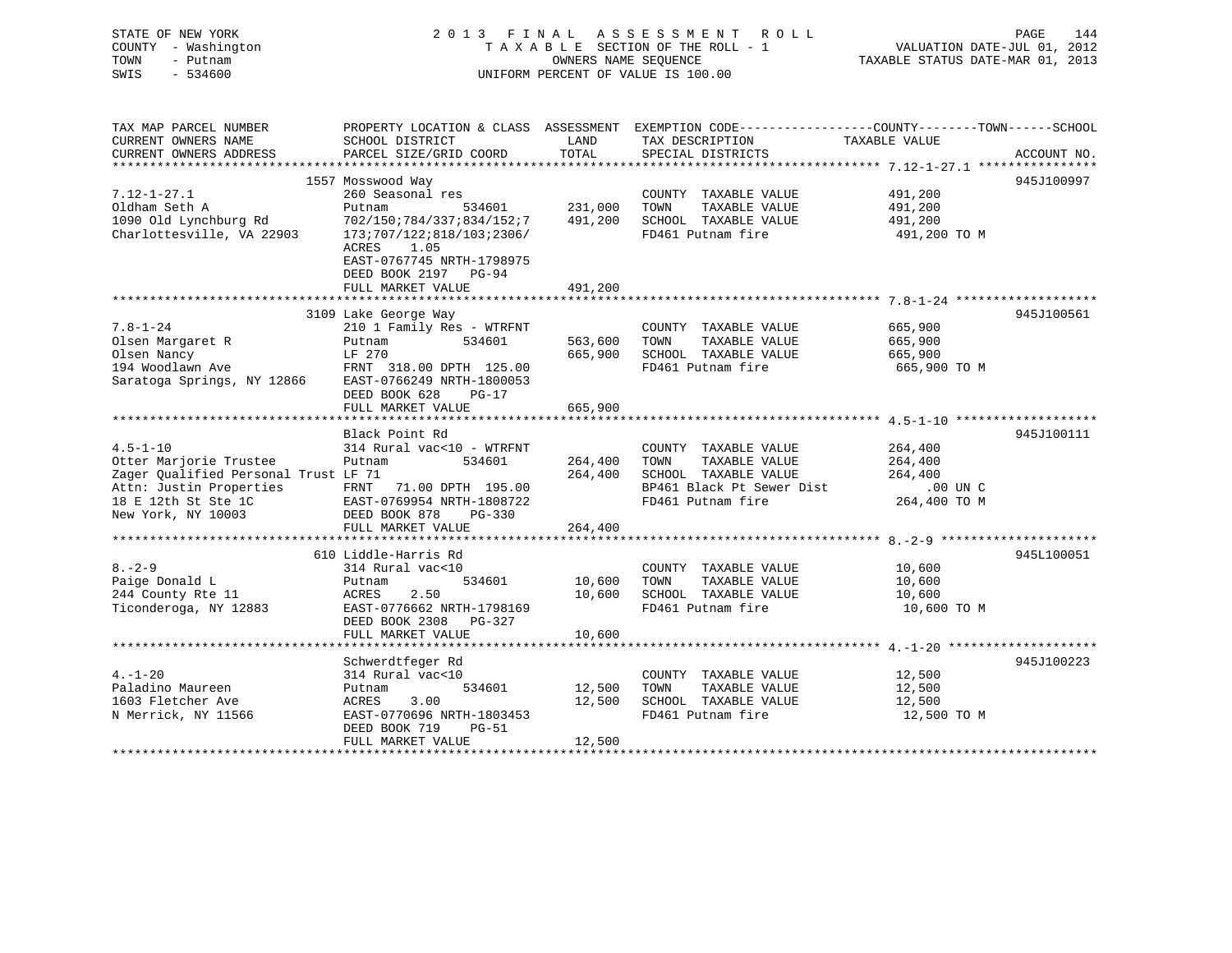# STATE OF NEW YORK 2 0 1 3 F I N A L A S S E S S M E N T R O L L PAGE 145 COUNTY - Washington T A X A B L E SECTION OF THE ROLL - 1 VALUATION DATE-JUL 01, 2012 TOWN - Putnam OWNERS NAME SEQUENCE TAXABLE STATUS DATE-MAR 01, 2013 SWIS - 534600 UNIFORM PERCENT OF VALUE IS 100.00

| TAX MAP PARCEL NUMBER<br>CURRENT OWNERS NAME<br>CURRENT OWNERS ADDRESS                               | PROPERTY LOCATION & CLASS ASSESSMENT<br>SCHOOL DISTRICT<br>PARCEL SIZE/GRID COORD                                                                                                       | LAND<br>TOTAL                 | TAX DESCRIPTION<br>SPECIAL DISTRICTS                                                                                  | EXEMPTION CODE-----------------COUNTY-------TOWN------SCHOOL<br>TAXABLE VALUE | ACCOUNT NO.                      |
|------------------------------------------------------------------------------------------------------|-----------------------------------------------------------------------------------------------------------------------------------------------------------------------------------------|-------------------------------|-----------------------------------------------------------------------------------------------------------------------|-------------------------------------------------------------------------------|----------------------------------|
| $7.12 - 1 - 24$<br>Pallotta Wendy<br>Heald Michael Scott<br>271 Old Turnpike Rd<br>Mendon, VT 05701  | Lake George Way<br>312 Vac w/imprv - WTRFNT<br>534601<br>Putnam<br>Dock<br>LF 25<br>FRNT<br>27.00 DPTH 81.00<br>EAST-0767472 NRTH-1798704<br>DEED BOOK 1674 PG-132<br>FULL MARKET VALUE | 95,500<br>108,500<br>108,500  | COUNTY TAXABLE VALUE<br>TAXABLE VALUE<br>TOWN<br>SCHOOL TAXABLE VALUE<br>FD461 Putnam fire                            | 108,500<br>108,500<br>108,500<br>108,500 TO M                                 | 945J100900                       |
|                                                                                                      |                                                                                                                                                                                         |                               |                                                                                                                       |                                                                               |                                  |
| $7.12 - 1 - 6$<br>Pallotta Wendy J<br>Heald Michael Scott<br>271 Old Turnpike Rd<br>Mendon, VT 05701 | 1519 Mosswood Way<br>260 Seasonal res<br>534601<br>Putnam<br>1.50<br>ACRES<br>EAST-0768489 NRTH-1798562<br>DEED BOOK 1674 PG-132<br>FULL MARKET VALUE                                   | 185,500<br>323,800<br>323,800 | COUNTY TAXABLE VALUE<br>TAXABLE VALUE<br>TOWN<br>SCHOOL TAXABLE VALUE<br>FD461 Putnam fire                            | 323,800<br>323,800<br>323,800<br>323,800 TO M                                 | 945J100394                       |
|                                                                                                      |                                                                                                                                                                                         |                               |                                                                                                                       |                                                                               |                                  |
| $15. - 1 - 12$<br>Panshi Joseph<br>1342 Riverside Ct<br>Merced, CA 95348                             | 16180 State Route 22<br>312 Vac w/imprv<br>534601<br>Putnam<br>ACRES 295.30<br>EAST-0776357 NRTH-1777750<br>DEED BOOK 2701<br>$PG-279$<br>FULL MARKET VALUE                             | 262,200<br>265,200<br>265,200 | COUNTY TAXABLE VALUE<br>TOWN<br>TAXABLE VALUE<br>SCHOOL TAXABLE VALUE<br>FD461 Putnam fire                            | 265,200<br>265,200<br>265,200<br>265,200 TO M                                 | 945J100020                       |
|                                                                                                      | 2624 Wabasso Trail Way                                                                                                                                                                  |                               |                                                                                                                       |                                                                               | 945J100626                       |
| $14.8 - 1 - 11$<br>Parker Charles W Jr<br>PO Box 1026<br>South Glens Falls, NY 12803                 | 210 1 Family Res - WTRFNT<br>534601<br>Putnam<br>LF 160<br>FRNT 26.00 DPTH 259.00<br>EAST-0765181 NRTH-1783888<br>DEED BOOK 827<br>$PG-30$<br>FULL MARKET VALUE                         | 716,600<br>716,600            | 41854<br>STAR B<br>587,600 COUNTY TAXABLE VALUE<br>TAXABLE VALUE<br>TOWN<br>SCHOOL TAXABLE VALUE<br>FD461 Putnam fire | $0 \qquad \qquad$<br>716,600<br>716,600<br>686,600<br>716,600 TO M            | $\Omega$<br>30,000               |
|                                                                                                      |                                                                                                                                                                                         |                               |                                                                                                                       |                                                                               |                                  |
| $13. - 2 - 18$<br>Parrott Joan<br>Slattery Rita<br>192 County Route 3<br>Putnam, NY 12861            | 192 County Route 3<br>210 1 Family Res<br>Putnam<br>534601<br>FRNT 120.00 DPTH 108.00<br>EAST-0784503 NRTH-1787754<br>DEED BOOK 779<br>$PG-30$<br>FULL MARKET VALUE                     | 11,500<br>87,800<br>87,800    | STAR B<br>41854<br>COUNTY TAXABLE VALUE<br>TOWN<br>TAXABLE VALUE<br>SCHOOL TAXABLE VALUE<br>FD461 Putnam fire         | 0<br>87,800<br>87,800<br>57,800<br>87,800 TO M                                | 945J100184<br>$\Omega$<br>30,000 |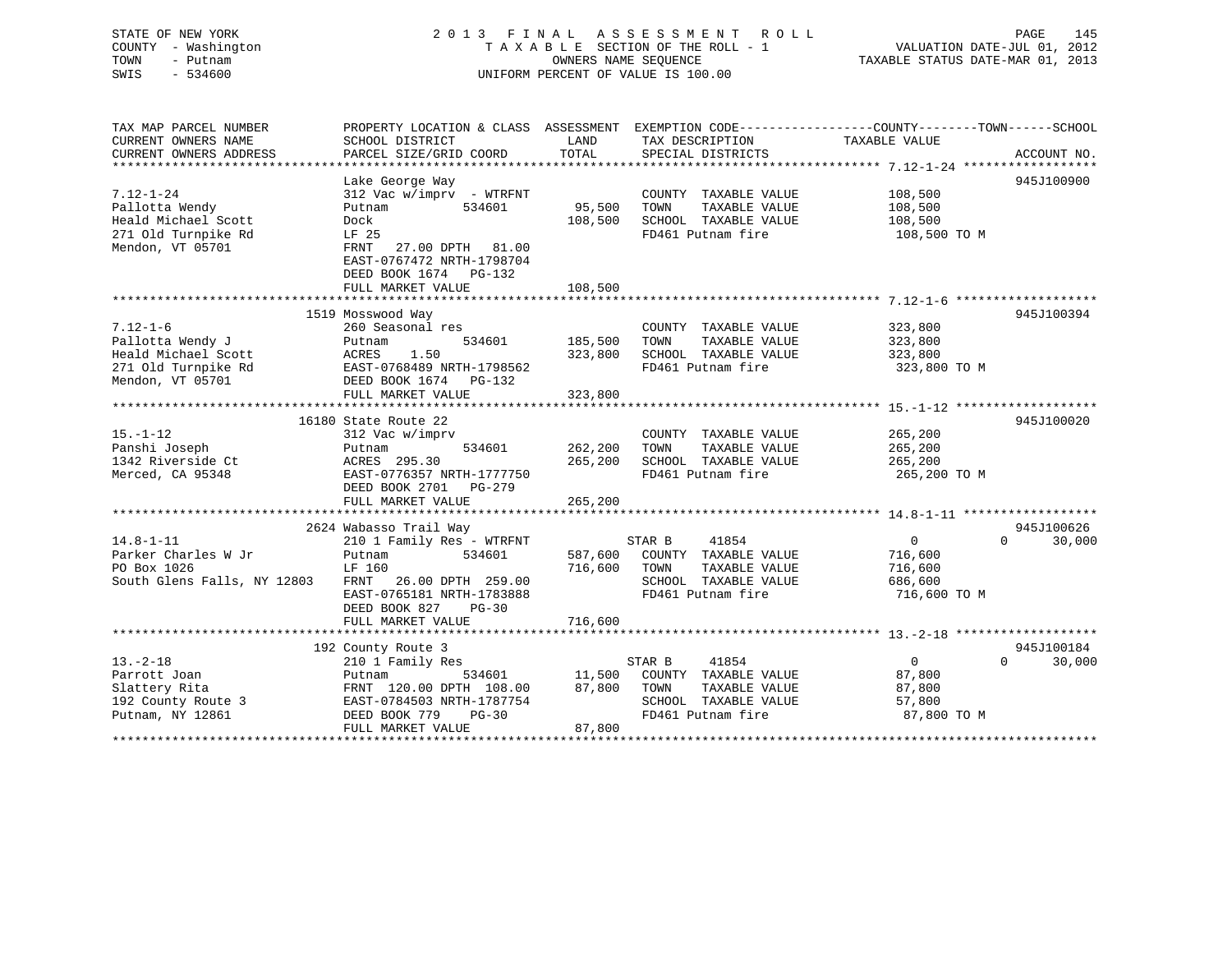# STATE OF NEW YORK 2 0 1 3 F I N A L A S S E S S M E N T R O L L PAGE 146 COUNTY - Washington T A X A B L E SECTION OF THE ROLL - 1 VALUATION DATE-JUL 01, 2012 TOWN - Putnam OWNERS NAME SEQUENCE TAXABLE STATUS DATE-MAR 01, 2013 SWIS - 534600 UNIFORM PERCENT OF VALUE IS 100.00

| TAX MAP PARCEL NUMBER                                         | PROPERTY LOCATION & CLASS ASSESSMENT EXEMPTION CODE---------------COUNTY-------TOWN-----SCHOOL      |               |                                                              |                  |             |
|---------------------------------------------------------------|-----------------------------------------------------------------------------------------------------|---------------|--------------------------------------------------------------|------------------|-------------|
| CURRENT OWNERS NAME<br>CURRENT OWNERS ADDRESS                 | SCHOOL DISTRICT<br>PARCEL SIZE/GRID COORD                                                           | LAND<br>TOTAL | TAX DESCRIPTION<br>SPECIAL DISTRICTS                         | TAXABLE VALUE    | ACCOUNT NO. |
|                                                               |                                                                                                     |               |                                                              |                  |             |
| $2. -1 - 15$<br>Parslow James                                 | 31 Ferry Way South<br>260 Seasonal res - WTRFNT<br>Putnam<br>534601                                 | 7,400 TOWN    | COUNTY TAXABLE VALUE<br>TAXABLE VALUE                        | 50,600<br>50,600 | 945J100242  |
| Parslow Terry B<br>32 Snake Hill Rd<br>Averill Park, NY 12018 | $110'$ Lf<br>FRNT 110.00 DPTH 100.00<br>EAST-0788288 NRTH-1810455<br>DEED BOOK 720<br>PG-125        |               | 50,600 SCHOOL TAXABLE VALUE<br>FD461 Putnam fire 50,600 TO M | 50,600           |             |
|                                                               | FULL MARKET VALUE                                                                                   | 50,600        |                                                              |                  |             |
|                                                               |                                                                                                     |               |                                                              |                  |             |
|                                                               | 3518 Gull Bay Ridge Way                                                                             |               |                                                              |                  | 945J100513  |
| $11.20 - 3 - 8$                                               | 260 Seasonal res                                                                                    |               | COUNTY TAXABLE VALUE                                         | 148,900          |             |
| Parvis James<br>53 Middlesex Dr                               | 534601<br>Putnam                                                                                    | 75,000 TOWN   | TAXABLE VALUE                                                | 148,900          |             |
| Slingerlands, NY 12159                                        | 801/275 Well Agrmt                                                                                  |               | 148,900 SCHOOL TAXABLE VALUE<br>FD461 Putnam fire            | 148,900          |             |
|                                                               | FRNT 50.00 DPTH 150.00<br>EAST-0767426 NRTH-1785474<br>DEED BOOK 922<br>PG-126<br>FULL MARKET VALUE | 148,900       | FD461 Putnam fire                                            | 148,900 TO M     |             |
|                                                               |                                                                                                     |               |                                                              |                  |             |
|                                                               | Gull Bay Rd                                                                                         |               |                                                              |                  | 945J100512  |
| $11.20 - 3 - 22$                                              | 314 Rural vac<10 - WTRFNT                                                                           |               | COUNTY TAXABLE VALUE                                         | 85,800           |             |
| Parvis James J                                                | vac<10 - WTRFNT COUNTY<br>534601 - 85,800 TOWN<br>Putnam                                            |               | TAXABLE VALUE                                                | 85,800           |             |
| Coulter Andrew                                                | Lot 7A/bth/dk; 2781/346 85,800 SCHOOL TAXABLE VALUE                                                 |               |                                                              | 85,800           |             |
| 63 Middlesex Dr                                               | LF 30                                                                                               |               | FD461 Putnam fire                                            | 85,800 TO M      |             |
| Slingerlands, NY 12159                                        | FRNT<br>50.00 DPTH 75.00<br>EAST-0767326 NRTH-1785622<br>DEED BOOK 922<br>PG-128                    |               |                                                              |                  |             |
|                                                               | FULL MARKET VALUE                                                                                   | 85,800        |                                                              |                  |             |
|                                                               |                                                                                                     |               |                                                              |                  |             |
|                                                               | Cummings Rd                                                                                         |               |                                                              |                  |             |
| $9. -1 - 4.3$                                                 | 314 Rural vac<10                                                                                    |               | COUNTY TAXABLE VALUE                                         | 20,000           |             |
| Patnode Steven E                                              | 534601<br>Putnam                                                                                    | 20,000        | TAXABLE VALUE<br>TOWN                                        | 20,000           |             |
| 13 Schuyler St                                                | 5.00<br>ACRES                                                                                       | 20,000        | SCHOOL TAXABLE VALUE                                         | 20,000           |             |
| Ticonderoga, NY 12883                                         | EAST-0781401 NRTH-1801381<br>DEED BOOK 2417 PG-175<br>FULL MARKET VALUE                             | 20,000        | FD461 Putnam fire                                            | 20,000 TO M      |             |
|                                                               |                                                                                                     |               |                                                              |                  |             |
|                                                               | 2326 Black Point Rd                                                                                 |               |                                                              |                  | 945J100690  |
| $4.5 - 1 - 29$                                                | 260 Seasonal res - WTRFNT                                                                           |               | COUNTY TAXABLE VALUE                                         | 466,000          |             |
| Pellegrino Edward                                             | 534601<br>Putnam                                                                                    | 246,200       | TOWN<br>TAXABLE VALUE                                        | 466,000          |             |
| Pellegrino Margaret                                           | LF 44                                                                                               | 466,000       | SCHOOL TAXABLE VALUE                                         | 466,000          |             |
| 140 Inverness Cir                                             | FRNT 44.00 DPTH 118.00                                                                              |               | BP461 Black Pt Sewer Dist .00 UN C                           |                  |             |
| Easton, PA 18042                                              | EAST-0769035 NRTH-1807420<br>DEED BOOK 497<br>PG-995<br>FULL MARKET VALUE                           | 466,000       | FD461 Putnam fire                                            | 466,000 TO M     |             |
|                                                               |                                                                                                     |               |                                                              |                  |             |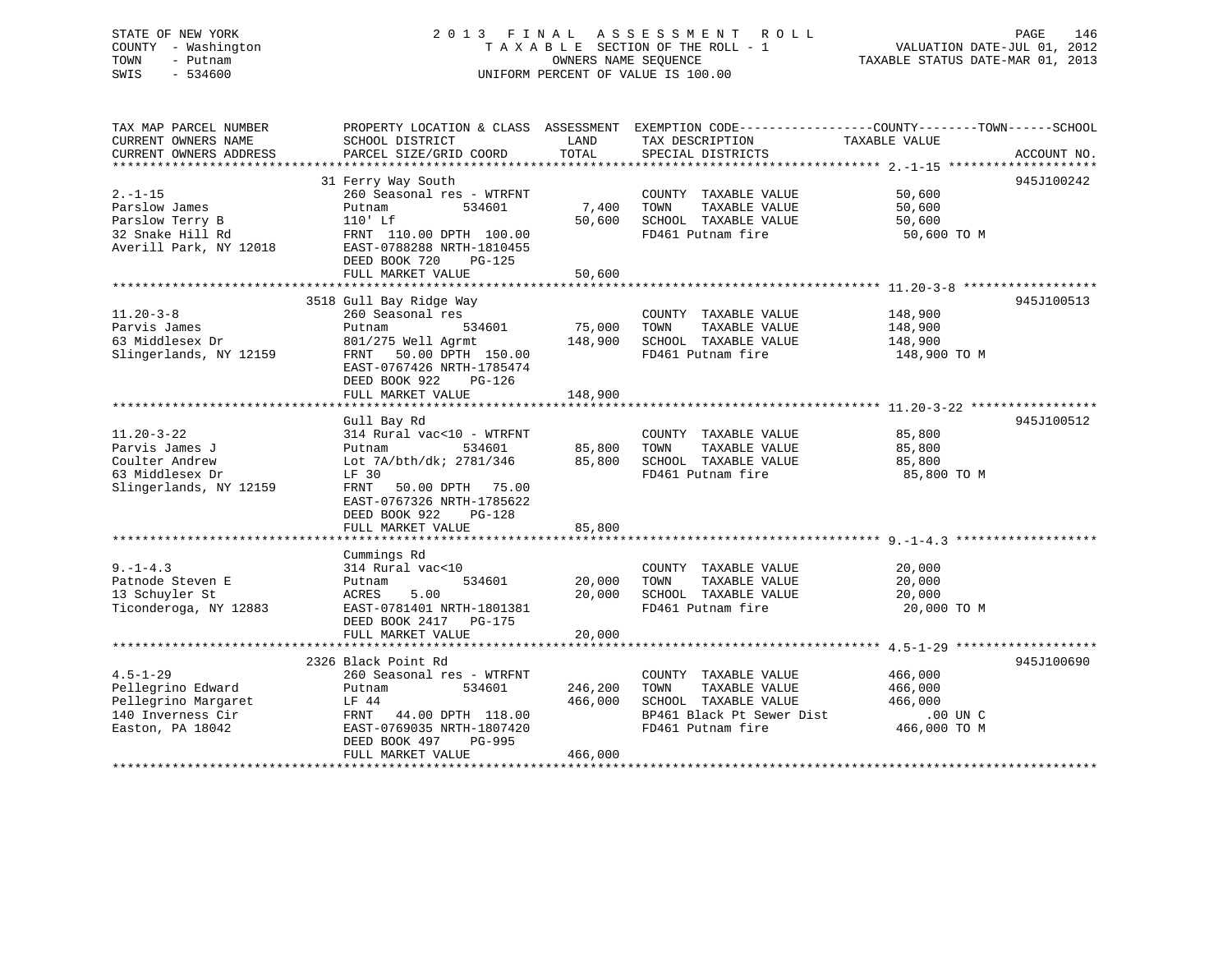# STATE OF NEW YORK 2 0 1 3 F I N A L A S S E S S M E N T R O L L PAGE 147 COUNTY - Washington T A X A B L E SECTION OF THE ROLL - 1 VALUATION DATE-JUL 01, 2012 TOWN - Putnam OWNERS NAME SEQUENCE TAXABLE STATUS DATE-MAR 01, 2013 SWIS - 534600 UNIFORM PERCENT OF VALUE IS 100.00

| 945J100934<br>Black Point Rd<br>$4.5 - 1 - 28.2$<br>314 Rural vac<10 - WTRFNT<br>77,000<br>COUNTY TAXABLE VALUE<br>Pelligrino Edward<br>77,000 TOWN<br>TAXABLE VALUE<br>77,000<br>534601<br>Putnam<br>77,000 SCHOOL TAXABLE VALUE<br>Pelligrino Margaret<br>LF 25<br>77,000<br>BP461 Black Pt Sewer Dist<br>$.00$ UN $C$<br>140 Inverness Cir<br>FRNT 25.00 DPTH 118.00<br>77,000 TO M<br>FD461 Putnam fire<br>Easton, PA 18042<br>EAST-0769055 NRTH-1807449<br>DEED BOOK 497 PG-995<br>77,000<br>FULL MARKET VALUE<br>945J100006<br>2378 Black Point Way<br>$4.9 - 1 - 8$<br>COUNTY TAXABLE VALUE 449,800<br>210 1 Family Res - WTRFNT<br>291,700 TOWN<br>Peloso Timothy<br>534601<br>TAXABLE VALUE<br>449,800<br>Putnam<br>449,800<br>449,800 SCHOOL TAXABLE VALUE<br>Peloso Sharon<br>LF 50<br>BP461 Black Pt Sewer Dist .00 UN C<br>ED461 Black Pt Sewer Dist .00 UN C<br>11 Judson Ln<br>FRNT<br>50.00 DPTH 415.00<br>Campbell Hall, NY 10916<br>0.43<br>ACRES<br>EAST-0768468 NRTH-1806345<br>DEED BOOK 807 PG-332<br>FULL MARKET VALUE<br>449,800<br>State Route 22<br>$12. - 3 - 6$<br>94,500<br>COUNTY TAXABLE VALUE<br>322 Rural vac>10<br>94,500 $\frac{C_{\text{Coulomb}}}{TOWN}$<br>534601<br>Perry Eric<br>TAXABLE VALUE<br>94,500<br>Putnam<br>Perry Lori<br>11 Cherry Hill Rd<br>Carmel, NY 10512<br>ACRES 48.00<br>94,500 SCHOOL TAXABLE VALUE 94,500<br>EAST-0777177 NRTH-1785851<br>FD461 Putnam fire<br>94,500 TO M<br>DEED BOOK 3153 PG-114<br>94,500<br>FULL MARKET VALUE<br>22 Liddle-Harris Rd<br>$12. - 3 - 6.2$<br>242 Rurl res&rec<br>COUNTY TAXABLE VALUE<br>290,200<br>534601<br>47,000<br>TOWN<br>TAXABLE VALUE<br>290,200<br>290,200 SCHOOL TAXABLE VALUE<br>290,200<br>FD461 Putnam fire<br>290,200 TO M<br>DEED BOOK 3153 PG-114<br>Carmel, NY 10512<br>290,200<br>FULL MARKET VALUE<br>518 Gull Bay Rd<br>945J100519<br>$14.8 - 1 - 23$<br>260 Seasonal res - WTRFNT<br>COUNTY TAXABLE VALUE<br>837,500<br>Peters Claude Henry LE<br>702,000<br>TAXABLE VALUE<br>534601<br>TOWN<br>837,500<br>Putnam<br>837,500<br>Mullen Isabel LE<br>LF 215<br>837,500<br>SCHOOL TAXABLE VALUE<br>Patricia Cardettino<br>FRNT 50.00 DPTH 234.00<br>FD461 Putnam fire<br>837,500 TO M<br>7 Knolls Rd<br>EAST-0766107 NRTH-1784976<br>Niskayuna, NY 12309<br>DEED BOOK 954<br>PG-284<br>FULL MARKET VALUE<br>837,500 | TAX MAP PARCEL NUMBER<br>CURRENT OWNERS NAME | SCHOOL DISTRICT        | LAND  | PROPERTY LOCATION & CLASS ASSESSMENT EXEMPTION CODE--------------COUNTY-------TOWN-----SCHOOL<br>TAX DESCRIPTION | TAXABLE VALUE |             |
|----------------------------------------------------------------------------------------------------------------------------------------------------------------------------------------------------------------------------------------------------------------------------------------------------------------------------------------------------------------------------------------------------------------------------------------------------------------------------------------------------------------------------------------------------------------------------------------------------------------------------------------------------------------------------------------------------------------------------------------------------------------------------------------------------------------------------------------------------------------------------------------------------------------------------------------------------------------------------------------------------------------------------------------------------------------------------------------------------------------------------------------------------------------------------------------------------------------------------------------------------------------------------------------------------------------------------------------------------------------------------------------------------------------------------------------------------------------------------------------------------------------------------------------------------------------------------------------------------------------------------------------------------------------------------------------------------------------------------------------------------------------------------------------------------------------------------------------------------------------------------------------------------------------------------------------------------------------------------------------------------------------------------------------------------------------------------------------------------------------------------------------------------------------------------------------------------------------------------------------------------------------------------------------------------------------------------------------|----------------------------------------------|------------------------|-------|------------------------------------------------------------------------------------------------------------------|---------------|-------------|
|                                                                                                                                                                                                                                                                                                                                                                                                                                                                                                                                                                                                                                                                                                                                                                                                                                                                                                                                                                                                                                                                                                                                                                                                                                                                                                                                                                                                                                                                                                                                                                                                                                                                                                                                                                                                                                                                                                                                                                                                                                                                                                                                                                                                                                                                                                                                        | CURRENT OWNERS ADDRESS                       | PARCEL SIZE/GRID COORD | TOTAL | SPECIAL DISTRICTS                                                                                                |               | ACCOUNT NO. |
|                                                                                                                                                                                                                                                                                                                                                                                                                                                                                                                                                                                                                                                                                                                                                                                                                                                                                                                                                                                                                                                                                                                                                                                                                                                                                                                                                                                                                                                                                                                                                                                                                                                                                                                                                                                                                                                                                                                                                                                                                                                                                                                                                                                                                                                                                                                                        |                                              |                        |       |                                                                                                                  |               |             |
|                                                                                                                                                                                                                                                                                                                                                                                                                                                                                                                                                                                                                                                                                                                                                                                                                                                                                                                                                                                                                                                                                                                                                                                                                                                                                                                                                                                                                                                                                                                                                                                                                                                                                                                                                                                                                                                                                                                                                                                                                                                                                                                                                                                                                                                                                                                                        |                                              |                        |       |                                                                                                                  |               |             |
|                                                                                                                                                                                                                                                                                                                                                                                                                                                                                                                                                                                                                                                                                                                                                                                                                                                                                                                                                                                                                                                                                                                                                                                                                                                                                                                                                                                                                                                                                                                                                                                                                                                                                                                                                                                                                                                                                                                                                                                                                                                                                                                                                                                                                                                                                                                                        |                                              |                        |       |                                                                                                                  |               |             |
|                                                                                                                                                                                                                                                                                                                                                                                                                                                                                                                                                                                                                                                                                                                                                                                                                                                                                                                                                                                                                                                                                                                                                                                                                                                                                                                                                                                                                                                                                                                                                                                                                                                                                                                                                                                                                                                                                                                                                                                                                                                                                                                                                                                                                                                                                                                                        |                                              |                        |       |                                                                                                                  |               |             |
|                                                                                                                                                                                                                                                                                                                                                                                                                                                                                                                                                                                                                                                                                                                                                                                                                                                                                                                                                                                                                                                                                                                                                                                                                                                                                                                                                                                                                                                                                                                                                                                                                                                                                                                                                                                                                                                                                                                                                                                                                                                                                                                                                                                                                                                                                                                                        |                                              |                        |       |                                                                                                                  |               | 945J100499  |
|                                                                                                                                                                                                                                                                                                                                                                                                                                                                                                                                                                                                                                                                                                                                                                                                                                                                                                                                                                                                                                                                                                                                                                                                                                                                                                                                                                                                                                                                                                                                                                                                                                                                                                                                                                                                                                                                                                                                                                                                                                                                                                                                                                                                                                                                                                                                        |                                              |                        |       |                                                                                                                  |               |             |
|                                                                                                                                                                                                                                                                                                                                                                                                                                                                                                                                                                                                                                                                                                                                                                                                                                                                                                                                                                                                                                                                                                                                                                                                                                                                                                                                                                                                                                                                                                                                                                                                                                                                                                                                                                                                                                                                                                                                                                                                                                                                                                                                                                                                                                                                                                                                        |                                              |                        |       |                                                                                                                  |               |             |
|                                                                                                                                                                                                                                                                                                                                                                                                                                                                                                                                                                                                                                                                                                                                                                                                                                                                                                                                                                                                                                                                                                                                                                                                                                                                                                                                                                                                                                                                                                                                                                                                                                                                                                                                                                                                                                                                                                                                                                                                                                                                                                                                                                                                                                                                                                                                        |                                              |                        |       |                                                                                                                  |               |             |
|                                                                                                                                                                                                                                                                                                                                                                                                                                                                                                                                                                                                                                                                                                                                                                                                                                                                                                                                                                                                                                                                                                                                                                                                                                                                                                                                                                                                                                                                                                                                                                                                                                                                                                                                                                                                                                                                                                                                                                                                                                                                                                                                                                                                                                                                                                                                        |                                              |                        |       |                                                                                                                  |               |             |
|                                                                                                                                                                                                                                                                                                                                                                                                                                                                                                                                                                                                                                                                                                                                                                                                                                                                                                                                                                                                                                                                                                                                                                                                                                                                                                                                                                                                                                                                                                                                                                                                                                                                                                                                                                                                                                                                                                                                                                                                                                                                                                                                                                                                                                                                                                                                        |                                              |                        |       |                                                                                                                  |               |             |
|                                                                                                                                                                                                                                                                                                                                                                                                                                                                                                                                                                                                                                                                                                                                                                                                                                                                                                                                                                                                                                                                                                                                                                                                                                                                                                                                                                                                                                                                                                                                                                                                                                                                                                                                                                                                                                                                                                                                                                                                                                                                                                                                                                                                                                                                                                                                        |                                              |                        |       |                                                                                                                  |               |             |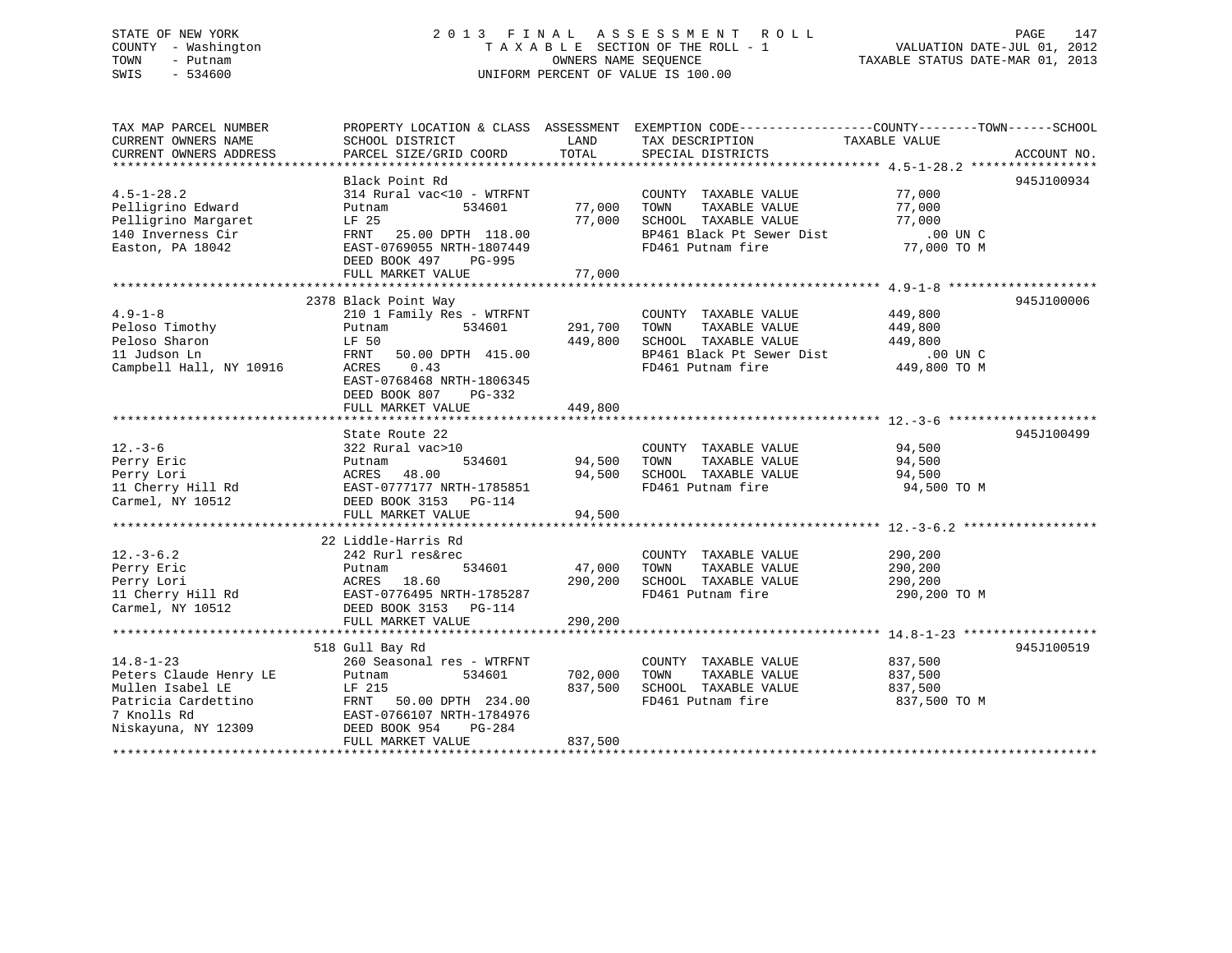# STATE OF NEW YORK 2 0 1 3 F I N A L A S S E S S M E N T R O L L PAGE 148 COUNTY - Washington T A X A B L E SECTION OF THE ROLL - 1 VALUATION DATE-JUL 01, 2012 TOWN - Putnam OWNERS NAME SEQUENCE TAXABLE STATUS DATE-MAR 01, 2013 SWIS - 534600 UNIFORM PERCENT OF VALUE IS 100.00UNIFORM PERCENT OF VALUE IS 100.00

| TAX MAP PARCEL NUMBER<br>CURRENT OWNERS NAME<br>CURRENT OWNERS ADDRESS               | PROPERTY LOCATION & CLASS ASSESSMENT<br>SCHOOL DISTRICT<br>PARCEL SIZE/GRID COORD                                                                                       | LAND<br>TOTAL                | TAX DESCRIPTION<br>SPECIAL DISTRICTS                                                                                                  | EXEMPTION CODE-----------------COUNTY-------TOWN------SCHOOL<br>TAXABLE VALUE | ACCOUNT NO.                      |
|--------------------------------------------------------------------------------------|-------------------------------------------------------------------------------------------------------------------------------------------------------------------------|------------------------------|---------------------------------------------------------------------------------------------------------------------------------------|-------------------------------------------------------------------------------|----------------------------------|
|                                                                                      | **************************                                                                                                                                              |                              |                                                                                                                                       |                                                                               |                                  |
| $15. - 1 - 15$<br>Peters Steven F Jr<br>PO Box 70<br>Putnam Station, NY 12861        | 16254 State Route 22<br>210 1 Family Res<br>534601<br>Putnam<br>ACRES<br>3.40<br>EAST-0775010 NRTH-1779192<br>DEED BOOK 2150 PG-22<br>FULL MARKET VALUE                 | 24,000<br>58,600<br>58,600   | 41854<br>STAR B<br>COUNTY TAXABLE VALUE<br>TAXABLE VALUE<br>TOWN<br>SCHOOL TAXABLE VALUE<br>FD461 Putnam fire                         | $\overline{0}$<br>58,600<br>58,600<br>28,600<br>58,600 TO M                   | 945J100486<br>$\Omega$<br>30,000 |
|                                                                                      |                                                                                                                                                                         |                              |                                                                                                                                       |                                                                               |                                  |
| $12.-2-4.1$<br>Peterson Leslie<br>371 Peterson Rd<br>Putnam Station, NY 12861        | 371 Peterson Rd<br>240 Rural res<br>534601<br>Putnam<br>ACRES<br>45.00<br>EAST-0778609 NRTH-1791437<br>DEED BOOK 1863 PG-94<br>FULL MARKET VALUE                        | 55,000<br>82,900 TOWN        | STAR B<br>41854<br>COUNTY TAXABLE VALUE<br>TAXABLE VALUE<br>SCHOOL TAXABLE VALUE<br>CA002 Cons agri dst 2<br>82,900 FD461 Putnam fire | $\overline{0}$<br>82,900<br>82,900<br>52,900<br>82,900 TO<br>82,900 TO M      | 945J101054<br>30,000<br>$\Omega$ |
|                                                                                      |                                                                                                                                                                         |                              |                                                                                                                                       |                                                                               |                                  |
| $12. - 2 - 4.3$<br>Peterson Leslie<br>337 Peterson Rd<br>Putnam Station, NY 12861    | Peterson Rd<br>322 Rural vac>10<br>534601<br>Putnam<br>ACRES 10.00<br>EAST-0777760 NRTH-1791514<br>DEED BOOK 765<br>PG-26<br>FULL MARKET VALUE                          | 15,000<br>15,000<br>15,000   | COUNTY TAXABLE VALUE<br>TOWN<br>TAXABLE VALUE<br>SCHOOL TAXABLE VALUE<br>CA002 Cons agri dst 2<br>FD461 Putnam fire                   | 15,000<br>15,000<br>15,000<br>15,000 TO<br>15,000 TO M                        | 945J101054                       |
|                                                                                      |                                                                                                                                                                         |                              |                                                                                                                                       |                                                                               |                                  |
| $11.20 - 4 - 17$<br>Pfaffenbach Vivian Le<br>Pfaffenbach Peter I<br>Scotia, NY 12302 | 4215 Link Way<br>210 1 Family Res - WTRFNT<br>534601<br>Putnam<br>LF 60<br>FRNT 45.00 DPTH 180.00<br>EAST-0766716 NRTH-1786499<br>DEED BOOK 764<br>$PG-203$             | 373,500<br>518,500           | COUNTY TAXABLE VALUE<br>TAXABLE VALUE<br>TOWN<br>SCHOOL TAXABLE VALUE<br>FD461 Putnam fire                                            | 518,500<br>518,500<br>518,500<br>518,500 TO M                                 | 945J100529                       |
|                                                                                      | FULL MARKET VALUE                                                                                                                                                       | 518,500                      |                                                                                                                                       |                                                                               |                                  |
| $7.12 - 2 - 6$<br>Phelan James D Jr<br>116 E 73 St<br>New York, NY 10021             | 2031 Lake George Way South<br>260 Seasonal res<br>534601<br>Putnam<br>1.40<br>ACRES<br>EAST-0767668 NRTH-1797139<br>DEED BOOK 460<br><b>PG-778</b><br>FULL MARKET VALUE | 95,200<br>175,000<br>175,000 | COUNTY TAXABLE VALUE<br>TAXABLE VALUE<br>TOWN<br>SCHOOL TAXABLE VALUE<br>FD461 Putnam fire                                            | 175,000<br>175,000<br>175,000<br>175,000 TO M                                 | 945J100530                       |
|                                                                                      |                                                                                                                                                                         |                              |                                                                                                                                       |                                                                               |                                  |
| $8. -2 - 4.7$<br>Phillips Eugene<br>16692 State Route 22<br>Putnam, NY 12861         | Peterson Rd<br>322 Rural vac>10<br>534601<br>Putnam<br>Lot 4<br>ACRES 16.23<br>EAST-0776595 NRTH-1796364<br>DEED BOOK 912<br>$PG-13$<br>FULL MARKET VALUE               | 21,200<br>21,200<br>21,200   | COUNTY TAXABLE VALUE<br>TOWN<br>TAXABLE VALUE<br>SCHOOL TAXABLE VALUE<br>FD461 Putnam fire                                            | 21,200<br>21,200<br>21,200<br>21,200 TO M                                     | 945J101076                       |
| <b>++++++++++++++++++++++++++</b>                                                    |                                                                                                                                                                         |                              |                                                                                                                                       |                                                                               |                                  |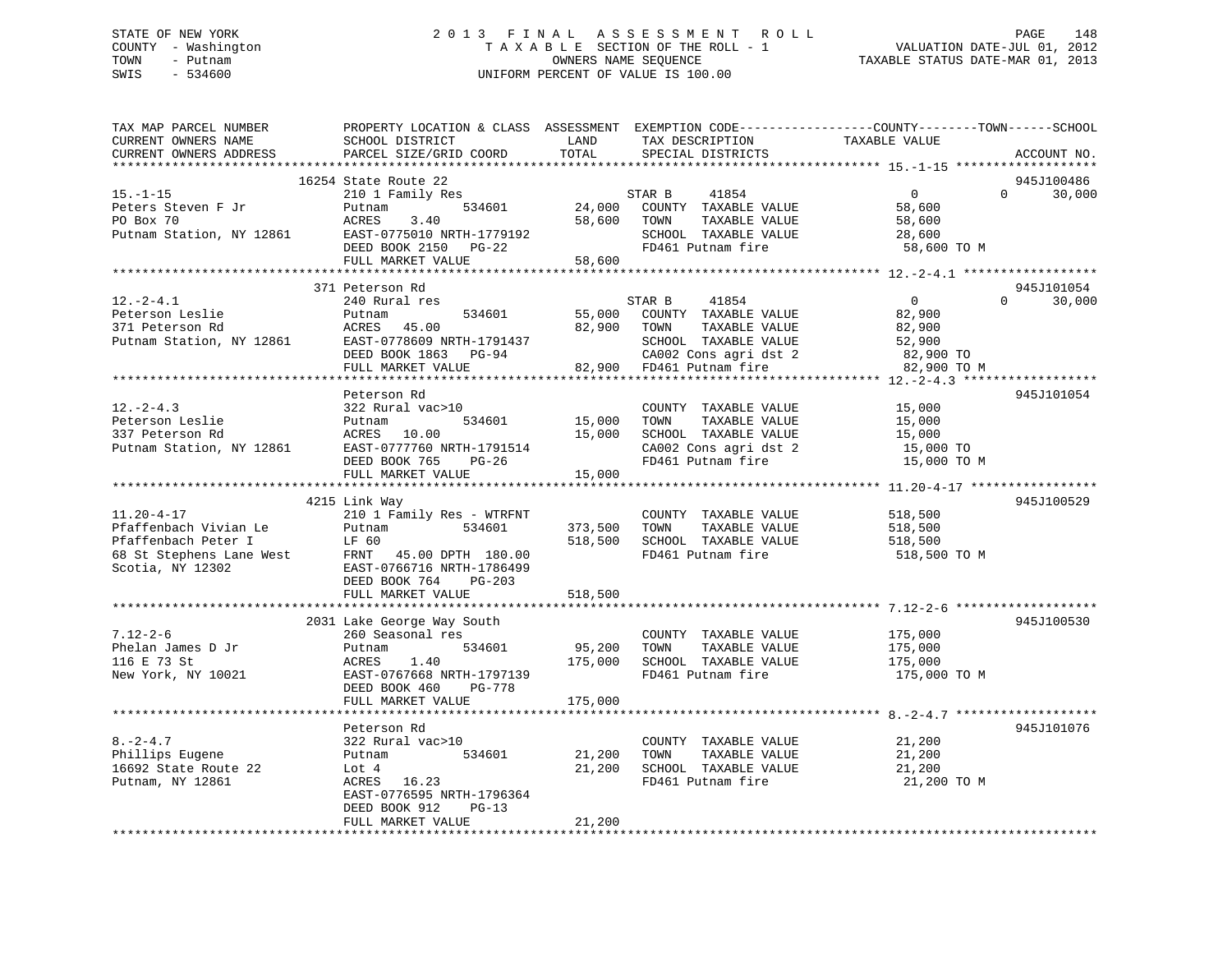# STATE OF NEW YORK 2 0 1 3 F I N A L A S S E S S M E N T R O L L PAGE 149 COUNTY - Washington T A X A B L E SECTION OF THE ROLL - 1 VALUATION DATE-JUL 01, 2012 TOWN - Putnam OWNERS NAME SEQUENCE TAXABLE STATUS DATE-MAR 01, 2013 SWIS - 534600 UNIFORM PERCENT OF VALUE IS 100.00

| TAX MAP PARCEL NUMBER<br>CURRENT OWNERS NAME                                    | SCHOOL DISTRICT                                                                                                                                                                                                    | LAND                                 | PROPERTY LOCATION & CLASS ASSESSMENT EXEMPTION CODE---------------COUNTY-------TOWN-----SCHOOL<br>TAX DESCRIPTION | TAXABLE VALUE                                     |                                                      |
|---------------------------------------------------------------------------------|--------------------------------------------------------------------------------------------------------------------------------------------------------------------------------------------------------------------|--------------------------------------|-------------------------------------------------------------------------------------------------------------------|---------------------------------------------------|------------------------------------------------------|
| CURRENT OWNERS ADDRESS                                                          | PARCEL SIZE/GRID COORD                                                                                                                                                                                             | TOTAL                                | SPECIAL DISTRICTS                                                                                                 |                                                   | ACCOUNT NO.                                          |
|                                                                                 | 16692 State Route 22                                                                                                                                                                                               |                                      |                                                                                                                   |                                                   | 945J100335                                           |
| $13.-1-10$<br>Phillips Eugene                                                   | 210 1 Family Res<br>534601<br>Putnam                                                                                                                                                                               | 17,300 STAR B                        | WAR VET/TC 41121<br>41854                                                                                         | 10,320<br>$\overline{0}$                          | 10,320<br>$\overline{0}$<br>30,000<br>$\overline{0}$ |
| 16692 State Route 22<br>Putnam Sta, NY 12861                                    | ACRES 1.60 68,800 COUNTY TAXABLE VALUE 58,480<br>EAST-0780761 NRTH-1788524 TOWN TAXABLE VALUE 58,480<br>DEED BOOK 448 PG-446 SCHOOL TAXABLE VALUE 38,800<br>FULL MARKET VALUE 68,800 FD461 Putnam fire 68,800 TO M |                                      |                                                                                                                   |                                                   |                                                      |
|                                                                                 |                                                                                                                                                                                                                    |                                      |                                                                                                                   |                                                   |                                                      |
|                                                                                 |                                                                                                                                                                                                                    |                                      |                                                                                                                   |                                                   |                                                      |
| $4.9 - 1 - 9$<br>Pichi Michael<br>EQ Day Ave<br>50 Day Ave<br>Tenafly, NJ 07670 | 2384 Black Point Way<br>210 1 Family Res - WTRFNT<br>534601<br>Putnam<br>LF 150<br>1.20<br>ACRES                                                                                                                   | 435,000<br>594,000                   | COUNTY TAXABLE VALUE 594,000<br>TOWN<br>TAXABLE VALUE<br>SCHOOL TAXABLE VALUE                                     | 594,000<br>594,000                                | 945J100400                                           |
|                                                                                 | $\frac{1}{2}$ EAST-0768383 NRTH-1806292<br>DEED BOOK 747 PG-238<br>FULL MARKET VALUE                                                                                                                               | 594,000                              | BP461 Black Pt Sewer Dist .00 UN C<br>FD461 Putnam fire 594,000 TO M                                              |                                                   |                                                      |
|                                                                                 |                                                                                                                                                                                                                    |                                      |                                                                                                                   |                                                   |                                                      |
| $13. - 3 - 25.1$<br>Pichi Michael<br>50 Day Ave<br>50 Day Ave                   | 158 Hutton Square Rd<br>312 Vac w/imprv<br>Putnam<br>Putnam<br>ACRES 103.00<br>Tenafly, NJ 07670 EAST-0788535 NRTH-1791365<br>DEED BOOK 2737 PG-97<br>FULL MARKET VALUE                                            | 534601 133,300<br>134,800<br>134,800 | COUNTY TAXABLE VALUE 134,800<br>TAXABLE VALUE<br>TOWN<br>SCHOOL TAXABLE VALUE<br>FD461 Putnam fire                | 134,800<br>134,800<br>134,800 TO M                | 945J100109                                           |
|                                                                                 |                                                                                                                                                                                                                    |                                      |                                                                                                                   |                                                   |                                                      |
| $12. - 4 - 2$                                                                   | 5213 Sagamore Rd<br>210 1 Family Res - WTRFNT<br>534601 689,752 TOWN<br>Chester, NY 10918 EAST-0767242 NRTH-1790065<br>DEED BOOK 782<br>PG-209<br>FULL MARKET VALUE                                                | 1375,652<br>1375,652                 | COUNTY TAXABLE VALUE<br>TAXABLE VALUE<br>SCHOOL TAXABLE VALUE<br>FD461 Putnam fire                                | 1375,652<br>1375,652<br>1375,652<br>1375,652 TO M | 945J100669                                           |
|                                                                                 |                                                                                                                                                                                                                    |                                      |                                                                                                                   |                                                   |                                                      |
| $8. - 2 - 5.11$<br>Pinkowski John D<br>36 Lillie Ln<br>Putnam Station, NY 12861 | 36 Lillie Ln<br>210 1 Family Res<br>Putnam<br>Charter Brook Preserve 138,900<br>Sub Lot 11<br>ACRES<br>8.50<br>EAST-0776389 NRTH-1799355<br>DEED BOOK 724                                                          | 534601 33,500 TOWN                   | COUNTY TAXABLE VALUE 138,900<br>TOWN TAXABLE VALUE 138,900<br>SCHOOL TAXABLE VALUE<br>FD461 Putnam fire           | 138,900<br>138,900 TO M                           | 945J100391                                           |
|                                                                                 | PG-218<br>FULL MARKET VALUE                                                                                                                                                                                        | 138,900                              |                                                                                                                   |                                                   |                                                      |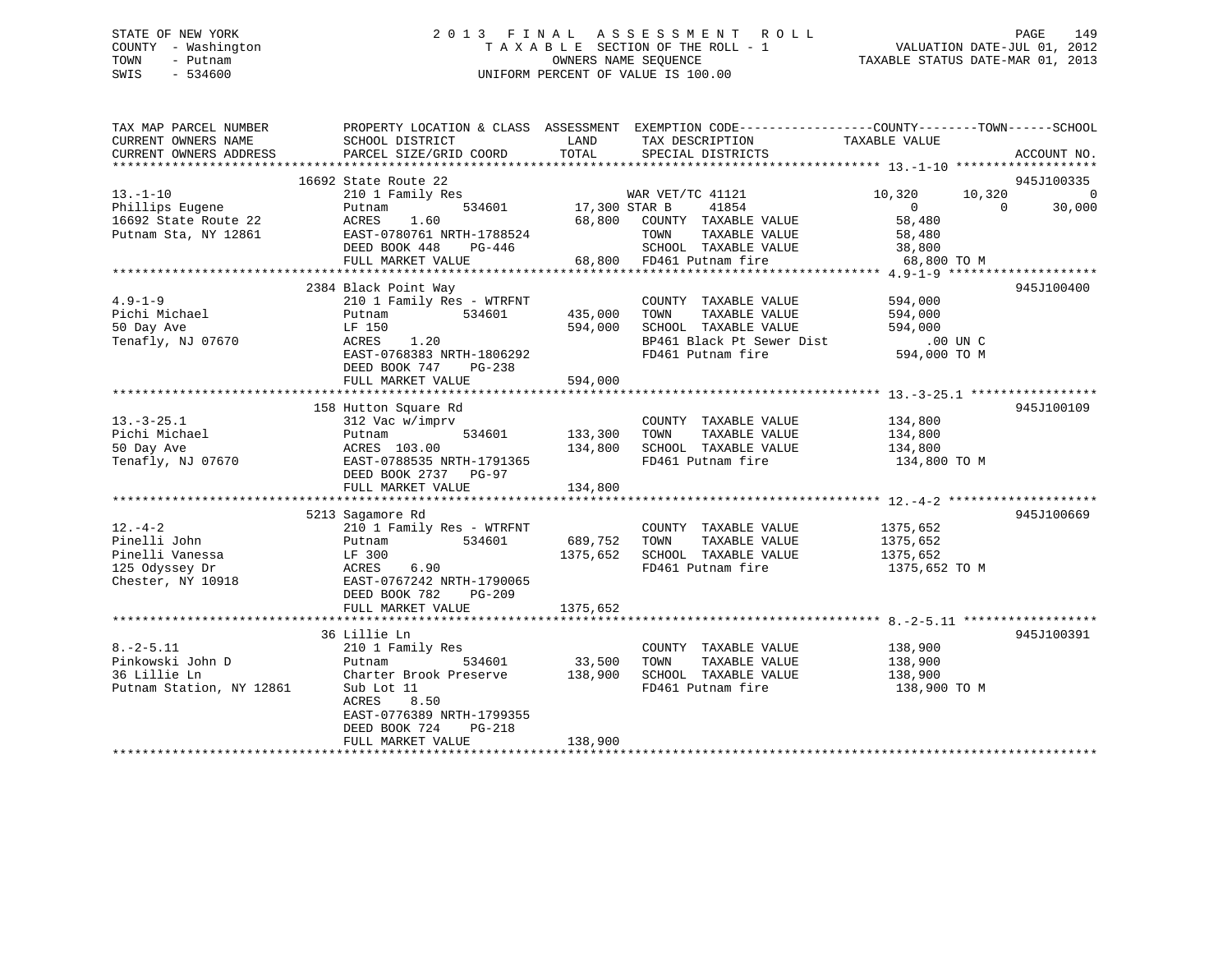# STATE OF NEW YORK 2 0 1 3 F I N A L A S S E S S M E N T R O L L PAGE 150 COUNTY - Washington T A X A B L E SECTION OF THE ROLL - 1 VALUATION DATE-JUL 01, 2012 TOWN - Putnam OWNERS NAME SEQUENCE TAXABLE STATUS DATE-MAR 01, 2013 SWIS - 534600 UNIFORM PERCENT OF VALUE IS 100.00

| TAX MAP PARCEL NUMBER  | PROPERTY LOCATION & CLASS ASSESSMENT |         | EXEMPTION CODE-----------------COUNTY-------TOWN------SCHOOL |               |             |
|------------------------|--------------------------------------|---------|--------------------------------------------------------------|---------------|-------------|
| CURRENT OWNERS NAME    | SCHOOL DISTRICT                      | LAND    | TAX DESCRIPTION                                              | TAXABLE VALUE |             |
| CURRENT OWNERS ADDRESS | PARCEL SIZE/GRID COORD               | TOTAL   | SPECIAL DISTRICTS                                            |               | ACCOUNT NO. |
|                        |                                      |         |                                                              |               |             |
|                        | 2028 Lake George Way South           |         |                                                              |               | 945J100543  |
| $7.12 - 2 - 18$        | 260 Seasonal res - WTRFNT            |         | COUNTY TAXABLE VALUE                                         | 587,500       |             |
| Pontier Estate William | Putnam<br>534601                     | 315,600 | TOWN<br>TAXABLE VALUE                                        | 587,500       |             |
| Anne DeMuro            | 662/347 708/194                      | 587,500 | SCHOOL TAXABLE VALUE                                         | 587,500       |             |
| 254 Mt Prospect Ave    | LF 47                                |         | FD461 Putnam fire                                            | 587,500 TO M  |             |
| Clifton, NJ 07012      | FRNT 134.00 DPTH 185.00              |         |                                                              |               |             |
|                        | EAST-0767571 NRTH-1797331            |         |                                                              |               |             |
|                        | DEED BOOK 664<br><b>PG-100</b>       |         |                                                              |               |             |
|                        | FULL MARKET VALUE                    | 587,500 |                                                              |               |             |
|                        |                                      |         |                                                              |               |             |
|                        | 16177 State Route 22                 |         |                                                              |               | 945J100485  |
| $15. - 1 - 16$         | 312 Vac w/imprv                      |         | COUNTY TAXABLE VALUE                                         | 24,700        |             |
| Porcaro Simone         | 534601<br>Putnam                     | 24,300  | TOWN<br>TAXABLE VALUE                                        | 24,700        |             |
| Porcaro Janice         | 9.30<br>ACRES                        | 24,700  | SCHOOL TAXABLE VALUE                                         | 24,700        |             |
| 126 Weber Ave          | EAST-0773854 NRTH-1778335            |         | FD461 Putnam fire                                            | 24,700 TO M   |             |
| Sayreville, NJ 08872   | DEED BOOK 503<br>PG-1024             |         |                                                              |               |             |
|                        | FULL MARKET VALUE                    | 24,700  |                                                              |               |             |
|                        |                                      |         |                                                              |               |             |
|                        | Peterson Rd                          |         |                                                              |               | 945J100964  |
| $8. - 2 - 12.3$        | 322 Rural vac>10                     |         | COUNTY TAXABLE VALUE                                         | 39,500        |             |
| Powell John C          | 534601<br>Putnam                     | 39,500  | TAXABLE VALUE<br>TOWN                                        | 39,500        |             |
| Chukusky Michael       | 2126/319                             | 39,500  | SCHOOL TAXABLE VALUE                                         | 39,500        |             |
| 326 Belden Rd          | ACRES 79.00                          |         | FD461 Putnam fire                                            | 39,500 TO M   |             |
| Clemons, NY 12819      | EAST-0779464 NRTH-1794487            |         |                                                              |               |             |
|                        | DEED BOOK 3183 PG-290                |         |                                                              |               |             |
|                        | FULL MARKET VALUE                    | 39,500  |                                                              |               |             |
|                        |                                      |         |                                                              |               |             |
|                        | State Route 22                       |         |                                                              |               | 945J100422  |
| $13. - 1 - 1.1$        | 322 Rural vac>10                     |         | COUNTY TAXABLE VALUE                                         | 130,700       |             |
| Powell John C          | 534601<br>Putnam                     | 130,700 | TAXABLE VALUE<br>TOWN                                        | 130,700       |             |
| Chukusky Michael       | 2126/319                             | 130,700 | SCHOOL TAXABLE VALUE                                         | 130,700       |             |
| 326 Belden Rd          | ACRES 168.50<br>EAST-0781263         |         | FD461 Putnam fire                                            | 130,700 TO M  |             |
| Clemons, NY 12819      | EAST-0781263 NRTH-1793073            |         |                                                              |               |             |
|                        | DEED BOOK 3183 PG-290                |         |                                                              |               |             |
|                        | FULL MARKET VALUE                    | 130,700 |                                                              |               |             |
|                        |                                      |         |                                                              |               |             |
|                        | 4201 Link Way                        |         |                                                              |               | 945J100538  |
| $11.20 - 4 - 23$       | 260 Seasonal res - WTRFNT            |         | COUNTY TAXABLE VALUE 394,600                                 |               |             |
| Powzyk Joseph P        | 534601<br>Putnam                     | 318,100 | TOWN<br>TAXABLE VALUE                                        | 394,600       |             |
| Powzyk Family          | LF 58                                | 394,600 | SCHOOL TAXABLE VALUE                                         | 394,600       |             |
| Attn: Curtis Cheryl    | FRNT 27.00 DPTH 165.00               |         | FD461 Putnam fire                                            | 394,600 TO M  |             |
| 205 Linseed Rd         | 0.89<br>ACRES                        |         |                                                              |               |             |
| W Hatfield, MA 01088   | EAST-0766862 NRTH-1786280            |         |                                                              |               |             |
|                        | DEED BOOK 841<br>PG-292              |         |                                                              |               |             |
|                        | FULL MARKET VALUE                    | 394,600 |                                                              |               |             |
|                        |                                      |         |                                                              |               |             |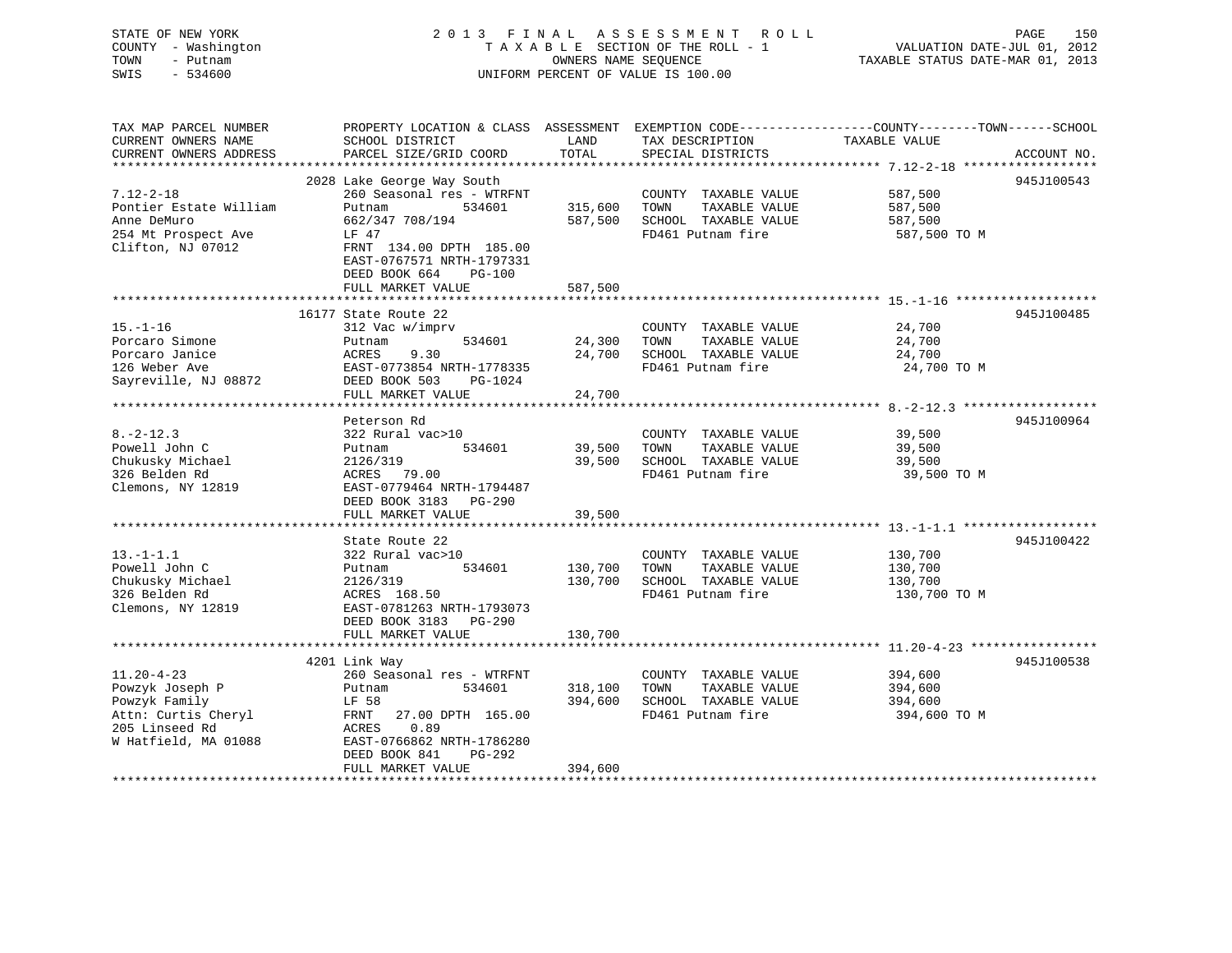# STATE OF NEW YORK 2 0 1 3 F I N A L A S S E S S M E N T R O L L PAGE 151 COUNTY - Washington T A X A B L E SECTION OF THE ROLL - 1 VALUATION DATE-JUL 01, 2012 TOWN - Putnam **CONNERS NAME SEQUENCE** TAXABLE STATUS DATE-MAR 01, 2013 SWIS - 534600 UNIFORM PERCENT OF VALUE IS 100.00

| TAX MAP PARCEL NUMBER<br>CURRENT OWNERS NAME | PROPERTY LOCATION & CLASS ASSESSMENT<br>SCHOOL DISTRICT | LAND           | TAX DESCRIPTION                                      | EXEMPTION CODE-----------------COUNTY--------TOWN------SCHOOL<br>TAXABLE VALUE |                    |
|----------------------------------------------|---------------------------------------------------------|----------------|------------------------------------------------------|--------------------------------------------------------------------------------|--------------------|
| CURRENT OWNERS ADDRESS                       | PARCEL SIZE/GRID COORD                                  | TOTAL          | SPECIAL DISTRICTS                                    |                                                                                | ACCOUNT NO.        |
|                                              |                                                         |                |                                                      |                                                                                |                    |
| $12.-2-4.5$                                  | 327 Peterson Rd<br>210 1 Family Res                     |                | WAR VET/IC 711-1<br>26,300 DIS VET/TC 41141<br>41854 | 27,825<br>12,000                                                               | 0                  |
| Provoncha Norman F                           | 534601<br>Putnam                                        |                |                                                      | 92,750<br>40,000                                                               | $\mathbf 0$        |
| Provoncha Linda L                            | ACRES<br>4.00                                           | 185,500 STAR B |                                                      | $\Omega$                                                                       | 30,000<br>$\Omega$ |
| 327 Peterson Rd                              | EAST-0778830 NRTH-1792680                               |                | COUNTY TAXABLE VALUE                                 | 64,925                                                                         |                    |
| Putnam Station, NY 12861                     | DEED BOOK 2918 PG-182                                   |                | TOWN<br>TAXABLE VALUE                                | 133,500                                                                        |                    |
|                                              | FULL MARKET VALUE                                       |                | 185,500 SCHOOL TAXABLE VALUE                         | 155,500                                                                        |                    |
|                                              |                                                         |                | FD461 Putnam fire                                    | 185,500 TO M                                                                   |                    |
|                                              |                                                         |                |                                                      |                                                                                |                    |
|                                              | 16975 State Route 22                                    |                |                                                      |                                                                                |                    |
| $13.-1-1.8$                                  | 270 Mfg housing                                         |                | STAR B<br>41854                                      | $\overline{0}$                                                                 | 30,000<br>$\Omega$ |
| Pulling Barry                                | 534601<br>Putnam                                        | 31,800         | COUNTY TAXABLE VALUE                                 | 48,200                                                                         |                    |
| Pulling Krisleen                             | ACRES 14.30                                             | 48,200         | TOWN<br>TAXABLE VALUE                                | 48,200                                                                         |                    |
| 16975 State Route 22                         |                                                         |                | SCHOOL TAXABLE VALUE                                 | 18,200                                                                         |                    |
| Putnam Station, NY 12861                     |                                                         |                | FD461 Putnam fire                                    | 48,200 TO M                                                                    |                    |
|                                              | FULL MARKET VALUE                                       | 48,200         |                                                      |                                                                                |                    |
|                                              |                                                         |                |                                                      |                                                                                |                    |
|                                              | State Route 22                                          |                |                                                      |                                                                                | 945J100918         |
| $13. - 1 - 1.2$                              | 322 Rural vac>10                                        |                | COUNTY TAXABLE VALUE                                 | 22,200                                                                         |                    |
| Pulling James                                | 534601<br>Putnam                                        | 22,200         | TOWN<br>TAXABLE VALUE                                | 22,200                                                                         |                    |
| Pulling Joan                                 | ACRES<br>24.70                                          | 22,200         | SCHOOL TAXABLE VALUE                                 | 22,200                                                                         |                    |
| 166 State Route 22                           | EAST-0782480 NRTH-1792882                               |                | FD461 Putnam fire                                    | 22,200 TO M                                                                    |                    |
| Putnam Station, NY 12861                     | DEED BOOK 2265 PG-55                                    |                |                                                      |                                                                                |                    |
|                                              | FULL MARKET VALUE                                       | 22,200         |                                                      |                                                                                |                    |
|                                              |                                                         |                |                                                      |                                                                                |                    |
|                                              | 5 Sunset Ln                                             |                |                                                      |                                                                                | 945J101058         |
| $16. - 1 - 17$                               | 210 1 Family Res                                        |                | STAR B<br>41854                                      | 0                                                                              | $\Omega$<br>30,000 |
| Purkey Mackie                                | 534601<br>Putnam                                        | 32,900         | COUNTY TAXABLE VALUE                                 | 128,700                                                                        |                    |
| Purkey Amy                                   | 7.88<br>ACRES                                           | 128,700        | TOWN<br>TAXABLE VALUE                                | 128,700                                                                        |                    |
| 5 Sunset Ln                                  | EAST-0781471 NRTH-1782840                               |                | SCHOOL TAXABLE VALUE                                 | 98,700                                                                         |                    |
| PO Box 41                                    | DEED BOOK 644<br>$PG-8$                                 |                | FD461 Putnam fire                                    | 128,700 TO M                                                                   |                    |
| Putnam Station, NY 12861                     | DEED BOOK 644 I<br>FULL MARKET VALUE                    | 128,700        |                                                      |                                                                                |                    |
|                                              |                                                         |                |                                                      |                                                                                |                    |
|                                              | 720 County Route 2                                      |                |                                                      |                                                                                | 945J100164         |
| $5. - 2 - 9$                                 | 151 Fruit crop - WTRFNT                                 |                | COUNTY TAXABLE VALUE                                 | 394,500                                                                        |                    |
|                                              |                                                         |                |                                                      |                                                                                |                    |
| Putnam Management Properties                 | Putnam<br>534601                                        | 279,200        | TOWN<br>TAXABLE VALUE                                | 394,500                                                                        |                    |
| PO Box 105                                   | Orchard 1 Mobile Home                                   | 394,500        | SCHOOL TAXABLE VALUE                                 | 394,500                                                                        |                    |
| Putnam, NY 12861                             | Bdry Ln Adjstmt 1873-345                                |                | CA002 Cons agri dst 2                                | 394,500 TO                                                                     |                    |
|                                              | ACRES 127.10                                            |                | FD461 Putnam fire                                    | 394,500 TO M                                                                   |                    |
|                                              | EAST-0791180 NRTH-1802735                               |                |                                                      |                                                                                |                    |
|                                              | DEED BOOK 1917 PG-267                                   |                |                                                      |                                                                                |                    |
|                                              | FULL MARKET VALUE                                       | 394,500        |                                                      |                                                                                |                    |
|                                              |                                                         |                |                                                      |                                                                                |                    |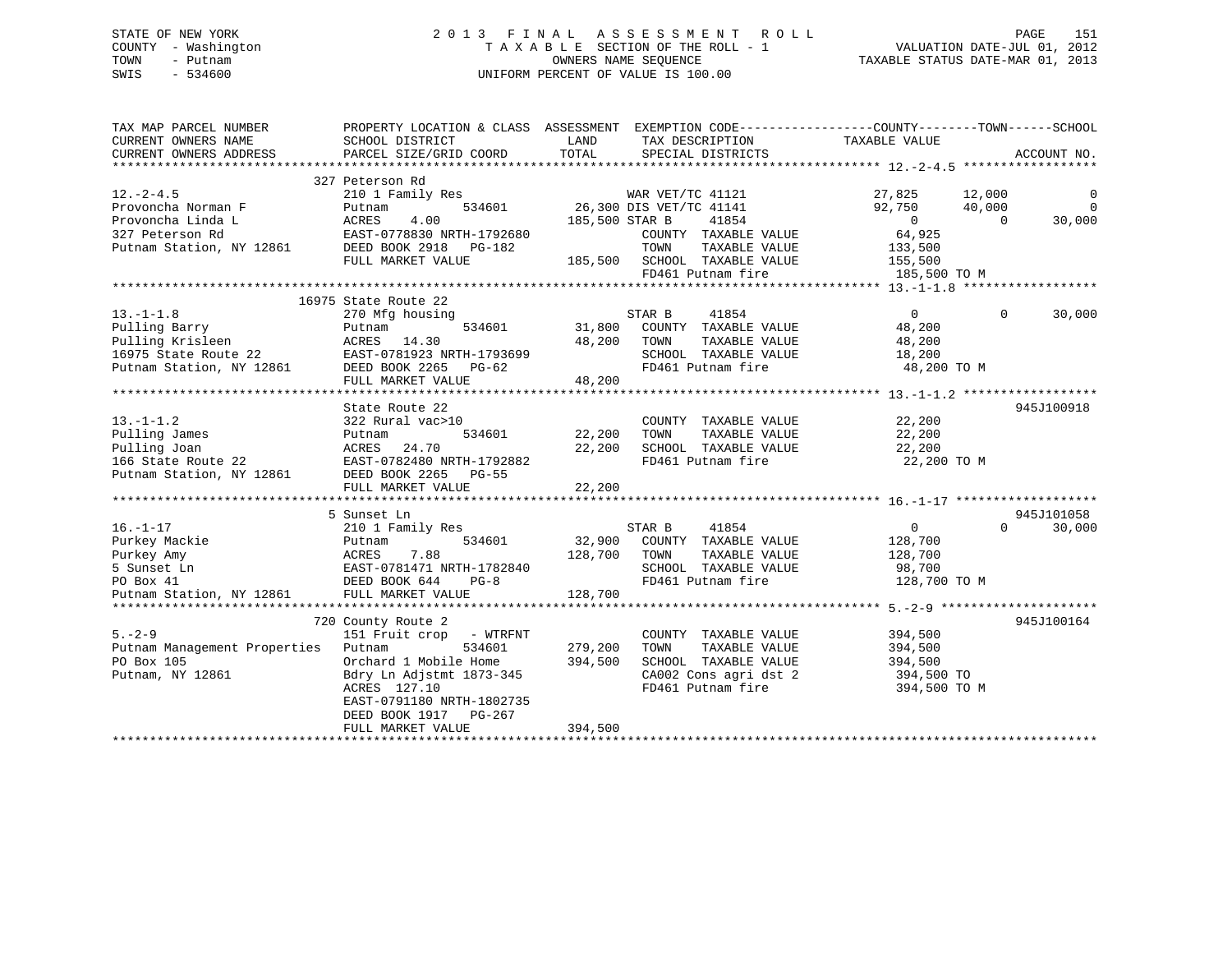# STATE OF NEW YORK 2 0 1 3 F I N A L A S S E S S M E N T R O L L PAGE 152 COUNTY - Washington T A X A B L E SECTION OF THE ROLL - 1 VALUATION DATE-JUL 01, 2012 TOWN - Putnam OWNERS NAME SEQUENCE TAXABLE STATUS DATE-MAR 01, 2013 SWIS - 534600 UNIFORM PERCENT OF VALUE IS 100.00

| TAX MAP PARCEL NUMBER<br>CURRENT OWNERS NAME<br>CURRENT OWNERS ADDRESS                                                     | PROPERTY LOCATION & CLASS ASSESSMENT EXEMPTION CODE---------------COUNTY-------TOWN-----SCHOOL<br>SCHOOL DISTRICT<br>PARCEL SIZE/GRID COORD                              | LAND<br>TOTAL                 | TAX DESCRIPTION<br>SPECIAL DISTRICTS                                                                                                                 | TAXABLE VALUE                                                                   | ACCOUNT NO.          |
|----------------------------------------------------------------------------------------------------------------------------|--------------------------------------------------------------------------------------------------------------------------------------------------------------------------|-------------------------------|------------------------------------------------------------------------------------------------------------------------------------------------------|---------------------------------------------------------------------------------|----------------------|
|                                                                                                                            |                                                                                                                                                                          |                               |                                                                                                                                                      |                                                                                 |                      |
| $13.-2-20.1$<br>Quesnel Ricky<br>VanZutphen Kristen<br>123 County Route 2<br>Putnam, NY 12861<br>MAY BE SUBJECT TO PAYMENT | 139 & 171 County Route 3<br>242 Rurl res&rec<br>534601<br>Putnam<br>ACRES 203.60<br>EAST-0784203 NRTH-1788591<br>DEED BOOK 3085 PG-313<br>FULL MARKET VALUE              | 160,500<br>222,200<br>222,200 | 41720<br>AG DIST<br>COUNTY TAXABLE VALUE<br>TOWN<br>TAXABLE VALUE<br>SCHOOL TAXABLE VALUE<br>CA002 Cons agri dst 2<br>96,589 EX<br>FD461 Putnam fire | 96,589<br>96,589<br>125,611<br>125,611<br>125,611<br>125,611 TO<br>222,200 TO M | 945J101056<br>96,589 |
| UNDER AGDIST LAW TIL 2017                                                                                                  |                                                                                                                                                                          |                               |                                                                                                                                                      |                                                                                 |                      |
| $15. - 1 - 7.1$<br>Quesnel Ricky S<br>Quesnel Deborah L<br>123 County Route 2<br>Putnam, NY 12861                          | State Route 22<br>322 Rural vac>10<br>534601<br>Putnam<br>ACRES 22.30<br>EAST-0777613 NRTH-1783719<br>DEED BOOK 868<br>PG-195<br>FULL MARKET VALUE                       | 39,000<br>39,000              | AGRI-D IND 41730<br>39,000 COUNTY TAXABLE VALUE<br>TAXABLE VALUE<br>TOWN<br>SCHOOL TAXABLE VALUE<br>FD461 Putnam fire                                | 34,201<br>34,201<br>4,799<br>4,799<br>4,799<br>39,000 TO M                      | 945J100587<br>34,201 |
| MAY BE SUBJECT TO PAYMENT<br>UNDER AGDIST LAW TIL 2020                                                                     |                                                                                                                                                                          |                               |                                                                                                                                                      |                                                                                 |                      |
|                                                                                                                            |                                                                                                                                                                          |                               |                                                                                                                                                      |                                                                                 |                      |
| $15. - 1 - 8.2$<br>Quesnel Ricky S<br>Quesnel Amy<br>123 County Route 2<br>Putnam, NY 12861                                | Lake Rd<br>322 Rural vac>10<br>Putnam<br>534601<br>ACRES 110.00<br>EAST-0778779 NRTH-1784588<br>DEED BOOK 1929 PG-18<br>FULL MARKET VALUE                                | 123,800<br>123,800<br>123,800 | AG DIST<br>41720<br>COUNTY TAXABLE VALUE<br>TAXABLE VALUE<br>TOWN<br>SCHOOL TAXABLE VALUE<br>CA002 Cons agri dst 2<br>106,117 EX                     | 106,117 106,117<br>17,683<br>17,683<br>17,683<br>17,683 TO                      | 106,117              |
| MAY BE SUBJECT TO PAYMENT<br>UNDER AGDIST LAW TIL 2017                                                                     |                                                                                                                                                                          |                               | FD461 Putnam fire                                                                                                                                    | 123,800 TO M                                                                    |                      |
|                                                                                                                            |                                                                                                                                                                          |                               |                                                                                                                                                      |                                                                                 |                      |
| $14.11 - 3 - 2$<br>Quick Custer<br>Ouick Doris<br>PO Box 92<br>Putnam Station, NY 12861                                    | 690 Gull Bay Rd<br>260 Seasonal res - WTRFNT<br>534601<br>Putnam<br>LF 75<br>$14.-3-2$<br>FRNT 75.00 DPTH 62.00<br>EAST-0764508 NRTH-1781801<br>DEED BOOK 404<br>PG-1057 | 397,000 TOWN<br>397,000       | 41854<br>STAR B<br>262,500 COUNTY TAXABLE VALUE<br>TAXABLE VALUE<br>SCHOOL TAXABLE VALUE<br>FD461 Putnam fire                                        | 0<br>$\Omega$<br>397,000<br>397,000<br>367,000<br>397,000 TO M                  | 945J100547<br>30,000 |
|                                                                                                                            | FULL MARKET VALUE                                                                                                                                                        |                               |                                                                                                                                                      |                                                                                 |                      |
| $8. - 2 - 4.5$<br>Rahilly Michael J<br>42 Kensington Dr<br>Hopewell Jct, NY 12533                                          | Liddle-Harris Rd<br>322 Rural vac>10<br>534601<br>Putnam<br>Lot 2<br>ACRES 14.80<br>EAST-0776282 NRTH-1797486<br>DEED BOOK 848<br>PG-250<br>FULL MARKET VALUE            | 29,800<br>29,800<br>29,800    | COUNTY TAXABLE VALUE<br>TAXABLE VALUE<br>TOWN<br>SCHOOL TAXABLE VALUE<br>FD461 Putnam fire                                                           | 29,800<br>29,800<br>29,800<br>29,800 TO M                                       | 945J101074           |
|                                                                                                                            |                                                                                                                                                                          |                               |                                                                                                                                                      |                                                                                 |                      |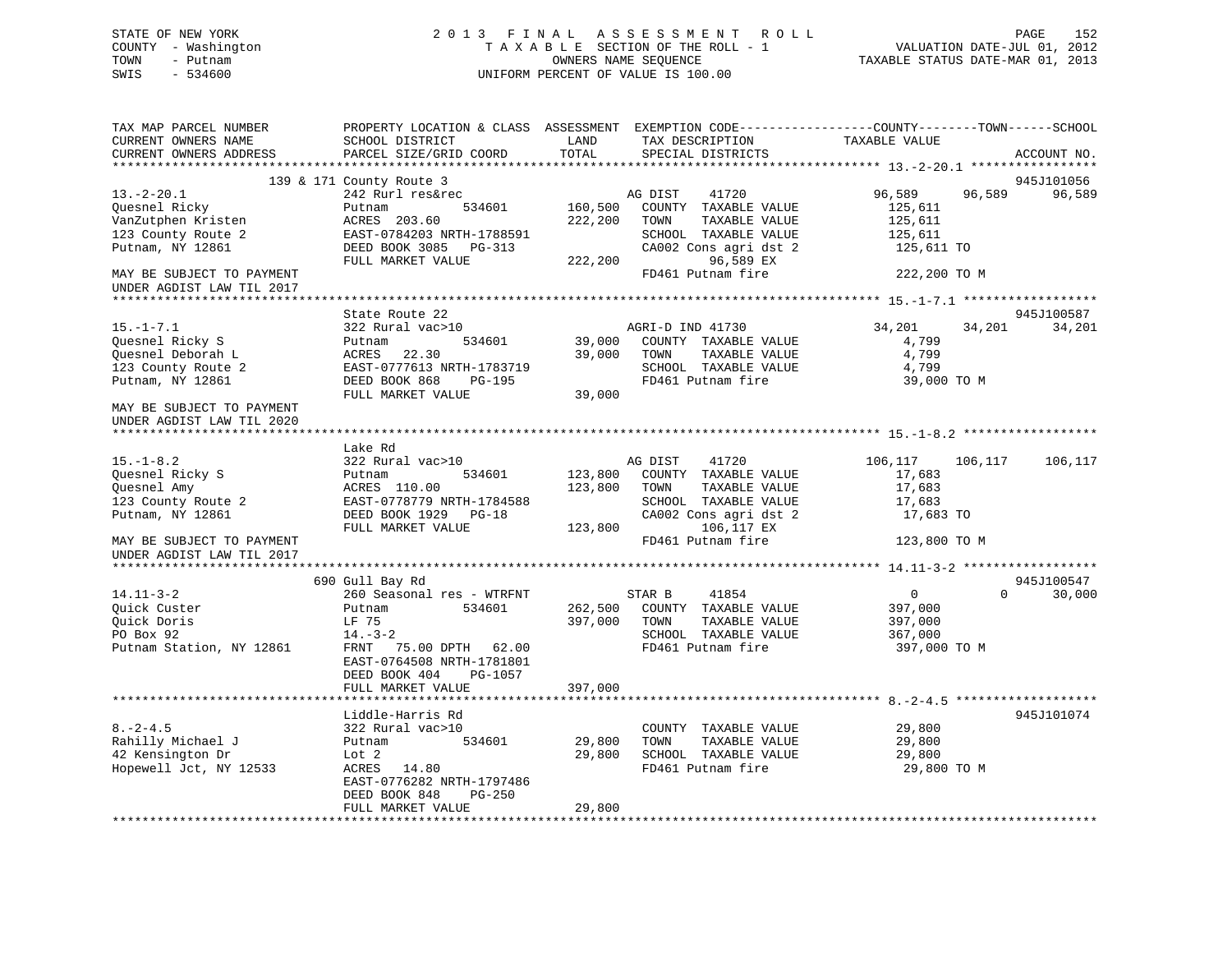# STATE OF NEW YORK 2 0 1 3 F I N A L A S S E S S M E N T R O L L PAGE 153 COUNTY - Washington T A X A B L E SECTION OF THE ROLL - 1 VALUATION DATE-JUL 01, 2012 TOWN - Putnam **CONNERS NAME SEQUENCE** TAXABLE STATUS DATE-MAR 01, 2013 SWIS - 534600 UNIFORM PERCENT OF VALUE IS 100.00

| TAX MAP PARCEL NUMBER<br>CURRENT OWNERS NAME<br>CURRENT OWNERS ADDRESS | SCHOOL DISTRICT<br>PARCEL SIZE/GRID COORD         | LAND<br>TOTAL | PROPERTY LOCATION & CLASS ASSESSMENT EXEMPTION CODE----------------COUNTY-------TOWN------SCHOOL<br>TAX DESCRIPTION<br>SPECIAL DISTRICTS | TAXABLE VALUE    | ACCOUNT NO.        |
|------------------------------------------------------------------------|---------------------------------------------------|---------------|------------------------------------------------------------------------------------------------------------------------------------------|------------------|--------------------|
|                                                                        |                                                   |               |                                                                                                                                          |                  |                    |
| $16. - 1 - 4.3$                                                        | 241 Lake Rd<br>242 Rurl res&rec                   |               | 41720<br>AG DIST                                                                                                                         | 41,083<br>41,083 | 41,083             |
| Rampersaud Tomeshwere                                                  | Putnam<br>534601                                  | 62,000        | COUNTY TAXABLE VALUE                                                                                                                     | 160,417          |                    |
| 47 Meadow Rd                                                           | ACRES<br>37.00                                    | 201,500       | TAXABLE VALUE<br>TOWN                                                                                                                    | 160,417          |                    |
| Inwood, NY 11096                                                       | EAST-0782397 NRTH-1784486                         |               | SCHOOL TAXABLE VALUE                                                                                                                     | 160,417          |                    |
|                                                                        | DEED BOOK 1691    PG-104                          |               | CA002 Cons agri dst 2                                                                                                                    | 160,417 TO       |                    |
| MAY BE SUBJECT TO PAYMENT                                              | FULL MARKET VALUE                                 | 201,500       | 41,083 EX                                                                                                                                |                  |                    |
| UNDER AGDIST LAW TIL 2017                                              |                                                   |               | FD461 Putnam fire                                                                                                                        | 201,500 TO M     |                    |
|                                                                        | Best Rd                                           |               |                                                                                                                                          |                  |                    |
| $16. - 1 - 4.4$                                                        | 322 Rural vac>10                                  |               | AG DIST<br>41720                                                                                                                         | 85,754<br>85,754 | 85,754             |
| Rampersaud Tomeshwere                                                  | 534601<br>Putnam                                  | 101,000       | COUNTY TAXABLE VALUE                                                                                                                     | 15,246           |                    |
| 47 Meadow Rd                                                           | ACRES 86.00                                       | 101,000       | TOWN<br>TAXABLE VALUE                                                                                                                    | 15,246           |                    |
| Inwood, NY 11096                                                       | EAST-0781132 NRTH-1785201                         |               | SCHOOL TAXABLE VALUE                                                                                                                     | 15,246           |                    |
|                                                                        | DEED BOOK 1691<br>PG-107                          |               | CA002 Cons agri dst 2                                                                                                                    | 15,246 TO        |                    |
| MAY BE SUBJECT TO PAYMENT                                              | FULL MARKET VALUE                                 | 101,000       | 85,754 EX                                                                                                                                |                  |                    |
| UNDER AGDIST LAW TIL 2017                                              |                                                   |               | FD461 Putnam fire                                                                                                                        | 101,000 TO M     |                    |
|                                                                        |                                                   |               |                                                                                                                                          |                  |                    |
|                                                                        | 28 Best Rd                                        |               |                                                                                                                                          |                  | 945J100406         |
| $13. - 1 - 13$                                                         | 210 1 Family Res                                  |               | STAR EN<br>41834                                                                                                                         | $\Omega$         | $\Omega$<br>63,300 |
| Randall Shirley                                                        | 534601<br>Putnam                                  | 15,000        | COUNTY TAXABLE VALUE                                                                                                                     | 110,000          |                    |
| 28 Best Rd                                                             | ACRES<br>1.00                                     | 110,000       | TOWN<br>TAXABLE VALUE                                                                                                                    | 110,000          |                    |
| Putnam Station, NY 12861                                               | EAST-0779429 NRTH-1786146                         |               | SCHOOL TAXABLE VALUE                                                                                                                     | 46,700           |                    |
|                                                                        | DEED BOOK 507<br>PG-307<br>FULL MARKET VALUE      | 110,000       | FD461 Putnam fire                                                                                                                        | 110,000 TO M     |                    |
|                                                                        |                                                   |               |                                                                                                                                          |                  |                    |
|                                                                        | 6516 Royal Anchorage Estates                      |               |                                                                                                                                          |                  | 945J101002         |
| $11.8 - 5 - 15$                                                        | $312$ Vac w/imprv - WTRFNT                        |               | COUNTY TAXABLE VALUE                                                                                                                     | 434,700          |                    |
| Rapaport Robin D                                                       | Putnam<br>534601                                  | 429,200       | TAXABLE VALUE<br>TOWN                                                                                                                    | 434,700          |                    |
| Rapaport Linda R                                                       | Dock: Esmt 2062/331                               | 434,700       | SCHOOL TAXABLE VALUE                                                                                                                     | 434,700          |                    |
| 316 Osborne Rd                                                         | LF 170                                            |               | FD461 Putnam fire                                                                                                                        | 434,700 TO M     |                    |
| Loudonville, NY 12211                                                  | $12.-5-15$                                        |               |                                                                                                                                          |                  |                    |
|                                                                        | FRNT 112.00 DPTH 96.00                            |               |                                                                                                                                          |                  |                    |
|                                                                        | EAST-0766583 NRTH-1792193                         |               |                                                                                                                                          |                  |                    |
|                                                                        | DEED BOOK 2062<br>$PG-320$                        |               |                                                                                                                                          |                  |                    |
|                                                                        | FULL MARKET VALUE                                 | 434,700       |                                                                                                                                          |                  |                    |
|                                                                        |                                                   |               |                                                                                                                                          |                  |                    |
| $4.9 - 1 - 3$                                                          | 2346 Black Point Way<br>210 1 Family Res - WTRFNT |               | COUNTY TAXABLE VALUE                                                                                                                     | 631,900          | 945J100555         |
| Rapple R Randolph                                                      | 534601<br>Putnam                                  | 414,800       | TOWN<br>TAXABLE VALUE                                                                                                                    | 631,900          |                    |
| Rapple Mariann H                                                       | 3007/245                                          | 631,900       | SCHOOL TAXABLE VALUE                                                                                                                     | 631,900          |                    |
| 12 Helen Dr                                                            | LF 66                                             |               | BP461 Black Pt Sewer Dist                                                                                                                | .00 UN C         |                    |
| Queensbury, NY 12804                                                   | 66.00 DPTH 356.00<br>FRNT                         |               | FD461 Putnam fire                                                                                                                        | 631,900 TO M     |                    |
|                                                                        | EAST-0768932 NRTH-1807023                         |               |                                                                                                                                          |                  |                    |
|                                                                        | DEED BOOK 3007<br>PG-245                          |               |                                                                                                                                          |                  |                    |
|                                                                        | FULL MARKET VALUE                                 | 631,900       |                                                                                                                                          |                  |                    |
|                                                                        |                                                   |               |                                                                                                                                          |                  |                    |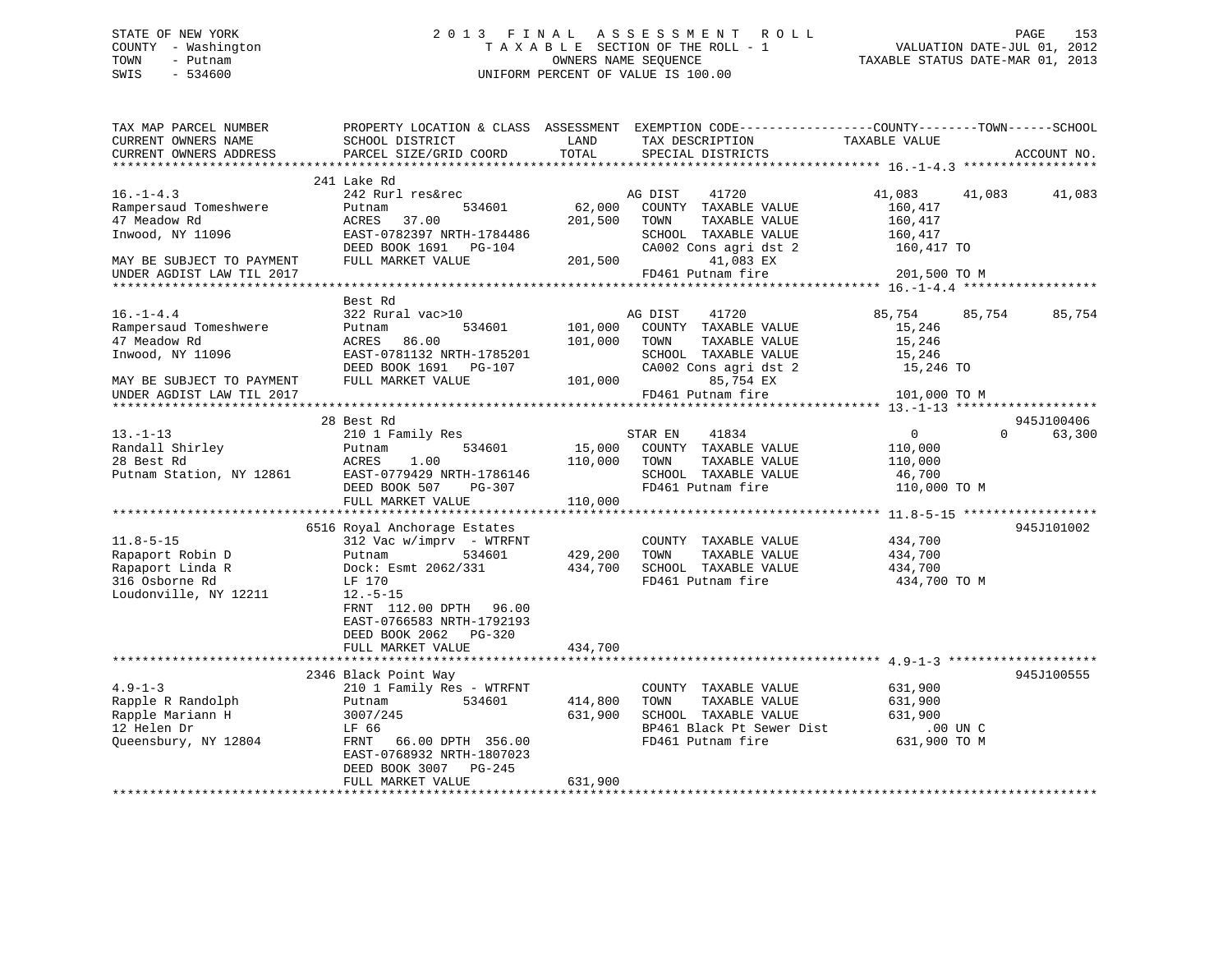# STATE OF NEW YORK 2 0 1 3 F I N A L A S S E S S M E N T R O L L PAGE 154 COUNTY - Washington T A X A B L E SECTION OF THE ROLL - 1 VALUATION DATE-JUL 01, 2012 TOWN - Putnam OWNERS NAME SEQUENCE TAXABLE STATUS DATE-MAR 01, 2013 SWIS - 534600 UNIFORM PERCENT OF VALUE IS 100.00

| TAX MAP PARCEL NUMBER<br>CURRENT OWNERS NAME<br>CURRENT OWNERS ADDRESS                            | PROPERTY LOCATION & CLASS ASSESSMENT<br>SCHOOL DISTRICT<br>PARCEL SIZE/GRID COORD                                                                        | LAND<br>TOTAL                | EXEMPTION CODE-----------------COUNTY-------TOWN------SCHOOL<br>TAX DESCRIPTION<br>SPECIAL DISTRICTS                                       | TAXABLE VALUE                                                                               | ACCOUNT NO. |
|---------------------------------------------------------------------------------------------------|----------------------------------------------------------------------------------------------------------------------------------------------------------|------------------------------|--------------------------------------------------------------------------------------------------------------------------------------------|---------------------------------------------------------------------------------------------|-------------|
| *************************                                                                         |                                                                                                                                                          |                              |                                                                                                                                            |                                                                                             |             |
| $4.5 - 1 - 28.1$<br>Rayno David W<br>Rayno Patricia L                                             | 2324 Black Point Rd<br>260 Seasonal res - WTRFNT<br>Putnam<br>534601<br>LF 125                                                                           | 512,000<br>675,000           | COUNTY TAXABLE VALUE<br>TAXABLE VALUE<br>TOWN<br>SCHOOL TAXABLE VALUE                                                                      | 675,000<br>675,000<br>675,000                                                               | 945J100833  |
| 5 Cheshire Ride<br>Clifton Park, NY 12065                                                         | FRNT 125.00 DPTH 123.00<br>EAST-0769097 NRTH-1807508<br>DEED BOOK 2573 PG-28                                                                             | 675,000                      | BP461 Black Pt Sewer Dist<br>FD461 Putnam fire                                                                                             | .00 UN C<br>675,000 TO M                                                                    |             |
|                                                                                                   | FULL MARKET VALUE                                                                                                                                        |                              |                                                                                                                                            |                                                                                             |             |
|                                                                                                   | 2076 Black Point Rd                                                                                                                                      |                              |                                                                                                                                            |                                                                                             | 945J100313  |
| $1.14 - 1 - 14$<br>Reap Ronald M<br>Reap Patricia<br>2076 Black Point Rd<br>Ticonderoga, NY 12883 | 210 1 Family Res - WTRFNT<br>534601<br>Putnam<br>LF 33'<br>485/50<br>FRNT 85.00 DPTH 203.00<br>EAST-0772973 NRTH-1811772<br>DEED BOOK 485<br>$PG-962$    | 267,000<br>580,000           | STAR B<br>41854<br>COUNTY TAXABLE VALUE<br>TOWN<br>TAXABLE VALUE<br>SCHOOL TAXABLE VALUE<br>BP461 Black Pt Sewer Dist<br>FD461 Putnam fire | $\overline{0}$<br>$\Omega$<br>580,000<br>580,000<br>550,000<br>$.00$ UN $C$<br>580,000 TO M | 30,000      |
|                                                                                                   | FULL MARKET VALUE                                                                                                                                        | 580,000                      |                                                                                                                                            |                                                                                             |             |
|                                                                                                   | 7 Northwoods Way                                                                                                                                         |                              |                                                                                                                                            |                                                                                             | 945J101064  |
| $18. - 2 - 2.5$<br>Redmond Realty Inc<br>2 Redmond St<br>Warren, RI 02885                         | 210 1 Family Res<br>534601<br>Putnam<br>$18. - 1 - 2.5$<br>ACRES<br>8.01<br>EAST-0774117 NRTH-1775779<br>DEED BOOK 2340<br>$PG-253$<br>FULL MARKET VALUE | 33,000<br>228,000<br>228,000 | COUNTY TAXABLE VALUE<br>TOWN<br>TAXABLE VALUE<br>SCHOOL TAXABLE VALUE<br>FD461 Putnam fire                                                 | 228,000<br>228,000<br>228,000<br>228,000 TO M                                               |             |
|                                                                                                   |                                                                                                                                                          |                              |                                                                                                                                            |                                                                                             |             |
|                                                                                                   | LOT 20 Williams North Tr                                                                                                                                 |                              |                                                                                                                                            |                                                                                             | 945J100039  |
| $18. - 2 - 3$<br>Redmond Realty Inc<br>36 Borden Ln<br>Warren, RI 02885                           | 910 Priv forest<br>534601<br>Putnam<br>$18. - 1 - 3$<br>ACRES 100.00<br>EAST-0776657 NRTH-1775100<br>DEED BOOK 839<br>$PG-344$                           | 50,000<br>50,000             | COUNTY TAXABLE VALUE<br>TAXABLE VALUE<br>TOWN<br>SCHOOL TAXABLE VALUE<br>FD461 Putnam fire                                                 | 50,000<br>50,000<br>50,000<br>50,000 TO M                                                   |             |
|                                                                                                   | FULL MARKET VALUE                                                                                                                                        | 50,000                       |                                                                                                                                            |                                                                                             |             |
|                                                                                                   |                                                                                                                                                          |                              |                                                                                                                                            |                                                                                             |             |
| $1. - 1 - 9$                                                                                      | Black Point Rd<br>322 Rural vac>10                                                                                                                       |                              | COUNTY TAXABLE VALUE                                                                                                                       | 42,100                                                                                      | 945J100717  |
| Reed Richard<br>Reed Carol<br>825 Paullus Dr<br>Hollister, CA 95023                               | 534601<br>Putnam<br>772/253;772;245<br>ROW lake<br>ACRES 11.04<br>EAST-0774485 NRTH-1810017<br>DEED BOOK 772<br>PG-237                                   | 42,100<br>42,100             | TOWN<br>TAXABLE VALUE<br>SCHOOL TAXABLE VALUE<br>BP461 Black Pt Sewer Dist<br>FD461 Putnam fire                                            | 42,100<br>42,100<br>.00 UN C<br>42,100 TO M                                                 |             |
|                                                                                                   | FULL MARKET VALUE                                                                                                                                        | 42,100                       |                                                                                                                                            |                                                                                             |             |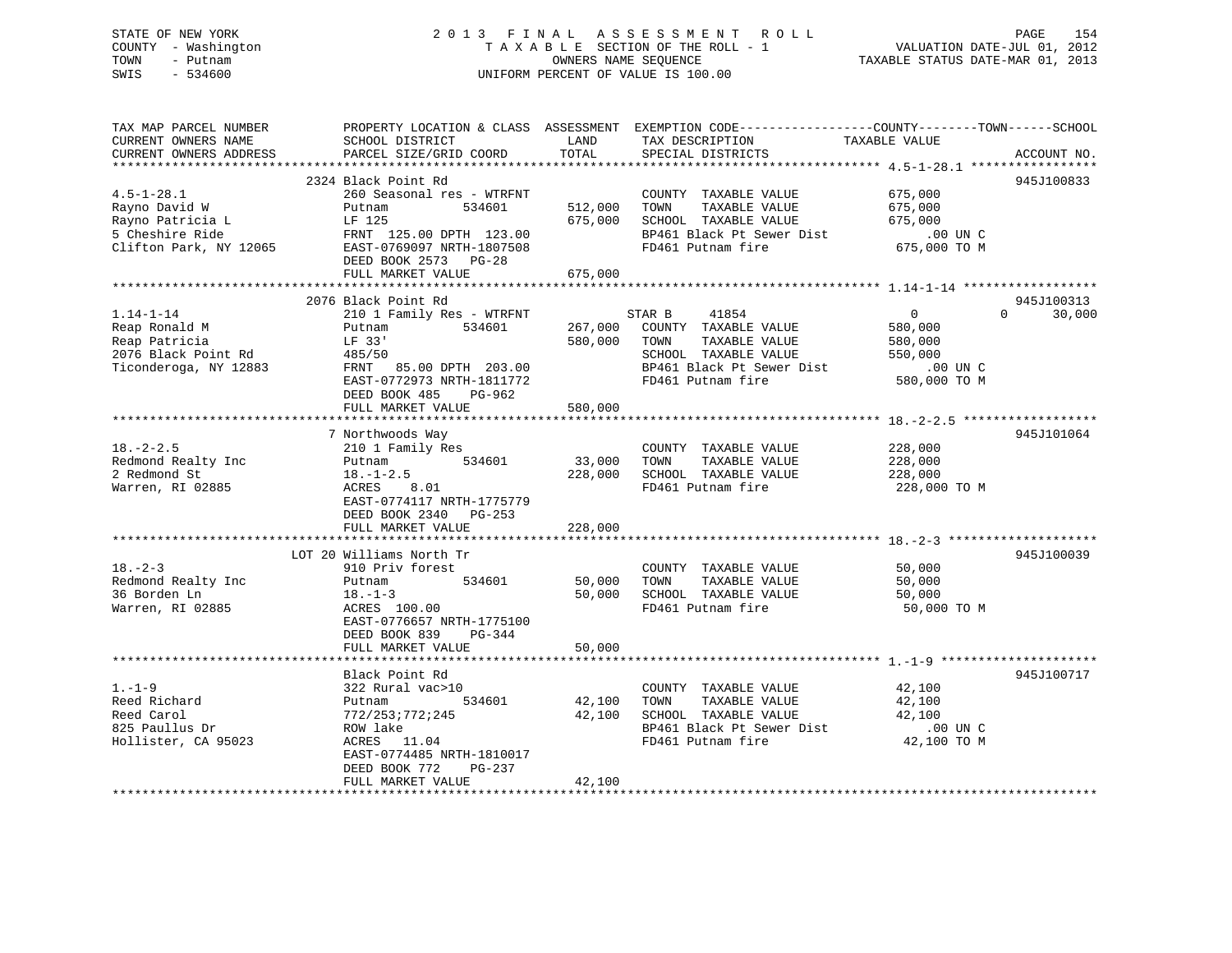# STATE OF NEW YORK 2 0 1 3 F I N A L A S S E S S M E N T R O L L PAGE 155 COUNTY - Washington T A X A B L E SECTION OF THE ROLL - 1 VALUATION DATE-JUL 01, 2012 TOWN - Putnam **CONNERS NAME SEQUENCE** TAXABLE STATUS DATE-MAR 01, 2013 SWIS - 534600 UNIFORM PERCENT OF VALUE IS 100.00

| TAX MAP PARCEL NUMBER    |                                |                    | PROPERTY LOCATION & CLASS ASSESSMENT EXEMPTION CODE----------------COUNTY-------TOWN-----SCHOOL |               |             |
|--------------------------|--------------------------------|--------------------|-------------------------------------------------------------------------------------------------|---------------|-------------|
| CURRENT OWNERS NAME      | SCHOOL DISTRICT                | LAND               | TAX DESCRIPTION                                                                                 | TAXABLE VALUE |             |
| CURRENT OWNERS ADDRESS   | PARCEL SIZE/GRID COORD         | TOTAL              | SPECIAL DISTRICTS                                                                               |               | ACCOUNT NO. |
|                          |                                |                    |                                                                                                 |               |             |
|                          | Black Point Rd                 |                    |                                                                                                 |               | 945J100186  |
| $1. - 1 - 10$            | 910 Priv forest                |                    | COUNTY TAXABLE VALUE                                                                            | 59,100        |             |
| Reed Richard             | Putnam                         | .<br>534601 59,100 | TOWN<br>TAXABLE VALUE                                                                           | 59,100        |             |
| Reed Carol               | 793/172;772/241,249,257 59,100 |                    |                                                                                                 |               |             |
| 825 Paullus Dr           | 434/1103;2895/341              |                    |                                                                                                 |               |             |
| Hollister, CA 95023      | ACRES 118.18                   |                    | TOWN IAAADDE VALUE<br>SCHOOL TAXABLE VALUE 59,100<br>BP461 Black Pt Sewer Dist .00 UN C         |               |             |
|                          | EAST-0773796 NRTH-1809513      |                    |                                                                                                 |               |             |
|                          | DEED BOOK 2895 PG-341          |                    |                                                                                                 |               |             |
|                          | FULL MARKET VALUE              | 59,100             |                                                                                                 |               |             |
|                          |                                |                    |                                                                                                 |               |             |
|                          | Black Point Rd                 |                    |                                                                                                 |               | 945J100554  |
| $1. - 1 - 8$             | 322 Rural vac>10               |                    | COUNTY TAXABLE VALUE                                                                            | 42,300        |             |
| Reed Richard O           | 534601<br>Putnam               | 42,300             | TAXABLE VALUE<br>TOWN                                                                           | 42,300        |             |
| 825 Paullus Dr           | Mt Lot R O W To L              | 42,300             | SCHOOL TAXABLE VALUE                                                                            | 42,300        |             |
| Holluster, CA 95023      | ACRES<br>11.17                 |                    | BP461 Black Pt Sewer Dist                                                                       | .00 UN C      |             |
|                          | EAST-0774525 NRTH-1810152      |                    | FD461 Putnam fire                                                                               | 42,300 TO M   |             |
|                          | DEED BOOK 409<br>PG-1114       |                    |                                                                                                 |               |             |
|                          | FULL MARKET VALUE              | 42,300             |                                                                                                 |               |             |
|                          |                                |                    |                                                                                                 |               |             |
|                          | Black Point Rd                 |                    |                                                                                                 |               | 945J101104  |
| $1.14 - 1 - 9.1$         | 314 Rural vac<10 - WTRFNT      |                    | COUNTY TAXABLE VALUE                                                                            | 40,000        |             |
| Reed Richard O           | Putnam<br>534601               | 40,000             | TOWN<br>TAXABLE VALUE                                                                           | 40,000        |             |
| Reed Carol L             | 793/172;772/241,257,249        | 40,000             | SCHOOL TAXABLE VALUE                                                                            | 40,000        |             |
| 825 Paullus Dr           | 193/106;2895/341;2932/212      |                    | BP461 Black Pt Sewer Dist 00 UN C<br>FD461 Putnam fire 40,000 TO M                              |               |             |
| Hollister, CA 95023      | FRNT 16.00 DPTH 203.00         |                    |                                                                                                 |               |             |
|                          | EAST-0772666 NRTH-1811302      |                    |                                                                                                 |               |             |
|                          | DEED BOOK 2932 PG-212          |                    |                                                                                                 |               |             |
|                          | FULL MARKET VALUE              | 40,000             |                                                                                                 |               |             |
|                          |                                |                    |                                                                                                 |               |             |
|                          | County Route 1                 |                    |                                                                                                 |               | 945J100970  |
| $7.12 - 1 - 16.3$        | $312$ Vac w/imprv - WTRFNT     |                    | COUNTY TAXABLE VALUE                                                                            | 93,100        |             |
| Reinhardt Kathryn        | 534601<br>Putnam               | 90,300             | TAXABLE VALUE<br>TOWN                                                                           | 93,100        |             |
| Davis Bonnie             | LF 25                          | 93,100             | SCHOOL TAXABLE VALUE                                                                            | 93,100        |             |
| Attn: Bonnie Davis       | FRNT 25.00 DPTH 171.00         |                    | FD461 Putnam fire                                                                               | 93,100 TO M   |             |
| 1529 Mosswood Way        | EAST-0767620 NRTH-1798031      |                    |                                                                                                 |               |             |
| Putnam Station, NY 12861 | DEED BOOK 487<br>PG-288        |                    |                                                                                                 |               |             |
|                          | FULL MARKET VALUE              | 93,100             |                                                                                                 |               |             |
|                          |                                |                    |                                                                                                 |               |             |
|                          | 132 Ferry Way North            |                    |                                                                                                 |               | 945J100558  |
| $2. - 1 - 9$             | 260 Seasonal res - WTRFNT      |                    | COUNTY TAXABLE VALUE                                                                            | 72,300        |             |
| Reinisch Andrew T        | 534601<br>Putnam               | 22,600             | TAXABLE VALUE<br>TOWN                                                                           | 72,300        |             |
| 680 Elm Ave              | 1.00<br>ACRES                  | 72,300             | SCHOOL TAXABLE VALUE                                                                            | 72,300        |             |
| Selkirk, NY 12158        | EAST-0786966 NRTH-1812344      |                    | FD461 Putnam fire                                                                               | 72,300 TO M   |             |
|                          | DEED BOOK 2403 PG-299          |                    |                                                                                                 |               |             |
|                          | FULL MARKET VALUE              | 72,300             |                                                                                                 |               |             |
|                          |                                |                    |                                                                                                 |               |             |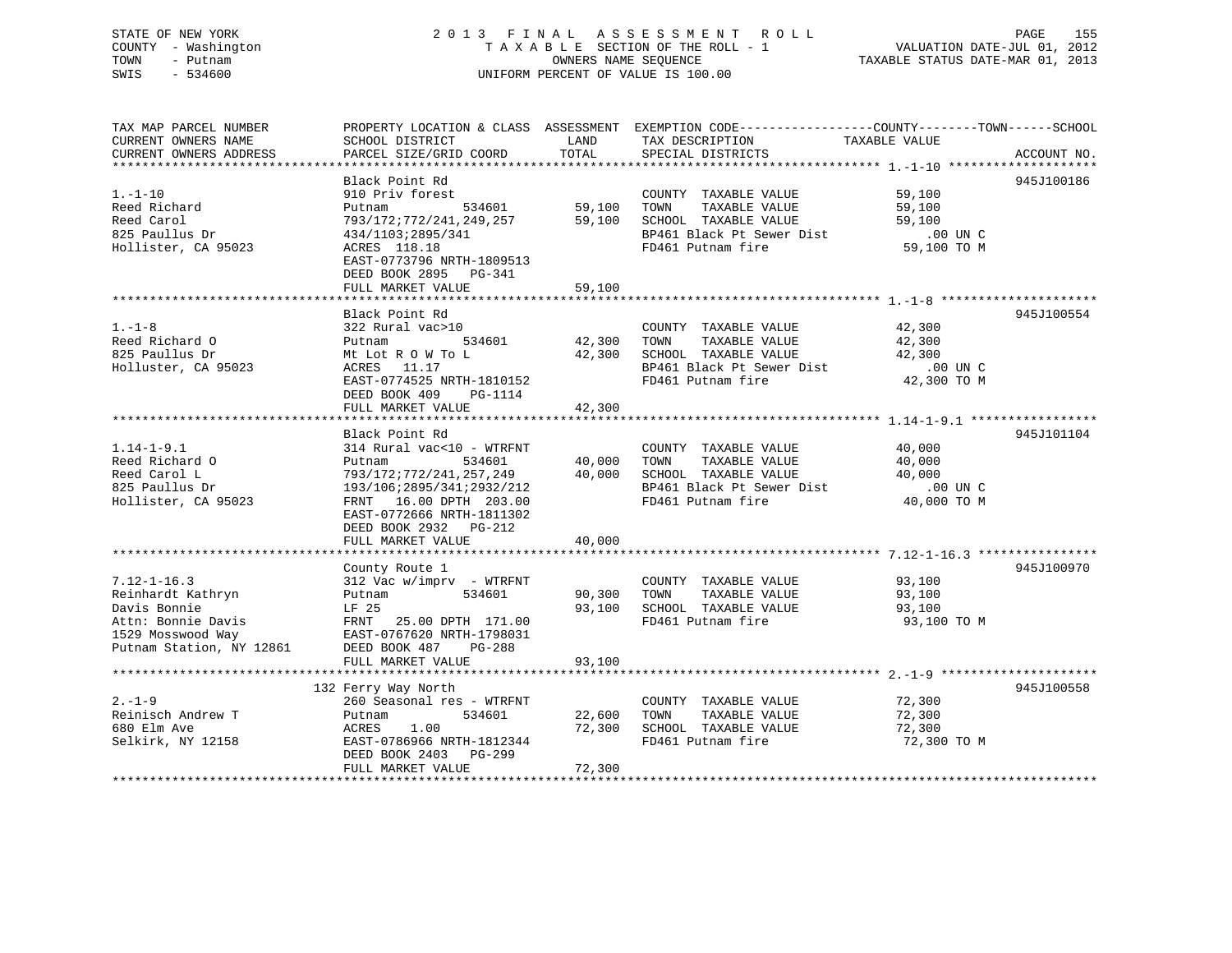# STATE OF NEW YORK 2 0 1 3 F I N A L A S S E S S M E N T R O L L PAGE 156 COUNTY - Washington T A X A B L E SECTION OF THE ROLL - 1 VALUATION DATE-JUL 01, 2012 TOWN - Putnam OWNERS NAME SEQUENCE TAXABLE STATUS DATE-MAR 01, 2013 SWIS - 534600 UNIFORM PERCENT OF VALUE IS 100.00

| TAX MAP PARCEL NUMBER<br>CURRENT OWNERS NAME<br>CURRENT OWNERS ADDRESS                                                                           | PROPERTY LOCATION & CLASS ASSESSMENT<br>SCHOOL DISTRICT<br>PARCEL SIZE/GRID COORD                                                                                                  | LAND<br>TOTAL                 | EXEMPTION CODE-----------------COUNTY-------TOWN------SCHOOL<br>TAX DESCRIPTION<br>SPECIAL DISTRICTS                                        | TAXABLE VALUE                                                               | ACCOUNT NO.                      |
|--------------------------------------------------------------------------------------------------------------------------------------------------|------------------------------------------------------------------------------------------------------------------------------------------------------------------------------------|-------------------------------|---------------------------------------------------------------------------------------------------------------------------------------------|-----------------------------------------------------------------------------|----------------------------------|
|                                                                                                                                                  |                                                                                                                                                                                    |                               |                                                                                                                                             |                                                                             |                                  |
| $1.18 - 1 - 9.1$<br>Rettig Betty Kuhn J<br>Rettig Hans G<br>2142 Black Point Rd<br>Ticonderoga, NY 12883                                         | 2142 Black Point Rd<br>210 1 Family Res - WTRFNT<br>534601<br>Putnam<br>Lf 75<br>FRNT 75.00 DPTH 298.00<br>EAST-0771979 NRTH-1810497<br>DEED BOOK 1689 PG-291<br>FULL MARKET VALUE | 456,000<br>556,100<br>556,100 | 41834<br>STAR EN<br>COUNTY TAXABLE VALUE<br>TOWN<br>TAXABLE VALUE<br>SCHOOL TAXABLE VALUE<br>BP461 Black Pt Sewer Dist<br>FD461 Putnam fire | $\overline{0}$<br>556,100<br>556,100<br>492,800<br>.00 UN C<br>556,100 TO M | 945J101006<br>63,300<br>$\Omega$ |
|                                                                                                                                                  |                                                                                                                                                                                    |                               |                                                                                                                                             |                                                                             |                                  |
| $11.20 - 2 - 9$<br>Rickard Donal<br>80 East St<br>Mechanicville, NY 12118                                                                        | 4115 Meadow Way<br>270 Mfg housing<br>534601<br>Putnam<br>FRNT 125.00 DPTH 100.00<br>EAST-0767104 NRTH-1786756<br>DEED BOOK 906<br>PG-292                                          | 67,000<br>76,100              | COUNTY TAXABLE VALUE<br>TOWN<br>TAXABLE VALUE<br>SCHOOL TAXABLE VALUE<br>FD461 Putnam fire                                                  | 76,100<br>76,100<br>76,100<br>76,100 TO M                                   | 945J100096                       |
|                                                                                                                                                  | FULL MARKET VALUE                                                                                                                                                                  | 76,100                        |                                                                                                                                             |                                                                             |                                  |
|                                                                                                                                                  |                                                                                                                                                                                    |                               |                                                                                                                                             |                                                                             |                                  |
| $11.20 - 3 - 29$<br>Robbins Amy Jean<br>Robbins Thomas B<br>21 Beechwood Dr<br>Burnt Hills, NY 12027                                             | 3008 Our Way<br>260 Seasonal res - WTRFNT<br>Putnam<br>534601<br>LF 369<br>FRNT<br>10.00 DPTH 191.00<br>EAST-0766769 NRTH-1785551<br>DEED BOOK 1993 PG-36<br>FULL MARKET VALUE     | 503,100<br>691,900<br>691,900 | COUNTY TAXABLE VALUE<br>TOWN<br>TAXABLE VALUE<br>SCHOOL TAXABLE VALUE<br>FD461 Putnam fire                                                  | 691,900<br>691,900<br>691,900<br>691,900 TO M                               | 945J100057                       |
|                                                                                                                                                  |                                                                                                                                                                                    |                               |                                                                                                                                             |                                                                             |                                  |
| $7.12 - 2 - 11$<br>Robillard David J<br>Robillard Family Trust<br>310 Parkview Dr<br>Schenectady, NY 12303                                       | 2060 Lake George Way South<br>210 1 Family Res - WTRFNT<br>534601<br>Putnam<br>LF 96<br>FRNT 93.00 DPTH 90.00<br>EAST-0766949 NRTH-1796945<br>DEED BOOK 2450 PG-145                | 388,400<br>525,900            | COUNTY TAXABLE VALUE<br>TOWN<br>TAXABLE VALUE<br>SCHOOL TAXABLE VALUE<br>FD461 Putnam fire                                                  | 525,900<br>525,900<br>525,900<br>525,900 TO M                               | 945J100562                       |
|                                                                                                                                                  | FULL MARKET VALUE                                                                                                                                                                  | 525,900                       |                                                                                                                                             |                                                                             |                                  |
| $14.18 - 4 - 3$<br>Robinson Prsnl Res Trst Agrmnt Putnam<br>Robinson Persnl Res Trust Chri 909/312<br>108 Barnes Hill Rd<br>Burlington, CT 06013 | 732 Gull Bay Rd<br>210 1 Family Res - WTRFNT<br>534601<br>ELF 196<br>$14. -4 - 3$<br>FRNT 194.00 DPTH 168.00<br>EAST-0764493 NRTH-1780799<br>DEED BOOK 2544 PG-11                  | 675,000<br>775,000            | COUNTY TAXABLE VALUE<br>TOWN<br>TAXABLE VALUE<br>SCHOOL TAXABLE VALUE<br>FD461 Putnam fire                                                  | 775,000<br>775,000<br>775,000<br>775,000 TO M                               | 945J100641                       |
|                                                                                                                                                  | FULL MARKET VALUE                                                                                                                                                                  | 775,000                       |                                                                                                                                             |                                                                             |                                  |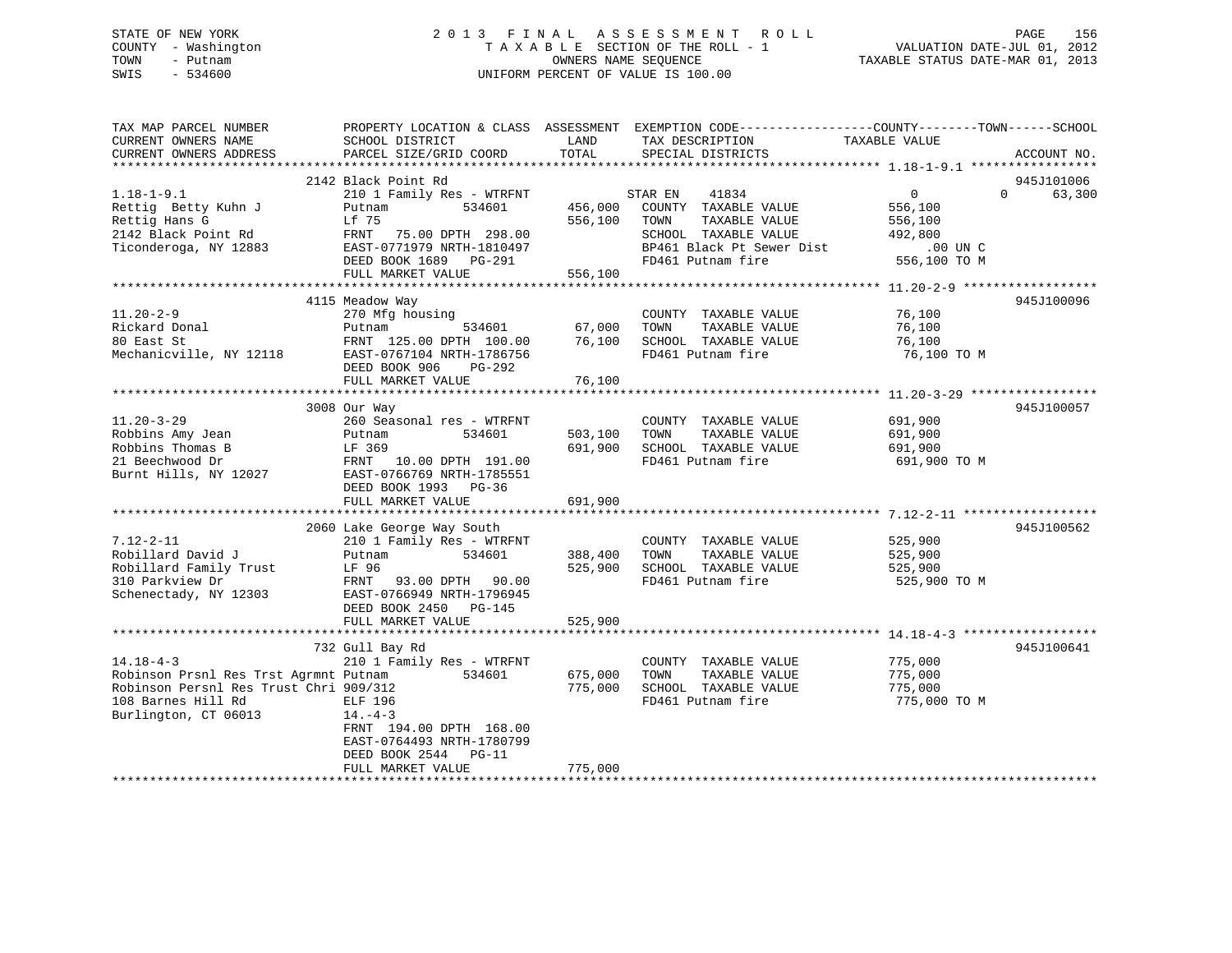# STATE OF NEW YORK 2 0 1 3 F I N A L A S S E S S M E N T R O L L PAGE 157 COUNTY - Washington T A X A B L E SECTION OF THE ROLL - 1 VALUATION DATE-JUL 01, 2012 TOWN - Putnam **CONNERS NAME SEQUENCE** TAXABLE STATUS DATE-MAR 01, 2013 SWIS - 534600 UNIFORM PERCENT OF VALUE IS 100.00

| TAX MAP PARCEL NUMBER<br>CURRENT OWNERS NAME<br>CURRENT OWNERS ADDRESS                                          | PROPERTY LOCATION & CLASS ASSESSMENT<br>SCHOOL DISTRICT<br>PARCEL SIZE/GRID COORD                                                                                                                                         | LAND<br>TOTAL                   | EXEMPTION CODE-----------------COUNTY-------TOWN------SCHOOL<br>TAX DESCRIPTION TAXABLE VALUE<br>SPECIAL DISTRICTS      |                                                                | ACCOUNT NO.                      |
|-----------------------------------------------------------------------------------------------------------------|---------------------------------------------------------------------------------------------------------------------------------------------------------------------------------------------------------------------------|---------------------------------|-------------------------------------------------------------------------------------------------------------------------|----------------------------------------------------------------|----------------------------------|
| $8. - 2 - 4.10$<br>Roccoberton Todd L<br>Roccoberton Nancy M<br>27 Interlochen Pkwy<br>Monroe, NY 10950         | 476 Liddle-Harris Rd<br>242 Rurl res&rec<br>534601<br>Putnam<br>Lot 8<br>ACRES 12.68<br>EAST-0775414 NRTH-1796039<br>DEED BOOK 573<br><b>PG-97</b><br>FULL MARKET VALUE                                                   | 37,700<br>89,300<br>89,300      | COUNTY TAXABLE VALUE<br>TOWN<br>TAXABLE VALUE<br>SCHOOL TAXABLE VALUE<br>FD461 Putnam fire                              | 89,300<br>89,300<br>89,300<br>89,300 TO M                      | 945J101079                       |
| $9. - 1 - 48$<br>Rock Robert F<br>Rock Joan M                                                                   | 17194 State Route 22<br>210 1 Family Res<br>534601<br>Putnam<br>1.40<br>ACRES<br>FULL MARKET VALUE                                                                                                                        | 16,500<br>100,500<br>100,500    | 41834<br>STAR EN<br>COUNTY TAXABLE VALUE<br>TOWN<br>TAXABLE VALUE<br>SCHOOL TAXABLE VALUE<br>FD461 Putnam fire          | $\overline{0}$<br>100,500<br>100,500<br>37,200<br>100,500 TO M | 945J100564<br>$\Omega$<br>63,300 |
| $7.8 - 1 - 23$<br>Rockledge Properties Inc<br>Attn: Condit Steven R<br>51 Lillie Ln<br>Putnam Station, NY 12861 | 3097 Lake George Way<br>280 Res Multiple - WTRFNT<br>Putnam<br>534601<br>507/717-720-723-726-729<br>LF 400: Hse undr constrct<br>1.00<br>ACRES<br>EAST-0766478 NRTH-1800021<br>DEED BOOK L 648 PG-89<br>FULL MARKET VALUE | 758,000<br>1105,300<br>1105,300 | COUNTY TAXABLE VALUE<br>TAXABLE VALUE<br>TOWN<br>SCHOOL TAXABLE VALUE<br>FD461 Putnam fire                              | 1105,300<br>1105,300<br>1105,300<br>1105,300 TO M              | 945J100129                       |
| $4. - 1 - 31$<br>Rocque Martin G<br>PO Box 246<br>Whitehall, NY 12887                                           | 131 Schwerdtfeger Rd<br>270 Mfg housing<br>534601<br>Putnam<br>7.63<br>ACRES<br>EAST-0769854 NRTH-1802467<br>DEED BOOK 711<br>PG-330<br>FULL MARKET VALUE                                                                 | 35,100<br>35,100                | STAR B<br>41854<br>25,100 COUNTY TAXABLE VALUE<br>TOWN<br>TAXABLE VALUE<br>SCHOOL TAXABLE VALUE<br>FD461 Putnam fire    | $\overline{0}$<br>35,100<br>35,100<br>5,100<br>35,100 TO M     | 945J100439<br>$\Omega$<br>30,000 |
| $4.5 - 1 - 6$<br>Rogers Robert O Jr<br>PO Box 46<br>Deming, NM 88031                                            | 2236 Black Point Rd<br>280 Res Multiple - WTRFNT<br>534601<br>Putnam<br>LF 108<br>FRNT 105.00 DPTH 147.00<br>EAST-0770194 NRTH-1809145<br>DEED BOOK 485<br>PG-184<br>FULL MARKET VALUE                                    | 591,000<br>674,900<br>674,900   | COUNTY TAXABLE VALUE<br>TAXABLE VALUE<br>TOWN<br>SCHOOL TAXABLE VALUE<br>BP461 Black Pt Sewer Dist<br>FD461 Putnam fire | 674,900<br>674,900<br>674,900<br>$.00$ UN C<br>$674,900$ TO M  | 945J100566                       |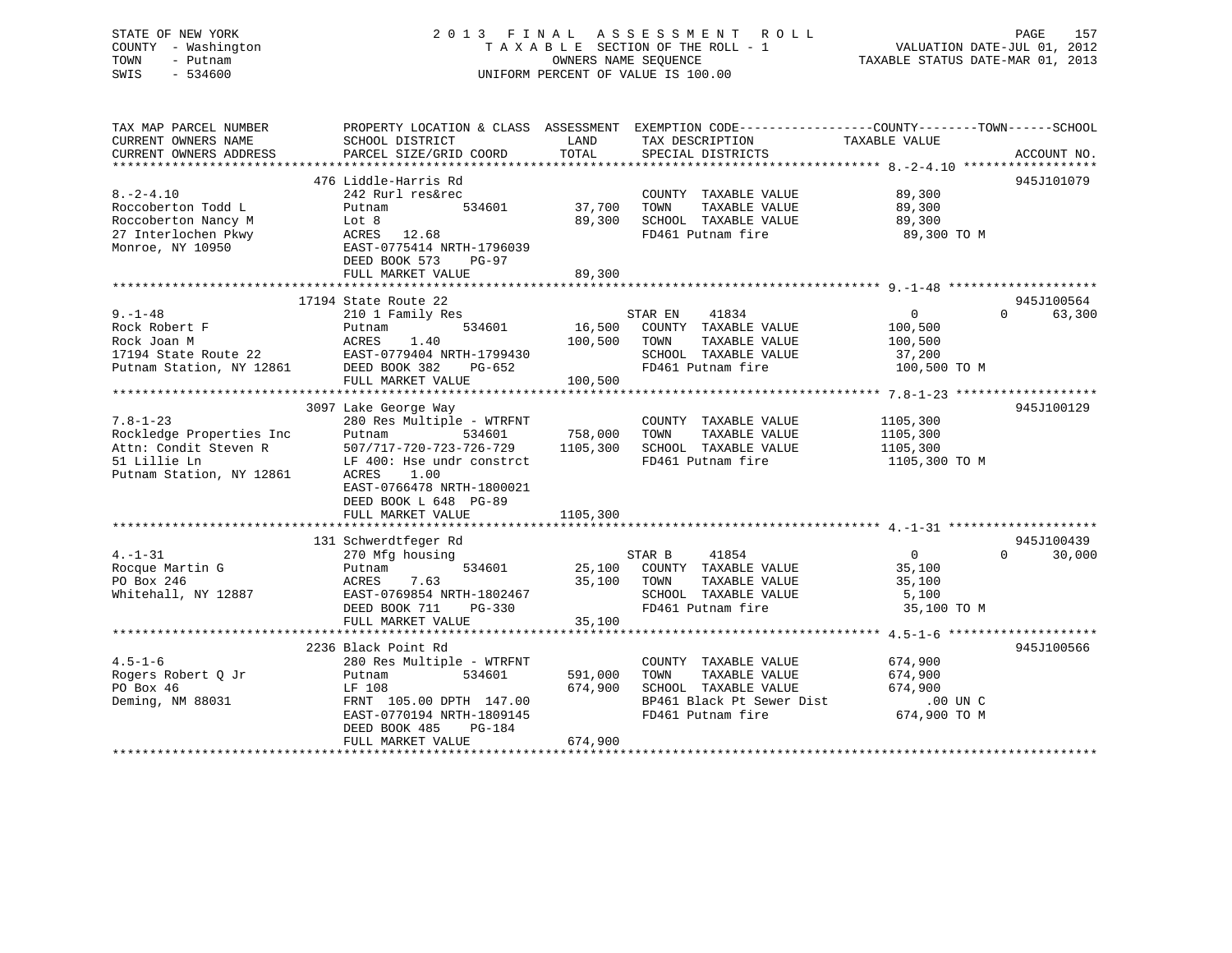| STATE OF NEW YORK<br>COUNTY - Washington<br>TOWN<br>- Putnam<br>SWIS<br>$-534600$                                                       |                                                                                                                                                                                |                                 | 2013 FINAL ASSESSMENT ROLL<br>TAXABLE SECTION OF THE ROLL - 1<br>OWNERS NAME SEQUENCE<br>UNIFORM PERCENT OF VALUE IS 100.00 | PAGE<br>$\begin{array}{cccc}\n\texttt{Y} & \texttt{X} & \texttt{Y} & \texttt{Y} & \texttt{X} & \texttt{Y} & \texttt{Y} & \texttt{Y} & \texttt{Y} & \texttt{Y} & \texttt{Y} & \texttt{Y} & \texttt{Y} & \texttt{Y} & \texttt{Y} & \texttt{Y} & \texttt{Y} & \texttt{Y} & \texttt{Y} & \texttt{Y} & \texttt{Y} & \texttt{Y} & \texttt{Y} & \texttt{Y} & \texttt{Y} & \texttt{Y} & \texttt{Y} & \texttt{Y} & \texttt{Y} & \texttt{Y} & \text$<br>TAXABLE STATUS DATE-MAR 01, 2013 | 158 |
|-----------------------------------------------------------------------------------------------------------------------------------------|--------------------------------------------------------------------------------------------------------------------------------------------------------------------------------|---------------------------------|-----------------------------------------------------------------------------------------------------------------------------|--------------------------------------------------------------------------------------------------------------------------------------------------------------------------------------------------------------------------------------------------------------------------------------------------------------------------------------------------------------------------------------------------------------------------------------------------------------------------------|-----|
| TAX MAP PARCEL NUMBER<br>CURRENT OWNERS NAME                                                                                            | SCHOOL DISTRICT                                                                                                                                                                | LAND                            | TAX DESCRIPTION                                                                                                             | PROPERTY LOCATION & CLASS ASSESSMENT EXEMPTION CODE----------------COUNTY-------TOWN------SCHOOL<br>TAXABLE VALUE                                                                                                                                                                                                                                                                                                                                                              |     |
| CURRENT OWNERS ADDRESS                                                                                                                  | PARCEL SIZE/GRID COORD TOTAL SPECIAL DISTRICTS                                                                                                                                 |                                 |                                                                                                                             | ACCOUNT NO.                                                                                                                                                                                                                                                                                                                                                                                                                                                                    |     |
|                                                                                                                                         |                                                                                                                                                                                |                                 |                                                                                                                             |                                                                                                                                                                                                                                                                                                                                                                                                                                                                                |     |
| $14.8 - 1 - 14$<br>Romvari Peter and a service and the Roman State Services<br>Romvari Judith<br>30 Fifth Ave 9-F<br>New York, NY 10011 | 580 Gull Bay Rd<br>210 1 Family Res - WTRFNT<br>Putnam<br>534601<br>Lots 18 & 19<br>LF 116<br>FRNT 100.00 DPTH 186.00<br>EAST-0765539 NRTH-1783978<br>DEED BOOK 505<br>PG-1127 | 510,600 TOWN                    | COUNTY TAXABLE VALUE<br>TAXABLE VALUE<br>818,800 SCHOOL TAXABLE VALUE<br>FD461 Putnam fire                                  | 945J100205<br>818,800<br>818,800<br>818,800<br>818,800 TO M                                                                                                                                                                                                                                                                                                                                                                                                                    |     |
|                                                                                                                                         | FULL MARKET VALUE                                                                                                                                                              | 818,800                         |                                                                                                                             |                                                                                                                                                                                                                                                                                                                                                                                                                                                                                |     |
|                                                                                                                                         |                                                                                                                                                                                |                                 |                                                                                                                             |                                                                                                                                                                                                                                                                                                                                                                                                                                                                                |     |
| $12.-3-18.1$<br>Rosvold Anne<br>406 Willis Ave<br>Hawthorne, NY 10532                                                                   | 61 Gull Bay Rd<br>210 1 Family Res<br>534601<br>Putnam<br>2.60<br>ACRES<br>EAST-0775855 NRTH-1784661<br>DEED BOOK 826<br>$PG-59$<br>FULL MARKET VALUE                          | 21,000 TOWN<br>78,400<br>78,400 | COUNTY TAXABLE VALUE<br>TAXABLE VALUE<br>SCHOOL TAXABLE VALUE<br>FD461 Putnam fire                                          | 945J100570<br>78,400<br>78,400<br>78,400<br>78,400 TO M                                                                                                                                                                                                                                                                                                                                                                                                                        |     |
|                                                                                                                                         |                                                                                                                                                                                |                                 |                                                                                                                             |                                                                                                                                                                                                                                                                                                                                                                                                                                                                                |     |
| $12. - 3 - 20$<br>Rosvold Anne<br>406 Willis Ave<br>Hawthorne, NY 10532                                                                 | Gull Bay Rd<br>314 Rural vac<10<br>534601<br>Putnam<br>FRNT 152.00 DPTH 208.00<br>EAST-0775642 NRTH-1785669                                                                    | 1,000<br>1,000                  | COUNTY TAXABLE VALUE<br>TOWN<br>TAXABLE VALUE<br>SCHOOL TAXABLE VALUE<br>FD461 Putnam fire                                  | 1,000<br>1,000<br>1,000<br>1,000 TO M                                                                                                                                                                                                                                                                                                                                                                                                                                          |     |

|                     | DEED BOOK 826<br>PG-59<br>FULL MARKET VALUE | 1,000                             |             |
|---------------------|---------------------------------------------|-----------------------------------|-------------|
|                     | Gull Bay Rd                                 |                                   | 945J100571  |
| $12.-3-19$          | 312 Vac w/imprv                             | COUNTY<br>TAXABLE VALUE           | 28,900      |
| Rosvold James T     | 534601<br>Putnam                            | 23,300<br>TOWN<br>TAXABLE VALUE   | 28,900      |
| Rosvold Aileen      | ACRES 8.30                                  | 28,900<br>SCHOOL<br>TAXABLE VALUE | 28,900      |
| 8 East Hayestown Rd | EAST-0775333 NRTH-1785069                   | FD461 Putnam fire                 | 28,900 TO M |
| Danbury, CT 06810   | DEED BOOK 850<br>PG-330                     |                                   |             |
|                     | FULL MARKET VALUE                           | 28,900                            |             |
|                     |                                             |                                   |             |
|                     | Gull Bay Rd                                 |                                   | 945J100851  |
| $12.-3-18.2$        | 314 Rural vac<10                            | COUNTY<br>TAXABLE VALUE           | 2,400       |
| Rosvold Olaf W      | 534601<br>Putnam                            | 2,400<br>TOWN<br>TAXABLE VALUE    | 2,400       |
| Rosvold Bridgett    | FRNT 275.00 DPTH 200.00                     | 2,400<br>SCHOOL<br>TAXABLE VALUE  | 2,400       |
| 406 Willis Ave      | EAST-0776075 NRTH-1784869                   | FD461 Putnam fire                 | 2,400 TO M  |
| Hawthorne, NY 10532 | PG-353<br>DEED BOOK 450                     |                                   |             |
|                     | FULL MARKET VALUE                           | 2,400                             |             |
|                     |                                             |                                   |             |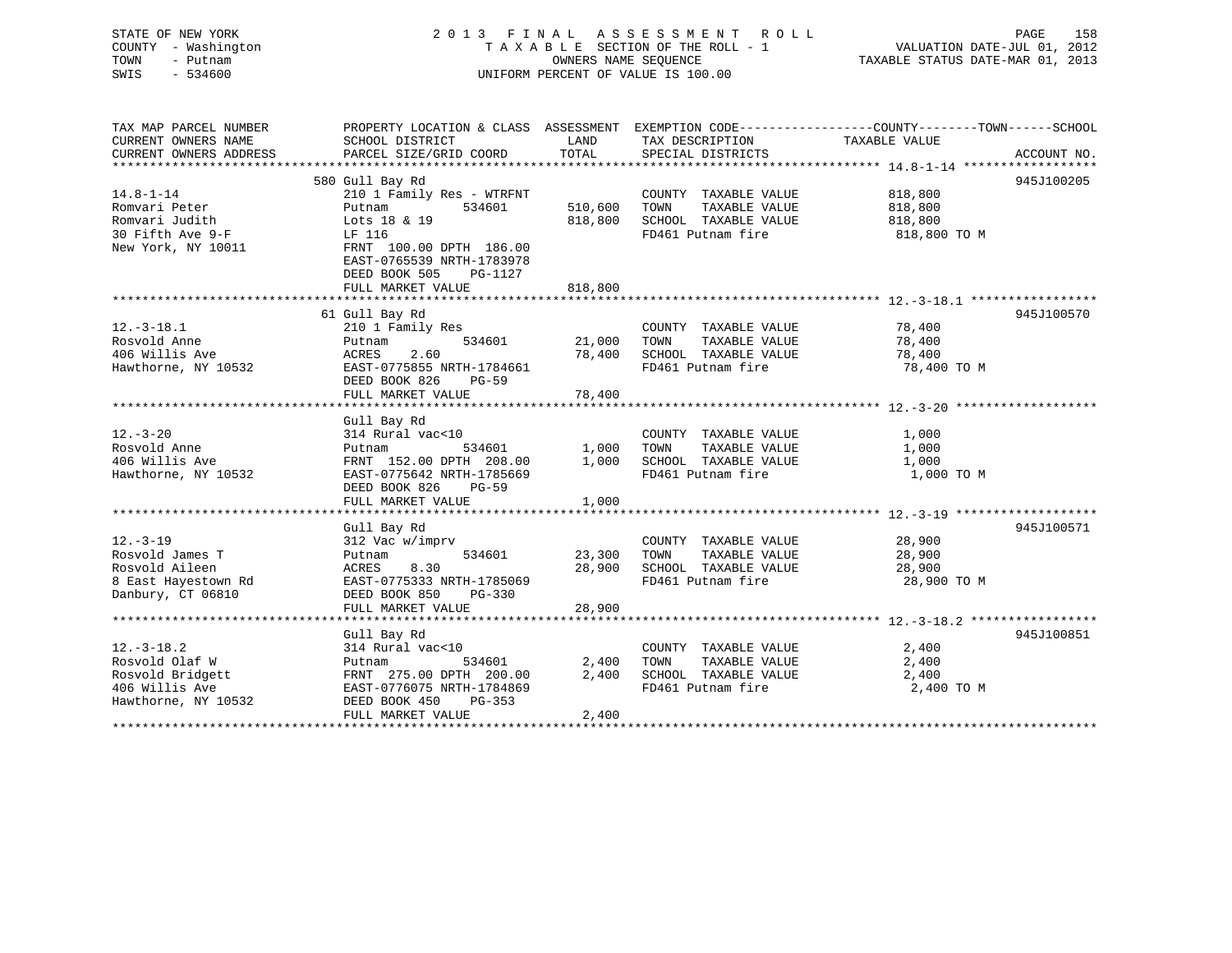# STATE OF NEW YORK 2 0 1 3 F I N A L A S S E S S M E N T R O L L PAGE 159 COUNTY - Washington T A X A B L E SECTION OF THE ROLL - 1 VALUATION DATE-JUL 01, 2012 TOWN - Putnam OWNERS NAME SEQUENCE TAXABLE STATUS DATE-MAR 01, 2013 SWIS - 534600 UNIFORM PERCENT OF VALUE IS 100.00

| TAX MAP PARCEL NUMBER      | PROPERTY LOCATION & CLASS ASSESSMENT EXEMPTION CODE----------------COUNTY-------TOWN------SCHOOL |              |                             |               |             |
|----------------------------|--------------------------------------------------------------------------------------------------|--------------|-----------------------------|---------------|-------------|
| CURRENT OWNERS NAME        | SCHOOL DISTRICT                                                                                  | LAND         | TAX DESCRIPTION             | TAXABLE VALUE |             |
| CURRENT OWNERS ADDRESS     | PARCEL SIZE/GRID COORD                                                                           | TOTAL        | SPECIAL DISTRICTS           |               | ACCOUNT NO. |
|                            |                                                                                                  |              |                             |               |             |
|                            | Liddle-Harris Rd                                                                                 |              |                             |               | 945J100713  |
| $8. - 2 - 4.1$             | 312 Vac w/imprv                                                                                  |              | COUNTY TAXABLE VALUE        | 133,800       |             |
| Rota Joseph T              | Putnam<br>534601                                                                                 | 129,300      | TOWN<br>TAXABLE VALUE       | 133,800       |             |
| 10242 State Rt 22          | 1800/40                                                                                          | 133,800      | SCHOOL TAXABLE VALUE        | 133,800       |             |
| Granville, NY 12832        | Deeded ROW 2657/348                                                                              |              | FD461 Putnam fire           | 133,800 TO M  |             |
|                            | ACRES 153.90                                                                                     |              |                             |               |             |
|                            | EAST-0772904 NRTH-1796338                                                                        |              |                             |               |             |
|                            | DEED BOOK 1800 PG-50                                                                             |              |                             |               |             |
|                            | FULL MARKET VALUE                                                                                | 133,800      |                             |               |             |
|                            |                                                                                                  |              |                             |               |             |
|                            | Mosswood Way                                                                                     |              |                             |               | 945J100671  |
| $7.12 - 1 - 7$             | 314 Rural vac<10                                                                                 |              | COUNTY TAXABLE VALUE        | 87,500        |             |
| Rotchford Michael          | 534601<br>Putnam                                                                                 | 87,500       | TAXABLE VALUE<br>TOWN       | 87,500        |             |
| 139 Burke Rd               | Land And Well                                                                                    | 87,500       | SCHOOL TAXABLE VALUE        | 87,500        |             |
| Saratoga Springs, NY 12866 | 90.00 DPTH 280.00<br>FRNT                                                                        |              | FD461 Putnam fire           | 87,500 TO M   |             |
|                            | 0.55<br>ACRES                                                                                    |              |                             |               |             |
|                            | EAST-0768632 NRTH-1798443                                                                        |              |                             |               |             |
|                            | DEED BOOK 2275 PG-51                                                                             |              |                             |               |             |
|                            | FULL MARKET VALUE                                                                                | 87,500       |                             |               |             |
|                            | ****************************                                                                     | ************ |                             |               |             |
|                            | Tiroga Beach Ln                                                                                  |              |                             |               | 945J101045  |
| $1.14 - 1 - 1$             | 314 Rural vac<10 - WTRFNT                                                                        |              | COUNTY TAXABLE VALUE        | 10,000        |             |
| Rourke John                | 534601<br>Putnam                                                                                 | 10,000       | TAXABLE VALUE<br>TOWN       | 10,000        |             |
| Rourke Louise              | Essex Co 807/169                                                                                 | 10,000       | SCHOOL TAXABLE VALUE        | 10,000        |             |
| 285 Allen Rd               | FRNT 85.00 DPTH 10.00                                                                            |              | BP461 Black Pt Sewer Dist   | $.00$ UN C    |             |
|                            |                                                                                                  |              |                             |               |             |
| Porter Corners, NY 12859   | EAST-0772234 NRTH-1812719                                                                        |              | FD461 Putnam fire           | 10,000 TO M   |             |
|                            | DEED BOOK 2986 PG-326                                                                            |              |                             |               |             |
|                            | FULL MARKET VALUE                                                                                | 10,000       |                             |               |             |
|                            |                                                                                                  |              |                             |               | 945J100321  |
|                            | Tiroga Beach Ln                                                                                  |              |                             |               |             |
| $1.14 - 1 - 3.1$           | 314 Rural vac<10 - WTRFNT                                                                        |              | COUNTY TAXABLE VALUE        | 24,783        |             |
| Rowley David C             | 534601<br>Putnam                                                                                 | 24,783       | TAXABLE VALUE<br>TOWN       | 24,783        |             |
| PO Box 10452               | Lot No. B                                                                                        |              | 24,783 SCHOOL TAXABLE VALUE | 24,783        |             |
| Albany, NY 12201           | FRNT 176.00 DPTH 145.00                                                                          |              | BP461 Black Pt Sewer Dist   | .00 UN C      |             |
|                            | EAST-0772721 NRTH-1812734                                                                        |              | FD461 Putnam fire           | 24,783 TO M   |             |
|                            | DEED BOOK 2329 PG-180                                                                            |              |                             |               |             |
|                            | FULL MARKET VALUE                                                                                | 24,783       |                             |               |             |
|                            |                                                                                                  |              |                             |               |             |
|                            | Royal Anchorage Estates                                                                          |              |                             |               | 945J100990  |
| $11.8 - 5 - 3$             | 314 Rural vac<10                                                                                 |              | COUNTY TAXABLE VALUE        | 59,700        |             |
| Royal Anchorage            | 534601<br>Putnam                                                                                 | 59,700       | TOWN<br>TAXABLE VALUE       | 59,700        |             |
| Homeowners Assoc Inc       | LR's;Lot19                                                                                       | 59,700       | SCHOOL TAXABLE VALUE        | 59,700        |             |
| Attn: Larry Walsh          | $12.-5-3$                                                                                        |              | FD461 Putnam fire           | 59,700 TO M   |             |
| 21 Apple Rd                | FRNT 61.00 DPTH 241.00                                                                           |              |                             |               |             |
| West Sand Lake, NY 12196   | 0.62<br>ACRES                                                                                    |              |                             |               |             |
|                            | EAST-0766757 NRTH-1792670                                                                        |              |                             |               |             |
|                            | DEED BOOK 906<br>PG-325                                                                          |              |                             |               |             |
|                            | FULL MARKET VALUE                                                                                | 59,700       |                             |               |             |
|                            |                                                                                                  |              |                             |               |             |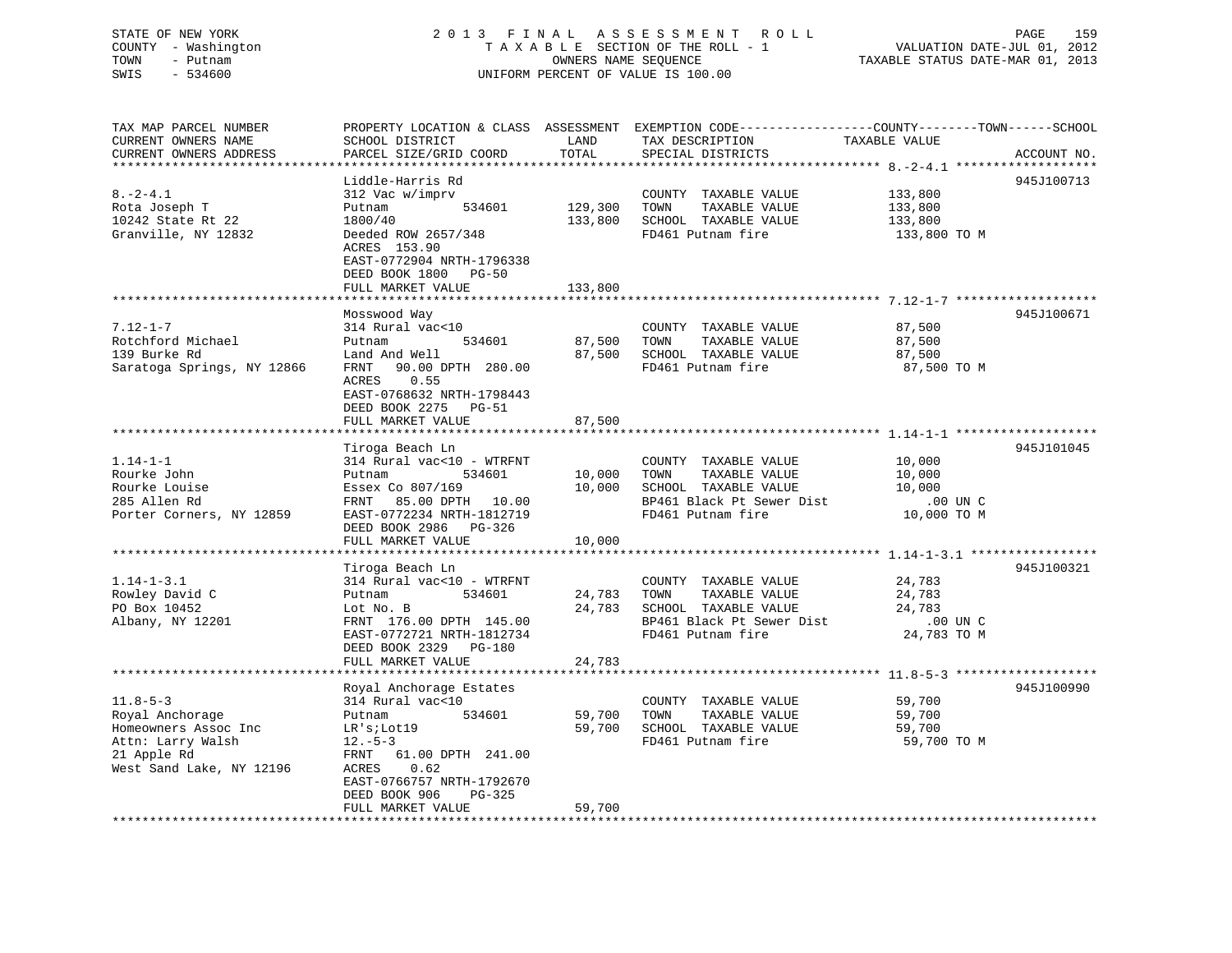STATE OF NEW YORK 2013 FINAL ASSESSMENT ROLL COUNTY - Washington  $T A X A B L E$  SECTION OF THE ROLL - 1<br>TOWN - Putnam data of the COUNTERS NAME SEQUENCE TOWN - Putnam OWNERS NAME SEQUENCE TAXABLE STATUS DATE-MAR 01, 2013 SWIS - 534600 UNIFORM PERCENT OF VALUE IS 100.00

|                             | PAGE | 160 |
|-----------------------------|------|-----|
| VALUATION DATE-JUL 01, 2012 |      |     |

| TAX MAP PARCEL NUMBER<br>CURRENT OWNERS NAME | SCHOOL DISTRICT                            | LAND           | TAX DESCRIPTION                           | PROPERTY LOCATION & CLASS ASSESSMENT EXEMPTION CODE---------------COUNTY-------TOWN------SCHOOL<br>TAXABLE VALUE |
|----------------------------------------------|--------------------------------------------|----------------|-------------------------------------------|------------------------------------------------------------------------------------------------------------------|
| CURRENT OWNERS ADDRESS                       | PARCEL SIZE/GRID COORD                     | TOTAL          | SPECIAL DISTRICTS                         | ACCOUNT NO.                                                                                                      |
|                                              |                                            |                |                                           |                                                                                                                  |
|                                              | 6514 Royal Anchorage Way                   |                |                                           | 945J101001                                                                                                       |
| $11.8 - 5 - 14$                              | $312$ Vac w/imprv - WTRFNT                 |                | COUNTY TAXABLE VALUE                      | 6,200                                                                                                            |
| Royal Anchorage                              | 534601<br>Putnam                           | 5,500<br>6,200 | TAXABLE VALUE<br>TOWN                     | 6,200<br>6,200                                                                                                   |
| Homeowners Assoc Inc<br>Attn: Larry Walsh    | Boathouse & Docks: Lot 1<br>LF 117         |                | SCHOOL TAXABLE VALUE<br>FD461 Putnam fire | 6,200 TO M                                                                                                       |
| 21 Apple Rd                                  | $12.-5-14$                                 |                |                                           |                                                                                                                  |
| West Sand Lake, NY 12196                     | FRNT 112.00 DPTH 142.00                    |                |                                           |                                                                                                                  |
|                                              | EAST-0766688 NRTH-1792181                  |                |                                           |                                                                                                                  |
|                                              | DEED BOOK 906<br>$PG-323$                  |                |                                           |                                                                                                                  |
|                                              | FULL MARKET VALUE                          | 6,200          |                                           |                                                                                                                  |
|                                              |                                            |                |                                           |                                                                                                                  |
|                                              | Royal Anchorage Estates                    |                |                                           | 945J100992                                                                                                       |
| $11.8 - 5 - 7$                               | 853 Sewage                                 |                | COUNTY TAXABLE VALUE                      | 700                                                                                                              |
| Royal Anchorage Estates                      | Putnam<br>534601                           | 700            | TOWN<br>TAXABLE VALUE                     | 700                                                                                                              |
| Homeowners Inc                               | Vac Land/lake Rights                       | 700            | SCHOOL TAXABLE VALUE                      | 700                                                                                                              |
| Attn: Larry Walsh                            | Sewage Disposal Site                       |                | FD461 Putnam fire                         | 700 TO M                                                                                                         |
| 21 Apple Rd                                  | $12.-5-7$                                  |                |                                           |                                                                                                                  |
| West Sand Lake, NY 12196                     | FRNT 131.00 DPTH 96.00                     |                |                                           |                                                                                                                  |
|                                              | EAST-0767029 NRTH-1792432                  |                |                                           |                                                                                                                  |
|                                              | DEED BOOK 653<br>$PG-229$                  |                |                                           |                                                                                                                  |
|                                              | FULL MARKET VALUE                          | 700            |                                           |                                                                                                                  |
|                                              |                                            |                |                                           |                                                                                                                  |
|                                              | Donat Turnpike Way                         |                |                                           | 945J100961                                                                                                       |
| $12. - 1 - 2.2$                              | 322 Rural vac>10                           |                | COUNTY TAXABLE VALUE                      | 30,600                                                                                                           |
| Royal Anchorage Estates                      | 534601<br>Putnam                           | 30,600         | TAXABLE VALUE<br>TOWN                     | 30,600                                                                                                           |
| Homeowners Inc                               | ACRES 61.10                                | 30,600         | SCHOOL TAXABLE VALUE                      | 30,600                                                                                                           |
| Attn: Larry Walsh                            | EAST-0768266 NRTH-1792529<br>DEED BOOK 653 |                | FD461 Putnam fire                         | 30,600 TO M                                                                                                      |
| 21 Apple Rd<br>West Sand Lake, NY 12196      | PG-229<br>FULL MARKET VALUE                | 30,600         |                                           |                                                                                                                  |
|                                              |                                            |                |                                           |                                                                                                                  |
|                                              | 76 Rupp Ln                                 |                |                                           | 945J100852                                                                                                       |
| $12. - 2 - 7.4$                              | 260 Seasonal res                           |                | COUNTY TAXABLE VALUE                      | 72,700                                                                                                           |
| Rozell Matthew                               | Putnam<br>534601                           | 17,100         | TAXABLE VALUE<br>TOWN                     | 72,700                                                                                                           |
| Rozell Laura L                               | 2484/209                                   | 72,700         | SCHOOL TAXABLE VALUE                      | 72,700                                                                                                           |
| 5630 County Route 30                         | 7.05<br>ACRES                              |                | FD461 Putnam fire                         | 72,700 TO M                                                                                                      |
| Granville, NY 12832                          | EAST-0778525 NRTH-1788462                  |                |                                           |                                                                                                                  |
|                                              | DEED BOOK 2903 PG-50                       |                |                                           |                                                                                                                  |
|                                              | FULL MARKET VALUE                          | 72,700         |                                           |                                                                                                                  |
|                                              |                                            | ************   |                                           |                                                                                                                  |
|                                              | 4203 Link Way                              |                |                                           | 945J100573                                                                                                       |
| $11.20 - 4 - 22$                             | 312 Vac w/imprv - WTRFNT                   |                | COUNTY TAXABLE VALUE                      | 182,460                                                                                                          |
| Rudt Robert                                  | 534601<br>Putnam                           | 153,260        | TOWN<br>TAXABLE VALUE                     | 182,460                                                                                                          |
| McKenzie Cecilia                             | Lf 30                                      | 182,460        | SCHOOL TAXABLE VALUE                      | 182,460                                                                                                          |
| 526 Gull Bay Rd                              | FRNT<br>25.00 DPTH 165.00                  |                | FD461 Putnam fire                         | 182,460 TO M                                                                                                     |
| Putnam, NY 12861                             | EAST-0766830 NRTH-1786293                  |                |                                           |                                                                                                                  |
|                                              | DEED BOOK 2816 PG-208                      |                |                                           |                                                                                                                  |
|                                              | FULL MARKET VALUE                          | 182,460        |                                           |                                                                                                                  |
|                                              |                                            |                |                                           |                                                                                                                  |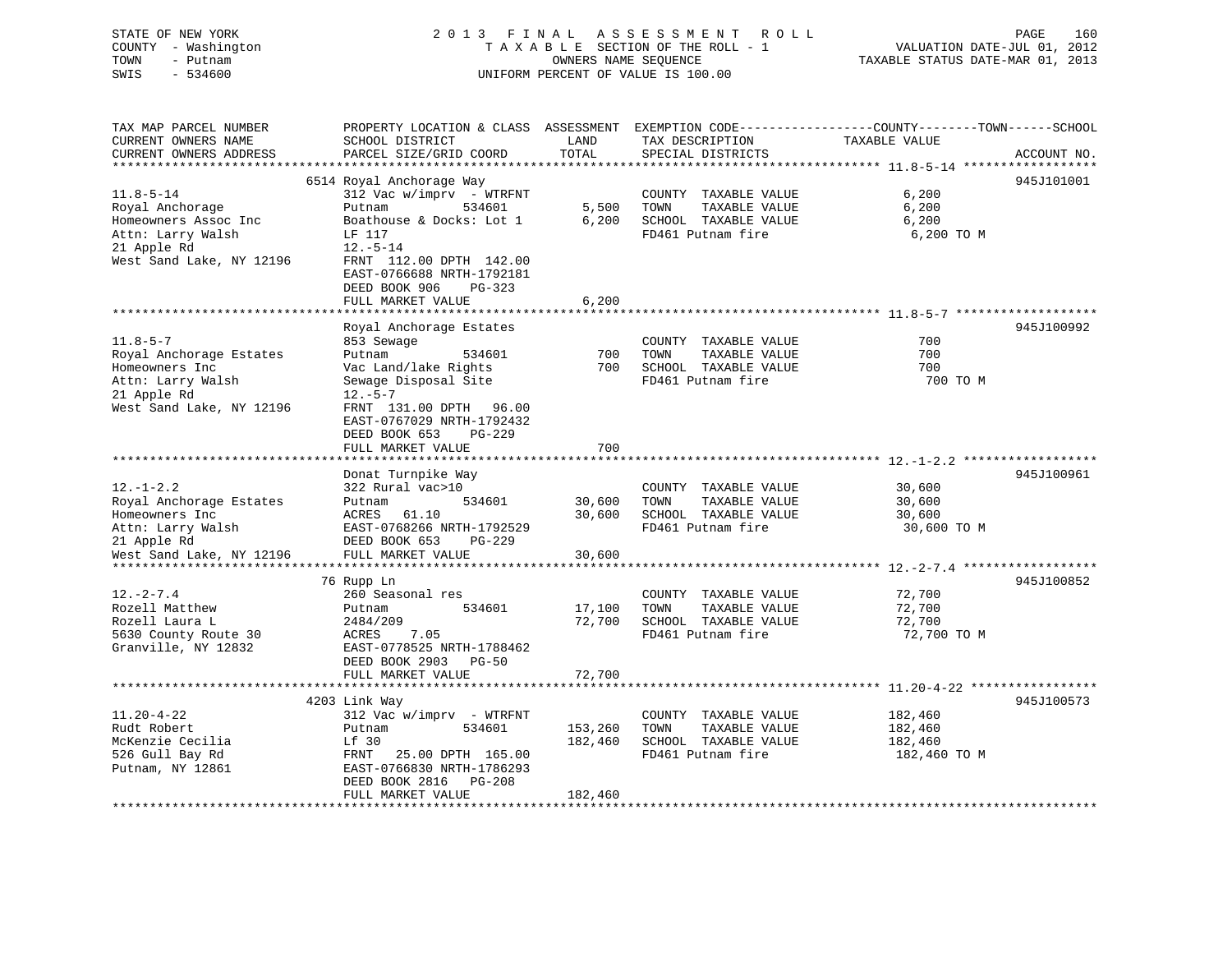| STATE OF NEW YORK<br>COUNTY - Washington<br>TOWN<br>- Putnam<br>SWIS<br>$-534600$                      | 2013 FINAL                                                                                                                                                      | A S S E S S M E N T<br>TAXABLE SECTION OF THE ROLL - 1<br>OWNERS NAME SEQUENCE<br>UNIFORM PERCENT OF VALUE IS 100.00 | VALUATION DATE-JUL 01, 2012<br>TAXABLE STATUS DATE-MAR 01, 2013                                                | PAGE<br>161                                                       |                    |
|--------------------------------------------------------------------------------------------------------|-----------------------------------------------------------------------------------------------------------------------------------------------------------------|----------------------------------------------------------------------------------------------------------------------|----------------------------------------------------------------------------------------------------------------|-------------------------------------------------------------------|--------------------|
| TAX MAP PARCEL NUMBER<br>CURRENT OWNERS NAME<br>CURRENT OWNERS ADDRESS                                 | PROPERTY LOCATION & CLASS ASSESSMENT EXEMPTION CODE---------------COUNTY-------TOWN------SCHOOL<br>SCHOOL DISTRICT<br>PARCEL SIZE/GRID COORD                    | LAND<br>TOTAL                                                                                                        | TAX DESCRIPTION<br>SPECIAL DISTRICTS                                                                           | TAXABLE VALUE                                                     | ACCOUNT NO.        |
|                                                                                                        | 4317 Link Way                                                                                                                                                   |                                                                                                                      |                                                                                                                |                                                                   | 945J100091         |
| $11.20 - 4 - 24$<br>Rudt Robert<br>526 Gull Bay Rd<br>Putnam Station, NY 12861                         | 260 Seasonal res - WTRFNT<br>Putnam<br>534601<br>Lot 15/15A/16/16a<br>LF 70<br>FRNT 90.00 DPTH 162.00<br>EAST-0766919 NRTH-1786278                              | 254,500<br>365,000                                                                                                   | COUNTY TAXABLE VALUE<br>TOWN<br>TAXABLE VALUE<br>SCHOOL TAXABLE VALUE<br>FD461 Putnam fire                     | 365,000<br>365,000<br>365,000<br>365,000 TO M                     |                    |
|                                                                                                        | DEED BOOK 733<br>PG-87                                                                                                                                          |                                                                                                                      |                                                                                                                |                                                                   |                    |
|                                                                                                        | FULL MARKET VALUE                                                                                                                                               | 365,000                                                                                                              |                                                                                                                |                                                                   |                    |
| $11.20 - 4 - 20$<br>Rudt Robert J<br>526 Gull Bay Rd<br>Putnam Station, NY 12861                       | 4211 Link Way<br>260 Seasonal res - WTRFNT<br>Putnam<br>534601<br>LF 280<br>FRNT 280.00 DPTH 208.00<br>EAST-0766663 NRTH-1786275                                | 315,700<br>405,000                                                                                                   | COUNTY TAXABLE VALUE<br>TOWN<br>TAXABLE VALUE<br>SCHOOL TAXABLE VALUE<br>FD461 Putnam fire                     | 405,000<br>405,000<br>405,000<br>405,000 TO M                     | 945J100575         |
|                                                                                                        | DEED BOOK 602<br>PG-86                                                                                                                                          |                                                                                                                      |                                                                                                                |                                                                   |                    |
|                                                                                                        | FULL MARKET VALUE                                                                                                                                               | 405,000                                                                                                              |                                                                                                                |                                                                   |                    |
| $11.20 - 4 - 21$<br>Rudt Robert J<br>526 Gull Bay Rd<br>Putnam Station, NY 12861                       | 4205 Link Way<br>312 Vac w/imprv - WTRFNT<br>534601<br>Putnam<br>ELF 50<br>FRNT 60.00 DPTH 185.00<br>EAST-0766791 NRTH-1786309<br>DEED BOOK 591<br>PG-119       | 239,130<br>246,330                                                                                                   | COUNTY TAXABLE VALUE<br>TOWN<br>TAXABLE VALUE<br>SCHOOL TAXABLE VALUE<br>FD461 Putnam fire                     | 246,330<br>246,330<br>246,330<br>246,330 TO M                     | 945J100545         |
|                                                                                                        | FULL MARKET VALUE<br>********************                                                                                                                       | 246,330                                                                                                              |                                                                                                                |                                                                   |                    |
|                                                                                                        | 526 Gull Bay Rd                                                                                                                                                 |                                                                                                                      |                                                                                                                |                                                                   | 945J100574         |
| $14.8 - 1 - 20$<br>Rudt Robert J<br>526 Gull Bay Rd<br>Putnam Station, NY 12861                        | 210 1 Family Res - WTRFNT<br>534601<br>Putnam<br>LF 102<br>FRNT 106.00 DPTH 190.00<br>EAST-0766062 NRTH-1784742<br>DEED BOOK 466<br>PG-445<br>FULL MARKET VALUE | 305,100<br>425,000<br>425,000                                                                                        | STAR B<br>41854<br>COUNTY TAXABLE VALUE<br>TOWN<br>TAXABLE VALUE<br>SCHOOL TAXABLE VALUE<br>FD461 Putnam fire  | $\overline{0}$<br>425,000<br>425,000<br>395,000<br>425,000 TO M   | 30,000<br>$\Omega$ |
|                                                                                                        |                                                                                                                                                                 |                                                                                                                      |                                                                                                                | ******************** 15.-1-17.1 *****************                 |                    |
| $15. - 1 - 17.1$<br>Rudt Robert J<br>McKenzie Cecilia L<br>526 Gull Bay Rd<br>Putnam Station, NY 12861 | 16151 State Route 22<br>240 Rural res<br>Putnam<br>534601<br>Hse under construction<br>ACRES 401.50<br>EAST-0771025 NRTH-1778445<br>DEED BOOK 2005 PG-126       | 278,300<br>329,600                                                                                                   | 41720<br>AG DIST<br>COUNTY TAXABLE VALUE<br>TOWN<br>TAXABLE VALUE<br>SCHOOL TAXABLE VALUE<br>FD461 Putnam fire | 60,143<br>60,143<br>269,457<br>269,457<br>269,457<br>329,600 TO M | 60,143             |
| MAY BE SUBJECT TO PAYMENT<br>UNDER AGDIST LAW TIL 2017                                                 | FULL MARKET VALUE                                                                                                                                               | 329,600                                                                                                              |                                                                                                                |                                                                   |                    |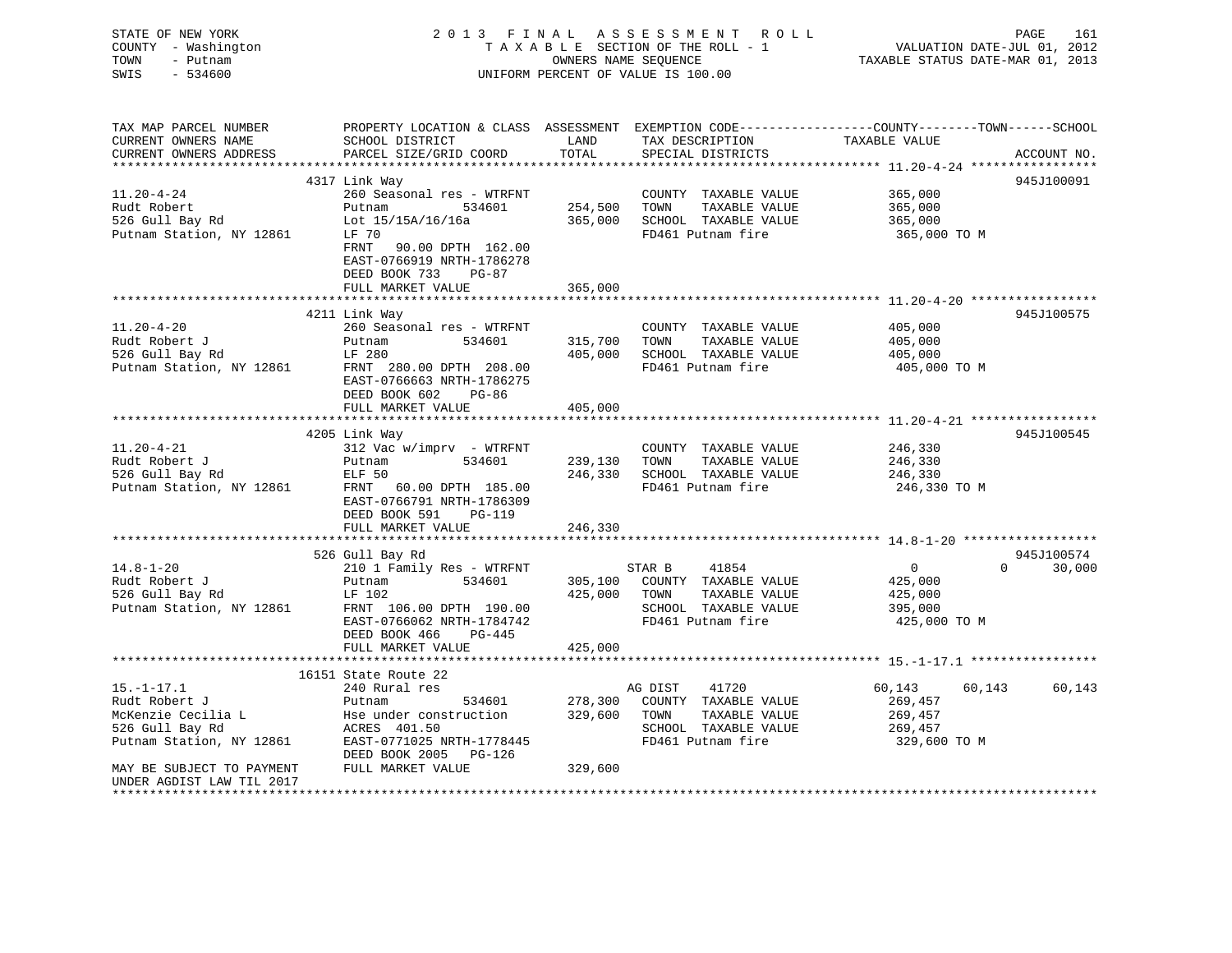# STATE OF NEW YORK 2 0 1 3 F I N A L A S S E S S M E N T R O L L PAGE 162 COUNTY - Washington T A X A B L E SECTION OF THE ROLL - 1 VALUATION DATE-JUL 01, 2012 TOWN - Putnam OWNERS NAME SEQUENCE TAXABLE STATUS DATE-MAR 01, 2013 SWIS - 534600 UNIFORM PERCENT OF VALUE IS 100.00

| TAX MAP PARCEL NUMBER<br>CURRENT OWNERS NAME<br>CURRENT OWNERS ADDRESS                       | PROPERTY LOCATION & CLASS ASSESSMENT<br>SCHOOL DISTRICT<br>PARCEL SIZE/GRID COORD                                                                                              | LAND<br>TOTAL                | TAX DESCRIPTION<br>SPECIAL DISTRICTS                                                                          | EXEMPTION CODE-----------------COUNTY-------TOWN------SCHOOL<br>TAXABLE VALUE | ACCOUNT NO.                      |
|----------------------------------------------------------------------------------------------|--------------------------------------------------------------------------------------------------------------------------------------------------------------------------------|------------------------------|---------------------------------------------------------------------------------------------------------------|-------------------------------------------------------------------------------|----------------------------------|
|                                                                                              |                                                                                                                                                                                |                              |                                                                                                               |                                                                               |                                  |
| $12. - 2 - 7.5$<br>Rupp George<br>Rupp Betty Jo<br>743 Broad St<br>Bloomfield, NJ 07003      | 20 Rupp Ln<br>270 Mfg housing<br>Putnam<br>534601<br>Mobile Home/stg Bldg/land<br>ACRES<br>10.00<br>EAST-0778752 NRTH-1787912<br>DEED BOOK 668<br>PG-329<br>FULL MARKET VALUE  | 35,000<br>48,600<br>48,600   | COUNTY TAXABLE VALUE<br>TOWN<br>TAXABLE VALUE<br>SCHOOL TAXABLE VALUE<br>FD461 Putnam fire                    | 48,600<br>48,600<br>48,600<br>48,600 TO M                                     | 945J100891                       |
|                                                                                              |                                                                                                                                                                                |                              |                                                                                                               |                                                                               |                                  |
| $11.8 - 5 - 9$<br>Russell Donald<br>Russell Leslie<br>PO Box 793<br>Bolton Landing, NY 12814 | Royal Anchorage Estates<br>314 Rural vac<10<br>534601<br>Putnam<br>LR's: Lot 16<br>$12.-5-9$<br>FRNT 106.00 DPTH 92.00<br>EAST-0766926 NRTH-1792418<br>DEED BOOK 498<br>PG-865 | 70,000<br>70,000             | COUNTY TAXABLE VALUE<br>TOWN<br>TAXABLE VALUE<br>SCHOOL TAXABLE VALUE<br>FD461 Putnam fire                    | 70,000<br>70,000<br>70,000<br>70,000 TO M                                     | 945J100994                       |
|                                                                                              | FULL MARKET VALUE                                                                                                                                                              | 70,000                       |                                                                                                               |                                                                               |                                  |
| $9. - 1 - 27.4$<br>Russell Douglas A Sr<br>37 Smith Way<br>Putnam Station, NY 12861          | 37 Smith Way<br>210 1 Family Res<br>534601<br>Putnam<br>ACRES<br>3.00<br>EAST-0781051 NRTH-1796905<br>DEED BOOK 737<br>PG-202<br>FULL MARKET VALUE                             | 22,500<br>192,800<br>192,800 | 41854<br>STAR B<br>COUNTY TAXABLE VALUE<br>TOWN<br>TAXABLE VALUE<br>SCHOOL TAXABLE VALUE<br>FD461 Putnam fire | $\overline{0}$<br>192,800<br>192,800<br>162,800<br>192,800 TO M               | 945J101090<br>$\Omega$<br>30,000 |
|                                                                                              |                                                                                                                                                                                |                              |                                                                                                               |                                                                               |                                  |
| $12. - 4 - 28$<br>Ryan Colleen M<br>Ryan Cheryl A<br>216 Lancaster St<br>Albany, NY 12210    | 5081 Sagamore Rd<br>260 Seasonal res<br>534601<br>Putnam<br>H & Lot<br>FRNT 100.00 DPTH 115.00<br>EAST-0767030 NRTH-1787415<br>DEED BOOK 2893 PG-199<br>FULL MARKET VALUE      | 65,700<br>117,700<br>117,700 | COUNTY TAXABLE VALUE<br>TAXABLE VALUE<br>TOWN<br>SCHOOL TAXABLE VALUE<br>FD461 Putnam fire                    | 117,700<br>117,700<br>117,700<br>117,700 TO M                                 | 945J100806                       |
|                                                                                              |                                                                                                                                                                                |                              |                                                                                                               |                                                                               |                                  |
| $9. - 1 - 4.2$<br>Ryan Scott C<br>Russell Tonya J<br>126 Cummings Rd<br>Putnam, NY 12861     | 126 Cummings Rd<br>210 1 Family Res<br>534601<br>Putnam<br>ACRES<br>6.50<br>EAST-0781899 NRTH-1801489<br>DEED BOOK 2274<br>$PG-21$<br>FULL MARKET VALUE                        | 31,500<br>110,600<br>110,600 | 41854<br>STAR B<br>COUNTY TAXABLE VALUE<br>TOWN<br>TAXABLE VALUE<br>SCHOOL TAXABLE VALUE<br>FD461 Putnam fire | $\mathbf{0}$<br>110,600<br>110,600<br>80,600<br>110,600 TO M                  | $\Omega$<br>30,000               |
|                                                                                              |                                                                                                                                                                                |                              |                                                                                                               |                                                                               |                                  |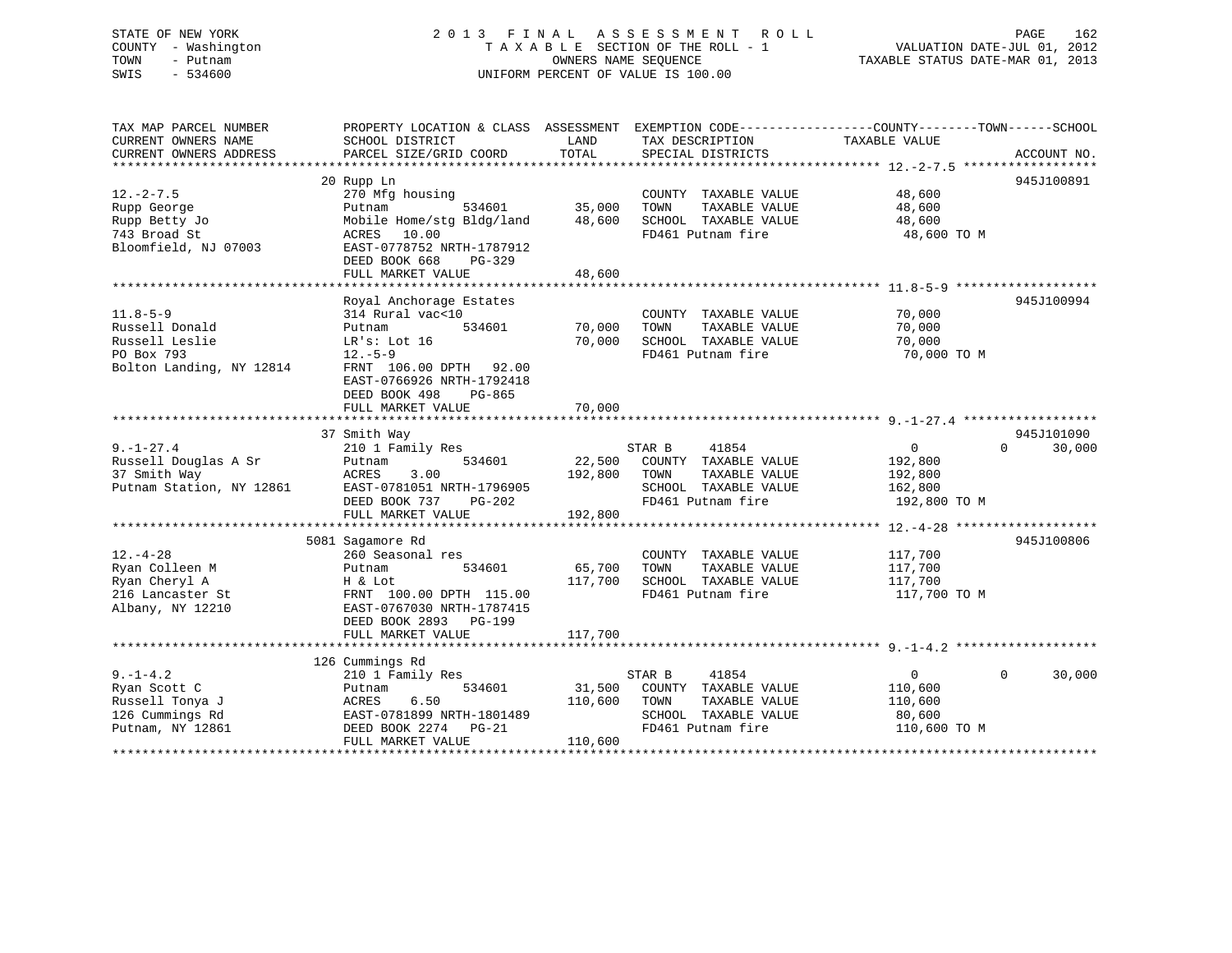# STATE OF NEW YORK 2 0 1 3 F I N A L A S S E S S M E N T R O L L PAGE 163 COUNTY - Washington T A X A B L E SECTION OF THE ROLL - 1 VALUATION DATE-JUL 01, 2012 TOWN - Putnam OWNERS NAME SEQUENCE TAXABLE STATUS DATE-MAR 01, 2013 SWIS - 534600 UNIFORM PERCENT OF VALUE IS 100.00

| TAX MAP PARCEL NUMBER<br>CURRENT OWNERS NAME                                                                         | PROPERTY LOCATION & CLASS ASSESSMENT<br>SCHOOL DISTRICT                                                                                                                                | LAND                          | EXEMPTION CODE-----------------COUNTY-------TOWN------SCHOOL<br>TAX DESCRIPTION                                                                                               | TAXABLE VALUE                                                 |             |
|----------------------------------------------------------------------------------------------------------------------|----------------------------------------------------------------------------------------------------------------------------------------------------------------------------------------|-------------------------------|-------------------------------------------------------------------------------------------------------------------------------------------------------------------------------|---------------------------------------------------------------|-------------|
| CURRENT OWNERS ADDRESS                                                                                               | PARCEL SIZE/GRID COORD                                                                                                                                                                 | TOTAL                         | SPECIAL DISTRICTS                                                                                                                                                             |                                                               | ACCOUNT NO. |
| $12. - 1 - 2.1$<br>Sagamore Community Assoc Inc<br>Attn: Jim Barshinger<br>230 Oakwood Dr<br>State College, PA 16801 | 6017 Donat Turnpike Way<br>$312$ Vac w/imprv - WTRFNT<br>Putnam<br>534601<br>Recreation Area: 420/984<br>LF 320<br><b>ACRES</b><br>2.10                                                | 15,200<br>30,000              | COUNTY TAXABLE VALUE<br>TAXABLE VALUE<br>TOWN<br>SCHOOL TAXABLE VALUE<br>FD461 Putnam fire                                                                                    | 30,000<br>30,000<br>30,000<br>30,000 TO M                     | 945J100731  |
|                                                                                                                      | EAST-0767019 NRTH-1792177<br>DEED BOOK 493<br>$PG-86$<br>FULL MARKET VALUE                                                                                                             | 30,000                        |                                                                                                                                                                               |                                                               |             |
|                                                                                                                      |                                                                                                                                                                                        |                               |                                                                                                                                                                               |                                                               | 945J100869  |
| $12. - 1 - 27$<br>Sagamore Community Assoc Inc<br>Attn: Jim Barshinger<br>230 Oakwood Dr<br>State College, PA 16801  | Donat Turnpike Way<br>692 Road/str/hwy<br>Putnam<br>534601<br>ROW 50'<br>ACRES<br>4.50<br>EAST-0767728 NRTH-1792103<br>DEED BOOK 493<br>$PG-86$<br>FULL MARKET VALUE                   | 4,500<br>4,500<br>4,500       | COUNTY TAXABLE VALUE<br>TAXABLE VALUE<br>TOWN<br>SCHOOL TAXABLE VALUE<br>FD461 Putnam fire                                                                                    | 4,500<br>4,500<br>4,500<br>4,500 TO M                         |             |
|                                                                                                                      |                                                                                                                                                                                        | *********                     |                                                                                                                                                                               | ***************************** 4.5-1-5.******************      |             |
| $4.5 - 1 - 5$<br>Sage Norma Strong<br>Sage Gordon G<br>90 Grace Ave<br>Ticonderoga, NY 12883                         | 2234 Black Point Rd<br>260 Seasonal res - WTRFNT<br>534601<br>Putnam<br>LF 100<br>FRNT 100.00 DPTH 158.00<br>EAST-0770264 NRTH-1809222<br>DEED BOOK 539<br>PG-343<br>FULL MARKET VALUE | 567,300<br>648,800<br>648,800 | COUNTY TAXABLE VALUE<br>TOWN<br>TAXABLE VALUE<br>SCHOOL TAXABLE VALUE<br>BP461 Black Pt Sewer Dist<br>FD461 Putnam fire<br>********************************** 4.5-1-4 ******* | 648,800<br>648,800<br>648,800<br>$.00$ UN $C$<br>648,800 TO M | 945J100648  |
|                                                                                                                      | 2230 Black Point Rd                                                                                                                                                                    |                               |                                                                                                                                                                               |                                                               | 945J100578  |
| $4.5 - 1 - 4$<br>Sambrook Richard M<br>Bunker Roger E Trstee<br>12 Timber Marsh Ln<br>Hilton Head Island, SC 29926   | 280 Res Multiple - WTRFNT<br>Putnam<br>534601<br>2228 Black Pt Rd<br>165' Lf; ESMT 793/323, 34<br>ACRES<br>1.10<br>EAST-0770350 NRTH-1809319<br>DEED BOOK 2543<br>$PG-1$               | 662,000<br>941,500            | COUNTY TAXABLE VALUE<br>TAXABLE VALUE<br>TOWN<br>SCHOOL TAXABLE VALUE<br>BP461 Black Pt Sewer Dist<br>FD461 Putnam fire                                                       | 941,500<br>941,500<br>941,500<br>.00 UN C<br>941,500 TO M     |             |
|                                                                                                                      | FULL MARKET VALUE                                                                                                                                                                      | 941,500                       |                                                                                                                                                                               |                                                               |             |
|                                                                                                                      | 2298 Black Point Rd                                                                                                                                                                    |                               |                                                                                                                                                                               |                                                               | 945J100296  |
| $4.5 - 1 - 21$<br>Sambrook Scott D<br>Sambrook Sally I<br>PO Box 685<br>Clifton Park, NY 12065                       | 210 1 Family Res - WTRFNT<br>Putnam<br>534601<br>LF 50<br>FRNT<br>50.00 DPTH 145.00<br>EAST-0769503 NRTH-1807908<br>DEED BOOK 1979<br>$PG-23$                                          | 341,600<br>435,200            | COUNTY TAXABLE VALUE<br>TAXABLE VALUE<br>TOWN<br>SCHOOL TAXABLE VALUE<br>BP461 Black Pt Sewer Dist<br>FD461 Putnam fire                                                       | 435,200<br>435,200<br>435,200<br>$.00$ UN $C$<br>435,200 TO M |             |
|                                                                                                                      | FULL MARKET VALUE                                                                                                                                                                      | 435,200                       |                                                                                                                                                                               |                                                               |             |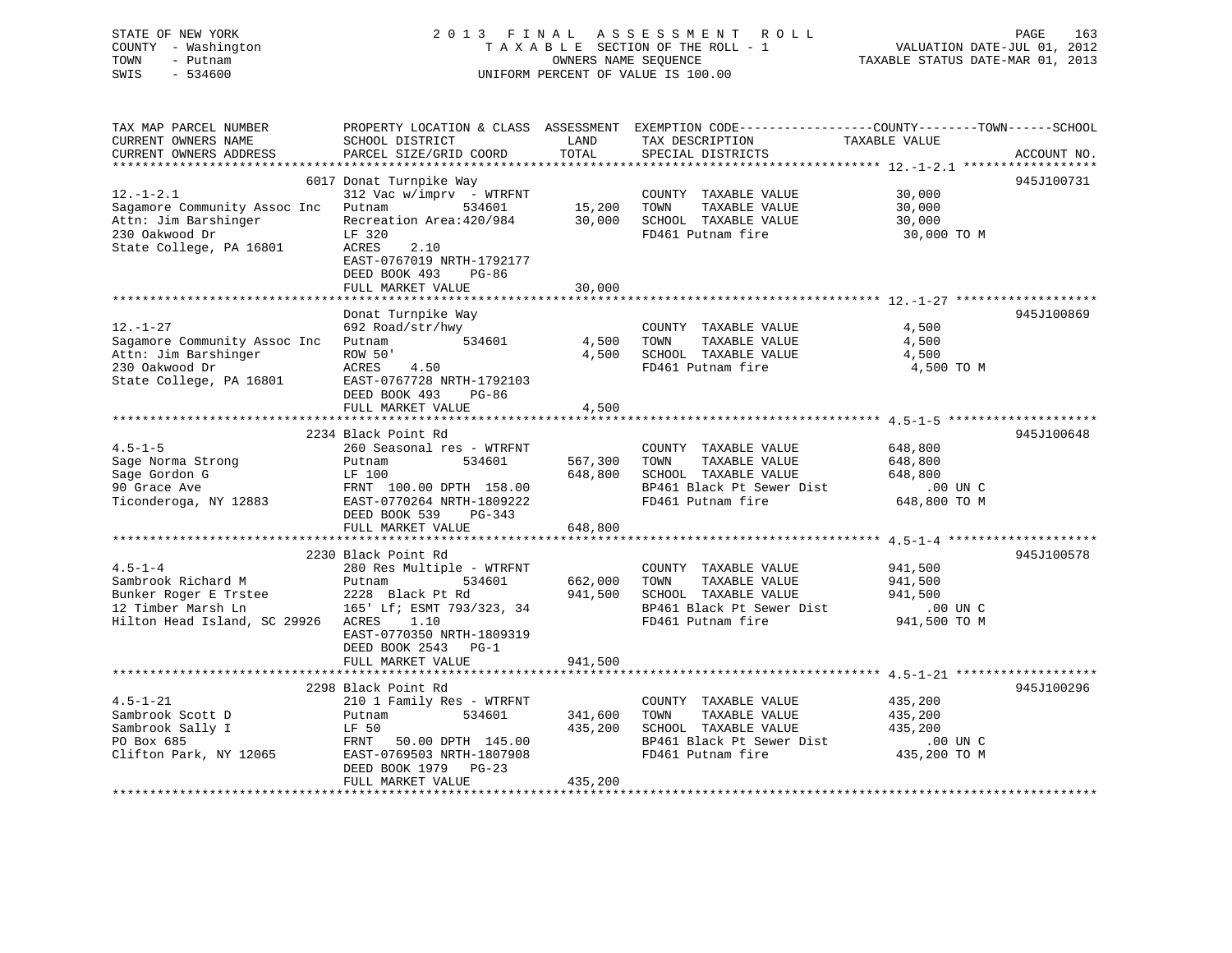# STATE OF NEW YORK 2 0 1 3 F I N A L A S S E S S M E N T R O L L PAGE 164 COUNTY - Washington T A X A B L E SECTION OF THE ROLL - 1 VALUATION DATE-JUL 01, 2012 TOWN - Putnam **CONNERS NAME SEQUENCE** TAXABLE STATUS DATE-MAR 01, 2013 SWIS - 534600 UNIFORM PERCENT OF VALUE IS 100.00

| TAX MAP PARCEL NUMBER                        |                                                                                             |                | PROPERTY LOCATION & CLASS ASSESSMENT EXEMPTION CODE----------------COUNTY-------TOWN------SCHOOL |               |             |
|----------------------------------------------|---------------------------------------------------------------------------------------------|----------------|--------------------------------------------------------------------------------------------------|---------------|-------------|
| CURRENT OWNERS NAME                          | SCHOOL DISTRICT                                                                             | LAND           | TAX DESCRIPTION                                                                                  | TAXABLE VALUE |             |
| CURRENT OWNERS ADDRESS                       | PARCEL SIZE/GRID COORD                                                                      | TOTAL          | SPECIAL DISTRICTS                                                                                |               | ACCOUNT NO. |
|                                              | 2296 Black Point Rd                                                                         |                |                                                                                                  |               | 945J100069  |
| $4.5 - 1 - 20$                               | 210 1 Family Res - WTRFNT                                                                   |                | COUNTY TAXABLE VALUE                                                                             | 802,700       |             |
| Sambrook Scott Trustee                       | 534601<br>Putnam                                                                            | 527,000        | TOWN<br>TAXABLE VALUE                                                                            | 802,700       |             |
| c/o Howard Sambrook                          | LF 91                                                                                       | 802,700        | SCHOOL TAXABLE VALUE                                                                             | 802,700       |             |
|                                              | FRNT 90.00 DPTH 142.00                                                                      |                | BP461 Black Pt Sewer Dist                                                                        | .00 UN C      |             |
| 2296 Black Point Rd<br>Ticonderoga, NY 12883 | EAST-0769532 NRTH-1807972                                                                   |                | FD461 Putnam fire                                                                                | 802,700 TO M  |             |
|                                              | DEED BOOK 3025 PG-188                                                                       |                |                                                                                                  |               |             |
|                                              | FULL MARKET VALUE                                                                           | 802,700        |                                                                                                  |               |             |
|                                              |                                                                                             |                |                                                                                                  |               |             |
|                                              | 2005 Mill Bay                                                                               |                |                                                                                                  |               | 945J100720  |
| $13. - 3 - 19$                               | 260 Seasonal res - WTRFNT                                                                   |                | COUNTY TAXABLE VALUE                                                                             | 38,000        |             |
|                                              |                                                                                             | 5,400          | TAXABLE VALUE<br>TOWN                                                                            | 38,000        |             |
|                                              |                                                                                             | 38,000         | SCHOOL TAXABLE VALUE                                                                             | 38,000        |             |
|                                              | San Filippo Anthony<br>San Janice<br>San Janice<br>1 Sherwood Ave EAST-0789284 NRTH-1790271 |                | FD461 Putnam fire                                                                                | 38,000 TO M   |             |
| Rensselaer, NY 12144                         | DEED BOOK 485 PG-619                                                                        |                |                                                                                                  |               |             |
|                                              | FULL MARKET VALUE                                                                           | 38,000         |                                                                                                  |               |             |
|                                              |                                                                                             |                |                                                                                                  |               |             |
|                                              | 3057 Lake George Way                                                                        |                |                                                                                                  |               | 945J100673  |
| $7.8 - 1 - 16$                               | 260 Seasonal res - WTRFNT                                                                   |                | COUNTY TAXABLE VALUE                                                                             | 653,600       |             |
| Sawulski John                                | Putnam                                                                                      | 534601 565,000 | TOWN<br>TAXABLE VALUE                                                                            | 653,600       |             |
| Sawulski Susan                               | 562/225;583/101;653/49;60 653,600                                                           |                | SCHOOL TAXABLE VALUE                                                                             | 653,600       |             |
| 3057 Lake George Way                         | LF 100                                                                                      |                | FD461 Putnam fire                                                                                | 653,600 TO M  |             |
| Putnam Station, NY 12861                     | FRNT 104.00 DPTH 211.00                                                                     |                |                                                                                                  |               |             |
|                                              | EAST-0767131 NRTH-1799390<br>DEED BOOK 654 PG-43                                            |                |                                                                                                  |               |             |
|                                              | FULL MARKET VALUE                                                                           | 653,600        |                                                                                                  |               |             |
|                                              |                                                                                             |                |                                                                                                  |               |             |
|                                              | Sagamore Rd                                                                                 |                |                                                                                                  |               | 945J100128  |
| $12. - 4 - 3$                                | 314 Rural vac<10                                                                            |                | COUNTY TAXABLE VALUE                                                                             | 1,900         |             |
| Schneider Dean                               | 534601                                                                                      | 1,900          | TOWN<br>TAXABLE VALUE                                                                            | 1,900         |             |
| Schneider Maria                              |                                                                                             | 1,900          | SCHOOL TAXABLE VALUE                                                                             | 1,900         |             |
| 315 15 th Ave W                              |                                                                                             |                | FD461 Putnam fire                                                                                | 1,900 TO M    |             |
| Palmetto, FL 34221                           | Putnam<br>Lot 1 Esr<br>FRNT 50.00 DPTH 100.00<br>EAST-0767884 NRTH-1790073                  |                |                                                                                                  |               |             |
|                                              | DEED BOOK 1679 PG-32                                                                        |                |                                                                                                  |               |             |
|                                              | FULL MARKET VALUE                                                                           | 1,900          |                                                                                                  |               |             |
|                                              |                                                                                             |                |                                                                                                  |               |             |
|                                              | 2118 Black Point Rd                                                                         |                |                                                                                                  |               |             |
| $1.18 - 1 - 4.1$                             | 280 Res Multiple - WTRFNT                                                                   |                | COUNTY TAXABLE VALUE 969,000                                                                     |               |             |
| Schreiner Joint Rev Trust                    | Putnam<br>534601                                                                            | 717,800        | TOWN<br>TAXABLE VALUE                                                                            | 969,000       |             |
| Schreiner Roger Trustee                      | 2 Cottages                                                                                  | 969,000        | SCHOOL TAXABLE VALUE                                                                             | 969,000       |             |
| 214 Shropshire Dr                            | 150' Eff Lf                                                                                 |                | BP461 Black Pt Sewer Dist                                                                        | .00 UN C      |             |
| West Chester, PA 19382                       | FRNT 199.00 DPTH 324.00                                                                     |                | FD461 Putnam fire                                                                                | 969,000 TO M  |             |
|                                              | EAST-0772380 NRTH-1810962                                                                   |                |                                                                                                  |               |             |
|                                              | DEED BOOK 2364 PG-190                                                                       |                |                                                                                                  |               |             |
|                                              | FULL MARKET VALUE                                                                           | 969,000        |                                                                                                  |               |             |
|                                              |                                                                                             |                |                                                                                                  |               |             |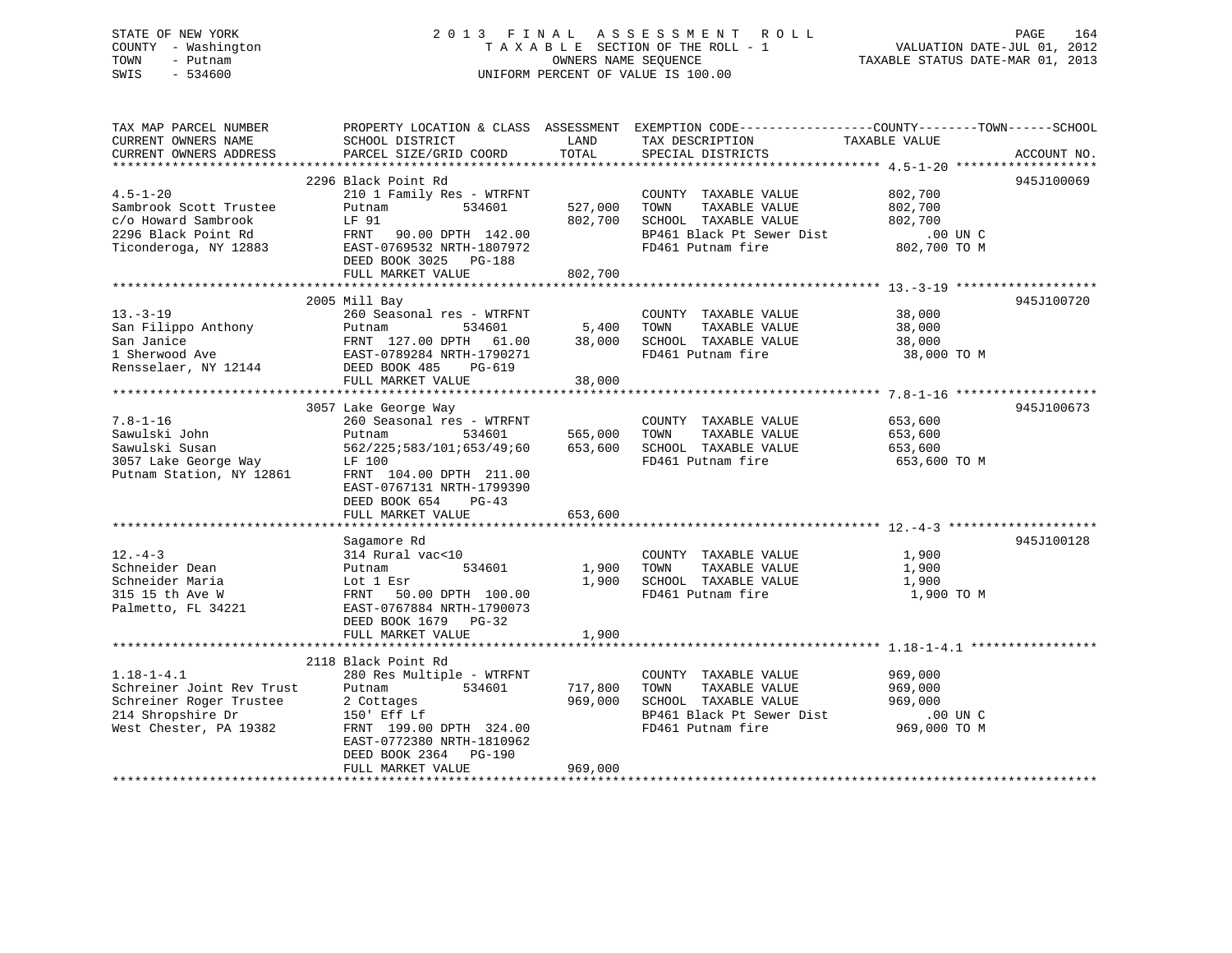# STATE OF NEW YORK 2 0 1 3 F I N A L A S S E S S M E N T R O L L PAGE 165 COUNTY - Washington T A X A B L E SECTION OF THE ROLL - 1 VALUATION DATE-JUL 01, 2012 TOWN - Putnam **CONNERS NAME SEQUENCE** TAXABLE STATUS DATE-MAR 01, 2013 SWIS - 534600 UNIFORM PERCENT OF VALUE IS 100.00

| TAX MAP PARCEL NUMBER<br>CURRENT OWNERS NAME<br>CURRENT OWNERS ADDRESS                             | SCHOOL DISTRICT<br>PARCEL SIZE/GRID COORD | LAND<br>TOTAL | TAX DESCRIPTION<br>SPECIAL DISTRICTS      | PROPERTY LOCATION & CLASS ASSESSMENT EXEMPTION CODE----------------COUNTY-------TOWN------SCHOOL<br>TAXABLE VALUE | ACCOUNT NO. |
|----------------------------------------------------------------------------------------------------|-------------------------------------------|---------------|-------------------------------------------|-------------------------------------------------------------------------------------------------------------------|-------------|
|                                                                                                    |                                           |               |                                           |                                                                                                                   |             |
|                                                                                                    | 2421 Black Point Way                      |               |                                           |                                                                                                                   | 945J100728  |
| $4. -1 - 39$                                                                                       | 210 1 Family Res - WTRFNT                 |               | COUNTY TAXABLE VALUE                      | 526,300                                                                                                           |             |
| Schumaker Richard E                                                                                | 534601<br>Putnam                          | 371,300       | TOWN<br>TAXABLE VALUE                     | 526,300                                                                                                           |             |
| Schumaker Tymm B                                                                                   | $100'$ Lf                                 | 526,300       | SCHOOL TAXABLE VALUE                      | 526,300                                                                                                           |             |
| 18 Saddle Brook Dr FRNT 100.00 DPTH 350.00<br>Saratoga Springs, NY 12866 EAST-0767718 NRTH-1805436 |                                           |               | BP461 Black Pt Sewer Dist                 | $.00$ UN $C$                                                                                                      |             |
|                                                                                                    |                                           |               | FD461 Putnam fire                         | 526,300 TO M                                                                                                      |             |
|                                                                                                    | DEED BOOK 640<br>PG-137                   |               |                                           |                                                                                                                   |             |
|                                                                                                    | FULL MARKET VALUE                         | 526,300       |                                           |                                                                                                                   |             |
|                                                                                                    |                                           |               |                                           |                                                                                                                   |             |
|                                                                                                    | 876 Gull Bay Rd                           |               |                                           |                                                                                                                   | 945J100582  |
| $14. - 1 - 7$                                                                                      | 210 1 Family Res - WTRFNT                 |               | COUNTY TAXABLE VALUE                      | 846,500                                                                                                           |             |
| Schwab Family Trust Lucille G Putnam<br>Barrett Michael Trustee                                    | 534601<br>LF 294                          | 689,500       | TOWN<br>TAXABLE VALUE                     | 846,500                                                                                                           |             |
| 42 Loudonwood East                                                                                 | ACRES<br>1.50                             | 846,500       | SCHOOL TAXABLE VALUE<br>FD461 Putnam fire | 846,500<br>846,500 TO M                                                                                           |             |
| Loudonville, NY 12211                                                                              | EAST-0763913 NRTH-1777954                 |               |                                           |                                                                                                                   |             |
|                                                                                                    | DEED BOOK 1874 PG-299                     |               |                                           |                                                                                                                   |             |
|                                                                                                    | FULL MARKET VALUE                         | 846,500       |                                           |                                                                                                                   |             |
|                                                                                                    |                                           |               |                                           |                                                                                                                   |             |
|                                                                                                    | 193 Craig Rd                              |               |                                           |                                                                                                                   | 945J100914  |
| $2. - 1 - 2.2$                                                                                     | 280 Res Multiple                          |               | COUNTY TAXABLE VALUE                      | 128,800                                                                                                           |             |
| Scupien Joshua Adam                                                                                | 534601<br>Putnam                          | 39,100        | TOWN<br>TAXABLE VALUE                     | 128,800                                                                                                           |             |
| 193 Craig Rd                                                                                       | Land/res                                  | 128,800       | SCHOOL TAXABLE VALUE                      | 128,800                                                                                                           |             |
| Putnam Station, NY 12861                                                                           | ACRES 14.10                               |               | FD461 Putnam fire                         | 128,800 TO M                                                                                                      |             |
|                                                                                                    | EAST-0783322 NRTH-1811909                 |               |                                           |                                                                                                                   |             |
|                                                                                                    | DEED BOOK 2208 PG-120                     |               |                                           |                                                                                                                   |             |
|                                                                                                    | FULL MARKET VALUE                         | 128,800       |                                           |                                                                                                                   |             |
|                                                                                                    |                                           |               |                                           |                                                                                                                   |             |
|                                                                                                    | 5101 .4 Mile Way                          |               |                                           |                                                                                                                   | 945J100960  |
| $12.-4-32.2$                                                                                       | 260 Seasonal res                          |               | COUNTY TAXABLE VALUE                      | 140,400                                                                                                           |             |
| Scutieri Paul A                                                                                    | 534601<br>Putnam                          | 80,300        | TOWN<br>TAXABLE VALUE                     | 140,400                                                                                                           |             |
| 22 Winners Circle                                                                                  | LR's                                      | 140,400       | SCHOOL TAXABLE VALUE                      | 140,400                                                                                                           |             |
| Saratoga Springs, NY 12866                                                                         | FRNT 120.00 DPTH 200.00                   |               | FD461 Putnam fire                         | 140,400 TO M                                                                                                      |             |
|                                                                                                    | ACRES<br>0.48                             |               |                                           |                                                                                                                   |             |
|                                                                                                    | EAST-0767155 NRTH-1787740                 |               |                                           |                                                                                                                   |             |
|                                                                                                    | DEED BOOK 939<br>PG-212                   |               |                                           |                                                                                                                   |             |
|                                                                                                    | FULL MARKET VALUE                         | 140,400       |                                           |                                                                                                                   |             |
|                                                                                                    |                                           |               |                                           |                                                                                                                   |             |
|                                                                                                    | 22 Cummings Rd                            |               |                                           |                                                                                                                   | 945J100286  |
| $9 - 1 - 3$                                                                                        | 270 Mfg housing                           |               | COUNTY TAXABLE VALUE                      | 44,800                                                                                                            |             |
| Sears Henry                                                                                        | 534601<br>Putnam                          | 24,800        | TOWN<br>TAXABLE VALUE                     | 44,800                                                                                                            |             |
| 58 County Route 2                                                                                  | ACRES<br>6.20                             | 44,800        | SCHOOL TAXABLE VALUE                      | 44,800                                                                                                            |             |
| Putnam, NY 12861                                                                                   | EAST-0779866 NRTH-1800792                 |               | FD461 Putnam fire                         | 44,800 TO M                                                                                                       |             |
|                                                                                                    | DEED BOOK 2199<br>PG-347                  |               |                                           |                                                                                                                   |             |
|                                                                                                    | FULL MARKET VALUE                         | 44,800        |                                           |                                                                                                                   |             |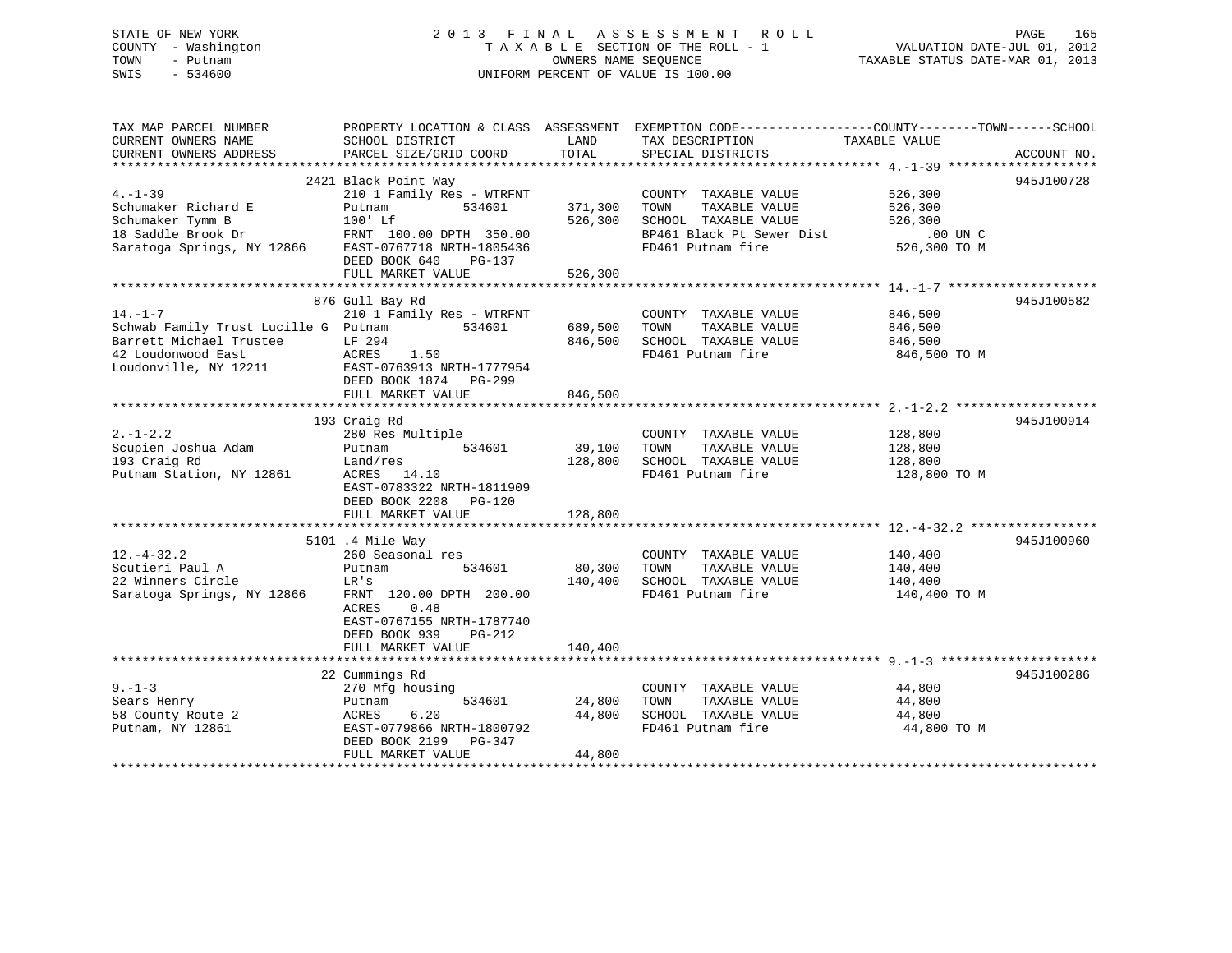# STATE OF NEW YORK 2 0 1 3 F I N A L A S S E S S M E N T R O L L PAGE 166 COUNTY - Washington T A X A B L E SECTION OF THE ROLL - 1 VALUATION DATE-JUL 01, 2012 TOWN - Putnam OWNERS NAME SEQUENCE TAXABLE STATUS DATE-MAR 01, 2013 SWIS - 534600 UNIFORM PERCENT OF VALUE IS 100.00

| TAX MAP PARCEL NUMBER<br>CURRENT OWNERS NAME<br>CURRENT OWNERS ADDRESS                                                                                                                                                                               | PROPERTY LOCATION & CLASS ASSESSMENT EXEMPTION CODE----------------COUNTY-------TOWN-----SCHOOL<br>SCHOOL DISTRICT<br>PARCEL SIZE/GRID COORD | LAND<br>TOTAL     | TAX DESCRIPTION<br>SPECIAL DISTRICTS                                              | TAXABLE VALUE                 | ACCOUNT NO.                     |
|------------------------------------------------------------------------------------------------------------------------------------------------------------------------------------------------------------------------------------------------------|----------------------------------------------------------------------------------------------------------------------------------------------|-------------------|-----------------------------------------------------------------------------------|-------------------------------|---------------------------------|
| $13.-2-20.2$                                                                                                                                                                                                                                         | 58 County Route 2<br>210 1 Family Res                                                                                                        |                   |                                                                                   | $\overline{0}$                | $\Omega$<br>30,000              |
| Sears Henry F<br>58 County Route 2<br>Putnam, NY 12861                                                                                                                                                                                               | Putnam<br>ACRES<br>1.50<br>EAST-0783445 NRTH-1791305                                                                                         |                   | 123,000 TOWN TAXABLE VALUE<br>SCHOOL TAXABLE VALUE                                | 123,000<br>123,000<br>93,000  |                                 |
|                                                                                                                                                                                                                                                      | PG-49<br>DEED BOOK 850<br>FULL MARKET VALUE                                                                                                  | 123,000           | FD461 Putnam fire                                                                 | 123,000 TO M                  |                                 |
|                                                                                                                                                                                                                                                      | 17360 State Route 22                                                                                                                         |                   |                                                                                   |                               | 945J100937                      |
| $5. - 1 - 1.2$                                                                                                                                                                                                                                       | 210 1 Family Res                                                                                                                             |                   | STAR B<br>41854                                                                   | $\overline{0}$                | 30,000<br>$\Omega$ and $\Omega$ |
| 5.-1-1.2<br>Seerup Galen B<br>Seerup Irene K<br>17360 State Route 22<br>Putnam Sta, NY 12861<br>Putnam Sta, NY 12861<br>Putnam Sta, NY 12861<br>Putnam Sta, NY 12861<br>Putnam Sta, NY 12861<br>PULL MARKET VALUE<br>PULL MARKET VALUE<br>PULL MARKE |                                                                                                                                              |                   | 30,300 COUNTY TAXABLE VALUE<br>138,900 TOWN TAXABLE VALUE<br>SCHOOL TAXABLE VALUE | 138,900<br>138,900<br>108,900 |                                 |
|                                                                                                                                                                                                                                                      |                                                                                                                                              |                   | FD461 Putnam fire 138,900 TO M                                                    |                               |                                 |
|                                                                                                                                                                                                                                                      |                                                                                                                                              |                   |                                                                                   |                               |                                 |
|                                                                                                                                                                                                                                                      | 216 Schwerdtfeger Rd                                                                                                                         |                   |                                                                                   |                               | 945J100730                      |
| $4. -1 - 18$                                                                                                                                                                                                                                         | 270 Mfg housing<br>534601                                                                                                                    | 31,800            | COUNTY TAXABLE VALUE<br>TAXABLE VALUE<br>TOWN                                     | 48,700<br>48,700              |                                 |
|                                                                                                                                                                                                                                                      |                                                                                                                                              | 48,700            |                                                                                   | 48,700                        |                                 |
| Sellers Charles<br>Sellers Michelle<br>21530 Maggie Mist Dr<br>21530 Maggie Mist Dr<br>21530 Maggie Mist Dr<br>22530 Maggie Mist Dr<br>22530 Maggie Mist Dr<br>22530 Maggie Mist Dr<br>22530 Maggie Mist Dr<br>22530 Maggie Mist Dr<br>22530 Maggi   |                                                                                                                                              | 48,700            | SCHOOL TAXABLE VALUE<br>FD461 Putnam fire                                         | 48,700 TO M                   |                                 |
|                                                                                                                                                                                                                                                      |                                                                                                                                              |                   |                                                                                   |                               |                                 |
|                                                                                                                                                                                                                                                      | Schwerdtfeger Rd                                                                                                                             |                   |                                                                                   |                               |                                 |
| $4. -1 - 18.1$<br>Sellers Charles<br>Sellers Michelle<br>120 Cliff Ct                                                                                                                                                                                | 。<br>0<br>534601<br>314 Rural vac<10<br>Putnam<br>FRNT 25.00 DPTH 245.00 300 SCHOOL TAXABLE VALUE<br>EAST-0770953 NRTH-1804341               | $300$             | COUNTY TAXABLE VALUE<br>TOWN<br>TAXABLE VALUE<br>FD461 Putnam fire                | 300<br>300<br>300<br>300 TO M |                                 |
| So Pines, NC 28387                                                                                                                                                                                                                                   | DEED BOOK 919 PG-231                                                                                                                         |                   |                                                                                   |                               |                                 |
|                                                                                                                                                                                                                                                      | FULL MARKET VALUE                                                                                                                            | 300               |                                                                                   |                               |                                 |
|                                                                                                                                                                                                                                                      | Black Point Rd                                                                                                                               |                   |                                                                                   |                               |                                 |
| $1.-1-8.1$<br>Sena Mary Ellen<br>2086 Black Point Rd                                                                                                                                                                                                 | 314 Rural vac<10<br>Putnam 59.00 bPTH 200.00                                                                                                 |                   | COUNTY TAXABLE VALUE<br>2,174 TOWN TAXABLE VALUE<br>2,174 SCHOOL TAXABLE VALUE    | 2,174<br>2,174<br>2,174       |                                 |
| Ticonderoga, NY 12883                                                                                                                                                                                                                                | EAST-0773022 NRTH-1811320<br>DEED BOOK 2932 PG-208<br>FULL MARKET VALUE                                                                      | 2,174             | BP461 Black Pt Sewer Dist<br>FD461 Putnam fire                                    | .00 UN C<br>2,174 TO M        |                                 |
|                                                                                                                                                                                                                                                      |                                                                                                                                              |                   |                                                                                   |                               |                                 |
|                                                                                                                                                                                                                                                      | Black Point Rd                                                                                                                               |                   |                                                                                   |                               | 945J100187                      |
| $1. - 1 - 7$<br>Sena Michael J<br>Sena Mary Ellen                                                                                                                                                                                                    | 210 1 Family Res<br>534601<br>Putnam<br>Lot Row To Lake                                                                                      | 89,691<br>182,391 | COUNTY TAXABLE VALUE<br>TAXABLE VALUE<br>TOWN<br>SCHOOL TAXABLE VALUE             | 182,391<br>182,391<br>182,391 |                                 |
| Sena Mary British<br>2086 Black Point Rd<br>Ticonderoga, NY 12883                                                                                                                                                                                    | ACRES 39.40<br>EAST-0775121 NRTH-1810102<br>DEED BOOK 2487 PG-82                                                                             |                   | BP461 Black Pt Sewer Dist<br>FD461 Putnam fire                                    | .00 UN C<br>182,391 TO M      |                                 |
|                                                                                                                                                                                                                                                      | FULL MARKET VALUE                                                                                                                            | 182,391           |                                                                                   |                               |                                 |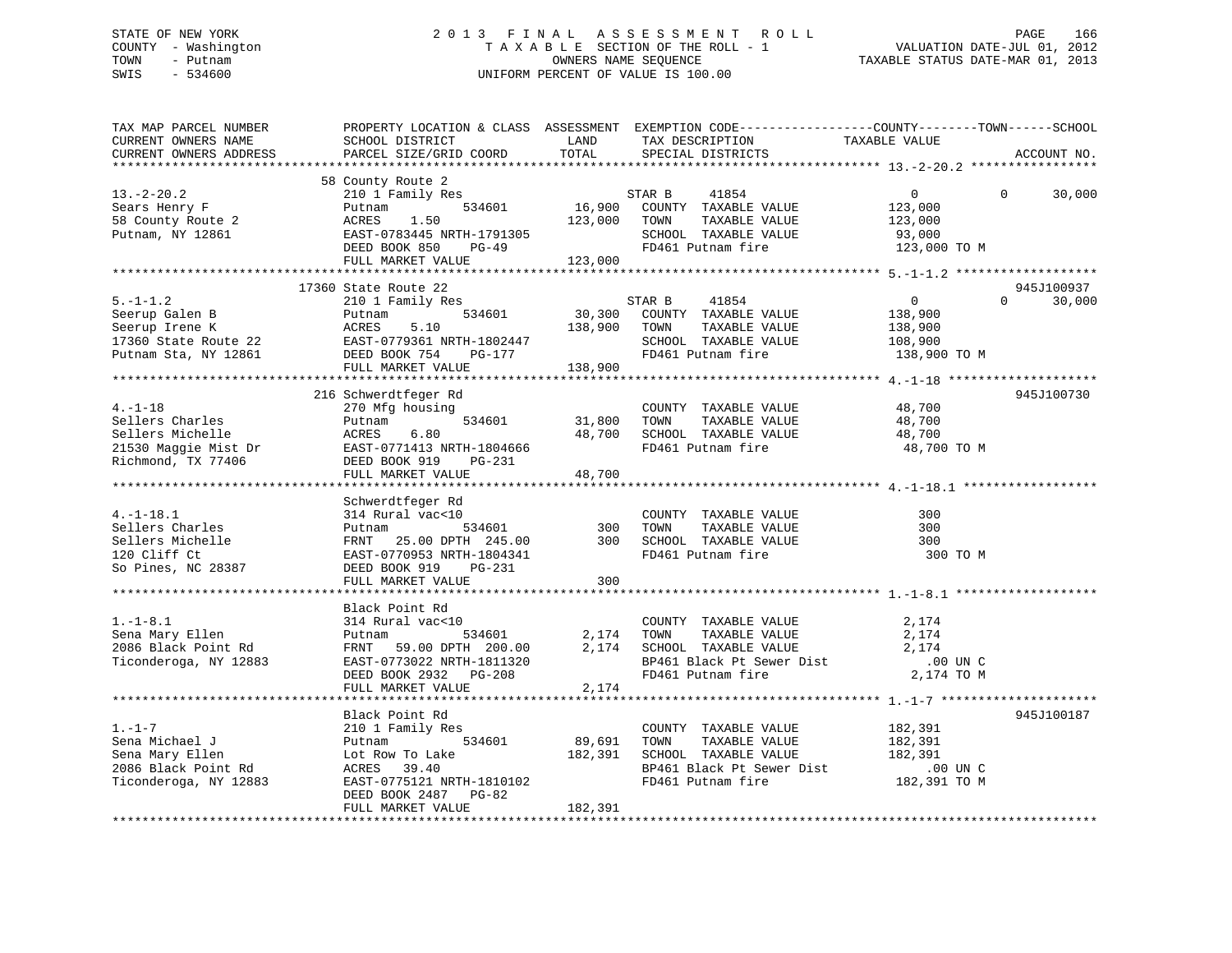# STATE OF NEW YORK 2 0 1 3 F I N A L A S S E S S M E N T R O L L PAGE 167 COUNTY - Washington T A X A B L E SECTION OF THE ROLL - 1 VALUATION DATE-JUL 01, 2012 TOWN - Putnam OWNERS NAME SEQUENCE TAXABLE STATUS DATE-MAR 01, 2013 SWIS - 534600 UNIFORM PERCENT OF VALUE IS 100.00

| TAX MAP PARCEL NUMBER<br>CURRENT OWNERS NAME | SCHOOL DISTRICT                                                                                                                                                                      | LAND           | PROPERTY LOCATION & CLASS ASSESSMENT EXEMPTION CODE----------------COUNTY-------TOWN------SCHOOL<br>TAX DESCRIPTION | TAXABLE VALUE           |                          |
|----------------------------------------------|--------------------------------------------------------------------------------------------------------------------------------------------------------------------------------------|----------------|---------------------------------------------------------------------------------------------------------------------|-------------------------|--------------------------|
| CURRENT OWNERS ADDRESS                       | PARCEL SIZE/GRID COORD                                                                                                                                                               | TOTAL          | SPECIAL DISTRICTS                                                                                                   |                         | ACCOUNT NO.              |
|                                              | 2086 Black Point Rd                                                                                                                                                                  |                |                                                                                                                     |                         | 945J100058               |
| $1.14 - 1 - 12$                              | 210 1 Family Res - WTRFNT CBT VET/TC 41131                                                                                                                                           |                |                                                                                                                     | 50,000                  | 20,000<br>$\overline{0}$ |
| Sena Michael J                               | 534601<br>Putnam                                                                                                                                                                     | 443,100 STAR B | 41854                                                                                                               | $\overline{0}$          | $\Omega$<br>30,000       |
| Sena Mary Ellen                              | LF 96'                                                                                                                                                                               |                | 820,000 COUNTY TAXABLE VALUE                                                                                        | 770,000                 |                          |
| 2086 Black Point Rd                          | 678/240                                                                                                                                                                              |                | TOWN<br>TAXABLE VALUE                                                                                               | 800,000                 |                          |
| Ticonderoga, NY 12883                        | FRNT 116.00 DPTH 211.00                                                                                                                                                              |                | SCHOOL TAXABLE VALUE                                                                                                | 790,000                 |                          |
|                                              | EAST-0772867 NRTH-1811577                                                                                                                                                            |                | BP461 Black Pt Sewer Dist .00 UN C                                                                                  |                         |                          |
|                                              | DEED BOOK 2487 PG-77                                                                                                                                                                 |                | FD461 Putnam fire                                                                                                   | 820,000 TO M            |                          |
|                                              | FULL MARKET VALUE                                                                                                                                                                    | 820,000        |                                                                                                                     |                         |                          |
|                                              |                                                                                                                                                                                      |                |                                                                                                                     |                         |                          |
|                                              | 1917 Railroad Way South                                                                                                                                                              |                |                                                                                                                     |                         | 945J100474               |
| $16. - 1 - 12$                               | 260 Seasonal res - WTRFNT                                                                                                                                                            |                | COUNTY TAXABLE VALUE<br>TOWN TAXABLE VALUE                                                                          | 33,200<br>33,200        |                          |
| Sestak Sharon                                | 534601<br>Putnam                                                                                                                                                                     | 2,600 TOWN     |                                                                                                                     |                         |                          |
| 20 Halter Rd<br>Glenmont, NY 12077           | LF 45                                                                                                                                                                                | 33,200         | SCHOOL TAXABLE VALUE                                                                                                | 33,200                  |                          |
|                                              | FRNT 45.00 DPTH 40.00                                                                                                                                                                |                | FD461 Putnam fire                                                                                                   | 33,200 TO M             |                          |
|                                              | EAST-0788886 NRTH-1783229                                                                                                                                                            |                |                                                                                                                     |                         |                          |
|                                              | DEED BOOK 2364 PG-1                                                                                                                                                                  |                |                                                                                                                     |                         |                          |
|                                              | FULL MARKET VALUE                                                                                                                                                                    | 33,200         |                                                                                                                     |                         |                          |
|                                              |                                                                                                                                                                                      |                |                                                                                                                     |                         |                          |
| $14. - 1 - 16$                               | 2006 Burnt Point Way                                                                                                                                                                 |                |                                                                                                                     |                         | 945J100148               |
| Seven C's Properties LLC                     | 210 1 Family Res - WTRFNT                                                                                                                                                            | 534601 565,000 | COUNTY TAXABLE VALUE<br>TAXABLE VALUE<br>TOWN                                                                       | 748,000<br>748,000      |                          |
| 34 Tarragon Way                              | Putnam 444525                                                                                                                                                                        | 748,000        | SCHOOL TAXABLE VALUE                                                                                                |                         |                          |
| Clifton Park, NY 12065                       | 444/535;433/147<br>LF 100                                                                                                                                                            |                | FD461 Putnam fire                                                                                                   | 748,000<br>748,000 TO M |                          |
|                                              | FRNT 105.00 DPTH 143.00                                                                                                                                                              |                |                                                                                                                     |                         |                          |
|                                              | EAST-0764488 NRTH-1782212                                                                                                                                                            |                |                                                                                                                     |                         |                          |
|                                              | DEED BOOK 3060 PG-325                                                                                                                                                                |                |                                                                                                                     |                         |                          |
|                                              | FULL MARKET VALUE                                                                                                                                                                    | 748,000        |                                                                                                                     |                         |                          |
|                                              |                                                                                                                                                                                      |                |                                                                                                                     |                         |                          |
|                                              | 293 Lake Rd                                                                                                                                                                          |                |                                                                                                                     |                         |                          |
| $16. - 1 - 5.3$                              | 210 1 Family Res                                                                                                                                                                     |                | STAR B<br>41854                                                                                                     | $0 \qquad \qquad$       | $\Omega$<br>30,000       |
|                                              |                                                                                                                                                                                      |                | 32,000 COUNTY TAXABLE VALUE                                                                                         | 148,200                 |                          |
|                                              | Example 210 1 Family Restant Crispin<br>Floor Cynthia (ACRES 7.00<br>293 Lake Rd (BAST-0783219 NRTH-1784502                                                                          | 148,200 TOWN   | TAXABLE VALUE                                                                                                       | 148,200                 |                          |
|                                              | wain-1/84502<br>PG-229<br>LUF                                                                                                                                                        |                | SCHOOL TAXABLE VALUE                                                                                                | 118,200                 |                          |
| Putnam Station, NY 12861 DEED BOOK 885       |                                                                                                                                                                                      |                | CA002 Cons agri dst 2 148,200 TO                                                                                    |                         |                          |
|                                              | FULL MARKET VALUE                                                                                                                                                                    |                | 148,200 FD461 Putnam fire                                                                                           | 148,200 TO M            |                          |
|                                              |                                                                                                                                                                                      |                |                                                                                                                     |                         |                          |
|                                              | 419 Lake Rd                                                                                                                                                                          |                |                                                                                                                     |                         | 945J101044               |
| $16. - 1 - 6.3$                              | 312 Vac w/imprv                                                                                                                                                                      |                | COUNTY TAXABLE VALUE                                                                                                | 68,700                  |                          |
|                                              |                                                                                                                                                                                      | 28,600         | TAXABLE VALUE<br>TOWN                                                                                               | 68,700                  |                          |
|                                              |                                                                                                                                                                                      | 68,700         | SCHOOL TAXABLE VALUE                                                                                                | 68,700                  |                          |
|                                              |                                                                                                                                                                                      |                | CA002 Cons agri dst 2 68,700 TO<br>FD461 Putnam fire 68,700 TO                                                      |                         |                          |
|                                              | Shakeshaft Crispin Putnam 534601 28,60<br>Floor Cynthia ACRES 13.61 68,70<br>293 Lake Rd EAST-0785451 NRTH-1784741<br>Putnam, NY 12861 DEED BOOK 1688 PG-159<br>THE MONTE SHOW CO.70 |                |                                                                                                                     | 68,700 TO M             |                          |
|                                              | FULL MARKET VALUE                                                                                                                                                                    | 68,700         |                                                                                                                     |                         |                          |
|                                              |                                                                                                                                                                                      |                |                                                                                                                     |                         |                          |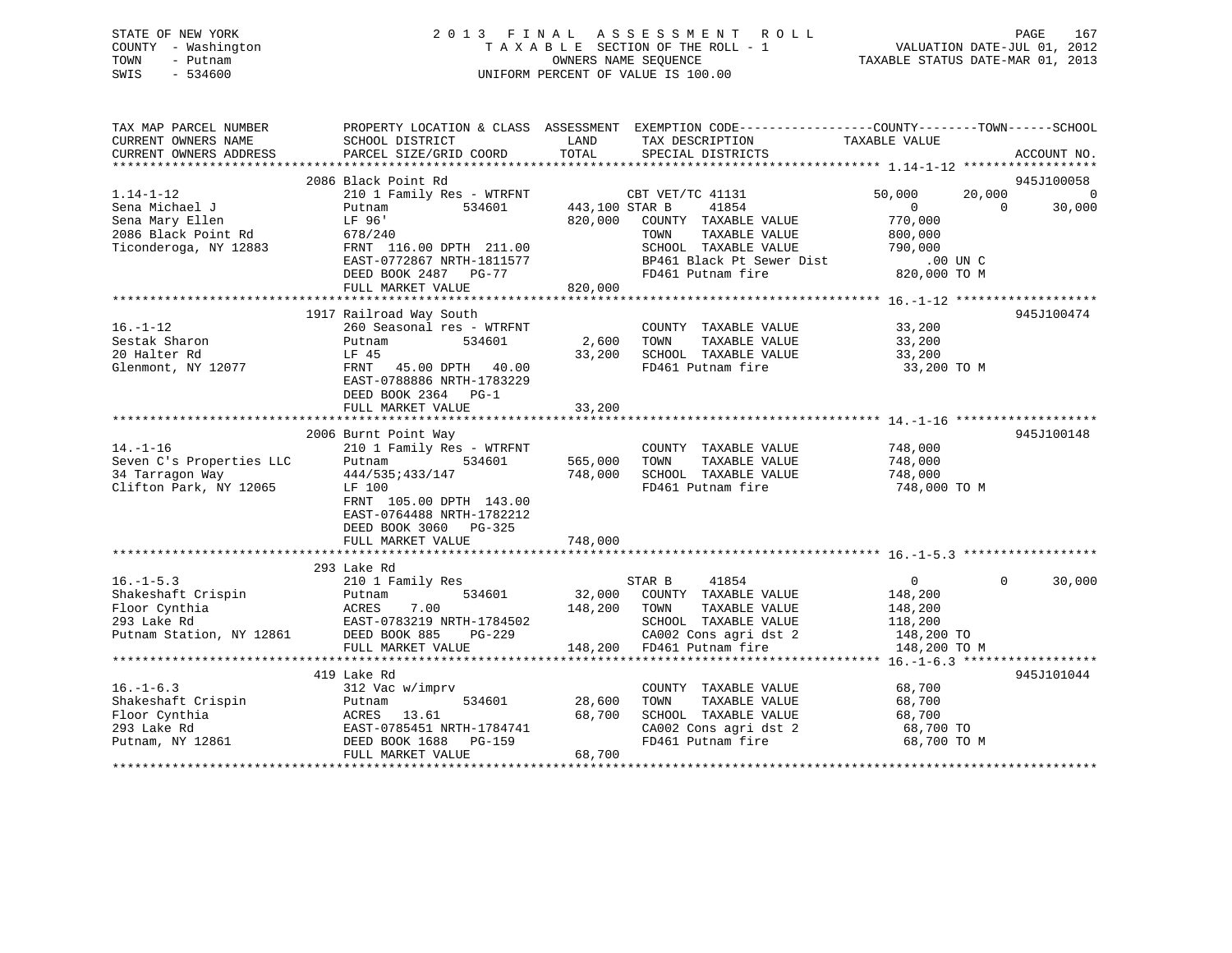# STATE OF NEW YORK 2 0 1 3 F I N A L A S S E S S M E N T R O L L PAGE 168 COUNTY - Washington T A X A B L E SECTION OF THE ROLL - 1 VALUATION DATE-JUL 01, 2012 TOWN - Putnam **CONNERS NAME SEQUENCE** TAXABLE STATUS DATE-MAR 01, 2013 SWIS - 534600 UNIFORM PERCENT OF VALUE IS 100.00

| TAX MAP PARCEL NUMBER    |                                                      |                 |                                               | PROPERTY LOCATION & CLASS ASSESSMENT EXEMPTION CODE--------------COUNTY-------TOWN-----SCHOOL |             |
|--------------------------|------------------------------------------------------|-----------------|-----------------------------------------------|-----------------------------------------------------------------------------------------------|-------------|
| CURRENT OWNERS NAME      | SCHOOL DISTRICT                                      | LAND            | TAX DESCRIPTION                               | TAXABLE VALUE                                                                                 |             |
| CURRENT OWNERS ADDRESS   | PARCEL SIZE/GRID COORD                               | TOTAL           | SPECIAL DISTRICTS                             |                                                                                               | ACCOUNT NO. |
|                          |                                                      |                 |                                               |                                                                                               | 945J100389  |
| $16. - 1 - 5.1$          | Lake Rd<br>322 Rural vac>10                          |                 |                                               | 73,200                                                                                        |             |
| Shakeshaft Crispin P     | 534601                                               | 73,200          | COUNTY TAXABLE VALUE<br>TOWN<br>TAXABLE VALUE | 73,200                                                                                        |             |
| Floor Cynthia A          | Putnam<br>ACRES<br>58.20                             | 73,200          | SCHOOL TAXABLE VALUE                          | 73,200                                                                                        |             |
| 293 Lake Rd              |                                                      |                 | CA002 Cons agri dst 2                         |                                                                                               |             |
| Putnam Station, NY 12861 | EAST-0783817 NRTH-1785187<br>DEED BOOK 884<br>PG-132 |                 | FD461 Putnam fire                             | 73,200 TO<br>73,200 TO M                                                                      |             |
|                          | FULL MARKET VALUE                                    | 73,200          |                                               |                                                                                               |             |
|                          |                                                      |                 |                                               |                                                                                               |             |
|                          | 5121 Sagamore Rd                                     |                 |                                               |                                                                                               | 945J100537  |
| $12. - 4 - 22$           | 312 Vac w/imprv - WTRFNT                             |                 | COUNTY TAXABLE VALUE                          | 474,300                                                                                       |             |
| Shields Richard          | 534601<br>Putnam                                     | 458,700         | TAXABLE VALUE<br>TOWN                         | 474,300                                                                                       |             |
| 712 Chestnut St          | Sub Lot 1                                            | 474,300         | SCHOOL TAXABLE VALUE                          | 474,300                                                                                       |             |
| Mechanicville, NY 12118  | LF 65 & 20                                           |                 | FD461 Putnam fire                             | 474,300 TO M                                                                                  |             |
|                          | ACRES 8.95                                           |                 |                                               |                                                                                               |             |
|                          | EAST-0767279 NRTH-1787961                            |                 |                                               |                                                                                               |             |
|                          | DEED BOOK 2813<br>PG-40                              |                 |                                               |                                                                                               |             |
|                          | FULL MARKET VALUE                                    | 474,300         |                                               |                                                                                               |             |
|                          |                                                      |                 |                                               |                                                                                               |             |
|                          | Sagamore Rd                                          |                 |                                               |                                                                                               |             |
| $12. - 4 - 22.2$         | 314 Rural vac<10                                     |                 | COUNTY TAXABLE VALUE                          | 164,500                                                                                       |             |
| Shields Richard          | 534601<br>Putnam                                     | 164,500         | TOWN<br>TAXABLE VALUE                         | 164,500                                                                                       |             |
| 712 Chestnut St          | Sub Lot 2                                            | 164,500         | SCHOOL TAXABLE VALUE                          | 164,500                                                                                       |             |
| Mechanicville, NY 12118  | 7.45<br>ACRES                                        |                 | FD461 Putnam fire                             | 164,500 TO M                                                                                  |             |
|                          | EAST-0767534 NRTH-1788597                            |                 |                                               |                                                                                               |             |
|                          | DEED BOOK 2813 PG-47                                 |                 |                                               |                                                                                               |             |
|                          | FULL MARKET VALUE                                    | 164,500         |                                               |                                                                                               |             |
|                          |                                                      |                 |                                               |                                                                                               |             |
|                          | 5121 .4 Mile Way                                     |                 |                                               |                                                                                               | 945J100438  |
| $12. - 4 - 23$           | 260 Seasonal res                                     |                 | WAR VET/TC 41121                              | 12,000<br>30,000                                                                              | $\Omega$    |
| Shields Richard          | 534601<br>Putnam                                     | 215,300 STAR EN | 41834                                         | $\mathbf 0$<br>$\Omega$                                                                       | 63,300      |
| Shields John F Estate    | Lot 7                                                |                 | 377,300 COUNTY TAXABLE VALUE                  | 347,300                                                                                       |             |
| 712 Chestnut St          | FRNT<br>50.00 DPTH 792.00                            |                 | TAXABLE VALUE<br>TOWN                         | 365,300                                                                                       |             |
| Mechanicville, NY 12118  | EAST-0767318 NRTH-1788272                            |                 | SCHOOL TAXABLE VALUE                          | 314,000                                                                                       |             |
|                          | DEED BOOK 760<br>$PG-70$                             |                 | FD461 Putnam fire                             | 377,300 TO M                                                                                  |             |
|                          | FULL MARKET VALUE                                    | 377,300         |                                               |                                                                                               |             |
|                          |                                                      |                 |                                               |                                                                                               |             |
|                          | Sagamore Rd                                          |                 |                                               |                                                                                               | 945J100382  |
| $12. - 4 - 25$           | 323 Vacant rural                                     |                 | COUNTY TAXABLE VALUE                          | 6,000                                                                                         |             |
| Shields Richard          | Putnam<br>534601                                     | 6,000           | TOWN<br>TAXABLE VALUE                         | 6,000                                                                                         |             |
| 712 Chestnut St          | FRNT 70.00 DPTH 350.00                               | 6,000           | SCHOOL TAXABLE VALUE                          | 6,000                                                                                         |             |
| Mechanicville, NY 12118  | EAST-0767145 NRTH-1788097                            |                 | FD461 Putnam fire                             | 6,000 TO M                                                                                    |             |
|                          | DEED BOOK 2813 PG-44                                 |                 |                                               |                                                                                               |             |
|                          | FULL MARKET VALUE                                    | 6,000           |                                               |                                                                                               |             |
|                          |                                                      |                 |                                               |                                                                                               |             |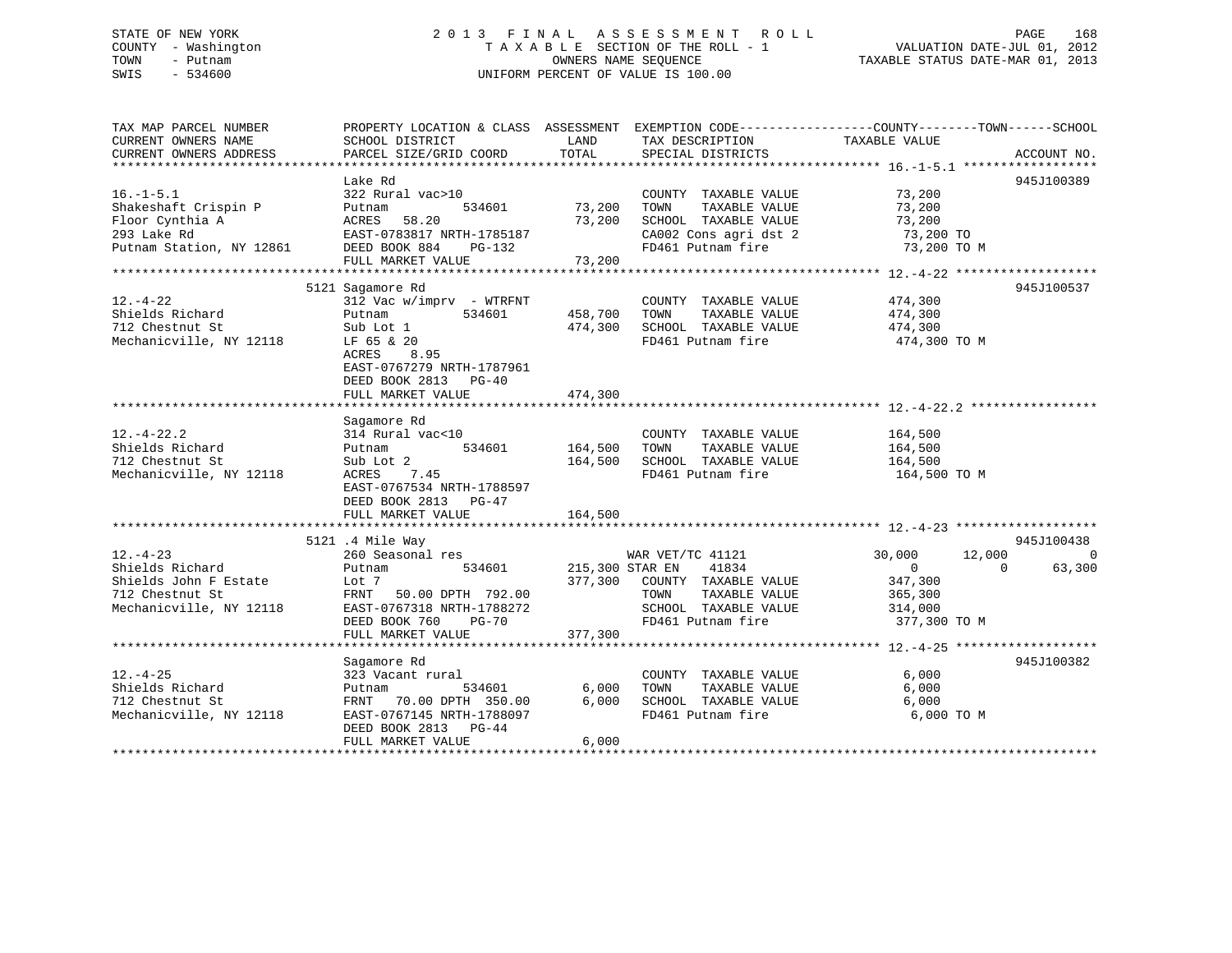# STATE OF NEW YORK 2 0 1 3 F I N A L A S S E S S M E N T R O L L PAGE 169 COUNTY - Washington T A X A B L E SECTION OF THE ROLL - 1 VALUATION DATE-JUL 01, 2012 TOWN - Putnam OWNERS NAME SEQUENCE TAXABLE STATUS DATE-MAR 01, 2013 SWIS - 534600 UNIFORM PERCENT OF VALUE IS 100.00

| TAX MAP PARCEL NUMBER<br>CURRENT OWNERS NAME<br>CURRENT OWNERS ADDRESS                                         | PROPERTY LOCATION & CLASS ASSESSMENT EXEMPTION CODE---------------COUNTY-------TOWN------SCHOOL<br>SCHOOL DISTRICT<br>PARCEL SIZE/GRID COORD                                         | LAND<br>TOTAL                 | TAX DESCRIPTION<br>SPECIAL DISTRICTS                                                                                    | TAXABLE VALUE                                                  | ACCOUNT NO.          |
|----------------------------------------------------------------------------------------------------------------|--------------------------------------------------------------------------------------------------------------------------------------------------------------------------------------|-------------------------------|-------------------------------------------------------------------------------------------------------------------------|----------------------------------------------------------------|----------------------|
| $5. - 1 - 1.3$<br>Shoemaker Carl A<br>Thompson Katherine E<br>17462 State Route 22<br>Putnam Station, NY 12861 | 17462 State Route 22<br>242 Rurl res&rec<br>534601<br>Putnam<br>ACRES<br>12.90<br>EAST-0779166 NRTH-1803326<br>DEED BOOK 2995 PG-242<br>FULL MARKET VALUE                            | 37,900<br>157,400<br>157,400  | STAR B<br>41854<br>COUNTY TAXABLE VALUE<br>TOWN<br>TAXABLE VALUE<br>SCHOOL TAXABLE VALUE<br>FD461 Putnam fire           | 0<br>$\Omega$<br>157,400<br>157,400<br>127,400<br>157,400 TO M | 945J100972<br>30,000 |
| $12. - 2 - 7.7$<br>Shulas James<br>Maltbie Shulas Connie<br>3 Laurel Ln<br>Bayville, NJ 08721                  | 93 Rupp Ln<br>260 Seasonal res<br>534601<br>Putnam<br>2.00<br>ACRES<br>EAST-0778518 NRTH-1790145<br>DEED BOOK 2569 PG-1<br>FULL MARKET VALUE                                         | 4,400<br>15,000<br>15,000     | COUNTY TAXABLE VALUE<br>TAXABLE VALUE<br>TOWN<br>SCHOOL TAXABLE VALUE<br>FD461 Putnam fire                              | 15,000<br>15,000<br>15,000<br>15,000 TO M                      | 945J101037           |
| $2. - 1 - 27.4$<br>Sieqwarth Wayne<br>Haese-Sieqwarth Susan<br>2 Franklin Ave<br>Leonardo, NJ 07737            | County Route 2<br>322 Rural vac>10<br>534601<br>Putnam<br>Lot 1<br>35.72<br>ACRES<br>EAST-0784255 NRTH-1810307<br>DEED BOOK 2879<br>PG-276<br>FULL MARKET VALUE                      | 60,700<br>60,700<br>60,700    | COUNTY TAXABLE VALUE<br>TAXABLE VALUE<br>TOWN<br>SCHOOL TAXABLE VALUE<br>FD461 Putnam fire                              | 60,700<br>60,700<br>60,700<br>60,700 TO M                      |                      |
| $1.14 - 1 - 5.2$<br>Sinisgalli Joseph<br>Sinisgalli Ellen L<br>47 Alpine Dr<br>Latham, NY 12110                | Black Point Rd<br>314 Rural vac<10<br>534601<br>Putnam<br>Vl<br>FRNT 115.00 DPTH 48.00<br>EAST-0773401 NRTH-1812842<br>DEED BOOK 952<br>$PG-246$<br>FULL MARKET VALUE                | 2,100<br>2,100<br>2,100       | COUNTY TAXABLE VALUE<br>TAXABLE VALUE<br>TOWN<br>SCHOOL TAXABLE VALUE<br>BP461 Black Pt Sewer Dist<br>FD461 Putnam fire | 2,100<br>2,100<br>2,100<br>$.00$ UN $C$<br>2,100 TO M          | 945J100948           |
| $12. - 1 - 28$<br>Skivington Peter<br>Skivington Dale<br>31 Main St<br>Geneseo, NY 14454-0129                  | Donat Turnpike Way<br>314 Rural vac<10<br>534601<br>Putnam<br>Lot $21$<br>Lake rights<br>ACRES<br>1.67<br>EAST-0767431 NRTH-1792399<br>DEED BOOK 700<br>$PG-39$<br>FULL MARKET VALUE | 133,400<br>133,400<br>133,400 | COUNTY TAXABLE VALUE<br>TAXABLE VALUE<br>TOWN<br>SCHOOL TAXABLE VALUE<br>FD461 Putnam fire                              | 133,400<br>133,400<br>133,400<br>133,400 TO M                  | 945J101007           |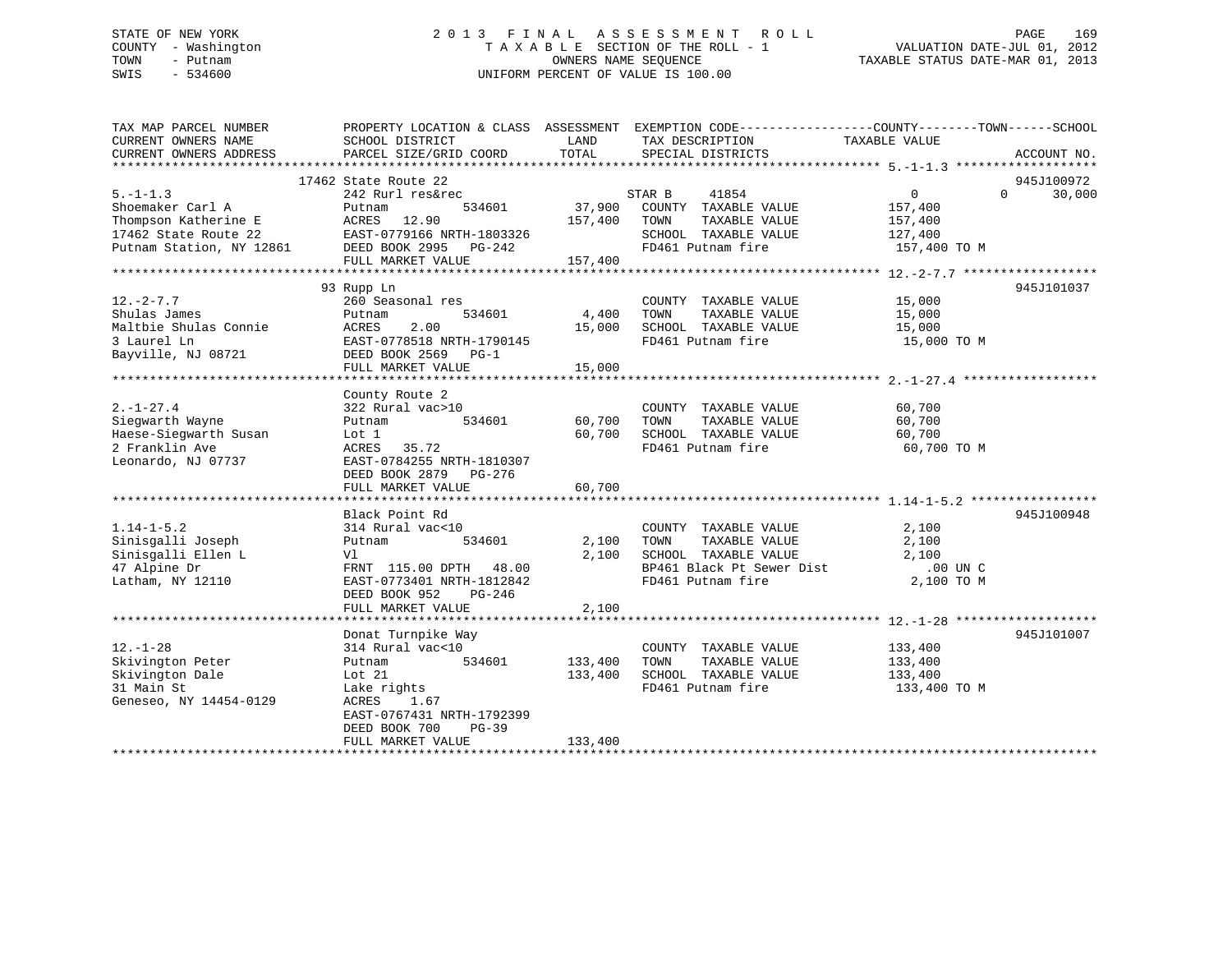# STATE OF NEW YORK 2 0 1 3 F I N A L A S S E S S M E N T R O L L PAGE 170 COUNTY - Washington T A X A B L E SECTION OF THE ROLL - 1 VALUATION DATE-JUL 01, 2012 TOWN - Putnam OWNERS NAME SEQUENCE TAXABLE STATUS DATE-MAR 01, 2013 SWIS - 534600 UNIFORM PERCENT OF VALUE IS 100.00

| TAX MAP PARCEL NUMBER<br>CURRENT OWNERS NAME<br>CURRENT OWNERS ADDRESS                               | PROPERTY LOCATION & CLASS ASSESSMENT EXEMPTION CODE----------------COUNTY-------TOWN-----SCHOOL<br>SCHOOL DISTRICT<br>PARCEL SIZE/GRID COORD       | LAND<br>TOTAL              | TAX DESCRIPTION<br>SPECIAL DISTRICTS                                                              | TAXABLE VALUE                                        | ACCOUNT NO.                      |
|------------------------------------------------------------------------------------------------------|----------------------------------------------------------------------------------------------------------------------------------------------------|----------------------------|---------------------------------------------------------------------------------------------------|------------------------------------------------------|----------------------------------|
|                                                                                                      |                                                                                                                                                    |                            |                                                                                                   |                                                      |                                  |
| $2. -1 - 18$<br>Slaver William C                                                                     | 137 Wrights Rd<br>260 Seasonal res - WTRFNT<br>534601<br>Putnam                                                                                    | 23,100                     | COUNTY TAXABLE VALUE<br>TAXABLE VALUE<br>TOWN                                                     | 85,000<br>85,000                                     | 945J100155                       |
| Slaver Kristen L<br>$CR-1$ No. 19                                                                    | 1.70<br>ACRES<br>EAST-0787788 NRTH-1811336                                                                                                         | 85,000                     | SCHOOL TAXABLE VALUE<br>FD461 Putnam fire                                                         | 85,000<br>85,000 TO M                                |                                  |
| Westerlo, NY 12193                                                                                   | DEED BOOK 879<br>PG-233<br>FULL MARKET VALUE                                                                                                       | 85,000                     |                                                                                                   |                                                      |                                  |
|                                                                                                      |                                                                                                                                                    |                            |                                                                                                   |                                                      |                                  |
| $9. - 1 - 51$<br>Smith Douglas                                                                       | State Route 22<br>311 Res vac land<br>534601<br>Putnam                                                                                             | 2,700                      | COUNTY TAXABLE VALUE<br>TOWN<br>TAXABLE VALUE                                                     | 2,700<br>2,700                                       | 945J100609                       |
| 17234 State Route 22<br>Putnam Sta, NY 12861                                                         | Lot<br>FRNT 176.00 DPTH 130.00<br>EAST-0779302 NRTH-1800322<br>DEED BOOK 502<br>PG-1062                                                            | 2,700                      | SCHOOL TAXABLE VALUE 2,700<br>FD461 Putnam fire 2,700 TO M                                        |                                                      |                                  |
|                                                                                                      | FULL MARKET VALUE                                                                                                                                  | 2,700                      |                                                                                                   |                                                      |                                  |
|                                                                                                      |                                                                                                                                                    |                            |                                                                                                   |                                                      |                                  |
| $9. - 1 - 39$<br>Smith Douglas H<br>19 Clemons Ln<br>Putnam Station, NY 12861                        | 19 Clemons Ln<br>270 Mfg housing<br>534601<br>Putnam<br>ACRES 1.00<br>37 12861 EAST-0780133 NRTH-1798347<br>5 1007 653 PG-103<br>FULL MARKET VALUE | 15,000<br>42,100<br>42,100 | COUNTY TAXABLE VALUE<br>TAXABLE VALUE<br>TOWN<br>SCHOOL TAXABLE VALUE 42,100<br>FD461 Putnam fire | 42,100<br>42,100<br>42,100 TO M                      | 945J100019                       |
|                                                                                                      |                                                                                                                                                    |                            |                                                                                                   |                                                      |                                  |
| $9. - 1 - 50$                                                                                        | 17234 State Route 22<br>210 1 Family Res                                                                                                           | 534601 12,300 STAR EN      | CBT VET/TC 41131                                                                                  | 12,850                                               | 945J100608<br>$\Omega$<br>12,850 |
| Smith Douglas H<br>17234 State Route 22<br>Putnam Station, NY 12861                                  | Putnam<br>FRNT 154.00 DPTH 130.00<br>EAST-0779315 NRTH-1800158<br>DEED BOOK 435<br>PG-280                                                          |                            | 41834<br>51,400 COUNTY TAXABLE VALUE<br>TAXABLE VALUE<br>TOWN<br>SCHOOL TAXABLE VALUE             | $\overline{0}$<br>38,550<br>38,550<br>$\overline{0}$ | 51,400<br>$\Omega$               |
|                                                                                                      | FULL MARKET VALUE                                                                                                                                  |                            | 51,400 FD461 Putnam fire                                                                          | 51,400 TO M                                          |                                  |
|                                                                                                      |                                                                                                                                                    |                            |                                                                                                   |                                                      |                                  |
| $15. - 1 - 10$<br>Smith Fern D<br>Smith Samuel S<br>16337 State Route 22<br>Putnam Station, NY 12861 | Pulpit Point Rd<br>322 Rural vac>10<br>534601<br>Putnam<br>Vacant Land<br>ACRES<br>56.00<br>EAST-0779187 NRTH-1778265<br>DEED BOOK 583<br>$PG-39$  | 61,000<br>61,000           | COUNTY TAXABLE VALUE<br>TOWN<br>TAXABLE VALUE<br>SCHOOL TAXABLE VALUE<br>FD461 Putnam fire        | 61,000<br>61,000<br>61,000<br>61,000 TO M            | 945J100188                       |
|                                                                                                      | FULL MARKET VALUE                                                                                                                                  | 61,000                     |                                                                                                   |                                                      |                                  |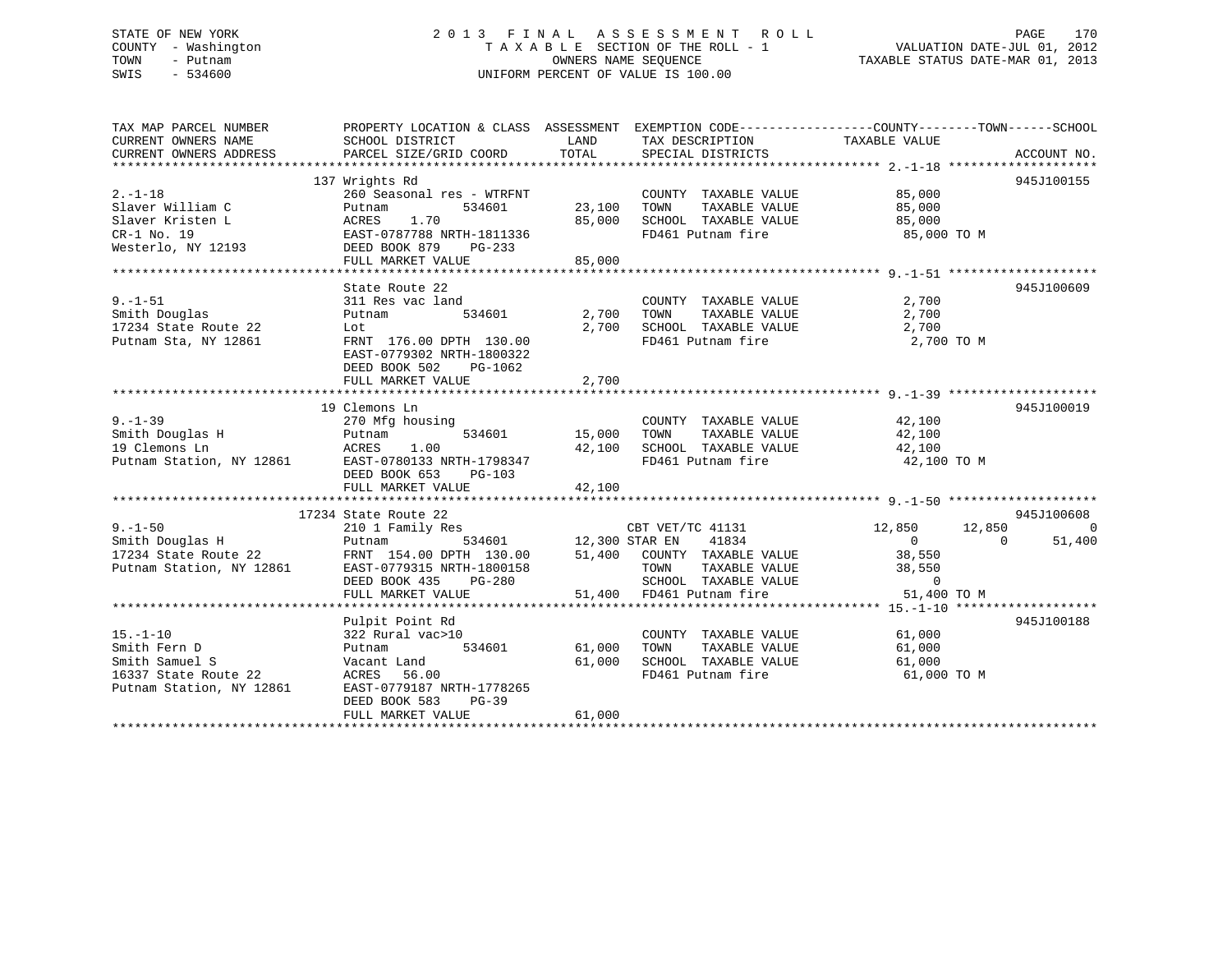# STATE OF NEW YORK 2 0 1 3 F I N A L A S S E S S M E N T R O L L PAGE 171 COUNTY - Washington T A X A B L E SECTION OF THE ROLL - 1 VALUATION DATE-JUL 01, 2012 TOWN - Putnam OWNERS NAME SEQUENCE TAXABLE STATUS DATE-MAR 01, 2013 SWIS - 534600 UNIFORM PERCENT OF VALUE IS 100.00

| TAX MAP PARCEL NUMBER<br>CURRENT OWNERS NAME                                              | PROPERTY LOCATION & CLASS ASSESSMENT<br>SCHOOL DISTRICT | LAND          | EXEMPTION CODE-----------------COUNTY-------TOWN------SCHOOL<br>TAX DESCRIPTION                                                               | TAXABLE VALUE  |             |          |
|-------------------------------------------------------------------------------------------|---------------------------------------------------------|---------------|-----------------------------------------------------------------------------------------------------------------------------------------------|----------------|-------------|----------|
| CURRENT OWNERS ADDRESS                                                                    | PARCEL SIZE/GRID COORD                                  | TOTAL         | SPECIAL DISTRICTS                                                                                                                             |                | ACCOUNT NO. |          |
|                                                                                           |                                                         |               |                                                                                                                                               |                |             |          |
|                                                                                           | 16337 State Route 22                                    |               |                                                                                                                                               |                | 945L100189  |          |
| $15. - 1 - 13$                                                                            | 242 Rurl res&rec                                        |               | STAR EN 41834                                                                                                                                 | $\overline{0}$ | $\Omega$    | 63,300   |
| Smith Fern D                                                                              | 534601<br>Putnam                                        | 170,800       | COUNTY TAXABLE VALUE                                                                                                                          | 282,600        |             |          |
|                                                                                           |                                                         | 282,600       | TOWN<br>TAXABLE VALUE                                                                                                                         | 282,600        |             |          |
|                                                                                           |                                                         |               | SCHOOL TAXABLE VALUE                                                                                                                          | 219,300        |             |          |
| Smith Samuel S<br>16337 State Route 22<br>Putnam Station, NY 12861<br>DEED BOOK 583 PG-39 |                                                         |               | FD461 Putnam fire                                                                                                                             | 282,600 TO M   |             |          |
|                                                                                           | FULL MARKET VALUE                                       | 282,600       |                                                                                                                                               |                |             |          |
|                                                                                           | 16297 State Route 22                                    |               |                                                                                                                                               |                | 945J100760  |          |
| $15. - 1 - 14$                                                                            | 210 1 Family Res                                        |               | STAR B<br>41854                                                                                                                               | $\overline{0}$ | $\Omega$    | 30,000   |
|                                                                                           | Putnam                                                  | 534601 31,900 | COUNTY TAXABLE VALUE                                                                                                                          | 280,700        |             |          |
| Smith John C<br>Smith Mary Ann<br>16007                                                   |                                                         | 280,700       | TAXABLE VALUE<br>TOWN                                                                                                                         | 280,700        |             |          |
| $16297$ State Route 22                                                                    | hse under construction                                  |               |                                                                                                                                               |                |             |          |
|                                                                                           | 6.90<br>ACRES                                           |               | SCHOOL TAXABLE VALUE                                                                                                                          | 250,700        |             |          |
| Putnam Station, NY 12861                                                                  | EAST-0775200 NRTH-1780608                               |               | FD461 Putnam fire                                                                                                                             | 280,700 TO M   |             |          |
|                                                                                           | DEED BOOK 689<br>PG-194                                 |               |                                                                                                                                               |                |             |          |
|                                                                                           | FULL MARKET VALUE                                       | 280,700       |                                                                                                                                               |                |             |          |
|                                                                                           | 189 County Route 1                                      |               |                                                                                                                                               |                | 945J100391  |          |
| $8. - 2 - 5.9$                                                                            | 270 Mfg housing                                         |               |                                                                                                                                               | $\overline{0}$ | $\Omega$    | 30,000   |
|                                                                                           | 534601                                                  |               | $33,800 \begin{array}{l} \text{STAR B} \\ \text{COUNTY} \\ \text{TAXABLE VALUE} \\ \text{TAYANE} \\ \text{TAYATE} \\ \text{VATE} \end{array}$ | 48,100         |             |          |
|                                                                                           |                                                         | 48,100        | TOWN<br>TAXABLE VALUE                                                                                                                         | 48,100         |             |          |
|                                                                                           |                                                         |               | SCHOOL TAXABLE VALUE                                                                                                                          | 18,100         |             |          |
| Putnam Staion, NY 12861 EAST-0774660 NRTH-1799528                                         |                                                         |               | FD461 Putnam fire                                                                                                                             | 48,100 TO M    |             |          |
|                                                                                           | DEED BOOK 836<br>$PG-7$                                 |               |                                                                                                                                               |                |             |          |
|                                                                                           | FULL MARKET VALUE                                       | 48,100        |                                                                                                                                               |                |             |          |
|                                                                                           |                                                         |               |                                                                                                                                               |                |             |          |
|                                                                                           | 103 Gull Bay Rd                                         |               |                                                                                                                                               |                | 945J100616  |          |
| $12. - 3 - 15$                                                                            | 210 1 Family Res                                        |               | AGED-CO 41802                                                                                                                                 | 15,920         | $\Omega$    | $\Omega$ |
| Smith Kenneth                                                                             | Putnam                                                  |               | 534601 12,900 STAR EN 41834                                                                                                                   | $\overline{0}$ | $\Omega$    | 63,300   |
| 103 Gull Bay Rd                                                                           | FRNT 125.00 DPTH 200.00                                 |               | 79,600 COUNTY TAXABLE VALUE                                                                                                                   | 63,680         |             |          |
| Putnam Station, NY 12861-0025 EAST-0775300 NRTH-1785452                                   |                                                         |               | TAXABLE VALUE<br>TOWN                                                                                                                         | 79,600         |             |          |
|                                                                                           | DEED BOOK 584<br>$PG-3$                                 |               | SCHOOL TAXABLE VALUE                                                                                                                          | 16,300         |             |          |
|                                                                                           | FULL MARKET VALUE                                       |               | 79,600 FD461 Putnam fire                                                                                                                      | 79,600 TO M    |             |          |
|                                                                                           |                                                         |               |                                                                                                                                               |                |             |          |
|                                                                                           | Gull Bay Rd                                             |               |                                                                                                                                               |                | 945J100126  |          |
| $12.-3-14.2$                                                                              | 314 Rural vac<10                                        |               | COUNTY TAXABLE VALUE                                                                                                                          | 5,000          |             |          |
| Smith Kenneth W                                                                           | 534601<br>Putnam                                        | 5,000         | TAXABLE VALUE<br>TOWN                                                                                                                         | 5,000          |             |          |
| Smith Grace                                                                               | Lot                                                     | 5,000         | SCHOOL TAXABLE VALUE                                                                                                                          | 5,000          |             |          |
| 103 Gull Bay                                                                              | ACRES 1.00                                              |               | FD461 Putnam fire                                                                                                                             | 5,000 TO M     |             |          |
| Putnam Station, NY 12861                                                                  | EAST-0775173 NRTH-1785610                               |               |                                                                                                                                               |                |             |          |
|                                                                                           |                                                         |               |                                                                                                                                               |                |             |          |
|                                                                                           | DEED BOOK 518<br>PG-333                                 | 5,000         |                                                                                                                                               |                |             |          |
|                                                                                           | FULL MARKET VALUE                                       |               |                                                                                                                                               |                |             |          |
|                                                                                           |                                                         |               |                                                                                                                                               |                |             |          |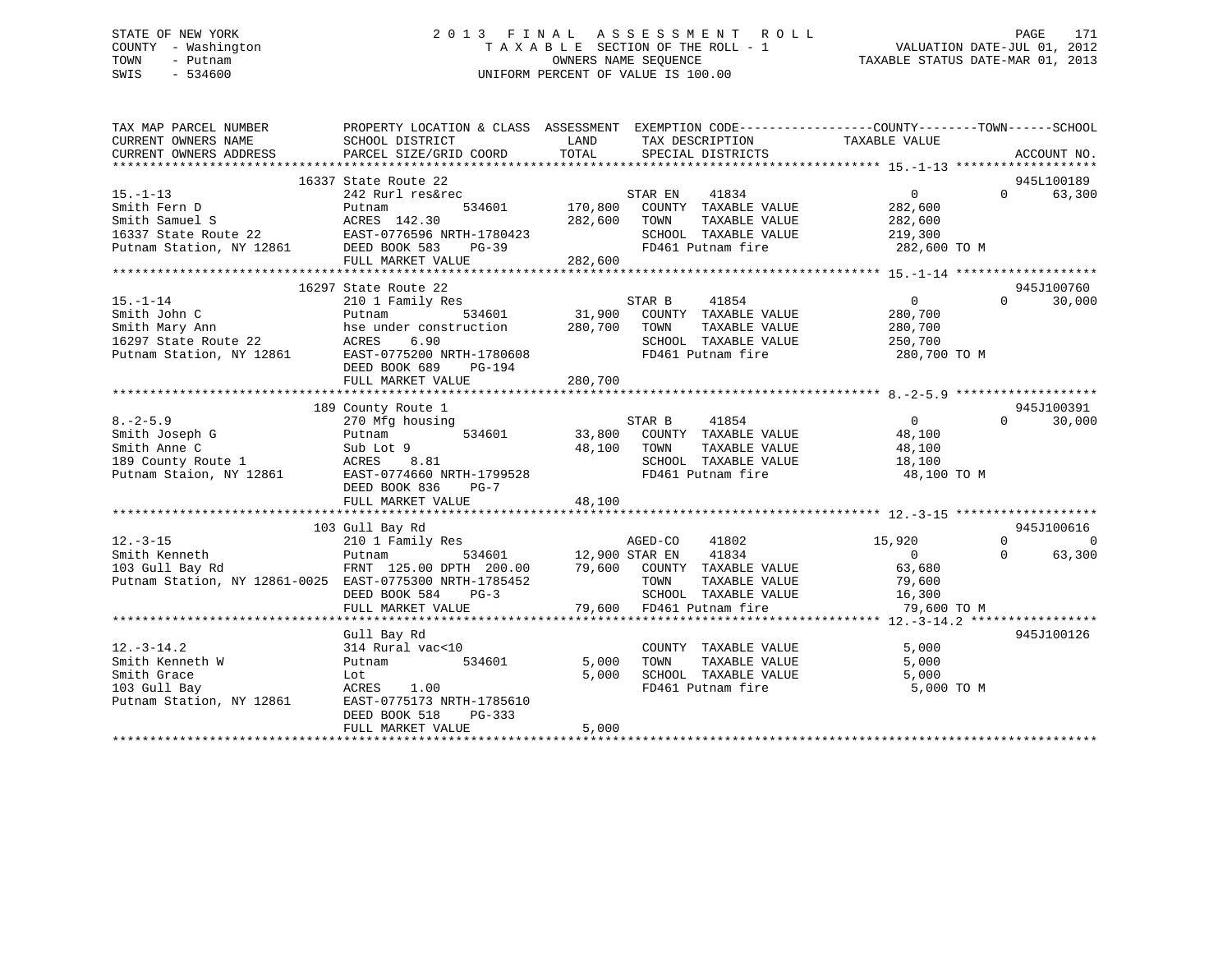# STATE OF NEW YORK 2 0 1 3 F I N A L A S S E S S M E N T R O L L PAGE 172 COUNTY - Washington T A X A B L E SECTION OF THE ROLL - 1 VALUATION DATE-JUL 01, 2012 TOWN - Putnam **CONNERS NAME SEQUENCE** TAXABLE STATUS DATE-MAR 01, 2013 SWIS - 534600 UNIFORM PERCENT OF VALUE IS 100.00

| TAX MAP PARCEL NUMBER<br>CURRENT OWNERS NAME<br>CURRENT OWNERS ADDRESS                           | PROPERTY LOCATION & CLASS ASSESSMENT EXEMPTION CODE---------------COUNTY-------TOWN-----SCHOOL<br>SCHOOL DISTRICT<br>PARCEL SIZE/GRID COORD                               | LAND<br>TOTAL                    | TAX DESCRIPTION<br>SPECIAL DISTRICTS                                                                           | TAXABLE VALUE                                                  | ACCOUNT NO.        |
|--------------------------------------------------------------------------------------------------|---------------------------------------------------------------------------------------------------------------------------------------------------------------------------|----------------------------------|----------------------------------------------------------------------------------------------------------------|----------------------------------------------------------------|--------------------|
|                                                                                                  |                                                                                                                                                                           |                                  |                                                                                                                |                                                                |                    |
| $12. - 3 - 16$<br>Smith Michele A<br>77 Gull Bay Rd<br>Putnam, NY 12861                          | 81 Gull Bay Rd<br>314 Rural vac<10<br>534601<br>Putnam<br>ACRES<br>1.30<br>EAST-0775585 NRTH-1785023<br>DEED BOOK 2199 PG-341<br>FULL MARKET VALUE                        | 6,100<br>6,100<br>6,100          | COUNTY TAXABLE VALUE<br>TAXABLE VALUE<br>TOWN<br>SCHOOL TAXABLE VALUE<br>FD461 Putnam fire                     | 6,100<br>6,100<br>6,100<br>6,100 TO M                          | 945J100677         |
|                                                                                                  | 662 Gull Bay Rd                                                                                                                                                           |                                  |                                                                                                                |                                                                | 945J100639         |
| $14. - 1 - 3$<br>Smith Peter F<br>Smith Ellen S<br>662 Gull Bay Rd<br>Putnam Station, NY 12861   | 280 Res Multiple - WTRFNT<br>534601<br>Putnam<br>806-166;806-171<br>ELF 750<br>ACRES 54.40<br>EAST-0765628 NRTH-1781548<br>DEED BOOK 806<br>$PG-162$<br>FULL MARKET VALUE | 1526,900<br>2627,200<br>2627,200 | COUNTY TAXABLE VALUE<br>TOWN<br>TAXABLE VALUE<br>SCHOOL TAXABLE VALUE<br>FD461 Putnam fire                     | 2627,200<br>2627,200<br>2627,200<br>2627,200 TO M              |                    |
|                                                                                                  | Gull Bay Rd                                                                                                                                                               |                                  |                                                                                                                |                                                                |                    |
| $14. - 1 - 3.1$<br>Smith Peter F<br>Smith Ellen S<br>662 Gull Bay Rd<br>Putnam Station, NY 12861 | 314 Rural vac<10<br>534601<br>Putnam<br>806/171<br>4.10<br>ACRES<br>EAST-0764837 NRTH-1781828<br>DEED BOOK 806<br>$PG-162$<br>FULL MARKET VALUE                           | 4,100<br>4,100<br>4,100          | COUNTY TAXABLE VALUE<br>TOWN<br>TAXABLE VALUE<br>SCHOOL TAXABLE VALUE<br>FD461 Putnam fire                     | 4,100<br>4,100<br>4,100<br>4,100 TO M                          |                    |
|                                                                                                  |                                                                                                                                                                           |                                  |                                                                                                                |                                                                |                    |
| $9. - 1 - 32.2$<br>Smith Samuel<br>Smith Constance<br>Clemons Ln<br>Putnam, NY 12861             | 112 Notch Hill Ln<br>314 Rural vac<10<br>534601<br>Putnam<br>ACRES<br>1.80<br>EAST-0780337 NRTH-1798169<br>DEED BOOK 820<br>$PG-87$<br>FULL MARKET VALUE                  | 8,000<br>8,000<br>8,000          | COUNTY TAXABLE VALUE<br>TAXABLE VALUE<br>TOWN<br>SCHOOL TAXABLE VALUE<br>FD461 Putnam fire                     | 8,000<br>8,000<br>8,000<br>8,000 TO M                          | 945J100888         |
|                                                                                                  | 14 Clemons Ln                                                                                                                                                             |                                  |                                                                                                                |                                                                | 945J100622         |
| $9. - 1 - 34$<br>Smith Samuel D<br>Smith Constance<br>14 Clemons Ln<br>Putnam, NY 12861          | 210 1 Family Res<br>534601<br>Putnam<br>784/167<br>FRNT 150.00 DPTH 140.00<br>EAST-0780100 NRTH-1798146<br>DEED BOOK 432<br>PG-1155<br>FULL MARKET VALUE                  | 12,000<br>126,600<br>126,600     | 41834<br>STAR EN<br>COUNTY TAXABLE VALUE<br>TOWN<br>TAXABLE VALUE<br>SCHOOL TAXABLE VALUE<br>FD461 Putnam fire | $\overline{0}$<br>126,600<br>126,600<br>63,300<br>126,600 TO M | $\Omega$<br>63,300 |
|                                                                                                  |                                                                                                                                                                           |                                  |                                                                                                                |                                                                |                    |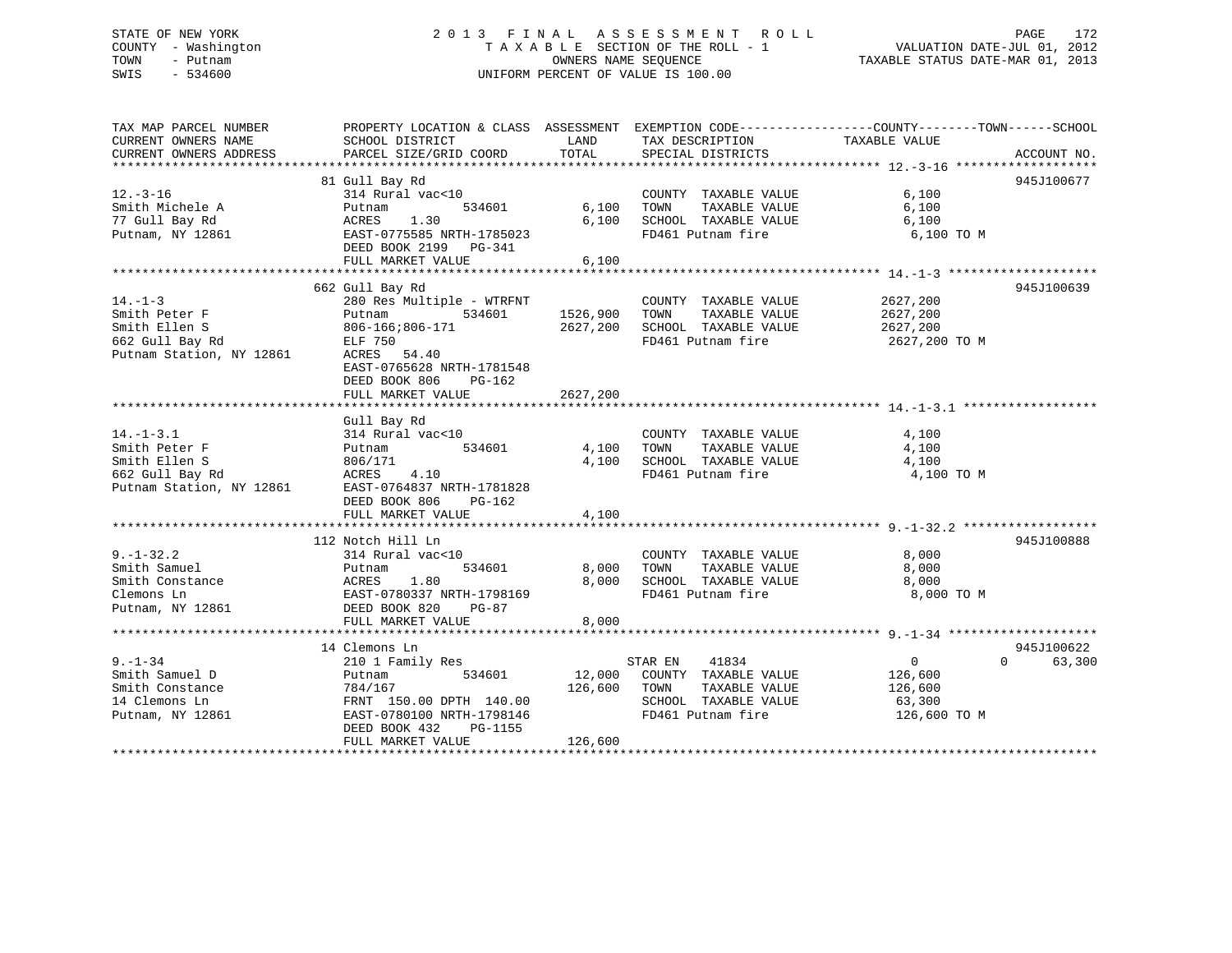# STATE OF NEW YORK 2 0 1 3 F I N A L A S S E S S M E N T R O L L PAGE 173 COUNTY - Washington T A X A B L E SECTION OF THE ROLL - 1 VALUATION DATE-JUL 01, 2012 TOWN - Putnam **CONNERS NAME SEQUENCE** TAXABLE STATUS DATE-MAR 01, 2013 SWIS - 534600 UNIFORM PERCENT OF VALUE IS 100.00

| TAX MAP PARCEL NUMBER<br>CURRENT OWNERS NAME                                                         | PROPERTY LOCATION & CLASS ASSESSMENT<br>SCHOOL DISTRICT                                                                                                                               | LAND                          | TAX DESCRIPTION                                                                                                         | EXEMPTION CODE-----------------COUNTY-------TOWN------SCHOOL<br>TAXABLE VALUE |                      |
|------------------------------------------------------------------------------------------------------|---------------------------------------------------------------------------------------------------------------------------------------------------------------------------------------|-------------------------------|-------------------------------------------------------------------------------------------------------------------------|-------------------------------------------------------------------------------|----------------------|
| CURRENT OWNERS ADDRESS                                                                               | PARCEL SIZE/GRID COORD                                                                                                                                                                | TOTAL                         | SPECIAL DISTRICTS                                                                                                       |                                                                               | ACCOUNT NO.          |
| $12. - 3 - 2$<br>Smith Walton K<br>Smith Michelle<br>77 Gull Bay Rd                                  | 77 Gull Bay Rd<br>210 1 Family Res<br>534601<br>Putnam<br>1.40<br>ACRES<br>EAST-0775746 NRTH-1784832                                                                                  | 16,500<br>205,600             | 41854<br>STAR B<br>COUNTY TAXABLE VALUE<br>TOWN<br>TAXABLE VALUE<br>SCHOOL TAXABLE VALUE                                | $\Omega$<br>$0 \qquad \qquad$<br>205,600<br>205,600<br>175,600                | 945J100124<br>30,000 |
| Putnam Station, NY 12861                                                                             | DEED BOOK 537<br>$PG-21$<br>FULL MARKET VALUE                                                                                                                                         | 205,600                       | FD461 Putnam fire                                                                                                       | 205,600 TO M                                                                  |                      |
| $11.20 - 4 - 19$<br>Sneeringer<br>Attn: Eugene Sneering Jr                                           | 4209 Link Way<br>260 Seasonal res - WTRFNT<br>Putnam<br>534601<br>745/111                                                                                                             | 450,600<br>637,700            | COUNTY TAXABLE VALUE<br>TAXABLE VALUE<br>TOWN<br>SCHOOL TAXABLE VALUE                                                   | 637,700<br>637,700<br>637,700                                                 | 945J100803           |
| 10 Davis Ave<br>Albany, NY 12203                                                                     | LF 109<br>FRNT 131.00 DPTH 168.00<br>EAST-0766659 NRTH-1786370<br>DEED BOOK 745<br>$PG-109$<br>FULL MARKET VALUE                                                                      | 637,700                       | FD461 Putnam fire                                                                                                       | 637,700 TO M                                                                  |                      |
|                                                                                                      | 4376 Link Way                                                                                                                                                                         |                               |                                                                                                                         |                                                                               | 945J100169           |
| $11.20 - 2 - 4$<br>Snyder Alan<br>Snyder Kate<br>6 Vandenburg Ln<br>Latham, NY 12110                 | 260 Seasonal res<br>534601<br>Putnam<br>Lot 5 & Camp<br>FRNT 63 00<br>FRNT 63.00 DPTH 185.00<br>EAST-0766471 NRTH-1787362<br>DEED BOOK 2848 PG-97                                     | 82,900<br>130,300             | COUNTY TAXABLE VALUE<br>TOWN<br>TAXABLE VALUE<br>SCHOOL TAXABLE VALUE<br>FD461 Putnam fire                              | 130,300<br>130,300<br>130,300<br>130,300 TO M                                 |                      |
|                                                                                                      | FULL MARKET VALUE                                                                                                                                                                     | 130,300                       |                                                                                                                         |                                                                               |                      |
| $4.9 - 1 - 5$<br>Solomon Kenneth<br>Solomon Susan<br>18 Leeward Dr<br>Haverstraw, NY 10927           | 2351 Black Point Way<br>260 Seasonal res - WTRFNT<br>534601<br>Putnam<br>LF 63<br>FRNT 62.50 DPTH 314.00<br>EAST-0768847 NRTH-1806856<br>DEED BOOK 894<br>PG-287<br>FULL MARKET VALUE | 260,700<br>361,100<br>361,100 | COUNTY TAXABLE VALUE<br>TOWN<br>TAXABLE VALUE<br>SCHOOL TAXABLE VALUE<br>BP461 Black Pt Sewer Dist<br>FD461 Putnam fire | 361,100<br>361,100<br>361,100<br>.00 UN C<br>361,100 TO M                     | 945J100447           |
|                                                                                                      | 1538 Mosswood Way                                                                                                                                                                     |                               |                                                                                                                         |                                                                               | 945J100932           |
| $7.12 - 1 - 4$<br>Sosnowski Victor P<br>Jones Amy E<br>12 Rolling Brook Dr<br>Ballston Spa, NY 12020 | 210 1 Family Res<br>534601<br>Putnam<br>FRNT 110.00 DPTH 192.00<br>EAST-0768290 NRTH-1798910<br>DEED BOOK 2571<br>PG-283<br>FULL MARKET VALUE                                         | 120,500<br>232,700<br>232,700 | COUNTY TAXABLE VALUE<br>TAXABLE VALUE<br>TOWN<br>SCHOOL TAXABLE VALUE<br>FD461 Putnam fire                              | 232,700<br>232,700<br>232,700<br>232,700 TO M                                 |                      |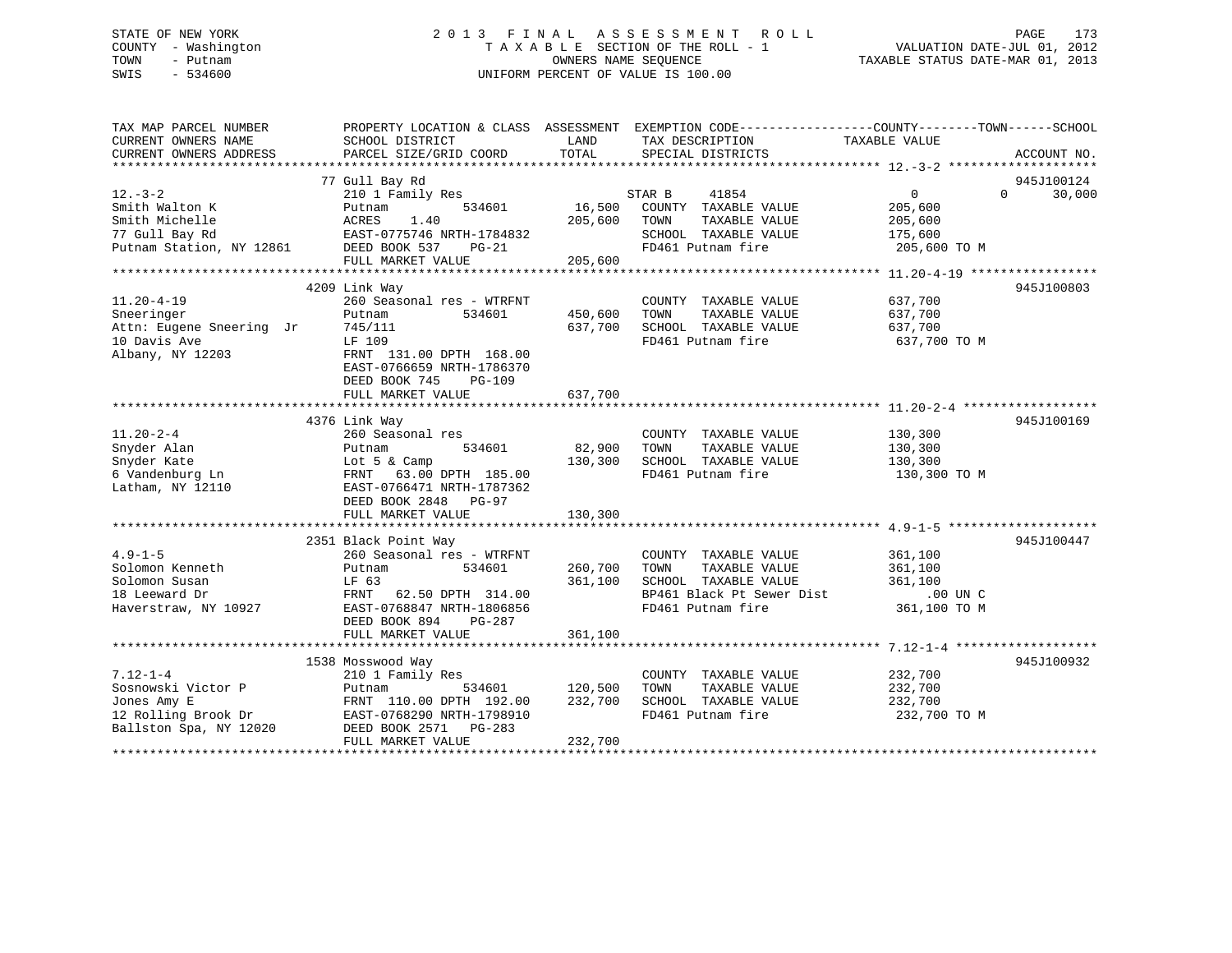# STATE OF NEW YORK 2 0 1 3 F I N A L A S S E S S M E N T R O L L PAGE 174 COUNTY - Washington T A X A B L E SECTION OF THE ROLL - 1 VALUATION DATE-JUL 01, 2012 TOWN - Putnam OWNERS NAME SEQUENCE TAXABLE STATUS DATE-MAR 01, 2013 SWIS - 534600 UNIFORM PERCENT OF VALUE IS 100.00

| TAX MAP PARCEL NUMBER<br>CURRENT OWNERS NAME<br>CURRENT OWNERS ADDRESS | PROPERTY LOCATION & CLASS ASSESSMENT<br>SCHOOL DISTRICT<br>PARCEL SIZE/GRID COORD | LAND<br>TOTAL | TAX DESCRIPTION<br>SPECIAL DISTRICTS | EXEMPTION CODE-----------------COUNTY-------TOWN------SCHOOL<br>TAXABLE VALUE | ACCOUNT NO. |
|------------------------------------------------------------------------|-----------------------------------------------------------------------------------|---------------|--------------------------------------|-------------------------------------------------------------------------------|-------------|
|                                                                        |                                                                                   |               |                                      |                                                                               |             |
|                                                                        | 17019 State Route 22                                                              |               |                                      |                                                                               |             |
| $13.-1-1.7$                                                            | 210 1 Family Res                                                                  |               | COUNTY TAXABLE VALUE                 | 231,800                                                                       |             |
| Spann Eric                                                             | 534601<br>Putnam                                                                  | 30,300        | TOWN<br>TAXABLE VALUE                | 231,800                                                                       |             |
| Spann Evelyn                                                           | ACRES<br>5.17                                                                     | 231,800       | SCHOOL TAXABLE VALUE                 | 231,800                                                                       |             |
| 28 Liedtke Dr                                                          | EAST-0780324 NRTH-1794223                                                         |               | FD461 Putnam fire                    | 231,800 TO M                                                                  |             |
| Cranbury, NJ 08512                                                     | DEED BOOK 2143 PG-235                                                             |               |                                      |                                                                               |             |
|                                                                        | FULL MARKET VALUE                                                                 | 231,800       |                                      |                                                                               |             |
|                                                                        |                                                                                   |               |                                      |                                                                               |             |
|                                                                        | 772 Gull Bay Rd                                                                   |               |                                      |                                                                               | 945J100459  |
| $14.18 - 4 - 7$                                                        | 210 1 Family Res - WTRFNT                                                         |               | COUNTY TAXABLE VALUE                 | 738,000                                                                       |             |
| Spann Eric G                                                           | 534601<br>Putnam                                                                  | 533,800       | TAXABLE VALUE<br>TOWN                | 738,000                                                                       |             |
| Spann M Evelyn                                                         | LF 202                                                                            | 738,000       | SCHOOL TAXABLE VALUE                 | 738,000                                                                       |             |
| 28 Liedtke Dr                                                          | $14. -4-7$                                                                        |               | FD461 Putnam fire                    | 738,000 TO M                                                                  |             |
| Cranbury, NJ 08512                                                     | FRNT 200.00 DPTH 134.00                                                           |               |                                      |                                                                               |             |
|                                                                        | EAST-0763969 NRTH-1780098                                                         |               |                                      |                                                                               |             |
|                                                                        | DEED BOOK 2836 PG-197                                                             |               |                                      |                                                                               |             |
|                                                                        | FULL MARKET VALUE                                                                 | 738,000       |                                      |                                                                               |             |
|                                                                        |                                                                                   |               |                                      |                                                                               |             |
|                                                                        | 773 Gull Bay Rd                                                                   |               |                                      |                                                                               | 945J100899  |
| $14.18 - 4 - 8$                                                        | 314 Rural vac<10                                                                  |               | COUNTY TAXABLE VALUE                 | 4,700                                                                         |             |
| Spann Eric G                                                           | Putnam<br>534601                                                                  | 4,700         | TOWN<br>TAXABLE VALUE                | 4,700                                                                         |             |
| Spann M Evelyn                                                         | $14. -4 - 8$                                                                      | 4,700         | SCHOOL TAXABLE VALUE                 | 4,700                                                                         |             |
| 28 Liedtke Dr                                                          | FRNT 100.00 DPTH 100.00                                                           |               | FD461 Putnam fire                    | 4,700 TO M                                                                    |             |
| Cranbury, NJ 08512                                                     | EAST-0764096 NRTH-1779997                                                         |               |                                      |                                                                               |             |
|                                                                        | DEED BOOK 2836 PG-197                                                             |               |                                      |                                                                               |             |
|                                                                        | FULL MARKET VALUE                                                                 | 4,700         |                                      |                                                                               |             |
|                                                                        |                                                                                   |               |                                      |                                                                               |             |
|                                                                        | Gull Bay Rd                                                                       |               |                                      |                                                                               |             |
| $11.20 - 3 - 20.1$                                                     | 311 Res vac land                                                                  |               | COUNTY TAXABLE VALUE                 | 4,000                                                                         |             |
| Spelman Lawrence                                                       | Putnam<br>534601                                                                  | 4,000         | TOWN<br>TAXABLE VALUE                | 4,000                                                                         |             |
| Spelman David                                                          | FRNT 45.00 DPTH 25.00                                                             | 4,000         | SCHOOL TAXABLE VALUE                 | 4,000                                                                         |             |
| 34 Hickory Ln                                                          | EAST-0767361 NRTH-1785700                                                         |               | FD461 Putnam fire                    | 4,000 TO M                                                                    |             |
| Thornwood, NY 10594                                                    |                                                                                   |               |                                      |                                                                               |             |
|                                                                        | DEED BOOK 3030 PG-291                                                             |               |                                      |                                                                               |             |
|                                                                        | FULL MARKET VALUE                                                                 | 4,000         |                                      |                                                                               |             |
|                                                                        |                                                                                   |               |                                      |                                                                               |             |
|                                                                        | 457 Gull Bay Rd                                                                   |               |                                      |                                                                               | 945J100733  |
| $11.20 - 3 - 6.1$                                                      | 260 Seasonal res - WTRFNT                                                         |               | COUNTY TAXABLE VALUE                 | 325,500                                                                       |             |
| Spelman Mina LE                                                        | 534601<br>Putnam                                                                  | 145,600       | TOWN<br>TAXABLE VALUE                | 325,500                                                                       |             |
| Spelman David                                                          | Lot 6                                                                             | 325,500       | SCHOOL TAXABLE VALUE                 | 325,500                                                                       |             |
| 34 Hickory Ln                                                          | LF 40                                                                             |               | FD461 Putnam fire                    | 325,500 TO M                                                                  |             |
| Thornwood, NY 10594                                                    | FRNT<br>40.00 DPTH 50.00                                                          |               |                                      |                                                                               |             |
|                                                                        | EAST-0767312 NRTH-1785663                                                         |               |                                      |                                                                               |             |
|                                                                        | DEED BOOK 2403<br>PG-163                                                          |               |                                      |                                                                               |             |
|                                                                        | FULL MARKET VALUE                                                                 | 325,500       |                                      |                                                                               |             |
|                                                                        |                                                                                   |               |                                      |                                                                               |             |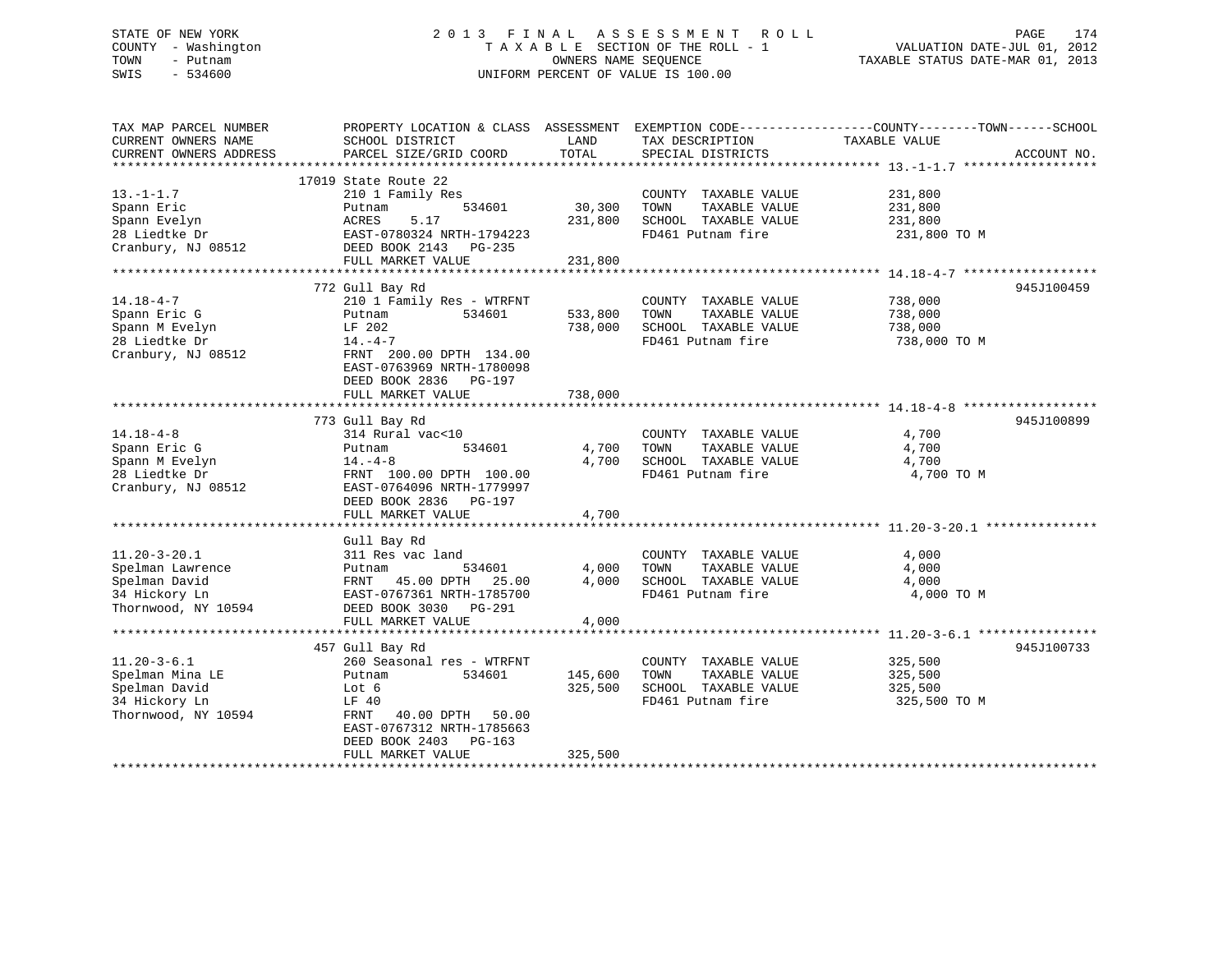# STATE OF NEW YORK 2 0 1 3 F I N A L A S S E S S M E N T R O L L PAGE 175 COUNTY - Washington T A X A B L E SECTION OF THE ROLL - 1 VALUATION DATE-JUL 01, 2012 TOWN - Putnam OWNERS NAME SEQUENCE TAXABLE STATUS DATE-MAR 01, 2013 SWIS - 534600 UNIFORM PERCENT OF VALUE IS 100.00

| TAX MAP PARCEL NUMBER<br>CURRENT OWNERS NAME<br>CURRENT OWNERS ADDRESS                             | SCHOOL DISTRICT<br>PARCEL SIZE/GRID COORD                                                                                                                                                               | LAND<br>TOTAL                 | PROPERTY LOCATION & CLASS ASSESSMENT EXEMPTION CODE----------------COUNTY-------TOWN------SCHOOL<br>TAX DESCRIPTION<br>SPECIAL DISTRICTS | TAXABLE VALUE                                                   | ACCOUNT NO.                      |
|----------------------------------------------------------------------------------------------------|---------------------------------------------------------------------------------------------------------------------------------------------------------------------------------------------------------|-------------------------------|------------------------------------------------------------------------------------------------------------------------------------------|-----------------------------------------------------------------|----------------------------------|
| $15. - 1 - 13.1$<br>Sperl Dale E<br>67 Pulpit Point Rd<br>Putnam Station, NY 12861                 | 67 Pulpit Point Rd<br>210 1 Family Res<br>534601<br>Putnam<br>7.58<br>ACRES<br>EAST-0776696 NRTH-1779480<br>DEED BOOK 943<br>PG-330<br>FULL MARKET VALUE                                                | 32,600<br>158,200<br>158,200  | STAR B<br>41854<br>COUNTY TAXABLE VALUE<br>TOWN<br>TAXABLE VALUE<br>SCHOOL TAXABLE VALUE<br>FD461 Putnam fire                            | $\overline{0}$<br>158,200<br>158,200<br>128,200<br>158,200 TO M | 945J101103<br>30,000<br>$\Omega$ |
| $4.5 - 1 - 16$<br>Splatt Ronald H<br>Splatt Eric M<br>2278 Black Point Rd<br>Ticonderoga, NY 12883 | 2278 Black Point Rd<br>260 Seasonal res - WTRFNT<br>Putnam<br>534601<br>LF 90<br>90.00 DPTH 184.00<br>FRNT<br>EAST-0769727 NRTH-1808297<br>DEED BOOK 609<br>PG-176<br>FULL MARKET VALUE                 | 402,261<br>443,261<br>443,261 | COUNTY TAXABLE VALUE<br>TAXABLE VALUE<br>TOWN<br>SCHOOL TAXABLE VALUE<br>BP461 Black Pt Sewer Dist<br>FD461 Putnam fire                  | 443,261<br>443,261<br>443,261<br>$.00$ UN $C$<br>443,261 TO M   | 945J100625                       |
| $12. - 4 - 29$<br>Spring/Nordstrom Janet W<br>18 Eltinge Pl<br>East Glenville, NY 12302            | 5085 Sagamore Rd<br>312 Vac w/imprv<br>Putnam<br>534601<br>Lots $3 & 4$<br>FRNT 100.00 DPTH 100.00<br>EAST-0767085 NRTH-1787493<br>DEED BOOK 581<br>$PG-92$<br>FULL MARKET VALUE                        | 46,700<br>47,700<br>47,700    | COUNTY TAXABLE VALUE<br>TAXABLE VALUE<br>TOWN<br>SCHOOL TAXABLE VALUE<br>FD461 Putnam fire                                               | 47,700<br>47,700<br>47,700<br>47,700 TO M                       | 945J100417                       |
| $12. - 4 - 36.2$<br>Spring/Nordstrom Janet W<br>18 Eltinge Pl<br>East Glenville, NY 12302          | Dark Bay/lake George<br>314 Rural vac<10 - WTRFNT<br>534601<br>Putnam<br>Ref 468/775<br>LF 12<br>12.00 DPTH 30.00<br>FRNT<br>EAST-0766906 NRTH-1788367<br>DEED BOOK 581<br>$PG-90$<br>FULL MARKET VALUE | 19,700<br>19,700<br>19,700    | COUNTY TAXABLE VALUE<br>TAXABLE VALUE<br>TOWN<br>SCHOOL TAXABLE VALUE<br>FD461 Putnam fire                                               | 19,700<br>19,700<br>19,700<br>19,700 TO M                       | 945J100289                       |
| $13. - 3 - 21.1$<br>St Armour Robert G<br>869 53rd Ave S                                           | 479 County Route 3<br>312 Vac w/imprv - WTRFNT<br>534601<br>Putnam<br>ACRES<br>1.90<br>St Petersburg, FL 33705-5117 EAST-0789393 NRTH-1787843<br>DEED BOOK 719<br>PG-336<br>FULL MARKET VALUE           | 19,000<br>19,100<br>19,100    | COUNTY TAXABLE VALUE<br>TOWN<br>TAXABLE VALUE<br>SCHOOL TAXABLE VALUE<br>FD461 Putnam fire                                               | 19,100<br>19,100<br>19,100<br>19,100 TO M                       | 945J100247                       |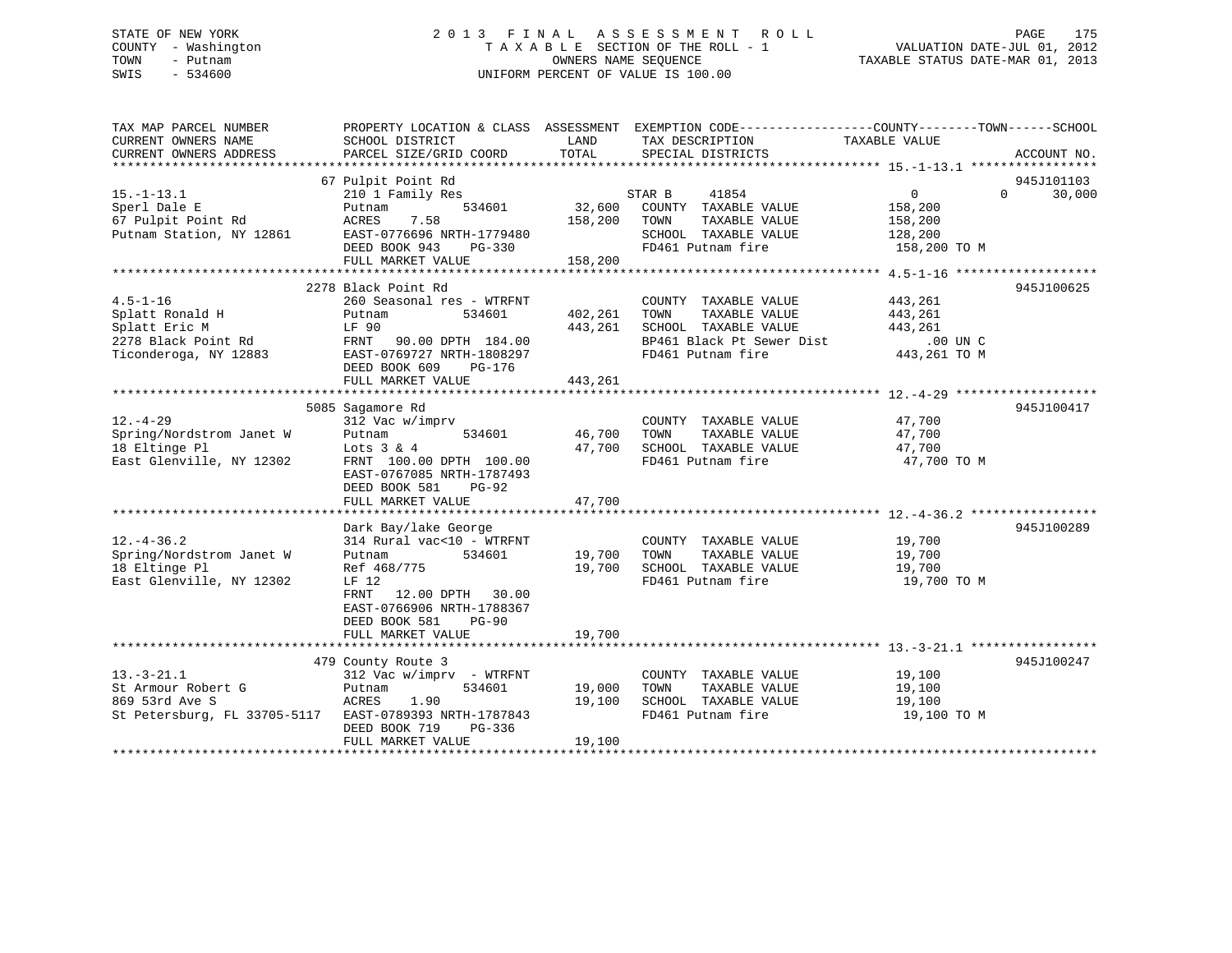# STATE OF NEW YORK 2 0 1 3 F I N A L A S S E S S M E N T R O L L PAGE 176 COUNTY - Washington T A X A B L E SECTION OF THE ROLL - 1 VALUATION DATE-JUL 01, 2012 TOWN - Putnam **CONNERS NAME SEQUENCE** TAXABLE STATUS DATE-MAR 01, 2013 SWIS - 534600 UNIFORM PERCENT OF VALUE IS 100.00

| TAX MAP PARCEL NUMBER<br>CURRENT OWNERS NAME<br>CURRENT OWNERS ADDRESS                                        | PROPERTY LOCATION & CLASS ASSESSMENT<br>SCHOOL DISTRICT<br>PARCEL SIZE/GRID COORD                                                                         | LAND<br>TOTAL              | EXEMPTION CODE-----------------COUNTY-------TOWN------SCHOOL<br>TAX DESCRIPTION<br>SPECIAL DISTRICTS                             | TAXABLE VALUE                                                                       | ACCOUNT NO.            |
|---------------------------------------------------------------------------------------------------------------|-----------------------------------------------------------------------------------------------------------------------------------------------------------|----------------------------|----------------------------------------------------------------------------------------------------------------------------------|-------------------------------------------------------------------------------------|------------------------|
|                                                                                                               |                                                                                                                                                           |                            |                                                                                                                                  |                                                                                     |                        |
| $13. - 3 - 24.2$<br>St Armour Robert G<br>869 53rd Ave S                                                      | 523 County Route 3<br>260 Seasonal res - WTRFNT<br>Putnam<br>534601<br>46.00 DPTH 104.00<br>FRNT                                                          | 1,200<br>1,300             | COUNTY TAXABLE VALUE<br>TOWN<br>TAXABLE VALUE<br>SCHOOL TAXABLE VALUE                                                            | 1,300<br>1,300<br>1,300                                                             | 945J100238             |
| St Petersburg, FL 33705-5117                                                                                  | EAST-0789505 NRTH-1787938<br>DEED BOOK 733<br>$PG-97$<br>FULL MARKET VALUE                                                                                | 1,300                      | FD461 Putnam fire                                                                                                                | 1,300 TO M                                                                          |                        |
|                                                                                                               |                                                                                                                                                           |                            |                                                                                                                                  |                                                                                     |                        |
| $4.9 - 1 - 10$<br>Stafford Patricia<br>41 Margaret Keahon Dr<br>Pearl River, NY 10965                         | Black Point Way<br>314 Rural vac<10 - WTRFNT<br>534601<br>Putnam<br>LF 320<br>ACRES<br>1.40<br>EAST-0768179 NRTH-1806194<br>DEED BOOK 873<br>PG-236       | 433,700<br>433,700         | COUNTY TAXABLE VALUE<br>TAXABLE VALUE<br>TOWN<br>SCHOOL TAXABLE VALUE<br>BP461 Black Pt Sewer Dist<br>FD461 Putnam fire          | 433,700<br>433,700<br>433,700<br>$.00$ UN $C$<br>433,700 TO M                       | 945J100668             |
|                                                                                                               | FULL MARKET VALUE                                                                                                                                         | 433,700                    |                                                                                                                                  |                                                                                     |                        |
|                                                                                                               |                                                                                                                                                           |                            |                                                                                                                                  |                                                                                     |                        |
| $13. - 3 - 18$<br>Stasiak Everett M<br>27 Mosier Rd<br>Clemons, NY 12819                                      | 2001 Mill Bay<br>260 Seasonal res - WTRFNT<br>534601<br>Putnam<br>558/191<br>FRNT 132.00 DPTH 132.00<br>EAST-0789145 NRTH-1790294<br>DEED BOOK 2984 PG-69 | 5,800<br>40,300            | COUNTY TAXABLE VALUE<br>TOWN<br>TAXABLE VALUE<br>SCHOOL TAXABLE VALUE<br>FD461 Putnam fire                                       | 40,300<br>40,300<br>40,300<br>40,300 TO M                                           | 945J100443             |
|                                                                                                               | FULL MARKET VALUE                                                                                                                                         | 40,300                     |                                                                                                                                  |                                                                                     |                        |
|                                                                                                               | 2619 Wabasso Trail Way                                                                                                                                    |                            |                                                                                                                                  |                                                                                     | 945J100633             |
| $14.8 - 1 - 9$<br>Stefan Trustee Douglas A<br>Stefan Trustee Gary A<br>31 Smith Ln<br>Voorheesville, NY 12186 | 260 Seasonal res - WTRFNT<br>534601<br>Putnam<br>799/249<br>LF 215<br>FRNT 110.00 DPTH 167.00<br>EAST-0765159 NRTH-1783768<br>DEED BOOK 3183 PG-325       | 624,000<br>753,000         | COUNTY TAXABLE VALUE<br>TOWN<br>TAXABLE VALUE<br>SCHOOL TAXABLE VALUE<br>FD461 Putnam fire                                       | 753,000<br>753,000<br>753,000<br>753,000 ТО М                                       |                        |
|                                                                                                               | FULL MARKET VALUE                                                                                                                                         | 753,000                    |                                                                                                                                  |                                                                                     |                        |
|                                                                                                               |                                                                                                                                                           |                            |                                                                                                                                  |                                                                                     |                        |
| $1.14 - 1 - 2.1$                                                                                              | 33 Tiroga Beach Ln<br>210 1 Family Res - WTRFNT                                                                                                           |                            | WAR VET/TC 41121                                                                                                                 | 12,000<br>30,000                                                                    | 945J100981<br>$\Omega$ |
| Stefanic Edda-Louise LE<br>Stefanic Robert<br>33 Tiroga Beach Ln<br>Ticonderoga, NY 12883                     | 534601<br>Putnam<br>House And Lot<br>Lf 150<br>FRNT 150.00 DPTH 176.00<br>EAST-0772614 NRTH-1812580<br>DEED BOOK 2176<br>PG-115                           | 427,700 STAR EN<br>600,000 | 41834<br>COUNTY TAXABLE VALUE<br>TAXABLE VALUE<br>TOWN<br>SCHOOL TAXABLE VALUE<br>BP461 Black Pt Sewer Dist<br>FD461 Putnam fire | $\Omega$<br>$\Omega$<br>570,000<br>588,000<br>536,700<br>$.00$ UN C<br>600,000 TO M | 63,300                 |
|                                                                                                               | FULL MARKET VALUE                                                                                                                                         | 600,000                    |                                                                                                                                  |                                                                                     |                        |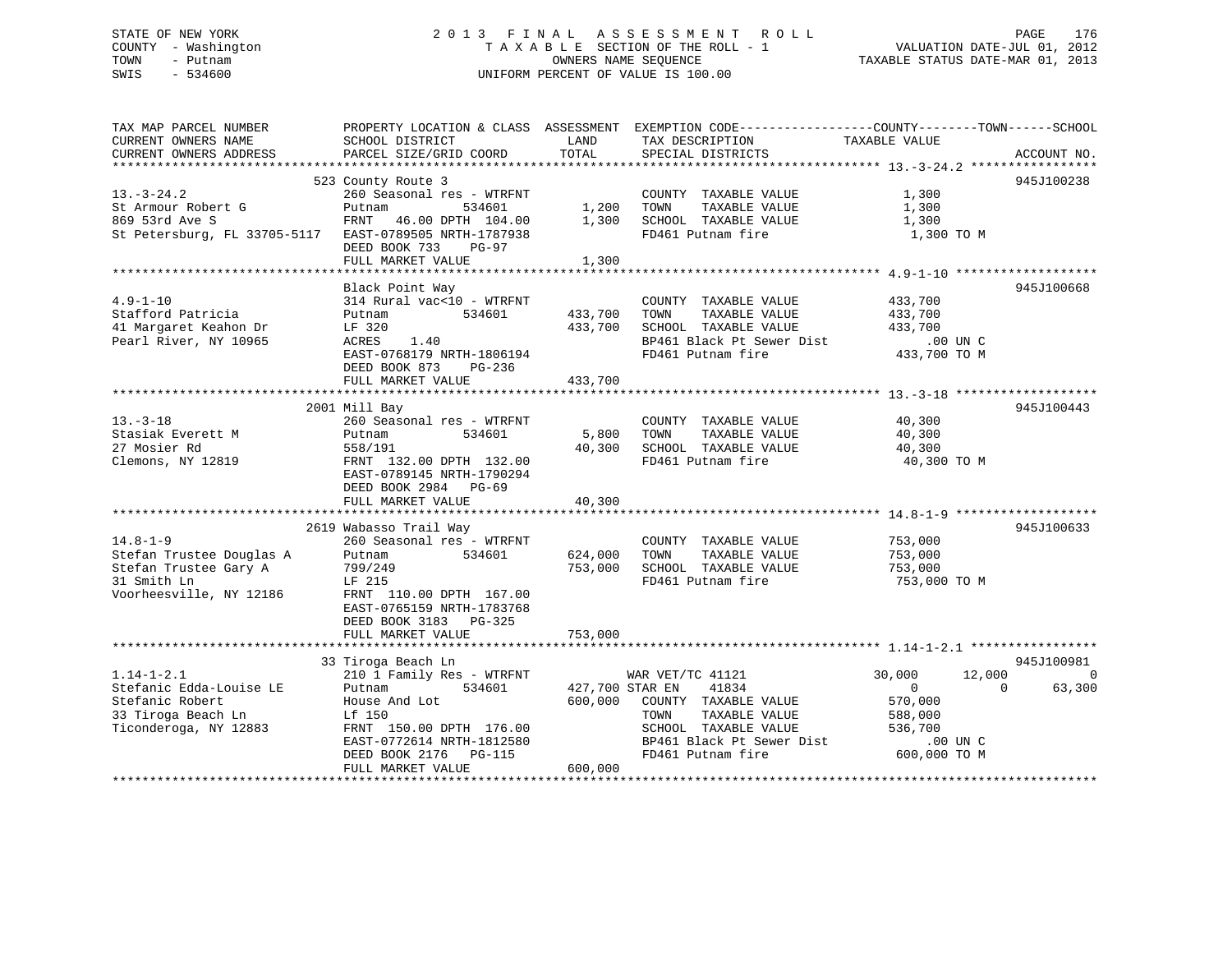| STATE OF NEW YORK<br>COUNTY - Washington<br>TOWN<br>- Putnam<br>SWIS<br>$-534600$ |                                                                                                   |                 | 2013 FINAL ASSESSMENT ROLL<br>TAXABLE SECTION OF THE ROLL - 1<br>OWNERS NAME SEQUENCE<br>UNIFORM PERCENT OF VALUE IS 100.00 | PAGE<br>177<br>VALUATION DATE-JUL 01, 2012<br>TAXABLE STATUS DATE-MAR 01, 2013                 |
|-----------------------------------------------------------------------------------|---------------------------------------------------------------------------------------------------|-----------------|-----------------------------------------------------------------------------------------------------------------------------|------------------------------------------------------------------------------------------------|
| TAX MAP PARCEL NUMBER                                                             |                                                                                                   |                 |                                                                                                                             | PROPERTY LOCATION & CLASS ASSESSMENT EXEMPTION CODE---------------COUNTY-------TOWN-----SCHOOL |
| CURRENT OWNERS NAME<br>CURRENT OWNERS ADDRESS                                     | SCHOOL DISTRICT<br>PARCEL SIZE/GRID COORD                                                         | LAND<br>TOTAL   | TAX DESCRIPTION<br>SPECIAL DISTRICTS                                                                                        | TAXABLE VALUE<br>ACCOUNT NO.                                                                   |
| ***********************                                                           |                                                                                                   |                 |                                                                                                                             |                                                                                                |
|                                                                                   | 712 Gull Bay Rd                                                                                   |                 |                                                                                                                             | 945J100718                                                                                     |
| $14.18 - 4 - 1$                                                                   | 210 1 Family Res - WTRFNT                                                                         |                 | COUNTY TAXABLE VALUE                                                                                                        | 647,500                                                                                        |
| Stevens Coleen B                                                                  | 534601<br>Putnam                                                                                  | 449,700         | TOWN<br>TAXABLE VALUE                                                                                                       | 647,500                                                                                        |
| Stevens Scott D<br>1434 Waters Rd                                                 | LF 211<br>$14. -4 - 1$                                                                            | 647,500         | SCHOOL TAXABLE VALUE<br>FD461 Putnam fire                                                                                   | 647,500                                                                                        |
| Glenville, NY 12302                                                               | FRNT 272.00 DPTH 146.00<br>EAST-0764554 NRTH-1780986<br>DEED BOOK 2064 PG-188                     |                 |                                                                                                                             | 647,500 TO M                                                                                   |
|                                                                                   | FULL MARKET VALUE                                                                                 | 647,500         |                                                                                                                             |                                                                                                |
|                                                                                   |                                                                                                   |                 |                                                                                                                             | *********** 7.12-1-25 ******************                                                       |
| $7.12 - 1 - 25$                                                                   | Lake George Way<br>312 Vac w/imprv - WTRFNT                                                       |                 | COUNTY TAXABLE VALUE                                                                                                        | 945J100634<br>88,600                                                                           |
| Stevenson Kent                                                                    | Putnam<br>534601                                                                                  | 77,000          | TOWN<br>TAXABLE VALUE                                                                                                       | 88,600                                                                                         |
| 17 O'brien Dr                                                                     | Lot Btslip                                                                                        | 88,600          | SCHOOL TAXABLE VALUE                                                                                                        | 88,600                                                                                         |
| So Burlington, VT 05403                                                           | LF 20                                                                                             |                 | FD461 Putnam fire                                                                                                           | 88,600 TO M                                                                                    |
|                                                                                   | FRNT<br>21.00 DPTH 97.00<br>ACRES<br>0.04<br>EAST-0767455 NRTH-1798716<br>DEED BOOK 449<br>PG-784 |                 |                                                                                                                             |                                                                                                |
|                                                                                   | FULL MARKET VALUE                                                                                 | 88,600          |                                                                                                                             |                                                                                                |
|                                                                                   | 1539 Mosswood Way                                                                                 |                 |                                                                                                                             | 945J100635                                                                                     |
| 7.12-1-32                                                                         | 260 Seasonal res                                                                                  |                 | COUNTY TAXABLE VALUE                                                                                                        | 231,100                                                                                        |
| Stevenson Kent                                                                    | Putnam<br>534601                                                                                  | 127,100         | TOWN<br>TAXABLE VALUE                                                                                                       | 231,100                                                                                        |
| Stevenson Donald B                                                                | Cot 2L Gar L C                                                                                    | 231,100         | SCHOOL TAXABLE VALUE                                                                                                        | 231,100                                                                                        |
| 17 Obrien Dr                                                                      | 449/784 & 788                                                                                     |                 | FD461 Putnam fire                                                                                                           | 231,100 TO M                                                                                   |
| South Burlington, VT 05403                                                        | FRNT 243.00 DPTH 180.00<br>ACRES<br>0.80<br>EAST-0768111 NRTH-1798799<br>FULL MARKET VALUE        | 231,100         |                                                                                                                             |                                                                                                |
|                                                                                   |                                                                                                   |                 |                                                                                                                             |                                                                                                |
|                                                                                   | 16603 State Route 22                                                                              |                 |                                                                                                                             | 945J100110                                                                                     |
| $12. - 2 - 6$                                                                     | 210 1 Family Res                                                                                  |                 | STAR B<br>41854                                                                                                             | 30,000<br>$\overline{0}$<br>$\Omega$                                                           |
| Stormer Richard J                                                                 | 534601<br>Putnam                                                                                  | 12,100          | COUNTY TAXABLE VALUE                                                                                                        | 69,000                                                                                         |
| Stormer Valerie M                                                                 | FRNT 217.00 DPTH 77.00                                                                            | 69,000          | TOWN<br>TAXABLE VALUE                                                                                                       | 69,000                                                                                         |
| 16603 State Route 22                                                              | EAST-0779118 NRTH-1787086                                                                         |                 | SCHOOL TAXABLE VALUE                                                                                                        | 39,000                                                                                         |
| Putnam Station, NY 12861                                                          | DEED BOOK 3073 PG-202<br>FULL MARKET VALUE                                                        | 69,000          | FD461 Putnam fire                                                                                                           | 69,000 TO M                                                                                    |
|                                                                                   |                                                                                                   | * * * * * * * * |                                                                                                                             | ************************* 14.8-1-12 *******************                                        |
|                                                                                   | 2626 Wabasso Trail Way                                                                            |                 |                                                                                                                             | 945J100638                                                                                     |
| $14.8 - 1 - 12$                                                                   | 260 Seasonal res - WTRFNT                                                                         |                 | COUNTY TAXABLE VALUE                                                                                                        | 977,300                                                                                        |
| Strang David A                                                                    | 534601<br>Putnam                                                                                  | 911,900         | TOWN<br>TAXABLE VALUE                                                                                                       | 977,300                                                                                        |
| Strang Rebecca S                                                                  | LF 400                                                                                            | 977,300         | SCHOOL TAXABLE VALUE                                                                                                        | 977,300                                                                                        |
| 35 Deacon Abbott Rd                                                               | FRNT 140.00 DPTH 259.00                                                                           |                 | FD461 Putnam fire                                                                                                           | 977,300 TO M                                                                                   |
| Redding, CT 06896                                                                 | EAST-0765289 NRTH-1783966<br>DEED BOOK 2091 PG-24<br>FULL MARKET VALUE                            | 977,300         |                                                                                                                             |                                                                                                |
|                                                                                   |                                                                                                   | *************** |                                                                                                                             |                                                                                                |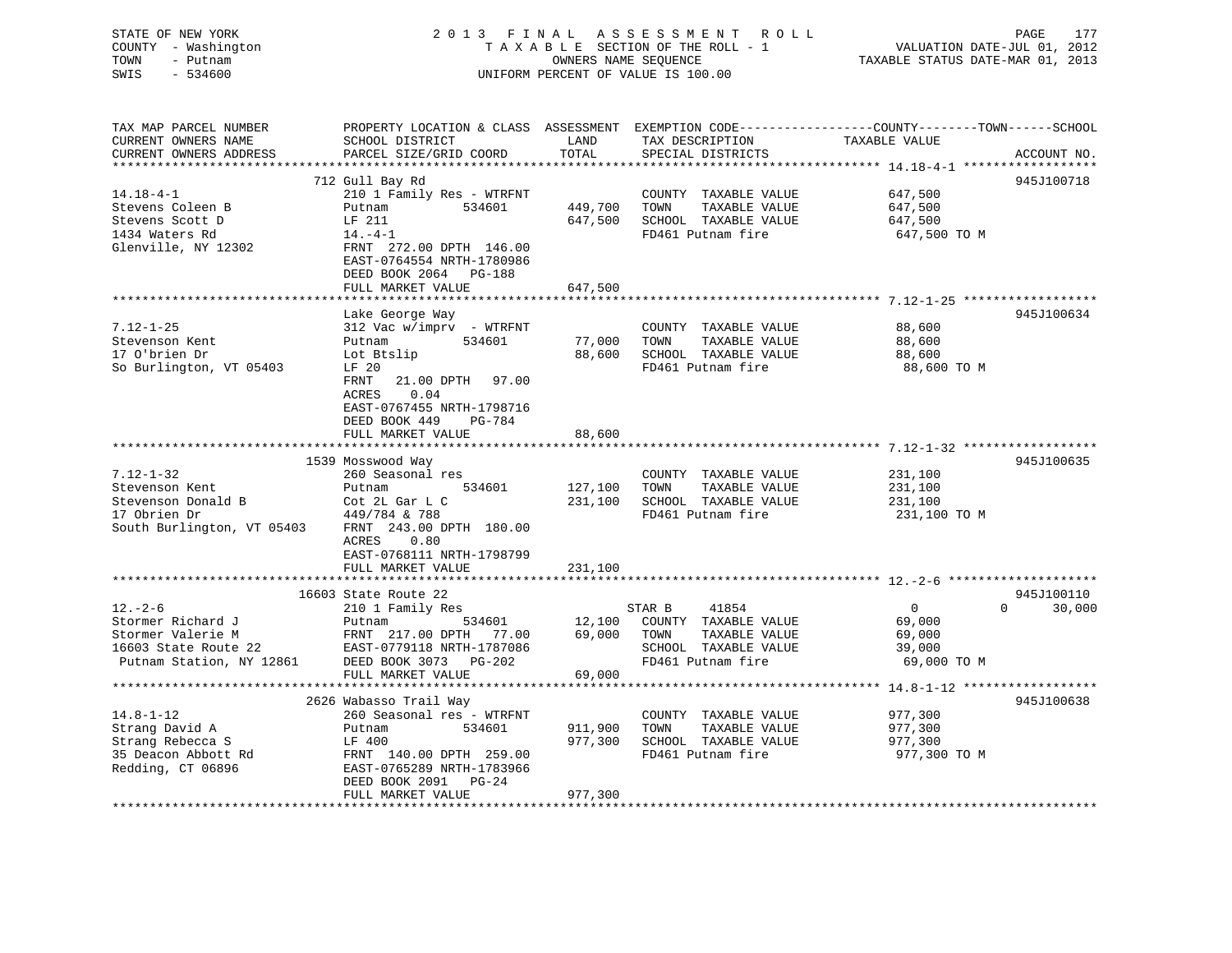# STATE OF NEW YORK 2 0 1 3 F I N A L A S S E S S M E N T R O L L PAGE 178 COUNTY - Washington T A X A B L E SECTION OF THE ROLL - 1 VALUATION DATE-JUL 01, 2012 TOWN - Putnam OWNERS NAME SEQUENCE TAXABLE STATUS DATE-MAR 01, 2013 SWIS - 534600 UNIFORM PERCENT OF VALUE IS 100.00

| TAX MAP PARCEL NUMBER                         | PROPERTY LOCATION & CLASS ASSESSMENT EXEMPTION CODE---------------COUNTY-------TOWN------SCHOOL                                                              |                |                                                           |                |          |                |
|-----------------------------------------------|--------------------------------------------------------------------------------------------------------------------------------------------------------------|----------------|-----------------------------------------------------------|----------------|----------|----------------|
| CURRENT OWNERS NAME<br>CURRENT OWNERS ADDRESS | SCHOOL DISTRICT<br>PARCEL SIZE/GRID COORD                                                                                                                    | LAND<br>TOTAL  | TAX DESCRIPTION<br>SPECIAL DISTRICTS                      | TAXABLE VALUE  |          | ACCOUNT NO.    |
|                                               |                                                                                                                                                              |                |                                                           |                |          |                |
|                                               | 5144 Bayview Way                                                                                                                                             |                |                                                           |                |          | 945J100640     |
| $12. -4 - 15$                                 | 210 1 Family Res - WTRFNT WAR VET/TC 41121                                                                                                                   |                |                                                           | 30,000         | 12,000   | $\overline{0}$ |
| Strang William F -LE-                         | 534601<br>Putnam                                                                                                                                             | 306,000 STAR B | 41854                                                     | $\overline{0}$ | $\Omega$ | 30,000         |
| Strang Marcella -LE-                          | LF 50                                                                                                                                                        |                | 379,000 COUNTY TAXABLE VALUE                              | 349,000        |          |                |
|                                               |                                                                                                                                                              |                | TOWN<br>TAXABLE VALUE                                     | 367,000        |          |                |
|                                               | Statistical Text of Text of Text of Text Subset of Text Subset of Text Subset of Text Subset of Text Subset Saratoga Springs, NY 12866 DEED BOOK 2743 PG-118 |                | SCHOOL TAXABLE VALUE 349,000<br>FD461 Putnam fire 379,000 |                |          |                |
|                                               |                                                                                                                                                              |                |                                                           | 379,000 TO M   |          |                |
|                                               | FULL MARKET VALUE                                                                                                                                            | 379,000        |                                                           |                |          |                |
|                                               | 688 Gull Bay Rd                                                                                                                                              |                |                                                           |                |          | 945J100603     |
| $14.11 - 3 - 1$                               | 210 1 Family Res - WTRFNT                                                                                                                                    |                | COUNTY TAXABLE VALUE 559,600                              |                |          |                |
| Stringer Edward V                             | Putnam                                                                                                                                                       | 534601 332,400 | TAXABLE VALUE 559,600<br>TOWN                             |                |          |                |
| Stringer Linda                                | Bdy Line Agmt 798-276 559,600                                                                                                                                |                | SCHOOL TAXABLE VALUE 559,600                              |                |          |                |
| 172 Cemetery Rd                               | LF 124                                                                                                                                                       |                | FD461 Putnam fire                                         | 559,600 TO M   |          |                |
| Oneonta, NY 13820                             | $14.-3-1$                                                                                                                                                    |                |                                                           |                |          |                |
|                                               | FRNT 164.00 DPTH 84.00                                                                                                                                       |                |                                                           |                |          |                |
|                                               | EAST-0764552 NRTH-1781913                                                                                                                                    |                |                                                           |                |          |                |
|                                               | DEED BOOK 583 PG-152                                                                                                                                         |                |                                                           |                |          |                |
|                                               | FULL MARKET VALUE                                                                                                                                            | 559,600        |                                                           |                |          |                |
|                                               |                                                                                                                                                              |                |                                                           |                |          |                |
|                                               | Lake George Way                                                                                                                                              |                |                                                           |                |          | 945J100397     |
| $7.8 - 1 - 2$                                 | 314 Rural $\text{vac}$ <10 COUNTY<br>Putnam 534601 72,000 TOWN                                                                                               |                | COUNTY TAXABLE VALUE                                      | 72,000         |          |                |
| Stuart Robert B                               |                                                                                                                                                              |                | TAXABLE VALUE                                             | 72,000         |          |                |
| Stuart Roberta W                              | FRNT 97.00 DPTH 205.00 72,000 SCHOOL TAXABLE VALUE 72,000                                                                                                    |                |                                                           |                |          |                |
| 2000 W Cessna Way                             | EAST-0767072 NRTH-1800130                                                                                                                                    |                | FD461 Putnam fire                                         | 72,000 TO M    |          |                |
| Tucson, AZ 85755                              | DEED BOOK 931<br>$PG-40$                                                                                                                                     |                |                                                           |                |          |                |
|                                               | FULL MARKET VALUE                                                                                                                                            | 72,000         |                                                           |                |          |                |
|                                               | Lake George Way                                                                                                                                              |                |                                                           |                |          |                |
| $7.8 - 1 - 2.1$                               | 314 Rural vac<10                                                                                                                                             |                | COUNTY TAXABLE VALUE                                      | 1,400          |          |                |
|                                               |                                                                                                                                                              |                |                                                           | 1,400          |          |                |
|                                               |                                                                                                                                                              |                |                                                           | 1,400          |          |                |
|                                               |                                                                                                                                                              |                |                                                           | 1,400 TO M     |          |                |
| Tucson, AZ 85755                              | DEED BOOK 956<br>PG-322                                                                                                                                      |                |                                                           |                |          |                |
|                                               | FULL MARKET VALUE                                                                                                                                            | 1,400          |                                                           |                |          |                |
|                                               |                                                                                                                                                              |                |                                                           |                |          |                |
|                                               | Lake George Way                                                                                                                                              |                |                                                           |                |          | 945J100843     |
| $7.8 - 1 - 3$                                 | 314 Rural vac<10                                                                                                                                             |                | COUNTY TAXABLE VALUE                                      | 108,000        |          |                |
| Stuart Robert B                               | 534601<br>Putnam                                                                                                                                             | 108,000        | TAXABLE VALUE<br>TOWN                                     | 108,000        |          |                |
| Stuart Roberta W                              | 1.80<br>ACRES                                                                                                                                                | 108,000        | SCHOOL TAXABLE VALUE 108,000                              |                |          |                |
| Tuscon, AZ 85755                              |                                                                                                                                                              |                | FD461 Putnam fire                                         | 108,000 TO M   |          |                |
|                                               | DEED BOOK 934<br>FULL MARKET VALUE                                                                                                                           | 108,000        |                                                           |                |          |                |
|                                               |                                                                                                                                                              |                |                                                           |                |          |                |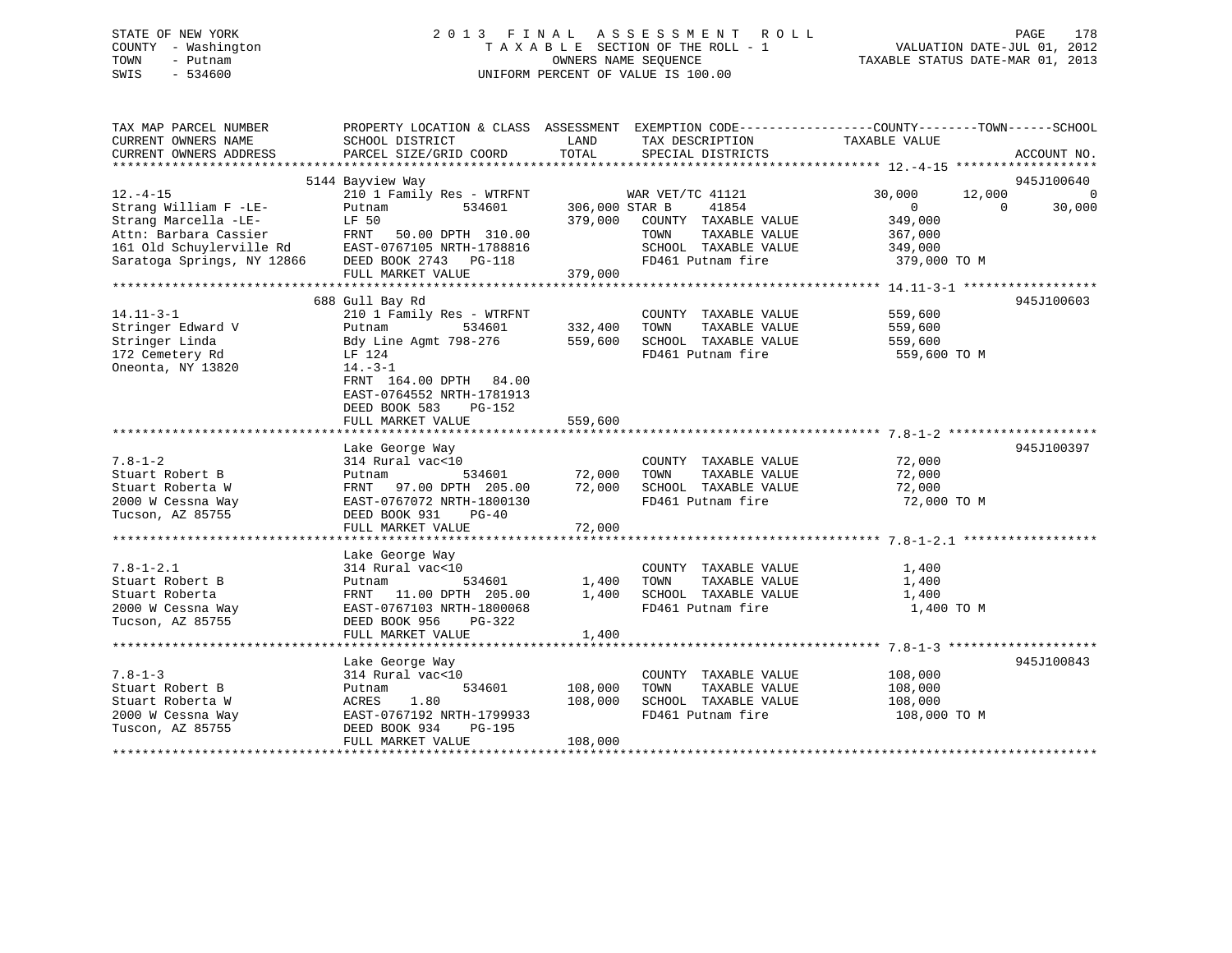# STATE OF NEW YORK 2 0 1 3 F I N A L A S S E S S M E N T R O L L PAGE 179 COUNTY - Washington T A X A B L E SECTION OF THE ROLL - 1 VALUATION DATE-JUL 01, 2012 TOWN - Putnam **CONNERS NAME SEQUENCE** TAXABLE STATUS DATE-MAR 01, 2013 SWIS - 534600 UNIFORM PERCENT OF VALUE IS 100.00

| TAX MAP PARCEL NUMBER<br>CURRENT OWNERS NAME<br>CURRENT OWNERS ADDRESS                                | PROPERTY LOCATION & CLASS ASSESSMENT EXEMPTION CODE---------------COUNTY-------TOWN------SCHOOL<br>SCHOOL DISTRICT<br>PARCEL SIZE/GRID COORD                                                          | LAND<br>TOTAL                   | TAX DESCRIPTION<br>SPECIAL DISTRICTS                                                                                    | TAXABLE VALUE                                                               | ACCOUNT NO.          |
|-------------------------------------------------------------------------------------------------------|-------------------------------------------------------------------------------------------------------------------------------------------------------------------------------------------------------|---------------------------------|-------------------------------------------------------------------------------------------------------------------------|-----------------------------------------------------------------------------|----------------------|
| $7.8 - 1 - 19$<br>Stuart Robert B<br>Stuart Roberta<br>2000 W Cessna Way<br>Tucson Arizona, 85755     | 3077 Lake George Way<br>280 Res Multiple - WTRFNT<br>534601<br>Putnam<br>Lf 213<br>ACRES<br>1.30<br>EAST-0766945 NRTH-1799832<br>DEED BOOK 814<br>$PG-46$<br>FULL MARKET VALUE                        | 780,900<br>1156,400<br>1156,400 | COUNTY TAXABLE VALUE<br>TAXABLE VALUE<br>TOWN<br>SCHOOL TAXABLE VALUE<br>FD461 Putnam fire                              | 1156,400<br>1156,400<br>1156,400<br>1156,400 TO M                           | 945J100404           |
| $4. - 1 - 21$<br>Swarthout Ward<br>Swarthout Joan<br>166 Schwerdtfeger Rd<br>Putnam Station, NY 12861 | 166 Schwerdtfeger Rd<br>210 1 Family Res<br>534601<br>Putnam<br>House Lot & Garage<br>ACRES<br>5.30<br>EAST-0770648 NRTH-1803040<br>DEED BOOK 821<br>$PG-18$<br>FULL MARKET VALUE                     | 30,400<br>175,000<br>175,000    | 41834<br>STAR EN<br>COUNTY TAXABLE VALUE<br>TOWN<br>TAXABLE VALUE<br>SCHOOL TAXABLE VALUE<br>FD461 Putnam fire          | $\overline{0}$<br>$\Omega$<br>175,000<br>175,000<br>111,700<br>175,000 TO M | 945J100442<br>63,300 |
| $4. -1 - 41$<br>Sweet John R<br>Sweet Mary C<br>100 Route 28<br>Warrensburg, NY 12885                 | 2437 Black Point Way<br>260 Seasonal res - WTRFNT<br>534601<br>Putnam<br>314' Lf<br>1.00<br>ACRES<br>EAST-0767536 NRTH-1805283<br>DEED BOOK 2568<br>PG-15<br>FULL MARKET VALUE                        | 508,500<br>693,500<br>693,500   | COUNTY TAXABLE VALUE<br>TOWN<br>TAXABLE VALUE<br>SCHOOL TAXABLE VALUE<br>BP461 Black Pt Sewer Dist<br>FD461 Putnam fire | 693,500<br>693,500<br>693,500<br>.00 UN C<br>693,500 TO M                   | 945J100653           |
| $7.12 - 2 - 22$<br>Szapucki Robert<br>Szapucki Nancy<br>505 Oakview Dr<br>Toms River, NJ 08753        | 2015 Lake George Way South<br>260 Seasonal res<br>534601<br>Putnam<br>FRNT 110.00 DPTH 120.00<br>EAST-0767863 NRTH-1797464<br>DEED BOOK 2392<br>$PG-80$<br>FULL MARKET VALUE                          | 67,700<br>199,400<br>199,400    | COUNTY TAXABLE VALUE<br>TOWN<br>TAXABLE VALUE<br>SCHOOL TAXABLE VALUE<br>FD461 Putnam fire                              | 199,400<br>199,400<br>199,400<br>199,400 TO M                               | 945J100650           |
| $13.-1-8.1$<br>T K Properties Inc<br>38 Art Tennyson Rd<br>Chestertown, NY 12817                      | 16783 State Route 22<br>652 Govt bldgs<br>534601<br>Putnam<br>Post Office<br>Lease $643/24$<br>FRNT 140.00 DPTH 240.00<br>EAST-0782150 NRTH-1790341<br>DEED BOOK 644<br>$PG-338$<br>FULL MARKET VALUE | 13,900<br>155,100<br>155,100    | COUNTY TAXABLE VALUE<br>TOWN<br>TAXABLE VALUE<br>SCHOOL TAXABLE VALUE<br>FD461 Putnam fire                              | 155,100<br>155,100<br>155,100<br>155,100 TO M                               | 945J101099           |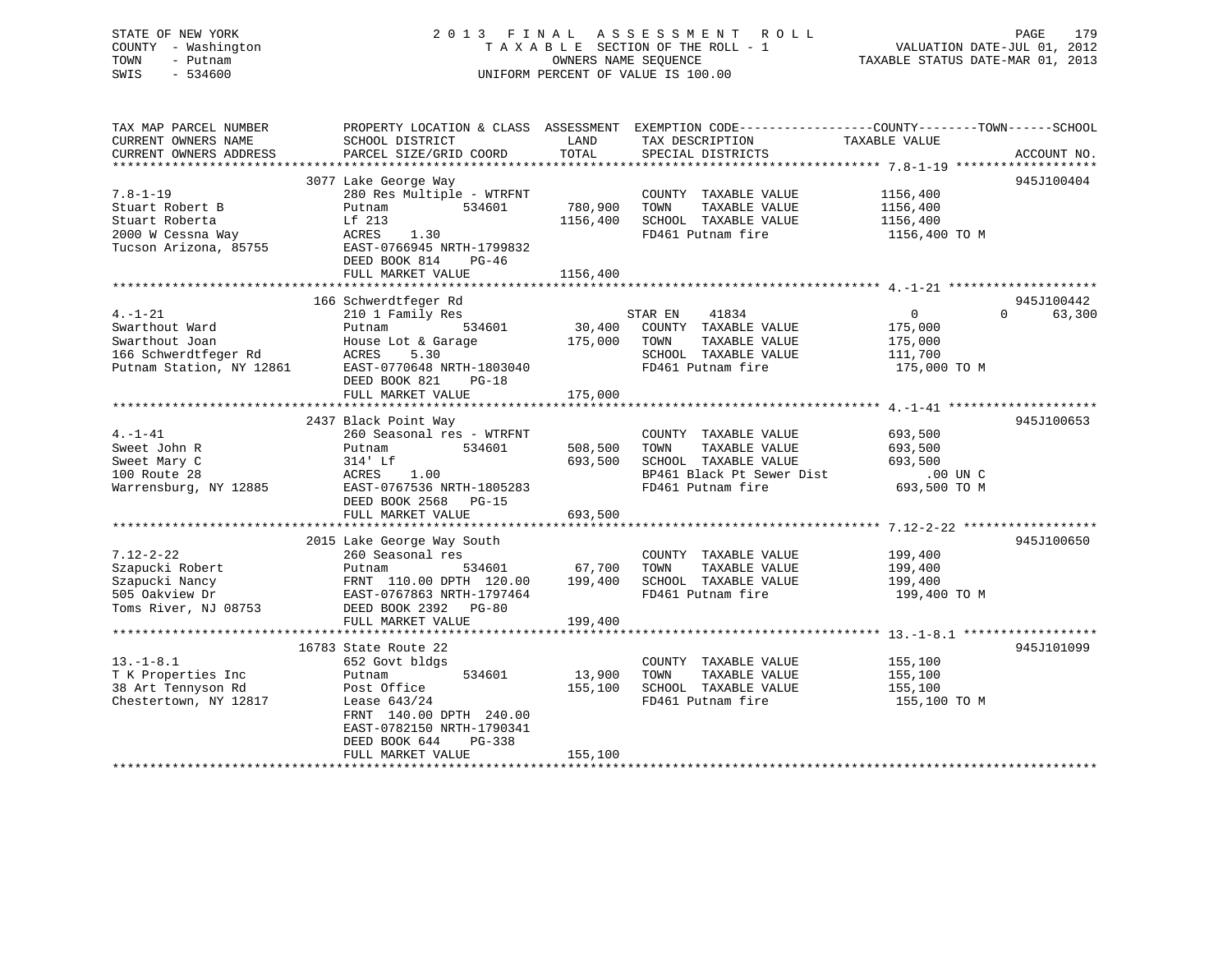# STATE OF NEW YORK 2 0 1 3 F I N A L A S S E S S M E N T R O L L PAGE 180 COUNTY - Washington T A X A B L E SECTION OF THE ROLL - 1 VALUATION DATE-JUL 01, 2012 TOWN - Putnam **CONNERS NAME SEQUENCE** TAXABLE STATUS DATE-MAR 01, 2013 SWIS - 534600 UNIFORM PERCENT OF VALUE IS 100.00

| TAX MAP PARCEL NUMBER<br>CURRENT OWNERS NAME                                                       | SCHOOL DISTRICT                                                                                                            | LAND<br>TOTAL     | TAX DESCRIPTION                                                                            | PROPERTY LOCATION & CLASS ASSESSMENT EXEMPTION CODE----------------COUNTY-------TOWN------SCHOOL<br>TAXABLE VALUE |             |
|----------------------------------------------------------------------------------------------------|----------------------------------------------------------------------------------------------------------------------------|-------------------|--------------------------------------------------------------------------------------------|-------------------------------------------------------------------------------------------------------------------|-------------|
| CURRENT OWNERS ADDRESS                                                                             | PARCEL SIZE/GRID COORD                                                                                                     |                   | SPECIAL DISTRICTS                                                                          |                                                                                                                   | ACCOUNT NO. |
|                                                                                                    | 19 Warrick Rd                                                                                                              |                   |                                                                                            |                                                                                                                   | 945J100391  |
| $8. - 2 - 5.5$<br>Tamsula George<br>43 Mitchell Ave<br>Piscataway, NJ 08854                        | 242 Rurl res&rec<br>534601<br>Putnam<br>Sub Lot 5<br>ACRES 15.57                                                           | 40,600<br>172,600 | COUNTY TAXABLE VALUE<br>TOWN<br>TAXABLE VALUE<br>SCHOOL TAXABLE VALUE<br>FD461 Putnam fire | 172,600<br>172,600<br>172,600<br>172,600 TO M                                                                     |             |
|                                                                                                    | EAST-0772378 NRTH-1798334<br>DEED BOOK 717<br>PG-105<br>FULL MARKET VALUE                                                  | 172,600           |                                                                                            |                                                                                                                   |             |
|                                                                                                    |                                                                                                                            |                   |                                                                                            |                                                                                                                   |             |
| $8. - 2 - 5.6$<br>Tamsula Kenneth M<br>Tamsula Sarah<br>485 Krochmally Ave                         | Warrick Rd<br>322 Rural vac>10<br>534601<br>Putnam<br>$639/158 + 164$<br>Sub Lot 6                                         | 27,000<br>27,000  | COUNTY TAXABLE VALUE<br>TOWN<br>TAXABLE VALUE<br>SCHOOL TAXABLE VALUE<br>FD461 Putnam fire | 27,000<br>27,000<br>27,000<br>27,000 TO M                                                                         | 945J100391  |
| Perth Amboy, NJ 08861                                                                              | ACRES 13.52<br>EAST-0772251 NRTH-1798757<br>DEED BOOK 844<br>$PG-341$<br>FULL MARKET VALUE                                 | 27,000            |                                                                                            |                                                                                                                   |             |
|                                                                                                    | 29 Wrights Rd                                                                                                              |                   |                                                                                            |                                                                                                                   | 945J100171  |
| $2. - 1 - 4$<br>Tanner Jerrold<br>Tanner Denise<br>29 Wrights Ferry Rd<br>Putnam Station, NY 12861 | 240 Rural res<br>- WTRFNT<br>534601<br>Putnam<br>774/105<br>32.20<br>ACRES<br>EAST-0784960 NRTH-1812135                    | 82,200<br>296,400 | COUNTY TAXABLE VALUE<br>TAXABLE VALUE<br>TOWN<br>SCHOOL TAXABLE VALUE<br>FD461 Putnam fire | 296,400<br>296,400<br>296,400<br>296,400 TO M                                                                     |             |
|                                                                                                    | DEED BOOK 817<br>$PG-21$<br>FULL MARKET VALUE                                                                              | 296,400           |                                                                                            |                                                                                                                   |             |
|                                                                                                    |                                                                                                                            |                   |                                                                                            |                                                                                                                   |             |
|                                                                                                    | 2011 Mill Bay                                                                                                              |                   |                                                                                            |                                                                                                                   | 945J100319  |
| $13. - 3 - 15$                                                                                     | 260 Seasonal res - WTRFNT                                                                                                  |                   | COUNTY TAXABLE VALUE                                                                       | 62,600                                                                                                            |             |
| Tatko Thomas<br>Tatko Rosemary                                                                     | 534601<br>Putnam<br>699/90                                                                                                 | 7,800<br>62,600   | TOWN<br>TAXABLE VALUE<br>SCHOOL TAXABLE VALUE                                              | 62,600<br>62,600                                                                                                  |             |
| 37 Phillips Rd                                                                                     | ACRES<br>1.10                                                                                                              |                   | FD461 Putnam fire                                                                          | 62,600 TO M                                                                                                       |             |
| Rensselaer, NY 12144                                                                               | EAST-0789425 NRTH-1790384<br>DEED BOOK 445<br>PG-465<br>FULL MARKET VALUE                                                  |                   |                                                                                            |                                                                                                                   |             |
|                                                                                                    | **********************************                                                                                         | 62,600            |                                                                                            |                                                                                                                   |             |
|                                                                                                    | 351 County Route 2                                                                                                         |                   |                                                                                            |                                                                                                                   | 945J100121  |
| $9. - 1 - 19$                                                                                      | 270 Mfg housing                                                                                                            |                   | STAR B<br>41854                                                                            | $\overline{0}$<br>$\Omega$                                                                                        | 30,000      |
| Thatcher Douglas<br>351 County Route 2<br>Putnam, NY 12861                                         | 534601<br>Putnam<br>Mobile Home And Lot<br><b>ACRES</b><br>8.40<br>EAST-0786115 NRTH-1797129<br>DEED BOOK 2366<br>$PG-136$ | 33,400<br>38,700  | COUNTY TAXABLE VALUE<br>TOWN<br>TAXABLE VALUE<br>SCHOOL TAXABLE VALUE<br>FD461 Putnam fire | 38,700<br>38,700<br>8,700<br>38,700 TO M                                                                          |             |
|                                                                                                    | FULL MARKET VALUE                                                                                                          | 38,700            |                                                                                            |                                                                                                                   |             |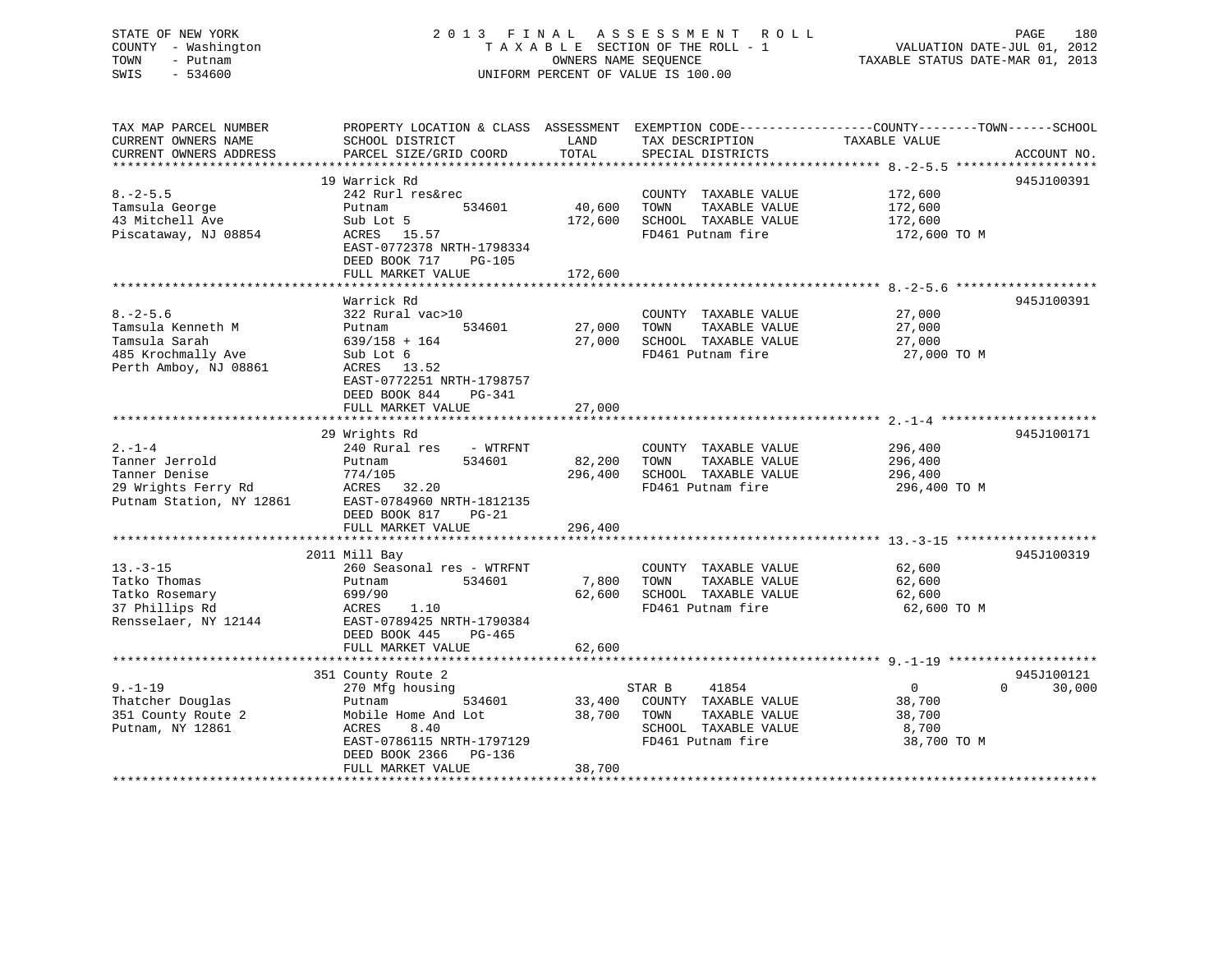# STATE OF NEW YORK 2 0 1 3 F I N A L A S S E S S M E N T R O L L PAGE 181 COUNTY - Washington T A X A B L E SECTION OF THE ROLL - 1 VALUATION DATE-JUL 01, 2012 TOWN - Putnam **CONNERS NAME SEQUENCE** TAXABLE STATUS DATE-MAR 01, 2013 SWIS - 534600 UNIFORM PERCENT OF VALUE IS 100.00

| TAX MAP PARCEL NUMBER<br>CURRENT OWNERS NAME<br>CURRENT OWNERS ADDRESS                                      | SCHOOL DISTRICT<br>PARCEL SIZE/GRID COORD                                                                                                                                                                                               | LAND<br>TOTAL                   | PROPERTY LOCATION & CLASS ASSESSMENT EXEMPTION CODE----------------COUNTY-------TOWN------SCHOOL<br>TAX DESCRIPTION<br>SPECIAL DISTRICTS | TAXABLE VALUE                                                 | ACCOUNT NO. |
|-------------------------------------------------------------------------------------------------------------|-----------------------------------------------------------------------------------------------------------------------------------------------------------------------------------------------------------------------------------------|---------------------------------|------------------------------------------------------------------------------------------------------------------------------------------|---------------------------------------------------------------|-------------|
| *************************<br>$4.5 - 1 - 7$<br>Theodore George S<br>696 Walnut St<br>Newton, MA 02159        | 2246 Black Point Rd<br>260 Seasonal res - WTRFNT<br>534601<br>Putnam<br>Lf 300'<br>2.20<br>ACRES<br>EAST-0770089 NRTH-1809028<br>DEED BOOK 416<br>PG-844<br>FULL MARKET VALUE                                                           | 959,900<br>1146,600<br>1146,600 | COUNTY TAXABLE VALUE<br>TOWN<br>TAXABLE VALUE<br>SCHOOL TAXABLE VALUE<br>BP461 Black Pt Sewer Dist<br>FD461 Putnam fire                  | 1146,600<br>1146,600<br>1146,600<br>.00 UN C<br>1146,600 TO M | 945J100663  |
| $4. -1 - 9$<br>Thomas Trust Norman W<br>c/o Mary Thomas DeMarco<br>35 Orchard St<br>Pompton Lakes, NJ 07442 | 17451 State Route 22<br>240 Rural res<br>534601<br>Putnam<br>W3117/109<br>ACRES 80.00<br>EAST-0777276 NRTH-1805869<br>DEED BOOK W3117 PG-109<br>FULL MARKET VALUE                                                                       | 112,500<br>246,900<br>246,900   | COUNTY TAXABLE VALUE<br>TAXABLE VALUE<br>TOWN<br>SCHOOL TAXABLE VALUE<br>CA002 Cons agri dst 2<br>FD461 Putnam fire                      | 246,900<br>246,900<br>246,900<br>246,900 TO<br>246,900 TO M   | 945J100666  |
| $1.14 - 1 - 18$<br>Ticonderoga Town Of<br>Community Bldg<br>Ticonderoga, NY 12883                           | 11 Tiroga Beach Ln<br>560 Imprvd beach - WTRFNT<br>534601<br>Putnam<br>Black Pt Bch<br>205' Lf<br>2.40<br>ACRES<br>EAST-0772962 NRTH-1812173<br>DEED BOOK 484<br>PG-153<br>FULL MARKET VALUE                                            | 266,900<br>300,000<br>300,000   | COUNTY TAXABLE VALUE<br>TOWN<br>TAXABLE VALUE<br>SCHOOL TAXABLE VALUE<br>BP461 Black Pt Sewer Dist<br>FD461 Putnam fire                  | 300,000<br>300,000<br>300,000<br>$.00$ UN C<br>300,000 TO M   | 945J100692  |
| $11.8 - 5 - 11$<br>Tobler Gary<br>5 White Birch Way<br>PO Box 87<br>Putnam Station, NY 12861                | 6512 Royal Anchorage Way<br>312 Vac w/imprv<br>Putnam<br>534601<br>Shed/LR's 595/256<br>Lot $12$<br>$12.-5-11$<br>FRNT 171.00 DPTH 165.00<br>0.32<br>ACRES<br>EAST-0766762 NRTH-1792314<br>DEED BOOK 507<br>PG-144<br>FULL MARKET VALUE | 82,000<br>85,100<br>85,100      | COUNTY TAXABLE VALUE<br>TAXABLE VALUE<br>TOWN<br>SCHOOL TAXABLE VALUE<br>FD461 Putnam fire                                               | 85,100<br>85,100<br>85,100<br>85,100 TO M                     | 945J100872  |
| $12. - 1 - 7$<br>Tobler Gary M<br>5 White Birch Way<br>PO Box 87<br>Putnam Station, NY 12861                | Donat Turnpike Way<br>314 Rural vac<10<br>534601<br>Putnam<br>Vac/lot 21<br>FRNT 295.00 DPTH 152.00<br>EAST-0767548 NRTH-1791431<br>DEED BOOK 831<br>$PG-235$<br>FULL MARKET VALUE                                                      | 81,300<br>81,300<br>81,300      | COUNTY TAXABLE VALUE<br>TOWN<br>TAXABLE VALUE<br>SCHOOL TAXABLE VALUE<br>FD461 Putnam fire                                               | 81,300<br>81,300<br>81,300<br>81,300 TO M                     | 945J100881  |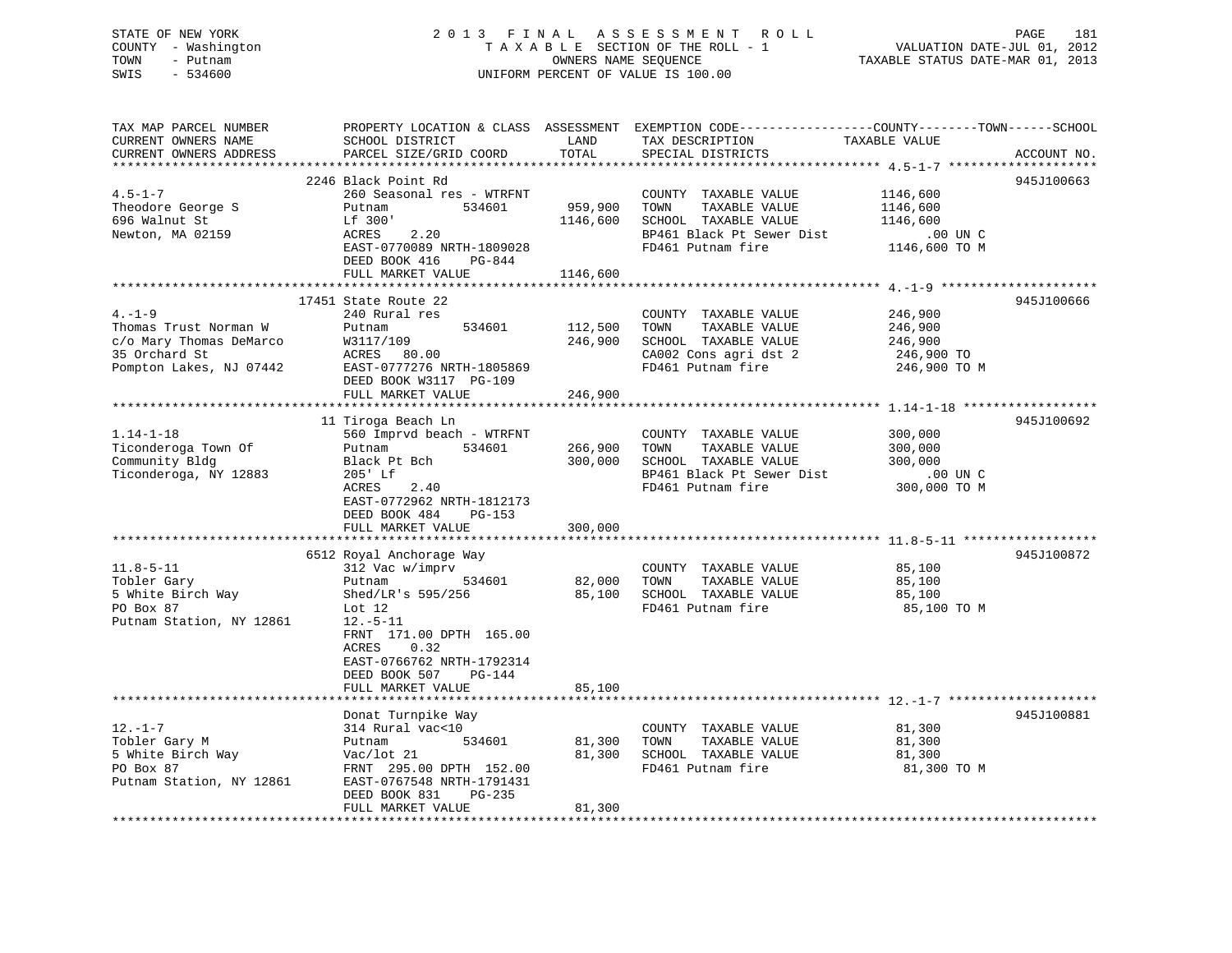# STATE OF NEW YORK 2 0 1 3 F I N A L A S S E S S M E N T R O L L PAGE 182 COUNTY - Washington T A X A B L E SECTION OF THE ROLL - 1 VALUATION DATE-JUL 01, 2012 TOWN - Putnam **CONNERS NAME SEQUENCE** TAXABLE STATUS DATE-MAR 01, 2013 SWIS - 534600 UNIFORM PERCENT OF VALUE IS 100.00

| TAX MAP PARCEL NUMBER<br>CURRENT OWNERS NAME<br>CURRENT OWNERS ADDRESS | SCHOOL DISTRICT<br>PARCEL SIZE/GRID COORD            | LAND<br>TOTAL | TAX DESCRIPTION<br>SPECIAL DISTRICTS          | PROPERTY LOCATION & CLASS ASSESSMENT EXEMPTION CODE----------------COUNTY-------TOWN------SCHOOL<br>TAXABLE VALUE | ACCOUNT NO. |
|------------------------------------------------------------------------|------------------------------------------------------|---------------|-----------------------------------------------|-------------------------------------------------------------------------------------------------------------------|-------------|
|                                                                        |                                                      |               |                                               |                                                                                                                   |             |
|                                                                        | 5 White Birch Way                                    |               |                                               |                                                                                                                   | 945J100880  |
| $12. - 1 - 9$                                                          | 260 Seasonal res                                     |               | COUNTY TAXABLE VALUE                          | 184,700                                                                                                           |             |
| Tobler Gary M                                                          | 534601<br>Putnam                                     | 78,300        | TAXABLE VALUE<br>TOWN                         | 184,700                                                                                                           |             |
| 5 White Birch Way                                                      | lot 23                                               | 184,700       | SCHOOL TAXABLE VALUE                          | 184,700                                                                                                           |             |
| PO Box 87                                                              | FRNT 145.00 DPTH 150.00                              |               | FD461 Putnam fire                             | 184,700 TO M                                                                                                      |             |
| Putnam Station, NY 12861                                               | EAST-0767423 NRTH-1791510                            |               |                                               |                                                                                                                   |             |
|                                                                        | DEED BOOK 831<br>$PG-233$                            |               |                                               |                                                                                                                   |             |
|                                                                        | FULL MARKET VALUE                                    | 184,700       |                                               |                                                                                                                   |             |
|                                                                        |                                                      |               |                                               |                                                                                                                   | 945J100652  |
| $14.8 - 1 - 7$                                                         | 2510 Indian Point Way<br>260 Seasonal res - WTRFNT   |               |                                               |                                                                                                                   |             |
| Toelstedt Wm G III                                                     | 534601<br>Putnam                                     | 629,700       | COUNTY TAXABLE VALUE<br>TOWN<br>TAXABLE VALUE | 783,900<br>783,900                                                                                                |             |
| 2 Oak Place                                                            | LF 191                                               | 783,900       | SCHOOL TAXABLE VALUE                          |                                                                                                                   |             |
|                                                                        |                                                      |               |                                               | 783,900                                                                                                           |             |
| Massapequa, NY 11758                                                   | FRNT 174.00 DPTH 198.00                              |               | FD461 Putnam fire                             | 783,900 TO M                                                                                                      |             |
|                                                                        | EAST-0765151 NRTH-1783457<br>DEED BOOK 780<br>PG-173 |               |                                               |                                                                                                                   |             |
|                                                                        | FULL MARKET VALUE                                    | 783,900       |                                               |                                                                                                                   |             |
|                                                                        |                                                      |               |                                               |                                                                                                                   |             |
|                                                                        | 1547 Mosswood Way                                    |               |                                               |                                                                                                                   | 945J100176  |
| $7.12 - 1 - 33$                                                        | 260 Seasonal res                                     |               | COUNTY TAXABLE VALUE                          | 210,300                                                                                                           |             |
| Tomlins Francis I                                                      | 534601<br>Putnam                                     | 120,500       | TOWN<br>TAXABLE VALUE                         | 210,300                                                                                                           |             |
| Daley Ann D                                                            | FRNT 150.00 DPTH 207.00                              | 210,300       | SCHOOL TAXABLE VALUE                          | 210,300                                                                                                           |             |
| 25 Royal Oak Dr                                                        | EAST-0767950 NRTH-1798917                            |               | FD461 Putnam fire                             | 210,300 TO M                                                                                                      |             |
| Clifton Park, NY 12098                                                 | DEED BOOK 3193 PG-162                                |               |                                               |                                                                                                                   |             |
|                                                                        | FULL MARKET VALUE                                    | 210,300       |                                               |                                                                                                                   |             |
|                                                                        |                                                      |               |                                               |                                                                                                                   |             |
|                                                                        | 16 Fire House Ln                                     |               |                                               |                                                                                                                   | 945J100065  |
| $13. - 1 - 15$                                                         | 210 1 Family Res                                     |               | COUNTY TAXABLE VALUE                          | 106,300                                                                                                           |             |
| Tompkins Jennifer                                                      | Putnam<br>534601                                     | 15,000        | TOWN<br>TAXABLE VALUE                         | 106,300                                                                                                           |             |
| Charlton Daniel                                                        | FRNT 336.00 DPTH 130.00                              | 106,300       | SCHOOL TAXABLE VALUE                          | 106,300                                                                                                           |             |
| 12 Miller Way                                                          | EAST-0779915 NRTH-1788267                            |               | FD461 Putnam fire                             | 106,300 TO M                                                                                                      |             |
| Fort Ann, NY 12827                                                     | DEED BOOK 1936 PG-341                                |               |                                               |                                                                                                                   |             |
|                                                                        | FULL MARKET VALUE                                    | 106,300       |                                               |                                                                                                                   |             |
|                                                                        |                                                      |               |                                               |                                                                                                                   |             |
|                                                                        | 2104 Black Point Rd                                  |               |                                               |                                                                                                                   | 945J100304  |
| $1.18 - 1 - 1$                                                         | 280 Res Multiple - WTRFNT                            |               | COUNTY TAXABLE VALUE                          | 399,400                                                                                                           |             |
| Tornvall Kenneth                                                       | 534601<br>Putnam                                     | 220,800       | TOWN<br>TAXABLE VALUE                         | 399,400                                                                                                           |             |
| 15 Green Hills Rd                                                      | LF 24'                                               | 399,400       | SCHOOL TAXABLE VALUE                          | 399,400                                                                                                           |             |
| East Brunswick, NJ 08816                                               | FRNT 55.00 DPTH 195.00                               |               | BP461 Black Pt Sewer Dist                     | $.00$ UN $C$                                                                                                      |             |
|                                                                        | EAST-0772631 NRTH-1811220                            |               | FD461 Putnam fire                             | 399,400 TO M                                                                                                      |             |
|                                                                        | DEED BOOK 947<br>PG-273                              |               |                                               |                                                                                                                   |             |
|                                                                        | FULL MARKET VALUE                                    | 399,400       |                                               |                                                                                                                   |             |
|                                                                        |                                                      |               |                                               |                                                                                                                   |             |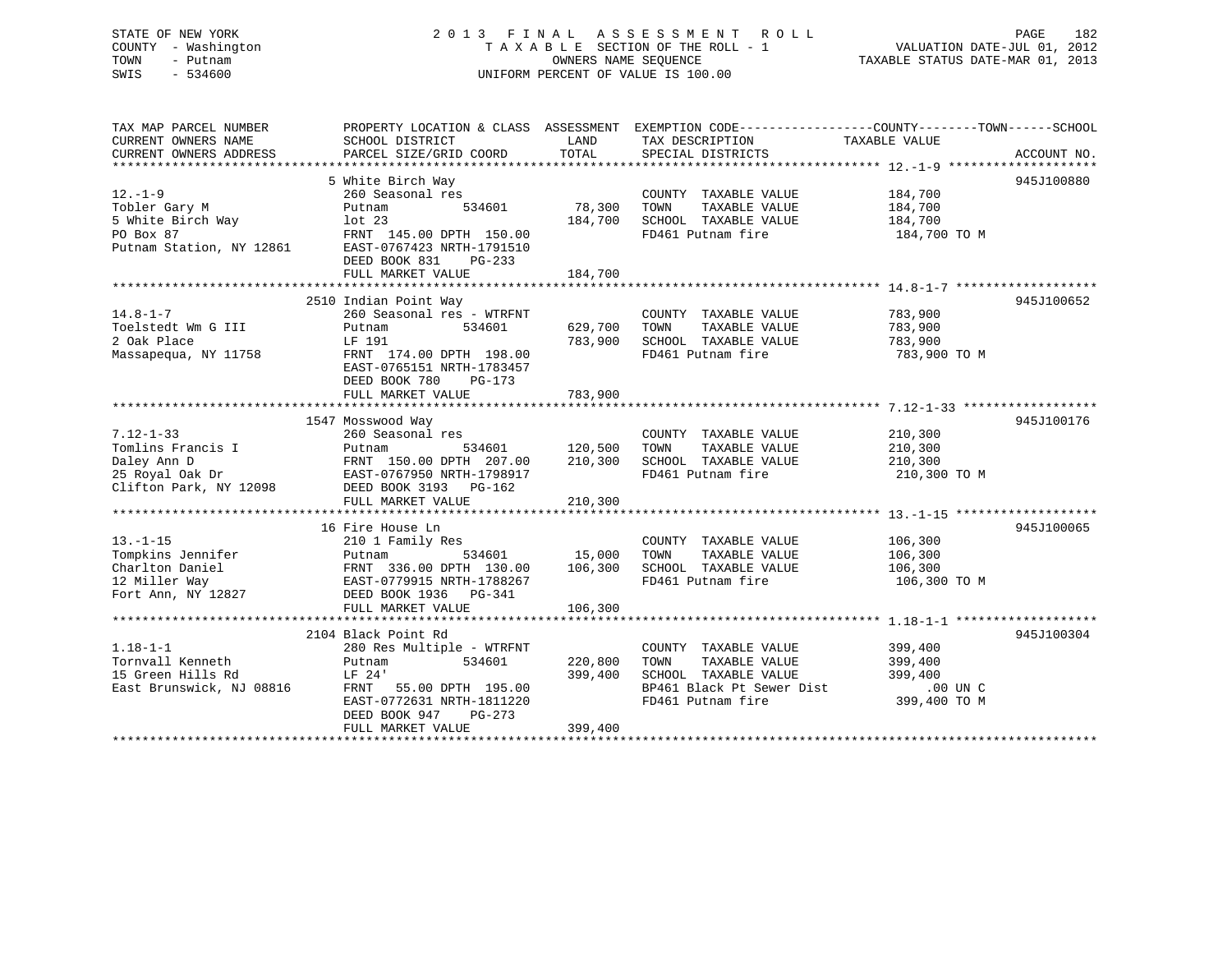# STATE OF NEW YORK 2 0 1 3 F I N A L A S S E S S M E N T R O L L PAGE 183 COUNTY - Washington T A X A B L E SECTION OF THE ROLL - 1 VALUATION DATE-JUL 01, 2012 TOWN - Putnam **CONNERS NAME SEQUENCE** TAXABLE STATUS DATE-MAR 01, 2013 SWIS - 534600 UNIFORM PERCENT OF VALUE IS 100.00

| TAX MAP PARCEL NUMBER    | PROPERTY LOCATION & CLASS ASSESSMENT EXEMPTION CODE----------------COUNTY-------TOWN------SCHOOL |               |                             |                |                             |
|--------------------------|--------------------------------------------------------------------------------------------------|---------------|-----------------------------|----------------|-----------------------------|
| CURRENT OWNERS NAME      | SCHOOL DISTRICT                                                                                  | LAND          | TAX DESCRIPTION             | TAXABLE VALUE  |                             |
| CURRENT OWNERS ADDRESS   | PARCEL SIZE/GRID COORD                                                                           | TOTAL         | SPECIAL DISTRICTS           |                | ACCOUNT NO.                 |
|                          |                                                                                                  |               |                             |                |                             |
|                          | 2314 Black Point Rd                                                                              |               |                             |                | 945J100687                  |
| $4.5 - 1 - 26$           | 314 Rural vac<10 - WTRFNT                                                                        |               | COUNTY TAXABLE VALUE        | 299,500        |                             |
| Tornvall Michael S       | Putnam<br>534601                                                                                 | 299,500       | TOWN<br>TAXABLE VALUE       | 299,500        |                             |
| 1051 Armstrong Ct        | LF 43                                                                                            | 299,500       | SCHOOL TAXABLE VALUE        | 299,500        |                             |
| Wayne, PA 19087          | FRNT 43.00 DPTH 169.00                                                                           |               | BP461 Black Pt Sewer Dist   | .00 UN C       |                             |
|                          | EAST-0769330 NRTH-1807623                                                                        |               | FD461 Putnam fire           | 299,500 TO M   |                             |
|                          | DEED BOOK 3177 PG-257                                                                            |               |                             |                |                             |
|                          |                                                                                                  |               |                             |                |                             |
|                          | FULL MARKET VALUE                                                                                | 299,500       |                             |                |                             |
|                          |                                                                                                  |               |                             |                |                             |
|                          | 2524 Indian Point Way                                                                            |               |                             |                | 945J100227                  |
| $14.8 - 1 - 4$           | 210 1 Family Res - WTRFNT                                                                        |               | COUNTY TAXABLE VALUE        | 769,600        |                             |
| Torre Robert C           | 534601<br>Putnam                                                                                 | 484,200       | TOWN<br>TAXABLE VALUE       | 769,600        |                             |
| Jordan Renee             | LF 94                                                                                            | 769,600       | SCHOOL TAXABLE VALUE        | 769,600        |                             |
| 213 Rail Road Ave        | FRNT 50.00 DPTH 205.00                                                                           |               | FD461 Putnam fire           | 769,600 TO M   |                             |
| Bedford Hills, NY 10507  | EAST-0765059 NRTH-1783064                                                                        |               |                             |                |                             |
|                          | DEED BOOK 924<br>$PG-47$                                                                         |               |                             |                |                             |
|                          | FULL MARKET VALUE                                                                                | 769,600       |                             |                |                             |
|                          |                                                                                                  |               |                             |                |                             |
|                          | 40 Wrights Rd                                                                                    |               |                             |                | 945J100651                  |
| $2. - 1 - 26$            | 210 1 Family Res                                                                                 |               | 41854<br>STAR B             | $\overline{0}$ | $\Omega$<br>30,000          |
| Trammell Danny R         | 534601<br>Putnam                                                                                 |               | 15,100 COUNTY TAXABLE VALUE | 67,300         |                             |
| Trammell Susan L         | Hse under construction                                                                           | 67,300        | TOWN<br>TAXABLE VALUE       | 67,300         |                             |
| 40 Wrights Rd            | FRNT 218.00 DPTH 200.00                                                                          |               | SCHOOL TAXABLE VALUE        | 37,300         |                             |
| Putnam, NY 12861         | EAST-0785659 NRTH-1811399                                                                        |               | FD461 Putnam fire           | 67,300 TO M    |                             |
|                          | DEED BOOK 1953 PG-328                                                                            |               |                             |                |                             |
|                          | FULL MARKET VALUE                                                                                | 67,300        |                             |                |                             |
|                          |                                                                                                  |               |                             |                |                             |
|                          | 82 Notch Hill Ln                                                                                 |               |                             |                | 945J100612                  |
| $9. - 1 - 43$            | 210 1 Family Res                                                                                 |               | 41854<br>STAR B             | $\overline{0}$ | $0 \qquad \qquad$<br>30,000 |
| Trapasso Theresa H       | Putnam                                                                                           | 534601 12,800 | COUNTY TAXABLE VALUE        | 76,100         |                             |
| 82 Notch Hill Ln         | FRNT 164.00 DPTH 145.00                                                                          | 76,100        | TOWN<br>TAXABLE VALUE       | 76,100         |                             |
| Putnam Station, NY 12861 | EAST-0780104 NRTH-1798922                                                                        |               | SCHOOL TAXABLE VALUE        | 46,100         |                             |
|                          | DEED BOOK 961<br>$PG-68$                                                                         |               | FD461 Putnam fire           | 76,100 TO M    |                             |
|                          |                                                                                                  | 76,100        |                             |                |                             |
|                          | FULL MARKET VALUE                                                                                |               |                             |                |                             |
|                          |                                                                                                  |               |                             |                |                             |
|                          | Notch Hill Ln/w Off                                                                              |               |                             |                | 945J101035                  |
| $9. - 1 - 54$            | 311 Res vac land                                                                                 |               | COUNTY TAXABLE VALUE        | 1,400          |                             |
| Trapasso Theresa H       | 534601<br>Putnam                                                                                 | 1,400         | TOWN<br>TAXABLE VALUE       | 1,400          |                             |
| 82 Notch Hill Ln         | ACRES<br>1.40                                                                                    | 1,400         | SCHOOL TAXABLE VALUE        | 1,400          |                             |
| Putnam Station, NY 12861 | EAST-0779905 NRTH-1798901                                                                        |               | FD461 Putnam fire           | 1,400 TO M     |                             |
|                          | DEED BOOK 961<br>$PG-68$                                                                         |               |                             |                |                             |
|                          | FULL MARKET VALUE                                                                                | 1,400         |                             |                |                             |
|                          |                                                                                                  |               |                             |                |                             |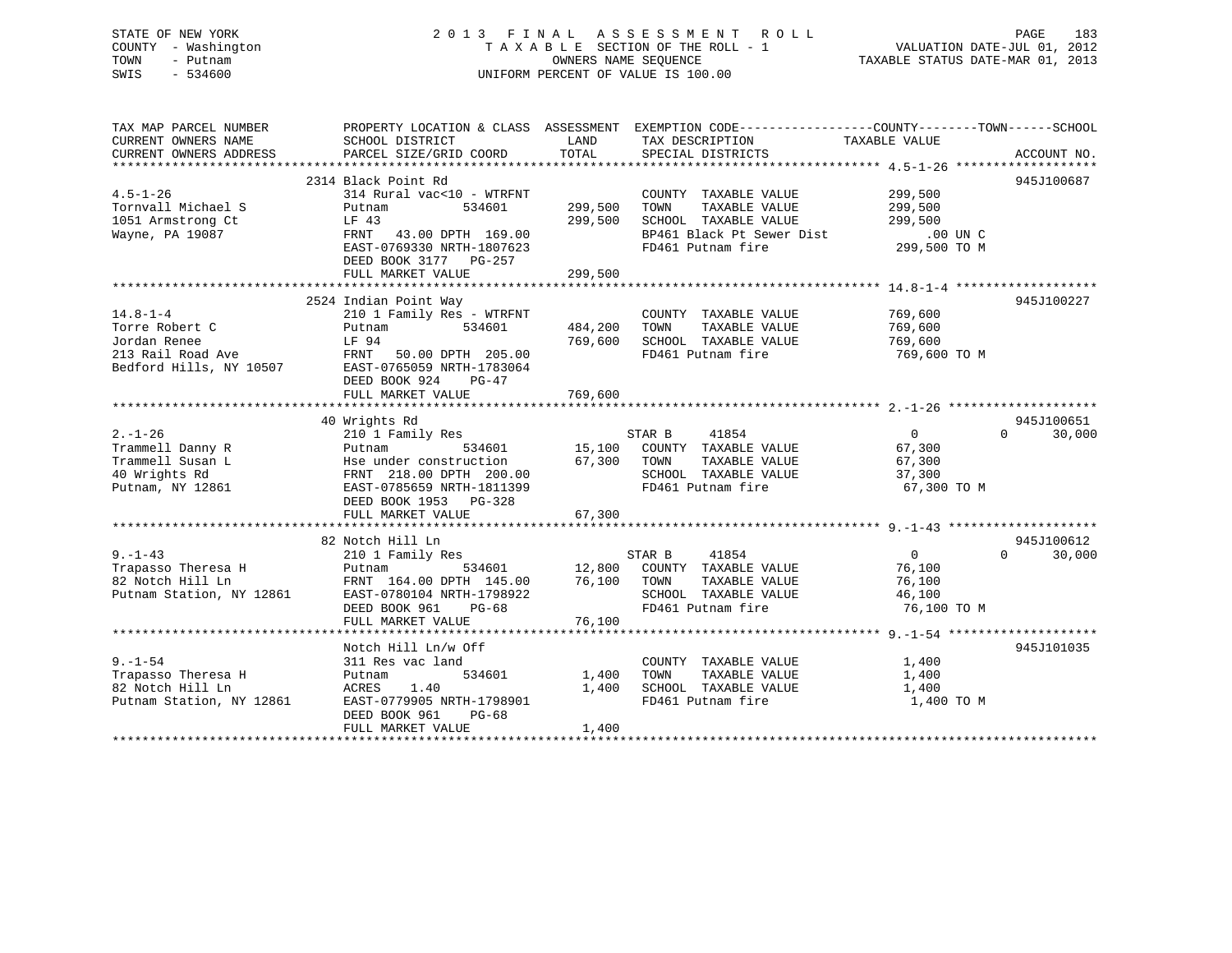STATE OF NEW YORK 2 0 1 3 F I N A L A S S E S S M E N T R O L L PAGE 184 COUNTY - Washington T A X A B L E SECTION OF THE ROLL - 1 VALUATION DATE-JUL 01, 2012 TOWN - Putnam OWNERS NAME SEQUENCE TAXABLE STATUS DATE-MAR 01, 2013 SWIS - 534600 UNIFORM PERCENT OF VALUE IS 100.00 TAX MAP PARCEL NUMBER PROPERTY LOCATION & CLASS ASSESSMENT EXEMPTION CODE------------------COUNTY--------TOWN------SCHOOL CURRENT OWNERS NAME SCHOOL DISTRICT THE LAND TAX DESCRIPTION TAXABLE VALUE CURRENT OWNERS ADDRESS PARCEL SIZE/GRID COORD TOTAL SPECIAL DISTRICTS ACCOUNT NO. \*\*\*\*\*\*\*\*\*\*\*\*\*\*\*\*\*\*\*\*\*\*\*\*\*\*\*\*\*\*\*\*\*\*\*\*\*\*\*\*\*\*\*\*\*\*\*\*\*\*\*\*\*\*\*\*\*\*\*\*\*\*\*\*\*\*\*\*\*\*\*\*\*\*\*\*\*\*\*\*\*\*\*\*\*\*\*\*\*\*\*\*\*\*\*\*\*\*\*\*\*\*\* 12.-4-21 \*\*\*\*\*\*\*\*\*\*\*\*\*\*\*\*\*\*\* 5125 Sagamore Rd 945J100674 12.-4-21 260 Seasonal res - WTRFNT COUNTY TAXABLE VALUE 254,900 Travelling Outdoorsmen Putnam 534601 205,900 TOWN TAXABLE VALUE 254,900 Marc Mikkelson LF 30 254,900 SCHOOL TAXABLE VALUE 254,900 142 Hanehan Rd FRNT 30.00 DPTH 350.00 FD461 Putnam fire 254,900 TO M Schuylerville, NY 12871-1832 EAST-0767068 NRTH-1788452 DEED BOOK 428 PG-1190FULL MARKET VALUE 254,900

|                           | 26 Treadway Ln                       |                                            |                                            |
|---------------------------|--------------------------------------|--------------------------------------------|--------------------------------------------|
| $9. - 1 - 27.5$           | 210 1 Family Res                     | STAR EN<br>41834                           | 63,300<br>$0 \qquad \qquad$<br>$\Omega$    |
| Treadway Donald           | Putnam                               | 534601 14,300 COUNTY TAXABLE VALUE 107,600 |                                            |
| Treadway Marcia           | FRNT 183.00 DPTH 190.00 107,600 TOWN | TAXABLE VALUE 107,600                      |                                            |
| 26 Treadway Ln            | EAST-0785566 NRTH-1796672            | SCHOOL TAXABLE VALUE 44,300                |                                            |
| Putnam Station, NY 12861  | DEED BOOK 671 PG-151                 | FD461 Putnam fire 107,600 TO M             |                                            |
|                           | FULL MARKET VALUE                    | 107,600                                    |                                            |
|                           |                                      |                                            |                                            |
|                           | Moore Ln                             |                                            | 945J100453                                 |
| $9. - 1 - 24$             | 312 Vac w/imprv                      | AG DIST<br>41720                           | 91,466<br>91,466<br>91,466                 |
| Treadway Donald F         | 534601 144,000<br>Putnam             | COUNTY TAXABLE VALUE                       | 57,534                                     |
| Treadway Marcia A         | ACRES 137.00                         | 149,000<br>TOWN<br>TAXABLE VALUE           | 57,534                                     |
| Treadway Ln               | EAST-0784616 NRTH-1795267            | SCHOOL TAXABLE VALUE                       | 57,534                                     |
| Putnam, NY 12861          | DEED BOOK 871 PG-162                 | CA002 Cons agri dst 2                      | 57,534 TO                                  |
|                           | FULL MARKET VALUE                    | 149,000<br>91,466 EX                       |                                            |
| MAY BE SUBJECT TO PAYMENT |                                      | FD461 Putnam fire                          | 149,000 TO M                               |
| UNDER AGDIST LAW TIL 2017 |                                      |                                            |                                            |
|                           |                                      |                                            |                                            |
|                           | 36 Treadway Ln                       |                                            | 945J100676                                 |
| $9. - 1 - 27.1$           | 112 Dairy farm                       | AG DIST<br>41720                           | 99,564<br>99,564<br>99,564                 |
| Treadway Donald F         | Putnam                               | 534601 178,300 STAR B 41854                | $\overline{0}$<br>30,000<br>$\overline{0}$ |
| Treadway Gary R           | Farm, House & Sawmill                | 293,200 COUNTY TAXABLE VALUE               | 193,636                                    |
| 36 Treadway Ln            | ACRES 169.40                         | TOWN<br>TAXABLE VALUE                      | 193,636                                    |
| Putnam Sta, NY 12861      | EAST-0783402 NRTH-1796985            | SCHOOL TAXABLE VALUE                       | 163,636                                    |
|                           | DEED BOOK 871<br>PG-159              | CA002 Cons agri dst 2                      | 193,636 TO                                 |
| MAY BE SUBJECT TO PAYMENT | FULL MARKET VALUE                    | 293,200<br>99,564 EX                       |                                            |
| UNDER AGDIST LAW TIL 2017 |                                      | FD461 Putnam fire                          | 293,200 TO M                               |
|                           |                                      |                                            |                                            |
|                           | Treadway Ln/off                      |                                            | 945J100845                                 |
| $9. - 1 - 28$             | 105 Vac farmland                     | COUNTY TAXABLE VALUE                       | 25,000                                     |
| Treadway Donald F         | 534601 25,000<br>Putnam              | TAXABLE VALUE<br>TOWN                      | 25,000                                     |
| Treadway Marcia A         | Mt Lot                               | 25,000<br>SCHOOL TAXABLE VALUE             | 25,000                                     |
| Treadway Ln               | ACRES 50.00                          | CA002 Cons agri dst 2                      | лица и 25,000 то                           |
| Putnam, NY 12861          | EAST-0783347 NRTH-1798819            | FD461 Putnam fire                          | 25,000 TO M                                |
|                           | DEED BOOK 484<br>$PG-321$            |                                            |                                            |
|                           | FULL MARKET VALUE                    | 25,000                                     |                                            |
|                           |                                      |                                            |                                            |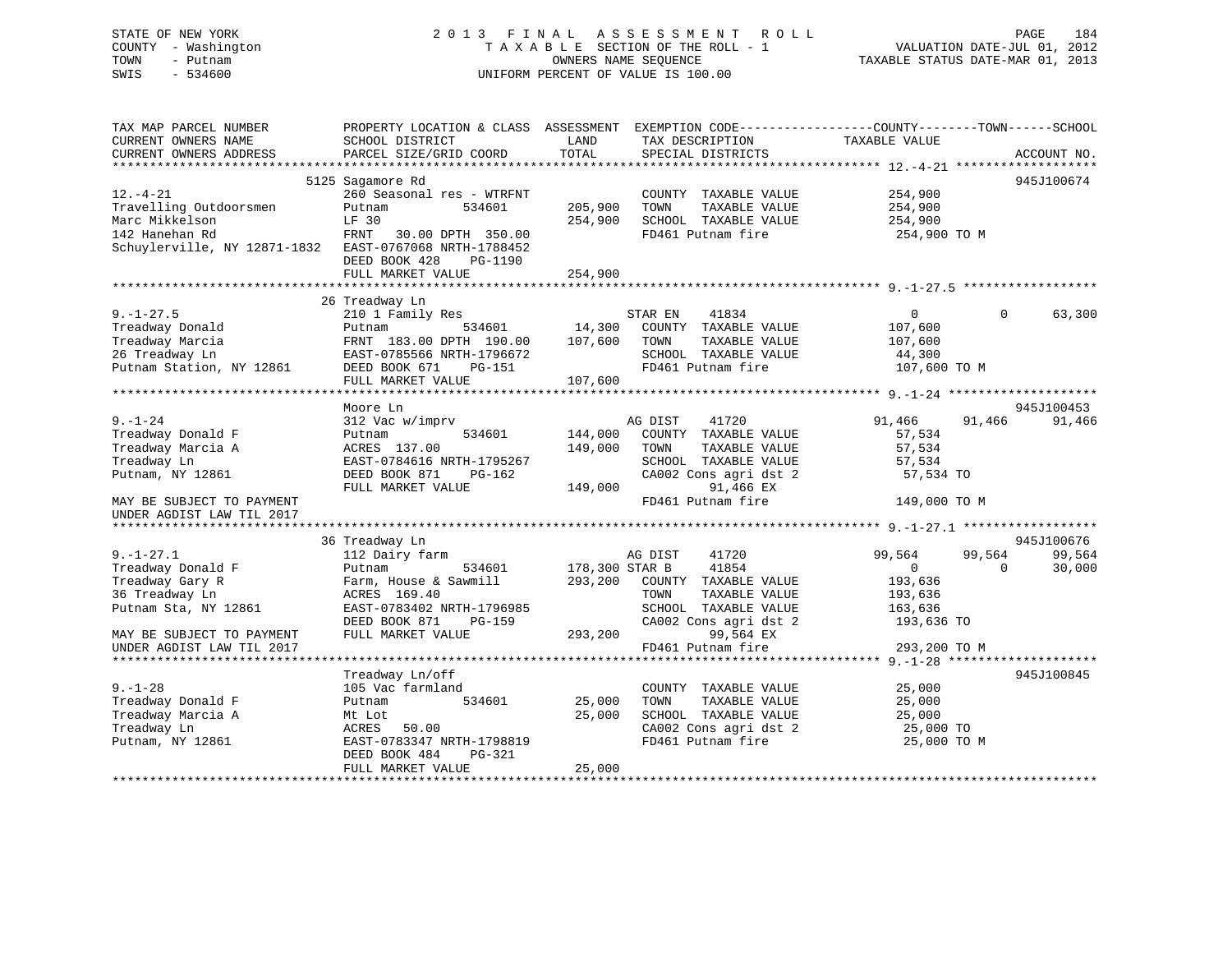# STATE OF NEW YORK 2 0 1 3 F I N A L A S S E S S M E N T R O L L PAGE 185 COUNTY - Washington T A X A B L E SECTION OF THE ROLL - 1 VALUATION DATE-JUL 01, 2012 TOWN - Putnam OWNERS NAME SEQUENCE TAXABLE STATUS DATE-MAR 01, 2013 SWIS - 534600 UNIFORM PERCENT OF VALUE IS 100.00

| TAX MAP PARCEL NUMBER<br>CURRENT OWNERS NAME<br>CURRENT OWNERS ADDRESS                                         | PROPERTY LOCATION & CLASS ASSESSMENT EXEMPTION CODE----------------COUNTY-------TOWN------SCHOOL<br>SCHOOL DISTRICT<br>PARCEL SIZE/GRID COORD                                                              | LAND<br>TOTAL              | TAX DESCRIPTION<br>SPECIAL DISTRICTS                                                                                  | TAXABLE VALUE                                                      | ACCOUNT NO.                      |
|----------------------------------------------------------------------------------------------------------------|------------------------------------------------------------------------------------------------------------------------------------------------------------------------------------------------------------|----------------------------|-----------------------------------------------------------------------------------------------------------------------|--------------------------------------------------------------------|----------------------------------|
| $9. - 1 - 27.8$<br>Treadway Victor<br>36 Treadway Ln<br>Putnam Station, NY 12861                               | Smith Way<br>314 Rural vac<10<br>534601<br>Putnam<br>1.80<br>ACRES<br>EAST-0781078 NRTH-1796042<br>DEED BOOK 487<br>PG-490<br>FULL MARKET VALUE                                                            | 1,800<br>1,800<br>1,800    | COUNTY TAXABLE VALUE<br>TOWN<br>TAXABLE VALUE<br>SCHOOL TAXABLE VALUE<br>FD461 Putnam fire                            | 1,800<br>1,800<br>1,800<br>1,800 TO M                              |                                  |
| $11.8 - 5 - 5$<br>Trombley Roger C<br>4357 Clark Ter<br>Marcellus, NY 13108                                    | Royal Anchorage Estates<br>314 Rural vac<10<br>534601<br>Putnam<br>LR's: Lot 17<br>$12.-5-5$<br>FRNT 111.00 DPTH 261.00<br>EAST-0766858 NRTH-1792509<br>DEED BOOK 558<br><b>PG-90</b><br>FULL MARKET VALUE | 75,000<br>75,000<br>75,000 | COUNTY TAXABLE VALUE<br>TAXABLE VALUE<br>TOWN<br>SCHOOL TAXABLE VALUE<br>FD461 Putnam fire                            | 75,000<br>75,000<br>75,000<br>75,000 TO M                          | 945J100991                       |
| $11.20 - 4 - 16$<br>Trudeau Donald<br>Trudeau Anne<br>4321 Link Way<br>Putnam, NY 12861                        | 4321 Link Way<br>210 1 Family Res<br>534601<br>Putnam<br>740/15<br>FRNT 88.00 DPTH 94.00<br>EAST-0766836 NRTH-1786440<br>DEED BOOK 524<br>PG-260<br>FULL MARKET VALUE                                      | 183,800<br>183,800         | STAR B<br>41854<br>80,600 COUNTY TAXABLE VALUE<br>TOWN<br>TAXABLE VALUE<br>SCHOOL TAXABLE VALUE<br>FD461 Putnam fire  | $0 \qquad \qquad$<br>183,800<br>183,800<br>153,800<br>183,800 TO M | 945J100464<br>30,000<br>$\Omega$ |
| $16. - 1 - 16.6$<br>Trudeau Richard Jr<br>25 Sunset Ln<br>Putnam, NY 12861                                     | 25 Sunset Ln<br>281 Multiple res<br>534601<br>Putnam<br>ACRES 104.70<br>EAST-0781135 NRTH-1781223<br>DEED BOOK 833<br>PG-302<br>FULL MARKET VALUE                                                          | 264,800<br>264,800         | STAR B<br>41854<br>129,700 COUNTY TAXABLE VALUE<br>TAXABLE VALUE<br>TOWN<br>SCHOOL TAXABLE VALUE<br>FD461 Putnam fire | $\overline{0}$<br>264,800<br>264,800<br>234,800<br>264,800 TO M    | $\Omega$<br>30,000               |
| $13. - 2 - 25$<br>Tucker Alice<br>Blood Rose M<br>Blood Ruse<br>104 County Route 2<br>Putnam Station, NY 12861 | 104 County Route 2<br>210 1 Family Res<br>Putnam<br>534601<br>Putnam Corners<br>FRNT 40.00 DPTH 200.00<br>EAST-0783809 NRTH-1791896<br>DEED BOOK 663<br>PG-268<br>FULL MARKET VALUE                        | 10,900<br>85,000<br>85,000 | 41834<br>STAR EN<br>COUNTY TAXABLE VALUE<br>TAXABLE VALUE<br>TOWN<br>SCHOOL TAXABLE VALUE<br>FD461 Putnam fire        | $\overline{0}$<br>85,000<br>85,000<br>21,700<br>85,000 TO M        | 945J100221<br>$\Omega$<br>63,300 |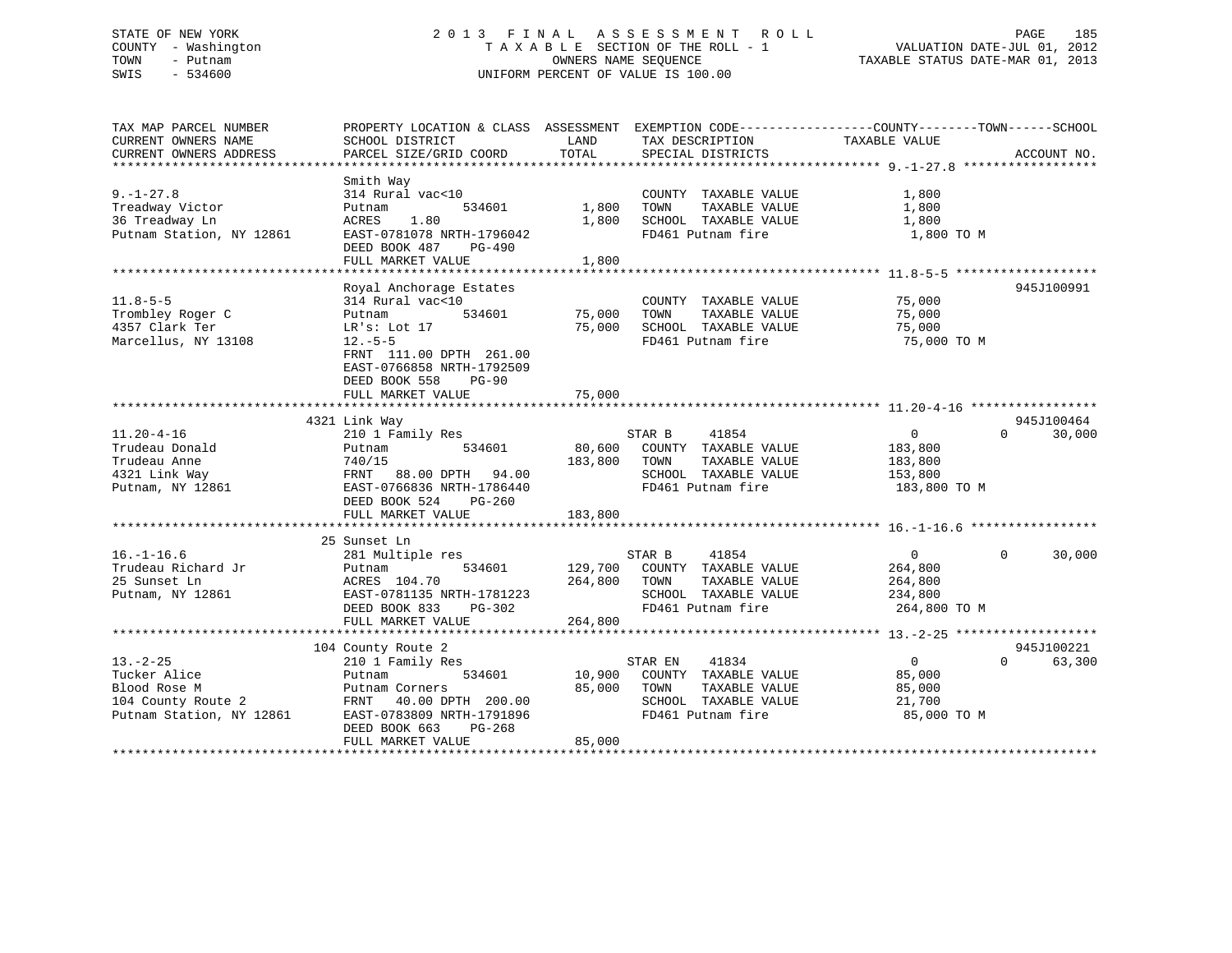# STATE OF NEW YORK 2 0 1 3 F I N A L A S S E S S M E N T R O L L PAGE 186 COUNTY - Washington T A X A B L E SECTION OF THE ROLL - 1 VALUATION DATE-JUL 01, 2012 TOWN - Putnam **CONNERS NAME SEQUENCE** TAXABLE STATUS DATE-MAR 01, 2013 SWIS - 534600 UNIFORM PERCENT OF VALUE IS 100.00

| TAX MAP PARCEL NUMBER<br>CURRENT OWNERS NAME<br>CURRENT OWNERS ADDRESS                                                                 | PROPERTY LOCATION & CLASS ASSESSMENT EXEMPTION CODE---------------COUNTY-------TOWN------SCHOOL<br>SCHOOL DISTRICT<br>PARCEL SIZE/GRID COORD | LAND<br>TOTAL      | TAX DESCRIPTION<br>SPECIAL DISTRICTS                                                                                    | TAXABLE VALUE                                                           | ACCOUNT NO.          |
|----------------------------------------------------------------------------------------------------------------------------------------|----------------------------------------------------------------------------------------------------------------------------------------------|--------------------|-------------------------------------------------------------------------------------------------------------------------|-------------------------------------------------------------------------|----------------------|
|                                                                                                                                        |                                                                                                                                              |                    |                                                                                                                         |                                                                         |                      |
| $13. - 1 - 6$<br>Tucker Daniel T<br>35 County Route 2<br>Putnam, NY 12861                                                              | 35 County Route 2<br>210 1 Family Res<br>Putnam<br>534601<br>FRNT 240.00 DPTH 147.00<br>BANK<br>185<br>EAST-0782801 NRTH-1790825             | 14,100<br>87,400   | STAR B<br>41854<br>COUNTY TAXABLE VALUE<br>TOWN<br>TAXABLE VALUE<br>SCHOOL TAXABLE VALUE<br>FD461 Putnam fire           | $\Omega$<br>$\overline{0}$<br>87,400<br>87,400<br>57,400<br>87,400 TO M | 945J100191<br>30,000 |
|                                                                                                                                        | DEED BOOK 860<br>PG-280                                                                                                                      |                    |                                                                                                                         |                                                                         |                      |
|                                                                                                                                        | FULL MARKET VALUE                                                                                                                            | 87,400             |                                                                                                                         |                                                                         |                      |
|                                                                                                                                        | 4356 Link Way                                                                                                                                |                    |                                                                                                                         |                                                                         | 945J100656           |
| $11.20 - 2 - 6$<br>Turner Edward M<br>12 Reservoir Rd<br>Fort Edward, NY 12828                                                         | 260 Seasonal res<br>534601<br>Putnam<br>Cot & Lot 71<br>FRNT 50.00 DPTH 145.00<br>EAST-0766794 NRTH-1787056<br>DEED BOOK 454<br>PG-490       | 31,700<br>52,700   | COUNTY TAXABLE VALUE<br>TOWN<br>TAXABLE VALUE<br>SCHOOL TAXABLE VALUE<br>FD461 Putnam fire                              | 52,700<br>52,700<br>52,700<br>52,700 TO M                               |                      |
|                                                                                                                                        | FULL MARKET VALUE                                                                                                                            | 52,700             |                                                                                                                         |                                                                         |                      |
| $18. - 2 - 8$<br>Upper Hudson Woodlands ATP LP Putnam<br>Regions Timberland Group<br>1180 W Peachtree St Ste 1200<br>Atlanta, GA 30309 | State Route 22<br>323 Vacant rural<br>534601<br>Easmt 2923/97<br>$18. - 1 - 8$<br><b>ACRES</b><br>5.60                                       | 1,120<br>1,120     | COUNTY TAXABLE VALUE<br>TAXABLE VALUE<br>TOWN<br>SCHOOL TAXABLE VALUE<br>FD461 Putnam fire                              | 1,120<br>1,120<br>1,120<br>1,120 TO M                                   | 945J100226           |
|                                                                                                                                        | EAST-0774595 NRTH-1773720<br>DEED BOOK 2920 PG-1<br>CONSERVATION ESMT % 60.00<br>FULL MARKET VALUE                                           | 1,120              |                                                                                                                         |                                                                         |                      |
|                                                                                                                                        | Black Point Rd                                                                                                                               |                    |                                                                                                                         |                                                                         | 945J100302           |
| $1.18 - 1 - 10$<br>Urbanowicz Maureen<br>14 Church Rd<br>Sherman, CT 06784                                                             | 314 Rural vac<10 - WTRFNT<br>534601<br>Putnam<br>$110'$ Lf<br>1.27<br>ACRES<br>EAST-0771905 NRTH-1810424                                     | 364,900<br>364,900 | COUNTY TAXABLE VALUE<br>TOWN<br>TAXABLE VALUE<br>SCHOOL TAXABLE VALUE<br>BP461 Black Pt Sewer Dist<br>FD461 Putnam fire | 364,900<br>364,900<br>364,900<br>.00 UN C<br>364,900 TO M               |                      |
|                                                                                                                                        | DEED BOOK 776<br>PG-344<br>FULL MARKET VALUE                                                                                                 | 364,900            |                                                                                                                         |                                                                         |                      |
|                                                                                                                                        |                                                                                                                                              |                    |                                                                                                                         |                                                                         |                      |
| $5. - 2 - 2$<br>Usaj Joseph<br>Usaj Carole<br>520 Woodland Ct<br>Chagrin Falls, OH 44022                                               | 825 County Route 2<br>242 Rurl res&rec<br>534601<br>Putnam<br>470/844 846<br>ACRES<br>30.90<br>EAST-0788508 NRTH-1808585                     | 55,900<br>260,900  | COUNTY TAXABLE VALUE<br>TOWN<br>TAXABLE VALUE<br>SCHOOL TAXABLE VALUE<br>FD461 Putnam fire                              | 260,900<br>260,900<br>260,900<br>260,900 TO M                           |                      |
|                                                                                                                                        | DEED BOOK 617<br>$PG-7$<br>FULL MARKET VALUE                                                                                                 | 260,900            |                                                                                                                         |                                                                         |                      |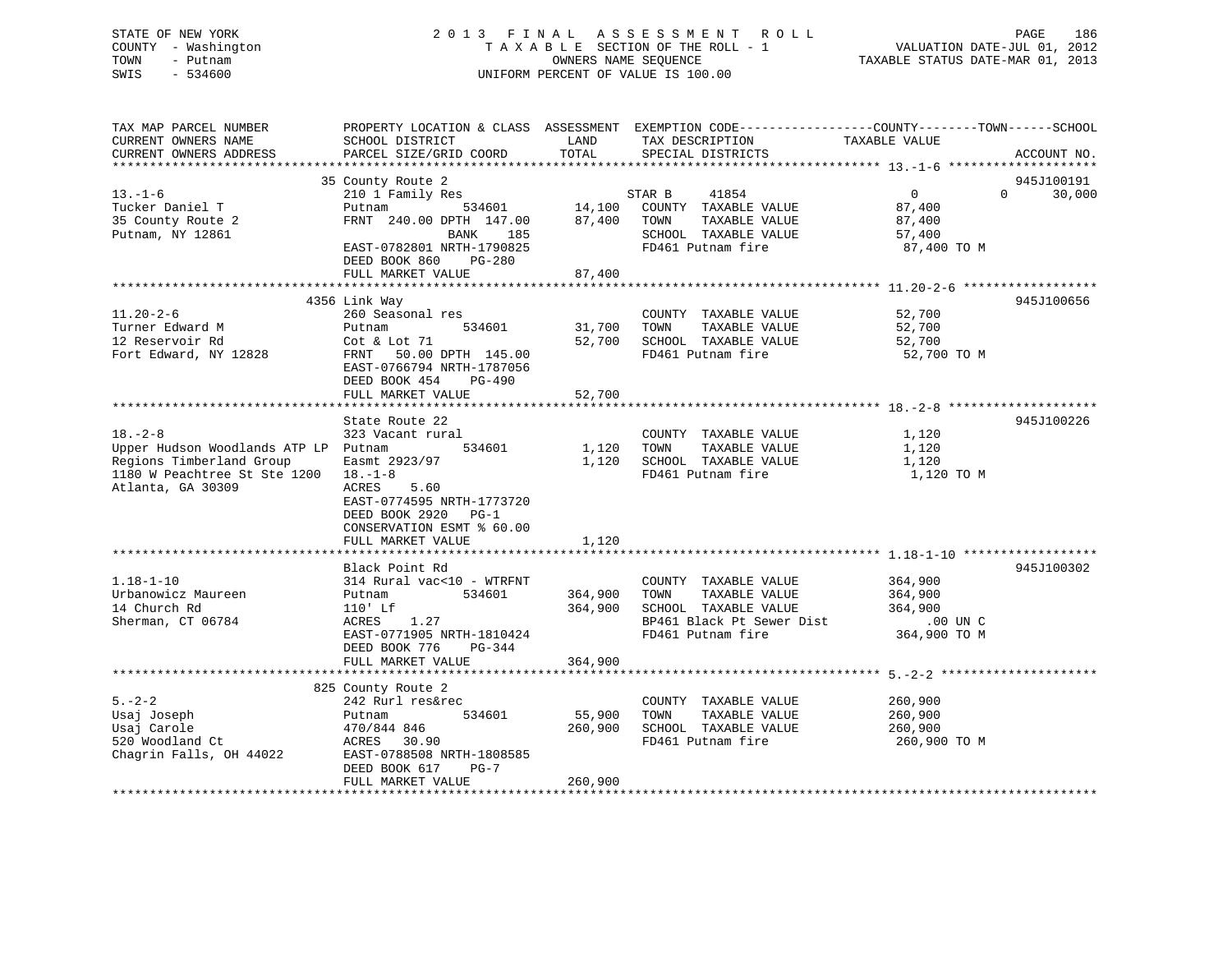# STATE OF NEW YORK 2 0 1 3 F I N A L A S S E S S M E N T R O L L PAGE 187 COUNTY - Washington T A X A B L E SECTION OF THE ROLL - 1 VALUATION DATE-JUL 01, 2012 TOWN - Putnam **CONNERS NAME SEQUENCE** TAXABLE STATUS DATE-MAR 01, 2013 SWIS - 534600 UNIFORM PERCENT OF VALUE IS 100.00

| TAX MAP PARCEL NUMBER<br>CURRENT OWNERS NAME<br>CURRENT OWNERS ADDRESS                               | PROPERTY LOCATION & CLASS ASSESSMENT<br>SCHOOL DISTRICT<br>PARCEL SIZE/GRID COORD                                                                                                                   | LAND<br>TOTAL                 | TAX DESCRIPTION<br>SPECIAL DISTRICTS                                                                                    | EXEMPTION CODE-----------------COUNTY-------TOWN------SCHOOL<br>TAXABLE VALUE<br>ACCOUNT NO. |  |
|------------------------------------------------------------------------------------------------------|-----------------------------------------------------------------------------------------------------------------------------------------------------------------------------------------------------|-------------------------------|-------------------------------------------------------------------------------------------------------------------------|----------------------------------------------------------------------------------------------|--|
|                                                                                                      |                                                                                                                                                                                                     |                               |                                                                                                                         |                                                                                              |  |
| $11.20 - 2 - 22$<br>Usaj Joseph<br>Usaj Carole<br>520 Woodland Ct<br>Chagrin Falls, OH 44022         | 4314 Link Way<br>210 1 Family Res<br>534601<br>Putnam<br>FRNT<br>75.00 DPTH 100.00<br>EAST-0767028 NRTH-1786395<br>DEED BOOK 741<br>PG-352                                                          | 75,000<br>278,700             | COUNTY TAXABLE VALUE<br>TOWN<br>TAXABLE VALUE<br>SCHOOL TAXABLE VALUE<br>FD461 Putnam fire                              | 945J100149<br>278,700<br>278,700<br>278,700<br>278,700 TO M                                  |  |
|                                                                                                      | FULL MARKET VALUE                                                                                                                                                                                   | 278,700                       |                                                                                                                         |                                                                                              |  |
|                                                                                                      | ************************                                                                                                                                                                            | **********                    |                                                                                                                         | ********************* 11.20-4-25 ******************                                          |  |
| $11.20 - 4 - 25$<br>Usaj Joseph<br>Usaj Carole<br>520 Woodland Ct<br>Chagrin Falls, OH 44022         | Link Way<br>314 Rural vac<10 - WTRFNT<br>534601<br>Putnam<br>LF 75<br>FRNT<br>15.00 DPTH 162.00<br>EAST-0766960 NRTH-1786252<br>DEED BOOK 741<br>$PG-352$<br>FULL MARKET VALUE                      | 158,100<br>158,100<br>158,100 | COUNTY TAXABLE VALUE<br>TOWN<br>TAXABLE VALUE<br>SCHOOL TAXABLE VALUE<br>FD461 Putnam fire                              | 945J100150<br>158,100<br>158,100<br>158,100<br>158,100 TO M                                  |  |
|                                                                                                      |                                                                                                                                                                                                     |                               |                                                                                                                         |                                                                                              |  |
| $4.9 - 1 - 11$<br>V and P Holdings LLC<br>Val A Soupios<br>3018 Mainsail Circle<br>Jupiter, FL 33477 | 2397 Black Point Way<br>280 Res Multiple - WTRFNT<br>Putnam<br>534601<br>2 Camps And Lot<br>LF 233<br>ACRES<br>1.20<br>EAST-0767993 NRTH-1805992<br>DEED BOOK 1834<br>$PG-341$<br>FULL MARKET VALUE | 600,600<br>871,700<br>871,700 | COUNTY TAXABLE VALUE<br>TOWN<br>TAXABLE VALUE<br>SCHOOL TAXABLE VALUE<br>BP461 Black Pt Sewer Dist<br>FD461 Putnam fire | 945J100691<br>871,700<br>871,700<br>871,700<br>.00 UN C<br>871,700 TO M                      |  |
|                                                                                                      | 4 + 12 Northwoods Way                                                                                                                                                                               |                               |                                                                                                                         | 945J101064                                                                                   |  |
| $18. - 2 - 2.3$<br>Valente Trust Richard J<br>36 Barden Ln<br>Warren, RI 02885                       | 280 Res Multiple<br>Putnam<br>534601<br>4 Northwoods Way<br>$18. - 1 - 2.3$<br>64.90<br>ACRES<br>EAST-0774984 NRTH-1775235<br>DEED BOOK 929<br>$PG-298$                                             | 89,900<br>350,500             | COUNTY TAXABLE VALUE<br>TAXABLE VALUE<br>TOWN<br>SCHOOL TAXABLE VALUE<br>FD461 Putnam fire                              | 350,500<br>350,500<br>350,500<br>350,500 TO M                                                |  |
|                                                                                                      | FULL MARKET VALUE                                                                                                                                                                                   | 350,500                       |                                                                                                                         |                                                                                              |  |
| $13. - 2 - 6$<br>Van Zutphen Kristin<br>123 County Route 2<br>Putnam, NY 12861                       | 123 County Route 2<br>242 Rurl res&rec<br>534601<br>Putnam<br>Bdy Ln Agmt 2038-106<br>2475:329<br>ACRES 14.80<br>EAST-0783900 NRTH-1793076                                                          | 39,800<br>129,400             | STAR B<br>41854<br>COUNTY TAXABLE VALUE<br>TOWN<br>TAXABLE VALUE<br>SCHOOL TAXABLE VALUE<br>FD461 Putnam fire           | 945J100269<br>0<br>$\Omega$<br>30,000<br>129,400<br>129,400<br>99,400<br>129,400 TO M        |  |
|                                                                                                      | DEED BOOK 2475<br>$PG-329$<br>FULL MARKET VALUE                                                                                                                                                     | 129,400                       |                                                                                                                         |                                                                                              |  |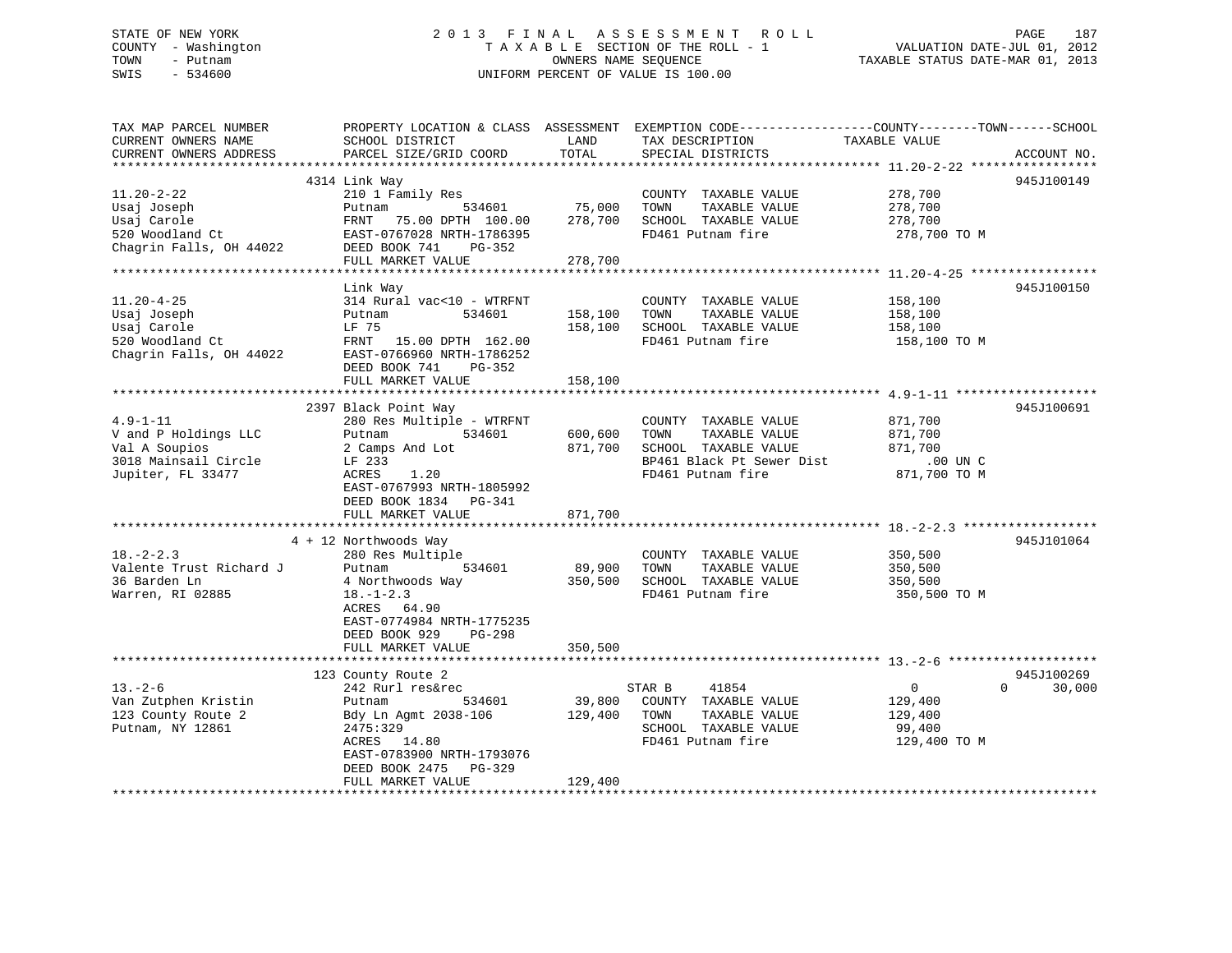# STATE OF NEW YORK 2 0 1 3 F I N A L A S S E S S M E N T R O L L PAGE 188 COUNTY - Washington T A X A B L E SECTION OF THE ROLL - 1 VALUATION DATE-JUL 01, 2012 TOWN - Putnam OWNERS NAME SEQUENCE TAXABLE STATUS DATE-MAR 01, 2013 SWIS - 534600 UNIFORM PERCENT OF VALUE IS 100.00

| TAX MAP PARCEL NUMBER  | PROPERTY LOCATION & CLASS ASSESSMENT |         | EXEMPTION CODE-----------------COUNTY-------TOWN------SCHOOL |               |             |
|------------------------|--------------------------------------|---------|--------------------------------------------------------------|---------------|-------------|
| CURRENT OWNERS NAME    | SCHOOL DISTRICT                      | LAND    | TAX DESCRIPTION                                              | TAXABLE VALUE |             |
| CURRENT OWNERS ADDRESS | PARCEL SIZE/GRID COORD               | TOTAL   | SPECIAL DISTRICTS                                            |               | ACCOUNT NO. |
|                        |                                      |         |                                                              |               |             |
|                        | Beach Ln                             |         |                                                              |               | 945J100212  |
| $11.20 - 2 - 16.1$     | 314 Rural vac<10                     |         | COUNTY TAXABLE VALUE                                         | 28,300        |             |
| Vankampen Edward       | 534601<br>Putnam                     | 28,300  | TOWN<br>TAXABLE VALUE                                        | 28,300        |             |
| Helm Gerald            | 1 Lot                                | 28,300  | SCHOOL TAXABLE VALUE                                         | 28,300        |             |
| Attn: Denise Salerno   | FRNT 67.00 DPTH 75.00                |         | FD461 Putnam fire                                            | 28,300 TO M   |             |
| PO Box 108             | EAST-0767379 NRTH-1786279            |         |                                                              |               |             |
| Averill Park, NY 12018 | DEED BOOK 682<br>PG-26               |         |                                                              |               |             |
|                        | FULL MARKET VALUE                    | 28,300  |                                                              |               |             |
|                        |                                      |         |                                                              |               |             |
|                        | 4028 Beach Ln                        |         |                                                              |               | 945J100689  |
| $11.20 - 2 - 17$       | 260 Seasonal res                     |         | COUNTY TAXABLE VALUE                                         | 116,100       |             |
| Vankampen Edward       | 534601<br>Putnam                     | 42,500  | TOWN<br>TAXABLE VALUE                                        | 116,100       |             |
| Helm Gerald            | Camp/lot 71                          | 116,100 | SCHOOL TAXABLE VALUE                                         | 116,100       |             |
| Attn: Salerno Denise   | 50.00<br>FRNT 100.00 DPTH            |         | FD461 Putnam fire                                            | 116,100 TO M  |             |
| PO Box 108             | EAST-0767384 NRTH-1786362            |         |                                                              |               |             |
| Averill Park, NY 12018 | DEED BOOK 682<br>$PG-28$             |         |                                                              |               |             |
|                        | FULL MARKET VALUE                    | 116,100 |                                                              |               |             |
|                        |                                      |         |                                                              |               |             |
|                        | Old Garbis Way                       |         |                                                              |               | 945J100515  |
| $13. - 3 - 8.1$        | 314 Rural vac<10 - WTRFNT            |         | COUNTY TAXABLE VALUE                                         | 24,600        |             |
| Varjian Christopher    | 534601<br>Putnam                     | 24,600  | TAXABLE VALUE<br>TOWN                                        | 24,600        |             |
| Varjian Karen          | Deeded ROW-Old Garbis Way            | 24,600  | SCHOOL TAXABLE VALUE                                         | 24,600        |             |
| 22 Lambeth Cir         | 2.10<br>ACRES                        |         | FD461 Putnam fire                                            | 24,600 TO M   |             |
| Sandwich, MA 02563     | EAST-0790271 NRTH-1792486            |         |                                                              |               |             |
|                        | DEED BOOK 3043<br>$PG-48$            |         |                                                              |               |             |
|                        | FULL MARKET VALUE                    | 24,600  |                                                              |               |             |
|                        |                                      |         |                                                              |               |             |
|                        | 100 Liddle-Harris Rd                 |         |                                                              |               | 945J100715  |
| $12. - 3 - 4$          | 260 Seasonal res                     |         | COUNTY TAXABLE VALUE                                         | 75,000        |             |
| Varjian Christopher A  | 534601<br>Putnam                     | 27,400  | TAXABLE VALUE<br>TOWN                                        | 75,000        |             |
| Varjian Karen E        | ACRES<br>4.30                        | 75,000  | SCHOOL TAXABLE VALUE                                         | 75,000        |             |
| 22 Lambeth Cir         | EAST-0775561 NRTH-1787012            |         | FD461 Putnam fire                                            | 75,000 TO M   |             |
| Sandwich, MA 02563     | DEED BOOK 2112 PG-253                |         |                                                              |               |             |
|                        | FULL MARKET VALUE                    | 75,000  |                                                              |               |             |
|                        |                                      |         |                                                              |               |             |
|                        | 1905 Railroad Way South              |         |                                                              |               | 945J100495  |
| $16. - 1 - 9$          | 260 Seasonal res - WTRFNT            |         | COUNTY TAXABLE VALUE                                         | 12,800        |             |
| Vaughan Timothy J      | 534601<br>Putnam                     | 2,600   | TAXABLE VALUE<br>TOWN                                        | 12,800        |             |
| Vaughan Grace          | LF 30                                | 12,800  | SCHOOL TAXABLE VALUE                                         | 12,800        |             |
| Dewey Bridge Rd        | 30.00 DPTH 40.00<br>FRNT             |         | FD461 Putnam fire                                            | 12,800 TO M   |             |
| PO Box 232             | EAST-0788980 NRTH-1783337            |         |                                                              |               |             |
| Fort Ann, NY 12827     | DEED BOOK 618<br>$PG-16$             |         |                                                              |               |             |
|                        | FULL MARKET VALUE                    | 12,800  |                                                              |               |             |
|                        |                                      |         |                                                              |               |             |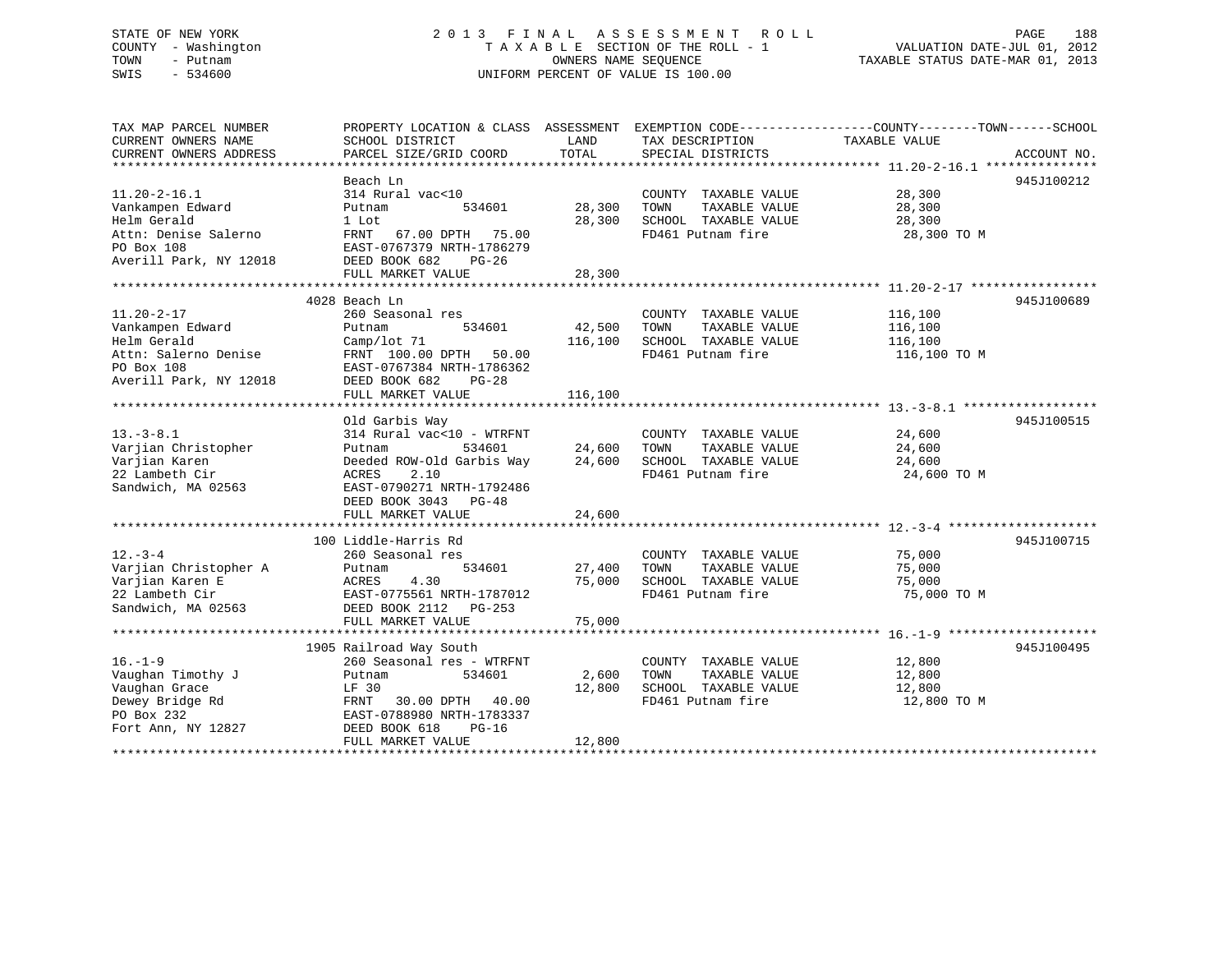# STATE OF NEW YORK 2 0 1 3 F I N A L A S S E S S M E N T R O L L PAGE 189 COUNTY - Washington T A X A B L E SECTION OF THE ROLL - 1 VALUATION DATE-JUL 01, 2012 TOWN - Putnam **CONNERS NAME SEQUENCE** TAXABLE STATUS DATE-MAR 01, 2013 SWIS - 534600 UNIFORM PERCENT OF VALUE IS 100.00

| TAX MAP PARCEL NUMBER<br>CURRENT OWNERS NAME                                                                   | PROPERTY LOCATION & CLASS ASSESSMENT<br>SCHOOL DISTRICT                                                                                                                                        | LAND                          | TAX DESCRIPTION                                                                                                | EXEMPTION CODE-----------------COUNTY-------TOWN------SCHOOL<br>TAXABLE VALUE  |             |
|----------------------------------------------------------------------------------------------------------------|------------------------------------------------------------------------------------------------------------------------------------------------------------------------------------------------|-------------------------------|----------------------------------------------------------------------------------------------------------------|--------------------------------------------------------------------------------|-------------|
| CURRENT OWNERS ADDRESS<br>*************************                                                            | PARCEL SIZE/GRID COORD<br>************************                                                                                                                                             | TOTAL                         | SPECIAL DISTRICTS                                                                                              |                                                                                | ACCOUNT NO. |
|                                                                                                                | 2002 Lake George Way South                                                                                                                                                                     |                               |                                                                                                                |                                                                                | 945J100924  |
| $7.12 - 1 - 13$<br>Viering Judith M<br>2002 Lake George Way South<br>Putnam, NY 12861                          | 210 1 Family Res - WTRFNT<br>Putnam<br>534601<br>LF 130<br>ACRES<br>1.19<br>EAST-0767700 NRTH-1797785<br>DEED BOOK 2878<br>PG-179                                                              | 726,900<br>1001,700           | 41834<br>STAR EN<br>COUNTY TAXABLE VALUE<br>TOWN<br>TAXABLE VALUE<br>SCHOOL TAXABLE VALUE<br>FD461 Putnam fire | $\overline{0}$<br>$\Omega$<br>1001,700<br>1001,700<br>938,400<br>1001,700 TO M | 63,300      |
|                                                                                                                | FULL MARKET VALUE                                                                                                                                                                              | 1001,700                      |                                                                                                                |                                                                                |             |
|                                                                                                                |                                                                                                                                                                                                |                               |                                                                                                                |                                                                                |             |
| $7.8 - 1 - 10$<br>Vincent Reginald P Trustee<br>Vincent 3012 Rev Trust<br>43 Birchwood Ln<br>Lennox, MA 01240  | Lake George Way<br>314 Rural vac<10<br>534601<br>Putnam<br>637/164<br>FRNT<br>55.00 DPTH 167.00<br>EAST-0767463 NRTH-1799033<br>DEED BOOK 3231 PG-338                                          | 48,300<br>48,300              | COUNTY TAXABLE VALUE<br>TOWN<br>TAXABLE VALUE<br>SCHOOL TAXABLE VALUE<br>FD461 Putnam fire                     | 48,300<br>48,300<br>48,300<br>48,300 TO M                                      | 945J100737  |
|                                                                                                                | FULL MARKET VALUE                                                                                                                                                                              | 48,300                        |                                                                                                                |                                                                                |             |
|                                                                                                                |                                                                                                                                                                                                |                               |                                                                                                                |                                                                                |             |
| $7.8 - 1 - 12$<br>Vincent Reginald P Trustee<br>Vincent 3012 Rev Trust<br>43 Birchwood Ln<br>Lennox, MA 01240  | 1561 Mosswood Way<br>280 Res Multiple<br>Putnam<br>534601<br>747/331;637/164;410/102<br>FRNT 142.00 DPTH 190.00<br>EAST-0767559 NRTH-1798884<br>DEED BOOK 323<br>$PG-338$<br>FULL MARKET VALUE | 171,300<br>380,000<br>380,000 | COUNTY TAXABLE VALUE<br>TAXABLE VALUE<br>TOWN<br>SCHOOL TAXABLE VALUE<br>FD461 Putnam fire                     | 380,000<br>380,000<br>380,000<br>380,000 TO M                                  | 945J100693  |
|                                                                                                                |                                                                                                                                                                                                |                               |                                                                                                                |                                                                                |             |
| $7.12 - 1 - 23$<br>Vincent Reginald P Trustee<br>Vincent 3012 Rev Trust<br>43 Birchwood Ln<br>Lennox, MA 01240 | Lake George Way<br>312 Vac w/imprv - WTRFNT<br>534601<br>Putnam<br>Dock:505/734;637/164<br>LF 25<br>FRNT<br>27.00 DPTH 63.00<br>EAST-0767491 NRTH-1798689<br>DEED BOOK 3231<br>PG-338          | 82,700<br>86,700              | COUNTY TAXABLE VALUE<br>TOWN<br>TAXABLE VALUE<br>SCHOOL TAXABLE VALUE<br>FD461 Putnam fire                     | 86,700<br>86,700<br>86,700<br>86,700 TO M                                      | 945J100909  |
|                                                                                                                | FULL MARKET VALUE                                                                                                                                                                              | 86,700                        |                                                                                                                |                                                                                |             |
|                                                                                                                |                                                                                                                                                                                                |                               |                                                                                                                |                                                                                |             |
| $4. - 1 - 23$<br>Viola John<br>Viola Mary<br>207 Gravesend Neck Rd<br>Brooklyn, NY 11223                       | Schwerdtfeger Rd<br>314 Rural vac<10<br>534601<br>Putnam<br>Lot<br>559/108<br>9.60<br>ACRES<br>EAST-0770548 NRTH-1802349<br>DEED BOOK 394<br>PG-1193                                           | 24,600<br>24,600              | COUNTY TAXABLE VALUE<br>TOWN<br>TAXABLE VALUE<br>SCHOOL TAXABLE VALUE<br>FD461 Putnam fire                     | 24,600<br>24,600<br>24,600<br>24,600 TO M                                      | 945J100694  |
| *************************                                                                                      | FULL MARKET VALUE<br>**************************                                                                                                                                                | 24,600                        |                                                                                                                |                                                                                |             |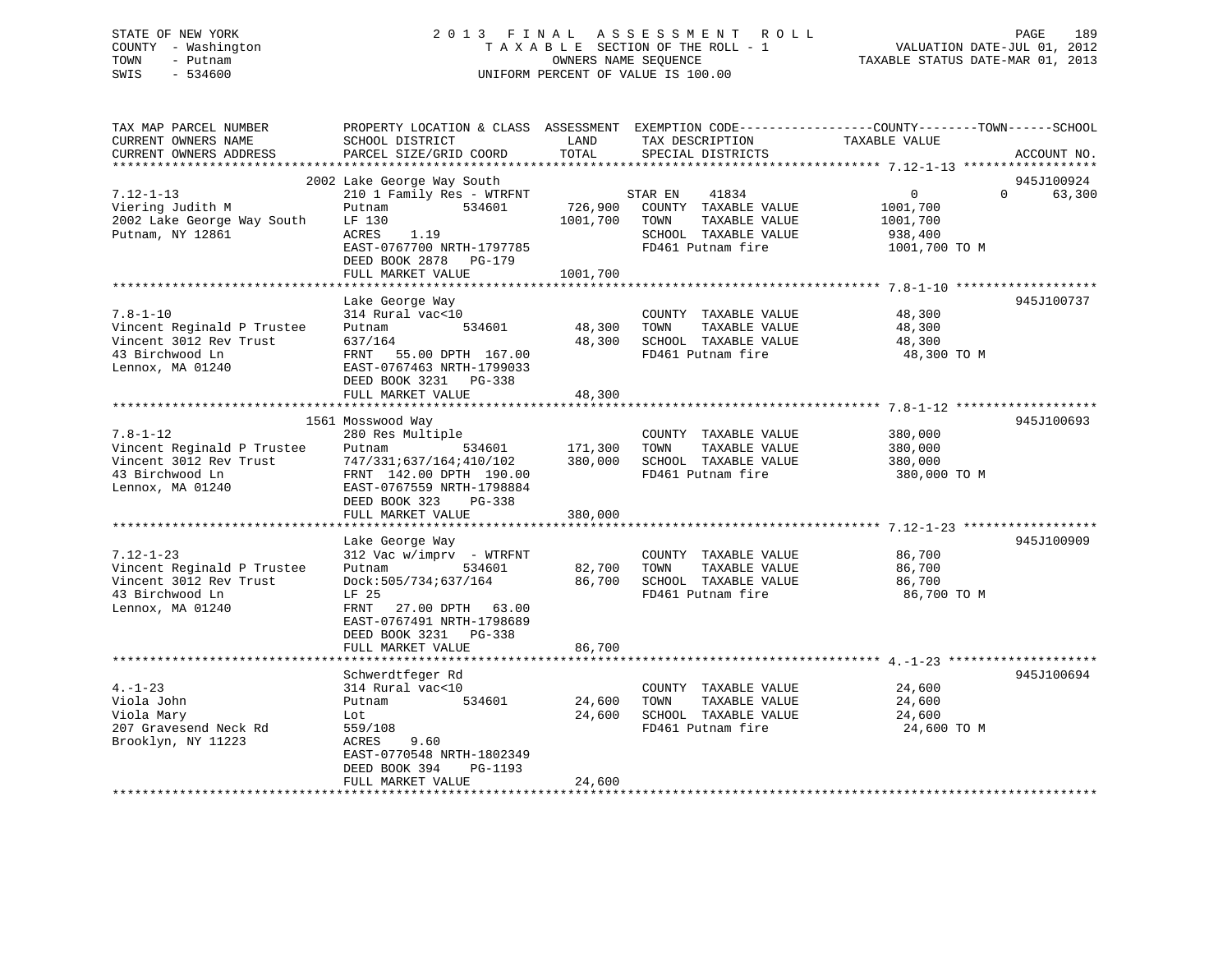| STATE OF NEW YORK<br>COUNTY - Washington<br>TOWN<br>- Putnam<br>SWIS<br>$-534600$              | 2013 FINAL ASSESSMENT ROLL<br>TAXABLE SECTION OF THE ROLL - 1<br>UNIFORM PERCENT OF VALUE IS 100.00                                                                                  | PAGE<br>190<br>rage<br>701, VALUATION DATE-JUL 01, 2012<br>712 TAXABLE STATUS DATE-MAR 01, 2013 |                                                                                                                                 |                                                                                                                 |
|------------------------------------------------------------------------------------------------|--------------------------------------------------------------------------------------------------------------------------------------------------------------------------------------|-------------------------------------------------------------------------------------------------|---------------------------------------------------------------------------------------------------------------------------------|-----------------------------------------------------------------------------------------------------------------|
| TAX MAP PARCEL NUMBER<br>CURRENT OWNERS NAME<br>CURRENT OWNERS ADDRESS                         | SCHOOL DISTRICT<br>PARCEL SIZE/GRID COORD                                                                                                                                            | LAND<br>TOTAL                                                                                   | TAX DESCRIPTION TAXABLE VALUE<br>SPECIAL DISTRICTS                                                                              | PROPERTY LOCATION & CLASS ASSESSMENT EXEMPTION CODE----------------COUNTY-------TOWN------SCHOOL<br>ACCOUNT NO. |
|                                                                                                | 17142 State Route 22                                                                                                                                                                 |                                                                                                 |                                                                                                                                 | 945J100614                                                                                                      |
| $9. - 1 - 32.1$<br>Visicaro Marianne<br>7 5th Arc<br>Whitehall, NY 12887                       | 210 1 Family Res<br>534601<br>Putnam<br>450/218<br>3.50<br>ACRES<br>EAST-0780266 NRTH-1797966<br>DEED BOOK 2684 PG-218                                                               | 21,900<br>122,700                                                                               | COUNTY TAXABLE VALUE<br>TOWN<br>TAXABLE VALUE<br>SCHOOL TAXABLE VALUE<br>FD461 Putnam fire                                      | 122,700<br>122,700<br>122,700<br>122,700 TO M                                                                   |
|                                                                                                | FULL MARKET VALUE                                                                                                                                                                    | 122,700                                                                                         |                                                                                                                                 |                                                                                                                 |
| $1.18 - 1 - 21$<br>Wagoner Stephanie A Trustee Putnam<br>5969 Dublin Rd<br>Delaware, OH 43015  | 2198 Black Point Rd<br>210 1 Family Res - WTRFNT<br>534601<br>LF 151<br>FRNT 135.00 DPTH 261.00<br>BANK<br>117<br>EAST-0770950 NRTH-1809736                                          | 575,300                                                                                         | COUNTY TAXABLE VALUE<br>TAXABLE VALUE<br>TOWN<br>805,100 SCHOOL TAXABLE VALUE<br>BP461 Black Pt Sewer Dist<br>FD461 Putnam fire | 945J100001<br>805,100<br>805,100<br>805,100<br>00 UN C.<br>805,100 TO M                                         |
|                                                                                                | DEED BOOK 910<br>PG-290<br>FULL MARKET VALUE                                                                                                                                         | 805,100                                                                                         |                                                                                                                                 |                                                                                                                 |
|                                                                                                |                                                                                                                                                                                      |                                                                                                 |                                                                                                                                 |                                                                                                                 |
| $13.-2-14.3$<br>Waite Anne<br>Attn: Regina Hughes<br>Parkwood Aveune<br>Hudson Falls, NY 12839 | 205 County Route 3<br>312 Vac w/imprv<br>534601<br>Putnam<br>Lot & Trailer<br>1.70<br>ACRES<br>EAST-0784712 NRTH-1787995<br>DEED BOOK 489<br>PG-565<br>FULL MARKET VALUE             | 7,600<br>7,700                                                                                  | COUNTY TAXABLE VALUE<br>TOWN<br>TAXABLE VALUE<br>7,700 SCHOOL TAXABLE VALUE<br>FD461 Putnam fire                                | 945J100979<br>7,700<br>7,700<br>7,700<br>7,700 TO M                                                             |
|                                                                                                |                                                                                                                                                                                      |                                                                                                 |                                                                                                                                 |                                                                                                                 |
| $2. - 1 - 16$<br>Waldner Rachelle<br>15 Kirby Ln<br>Ronhonkoma, NY 11779-2102                  | 33 Ferry Way South<br>260 Seasonal res - WTRFNT<br>Putnam<br>534601<br>61' Lf<br>FRNT 61.00 DPTH 100.00<br>EAST-0788303 NRTH-1810369<br>DEED BOOK 873<br>$PG-4$<br>FULL MARKET VALUE | 34,300                                                                                          | COUNTY TAXABLE VALUE<br>6,300 TOWN<br>TAXABLE VALUE<br>34,300 SCHOOL TAXABLE VALUE<br>FD461 Putnam fire                         | 945J100281<br>34,300<br>34,300<br>34,300<br>34,300 TO M                                                         |
|                                                                                                |                                                                                                                                                                                      |                                                                                                 |                                                                                                                                 |                                                                                                                 |
| $1. - 1 - 14$<br>Walker Edward A<br>Walker Judith G<br>PO Box 206<br>Ticonderoga, NY 12883     | Black Point Rd<br>314 Rural vac<10<br>534601<br>Putnam<br>FRNT 120.00 DPTH 120.00<br>EAST-0774305 NRTH-1812955<br>DEED BOOK 2565 PG-180<br>FULL MARKET VALUE                         | 2,500<br>2,500<br>2,500                                                                         | COUNTY TAXABLE VALUE<br>TOWN<br>TAXABLE VALUE<br>SCHOOL TAXABLE VALUE<br>BP461 Black Pt Sewer Dist<br>FD461 Putnam fire         | 2,500<br>2,500<br>2,500<br>.00 UN C<br>2,500 TO M                                                               |
|                                                                                                |                                                                                                                                                                                      |                                                                                                 |                                                                                                                                 |                                                                                                                 |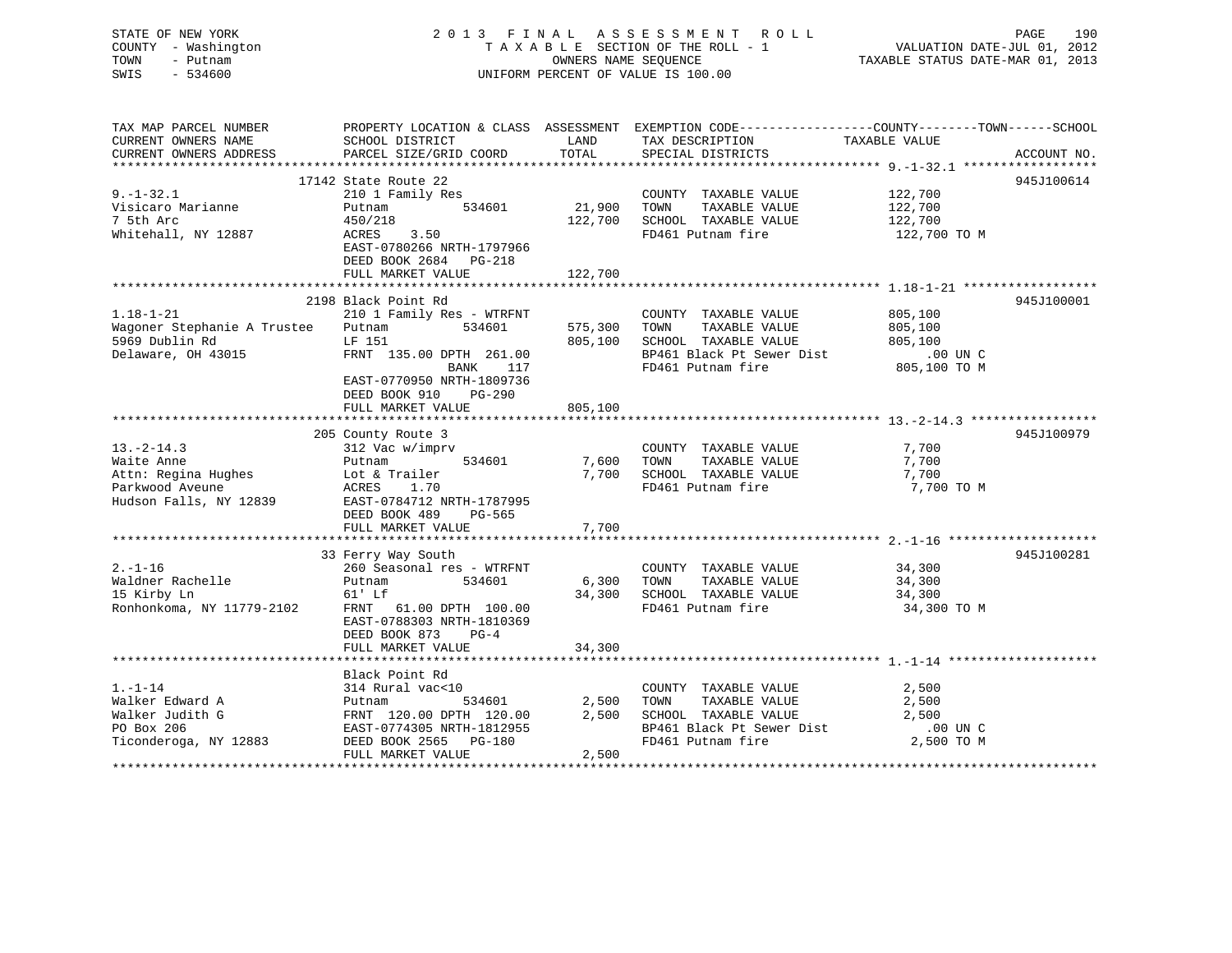|      | STATE OF NEW YORK   | 2013 FINAL ASSESSMENT ROLL         | 191<br>PAGE                      |
|------|---------------------|------------------------------------|----------------------------------|
|      | COUNTY - Washington | TAXABLE SECTION OF THE ROLL - 1    | VALUATION DATE-JUL 01, 2012      |
| TOWN | - Putnam            | OWNERS NAME SEOUENCE               | TAXABLE STATUS DATE-MAR 01, 2013 |
| SWIS | - 534600            | UNIFORM PERCENT OF VALUE IS 100.00 |                                  |
|      |                     |                                    |                                  |
|      |                     |                                    |                                  |

| TAX MAP PARCEL NUMBER    | PROPERTY LOCATION & CLASS ASSESSMENT EXEMPTION CODE---------------COUNTY-------TOWN-----SCHOOL |         |                             |                       |             |
|--------------------------|------------------------------------------------------------------------------------------------|---------|-----------------------------|-----------------------|-------------|
| CURRENT OWNERS NAME      | SCHOOL DISTRICT                                                                                | LAND    | TAX DESCRIPTION             | TAXABLE VALUE         |             |
| CURRENT OWNERS ADDRESS   | PARCEL SIZE/GRID COORD                                                                         | TOTAL   | SPECIAL DISTRICTS           |                       | ACCOUNT NO. |
|                          |                                                                                                |         |                             |                       |             |
|                          | Royal Anchorage Estates                                                                        |         |                             |                       | 945J101010  |
| $11.8 - 5 - 10$          | 314 Rural vac<10                                                                               |         | COUNTY TAXABLE VALUE        | 72,500                |             |
| Walsh Larry              | 534601<br>Putnam                                                                               | 72,500  | TOWN<br>TAXABLE VALUE       | 72,500                |             |
| Walsh Lois               | LR's; Lot 18                                                                                   |         | 72,500 SCHOOL TAXABLE VALUE | 72,500                |             |
| 21 Apple Rd              | $12.-5-10$                                                                                     |         | FD461 Putnam fire           | 72,500 TO M           |             |
| West Sand Lake, NY 12196 | FRNT 93.00 DPTH 115.00                                                                         |         |                             |                       |             |
|                          | EAST-0766845 NRTH-1792354                                                                      |         |                             |                       |             |
|                          | DEED BOOK 519 PG-296                                                                           |         |                             |                       |             |
|                          | FULL MARKET VALUE                                                                              | 72,500  |                             |                       |             |
|                          |                                                                                                |         |                             |                       |             |
|                          | 4304 Link Way                                                                                  |         |                             |                       | 945J100473  |
| $11.20 - 2 - 19$         | 260 Seasonal res                                                                               |         | COUNTY TAXABLE VALUE        | 117,000               |             |
| Walter James F           | 534601<br>Putnam                                                                               | 58,100  | TOWN<br>TAXABLE VALUE       | 117,000               |             |
| Walter Patricia M        | Lot $8/Cot$                                                                                    | 117,000 | SCHOOL TAXABLE VALUE        | 117,000               |             |
| 6 Jean Ln                | FRNT<br>50.00 DPTH 100.00                                                                      |         | FD461 Putnam fire           | 117,000 TO M          |             |
| Albany, NY 12203         | EAST-0767216 NRTH-1786366                                                                      |         |                             |                       |             |
|                          | DEED BOOK 468<br>PG-392                                                                        |         |                             |                       |             |
|                          | FULL MARKET VALUE                                                                              | 117,000 |                             |                       |             |
|                          |                                                                                                |         |                             |                       |             |
|                          | 4308 Link Way                                                                                  |         |                             |                       | 945J100314  |
| $11.20 - 2 - 20$         | 260 Seasonal res                                                                               |         | COUNTY TAXABLE VALUE        | 176,300               |             |
| Walter Patricia          | 534601<br>Putnam                                                                               | 60,900  | TAXABLE VALUE<br>TOWN       | 176,300               |             |
| 6 Jean Ln                | 50.00 DPTH 100.00<br>FRNT                                                                      | 176,300 | SCHOOL TAXABLE VALUE        | $\frac{1}{176}$ , 300 |             |
| Albany, NY 12203         | EAST-0767165 NRTH-1786369                                                                      |         | FD461 Putnam fire           | 176,300 TO M          |             |
|                          | DEED BOOK 792 PG-26                                                                            |         |                             |                       |             |
|                          | FULL MARKET VALUE                                                                              | 176,300 |                             |                       |             |
|                          |                                                                                                |         |                             |                       |             |
|                          | Link Way                                                                                       |         |                             |                       | 945J100315  |
| $11.20 - 4 - 29$         | 312 Vac w/imprv - WTRFNT                                                                       |         | COUNTY TAXABLE VALUE        | 61,600                |             |
| Walter Patricia          | 534601<br>Putnam                                                                               | 57,600  | TAXABLE VALUE<br>TOWN       | 61,600                |             |
| Engle James              | 760/213                                                                                        | 61,600  | SCHOOL TAXABLE VALUE        | 61,600                |             |
| 17 Silver Springs Dr     | LF 16                                                                                          |         | FD461 Putnam fire           | 61,600 TO M           |             |
| Ballston Spa, NY 12020   | FRNT 18.00 DPTH 65.00                                                                          |         |                             |                       |             |
|                          | EAST-0767079 NRTH-1786242                                                                      |         |                             |                       |             |
|                          | DEED BOOK 792<br>$PG-24$                                                                       |         |                             |                       |             |
|                          | FULL MARKET VALUE                                                                              | 61,600  |                             |                       |             |
|                          |                                                                                                |         |                             |                       |             |
|                          | 4310 Link Way                                                                                  |         |                             |                       | 945J100498  |
| $11.20 - 2 - 21$         | 260 Seasonal res                                                                               |         | COUNTY TAXABLE VALUE        | 160,000               |             |
| Walter Trustee Joseph    | Putnam<br>534601                                                                               | 77,800  | TAXABLE VALUE<br>TOWN       | 160,000               |             |
| Backstrom Trustee Jean   | FRNT 75.00 DPTH 105.00                                                                         | 160,000 | SCHOOL TAXABLE VALUE        | 160,000               |             |
| 1285 South Kelly Rd      | EAST-0767102 NRTH-1786378                                                                      |         | FD461 Putnam fire           | 160,000 TO M          |             |
| Schenectady, NY 12304    | DEED BOOK 2981 PG-214                                                                          |         |                             |                       |             |
|                          | FULL MARKET VALUE                                                                              | 160,000 |                             |                       |             |
|                          |                                                                                                |         |                             |                       |             |

 $\begin{array}{c} 191 \\ 2012 \end{array}$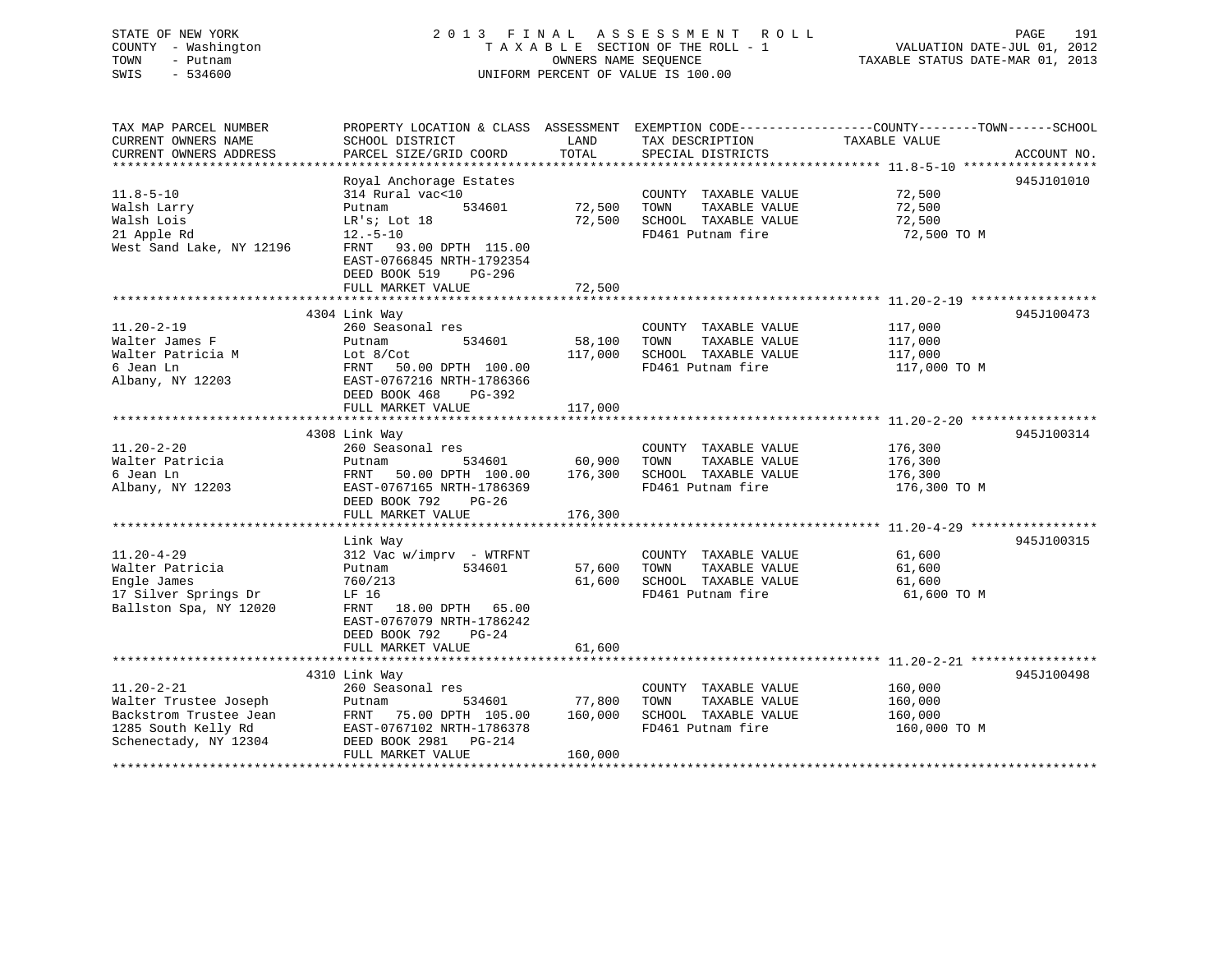# STATE OF NEW YORK 2 0 1 3 F I N A L A S S E S S M E N T R O L L PAGE 192 COUNTY - Washington T A X A B L E SECTION OF THE ROLL - 1 VALUATION DATE-JUL 01, 2012 TOWN - Putnam **CONNERS NAME SEQUENCE** TAXABLE STATUS DATE-MAR 01, 2013 SWIS - 534600 UNIFORM PERCENT OF VALUE IS 100.00

| TAX MAP PARCEL NUMBER  |                           |         |                       | PROPERTY LOCATION & CLASS ASSESSMENT EXEMPTION CODE---------------COUNTY-------TOWN------SCHOOL |             |
|------------------------|---------------------------|---------|-----------------------|-------------------------------------------------------------------------------------------------|-------------|
| CURRENT OWNERS NAME    | SCHOOL DISTRICT           | LAND    | TAX DESCRIPTION       | TAXABLE VALUE                                                                                   |             |
| CURRENT OWNERS ADDRESS | PARCEL SIZE/GRID COORD    | TOTAL   | SPECIAL DISTRICTS     |                                                                                                 | ACCOUNT NO. |
|                        |                           |         |                       |                                                                                                 |             |
|                        | Crow Point Way            |         |                       |                                                                                                 | 945J101025  |
| $11.20 - 1 - 3.1$      | 314 Rural vac<10 - WTRFNT |         | COUNTY TAXABLE VALUE  | 30,000                                                                                          |             |
| Walton Theodore R      | 534601<br>Putnam          | 30,000  | TAXABLE VALUE<br>TOWN | 30,000                                                                                          |             |
| 5515 Racoon Run        | Lf 80                     | 30,000  | SCHOOL TAXABLE VALUE  | 30,000                                                                                          |             |
| Johnstown, OH 43031    | 80.00 DPTH 110.00<br>FRNT |         | FD461 Putnam fire     | 30,000 TO M                                                                                     |             |
|                        | EAST-0765971 NRTH-1787361 |         |                       |                                                                                                 |             |
|                        | DEED BOOK 911<br>PG-146   |         |                       |                                                                                                 |             |
|                        | FULL MARKET VALUE         | 30,000  |                       |                                                                                                 |             |
|                        |                           |         |                       |                                                                                                 |             |
|                        | 4515 Crow Point Way       |         |                       |                                                                                                 | 945J100702  |
| $11.20 - 1 - 3$        | 260 Seasonal res - WTRFNT |         | COUNTY TAXABLE VALUE  | 423,043                                                                                         |             |
| Walton Thomas III      | 534601<br>Putnam          | 363,143 | TOWN<br>TAXABLE VALUE | 423,043                                                                                         |             |
| Walton Kathleen        | Lot 7 & 8 H               | 423,043 | SCHOOL TAXABLE VALUE  | 423,043                                                                                         |             |
| 5 Grouse Cir           | LF 150                    |         | FD461 Putnam fire     | 423,043 TO M                                                                                    |             |
| Queensbury, NY 12804   | FRNT 150.00 DPTH 115.00   |         |                       |                                                                                                 |             |
|                        | EAST-0765890 NRTH-1787324 |         |                       |                                                                                                 |             |
|                        | DEED BOOK 649<br>PG-307   |         |                       |                                                                                                 |             |
|                        | FULL MARKET VALUE         | 423,043 |                       |                                                                                                 |             |
|                        |                           |         |                       |                                                                                                 |             |
|                        | Schwerdtfeger Rd          |         |                       |                                                                                                 | 945J100975  |
| $4. -1 - 31.1$         | 322 Rural vac>10          |         | COUNTY TAXABLE VALUE  | 133,700                                                                                         |             |
| Walton Thomas M        | 534601<br>Putnam          | 133,700 | TAXABLE VALUE<br>TOWN | 133,700                                                                                         |             |
| 3054 State Route 4     | V Land                    | 133,700 | SCHOOL TAXABLE VALUE  | 133,700                                                                                         |             |
| Hudson Falls, NY 12839 | ACRES 123.30              |         | FD461 Putnam fire     | 133,700 TO M                                                                                    |             |
|                        | EAST-0769219 NRTH-1802701 |         |                       |                                                                                                 |             |
|                        | DEED BOOK 581<br>PG-234   |         |                       |                                                                                                 |             |
|                        | FULL MARKET VALUE         | 133,700 |                       |                                                                                                 |             |
|                        |                           |         |                       |                                                                                                 |             |
|                        | 4315 Link Way             |         |                       |                                                                                                 | 945J100416  |
| $11.20 - 4 - 27$       | 260 Seasonal res - WTRFNT |         | 41854<br>STAR B       | $\Omega$<br>$\Omega$                                                                            | 30,000      |
| Walton Thomas M        | 534601<br>Putnam          | 229,500 | COUNTY TAXABLE VALUE  | 352,400                                                                                         |             |
| 3054 State Route 4     | LF 50                     | 352,400 | TOWN<br>TAXABLE VALUE | 352,400                                                                                         |             |
| Hudson Falls, NY 12839 | FRNT 40.00 DPTH 103.00    |         | SCHOOL TAXABLE VALUE  | 322,400                                                                                         |             |
|                        | EAST-0767008 NRTH-1786280 |         | FD461 Putnam fire     | 352,400 TO M                                                                                    |             |
|                        | DEED BOOK 581<br>$PG-231$ |         |                       |                                                                                                 |             |
|                        | FULL MARKET VALUE         | 352,400 |                       |                                                                                                 |             |
|                        |                           |         |                       |                                                                                                 |             |
|                        | 2013 Mill Bay             |         |                       |                                                                                                 | 945J100494  |
| $13.-3-14$             | 260 Seasonal res - WTRFNT |         | COUNTY TAXABLE VALUE  | 56,300                                                                                          |             |
| Ward Walter E          | 534601<br>Putnam          | 5,600   | TOWN<br>TAXABLE VALUE | 56,300                                                                                          |             |
| Ward Denise A          | 75.00 DPTH 147.00<br>FRNT | 56,300  | SCHOOL TAXABLE VALUE  | 56,300                                                                                          |             |
| 10 Magee Dr            | EAST-0789516 NRTH-1790491 |         | FD461 Putnam fire     | 56,300 TO M                                                                                     |             |
| Glenmont, NY 12077     | DEED BOOK 1890 PG-336     |         |                       |                                                                                                 |             |
|                        | FULL MARKET VALUE         | 56,300  |                       |                                                                                                 |             |
|                        |                           |         |                       |                                                                                                 |             |
|                        |                           |         |                       |                                                                                                 |             |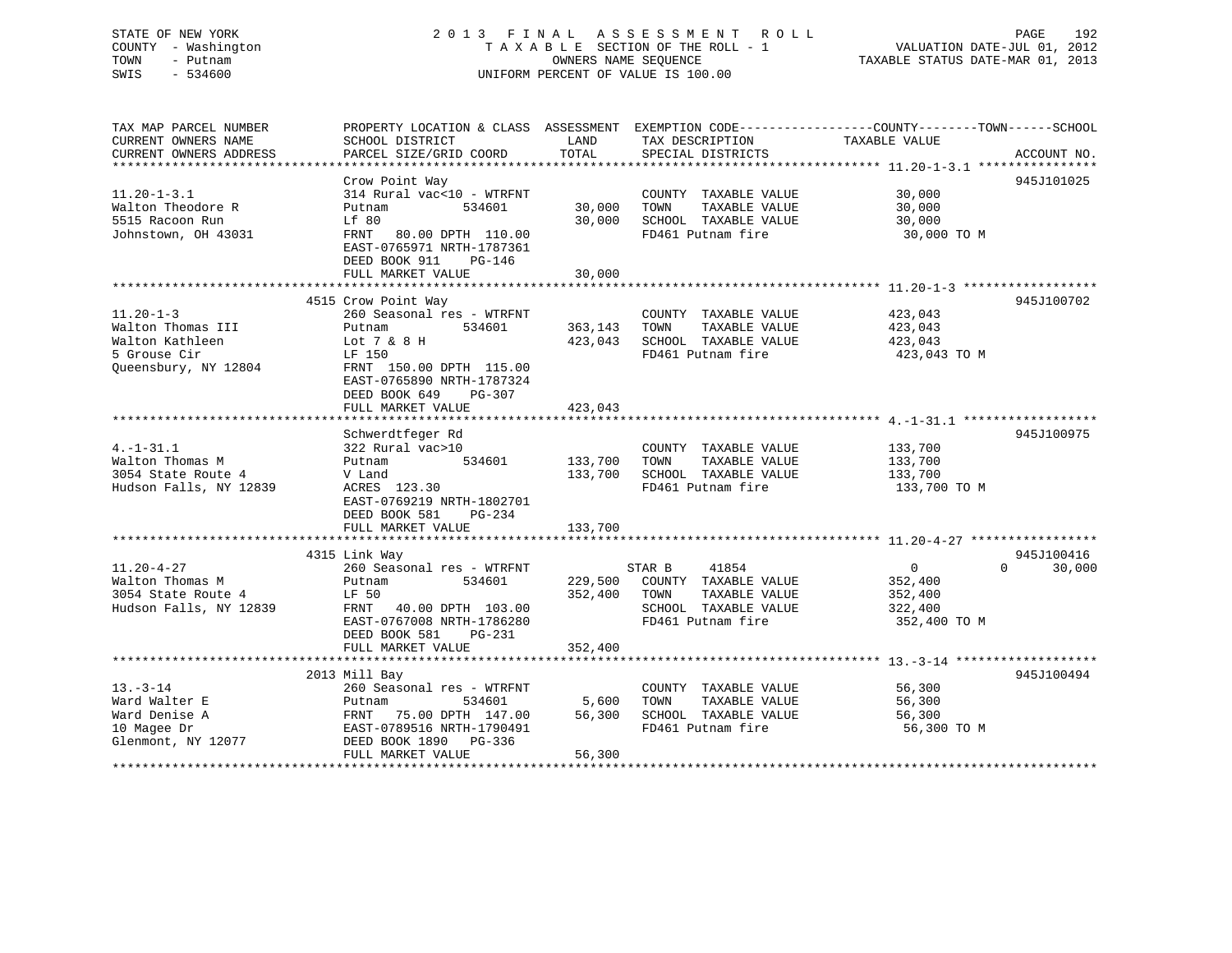# STATE OF NEW YORK 2 0 1 3 F I N A L A S S E S S M E N T R O L L PAGE 193 COUNTY - Washington T A X A B L E SECTION OF THE ROLL - 1 VALUATION DATE-JUL 01, 2012 TOWN - Putnam OWNERS NAME SEQUENCE TAXABLE STATUS DATE-MAR 01, 2013 SWIS - 534600 UNIFORM PERCENT OF VALUE IS 100.00

| TAX MAP PARCEL NUMBER<br>CURRENT OWNERS NAME<br>CURRENT OWNERS ADDRESS                  | SCHOOL DISTRICT<br>PARCEL SIZE/GRID COORD                                                                                                                                                                                                                                                                                                  | LAND<br>TOTAL                 | PROPERTY LOCATION & CLASS ASSESSMENT EXEMPTION CODE---------------COUNTY-------TOWN-----SCHOOL<br>TAX DESCRIPTION<br>SPECIAL DISTRICTS                                              | TAXABLE VALUE                   | ACCOUNT NO. |
|-----------------------------------------------------------------------------------------|--------------------------------------------------------------------------------------------------------------------------------------------------------------------------------------------------------------------------------------------------------------------------------------------------------------------------------------------|-------------------------------|-------------------------------------------------------------------------------------------------------------------------------------------------------------------------------------|---------------------------------|-------------|
| $9 - 1 - 38$<br>Warnken Wilfred<br>1000 River Reach Dr #211<br>Ft Lauderdale Fla, 33315 | Clemons Ln<br>DEED BOOK 417 PG-225<br>FULL MARKET VALUE                                                                                                                                                                                                                                                                                    | 600                           | COUNTY TAXABLE VALUE<br>TAXABLE VALUE                                                                                                                                               | 600<br>600<br>600<br>600 TO M   | 945J100705  |
|                                                                                         | 21 Smith Way<br>COUNTY TAXABLE VALUE (21.400 TOWN TAXABLE VALUE PUT)<br>C/O Jenny Smith (21.400 TOWN TAXABLE VALUE 79,700 C/O Jenny Smith (21.400 TOWN TAXABLE VALUE 79,700 C/O Jenny Smith (21.400 TOWN TAXABLE VALUE 79,700 C/O Jenny Smith (2<br>DEED BOOK 908 PG-91                                                                    |                               |                                                                                                                                                                                     | 79,700 TO M                     | 945J101083  |
| $1.18 - 1 - 23$                                                                         | 2206 Black Point Rd<br>210 1 Family Res - WTRFNT<br>DEED BOOK 601<br>$PG-50$<br>FULL MARKET VALUE                                                                                                                                                                                                                                          | 481,600<br>647,800<br>647,800 | COUNTY TAXABLE VALUE<br>TAXABLE VALUE<br>TOWN<br>SCHOOL TAXABLE VALUE<br>DP461 Black Pt Sewer Dist .00 UN C<br>FD461 Putnam fire 647,800 TO M<br>FD461 Putnam fire                  | 647,800<br>647,800<br>647,800   | 945J100716  |
|                                                                                         | 61 Mott Ln<br>$\begin{tabular}{lllllllllll} 4.-1-14.2 & 312\text{Vac w/imprv} & \\ \text{Webb Eric J} & \text{Putnam} & 534601 & \\ \text{Webb Margaret} & \text{Sub Lot 3} & \\ 25\text{ Locke Rd} & \text{ACRES} & 48.14 & \\ \text{West Sand Lake, NY 12196} & \text{EAST-0774339 NRTH-1801687} \end{tabular}$<br>DEED BOOK 3034 PG-114 |                               | COUNTY TAXABLE VALUE 97,300<br>TOWN TAXABLE VALUE 97,300<br>W/1mprv<br>534601 73,100 TOWN TAXABLE VALUE<br>97,300 SCHOOL TAXABLE VALUE 97,300<br>97,300 97,300<br>FD461 Putnam fire | 97,300 TO M                     |             |
| $13 - 3 - 3$<br>Weinman Richard J<br>6135 State Farm Rd<br>Guilderland, NY 12084        | 100 Old Garbis Way<br>260 Seasonal res - WTRFNT<br>534601<br>Putnam<br>Deeded ROW<br>FRNT 150.00 DPTH 200.00<br>EAST-0790807 NRTH-1793866<br>DEED BOOK 896<br>PG-164<br>FULL MARKET VALUE $27,600$                                                                                                                                         | 16,900<br>27,600              | COUNTY TAXABLE VALUE 27,600<br>TOWN      TAXABLE  VALUE<br>SCHOOL   TAXABLE  VALUE<br>FD461 Putnam fire                                                                             | 27,600<br>27,600<br>27,600 TO M | 945J100435  |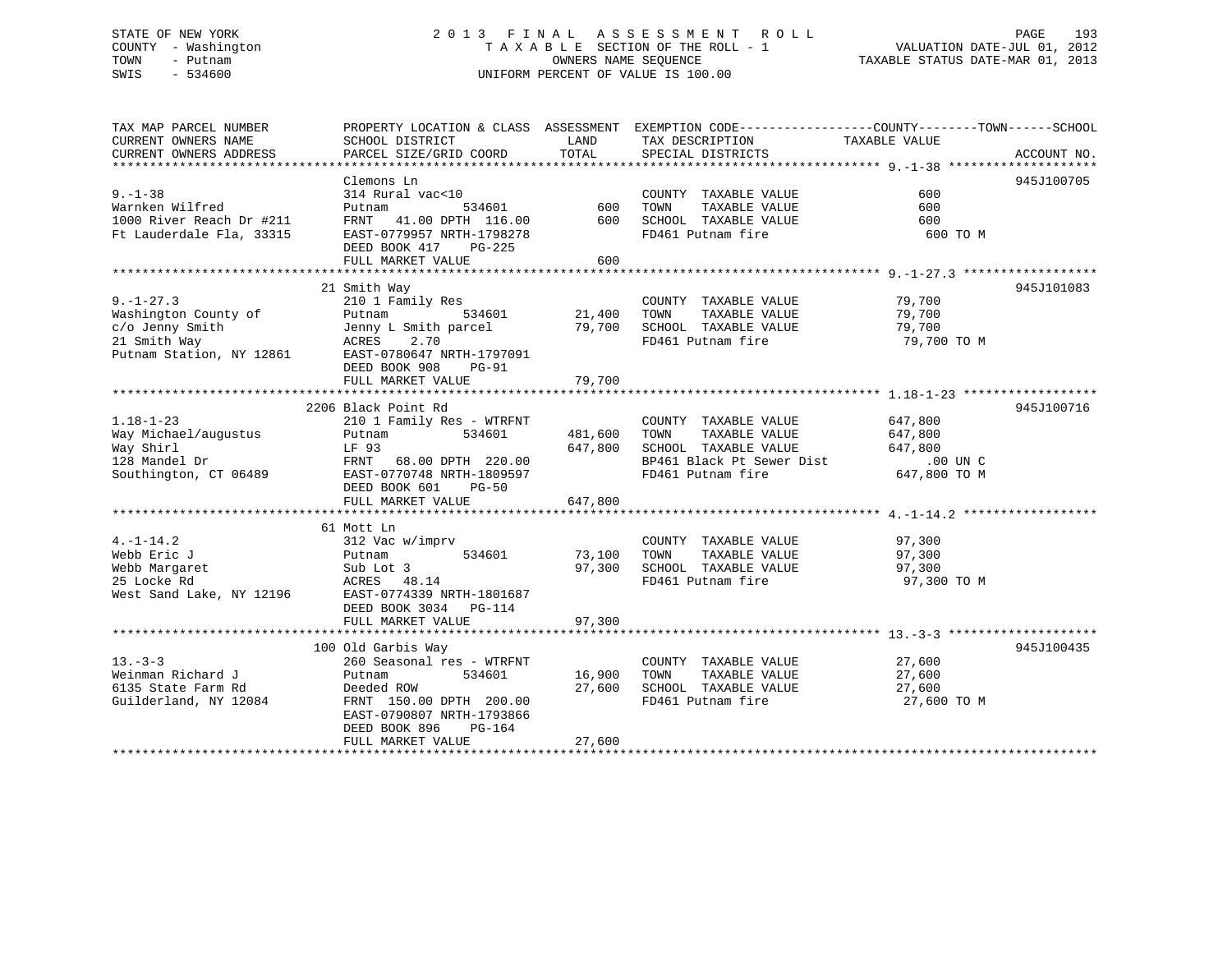# STATE OF NEW YORK 2 0 1 3 F I N A L A S S E S S M E N T R O L L PAGE 194 COUNTY - Washington T A X A B L E SECTION OF THE ROLL - 1 VALUATION DATE-JUL 01, 2012 TOWN - Putnam OWNERS NAME SEQUENCE TAXABLE STATUS DATE-MAR 01, 2013 SWIS - 534600 UNIFORM PERCENT OF VALUE IS 100.00

| TAX MAP PARCEL NUMBER<br>CURRENT OWNERS NAME<br>CURRENT OWNERS ADDRESS                             | SCHOOL DISTRICT<br>PARCEL SIZE/GRID COORD                                                                                                                                                                     | LAND<br>TOTAL                    | PROPERTY LOCATION & CLASS ASSESSMENT EXEMPTION CODE----------------COUNTY-------TOWN------SCHOOL<br>TAX DESCRIPTION<br>SPECIAL DISTRICTS                                                         | TAXABLE VALUE                                                                                                                                                           | ACCOUNT NO.                                                               |
|----------------------------------------------------------------------------------------------------|---------------------------------------------------------------------------------------------------------------------------------------------------------------------------------------------------------------|----------------------------------|--------------------------------------------------------------------------------------------------------------------------------------------------------------------------------------------------|-------------------------------------------------------------------------------------------------------------------------------------------------------------------------|---------------------------------------------------------------------------|
| $11.20 - 4 - 7$<br>Westley John<br>Westley Joan<br>4373 Link Way<br>Putnam Station, NY 12861       | 4373 Link Way<br>210 1 Family Res - WTRFNT<br>534601<br>Putnam<br>LF 100<br>FRNT 145.00 DPTH 157.00<br>EAST-0766392 NRTH-1787219<br>DEED BOOK 920<br>$PG-83$<br>FULL MARKET VALUE                             | 525,500<br>738,900<br>738,900    | COUNTY TAXABLE VALUE<br>TOWN<br>TAXABLE VALUE<br>SCHOOL TAXABLE VALUE<br>FD461 Putnam fire                                                                                                       | 738,900<br>738,900<br>738,900<br>738,900 TO M                                                                                                                           | 945J100597                                                                |
| $1.18 - 1 - 14$<br>Wheater Charles<br>Hulse Mary L<br>601 W Highland Rd<br>Northfield, OH 44067    | 2162 Black Point Rd<br>260 Seasonal res - WTRFNT<br>Putnam<br>534601<br>75' Lf: 2788/265<br>FRNT 60.00 DPTH 330.00<br>EAST-0771545 NRTH-1810239<br>DEED BOOK 495<br>PG-935<br>FULL MARKET VALUE               | 411,100<br>467,700<br>467,700    | COUNTY TAXABLE VALUE<br>TAXABLE VALUE<br>TOWN<br>SCHOOL TAXABLE VALUE<br>BP461 Black Pt Sewer Dist<br>FD461 Putnam fire                                                                          | 467,700<br>467,700<br>467,700<br>$.00$ UN C<br>467,700 TO M                                                                                                             | 945J100721                                                                |
| $1.18 - 1 - 13.2$<br>Wheater Donald L<br>564 Buckhill Rd West<br>Hinesburg, VT 05461               | 2155 Black Point Rd<br>280 Res Multiple - WTRFNT<br>534601<br>Putnam<br>LF 63'<br>2223/211 esmt<br>60.00 DPTH 310.00<br>FRNT<br>EAST-0771712 NRTH-1810328<br>DEED BOOK 481<br>PG-923<br>FULL MARKET VALUE     | 397,300<br>510,500<br>510,500    | COUNTY TAXABLE VALUE<br>TOWN<br>TAXABLE VALUE<br>SCHOOL TAXABLE VALUE<br>BP461 Black Pt Sewer Dist<br>FD461 Putnam fire                                                                          | 510,500<br>510,500<br>510,500<br>$.00$ UN C<br>510,500 TO M                                                                                                             | 945J100723                                                                |
| $8. - 2 - 20.2$<br>White David<br>White Bonnie<br>413 Liddle-Harris Rd<br>Putnam Station, NY 12861 | 413 Liddle-Harris Rd<br>210 1 Family Res<br>534601<br>Putnam<br>Row 731/268<br>ACRES<br>8.70<br>EAST-0774257 NRTH-1794550<br>DEED BOOK 2196 PG-57<br>FULL MARKET VALUE                                        | 153,100 TOWN                     | CBT VET/C 41132<br>33,700 CBT VET/T 41133<br>153,100 DIS VET/C 41142<br>DIS VET/T 41143<br>STAR B<br>41854<br>COUNTY TAXABLE VALUE<br>TAXABLE VALUE<br>SCHOOL TAXABLE VALUE<br>FD461 Putnam fire | 38,275<br>$\Omega$<br>$\overline{0}$<br>20,000<br>38,275<br>$\Omega$<br>38,275<br>$\Omega$<br>$\overline{0}$<br>$\Omega$<br>76,550<br>94,825<br>123,100<br>153,100 TO M | 945J100887<br>0<br>$\mathbf 0$<br>$\mathbf 0$<br>$\overline{0}$<br>30,000 |
| $17. - 1 - 1.1$<br>White Sheila D<br>34 Gramercy Park<br>New York, NY 10003                        | Harris Tr/lake George<br>314 Rural vac<10 - WTRFNT<br>Putnam<br>534601<br>Clark Hollow Bay; Sub Lot<br>LF 2530<br>ACRES<br>59.60<br>EAST-0763884 NRTH-1775973<br>DEED BOOK 801<br>PG-254<br>FULL MARKET VALUE | 1393,800<br>1393,800<br>1393,800 | COUNTY TAXABLE VALUE<br>TOWN<br>TAXABLE VALUE<br>SCHOOL TAXABLE VALUE<br>FD461 Putnam fire                                                                                                       | 1393,800<br>1393,800<br>1393,800<br>1393,800 TO M                                                                                                                       | 945J101088                                                                |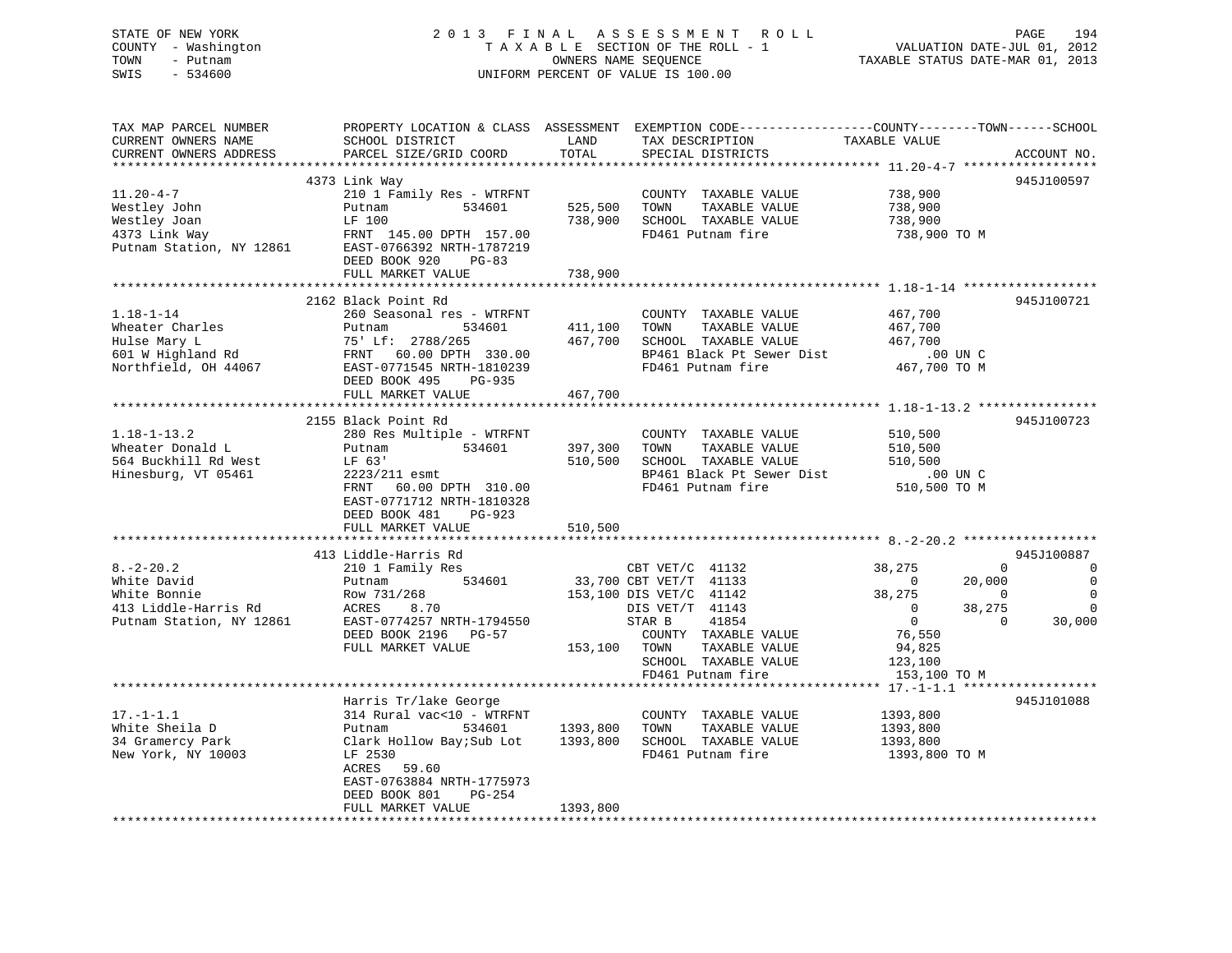# STATE OF NEW YORK 2 0 1 3 F I N A L A S S E S S M E N T R O L L PAGE 195 COUNTY - Washington T A X A B L E SECTION OF THE ROLL - 1 VALUATION DATE-JUL 01, 2012 TOWN - Putnam **CONNERS NAME SEQUENCE** TAXABLE STATUS DATE-MAR 01, 2013 SWIS - 534600 UNIFORM PERCENT OF VALUE IS 100.00

| TAX MAP PARCEL NUMBER    | PROPERTY LOCATION & CLASS ASSESSMENT EXEMPTION CODE----------------COUNTY-------TOWN------SCHOOL |         |                                           |                |                    |
|--------------------------|--------------------------------------------------------------------------------------------------|---------|-------------------------------------------|----------------|--------------------|
| CURRENT OWNERS NAME      | SCHOOL DISTRICT                                                                                  | LAND    | TAX DESCRIPTION                           | TAXABLE VALUE  |                    |
| CURRENT OWNERS ADDRESS   | PARCEL SIZE/GRID COORD                                                                           | TOTAL   | SPECIAL DISTRICTS                         |                | ACCOUNT NO.        |
|                          |                                                                                                  |         |                                           |                |                    |
|                          | 33 Warrick Rd                                                                                    |         |                                           |                | 945J100391         |
| $8. - 2 - 5.4$           | 242 Rurl res&rec                                                                                 |         | STAR B<br>41854                           | $\overline{0}$ | $\Omega$<br>30,000 |
| Wilbur Michael           | 534601<br>Putnam                                                                                 | 35,800  | COUNTY TAXABLE VALUE                      | 131,900        |                    |
| Wilbur Susan             | Esmt 2751/108                                                                                    | 131,900 | TOWN<br>TAXABLE VALUE                     | 131,900        |                    |
| 33 Warrick Rd            | Sub Lot 4                                                                                        |         | SCHOOL TAXABLE VALUE                      | 101,900        |                    |
| Putnam Station, NY 12861 | ACRES 10.82 BANK 185                                                                             |         | FD461 Putnam fire                         | 131,900 TO M   |                    |
|                          | EAST-0772323 NRTH-1797934                                                                        |         |                                           |                |                    |
|                          | DEED BOOK 769<br>PG-237                                                                          |         |                                           |                |                    |
|                          | FULL MARKET VALUE                                                                                | 131,900 |                                           |                |                    |
|                          |                                                                                                  |         |                                           |                |                    |
|                          | 25 Liddle-Harris Rd                                                                              |         |                                           |                | 945J100724         |
| $12. - 3 - 7$            | 210 1 Family Res                                                                                 |         | STAR B<br>41854                           | $\overline{0}$ | $\Omega$<br>30,000 |
| Wilkinson Christopher    | 534601<br>Putnam                                                                                 | 12,300  | COUNTY TAXABLE VALUE                      | 87,000         |                    |
| Wilkinson Richel         | Lot House & Gar                                                                                  | 87,000  | TAXABLE VALUE<br>TOWN                     | 87,000         |                    |
| 25 Liddle-Harris Rd      | FRNT 113.00 DPTH 180.00                                                                          |         | SCHOOL TAXABLE VALUE                      | 57,000         |                    |
| Putnam Station, NY 12861 | EAST-0776007 NRTH-1785263                                                                        |         | FD461 Putnam fire                         | 87,000 TO M    |                    |
|                          | DEED BOOK 523<br>$PG-309$                                                                        |         |                                           |                |                    |
|                          | FULL MARKET VALUE                                                                                | 87,000  |                                           |                |                    |
|                          |                                                                                                  |         |                                           |                |                    |
|                          | 31 Rupp Ln                                                                                       |         |                                           |                | 945J100919         |
| $12. - 2 - 7.6$          | 312 Vac w/imprv                                                                                  |         | COUNTY TAXABLE VALUE                      | 46,000         |                    |
| Williams Aaron           | 534601<br>Putnam                                                                                 | 35,000  | TAXABLE VALUE<br>TOWN                     | 46,000         |                    |
| 180 County Rt 6          | 20.00<br>ACRES                                                                                   | 46,000  | SCHOOL TAXABLE VALUE                      | 46,000         |                    |
| Whitehall, NY 12887      | EAST-0777859 NRTH-1787903                                                                        |         | FD461 Putnam fire                         | 46,000 TO M    |                    |
|                          | DEED BOOK 3021 PG-96                                                                             |         |                                           |                |                    |
|                          | FULL MARKET VALUE                                                                                | 46,000  |                                           |                |                    |
|                          |                                                                                                  |         |                                           |                |                    |
|                          | Gull Bay Rd                                                                                      |         |                                           |                | 945J100884         |
| $11.20 - 3 - 24$         | $312$ Vac w/imprv - WTRFNT                                                                       |         | COUNTY TAXABLE VALUE                      | 74,500         |                    |
| Williams Sherman J       | 534601<br>Putnam                                                                                 | 70,000  | TOWN<br>TAXABLE VALUE                     | 74,500         |                    |
| 9 Brackett Ave           | Lot                                                                                              | 74,500  | SCHOOL TAXABLE VALUE<br>FD461 Putnam fire | 74,500         |                    |
| Rexford, NY 12148        | LF 40<br>FRNT                                                                                    |         |                                           | 74,500 TO M    |                    |
|                          | 30.00 DPTH 45.00                                                                                 |         |                                           |                |                    |
|                          | EAST-0767226 NRTH-1785700<br>DEED BOOK 407<br>PG-1143                                            |         |                                           |                |                    |
|                          | FULL MARKET VALUE                                                                                | 74,500  |                                           |                |                    |
|                          |                                                                                                  |         |                                           |                |                    |
|                          | 450 Gull Bay Rd                                                                                  |         |                                           |                | 945J100734         |
| $11.20 - 4 - 34$         | 260 Seasonal res                                                                                 |         | COUNTY TAXABLE VALUE                      | 257,500        |                    |
| Williams Sherman J       | 534601<br>Putnam                                                                                 | 175,000 | TAXABLE VALUE<br>TOWN                     | 257,500        |                    |
| 9 Brackett Ave           | FRNT 85.00 DPTH<br>66.00                                                                         | 257,500 | SCHOOL TAXABLE VALUE                      | 257,500        |                    |
| Rexford, NY 12148        | EAST-0767288 NRTH-1785778                                                                        |         | FD461 Putnam fire                         | 257,500 TO M   |                    |
|                          | DEED BOOK 407<br>PG-1143                                                                         |         |                                           |                |                    |
|                          | FULL MARKET VALUE                                                                                | 257,500 |                                           |                |                    |
|                          |                                                                                                  |         |                                           |                |                    |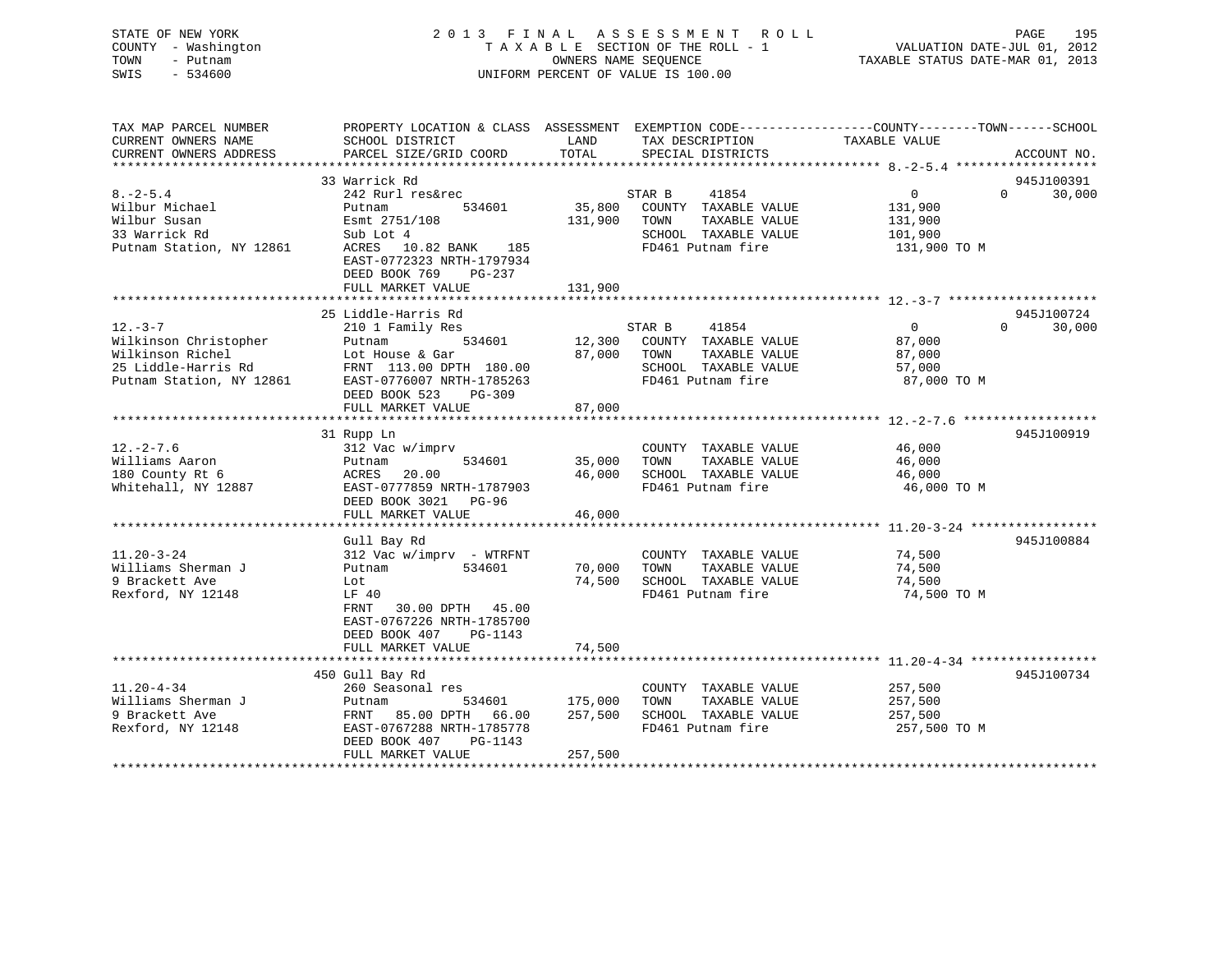| STATE OF NEW YORK<br>COUNTY - Washington<br>TOWN<br>- Putnam<br>SWIS<br>$-534600$                                             |                                                                                                                                                        | OWNERS NAME SEQUENCE | 2013 FINAL ASSESSMENT ROLL<br>TAXABLE SECTION OF THE ROLL - 1<br>UNIFORM PERCENT OF VALUE IS 100.00 | VALUATION DATE-JUL 01, 2012<br>TAXABLE STATUS DATE-MAR 01, 2013 | PAGE<br>196                            |
|-------------------------------------------------------------------------------------------------------------------------------|--------------------------------------------------------------------------------------------------------------------------------------------------------|----------------------|-----------------------------------------------------------------------------------------------------|-----------------------------------------------------------------|----------------------------------------|
| TAX MAP PARCEL NUMBER<br>CURRENT OWNERS NAME<br>CURRENT OWNERS ADDRESS<br>***********************                             | PROPERTY LOCATION & CLASS ASSESSMENT EXEMPTION CODE---------------COUNTY-------TOWN------SCHOOL<br>SCHOOL DISTRICT<br>PARCEL SIZE/GRID COORD           | LAND<br>TOTAL        | TAX DESCRIPTION TAXABLE VALUE<br>SPECIAL DISTRICTS                                                  |                                                                 | ACCOUNT NO.                            |
|                                                                                                                               | 709 Gull Bay Rd                                                                                                                                        |                      |                                                                                                     |                                                                 | 945J100127                             |
| $14.11 - 3 - 6$<br>Willis Douglas K<br>Willis Nancy S<br>183 Woodland Rd<br>Madison, NJ 07940                                 | 260 Seasonal res - WTRFNT<br>Putnam<br>534601<br>LF 160<br>$14. -3 - 6$<br>FRNT 155.00 DPTH 76.00<br>EAST-0764487 NRTH-1781318<br>DEED BOOK 2132 PG-44 | 340,992              | COUNTY TAXABLE VALUE<br>TOWN<br>TAXABLE VALUE<br>593,992 SCHOOL TAXABLE VALUE<br>FD461 Putnam fire  | 593,992<br>593,992<br>593,992<br>593,992 TO M                   |                                        |
|                                                                                                                               | FULL MARKET VALUE                                                                                                                                      | 593,992              |                                                                                                     |                                                                 |                                        |
|                                                                                                                               |                                                                                                                                                        |                      |                                                                                                     |                                                                 |                                        |
| $14. - 1 - 12$                                                                                                                | 818 Gull Bay Rd<br>210 1 Family Res - WTRFNT WAR VET/TC 41121                                                                                          |                      |                                                                                                     |                                                                 | 945J100282                             |
| Wilson Adrienne<br>818 Gull Bay Rd<br>Putnam Station, NY 12861                                                                | 534601 676,035 STAR B<br>Putnam<br>LF 287<br>1.70<br>ACRES<br>EAST-0763641 NRTH-1779243                                                                |                      | 41854<br>865,435 COUNTY TAXABLE VALUE<br>TAXABLE VALUE<br>TOWN<br>SCHOOL TAXABLE VALUE              | 30,000<br>$\overline{0}$<br>835,435<br>853,435<br>835,435       | $12,000$ 0<br>30,000<br>$\overline{0}$ |
|                                                                                                                               | DEED BOOK 813 PG-159<br>FULL MARKET VALUE                                                                                                              | 865,435              | FD461 Putnam fire                                                                                   | 865,435 TO M                                                    |                                        |
|                                                                                                                               |                                                                                                                                                        |                      |                                                                                                     |                                                                 |                                        |
|                                                                                                                               | 15 County Route 3                                                                                                                                      |                      |                                                                                                     |                                                                 | 945J100352                             |
| $13.-2-8.1$                                                                                                                   | 242 Rurl res&rec                                                                                                                                       |                      | STAR B<br>41854                                                                                     | $\overline{0}$                                                  | 30,000<br>$\Omega$                     |
| Wilson Barry E                                                                                                                | 534601<br>Putnam<br>543/101:506/584<br>ACRES 30.00<br>- 2704253 NRTH                                                                                   |                      | 55,000 COUNTY TAXABLE VALUE                                                                         | 276,300                                                         |                                        |
| Wilson Paula M<br>Wilson Fault<br>15 County Route 3<br>Dutnam, NY 12861                                                       |                                                                                                                                                        | 276,300              | TOWN<br>TAXABLE VALUE                                                                               | 276,300                                                         |                                        |
|                                                                                                                               | EAST-0784253 NRTH-1791519                                                                                                                              |                      | SCHOOL TAXABLE VALUE<br>CA002 Cons agri dst 2                                                       | 246,300<br>276,300 TO                                           |                                        |
|                                                                                                                               | DEED BOOK 931<br>$PG-7$                                                                                                                                |                      | FD461 Putnam fire                                                                                   | 276,300 TO M                                                    |                                        |
|                                                                                                                               | FULL MARKET VALUE                                                                                                                                      | 276,300              |                                                                                                     |                                                                 |                                        |
|                                                                                                                               | ****************************                                                                                                                           | ******************** |                                                                                                     |                                                                 |                                        |
|                                                                                                                               | 3504 Gull Bay Ridge Way                                                                                                                                |                      |                                                                                                     |                                                                 | 945J100167                             |
| $11.20 - 3 - 15$<br>riison George<br>Wilson Dianne<br>1893 Ocean Dr S<br>Jacksonville Beach, FL 32250 FRNT 120.00 DPTH 145.00 | 210 1 Family Res - WTRFNT<br>534601<br>Putnam<br>424/816<br>LF 62                                                                                      | 319,700<br>600,400   | COUNTY TAXABLE VALUE<br>TAXABLE VALUE<br>TOWN<br>SCHOOL TAXABLE VALUE<br>FD461 Putnam fire          | 600,400<br>600,400<br>600,400<br>600,400 TO M                   |                                        |
|                                                                                                                               | EAST-0767040 NRTH-1785375<br>DEED BOOK 2607 PG-91<br>FULL MARKET VALUE                                                                                 | 600,400              |                                                                                                     |                                                                 |                                        |
|                                                                                                                               |                                                                                                                                                        |                      |                                                                                                     |                                                                 |                                        |
| $13.-3-21.2$<br>Wilson Lucas<br>Attn: Putnam House<br>467 County Rt 3<br>Putnam Station, NY 12861                             | 467 County Route 3<br>283 Res w/Comuse - WTRFNT<br>Putnam<br>534601<br>2.20<br>ACRES<br>EAST-0789369 NRTH-1787598<br>DEED BOOK 713<br>PG-183           | 42,000<br>182,500    | COUNTY TAXABLE VALUE<br>TOWN<br>TAXABLE VALUE<br>SCHOOL TAXABLE VALUE<br>FD461 Putnam fire          | 182,500<br>182,500<br>182,500<br>182,500 TO M                   | 945J100245                             |
|                                                                                                                               |                                                                                                                                                        |                      |                                                                                                     |                                                                 |                                        |

FULL MARKET VALUE 182,500 \*\*\*\*\*\*\*\*\*\*\*\*\*\*\*\*\*\*\*\*\*\*\*\*\*\*\*\*\*\*\*\*\*\*\*\*\*\*\*\*\*\*\*\*\*\*\*\*\*\*\*\*\*\*\*\*\*\*\*\*\*\*\*\*\*\*\*\*\*\*\*\*\*\*\*\*\*\*\*\*\*\*\*\*\*\*\*\*\*\*\*\*\*\*\*\*\*\*\*\*\*\*\*\*\*\*\*\*\*\*\*\*\*\*\*\*\*\*\*\*\*\*\*\*\*\*\*\*\*\*\*\*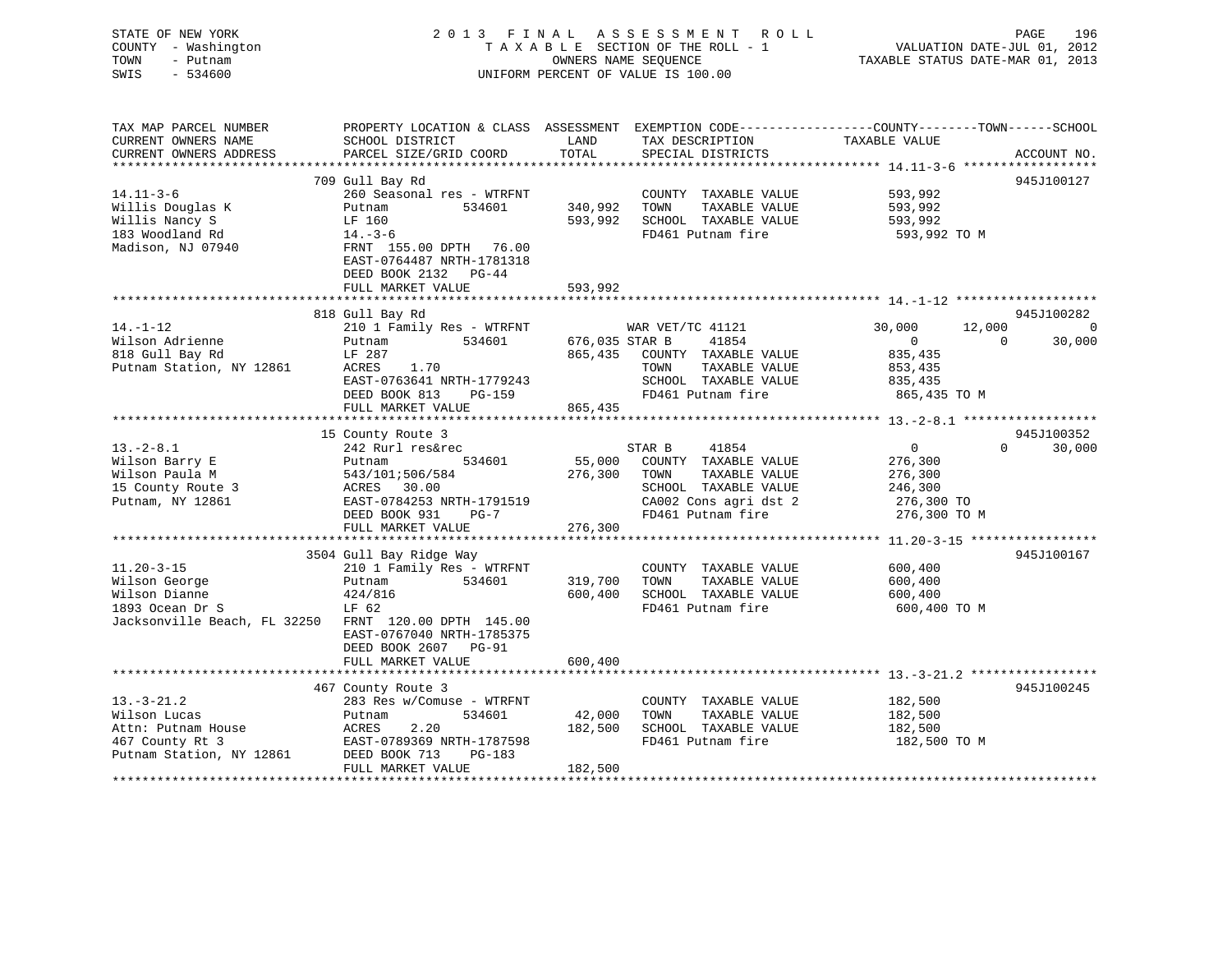# STATE OF NEW YORK 2 0 1 3 F I N A L A S S E S S M E N T R O L L PAGE 197 COUNTY - Washington T A X A B L E SECTION OF THE ROLL - 1 VALUATION DATE-JUL 01, 2012 TOWN - Putnam OWNERS NAME SEQUENCE TAXABLE STATUS DATE-MAR 01, 2013 SWIS - 534600 UNIFORM PERCENT OF VALUE IS 100.00

| TAX MAP PARCEL NUMBER<br>CURRENT OWNERS NAME<br>CURRENT OWNERS ADDRESS                               | SCHOOL DISTRICT<br>PARCEL SIZE/GRID COORD                                                                                                                                                              | LAND<br>TAX DESCRIPTION<br>TOTAL<br>SPECIAL DISTRICTS                                                                                       | PROPERTY LOCATION & CLASS ASSESSMENT EXEMPTION CODE----------------COUNTY-------TOWN------SCHOOL<br>TAXABLE VALUE<br>ACCOUNT NO. |
|------------------------------------------------------------------------------------------------------|--------------------------------------------------------------------------------------------------------------------------------------------------------------------------------------------------------|---------------------------------------------------------------------------------------------------------------------------------------------|----------------------------------------------------------------------------------------------------------------------------------|
| $9. - 1 - 42$<br>Wilson Patricia<br>92 Notch Hill Ln<br>Putnam, NY 12861                             | 92 Notch Hill Ln<br>210 1 Family Res<br>534601<br>Putnam<br>2.00<br>ACRES<br>EAST-0780180 NRTH-1798655<br>DEED BOOK 2645 PG-189<br>FULL MARKET VALUE                                                   | 41834<br>STAR EN<br>18,800 COUNTY TAXABLE VALUE<br>152,900 TOWN<br>TAXABLE VALUE<br>SCHOOL TAXABLE VALUE<br>FD461 Putnam fire<br>152,900    | 945J100272<br>$\overline{0}$<br>63,300<br>$\Omega$<br>152,900<br>152,900<br>89,600<br>152,900 TO M                               |
| $13 - 2 - 20$<br>Wilson Richard L<br>Wilson Darrell Thomas<br>475 County Route 3<br>Putnam, NY 12861 | 88 County Route 3<br>242 Rurl res&rec<br>534601<br>Putnam<br>W556/247<br>ACRES 51.40<br>EAST-0782949 NRTH-1789902<br>DEED BOOK 3086 PG-1<br>FULL MARKET VALUE                                          | COUNTY TAXABLE VALUE<br>76,400<br>TAXABLE VALUE<br>TOWN<br>229,700<br>SCHOOL TAXABLE VALUE<br>FD461 Putnam fire<br>229,700                  | 945J100588<br>229,700<br>229,700<br>229,700<br>229,700 TO M                                                                      |
| $12. - 4 - 4$<br>Windle Alison K<br>5211 Sagamore Rd<br>Putnam Station, NY 12861                     | 5211 Sagamore Rd<br>210 1 Family Res - WTRFNT<br>534601<br>Putnam<br>LF 173<br>ACRES<br>3.40<br>EAST-0767276 NRTH-1789848<br>DEED BOOK 853<br>PG-151<br>FULL MARKET VALUE                              | STAR B<br>41854<br>436,000 COUNTY TAXABLE VALUE<br>950,000<br>TOWN<br>TAXABLE VALUE<br>SCHOOL TAXABLE VALUE<br>FD461 Putnam fire<br>950,000 | 945J100200<br>0<br>$\Omega$<br>30,000<br>950,000<br>950,000<br>920,000<br>950,000 TO M                                           |
| $12. - 4 - 7$<br>Windle Alison K<br>5211 Sagamore Rd<br>Putnam Station, NY 12861                     | Sagamore Rd/w Off<br>314 Rural vac<10 - WTRFNT<br>534601<br>Putnam<br>No deeded ROW<br>LF 50<br>FRNT<br>50.00 DPTH 180.00<br>EAST-0767023 NRTH-1789602<br>DEED BOOK 853<br>PG-154<br>FULL MARKET VALUE | COUNTY TAXABLE VALUE<br>27,000<br>TOWN<br>TAXABLE VALUE<br>27,000 SCHOOL TAXABLE VALUE<br>FD461 Putnam fire<br>27,000                       | 945J100593<br>27,000<br>27,000<br>27,000<br>27,000 TO M                                                                          |
| $12. -4-5$<br>Windle Valerie<br>Windle Alison<br>5211 Sagamore Rd<br>Putnam, NY 12861                | 5209 Sagamore Rd<br>314 Rural vac<10 - WTRFNT<br>534601<br>Putnam<br>LF 130<br>ACRES<br>1.50<br>EAST-0767240 NRTH-1789715<br>DEED BOOK 881<br>$PG-87$<br>FULL MARKET VALUE                             | COUNTY TAXABLE VALUE<br>TOWN<br>TAXABLE VALUE<br>215,000<br>215,000<br>SCHOOL TAXABLE VALUE<br>FD461 Putnam fire<br>215,000                 | 945J100379<br>215,000<br>215,000<br>215,000<br>215,000 TO M                                                                      |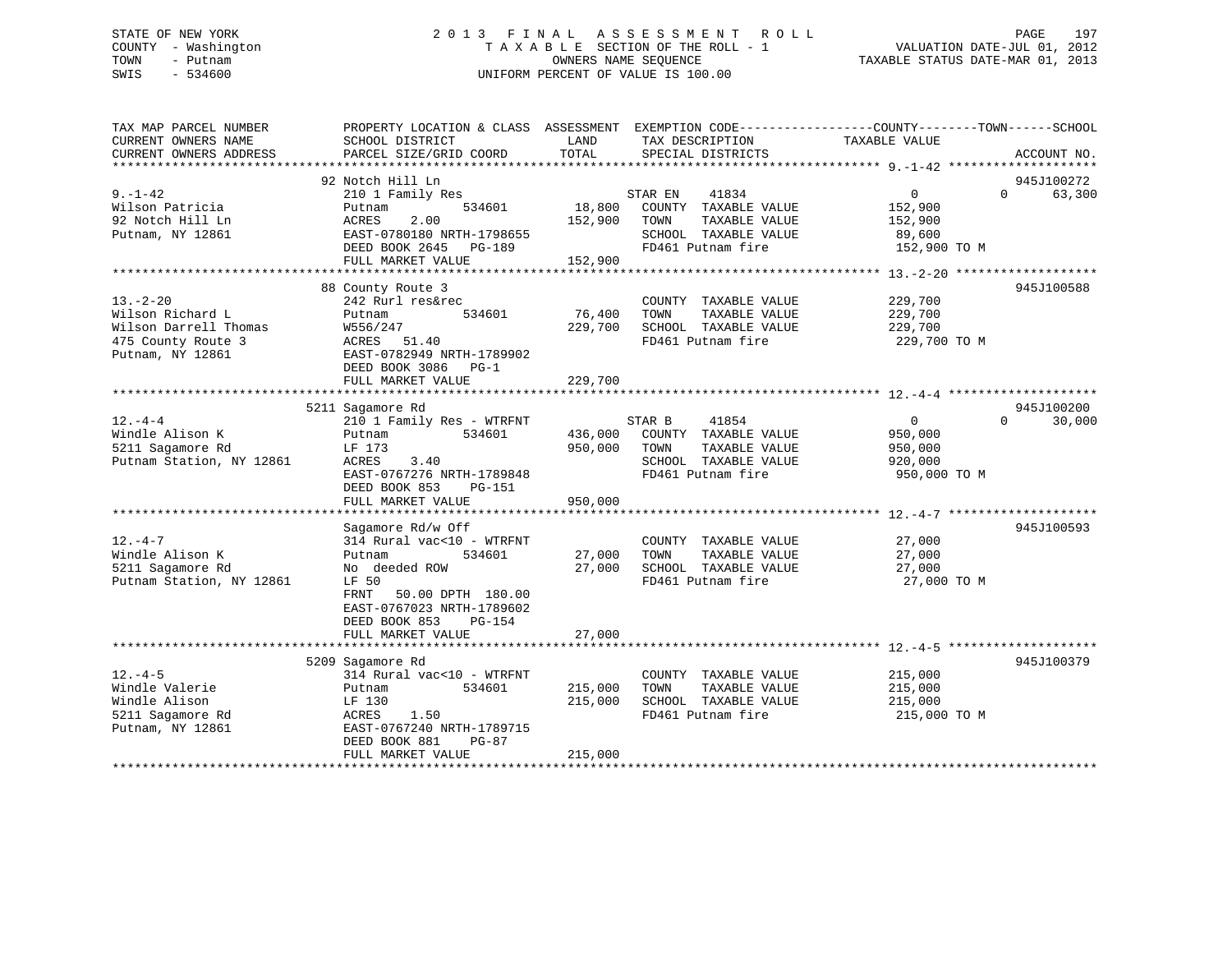# STATE OF NEW YORK 2 0 1 3 F I N A L A S S E S S M E N T R O L L PAGE 198 COUNTY - Washington T A X A B L E SECTION OF THE ROLL - 1 VALUATION DATE-JUL 01, 2012 TOWN - Putnam OWNERS NAME SEQUENCE TAXABLE STATUS DATE-MAR 01, 2013 SWIS - 534600 UNIFORM PERCENT OF VALUE IS 100.00

| TAX MAP PARCEL NUMBER<br>CURRENT OWNERS NAME<br>CURRENT OWNERS ADDRESS                                       | PROPERTY LOCATION & CLASS ASSESSMENT EXEMPTION CODE----------------COUNTY-------TOWN------SCHOOL<br>SCHOOL DISTRICT<br>PARCEL SIZE/GRID COORD                                      | LAND<br>TOTAL                | TAX DESCRIPTION<br>SPECIAL DISTRICTS                                                                          | TAXABLE VALUE                                              | ACCOUNT NO.                      |
|--------------------------------------------------------------------------------------------------------------|------------------------------------------------------------------------------------------------------------------------------------------------------------------------------------|------------------------------|---------------------------------------------------------------------------------------------------------------|------------------------------------------------------------|----------------------------------|
| $8. - 2 - 7.3$<br>Winters Ronald J<br>Winters Mary Lou<br>29 Lillie Ln<br>Putnam Sta, NY 12861               | 29 Lillie Ln<br>210 1 Family Res<br>534601<br>Putnam<br>488/1002<br>ACRES<br>5.50<br>EAST-0777018 NRTH-1799710<br>DEED BOOK 484<br>PG-540<br>FULL MARKET VALUE                     | 30,600<br>116,200<br>116,200 | STAR B<br>41854<br>COUNTY TAXABLE VALUE<br>TAXABLE VALUE<br>TOWN<br>SCHOOL TAXABLE VALUE<br>FD461 Putnam fire | $\Omega$<br>116,200<br>116,200<br>86,200<br>116,200 TO M   | 945J100965<br>30,000<br>$\Omega$ |
| $8. - 2 - 5.14$<br>Wolf Robert Warren<br>Lestingi Rachael R<br>588 South Ouarry Ln<br>Whitehall, NY 12887    | County Route 1<br>971 Wetlands<br>534601<br>Putnam<br>Restricted<br>$P/O$ Sub lot 13<br>ACRES<br>2.45<br>EAST-0771428 NRTH-1798652<br>DEED BOOK 867<br>PG-150<br>FULL MARKET VALUE | 1,200<br>1,200<br>1,200      | COUNTY TAXABLE VALUE<br>TAXABLE VALUE<br>TOWN<br>SCHOOL TAXABLE VALUE<br>FD461 Putnam fire                    | 1,200<br>1,200<br>1,200<br>1,200 TO M                      |                                  |
| $8 - 2 - 6$<br>Wolford Wm Sr<br>Rose Marie<br>34 County Route 1<br>Putnam Station, NY 12861                  | 34 County Route 1<br>210 1 Family Res<br>534601<br>Putnam<br>FRNT 200.00 DPTH 200.00<br>EAST-0778427 NRTH-1800547<br>DEED BOOK 733<br>$PG-27$<br>FULL MARKET VALUE                 | 15,000<br>87,800<br>87,800   | COUNTY TAXABLE VALUE<br>TAXABLE VALUE<br>TOWN<br>SCHOOL TAXABLE VALUE<br>FD461 Putnam fire                    | 87,800<br>87,800<br>87,800<br>87,800 TO M                  | 945J100490                       |
| $11.20 - 2 - 25$<br>Wozniak Mary Ellen<br>2222 William St<br>Schenectady, NY 12306                           | 4105 Meadow Way<br>260 Seasonal res<br>Putnam<br>534601<br>FRNT<br>50.00 DPTH 113.00<br>EAST-0767023 NRTH-1786501<br>DEED BOOK 727<br>PG-29<br>FULL MARKET VALUE                   | 48,400<br>120,100<br>120,100 | COUNTY TAXABLE VALUE<br>TAXABLE VALUE<br>TOWN<br>SCHOOL TAXABLE VALUE<br>FD461 Putnam fire                    | 120,100<br>120,100<br>120,100<br>120,100 TO M              | 945J100297                       |
| $9. - 1 - 13$<br>Yule Robin<br>Yule Revocable Living Trust Su 490/1098<br>186 Beverly Dr<br>Arcata, CA 95521 | 302 Hutton Square Rd<br>210 1 Family Res<br>534601<br>Putnam<br>FRNT 100.00 DPTH 200.00<br>EAST-0790308 NRTH-1794630<br>DEED BOOK 872<br>PG-127<br>FULL MARKET VALUE               | 12,300<br>33,800<br>33,800   | STAR B<br>41854<br>COUNTY TAXABLE VALUE<br>TAXABLE VALUE<br>TOWN<br>SCHOOL TAXABLE VALUE<br>FD461 Putnam fire | $\overline{0}$<br>33,800<br>33,800<br>3,800<br>33,800 TO M | 945J100518<br>$\Omega$<br>30,000 |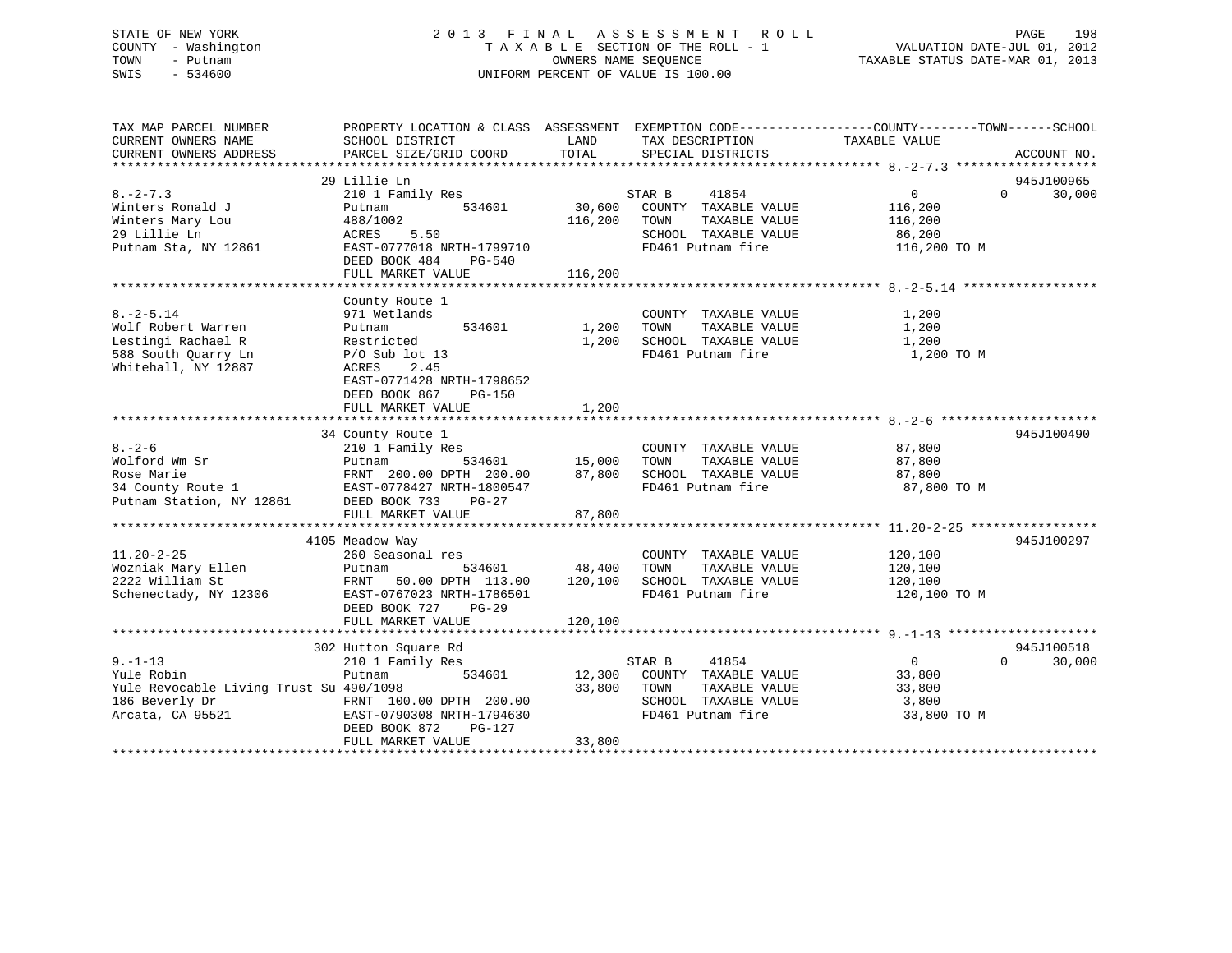| STATE OF NEW YORK<br>COUNTY - Washington<br>TOWN<br>- Putnam<br>SWIS<br>$-534600$ | A S S E S S M E N T<br>2013 FINAL<br>R O L L<br>TAXABLE SECTION OF THE ROLL - 1<br>OWNERS NAME SEQUENCE<br>UNIFORM PERCENT OF VALUE IS 100.00 |         |                                                                                                                    | PAGE<br>199<br>VALUATION DATE-JUL 01, 2012<br>TAXABLE STATUS DATE-MAR 01, 2013 |                       |  |
|-----------------------------------------------------------------------------------|-----------------------------------------------------------------------------------------------------------------------------------------------|---------|--------------------------------------------------------------------------------------------------------------------|--------------------------------------------------------------------------------|-----------------------|--|
| TAX MAP PARCEL NUMBER<br>CURRENT OWNERS NAME                                      | SCHOOL DISTRICT                                                                                                                               | LAND    | PROPERTY LOCATION & CLASS ASSESSMENT EXEMPTION CODE----------------COUNTY-------TOWN-----SCHOOL<br>TAX DESCRIPTION | TAXABLE VALUE                                                                  |                       |  |
| CURRENT OWNERS ADDRESS                                                            | PARCEL SIZE/GRID COORD                                                                                                                        | TOTAL   | SPECIAL DISTRICTS                                                                                                  |                                                                                | ACCOUNT NO.           |  |
|                                                                                   |                                                                                                                                               |         |                                                                                                                    |                                                                                |                       |  |
| $2. -1 - 1$                                                                       | 1197 County Route 2<br>240 Rural res<br>- WTRFNT                                                                                              |         | 41720<br>AG DIST                                                                                                   | 136,489<br>136,489                                                             | 945J100147<br>136,489 |  |
| Zachmann Raymond C                                                                | 534601<br>Putnam                                                                                                                              | 172,100 | COUNTY TAXABLE VALUE                                                                                               | 85,911                                                                         |                       |  |
| Zachmann June                                                                     | House And Lot                                                                                                                                 | 222,400 | TAXABLE VALUE<br>TOWN                                                                                              | 85,911                                                                         |                       |  |
| 21 Fairmont Rd                                                                    | ACRES 113.20                                                                                                                                  |         | SCHOOL TAXABLE VALUE                                                                                               | 85,911                                                                         |                       |  |
| Wayne, NJ 07470                                                                   | EAST-0782916 NRTH-1813521                                                                                                                     |         | FD461 Putnam fire                                                                                                  | 222,400 TO M                                                                   |                       |  |
|                                                                                   | DEED BOOK 553<br>PG-172                                                                                                                       |         |                                                                                                                    |                                                                                |                       |  |
| MAY BE SUBJECT TO PAYMENT<br>UNDER AGDIST LAW TIL 2017                            | FULL MARKET VALUE                                                                                                                             | 222,400 |                                                                                                                    |                                                                                |                       |  |
|                                                                                   |                                                                                                                                               |         |                                                                                                                    |                                                                                |                       |  |
|                                                                                   | 2260 Black Point Rd                                                                                                                           |         |                                                                                                                    |                                                                                | 945J100738            |  |
| $4.5 - 1 - 11$                                                                    | 210 1 Family Res - WTRFNT                                                                                                                     |         | COUNTY TAXABLE VALUE                                                                                               | 675,300                                                                        |                       |  |
| Zager Eric                                                                        | Putnam<br>534601                                                                                                                              | 433,500 | TOWN<br>TAXABLE VALUE                                                                                              | 675,300                                                                        |                       |  |
| Zager Robin                                                                       | LF 70                                                                                                                                         | 675,300 | SCHOOL TAXABLE VALUE                                                                                               | 675,300                                                                        |                       |  |
| 18 E 12th St                                                                      | 70.00 DPTH 196.00<br>FRNT                                                                                                                     |         | BP461 Black Pt Sewer Dist                                                                                          | .00 UN C                                                                       |                       |  |
| New York, NY 10003                                                                | EAST-0769924 NRTH-1808662<br>DEED BOOK 2717 PG-222                                                                                            |         | FD461 Putnam fire                                                                                                  | 675,300 TO M                                                                   |                       |  |
|                                                                                   | FULL MARKET VALUE                                                                                                                             | 675,300 |                                                                                                                    |                                                                                |                       |  |
|                                                                                   |                                                                                                                                               |         |                                                                                                                    |                                                                                |                       |  |
|                                                                                   | 6710 Royal Anchorage Way                                                                                                                      |         |                                                                                                                    |                                                                                | 945J101004            |  |
| $11.8 - 5 - 17$                                                                   | 210 1 Family Res - WTRFNT                                                                                                                     |         | COUNTY TAXABLE VALUE                                                                                               | 601,700                                                                        |                       |  |
| Zelanis Joseph                                                                    | Putnam<br>534601                                                                                                                              | 335,000 | TOWN<br>TAXABLE VALUE                                                                                              | 601,700                                                                        |                       |  |
| Zelanis Patricia                                                                  | Lf 120                                                                                                                                        | 601,700 | SCHOOL TAXABLE VALUE                                                                                               | 601,700                                                                        |                       |  |
| 65 Tilt St                                                                        | $12.-5-17$                                                                                                                                    |         | FD461 Putnam fire                                                                                                  | 601,700 TO M                                                                   |                       |  |
| Haledon, NJ 07508                                                                 | FRNT<br>80.00 DPTH 118.00                                                                                                                     |         |                                                                                                                    |                                                                                |                       |  |
|                                                                                   | EAST-0766641 NRTH-1792345<br>DEED BOOK 537<br>$PG-82$                                                                                         |         |                                                                                                                    |                                                                                |                       |  |
|                                                                                   | FULL MARKET VALUE                                                                                                                             | 601,700 |                                                                                                                    |                                                                                |                       |  |
|                                                                                   |                                                                                                                                               |         |                                                                                                                    |                                                                                |                       |  |
|                                                                                   | Royal Anchorage Estates                                                                                                                       |         |                                                                                                                    |                                                                                | 945J101003            |  |
| $11.8 - 5 - 16$                                                                   | 314 Rural vac<10 - WTRFNT                                                                                                                     |         | COUNTY TAXABLE VALUE                                                                                               | 150,000                                                                        |                       |  |
| Zelanis Patricia                                                                  | 534601<br>Putnam                                                                                                                              | 150,000 | TAXABLE VALUE<br>TOWN                                                                                              | 150,000                                                                        |                       |  |
| 65 Tilt St                                                                        | Lot 3                                                                                                                                         | 150,000 | SCHOOL TAXABLE VALUE                                                                                               | 150,000                                                                        |                       |  |
| Haledon N J, 07508                                                                | LF 97                                                                                                                                         |         | FD461 Putnam fire                                                                                                  | 150,000 TO M                                                                   |                       |  |
|                                                                                   | $12.-5-16$                                                                                                                                    |         |                                                                                                                    |                                                                                |                       |  |
|                                                                                   | 58.00 DPTH<br>96.00<br>FRNT<br>EAST-0766602 NRTH-1792277                                                                                      |         |                                                                                                                    |                                                                                |                       |  |
|                                                                                   | DEED BOOK 749<br>PG-253                                                                                                                       |         |                                                                                                                    |                                                                                |                       |  |
|                                                                                   | FULL MARKET VALUE                                                                                                                             | 150,000 |                                                                                                                    |                                                                                |                       |  |
|                                                                                   | ***************************                                                                                                                   |         |                                                                                                                    |                                                                                |                       |  |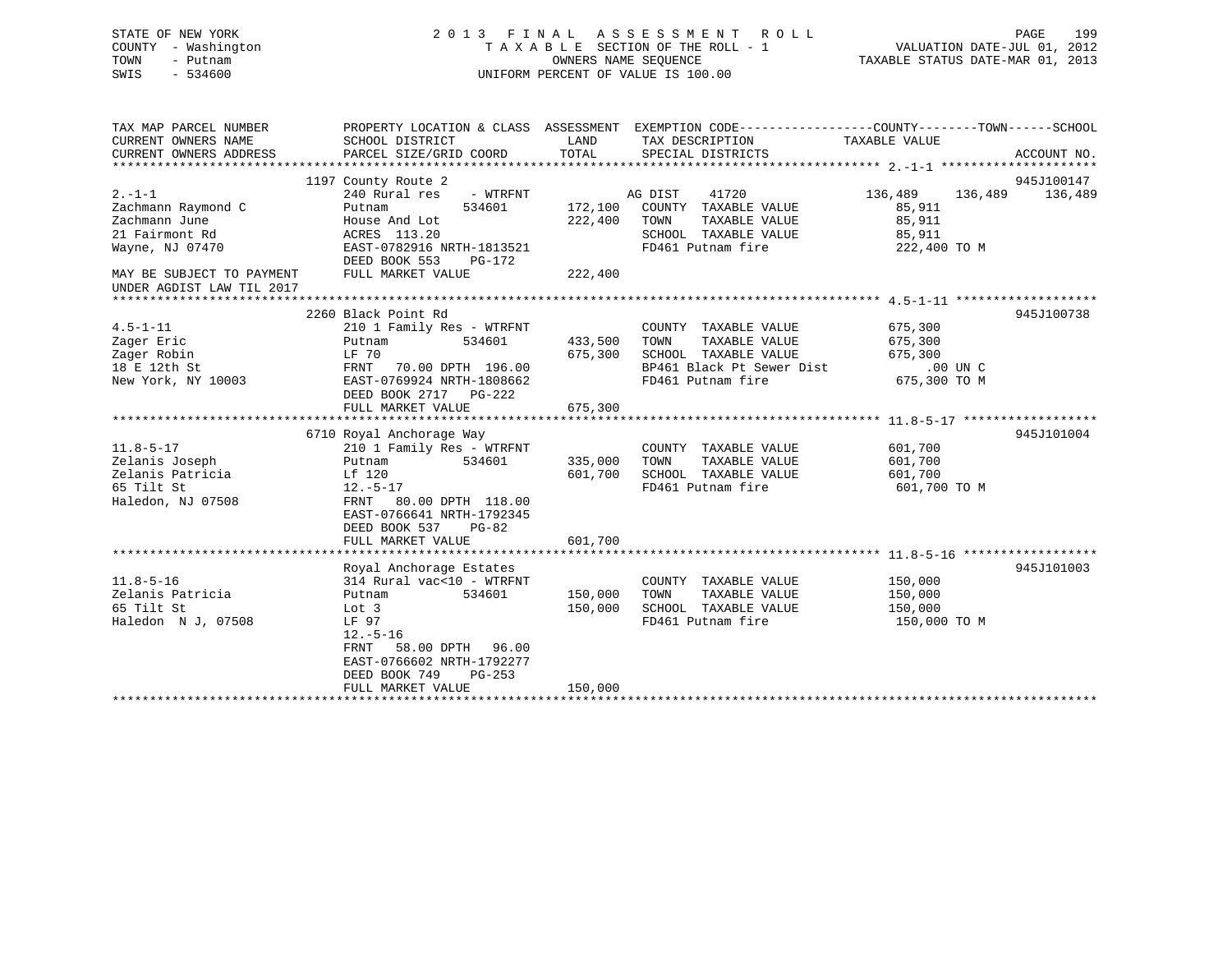### STATE OF NEW YORK 2 0 1 3 F I N A L A S S E S S M E N T R O L L PAGE 200COUNTY - Washington T A X A B L E SECTION OF THE ROLL - 1 TOWN - Putnam OWNERS NAME SEQUENCE TAXABLE STATUS DATE-MAR 01, 2013 SWIS - 534600 UNIFORM PERCENT OF VALUE IS 100.00

| TAX MAP PARCEL NUMBER    |                                                                                                                                                                                                                                            |                                                               | PROPERTY LOCATION & CLASS ASSESSMENT EXEMPTION CODE----------------COUNTY-------TOWN-----SCHOOL                                                         |                          |
|--------------------------|--------------------------------------------------------------------------------------------------------------------------------------------------------------------------------------------------------------------------------------------|---------------------------------------------------------------|---------------------------------------------------------------------------------------------------------------------------------------------------------|--------------------------|
| CURRENT OWNERS NAME      | SCHOOL DISTRICT                                                                                                                                                                                                                            | <b>EXAMPLE THE STATE OF STATE OF STATE</b><br>TAX DESCRIPTION | TAXABLE VALUE                                                                                                                                           |                          |
| CURRENT OWNERS ADDRESS   |                                                                                                                                                                                                                                            |                                                               |                                                                                                                                                         |                          |
|                          |                                                                                                                                                                                                                                            |                                                               | CURRENT OWNERS ADDRESS PARCEL SIZE/GRID COORD TOTAL SPECIAL DISTRICTS CORRENT OWNERS ADDRESS PARCEL SIZE/GRID COORD TOTAL SPECIAL DISTRICTS ACCOUNT NO. |                          |
|                          | 179 Notch Hill Ln<br>240 Rural res<br>240 Rural res<br>240 Rural res<br>240 Rural res<br>240 Rural res<br>240 Rural res<br>240 Rural res<br>240 Rural res<br>240 Rural res<br>240 Rural res<br>240 Rural res<br>240 Rural res<br>240 Rural |                                                               |                                                                                                                                                         |                          |
| $9. - 1 - 27.6$          |                                                                                                                                                                                                                                            |                                                               | 50,000                                                                                                                                                  | $\overline{0}$<br>20,000 |
| Zigrosser James A        | Putnam                                                                                                                                                                                                                                     | 534601 45,300 STAR B                                          | 41854<br>$\overline{0}$                                                                                                                                 | $\Omega$<br>30,000       |
| Zigrosser Jean H         | 759-326                                                                                                                                                                                                                                    | 289,500 COUNTY TAXABLE VALUE                                  | 239,500                                                                                                                                                 |                          |
| PO Box 111               | ACRES 20.30                                                                                                                                                                                                                                | TOWN                                                          | 269,500<br>259,500<br>TAXABLE VALUE                                                                                                                     |                          |
| Putnam Station, NY 12861 | EAST-0781640 NRTH-1797035                                                                                                                                                                                                                  | SCHOOL TAXABLE VALUE                                          |                                                                                                                                                         |                          |
|                          | DEED BOOK 2442 PG-178                                                                                                                                                                                                                      |                                                               | FD461 Putnam fire<br>289,500 TO M                                                                                                                       |                          |
|                          | FULL MARKET VALUE                                                                                                                                                                                                                          | 289,500                                                       |                                                                                                                                                         |                          |
|                          |                                                                                                                                                                                                                                            |                                                               |                                                                                                                                                         |                          |
|                          | Schwerdtfeger Rd/e Off                                                                                                                                                                                                                     |                                                               |                                                                                                                                                         | 945J100739               |
| $4. - 1 - 22$            | 910 Priv forest                                                                                                                                                                                                                            | COUNTY TAXABLE VALUE<br>COUNT 534601 3,100 TOWN               | 3,100                                                                                                                                                   |                          |
| Zimmerman Charles J      | Putnam                                                                                                                                                                                                                                     |                                                               | 3,100<br>TAXABLE VALUE                                                                                                                                  |                          |
| 215-15 43rd Ave          | 6.10<br>ACRES                                                                                                                                                                                                                              | 3,100 SCHOOL TAXABLE VALUE                                    | 3,100                                                                                                                                                   |                          |
| Bayside, NY 11361        | EAST-0771168 NRTH-1802663                                                                                                                                                                                                                  | FD461 Putnam fire                                             | 3,100 TO M                                                                                                                                              |                          |
|                          | DEED BOOK 428<br>PG-888                                                                                                                                                                                                                    |                                                               |                                                                                                                                                         |                          |
|                          | FULL MARKET VALUE                                                                                                                                                                                                                          | 3,100                                                         |                                                                                                                                                         |                          |
|                          | Mosswood Way                                                                                                                                                                                                                               |                                                               |                                                                                                                                                         | 945J100740               |
| $7.12 - 1 - 2$           | 314 Rural vac<10                                                                                                                                                                                                                           | COUNTY TAXABLE VALUE                                          | 14,000                                                                                                                                                  |                          |
| Zobre Edward J Trustee   | Putnam                                                                                                                                                                                                                                     | 534601 14,000 TOWN                                            | TAXABLE VALUE<br>14,000                                                                                                                                 |                          |
| 57 Teliska Ave           | FRNT 100.00 DPTH 100.00 14,000 SCHOOL TAXABLE VALUE                                                                                                                                                                                        |                                                               | 14,000                                                                                                                                                  |                          |
| Rensselaer, NY 12144     | EAST-0768077 NRTH-1799037                                                                                                                                                                                                                  | FD461 Putnam fire                                             | 14,000 TO M                                                                                                                                             |                          |
|                          | DEED BOOK 2099 PG-23                                                                                                                                                                                                                       |                                                               |                                                                                                                                                         |                          |
|                          |                                                                                                                                                                                                                                            |                                                               |                                                                                                                                                         |                          |
|                          |                                                                                                                                                                                                                                            |                                                               |                                                                                                                                                         |                          |
|                          | Schwerdtfeger Rd                                                                                                                                                                                                                           |                                                               |                                                                                                                                                         | 945J100741               |
| $4. - 1 - 28$            | 314 Rural vac<10                                                                                                                                                                                                                           | COUNTY TAXABLE VALUE                                          | 5,800                                                                                                                                                   |                          |
| Zufall Michael F         | 534601<br>Putnam                                                                                                                                                                                                                           | 5,800<br>TOWN                                                 | 5,800<br>TAXABLE VALUE                                                                                                                                  |                          |
| Zufall Mary A            | Lot                                                                                                                                                                                                                                        | SCHOOL TAXABLE VALUE<br>5,800                                 | 5,800                                                                                                                                                   |                          |
| 81 Winding Wall Dr       | 429/911                                                                                                                                                                                                                                    | FD461 Putnam fire                                             | 5,800 TO M                                                                                                                                              |                          |
| Hawley, PA 18428         | ACRES<br>1.20                                                                                                                                                                                                                              |                                                               |                                                                                                                                                         |                          |
|                          | EAST-0769884 NRTH-1800002                                                                                                                                                                                                                  |                                                               |                                                                                                                                                         |                          |

\*\*\*\*\*\*\*\*\*\*\*\*\*\*\*\*\*\*\*\*\*\*\*\*\*\*\*\*\*\*\*\*\*\*\*\*\*\*\*\*\*\*\*\*\*\*\*\*\*\*\*\*\*\*\*\*\*\*\*\*\*\*\*\*\*\*\*\*\*\*\*\*\*\*\*\*\*\*\*\*\*\*\*\*\*\*\*\*\*\*\*\*\*\*\*\*\*\*\*\*\*\*\*\*\*\*\*\*\*\*\*\*\*\*\*\*\*\*\*\*\*\*\*\*\*\*\*\*\*\*\*\*

FULL MARKET VALUE 5,800

DEED BOOK 418 PG-980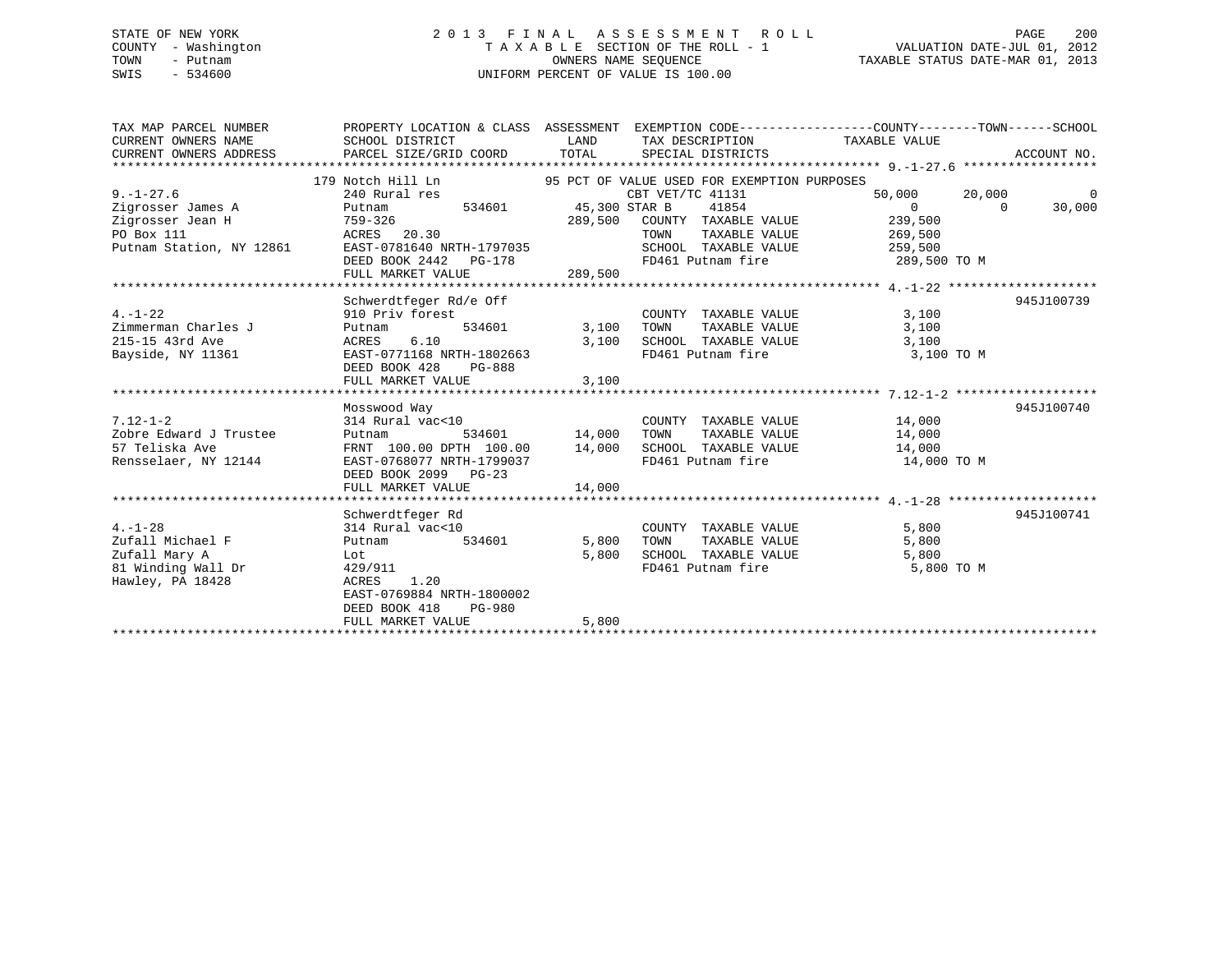### R O L L S U B S E C T I O N - - T O T A L S

#### \*\*\* S P E C I A L D I S T R I C T S U M M A R Y \*\*\*

| CODE | DISTRICT NAME        | TOTAL<br>PARCELS | EXTENSION<br>TYPE | EXTENSION<br>VALUE | AD VALOREM<br><b>VALUE</b> | <b>EXEMPT</b><br>AMOUNT | TAXABLE<br>VALUE |
|------|----------------------|------------------|-------------------|--------------------|----------------------------|-------------------------|------------------|
|      | CA002 Cons agri dst  |                  | 54 TOTAL          |                    | 9545,800                   | 867,162                 | 8678,638         |
|      | BP461 Black Pt Sewer |                  | 132 UNITS C       |                    |                            |                         |                  |
|      | FD461 Putnam fire    |                  | 1,004 TOTAL M     |                    | 267394,485                 |                         | 267394,485       |

#### \*\*\* S C H O O L D I S T R I C T S U M M A R Y \*\*\*

| CODE   | DISTRICT NAME | TOTAL<br>PARCELS | ASSESSED<br>LAND | ASSESSED<br>TOTAL | EXEMPT<br>AMOUNT | TOTAL<br>TAXABLE | <b>STAR</b><br>AMOUNT | <b>STAR</b><br>TAXABLE |
|--------|---------------|------------------|------------------|-------------------|------------------|------------------|-----------------------|------------------------|
| 534601 | Putnam        | $\pm$ ,004       | 176769,685       | 267394,485        | 1690,470         | 265704,015       | 8007,100              | 257696,915             |
|        | SUB-TOTAL     | 1,004            | 176769,685       | 267394,485        | 1690,470         | 265704,015       | 8007,100              | 257696,915             |
|        | TOTAL         | 1,004            | 176769,685       | 267394,485        | 1690,470         | 265704,015       | 8007,100              | 257696,915             |

### \*\*\* S Y S T E M C O D E S S U M M A R Y \*\*\*

### NO SYSTEM EXEMPTIONS AT THIS LEVEL

#### \*\*\* E X E M P T I O N S U M M A R Y \*\*\*

| CODE  | DESCRIPTION | TOTAL<br>PARCELS | COUNTY   | TOWN     | SCHOOL   |
|-------|-------------|------------------|----------|----------|----------|
| 41121 | WAR VET/TC  | 17               | 419,610  | 194,760  |          |
| 41131 | CBT VET/TC  | 16               | 548,583  | 292,380  |          |
| 41132 | CBT VET/C   |                  | 38,275   |          |          |
| 41133 | CBT VET/T   |                  |          | 20,000   |          |
| 41141 | DIS VET/TC  |                  | 133,565  | 80,000   |          |
| 41142 | DIS VET/C   |                  | 38,275   |          |          |
| 41143 | DIS VET/T   |                  |          | 38,275   |          |
| 41400 | CLERGY      |                  | 1,500    | 1,500    | 1,500    |
| 41720 | AG DIST     | 12               | 1063,794 | 1063,794 | 1063,794 |
| 41730 | AGRI-D IND  |                  | 34,201   | 34,201   | 34,201   |
| 41800 | AGED-ALL    |                  | 36,955   | 36,955   | 47,300   |
| 41802 | AGED-CO     | 5                | 522,656  |          |          |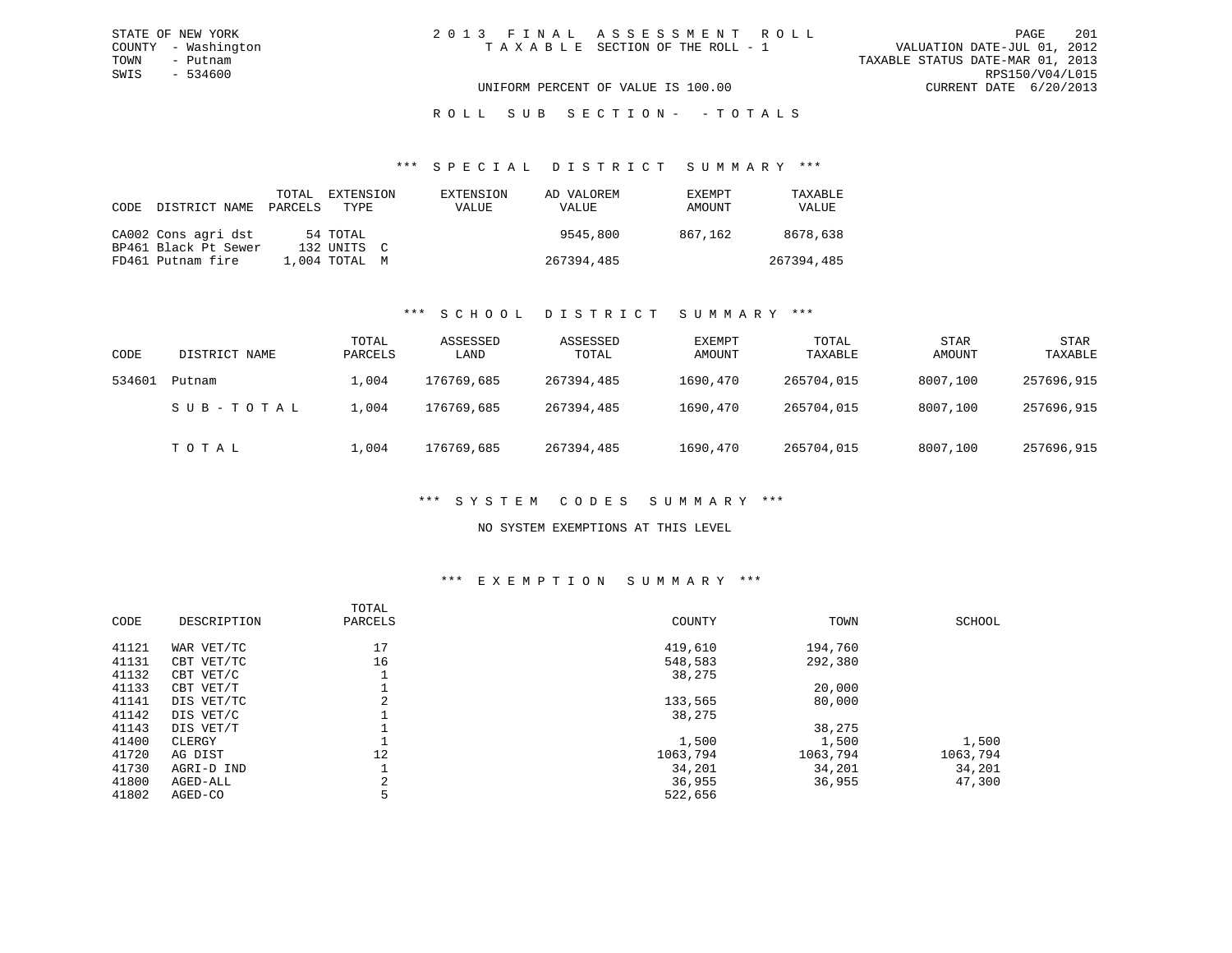| STATE OF NEW YORK |                     | 2013 FINAL ASSESSMENT ROLL         | PAGE                             | 202 |
|-------------------|---------------------|------------------------------------|----------------------------------|-----|
|                   | COUNTY - Washington | TAXABLE SECTION OF THE ROLL - 1    | VALUATION DATE-JUL 01, 2012      |     |
| TOWN              | - Putnam            |                                    | TAXABLE STATUS DATE-MAR 01, 2013 |     |
| SWIS              | $-534600$           |                                    | RPS150/V04/L015                  |     |
|                   |                     | UNIFORM PERCENT OF VALUE IS 100.00 | CURRENT DATE 6/20/2013           |     |
|                   |                     | ROLL SUB SECTION- -TOTALS          |                                  |     |

#### \*\*\* E X E M P T I O N S U M M A R Y \*\*\*

| CODE  | DESCRIPTION | TOTAL<br>PARCELS | COUNTY   | TOWN     | SCHOOL   |
|-------|-------------|------------------|----------|----------|----------|
| 41803 | AGED-TOWN   |                  |          | 120,347  |          |
| 41804 | AGED-SCH    | 4                |          |          | 381,175  |
| 41834 | STAR EN     | 58               |          |          | 3550,200 |
| 41854 | STAR B      | 149              |          |          | 4456,900 |
| 47460 | FOR 480A    | <b>.</b>         | 162,500  | 162,500  | 162,500  |
|       | TOTAL       | 275              | 2999,914 | 2044,712 | 9697,570 |

| ROLL<br>SEC | DESCRIPTION | TOTAL<br>PARCELS | <i>SSESSED</i><br>∟AND | ASSESSED<br>TOTAL | TAXABLE<br>COUNTY | TAXABLE<br>TOWN | TAXABLE<br>SCHOOL | STAR<br>TAXABLE |
|-------------|-------------|------------------|------------------------|-------------------|-------------------|-----------------|-------------------|-----------------|
|             | TAXABLE     | .004             | L76769.<br>685         | 267394,485        | 264394<br>577     | 265349,773      | 265704,015        | 257696,915      |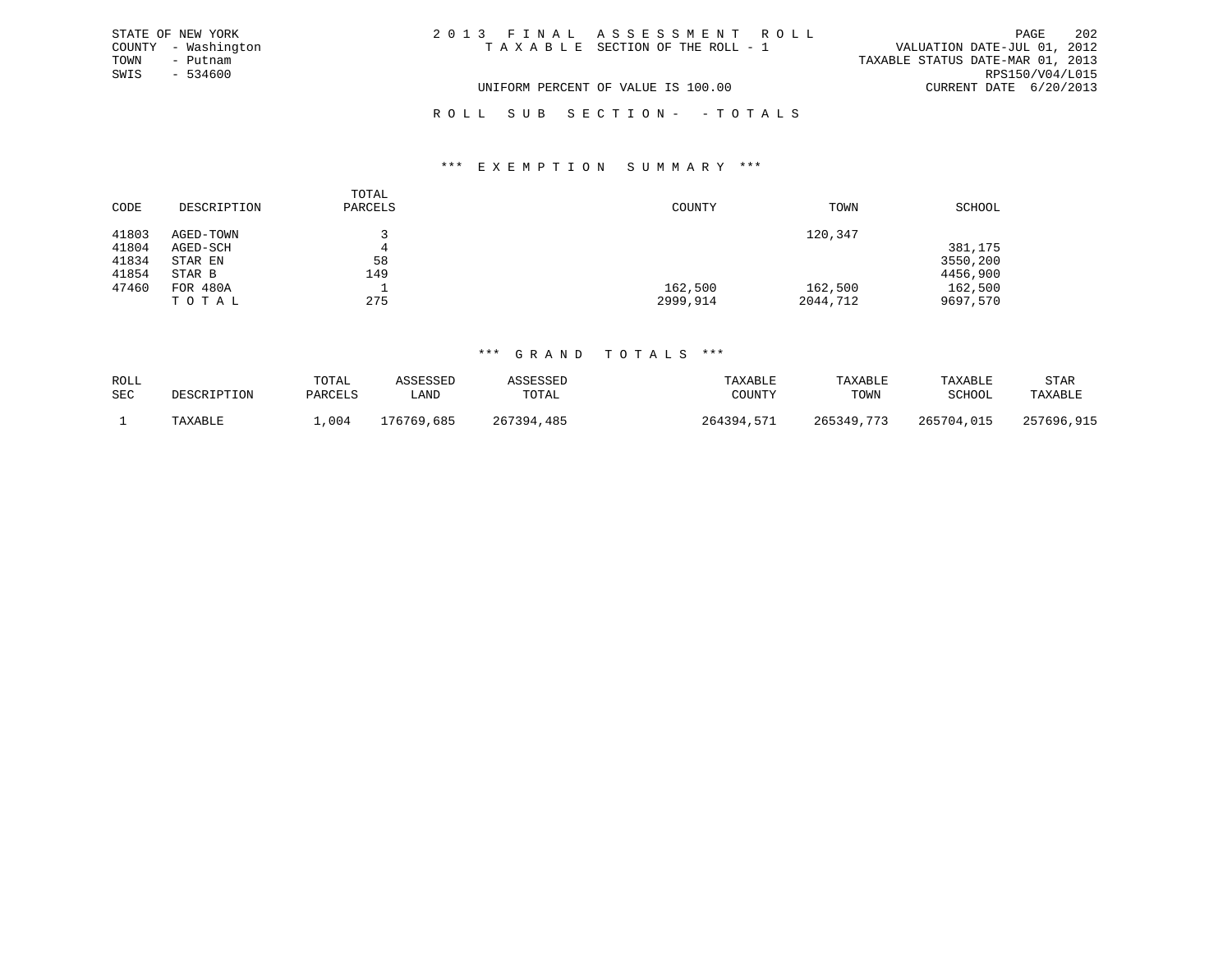| STATE OF NEW YORK   | 2013 FINAL ASSESSMENT ROLL         | 203<br>PAGE                      |
|---------------------|------------------------------------|----------------------------------|
| COUNTY - Washington | TAXABLE SECTION OF THE ROLL - 1    | VALUATION DATE-JUL 01, 2012      |
| TOWN<br>– Putnam    |                                    | TAXABLE STATUS DATE-MAR 01, 2013 |
| SWIS<br>- 534600    | UNIFORM PERCENT OF VALUE IS 100.00 | RPS150/V04/L015                  |
|                     |                                    | CURRENT DATE 6/20/2013           |
|                     |                                    |                                  |

### ROLL SECTION TOTALS

#### \*\*\* S P E C I A L D I S T R I C T S U M M A R Y \*\*\*

| CODE | DISTRICT NAME        | TOTAL<br>PARCELS | EXTENSION<br>TYPE | EXTENSION<br>VALUE | AD VALOREM<br>VALUE | EXEMPT<br>AMOUNT | TAXABLE<br>VALUE |
|------|----------------------|------------------|-------------------|--------------------|---------------------|------------------|------------------|
|      | CA002 Cons agri dst  |                  | 54 TOTAL          |                    | 9545,800            | 867.162          | 8678,638         |
|      | BP461 Black Pt Sewer |                  | 132 INITS C       |                    |                     |                  |                  |
|      | FD461 Putnam fire    |                  | $1.004$ TOTAL $M$ |                    | 267394,485          |                  | 267394,485       |

#### \*\*\* S C H O O L D I S T R I C T S U M M A R Y \*\*\*

| CODE   | DISTRICT NAME | TOTAL<br>PARCELS | ASSESSED<br>LAND | ASSESSED<br>TOTAL | EXEMPT<br>AMOUNT | TOTAL<br>TAXABLE | <b>STAR</b><br>AMOUNT | STAR<br>TAXABLE |
|--------|---------------|------------------|------------------|-------------------|------------------|------------------|-----------------------|-----------------|
| 534601 | Putnam        | $\perp$ ,004     | 176769,685       | 267394,485        | 1690,470         | 265704,015       | 8007,100              | 257696,915      |
|        | SUB-TOTAL     | .,004            | 176769,685       | 267394,485        | 1690,470         | 265704,015       | 8007,100              | 257696,915      |
|        | тотаь         | 1,004            | 176769,685       | 267394,485        | 1690,470         | 265704,015       | 8007,100              | 257696,915      |

#### \*\*\* S Y S T E M C O D E S S U M M A R Y \*\*\*

#### NO SYSTEM EXEMPTIONS AT THIS LEVEL

#### \*\*\* E X E M P T I O N S U M M A R Y \*\*\*

| CODE  | DESCRIPTION | TOTAL<br>PARCELS | COUNTY   | TOWN     | SCHOOL   |
|-------|-------------|------------------|----------|----------|----------|
| 41121 | WAR VET/TC  | 17               | 419,610  | 194,760  |          |
| 41131 | CBT VET/TC  | 16               | 548,583  | 292,380  |          |
| 41132 | CBT VET/C   |                  | 38,275   |          |          |
| 41133 | CBT VET/T   |                  |          | 20,000   |          |
| 41141 | DIS VET/TC  | 2                | 133,565  | 80,000   |          |
| 41142 | DIS VET/C   |                  | 38,275   |          |          |
| 41143 | DIS VET/T   |                  |          | 38,275   |          |
| 41400 | CLERGY      |                  | 1,500    | 1,500    | 1,500    |
| 41720 | AG DIST     | 12               | 1063,794 | 1063,794 | 1063,794 |
| 41730 | AGRI-D IND  |                  | 34,201   | 34,201   | 34,201   |
| 41800 | AGED-ALL    | 2                | 36,955   | 36,955   | 47,300   |
| 41802 | AGED-CO     | 5                | 522,656  |          |          |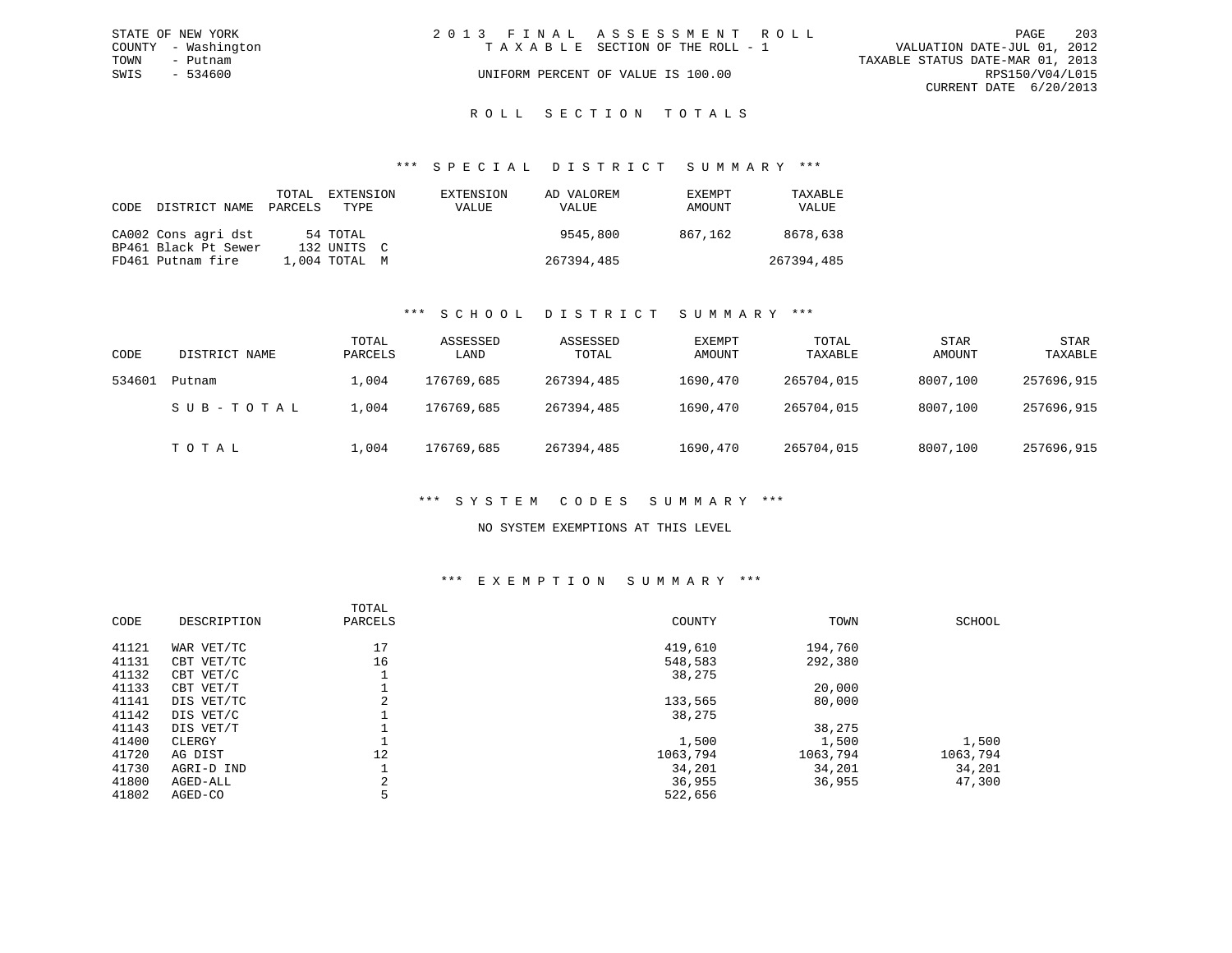|      | STATE OF NEW YORK   | 2013 FINAL ASSESSMENT ROLL |                                    |                                  |                        | PAGE | 204 |
|------|---------------------|----------------------------|------------------------------------|----------------------------------|------------------------|------|-----|
|      | COUNTY - Washington |                            | TAXABLE SECTION OF THE ROLL - 1    | VALUATION DATE-JUL 01, 2012      |                        |      |     |
| TOWN | - Putnam            |                            |                                    | TAXABLE STATUS DATE-MAR 01, 2013 |                        |      |     |
| SWIS | - 534600            |                            | UNIFORM PERCENT OF VALUE IS 100.00 |                                  | RPS150/V04/L015        |      |     |
|      |                     |                            |                                    |                                  | CURRENT DATE 6/20/2013 |      |     |
|      |                     |                            |                                    |                                  |                        |      |     |

## R O L L S E C T I O N T O T A L S

#### \*\*\* E X E M P T I O N S U M M A R Y \*\*\*

|       |             | TOTAL   |          |          |          |
|-------|-------------|---------|----------|----------|----------|
| CODE  | DESCRIPTION | PARCELS | COUNTY   | TOWN     | SCHOOL   |
| 41803 | AGED-TOWN   |         |          | 120,347  |          |
| 41804 | AGED-SCH    | 4       |          |          | 381,175  |
| 41834 | STAR EN     | 58      |          |          | 3550,200 |
| 41854 | STAR B      | 149     |          |          | 4456,900 |
| 47460 | FOR 480A    |         | 162,500  | 162,500  | 162,500  |
|       | TOTAL       | 275     | 2999,914 | 2044,712 | 9697,570 |

| ROLL<br>SEC | DESCRIPTION | TOTAL<br>PARCELS | \SSESSED<br>LAND | SESSEL<br>TOTAL | TAXABLE<br>COUNTY | TAXABLE<br>TOWN | TAXABLE<br>SCHOOL | <b>STAR</b><br>TAXABLE |
|-------------|-------------|------------------|------------------|-----------------|-------------------|-----------------|-------------------|------------------------|
|             | TAXABLE     | ,004             | 176769,685       | 267394<br>.485  | .571<br>264394    | 265349 773      | 265704,015        | 257696,915             |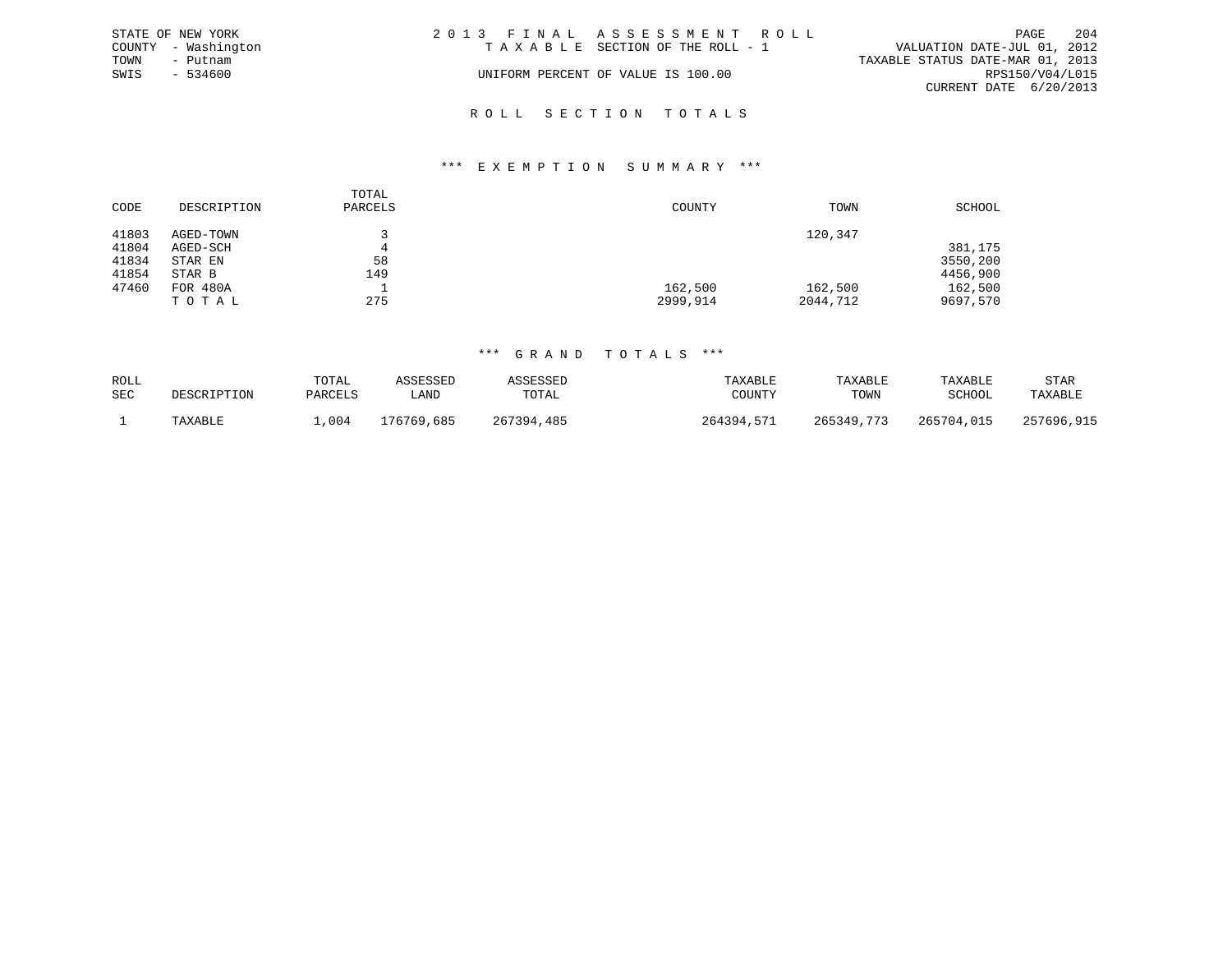| STATE OF NEW YORK   | 2013 FINAL ASSESSMENT ROLL               | 205<br>PAGE                      |
|---------------------|------------------------------------------|----------------------------------|
| COUNTY - Washington | STATE OWNED LAND SECTION OF THE ROLL - 3 | VALUATION DATE-JUL 01, 2012      |
| TOWN<br>- Putnam    | OWNERS NAME SEOUENCE                     | TAXABLE STATUS DATE-MAR 01, 2013 |
| SWIS<br>- 534600    | UNIFORM PERCENT OF VALUE IS 100.00       |                                  |
|                     |                                          |                                  |

| TAX MAP PARCEL NUMBER<br>CURRENT OWNERS NAME                                                                                                                                                       | SCHOOL DISTRICT                                                                                                                | LAND                              | TAX DESCRIPTION                                                                                            | PROPERTY LOCATION & CLASS ASSESSMENT EXEMPTION CODE--------------COUNTY-------TOWN-----SCHOOL<br>TAXABLE VALUE |            |
|----------------------------------------------------------------------------------------------------------------------------------------------------------------------------------------------------|--------------------------------------------------------------------------------------------------------------------------------|-----------------------------------|------------------------------------------------------------------------------------------------------------|----------------------------------------------------------------------------------------------------------------|------------|
| CURRENT OWNERS ADDRESS FORCEL SIZE/GRID COORD TOTAL SPECIAL DISTRICTS THE CONNEXT OWNERS ADDRESS PARCEL SIZE/GRID COORD TOTAL SPECIAL DISTRICTS ACCOUNT NO.                                        |                                                                                                                                |                                   |                                                                                                            |                                                                                                                |            |
|                                                                                                                                                                                                    |                                                                                                                                |                                   |                                                                                                            |                                                                                                                |            |
| $4. -1 - 42$<br>New York State<br>Attn: Washington County Treasu 5460' Lf<br>383 Broadway<br>Fort Edward, NY 12828<br>EAST-0766575 NRTH-1803414<br>DEED BOOK 841 PG-208                            | 2443 Black Point Way<br>314 Rural vac<10 - WTRFNT<br>534601<br>Putnam<br>5460' Lt<br>ACRES 242.00<br>FULL MARKET VALUE         | 5443,800<br>5443,800<br>5443,800  | COUNTY TAXABLE VALUE<br>TAXABLE VALUE<br>TOWN<br>SCHOOL TAXABLE VALUE<br>FD461 Putnam fire 5443,800 TO M   | 5443,800<br>5443,800<br>5443,800                                                                               | 945J100516 |
| $5. - 2 - 9.1$<br>New York State                                                                                                                                                                   | Negro Pt<br>314 Rural vac<10 - WTRFNT<br>Putnam                                                                                |                                   | COUNTY TAXABLE VALUE<br>534601 538,000 TOWN TAXABLE VALUE                                                  | 538,000<br>538,000<br>538,000 TO M                                                                             |            |
| $9. - 1 - 8.4$<br>New York State<br>Attn: Washington County Treasu ACRES 124.00                                                                                                                    | Hutton Square Rd<br>91 July 1912<br>322 Rural vac>10<br>Putner<br>FULL MARKET VALUE                                            | 534601 60,900<br>60,900<br>60,900 | COUNTY TAXABLE VALUE<br>TAXABLE VALUE<br>TOWN<br>SCHOOL TAXABLE VALUE<br>FD461 Putnam fire                 | 60,900<br>60,900<br>60,900<br>60,900 TO M                                                                      |            |
|                                                                                                                                                                                                    | Harris Tr/lake George                                                                                                          |                                   |                                                                                                            |                                                                                                                | 1110001    |
| $17. - 1 - 1$<br>New York State<br>Attn: Washington County Treas 160 Lf<br>383 Broadway<br>Fort Edward, NY 12828                                                                                   | $314$ Rural vac<10 - WTRFNT<br>Putnam 534601 652,400 TOWN<br>ACRES<br>8.00<br>EAST-0761915 NRTH-1771788<br>DEED BOOK 717 PG-69 |                                   | COUNTY TAXABLE VALUE 652,400<br>TAXABLE VALUE 652,400<br>652,400 SCHOOL TAXABLE VALUE<br>FD461 Putnam fire | 652,400<br>652,400 TO M                                                                                        |            |
|                                                                                                                                                                                                    | FULL MARKET VALUE                                                                                                              | 652,400                           |                                                                                                            |                                                                                                                |            |
| $17. - 1 - 1.2$<br>New York State<br>Attn: Washington County Treas 4150 Lf<br>383 Broadway                           ACRES   168.40<br>Fort Edward, NY 12828             EAST-0762893 NRTH-1772957 | Lake George<br>314 Rural vac<10 - WTRFNT<br>Putnam 534601<br>4150 LI<br>ACRES 168.40                                           | 5861,900<br>5861,900              | COUNTY TAXABLE VALUE<br>TAXABLE VALUE<br>TOWN<br>SCHOOL TAXABLE VALUE<br>FD461 Putnam fire                 | 5861,900<br>5861,900<br>5861,900<br>5861,900 TO M                                                              | 1120001    |
|                                                                                                                                                                                                    | DEED BOOK 724<br>PG-104<br>FULL MARKET VALUE                                                                                   | 5861,900                          |                                                                                                            |                                                                                                                |            |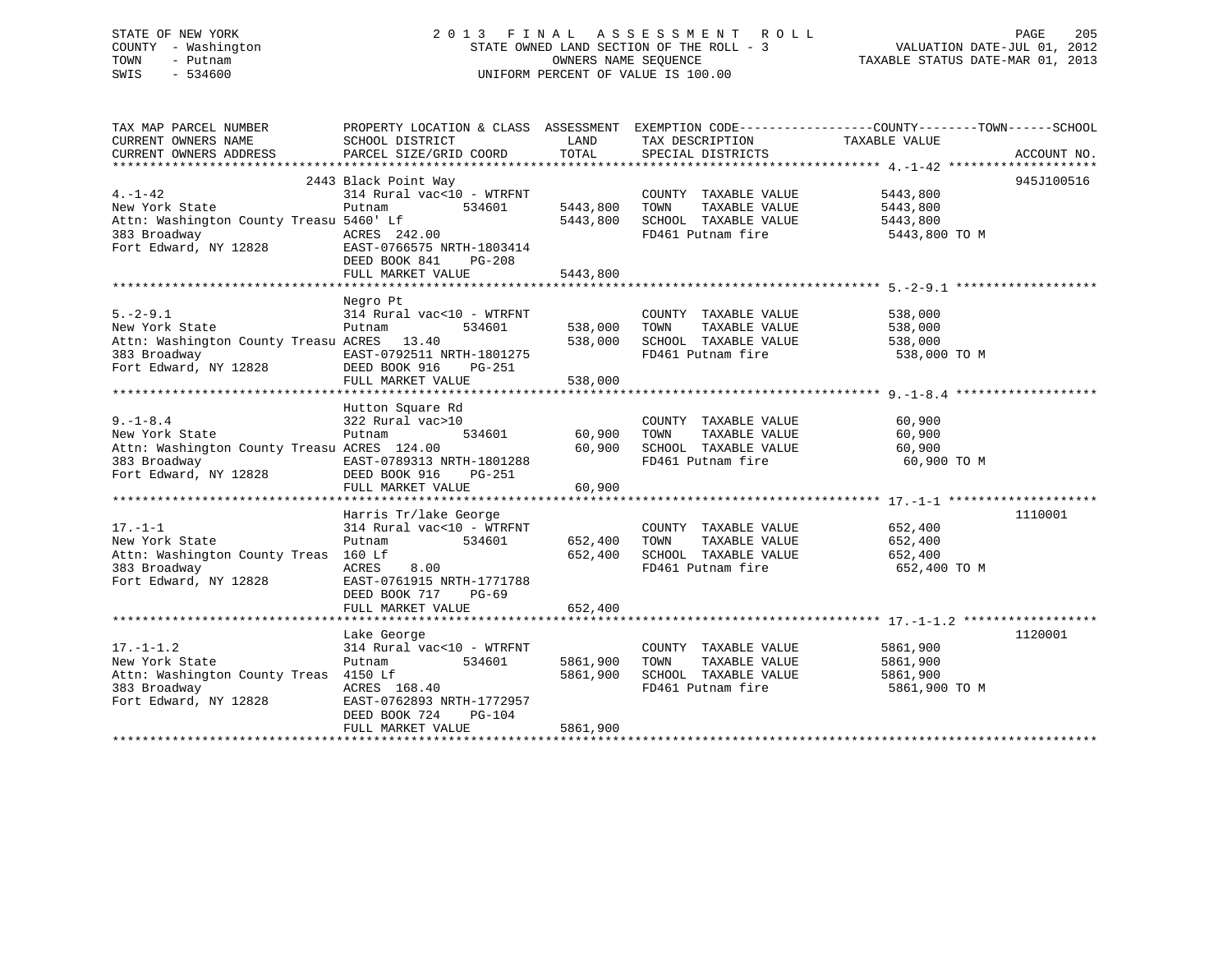| STATE OF NEW YORK   | 2013 FINAL ASSESSMENT ROLL               | 206<br>PAGE                      |
|---------------------|------------------------------------------|----------------------------------|
| COUNTY - Washington | STATE OWNED LAND SECTION OF THE ROLL - 3 | VALUATION DATE-JUL 01, 2012      |
| TOWN<br>– Putnam    | OWNERS NAME SEOUENCE                     | TAXABLE STATUS DATE-MAR 01, 2013 |
| SWIS<br>$-534600$   | UNIFORM PERCENT OF VALUE IS 100.00       |                                  |
|                     |                                          |                                  |

| TAX MAP PARCEL NUMBER                       | PROPERTY LOCATION & CLASS ASSESSMENT EXEMPTION CODE---------------COUNTY-------TOWN------SCHOOL |                        |                               |                       |             |
|---------------------------------------------|-------------------------------------------------------------------------------------------------|------------------------|-------------------------------|-----------------------|-------------|
| CURRENT OWNERS NAME                         | SCHOOL DISTRICT                                                                                 | <b>Example 12</b> LAND | TAX DESCRIPTION TAXABLE VALUE |                       |             |
| CURRENT OWNERS ADDRESS                      | PARCEL SIZE/GRID COORD                                                                          |                        | TOTAL SPECIAL DISTRICTS       |                       | ACCOUNT NO. |
|                                             |                                                                                                 |                        |                               |                       |             |
|                                             | LOT 53 Williams North Tr                                                                        |                        |                               |                       | 1100001     |
| $17. - 1 - 3$                               | 910 Priv forest                                                                                 |                        | COUNTY TAXABLE VALUE          | 21,000                |             |
| New York State                              | 534601<br>Putnam                                                                                | 21,000                 | TAXABLE VALUE<br>TOWN         | 21,000                |             |
| Attn: Washington County Treas Mt Lot 14     |                                                                                                 | 21,000                 | SCHOOL TAXABLE VALUE          | 21,000                |             |
| 383 Broadway                                | ACRES 51.32                                                                                     |                        | FD461 Putnam fire             | 21,000 TO M           |             |
| Fort Edward, NY 12828                       | EAST-0768299 NRTH-1773244                                                                       |                        |                               |                       |             |
|                                             | DEED BOOK 429<br>PG-776                                                                         |                        |                               |                       |             |
|                                             | FULL MARKET VALUE                                                                               | 21,000                 |                               |                       |             |
|                                             |                                                                                                 |                        |                               |                       |             |
|                                             | Transition Assessment                                                                           |                        |                               |                       |             |
| $300. - 74 - 1$                             | 993 Transition t                                                                                |                        | COUNTY TAXABLE VALUE          | 0                     |             |
| New York State                              | Putnam                                                                                          | 534601 0 TOWN          | TAXABLE VALUE                 | $\mathbf 0$           |             |
| c/o Washington Co Treas.                    |                                                                                                 | $\Omega$               | SCHOOL TAXABLE VALUE          | $\Omega$              |             |
| 383 Broadway                                | FULL MARKET VALUE                                                                               | $\Omega$               |                               |                       |             |
| Fort Edward, NY 12828                       |                                                                                                 |                        |                               |                       |             |
|                                             |                                                                                                 |                        |                               |                       |             |
|                                             | Clark Hollow Bay                                                                                |                        |                               |                       |             |
| $17. - 1 - 1.3$                             | 314 Rural vac<10 - WTRFNT                                                                       |                        | COUNTY TAXABLE VALUE          | 3417,500              |             |
| New York State DEC                          | Putnam 534601 3417,500                                                                          |                        | TOWN<br>TAXABLE VALUE         | 3417,500              |             |
|                                             |                                                                                                 | 3417,500               | SCHOOL TAXABLE VALUE          | 3417,500              |             |
|                                             |                                                                                                 |                        | FD461 Putnam fire             | 3417,500 TO M         |             |
| Fort Edward, NY 12828                       | ACRES 58.00                                                                                     |                        |                               |                       |             |
|                                             | EAST-0763525 NRTH-1774622                                                                       |                        |                               |                       |             |
|                                             | DEED BOOK 868<br>PG-285                                                                         |                        |                               |                       |             |
|                                             | FULL MARKET VALUE                                                                               | 3417,500               |                               |                       |             |
|                                             |                                                                                                 |                        |                               |                       |             |
|                                             | County Route 3                                                                                  |                        |                               |                       |             |
| $13. - 3 - 24.7$                            | 322 Rural vac>10                                                                                |                        | COUNTY TAXABLE VALUE          | 107,000               |             |
| New York State DEC                          | Putnam                                                                                          | 534601 107,000         | TOWN                          | TAXABLE VALUE 107,000 |             |
| Attn: Washington County Treasu ACRES 173.00 | 107,000                                                                                         |                        | SCHOOL TAXABLE VALUE          | 107,000               |             |
| 383 Broadway                                | EAST-0787944 NRTH-1787761                                                                       |                        | FD461 Putnam fire             | 107,000 TO M          |             |
| Fort Edward, NY 12828                       | DEED BOOK 907<br>PG-93                                                                          |                        |                               |                       |             |
|                                             | FULL MARKET VALUE                                                                               | 107,000                |                               |                       |             |
|                                             |                                                                                                 |                        |                               |                       |             |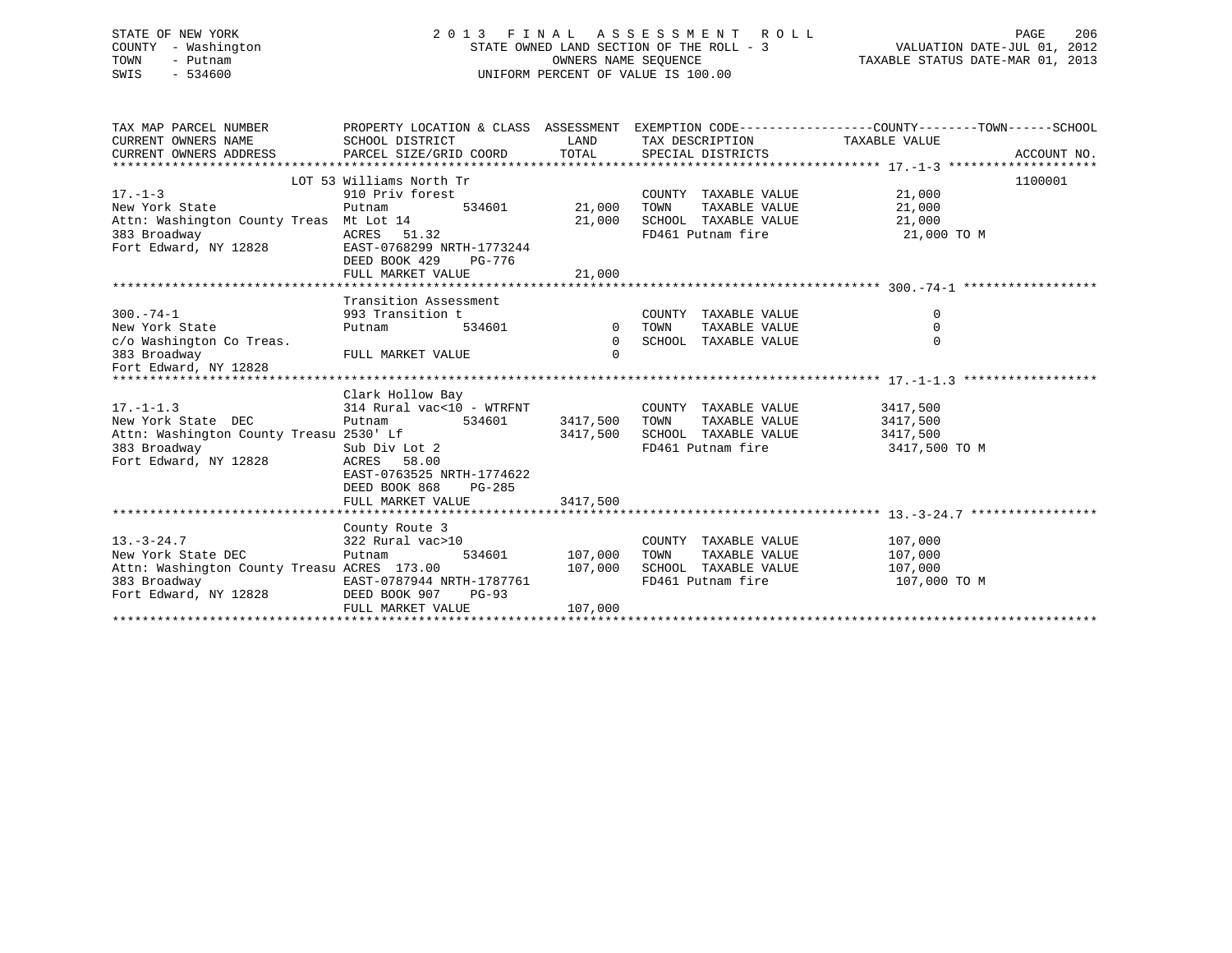| 2013 FINAL ASSESSMENT ROLL               |  |                                  | PAGE                   | 207             |
|------------------------------------------|--|----------------------------------|------------------------|-----------------|
| STATE OWNED LAND SECTION OF THE ROLL - 3 |  | VALUATION DATE-JUL 01, 2012      |                        |                 |
|                                          |  | TAXABLE STATUS DATE-MAR 01, 2013 |                        |                 |
|                                          |  |                                  |                        | RPS150/V04/L015 |
| UNIFORM PERCENT OF VALUE IS 100.00       |  |                                  | CURRENT DATE 6/20/2013 |                 |

#### \*\*\* S P E C I A L D I S T R I C T S U M M A R Y \*\*\*

| CODE | DISTRICT NAME PARCELS | TOTAL | EXTENSION<br>TYPR. | EXTENSION<br>VALUE | AD VALOREM<br>VALUE | EXEMPT<br>AMOUNT | TAXABLE<br>VALUE |
|------|-----------------------|-------|--------------------|--------------------|---------------------|------------------|------------------|
|      | FD461 Putnam fire     |       | 8 TOTAL M          |                    | 16102,500           |                  | 16102,500        |

STATE OF NEW YORK COUNTY - Washington TOWN - Putnam SWIS - 534600

#### \*\*\* S C H O O L D I S T R I C T S U M M A R Y \*\*\*

| CODE   | DISTRICT NAME | TOTAL<br>PARCELS | ASSESSED<br>LAND | ASSESSED<br>TOTAL | EXEMPT<br>AMOUNT | TOTAL<br>TAXABLE | <b>STAR</b><br>AMOUNT | <b>STAR</b><br>TAXABLE |
|--------|---------------|------------------|------------------|-------------------|------------------|------------------|-----------------------|------------------------|
| 534601 | Putnam        | 9                | 16102,500        | 16102,500         |                  | 16102,500        |                       | 16102,500              |
|        | SUB-TOTAL     | 9                | 16102,500        | 16102,500         |                  | 16102,500        |                       | 16102,500              |
|        | TOTAL         | 9                | 16102,500        | 16102,500         |                  | 16102,500        |                       | 16102,500              |

### \*\*\* S Y S T E M C O D E S S U M M A R Y \*\*\*

### NO SYSTEM EXEMPTIONS AT THIS LEVEL

#### \*\*\* E X E M P T I O N S U M M A R Y \*\*\*

#### NO EXEMPTIONS AT THIS LEVEL

| ROLL |                  | TOTAL   | ASSESSED  | ASSESSED  | TAXABLE   | TAXABLE   | TAXABLE   | STAR      |
|------|------------------|---------|-----------|-----------|-----------|-----------|-----------|-----------|
| SEC  | DESCRIPTION      | PARCELS | LAND      | TOTAL     | COUNTY    | TOWN      | SCHOOL    | TAXABLE   |
|      | STATE OWNED LAND |         | 16102,500 | 16102,500 | 16102,500 | 16102,500 | 16102,500 | 16102,500 |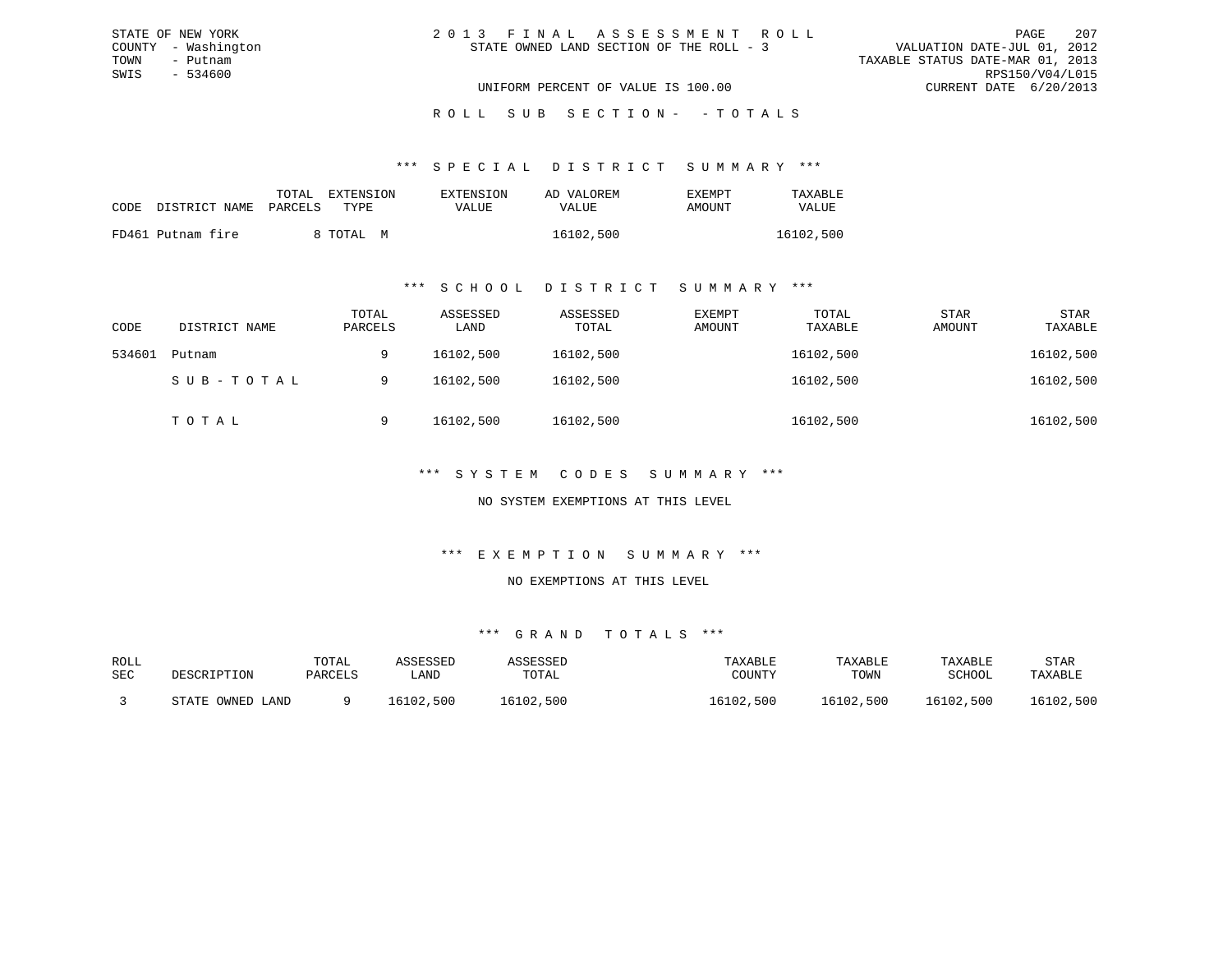| STATE OF NEW YORK<br>COUNTY - Washington<br>TOWN<br>- Putnam<br>SWIS<br>$-534600$         | 2 0 1 3<br>ROLL SUB-SECT - P- ECL CONSERVATION AND COMMON LAW EASEMENTS                                                                                                                         | FINAL<br>OWNERS NAME SEQUENCE | A S S E S S M E N T<br>ROLL ROLL<br>UNIFORM PERCENT OF VALUE IS 100.00                     | PAGE<br>208<br>STATE OWNED LAND SECTION OF THE ROLL - 3 SUB-SECT - P VALUATION DATE-JUL 01, 2012<br>TAXABLE STATUS DATE-MAR 01, 2013 |
|-------------------------------------------------------------------------------------------|-------------------------------------------------------------------------------------------------------------------------------------------------------------------------------------------------|-------------------------------|--------------------------------------------------------------------------------------------|--------------------------------------------------------------------------------------------------------------------------------------|
| TAX MAP PARCEL NUMBER<br>CURRENT OWNERS NAME<br>CURRENT OWNERS ADDRESS                    | SCHOOL DISTRICT<br>PARCEL SIZE/GRID COORD                                                                                                                                                       | LAND<br>TOTAL                 | TAX DESCRIPTION<br>SPECIAL DISTRICTS                                                       | PROPERTY LOCATION & CLASS ASSESSMENT EXEMPTION CODE---------------COUNTY-------TOWN------SCHOOL<br>TAXABLE VALUE<br>ACCOUNT NO.      |
| $5. -2 - 1 - ESMT$<br>State Of New York<br>C/O County Treasurer<br>Washington<br>County   | County Route 2<br>980 Consvn easmt<br>534601<br>Putnam<br>Lot 16 And Hunting Camp<br>2214/105<br>ACRES 599.70<br>EAST-0785993 NRTH-1806773<br>DEED BOOK 2214 PG-61<br>CONSERVATION ESMT % 26.00 | 77,974<br>77.974              | COUNTY TAXABLE VALUE<br>TAXABLE VALUE<br>TOWN<br>SCHOOL TAXABLE VALUE<br>FD461 Putnam fire | 945J100328<br>77,974<br>77,974<br>77,974<br>77,974 TO M                                                                              |
|                                                                                           | FULL MARKET VALUE                                                                                                                                                                               | 77,974                        |                                                                                            |                                                                                                                                      |
| $12.-2-11-ESMT$<br>State Of New York<br>C/O County Treasurer<br>Washington<br>County      | Liddle-Harris Rd<br>980 Consyn easmt<br>Putnam<br>534601<br>2214/105<br>ACRES 100.00<br>EAST-0773621 NRTH-1790570<br>DEED BOOK 2214<br>$PG-61$<br>CONSERVATION ESMT % 26.00                     | 15,600<br>15,600              | COUNTY TAXABLE VALUE<br>TAXABLE VALUE<br>TOWN<br>SCHOOL TAXABLE VALUE<br>FD461 Putnam fire | 945J100333<br>15,600<br>15,600<br>15,600<br>15,600 TO M                                                                              |
|                                                                                           | FULL MARKET VALUE                                                                                                                                                                               | 15,600                        |                                                                                            |                                                                                                                                      |
| $18. - 2 - 8 - ESMT$<br>State Of New York<br>C/O County Treasurer<br>Washington<br>County | State Route 22<br>980 Consyn easmt<br>Putnam<br>534601<br>Easmt 2923/97<br>$18. - 1 - 8$<br>5.60<br>ACRES<br>EAST-0774595 NRTH-1773720<br>DEED BOOK 2920<br>$PG-1$<br>CONSERVATION ESMT % 60.00 | 1,680<br>1,680                | COUNTY TAXABLE VALUE<br>TAXABLE VALUE<br>TOWN<br>SCHOOL TAXABLE VALUE<br>FD461 Putnam fire | 945J100226<br>1,680<br>1,680<br>1,680<br>1,680 TO M                                                                                  |

FULL MARKET VALUE 1,680 \*\*\*\*\*\*\*\*\*\*\*\*\*\*\*\*\*\*\*\*\*\*\*\*\*\*\*\*\*\*\*\*\*\*\*\*\*\*\*\*\*\*\*\*\*\*\*\*\*\*\*\*\*\*\*\*\*\*\*\*\*\*\*\*\*\*\*\*\*\*\*\*\*\*\*\*\*\*\*\*\*\*\*\*\*\*\*\*\*\*\*\*\*\*\*\*\*\*\*\*\*\*\*\*\*\*\*\*\*\*\*\*\*\*\*\*\*\*\*\*\*\*\*\*\*\*\*\*\*\*\*\*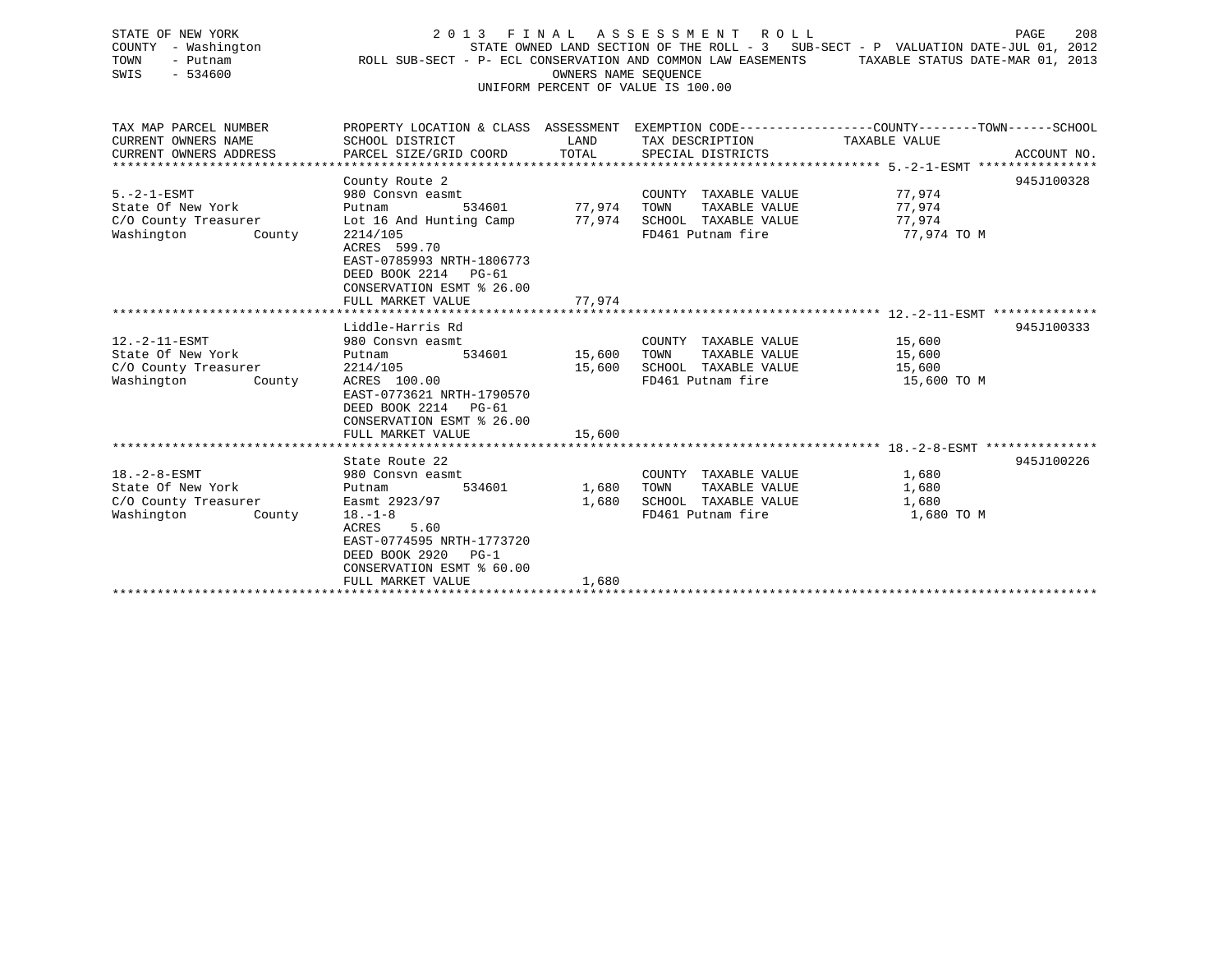STATE OF NEW YORK 2013 FINAL ASSESSMENT ROLL PAGE 209 COUNTY - Washington STATE OWNED LAND SECTION OF THE ROLL - 3 SUB-SECT - P VALUATION DATE-JUL 01, 2012 TOWN - Putnam ROLL SUB-SECT - P- ECL CONSERVATION AND COMMON LAW EASEMENTS TAXABLE STATUS DATE-MAR 01, 2013 SWIS - 534600 RPS150/V04/L015 CURRENT DATE 6/20/2013

#### UNIFORM PERCENT OF VALUE IS 100.00 ROLL SUB SECTION-P-TOTALS

#### \*\*\* S P E C I A L D I S T R I C T S U M M A R Y \*\*\*

| CODE | DISTRICT NAME PARCELS | TOTAL<br>EXTENSION<br>TYPE. | EXTENSION<br>VALUE | AD VALOREM<br>VALUE | EXEMPT<br>AMOUNT | TAXARI.E<br><b>VALUE</b> |
|------|-----------------------|-----------------------------|--------------------|---------------------|------------------|--------------------------|
|      | FD461 Putnam fire     | 3 TOTAL                     | M                  | 95,254              |                  | 95,254                   |

#### \*\*\* S C H O O L D I S T R I C T S U M M A R Y \*\*\*

| CODE   | DISTRICT NAME | TOTAL<br>PARCELS | ASSESSED<br>LAND | ASSESSED<br>TOTAL | EXEMPT<br>AMOUNT | TOTAL<br>TAXABLE | STAR<br>AMOUNT | STAR<br>TAXABLE |
|--------|---------------|------------------|------------------|-------------------|------------------|------------------|----------------|-----------------|
| 534601 | Putnam        |                  | 95,254           | 95,254            |                  | 95,254           |                | 95,254          |
|        | SUB-TOTAL     |                  | 95,254           | 95,254            |                  | 95,254           |                | 95,254          |
|        | TOTAL         |                  | 95,254           | 95,254            |                  | 95,254           |                | 95,254          |

### \*\*\* S Y S T E M C O D E S S U M M A R Y \*\*\*

#### NO SYSTEM EXEMPTIONS AT THIS LEVEL

#### \*\*\* E X E M P T I O N S U M M A R Y \*\*\*

### NO EXEMPTIONS AT THIS LEVEL

| ROLL |                  | TOTAL   | ASSESSED | ASSESSED | TAXABLE      | TAXABLE | TAXABLE      | <b>STAR</b> |
|------|------------------|---------|----------|----------|--------------|---------|--------------|-------------|
| SEC  | DESCRIPTION      | PARCELS | LAND     | TOTAL    | COUNTY       | TOWN    | SCHOOL       | TAXABLE     |
|      | STATE OWNED LAND |         | 95,254   | 5,254    | 95,254<br>QE | 95,254  | 95,254<br>QE | 95,254      |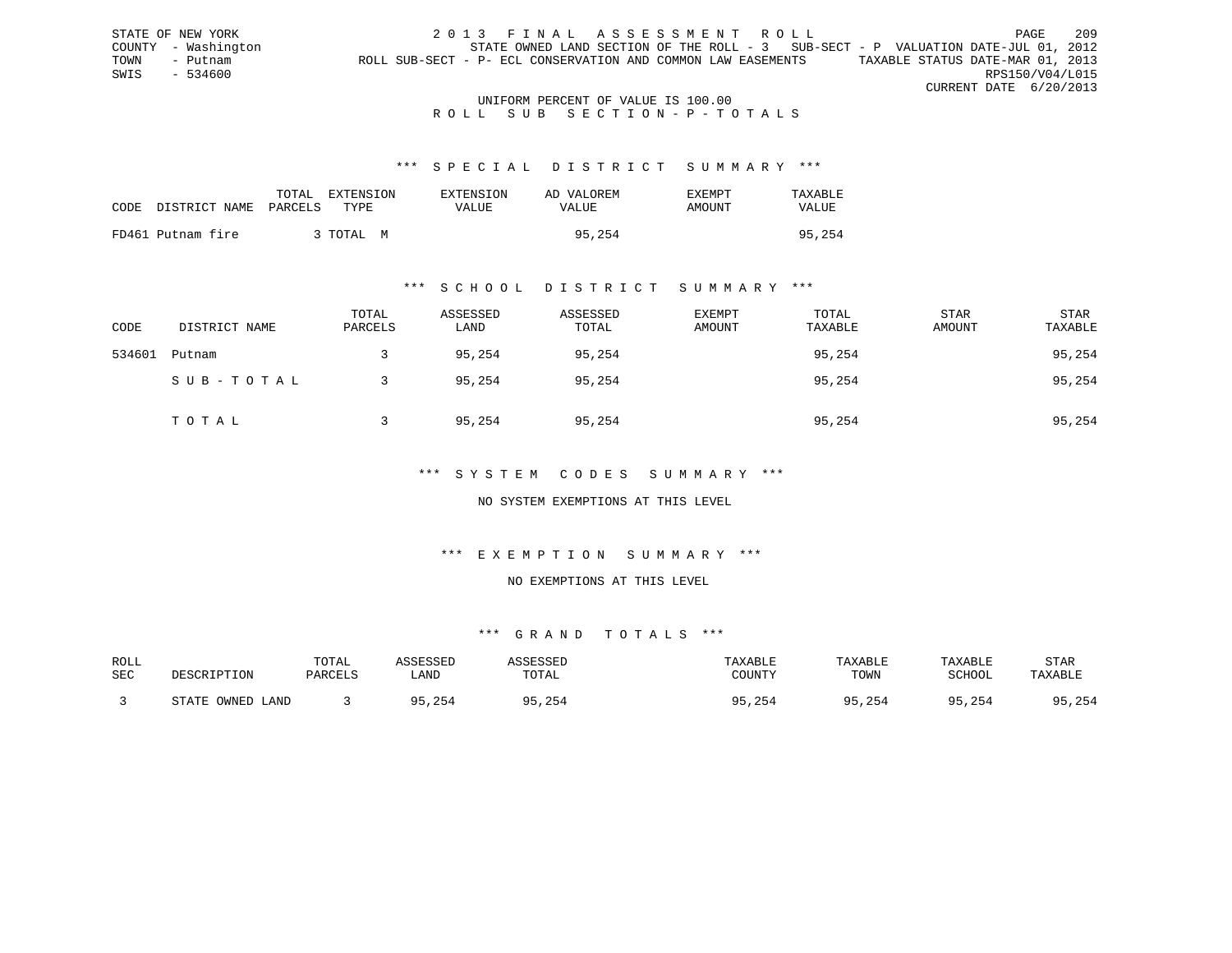| STATE OF NEW YORK   | 2013 FINAL ASSESSMENT ROLL               | 210<br>PAGE                      |
|---------------------|------------------------------------------|----------------------------------|
| COUNTY - Washington | STATE OWNED LAND SECTION OF THE ROLL - 3 | VALUATION DATE-JUL 01, 2012      |
| TOWN<br>- Putnam    |                                          | TAXABLE STATUS DATE-MAR 01, 2013 |
| SWIS<br>- 534600    |                                          | RPS150/V04/L015                  |
|                     | UNIFORM PERCENT OF VALUE IS 100.00       | CURRENT DATE 6/20/2013           |
|                     |                                          |                                  |

#### R O L L S E C T I O N T O T A L S

#### \*\*\* S P E C I A L D I S T R I C T S U M M A R Y \*\*\*

|                            | TOTAL | <b>EXTENSION</b> | <b>EXTENSION</b> | AD VALOREM | EXEMPT | TAXABLE      |
|----------------------------|-------|------------------|------------------|------------|--------|--------------|
| CODE DISTRICT NAME PARCELS |       | TYPE.            | VALUE            | VALUE      | AMOUNT | <b>VALUE</b> |
| FD461 Putnam fire          |       | 11 TOTAL M       |                  | 16197,754  |        | 16197.754    |

#### \*\*\* S C H O O L D I S T R I C T S U M M A R Y \*\*\*

| CODE   | DISTRICT NAME | TOTAL<br>PARCELS | ASSESSED<br>LAND | ASSESSED<br>TOTAL | EXEMPT<br>AMOUNT | TOTAL<br>TAXABLE | STAR<br>AMOUNT | STAR<br>TAXABLE |
|--------|---------------|------------------|------------------|-------------------|------------------|------------------|----------------|-----------------|
| 534601 | Putnam        | 12               | 16197.754        | 16197.754         |                  | 16197,754        |                | 16197,754       |
|        | SUB-TOTAL     | 12               | 16197.754        | 16197,754         |                  | 16197,754        |                | 16197,754       |
|        | TOTAL         | 12               | 16197,754        | 16197,754         |                  | 16197,754        |                | 16197,754       |

#### \*\*\* S Y S T E M C O D E S S U M M A R Y \*\*\*

#### NO SYSTEM EXEMPTIONS AT THIS LEVEL

#### \*\*\* E X E M P T I O N S U M M A R Y \*\*\*

#### NO EXEMPTIONS AT THIS LEVEL

| ROLL |                  | TOTAL   | ASSESSED  | ASSESSED  | TAXABLE   | TAXABLE   | TAXABLE   | STAR      |
|------|------------------|---------|-----------|-----------|-----------|-----------|-----------|-----------|
| SEC  | DESCRIPTION      | PARCELS | LAND      | TOTAL     | COUNTY    | TOWN      | SCHOOL    | TAXABLE   |
|      | STATE OWNED LAND |         | 16197.754 | 16197,754 | 16197,754 | 16197,754 | 16197,754 | 16197,754 |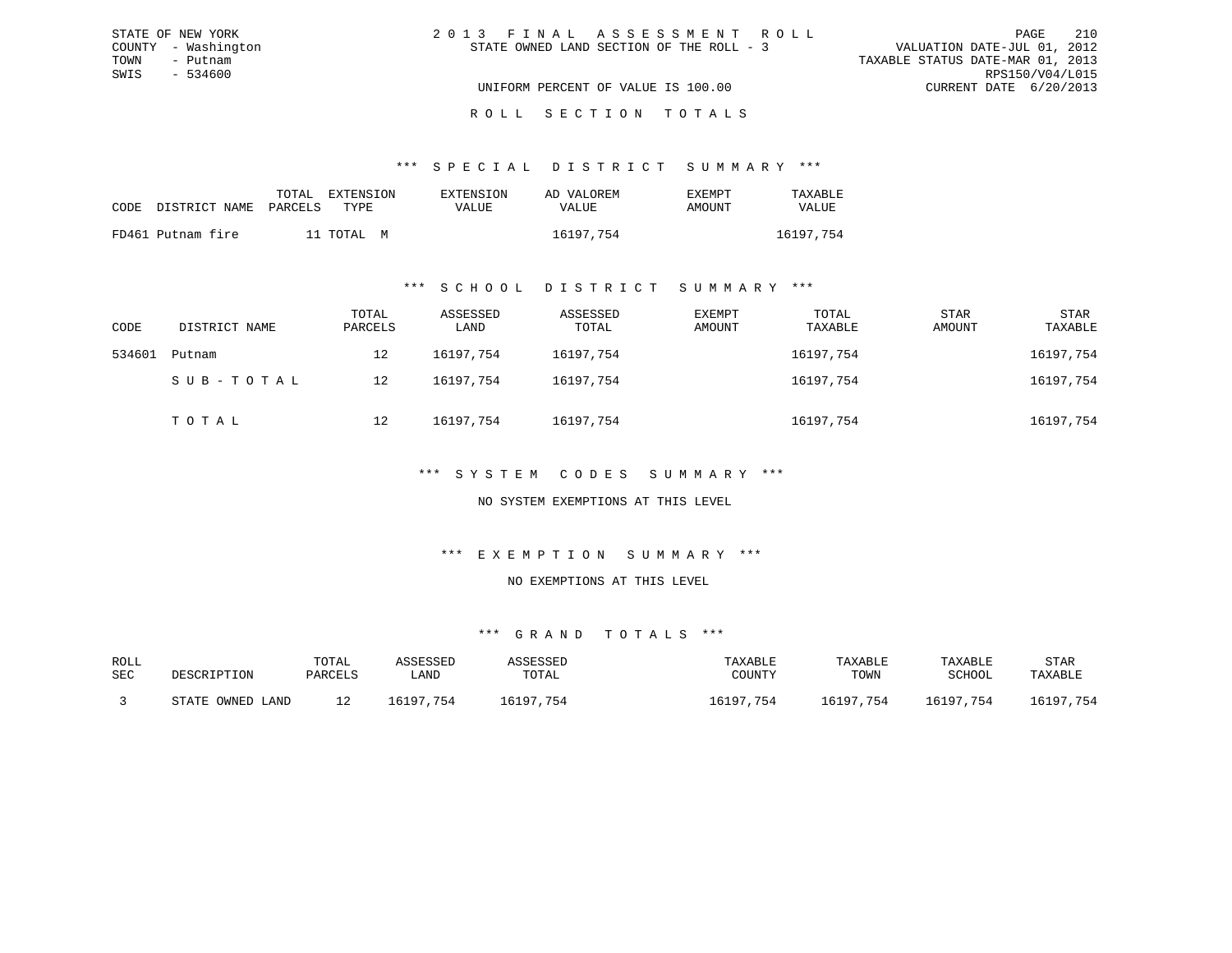# STATE OF NEW YORK 2 0 1 3 F I N A L A S S E S S M E N T R O L L PAGE 211 COUNTY - Washington SPECIAL FRANCHISE SECTION OF THE ROLL - 5 VALUATION DATE-JUL 01, 2012 TOWN - Putnam OWNERS NAME SEQUENCE TAXABLE STATUS DATE-MAR 01, 2013 SWIS - 534600 UNIFORM PERCENT OF VALUE IS 100.00

| TAX MAP PARCEL NUMBER    | PROPERTY LOCATION & CLASS ASSESSMENT |        |          |        |                      | EXEMPTION CODE-----------------COUNTY-------TOWN------SCHOOL |             |
|--------------------------|--------------------------------------|--------|----------|--------|----------------------|--------------------------------------------------------------|-------------|
| CURRENT OWNERS NAME      | SCHOOL DISTRICT                      |        | LAND     |        | TAX DESCRIPTION      | TAXABLE VALUE                                                |             |
| CURRENT OWNERS ADDRESS   | PARCEL SIZE/GRID COORD               |        | TOTAL    |        | SPECIAL DISTRICTS    |                                                              | ACCOUNT NO. |
|                          |                                      |        |          |        |                      |                                                              |             |
|                          | Special Franchise Town               |        |          |        |                      |                                                              | 9450300758  |
| $500. -15 - 2$           | 861 Elec & gas                       |        |          | COUNTY | TAXABLE VALUE        | 1393,391                                                     |             |
| National Grid            | Putnam                               | 534601 | $\Omega$ | TOWN   | TAXABLE VALUE        | 1393,391                                                     |             |
| Real Estate Tax Dept -B2 |                                      |        | 1393,391 |        | SCHOOL TAXABLE VALUE | 1393,391                                                     |             |
| 300 Erie Boulevard West  | FULL MARKET VALUE                    |        | 1393,391 |        | FD461 Putnam fire    | 1393,391 TO M                                                |             |
| Syracuse, NY 13202       |                                      |        |          |        |                      |                                                              |             |
|                          |                                      |        |          |        |                      |                                                              |             |
|                          | Special Franchise                    |        |          |        |                      |                                                              | 9450301023  |
| $500.-52-1$              | 869 Television                       |        |          | COUNTY | TAXABLE VALUE        | 4,856                                                        |             |
| TW Telecom - Glens Falls | Putnam                               | 534601 | $\Omega$ | TOWN   | TAXABLE VALUE        | 4,856                                                        |             |
| Tax Dept                 |                                      |        | 4,856    |        | SCHOOL TAXABLE VALUE | 4,856                                                        |             |
| PO Box 7467              | FULL MARKET VALUE                    |        | 4,856    |        | FD461 Putnam fire    | 4,856 TO M                                                   |             |
| Charlotte, NC 28241-7467 |                                      |        |          |        |                      |                                                              |             |
|                          |                                      |        |          |        |                      |                                                              |             |
|                          | Special Franchise Town               |        |          |        |                      |                                                              | 9450300757  |
| $500. -60 - 6$           | 866 Telephone                        |        |          | COUNTY | TAXABLE VALUE        | 256,907                                                      |             |
| Verizon New York Inc     | Putnam                               | 534601 | 0        | TOWN   | TAXABLE VALUE        | 256,907                                                      |             |
| Property Tax Department  |                                      |        | 256,907  | SCHOOL | TAXABLE VALUE        | 256,907                                                      |             |
| PO Box 152206            | FULL MARKET VALUE                    |        | 256,907  |        | FD461 Putnam fire    | 256,907 TO M                                                 |             |
| Irving, TX 75015-2206    |                                      |        |          |        |                      |                                                              |             |
|                          |                                      |        |          |        |                      |                                                              |             |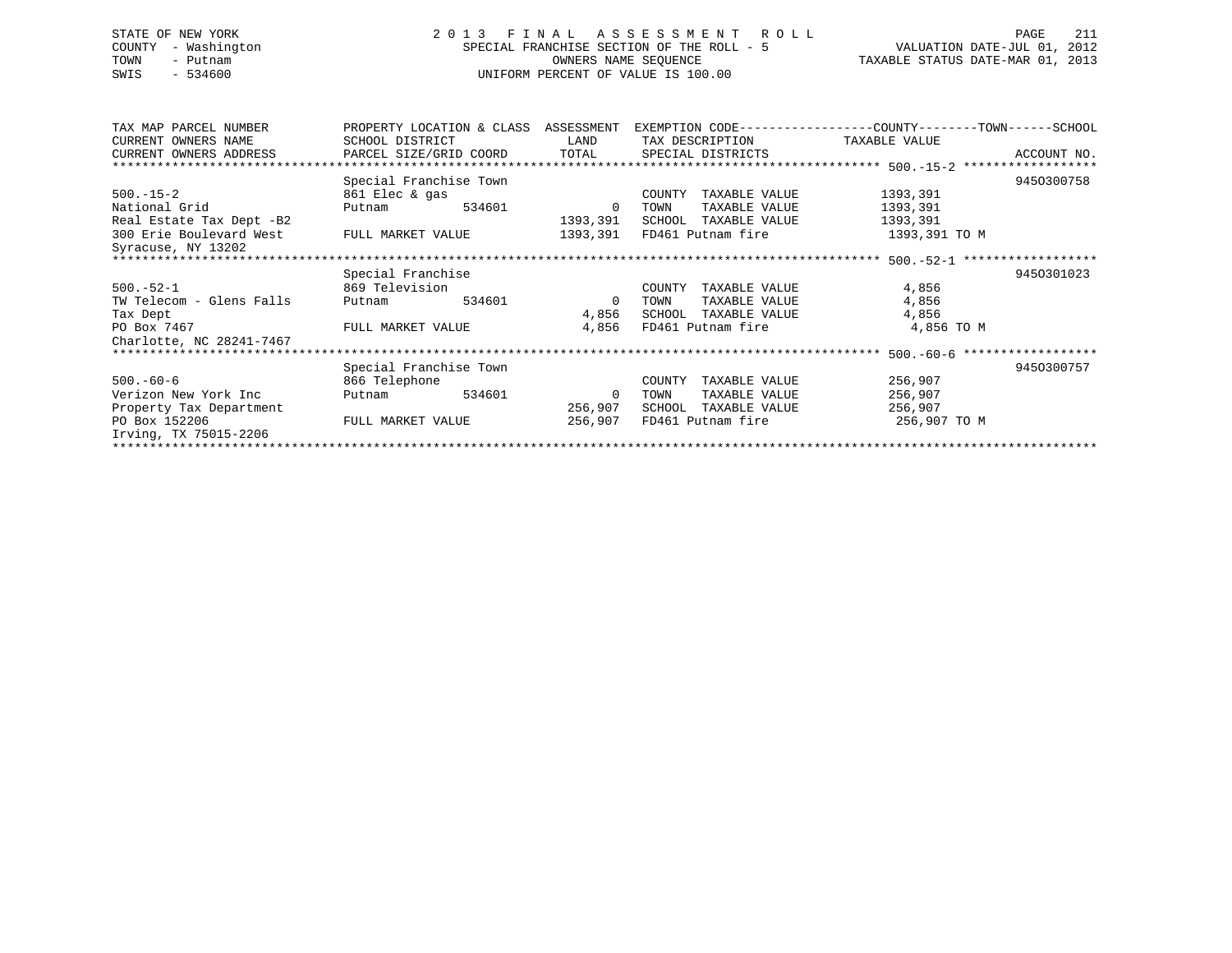| 2013 FINAL ASSESSMENT ROLL                | - 212<br>PAGE                    |
|-------------------------------------------|----------------------------------|
| SPECIAL FRANCHISE SECTION OF THE ROLL - 5 | VALUATION DATE-JUL 01, 2012      |
|                                           | TAXABLE STATUS DATE-MAR 01, 2013 |
|                                           | RPS150/V04/L015                  |
| UNIFORM PERCENT OF VALUE IS 100.00        | CURRENT DATE 6/20/2013           |

ROLL SUB SECTION - - TOTALS

\*\*\* S P E C I A L D I S T R I C T S U M M A R Y \*\*\*

|                            | TOTAL<br>EXTENSION | <b>EXTENSION</b> | AD VALOREM | EXEMPT | TAXABLE  |
|----------------------------|--------------------|------------------|------------|--------|----------|
| CODE DISTRICT NAME PARCELS | TYPE.              | VALUE.           | VALUE      | AMOUNT | VALUE    |
| FD461 Putnam fire          | ; TOTAL M          |                  | 1655,154   |        | 1655,154 |

STATE OF NEW YORK COUNTY - Washington TOWN - Putnam SWIS - 534600

#### \*\*\* S C H O O L D I S T R I C T S U M M A R Y \*\*\*

| CODE   | DISTRICT NAME | TOTAL<br>PARCELS | ASSESSED<br>LAND | ASSESSED<br>TOTAL | EXEMPT<br>AMOUNT | TOTAL<br>TAXABLE | STAR<br>AMOUNT | <b>STAR</b><br>TAXABLE |
|--------|---------------|------------------|------------------|-------------------|------------------|------------------|----------------|------------------------|
| 534601 | Putnam        |                  |                  | 1655,154          |                  | 1655,154         |                | 1655,154               |
|        | SUB-TOTAL     |                  |                  | 1655,154          |                  | 1655,154         |                | 1655,154               |
|        | TOTAL         |                  |                  | 1655,154          |                  | 1655,154         |                | 1655,154               |

### \*\*\* S Y S T E M C O D E S S U M M A R Y \*\*\*

NO SYSTEM EXEMPTIONS AT THIS LEVEL

#### \*\*\* E X E M P T I O N S U M M A R Y \*\*\*

NO EXEMPTIONS AT THIS LEVEL

| ROLL |                   | TOTAL   | ASSESSED | ASSESSED | TAXABLE      | TAXABLE  | TAXABLE  | STAR     |
|------|-------------------|---------|----------|----------|--------------|----------|----------|----------|
| SEC  | DESCRIPTION       | PARCELS | LAND     | TOTAL    | COUNTY       | TOWN     | SCHOOL   | TAXABLE  |
|      | SPECIAL FRANCHISE |         |          | 1655,154 | ⊥655<br>,154 | 1655,154 | 1655,154 | 1655,154 |
|      |                   |         |          |          |              |          |          |          |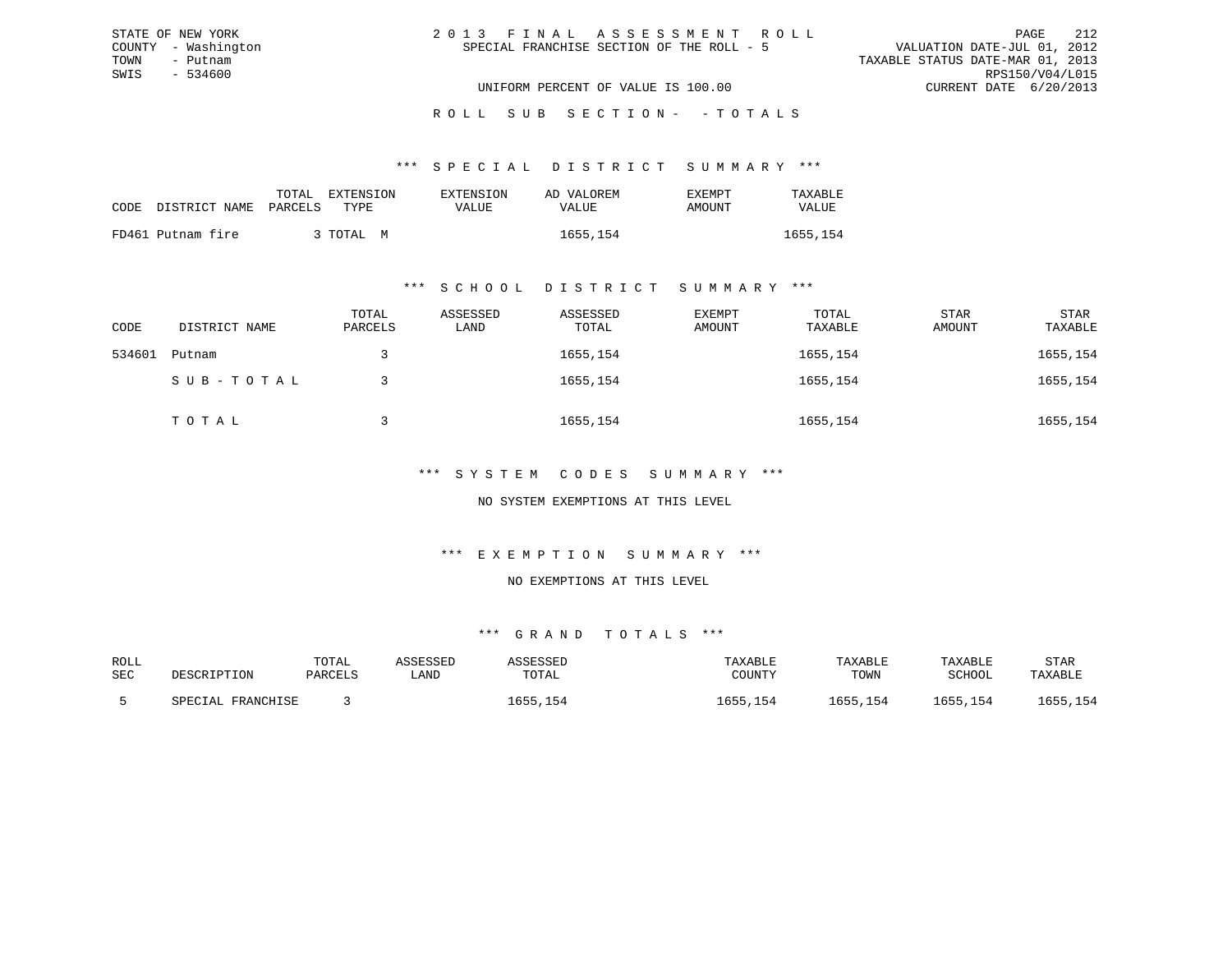|      | STATE OF NEW YORK   | 2013 FINAL ASSESSMENT ROLL                |                                  | PAGE | 213 |
|------|---------------------|-------------------------------------------|----------------------------------|------|-----|
|      | COUNTY - Washington | SPECIAL FRANCHISE SECTION OF THE ROLL - 5 | VALUATION DATE-JUL 01, 2012      |      |     |
| TOWN | - Putnam            |                                           | TAXABLE STATUS DATE-MAR 01, 2013 |      |     |
| SWIS | $-534600$           | UNIFORM PERCENT OF VALUE IS 100.00        | RPS150/V04/L015                  |      |     |
|      |                     |                                           | CURRENT DATE 6/20/2013           |      |     |
|      |                     |                                           |                                  |      |     |

ROLL SECTION TOTALS

\*\*\* S P E C I A L D I S T R I C T S U M M A R Y \*\*\*

| CODE | DISTRICT NAME PARCELS | TOTAL | EXTENSION<br>TYPE. | <b>EXTENSION</b><br>VALUE | AD VALOREM<br>VALUE | EXEMPT<br>AMOUNT | TAXABLE<br>VALUE |
|------|-----------------------|-------|--------------------|---------------------------|---------------------|------------------|------------------|
|      | FD461 Putnam fire     |       | 3 TOTAL M          |                           | 1655, 154           |                  | 1655,154         |

#### \*\*\* S C H O O L D I S T R I C T S U M M A R Y \*\*\*

| CODE   | DISTRICT NAME | TOTAL<br>PARCELS | ASSESSED<br>LAND | ASSESSED<br>TOTAL | EXEMPT<br>AMOUNT | TOTAL<br>TAXABLE | STAR<br>AMOUNT | STAR<br>TAXABLE |
|--------|---------------|------------------|------------------|-------------------|------------------|------------------|----------------|-----------------|
| 534601 | Putnam        |                  |                  | 1655,154          |                  | 1655,154         |                | 1655,154        |
|        | SUB-TOTAL     |                  |                  | 1655,154          |                  | 1655,154         |                | 1655,154        |
|        | TOTAL         |                  |                  | 1655,154          |                  | 1655,154         |                | 1655,154        |

### \*\*\* S Y S T E M C O D E S S U M M A R Y \*\*\*

NO SYSTEM EXEMPTIONS AT THIS LEVEL

#### \*\*\* E X E M P T I O N S U M M A R Y \*\*\*

NO EXEMPTIONS AT THIS LEVEL

| ROLL |                   | TOTAL   | ASSESSED | ASSESSED | TAXABLE  | TAXABLE  | TAXABLE  | STAR     |
|------|-------------------|---------|----------|----------|----------|----------|----------|----------|
| SEC  | DESCRIPTION       | PARCELS | LAND     | TOTAL    | COUNTY   | TOWN     | SCHOOL   | TAXABLE  |
|      | SPECIAL FRANCHISE |         |          | .655,154 | 1655,154 | 1655,154 | 1655,154 | 1655,154 |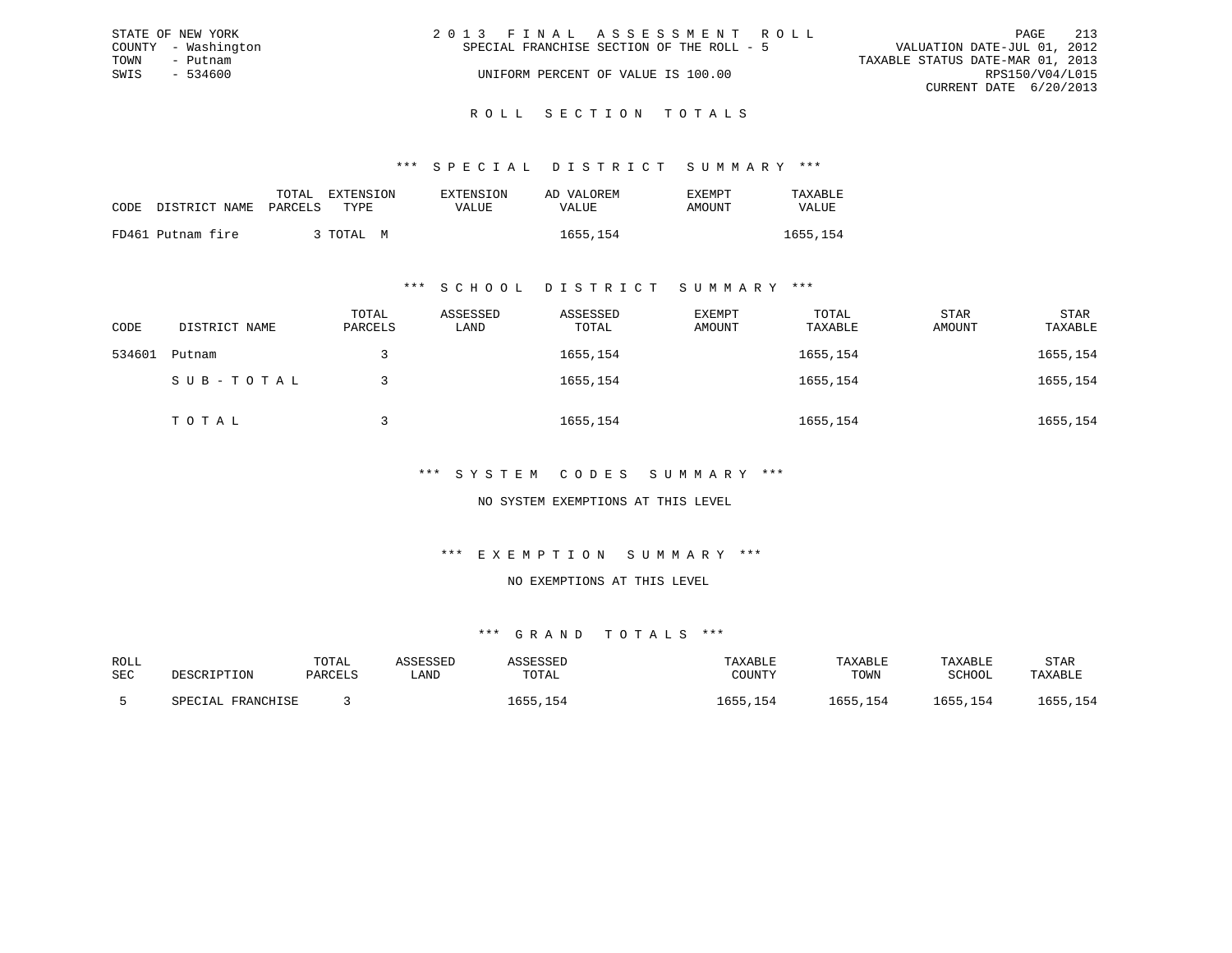# STATE OF NEW YORK 2 0 1 3 F I N A L A S S E S S M E N T R O L L PAGE 214 COUNTY - Washington UTILITY & R.R. SECTION OF THE ROLL - 6 VALUATION DATE-JUL 01, 2012 TOWN - Putnam OWNERS NAME SEQUENCE TAXABLE STATUS DATE-MAR 01, 2013 SWIS - 534600 UNIFORM PERCENT OF VALUE IS 100.00

| TAX MAP PARCEL NUMBER                                                                   |                                          |                |                         | PROPERTY LOCATION & CLASS ASSESSMENT EXEMPTION CODE----------------COUNTY-------TOWN-----SCHOOL |
|-----------------------------------------------------------------------------------------|------------------------------------------|----------------|-------------------------|-------------------------------------------------------------------------------------------------|
| CURRENT OWNERS NAME                                                                     | SCHOOL DISTRICT                          | LAND           | TAX DESCRIPTION         | TAXABLE VALUE                                                                                   |
| CURRENT OWNERS ADDRESS                                                                  | PARCEL SIZE/GRID COORD                   | TOTAL          | SPECIAL DISTRICTS       | ACCOUNT NO.                                                                                     |
|                                                                                         |                                          |                |                         |                                                                                                 |
|                                                                                         | 888888 Outside Plant                     |                |                         |                                                                                                 |
| 646. - 9999 - 601. 700 - 1888                                                           | 836 Telecom. eq.                         |                | COUNTY TAXABLE VALUE    | $\mathbf 0$                                                                                     |
| AT&T Communications Inc                                                                 | Putnam<br>534601                         | $\Omega$       | TOWN<br>TAXABLE VALUE   | $\Omega$                                                                                        |
| Attn: Property Tax Unit                                                                 | Fiber Optics                             | $\Omega$       | SCHOOL TAXABLE VALUE    | $\Omega$                                                                                        |
| PO Box 7207                                                                             | EAST-0755150 NRTH-1370550                |                | FD461 Putnam fire       | 0 TO M                                                                                          |
| Bedminster, NJ 07921-7207                                                               | FULL MARKET VALUE                        | $\Omega$       |                         |                                                                                                 |
|                                                                                         |                                          |                |                         |                                                                                                 |
|                                                                                         | 888888 Outside Plant                     |                |                         |                                                                                                 |
| 646. - 9999 - 713.000 - 1888                                                            | 836 Telecom. eq.                         |                | COUNTY TAXABLE VALUE    | $\mathbf{1}$                                                                                    |
| BCE Nexxia Corp                                                                         | Putnam<br>534601                         | $\overline{0}$ | TOWN<br>TAXABLE VALUE   | 1                                                                                               |
| 1821 Walden Office Square Ste Loc #888888                                               |                                          | $\mathbf{1}$   | SCHOOL TAXABLE VALUE    | $\mathbf{1}$                                                                                    |
| Schaumburg, IL 60173                                                                    | App Factor 1                             |                |                         |                                                                                                 |
|                                                                                         | Fiber Optic Cable                        |                |                         |                                                                                                 |
|                                                                                         | FULL MARKET VALUE                        | $\mathbf{1}$   |                         |                                                                                                 |
|                                                                                         |                                          |                |                         |                                                                                                 |
|                                                                                         | 888888 Outside Plant                     |                |                         |                                                                                                 |
| 646. - 9999 - 760. 700 - 1888                                                           | 836 Telecom. eq.                         |                | COUNTY TAXABLE VALUE    | 869,056                                                                                         |
| Level Three Communication                                                               | 534601<br>Putnam                         | $\overline{0}$ | TOWN<br>TAXABLE VALUE   | 869,056                                                                                         |
| Attn: Property tax                                                                      | Underground Conduit                      | 869,056        | SCHOOL TAXABLE VALUE    | 869,056                                                                                         |
|                                                                                         | FULL MARKET VALUE                        | 869,056        | FD461 Putnam fire       | 869,056 TO M                                                                                    |
| Attn: Property tax<br>1025 Eldorado Blvd<br>Broomfield, CO 80021                        |                                          |                |                         |                                                                                                 |
|                                                                                         |                                          |                |                         |                                                                                                 |
|                                                                                         | State Route 22 / off                     |                |                         | 945N200755                                                                                      |
| $9. - 1 - 23$                                                                           | 874 Elec-hydro                           |                | COUNTY TAXABLE VALUE    | 114,400                                                                                         |
| National Grid                                                                           | Putnam<br>534601                         | 114,400        | TAXABLE VALUE<br>TOWN   | 114,400                                                                                         |
| Real Estate Tax Dept -B2                                                                | Util Vacant Trans Land                   | 114,400        | SCHOOL TAXABLE VALUE    | 114,400                                                                                         |
| 300 Erie Boulevard West                                                                 |                                          |                | FD461 Putnam fire       |                                                                                                 |
|                                                                                         | ACRES 95.30<br>EAST-0782820 NRTH-1793903 |                |                         | 114,400 TO M                                                                                    |
| Syracuse, NY 13202                                                                      | FULL MARKET VALUE                        |                |                         |                                                                                                 |
|                                                                                         |                                          | 114,400        |                         |                                                                                                 |
|                                                                                         | 912072 Elec Transmission                 |                |                         |                                                                                                 |
| 646. - 9999 - 132. 350 - 1108                                                           | 882 Elec Trans Imp                       |                | COUNTY TAXABLE VALUE    | 1025,938                                                                                        |
|                                                                                         | 534601                                   |                | TOWN                    |                                                                                                 |
| National Grid                                                                           | Putnam                                   | $\overline{0}$ | TAXABLE VALUE           | 1025,938                                                                                        |
| Real Estate Tax Dept                                                                    | Ticonderoga-Whitehall #3                 | 1025,938       | SCHOOL TAXABLE VALUE    | 1025,938                                                                                        |
| 300 Erie Blvd West                                                                      | FULL MARKET VALUE                        | 1025,938       | FD461 Putnam fire       | 1025,938 TO M                                                                                   |
| Syracuse, NY 13202                                                                      |                                          |                |                         |                                                                                                 |
|                                                                                         | 888888 Outside Plant                     |                |                         |                                                                                                 |
|                                                                                         |                                          |                |                         | 945N200756                                                                                      |
| 646. - 9999 - 132. 350 - 1888<br>National Grid                                          | 882 Elec Trans Imp                       |                | COUNTY TAXABLE VALUE    | 708,234                                                                                         |
|                                                                                         | Putnam<br>534601                         |                | 0 TOWN<br>TAXABLE VALUE | 708,234                                                                                         |
| Real Estate Tax Dept-B2 Poles Wires Cables<br>300 Erie Boulevard West FULL MARKET VALUE |                                          | 708,234        | SCHOOL TAXABLE VALUE    | 708,234                                                                                         |
|                                                                                         |                                          | 708,234        | FD461 Putnam fire       | 708,234 TO M                                                                                    |
| Syracuse, NY 13202                                                                      |                                          |                |                         |                                                                                                 |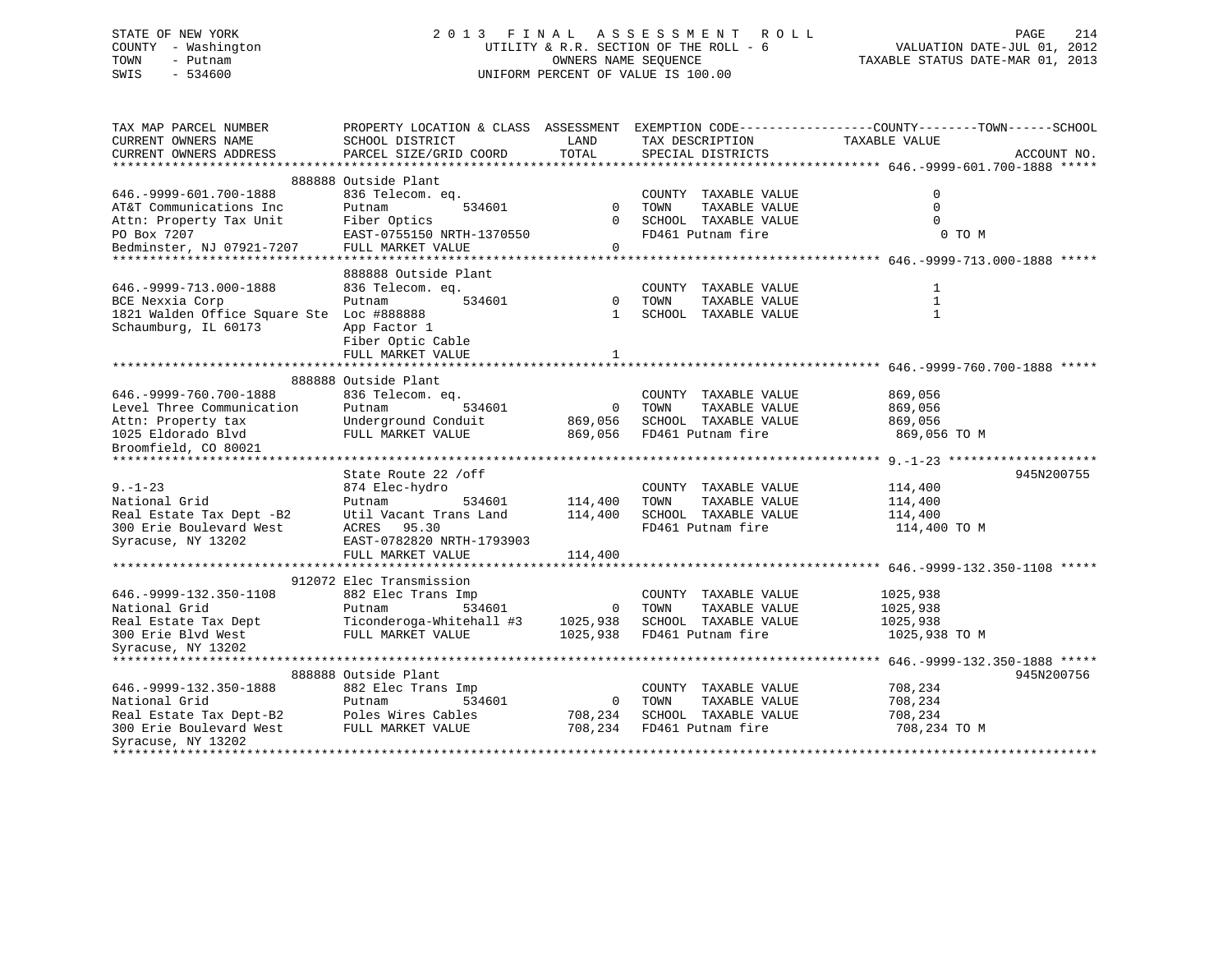# STATE OF NEW YORK 2 0 1 3 F I N A L A S S E S S M E N T R O L L PAGE 215 COUNTY - Washington UTILITY & R.R. SECTION OF THE ROLL - 6 VALUATION DATE-JUL 01, 2012 TOWN - Putnam OWNERS NAME SEQUENCE TAXABLE STATUS DATE-MAR 01, 2013 SWIS - 534600 UNIFORM PERCENT OF VALUE IS 100.00

| TAX MAP PARCEL NUMBER<br>CURRENT OWNERS NAME<br>CURRENT OWNERS ADDRESS | PROPERTY LOCATION & CLASS ASSESSMENT EXEMPTION CODE----------------COUNTY-------TOWN-----SCHOOL<br>SCHOOL DISTRICT<br>PARCEL SIZE/GRID COORD | LAND<br>TOTAL                                                                                                                                                                                              |      | TAX DESCRIPTION<br>SPECIAL DISTRICTS | TAXABLE VALUE | ACCOUNT NO. |
|------------------------------------------------------------------------|----------------------------------------------------------------------------------------------------------------------------------------------|------------------------------------------------------------------------------------------------------------------------------------------------------------------------------------------------------------|------|--------------------------------------|---------------|-------------|
|                                                                        | 888888 Outside Plant                                                                                                                         |                                                                                                                                                                                                            |      |                                      |               |             |
| 646. - 9999 - 705.820 - 1888                                           | 836 Telecom. eq.                                                                                                                             |                                                                                                                                                                                                            |      | COUNTY TAXABLE VALUE                 | 1             |             |
| SAVVIS CommunicationsCorp                                              | 534601<br>Putnam                                                                                                                             | 0 TOWN                                                                                                                                                                                                     |      | TAXABLE VALUE                        | $\mathbf{1}$  |             |
| PO Box 7909                                                            | Loc #888888                                                                                                                                  |                                                                                                                                                                                                            |      | 1 SCHOOL TAXABLE VALUE               | $\mathbf{1}$  |             |
| Overland Park, KS 66207-0909                                           | App Factor 1.                                                                                                                                |                                                                                                                                                                                                            |      |                                      |               |             |
|                                                                        | Fiber Optic Cable                                                                                                                            |                                                                                                                                                                                                            |      |                                      |               |             |
|                                                                        | FULL MARKET VALUE                                                                                                                            |                                                                                                                                                                                                            |      |                                      |               |             |
|                                                                        |                                                                                                                                              |                                                                                                                                                                                                            |      |                                      |               |             |
|                                                                        | 888888 Outside plant                                                                                                                         |                                                                                                                                                                                                            |      |                                      |               |             |
| 646. - 9999 - 701.800 - 1888                                           | 836 Telecom. eq.                                                                                                                             |                                                                                                                                                                                                            |      | COUNTY TAXABLE VALUE                 | 1             |             |
| Telus Communications Inc                                               | 534601<br>Putnam                                                                                                                             | $\begin{array}{cc}\n & \text{C} & \text{C} & \text{C} \\ \text{C} & \text{D} & \text{D} & \text{D} \\ \text{D} & \text{D} & \text{D} & \text{D} \\ \text{D} & \text{D} & \text{D} & \text{D}\n\end{array}$ |      | TAXABLE VALUE                        | $\mathbf{1}$  |             |
| 10020 100 St Fl 30                                                     | Loc # 888888                                                                                                                                 |                                                                                                                                                                                                            |      | 1 SCHOOL TAXABLE VALUE               | $\mathbf{1}$  |             |
| edmonton, alberta, Canada                                              | App Factor 1.0                                                                                                                               |                                                                                                                                                                                                            |      |                                      |               |             |
| T5Z0N5                                                                 | Fiber Optic Cable                                                                                                                            |                                                                                                                                                                                                            |      |                                      |               |             |
|                                                                        | FULL MARKET VALUE                                                                                                                            |                                                                                                                                                                                                            |      |                                      |               |             |
|                                                                        |                                                                                                                                              |                                                                                                                                                                                                            |      |                                      |               |             |
|                                                                        | 39 County Route 2                                                                                                                            |                                                                                                                                                                                                            |      |                                      |               | 945N200750  |
| $13. - 1 - 5$                                                          | 831 Tele Comm                                                                                                                                |                                                                                                                                                                                                            |      | COUNTY TAXABLE VALUE                 | 92,600        |             |
| Verizon New York Inc                                                   | 534601<br>Putnam                                                                                                                             | 17,600                                                                                                                                                                                                     | TOWN | TAXABLE VALUE                        | 92,600        |             |
| Property Tax Department                                                | 080076                                                                                                                                       | 92,600                                                                                                                                                                                                     |      | SCHOOL TAXABLE VALUE                 | 92,600        |             |
| PO Box 152206                                                          | Putnam Central Office                                                                                                                        |                                                                                                                                                                                                            |      | FD461 Putnam fire                    | 92,600 TO M   |             |
| Irving, TX 75015-2206                                                  | FRNT 100.00 DPTH 155.00                                                                                                                      |                                                                                                                                                                                                            |      |                                      |               |             |
|                                                                        | EAST-0782924 NRTH-1790973                                                                                                                    |                                                                                                                                                                                                            |      |                                      |               |             |
|                                                                        | DEED BOOK 361<br>$PG-373$                                                                                                                    |                                                                                                                                                                                                            |      |                                      |               |             |
|                                                                        | FULL MARKET VALUE                                                                                                                            | 92,600                                                                                                                                                                                                     |      |                                      |               |             |
|                                                                        | 888888 Outside Plant                                                                                                                         |                                                                                                                                                                                                            |      |                                      |               | 945N200754  |
| 646. - 9999 - 631. 900 - 1888                                          | 836 Telecom. eq.                                                                                                                             |                                                                                                                                                                                                            |      | COUNTY TAXABLE VALUE                 | 83,499        |             |
| Verizon New York Inc                                                   | 534601<br>Putnam                                                                                                                             | 0 TOWN                                                                                                                                                                                                     |      | TAXABLE VALUE                        | 83,499        |             |
| Property Tax Department                                                | Poles/wires/cables                                                                                                                           | 83,499                                                                                                                                                                                                     |      | SCHOOL TAXABLE VALUE                 | 83,499        |             |
| PO Box 152206                                                          | FULL MARKET VALUE                                                                                                                            | 83,499                                                                                                                                                                                                     |      | FD461 Putnam fire                    | 83,499 TO M   |             |
| Irving, NY 75015-2206                                                  |                                                                                                                                              |                                                                                                                                                                                                            |      |                                      |               |             |
|                                                                        |                                                                                                                                              |                                                                                                                                                                                                            |      |                                      |               |             |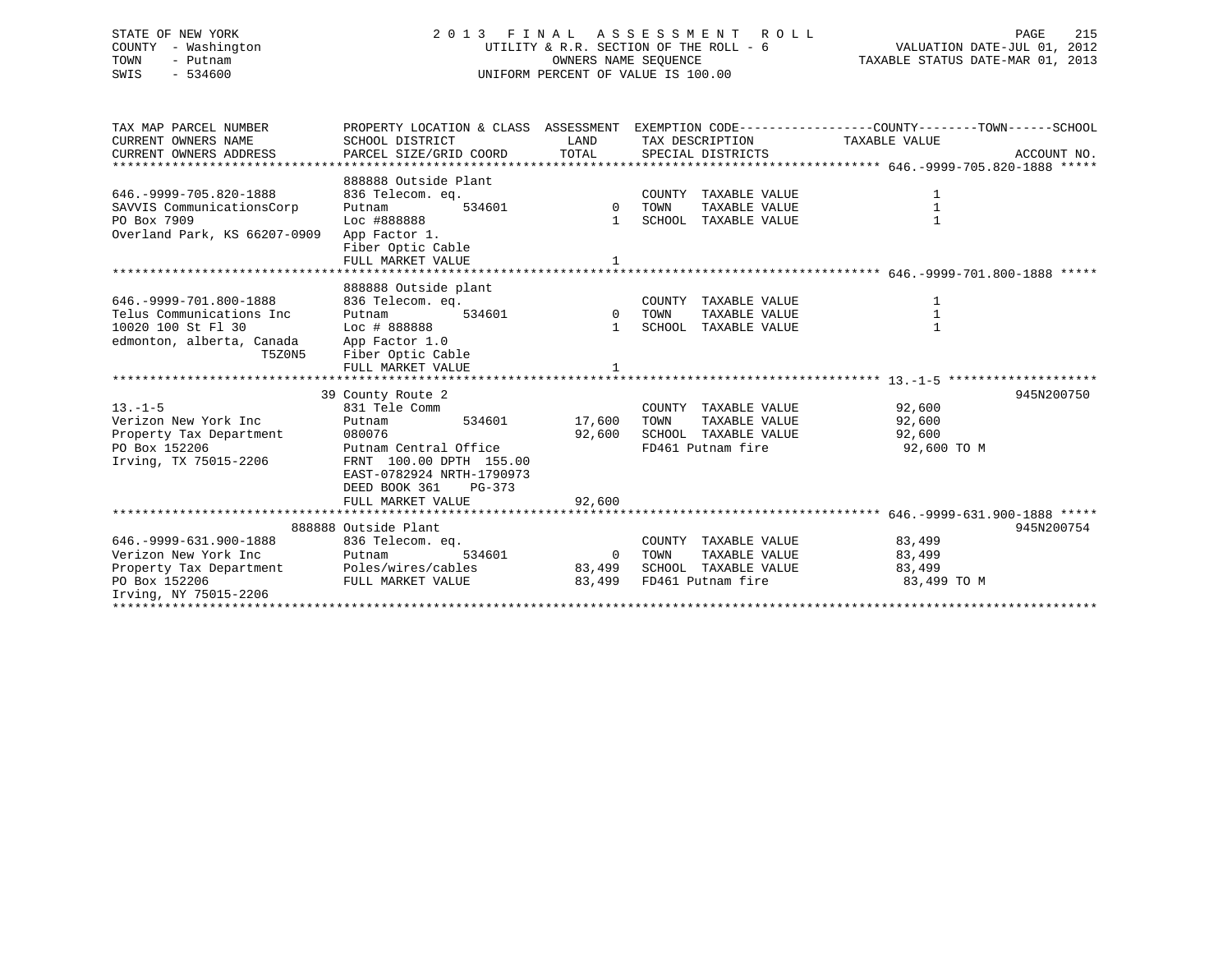| 2013 FINAL ASSESSMENT ROLL             |                                  | PAGE                        | 216 |
|----------------------------------------|----------------------------------|-----------------------------|-----|
| UTILITY & R.R. SECTION OF THE ROLL - 6 |                                  | VALUATION DATE-JUL 01, 2012 |     |
|                                        | TAXABLE STATUS DATE-MAR 01, 2013 |                             |     |
|                                        |                                  | RPS150/V04/L015             |     |
| UNIFORM PERCENT OF VALUE IS 100.00     |                                  | CURRENT DATE 6/20/2013      |     |

ROLL SUB SECTION - - TOTALS

\*\*\* S P E C I A L D I S T R I C T S U M M A R Y \*\*\*

|      |                   | TOTAL   | EXTENSION | EXTENSION | AD VALOREM | <b>EXEMPT</b> | TAXABLE      |
|------|-------------------|---------|-----------|-----------|------------|---------------|--------------|
| CODE | DISTRICT NAME     | PARCELS | TYPR.     | VALUE     | VALUE      | AMOUNT        | <b>VALUE</b> |
|      | FD461 Putnam fire |         | ' TOTAL M |           | 2893,727   |               | 2893,727     |

STATE OF NEW YORK COUNTY - Washington TOWN - Putnam SWIS - 534600

#### \*\*\* S C H O O L D I S T R I C T S U M M A R Y \*\*\*

| CODE   | DISTRICT NAME | TOTAL<br>PARCELS | ASSESSED<br>LAND | ASSESSED<br>TOTAL | EXEMPT<br>AMOUNT | TOTAL<br>TAXABLE | <b>STAR</b><br>AMOUNT | STAR<br>TAXABLE |
|--------|---------------|------------------|------------------|-------------------|------------------|------------------|-----------------------|-----------------|
| 534601 | Putnam        | 10               | 132,000          | 2893,730          |                  | 2893,730         |                       | 2893,730        |
|        | SUB-TOTAL     | 10               | 132,000          | 2893,730          |                  | 2893,730         |                       | 2893,730        |
|        | TOTAL         | 10               | 132,000          | 2893,730          |                  | 2893,730         |                       | 2893,730        |

\*\*\* S Y S T E M C O D E S S U M M A R Y \*\*\*

NO SYSTEM EXEMPTIONS AT THIS LEVEL

\*\*\* E X E M P T I O N S U M M A R Y \*\*\*

NO EXEMPTIONS AT THIS LEVEL

| ROLL |                  | TOTAL   | ASSESSED | ASSESSED | TAXABLE  | TAXABLE  | TAXABLE       | STAR     |
|------|------------------|---------|----------|----------|----------|----------|---------------|----------|
| SEC  | DESCRIPTION      | PARCELS | LAND     | TOTAL    | COUNTY   | TOWN     | <b>SCHOOL</b> | TAXABLE  |
|      | UTILITIES & N.C. |         | 132,000  | 2893,730 | 2893,730 | 2893,730 | 2893,730      | 2893,730 |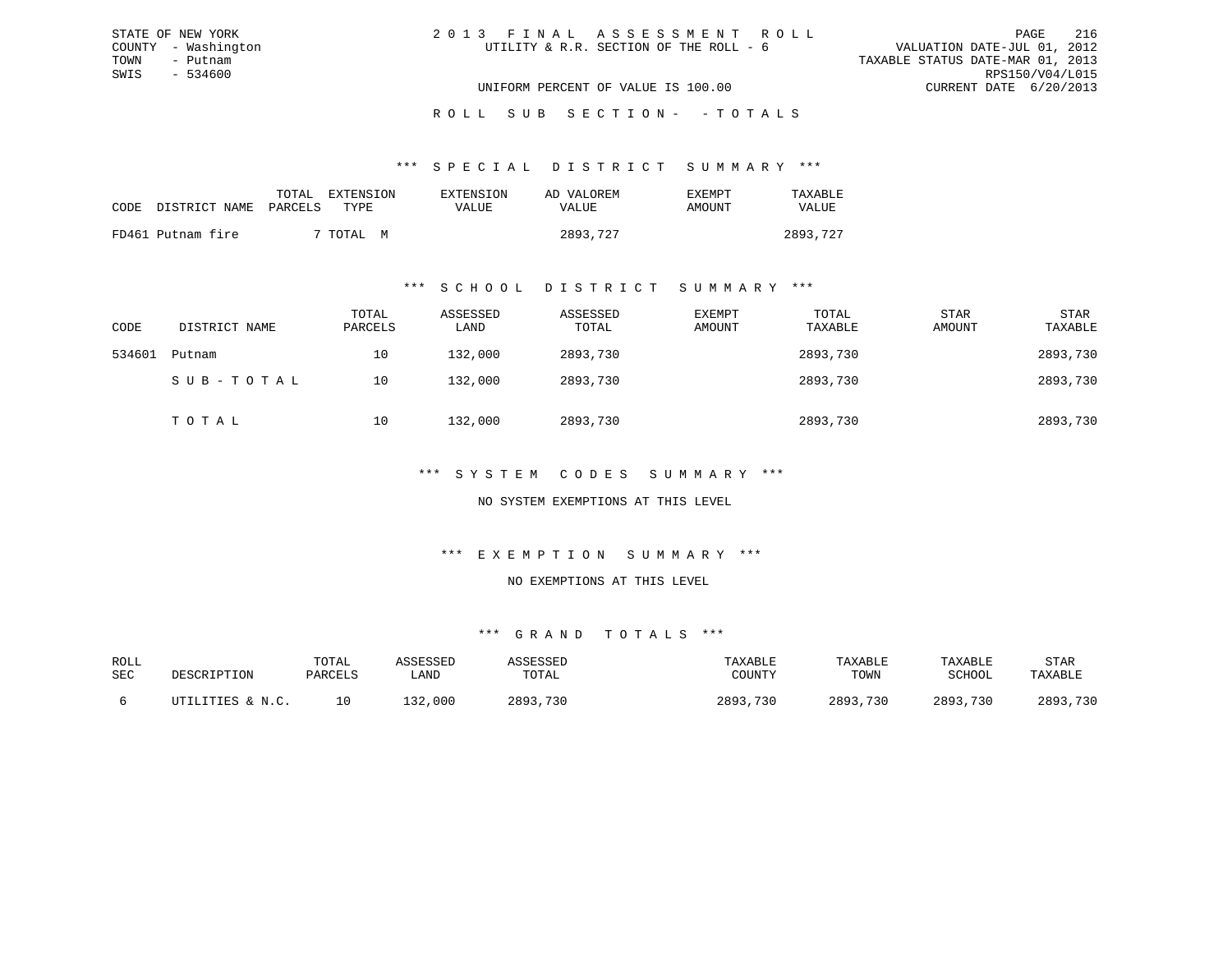|      | STATE OF NEW YORK   | 2013 FINAL ASSESSMENT ROLL             |                                  | PAGE                   | 217 |
|------|---------------------|----------------------------------------|----------------------------------|------------------------|-----|
|      | COUNTY - Washington | UTILITY & R.R. SECTION OF THE ROLL - 6 | VALUATION DATE-JUL 01, 2012      |                        |     |
| TOWN | - Putnam            |                                        | TAXABLE STATUS DATE-MAR 01, 2013 |                        |     |
| SWIS | - 534600            | UNIFORM PERCENT OF VALUE IS 100.00     |                                  | RPS150/V04/L015        |     |
|      |                     |                                        |                                  | CURRENT DATE 6/20/2013 |     |
|      |                     |                                        |                                  |                        |     |

# ROLL SECTION TOTALS

#### \*\*\* S P E C I A L D I S T R I C T S U M M A R Y \*\*\*

| CODE | DISTRICT NAME PARCELS TYPE | TOTAL | EXTENSION | EXTENSION<br>VALUE | AD VALOREM<br>VALUE | F.XFMPT<br>AMOUNT | TAXABLE<br>VALUE |
|------|----------------------------|-------|-----------|--------------------|---------------------|-------------------|------------------|
|      | FD461 Putnam fire          |       | ' TOTAL M |                    | 2893,727            |                   | 2893,727         |

#### \*\*\* S C H O O L D I S T R I C T S U M M A R Y \*\*\*

| CODE   | DISTRICT NAME | TOTAL<br>PARCELS | ASSESSED<br>LAND | ASSESSED<br>TOTAL | EXEMPT<br>AMOUNT | TOTAL<br>TAXABLE | STAR<br>AMOUNT | STAR<br>TAXABLE |
|--------|---------------|------------------|------------------|-------------------|------------------|------------------|----------------|-----------------|
| 534601 | Putnam        | 10               | 132,000          | 2893,730          |                  | 2893,730         |                | 2893,730        |
|        | SUB-TOTAL     | 10               | 132,000          | 2893,730          |                  | 2893,730         |                | 2893,730        |
|        | TOTAL         | 10               | 132,000          | 2893,730          |                  | 2893,730         |                | 2893,730        |

#### \*\*\* S Y S T E M C O D E S S U M M A R Y \*\*\*

#### NO SYSTEM EXEMPTIONS AT THIS LEVEL

#### \*\*\* E X E M P T I O N S U M M A R Y \*\*\*

#### NO EXEMPTIONS AT THIS LEVEL

| ROLL |                  | TOTAL   | ASSESSED | ASSESSED | TAXABLE  | TAXABLE  | TAXABLE       | <b>STAR</b> |
|------|------------------|---------|----------|----------|----------|----------|---------------|-------------|
| SEC  | DESCRIPTION      | PARCELS | LAND     | TOTAL    | COUNTY   | TOWN     | <b>SCHOOL</b> | TAXABLE     |
|      | UTILITIES & N.C. | 10      | 132,000  | 2893,730 | 2893,730 | 2893,730 | 2893,730      | 2893,730    |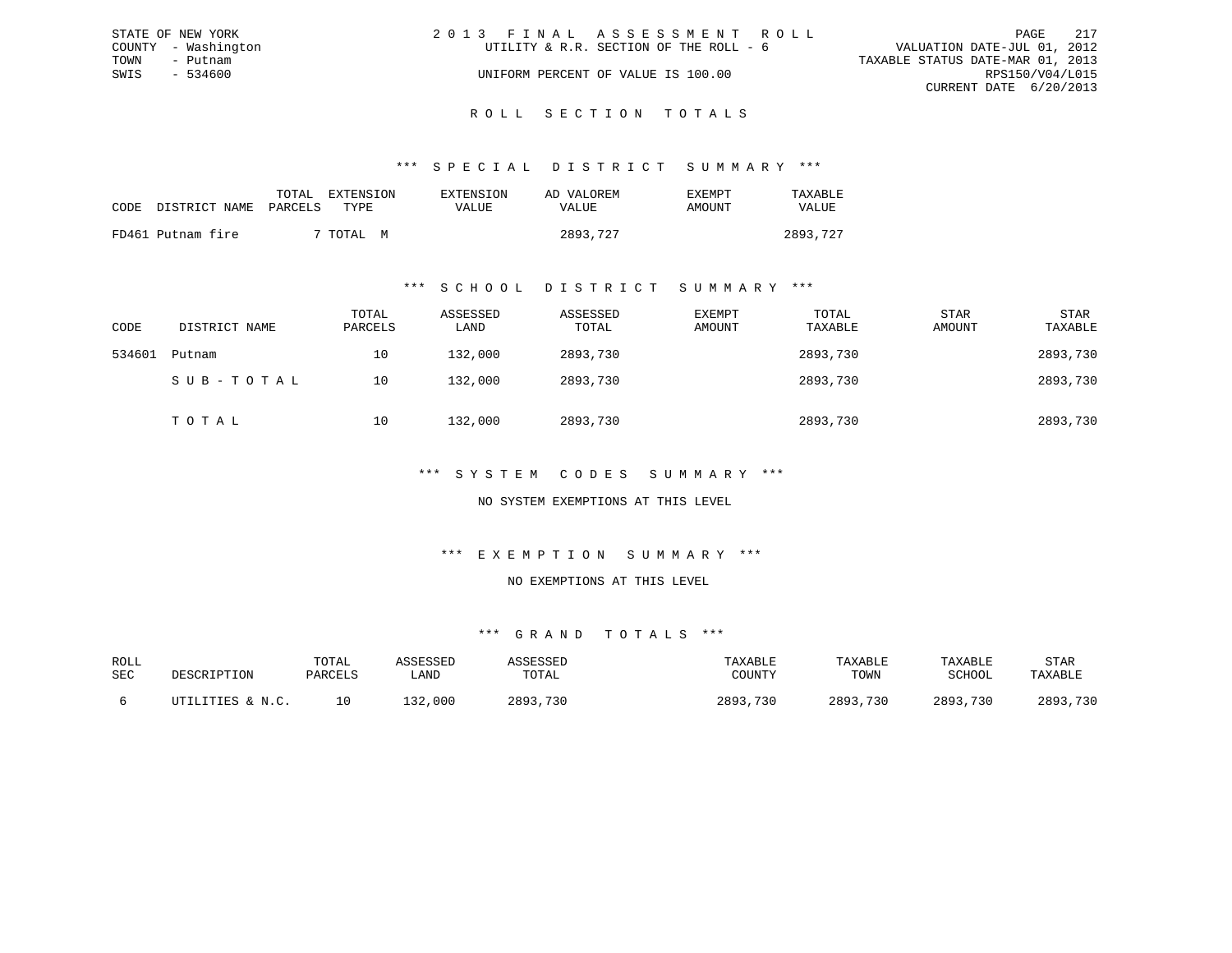| STATE OF NEW YORK<br>- Washington<br>COUNTY<br>TOWN<br>- Putnam<br>SWIS<br>$-534600$ | 2 0 1 3                                                                                                   | FINAL<br>CEILING RAILROAD SECTION OF THE ROLL - 7<br>OWNERS NAME SEOUENCE<br>UNIFORM PERCENT OF VALUE IS 100.00 |                                             | ASSESSMENT ROLL                                 | TAXABLE STATUS DATE-MAR 01, 2013                                              | 218<br>PAGE<br>VALUATION DATE-JUL 01, 2012 |
|--------------------------------------------------------------------------------------|-----------------------------------------------------------------------------------------------------------|-----------------------------------------------------------------------------------------------------------------|---------------------------------------------|-------------------------------------------------|-------------------------------------------------------------------------------|--------------------------------------------|
| TAX MAP PARCEL NUMBER<br>CURRENT OWNERS NAME<br>CURRENT OWNERS ADDRESS               | PROPERTY LOCATION & CLASS ASSESSMENT<br>SCHOOL DISTRICT<br>PARCEL SIZE/GRID COORD TOTAL SPECIAL DISTRICTS | LAND                                                                                                            |                                             | TAX DESCRIPTION                                 | EXEMPTION CODE-----------------COUNTY-------TOWN------SCHOOL<br>TAXABLE VALUE | ACCOUNT NO.                                |
| $9. - 1 - 10$<br>Delaware & Hudson Railway Co<br>Tax Dept<br>120 S 6th St Fl 7th     | Public Service Town<br>842 Ceiling rr<br>534601<br>Putnam<br>Land/lake Champlain/trans<br>ACRES 111.50    | 1928,000<br>2189,500                                                                                            | CEIL RAIL 47200<br>COUNTY<br>TOWN<br>SCHOOL | TAXABLE VALUE<br>TAXABLE VALUE<br>TAXABLE VALUE | 1464,548 1464,548<br>724,952<br>724,952<br>724,952                            | 945N200742<br>1464,548                     |

\*\*\*\*\*\*\*\*\*\*\*\*\*\*\*\*\*\*\*\*\*\*\*\*\*\*\*\*\*\*\*\*\*\*\*\*\*\*\*\*\*\*\*\*\*\*\*\*\*\*\*\*\*\*\*\*\*\*\*\*\*\*\*\*\*\*\*\*\*\*\*\*\*\*\*\*\*\*\*\*\*\*\*\*\*\*\*\*\*\*\*\*\*\*\*\*\*\*\*\*\*\*\*\*\*\*\*\*\*\*\*\*\*\*\*\*\*\*\*\*\*\*\*\*\*\*\*\*\*\*\*\*

Tax Dept Land/lake Champlain/trans 2189,500 TOWN TAXABLE VALUE 724,952 120 S 6th St Fl 7th ACRES 111.50 SCHOOL TAXABLE VALUE 724,952 Minneapolis, MN 55402-1201 EAST-0789300 NRTH-1795353 FD461 Putnam fire 724,952 TO M DEED BOOK 639 PG-168 1464,548 EX

FULL MARKET VALUE 2189,500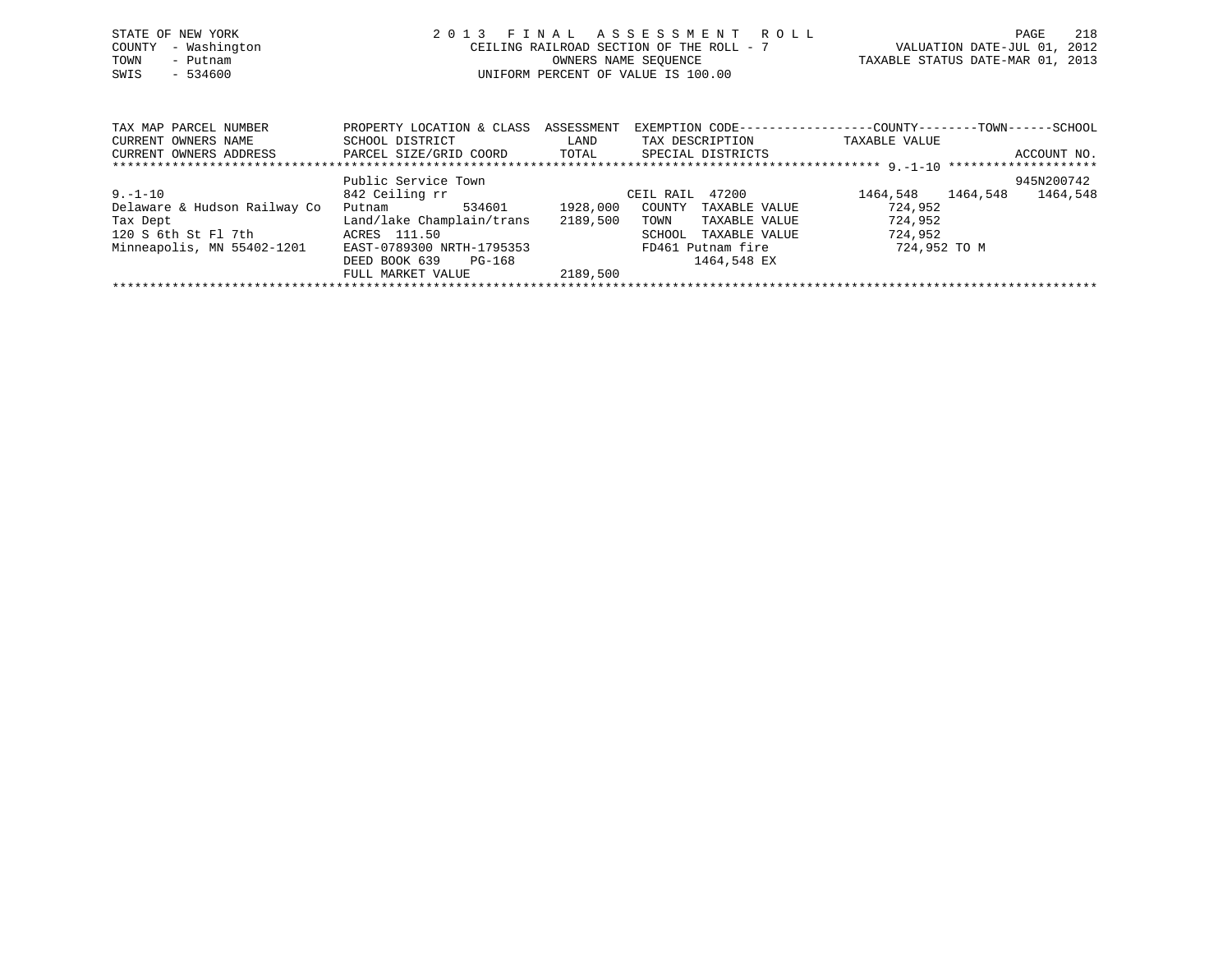| 2013 FINAL ASSESSMENT ROLL               |                                  | PAGE                        | 219 |
|------------------------------------------|----------------------------------|-----------------------------|-----|
| CEILING RAILROAD SECTION OF THE ROLL - 7 |                                  | VALUATION DATE-JUL 01, 2012 |     |
|                                          | TAXABLE STATUS DATE-MAR 01, 2013 |                             |     |
|                                          |                                  | RPS150/V04/L015             |     |
| UNIFORM PERCENT OF VALUE IS 100.00       |                                  | CURRENT DATE 6/20/2013      |     |

ROLL SUB SECTION - - TOTALS

#### \*\*\* S P E C I A L D I S T R I C T S U M M A R Y \*\*\*

|      |                       | TOTAL | <b>EXTENSION</b> | EXTENSION    | AD VALOREM | EXEMPT   | TAXABLE      |
|------|-----------------------|-------|------------------|--------------|------------|----------|--------------|
| CODE | DISTRICT NAME PARCELS |       | TYPE             | <b>VALUE</b> | VALUE      | AMOUNT   | <b>VALUE</b> |
|      | FD461 Putnam fire     |       | l TOTAL M        |              | 2189,500   | 1464,548 | 724,952      |

STATE OF NEW YORK COUNTY - Washington TOWN - Putnam SWIS - 534600

#### \*\*\* S C H O O L D I S T R I C T S U M M A R Y \*\*\*

| CODE   | DISTRICT NAME | TOTAL<br>PARCELS | ASSESSED<br>LAND | ASSESSED<br>TOTAL | EXEMPT<br>AMOUNT | TOTAL<br>TAXABLE | STAR<br>AMOUNT | STAR<br>TAXABLE |
|--------|---------------|------------------|------------------|-------------------|------------------|------------------|----------------|-----------------|
| 534601 | Putnam        |                  | 1928,000         | 2189,500          | 1464,548         | 724,952          |                | 724,952         |
|        | SUB-TOTAL     |                  | 1928,000         | 2189,500          | 1464,548         | 724,952          |                | 724,952         |
|        | TOTAL         |                  | 1928,000         | 2189,500          | 1464,548         | 724,952          |                | 724,952         |

#### \*\*\* S Y S T E M C O D E S S U M M A R Y \*\*\*

#### NO SYSTEM EXEMPTIONS AT THIS LEVEL

#### \*\*\* E X E M P T I O N S U M M A R Y \*\*\*

| CODE  | DESCRIPTION        | TOTAL<br>PARCELS | COUNTY               | TOWN                 | SCHOOL               |
|-------|--------------------|------------------|----------------------|----------------------|----------------------|
| 47200 | CEIL RAIL<br>TOTAL |                  | 1464,548<br>1464,548 | 1464,548<br>1464,548 | 1464,548<br>1464,548 |

| ROLL<br>SEC | DESCRIPTION       | TOTAL<br>PARCELS | ASSESSED<br>LAND | ASSESSEL<br>TOTAL | TAXABLE<br>COUNTY | TAXABLE<br>TOWN | TAXABLE<br>SCHOOL | STAR<br>TAXABLE |
|-------------|-------------------|------------------|------------------|-------------------|-------------------|-----------------|-------------------|-----------------|
|             | CEILING RAILROADS |                  | 1928,000         | 2189,500          | 724,952           | 724,952         | 724,952           | 724,952         |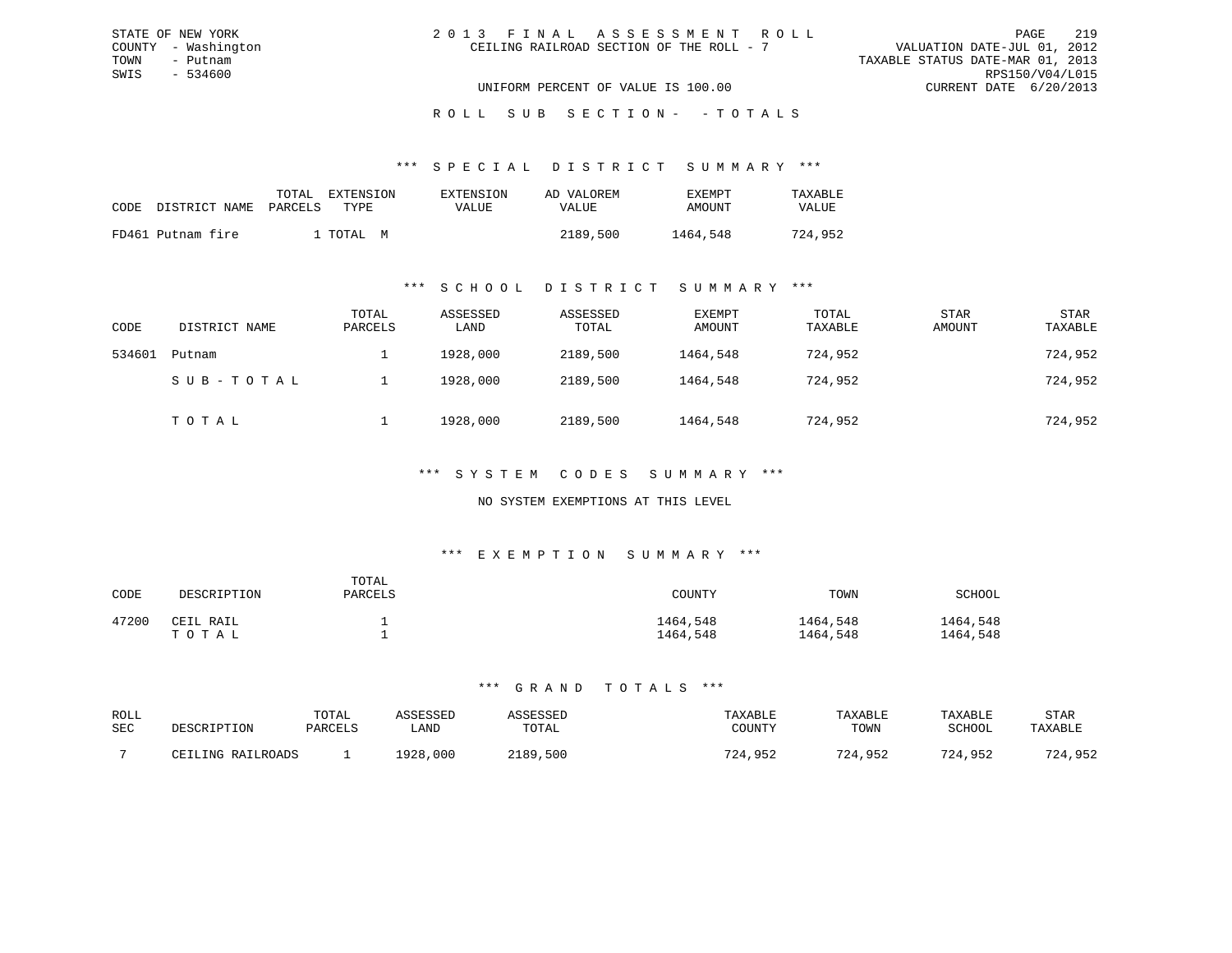|      | STATE OF NEW YORK   | 2013 FINAL ASSESSMENT ROLL               |  |                                  | PAGE                   | 2.2.0 |
|------|---------------------|------------------------------------------|--|----------------------------------|------------------------|-------|
|      | COUNTY - Washington | CEILING RAILROAD SECTION OF THE ROLL - 7 |  | VALUATION DATE-JUL 01, 2012      |                        |       |
| TOWN | - Putnam            |                                          |  | TAXABLE STATUS DATE-MAR 01, 2013 |                        |       |
| SWIS | $-534600$           | UNIFORM PERCENT OF VALUE IS 100.00       |  |                                  | RPS150/V04/L015        |       |
|      |                     |                                          |  |                                  | CURRENT DATE 6/20/2013 |       |
|      |                     |                                          |  |                                  |                        |       |

# ROLL SECTION TOTALS

#### \*\*\* S P E C I A L D I S T R I C T S U M M A R Y \*\*\*

| CODE | DISTRICT NAME PARCELS | TOTAL | EXTENSION<br>TYPE. | EXTENSION<br><b>VALUE</b> | AD VALOREM<br>VALUE | EXEMPT<br>AMOUNT | TAXABLE<br><b>VALUE</b> |
|------|-----------------------|-------|--------------------|---------------------------|---------------------|------------------|-------------------------|
|      | FD461 Putnam fire     |       | I TOTAI, M         |                           | 2189,500            | 1464,548         | 724,952                 |

#### \*\*\* S C H O O L D I S T R I C T S U M M A R Y \*\*\*

| CODE   | DISTRICT NAME | TOTAL<br>PARCELS | ASSESSED<br>LAND | ASSESSED<br>TOTAL | EXEMPT<br>AMOUNT | TOTAL<br>TAXABLE | STAR<br>AMOUNT | STAR<br>TAXABLE |
|--------|---------------|------------------|------------------|-------------------|------------------|------------------|----------------|-----------------|
| 534601 | Putnam        |                  | 1928,000         | 2189,500          | 1464,548         | 724,952          |                | 724,952         |
|        | SUB-TOTAL     |                  | 1928,000         | 2189,500          | 1464,548         | 724,952          |                | 724,952         |
|        | TOTAL         |                  | 1928,000         | 2189,500          | 1464,548         | 724,952          |                | 724,952         |

#### \*\*\* S Y S T E M C O D E S S U M M A R Y \*\*\*

#### NO SYSTEM EXEMPTIONS AT THIS LEVEL

#### \*\*\* E X E M P T I O N S U M M A R Y \*\*\*

| CODE  | DESCRIPTION        | TOTAL<br>PARCELS | COUNTY               | TOWN                 | SCHOOL               |
|-------|--------------------|------------------|----------------------|----------------------|----------------------|
| 47200 | CEIL RAIL<br>TOTAL |                  | 1464,548<br>1464,548 | 1464,548<br>1464,548 | 1464,548<br>1464,548 |

| ROLL<br>SEC | DESCRIPTION       | TOTAL<br>PARCELS | \SSESSED<br>∟AND | SSESSED<br>TOTAL | TAXABLE<br>COUNTY | TAXABLE<br>TOWN | TAXABLE<br>SCHOOL | STAR<br>TAXABLE |
|-------------|-------------------|------------------|------------------|------------------|-------------------|-----------------|-------------------|-----------------|
|             | CEILING RAILROADS |                  | 1928,000         | 2189,500         | 724,952           | 724,952         | 724,952           | 724,952         |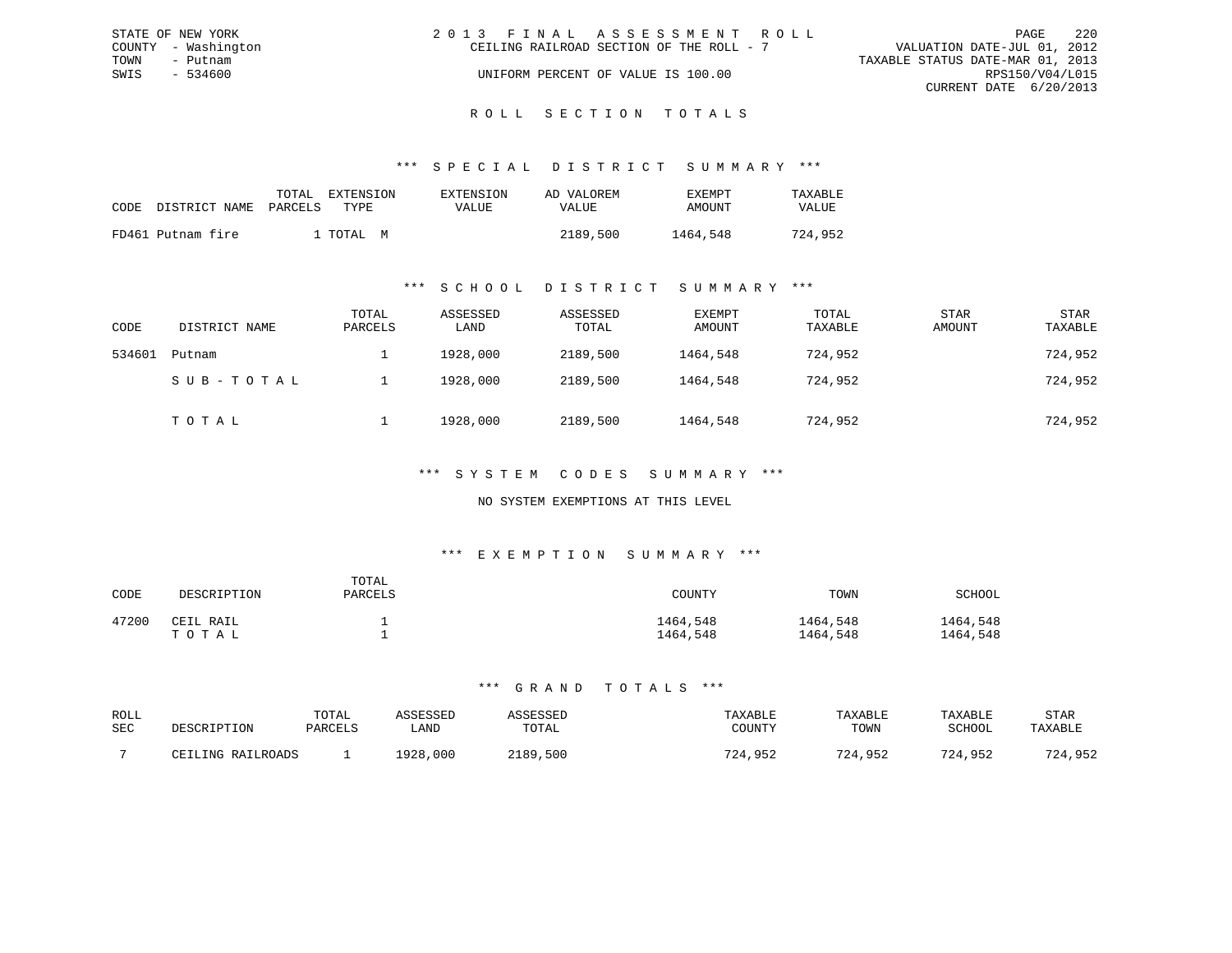# STATE OF NEW YORK 2 0 1 3 F I N A L A S S E S S M E N T R O L L PAGE 221 COUNTY - Washington WHOLLY EXEMPT SECTION OF THE ROLL - 8 VALUATION DATE-JUL 01, 2012 TOWN - Putnam OWNERS NAME SEQUENCE TAXABLE STATUS DATE-MAR 01, 2013 SWIS - 534600 UNIFORM PERCENT OF VALUE IS 100.00UNIFORM PERCENT OF VALUE IS 100.00

| TAX MAP PARCEL NUMBER<br>CURRENT OWNERS NAME<br>CURRENT OWNERS ADDRESS                                 | PROPERTY LOCATION & CLASS ASSESSMENT EXEMPTION CODE----------------COUNTY-------TOWN------SCHOOL<br>SCHOOL DISTRICT<br>PARCEL SIZE/GRID COORD                                 | LAND<br>TOTAL           | TAX DESCRIPTION<br>SPECIAL DISTRICTS                                                                                                   | TAXABLE VALUE                                    |                    | ACCOUNT NO.           |
|--------------------------------------------------------------------------------------------------------|-------------------------------------------------------------------------------------------------------------------------------------------------------------------------------|-------------------------|----------------------------------------------------------------------------------------------------------------------------------------|--------------------------------------------------|--------------------|-----------------------|
|                                                                                                        | Link Way                                                                                                                                                                      |                         |                                                                                                                                        |                                                  |                    | 945J101016            |
| $11.20 - 4 - 36$<br>Gull Bay Cemetery<br>Cemetery Hl<br>Putnam Station, NY 12861                       | 695 Cemetery<br>534601<br>Putnam<br>Cemetery<br>Gull Bay<br>FRNT 50.00 DPTH 80.00<br>EAST-0767276 NRTH-1786257<br>FULL MARKET VALUE                                           | 10,400 TOWN<br>10,400   | PRI CEM<br>27350<br>10,400 COUNTY TAXABLE VALUE<br>TAXABLE VALUE<br>SCHOOL TAXABLE VALUE<br>FD461 Putnam fire<br>10,400 EX             | 10,400<br>$\Omega$<br>$\Omega$<br>$\Omega$       | 10,400<br>0 TO M   | 10,400                |
|                                                                                                        |                                                                                                                                                                               |                         |                                                                                                                                        |                                                  |                    |                       |
| $11.20 - 2 - 8$<br>Lake George Land Conserv Inc<br>PO Box 1250<br>Bolton Landing, NY 12814             | Link Way<br>692 Road/str/hwy - WTRFNT<br>Putnam<br>534601<br>Crow Pt Rd<br>LF 10<br>EAST-0766502 NRTH-1787149<br>DEED BOOK 935 PG-138<br>FULL MARKET VALUE                    | 8,000<br>8,000          | NON-PR EDU 25120<br>8,000 COUNTY TAXABLE VALUE<br>TOWN<br>TAXABLE VALUE<br>SCHOOL TAXABLE VALUE<br>FD461 Putnam fire<br>8,000 EX       | 8,000<br>$\mathbf{0}$<br>$\mathbf 0$<br>$\Omega$ | 8,000<br>0 TO M    | 945J100854<br>8,000   |
|                                                                                                        |                                                                                                                                                                               |                         |                                                                                                                                        |                                                  |                    |                       |
| $11.20 - 2 - 8.1$<br>Lake George Land Conserv Inc<br>PO Box 1250<br>Bolton Landing, NY 12814           | Meadow Way<br>692 Road/str/hwy<br>Putnam 534601<br>Roads<br>Link & Meadow Lanes<br>1.00<br>ACRES<br>EAST-0767091 NRTH-1786386<br>DEED BOOK 935 PG-138<br>FULL MARKET VALUE    | 1,000                   | NON-PR EDU 25120<br>1,000 COUNTY TAXABLE VALUE<br>1,000 TOWN<br>TAXABLE VALUE<br>SCHOOL TAXABLE VALUE<br>FD461 Putnam fire<br>1,000 EX | 1,000<br>$\mathbf{0}$<br>$\mathbf 0$<br>$\Omega$ | 1,000<br>0 TO M    | 945J101062<br>1,000   |
|                                                                                                        |                                                                                                                                                                               |                         |                                                                                                                                        |                                                  |                    |                       |
| $12. - 4 - 26$<br>Lake George Land Conserv Inc<br>PO Box 1250<br>Bolton Landing, NY 12814              | Gull Bay Rd<br>322 Rural vac>10<br>Putnam<br>Vacant Land<br>ACRES 472.10<br>EAST-0770002 NRTH-1789440<br>DEED BOOK 935 DG-138<br>DEED BOOK 935<br>PG-138<br>FULL MARKET VALUE | 266,800 TOWN<br>266,800 | NON-PR EDU 25120<br>534601 266,800 COUNTY TAXABLE VALUE<br>TAXABLE VALUE<br>SCHOOL TAXABLE VALUE<br>FD461 Putnam fire<br>266,800 EX    | 266,800<br>$\Omega$<br>$\Omega$<br>$\cap$        | 266,800<br>0 TO M  | 945J100572<br>266,800 |
|                                                                                                        |                                                                                                                                                                               |                         |                                                                                                                                        |                                                  |                    |                       |
| $4. -1 - 43$<br>Lake George Land Consv Inc<br>Lake Shore Dr<br>PO Box 1250<br>Bolton Landing, NY 12814 | Lake George Way<br>314 Rural vac<10 - WTRFNT<br>Putnam 534601<br>3550'LF<br>ACRES 189.00<br>EAST-0766458 NRTH-1801071<br>DEED BOOK 1808 PG-83                                 | 3450,300                | NON-PR EDU 25120<br>3450,300 COUNTY TAXABLE VALUE<br>TAXABLE VALUE<br>TOWN<br>SCHOOL TAXABLE VALUE<br>FD461 Putnam fire<br>3450,300 EX | 3450,300<br>$\Omega$<br>$\Omega$<br>$\Omega$     | 3450,300<br>0 TO M | 3450,300              |
|                                                                                                        | FULL MARKET VALUE                                                                                                                                                             | 3450,300                |                                                                                                                                        |                                                  |                    |                       |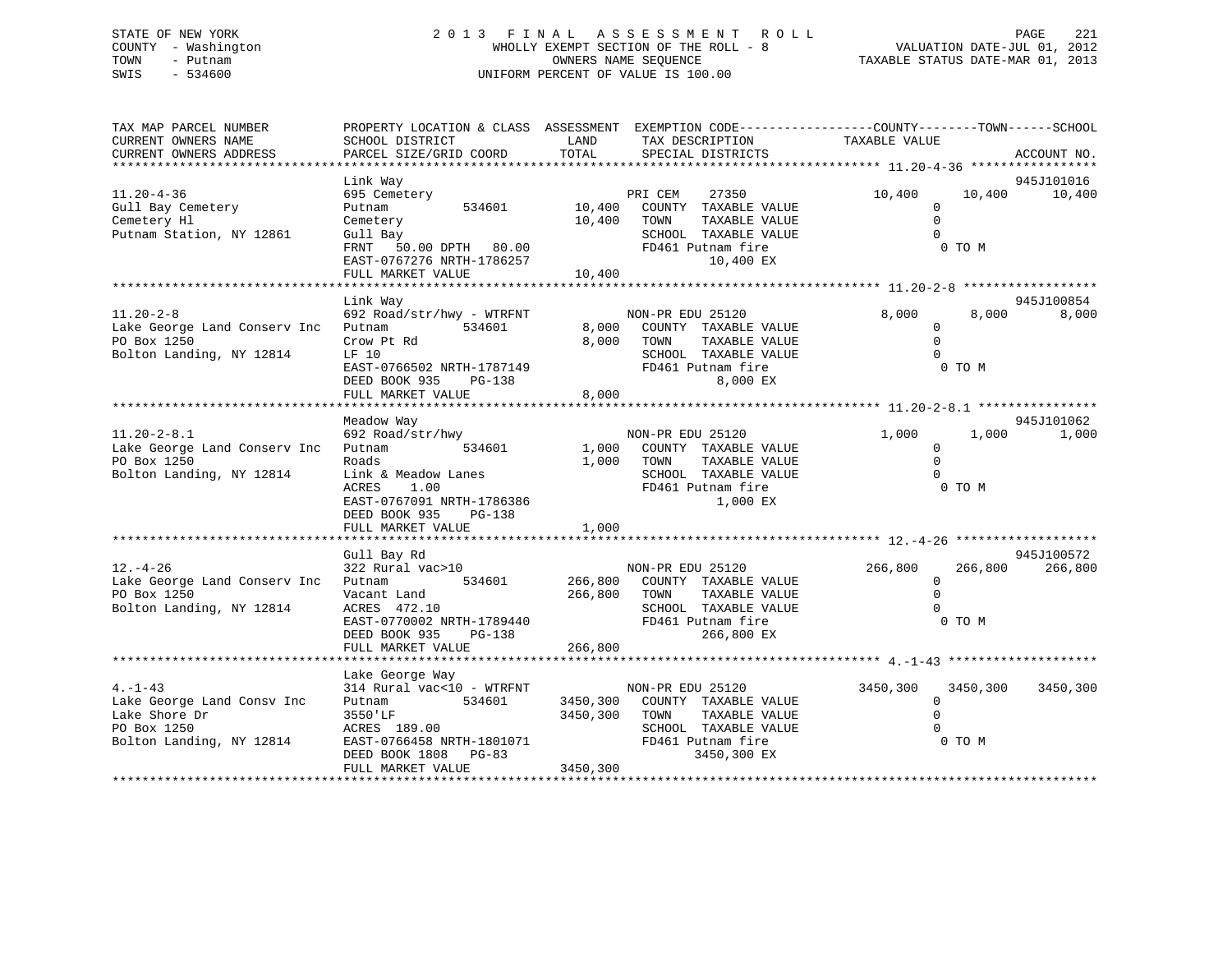# STATE OF NEW YORK 2 0 1 3 F I N A L A S S E S S M E N T R O L L PAGE 222 COUNTY - Washington WHOLLY EXEMPT SECTION OF THE ROLL - 8 VALUATION DATE-JUL 01, 2012 TOWN - Putnam OWNERS NAME SEQUENCE TAXABLE STATUS DATE-MAR 01, 2013 SWIS - 534600 UNIFORM PERCENT OF VALUE IS 100.00

| TAX MAP PARCEL NUMBER<br>CURRENT OWNERS NAME<br>CURRENT OWNERS ADDRESS                           | SCHOOL DISTRICT<br>PARCEL SIZE/GRID COORD                                                                                                                               | LAND<br>TOTAL                | PROPERTY LOCATION & CLASS ASSESSMENT EXEMPTION CODE----------------COUNTY-------TOWN------SCHOOL<br>TAX DESCRIPTION<br>SPECIAL DISTRICTS | TAXABLE VALUE                                  |                   | ACCOUNT NO.                     |
|--------------------------------------------------------------------------------------------------|-------------------------------------------------------------------------------------------------------------------------------------------------------------------------|------------------------------|------------------------------------------------------------------------------------------------------------------------------------------|------------------------------------------------|-------------------|---------------------------------|
|                                                                                                  |                                                                                                                                                                         |                              |                                                                                                                                          |                                                |                   |                                 |
| $8. - 2 - 2.6$<br>Lake George Land Consvtn Inc Putnam<br>PO Box 1250<br>Bolton Landing, NY 12814 | Warrick Rd<br>322 Rural vac>10 - WTRFNT NON-PR EDU 25120<br>Lot 1<br>ELF 1460<br>ACRES 21.70<br>EAST-0766682 NRTH-1795431<br>DEED BOOK 2659 PG-103<br>FULL MARKET VALUE | 679,500<br>679,500           | 534601 679,500 COUNTY TAXABLE VALUE<br>TOWN<br>TAXABLE VALUE<br>SCHOOL TAXABLE VALUE<br>FD461 Putnam fire<br>679,500 EX                  | 679,500<br>$\Omega$<br>$\mathbf 0$<br>$\Omega$ | 679,500<br>0 TO M | 945J100709<br>679,500           |
|                                                                                                  |                                                                                                                                                                         |                              |                                                                                                                                          |                                                |                   |                                 |
| $8. - 2 - 2.8$<br>Lake George Land Consvtn Inc Putnam<br>PO Box 1250<br>Bolton Landing, NY 12814 | Warrick Rd<br>322 Rural vac>10 - WTRFNT<br>534601<br>Lot 3<br>ELF 760<br>ACRES 279.90<br>EAST-0768999 NRTH-1795377<br>DEED BOOK 2659 PG-107                             | 1293,600 TOWN                | NON-PR EDU 25120<br>1293,600 COUNTY TAXABLE VALUE<br>TAXABLE VALUE<br>SCHOOL TAXABLE VALUE<br>FD461 Putnam fire<br>1293,600 EX           | 1293,600<br>$\Omega$                           | 0 TO M            | 945J100709<br>1293,600 1293,600 |
|                                                                                                  | FULL MARKET VALUE                                                                                                                                                       | 1293,600                     |                                                                                                                                          |                                                |                   |                                 |
|                                                                                                  | Warrick Rd                                                                                                                                                              |                              |                                                                                                                                          |                                                |                   | 945J100709                      |
| $8. - 2 - 2.9$<br>Lake George Land Consvtn Inc Putnam<br>PO Box 1250<br>Bolton Landing, NY 12814 | 322 Rural vac>10<br>534601<br>Lot 5<br>ACRES 29.42<br>ACRES 29.42<br>EAST-0769088 NRTH-1797067 FD461 Putnam fire<br>159.200 EX<br>DEED BOOK 2659 PG-112                 | 159,200 TOWN                 | NON-PR EDU 25120<br>159,200 COUNTY TAXABLE VALUE<br>TAXABLE VALUE<br>SCHOOL TAXABLE VALUE<br>159,200 EX                                  | 159,200<br>$\mathbf{0}$<br>$\Omega$            | 0 TO M            | 159,200 159,200                 |
|                                                                                                  | FULL MARKET VALUE                                                                                                                                                       | 159,200                      |                                                                                                                                          |                                                |                   |                                 |
|                                                                                                  | Donat Turnpike Way                                                                                                                                                      |                              |                                                                                                                                          |                                                |                   | 945J100420                      |
| $12. - 1 - 3$<br>Lake George Land Consvtn Inc Putnam<br>PO Box 1250<br>Bolton Landing, NY 12814  | Mt Lot<br>ACRES 20.00<br>EAST-0769292 NRTH-1792314<br>DEED BOOK 2659 PG-117<br>FULL MARKET VALUE                                                                        | 10,000                       | 534601 10,000 COUNTY TAXABLE VALUE<br>10,000 TOWN<br>TAXABLE VALUE<br>SCHOOL TAXABLE VALUE<br>FD461 Putnam fire<br>10,000 EX             | 10,000<br>$\Omega$<br>$\Omega$<br>$\cap$       | 10,000<br>0 TO M  | 10,000                          |
|                                                                                                  |                                                                                                                                                                         |                              |                                                                                                                                          |                                                |                   |                                 |
|                                                                                                  | 17163 State Route 22                                                                                                                                                    |                              |                                                                                                                                          |                                                |                   | 9479900761                      |
| $8. - 2 - 10$<br>Log Chapel Fellowship<br>Putnam Station, NY 12861                               | 620 Religious<br>534601<br>Putnam<br>Log Chapel<br>FRNT 134.00 DPTH 161.00<br>EAST-0779389 NRTH-1798532<br>DEED BOOK 481<br>PG-514<br>FULL MARKET VALUE                 | 12,400<br>260,200<br>260,200 | NON-PR REL 25110<br>COUNTY TAXABLE VALUE<br>TAXABLE VALUE<br>TOWN<br>SCHOOL TAXABLE VALUE<br>FD461 Putnam fire<br>260,200 EX             | 260,200<br>$\Omega$<br>$\Omega$                | 260,200<br>0 TO M | 260,200                         |
|                                                                                                  |                                                                                                                                                                         |                              |                                                                                                                                          |                                                |                   |                                 |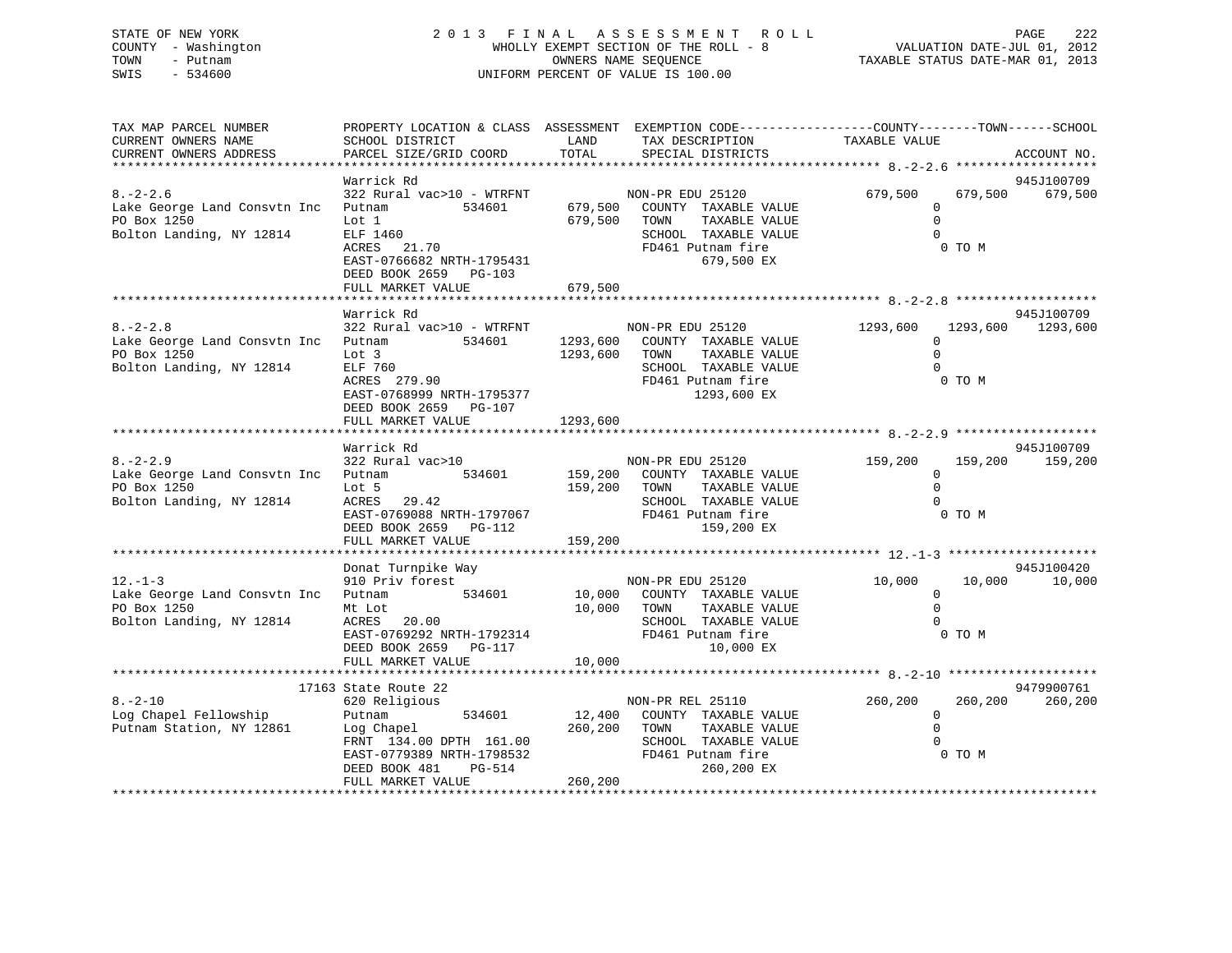# STATE OF NEW YORK 2 0 1 3 F I N A L A S S E S S M E N T R O L L PAGE 223 COUNTY - Washington WHOLLY EXEMPT SECTION OF THE ROLL - 8 VALUATION DATE-JUL 01, 2012 TOWN - Putnam OWNERS NAME SEQUENCE TAXABLE STATUS DATE-MAR 01, 2013 SWIS - 534600 UNIFORM PERCENT OF VALUE IS 100.00

| TAX MAP PARCEL NUMBER<br>CURRENT OWNERS NAME<br>CURRENT OWNERS ADDRESS                                                                                                                                                                                       | PROPERTY LOCATION & CLASS ASSESSMENT EXEMPTION CODE----------------COUNTY-------TOWN------SCHOOL<br>SCHOOL DISTRICT<br>PARCEL SIZE/GRID COORD                      | <b>LAND</b><br>TOTAL | TAX DESCRIPTION TAXABLE VALUE<br>SPECIAL DISTRICTS                          |              | ACCOUNT NO.             |
|--------------------------------------------------------------------------------------------------------------------------------------------------------------------------------------------------------------------------------------------------------------|--------------------------------------------------------------------------------------------------------------------------------------------------------------------|----------------------|-----------------------------------------------------------------------------|--------------|-------------------------|
|                                                                                                                                                                                                                                                              |                                                                                                                                                                    |                      |                                                                             |              |                         |
|                                                                                                                                                                                                                                                              | County Route 2                                                                                                                                                     |                      |                                                                             |              | 9479900762              |
| $9. - 1 - 21$                                                                                                                                                                                                                                                | 695 Cemetery                                                                                                                                                       |                      |                                                                             | 16,100       | 16,100   16,100         |
| Meadow Knoll Cemetery                                                                                                                                                                                                                                        | Putnam                                                                                                                                                             |                      |                                                                             | $\Omega$     |                         |
| Putnam, NY 12861                                                                                                                                                                                                                                             | ACRES 1.30                                                                                                                                                         | 16,100 TOWN          | TAXABLE VALUE                                                               | $\Omega$     |                         |
|                                                                                                                                                                                                                                                              | EAST-0786340 NRTH-1796430<br>NRTH-1796430<br>PG-86                                                                                                                 |                      | SCHOOL TAXABLE VALUE                                                        |              |                         |
|                                                                                                                                                                                                                                                              | DEED BOOK X                                                                                                                                                        |                      | FD461 Putnam fire                                                           | JE UN O TO M |                         |
|                                                                                                                                                                                                                                                              |                                                                                                                                                                    |                      |                                                                             |              |                         |
|                                                                                                                                                                                                                                                              |                                                                                                                                                                    |                      |                                                                             |              |                         |
|                                                                                                                                                                                                                                                              | 126 County Route 2                                                                                                                                                 |                      |                                                                             |              | 9479900765              |
| $\begin{array}{cccccccc} \texttt{13.-2--7} & \texttt{612 School} & \texttt{534601} & \texttt{SCH DIST} & \texttt{13800} \\ \texttt{Putnam Central School} & \texttt{Putnam} & \texttt{534601} & \texttt{50,000} & \texttt{COUNTY TAXABLE VALUE} \end{array}$ |                                                                                                                                                                    |                      |                                                                             | 1600,000     | 1600,000 1600,000       |
|                                                                                                                                                                                                                                                              |                                                                                                                                                                    |                      |                                                                             | 0            |                         |
| Putnam Station, NY 12861                                                                                                                                                                                                                                     | Brick 1600,000<br>ACRES 2.44 1600,000                                                                                                                              |                      | TOWN<br>TAXABLE VALUE                                                       | $\mathbf 0$  |                         |
|                                                                                                                                                                                                                                                              |                                                                                                                                                                    |                      | SCHOOL TAXABLE VALUE                                                        | $\Omega$     |                         |
|                                                                                                                                                                                                                                                              | EAST-0784313 NRTH-1792434 FD461 Putnam fire                                                                                                                        |                      |                                                                             |              | 0 TO M                  |
|                                                                                                                                                                                                                                                              | DEED BOOK 199 PG-101                                                                                                                                               |                      | 1600,000 EX                                                                 |              |                         |
|                                                                                                                                                                                                                                                              |                                                                                                                                                                    |                      |                                                                             |              |                         |
|                                                                                                                                                                                                                                                              |                                                                                                                                                                    |                      |                                                                             |              |                         |
|                                                                                                                                                                                                                                                              | 43 Fire House Ln                                                                                                                                                   |                      |                                                                             |              | 9479900763              |
| $13. - 1 - 19$                                                                                                                                                                                                                                               | 662 Police/fire                                                                                                                                                    |                      | VOL FIRE 26400 250,000                                                      |              | 250,000<br>250,000      |
| Putnam Fire Co 1<br>Putnam Sta, NY 12861                                                                                                                                                                                                                     | 534601<br>Putnam                                                                                                                                                   |                      |                                                                             | $\mathbf{0}$ |                         |
|                                                                                                                                                                                                                                                              | 1 Firehouse                                                                                                                                                        |                      | VOL FIRE 26400<br>20,000 COUNTY TAXABLE VALUE<br>250,000 TOWN TAXABLE VALUE | $\Omega$     |                         |
|                                                                                                                                                                                                                                                              | 2.00                                                                                                                                                               |                      |                                                                             |              |                         |
|                                                                                                                                                                                                                                                              |                                                                                                                                                                    |                      |                                                                             |              |                         |
|                                                                                                                                                                                                                                                              |                                                                                                                                                                    |                      |                                                                             |              |                         |
|                                                                                                                                                                                                                                                              |                                                                                                                                                                    |                      |                                                                             |              |                         |
|                                                                                                                                                                                                                                                              | 16 Putnam Center Rd                                                                                                                                                |                      |                                                                             |              | 9479900766              |
| $13. - 2 - 1$<br>13.-2-1<br>Putnam Town Garage                                                                                                                                                                                                               | 651 Highway gar                                                                                                                                                    |                      | OTHER TOWN 13500                                                            |              | 70,000 70,000<br>70,000 |
|                                                                                                                                                                                                                                                              | Putnam 534601 20,000 COUNTY TAXABLE VALUE                                                                                                                          |                      |                                                                             | $\mathbf{0}$ |                         |
|                                                                                                                                                                                                                                                              |                                                                                                                                                                    |                      | TAXABLE VALUE                                                               | $\Omega$     |                         |
| Putnam Town Garage Putnam Putnam Station, NY 12861 Futnam Station, NY 12861 FRNT 230.00 DPTH 92.00<br>FRNT 230.00 DPTH 92.00 FCHOOL TAXABLE VA FRNT 230.00 DPTH 92.00 SCHOOL TAXABLE VA EAST-0783650 NRTH-1792272 FD461 Putnam fi                            |                                                                                                                                                                    |                      | SCHOOL TAXABLE VALUE                                                        | $\Omega$     |                         |
|                                                                                                                                                                                                                                                              |                                                                                                                                                                    |                      |                                                                             | 0 TO M       |                         |
|                                                                                                                                                                                                                                                              |                                                                                                                                                                    |                      |                                                                             |              |                         |
|                                                                                                                                                                                                                                                              |                                                                                                                                                                    |                      |                                                                             |              |                         |
|                                                                                                                                                                                                                                                              |                                                                                                                                                                    |                      |                                                                             |              |                         |
|                                                                                                                                                                                                                                                              | County Route 1<br>314 Rural vac<10 - WTRFNT OTHER TOWN 13500                                                                                                       |                      |                                                                             |              |                         |
| $7.12 - 1 - 36$                                                                                                                                                                                                                                              |                                                                                                                                                                    |                      |                                                                             | 39,300       | 39,300<br>39,300        |
| Putnam Town Of                                                                                                                                                                                                                                               |                                                                                                                                                                    |                      | 534601 39,300 COUNTY TAXABLE VALUE                                          | $\mathbf{0}$ |                         |
| Putnam, NY 12861                                                                                                                                                                                                                                             |                                                                                                                                                                    |                      |                                                                             | $\mathbf 0$  |                         |
|                                                                                                                                                                                                                                                              | COUNTY TAXABLE VALUE<br>Resolution #273 9/99<br>FRNT 60.00 DPTH 227.00<br>EAST-0767627 NRTH-1798097<br>FULL MARKET VALUE<br>FULL MARKET VALUE<br>FULL MARKET VALUE |                      |                                                                             | $\Omega$     |                         |
|                                                                                                                                                                                                                                                              |                                                                                                                                                                    |                      |                                                                             |              | 0 TO M                  |
|                                                                                                                                                                                                                                                              |                                                                                                                                                                    | 39,300               |                                                                             |              |                         |
|                                                                                                                                                                                                                                                              |                                                                                                                                                                    |                      |                                                                             |              |                         |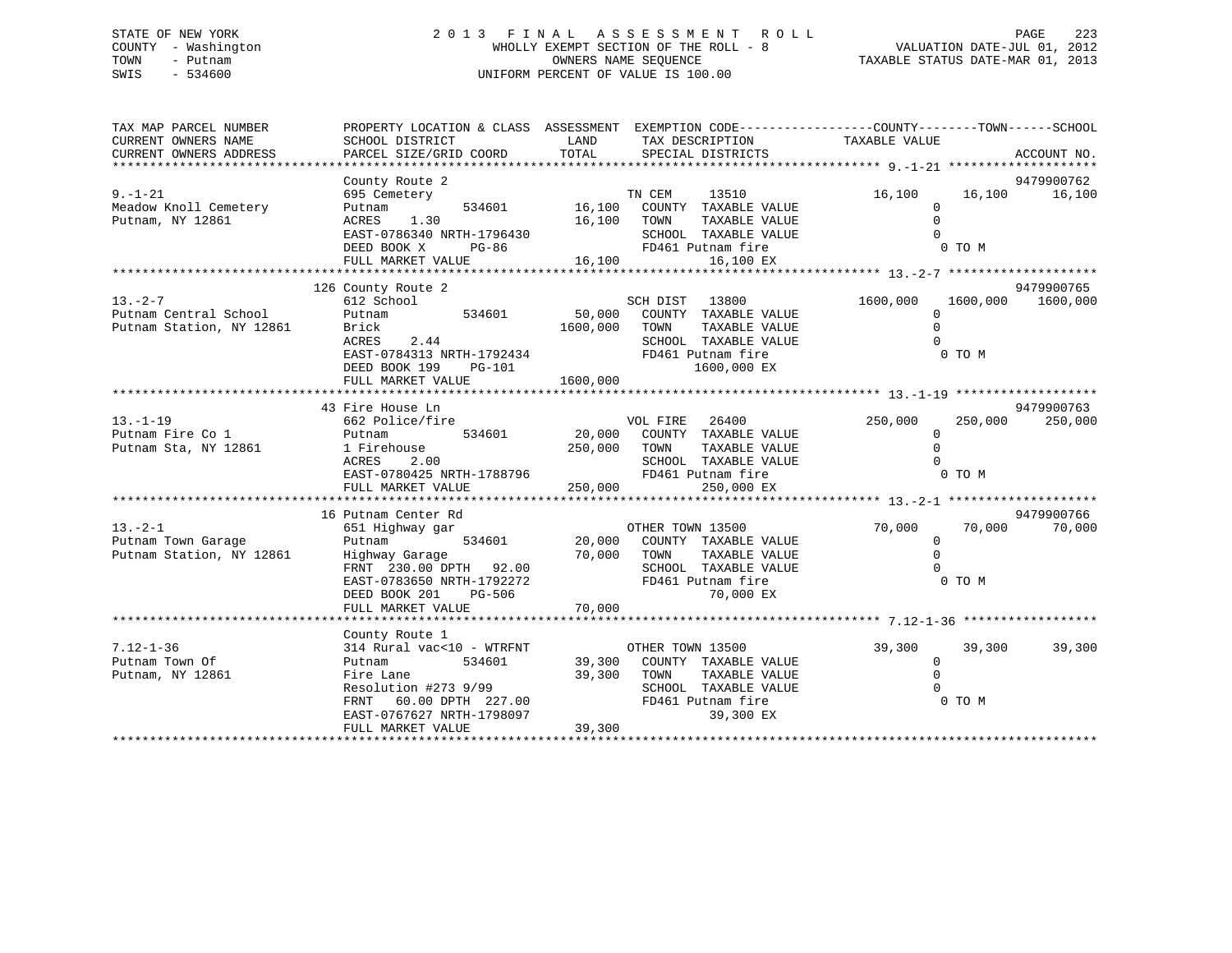STATE OF NEW YORK 2 0 1 3 F I N A L A S S E S S M E N T R O L L PAGE 224 COUNTY - Washington WHOLLY EXEMPT SECTION OF THE ROLL - 8 VALUATION DATE-JUL 01, 2012 TOWN - Putnam OWNERS NAME SEQUENCE TAXABLE STATUS DATE-MAR 01, 2013 SWIS - 534600 UNIFORM PERCENT OF VALUE IS 100.00 TAX MAP PARCEL NUMBER PROPERTY LOCATION & CLASS ASSESSMENT EXEMPTION CODE------------------COUNTY--------TOWN------SCHOOL CURRENT OWNERS NAME SCHOOL DISTRICT LAND TAX DESCRIPTION TAXABLE VALUE

| CURRENT OWNERS ADDRESS                                                  | PARCEL SIZE/GRID COORD                                                                                                                                | TOTAL                   | SPECIAL DISTRICTS                                                                                                                              |                                                  |                   | ACCOUNT NO.          |
|-------------------------------------------------------------------------|-------------------------------------------------------------------------------------------------------------------------------------------------------|-------------------------|------------------------------------------------------------------------------------------------------------------------------------------------|--------------------------------------------------|-------------------|----------------------|
|                                                                         | 17064 State Route 22                                                                                                                                  |                         |                                                                                                                                                |                                                  |                   | 9479900962           |
| $9. - 1 - 27.2$<br>Putnam Town Of<br>Putnam, NY 12861                   | 449 Other Storag<br>Putnam<br>Sand Storage Bldg<br>ACRES 4.20<br>EAST-0780591 NRTH-1796858<br>DEED BOOK 486<br>PG-910                                 | 23,200                  | OTHER TOWN 13500<br>,<br>534601 17,000 COUNTY TAXABLE VALUE<br>TAXABLE VALUE<br>TOWN<br>SCHOOL TAXABLE VALUE<br>FD461 Putnam fire<br>23,200 EX | 23,200<br>$\mathbf 0$<br>$\mathbf 0$<br>$\Omega$ | 23,200<br>0 TO M  | 23,200               |
|                                                                         | FULL MARKET VALUE                                                                                                                                     | 23,200                  |                                                                                                                                                |                                                  |                   |                      |
|                                                                         | 17047 State Route 22                                                                                                                                  |                         |                                                                                                                                                |                                                  |                   |                      |
| $9. - 1 - 27.7$<br>Putnam Town of<br>Box 85 Lake Rd<br>Putnam, NY 12861 | 651 Highway gar<br>534601<br>Putnam<br>ACRES 13.00<br>EAST-0780571 NRTH-1795909<br>DEED BOOK 935<br>PG-199<br>FULL MARKET VALUE                       | 607,400                 | OTHER TOWN 13500<br>114,000 COUNTY TAXABLE VALUE<br>607,400 TOWN<br>TAXABLE VALUE<br>SCHOOL TAXABLE VALUE<br>FD461 Putnam fire<br>607,400 EX   | 607,400<br>$\mathbf 0$<br>$\Omega$<br>$\Omega$   | 607,400<br>0 TO M | 607,400              |
|                                                                         |                                                                                                                                                       |                         |                                                                                                                                                |                                                  |                   |                      |
|                                                                         | 460 Gull Bay Rd                                                                                                                                       |                         |                                                                                                                                                |                                                  |                   | 9479900768           |
| $11.20 - 4 - 32$<br>Putnam Town Of<br>Putnam, NY 12861                  | 560 Imprvd beach - WTRFNT<br>Putnam<br>534601<br>276/373<br>LF 470 Beach<br>FRNT 470.00 DPTH 135.00<br>EAST-0767224 NRTH-1785937<br>FULL MARKET VALUE | 9,000<br>9.000<br>9,000 | OTHER TOWN 13500<br>COUNTY TAXABLE VALUE<br>TAXABLE VALUE<br>TOWN<br>SCHOOL TAXABLE VALUE<br>FD461 Putnam fire<br>9,000 EX                     | 9,000<br>0<br>$\Omega$                           | 9,000<br>0 TO M   | 9,000                |
|                                                                         |                                                                                                                                                       |                         |                                                                                                                                                |                                                  |                   |                      |
| $12. - 4 - 26.3$<br>Putnam Town Of<br>Putnam Station, NY 12861          | Gull Bay Rd<br>682 Rec facility<br>534601<br>Putnam<br>Bdy Line Agmt 644/59<br>ACRES 44.38<br>EAST-0768145 NRTH-1786823<br>DEED BOOK 599<br>PG-109    | 59,500 TOWN             | OTHER TOWN 13500<br>59,500 COUNTY TAXABLE VALUE<br>TAXABLE VALUE<br>TAXABLE VALUE<br>SCHOOL TAXABLE VALUE<br>FD461 Putnam fire<br>59,500 EX    | 59,500<br>$\mathbf 0$<br>$\Omega$<br>$\Omega$    | 59,500<br>0 TO M  | 945J101094<br>59,500 |
|                                                                         | FULL MARKET VALUE                                                                                                                                     | 59,500                  |                                                                                                                                                |                                                  |                   |                      |
| $12. - 4 - 27$<br>Putnam Town Of                                        | Gull Bay Rd<br>852 Landfill<br>534601<br>Putnam                                                                                                       | 1,200                   | OTHER TOWN 13500<br>COUNTY TAXABLE VALUE                                                                                                       | 1,200<br>$\Omega$                                | 1,200             | 9479900885<br>1,200  |
| Putnam, NY 12861                                                        | Landfill<br>331/44<br><b>ACRES</b><br>1.20<br>EAST-0769338 NRTH-1786524<br>FULL MARKET VALUE                                                          | 1,200<br>1,200          | TOWN<br>TAXABLE VALUE<br>SCHOOL TAXABLE VALUE<br>FD461 Putnam fire<br>1,200 EX                                                                 | $\mathbf 0$<br>$\Omega$                          | 0 TO M            |                      |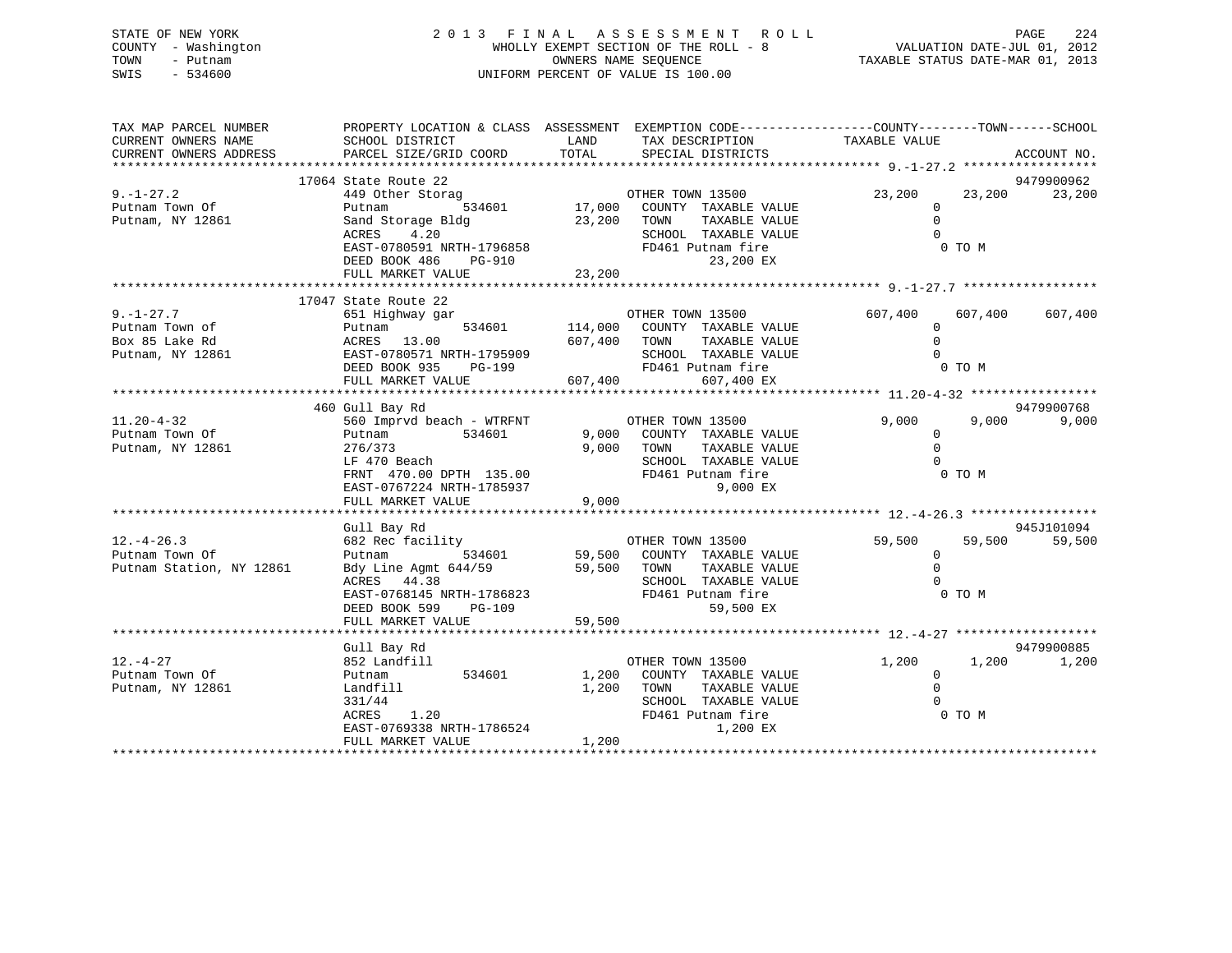# STATE OF NEW YORK 2 0 1 3 F I N A L A S S E S S M E N T R O L L PAGE 225 COUNTY - Washington WHOLLY EXEMPT SECTION OF THE ROLL - 8 VALUATION DATE-JUL 01, 2012 TOWN - Putnam OWNERS NAME SEQUENCE TAXABLE STATUS DATE-MAR 01, 2013 SWIS - 534600 UNIFORM PERCENT OF VALUE IS 100.00

| TAX MAP PARCEL NUMBER                           | PROPERTY LOCATION & CLASS ASSESSMENT EXEMPTION CODE---------------COUNTY-------TOWN-----SCHOOL |             |                                    |                    |        |                      |
|-------------------------------------------------|------------------------------------------------------------------------------------------------|-------------|------------------------------------|--------------------|--------|----------------------|
| CURRENT OWNERS NAME                             | SCHOOL DISTRICT                                                                                |             | LAND TAX DESCRIPTION               | TAXABLE VALUE      |        |                      |
| CURRENT OWNERS ADDRESS                          |                                                                                                |             |                                    |                    |        |                      |
|                                                 |                                                                                                |             |                                    |                    |        |                      |
|                                                 | 14 Putnam Center Rd                                                                            |             |                                    |                    |        | 9479900767           |
| $13. - 2 - 2$                                   | 652 Govt bldgs                                                                                 |             | OTHER TOWN 13500                   | 114,000            |        | 114,000 114,000      |
| Putnam Town Of                                  | Putnam                                                                                         |             | 534601 19,200 COUNTY TAXABLE VALUE | $\Omega$           |        |                      |
|                                                 | Town Hall                                                                                      | 114,000     | TOWN<br>TAXABLE VALUE              | $\Omega$           |        |                      |
| 14 Putnam Center Rd<br>Putnam Station, NY 12861 | FRNT 180.00 DPTH 190.00                                                                        |             | SCHOOL TAXABLE VALUE               | $\Omega$           |        |                      |
|                                                 | EAST-0783649 NRTH-1792091                                                                      |             | FD461 Putnam fire                  |                    | 0 TO M |                      |
|                                                 | DEED BOOK 123<br>PG-603                                                                        |             | 114,000 EX                         |                    |        |                      |
|                                                 | FULL MARKET VALUE                                                                              | 114,000     |                                    |                    |        |                      |
|                                                 |                                                                                                |             |                                    |                    |        |                      |
|                                                 | 16750 State Route 22                                                                           |             |                                    |                    |        | 9479900764           |
| $13. - 2 - 22$                                  | 682 Rec facility                                                                               |             | OTHER TOWN 13500                   | 13,200             | 13,200 | 13,200               |
| Putnam Town Of                                  | Putnam                                                                                         |             | 534601 13,200 COUNTY TAXABLE VALUE | $\Omega$           |        |                      |
| Putnam Station, NY 12861                        | Recreation Field                                                                               | 13,200 TOWN | TAXABLE VALUE                      | $\mathbf 0$        |        |                      |
|                                                 | 579/209                                                                                        |             | SCHOOL TAXABLE VALUE               | $\Omega$           |        |                      |
|                                                 | ACRES 7.10                                                                                     |             | FD461 Putnam fire                  |                    | 0 TO M |                      |
|                                                 | EAST-0781967 NRTH-1789283                                                                      |             | 13,200 EX                          |                    |        |                      |
|                                                 | DEED BOOK 213<br>PG-303                                                                        |             |                                    |                    |        |                      |
|                                                 | FULL MARKET VALUE                                                                              | 13,200      |                                    |                    |        |                      |
|                                                 |                                                                                                |             |                                    |                    |        |                      |
| $18. - 2 - 1$                                   | 49 Backus Ln                                                                                   |             | TN CEM<br>13510                    |                    | 16,900 | 9479900759<br>16,900 |
| Putnam Town Of                                  | 695 Cemetery<br>534601<br>Putnam                                                               |             | 16,900 COUNTY TAXABLE VALUE        | 16,900<br>$\Omega$ |        |                      |
| Putnam Station, NY 12861                        | Cemetery                                                                                       | 16,900 TOWN | TAXABLE VALUE                      | $\Omega$           |        |                      |
|                                                 | $475/1$ $475/3$                                                                                |             | SCHOOL TAXABLE VALUE               | $\Omega$           |        |                      |
|                                                 | $18. - 1 - 1$                                                                                  |             | FD461 Putnam fire                  |                    | 0 TO M |                      |
|                                                 | ACRES 1.50                                                                                     |             | 16,900 EX                          |                    |        |                      |
|                                                 | EAST-0773155 NRTH-1775830                                                                      |             |                                    |                    |        |                      |
|                                                 | DEED BOOK 497<br>PG-990                                                                        |             |                                    |                    |        |                      |
|                                                 | FULL MARKET VALUE                                                                              | 16,900      |                                    |                    |        |                      |
|                                                 |                                                                                                |             |                                    |                    |        |                      |
|                                                 | 365 County Route 2                                                                             |             |                                    |                    |        | 945J100273           |
| $9. - 1 - 18$                                   | 210 1 Family Res                                                                               |             | NON-PR REL 25110                   | 55,000             | 55,000 | 55,000               |
| Putnam United                                   | 534601<br>Putnam                                                                               |             | 10,500 COUNTY TAXABLE VALUE        | 0                  |        |                      |
| Presbyterian Church                             | House                                                                                          | 55,000      | TOWN<br>TAXABLE VALUE              | $\mathbf 0$        |        |                      |
| Lower Rd                                        | FRNT<br>66.00 DPTH 66.00                                                                       |             | SCHOOL TAXABLE VALUE               |                    |        |                      |
| Putnam Sta, NY 12861                            | EAST-0786359 NRTH-1797615                                                                      |             | FD461 Putnam fire                  |                    | 0 TO M |                      |
|                                                 | DEED BOOK 631<br>$PG-70$                                                                       |             | 55,000 EX                          |                    |        |                      |
|                                                 | FULL MARKET VALUE                                                                              | 55,000      |                                    |                    |        |                      |
|                                                 |                                                                                                |             |                                    |                    |        |                      |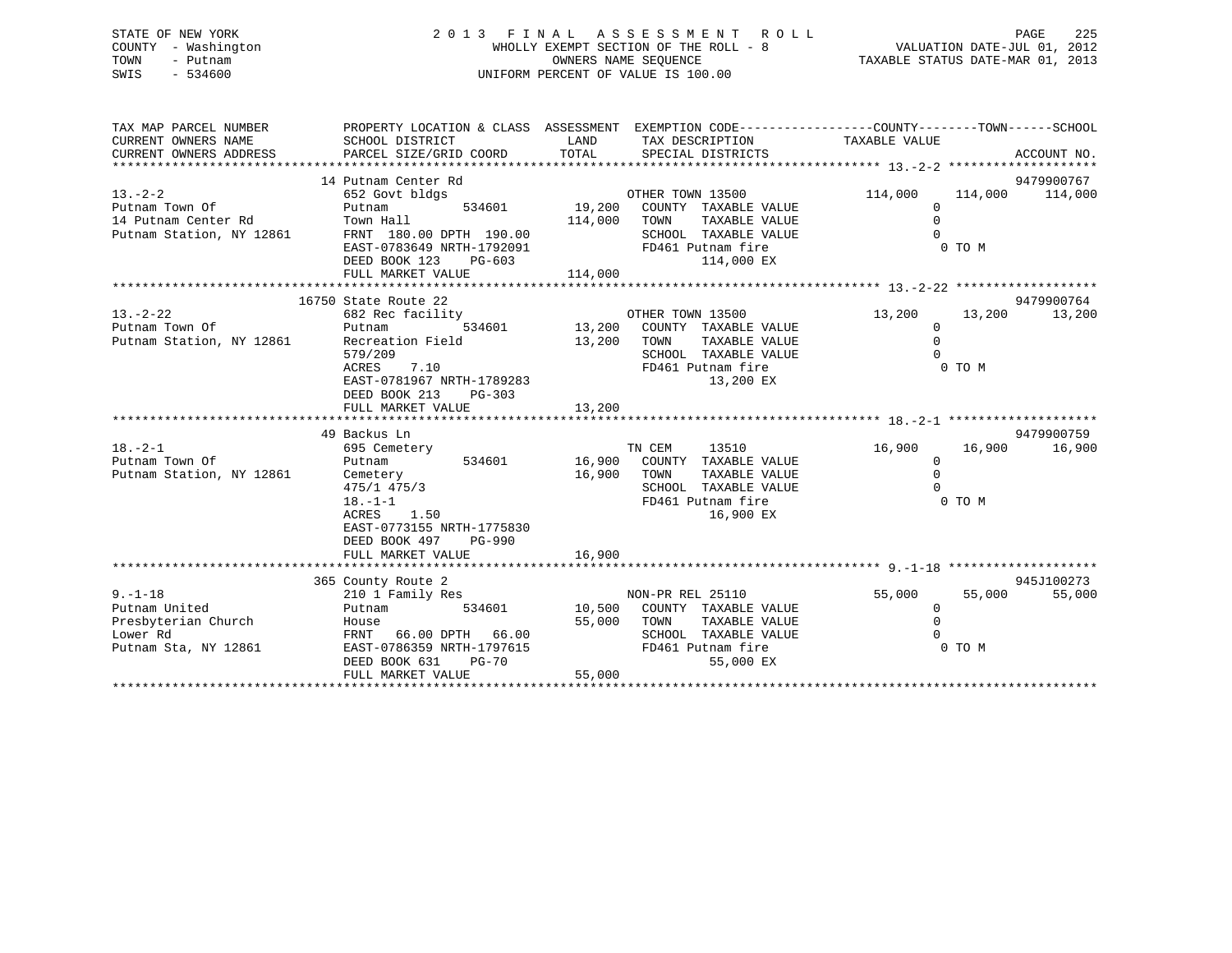# STATE OF NEW YORK 2 0 1 3 F I N A L A S S E S S M E N T R O L L PAGE 226 COUNTY - Washington WHOLLY EXEMPT SECTION OF THE ROLL - 8 VALUATION DATE-JUL 01, 2012 TOWN - Putnam OWNERS NAME SEQUENCE TAXABLE STATUS DATE-MAR 01, 2013 SWIS - 534600 UNIFORM PERCENT OF VALUE IS 100.00

| TAX MAP PARCEL NUMBER<br>CURRENT OWNERS NAME<br>CURRENT OWNERS NAME<br>CURRENT OWNERS ADDRESS | SCHOOL DISTRICT<br>PARCEL SIZE/GRID COORD TOTAL SPECIAL DISTRICTS                          | LAND                      | PROPERTY LOCATION & CLASS ASSESSMENT EXEMPTION CODE---------------COUNTY-------TOWN------SCHOOL<br>TAX DESCRIPTION TAXABLE VALUE |                                                                                                                       |         | ACCOUNT NO. |
|-----------------------------------------------------------------------------------------------|--------------------------------------------------------------------------------------------|---------------------------|----------------------------------------------------------------------------------------------------------------------------------|-----------------------------------------------------------------------------------------------------------------------|---------|-------------|
|                                                                                               | County Route 2                                                                             |                           |                                                                                                                                  |                                                                                                                       |         |             |
| $5. -2 - 4.6$                                                                                 | 590 Park                                                                                   |                           |                                                                                                                                  | 62,400                                                                                                                | 62,400  | 62,400      |
| Town of Putnam                                                                                | Putnam                                                                                     |                           | WHOLLY EX 50000<br>534601 62,400 COUNTY TAXABLE VALUE                                                                            | $\mathbf 0$                                                                                                           |         |             |
| PO Box 95                                                                                     | ACRES 11.99                                                                                | 62,400 TOWN               | TAXABLE VALUE                                                                                                                    | $\Omega$                                                                                                              |         |             |
| Putnam Station, NY 12861                                                                      | EAST-0791650 NRTH-1805239                                                                  |                           | SCHOOL TAXABLE VALUE                                                                                                             | $\Omega$                                                                                                              |         |             |
|                                                                                               | DEED BOOK 3114 PG-323                                                                      |                           | CA002 Cons agri dst 2                                                                                                            |                                                                                                                       | $0$ TO  |             |
|                                                                                               | FULL MARKET VALUE                                                                          | CA002 Cc                  | 62,400 EX                                                                                                                        |                                                                                                                       |         |             |
|                                                                                               |                                                                                            |                           | FD461 Putnam fire                                                                                                                |                                                                                                                       | 0 TO M  |             |
|                                                                                               |                                                                                            |                           | 62,400 EX                                                                                                                        |                                                                                                                       |         |             |
|                                                                                               |                                                                                            |                           |                                                                                                                                  |                                                                                                                       |         |             |
|                                                                                               | State Route 22                                                                             |                           |                                                                                                                                  |                                                                                                                       |         | 945J100963  |
| $8. -2 - 12.4$                                                                                | 322 Rural vac>10                                                                           |                           | OTHER TOWN 13500                                                                                                                 | 32,600                                                                                                                | 32,600  | 32,600      |
| Town of Putnam                                                                                | Putnam                                                                                     |                           | 534601 32,600 COUNTY TAXABLE VALUE                                                                                               | $\Omega$                                                                                                              |         |             |
| PO Box 95                                                                                     | Row 754-229                                                                                |                           | TAXABLE VALUE                                                                                                                    | $\mathbf 0$                                                                                                           |         |             |
| Putnam, NY 12861                                                                              | $ACRES$ 21.80                                                                              | 32,600      TOWN<br>SCHOC | SCHOOL TAXABLE VALUE                                                                                                             | $\cap$                                                                                                                |         |             |
|                                                                                               | EAST-0780104 NRTH-1796357                                                                  |                           | FD461 Putnam fire                                                                                                                |                                                                                                                       | 0 TO M  |             |
|                                                                                               | DEED BOOK 1685 PG-21                                                                       |                           | 32,600 EX                                                                                                                        |                                                                                                                       |         |             |
|                                                                                               | FULL MARKET VALUE                                                                          | 32,600                    |                                                                                                                                  |                                                                                                                       |         |             |
|                                                                                               |                                                                                            |                           |                                                                                                                                  |                                                                                                                       |         |             |
|                                                                                               | County Route 2                                                                             |                           |                                                                                                                                  |                                                                                                                       |         |             |
| $9. - 1 - 14.1$                                                                               | 695 Cemetery                                                                               |                           | TN CEM<br>13510                                                                                                                  | 12,900                                                                                                                | 12,900  | 12,900      |
| Town of Putnam                                                                                | Putnam 534601 12,900 COUNTY TAXABLE VALUE FRNT 10.00 DPTH 234.00 12,900 TOWN TAXABLE VALUE |                           |                                                                                                                                  | $\mathbf{0}$                                                                                                          |         |             |
| 14 Putnam Center Rd                                                                           |                                                                                            |                           |                                                                                                                                  | $\mathbf{0}$                                                                                                          |         |             |
| Putnam, NY 12861                                                                              | EAST-0786452 NRTH-1796427                                                                  |                           | SCHOOL TAXABLE VALUE                                                                                                             | $\Omega$                                                                                                              |         |             |
|                                                                                               | DEED BOOK 3097 PG-30                                                                       |                           | CA002 Cons agri dst 2                                                                                                            | <b>CONTINUES OF THE OF THE OF THE OF THE OF THE OF THE OF THE OF THE OF THE OF THE OF THE OF THE OF THE OF THE OF</b> |         |             |
|                                                                                               | FULL MARKET VALUE                                                                          | 12,900                    | 12,900 EX                                                                                                                        |                                                                                                                       |         |             |
|                                                                                               |                                                                                            |                           | FD461 Putnam fire                                                                                                                |                                                                                                                       | 0 TO M  |             |
|                                                                                               |                                                                                            |                           | 12,900 EX                                                                                                                        |                                                                                                                       |         |             |
|                                                                                               |                                                                                            |                           |                                                                                                                                  |                                                                                                                       |         |             |
|                                                                                               | County Route 2                                                                             |                           |                                                                                                                                  |                                                                                                                       |         | 9479900769  |
| $9. - 1 - 17$                                                                                 | 620 Religious                                                                              | PRI CEM                   | 27350                                                                                                                            | 456,000                                                                                                               | 456,000 | 456,000     |
| U P Cemetery                                                                                  | Putnam                                                                                     |                           | 534601 19,900 COUNTY TAXABLE VALUE                                                                                               | $\overline{0}$                                                                                                        |         |             |
| Putnam, NY 12861                                                                              | Church Cemetery Land 456,000 TOWN                                                          |                           | TAXABLE VALUE                                                                                                                    | $\overline{0}$                                                                                                        |         |             |
|                                                                                               | Y/610                                                                                      |                           | SCHOOL TAXABLE VALUE                                                                                                             |                                                                                                                       |         |             |
|                                                                                               | ACRES<br>2.30                                                                              |                           | FD461 Putnam fire                                                                                                                |                                                                                                                       | 0 TO M  |             |
|                                                                                               | EAST-0786152 NRTH-1797683                                                                  |                           | 456,000 EX                                                                                                                       |                                                                                                                       |         |             |
|                                                                                               | DEED BOOK Y<br>PG-606                                                                      |                           |                                                                                                                                  |                                                                                                                       |         |             |
|                                                                                               | FULL MARKET VALUE                                                                          | 456,000                   |                                                                                                                                  |                                                                                                                       |         |             |
|                                                                                               |                                                                                            |                           |                                                                                                                                  |                                                                                                                       |         |             |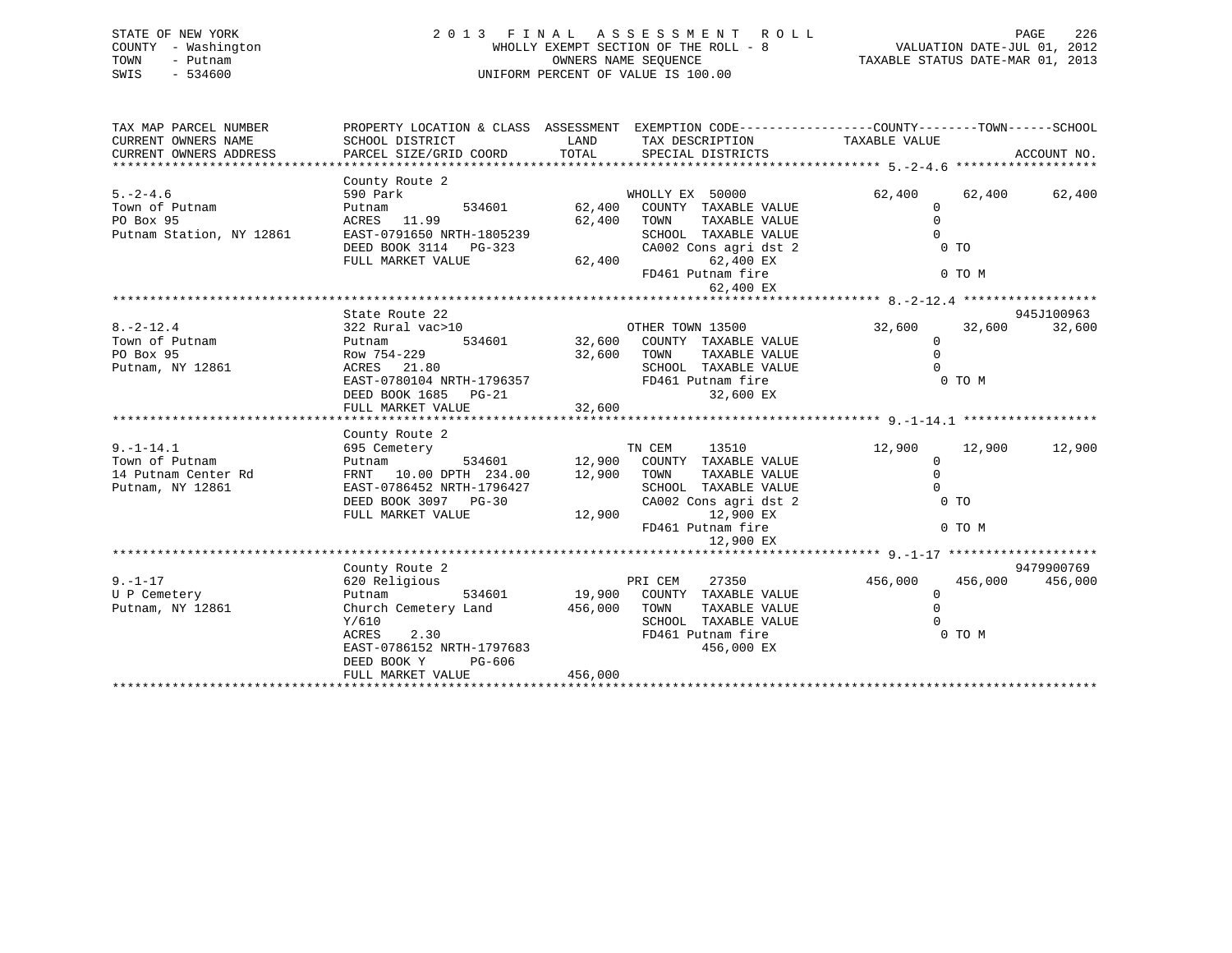# ROLL SUB SECTION - - TOTALS

#### \*\*\* S P E C I A L D I S T R I C T S U M M A R Y \*\*\*

| CODE DISTRICT NAME<br>PARCELS            |                       | VALUE | VALUE              | AMOUNT             | VALUE |
|------------------------------------------|-----------------------|-------|--------------------|--------------------|-------|
| CA002 Cons agri dst<br>FD461 Putnam fire | 2 TOTAL<br>28 TOTAL M |       | 75,300<br>9577.700 | 75,300<br>9577,700 |       |

### \*\*\* S C H O O L D I S T R I C T S U M M A R Y \*\*\*

| CODE   | DISTRICT NAME | TOTAL<br>PARCELS | ASSESSED<br>LAND | ASSESSED<br>TOTAL | EXEMPT<br>AMOUNT | TOTAL<br>TAXABLE | STAR<br>AMOUNT | STAR<br>TAXABLE |
|--------|---------------|------------------|------------------|-------------------|------------------|------------------|----------------|-----------------|
| 534601 | Putnam        | 28               | 6424,900         | 9577,700          | 9577,700         |                  |                |                 |
|        | SUB-TOTAL     | 28               | 6424,900         | 9577,700          | 9577,700         |                  |                |                 |
|        | TOTAL         | 28               | 6424,900         | 9577,700          | 9577,700         |                  |                |                 |

#### \*\*\* S Y S T E M C O D E S S U M M A R Y \*\*\*

| CODE  | DESCRIPTION        | TOTAL<br>PARCELS | COUNTY           | TOWN             | SCHOOL           |
|-------|--------------------|------------------|------------------|------------------|------------------|
| 50000 | WHOLLY EX<br>TOTAL |                  | 62,400<br>62,400 | 62,400<br>62,400 | 62,400<br>62,400 |

| CODE  | DESCRIPTION | TOTAL<br>PARCELS | COUNTY   | TOWN     | SCHOOL   |
|-------|-------------|------------------|----------|----------|----------|
|       |             |                  |          |          |          |
| 13500 | OTHER TOWN  | 10               | 969,400  | 969,400  | 969,400  |
| 13510 | TN CEM      |                  | 45,900   | 45,900   | 45,900   |
| 13800 | SCH DIST    |                  | 1600,000 | 1600,000 | 1600,000 |
| 25110 | NON-PR REL  |                  | 315,200  | 315,200  | 315,200  |
| 25120 | NON-PR EDU  | 8                | 5868,400 | 5868,400 | 5868,400 |
| 26400 | VOL FIRE    |                  | 250,000  | 250,000  | 250,000  |
| 27350 | PRI CEM     | $\sim$           | 466,400  | 466,400  | 466,400  |
|       | TOTAL       | 27               | 9515,300 | 9515,300 | 9515,300 |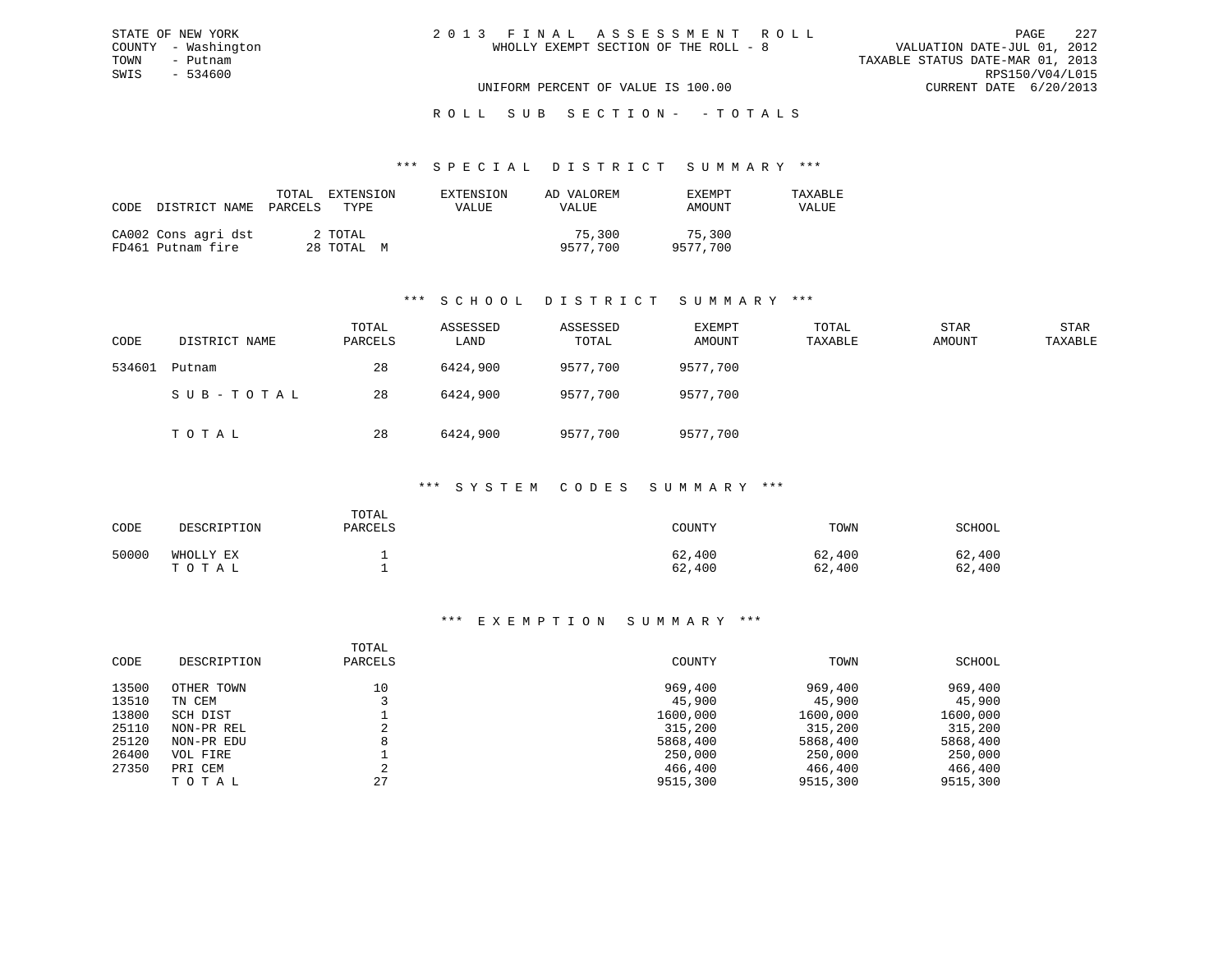| STATE OF NEW YORK   | 2013 FINAL ASSESSMENT ROLL            | 228<br>PAGE                      |
|---------------------|---------------------------------------|----------------------------------|
| COUNTY - Washington | WHOLLY EXEMPT SECTION OF THE ROLL - 8 | VALUATION DATE-JUL 01, 2012      |
| TOWN<br>- Putnam    |                                       | TAXABLE STATUS DATE-MAR 01, 2013 |
| SWIS<br>$-534600$   |                                       | RPS150/V04/L015                  |
|                     | UNIFORM PERCENT OF VALUE IS 100.00    | CURRENT DATE 6/20/2013           |
|                     |                                       |                                  |

R O L L S U B S E C T I O N - - T O T A L S

| ROLL       | TOTAL         |      |                        |        | TAXABLE | TAXARI.F          | STAR    |
|------------|---------------|------|------------------------|--------|---------|-------------------|---------|
| <b>SEC</b> | <b>DARCEL</b> | LAND | <b>TOTAL</b>           | COUNTY | TOWN    | $\alpha$ $\alpha$ | TAXABLE |
|            | 40            | 900  | 0E <sub>0</sub><br>700 |        |         |                   |         |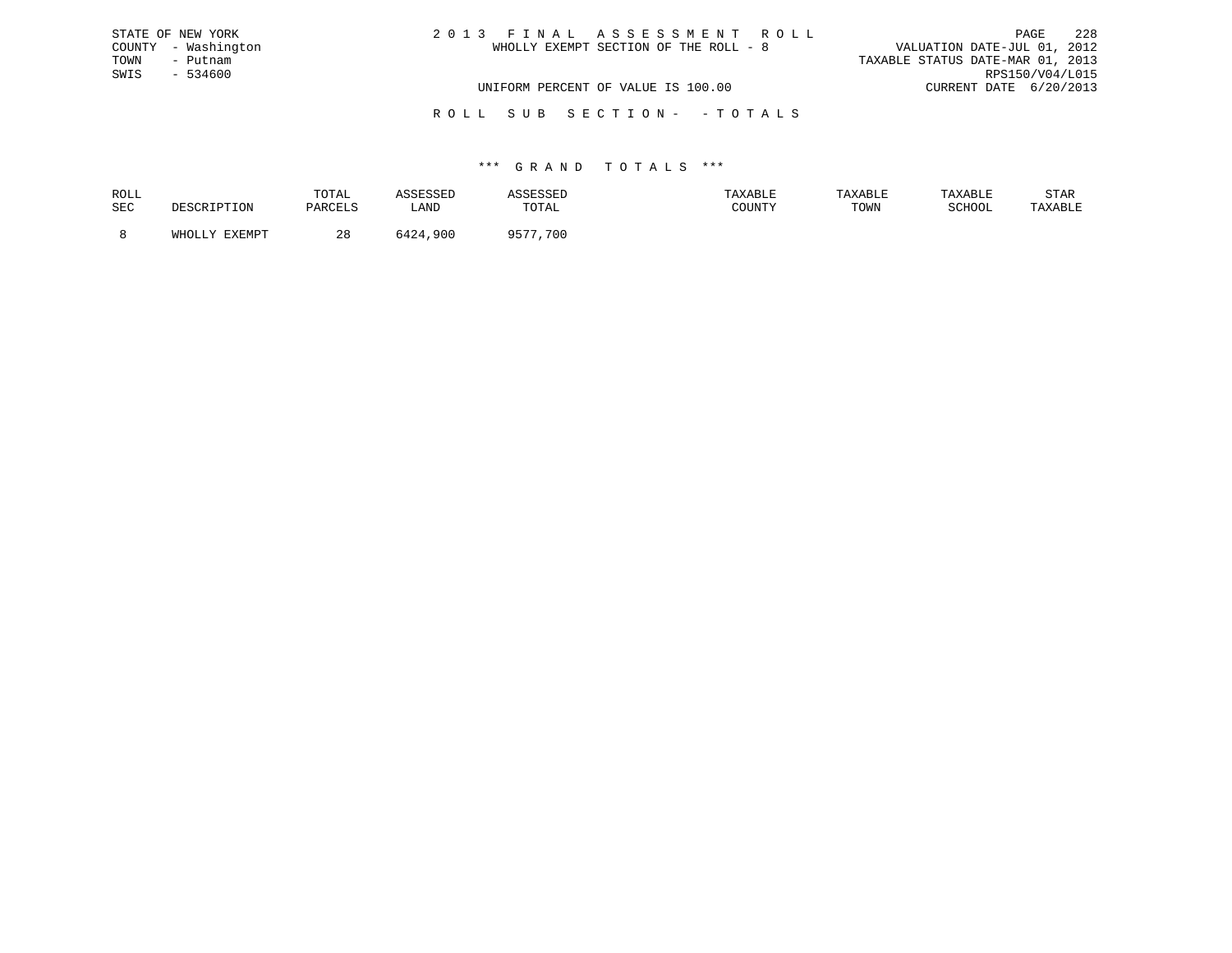|      | STATE OF NEW YORK   | 2013 FINAL ASSESSMENT ROLL                                           | PAGE            | 229 |
|------|---------------------|----------------------------------------------------------------------|-----------------|-----|
|      | COUNTY - Washington | VALUATION DATE-JUL 01, 2012<br>WHOLLY EXEMPT SECTION OF THE ROLL - 8 |                 |     |
| TOWN | - Putnam            | TAXABLE STATUS DATE-MAR 01, 2013                                     |                 |     |
| SWIS | - 534600            | UNIFORM PERCENT OF VALUE IS 100.00                                   | RPS150/V04/L015 |     |
|      |                     | CURRENT DATE 6/20/2013                                               |                 |     |
|      |                     |                                                                      |                 |     |

#### R O L L S E C T I O N T O T A L S

#### \*\*\* S P E C I A L D I S T R I C T S U M M A R Y \*\*\*

| CODE | DISTRICT NAME PARCELS                    | TOTAL | EXTENSION<br>TYPE     | EXTENSION<br>VALUE | AD VALOREM<br>VALUE | EXEMPT<br>AMOUNT   | TAXABLE<br>VALUE |
|------|------------------------------------------|-------|-----------------------|--------------------|---------------------|--------------------|------------------|
|      | CA002 Cons agri dst<br>FD461 Putnam fire |       | 2 TOTAL<br>28 TOTAL M |                    | 75,300<br>9577,700  | 75,300<br>9577.700 |                  |

### \*\*\* S C H O O L D I S T R I C T S U M M A R Y \*\*\*

| CODE   | DISTRICT NAME | TOTAL<br>PARCELS | ASSESSED<br>LAND | ASSESSED<br>TOTAL | EXEMPT<br>AMOUNT | TOTAL<br>TAXABLE | STAR<br>AMOUNT | STAR<br>TAXABLE |
|--------|---------------|------------------|------------------|-------------------|------------------|------------------|----------------|-----------------|
| 534601 | Putnam        | 28               | 6424,900         | 9577,700          | 9577,700         |                  |                |                 |
|        | SUB-TOTAL     | 28               | 6424,900         | 9577,700          | 9577,700         |                  |                |                 |
|        | TOTAL         | 28               | 6424,900         | 9577,700          | 9577,700         |                  |                |                 |

#### \*\*\* S Y S T E M C O D E S S U M M A R Y \*\*\*

| CODE  | DESCRIPTION        | TOTAL<br>PARCELS | COUNTY           | TOWN             | SCHOOL           |
|-------|--------------------|------------------|------------------|------------------|------------------|
| 50000 | WHOLLY EX<br>TOTAL |                  | 62,400<br>62,400 | 62,400<br>62,400 | 62,400<br>62,400 |

| CODE  | DESCRIPTION | TOTAL<br>PARCELS | COUNTY   | TOWN     | SCHOOL   |
|-------|-------------|------------------|----------|----------|----------|
| 13500 | OTHER TOWN  | 10               | 969,400  | 969,400  | 969,400  |
| 13510 | TN CEM      |                  | 45,900   | 45,900   | 45,900   |
| 13800 | SCH DIST    |                  | 1600,000 | 1600,000 | 1600,000 |
| 25110 | NON-PR REL  |                  | 315,200  | 315,200  | 315,200  |
| 25120 | NON-PR EDU  | 8                | 5868,400 | 5868,400 | 5868,400 |
| 26400 | VOL FIRE    |                  | 250,000  | 250,000  | 250,000  |
| 27350 | PRI CEM     | ⌒                | 466,400  | 466,400  | 466,400  |
|       | TOTAL       | 27               | 9515,300 | 9515,300 | 9515,300 |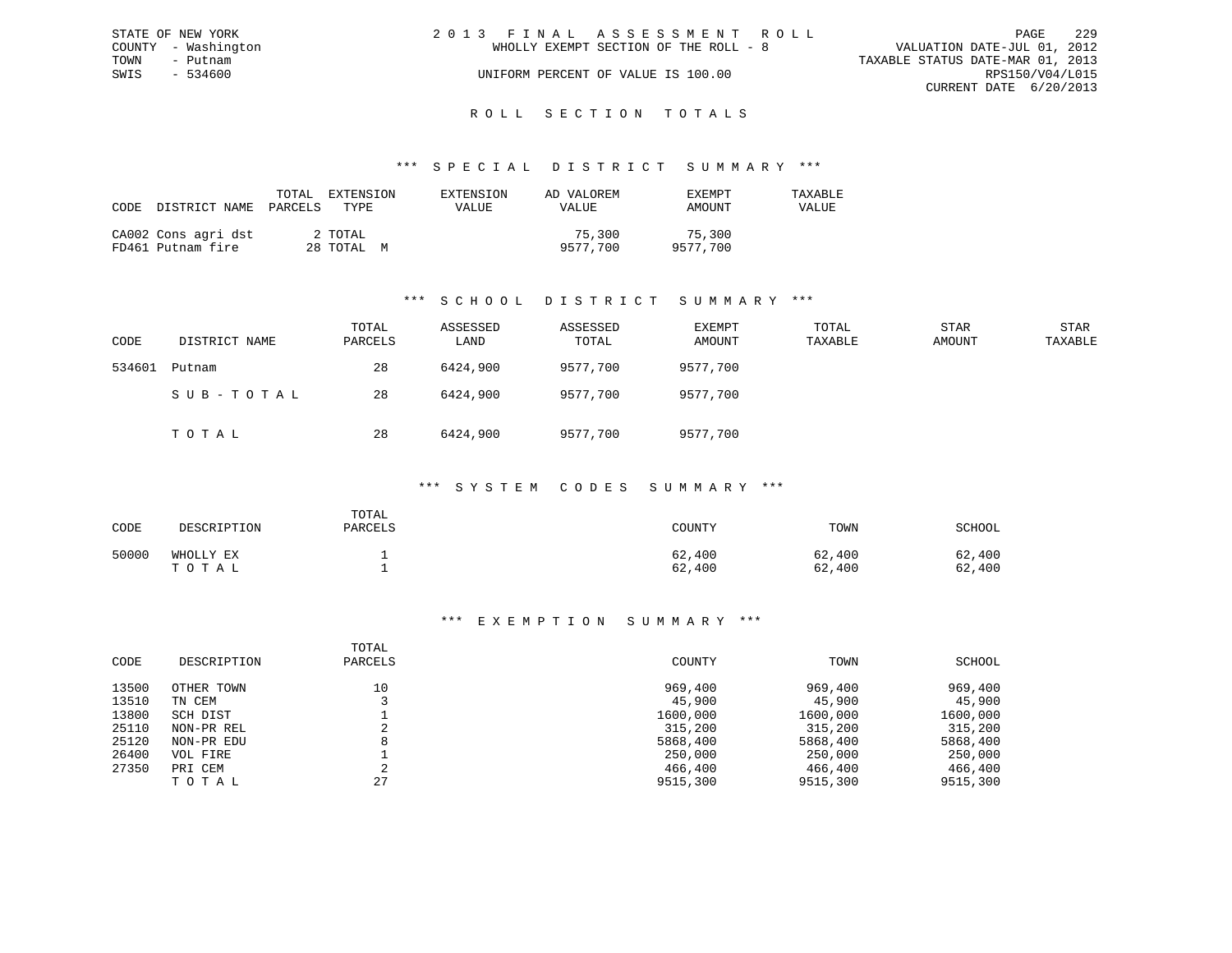|      | STATE OF NEW YORK   | 2013 FINAL ASSESSMENT ROLL            | PAGE                             | 230             |
|------|---------------------|---------------------------------------|----------------------------------|-----------------|
|      | COUNTY - Washington | WHOLLY EXEMPT SECTION OF THE ROLL - 8 | VALUATION DATE-JUL 01, 2012      |                 |
| TOWN | – Putnam            |                                       | TAXABLE STATUS DATE-MAR 01, 2013 |                 |
| SWIS | - 534600            | UNIFORM PERCENT OF VALUE IS 100.00    |                                  | RPS150/V04/L015 |
|      |                     |                                       | CURRENT DATE 6/20/2013           |                 |
|      |                     |                                       |                                  |                 |

R O L L S E C T I O N T O T A L S

| ROLL |        | TOTAL     |      | .     | <b>AXABLF</b> | "ABL. |        | STAR    |
|------|--------|-----------|------|-------|---------------|-------|--------|---------|
| SEC  |        |           | ∟AND | TOTAL | CCTNTM        | TOWN  | SCHOOL | 'AXABLE |
|      |        |           |      |       |               |       |        |         |
|      | FYFMDT | റ റ<br>20 | .900 | 700   |               |       |        |         |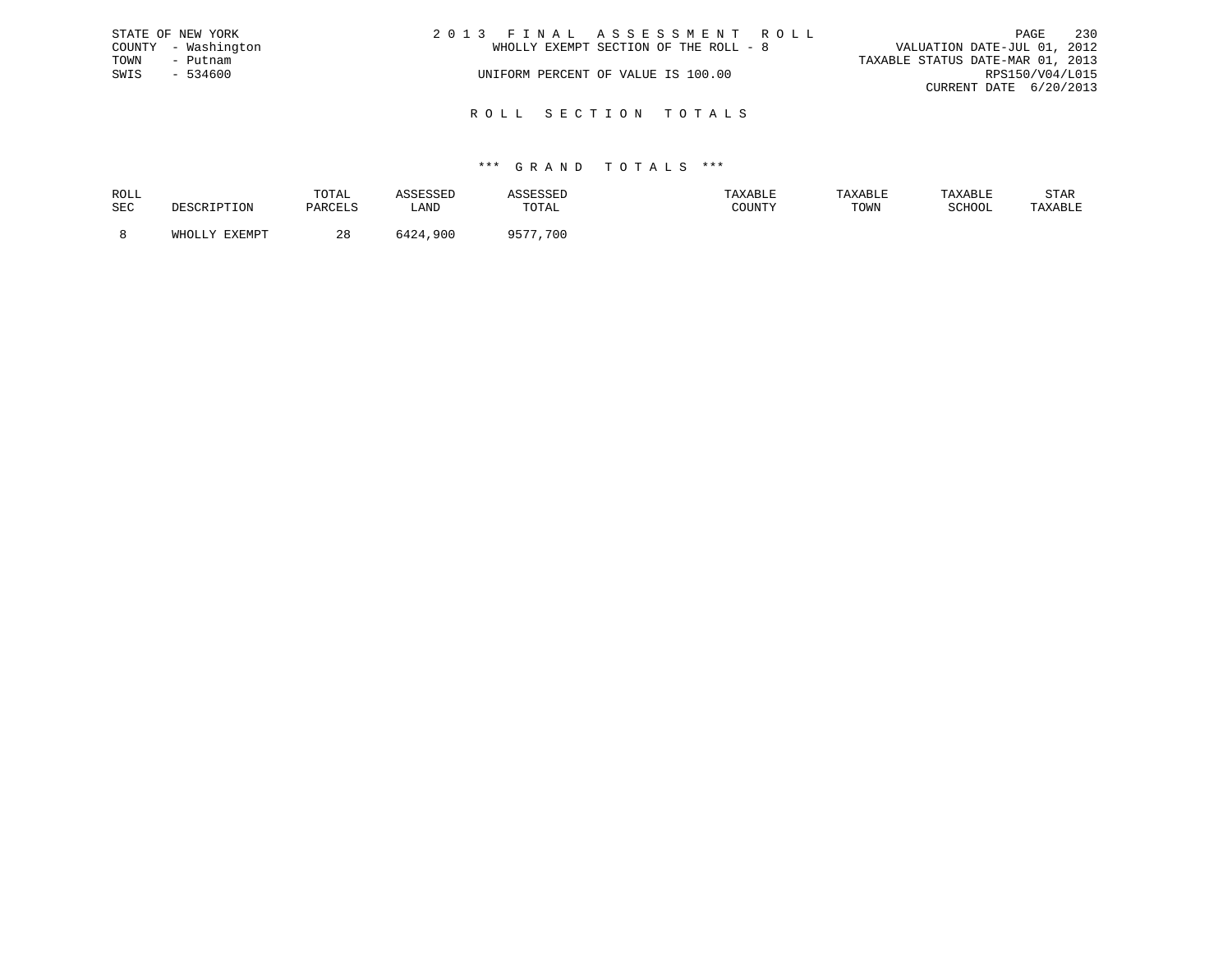### \*\*\* S P E C I A L D I S T R I C T S U M M A R Y \*\*\*

| CODE | DISTRICT NAME        | TOTAL<br>PARCELS | EXTENSION<br>TYPE | EXTENSION<br>VALUE | AD VALOREM<br>VALUE | EXEMPT<br>AMOUNT | TAXABLE<br>VALUE |
|------|----------------------|------------------|-------------------|--------------------|---------------------|------------------|------------------|
|      | CA002 Cons agri dst  |                  | 56 TOTAL          |                    | 9621,100            | 942,462          | 8678,638         |
|      | BP461 Black Pt Sewer |                  | 132 UNITS C       |                    |                     |                  |                  |
|      | FD461 Putnam fire    |                  | 1,054 TOTAL M     |                    | 299908,320          | 11042,248        | 288866,072       |

## \*\*\* S C H O O L D I S T R I C T S U M M A R Y \*\*\*

| CODE   | DISTRICT NAME | TOTAL<br>PARCELS | ASSESSED<br>LAND | ASSESSED<br>TOTAL | EXEMPT<br>AMOUNT | TOTAL<br>TAXABLE | <b>STAR</b><br>AMOUNT | <b>STAR</b><br>TAXABLE |
|--------|---------------|------------------|------------------|-------------------|------------------|------------------|-----------------------|------------------------|
| 534601 | Putnam        | L,058            | 201452,339       | 299908,323        | 12732,718        | 287175,605       | 8007,100              | 279168,505             |
|        | SUB-TOTAL     | .,058            | 201452,339       | 299908,323        | 12732,718        | 287175,605       | 8007,100              | 279168,505             |
|        | тотаь         | $\perp$ ,058     | 201452,339       | 299908,323        | 12732,718        | 287175,605       | 8007,100              | 279168,505             |

#### \*\*\* S Y S T E M C O D E S S U M M A R Y \*\*\*

| CODE  | DESCRIPTION        | TOTAL<br>PARCELS | COUNTY           | TOWN             | SCHOOL           |
|-------|--------------------|------------------|------------------|------------------|------------------|
| 50000 | WHOLLY EX<br>TOTAL |                  | 62,400<br>62,400 | 62,400<br>62,400 | 62,400<br>62,400 |

|       |             | TOTAL   |          |          |          |
|-------|-------------|---------|----------|----------|----------|
| CODE  | DESCRIPTION | PARCELS | COUNTY   | TOWN     | SCHOOL   |
| 13500 | OTHER TOWN  | 10      | 969,400  | 969,400  | 969,400  |
| 13510 | TN CEM      |         | 45,900   | 45,900   | 45,900   |
| 13800 | SCH DIST    |         | 1600,000 | 1600,000 | 1600,000 |
| 25110 | NON-PR REL  |         | 315,200  | 315,200  | 315,200  |
| 25120 | NON-PR EDU  | 8       | 5868,400 | 5868,400 | 5868,400 |
| 26400 | VOL FIRE    |         | 250,000  | 250,000  | 250,000  |
| 27350 | PRI CEM     | $\sim$  | 466,400  | 466,400  | 466,400  |
| 41121 | WAR VET/TC  | 17      | 419,610  | 194,760  |          |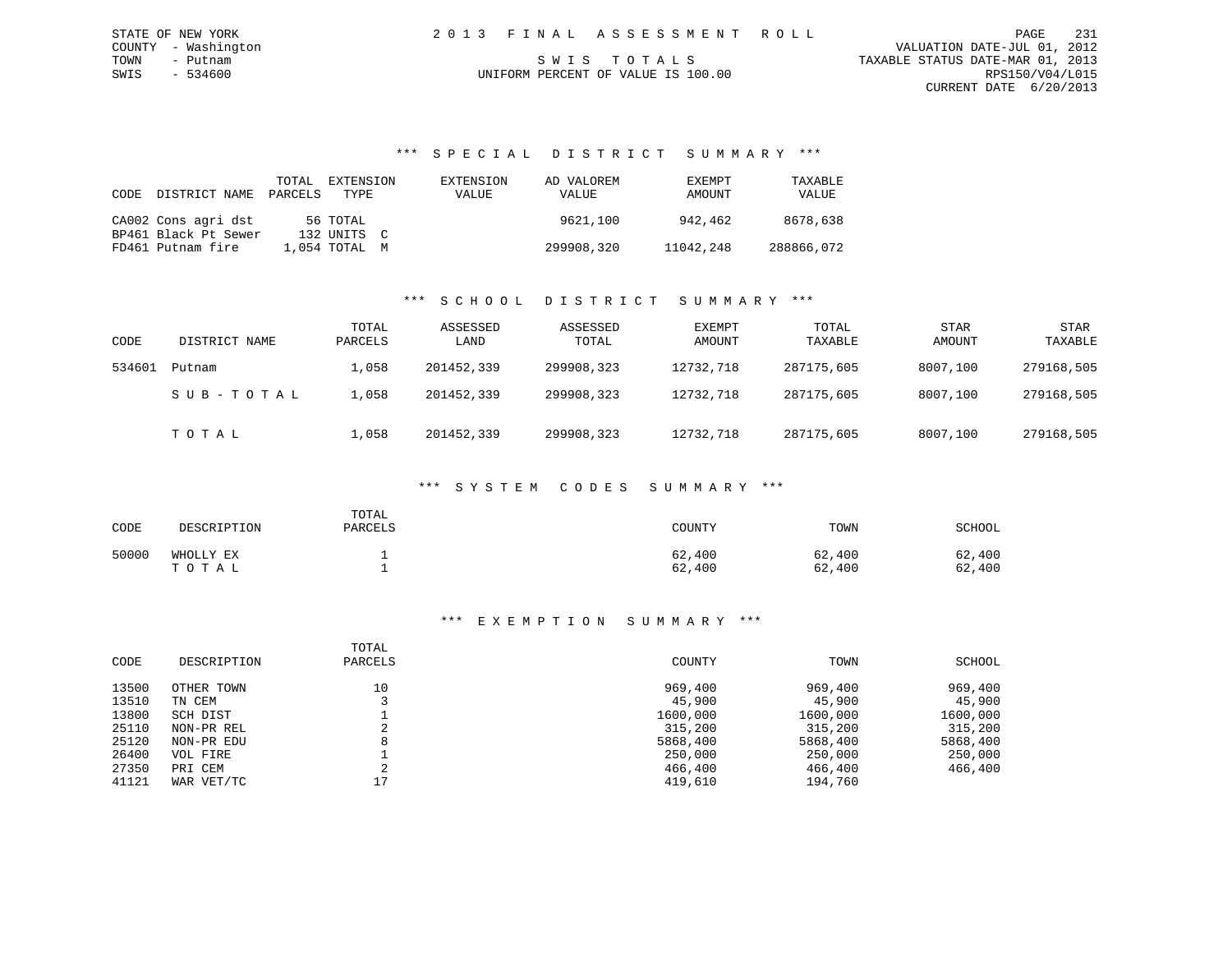SWIS - 534600 UNIFORM PERCENT OF VALUE IS 100.00 RPS150/V04/L015

 COUNTY - Washington VALUATION DATE-JUL 01, 2012 TOWN - Putnam SWIS TOTALS TRANSBLE STATUS DATE-MAR 01, 2013 CURRENT DATE 6/20/2013

#### \*\*\* E X E M P T I O N S U M M A R Y \*\*\*

|       |             | TOTAL   |           |           |           |
|-------|-------------|---------|-----------|-----------|-----------|
| CODE  | DESCRIPTION | PARCELS | COUNTY    | TOWN      | SCHOOL    |
| 41131 | CBT VET/TC  | 16      | 548,583   | 292,380   |           |
| 41132 | CBT VET/C   |         | 38,275    |           |           |
| 41133 | CBT VET/T   |         |           | 20,000    |           |
| 41141 | DIS VET/TC  | 2       | 133,565   | 80,000    |           |
| 41142 | DIS VET/C   |         | 38,275    |           |           |
| 41143 | DIS VET/T   |         |           | 38,275    |           |
| 41400 | CLERGY      |         | 1,500     | 1,500     | 1,500     |
| 41720 | AG DIST     | 12      | 1063,794  | 1063,794  | 1063,794  |
| 41730 | AGRI-D IND  |         | 34,201    | 34,201    | 34,201    |
| 41800 | AGED-ALL    | 2       | 36,955    | 36,955    | 47,300    |
| 41802 | AGED-CO     | 5       | 522,656   |           |           |
| 41803 | AGED-TOWN   |         |           | 120,347   |           |
| 41804 | AGED-SCH    | 4       |           |           | 381,175   |
| 41834 | STAR EN     | 58      |           |           | 3550,200  |
| 41854 | STAR B      | 149     |           |           | 4456,900  |
| 47200 | CEIL RAIL   |         | 1464,548  | 1464,548  | 1464,548  |
| 47460 | FOR 480A    |         | 162,500   | 162,500   | 162,500   |
|       | TOTAL       | 303     | 13979,762 | 13024,560 | 20677,418 |

| <b>ROLL</b><br>SEC | DESCRIPTION       | TOTAL<br>PARCELS | ASSESSED<br>LAND | ASSESSED<br>TOTAL | TAXABLE<br>COUNTY | TAXABLE<br>TOWN | TAXABLE<br>SCHOOL | <b>STAR</b><br>TAXABLE |
|--------------------|-------------------|------------------|------------------|-------------------|-------------------|-----------------|-------------------|------------------------|
|                    | TAXABLE           | 1,004            | 176769,685       | 267394,485        | 264394,571        | 265349,773      | 265704,015        | 257696,915             |
| 3                  | STATE OWNED LAND  | 12               | 16197,754        | 16197,754         | 16197,754         | 16197,754       | 16197,754         | 16197,754              |
| 5.                 | SPECIAL FRANCHISE | २                |                  | 1655,154          | 1655, 154         | 1655,154        | 1655, 154         | 1655,154               |
| б.                 | UTILITIES & N.C.  | 10               | 132,000          | 2893,730          | 2893,730          | 2893,730        | 2893,730          | 2893,730               |
|                    | CEILING RAILROADS |                  | 1928,000         | 2189,500          | 724,952           | 724,952         | 724,952           | 724,952                |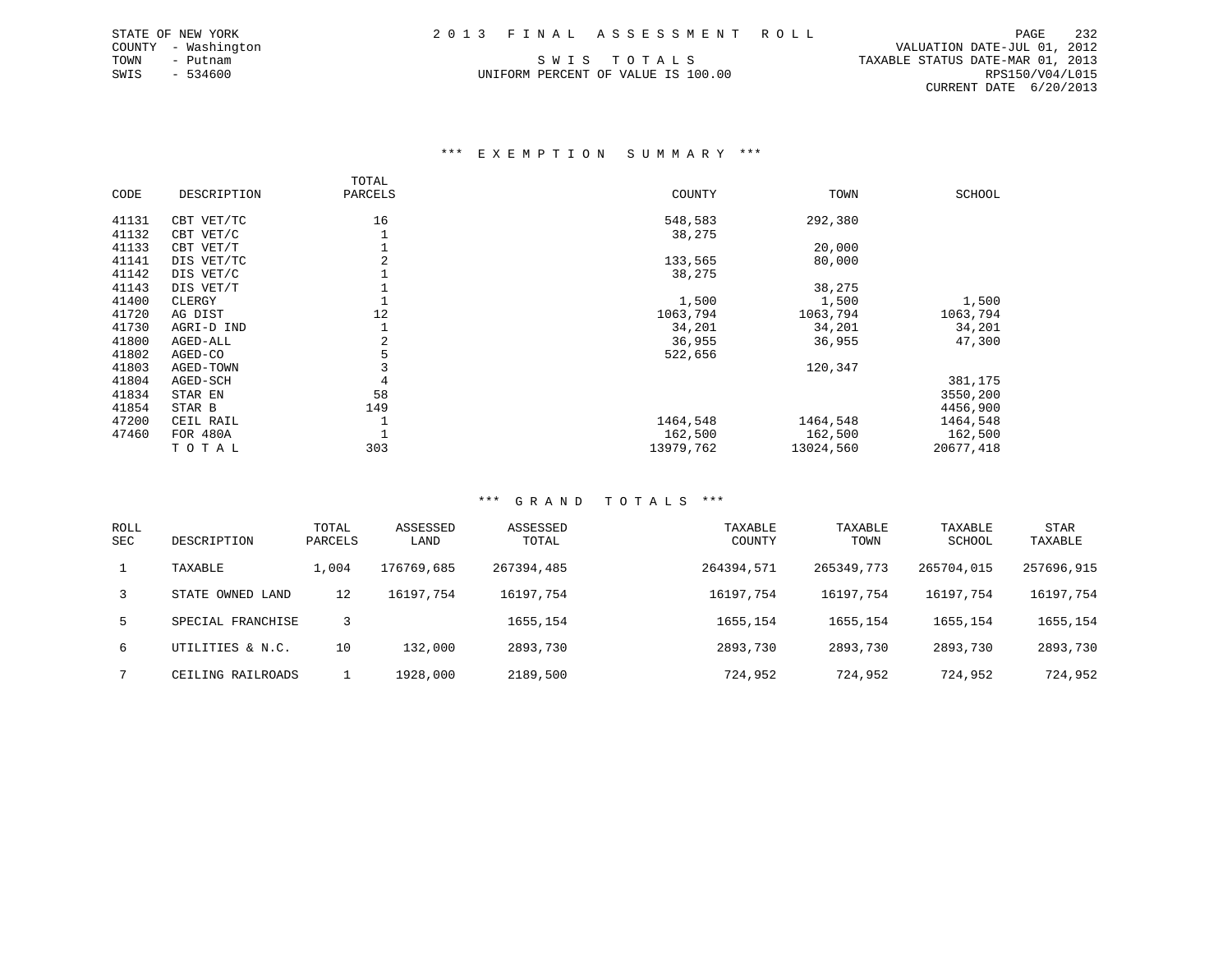| 2013 FINAL ASSESSMENT ROLL         | 233<br>PAGE                      |
|------------------------------------|----------------------------------|
|                                    | VALUATION DATE-JUL 01, 2012      |
| SWIS TOTALS                        | TAXABLE STATUS DATE-MAR 01, 2013 |
| UNIFORM PERCENT OF VALUE IS 100.00 | RPS150/V04/L015                  |
|                                    | CURRENT DATE 6/20/2013           |

#### \*\*\* G R A N D T O T A L S \*\*\*

STATE OF NEW YORK COUNTY - Washington TOWN - Putnam  $SWIS$  - 534600

| ROLL<br><b>SEC</b> | DESCRIPTION         | TOTAL<br>PARCELS | ASSESSED<br>LAND | ASSESSED<br>TOTAL | TAXABLE<br>COUNTY | TAXABLE<br>TOWN | TAXABLE<br>SCHOOL | STAR<br>TAXABLE |
|--------------------|---------------------|------------------|------------------|-------------------|-------------------|-----------------|-------------------|-----------------|
| 8                  | WHOLLY EXEMPT       | 28               | 6424,900         | 9577,700          |                   |                 |                   |                 |
| $\star$            | TOTAL<br><b>SUB</b> | 1,058            | 201452,339       | 299908,323        | 285866,161        | 286821,363      | 287175,605        | 279168,505      |
| $***$              | GRAND TOTAL         | 1,058            | 201452,339       | 299908,323        | 285866,161        | 286821,363      | 287175,605        | 279168,505      |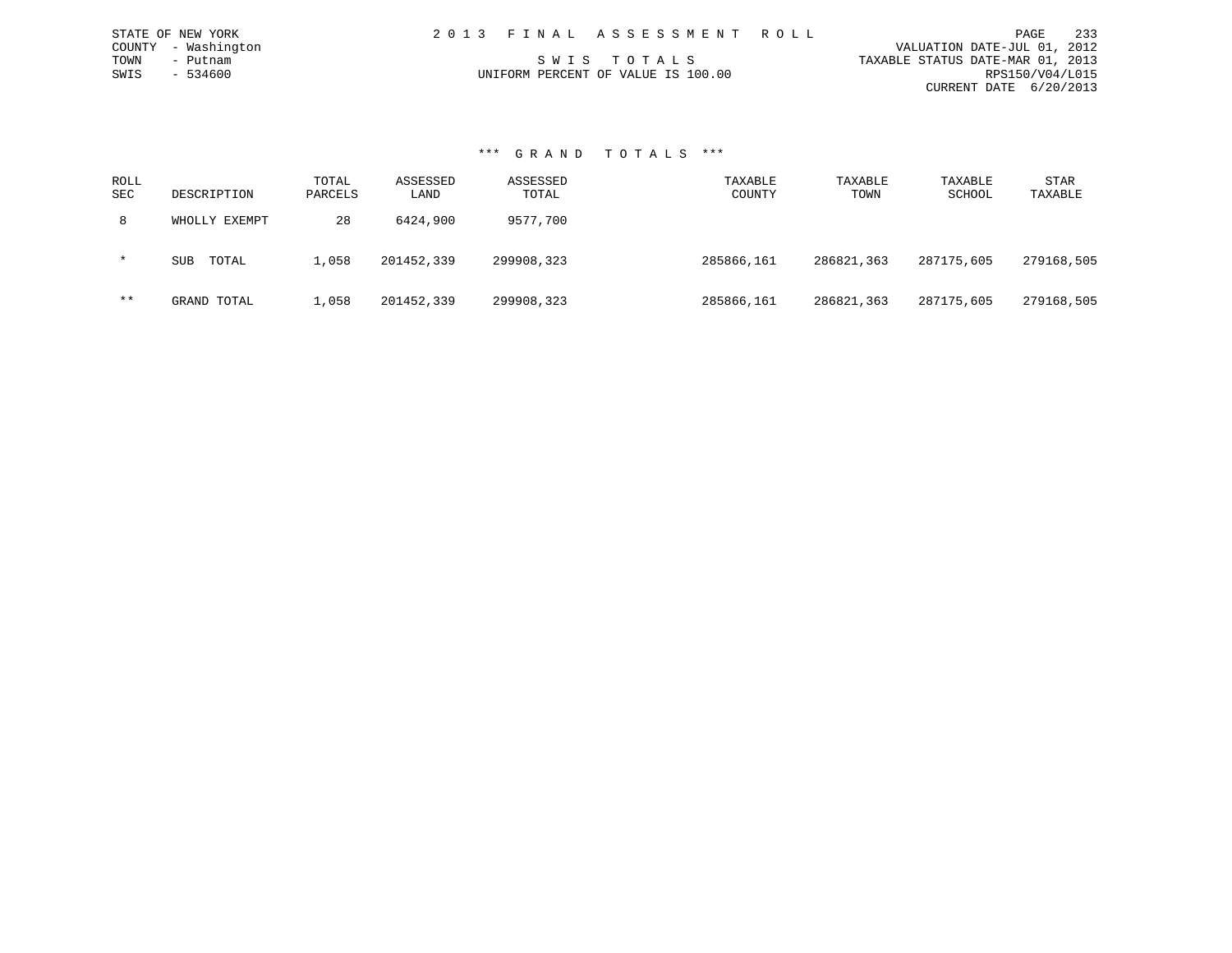|      | STATE OF NEW YORK   |  | 2013 FINAL ASSESSMENT ROLL         |                                  | PAGE            | 234 |
|------|---------------------|--|------------------------------------|----------------------------------|-----------------|-----|
|      | COUNTY - Washington |  | TOWN TOTALS                        | VALUATION DATE-JUL 01, 2012      |                 |     |
| TOWN | - Putnam            |  |                                    | TAXABLE STATUS DATE-MAR 01, 2013 |                 |     |
| SWIS | - 5346              |  | UNIFORM PERCENT OF VALUE IS 100.00 |                                  | RPS150/V04/L015 |     |
|      |                     |  |                                    | CURRENT DATE 6/20/2013           |                 |     |

\*\*\* S P E C I A L D I S T R I C T S U M M A R Y \*\*\*

| CODE | DISTRICT NAME        | TOTAL<br>PARCELS | EXTENSION<br>TYPE | EXTENSION<br>VALUE | AD VALOREM<br>VALUE | EXEMPT<br>AMOUNT | TAXABLE<br>VALUE |
|------|----------------------|------------------|-------------------|--------------------|---------------------|------------------|------------------|
|      | CA002 Cons agri dst  |                  | 56 TOTAL          |                    | 9621,100            | 942,462          | 8678,638         |
|      | BP461 Black Pt Sewer |                  | 132 UNITS C       |                    |                     |                  |                  |
|      | FD461 Putnam fire    |                  | 1,054 TOTAL M     |                    | 299908,320          | 11042,248        | 288866,072       |

### \*\*\* S C H O O L D I S T R I C T S U M M A R Y \*\*\*

| CODE   | DISTRICT NAME | TOTAL<br>PARCELS | ASSESSED<br>LAND | ASSESSED<br>TOTAL | EXEMPT<br>AMOUNT | TOTAL<br>TAXABLE | STAR<br>AMOUNT | STAR<br>TAXABLE |
|--------|---------------|------------------|------------------|-------------------|------------------|------------------|----------------|-----------------|
| 534601 | Putnam        | ⊥,058            | 201452,339       | 299908,323        | 12732,718        | 287175,605       | 8007,100       | 279168,505      |
|        | SUB-TOTAL     | 1,058            | 201452,339       | 299908,323        | 12732,718        | 287175,605       | 8007,100       | 279168,505      |
|        | TOTAL         | $\bot$ ,058      | 201452,339       | 299908,323        | 12732,718        | 287175,605       | 8007,100       | 279168,505      |

#### \*\*\* S Y S T E M C O D E S S U M M A R Y \*\*\*

| CODE  | DESCRIPTION        | TOTAL<br>PARCELS | COUNTY           | TOWN             | SCHOOL           |
|-------|--------------------|------------------|------------------|------------------|------------------|
| 50000 | WHOLLY EX<br>TOTAL |                  | 62,400<br>62,400 | 62,400<br>62,400 | 62,400<br>62,400 |

| CODE  | DESCRIPTION | TOTAL<br>PARCELS | COUNTY   | TOWN     | SCHOOL   |
|-------|-------------|------------------|----------|----------|----------|
|       |             |                  |          |          |          |
| 13500 | OTHER TOWN  | 10               | 969,400  | 969,400  | 969,400  |
| 13510 | TN CEM      |                  | 45,900   | 45,900   | 45,900   |
| 13800 | SCH DIST    |                  | 1600,000 | 1600,000 | 1600,000 |
| 25110 | NON-PR REL  |                  | 315,200  | 315,200  | 315,200  |
| 25120 | NON-PR EDU  | 8                | 5868,400 | 5868,400 | 5868,400 |
| 26400 | VOL FIRE    |                  | 250,000  | 250,000  | 250,000  |
| 27350 | PRI CEM     | ⌒                | 466,400  | 466,400  | 466,400  |
| 41121 | WAR VET/TC  | 17               | 419,610  | 194,760  |          |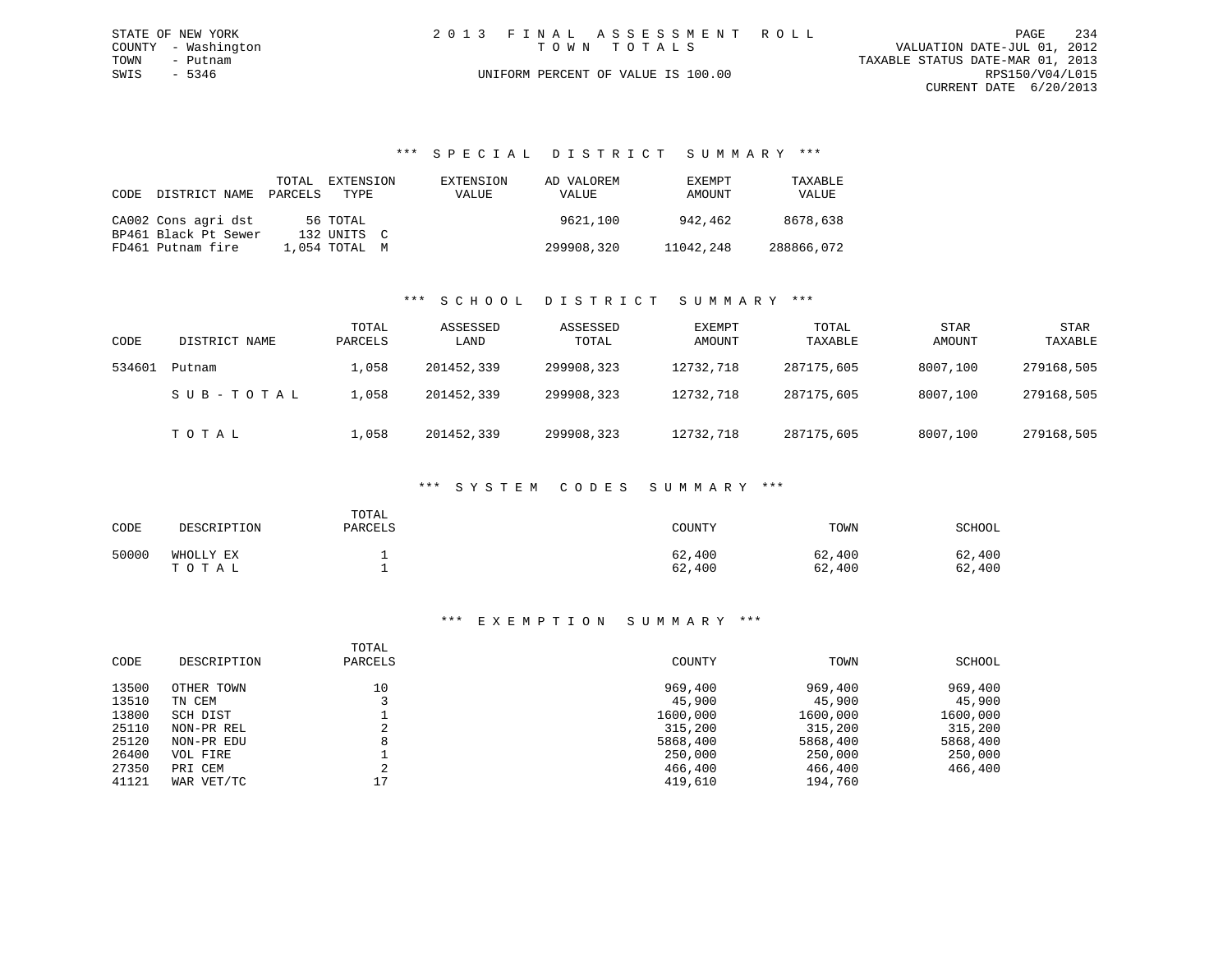| STATE OF NEW YORK   | 2013 FINAL ASSESSMENT ROLL         |                                  | PAGE | 235 |
|---------------------|------------------------------------|----------------------------------|------|-----|
| COUNTY - Washington | TOWN TOTALS                        | VALUATION DATE-JUL 01, 2012      |      |     |
| TOWN<br>- Putnam    |                                    | TAXABLE STATUS DATE-MAR 01, 2013 |      |     |
| SWIS<br>- 5346      | UNIFORM PERCENT OF VALUE IS 100.00 | RPS150/V04/L015                  |      |     |
|                     |                                    | CURRENT DATE 6/20/2013           |      |     |

#### \*\*\* E X E M P T I O N S U M M A R Y \*\*\*

|       |             | TOTAL   |           |           |               |
|-------|-------------|---------|-----------|-----------|---------------|
| CODE  | DESCRIPTION | PARCELS | COUNTY    | TOWN      | <b>SCHOOL</b> |
|       |             |         |           |           |               |
| 41131 | CBT VET/TC  | 16      | 548,583   | 292,380   |               |
| 41132 | CBT VET/C   |         | 38,275    |           |               |
| 41133 | CBT VET/T   |         |           | 20,000    |               |
| 41141 | DIS VET/TC  | 2       | 133,565   | 80,000    |               |
| 41142 | DIS VET/C   |         | 38,275    |           |               |
| 41143 | DIS VET/T   |         |           | 38,275    |               |
| 41400 | CLERGY      |         | 1,500     | 1,500     | 1,500         |
| 41720 | AG DIST     | 12      | 1063,794  | 1063,794  | 1063,794      |
| 41730 | AGRI-D IND  |         | 34,201    | 34,201    | 34,201        |
| 41800 | AGED-ALL    | 2       | 36,955    | 36,955    | 47,300        |
| 41802 | AGED-CO     |         | 522,656   |           |               |
| 41803 | AGED-TOWN   |         |           | 120,347   |               |
| 41804 | AGED-SCH    |         |           |           | 381,175       |
| 41834 | STAR EN     | 58      |           |           | 3550,200      |
| 41854 | STAR B      | 149     |           |           | 4456,900      |
| 47200 | CEIL RAIL   |         | 1464,548  | 1464,548  | 1464,548      |
| 47460 | FOR 480A    |         | 162,500   | 162,500   | 162,500       |
|       | TOTAL       | 303     | 13979,762 | 13024,560 | 20677,418     |
|       |             |         |           |           |               |

| <b>ROLL</b><br>SEC | DESCRIPTION       | TOTAL<br>PARCELS | ASSESSED<br>LAND | ASSESSED<br>TOTAL | TAXABLE<br>COUNTY | TAXABLE<br>TOWN | TAXABLE<br>SCHOOL | <b>STAR</b><br>TAXABLE |
|--------------------|-------------------|------------------|------------------|-------------------|-------------------|-----------------|-------------------|------------------------|
|                    | TAXABLE           | 1,004            | 176769,685       | 267394,485        | 264394,571        | 265349,773      | 265704,015        | 257696,915             |
| 3                  | STATE OWNED LAND  | 12               | 16197,754        | 16197,754         | 16197,754         | 16197,754       | 16197,754         | 16197,754              |
| 5.                 | SPECIAL FRANCHISE | २                |                  | 1655,154          | 1655, 154         | 1655,154        | 1655, 154         | 1655,154               |
| б.                 | UTILITIES & N.C.  | 10               | 132,000          | 2893,730          | 2893,730          | 2893,730        | 2893,730          | 2893,730               |
|                    | CEILING RAILROADS |                  | 1928,000         | 2189,500          | 724,952           | 724,952         | 724,952           | 724,952                |